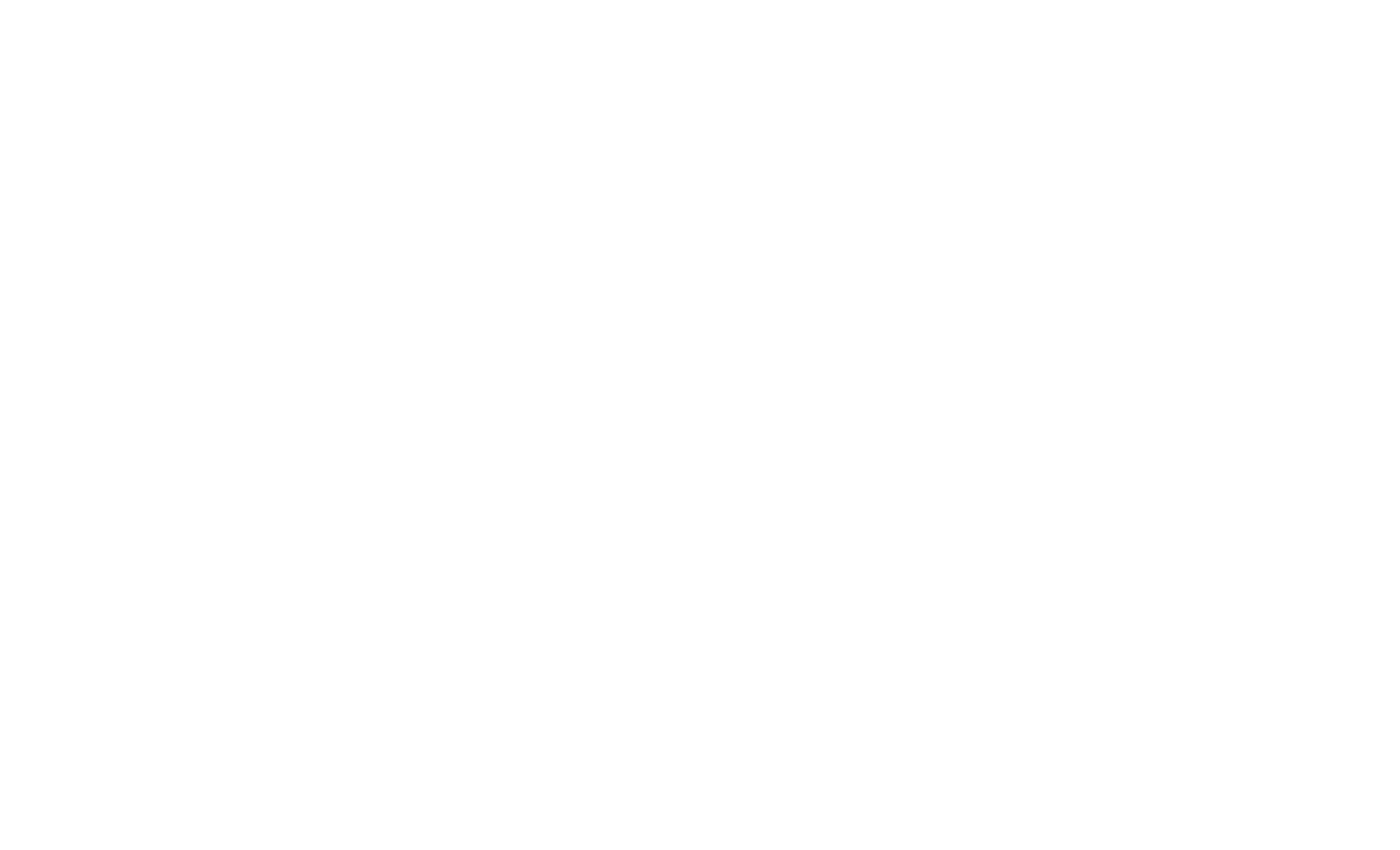| STATE OF NEW YORK | 2017 TOWN TAX ROLL                 | PAGE                             |
|-------------------|------------------------------------|----------------------------------|
| COUNTY - Herkimer | TAXABLE SECTION OF THE ROLL - 1    | VALUATION DATE-JUL 01, 2015      |
| TOWN<br>– Stark   | OWNERS NAME SEOUENCE               | TAXABLE STATUS DATE-MAR 01, 2016 |
| $-215000$<br>SWIS | UNIFORM PERCENT OF VALUE IS 059.20 |                                  |

| TAX MAP PARCEL NUMBER    | PROPERTY LOCATION & CLASS ASSESSMENT EXEMPTION CODE---------------COUNTY-------TOWN---------- |         |                          |                |                                    |
|--------------------------|-----------------------------------------------------------------------------------------------|---------|--------------------------|----------------|------------------------------------|
| CURRENT OWNERS NAME      | SCHOOL DISTRICT                                                                               | LAND    | TAX DESCRIPTION          | TAXABLE VALUE  |                                    |
| CURRENT OWNERS ADDRESS   | PARCEL SIZE/GRID COORD                                                                        | TOTAL   | SPECIAL DISTRICTS        |                | TAX AMOUNT                         |
|                          |                                                                                               |         |                          |                |                                    |
|                          | 138 Welden Rd                                                                                 |         |                          | ACCT 200944    | BILL<br>$\overline{\phantom{0}}$   |
| $134.1 - 1 - 11.3$       | 120 Field crops                                                                               |         | County Tax               | 82,900         | 807.58                             |
| 88 Superfood Farm, Inc.  | Owen D Young<br>215001                                                                        | 50,300  | Town Tax                 | 82,900         | 816.13                             |
| 138 Welden Rd            | Farm                                                                                          | 82,900  | FD260 Stark fire prot #1 | 82,900 TO M    | 193.02                             |
| Fort Plain, NY 13339     | ACRES 156.00                                                                                  |         |                          |                |                                    |
|                          | EAST-0405179 NRTH-1495013                                                                     |         |                          |                |                                    |
|                          | DEED BOOK 1624 PG-826                                                                         |         |                          |                |                                    |
| PRIOR OWNER ON 3/01/2016 |                                                                                               |         |                          |                |                                    |
| Moran William J          | FULL MARKET VALUE                                                                             | 140,034 |                          |                |                                    |
|                          |                                                                                               |         | TOTAL TAX ---            |                | $1,816.73**$                       |
|                          |                                                                                               |         |                          | DATE #1        | 01/31/17                           |
|                          |                                                                                               |         |                          | AMT DUE        | 1,816.73                           |
|                          |                                                                                               |         |                          |                |                                    |
|                          | Steenburg Rd                                                                                  |         |                          | ACCT 180011190 | $\overline{\phantom{a}}$ 2<br>BILL |
| $141.1 - 1 - 23$         | 120 Field crops                                                                               |         | County Tax               | 113,600        | 1,106.65                           |
| Adams Walter P           | Owen D Young<br>215001                                                                        | 42,300  | Town Tax                 | 113,600        | 1,118.37                           |
| 16950 Thunder Rd         | Homestead                                                                                     | 113,600 | FD260 Stark fire prot #1 | 113,600 TO M   | 264.50                             |
| Haymarket, VA 20169      | F                                                                                             |         |                          |                |                                    |
|                          | ACRES 136.77                                                                                  |         |                          |                |                                    |
|                          | EAST-0406717 NRTH-1477422                                                                     |         |                          |                |                                    |
|                          | DEED BOOK 1200<br>PG-522                                                                      |         |                          |                |                                    |
|                          | FULL MARKET VALUE                                                                             | 191,892 |                          |                |                                    |
|                          |                                                                                               |         | TOTAL TAX ---            |                | $2,489.52**$                       |
|                          |                                                                                               |         |                          | DATE #1        | 01/31/17                           |
|                          |                                                                                               |         |                          | AMT DUE        | 2,489.52                           |
|                          |                                                                                               |         |                          |                |                                    |
|                          | State Route 80                                                                                |         |                          | ACCT 180000840 |                                    |
|                          |                                                                                               |         |                          |                | BILL<br>$\sim$ 3                   |
| $134.4 - 1 - 68.3$       | 210 1 Family Res                                                                              |         | County Tax               | 70,000         | 681.91                             |
| Alicajic Zinka           | Owen D Young<br>215001                                                                        | 3,000   | Town Tax                 | 70,000         | 689.14                             |
| PO Box 101               | ACRES<br>2.00                                                                                 | 70,000  | FD260 Stark fire prot #1 | 70,000 TO M    | 162.98                             |
| VanHornesville, NY 13475 | EAST-0412026 NRTH-1484058                                                                     |         |                          |                |                                    |
|                          | DEED BOOK 1122<br>$PG-852$                                                                    |         |                          |                |                                    |
|                          | FULL MARKET VALUE                                                                             | 118,243 |                          |                |                                    |
|                          |                                                                                               |         | TOTAL TAX ---            |                | 1,534.03**                         |
|                          |                                                                                               |         |                          | DATE #1        | 01/31/17                           |
|                          |                                                                                               |         |                          | AMT DUE        | 1,534.03                           |
|                          |                                                                                               |         |                          |                |                                    |
|                          | 131 Wiltse Hill Rd                                                                            |         |                          |                | BILL 4                             |
| $141.4 - 1 - 6.4$        | 105 Vac farmland                                                                              |         | County Tax               | 8,000          | 77.93                              |
| Armstrong John L Jr      | Owen D Young<br>215001                                                                        | 8,000   | Town Tax                 | 8,000          | 78.76                              |
| Armstrong Marie L        | FRNT 424.00 DPTH                                                                              | 8,000   |                          |                |                                    |
| 131 Wiltse Hill Rd.      | ACRES 10.00                                                                                   |         |                          |                |                                    |
| Jordanville, NY 13361    | EAST-0415729 NRTH-1470782                                                                     |         |                          |                |                                    |
|                          | DEED BOOK 938<br>PG-659                                                                       |         |                          |                |                                    |
|                          | FULL MARKET VALUE                                                                             | 13,514  |                          |                |                                    |
|                          |                                                                                               |         | TOTAL TAX ---            |                | $156.69**$                         |
|                          |                                                                                               |         |                          | DATE #1        | 01/31/17                           |
|                          |                                                                                               |         |                          | AMT DUE        | 156.69                             |
|                          |                                                                                               |         |                          |                |                                    |
|                          |                                                                                               |         |                          |                |                                    |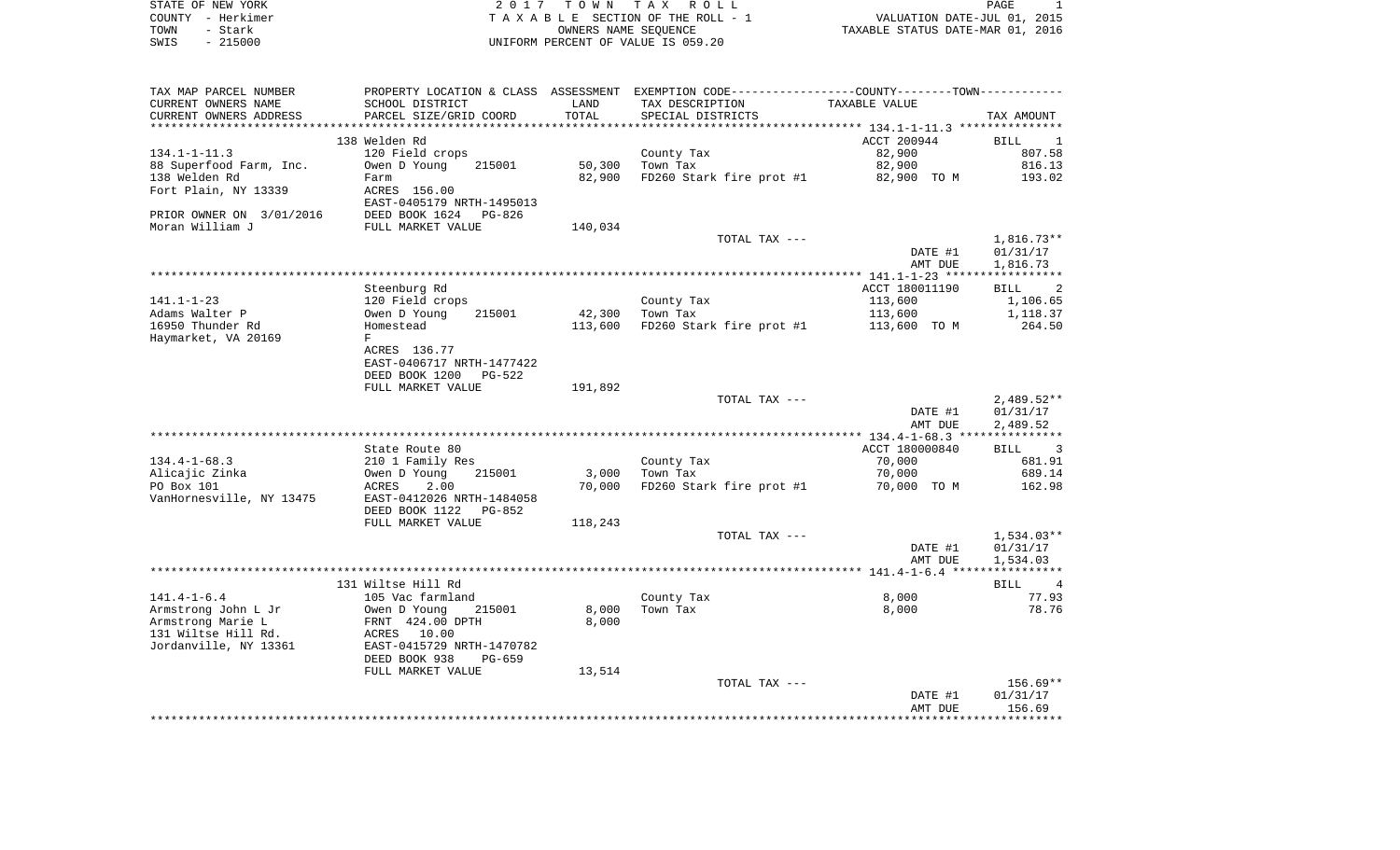|      | STATE OF NEW YORK | 2017 TOWN TAX ROLL                 |                                  | PAGE |  |
|------|-------------------|------------------------------------|----------------------------------|------|--|
|      | COUNTY - Herkimer | TAXABLE SECTION OF THE ROLL - 1    | VALUATION DATE-JUL 01, 2015      |      |  |
| TOWN | - Stark           | OWNERS NAME SEOUENCE               | TAXABLE STATUS DATE-MAR 01, 2016 |      |  |
| SWIS | - 215000          | UNIFORM PERCENT OF VALUE IS 059.20 |                                  |      |  |

| TAX MAP PARCEL NUMBER  |                            |        | PROPERTY LOCATION & CLASS ASSESSMENT EXEMPTION CODE---------------COUNTY-------TOWN---------- |                |              |
|------------------------|----------------------------|--------|-----------------------------------------------------------------------------------------------|----------------|--------------|
| CURRENT OWNERS NAME    | SCHOOL DISTRICT            | LAND   | TAX DESCRIPTION                                                                               | TAXABLE VALUE  |              |
| CURRENT OWNERS ADDRESS | PARCEL SIZE/GRID COORD     | TOTAL  | SPECIAL DISTRICTS                                                                             |                | TAX AMOUNT   |
|                        |                            |        |                                                                                               |                |              |
|                        | 1336 Travis Rd             |        |                                                                                               | ACCT 178586    | 5<br>BILL    |
| $134.1 - 2 - 2$        | 312 Vac w/imprv            |        | County Tax                                                                                    | 55,100         | 536.76       |
| Aronia Very Berry LLC  | Owen D Young<br>215001     | 48,800 | Town Tax                                                                                      | 55,100         | 542.45       |
| 619 Grove St           | split from 1-1             | 55,100 | School Relevy                                                                                 |                | 1,718.45     |
| Ridgewood, NJ 07450    | FRNT 238.40 DPTH           |        | FD260 Stark fire prot #1 55,100 TO M                                                          |                | 128.29       |
|                        | ACRES<br>34.90             |        |                                                                                               |                |              |
|                        | EAST-0398533 NRTH-1496571  |        |                                                                                               |                |              |
|                        | DEED BOOK 1486 PG-236      |        |                                                                                               |                |              |
|                        | FULL MARKET VALUE          | 93,074 |                                                                                               |                |              |
|                        |                            |        | TOTAL TAX ---                                                                                 |                | $2,925.95**$ |
|                        |                            |        |                                                                                               | DATE #1        | 01/31/17     |
|                        |                            |        |                                                                                               | AMT DUE        | 2,925.95     |
|                        |                            |        |                                                                                               |                |              |
|                        | 3222 State Route 80        |        |                                                                                               | ACCT 180000420 | BILL 6       |
| $134.4 - 1 - 42$       |                            |        | County Tax                                                                                    |                | 428.63       |
| Ashley Christine       | 210 1 Family Res<br>215001 | 5,400  |                                                                                               | 44,000         | 433.17       |
|                        | Owen D Young               |        | Town Tax                                                                                      | 44,000         |              |
| 3222 State Route 80    | R1                         | 44,000 | FD260 Stark fire prot #1                                                                      | 44,000 TO M    | 102.45       |
| Fort Plain, NY 13339   | FRNT 80.00 DPTH 335.00     |        |                                                                                               |                |              |
|                        | EAST-0419137 NRTH-1488762  |        |                                                                                               |                |              |
|                        | DEED BOOK 1114 PG-881      |        |                                                                                               |                |              |
|                        | FULL MARKET VALUE          | 74,324 |                                                                                               |                |              |
|                        |                            |        | TOTAL TAX ---                                                                                 |                | $964.25**$   |
|                        |                            |        |                                                                                               | DATE #1        | 01/31/17     |
|                        |                            |        |                                                                                               | AMT DUE        | 964.25       |
|                        |                            |        |                                                                                               |                |              |
|                        | State Route 80             |        |                                                                                               | ACCT 180000900 | BILL 7       |
| $134.4 - 1 - 43$       | 314 Rural vac<10           |        | County Tax                                                                                    | 300            | 2.92         |
| Ashley Christine       | Owen D Young<br>215001     | 300    | Town Tax                                                                                      | 300            | 2.95         |
| 3222 State Route 80    | $V19$ $1/8$                | 300    | FD260 Stark fire prot #1                                                                      | 300 TO M       | .70          |
| Fort Plain, NY 13339   | FRNT 88.00 DPTH 220.00     |        |                                                                                               |                |              |
|                        | EAST-0419008 NRTH-1488806  |        |                                                                                               |                |              |
|                        | DEED BOOK 1114 PG-881      |        |                                                                                               |                |              |
|                        | FULL MARKET VALUE          | 507    |                                                                                               |                |              |
|                        |                            |        | TOTAL TAX ---                                                                                 |                | $6.57**$     |
|                        |                            |        |                                                                                               | DATE #1        | 01/31/17     |
|                        |                            |        |                                                                                               | AMT DUE        | 6.57         |
|                        |                            |        |                                                                                               |                |              |
|                        | Off Vickerson Rd           |        |                                                                                               | ACCT 180001830 | BILL 8       |
| $141.4 - 1 - 8$        | 323 Vacant rural           |        | County Tax                                                                                    | 9,300          | 90.60        |
| Ballas Joseph          | 215001<br>Owen D Young     | 9,300  | Town Tax                                                                                      | 9,300          | 91.56        |
| 205 Indian trail       | P Fr 22                    | 9,300  | School Relevy                                                                                 |                | 290.04       |
| Fort Plain, NY 13339   | ACRES 22.00                |        | FD260 Stark fire prot #1                                                                      | 9,300 TO M     | 21.65        |
|                        | EAST-0421444 NRTH-1469223  |        |                                                                                               |                |              |
|                        | DEED BOOK 1303<br>PG-732   |        |                                                                                               |                |              |
|                        | FULL MARKET VALUE          | 15,709 |                                                                                               |                |              |
|                        |                            |        | TOTAL TAX ---                                                                                 |                | 493.85**     |
|                        |                            |        |                                                                                               | DATE #1        | 01/31/17     |
|                        |                            |        |                                                                                               | AMT DUE        | 493.85       |
|                        |                            |        |                                                                                               |                |              |
|                        |                            |        |                                                                                               |                |              |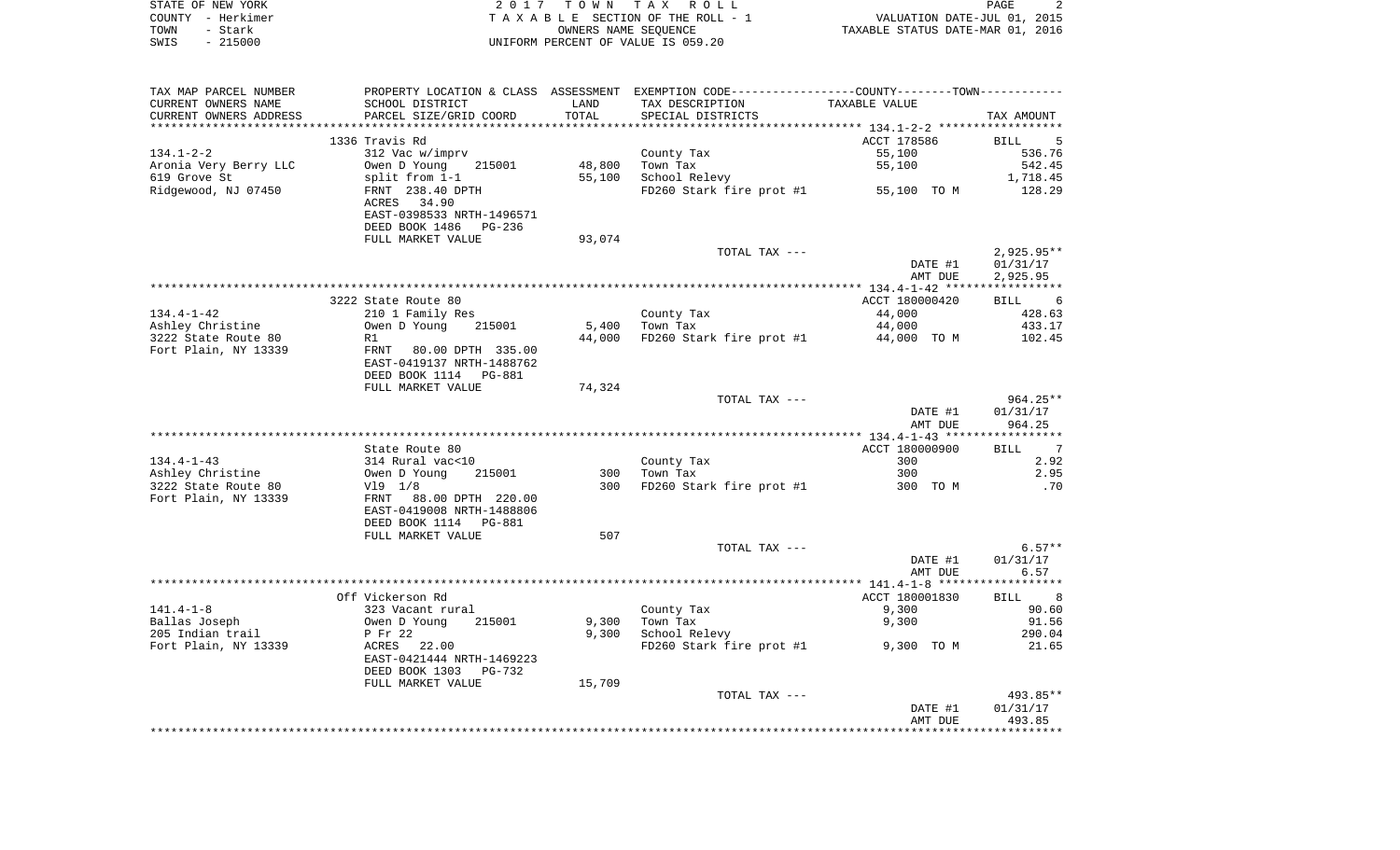|      | STATE OF NEW YORK | 2017 TOWN TAX ROLL                 | PAGE                             |
|------|-------------------|------------------------------------|----------------------------------|
|      | COUNTY - Herkimer | TAXABLE SECTION OF THE ROLL - 1    | VALUATION DATE-JUL 01, 2015      |
| TOWN | - Stark           | OWNERS NAME SEOUENCE               | TAXABLE STATUS DATE-MAR 01, 2016 |
| SWIS | $-215000$         | UNIFORM PERCENT OF VALUE IS 059.20 |                                  |

| TAX MAP PARCEL NUMBER<br>CURRENT OWNERS NAME<br>CURRENT OWNERS ADDRESS | SCHOOL DISTRICT<br>PARCEL SIZE/GRID COORD | LAND<br>TOTAL | PROPERTY LOCATION & CLASS ASSESSMENT EXEMPTION CODE----------------COUNTY-------TOWN----------<br>TAX DESCRIPTION<br>SPECIAL DISTRICTS | TAXABLE VALUE                                 | TAX AMOUNT<br>********** |
|------------------------------------------------------------------------|-------------------------------------------|---------------|----------------------------------------------------------------------------------------------------------------------------------------|-----------------------------------------------|--------------------------|
|                                                                        |                                           |               |                                                                                                                                        | *********** 133.4-1-3 ****                    |                          |
|                                                                        | Jordanville Rd                            |               |                                                                                                                                        | ACCT 193636<br>$\Omega$<br>$\Omega$           | 9<br>BILL                |
| $133.4 - 1 - 3$                                                        | 120 Field crops<br>Owen D Young<br>215001 | 31,700        | AG MKTS L 41720                                                                                                                        | 31,700                                        | 308.81                   |
| Banks Burton L<br>Banks Lucas L                                        | 123<br>F                                  | 31,700        | County Tax<br>Town Tax                                                                                                                 | 31,700                                        | 312.08                   |
| 141 Aney Hill Rd                                                       | ACRES 128.10                              |               | FD260 Stark fire prot #1                                                                                                               | 31,700 TO M                                   | 73.81                    |
| Jordanville, NY 13361                                                  | EAST-0396987 NRTH-1486306                 |               |                                                                                                                                        |                                               |                          |
|                                                                        | DEED BOOK 1577<br><b>PG-954</b>           |               |                                                                                                                                        |                                               |                          |
| MAY BE SUBJECT TO PAYMENT                                              | FULL MARKET VALUE                         | 53,547        |                                                                                                                                        |                                               |                          |
| UNDER AGDIST LAW TIL 2020                                              |                                           |               |                                                                                                                                        |                                               |                          |
|                                                                        |                                           |               | TOTAL TAX ---                                                                                                                          |                                               | 694.70**                 |
|                                                                        |                                           |               |                                                                                                                                        | DATE #1                                       | 01/31/17                 |
|                                                                        |                                           |               |                                                                                                                                        | AMT DUE                                       | 694.70                   |
|                                                                        |                                           |               |                                                                                                                                        | *************** 133.4-1-5.1 ***************** |                          |
|                                                                        | Aney Hill Rd                              |               |                                                                                                                                        | ACCT 193636                                   | BILL<br>10               |
| $133.4 - 1 - 5.1$                                                      | 120 Field crops                           |               | AG MKTS<br>41730                                                                                                                       | $\Omega$<br>$\mathbf 0$                       |                          |
| Banks Burton L                                                         | Owen D Young<br>215001                    | 14,900        | County Tax                                                                                                                             | 14,900                                        | 145.15                   |
| Banks Lucas L                                                          | 59.00<br>ACRES                            | 14,900        | Town Tax                                                                                                                               | 14,900                                        | 146.69                   |
| 141 Aney Hill Rd                                                       | EAST-0395487 NRTH-1486861                 |               | FD260 Stark fire prot #1                                                                                                               | 14,900 TO M                                   | 34.69                    |
| Jordanville, NY 13361                                                  | DEED BOOK 1577<br>PG-954                  |               |                                                                                                                                        |                                               |                          |
|                                                                        | FULL MARKET VALUE                         | 25,169        |                                                                                                                                        |                                               |                          |
| MAY BE SUBJECT TO PAYMENT<br>UNDER AGDIST LAW TIL 2023                 |                                           |               |                                                                                                                                        |                                               |                          |
|                                                                        |                                           |               | TOTAL TAX ---                                                                                                                          |                                               | $326.53**$               |
|                                                                        |                                           |               |                                                                                                                                        | DATE #1                                       | 01/31/17                 |
|                                                                        |                                           |               |                                                                                                                                        | AMT DUE                                       | 326.53                   |
|                                                                        |                                           |               |                                                                                                                                        |                                               |                          |
|                                                                        | Jordanville Rd                            |               |                                                                                                                                        | ACCT 193636                                   | <b>BILL</b><br>11        |
| $133.4 - 1 - 5.3$                                                      | 120 Field crops                           |               | County Tax                                                                                                                             | 4,000                                         | 38.97                    |
| Banks Burton L                                                         | Owen D Young<br>215001                    | 4,000         | Town Tax                                                                                                                               | 4,000                                         | 39.38                    |
| Banks Lucas L                                                          | ACRES<br>15.34                            | 4,000         | FD260 Stark fire prot #1                                                                                                               | 4,000 TO M                                    | 9.31                     |
| 141 Aney Hill Rd                                                       | EAST-0395737 NRTH-1484156                 |               |                                                                                                                                        |                                               |                          |
| Jordanville, NY 13361                                                  | DEED BOOK 1577<br><b>PG-954</b>           |               |                                                                                                                                        |                                               |                          |
|                                                                        | FULL MARKET VALUE                         | 6,757         |                                                                                                                                        |                                               |                          |
|                                                                        |                                           |               | TOTAL TAX ---                                                                                                                          |                                               | $87.66**$                |
|                                                                        |                                           |               |                                                                                                                                        | DATE #1                                       | 01/31/17                 |
|                                                                        |                                           |               |                                                                                                                                        | AMT DUE                                       | 87.66                    |
|                                                                        | 141 Aney Hill Rd                          |               |                                                                                                                                        | ACCT 193636                                   | <b>BILL</b><br>12        |
| $133.4 - 1 - 6.1$                                                      | 112 Dairy farm                            |               | AG MKTS L 41720                                                                                                                        | $\Omega$<br>$\mathbf 0$                       |                          |
| Banks Burton L                                                         | Owen D Young<br>215001                    |               | 32,000 AGRIC 10 Y 42100                                                                                                                | 12,000<br>12,000                              |                          |
| Banks Lucas L                                                          | F                                         | 121,800       | County Tax                                                                                                                             | 109,800                                       | 1,069.63                 |
| 141 Aney Hill Rd                                                       | ACRES 98.60                               |               | Town Tax                                                                                                                               | 109,800                                       | 1,080.96                 |
| Jordanville, NY 13361                                                  | EAST-0394164 NRTH-1486315                 |               | FD260 Stark fire prot #1                                                                                                               | TO M<br>121,800                               | 283.59                   |
|                                                                        | DEED BOOK 1577<br>PG-954                  |               |                                                                                                                                        |                                               |                          |
| MAY BE SUBJECT TO PAYMENT                                              | FULL MARKET VALUE                         | 205,743       |                                                                                                                                        |                                               |                          |
| UNDER AGDIST LAW TIL 2020                                              |                                           |               |                                                                                                                                        |                                               |                          |
|                                                                        |                                           |               | TOTAL TAX ---                                                                                                                          |                                               | $2,434.18**$             |
|                                                                        |                                           |               |                                                                                                                                        | DATE #1                                       | 01/31/17                 |
|                                                                        |                                           |               |                                                                                                                                        | AMT DUE                                       | 2,434.18                 |
|                                                                        |                                           |               |                                                                                                                                        |                                               |                          |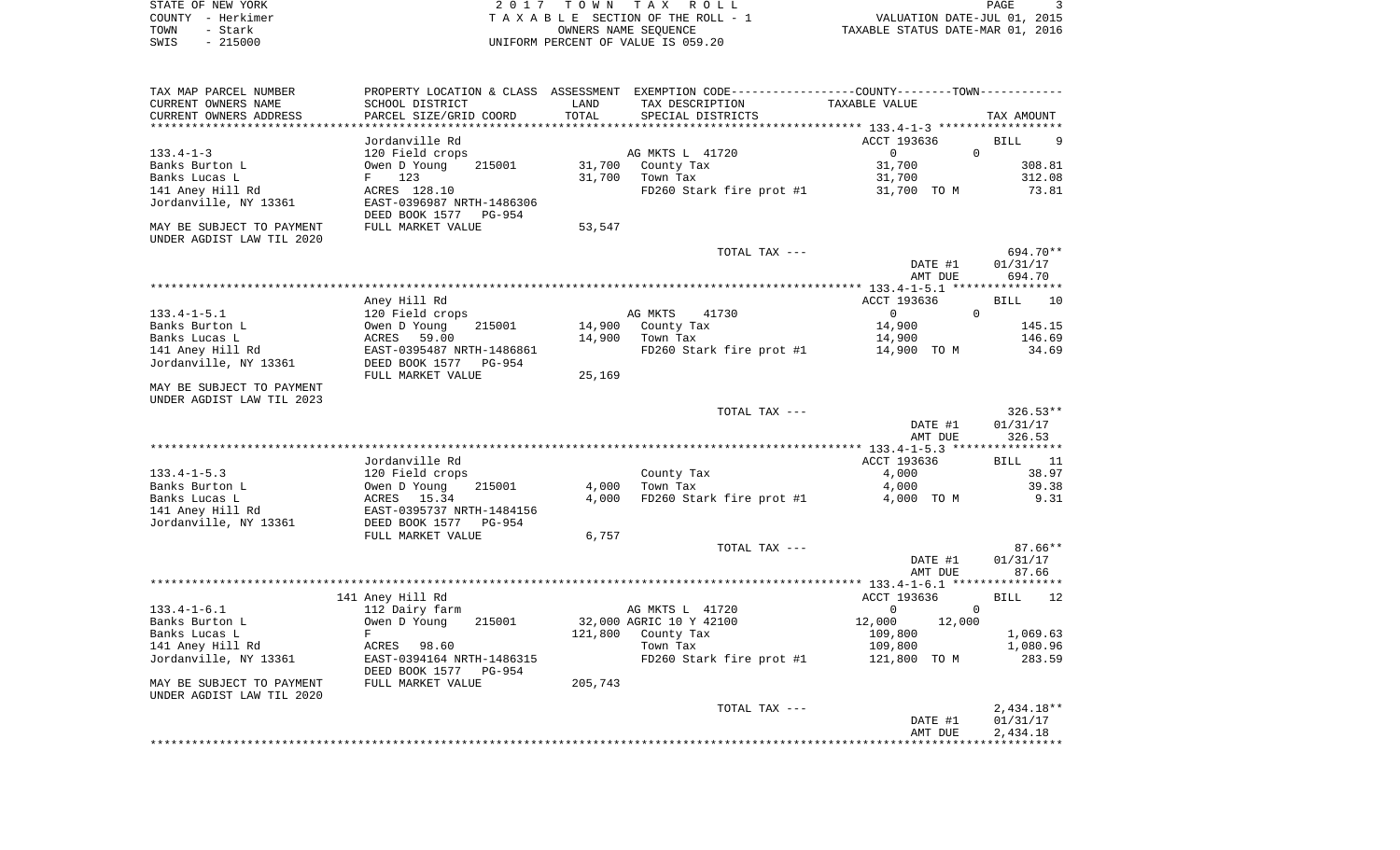| STATE OF NEW YORK | 2017 TOWN TAX ROLL                 | PAGE                             |
|-------------------|------------------------------------|----------------------------------|
| COUNTY - Herkimer | TAXABLE SECTION OF THE ROLL - 1    | VALUATION DATE-JUL 01, 2015      |
| TOWN<br>- Stark   | OWNERS NAME SEOUENCE               | TAXABLE STATUS DATE-MAR 01, 2016 |
| $-215000$<br>SWIS | UNIFORM PERCENT OF VALUE IS 059.20 |                                  |

| TAX MAP PARCEL NUMBER  |                                |        | PROPERTY LOCATION & CLASS ASSESSMENT EXEMPTION CODE----------------COUNTY--------TOWN----------- |                |                   |
|------------------------|--------------------------------|--------|--------------------------------------------------------------------------------------------------|----------------|-------------------|
| CURRENT OWNERS NAME    | SCHOOL DISTRICT                | LAND   | TAX DESCRIPTION                                                                                  | TAXABLE VALUE  |                   |
| CURRENT OWNERS ADDRESS | PARCEL SIZE/GRID COORD         | TOTAL  | SPECIAL DISTRICTS                                                                                |                | TAX AMOUNT        |
| ********************** |                                |        |                                                                                                  |                |                   |
|                        | Jordanville Rd                 |        |                                                                                                  | ACCT 185413    | <b>BILL</b><br>13 |
| $133.4 - 1 - 6.2$      | 210 1 Family Res               |        | County Tax                                                                                       | 24,000         | 233.80            |
| Banks Burton L         | Owen D Young<br>215001         | 5,000  | Town Tax                                                                                         | 24,000         | 236.28            |
| 143 Aney Hill Rd       | FRNT 100.03 DPTH 432.01        | 24,000 | FD260 Stark fire prot #1                                                                         | 24,000 TO M    | 55.88             |
| Jordanville, NY 13361  | ACRES<br>0.99                  |        |                                                                                                  |                |                   |
|                        | EAST-0394604 NRTH-1485745      |        |                                                                                                  |                |                   |
|                        | DEED BOOK 1521<br>PG-262       |        |                                                                                                  |                |                   |
|                        | FULL MARKET VALUE              | 40,541 |                                                                                                  |                |                   |
|                        |                                |        | TOTAL TAX ---                                                                                    |                | 525.96**          |
|                        |                                |        |                                                                                                  | DATE #1        | 01/31/17          |
|                        |                                |        |                                                                                                  | AMT DUE        | 525.96            |
|                        |                                |        |                                                                                                  |                |                   |
|                        | 3254 State Route 80            |        |                                                                                                  | ACCT 180008190 | BILL<br>14        |
| $134.4 - 1 - 35$       | 270 Mfg housing                |        | VET WAR CT 41121                                                                                 | 5,250<br>5,250 |                   |
| Bannister Paul W       | Owen D Young<br>215001         | 5,300  | County Tax                                                                                       | 29,750         | 289.81            |
| Bannister Sally Anne   | R1 1/2                         | 35,000 | Town Tax                                                                                         | 29,750         | 292.88            |
| 3254 State Route 80    | FRNT 90.00 DPTH 270.00         |        | FD260 Stark fire prot #1                                                                         | 35,000 TO M    | 81.49             |
| Fort Plain, NY 13339   | EAST-0419733 NRTH-1489075      |        |                                                                                                  |                |                   |
|                        | DEED BOOK 928<br><b>PG-116</b> |        |                                                                                                  |                |                   |
|                        | FULL MARKET VALUE              | 59,122 |                                                                                                  |                |                   |
|                        |                                |        | TOTAL TAX ---                                                                                    |                | 664.18**          |
|                        |                                |        |                                                                                                  | DATE #1        | 01/31/17          |
|                        |                                |        |                                                                                                  | AMT DUE        | 664.18            |
|                        |                                |        |                                                                                                  |                |                   |
|                        | 112 Shaut Rd                   |        |                                                                                                  | ACCT 180009270 | BILL<br>15        |
| $128.3 - 1 - 22$       | 322 Rural vac>10               |        | County Tax                                                                                       | 30,700         | 299.07            |
| Bar-el Rod             | 215001<br>Owen D Young         | 30,700 | Town Tax                                                                                         | 30,700         | 302.24            |
| 864 Kennedy Blvd 36    | F Trailer                      | 30,700 | School Relevy                                                                                    |                | 957.47            |
| Bayonne, NJ 07002      | 77.20<br>ACRES                 |        | FD260 Stark fire prot #1                                                                         | 30,700 TO M    | 71.48             |
|                        | EAST-0404099 NRTH-1496999      |        |                                                                                                  |                |                   |
|                        | DEED BOOK 946<br><b>PG-119</b> |        |                                                                                                  |                |                   |
|                        | FULL MARKET VALUE              | 51,858 |                                                                                                  |                |                   |
|                        |                                |        | TOTAL TAX ---                                                                                    |                | $1,630.26**$      |
|                        |                                |        |                                                                                                  | DATE #1        | 01/31/17          |
|                        |                                |        |                                                                                                  | AMT DUE        | 1,630.26          |
|                        |                                |        |                                                                                                  |                |                   |
|                        | Travis Rd                      |        |                                                                                                  |                | BILL 16           |
| $128.3 - 3 - 4$        | 314 Rural vac<10               |        | County Tax                                                                                       | 900            | 8.77              |
| Barberi Michael        | Little Falls Ce 210900         | 900    | Town Tax                                                                                         | 900            | 8.86              |
| Barberi Tara           | 8.5a                           | 900    | FD260 Stark fire prot #1                                                                         | 900 TO M       | 2.10              |
| 138 Main St            | ACRES<br>8.50                  |        |                                                                                                  |                |                   |
| Germantown, NY 12526   | EAST-0400835 NRTH-1502565      |        |                                                                                                  |                |                   |
|                        | DEED BOOK 1414 PG-131          |        |                                                                                                  |                |                   |
|                        | FULL MARKET VALUE              | 1,520  |                                                                                                  |                |                   |
|                        |                                |        | TOTAL TAX ---                                                                                    |                | $19.73**$         |
|                        |                                |        |                                                                                                  | DATE #1        | 01/31/17          |
|                        |                                |        |                                                                                                  | AMT DUE        | 19.73             |
|                        |                                |        |                                                                                                  |                |                   |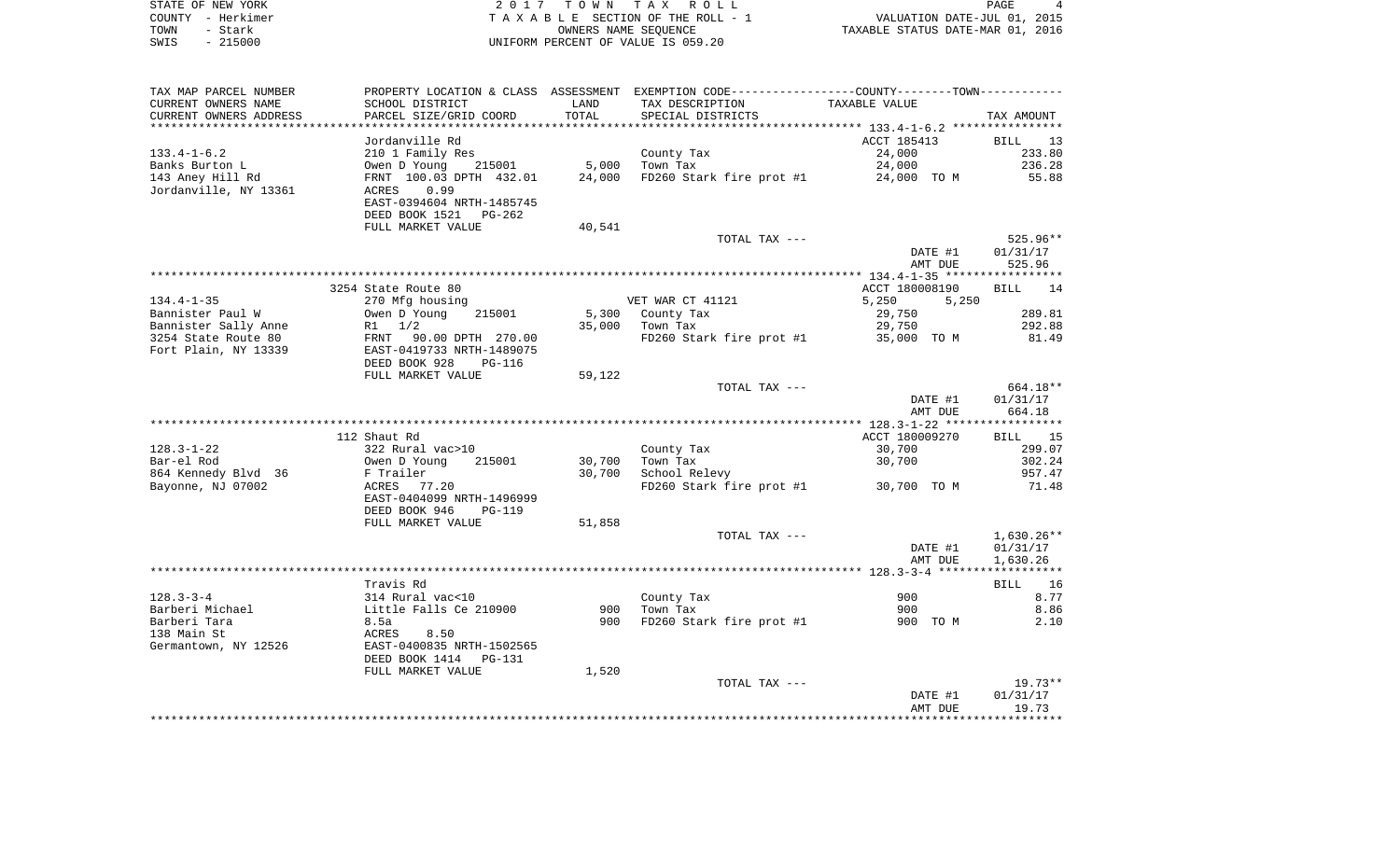STATE OF NEW YORK **EXECUTE:** A 2 0 1 7 T O W N T A X R O L L COUNTY - Herkimer T A X A B L E SECTION OF THE ROLL - 1 VALUATION DATE-JUL 01, 2015 SWIS - 215000 UNIFORM PERCENT OF VALUE IS 059.20

PAGE 5 L E SECTION OF THE ROLL - 1<br>
TAXABLE STATUS DATE-JUL 01, 2015<br>
TAXABLE STATUS DATE-MAR 01, 2016

| TAX MAP PARCEL NUMBER   |                                                    |         | PROPERTY LOCATION & CLASS ASSESSMENT EXEMPTION CODE----------------COUNTY--------TOWN----------- |                |                   |
|-------------------------|----------------------------------------------------|---------|--------------------------------------------------------------------------------------------------|----------------|-------------------|
| CURRENT OWNERS NAME     | SCHOOL DISTRICT                                    | LAND    | TAX DESCRIPTION                                                                                  | TAXABLE VALUE  |                   |
| CURRENT OWNERS ADDRESS  | PARCEL SIZE/GRID COORD                             | TOTAL   | SPECIAL DISTRICTS                                                                                |                | TAX AMOUNT        |
| *********************** |                                                    |         |                                                                                                  |                |                   |
|                         | Travis Rd                                          |         |                                                                                                  |                | BILL 17           |
| 128.3-3-10              | 322 Rural vac>10                                   |         | County Tax                                                                                       | 8,700          | 84.75             |
| Barberi Michael         | Little Falls Ce 210900                             | 8,700   | Town Tax                                                                                         | 8,700          | 85.65             |
| Barberi Tara            | ACRES 10.50                                        | 8,700   | FD260 Stark fire prot #1                                                                         | 8,700 TO M     | 20.26             |
| 138 Main St             | EAST-0397901 NRTH-1502272<br>DEED BOOK 1279 PG-737 |         |                                                                                                  |                |                   |
| Germantown, NY 12526    |                                                    |         |                                                                                                  |                |                   |
|                         | FULL MARKET VALUE                                  | 14,696  |                                                                                                  |                |                   |
|                         |                                                    |         | TOTAL TAX ---                                                                                    |                | 190.66**          |
|                         |                                                    |         |                                                                                                  | DATE #1        | 01/31/17          |
|                         |                                                    |         |                                                                                                  | AMT DUE        | 190.66            |
|                         |                                                    |         |                                                                                                  |                |                   |
|                         | 273 Wiltse Hill Rd                                 |         |                                                                                                  | ACCT 180009840 | <b>BILL</b><br>18 |
| 141.2-1-21              | 242 Rurl res&rec                                   |         | VET COM CT 41131                                                                                 | 9,000<br>9,000 |                   |
| Barnes Geoffrey         | Owen D Young<br>215001                             |         | 19,200 County Tax                                                                                | 51,100         | 497.80            |
| Barnes Samantha         | Farm Tr.                                           | 60,100  | Town Tax                                                                                         | 51,100         | 503.07            |
| 273 Wiltse Hill Rd      | FRNT 2881.00 DPTH                                  |         | FD260 Stark fire prot #1 60,100 TO M                                                             |                | 139.93            |
| Jordanville, NY 13361   | ACRES 26.10                                        |         |                                                                                                  |                |                   |
|                         | EAST-0416117 NRTH-1473354                          |         |                                                                                                  |                |                   |
|                         | DEED BOOK 1232 PG-510                              |         |                                                                                                  |                |                   |
|                         | FULL MARKET VALUE                                  | 101,520 |                                                                                                  |                |                   |
|                         |                                                    |         | TOTAL TAX ---                                                                                    |                | $1,140.80**$      |
|                         |                                                    |         |                                                                                                  | DATE #1        | 01/31/17          |
|                         |                                                    |         |                                                                                                  | AMT DUE        | 1,140.80          |
|                         |                                                    |         |                                                                                                  |                |                   |
|                         | 1702 State Route 168                               |         |                                                                                                  | ACCT 180014090 | BILL 19           |
| 127.4-1-12              | 210 1 Family Res                                   |         | County Tax                                                                                       | 58,200         | 566.96            |
| Barton Hollis C         | Owen D Young 215001                                | 9,900   | Town Tax                                                                                         | 58,200         | 572.97            |
| 1702 State Route 168    | R1                                                 |         | 58,200 FD260 Stark fire prot #1                                                                  | 58,200 TO M    | 135.51            |
| Mohawk, NY 13407        | ACRES 7.00                                         |         |                                                                                                  |                |                   |
|                         | EAST-0390426 NRTH-1500721                          |         |                                                                                                  |                |                   |
|                         |                                                    |         |                                                                                                  |                |                   |
|                         | DEED BOOK 00640 PG-00188                           |         |                                                                                                  |                |                   |
|                         | FULL MARKET VALUE                                  | 98,311  |                                                                                                  |                |                   |
|                         |                                                    |         | TOTAL TAX ---                                                                                    |                | $1,275.44**$      |
|                         |                                                    |         |                                                                                                  | DATE #1        | 01/31/17          |
|                         |                                                    |         |                                                                                                  | AMT DUE        | 1,275.44          |
|                         |                                                    |         |                                                                                                  |                |                   |
|                         | 3192 State Route 80                                |         |                                                                                                  | ACCT 180008970 | BILL 20           |
| 134.4-1-47              | 210 1 Family Res                                   |         | County Tax                                                                                       | 55,900         | 544.56            |
| Barton Mark F           | Owen D Young<br>215001                             | 5,700   | Town Tax                                                                                         | 55,900         | 550.32            |
| Barton Terry L          | R1                                                 | 55,900  | FD260 Stark fire prot #1                                                                         | 55,900 TO M    | 130.15            |
| 3192 State Route 80     | FRNT 120.00 DPTH 270.00                            |         |                                                                                                  |                |                   |
| Fort Plain, NY 13339    | EAST-0418789 NRTH-1488562                          |         |                                                                                                  |                |                   |
|                         | DEED BOOK 788<br>$PG-46$                           |         |                                                                                                  |                |                   |
|                         | FULL MARKET VALUE                                  | 94,426  |                                                                                                  |                |                   |
|                         |                                                    |         | TOTAL TAX ---                                                                                    |                | $1,225.03**$      |
|                         |                                                    |         |                                                                                                  | DATE #1        | 01/31/17          |
|                         |                                                    |         |                                                                                                  | AMT DUE        | 1,225.03          |
|                         |                                                    |         |                                                                                                  |                |                   |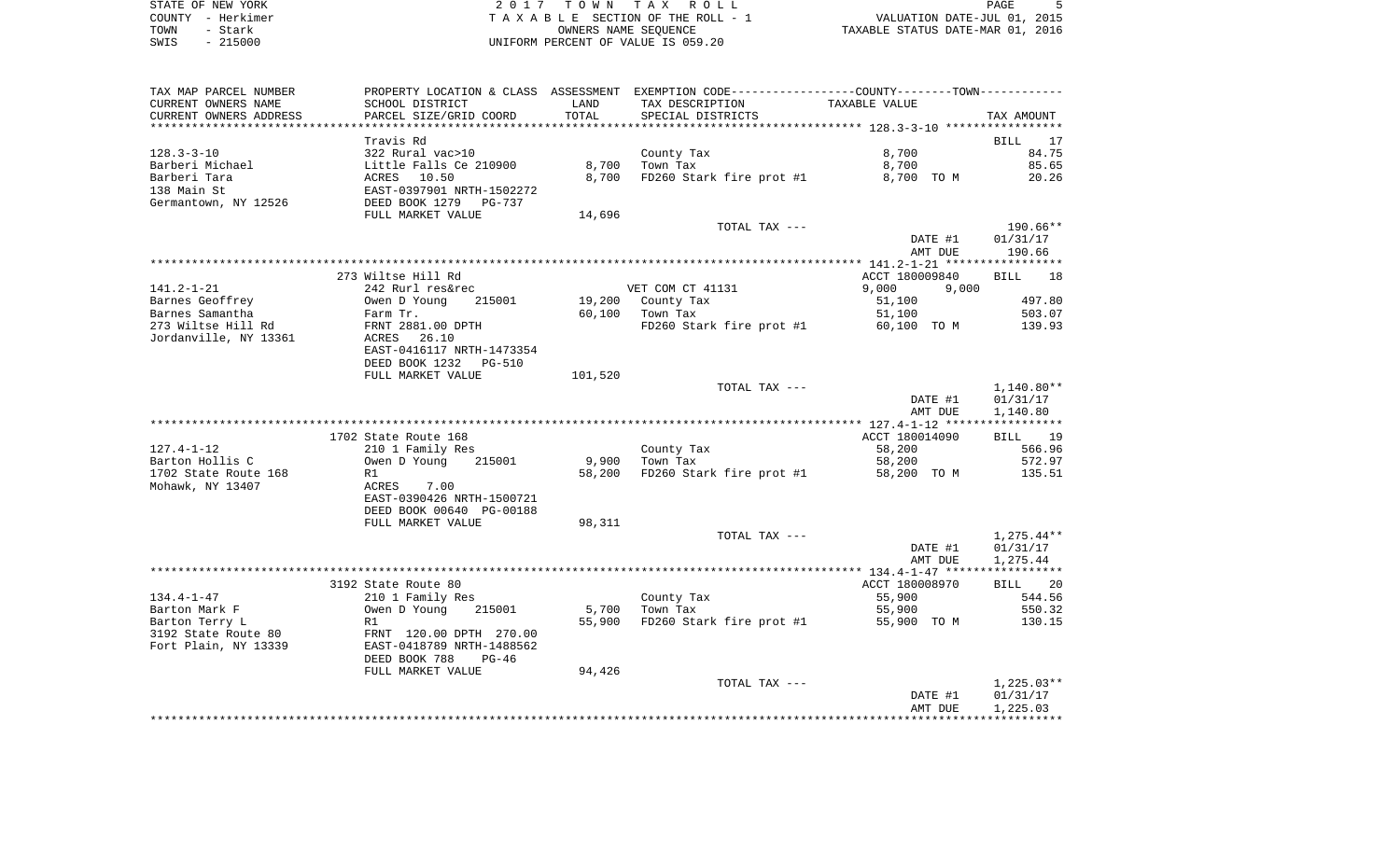|      | STATE OF NEW YORK | 2017 TOWN TAX ROLL                 |                                  | PAGE                        |  |
|------|-------------------|------------------------------------|----------------------------------|-----------------------------|--|
|      | COUNTY - Herkimer | TAXABLE SECTION OF THE ROLL - 1    |                                  | VALUATION DATE-JUL 01, 2015 |  |
| TOWN | - Stark           | OWNERS NAME SEOUENCE               | TAXABLE STATUS DATE-MAR 01, 2016 |                             |  |
| SWIS | $-215000$         | UNIFORM PERCENT OF VALUE IS 059.20 |                                  |                             |  |

| TAX MAP PARCEL NUMBER  |                           |         | PROPERTY LOCATION & CLASS ASSESSMENT EXEMPTION CODE-----------------COUNTY-------TOWN- |                |                   |
|------------------------|---------------------------|---------|----------------------------------------------------------------------------------------|----------------|-------------------|
| CURRENT OWNERS NAME    | SCHOOL DISTRICT           | LAND    | TAX DESCRIPTION                                                                        | TAXABLE VALUE  |                   |
| CURRENT OWNERS ADDRESS | PARCEL SIZE/GRID COORD    | TOTAL   | SPECIAL DISTRICTS                                                                      |                | TAX AMOUNT        |
|                        |                           |         |                                                                                        |                |                   |
|                        | 216 Mayton Rd             |         |                                                                                        | ACCT 184472    | BILL<br>21        |
| $127.4 - 1 - 39.1$     | 241 Rural res&ag          |         | VETFUND CT 41101                                                                       | 1,900<br>1,900 |                   |
| Baylor Richard O       | 215001<br>Owen D Young    | 27,600  | County Tax                                                                             | 66,100         | 643.92            |
| Baylor Eleanor O       | F                         | 68,000  | Town Tax                                                                               | 66,100         | 650.74            |
| PO Box 96              | ACRES 84.10               |         | FD260 Stark fire prot #1                                                               | 68,000 TO M    | 158.33            |
| Mohawk, NY 13407-0096  | EAST-0390854 NRTH-1498864 |         |                                                                                        |                |                   |
|                        | DEED BOOK 1523<br>PG-126  |         |                                                                                        |                |                   |
|                        | FULL MARKET VALUE         | 114,865 |                                                                                        |                |                   |
|                        |                           |         |                                                                                        |                |                   |
|                        |                           |         | TOTAL TAX ---                                                                          |                | 1,452.99**        |
|                        |                           |         |                                                                                        | DATE #1        | 01/31/17          |
|                        |                           |         |                                                                                        | AMT DUE        | 1,452.99          |
|                        |                           |         |                                                                                        |                |                   |
|                        | 209 Gros Rd               |         |                                                                                        | ACCT 180003570 | <b>BILL</b><br>22 |
| $142.1 - 1 - 5$        | 112 Dairy farm            |         | AGRIC 10 Y 42100                                                                       | 3,800<br>3,800 |                   |
| Bazyk David W Jr.      | Owen D Young<br>215001    | 34,900  | County Tax                                                                             | 111,600        | 1,087.16          |
| 209 Gros Rd            | Joint Ownership W/son     | 115,400 | Town Tax                                                                               | 111,600        | 1,098.68          |
| Fort Plain, NY 13339   | F                         |         | FD260 Stark fire prot #1 115,400 TO M                                                  |                | 268.69            |
|                        | ACRES 160.00              |         |                                                                                        |                |                   |
|                        | EAST-0421277 NRTH-1475550 |         |                                                                                        |                |                   |
|                        | DEED BOOK 1075 PG-50      |         |                                                                                        |                |                   |
|                        | FULL MARKET VALUE         | 194,932 |                                                                                        |                |                   |
|                        |                           |         | TOTAL TAX ---                                                                          |                | $2,454.53**$      |
|                        |                           |         |                                                                                        | DATE #1        | 01/31/17          |
|                        |                           |         |                                                                                        | AMT DUE        | 2,454.53          |
|                        |                           |         |                                                                                        |                |                   |
|                        | 1123 State Route 168      |         |                                                                                        |                | BILL 23           |
| $128.3 - 1 - 20.2$     | 270 Mfg housing           |         | County Tax                                                                             | 12,500         | 121.77            |
|                        | 215001                    | 6,000   |                                                                                        | 12,500         | 123.06            |
| Becker George E        | Owen D Young              |         | Town Tax                                                                               |                |                   |
| Becker Roseann K       | FRNT 241.00 DPTH          | 12,500  | School Relevy                                                                          |                | 4.88              |
| 1123 State Route 168   | ACRES<br>1.00             |         | FD260 Stark fire prot #1                                                               | 12,500 TO M    | 29.10             |
| Mohawk, NY 13407       | EAST-0401338 NRTH-1498256 |         |                                                                                        |                |                   |
|                        | DEED BOOK 852<br>$PG-101$ |         |                                                                                        |                |                   |
|                        | FULL MARKET VALUE         | 21,115  |                                                                                        |                |                   |
|                        |                           |         | TOTAL TAX ---                                                                          |                | 278.81**          |
|                        |                           |         |                                                                                        | DATE #1        | 01/31/17          |
|                        |                           |         |                                                                                        | AMT DUE        | 278.81            |
|                        |                           |         |                                                                                        |                |                   |
|                        | State Route 168           |         |                                                                                        | ACCT 180003810 | BILL 24           |
| $134.2 - 1 - 30.1$     | 105 Vac farmland          |         | County Tax                                                                             | 6,100          | 59.42             |
| Beiler Enos S          | 215001<br>Owen D Young    | 6,100   | Town Tax                                                                               | 6,100          | 60.05             |
| Beiler Rebecca F       | 22.20<br>ACRES            | 6,100   | FD260 Stark fire prot #1                                                               | 6,100 TO M     | 14.20             |
| 3092 State Route 80    | EAST-0415422 NRTH-1490391 |         |                                                                                        |                |                   |
| fort Plain, NY 13339   | DEED BOOK 1395<br>PG-985  |         |                                                                                        |                |                   |
|                        | FULL MARKET VALUE         | 10,304  |                                                                                        |                |                   |
|                        |                           |         | TOTAL TAX ---                                                                          |                | $133.67**$        |
|                        |                           |         |                                                                                        | DATE #1        | 01/31/17          |
|                        |                           |         |                                                                                        | AMT DUE        | 133.67            |
|                        |                           |         |                                                                                        |                |                   |
|                        |                           |         |                                                                                        |                |                   |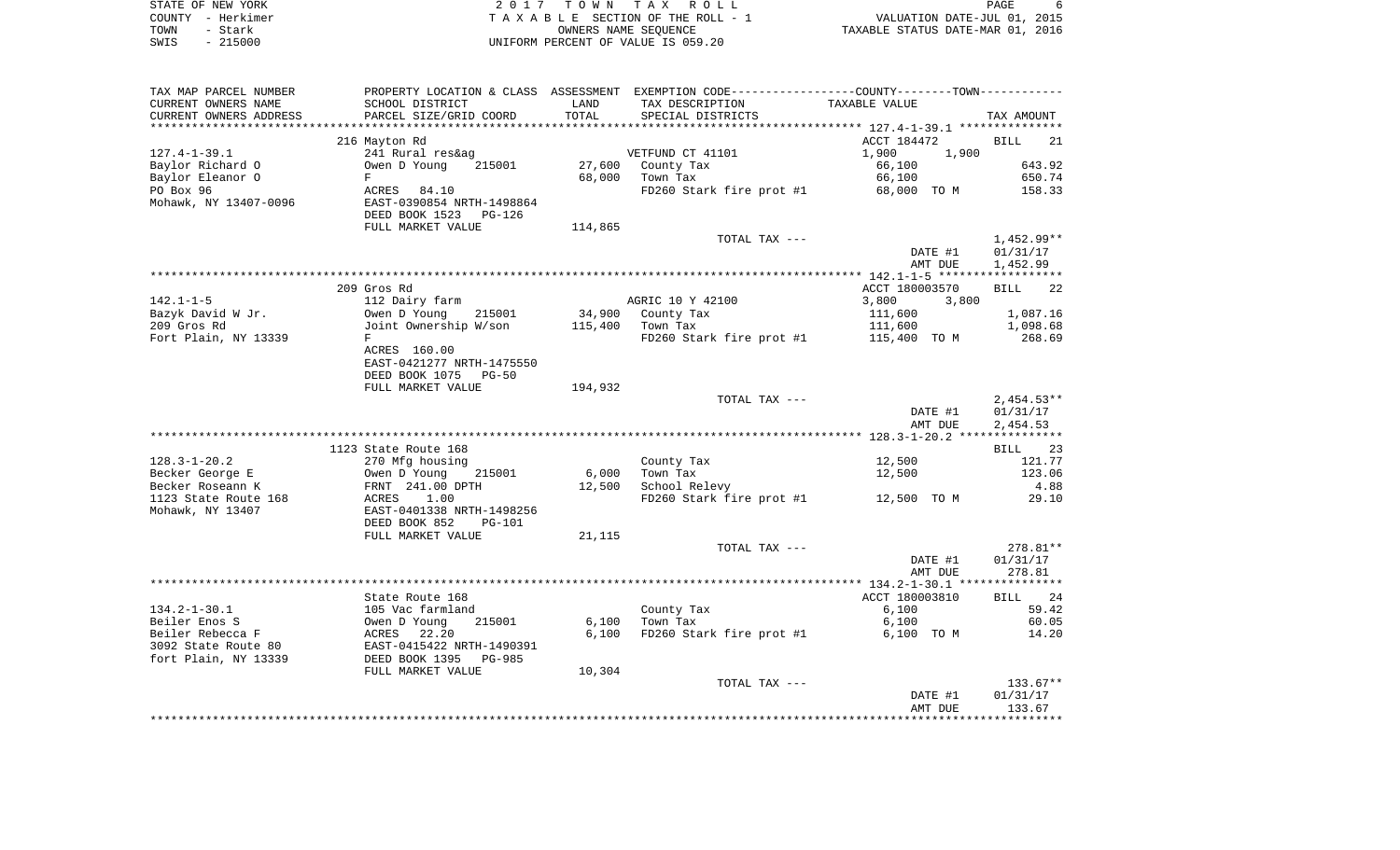| STATE OF NEW YORK | 2017 TOWN TAX ROLL                 | PAGE                             |
|-------------------|------------------------------------|----------------------------------|
| COUNTY - Herkimer | TAXABLE SECTION OF THE ROLL - 1    | VALUATION DATE-JUL 01, 2015      |
| TOWN<br>- Stark   | OWNERS NAME SEOUENCE               | TAXABLE STATUS DATE-MAR 01, 2016 |
| $-215000$<br>SWIS | UNIFORM PERCENT OF VALUE IS 059.20 |                                  |

| TAX MAP PARCEL NUMBER  |                                                    |         | PROPERTY LOCATION & CLASS ASSESSMENT EXEMPTION CODE----------------COUNTY--------TOWN---------- |                |              |
|------------------------|----------------------------------------------------|---------|-------------------------------------------------------------------------------------------------|----------------|--------------|
| CURRENT OWNERS NAME    | SCHOOL DISTRICT                                    | LAND    | TAX DESCRIPTION                                                                                 | TAXABLE VALUE  |              |
| CURRENT OWNERS ADDRESS | PARCEL SIZE/GRID COORD                             | TOTAL   | SPECIAL DISTRICTS                                                                               |                | TAX AMOUNT   |
|                        |                                                    |         |                                                                                                 |                |              |
|                        | Waqner Hill Rd                                     |         |                                                                                                 | ACCT 180005100 | BILL 25      |
| 134.4-1-5              | 105 Vac farmland                                   |         | County Tax                                                                                      | 27,400         | 266.92       |
| Beiler Enos S          | 215001<br>Owen D Young                             | 27,400  | Town Tax                                                                                        | 27,400         | 269.75       |
| Beiler Rebecca F       | ACRES 85.60                                        | 27,400  | FD260 Stark fire prot #1                                                                        | 27,400 TO M    | 63.80        |
| 3092 State Route 80    | EAST-0416318 NRTH-1485501                          |         |                                                                                                 |                |              |
| fort Plain, NY 13339   | DEED BOOK 1395 PG-985                              |         |                                                                                                 |                |              |
|                        | FULL MARKET VALUE                                  | 46,284  |                                                                                                 |                |              |
|                        |                                                    |         | TOTAL TAX ---                                                                                   |                | $600.47**$   |
|                        |                                                    |         |                                                                                                 | DATE #1        | 01/31/17     |
|                        |                                                    |         |                                                                                                 | AMT DUE        | 600.47       |
|                        |                                                    |         |                                                                                                 |                |              |
|                        | Wagner Hill Rd                                     |         |                                                                                                 | ACCT 180009480 | BILL 26      |
| 134.4-1-6.1            | 105 Vac farmland                                   |         | County Tax                                                                                      | 1,400          | 13.64        |
| Beiler Enos S          | Owen D Young<br>215001                             | 1,400   | Town Tax                                                                                        | 1,400          | 13.78        |
| Beiler Rebecca F       | 3.90<br>ACRES                                      | 1,400   | FD260 Stark fire prot #1                                                                        | 1,400 TO M     | 3.26         |
| 3092 State Route 80    | EAST-0417321 NRTH-1485195<br>DEED BOOK 1395 PG-985 |         |                                                                                                 |                |              |
| fort Plain, NY 13339   |                                                    |         |                                                                                                 |                |              |
|                        | FULL MARKET VALUE                                  | 2,365   |                                                                                                 |                |              |
|                        |                                                    |         | TOTAL TAX ---                                                                                   |                | $30.68**$    |
|                        |                                                    |         |                                                                                                 | DATE #1        | 01/31/17     |
|                        |                                                    |         |                                                                                                 | AMT DUE        | 30.68        |
|                        |                                                    |         |                                                                                                 |                |              |
|                        | 3092 State Route 80                                |         |                                                                                                 | ACCT 180013440 | BILL 27      |
| 134.4-1-8.1            | 112 Dairy farm                                     |         | County Tax                                                                                      | 151,700        | 1,477.80     |
| Beiler Enos S          | Owen D Young<br>215001                             | 16,800  | Town Tax                                                                                        | 151,700        | 1,493.46     |
| Beiler Rebecca F       | Farm                                               | 151,700 | FD260 Stark fire prot $#1$ 151,700 TO M                                                         |                | 353.21       |
| 3092 State Route 80    | FRNT 1945.00 DPTH                                  |         |                                                                                                 |                |              |
| fort Plain, NY 13339   | ACRES 39.60                                        |         |                                                                                                 |                |              |
|                        | EAST-0416637 NRTH-1487161                          |         |                                                                                                 |                |              |
|                        | DEED BOOK 1395<br>PG-985                           |         |                                                                                                 |                |              |
|                        | FULL MARKET VALUE                                  | 256,250 | TOTAL TAX ---                                                                                   |                | $3,324.47**$ |
|                        |                                                    |         |                                                                                                 | DATE #1        | 01/31/17     |
|                        |                                                    |         |                                                                                                 | AMT DUE        | 3,324.47     |
|                        |                                                    |         |                                                                                                 |                |              |
|                        | State Route 80                                     |         |                                                                                                 | ACCT 180013440 | BILL 28      |
| $134.4 - 1 - 8.3$      | 105 Vac farmland                                   |         | County Tax                                                                                      | 2,100          | 20.46        |
| Beiler Enos S          | Owen D Young<br>215001                             | 2,100   | Town Tax                                                                                        | 2,100          | 20.67        |
| Beiler Rebecca F       | vacant split                                       | 2,100   | FD260 Stark fire prot #1                                                                        | 2,100 TO M     | 4.89         |
| 3092 State Route 80    | FRNT 580.00 DPTH                                   |         |                                                                                                 |                |              |
| fort Plain, NY 13339   | ACRES<br>5.80                                      |         |                                                                                                 |                |              |
|                        | EAST-0416933 NRTH-1488166                          |         |                                                                                                 |                |              |
|                        | DEED BOOK 1395<br>PG-985                           |         |                                                                                                 |                |              |
|                        | FULL MARKET VALUE                                  | 3,547   |                                                                                                 |                |              |
|                        |                                                    |         | TOTAL TAX ---                                                                                   |                | 46.02**      |
|                        |                                                    |         |                                                                                                 | DATE #1        | 01/31/17     |
|                        |                                                    |         |                                                                                                 | AMT DUE        | 46.02        |
|                        |                                                    |         |                                                                                                 |                |              |
|                        |                                                    |         |                                                                                                 |                |              |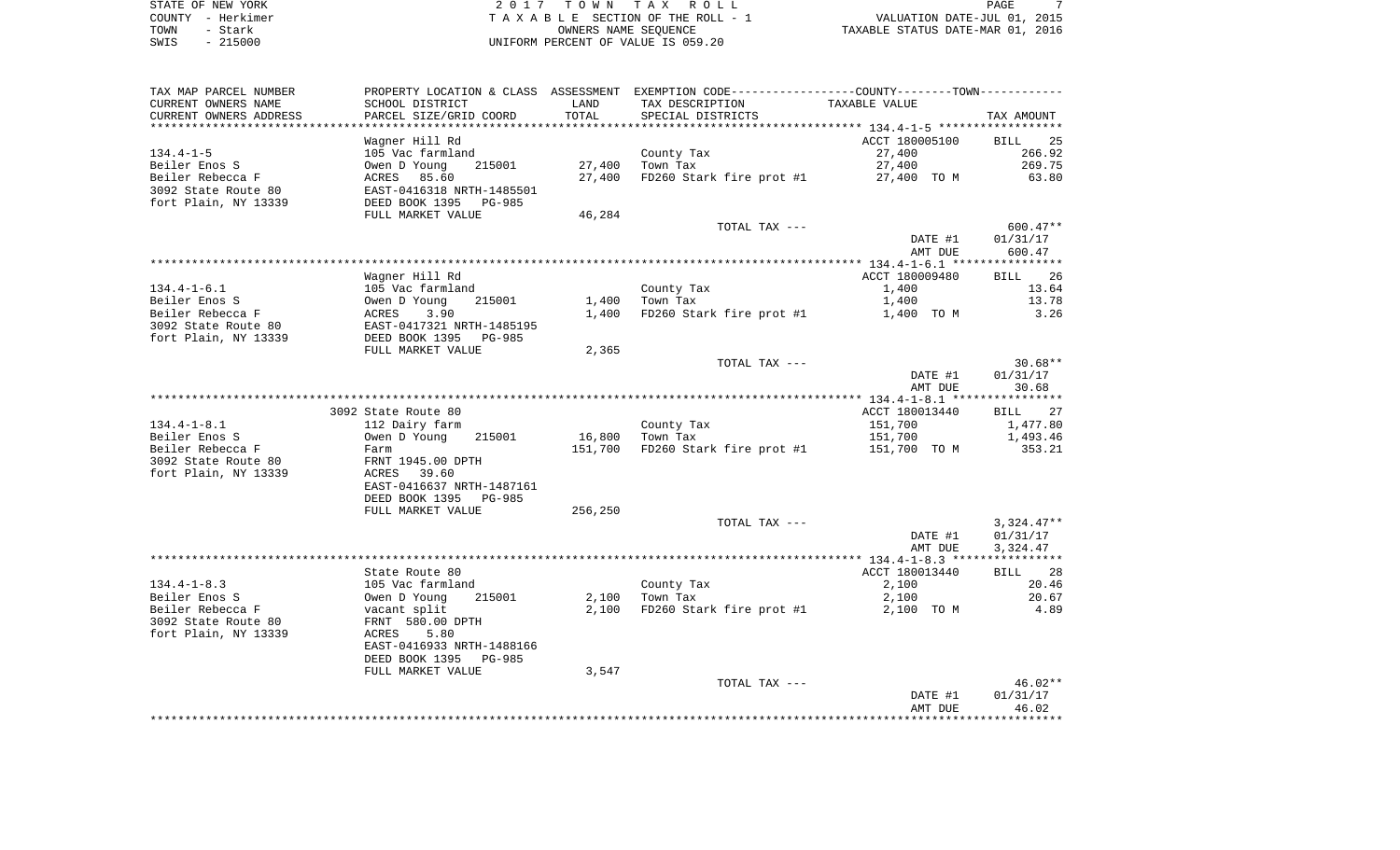| STATE OF NEW YORK | 2017 TOWN TAX ROLL                 | PAGE                             |
|-------------------|------------------------------------|----------------------------------|
| COUNTY - Herkimer | TAXABLE SECTION OF THE ROLL - 1    | VALUATION DATE-JUL 01, 2015      |
| TOWN<br>- Stark   | OWNERS NAME SEOUENCE               | TAXABLE STATUS DATE-MAR 01, 2016 |
| $-215000$<br>SWIS | UNIFORM PERCENT OF VALUE IS 059.20 |                                  |

|                        |                                    |         |                                                                                                | AMT DUE        | 180.54            |
|------------------------|------------------------------------|---------|------------------------------------------------------------------------------------------------|----------------|-------------------|
|                        |                                    |         |                                                                                                | DATE #1        | 01/31/17          |
|                        |                                    |         | TOTAL TAX ---                                                                                  |                | 180.54**          |
|                        | FULL MARKET VALUE                  | 5,743   |                                                                                                |                |                   |
|                        | DEED BOOK 840<br>$PG-479$          |         |                                                                                                |                |                   |
| Fort Plain, NY 13339   | EAST-0417993 NRTH-1487810          |         |                                                                                                |                |                   |
| 623 Wagner Hill Rd     | ACRES<br>5.00                      |         | FD260 Stark fire prot #1                                                                       | 3,400 TO M     | 7.92              |
| Belrose Bernice        | FRNT 500.00 DPTH                   | 3,400   | School Relevy                                                                                  |                | 106.03            |
| Belrose Jeffrey        | Owen D Young<br>215001             | 3,400   | Town Tax                                                                                       | 3,400          | 33.47             |
| $134.4 - 1 - 7.5$      | 314 Rural vac<10                   |         | County Tax                                                                                     | 3,400          | 33.12             |
|                        | Wagner Hill Rd                     |         |                                                                                                |                | BILL 32           |
|                        |                                    |         |                                                                                                |                |                   |
|                        |                                    |         |                                                                                                | AMT DUE        | 5.30              |
|                        |                                    |         |                                                                                                | DATE #1        | 01/31/17          |
|                        |                                    |         | TOTAL TAX ---                                                                                  |                | $5.30**$          |
|                        |                                    |         |                                                                                                |                |                   |
|                        | DEED BOOK 767<br>FULL MARKET VALUE | 169     |                                                                                                |                |                   |
|                        | $PG-043$                           |         |                                                                                                |                |                   |
|                        | EAST-0418237 NRTH-1488202          |         |                                                                                                |                |                   |
| Fort Plain, NY 13339   | BANK<br>135                        |         |                                                                                                |                |                   |
| 623 Wagner Hill Rd     | FRNT<br>35.00 DPTH 130.00          |         | FD260 Stark fire prot #1                                                                       | 100 TO M       | .23               |
| Belrose Bernice C      | V19 1/8                            | 100     | School Relevy                                                                                  |                | 3.12              |
| Belrose Jeffery J      | Owen D Young<br>215001             | 100     | Town Tax                                                                                       | 100            | 0.98              |
| $134.4 - 1 - 74$       | 314 Rural vac<10                   |         | County Tax                                                                                     | 100            | 0.97              |
|                        | State Route 80                     |         |                                                                                                | ACCT 180010980 | 31<br><b>BILL</b> |
|                        |                                    |         |                                                                                                |                | ***********       |
|                        |                                    |         |                                                                                                | AMT DUE        | 4,370.34          |
|                        |                                    |         |                                                                                                | DATE #1        | 01/31/17          |
|                        |                                    |         | TOTAL TAX ---                                                                                  |                | 4,370.34**        |
|                        |                                    |         |                                                                                                |                |                   |
|                        | FULL MARKET VALUE                  | 139,020 |                                                                                                |                |                   |
|                        | DEED BOOK 767<br>$PG-043$          |         |                                                                                                |                |                   |
| Fort Plain, NY 13339   | EAST-0418267 NRTH-1488075          |         |                                                                                                |                |                   |
| 623 Wagner Hill Rd     | FRNT 100.00 DPTH 115.00            |         | FD260 Stark fire prot #1 82,300 TO M                                                           |                | 191.62            |
| Belrose Bernice C      | R1                                 | 82,300  | School Relevy                                                                                  |                | 2,566.76          |
| Belrose Jeffery J      | 215001<br>Owen D Young             | 4,600   | Town Tax                                                                                       | 82,300         | 810.23            |
| $134.4 - 1 - 16$       | 210 1 Family Res                   |         | County Tax                                                                                     | 82,300         | 801.73            |
|                        | 623 Wagner Hill Rd                 |         |                                                                                                | ACCT 180011010 | BILL 30           |
|                        |                                    |         |                                                                                                |                |                   |
|                        |                                    |         |                                                                                                | AMT DUE        | 313.38            |
|                        |                                    |         |                                                                                                | DATE #1        | 01/31/17          |
|                        |                                    |         |                                                                                                |                |                   |
|                        |                                    |         | TOTAL TAX ---                                                                                  |                | $313.38**$        |
|                        | FULL MARKET VALUE                  | 24,155  |                                                                                                |                |                   |
| fort Plain, NY 13339   | DEED BOOK 1395<br>PG-985           |         |                                                                                                |                |                   |
| 3092 State Route 80    | EAST-0416303 NRTH-1484118          |         |                                                                                                |                |                   |
| Beiler Rebecca F       | ACRES 49.00                        | 14,300  | FD260 Stark fire prot #1                                                                       | 14,300 TO M    | 33.30             |
| Beiler Enos S          | Owen D Young<br>215001             | 14,300  | Town Tax                                                                                       | 14,300         | 140.78            |
| $134.4 - 1 - 57$       | 105 Vac farmland                   |         | County Tax                                                                                     | 14,300         | 139.30            |
|                        | Wagner Hill Rd                     |         |                                                                                                | ACCT 180005130 | <b>BILL</b><br>29 |
|                        |                                    |         |                                                                                                |                |                   |
| CURRENT OWNERS ADDRESS | PARCEL SIZE/GRID COORD             |         | SPECIAL DISTRICTS                                                                              |                | TAX AMOUNT        |
|                        |                                    | TOTAL   |                                                                                                |                |                   |
| CURRENT OWNERS NAME    | SCHOOL DISTRICT                    | LAND    | TAX DESCRIPTION                                                                                | TAXABLE VALUE  |                   |
| TAX MAP PARCEL NUMBER  |                                    |         | PROPERTY LOCATION & CLASS ASSESSMENT EXEMPTION CODE----------------COUNTY-------TOWN---------- |                |                   |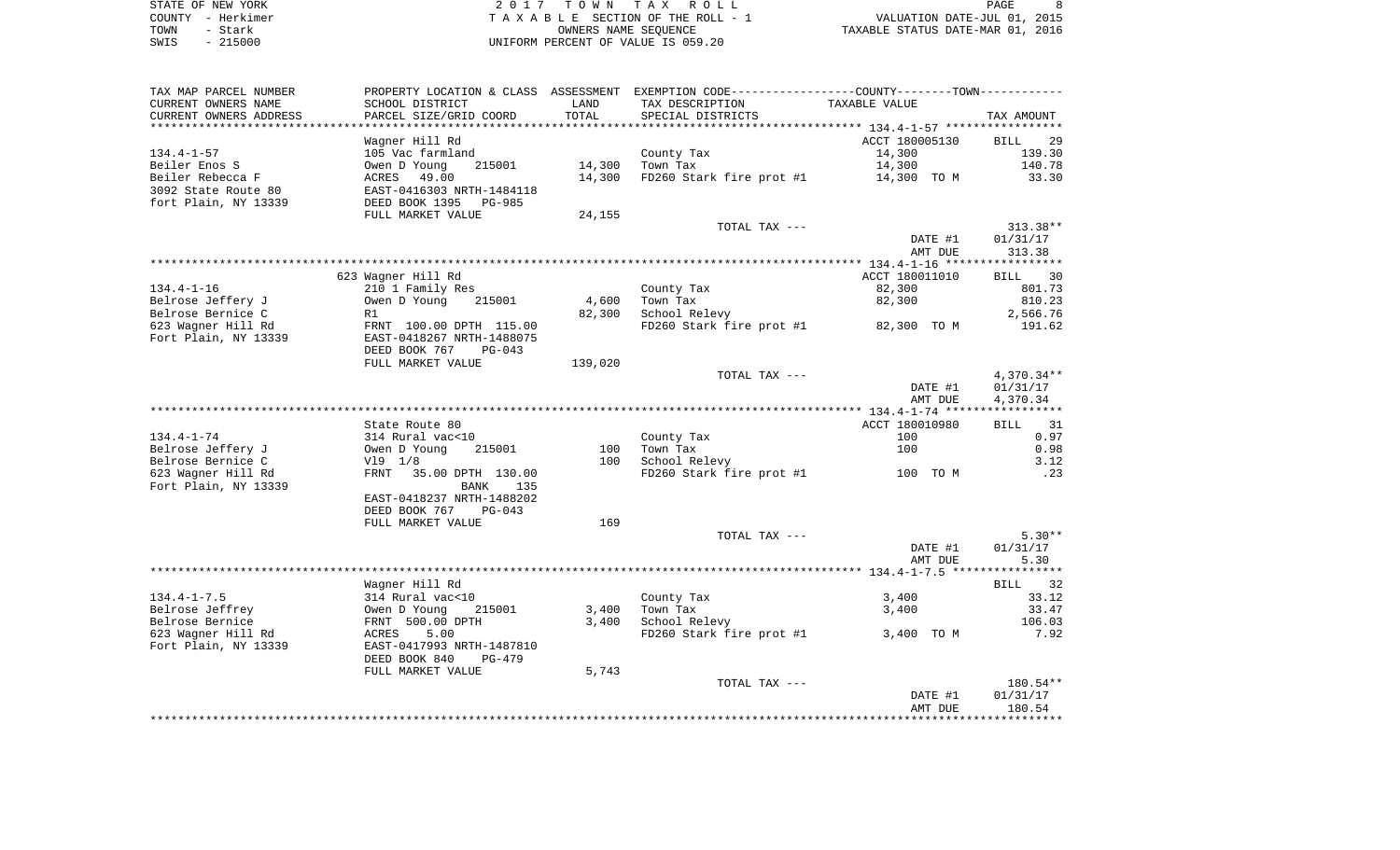| STATE OF NEW YORK<br>COUNTY - Herkimer<br>- Stark<br>TOWN<br>$-215000$<br>SWIS |                                                    | OWNERS NAME SEOUENCE | 2017 TOWN TAX ROLL<br>TAXABLE SECTION OF THE ROLL - 1<br>UNIFORM PERCENT OF VALUE IS 059.20     | VALUATION DATE-JUL 01, 2015<br>TAXABLE STATUS DATE-MAR 01, 2016 | PAGE<br>9               |
|--------------------------------------------------------------------------------|----------------------------------------------------|----------------------|-------------------------------------------------------------------------------------------------|-----------------------------------------------------------------|-------------------------|
| TAX MAP PARCEL NUMBER                                                          |                                                    |                      | PROPERTY LOCATION & CLASS ASSESSMENT EXEMPTION CODE----------------COUNTY--------TOWN---------- |                                                                 |                         |
| CURRENT OWNERS NAME                                                            | SCHOOL DISTRICT                                    | LAND                 | TAX DESCRIPTION                                                                                 | TAXABLE VALUE                                                   |                         |
| CURRENT OWNERS ADDRESS                                                         | PARCEL SIZE/GRID COORD                             | TOTAL                | SPECIAL DISTRICTS                                                                               |                                                                 | TAX AMOUNT              |
|                                                                                | 369 State Route 168                                |                      |                                                                                                 | ACCT 180020003                                                  | 33                      |
| $134.2 - 1 - 25$                                                               | 210 1 Family Res                                   |                      | County Tax                                                                                      | 65,100                                                          | BILL<br>634.18          |
| Bergstrom Andrea                                                               | 215001<br>Owen D Young                             | 6,500                | Town Tax                                                                                        | 65,100                                                          | 640.90                  |
| 369 State Route 168                                                            | 10/25/95                                           | 65,100               | FD260 Stark fire prot #1                                                                        | 65,100 TO M                                                     | 151.57                  |
| Fort Plain, NY 13339                                                           | 10' From 134.2-1-24<br>Tr.                         |                      |                                                                                                 |                                                                 |                         |
|                                                                                | FRNT 210.00 DPTH<br>ACRES<br>1.80                  |                      |                                                                                                 |                                                                 |                         |
|                                                                                | EAST-0413465 NRTH-1491039                          |                      |                                                                                                 |                                                                 |                         |
|                                                                                | DEED BOOK 1277 PG-882                              |                      |                                                                                                 |                                                                 |                         |
|                                                                                | FULL MARKET VALUE                                  | 109,966              |                                                                                                 |                                                                 |                         |
|                                                                                |                                                    |                      | TOTAL TAX ---                                                                                   |                                                                 | $1.426.65**$            |
|                                                                                |                                                    |                      |                                                                                                 | DATE #1                                                         | 01/31/17                |
|                                                                                |                                                    |                      |                                                                                                 | AMT DUE                                                         | 1,426.65                |
|                                                                                | 2183 State Route 80                                |                      |                                                                                                 | ACCT 180014060                                                  | BILL<br>34              |
| $141.6 - 1 - 3$                                                                | 210 1 Family Res                                   |                      | County Tax                                                                                      | 56,000                                                          | 545.53                  |
| Biechy Delbert L                                                               | Owen D Young<br>215001                             | 6,100                | Town Tax                                                                                        | 56,000                                                          | 551.31                  |
| Biechy Arlene E                                                                | R1                                                 | 56,000               | FD260 Stark fire prot #1                                                                        | 56,000 TO M                                                     | 130.39                  |
| PO Box 61                                                                      | FRNT 194.60 DPTH 150.50                            |                      | WD300 Stark Water District                                                                      | 56,000 TO M                                                     | 96.50                   |
| VanHornesville, NY 13475                                                       | EAST-0402484 NRTH-1479091<br>DEED BOOK 1352 PG-732 |                      |                                                                                                 |                                                                 |                         |
|                                                                                | FULL MARKET VALUE                                  | 94,595               |                                                                                                 |                                                                 |                         |
|                                                                                |                                                    |                      | TOTAL TAX ---                                                                                   |                                                                 | $1,323.73**$            |
|                                                                                |                                                    |                      |                                                                                                 | DATE #1                                                         | 01/31/17                |
|                                                                                |                                                    |                      |                                                                                                 | AMT DUE                                                         | 1,323.73                |
|                                                                                |                                                    |                      |                                                                                                 |                                                                 |                         |
|                                                                                | 435 Wiltse Hill Rd                                 |                      |                                                                                                 |                                                                 | BILL<br>35              |
| $141.2 - 1 - 18.5$                                                             | 210 1 Family Res                                   |                      | County Tax                                                                                      | 71,300                                                          | 694.58                  |
| Bissell Daniel                                                                 | Owen D Young<br>215001                             | 4,700                | Town Tax                                                                                        | 71,300                                                          | 701.93                  |
| 435 Wiltse Hill Rd<br>Jordanville, NY 13361                                    | F<br>ACRES<br>5.00                                 | 71,300               | FD260 Stark fire prot #1                                                                        | 71,300 TO M                                                     | 166.01                  |
|                                                                                | EAST-0415635 NRTH-1475418                          |                      |                                                                                                 |                                                                 |                         |
|                                                                                | DEED BOOK 1495<br>$PG-520$                         |                      |                                                                                                 |                                                                 |                         |
|                                                                                | FULL MARKET VALUE                                  | 120,439              |                                                                                                 |                                                                 |                         |
|                                                                                |                                                    |                      | TOTAL TAX ---                                                                                   |                                                                 | 1,562.52**              |
|                                                                                |                                                    |                      |                                                                                                 | DATE #1                                                         | 01/31/17                |
|                                                                                |                                                    |                      |                                                                                                 | AMT DUE                                                         | 1,562.52                |
|                                                                                |                                                    |                      |                                                                                                 |                                                                 | * * * * * * * * * * * * |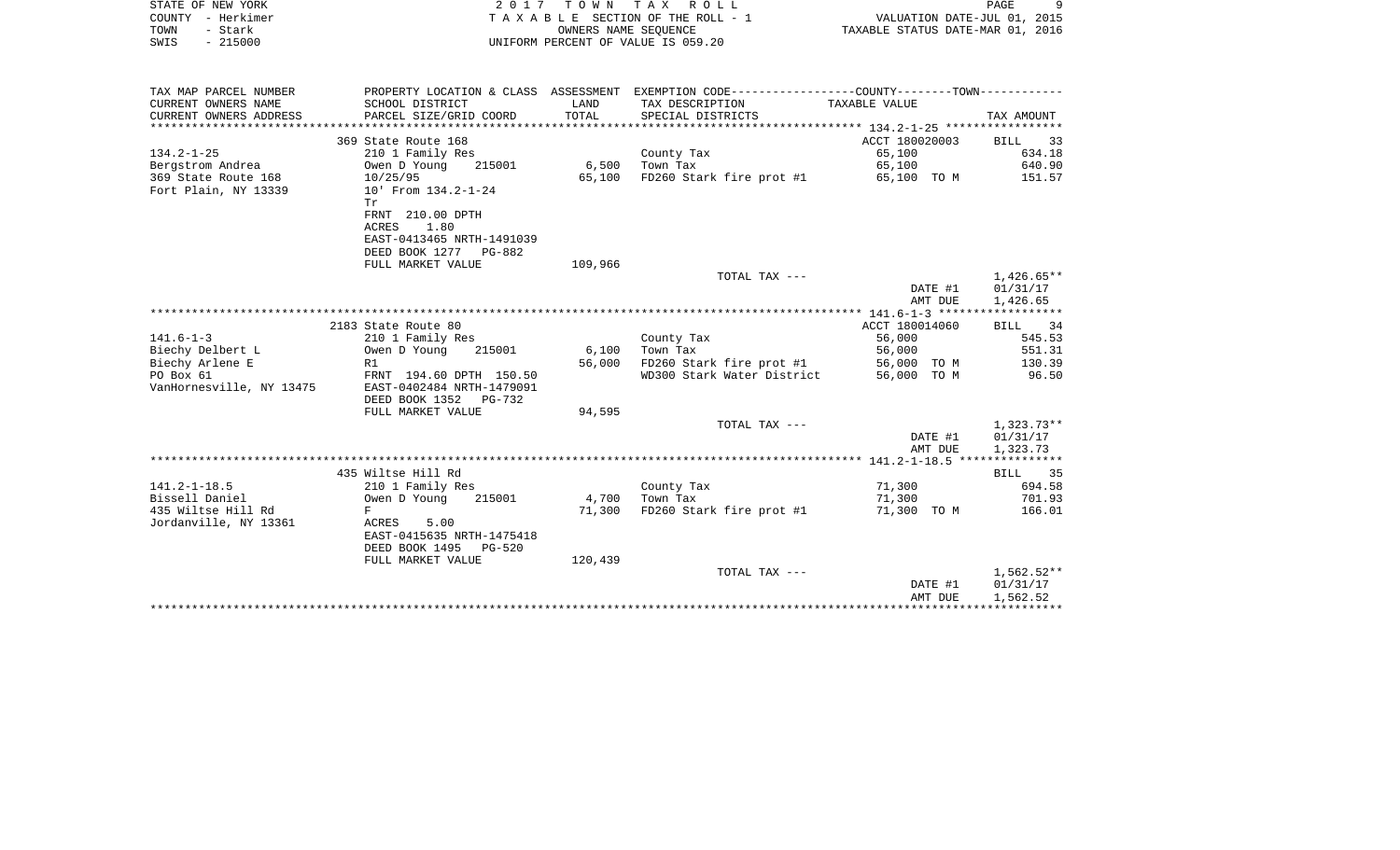| COUNTY - Herkimer<br>TOWN<br>- Stark    |                                                                                                 |         | TAXABLE SECTION OF THE ROLL - 1<br>OWNERS NAME SEQUENCE             | VALUATION DATE-JUL 01, 2015<br>TAXABLE STATUS DATE-MAR 01, 2016 |                  |
|-----------------------------------------|-------------------------------------------------------------------------------------------------|---------|---------------------------------------------------------------------|-----------------------------------------------------------------|------------------|
| $-215000$<br>SWIS                       |                                                                                                 |         | UNIFORM PERCENT OF VALUE IS 059.20                                  |                                                                 |                  |
|                                         |                                                                                                 |         |                                                                     |                                                                 |                  |
| TAX MAP PARCEL NUMBER                   | PROPERTY LOCATION & CLASS ASSESSMENT EXEMPTION CODE----------------COUNTY--------TOWN---------- |         |                                                                     |                                                                 |                  |
| CURRENT OWNERS NAME                     | SCHOOL DISTRICT                                                                                 | LAND    | TAX DESCRIPTION                                                     | TAXABLE VALUE                                                   |                  |
| CURRENT OWNERS ADDRESS                  | PARCEL SIZE/GRID COORD                                                                          | TOTAL   | SPECIAL DISTRICTS                                                   |                                                                 | TAX AMOUNT       |
|                                         |                                                                                                 |         |                                                                     |                                                                 |                  |
|                                         | 2333 State Route 80                                                                             |         |                                                                     | ACCT 201507                                                     | BILL 36          |
| 134.3-1-28.1                            | 280 Res Multiple                                                                                |         | County Tax                                                          | 193,400                                                         | 1,884.02         |
| Bleiler Max                             | 215001<br>Owen D Young                                                                          | 25,400  | Town Tax                                                            | 193,400                                                         | 1,903.99         |
| PO Box 130<br>Van Hornesville, NY 13475 | Harrad Farm                                                                                     | 193,400 | FD260 Stark fire prot #1<br>WD300 Stark Water District 193,400 TO M | 193,400 TO M                                                    | 450.30<br>333.26 |
|                                         | R2<br>ACRES 29.80                                                                               |         |                                                                     |                                                                 |                  |
| PRIOR OWNER ON 3/01/2016                | EAST-0404531 NRTH-1481618                                                                       |         |                                                                     |                                                                 |                  |
| South Hamilton D                        | DEED BOOK 1628<br>PG-471                                                                        |         |                                                                     |                                                                 |                  |
|                                         | FULL MARKET VALUE                                                                               | 326,689 |                                                                     |                                                                 |                  |
|                                         |                                                                                                 |         | TOTAL TAX ---                                                       |                                                                 | $4,571.57**$     |
|                                         |                                                                                                 |         |                                                                     | DATE #1                                                         | 01/31/17         |
|                                         |                                                                                                 |         |                                                                     | AMT DUE                                                         | 4,571.57         |
|                                         |                                                                                                 |         |                                                                     |                                                                 |                  |
|                                         | Off State Route 80                                                                              |         |                                                                     | ACCT 201507                                                     | BILL 37          |
| 134.3-1-29<br>Bleiler Max               | 314 Rural vac<10<br>215001<br>Owen D Young                                                      | 1,800   | County Tax<br>Town Tax                                              | 1,800<br>1,800                                                  | 17.53<br>17.72   |
| PO Box 130                              | ACRES<br>1.40                                                                                   | 1,800   | FD260 Stark fire prot #1                                            | 1,800 TO M                                                      | 4.19             |
| Van Hornesville, NY 13475               | EAST-0404815 NRTH-1481934                                                                       |         |                                                                     |                                                                 |                  |
|                                         | DEED BOOK 1628<br>PG-471                                                                        |         |                                                                     |                                                                 |                  |
| PRIOR OWNER ON 3/01/2016                | FULL MARKET VALUE                                                                               | 3,041   |                                                                     |                                                                 |                  |
| South Hamilton D                        |                                                                                                 |         |                                                                     |                                                                 |                  |
|                                         |                                                                                                 |         | TOTAL TAX ---                                                       |                                                                 | 39.44**          |
|                                         |                                                                                                 |         |                                                                     | DATE #1                                                         | 01/31/17         |
|                                         |                                                                                                 |         |                                                                     | AMT DUE                                                         | 39.44            |
|                                         | Travis Rd                                                                                       |         |                                                                     | ACCT 201507                                                     | BILL 38          |
| 134.3-1-34                              | 321 Abandoned ag                                                                                |         | County Tax                                                          | 6,300                                                           | 61.37            |
| Bleiler Max                             | 215001<br>Owen D Young                                                                          | 6,300   | Town Tax                                                            | 6,300                                                           | 62.02            |
| PO Box 130                              | Above School                                                                                    | 6,300   | FD260 Stark fire prot #1                                            | 6,300 TO M                                                      | 14.67            |
| Van Hornesville, NY 13475               | ACRES 17.70                                                                                     |         |                                                                     |                                                                 |                  |
|                                         | EAST-0404324 NRTH-1482887                                                                       |         |                                                                     |                                                                 |                  |
| PRIOR OWNER ON 3/01/2016                | DEED BOOK 1628<br>PG-471                                                                        |         |                                                                     |                                                                 |                  |
| South Hamilton D                        | FULL MARKET VALUE                                                                               | 10,642  | TOTAL TAX ---                                                       |                                                                 | 138.06**         |
|                                         |                                                                                                 |         |                                                                     | DATE #1                                                         | 01/31/17         |
|                                         |                                                                                                 |         |                                                                     | AMT DUE                                                         | 138.06           |
|                                         |                                                                                                 |         |                                                                     |                                                                 |                  |
|                                         | Travis Rd                                                                                       |         |                                                                     | ACCT 201507                                                     | BILL 39          |
| 134.3-1-40                              | 322 Rural vac>10                                                                                |         | County Tax                                                          | 18,400                                                          | 179.25           |
| Bleiler Max                             | Owen D Young 215001                                                                             | 18,400  | Town Tax                                                            | 18,400                                                          | 181.14           |
| PO Box 130                              | found in mapping 2002                                                                           | 18,400  | FD260 Stark fire prot #1                                            | 18,400 TO M                                                     | 42.84            |
| Van Hornesville, NY 13475               | 60.00 DPTH<br>FRNT                                                                              |         |                                                                     |                                                                 |                  |
| PRIOR OWNER ON 3/01/2016                | 35.20<br>ACRES<br>EAST-0405194 NRTH-1483090                                                     |         |                                                                     |                                                                 |                  |
| South Hamilton D                        | DEED BOOK 1628<br>PG-471                                                                        |         |                                                                     |                                                                 |                  |
|                                         | FULL MARKET VALUE                                                                               | 31,081  |                                                                     |                                                                 |                  |
|                                         |                                                                                                 |         | TOTAL TAX ---                                                       |                                                                 | $403.23**$       |
|                                         |                                                                                                 |         |                                                                     | DATE #1                                                         | 01/31/17         |
|                                         |                                                                                                 |         |                                                                     | AMT DUE                                                         | 403.23           |
|                                         |                                                                                                 |         |                                                                     |                                                                 |                  |

PAGE 10

STATE OF NEW YORK **EXECUTE:**  $2017$  TOWN TAX ROLL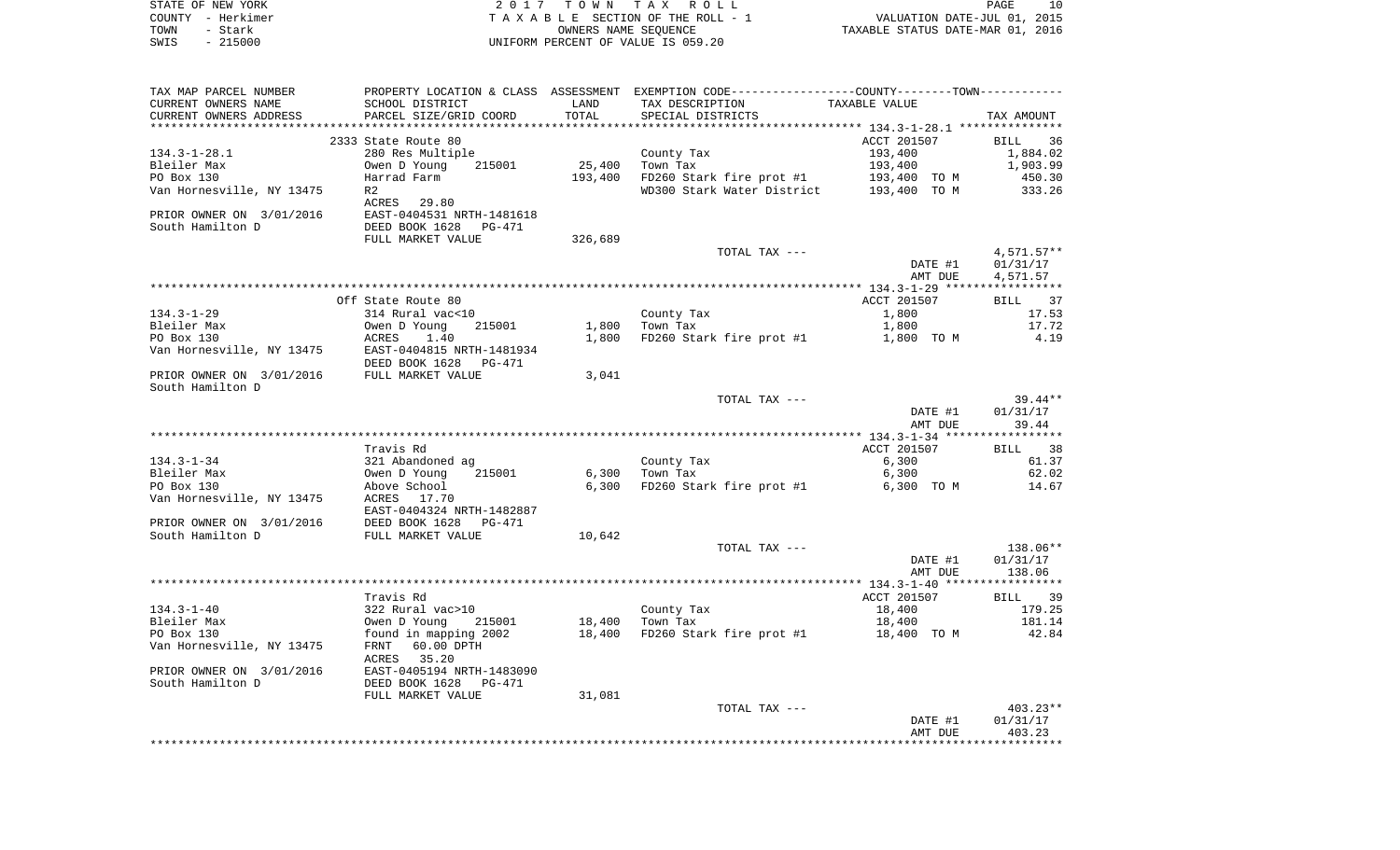|      | STATE OF NEW YORK | 2017 TOWN TAX ROLL                 | PAGE                             |  |
|------|-------------------|------------------------------------|----------------------------------|--|
|      | COUNTY - Herkimer | TAXABLE SECTION OF THE ROLL - 1    | VALUATION DATE-JUL 01, 2015      |  |
| TOWN | - Stark           | OWNERS NAME SEOUENCE               | TAXABLE STATUS DATE-MAR 01, 2016 |  |
| SWIS | $-215000$         | UNIFORM PERCENT OF VALUE IS 059.20 |                                  |  |

| TAX MAP PARCEL NUMBER       |                                                       |         | PROPERTY LOCATION & CLASS ASSESSMENT EXEMPTION CODE---------------COUNTY-------TOWN---------- |                |                   |
|-----------------------------|-------------------------------------------------------|---------|-----------------------------------------------------------------------------------------------|----------------|-------------------|
| CURRENT OWNERS NAME         | SCHOOL DISTRICT                                       | LAND    | TAX DESCRIPTION                                                                               | TAXABLE VALUE  |                   |
| CURRENT OWNERS ADDRESS      | PARCEL SIZE/GRID COORD                                | TOTAL   | SPECIAL DISTRICTS                                                                             |                | TAX AMOUNT        |
| ************************    |                                                       |         |                                                                                               |                |                   |
|                             | 2416 State Route 80                                   |         |                                                                                               | ACCT 184457    | <b>BILL</b><br>40 |
| $134.18 - 1 - 6.2$          | 210 1 Family Res                                      |         | County Tax                                                                                    | 44,400         | 432.53            |
| Bobnick Kevin J             | Owen D Young<br>215001                                | 5,100   | Town Tax                                                                                      | 44,400         | 437.11            |
| 754 County Highway 24       | R1                                                    | 44,400  | FD260 Stark fire prot #1                                                                      | 44,400 TO M    | 103.38            |
| Richfield Springs, NY 13439 | FRNT 145.00 DPTH 87.00                                |         | WD300 Stark Water District                                                                    | 44,400 TO M    | 76.51             |
|                             | ACRES<br>0.28                                         |         |                                                                                               |                |                   |
|                             | EAST-0406319 NRTH-1481561<br>DEED BOOK 1522<br>PG-959 |         |                                                                                               |                |                   |
|                             | FULL MARKET VALUE                                     | 75,000  |                                                                                               |                |                   |
|                             |                                                       |         | TOTAL TAX ---                                                                                 |                | $1,049.53**$      |
|                             |                                                       |         |                                                                                               | DATE #1        | 01/31/17          |
|                             |                                                       |         |                                                                                               | AMT DUE        | 1,049.53          |
|                             |                                                       |         |                                                                                               |                |                   |
|                             | 661 Lighthall Rd                                      |         |                                                                                               | ACCT 180005790 | 41<br><b>BILL</b> |
| $134.2 - 1 - 7$             | 112 Dairy farm                                        |         | AG MKTS L 41720                                                                               | 1,317<br>1,317 |                   |
| Boettcher Fred              | 215001<br>Owen D Young                                | 25,200  | County Tax                                                                                    | 69,683         | 678.82            |
| 111 N Gaffey St             | Farm                                                  | 71,000  | Town Tax                                                                                      | 69,683         | 686.02            |
| San Pedro, CA 90731-1919    | ACRES 53.40                                           |         | School Relevy                                                                                 |                | 2,173.27          |
|                             | EAST-0418000 NRTH-1494795                             |         | FD260 Stark fire prot #1                                                                      | 69,683 TO M    | 162.24            |
| MAY BE SUBJECT TO PAYMENT   | DEED BOOK 1113<br>PG-991                              |         | 1,317 EX                                                                                      |                |                   |
| UNDER AGDIST LAW TIL 2020   | FULL MARKET VALUE                                     | 119,932 |                                                                                               |                |                   |
|                             |                                                       |         | TOTAL TAX ---                                                                                 |                | $3,700.35**$      |
|                             |                                                       |         |                                                                                               | DATE #1        | 01/31/17          |
|                             |                                                       |         |                                                                                               | AMT DUE        | 3,700.35          |
|                             | 281 Travis Rd                                         |         |                                                                                               | ACCT 180000330 | 42<br><b>BILL</b> |
| $134.3 - 1 - 22.1$          | 120 Field crops                                       |         | County Tax                                                                                    | 109,000        | 1,061.83          |
| Brander Sarah C             | 215001<br>Owen D Young                                | 26,400  | Town Tax                                                                                      | 109,000        | 1,073.08          |
| Monoghan Helen              | F                                                     | 109,000 | FD260 Stark fire prot #1                                                                      | 109,000 TO M   | 253.79            |
| 281 Travis Rd               | ACRES 68.10                                           |         |                                                                                               |                |                   |
| Jordanville, NY 13361       | EAST-0407031 NRTH-1484926                             |         |                                                                                               |                |                   |
|                             | DEED BOOK 1401<br>PG-675                              |         |                                                                                               |                |                   |
|                             | FULL MARKET VALUE                                     | 184,122 |                                                                                               |                |                   |
|                             |                                                       |         | TOTAL TAX ---                                                                                 |                | $2,388.70**$      |
|                             |                                                       |         |                                                                                               | DATE #1        | 01/31/17          |
|                             |                                                       |         |                                                                                               | AMT DUE        | 2,388.70          |
|                             | 242 Wiltse Hill Rd                                    |         |                                                                                               | ACCT 180009840 | BILL 43           |
| $141.2 - 1 - 21.2$          | 270 Mfg housing                                       |         | County Tax                                                                                    | 10,000         | 97.42             |
| Brandt Bertram              | Owen D Young<br>215001                                | 2,000   | Town Tax                                                                                      | 10,000         | 98.45             |
| 242 Wiltse Hill Rd          | Farm Tr.                                              | 10,000  | FD260 Stark fire prot #1 10,000 TO M                                                          |                | 23.28             |
| Jordanville, NY 13361       | 2.20<br>ACRES                                         |         |                                                                                               |                |                   |
|                             | EAST-0416092 NRTH-1476032                             |         |                                                                                               |                |                   |
|                             | DEED BOOK 1443<br>$PG-83$                             |         |                                                                                               |                |                   |
|                             | FULL MARKET VALUE                                     | 16,892  |                                                                                               |                |                   |
|                             |                                                       |         | TOTAL TAX ---                                                                                 |                | $219.15**$        |
|                             |                                                       |         |                                                                                               | DATE #1        | 01/31/17          |
|                             |                                                       |         |                                                                                               | AMT DUE        | 219.15            |
|                             |                                                       |         |                                                                                               |                |                   |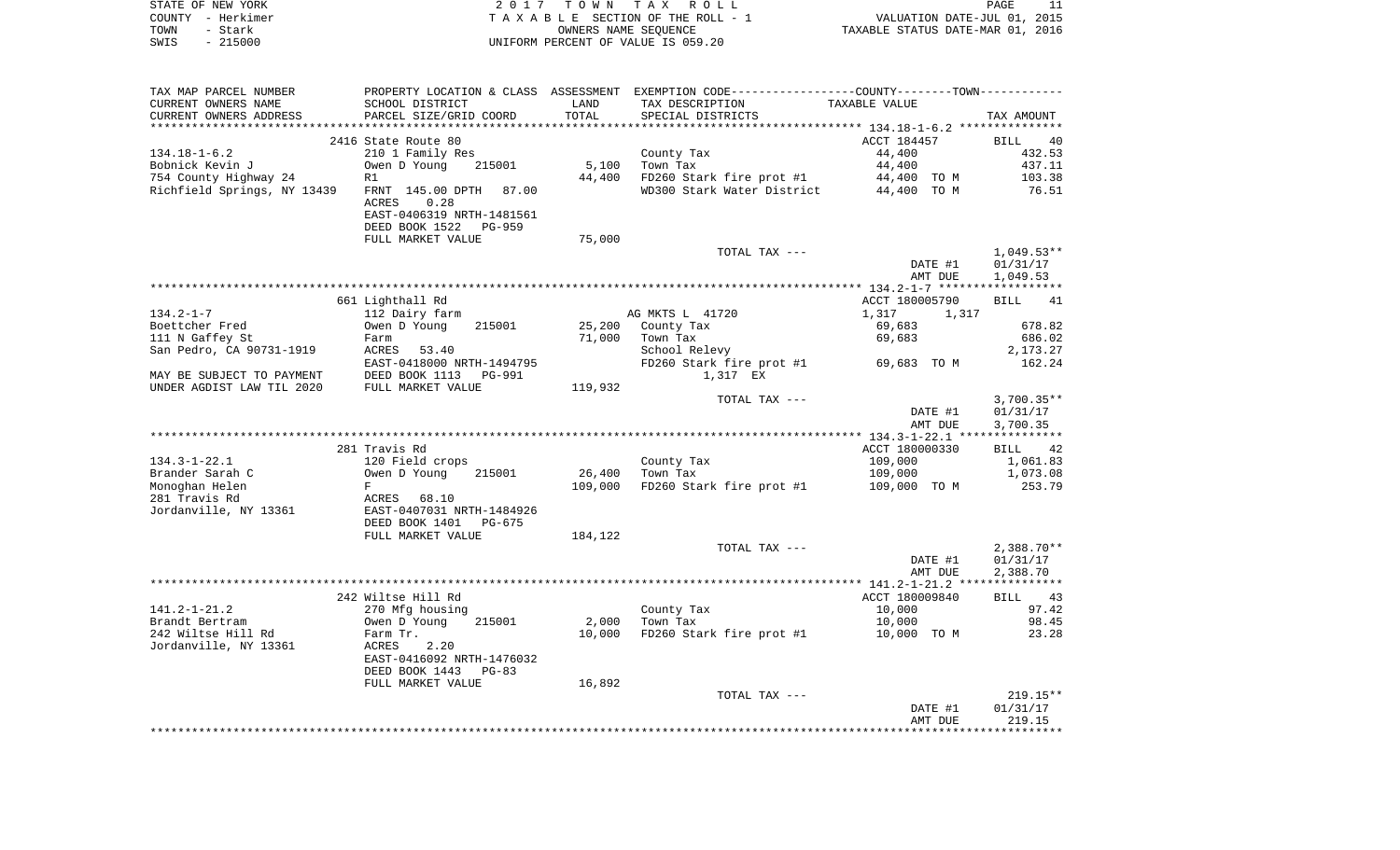|      | STATE OF NEW YORK | 2017 TOWN TAX ROLL                 | PAGE                             |
|------|-------------------|------------------------------------|----------------------------------|
|      | COUNTY - Herkimer | TAXABLE SECTION OF THE ROLL - 1    | VALUATION DATE-JUL 01, 2015      |
| TOWN | – Stark           | OWNERS NAME SEOUENCE               | TAXABLE STATUS DATE-MAR 01, 2016 |
| SWIS | $-215000$         | UNIFORM PERCENT OF VALUE IS 059.20 |                                  |

| TAX MAP PARCEL NUMBER  | PROPERTY LOCATION & CLASS ASSESSMENT EXEMPTION CODE----------------COUNTY--------TOWN---------- |       |                          |                |                   |
|------------------------|-------------------------------------------------------------------------------------------------|-------|--------------------------|----------------|-------------------|
| CURRENT OWNERS NAME    | SCHOOL DISTRICT                                                                                 | LAND  | TAX DESCRIPTION          | TAXABLE VALUE  |                   |
| CURRENT OWNERS ADDRESS | PARCEL SIZE/GRID COORD                                                                          | TOTAL | SPECIAL DISTRICTS        |                | TAX AMOUNT        |
|                        |                                                                                                 |       |                          |                |                   |
|                        | Off State Route 168                                                                             |       |                          | ACCT 180009300 | <b>BILL</b><br>44 |
| $134.1 - 1 - 7$        | 323 Vacant rural                                                                                |       | County Tax               | 1,300          | 12.66             |
| Brebner Zachary D      | Owen D Young<br>215001                                                                          | 1,300 | Town Tax                 | 1,300          | 12.80             |
| Brebner Francine D     | Vl 12.60 Acres                                                                                  | 1,300 | FD260 Stark fire prot #1 | 1,300 TO M     | 3.03              |
| 1347 Apple Blossom Ct  | ACRES 12.60                                                                                     |       |                          |                |                   |
| Toms River, NJ 08755   | EAST-0403058 NRTH-1495772                                                                       |       |                          |                |                   |
|                        | DEED BOOK 1353<br>$PG-11$                                                                       |       |                          |                |                   |
|                        | FULL MARKET VALUE                                                                               | 2,196 |                          |                |                   |
|                        |                                                                                                 |       | TOTAL TAX ---            |                | $28.49**$         |
|                        |                                                                                                 |       |                          | DATE #1        | 01/31/17          |
|                        |                                                                                                 |       |                          | AMT DUE        | 28.49             |
|                        |                                                                                                 |       |                          |                |                   |
|                        | Off State Route 168                                                                             |       |                          | ACCT 180003780 | BILL<br>45        |
| $134.1 - 1 - 8$        | 323 Vacant rural                                                                                |       | County Tax               | 5,200          | 50.66             |
| Brebner Zachary D      | 215001                                                                                          | 5,200 | Town Tax                 | 5,200          | 51.19             |
|                        | Owen D Young                                                                                    |       |                          |                | 12.11             |
| Brebner Francine D     | P-Fr 14 A                                                                                       | 5,200 | FD260 Stark fire prot #1 | 5,200 TO M     |                   |
| 1347 Apple Blossom Ct  | ACRES 14.00                                                                                     |       |                          |                |                   |
| Toms River, NJ 08755   | EAST-0402859 NRTH-1496319                                                                       |       |                          |                |                   |
|                        | DEED BOOK 1353<br>$PG-11$                                                                       |       |                          |                |                   |
|                        | FULL MARKET VALUE                                                                               | 8,784 |                          |                |                   |
|                        |                                                                                                 |       | TOTAL TAX ---            |                | $113.96**$        |
|                        |                                                                                                 |       |                          | DATE #1        | 01/31/17          |
|                        |                                                                                                 |       |                          | AMT DUE        | 113.96            |
|                        |                                                                                                 |       |                          |                |                   |
|                        | Off State Route 168                                                                             |       |                          | ACCT 180006810 | 46<br><b>BILL</b> |
| $134.1 - 1 - 9$        | 323 Vacant rural                                                                                |       | County Tax               | 4,800          | 46.76             |
| Brebner Zachary D      | 215001<br>Owen D Young                                                                          | 4,800 | Town Tax                 | 4,800          | 47.26             |
| Brebner Francine D     | Mrs Frank Shaut                                                                                 | 4,800 | FD260 Stark fire prot #1 | 4,800 TO M     | 11.18             |
| 1347 Apple Blossom Ct  | 12.75<br>ACRES                                                                                  |       |                          |                |                   |
| Toms River, NJ 08755   | EAST-0402973 NRTH-1496961                                                                       |       |                          |                |                   |
|                        | DEED BOOK 1353<br>$PG-11$                                                                       |       |                          |                |                   |
|                        | FULL MARKET VALUE                                                                               | 8,108 |                          |                |                   |
|                        |                                                                                                 |       | TOTAL TAX ---            |                | $105.20**$        |
|                        |                                                                                                 |       |                          | DATE #1        | 01/31/17          |
|                        |                                                                                                 |       |                          | AMT DUE        | 105.20            |
|                        |                                                                                                 |       |                          |                |                   |
|                        | State Route 168                                                                                 |       |                          | ACCT 180020013 | BILL 47           |
| $134.1 - 1 - 10$       | 323 Vacant rural                                                                                |       | County Tax               | 5,400          | 52.60             |
| Brebner Zachary D      | Owen D Young<br>215001                                                                          | 5,400 | Town Tax                 | 5,400          | 53.16             |
| Brebner Francine D     | Vl 4.5 Acres                                                                                    | 5,400 | FD260 Stark fire prot #1 | 5,400 TO M     | 12.57             |
| 1347 Apple Blossom Ct  | ACRES<br>4.50                                                                                   |       |                          |                |                   |
| Toms River, NJ 08755   | EAST-0403308 NRTH-1497592                                                                       |       |                          |                |                   |
|                        | DEED BOOK 1353<br>$PG-11$                                                                       |       |                          |                |                   |
|                        |                                                                                                 |       |                          |                |                   |
|                        | FULL MARKET VALUE                                                                               | 9,122 |                          |                | $118.33**$        |
|                        |                                                                                                 |       | TOTAL TAX ---            |                |                   |
|                        |                                                                                                 |       |                          | DATE #1        | 01/31/17          |
|                        |                                                                                                 |       |                          | AMT DUE        | 118.33            |
|                        |                                                                                                 |       |                          |                |                   |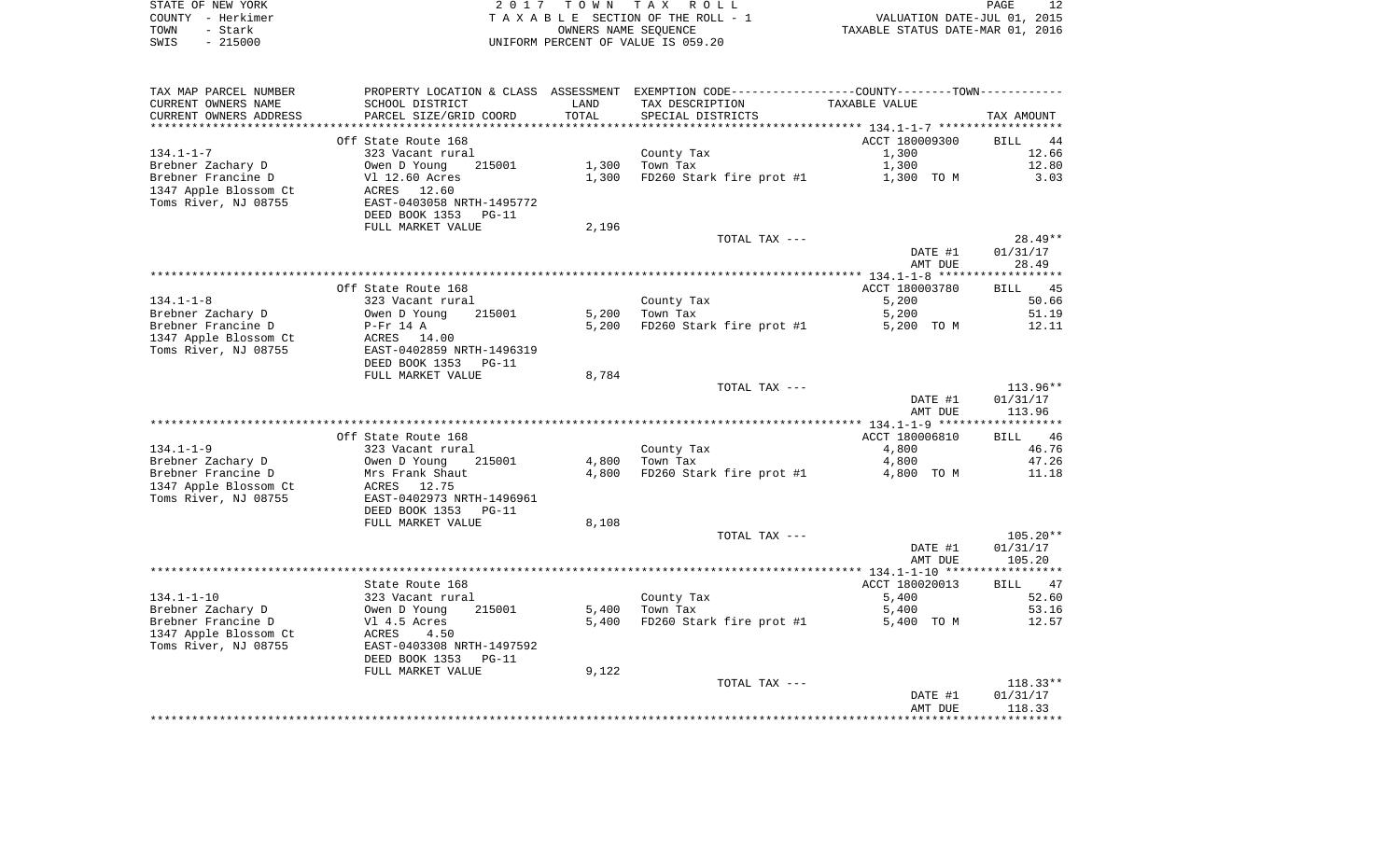| STATE OF NEW YORK | 2017 TOWN TAX ROLL                 | PAGE                             |  |
|-------------------|------------------------------------|----------------------------------|--|
| COUNTY - Herkimer | TAXABLE SECTION OF THE ROLL - 1    | VALUATION DATE-JUL 01, 2015      |  |
| TOWN<br>– Stark   | OWNERS NAME SEOUENCE               | TAXABLE STATUS DATE-MAR 01, 2016 |  |
| $-215000$<br>SWIS | UNIFORM PERCENT OF VALUE IS 059.20 |                                  |  |

| TAX MAP PARCEL NUMBER<br>CURRENT OWNERS NAME<br>CURRENT OWNERS ADDRESS | SCHOOL DISTRICT<br>PARCEL SIZE/GRID COORD  | LAND<br>TOTAL | PROPERTY LOCATION & CLASS ASSESSMENT EXEMPTION CODE----------------COUNTY--------TOWN-----------<br>TAX DESCRIPTION<br>SPECIAL DISTRICTS | TAXABLE VALUE                                  | TAX AMOUNT        |
|------------------------------------------------------------------------|--------------------------------------------|---------------|------------------------------------------------------------------------------------------------------------------------------------------|------------------------------------------------|-------------------|
|                                                                        |                                            |               |                                                                                                                                          |                                                |                   |
|                                                                        | 2202 State Route 80                        |               |                                                                                                                                          | ACCT 180002910                                 | <b>BILL</b><br>48 |
| $141.6 - 1 - 48$                                                       | 210 1 Family Res                           |               | County Tax                                                                                                                               | 80,000                                         | 779.33            |
| Bridgewater Woolwich Living                                            | Owen D Young<br>215001                     | 5,800         | Town Tax                                                                                                                                 | 80,000                                         | 787.58            |
| 144 Main St N                                                          | R1                                         | 80,000        | FD260 Stark fire prot #1                                                                                                                 | 80,000 TO M                                    | 186.27            |
| Bridgewater, CT 06752                                                  | FRNT 164.60 DPTH 116.00                    |               | WD300 Stark Water District                                                                                                               | 80,000 TO M                                    | 137.85            |
|                                                                        | EAST-0402834 NRTH-1479165<br>$PG-640$      |               |                                                                                                                                          |                                                |                   |
|                                                                        | DEED BOOK 861<br>FULL MARKET VALUE         | 135,135       |                                                                                                                                          |                                                |                   |
|                                                                        |                                            |               | TOTAL TAX ---                                                                                                                            |                                                | 1,891.03**        |
|                                                                        |                                            |               |                                                                                                                                          | DATE #1                                        | 01/31/17          |
|                                                                        |                                            |               |                                                                                                                                          | AMT DUE                                        | 1,891.03          |
|                                                                        |                                            |               |                                                                                                                                          |                                                |                   |
|                                                                        | Johnny Cake Rd                             |               |                                                                                                                                          | ACCT 181766                                    | 49<br><b>BILL</b> |
| $127.4 - 3 - 4$                                                        | 321 Abandoned ag                           |               | County Tax                                                                                                                               | 6,000                                          | 58.45             |
| Brijraj Tejpaul                                                        | Little Falls Ce 210900                     | 6,000         | Town Tax                                                                                                                                 | 6,000                                          | 59.07             |
| 124 W Kingsbridge Rd                                                   | 16.50 Acres                                | 6,000         | FD260 Stark fire prot #1                                                                                                                 | 6,000 TO M                                     | 13.97             |
| Mt. Vernon, NY 10466                                                   | ACRES 16.50                                |               |                                                                                                                                          |                                                |                   |
|                                                                        | EAST-0394262 NRTH-1504786                  |               |                                                                                                                                          |                                                |                   |
|                                                                        | DEED BOOK 1506 PG-160                      |               |                                                                                                                                          |                                                |                   |
|                                                                        | FULL MARKET VALUE                          | 10,135        |                                                                                                                                          |                                                |                   |
|                                                                        |                                            |               | TOTAL TAX ---                                                                                                                            |                                                | $131.49**$        |
|                                                                        |                                            |               |                                                                                                                                          | DATE #1                                        | 01/31/17          |
|                                                                        |                                            |               |                                                                                                                                          | AMT DUE                                        | 131.49            |
|                                                                        | 2407 State Route 80                        |               |                                                                                                                                          | ACCT 194912                                    | 50                |
| $134.3 - 1 - 33.1$                                                     | 210 1 Family Res                           |               | County Tax                                                                                                                               | 66,500                                         | BILL<br>647.82    |
| Bronner DeAnna H                                                       | Owen D Young<br>215001                     | 10,000        | Town Tax                                                                                                                                 | 66,500                                         | 654.68            |
| 2407 State Route 80                                                    | F                                          | 66,500        | School Relevy                                                                                                                            |                                                | 1,519.64          |
| VanHornesville, NY 13475                                               | FRNT 1175.00 DPTH                          |               | FD260 Stark fire prot #1                                                                                                                 | 66,500 TO M                                    | 154.83            |
|                                                                        | ACRES<br>7.40                              |               | WD300 Stark Water District                                                                                                               | 66,500 TO M                                    | 114.59            |
|                                                                        | EAST-0405986 NRTH-1481903                  |               |                                                                                                                                          |                                                |                   |
|                                                                        | DEED BOOK 1586<br>PG-168                   |               |                                                                                                                                          |                                                |                   |
|                                                                        | FULL MARKET VALUE                          | 112,331       |                                                                                                                                          |                                                |                   |
|                                                                        |                                            |               | TOTAL TAX ---                                                                                                                            |                                                | $3,091.56**$      |
|                                                                        |                                            |               |                                                                                                                                          | DATE #1                                        | 01/31/17          |
|                                                                        |                                            |               |                                                                                                                                          | AMT DUE                                        | 3,091.56          |
| **************************************                                 |                                            |               |                                                                                                                                          | ***************** 134.3-1-33.2 *************** |                   |
|                                                                        | 161 Travis Rd                              |               |                                                                                                                                          | ACCT 180000390                                 | 51<br>BILL        |
| $134.3 - 1 - 33.2$                                                     | 210 1 Family Res                           |               | County Tax                                                                                                                               | 85,000                                         | 828.04            |
| Bronner Richard E                                                      | Owen D Young<br>215001                     | 6,000         | Town Tax                                                                                                                                 | 85,000                                         | 836.81            |
| Bronner Darlene L                                                      | F                                          | 85,000        | FD260 Stark fire prot #1                                                                                                                 | 85,000 TO M                                    | 197.91            |
| PO Box 45                                                              | FRNT 361.00 DPTH                           |               |                                                                                                                                          |                                                |                   |
| Van Hornesville, NY 13475                                              | ACRES<br>6.00<br>EAST-0405842 NRTH-1482385 |               |                                                                                                                                          |                                                |                   |
|                                                                        | DEED BOOK 1366 PG-363                      |               |                                                                                                                                          |                                                |                   |
|                                                                        | FULL MARKET VALUE                          | 143,581       |                                                                                                                                          |                                                |                   |
|                                                                        |                                            |               | TOTAL TAX ---                                                                                                                            |                                                | $1,862.76**$      |
|                                                                        |                                            |               |                                                                                                                                          | DATE #1                                        | 01/31/17          |
|                                                                        |                                            |               |                                                                                                                                          |                                                |                   |
|                                                                        |                                            |               |                                                                                                                                          | AMT DUE                                        | 1,862.76          |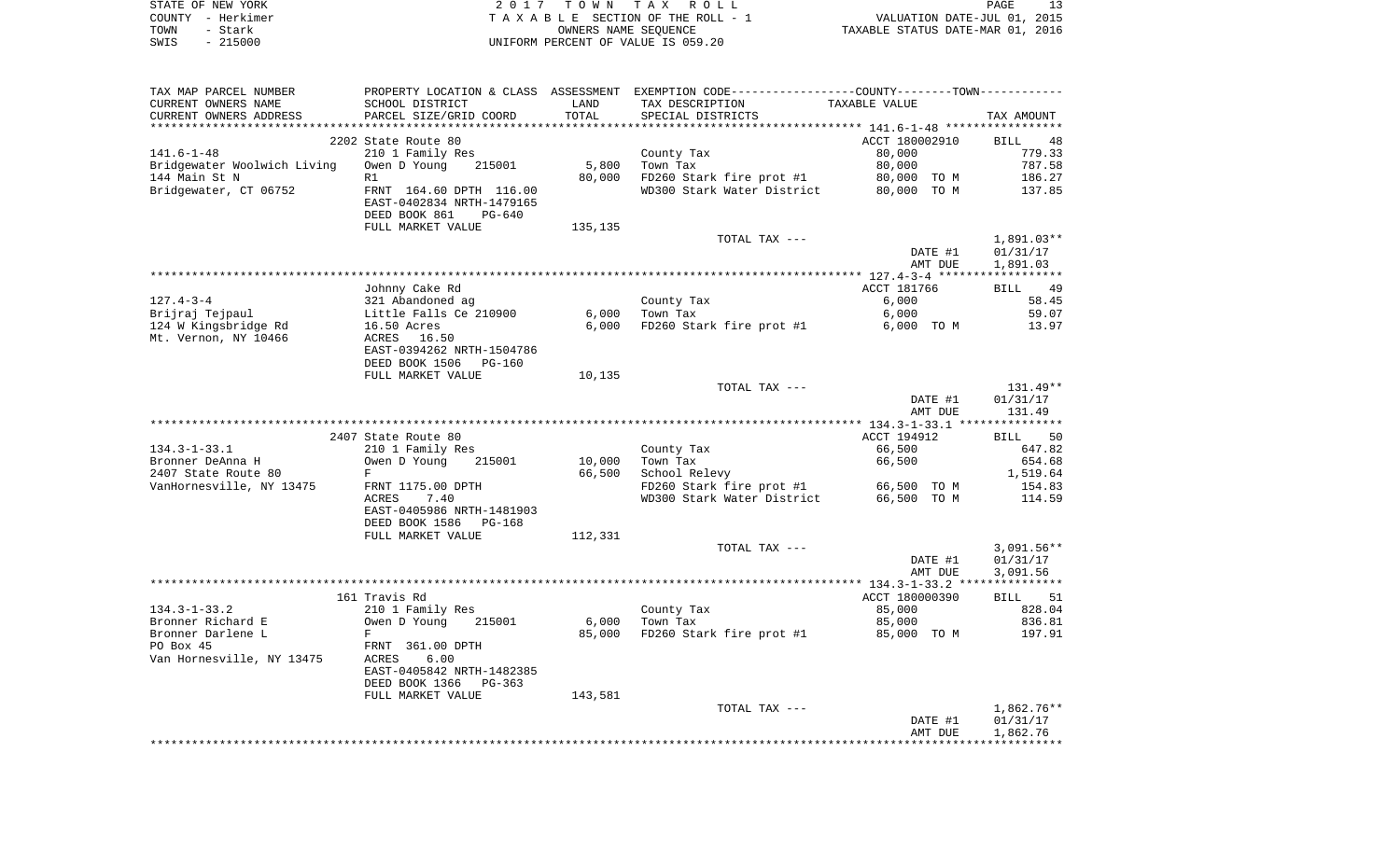| STATE OF NEW YORK | 2017 TOWN TAX ROLL                 | 14<br>PAGE                       |
|-------------------|------------------------------------|----------------------------------|
| COUNTY - Herkimer | TAXABLE SECTION OF THE ROLL - 1    | VALUATION DATE-JUL 01, 2015      |
| TOWN<br>- Stark   | OWNERS NAME SEOUENCE               | TAXABLE STATUS DATE-MAR 01, 2016 |
| $-215000$<br>SWIS | UNIFORM PERCENT OF VALUE IS 059.20 |                                  |

| TAX MAP PARCEL NUMBER     | PROPERTY LOCATION & CLASS ASSESSMENT EXEMPTION CODE---------------COUNTY-------TOWN---------- |                       |                                            |                        |                   |
|---------------------------|-----------------------------------------------------------------------------------------------|-----------------------|--------------------------------------------|------------------------|-------------------|
| CURRENT OWNERS NAME       | SCHOOL DISTRICT                                                                               | LAND                  | TAX DESCRIPTION                            | TAXABLE VALUE          |                   |
| CURRENT OWNERS ADDRESS    | PARCEL SIZE/GRID COORD                                                                        | TOTAL                 | SPECIAL DISTRICTS                          |                        | TAX AMOUNT        |
|                           |                                                                                               |                       |                                            |                        |                   |
|                           | 634 State Route 168                                                                           |                       |                                            | ACCT 180008550 BILL 52 |                   |
| $134.1 - 1 - 31$          | 270 Mfg housing                                                                               |                       | County Tax                                 | 22,300                 | 217.24            |
| Brown John Gary           | Owen D Young                                                                                  | 215001 5,600 Town Tax |                                            | 22,300                 | 219.54            |
| Kristine Roberta          | Fiery Hill Rd                                                                                 | 22,300                | FD260 Stark fire prot #1 22,300 TO M 51.92 |                        |                   |
| 634 State Route 168       | R1.tr. 1 A.                                                                                   |                       |                                            |                        |                   |
| Fort Plain, 13339         | FRNT 165.00 DPTH 170.00                                                                       |                       |                                            |                        |                   |
|                           | EAST-0410125 NRTH-1494394                                                                     |                       |                                            |                        |                   |
|                           |                                                                                               |                       |                                            |                        |                   |
|                           | DEED BOOK 824<br>$PG-17$                                                                      |                       |                                            |                        |                   |
|                           | FULL MARKET VALUE                                                                             | 37,669                |                                            |                        |                   |
|                           |                                                                                               |                       | TOTAL TAX ---                              |                        | 488.70**          |
|                           |                                                                                               |                       |                                            | DATE #1                | 01/31/17          |
|                           |                                                                                               |                       |                                            | AMT DUE                | 488.70            |
|                           |                                                                                               |                       |                                            |                        |                   |
|                           | 3428 State Route 80                                                                           |                       |                                            |                        | BILL 53           |
| $135.1 - 1 - 15$          | 270 Mfg housing                                                                               |                       | County Tax                                 | 21,600                 | 210.42            |
| Brownell Shane M          | Owen D Young<br>215001                                                                        | 6,100                 | Town Tax                                   | 21,600                 | 212.65            |
| Brownell Sherri L         | Tr                                                                                            | 21,600                | FD260 Stark fire prot #1                   |                        | 21,600 TOM 50.29  |
| 3428 State Route 80       | ACRES 1.20 BANK<br>023                                                                        |                       |                                            |                        |                   |
| Fort Plain, NY 13339      | EAST-0423060 NRTH-1490192                                                                     |                       |                                            |                        |                   |
|                           | DEED BOOK 944<br>PG-338                                                                       |                       |                                            |                        |                   |
|                           | FULL MARKET VALUE                                                                             | 36,486                |                                            |                        |                   |
|                           |                                                                                               |                       | TOTAL TAX ---                              |                        | $473.36**$        |
|                           |                                                                                               |                       |                                            | DATE #1                | 01/31/17          |
|                           |                                                                                               |                       |                                            | AMT DUE                | 473.36            |
|                           |                                                                                               |                       |                                            |                        |                   |
|                           | Off Lighthall Rd                                                                              |                       |                                            | ACCT 180007980         | <b>BILL</b><br>54 |
| $134.2 - 1 - 12$          | 314 Rural vac<10                                                                              |                       | 41730<br>AG MKTS                           | $\Omega$               | $\overline{0}$    |
| Brubaker Titus R          | Owen D Young<br>215001                                                                        |                       | 600 County Tax                             | 600                    | 5.84              |
| Brubaker Janelle L        | ACRES<br>6.00                                                                                 | 600                   | Town Tax                                   | 600                    | 5.91              |
| 530 Lighthall Rd          | EAST-0416798 NRTH-1491584                                                                     |                       | FD260 Stark fire prot #1                   | 600 TO M               | 1.40              |
| Fort Plain, NY 13339      | DEED BOOK 1452 PG-817                                                                         |                       |                                            |                        |                   |
|                           | FULL MARKET VALUE                                                                             | 1,014                 |                                            |                        |                   |
| MAY BE SUBJECT TO PAYMENT |                                                                                               |                       |                                            |                        |                   |
|                           |                                                                                               |                       |                                            |                        |                   |
| UNDER AGDIST LAW TIL 2023 |                                                                                               |                       |                                            |                        |                   |
|                           |                                                                                               |                       | TOTAL TAX ---                              |                        | $13.15**$         |
|                           |                                                                                               |                       |                                            | DATE #1                | 01/31/17          |
|                           |                                                                                               |                       |                                            | AMT DUE                | 13.15             |
|                           |                                                                                               |                       |                                            |                        |                   |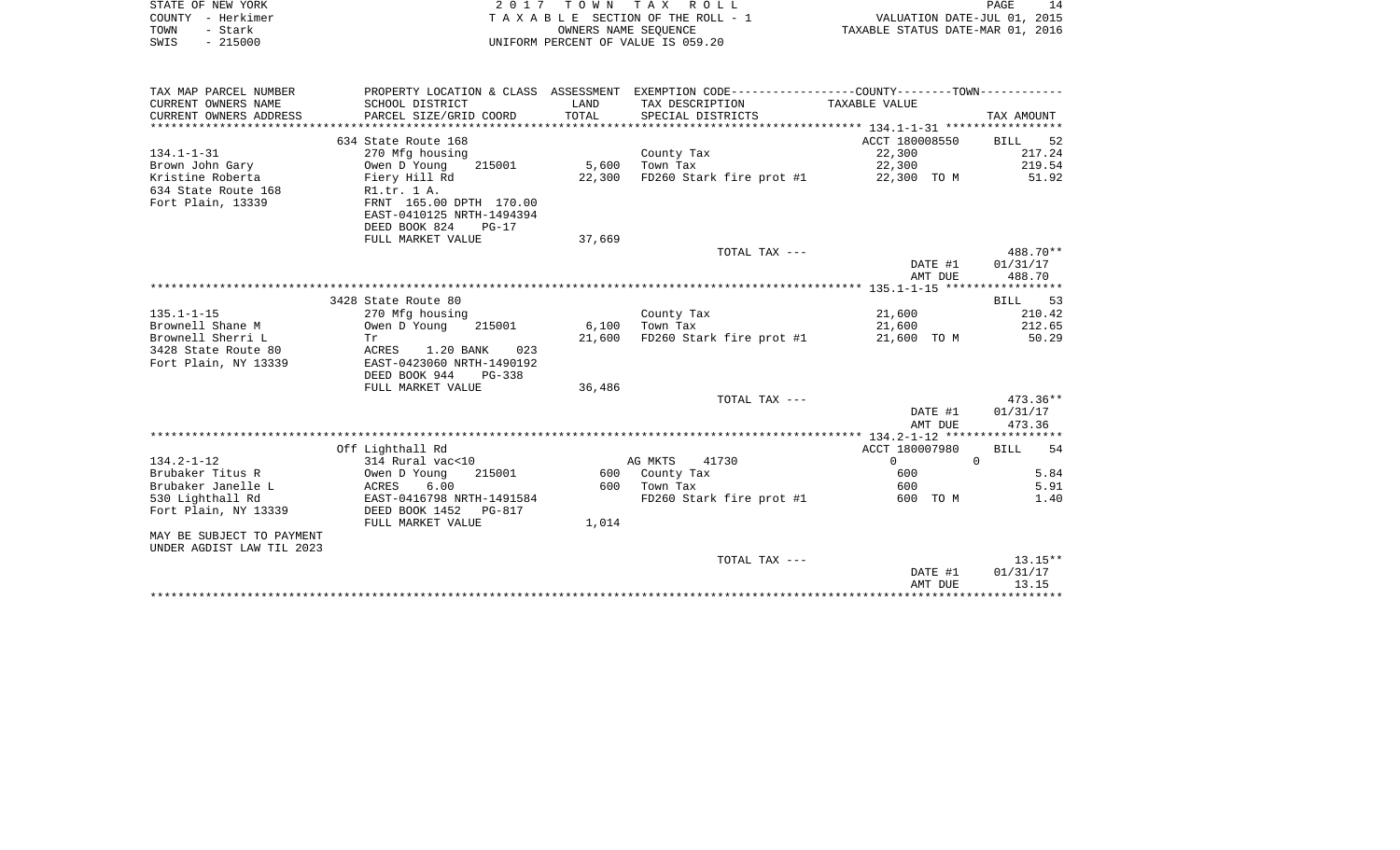| STATE OF NEW YORK | 2017 TOWN TAX ROLL                 | 15<br>PAGE                       |
|-------------------|------------------------------------|----------------------------------|
| COUNTY - Herkimer | TAXABLE SECTION OF THE ROLL - 1    | VALUATION DATE-JUL 01, 2015      |
| TOWN<br>- Stark   | OWNERS NAME SEOUENCE               | TAXABLE STATUS DATE-MAR 01, 2016 |
| $-215000$<br>SWIS | UNIFORM PERCENT OF VALUE IS 059.20 |                                  |

| TAX MAP PARCEL NUMBER           | PROPERTY LOCATION & CLASS ASSESSMENT EXEMPTION CODE---------------COUNTY-------TOWN----------            |               |                          |                       |                                      |
|---------------------------------|----------------------------------------------------------------------------------------------------------|---------------|--------------------------|-----------------------|--------------------------------------|
| CURRENT OWNERS NAME             | SCHOOL DISTRICT                                                                                          | LAND<br>TOTAL | TAX DESCRIPTION          | TAXABLE VALUE         |                                      |
| CURRENT OWNERS ADDRESS          | PARCEL SIZE/GRID COORD                                                                                   |               | SPECIAL DISTRICTS        |                       | TAX AMOUNT                           |
|                                 | 530 Lighthall Rd                                                                                         |               |                          | ACCT 180013140        | <b>BILL</b><br>55                    |
| $134.2 - 1 - 13$                | 112 Dairy farm                                                                                           |               | AG MKTS<br>41730         | 13,480<br>13,480      |                                      |
| Brubaker Titus R                | 215001<br>Owen D Young                                                                                   |               | 62,300 AGRIC 10 Y 42100  | 6,800<br>6,800        |                                      |
| Brubaker Janelle L              | Farm                                                                                                     | 168,400       | County Tax               | 148,120               | 1,442.93                             |
| 530 Lighthall Rd                | ACRES 186.00                                                                                             |               | Town Tax                 | 148,120               | 1,458.21                             |
| Fort Plain, NY 13339            | EAST-0414636 NRTH-1492608<br>DEED BOOK 1452<br><b>PG-817</b>                                             |               | FD260 Stark fire prot #1 | 168,400 TO M          | 392.09                               |
| MAY BE SUBJECT TO PAYMENT       | FULL MARKET VALUE                                                                                        | 284,459       |                          |                       |                                      |
| UNDER AGDIST LAW TIL 2023       |                                                                                                          |               |                          |                       |                                      |
|                                 |                                                                                                          |               | TOTAL TAX ---            | DATE #1<br>AMT DUE    | $3,293.23**$<br>01/31/17<br>3,293.23 |
|                                 |                                                                                                          |               |                          |                       |                                      |
|                                 | 558 Elwood Rd                                                                                            |               |                          | ACCT 180000060        | BILL 56                              |
| $135.3 - 1 - 3$                 | 241 Rural res&ag                                                                                         |               | County Tax               | 85,000                | 828.04                               |
| Buddles Chad R                  | Owen D Young<br>215001                                                                                   | 18,300        | Town Tax                 | 85,000                | 836.81                               |
| 558 Elwood Rd                   | ACRES<br>20.50                                                                                           | 85,000        | FD260 Stark fire prot #1 | 85,000 TO M           | 197.91                               |
| Fort Plain, NY 13339            | EAST-0422504 NRTH-1486338<br>DEED BOOK 932<br>$PG-153$                                                   |               |                          |                       |                                      |
|                                 | FULL MARKET VALUE                                                                                        | 143,581       |                          |                       |                                      |
|                                 |                                                                                                          |               | TOTAL TAX ---            | DATE #1               | $1,862.76**$                         |
|                                 |                                                                                                          |               |                          | AMT DUE               | 01/31/17<br>1,862.76                 |
|                                 |                                                                                                          |               |                          |                       |                                      |
|                                 | 691 Travis Rd                                                                                            |               |                          | ACCT 180001050        | 57<br>BILL                           |
| $134.3 - 1 - 7$                 | 271 Mfg housings                                                                                         |               | County Tax               | 29,400                | 286.40                               |
| Burgher James Jr.               | Owen D Young<br>215001                                                                                   | 7,100         | Town Tax                 | 29,400                | 289.44                               |
| 691 Travis Rd                   | Solomn Eckler E                                                                                          | 29,400        | School Relevy            |                       | 916.92                               |
| Jordanville, NY 13361           | $2$ Tr                                                                                                   |               | FD260 Stark fire prot #1 | 29,400 TO M           | 68.45                                |
|                                 | FRNT 200.00 DPTH 250.00<br>2.70<br><b>ACRES</b><br>EAST-0402633 NRTH-1487283<br>DEED BOOK 1371<br>PG-439 |               |                          |                       |                                      |
|                                 | FULL MARKET VALUE                                                                                        | 49,662        |                          |                       |                                      |
|                                 |                                                                                                          |               | TOTAL TAX ---            |                       | $1,561.21**$                         |
|                                 |                                                                                                          |               |                          | DATE #1<br>AMT DUE    | 01/31/17<br>1,561.21                 |
|                                 |                                                                                                          |               |                          |                       |                                      |
|                                 | Primrose Ln                                                                                              |               |                          | ACCT 180006420        | 58<br><b>BILL</b>                    |
| $134.4 - 1 - 69$                | 120 Field crops<br>215001                                                                                | 10,000        | County Tax<br>Town Tax   | 10,000                | 97.42<br>98.45                       |
| Burke Ryan K<br>Burke Cameron C | Owen D Young<br>F                                                                                        | 10,000        | FD260 Stark fire prot #1 | 10,000<br>10,000 TO M | 23.28                                |
| 294 Primrose Ln                 | ACRES<br>98.50                                                                                           |               |                          |                       |                                      |
| Fort Plain, NY 13339            | EAST-0412154 NRTH-1481308<br>DEED BOOK 1451<br>PG-152                                                    |               |                          |                       |                                      |
|                                 | FULL MARKET VALUE                                                                                        | 16,892        |                          |                       |                                      |
|                                 |                                                                                                          |               | TOTAL TAX ---            |                       | $219.15**$                           |
|                                 |                                                                                                          |               |                          | DATE #1<br>AMT DUE    | 01/31/17<br>219.15                   |
|                                 |                                                                                                          |               |                          |                       |                                      |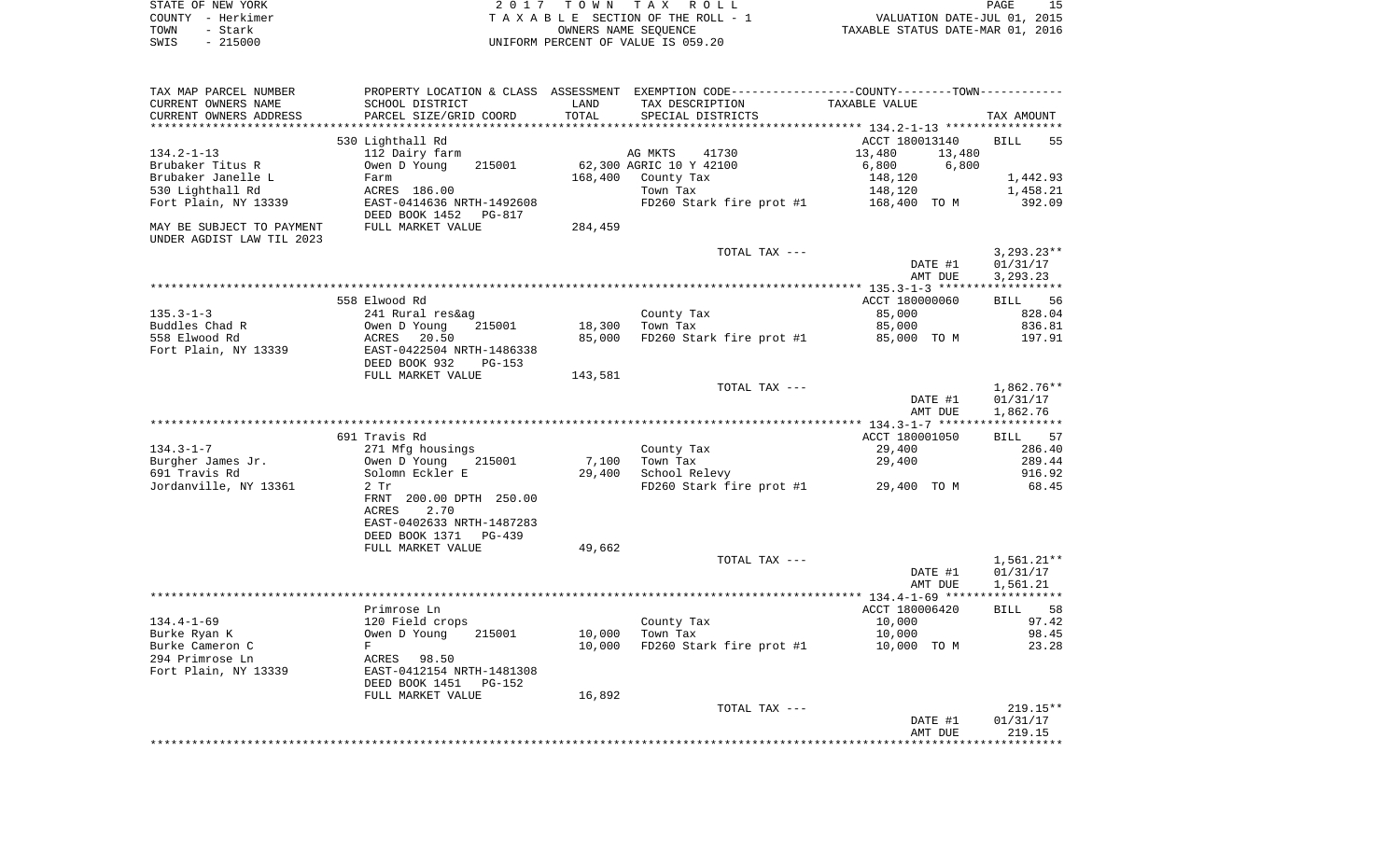| STATE OF NEW YORK<br>COUNTY - Herkimer<br>TOWN<br>- Stark<br>$-215000$<br>SWIS | 2017                                                  | T O W N | TAX ROLL<br>TAXABLE SECTION OF THE ROLL - 1<br>OWNERS NAME SEQUENCE<br>UNIFORM PERCENT OF VALUE IS 059.20 | VALUATION DATE-JUL 01, 2015<br>TAXABLE STATUS DATE-MAR 01, 2016 | PAGE<br>16           |
|--------------------------------------------------------------------------------|-------------------------------------------------------|---------|-----------------------------------------------------------------------------------------------------------|-----------------------------------------------------------------|----------------------|
|                                                                                |                                                       |         |                                                                                                           |                                                                 |                      |
| TAX MAP PARCEL NUMBER                                                          |                                                       |         | PROPERTY LOCATION & CLASS ASSESSMENT EXEMPTION CODE---------------COUNTY-------TOWN----------             |                                                                 |                      |
| CURRENT OWNERS NAME                                                            | SCHOOL DISTRICT                                       | LAND    | TAX DESCRIPTION                                                                                           | TAXABLE VALUE                                                   |                      |
| CURRENT OWNERS ADDRESS                                                         | PARCEL SIZE/GRID COORD                                | TOTAL   | SPECIAL DISTRICTS                                                                                         |                                                                 | TAX AMOUNT           |
| *********************                                                          |                                                       |         |                                                                                                           |                                                                 |                      |
| $134.4 - 1 - 70.1$                                                             | 368 Primrose Ln<br>113 Cattle farm                    |         | County Tax                                                                                                | ACCT 180006300<br>49,500                                        | BILL<br>59<br>482.21 |
| Burke Ryan K                                                                   | 215001<br>Owen D Young                                | 32,600  | Town Tax                                                                                                  | 49,500                                                          | 487.32               |
| Burke Cameron C<br>294 Primrose Ln                                             | 70.5 split off<br>Tr                                  | 49,500  | FD260 Stark fire prot #1                                                                                  | 49,500 TO M                                                     | 115.25               |
| Fort Plain, NY 13339                                                           | FRNT 1455.00 DPTH<br>ACRES<br>85.00                   |         |                                                                                                           |                                                                 |                      |
|                                                                                | EAST-0413794 NRTH-1480060                             |         |                                                                                                           |                                                                 |                      |
|                                                                                | DEED BOOK 1451 PG-146<br>FULL MARKET VALUE            | 83,615  |                                                                                                           |                                                                 |                      |
|                                                                                |                                                       |         | TOTAL TAX ---                                                                                             |                                                                 | 1,084.78**           |
|                                                                                |                                                       |         |                                                                                                           | DATE #1<br>AMT DUE                                              | 01/31/17<br>1,084.78 |
|                                                                                | Primrose Ln                                           |         |                                                                                                           |                                                                 | BILL<br>60           |
| $134.4 - 1 - 70.4$                                                             | 105 Vac farmland                                      |         | County Tax                                                                                                | 3,000                                                           | 29.22                |
| Burke Ryan K                                                                   | Owen D Young<br>215001                                | 3,000   | Town Tax                                                                                                  | 3,000                                                           | 29.53                |
| Burke Cameron C                                                                | FRNT 899.50 DPTH                                      | 3,000   |                                                                                                           |                                                                 |                      |
| 294 Primrose Ln                                                                | ACRES<br>8.40                                         |         |                                                                                                           |                                                                 |                      |
| Fort Plain, NY 13339                                                           | EAST-0413175 NRTH-1482125<br>DEED BOOK 1451 PG-152    |         |                                                                                                           |                                                                 |                      |
|                                                                                | FULL MARKET VALUE                                     | 5,068   |                                                                                                           |                                                                 |                      |
|                                                                                |                                                       |         | TOTAL TAX ---                                                                                             |                                                                 | 58.75**              |
|                                                                                |                                                       |         |                                                                                                           | DATE #1<br>AMT DUE                                              | 01/31/17<br>58.75    |
|                                                                                |                                                       |         |                                                                                                           |                                                                 |                      |
|                                                                                | Primrose Ln                                           |         |                                                                                                           | ACCT 179771                                                     | BILL<br>61           |
| $134.4 - 1 - 70.5$                                                             | 210 1 Family Res                                      |         | County Tax                                                                                                | 74,400                                                          | 724.77               |
| Burke Ryan K                                                                   | Owen D Young<br>215001                                | 4,400   | Town Tax                                                                                                  | 74,400                                                          | 732.45               |
| Burke Cameron C<br>294 Primrose Ln                                             | split from 70.1<br>FRNT 262.70 DPTH                   | 74,400  | FD260 Stark fire prot #1                                                                                  | 74,400 TO M                                                     | 173.23               |
| Fort Plain, NY 13339                                                           | ACRES<br>5.00                                         |         |                                                                                                           |                                                                 |                      |
|                                                                                | EAST-0413935 NRTH-1480930                             |         |                                                                                                           |                                                                 |                      |
|                                                                                | DEED BOOK 1494<br>PG-902                              |         |                                                                                                           |                                                                 |                      |
|                                                                                | FULL MARKET VALUE                                     | 125,676 | TOTAL TAX ---                                                                                             |                                                                 | $1,630.45**$         |
|                                                                                |                                                       |         |                                                                                                           | DATE #1                                                         | 01/31/17             |
|                                                                                |                                                       |         |                                                                                                           | AMT DUE                                                         | 1,630.45             |
|                                                                                |                                                       |         |                                                                                                           |                                                                 |                      |
| $134.4 - 1 - 70.3$                                                             | Primrose Ln                                           |         |                                                                                                           | ACCT 180006300                                                  | BILL 62              |
| Burke T'marra D                                                                | 105 Vac farmland<br>Owen D Young<br>215001            | 3,500   | County Tax<br>Town Tax                                                                                    | 3,500<br>3,500                                                  | 34.10<br>34.46       |
| 749 South Rd                                                                   | Tr                                                    | 3,500   | FD260 Stark fire prot #1                                                                                  | 3,500 TO M                                                      | 8.15                 |
| West Winfield, NY 13491                                                        | FRNT 810.30 DPTH                                      |         |                                                                                                           |                                                                 |                      |
|                                                                                | ACRES 10.00                                           |         |                                                                                                           |                                                                 |                      |
|                                                                                | EAST-0413785 NRTH-1482213<br>DEED BOOK 1451<br>PG-158 |         |                                                                                                           |                                                                 |                      |
|                                                                                | FULL MARKET VALUE                                     | 5,912   |                                                                                                           |                                                                 |                      |
|                                                                                |                                                       |         | TOTAL TAX ---                                                                                             |                                                                 | 76.71**              |
|                                                                                |                                                       |         |                                                                                                           | DATE #1                                                         | 01/31/17             |
|                                                                                |                                                       |         |                                                                                                           | AMT DUE<br>*********************************                    | 76.71                |
|                                                                                |                                                       |         |                                                                                                           |                                                                 |                      |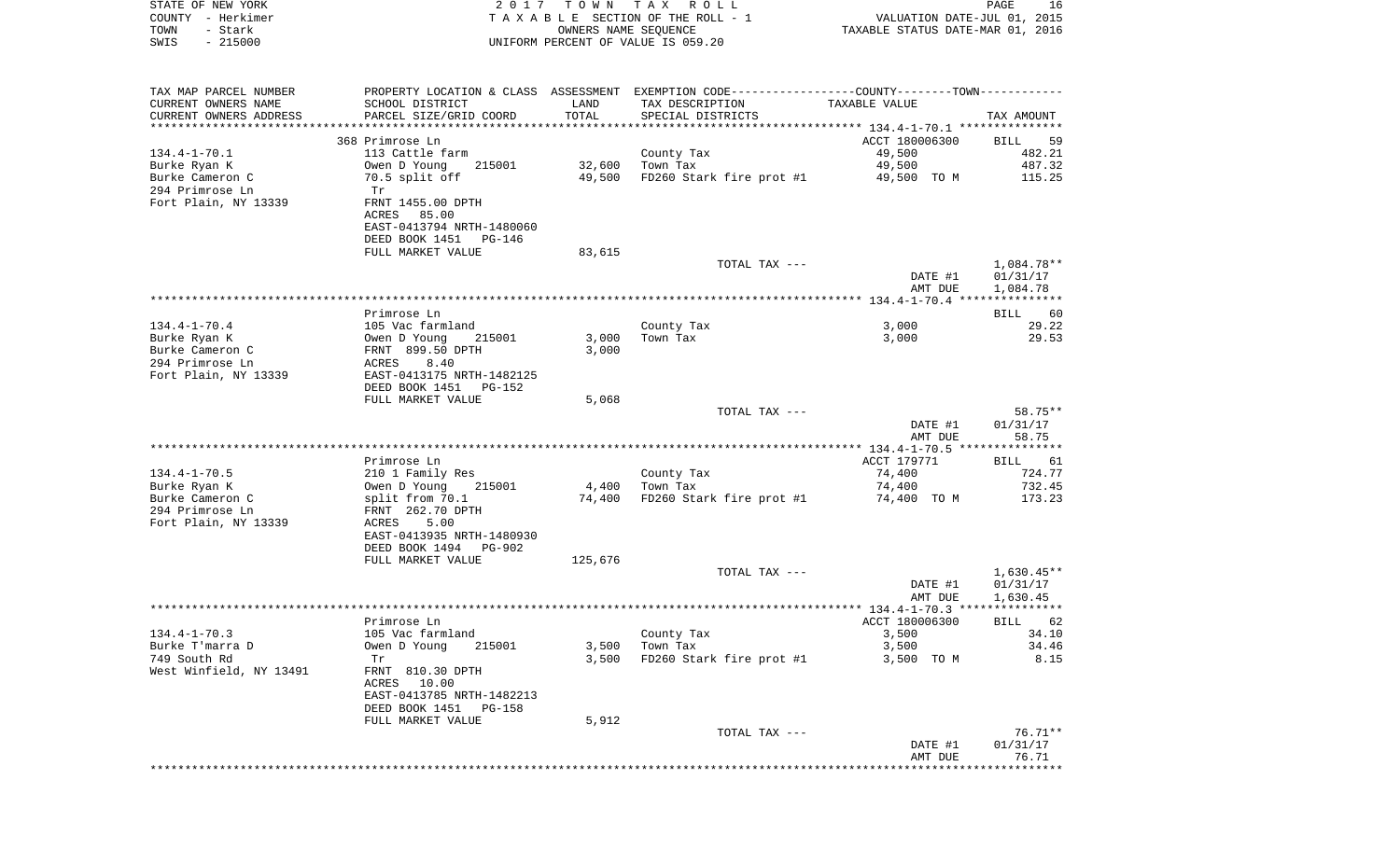|      | STATE OF NEW YORK | 2017 TOWN TAX ROLL                 | 17<br>PAGE                       |
|------|-------------------|------------------------------------|----------------------------------|
|      | COUNTY - Herkimer | TAXABLE SECTION OF THE ROLL - 1    | VALUATION DATE-JUL 01, 2015      |
| TOWN | – Stark           | OWNERS NAME SEOUENCE               | TAXABLE STATUS DATE-MAR 01, 2016 |
| SWIS | $-215000$         | UNIFORM PERCENT OF VALUE IS 059.20 |                                  |

| TAX MAP PARCEL NUMBER  |                                |        | PROPERTY LOCATION & CLASS ASSESSMENT EXEMPTION CODE---------------COUNTY-------TOWN--------- |                                                 |                   |
|------------------------|--------------------------------|--------|----------------------------------------------------------------------------------------------|-------------------------------------------------|-------------------|
| CURRENT OWNERS NAME    | SCHOOL DISTRICT                | LAND   | TAX DESCRIPTION                                                                              | TAXABLE VALUE                                   |                   |
| CURRENT OWNERS ADDRESS | PARCEL SIZE/GRID COORD         | TOTAL  | SPECIAL DISTRICTS                                                                            |                                                 | TAX AMOUNT        |
|                        | ****************************** |        | ***************************                                                                  | ***************** 141.2-1-13 ****************** |                   |
|                        | 139 Wiltse Corners Rd          |        |                                                                                              | ACCT 180003420                                  | BILL<br>63        |
| $141.2 - 1 - 13$       | 105 Vac farmland               |        | County Tax                                                                                   | 21,400                                          | 208.47            |
| Byler Norman R         | 215001<br>Owen D Young         | 21,400 | Town Tax                                                                                     | 21,400                                          | 210.68            |
| Byler Kathryn Lorene   | F                              | 21,400 | FD260 Stark fire prot #1                                                                     |                                                 | 49.83             |
|                        |                                |        |                                                                                              | 21,400 TO M                                     |                   |
| 139 Wiltse Corners Rd  | ACRES<br>92.00                 |        |                                                                                              |                                                 |                   |
| Jordanville, NY 13361  | EAST-0411675 NRTH-1474340      |        |                                                                                              |                                                 |                   |
|                        | DEED BOOK 1275<br>PG-505       |        |                                                                                              |                                                 |                   |
|                        | FULL MARKET VALUE              | 36,149 |                                                                                              |                                                 |                   |
|                        |                                |        | TOTAL TAX ---                                                                                |                                                 | 468.98**          |
|                        |                                |        |                                                                                              | DATE #1                                         | 01/31/17          |
|                        |                                |        |                                                                                              | AMT DUE                                         | 468.98            |
|                        |                                |        |                                                                                              |                                                 |                   |
|                        | Wiltse Corners Rd              |        |                                                                                              | ACCT 180003390                                  | 64<br><b>BILL</b> |
| $141.2 - 1 - 14.1$     | 312 Vac w/imprv                |        | County Tax                                                                                   | 4,800                                           | 46.76             |
| Byler Norman R         | Owen D Young<br>215001         | 4,700  | Town Tax                                                                                     | 4,800                                           | 47.26             |
| Byler Kathryn L        | F25ac                          | 4,800  | FD260 Stark fire prot #1                                                                     | 4,800 TO M                                      | 11.18             |
| 139 Wiltse Corners Rd  | ACRES<br>3.42                  |        |                                                                                              |                                                 |                   |
| Jordanville, NY 13361  | EAST-0412146 NRTH-1472958      |        |                                                                                              |                                                 |                   |
|                        |                                |        |                                                                                              |                                                 |                   |
|                        | DEED BOOK 1373<br>PG-656       |        |                                                                                              |                                                 |                   |
|                        | FULL MARKET VALUE              | 8,108  |                                                                                              |                                                 |                   |
|                        |                                |        | TOTAL TAX ---                                                                                |                                                 | $105.20**$        |
|                        |                                |        |                                                                                              | DATE #1                                         | 01/31/17          |
|                        |                                |        |                                                                                              | AMT DUE                                         | 105.20            |
|                        |                                |        |                                                                                              |                                                 |                   |
|                        | Wiltse Corners Rd              |        |                                                                                              |                                                 | 65<br><b>BILL</b> |
| $141.2 - 1 - 14.2$     | 241 Rural res&ag               |        | County Tax                                                                                   | 21,800                                          | 212.37            |
| Byler Norman R         | Owen D Young<br>215001         | 6,800  | Town Tax                                                                                     | 21,800                                          | 214.62            |
| Byler Kathryn Lorene   | 3.5a                           | 21,800 | FD260 Stark fire prot #1                                                                     | 21,800 TO M                                     | 50.76             |
| 139 Wiltse Corners Rd  | 25.10<br>ACRES                 |        |                                                                                              |                                                 |                   |
| Jordanville, NY 13361  | EAST-0411612 NRTH-1473138      |        |                                                                                              |                                                 |                   |
|                        | DEED BOOK 1275<br>$PG-505$     |        |                                                                                              |                                                 |                   |
|                        | FULL MARKET VALUE              | 36,824 |                                                                                              |                                                 |                   |
|                        |                                |        |                                                                                              |                                                 |                   |
|                        |                                |        | TOTAL TAX ---                                                                                |                                                 | $477.75**$        |
|                        |                                |        |                                                                                              | DATE #1                                         | 01/31/17          |
|                        |                                |        |                                                                                              | AMT DUE                                         | 477.75            |
|                        |                                |        |                                                                                              |                                                 |                   |
|                        | Off Wiltse Corners Rd          |        |                                                                                              | ACCT 180002130                                  | BILL 66           |
| $141.2 - 1 - 25$       | $331$ Com vac w/im             |        | County Tax                                                                                   | 27,500                                          | 267.89            |
| Byler Norman R         | Owen D Young<br>215001         | 2,500  | Town Tax                                                                                     | 27,500                                          | 270.73            |
| Byler Kathryn Lorene   | V12 3                          | 27,500 | FD260 Stark fire prot #1                                                                     | 27,500 TO M                                     | 64.03             |
| 139 Wiltse Corners Rd  | ACRES<br>4.00                  |        |                                                                                              |                                                 |                   |
| Jordanville, NY 13361  | EAST-0412373 NRTH-1473456      |        |                                                                                              |                                                 |                   |
|                        | DEED BOOK 1328<br>PG-421       |        |                                                                                              |                                                 |                   |
|                        | FULL MARKET VALUE              | 46,453 |                                                                                              |                                                 |                   |
|                        |                                |        | TOTAL TAX ---                                                                                |                                                 | 602.65**          |
|                        |                                |        |                                                                                              | DATE #1                                         | 01/31/17          |
|                        |                                |        |                                                                                              |                                                 | 602.65            |
|                        |                                |        |                                                                                              | AMT DUE                                         |                   |
|                        |                                |        |                                                                                              |                                                 |                   |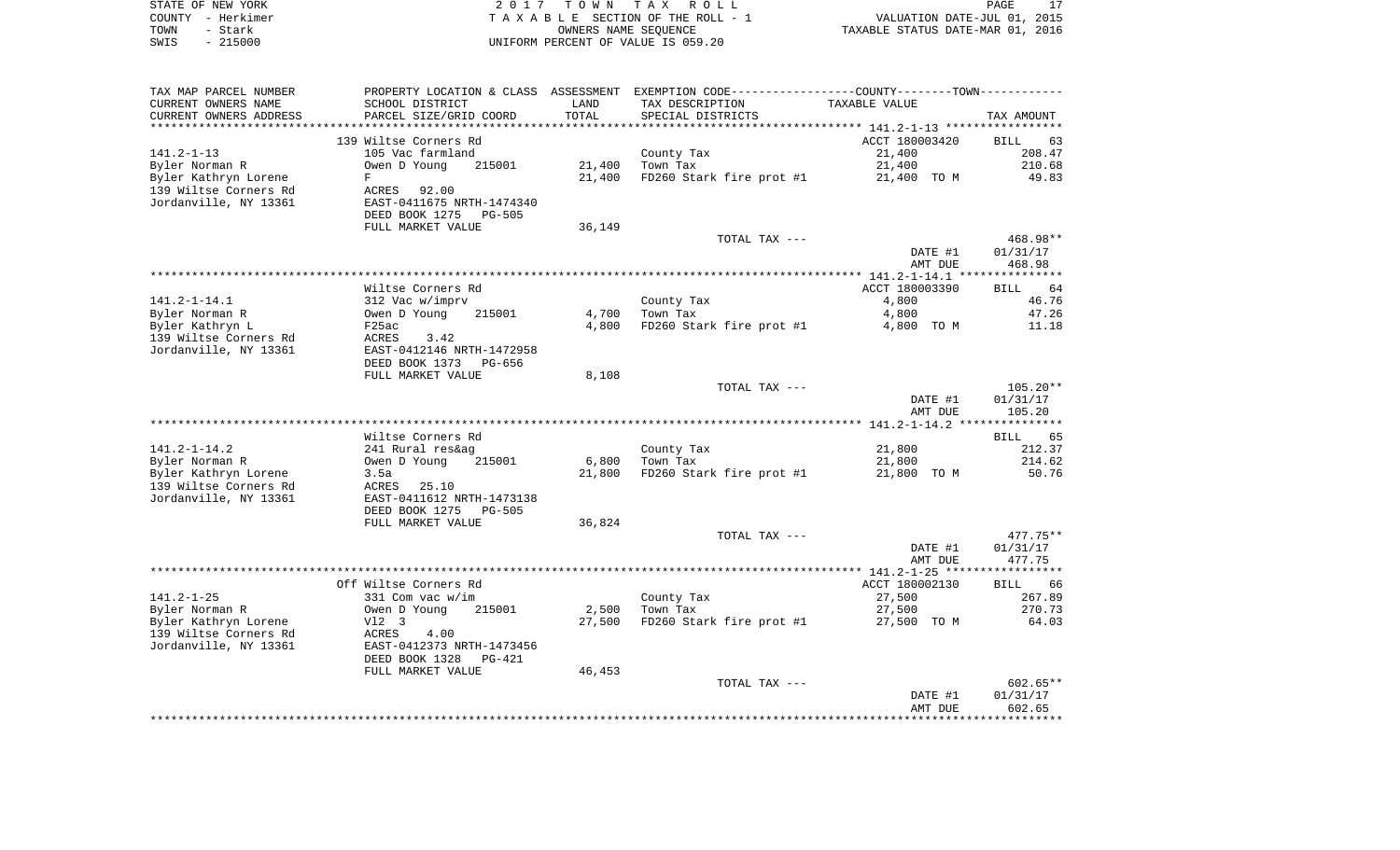| STATE OF NEW YORK | 2017 TOWN TAX ROLL                 | PAGE                             |
|-------------------|------------------------------------|----------------------------------|
| COUNTY - Herkimer | TAXABLE SECTION OF THE ROLL - 1    | VALUATION DATE-JUL 01, 2015      |
| TOWN<br>– Stark   | OWNERS NAME SEOUENCE               | TAXABLE STATUS DATE-MAR 01, 2016 |
| $-215000$<br>SWIS | UNIFORM PERCENT OF VALUE IS 059.20 |                                  |

| TAX MAP PARCEL NUMBER                     | PROPERTY LOCATION & CLASS ASSESSMENT   |                  | EXEMPTION CODE-----------------COUNTY--------TOWN----------- |                       |                    |
|-------------------------------------------|----------------------------------------|------------------|--------------------------------------------------------------|-----------------------|--------------------|
| CURRENT OWNERS NAME                       | SCHOOL DISTRICT                        | LAND             | TAX DESCRIPTION                                              | TAXABLE VALUE         |                    |
| CURRENT OWNERS ADDRESS                    | PARCEL SIZE/GRID COORD                 | TOTAL            | SPECIAL DISTRICTS                                            |                       | TAX AMOUNT         |
| ************************                  |                                        |                  |                                                              |                       |                    |
|                                           | Vickerson Rd                           |                  |                                                              |                       | BILL<br>67         |
| $141.4 - 1 - 14$                          | 323 Vacant rural                       |                  | County Tax                                                   | 1,800                 | 17.53              |
| Byler Paul N                              | 215001<br>Owen D Young                 | 1,800            | Town Tax                                                     | 1,800                 | 17.72              |
| Byler Susanna S                           | ACRES 18.30                            | 1,800            | FD260 Stark fire prot #1                                     | 1,800 TO M            | 4.19               |
| 2953 Co. Hwy. 31                          | EAST-0419651 NRTH-1469367              |                  |                                                              |                       |                    |
| Cherry Valley, NY 13320                   | DEED BOOK 1170<br>$PG-264$             |                  |                                                              |                       |                    |
|                                           | FULL MARKET VALUE                      | 3,041            | TOTAL TAX ---                                                |                       | $39.44**$          |
|                                           |                                        |                  |                                                              | DATE #1               | 01/31/17           |
|                                           |                                        |                  |                                                              | AMT DUE               | 39.44              |
|                                           |                                        |                  |                                                              |                       |                    |
|                                           | Off Casler Rd                          |                  |                                                              |                       | BILL 68            |
| $133.2 - 1 - 22$                          | 323 Vacant rural                       |                  | County Tax                                                   | 1,200                 | 11.69              |
| Caltabellotta Jean                        | Owen D Young<br>215001                 | 1,200            | Town Tax                                                     | 1,200                 | 11.81              |
| Senatore Mary Ann                         | ACRES<br>5.90                          | 1,200            |                                                              |                       |                    |
| 1468 E 233 St                             | EAST-0387808 NRTH-1493979              |                  |                                                              |                       |                    |
| Bronx, NY 10466                           | DEED BOOK 1292<br>PG-8222              |                  |                                                              |                       |                    |
|                                           | FULL MARKET VALUE                      | 2,027            |                                                              |                       |                    |
|                                           |                                        |                  | TOTAL TAX ---                                                |                       | $23.50**$          |
|                                           |                                        |                  |                                                              | DATE #1               | 01/31/17           |
|                                           |                                        |                  |                                                              | AMT DUE               | 23.50              |
|                                           |                                        |                  |                                                              |                       |                    |
|                                           | Off State Route 80                     |                  |                                                              | ACCT 180011280        | BILL 69            |
| $141.1 - 1 - 22.1$                        | 322 Rural vac>10                       |                  | County Tax                                                   | 19,000                | 185.09             |
| Carmichael Philip F<br>Carmichael Julia F | Owen D Young<br>215001<br>ACRES 189.70 | 19,000<br>19,000 | Town Tax<br>FD260 Stark fire prot #1                         | 19,000<br>19,000 TO M | 187.05<br>44.24    |
| 1624 W Lk.Sammamish Pkwy NE               | EAST-0406857 NRTH-1475213              |                  |                                                              |                       |                    |
| Bellevue, WA 98008                        | DEED BOOK 1417<br>PG-676               |                  |                                                              |                       |                    |
|                                           | FULL MARKET VALUE                      | 32,095           |                                                              |                       |                    |
|                                           |                                        |                  | TOTAL TAX ---                                                |                       | $416.38**$         |
|                                           |                                        |                  |                                                              | DATE #1               | 01/31/17           |
|                                           |                                        |                  |                                                              | AMT DUE               | 416.38             |
|                                           |                                        |                  |                                                              |                       |                    |
|                                           | Home Farm Rd                           |                  |                                                              |                       | BILL 70            |
| $141.1 - 1 - 22.5$                        | 314 Rural vac<10                       |                  | County Tax                                                   | 7,000                 | 68.19              |
| Carmichael Philip F                       | 215001<br>Owen D Young                 | 7,000            | Town Tax                                                     | 7,000                 | 68.91              |
| Carmichael Julia F                        | Vac Ld                                 | 7,000            | FD260 Stark fire prot #1                                     | 7,000 TO M            | 16.30              |
| 1624 W Lk. Samm. Pkwy NE                  | ACRES<br>7.10                          |                  |                                                              |                       |                    |
| Bellevue, WA 98008                        | EAST-0405308 NRTH-1478425              |                  |                                                              |                       |                    |
|                                           | DEED BOOK 870<br>$PG-675$              |                  |                                                              |                       |                    |
|                                           | FULL MARKET VALUE                      | 11,824           |                                                              |                       |                    |
|                                           |                                        |                  | TOTAL TAX ---                                                |                       | 153.40**           |
|                                           |                                        |                  |                                                              | DATE #1               | 01/31/17<br>153.40 |
|                                           |                                        |                  |                                                              | AMT DUE               |                    |
|                                           |                                        |                  |                                                              |                       |                    |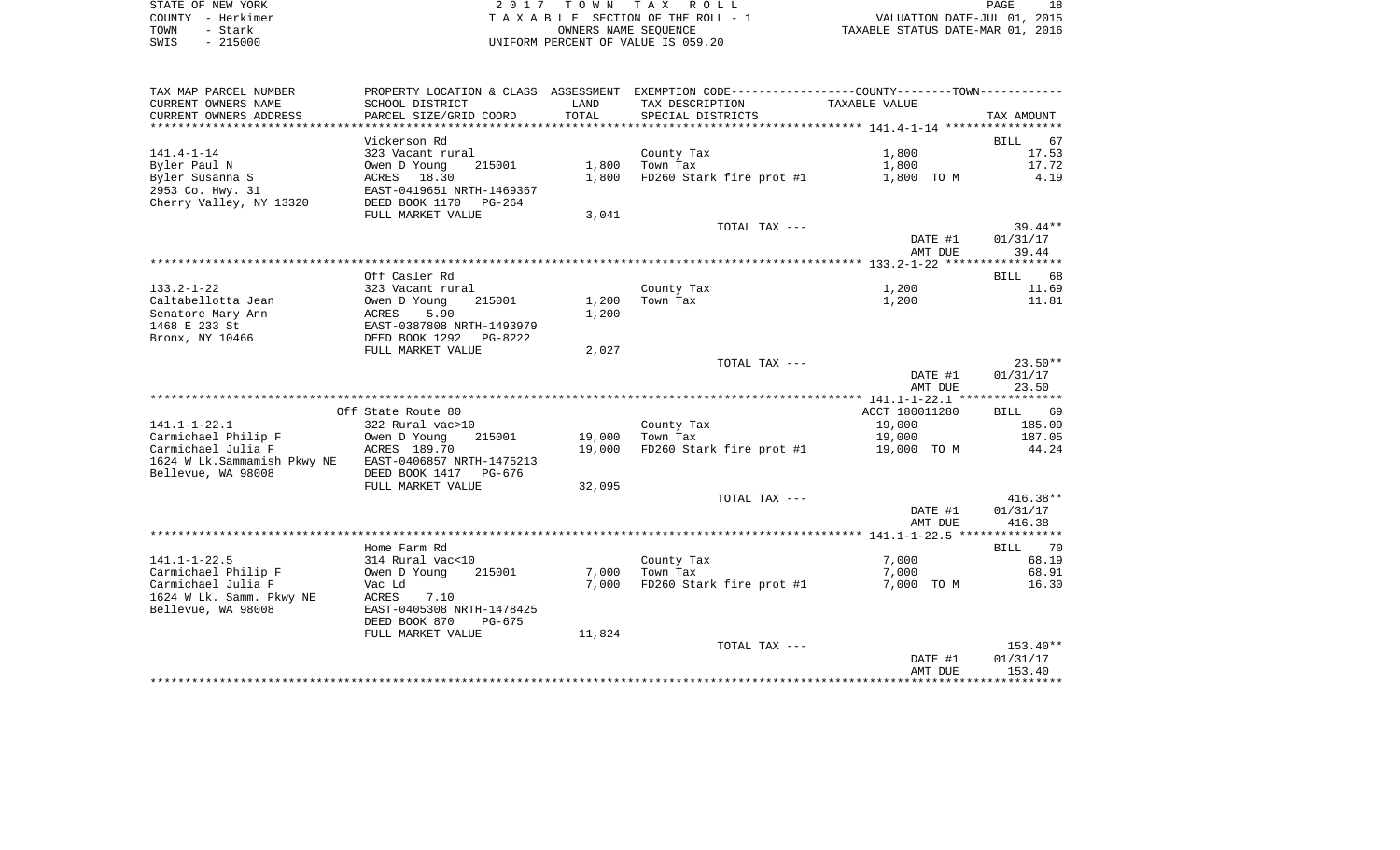| STATE OF NEW YORK | 2017 TOWN TAX ROLL                 | 19<br>PAGE                       |
|-------------------|------------------------------------|----------------------------------|
| COUNTY - Herkimer | TAXABLE SECTION OF THE ROLL - 1    | VALUATION DATE-JUL 01, 2015      |
| TOWN<br>- Stark   | OWNERS NAME SEOUENCE               | TAXABLE STATUS DATE-MAR 01, 2016 |
| - 215000<br>SWIS  | UNIFORM PERCENT OF VALUE IS 059.20 |                                  |

| TAX MAP PARCEL NUMBER<br>CURRENT OWNERS NAME | SCHOOL DISTRICT            | LAND    | PROPERTY LOCATION & CLASS ASSESSMENT EXEMPTION CODE----------------COUNTY--------TOWN-----------<br>TAX DESCRIPTION | TAXABLE VALUE  |              |
|----------------------------------------------|----------------------------|---------|---------------------------------------------------------------------------------------------------------------------|----------------|--------------|
| CURRENT OWNERS ADDRESS                       | PARCEL SIZE/GRID COORD     | TOTAL   | SPECIAL DISTRICTS                                                                                                   |                | TAX AMOUNT   |
|                                              |                            |         |                                                                                                                     |                |              |
|                                              | Cook Rd                    |         |                                                                                                                     | ACCT 180000780 | BILL<br>71   |
|                                              |                            |         |                                                                                                                     |                |              |
| $134.1 - 1 - 26.1$                           | 260 Seasonal res           |         | County Tax                                                                                                          | 93,600         | 911.81       |
| Carrier Maurice R                            | Owen D Young<br>215001     | 38,600  | Town Tax                                                                                                            | 93,600         | 921.47       |
| 3046 Lone Pine Rd                            | FRNT 543.00 DPTH           | 93,600  | FD260 Stark fire prot #1                                                                                            | 93,600 TO M    | 217.93       |
| Schenectady, NY 12303                        | ACRES 145.90               |         |                                                                                                                     |                |              |
|                                              | EAST-0399803 NRTH-1489750  |         |                                                                                                                     |                |              |
|                                              | DEED BOOK 1307<br>PG-415   |         |                                                                                                                     |                |              |
|                                              | FULL MARKET VALUE          | 158,108 |                                                                                                                     |                |              |
|                                              |                            |         | TOTAL TAX ---                                                                                                       |                | $2,051.21**$ |
|                                              |                            |         |                                                                                                                     | DATE #1        | 01/31/17     |
|                                              |                            |         |                                                                                                                     | AMT DUE        | 2,051.21     |
|                                              |                            |         |                                                                                                                     |                |              |
|                                              | Johnny Cake Rd             |         |                                                                                                                     |                | BILL<br>72   |
| $127.4 - 3 - 5$                              | 321 Abandoned ag           |         | County Tax                                                                                                          | 500            | 4.87         |
| Caruso Michele A                             | Little Falls Ce 210900     | 500     | Town Tax                                                                                                            | 500            | 4.92         |
| 272 Kyser Lake Rd                            | Small Lot 100'X485         | 500     | FD260 Stark fire prot #1                                                                                            | 500 TO M       | 1.16         |
| Dolgeville, NY 13329                         | FRNT 100.00 DPTH 485.00    |         |                                                                                                                     |                |              |
|                                              | EAST-0394014 NRTH-1504186  |         |                                                                                                                     |                |              |
|                                              | DEED BOOK 1105<br>PG-152   |         |                                                                                                                     |                |              |
|                                              |                            | 845     |                                                                                                                     |                |              |
|                                              | FULL MARKET VALUE          |         |                                                                                                                     |                |              |
|                                              |                            |         | TOTAL TAX ---                                                                                                       |                | $10.95**$    |
|                                              |                            |         |                                                                                                                     | DATE #1        | 01/31/17     |
|                                              |                            |         |                                                                                                                     | AMT DUE        | 10.95        |
|                                              |                            |         |                                                                                                                     |                |              |
|                                              | 3475 Jordanville Rd        |         |                                                                                                                     | ACCT 180008610 | BILL<br>73   |
| $133.4 - 1 - 7$                              | 242 Rurl res&rec           |         | VET WAR CT 41121                                                                                                    | 5,400<br>5,400 |              |
| Chalew Eleanor R                             | 215001<br>Owen D Young     |         | 29,700 AGRIC 10 Y 42100                                                                                             | 2,700<br>2,700 |              |
| Chalew Jerome                                | F                          | 112,000 | County Tax                                                                                                          | 103,900        | 1,012.15     |
| 3475 Jordanville Rd                          | ACRES 71.90                |         | Town Tax                                                                                                            | 103,900        | 1,022.88     |
| Jordanville, NY 13361                        | EAST-0392292 NRTH-1486263  |         | FD260 Stark fire prot #1                                                                                            | 112,000 TO M   | 260.77       |
|                                              | DEED BOOK 794<br>$PG-602$  |         |                                                                                                                     |                |              |
|                                              | FULL MARKET VALUE          | 189,189 |                                                                                                                     |                |              |
|                                              |                            |         | TOTAL TAX ---                                                                                                       |                | $2,295.80**$ |
|                                              |                            |         |                                                                                                                     | DATE #1        | 01/31/17     |
|                                              |                            |         |                                                                                                                     | AMT DUE        | 2,295.80     |
|                                              |                            |         |                                                                                                                     |                |              |
|                                              | 1458 State Route 168       |         |                                                                                                                     |                | BILL 74      |
| $127.4 - 1 - 18.6$                           | 210 1 Family Res           |         | County Tax                                                                                                          | 59,200         | 576.70       |
| Church Mark A                                | Owen D Young<br>215001     | 7,000   | Town Tax                                                                                                            | 59,200         | 582.81       |
| Church Robin L                               | Doublewide                 | 59,200  | FD260 Stark fire prot #1                                                                                            | 59,200 TO M    | 137.84       |
|                                              |                            |         |                                                                                                                     |                |              |
| 1458 State Route 168                         | ACRES<br>2.43              |         |                                                                                                                     |                |              |
| Mohawk, NY 13407                             | EAST-0395057 NRTH-1500005  |         |                                                                                                                     |                |              |
|                                              | DEED BOOK 798<br>$PG-0.25$ |         |                                                                                                                     |                |              |
|                                              | FULL MARKET VALUE          | 100,000 |                                                                                                                     |                |              |
|                                              |                            |         | TOTAL TAX ---                                                                                                       |                | $1,297.35**$ |
|                                              |                            |         |                                                                                                                     | DATE #1        | 01/31/17     |
|                                              |                            |         |                                                                                                                     | AMT DUE        | 1,297.35     |
|                                              |                            |         |                                                                                                                     |                |              |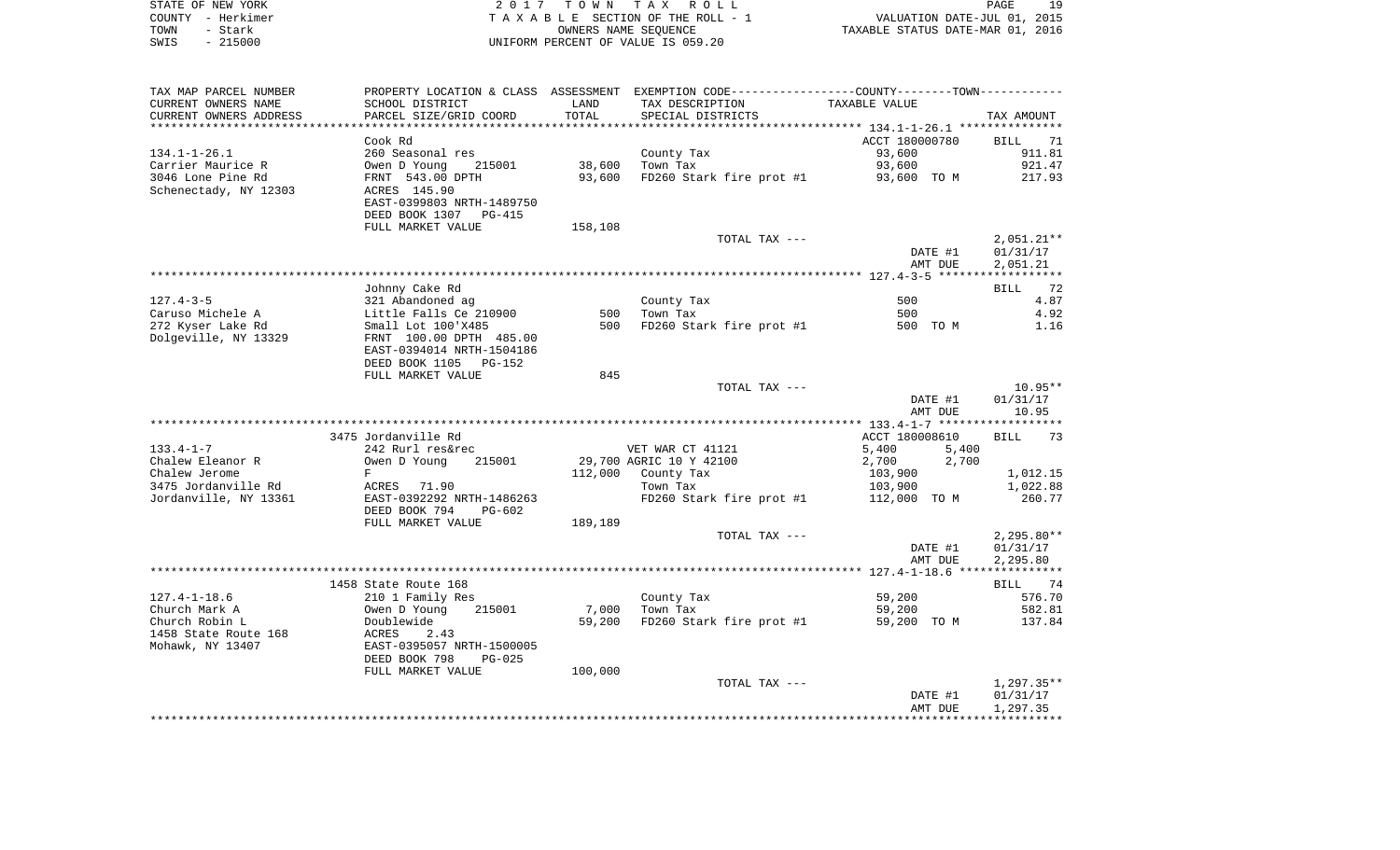|      | STATE OF NEW YORK | 2017 TOWN TAX ROLL                 |                                  | PAGE                        | -20 |
|------|-------------------|------------------------------------|----------------------------------|-----------------------------|-----|
|      | COUNTY - Herkimer | TAXABLE SECTION OF THE ROLL - 1    |                                  | VALUATION DATE-JUL 01, 2015 |     |
| TOWN | - Stark           | OWNERS NAME SEOUENCE               | TAXABLE STATUS DATE-MAR 01, 2016 |                             |     |
| SWIS | $-215000$         | UNIFORM PERCENT OF VALUE IS 059.20 |                                  |                             |     |

| TAX MAP PARCEL NUMBER  |                                                      |         | PROPERTY LOCATION & CLASS ASSESSMENT EXEMPTION CODE---------------COUNTY-------TOWN---------- |                |              |
|------------------------|------------------------------------------------------|---------|-----------------------------------------------------------------------------------------------|----------------|--------------|
| CURRENT OWNERS NAME    | SCHOOL DISTRICT                                      | LAND    | TAX DESCRIPTION                                                                               | TAXABLE VALUE  |              |
| CURRENT OWNERS ADDRESS | PARCEL SIZE/GRID COORD                               | TOTAL   | SPECIAL DISTRICTS                                                                             |                | TAX AMOUNT   |
|                        |                                                      |         |                                                                                               |                |              |
|                        | 1036 Wiltse Hill Rd                                  |         |                                                                                               | ACCT 180008040 | BILL 75      |
| $141.1 - 1 - 8$        | 210 1 Family Res                                     |         | County Tax                                                                                    | 62,100         | 604.95       |
| Ciernia Robert M       | Owen D Young<br>215001                               | 6,100   | Town Tax                                                                                      | 62,100         | 611.36       |
| Ciernia Suzannah Y     | R1                                                   | 62,100  | FD260 Stark fire prot $#1$ 62,100 TO M                                                        |                | 144.59       |
| 1036 Wiltse Hill Rd    | FRNT 328.00 DPTH 179.50                              |         |                                                                                               |                |              |
| Jordanville, NY 13361  | ACRES<br>1.04 BANK<br>023                            |         |                                                                                               |                |              |
|                        |                                                      |         |                                                                                               |                |              |
|                        | EAST-0405870 NRTH-1479360                            |         |                                                                                               |                |              |
|                        | DEED BOOK 1467 PG-152                                |         |                                                                                               |                |              |
|                        | FULL MARKET VALUE                                    | 104,899 |                                                                                               |                |              |
|                        |                                                      |         | TOTAL TAX ---                                                                                 |                | $1,360.90**$ |
|                        |                                                      |         |                                                                                               | DATE #1        | 01/31/17     |
|                        |                                                      |         |                                                                                               | AMT DUE        | 1,360.90     |
|                        |                                                      |         |                                                                                               |                |              |
|                        | 473 Wagner Hill Rd                                   |         |                                                                                               |                | 76<br>BILL   |
| $134.4 - 1 - 6.2$      | 312 Vac w/imprv                                      |         | County Tax                                                                                    | 9,000          | 87.67        |
| Clark John A           | Owen D Young<br>215001                               | 5,500   | Town Tax                                                                                      | 9,000          | 88.60        |
| Clark Gloria A         | FRNT 200.00 DPTH 135.00<br>EAST-0417430 NRTH-1485257 | 9,000   | FD260 Stark fire prot #1                                                                      | 9,000 TO M     | 20.95        |
| 32 Marshall Ave        |                                                      |         |                                                                                               |                |              |
| Mohawk, NY 13407       | DEED BOOK 1361<br>PG-106                             |         |                                                                                               |                |              |
|                        | FULL MARKET VALUE                                    | 15,203  |                                                                                               |                |              |
|                        |                                                      |         | TOTAL TAX ---                                                                                 |                | 197.22**     |
|                        |                                                      |         |                                                                                               | DATE #1        | 01/31/17     |
|                        |                                                      |         |                                                                                               | AMT DUE        | 197.22       |
|                        |                                                      |         |                                                                                               |                |              |
|                        | 505 Upper Deck Rd                                    |         |                                                                                               | ACCT 180006360 | BILL<br>77   |
|                        |                                                      |         |                                                                                               |                |              |
| $127.4 - 1 - 27$       | 210 1 Family Res                                     |         | County Tax                                                                                    | 34,700         | 338.03       |
| Clyne Christopher R    | Owen D Young<br>215001                               | 5,500   | Town Tax                                                                                      | 34,700         | 341.61       |
| 505 Upper Deck Rd      | R1 1 1/4                                             | 34,700  | FD260 Stark fire prot #1                                                                      | 34,700 TO M    | 80.79        |
| Mohawk, NY 13417       | FRNT 160.00 DPTH 185.00                              |         |                                                                                               |                |              |
|                        | EAST-0390263 NRTH-1499934                            |         |                                                                                               |                |              |
|                        | DEED BOOK 906<br>PG-377                              |         |                                                                                               |                |              |
|                        | FULL MARKET VALUE                                    | 58,615  |                                                                                               |                |              |
|                        |                                                      |         | TOTAL TAX ---                                                                                 |                | $760.43**$   |
|                        |                                                      |         |                                                                                               | DATE #1        | 01/31/17     |
|                        |                                                      |         |                                                                                               | AMT DUE        | 760.43       |
|                        |                                                      |         |                                                                                               |                |              |
|                        | Mayton Rd                                            |         |                                                                                               | ACCT 180020024 | BILL 78      |
| $127.4 - 1 - 28$       | 314 Rural vac<10                                     |         | County Tax                                                                                    | 200            | 1.95         |
| Clyne Christopher R    | Owen D Young<br>215001                               | 200     | Town Tax                                                                                      | 200            | 1.97         |
| 505 Upper Deck         | Vac                                                  | 200     | FD260 Stark fire prot #1                                                                      | 200 TO M       | .47          |
| Mohawk, NY 13407       | FRNT<br>65.00 DPTH 185.00                            |         |                                                                                               |                |              |
|                        | EAST-0390274 NRTH-1499828                            |         |                                                                                               |                |              |
|                        | DEED BOOK 837<br><b>PG-196</b>                       |         |                                                                                               |                |              |
|                        | FULL MARKET VALUE                                    | 338     |                                                                                               |                |              |
|                        |                                                      |         | TOTAL TAX ---                                                                                 |                | $4.39**$     |
|                        |                                                      |         |                                                                                               |                | 01/31/17     |
|                        |                                                      |         |                                                                                               | DATE #1        | 4.39         |
|                        |                                                      |         |                                                                                               | AMT DUE        |              |
|                        |                                                      |         |                                                                                               |                |              |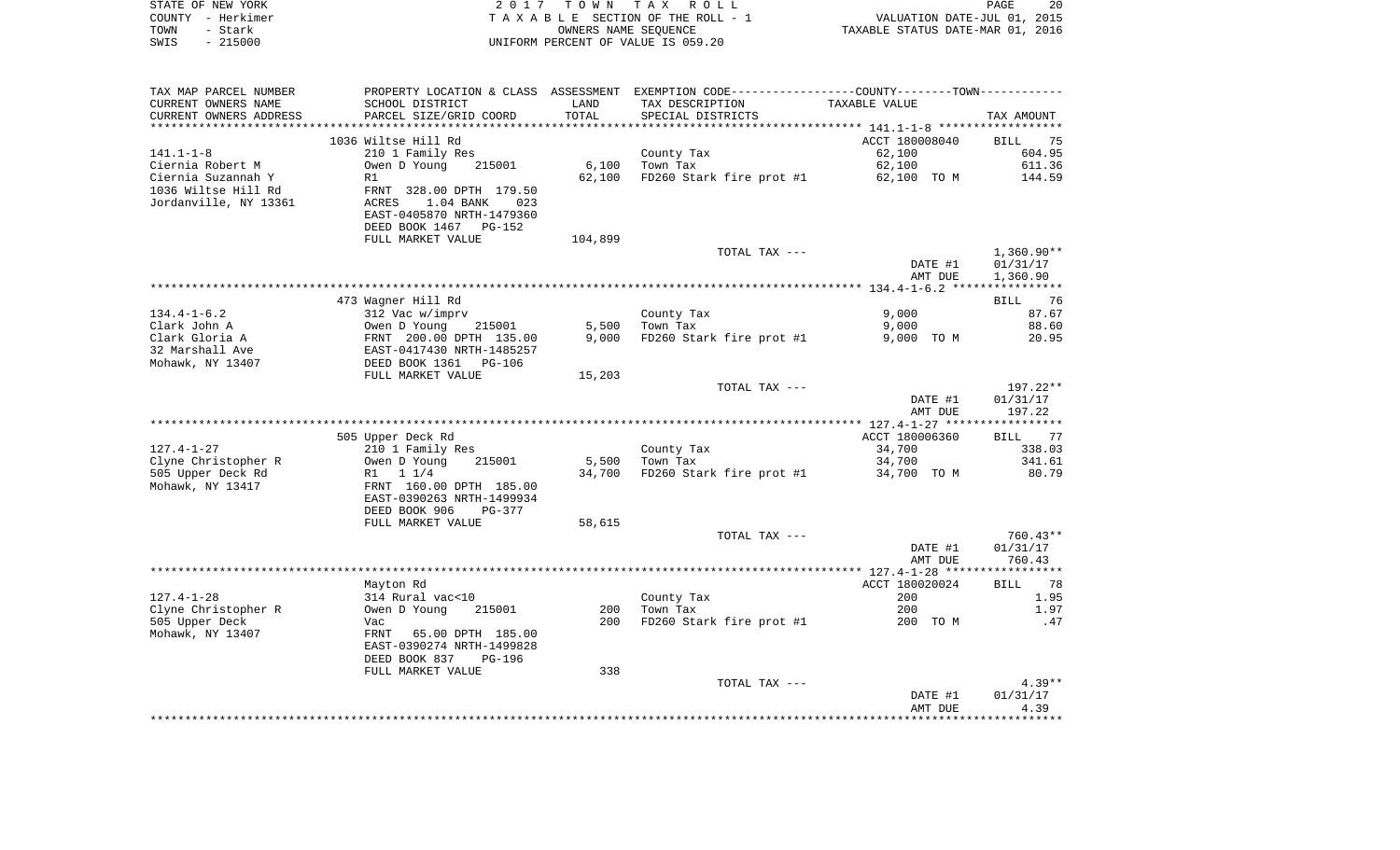|      | STATE OF NEW YORK     |                                      |                      | 2017 TOWN TAX ROLL                 |                                                            | PAGE | 21 |
|------|-----------------------|--------------------------------------|----------------------|------------------------------------|------------------------------------------------------------|------|----|
|      | COUNTY - Herkimer     |                                      |                      | TAXABLE SECTION OF THE ROLL - 1    | VALUATION DATE-JUL 01, 2015                                |      |    |
| TOWN | - Stark               |                                      | OWNERS NAME SEOUENCE |                                    | TAXABLE STATUS DATE-MAR 01, 2016                           |      |    |
| SWIS | $-215000$             |                                      |                      | UNIFORM PERCENT OF VALUE IS 059.20 |                                                            |      |    |
|      |                       |                                      |                      |                                    |                                                            |      |    |
|      |                       |                                      |                      |                                    |                                                            |      |    |
|      |                       |                                      |                      |                                    |                                                            |      |    |
|      | TAX MAP PARCEL NUMBER | PROPERTY LOCATION & CLASS ASSESSMENT |                      |                                    | EXEMPTION CODE----------------COUNTY-------TOWN----------- |      |    |
|      | CURRENT OWNERS NAME   | SCHOOL DISTRICT                      | T AND.               | TAX DESCRIPTION                    | TAXARLE VALUE                                              |      |    |

| condumni omnunuo niidid<br>CURRENT OWNERS ADDRESS<br>************************* | PARCEL SIZE/GRID COORD    | TOTAL | SPECIAL DISTRICTS        |                | TAX AMOUNT          |
|--------------------------------------------------------------------------------|---------------------------|-------|--------------------------|----------------|---------------------|
|                                                                                | Mayton Rd                 |       |                          | ACCT 180006600 | 79<br><b>BILL</b>   |
| $127.4 - 1 - 29$                                                               | 314 Rural vac<10          |       | County Tax               | 100            | 0.97                |
| Clyne Christopher R                                                            | Owen D Young<br>215001    | 100   | Town Tax                 | 100            | 0.98                |
| 505 Upper Deck Rd                                                              | Vac                       | 100   | FD260 Stark fire prot #1 | 100 TO M       | .23                 |
| Mohawk, NY 13407                                                               | FRNT<br>90.00 DPTH 175.00 |       |                          |                |                     |
|                                                                                | <b>ACRES</b><br>0.21      |       |                          |                |                     |
|                                                                                | EAST-0390267 NRTH-1499764 |       |                          |                |                     |
|                                                                                | DEED BOOK 837<br>PG-196   |       |                          |                |                     |
|                                                                                | FULL MARKET VALUE         | 169   |                          |                |                     |
|                                                                                |                           |       | TOTAL TAX ---            |                | $2.18**$            |
|                                                                                |                           |       |                          | DATE #1        | 01/31/17            |
|                                                                                |                           |       |                          | AMT DUE        | 2.18                |
|                                                                                | Mayton Rd                 |       |                          | ACCT 180006540 | 80                  |
| $127.4 - 1 - 30$                                                               | 314 Rural vac<10          |       | County Tax               | 100            | <b>BILL</b><br>0.97 |
| Clyne Christopher R                                                            | Owen D Young<br>215001    | 100   | Town Tax                 | 100            | 0.98                |
| 505 Upper Deck Rd                                                              | Vac                       | 100   | FD260 Stark fire prot #1 | 100 TO M       | .23                 |
| Mohawk, NY 13407                                                               | FRNT 90.00 DPTH 100.00    |       |                          |                |                     |
|                                                                                | EAST-0390241 NRTH-1499692 |       |                          |                |                     |
|                                                                                | DEED BOOK 837<br>PG-196   |       |                          |                |                     |
|                                                                                | FULL MARKET VALUE         | 169   |                          |                |                     |
|                                                                                |                           |       | TOTAL TAX ---            |                | $2.18**$            |
|                                                                                |                           |       |                          | DATE #1        | 01/31/17            |
|                                                                                |                           |       |                          | AMT DUE        | 2.18                |
|                                                                                |                           |       |                          |                |                     |
|                                                                                | 309 Wiltse Hill Rd        |       |                          |                | <b>BILL</b><br>81   |
| $141.2 - 2 - 1$                                                                | 314 Rural vac<10          |       | County Tax               | 5,600          | 54.55               |
| Collison Matthew                                                               | Owen D Young<br>215001    | 5,600 | Town Tax                 | 5,600          | 55.13               |
| McGlashan Stacy                                                                | Vac Ld                    | 5,600 | FD260 Stark fire prot #1 | 5,600 TO M     | 13.04               |
| 347 Wiltse Hill Rd                                                             | <b>ACRES</b><br>4.80      |       |                          |                |                     |
| Jordanville, NY 13361                                                          | EAST-0416167 NRTH-1474099 |       |                          |                |                     |
|                                                                                | DEED BOOK 1442<br>PG-112  |       |                          |                |                     |
|                                                                                | FULL MARKET VALUE         | 9,459 |                          |                |                     |
|                                                                                |                           |       | TOTAL TAX ---            |                | 122.72**            |
|                                                                                |                           |       |                          | DATE #1        | 01/31/17            |
|                                                                                |                           |       |                          | AMT DUE        | 122.72              |
|                                                                                | Wiltse Hill Rd            |       |                          |                | 82<br>BILL          |
| $141.2 - 2 - 2$                                                                | 314 Rural vac<10          |       | County Tax               | 5,800          | 56.50               |
| Collison Matthew                                                               | Owen D Young<br>215001    | 5,800 | Town Tax                 | 5,800          | 57.10               |
| McGlashon Stacy                                                                | Vac Ld                    | 5,800 | FD260 Stark fire prot #1 | 5,800 TO M     | 13.50               |
| 347 Wiltse Hill Rd                                                             | ACRES<br>5.10             |       |                          |                |                     |
| Jordanville, NY 13361                                                          | EAST-0416254 NRTH-1474395 |       |                          |                |                     |
|                                                                                | DEED BOOK 1412<br>PG-900  |       |                          |                |                     |
|                                                                                | FULL MARKET VALUE         | 9,797 |                          |                |                     |
|                                                                                |                           |       | TOTAL TAX ---            |                | $127.10**$          |
|                                                                                |                           |       |                          | DATE #1        | 01/31/17            |
|                                                                                |                           |       |                          | AMT DUE        | 127.10              |
|                                                                                |                           |       |                          |                |                     |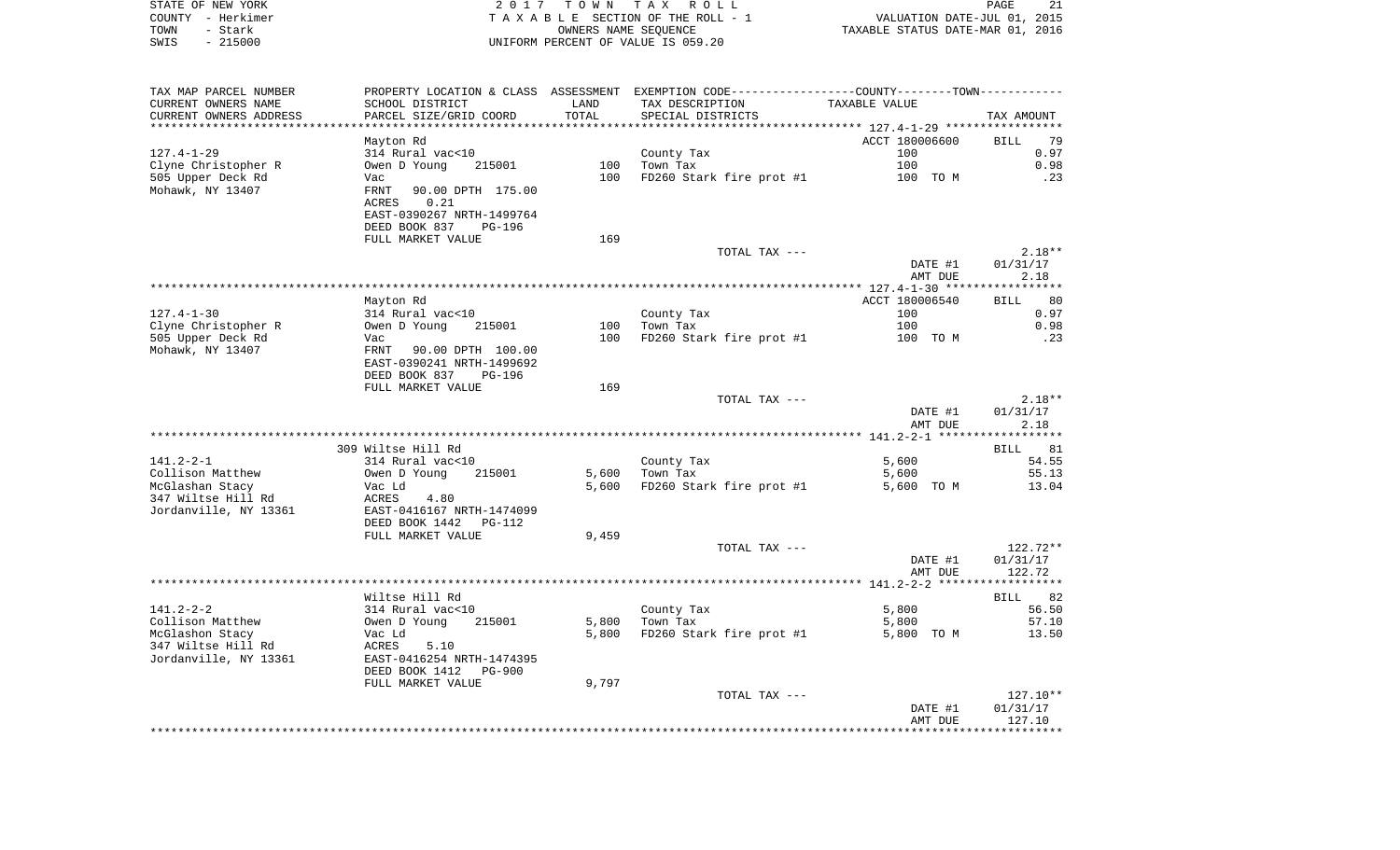|      | STATE OF NEW YORK | 2017 TOWN TAX ROLL                 | 22<br>PAGE                       |  |
|------|-------------------|------------------------------------|----------------------------------|--|
|      | COUNTY - Herkimer | TAXABLE SECTION OF THE ROLL - 1    | VALUATION DATE-JUL 01, 2015      |  |
| TOWN | - Stark           | OWNERS NAME SEOUENCE               | TAXABLE STATUS DATE-MAR 01, 2016 |  |
| SWIS | $-215000$         | UNIFORM PERCENT OF VALUE IS 059.20 |                                  |  |

| TAX MAP PARCEL NUMBER                       |                                                      |         | PROPERTY LOCATION & CLASS ASSESSMENT EXEMPTION CODE---------------COUNTY-------TOWN--------- |                                         |                   |
|---------------------------------------------|------------------------------------------------------|---------|----------------------------------------------------------------------------------------------|-----------------------------------------|-------------------|
| CURRENT OWNERS NAME                         | SCHOOL DISTRICT                                      | LAND    | TAX DESCRIPTION                                                                              | TAXABLE VALUE                           |                   |
| CURRENT OWNERS ADDRESS                      | PARCEL SIZE/GRID COORD                               | TOTAL   | SPECIAL DISTRICTS                                                                            |                                         | TAX AMOUNT        |
|                                             |                                                      |         |                                                                                              |                                         |                   |
|                                             | Park Rd                                              |         |                                                                                              | ACCT 180001710                          | <b>BILL</b><br>83 |
| $141.6 - 1 - 37$                            | 443 Feed sales                                       |         | County Tax                                                                                   | 100,000                                 | 974.16            |
| Community Corp                              | Owen D Young<br>215001                               | 4,800   | Town Tax                                                                                     | 100,000                                 | 984.48            |
| PO Box 16                                   | Mill                                                 | 100,000 | FD260 Stark fire prot #1                                                                     | 100,000 TO M                            | 232.83            |
| Van Hornesville, NY 13475                   | Comm<br>FRNT<br>70.00 DPTH 140.00                    |         | WD300 Stark Water District                                                                   | 100,000 TO M                            | 172.31            |
|                                             | EAST-0404264 NRTH-1479601                            |         |                                                                                              |                                         |                   |
|                                             | FULL MARKET VALUE                                    | 168,919 |                                                                                              |                                         |                   |
|                                             |                                                      |         | TOTAL TAX ---                                                                                |                                         | $2,363.78**$      |
|                                             |                                                      |         |                                                                                              | DATE #1                                 | 01/31/17          |
|                                             |                                                      |         |                                                                                              | AMT DUE                                 | 2,363.78          |
|                                             |                                                      |         |                                                                                              |                                         |                   |
|                                             | State Route 80                                       |         |                                                                                              | ACCT 180002550                          | <b>BILL</b><br>84 |
| $141.6 - 1 - 51$                            | 312 Vac w/imprv                                      |         | NON PROF 9 25300                                                                             | 5,200<br>5,200                          |                   |
| Community Corp Van Hornesville Owen D Young | 215001                                               |         | 3,700 County Tax                                                                             | 0.00                                    | 0.00              |
| PO Box 16                                   | Saw Mill                                             | 5,200   | Town Tax                                                                                     | 0.00                                    | 0.00              |
| Van Hornesville, NY 13475                   | Comm<br>FRNT 110.00 DPTH 180.00                      |         | FD260 Stark fire prot #1<br>5,200 EX                                                         | 0 TO M                                  |                   |
|                                             | ACRES<br>0.93                                        |         | WD300 Stark Water District                                                                   | 0 TO M                                  |                   |
|                                             | EAST-0402599 NRTH-1478888                            |         | 5,200 EX                                                                                     |                                         |                   |
|                                             | DEED BOOK 1467<br>PG-460                             |         |                                                                                              |                                         |                   |
|                                             | FULL MARKET VALUE                                    | 8,784   |                                                                                              |                                         |                   |
|                                             |                                                      |         | TOTAL TAX ---                                                                                |                                         | $0.00**$          |
|                                             |                                                      |         |                                                                                              | ********* 141.6-1-52 ****************** |                   |
|                                             | State Route 80                                       |         |                                                                                              | ACCT 180002640                          | <b>BILL</b><br>85 |
| $141.6 - 1 - 52$                            | 464 Office bldg.                                     |         | NON PROF 9 25300                                                                             | 24,900<br>24,900                        |                   |
| Community Corp Van Hornesville Owen D Young | 215001                                               |         | 5,600 County Tax                                                                             | 24,900                                  | 242.57            |
| PO Box 16                                   | Egan Shop                                            | 49,800  | Town Tax                                                                                     | 24,900                                  | 245.14            |
| Van Hornesville, NY 13475                   | Comm $1/2$                                           |         | FD260 Stark fire prot #1                                                                     | 24,900 TO M                             | 57.98             |
|                                             | FRNT 120.00 DPTH 180.00<br>EAST-0402475 NRTH-1478801 |         | 24,900 EX                                                                                    | 24,900 TO M                             | 42.91             |
|                                             | DEED BOOK 1467<br>PG-460                             |         | WD300 Stark Water District<br>24,900 EX                                                      |                                         |                   |
|                                             | FULL MARKET VALUE                                    | 84,122  |                                                                                              |                                         |                   |
|                                             |                                                      |         | TOTAL TAX ---                                                                                |                                         | 588.60**          |
|                                             |                                                      |         |                                                                                              | DATE #1                                 | 01/31/17          |
|                                             |                                                      |         |                                                                                              | AMT DUE                                 | 588.60            |
|                                             |                                                      |         |                                                                                              |                                         |                   |
|                                             | 379 Lighthall Rd                                     |         |                                                                                              | ACCT 194732                             | <b>BILL</b><br>86 |
| $134.2 - 1 - 4$                             | 210 1 Family Res                                     |         | County Tax                                                                                   | 33,800                                  | 329.27            |
| Congdon Deanna                              | Owen D Young<br>215001                               | 7,000   | Town Tax                                                                                     | 33,800                                  | 332.75            |
| 143 Old Fort Plain Rd                       | R1                                                   | 33,800  | FD260 Stark fire prot #1                                                                     | 33,800 TO M                             | 78.70             |
| Canajoharie, NY 13317                       | ACRES<br>2.50<br>EAST-0412484 NRTH-1494498           |         |                                                                                              |                                         |                   |
|                                             | DEED BOOK 1585<br>$PG-20$                            |         |                                                                                              |                                         |                   |
|                                             | FULL MARKET VALUE                                    | 57,095  |                                                                                              |                                         |                   |
|                                             |                                                      |         | TOTAL TAX ---                                                                                |                                         | 740.72**          |
|                                             |                                                      |         |                                                                                              | DATE #1                                 | 01/31/17          |
|                                             |                                                      |         |                                                                                              | AMT DUE                                 | 740.72            |
|                                             |                                                      |         |                                                                                              |                                         |                   |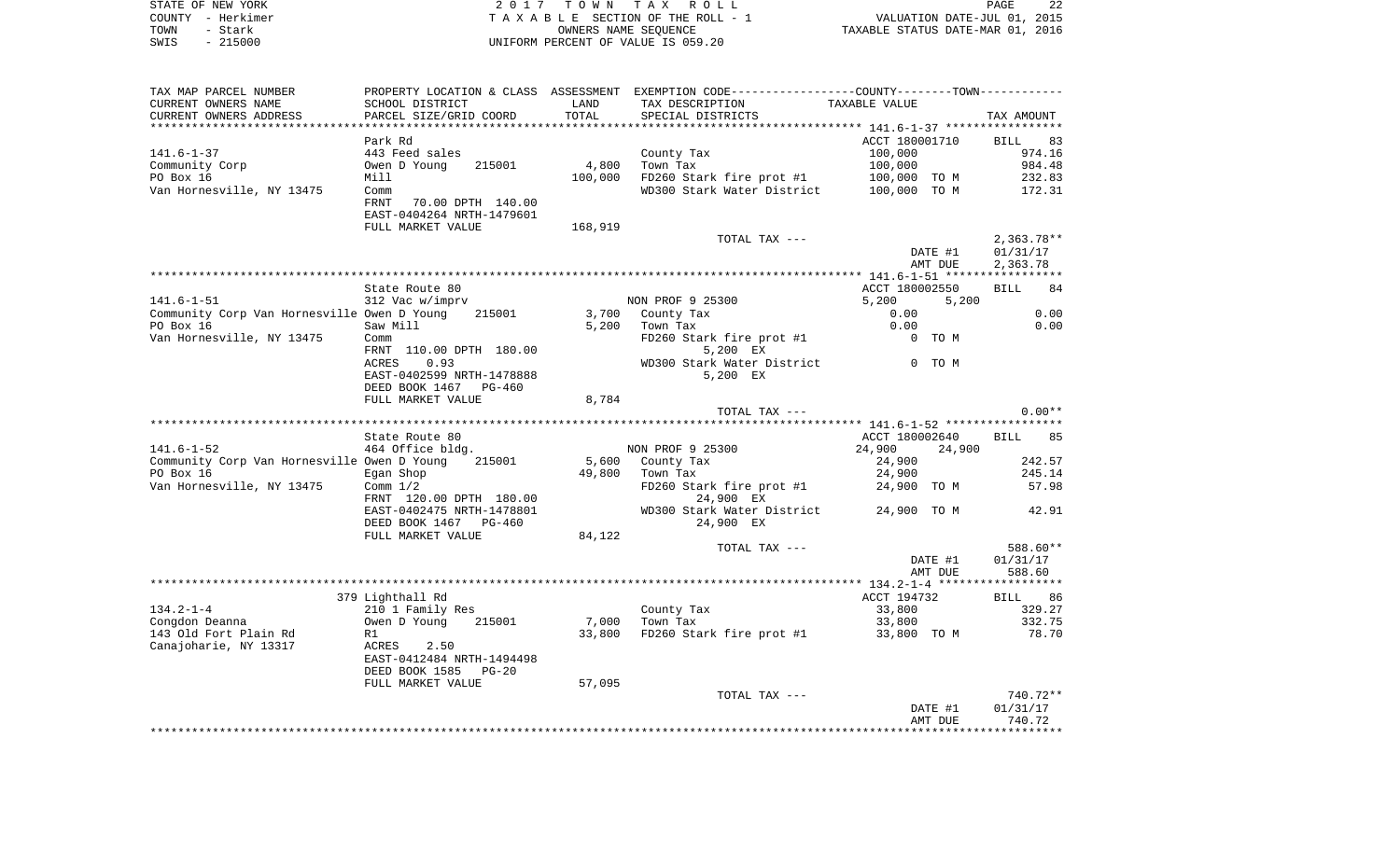| STATE OF NEW YORK | 2017 TOWN TAX ROLL                 | 23<br>PAGE                       |
|-------------------|------------------------------------|----------------------------------|
| COUNTY - Herkimer | TAXABLE SECTION OF THE ROLL - 1    | VALUATION DATE-JUL 01, 2015      |
| TOWN<br>- Stark   | OWNERS NAME SEOUENCE               | TAXABLE STATUS DATE-MAR 01, 2016 |
| $-215000$<br>SWIS | UNIFORM PERCENT OF VALUE IS 059.20 |                                  |

| TAX MAP PARCEL NUMBER              | PROPERTY LOCATION & CLASS ASSESSMENT EXEMPTION CODE----------------COUNTY-------TOWN---------- |                      |                          |                                            |              |
|------------------------------------|------------------------------------------------------------------------------------------------|----------------------|--------------------------|--------------------------------------------|--------------|
| CURRENT OWNERS NAME                | SCHOOL DISTRICT                                                                                | LAND                 | TAX DESCRIPTION          | TAXABLE VALUE                              |              |
| CURRENT OWNERS ADDRESS             | PARCEL SIZE/GRID COORD                                                                         | TOTAL                | SPECIAL DISTRICTS        |                                            | TAX AMOUNT   |
|                                    |                                                                                                | ******************** |                          | ****************** 134.1-1-33 ************ |              |
|                                    | Cramers Corners Rd                                                                             |                      |                          | ACCT 180004560                             | BILL<br>87   |
| $134.1 - 1 - 33$                   | 260 Seasonal res                                                                               |                      | County Tax               | 38,200                                     | 372.13       |
| Connolly Germaine                  | 215001<br>Owen D Young                                                                         | 28,200               | Town Tax                 | 38,200                                     | 376.07       |
| PO Box 341                         | V12 80Acres                                                                                    | 38,200               | FD260 Stark fire prot #1 | 38,200 TO M                                | 88.94        |
| Springfield Center, NY 13468 ACRES | 80.00                                                                                          |                      |                          |                                            |              |
|                                    | EAST-0408138 NRTH-1489055                                                                      |                      |                          |                                            |              |
|                                    | DEED BOOK 914<br><b>PG-105</b>                                                                 |                      |                          |                                            |              |
|                                    | FULL MARKET VALUE                                                                              | 64,527               |                          |                                            |              |
|                                    |                                                                                                |                      | TOTAL TAX ---            |                                            | 837.14**     |
|                                    |                                                                                                |                      |                          | DATE #1                                    | 01/31/17     |
|                                    |                                                                                                |                      |                          | AMT DUE                                    | 837.14       |
|                                    |                                                                                                |                      |                          |                                            |              |
|                                    | 494 Cramers Corners Rd                                                                         |                      |                          | ACCT 180006510                             | BILL<br>88   |
| $134.2 - 1 - 18$                   | 242 Rurl res&rec                                                                               |                      | County Tax               | 107,700                                    | 1,049.17     |
| Conway David B                     | Owen D Young<br>215001                                                                         | 11,500               | Town Tax                 | 107,700                                    | 1,060.29     |
| 521 Little Washington Rd           | Bierman House                                                                                  | 107,700              | FD260 Stark fire prot #1 | 107,700 TO M                               | 250.76       |
| Downington, PA 19335               | R1                                                                                             |                      |                          |                                            |              |
|                                    | ACRES 10.00                                                                                    |                      |                          |                                            |              |
|                                    |                                                                                                |                      |                          |                                            |              |
|                                    | EAST-0410639 NRTH-1493887                                                                      |                      |                          |                                            |              |
|                                    | DEED BOOK 1328<br>PG-971                                                                       |                      |                          |                                            |              |
|                                    | FULL MARKET VALUE                                                                              | 181,926              |                          |                                            |              |
|                                    |                                                                                                |                      | TOTAL TAX ---            |                                            | $2,360.22**$ |
|                                    |                                                                                                |                      |                          | DATE #1                                    | 01/31/17     |
|                                    |                                                                                                |                      |                          | AMT DUE                                    | 2,360.22     |
|                                    |                                                                                                |                      |                          |                                            |              |
|                                    | State Route 168                                                                                |                      |                          | ACCT 180011400                             | BILL 89      |
| $134.2 - 1 - 19$                   | 314 Rural vac<10                                                                               |                      | County Tax               | 3,000                                      | 29.22        |
| Conway David B                     | Owen D Young<br>215001                                                                         | 3,000                | Town Tax                 | 3,000                                      | 29.53        |
| 521 Little Washington Rd           | Cramers Corners                                                                                | 3,000                | FD260 Stark fire prot #1 | 50 TO M                                    | .12          |
| Downington, PA 19335               | Vac                                                                                            |                      |                          |                                            |              |
|                                    | ACRES<br>1.00                                                                                  |                      |                          |                                            |              |
|                                    | EAST-0410154 NRTH-1494189                                                                      |                      |                          |                                            |              |
|                                    | DEED BOOK 1328<br>PG-971                                                                       |                      |                          |                                            |              |
|                                    | FULL MARKET VALUE                                                                              | 5,068                |                          |                                            |              |
|                                    |                                                                                                |                      | TOTAL TAX ---            |                                            | 58.87**      |
|                                    |                                                                                                |                      |                          | DATE #1                                    | 01/31/17     |
|                                    |                                                                                                |                      |                          | AMT DUE                                    | 58.87        |
|                                    |                                                                                                |                      |                          |                                            |              |
|                                    | Cramers Corners Rd                                                                             |                      |                          | ACCT 180013580                             | BILL 90      |
| $134.2 - 1 - 20$                   | 314 Rural vac<10                                                                               |                      | County Tax               | 8,400                                      | 81.83        |
| Conway David B                     | Owen D Young<br>215001                                                                         | 8,400                | Town Tax                 | 8,400                                      | 82.70        |
| 521 Little Washington Rd           | Roof House                                                                                     | 8,400                | FD260 Stark fire prot #1 | 8,400 TO M                                 | 19.56        |
| Downington, PA 19335               | R 1 6                                                                                          |                      |                          |                                            |              |
|                                    | ACRES<br>4.50                                                                                  |                      |                          |                                            |              |
|                                    | EAST-0410146 NRTH-1493850                                                                      |                      |                          |                                            |              |
|                                    | DEED BOOK 1328<br>PG-971                                                                       |                      |                          |                                            |              |
|                                    | FULL MARKET VALUE                                                                              | 14,189               |                          |                                            |              |
|                                    |                                                                                                |                      | TOTAL TAX ---            |                                            | 184.09**     |
|                                    |                                                                                                |                      |                          | DATE #1                                    | 01/31/17     |
|                                    |                                                                                                |                      |                          | AMT DUE                                    | 184.09       |
|                                    |                                                                                                |                      |                          |                                            |              |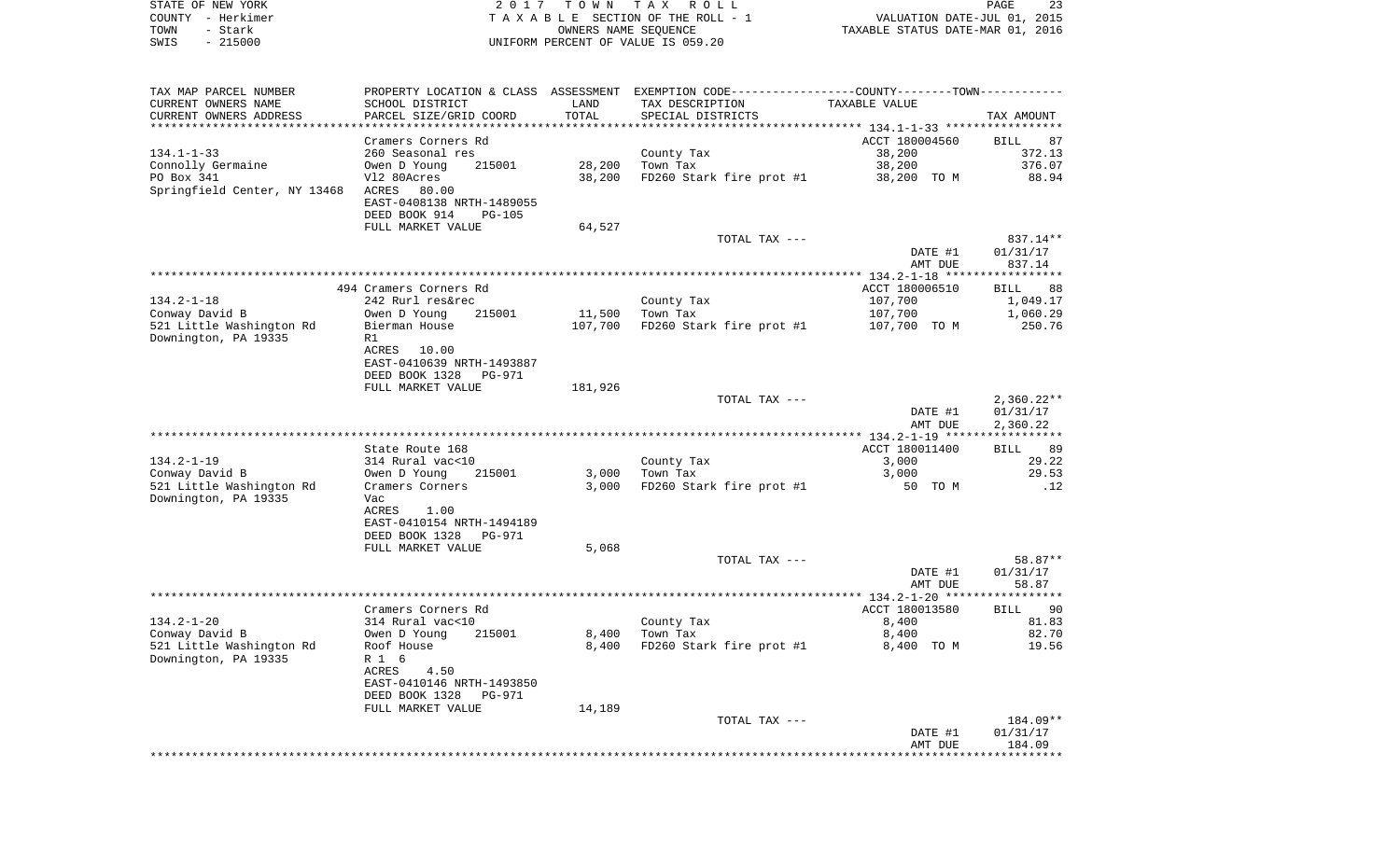| STATE OF NEW YORK | 2017 TOWN TAX ROLL                 | PAGE                             | 24 |
|-------------------|------------------------------------|----------------------------------|----|
| COUNTY – Herkimer | TAXABLE SECTION OF THE ROLL - 1    | VALUATION DATE-JUL 01, 2015      |    |
| TOWN<br>- Stark   | OWNERS NAME SEOUENCE               | TAXABLE STATUS DATE-MAR 01, 2016 |    |
| $-215000$<br>SWIS | UNIFORM PERCENT OF VALUE IS 059.20 |                                  |    |

| TAX MAP PARCEL NUMBER   | PROPERTY LOCATION & CLASS ASSESSMENT |         | EXEMPTION CODE----------------COUNTY-------TOWN----------- |                |              |
|-------------------------|--------------------------------------|---------|------------------------------------------------------------|----------------|--------------|
| CURRENT OWNERS NAME     | SCHOOL DISTRICT                      | LAND    | TAX DESCRIPTION                                            | TAXABLE VALUE  |              |
| CURRENT OWNERS ADDRESS  | PARCEL SIZE/GRID COORD               | TOTAL   | SPECIAL DISTRICTS                                          |                | TAX AMOUNT   |
| *******************     | **************************           |         |                                                            |                |              |
|                         | 3527 State Route 80                  |         |                                                            | ACCT 180020025 | BILL<br>91   |
| $135.1 - 1 - 13$        | 210 1 Family Res                     |         | County Tax                                                 | 46,800         | 455.91       |
| Cook William            | Owen D Young<br>215001               | 5,300   | Town Tax                                                   | 46,800         | 460.74       |
| Cook Judith             | Doublewide                           | 46,800  | FD260 Stark fire prot #1                                   | 46,800 TO M    | 108.97       |
| 3527 State Route 80     | FRNT 150.00 DPTH 150.00              |         |                                                            |                |              |
| Fort Plain, NY 13339    | EAST-0424747 NRTH-1491184            |         |                                                            |                |              |
|                         | DEED BOOK 00645 PG-00966             |         |                                                            |                |              |
|                         | FULL MARKET VALUE                    | 79,054  |                                                            |                |              |
|                         |                                      |         | TOTAL TAX ---                                              |                | $1,025.62**$ |
|                         |                                      |         |                                                            | DATE #1        | 01/31/17     |
|                         |                                      |         |                                                            | AMT DUE        | 1,025.62     |
|                         |                                      |         |                                                            |                |              |
|                         | State Route 80                       |         |                                                            | ACCT 170041    | BILL 92      |
| $134.4 - 1 - 30$        | 312 Vac w/imprv                      |         | County Tax                                                 | 1,400          | 13.64        |
| Costa Wendy A           | Owen D Young<br>215001               | 1,300   | Town Tax                                                   | 1,400          | 13.78        |
| 3244 State Route 80     | 50.00 DPTH 185.50<br>FRNT            | 1,400   | FD260 Stark fire prot #1                                   | 1,400 TO M     | 3.26         |
| Fort Plain, NY 13339    | EAST-0419382 NRTH-1489200            |         |                                                            |                |              |
|                         | DEED BOOK 1430<br>PG-108             |         |                                                            |                |              |
|                         | FULL MARKET VALUE                    | 2,365   |                                                            |                |              |
|                         |                                      |         | TOTAL TAX ---                                              |                | $30.68**$    |
|                         |                                      |         |                                                            | DATE #1        | 01/31/17     |
|                         |                                      |         |                                                            | AMT DUE        | 30.68        |
|                         |                                      |         |                                                            |                |              |
|                         | 504 Wagner Hill Rd                   |         |                                                            | ACCT 180013110 | 93<br>BILL   |
| $134.4 - 1 - 55.3$      | 240 Rural res                        |         | VET COM CT 41131                                           | 9,000<br>9,000 |              |
| Costanzo Veronika       | Owen D Young<br>215001               |         | 12,300 County Tax                                          | 127,500        | 1,242.05     |
| 3391 State Route 80     | R1                                   | 136,500 | Town Tax                                                   | 127,500        | 1,255.21     |
| Fort Plain, NY 13339    | ACRES 29.80                          |         | FD260 Stark fire prot #1                                   | 136,500 TO M   | 317.82       |
|                         | EAST-0418242 NRTH-1485224            |         |                                                            |                |              |
|                         | DEED BOOK 736<br>$PG-22$             |         |                                                            |                |              |
|                         | FULL MARKET VALUE                    | 230,574 |                                                            |                |              |
|                         |                                      |         | TOTAL TAX ---                                              |                | $2,815.08**$ |
|                         |                                      |         |                                                            | DATE #1        | 01/31/17     |
|                         |                                      |         |                                                            | AMT DUE        | 2,815.08     |
|                         |                                      |         |                                                            |                |              |
|                         | Jordanville Rd                       |         |                                                            | ACCT 180004920 | BILL 94      |
| $134.3 - 1 - 2$         | 312 Vac w/imprv                      |         | County Tax                                                 | 6,600          | 64.29        |
| Cota Albert             | Owen D Young<br>215001               | 3,000   | Town Tax                                                   | 6,600          | 64.98        |
| PO Box 76               | 1.00<br>ACRES                        | 6,600   | School Relevy                                              |                | 205.84       |
| Hubbardsville, NY 13355 | EAST-0398629 NRTH-1484740            |         | FD260 Stark fire prot #1                                   | 6,600 TO M     | 15.37        |
|                         | DEED BOOK 1367<br>PG-865             |         |                                                            |                |              |
|                         | FULL MARKET VALUE                    | 11,149  |                                                            |                |              |
|                         |                                      |         | TOTAL TAX ---                                              |                | 350.48**     |
|                         |                                      |         |                                                            | DATE #1        | 01/31/17     |
|                         |                                      |         |                                                            | AMT DUE        | 350.48       |
|                         |                                      |         |                                                            |                |              |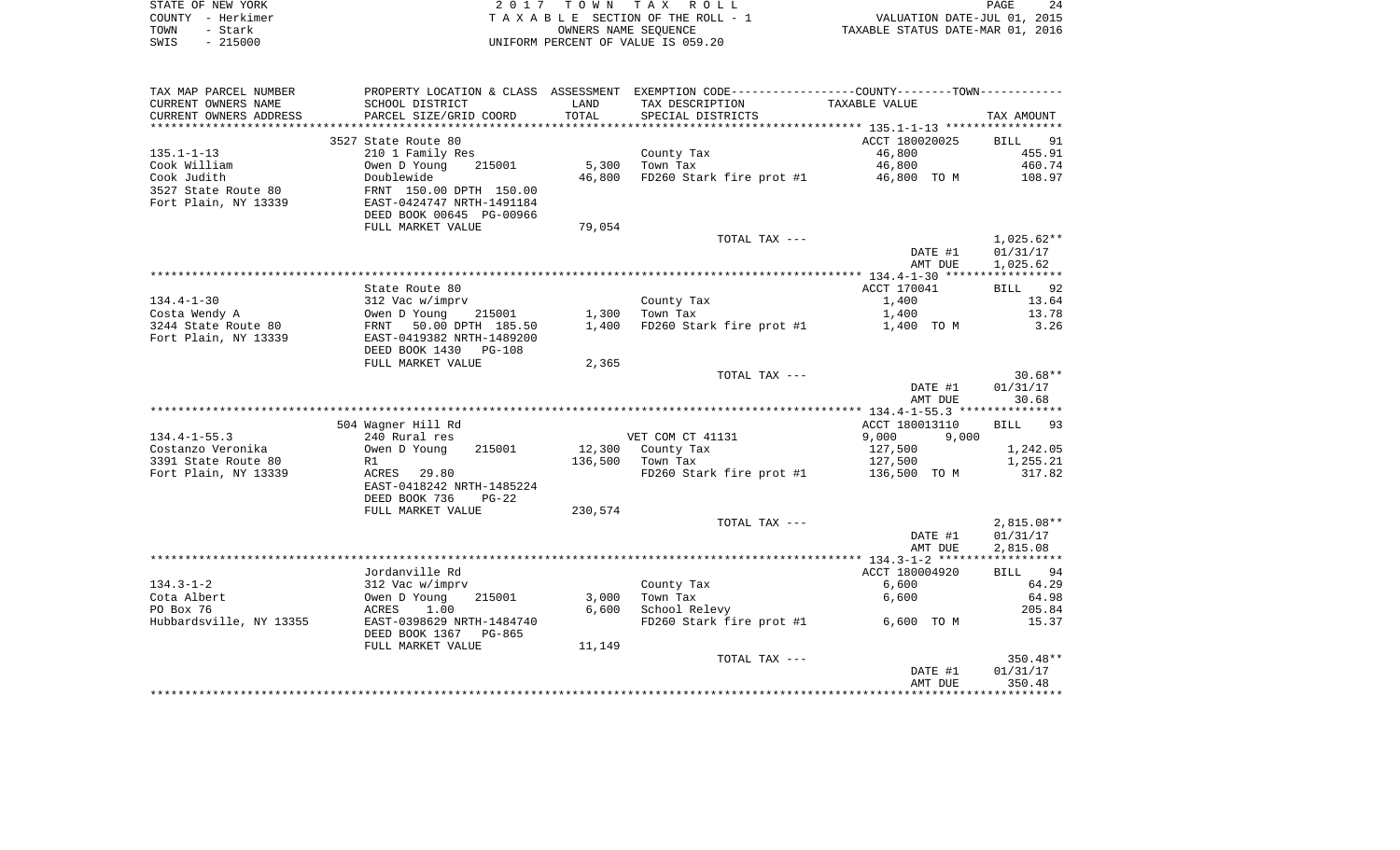|      | STATE OF NEW YORK | 2017 TOWN TAX ROLL                 | PAGE                             | 25 |
|------|-------------------|------------------------------------|----------------------------------|----|
|      | COUNTY - Herkimer | TAXABLE SECTION OF THE ROLL - 1    | VALUATION DATE-JUL 01, 2015      |    |
| TOWN | – Stark           | OWNERS NAME SEOUENCE               | TAXABLE STATUS DATE-MAR 01, 2016 |    |
| SWIS | $-215000$         | UNIFORM PERCENT OF VALUE IS 059.20 |                                  |    |

| TAX MAP PARCEL NUMBER                                                    |                                                                |         | PROPERTY LOCATION & CLASS ASSESSMENT EXEMPTION CODE---------------COUNTY-------TOWN---------- |                |              |
|--------------------------------------------------------------------------|----------------------------------------------------------------|---------|-----------------------------------------------------------------------------------------------|----------------|--------------|
| CURRENT OWNERS NAME                                                      | SCHOOL DISTRICT                                                | LAND    | TAX DESCRIPTION                                                                               | TAXABLE VALUE  |              |
| CURRENT OWNERS ADDRESS                                                   | PARCEL SIZE/GRID COORD                                         | TOTAL   | SPECIAL DISTRICTS                                                                             |                | TAX AMOUNT   |
|                                                                          |                                                                |         |                                                                                               |                |              |
|                                                                          | 2434 State Route 80                                            |         |                                                                                               | ACCT 180008370 | BILL 95      |
| $134.18 - 1 - 3$                                                         | 210 1 Family Res                                               |         |                                                                                               | 25,100         | 244.51       |
| Cox John R                                                               | Owen D Young 215001                                            |         | County Tax<br>7,000 Town Tax                                                                  | 25,100         | 247.10       |
| PO Box 38                                                                | R1                                                             |         | 25,100 FD260 Stark fire prot #1 25,100 TO M 58.44                                             |                |              |
|                                                                          | Van Hornesville, NY 13475 FRNT 92.00 DPTH 462.00               |         |                                                                                               |                |              |
|                                                                          | EAST-0406715 NRTH-1481641                                      |         |                                                                                               |                |              |
|                                                                          | DEED BOOK 830<br>PG-393                                        |         |                                                                                               |                |              |
|                                                                          | FULL MARKET VALUE                                              | 42,399  |                                                                                               |                |              |
|                                                                          |                                                                |         | TOTAL TAX ---                                                                                 |                | $550.05**$   |
|                                                                          |                                                                |         |                                                                                               | DATE #1        | 01/31/17     |
|                                                                          |                                                                |         |                                                                                               | AMT DUE        | 550.05       |
|                                                                          |                                                                |         |                                                                                               |                |              |
|                                                                          | Elwood Rd                                                      |         |                                                                                               | ACCT 180007740 | BILL 96      |
| $135.3 - 1 - 5$                                                          |                                                                |         | County Tax                                                                                    | 200            | 1.95         |
|                                                                          | 314 Rural vac<10<br>Owen D Young 215001<br>P-Fr 7              |         | 200 Town Tax                                                                                  | 200            | 1.97         |
| Crews Margaret A                                                         |                                                                |         | 200 School Relevy                                                                             |                |              |
| 52 Maple Ave Apt 7                                                       |                                                                |         |                                                                                               |                | 6.23         |
|                                                                          | Canajoharie, NY 13317 FRNT 225.00 DPTH 125.00                  |         | FD260 Stark fire prot #1 200 TO M                                                             |                | .47          |
|                                                                          | 0.64<br>ACRES                                                  |         |                                                                                               |                |              |
|                                                                          | EAST-0423816 NRTH-1484329                                      |         |                                                                                               |                |              |
|                                                                          | DEED BOOK 892<br>PG-284                                        |         |                                                                                               |                |              |
|                                                                          | FULL MARKET VALUE                                              | 338     |                                                                                               |                |              |
|                                                                          |                                                                |         | TOTAL TAX ---                                                                                 |                | $10.62**$    |
|                                                                          |                                                                |         |                                                                                               | DATE #1        | 01/31/17     |
|                                                                          |                                                                |         |                                                                                               | AMT DUE        | 10.62        |
|                                                                          |                                                                |         |                                                                                               |                |              |
|                                                                          | 1083 State Route 168                                           |         |                                                                                               | ACCT 189361    | BILL 97      |
| $128.3 - 1 - 21.2$                                                       | 241 Rural res&ag                                               |         | AG MKTS L 41720                                                                               | 19,697 19,697  |              |
| Crifasi Frank W                                                          | 215001<br>Owen D Young                                         |         | 48,600 County Tax                                                                             | 238,903        | 2,327.30     |
| Crifasi Tiffany L                                                        | F 145 A.                                                       |         | o,ovu County Tax<br>258,600   Town Tax                                                        | 238,903        | 2,351.95     |
| 1083 State Route 168                                                     | FRNT 1530.00 DPTH<br>ACRES 115.40<br>EAST-0401467 NRTH-1497190 |         | FD260 Stark fire prot #1 238,903 TO M                                                         |                | 556.24       |
| Mohawk, NY 13407                                                         |                                                                |         | 19,697 EX                                                                                     |                |              |
|                                                                          |                                                                |         |                                                                                               |                |              |
| MAY BE SUBJECT TO PAYMENT<br>UNDER AGDIST LAW TIL 2020 FULL MARKET VALUE |                                                                |         |                                                                                               |                |              |
|                                                                          |                                                                | 436,824 |                                                                                               |                |              |
|                                                                          |                                                                |         | TOTAL TAX ---                                                                                 |                | $5,235.49**$ |
|                                                                          |                                                                |         |                                                                                               | DATE #1        | 01/31/17     |
|                                                                          |                                                                |         |                                                                                               | AMT DUE        | 5,235.49     |
|                                                                          |                                                                |         |                                                                                               |                |              |
|                                                                          | 167 Maby Rd                                                    |         |                                                                                               | ACCT 180003930 | BILL 98      |
| $128.3 - 1 - 3$                                                          | 242 Rurl res&rec                                               |         | VET WAR CT 41121                                                                              | 5,400<br>5,400 |              |
| Cristman Barbara A                                                       | 215001                                                         |         | 23,800 County Tax                                                                             | 79,600         | 775.43       |
| 167 Maby Rd                                                              |                                                                |         | 85,000 Town Tax                                                                               | 79,600         | 783.65       |
| Mohawk, NY 13407                                                         | ACRES 33.00                                                    |         | School Relevy                                                                                 |                | 1,456.98     |
|                                                                          | EAST-0399415 NRTH-1501681                                      |         | FD260 Stark fire prot #1 85,000 TO M                                                          |                | 197.91       |
|                                                                          | DEED BOOK 680<br>PG-194                                        |         |                                                                                               |                |              |
|                                                                          | FULL MARKET VALUE                                              | 143,581 |                                                                                               |                |              |
|                                                                          |                                                                |         | TOTAL TAX ---                                                                                 |                | $3,213.97**$ |
|                                                                          |                                                                |         |                                                                                               | DATE #1        | 01/31/17     |
|                                                                          |                                                                |         |                                                                                               | AMT DUE        | 3,213.97     |
|                                                                          |                                                                |         |                                                                                               |                |              |
|                                                                          |                                                                |         |                                                                                               |                |              |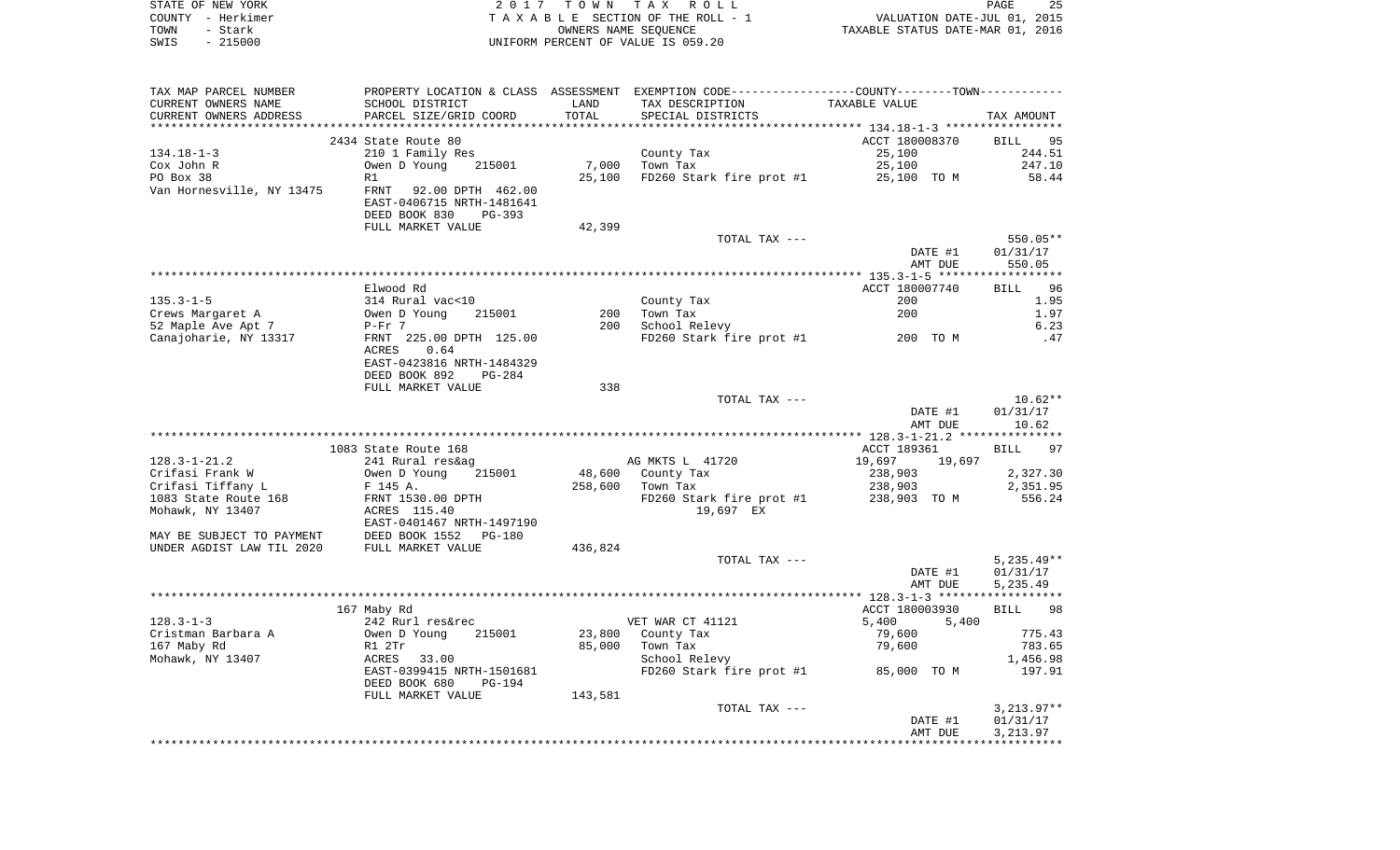| STATE OF NEW YORK | 2017 TOWN TAX ROLL                 | 26<br>PAGE                       |
|-------------------|------------------------------------|----------------------------------|
| COUNTY - Herkimer | TAXABLE SECTION OF THE ROLL - 1    | VALUATION DATE-JUL 01, 2015      |
| TOWN<br>- Stark   | OWNERS NAME SEOUENCE               | TAXABLE STATUS DATE-MAR 01, 2016 |
| $-215000$<br>SWIS | UNIFORM PERCENT OF VALUE IS 059.20 |                                  |

| TAX MAP PARCEL NUMBER  |                                |         | PROPERTY LOCATION & CLASS ASSESSMENT EXEMPTION CODE----------------COUNTY-------TOWN----------- |                |              |
|------------------------|--------------------------------|---------|-------------------------------------------------------------------------------------------------|----------------|--------------|
| CURRENT OWNERS NAME    | SCHOOL DISTRICT                | LAND    | TAX DESCRIPTION                                                                                 | TAXABLE VALUE  |              |
| CURRENT OWNERS ADDRESS | PARCEL SIZE/GRID COORD         | TOTAL   | SPECIAL DISTRICTS                                                                               |                | TAX AMOUNT   |
| ********************** |                                |         |                                                                                                 |                |              |
|                        | 135 Maby Rd                    |         |                                                                                                 | ACCT 180020010 | 99<br>BILL   |
| $128.3 - 1 - 2$        | 210 1 Family Res               |         | County Tax                                                                                      | 85,400         | 831.93       |
| Cristman Michael W     | Owen D Young<br>215001         | 6,700   | Town Tax                                                                                        | 85,400         | 840.75       |
| Cristman Susan M       | Тr                             | 85,400  | School Relevy                                                                                   |                | 2,109.08     |
| 135 Maby Rd            | 2.00<br>ACRES                  |         | FD260 Stark fire prot #1                                                                        | 85,400 TO M    | 198.84       |
| Mohawk, NY 13407       | EAST-0398827 NRTH-1501446      |         |                                                                                                 |                |              |
|                        | DEED BOOK 843<br><b>PG-341</b> |         |                                                                                                 |                |              |
|                        | FULL MARKET VALUE              | 144,257 |                                                                                                 |                |              |
|                        |                                |         | TOTAL TAX ---                                                                                   |                | $3,980.60**$ |
|                        |                                |         |                                                                                                 | DATE #1        | 01/31/17     |
|                        |                                |         |                                                                                                 | AMT DUE        | 3,980.60     |
|                        |                                |         |                                                                                                 |                |              |
|                        | 3239 State Route 80            |         |                                                                                                 | ACCT 180007890 | BILL 100     |
| $134.4 - 1 - 29$       | 210 1 Family Res               |         | County Tax                                                                                      | 50,000         | 487.08       |
| Crosier Tracy          | Owen D Young<br>215001         | 4,700   | Town Tax                                                                                        | 50,000         | 492.24       |
| Washburn Nancy         | R1                             | 50,000  | FD260 Stark fire prot #1                                                                        | 50,000 TO M    | 116.42       |
| 7 McNamara Ln          | FRNT<br>80.00 DPTH 182.20      |         |                                                                                                 |                |              |
| Tobyhanna, PA 18466    | EAST-0419321 NRTH-1489173      |         |                                                                                                 |                |              |
|                        | DEED BOOK 1264<br>PG-191       |         |                                                                                                 |                |              |
|                        | FULL MARKET VALUE              | 84,459  |                                                                                                 |                |              |
|                        |                                |         | TOTAL TAX ---                                                                                   |                | $1,095.74**$ |
|                        |                                |         |                                                                                                 | DATE #1        | 01/31/17     |
|                        |                                |         |                                                                                                 | AMT DUE        | 1,095.74     |
|                        |                                |         |                                                                                                 |                |              |
|                        | 153 Cemetery Rd                |         |                                                                                                 |                | BILL 101     |
| $141.1 - 2 - 14$       | 210 1 Family Res               |         | County Tax                                                                                      | 67,100         | 653.66       |
| Crouse Jeffery         | 215001<br>Owen D Young         | 6,300   | Town Tax                                                                                        | 67,100         | 660.59       |
| Crouse Darla           | 1.40 BANK<br>ACRES<br>135      | 67,100  | FD260 Stark fire prot #1                                                                        | 67,100 TO M    | 156.23       |
| 153 Cemetery Rd        | EAST-0402358 NRTH-1480336      |         |                                                                                                 |                |              |
| Jordanville, NY 13361  | DEED BOOK 781<br>$PG-697$      |         |                                                                                                 |                |              |
|                        | FULL MARKET VALUE              | 113,345 |                                                                                                 |                |              |
|                        |                                |         | TOTAL TAX ---                                                                                   |                | $1,470.48**$ |
|                        |                                |         |                                                                                                 | DATE #1        | 01/31/17     |
|                        |                                |         |                                                                                                 | AMT DUE        | 1,470.48     |
|                        |                                |         |                                                                                                 |                |              |
|                        | Cemetery Rd                    |         |                                                                                                 |                | BILL 102     |
| $141.1 - 2 - 8.1$      | 314 Rural vac<10               |         | County Tax                                                                                      | 3,200          | 31.17        |
| Crouse Jeffrey M       | 215001<br>Owen D Young         | 3,200   | Town Tax                                                                                        | 3,200          | 31.50        |
| Elsroth Jean           | 5 Acres                        | 3,200   | FD260 Stark fire prot #1                                                                        | 3,200 TO M     | 7.45         |
| 153 Cemetery Rd        | ACRES<br>1.80                  |         |                                                                                                 |                |              |
| Jordanville, NY 13361  | EAST-0402504 NRTH-1480357      |         |                                                                                                 |                |              |
|                        | DEED BOOK 1170<br>PG-944       |         |                                                                                                 |                |              |
|                        | FULL MARKET VALUE              | 5,405   | TOTAL TAX ---                                                                                   |                | $70.12**$    |
|                        |                                |         |                                                                                                 |                |              |
|                        |                                |         |                                                                                                 | DATE #1        | 01/31/17     |
|                        |                                |         |                                                                                                 | AMT DUE        | 70.12        |
|                        |                                |         |                                                                                                 |                |              |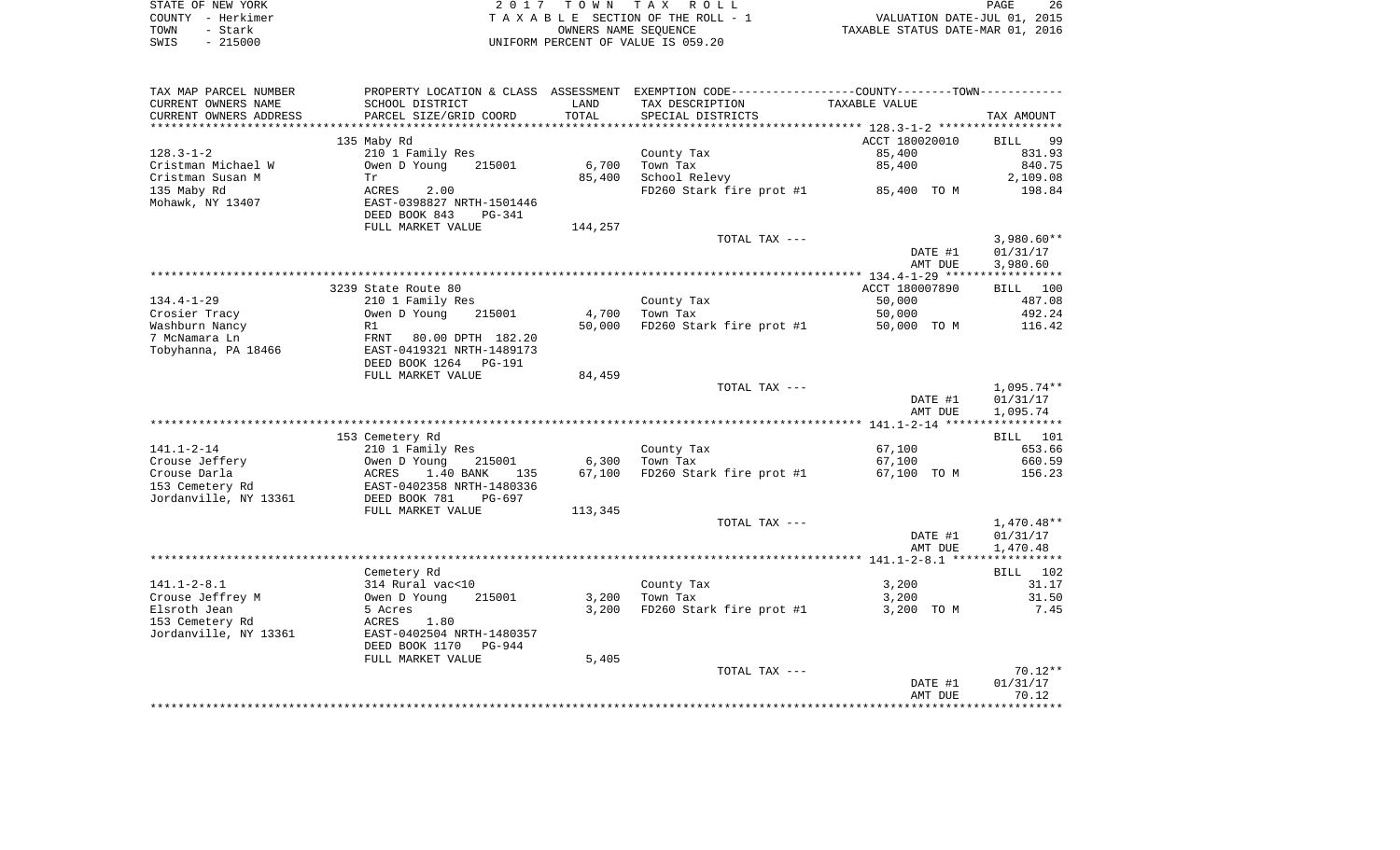|      | STATE OF NEW YORK | 2017 TOWN TAX ROLL                 | 27<br><b>PAGE</b>                |
|------|-------------------|------------------------------------|----------------------------------|
|      | COUNTY - Herkimer | TAXABLE SECTION OF THE ROLL - 1    | VALUATION DATE-JUL 01, 2015      |
| TOWN | - Stark           | OWNERS NAME SEOUENCE               | TAXABLE STATUS DATE-MAR 01, 2016 |
| SWIS | - 215000          | UNIFORM PERCENT OF VALUE IS 059.20 |                                  |

| TAX MAP PARCEL NUMBER  | PROPERTY LOCATION & CLASS ASSESSMENT EXEMPTION CODE---------------COUNTY-------TOWN---------- |        |                                          |               |            |
|------------------------|-----------------------------------------------------------------------------------------------|--------|------------------------------------------|---------------|------------|
| CURRENT OWNERS NAME    | SCHOOL DISTRICT                                                                               | LAND   | TAX DESCRIPTION                          | TAXABLE VALUE |            |
| CURRENT OWNERS ADDRESS | PARCEL SIZE/GRID COORD                                                                        | TOTAL  | SPECIAL DISTRICTS                        |               | TAX AMOUNT |
|                        |                                                                                               |        |                                          |               |            |
|                        | Hoke Rd                                                                                       |        |                                          |               | BILL 103   |
| $134.3 - 2 - 2$        | 322 Rural vac>10                                                                              |        | County Tax                               | 16,100        | 156.84     |
| D'Costa Joseph         | Owen D Young<br>215001                                                                        | 16,100 | Town Tax                                 | 16,100        | 158.50     |
| D'Costa Dorina Lynn    | Wild Turkey                                                                                   | 16,100 | $FD260$ Stark fire prot #1 $16,100$ TO M |               | 37.49      |
| PO Box 3               | subdivision 2002                                                                              |        |                                          |               |            |
| Vineland, NJ 08362     | FRNT 767.00 DPTH                                                                              |        |                                          |               |            |
|                        | ACRES 15.10                                                                                   |        |                                          |               |            |
|                        |                                                                                               |        |                                          |               |            |
|                        | EAST-0408778 NRTH-1486018                                                                     |        |                                          |               |            |
|                        | DEED BOOK 896<br>PG-399                                                                       |        |                                          |               |            |
|                        | FULL MARKET VALUE                                                                             | 27,196 |                                          |               |            |
|                        |                                                                                               |        | TOTAL TAX ---                            |               | $352.83**$ |
|                        |                                                                                               |        |                                          | DATE #1       | 01/31/17   |
|                        |                                                                                               |        |                                          | AMT DUE       | 352.83     |
|                        |                                                                                               |        |                                          |               |            |
|                        | Lighthall Rd                                                                                  |        |                                          |               | BILL 104   |
| $134.2 - 3 - 3$        | 321 Abandoned ag                                                                              |        | County Tax                               | 12,600        | 122.74     |
| D'Itri Giuseppe        | Owen D Young<br>215001                                                                        | 12,600 | Town Tax                                 | 12,600        | 124.04     |
| D'Itri Antonio         | 27.2 Acres                                                                                    | 12,600 | FD260 Stark fire prot #1 12,600 TO M     |               | 29.34      |
| 742 Morris Park Ave    | ACRES 27.20                                                                                   |        |                                          |               |            |
| Bronx, NY 10462        | EAST-0420247 NRTH-1493048                                                                     |        |                                          |               |            |
|                        | DEED BOOK 947<br>$PG-344$                                                                     |        |                                          |               |            |
|                        | FULL MARKET VALUE                                                                             | 21,284 |                                          |               |            |
|                        |                                                                                               |        | TOTAL TAX ---                            |               | $276.12**$ |
|                        |                                                                                               |        |                                          | DATE #1       | 01/31/17   |
|                        |                                                                                               |        |                                          | AMT DUE       | 276.12     |
|                        |                                                                                               |        |                                          |               |            |
|                        | Lighthall Rd                                                                                  |        |                                          |               | BILL 105   |
| $134.2 - 3 - 4$        | 321 Abandoned ag                                                                              |        | County Tax                               | 12,900        | 125.67     |
| D'Itri Giuseppe        | Owen D Young<br>215001                                                                        |        | 12,900 Town Tax                          | 12,900        | 127.00     |
| D'Itri Antonio         | 26.5 Acres                                                                                    | 12,900 | FD260 Stark fire prot #1                 | 12,900 TO M   | 30.04      |
| 742 Morris Park Ave    | ACRES<br>26.50                                                                                |        |                                          |               |            |
| Bronx, NY 10462        | EAST-0419855 NRTH-1493026                                                                     |        |                                          |               |            |
|                        | DEED BOOK 947<br>PG-344                                                                       |        |                                          |               |            |
|                        | FULL MARKET VALUE                                                                             | 21,791 |                                          |               |            |
|                        |                                                                                               |        | TOTAL TAX ---                            |               | 282.71**   |
|                        |                                                                                               |        |                                          | DATE #1       | 01/31/17   |
|                        |                                                                                               |        |                                          | AMT DUE       | 282.71     |
|                        |                                                                                               |        |                                          |               |            |
|                        | Aney Hill Rd                                                                                  |        |                                          |               | BILL 106   |
| $133.2 - 1 - 20.2$     | 105 Vac farmland                                                                              |        | County Tax                               | 5,600         | 54.55      |
| Daley Edward P         | Owen D Young<br>215001                                                                        | 5,600  | Town Tax                                 | 5,600         | 55.13      |
| Daley Mary F           | Vac Ld                                                                                        | 5,600  | FD260 Stark fire prot #1                 | 5,600 TO M    | 13.04      |
| 489 Aney Hill Rd       | ACRES 19.20                                                                                   |        |                                          |               |            |
| Mohawk, NY 13407       | EAST-0390287 NRTH-1490009                                                                     |        |                                          |               |            |
|                        | FULL MARKET VALUE                                                                             | 9,459  |                                          |               |            |
|                        |                                                                                               |        | TOTAL TAX ---                            |               | 122.72**   |
|                        |                                                                                               |        |                                          | DATE #1       | 01/31/17   |
|                        |                                                                                               |        |                                          | AMT DUE       | 122.72     |
|                        |                                                                                               |        |                                          |               |            |
|                        |                                                                                               |        |                                          |               |            |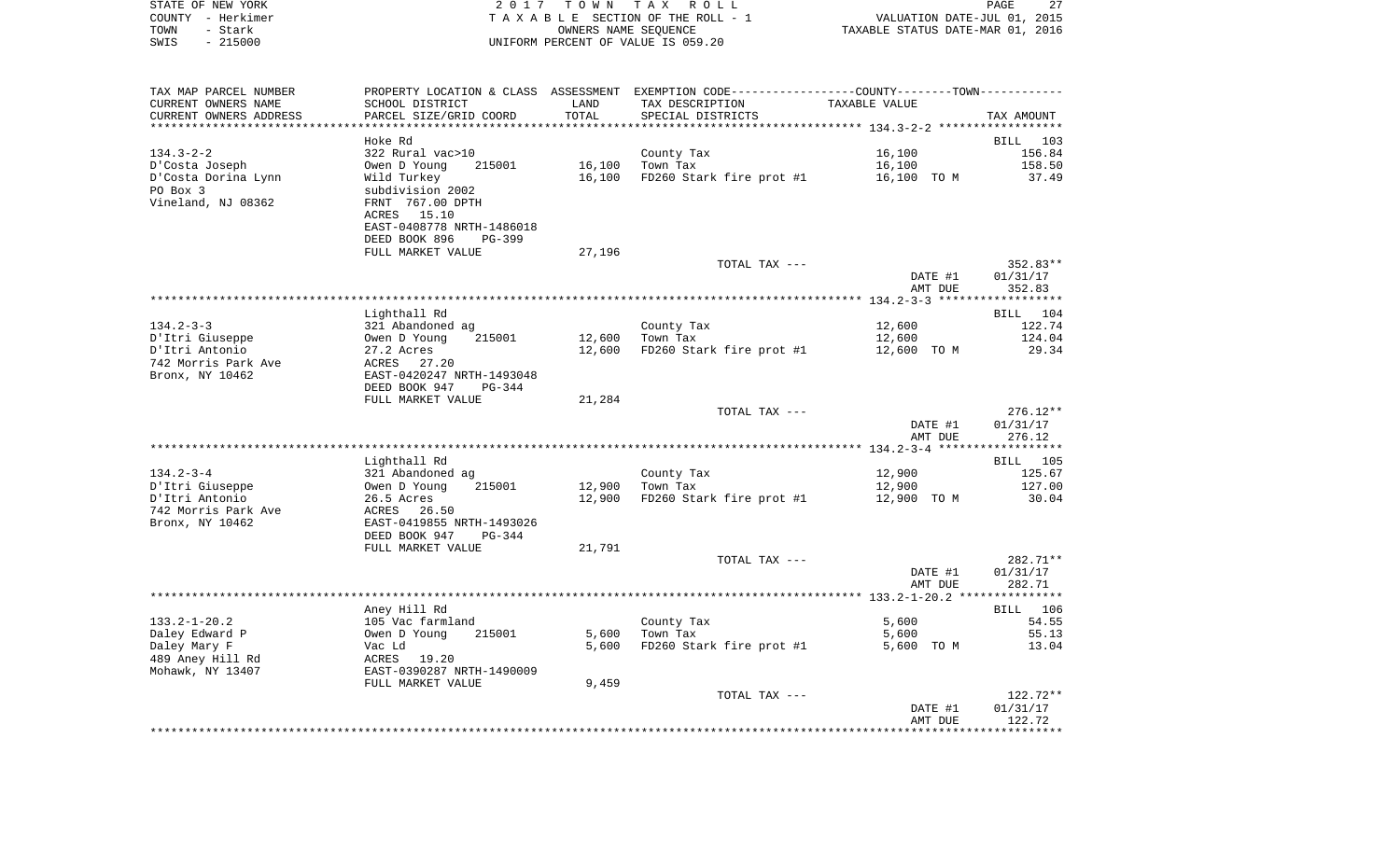|      | STATE OF NEW YORK | 2017 TOWN TAX ROLL                 | 28<br>PAGE                       |
|------|-------------------|------------------------------------|----------------------------------|
|      | COUNTY - Herkimer | TAXABLE SECTION OF THE ROLL - 1    | VALUATION DATE-JUL 01, 2015      |
| TOWN | - Stark           | OWNERS NAME SEOUENCE               | TAXABLE STATUS DATE-MAR 01, 2016 |
| SWIS | $-215000$         | UNIFORM PERCENT OF VALUE IS 059.20 |                                  |

| TAX MAP PARCEL NUMBER            | PROPERTY LOCATION & CLASS ASSESSMENT EXEMPTION CODE---------------COUNTY-------TOWN---------- |        |                          |                     |                    |
|----------------------------------|-----------------------------------------------------------------------------------------------|--------|--------------------------|---------------------|--------------------|
| CURRENT OWNERS NAME              | SCHOOL DISTRICT                                                                               | LAND   | TAX DESCRIPTION          | TAXABLE VALUE       |                    |
| CURRENT OWNERS ADDRESS           | PARCEL SIZE/GRID COORD                                                                        | TOTAL  | SPECIAL DISTRICTS        |                     | TAX AMOUNT         |
|                                  |                                                                                               |        |                          |                     |                    |
|                                  | Aney Hill Rd                                                                                  |        |                          |                     | BILL<br>107        |
| $133.2 - 4 - 15$                 | 105 Vac farmland                                                                              |        | County Tax               | 2,100               | 20.46              |
| Daley Edward P                   | Owen D Young<br>215001                                                                        | 2,100  | Town Tax                 | 2,100               | 20.67              |
| Daley Mary F                     | 8.20 Acres                                                                                    | 2,100  | FD260 Stark fire prot #1 | 2,100 TO M          | 4.89               |
| 489 Aney Hill Rd                 | ACRES<br>8.20                                                                                 |        |                          |                     |                    |
| Mohawk, NY 13407                 | EAST-0355380 NRTH-1066100                                                                     |        |                          |                     |                    |
|                                  | DEED BOOK 787<br>PG-379                                                                       |        |                          |                     |                    |
|                                  | FULL MARKET VALUE                                                                             | 3,547  |                          |                     |                    |
|                                  |                                                                                               |        | TOTAL TAX ---            |                     | 46.02**            |
|                                  |                                                                                               |        |                          | DATE #1             | 01/31/17           |
|                                  |                                                                                               |        |                          | AMT DUE             | 46.02              |
|                                  |                                                                                               |        |                          |                     |                    |
|                                  | Aney Hill Rd                                                                                  |        |                          |                     | BILL 108           |
| 133.2-4-16                       | 105 Vac farmland                                                                              |        | County Tax               | 2,900               | 28.25              |
| Daley Edward P                   | 215001<br>Owen D Young                                                                        | 2,900  | Town Tax                 | 2,900<br>2,900 TO M | 28.55<br>6.75      |
| Daley Mary F<br>489 Aney Hill Rd | 11.7 Acres<br>ACRES 11.70                                                                     | 2,900  | FD260 Stark fire prot #1 |                     |                    |
| Mohawk, NY 13407                 | EAST-0359510 NRTH-1065520                                                                     |        |                          |                     |                    |
|                                  | DEED BOOK 787<br>PG-379                                                                       |        |                          |                     |                    |
|                                  | FULL MARKET VALUE                                                                             | 4,899  |                          |                     |                    |
|                                  |                                                                                               |        | TOTAL TAX ---            |                     | 63.55**            |
|                                  |                                                                                               |        |                          | DATE #1             | 01/31/17           |
|                                  |                                                                                               |        |                          | AMT DUE             | 63.55              |
|                                  |                                                                                               |        |                          |                     |                    |
|                                  | 489 Aney Hill Rd                                                                              |        |                          | ACCT 180002280      | BILL 109           |
| 133.2-1-14                       | 210 1 Family Res                                                                              |        | County Tax               | 57,100              | 556.25             |
| Daley Mary F                     | Owen D Young<br>215001                                                                        | 6,600  | Town Tax                 | 57,100              | 562.14             |
| 489 Aney Hill Rd                 | Rlr 6                                                                                         | 57,100 | FD260 Stark fire prot #1 | 57,100 TO M         | 132.95             |
| Mohawk, NY 13407                 | 6.50<br>ACRES                                                                                 |        |                          |                     |                    |
|                                  | EAST-0391581 NRTH-1491004                                                                     |        |                          |                     |                    |
|                                  | DEED BOOK 00597 PG-00610                                                                      |        |                          |                     |                    |
|                                  | FULL MARKET VALUE                                                                             | 96,453 |                          |                     |                    |
|                                  |                                                                                               |        | TOTAL TAX ---            |                     | $1,251.34**$       |
|                                  |                                                                                               |        |                          | DATE #1             | 01/31/17           |
|                                  |                                                                                               |        |                          | AMT DUE             | 1,251.34           |
|                                  |                                                                                               |        |                          |                     |                    |
|                                  | Primrose Ln                                                                                   |        |                          | ACCT 180006300      | <b>BILL</b> 110    |
| 134.4-1-70.2                     | 210 1 Family Res                                                                              |        | County Tax               | 28,000              | 272.76             |
| Davis Andrew R                   | Owen D Young<br>215001                                                                        | 6,000  | Town Tax                 | 28,000              | 275.65             |
| Davis Candice J                  | Tr                                                                                            | 28,000 | FD260 Stark fire prot #1 | 28,000 TO M         | 65.19              |
| 272 Primrose Ln                  | FRNT 566.00 DPTH                                                                              |        |                          |                     |                    |
| Fort Plain, NY 13339             | ACRES 10.90                                                                                   |        |                          |                     |                    |
|                                  | EAST-0413478 NRTH-1481509                                                                     |        |                          |                     |                    |
|                                  | DEED BOOK 1248<br>PG-589                                                                      |        |                          |                     |                    |
|                                  | FULL MARKET VALUE                                                                             | 47,297 |                          |                     |                    |
|                                  |                                                                                               |        | TOTAL TAX ---            |                     | $613.60**$         |
|                                  |                                                                                               |        |                          |                     |                    |
|                                  |                                                                                               |        |                          |                     |                    |
|                                  |                                                                                               |        |                          | DATE #1<br>AMT DUE  | 01/31/17<br>613.60 |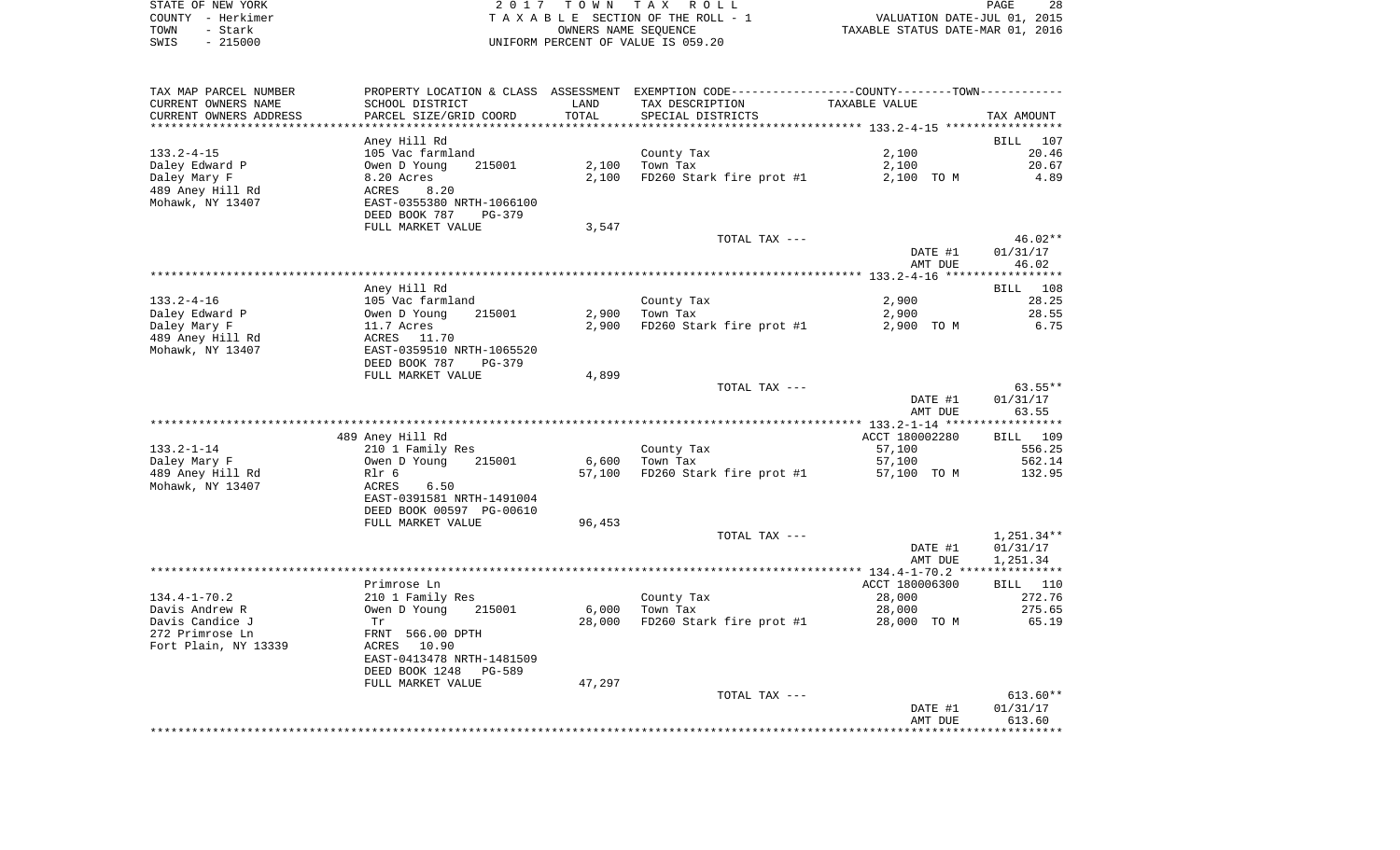| STATE OF NEW YORK | 2017 TOWN TAX ROLL                 | 29<br>PAGE                       |
|-------------------|------------------------------------|----------------------------------|
| COUNTY - Herkimer | TAXABLE SECTION OF THE ROLL - 1    | VALUATION DATE-JUL 01, 2015      |
| TOWN<br>- Stark   | OWNERS NAME SEOUENCE               | TAXABLE STATUS DATE-MAR 01, 2016 |
| $-215000$<br>SWIS | UNIFORM PERCENT OF VALUE IS 059.20 |                                  |

| TAX MAP PARCEL NUMBER<br>CURRENT OWNERS NAME<br>CURRENT OWNERS ADDRESS | PROPERTY LOCATION & CLASS ASSESSMENT EXEMPTION CODE----------------COUNTY-------TOWN----------<br>SCHOOL DISTRICT<br>PARCEL SIZE/GRID COORD | LAND<br>TOTAL | TAX DESCRIPTION                          | TAXABLE VALUE      |                        |
|------------------------------------------------------------------------|---------------------------------------------------------------------------------------------------------------------------------------------|---------------|------------------------------------------|--------------------|------------------------|
|                                                                        |                                                                                                                                             |               | SPECIAL DISTRICTS                        |                    | TAX AMOUNT             |
| $134.1 - 1 - 21.2$                                                     | Travis Rd                                                                                                                                   |               | County Tax                               | 13,500             | BILL 111<br>131.51     |
| Davis Naomi K                                                          |                                                                                                                                             | 13,500        | Town Tax                                 | 13,500             | 132.90                 |
| 31 Gabriel Dr                                                          |                                                                                                                                             | 13,500        | FD260 Stark fire prot #1 13,500 TO M     |                    | 31.43                  |
| Peekskill, NY 10566                                                    | 321 Abandoned ag<br>Owen D Young 215001<br>ACRES 50.20<br>EAST-0396677 NRTH-1490527<br>DEED BOOK 711<br>$PG-26$                             |               |                                          |                    |                        |
|                                                                        | FULL MARKET VALUE                                                                                                                           | 22,804        | TOTAL TAX ---                            |                    | 295.84**               |
|                                                                        |                                                                                                                                             |               |                                          | DATE #1<br>AMT DUE | 01/31/17<br>295.84     |
|                                                                        |                                                                                                                                             |               |                                          |                    |                        |
|                                                                        | Travis Rd                                                                                                                                   |               |                                          | ACCT 180000600     | BILL 112               |
| 134.1-1-22                                                             | 321 Abandoned ag<br>321 Abandoned<br>Owen D Young<br>ACRES    93.40                                                                         |               | County Tax                               | 22,100             | 215.29                 |
| Davis Naomi K                                                          | 215001                                                                                                                                      | 22,100        | Town Tax                                 | 22,100             | 217.57                 |
| 31 Gabriel Dr<br>Peekskill, NY 10566                                   | EAST-0398253 NRTH-1490812<br>DEED BOOK 711<br>PG-26                                                                                         | 22,100        | FD260 Stark fire prot #1                 | 22,100 TO M        | 51.46                  |
|                                                                        | FULL MARKET VALUE                                                                                                                           | 37,331        |                                          |                    |                        |
|                                                                        |                                                                                                                                             |               | TOTAL TAX ---                            |                    | 484.32**               |
|                                                                        |                                                                                                                                             |               |                                          | DATE #1            | 01/31/17               |
|                                                                        |                                                                                                                                             |               |                                          | AMT DUE            | 484.32                 |
|                                                                        |                                                                                                                                             |               |                                          |                    |                        |
| $128.4 - 2 - 2.1$                                                      | State Route 168                                                                                                                             |               | AG MKTS<br>41730                         | 2,986<br>2,986     | BILL 113               |
| Delnero Michael J                                                      | 120 Field crops<br>Owen D Young<br>Vac Ld<br>215001                                                                                         |               | 12,000 County Tax                        | 9,014              | 87.81                  |
| Delnero Mary M                                                         |                                                                                                                                             |               | 12,000 Town Tax                          | 9,014              | 88.74                  |
| 522 Phillip Rd                                                         | FRNT 870.00 DPTH                                                                                                                            |               | $FD260$ Stark fire prot #1 $12,000$ TO M |                    | 27.94                  |
| Fort Plain, NY 13339                                                   | <b>ACRES</b><br>38.50<br>EAST-0409279 NRTH-1496982                                                                                          |               |                                          |                    |                        |
| MAY BE SUBJECT TO PAYMENT                                              | PG-332                                                                                                                                      |               |                                          |                    |                        |
| UNDER AGDIST LAW TIL 2023                                              | DEED BOOK 1575 I<br>FULL MARKET VALUE                                                                                                       | 20,270        |                                          |                    |                        |
|                                                                        |                                                                                                                                             |               | TOTAL TAX ---                            | DATE #1            | $204.49**$<br>01/31/17 |
|                                                                        |                                                                                                                                             |               |                                          | AMT DUE            | 204.49                 |
|                                                                        |                                                                                                                                             |               |                                          |                    |                        |
|                                                                        | 1288 Chyle Rd                                                                                                                               |               |                                          | ACCT 180000870     | BILL 114               |
| $141.5 - 1 - 9$                                                        | 210 1 Family Res                                                                                                                            |               | County Tax                               | 56,400             | 549.43                 |
| Demorest George C II                                                   | Owen D Young<br>215001                                                                                                                      | 5,300         | Town Tax                                 | 56,400             | 555.25                 |
| Demorest Renee                                                         | R1                                                                                                                                          | 56,400        | FD260 Stark fire prot #1                 | 56,400 TO M        | 131.32                 |
| PO Box 81                                                              | FRNT 155.00 DPTH 150.00                                                                                                                     |               |                                          |                    |                        |
| Van Hornesville, NY 13475                                              | BANK<br>821<br>EAST-0401878 NRTH-1478314                                                                                                    |               |                                          |                    |                        |
|                                                                        | DEED BOOK 928<br><b>PG-231</b>                                                                                                              |               |                                          |                    |                        |
|                                                                        | FULL MARKET VALUE                                                                                                                           | 95,270        |                                          |                    |                        |
|                                                                        |                                                                                                                                             |               | TOTAL TAX ---                            |                    | $1,236.00**$           |
|                                                                        |                                                                                                                                             |               |                                          | DATE #1            | 01/31/17               |
|                                                                        |                                                                                                                                             |               |                                          | AMT DUE            | 1,236.00               |
|                                                                        |                                                                                                                                             |               |                                          |                    |                        |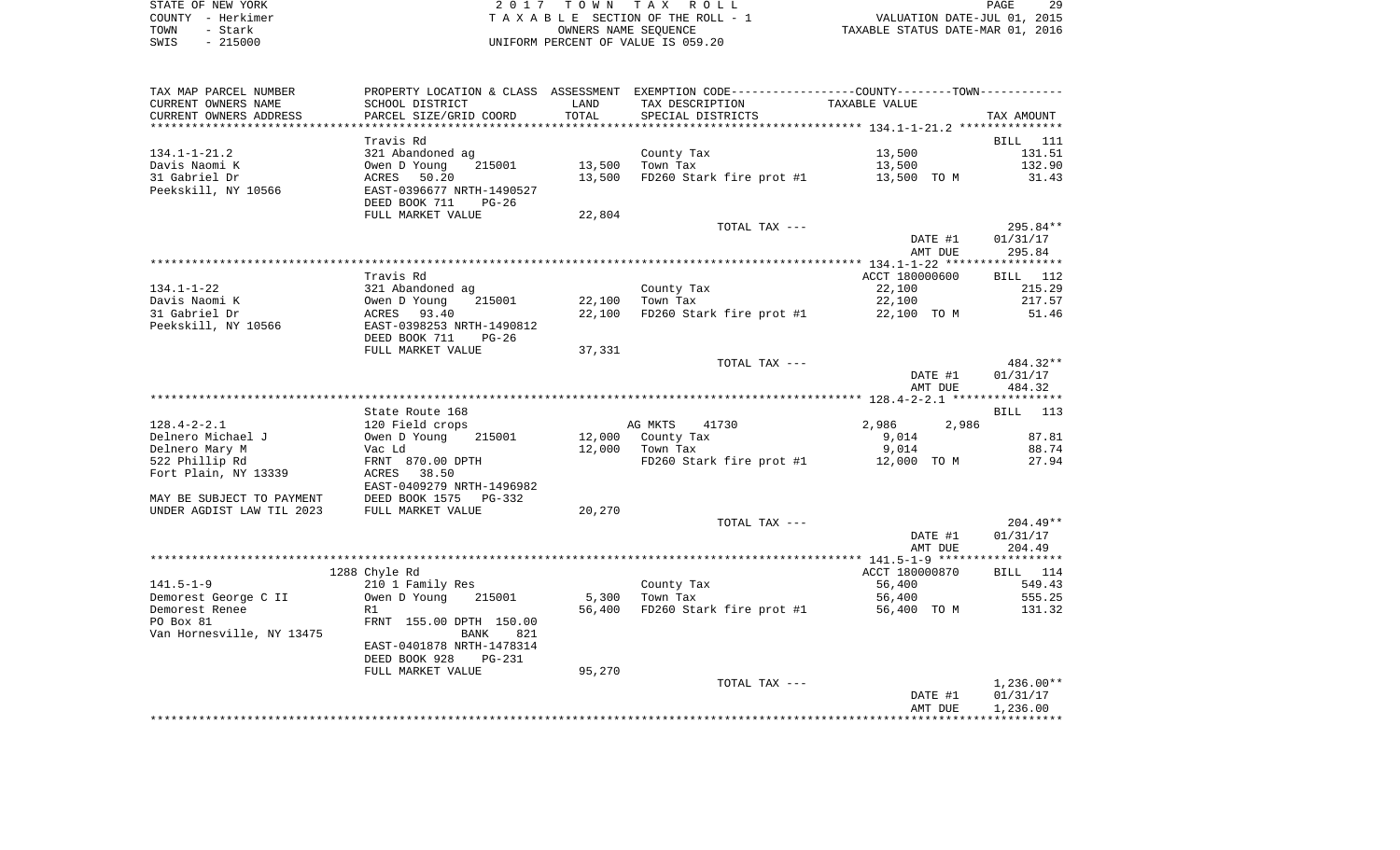| STATE OF NEW YORK      | 2017                      | T O W N    | ROLL<br>T A X                                             |               | 30<br>PAGE                       |
|------------------------|---------------------------|------------|-----------------------------------------------------------|---------------|----------------------------------|
| - Herkimer<br>COUNTY   | TAXABLE                   |            | SECTION OF THE ROLL - 1                                   |               | VALUATION DATE-JUL 01, 2015      |
| - Stark<br>TOWN        |                           |            | OWNERS NAME SEOUENCE                                      |               | TAXABLE STATUS DATE-MAR 01, 2016 |
| SWIS<br>$-215000$      |                           |            | UNIFORM PERCENT OF VALUE IS 059.20                        |               |                                  |
|                        |                           |            |                                                           |               |                                  |
|                        |                           |            |                                                           |               |                                  |
|                        |                           |            |                                                           |               |                                  |
| TAX MAP PARCEL NUMBER  | PROPERTY LOCATION & CLASS | ASSESSMENT | EXEMPTION CODE----------------COUNTY-------TOWN---------- |               |                                  |
| CURRENT OWNERS NAME    | SCHOOL DISTRICT           | LAND       | TAX DESCRIPTION                                           | TAXABLE VALUE |                                  |
| CURRENT OWNERS ADDRESS | PARCEL SIZE/GRID COORD    | TOTAL      | SPECIAL DISTRICTS                                         |               | TAX AMOUNT                       |
|                        |                           |            |                                                           |               |                                  |
|                        | 1230 Travis Rd            |            |                                                           |               | BILL 115                         |
| $134.1 - 1 - 2.1$      | 210 1 Family Res          |            | County Tax                                                | 35,000        | 340.96                           |
| Dennis Theresa         | Owen D Young 215001       | 8,200      | Town Tax                                                  | 35,000        | 344.57                           |
| 1230 Travis Rd         | R1                        | 35,000     | FD260 Stark fire prot #1                                  | 35,000        | 81.49<br>TO M                    |
| Mohawk, NY 13407       | FRNT 892.70 DPTH          |            |                                                           |               |                                  |
|                        | 5.50<br>ACRES             |            |                                                           |               |                                  |
|                        | EAST-0398094 NRTH-1494806 |            |                                                           |               |                                  |
|                        | DEED BOOK 1378<br>PG-788  |            |                                                           |               |                                  |
|                        |                           |            |                                                           |               |                                  |

|                          | FULL MARKET VALUE          | 59,122  |                          |                                               |                    |
|--------------------------|----------------------------|---------|--------------------------|-----------------------------------------------|--------------------|
|                          |                            |         | TOTAL TAX ---            |                                               | $767.02**$         |
|                          |                            |         |                          | DATE #1                                       | 01/31/17           |
|                          |                            |         |                          | AMT DUE                                       | 767.02             |
|                          |                            |         |                          | *************** 135.3-1-4 ******************* |                    |
|                          | 520 Elwood Rd              |         |                          | ACCT 180012000                                | <b>BILL</b> 116    |
|                          |                            |         |                          |                                               |                    |
| $135.3 - 1 - 4$          | 242 Rurl res&rec           |         | County Tax               | 70,400                                        | 685.81             |
| Derose Serena            | Owen D Young<br>215001     | 23,800  | Town Tax                 | 70,400                                        | 693.07             |
| 520 Elwood Rd            | F                          | 70,400  | FD260 Stark fire prot #1 | 70,400 TO M                                   | 163.91             |
| Fort Plain, NY 13339     | FRNT 2315.00 DPTH          |         |                          |                                               |                    |
|                          | ACRES<br>44.00             |         |                          |                                               |                    |
|                          | EAST-0423288 NRTH-1485271  |         |                          |                                               |                    |
|                          | DEED BOOK 00647 PG-00460   |         |                          |                                               |                    |
|                          | FULL MARKET VALUE          | 118,919 |                          |                                               |                    |
|                          |                            |         | TOTAL TAX ---            |                                               | 1,542.79**         |
|                          |                            |         |                          | DATE #1                                       | 01/31/17           |
|                          |                            |         |                          | AMT DUE                                       | 1,542.79           |
|                          |                            |         |                          |                                               |                    |
|                          | Cemetery Rd                |         |                          |                                               | <b>BILL</b><br>117 |
| $141.1 - 2 - 8.3$        | 323 Vacant rural           |         |                          | 800                                           | 7.79               |
|                          |                            |         | County Tax               |                                               |                    |
| Desens Joan              | Owen D Young<br>215001     | 800     | Town Tax                 | 800                                           | 7.88               |
| 131 Apple Ln             | 5 Acres                    | 800     | FD260 Stark fire prot #1 | 800 TO M                                      | 1.86               |
| Jordanville, NY 13361    | <b>ACRES</b><br>0.79       |         |                          |                                               |                    |
|                          | EAST-0402613 NRTH-1480436  |         |                          |                                               |                    |
|                          | DEED BOOK 1256<br>PG-374   |         |                          |                                               |                    |
|                          | FULL MARKET VALUE          | 1,351   |                          |                                               |                    |
|                          |                            |         | TOTAL TAX ---            |                                               | $17.53**$          |
|                          |                            |         |                          | DATE #1                                       | 01/31/17           |
|                          |                            |         |                          | AMT DUE                                       | 17.53              |
|                          |                            |         |                          |                                               |                    |
|                          | 131 Apple Ln               |         |                          |                                               | BILL<br>118        |
| $141.1 - 2 - 9$          | 210 1 Family Res           |         | County Tax               | 96,000                                        | 935.19             |
| Desens Joan              | 215001                     |         | Town Tax                 |                                               | 945.10             |
|                          | Owen D Young               | 8,800   |                          | 96,000                                        |                    |
| 131 Apple Ln             | 5.10<br>ACRES              | 96,000  | FD260 Stark fire prot #1 | 96,000 TO M                                   | 223.52             |
| VanHornesville, NY 13475 | EAST-0402823 NRTH-1480542  |         |                          |                                               |                    |
|                          | DEED BOOK 1256<br>$PG-374$ |         |                          |                                               |                    |
|                          | FULL MARKET VALUE          | 162,162 |                          |                                               |                    |
|                          |                            |         | TOTAL TAX ---            |                                               | $2,103.81**$       |
|                          |                            |         |                          | DATE #1                                       | 01/31/17           |
|                          |                            |         |                          | AMT DUE                                       | 2,103.81           |
|                          |                            |         |                          |                                               |                    |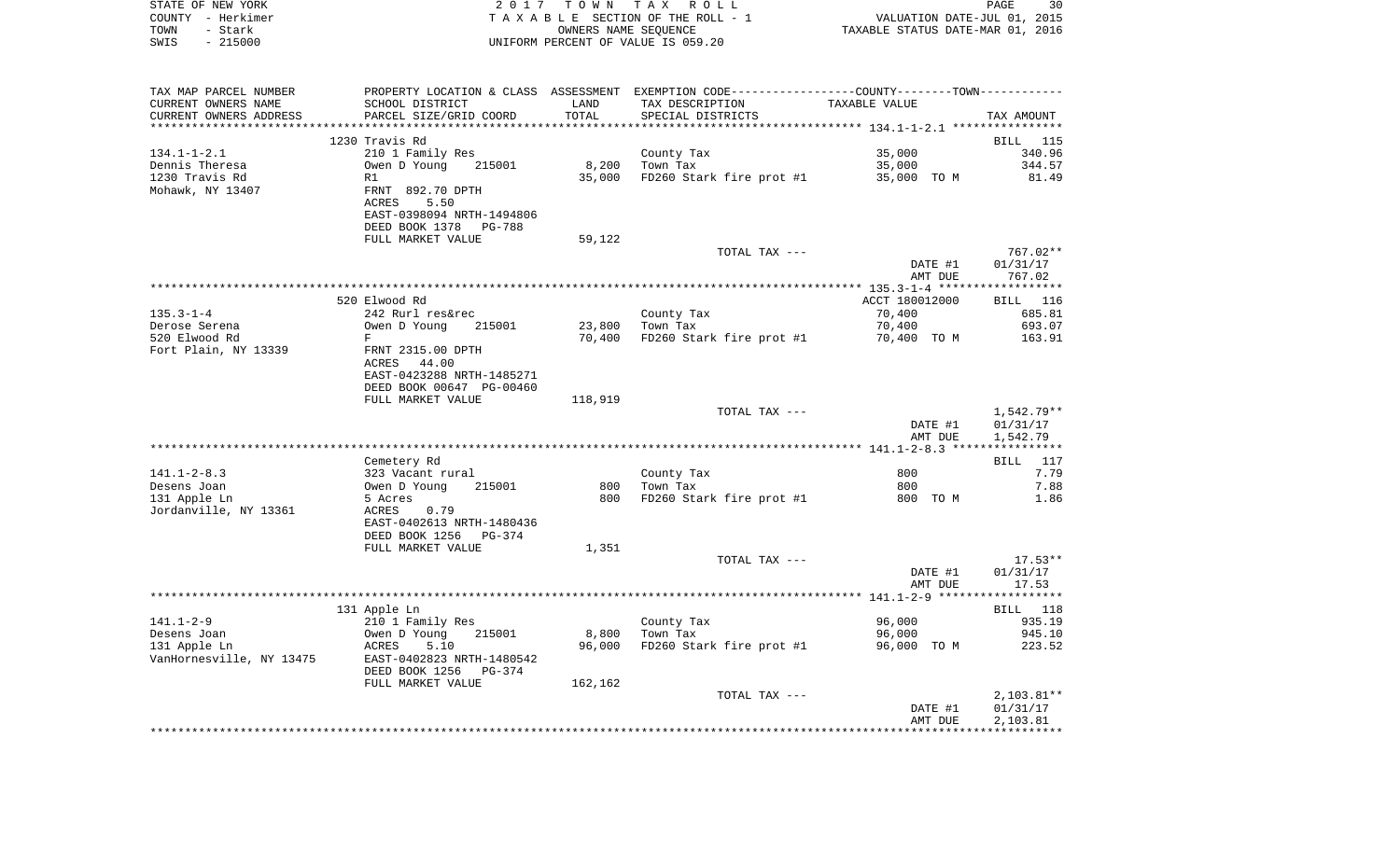| STATE OF NEW YORK | 2017 TOWN TAX ROLL                 | PAGE                             |
|-------------------|------------------------------------|----------------------------------|
| COUNTY - Herkimer | TAXABLE SECTION OF THE ROLL - 1    | VALUATION DATE-JUL 01, 2015      |
| TOWN<br>- Stark   | OWNERS NAME SEOUENCE               | TAXABLE STATUS DATE-MAR 01, 2016 |
| $-215000$<br>SWIS | UNIFORM PERCENT OF VALUE IS 059.20 |                                  |

| PARCEL SIZE/GRID COORD<br>TOTAL<br>CURRENT OWNERS ADDRESS<br>SPECIAL DISTRICTS<br>Lighthall Rd<br>BILL 119<br>32,900<br>134.2-3-11<br>270 Mfg housing<br>County Tax<br>Owen D Young<br>Detiberis Robert V<br>215001<br>16,600<br>Town Tax<br>32,900<br>32,900<br>32,900 TO M<br>Detiberis Joyce<br>ACRES 21.30<br>FD260 Stark fire prot #1<br>3172 Valhalla Dr<br>EAST-0416634 NRTH-1492976<br>DEED BOOK 801 PG-384<br>Bronx, NY 10465<br>FULL MARKET VALUE<br>55,574<br>TOTAL TAX ---<br>DATE #1<br>AMT DUE<br>Lighthall Rd<br>$134.2 - 3 - 6$<br>321 Abandoned ag<br>County Tax<br>11,400<br>Owen D Young<br>Dias Manuel G<br>215001<br>11,400<br>Town Tax<br>11,400<br>23.0 Acres<br>1 Jane St<br>11,400<br>School Relevy<br>355.54<br>Selden, NY 11784<br>ACRES 23.00<br>FD260 Stark fire prot #1 11,400 TO M<br>EAST-0418870 NRTH-1493023<br>DEED BOOK 880 PG-493<br>FULL MARKET VALUE<br>19,257<br>TOTAL TAX ---<br>DATE #1<br>AMT DUE<br>Lighthall Rd<br>BILL 121<br>134.2-3-7<br>321 Abandoned ag<br>County Tax<br>13,500<br>131.51<br>Owen D Young<br>Dias Manuel G<br>215001<br>Town Tax<br>13,500<br>13,500<br>1 Jane St<br>13,500<br>School Relevy<br>30.4 Acres<br>ACRES 30.40<br>Selden, NY 11784<br>FD260 Stark fire prot #1 13,500 TO M<br>EAST-0418412 NRTH-1493002<br>DEED BOOK 880<br>PG-493<br>FULL MARKET VALUE<br>22,804<br>TOTAL TAX ---<br>01/31/17<br>DATE #1 | TAXABLE VALUE             | PROPERTY LOCATION & CLASS ASSESSMENT EXEMPTION CODE----------------COUNTY--------TOWN----------<br>TAX DESCRIPTION | LAND | SCHOOL DISTRICT | TAX MAP PARCEL NUMBER<br>CURRENT OWNERS NAME |
|----------------------------------------------------------------------------------------------------------------------------------------------------------------------------------------------------------------------------------------------------------------------------------------------------------------------------------------------------------------------------------------------------------------------------------------------------------------------------------------------------------------------------------------------------------------------------------------------------------------------------------------------------------------------------------------------------------------------------------------------------------------------------------------------------------------------------------------------------------------------------------------------------------------------------------------------------------------------------------------------------------------------------------------------------------------------------------------------------------------------------------------------------------------------------------------------------------------------------------------------------------------------------------------------------------------------------------------------------------------------------------------|---------------------------|--------------------------------------------------------------------------------------------------------------------|------|-----------------|----------------------------------------------|
|                                                                                                                                                                                                                                                                                                                                                                                                                                                                                                                                                                                                                                                                                                                                                                                                                                                                                                                                                                                                                                                                                                                                                                                                                                                                                                                                                                                        | TAX AMOUNT                |                                                                                                                    |      |                 |                                              |
|                                                                                                                                                                                                                                                                                                                                                                                                                                                                                                                                                                                                                                                                                                                                                                                                                                                                                                                                                                                                                                                                                                                                                                                                                                                                                                                                                                                        |                           |                                                                                                                    |      |                 |                                              |
|                                                                                                                                                                                                                                                                                                                                                                                                                                                                                                                                                                                                                                                                                                                                                                                                                                                                                                                                                                                                                                                                                                                                                                                                                                                                                                                                                                                        | 320.50<br>323.89<br>76.60 |                                                                                                                    |      |                 |                                              |
|                                                                                                                                                                                                                                                                                                                                                                                                                                                                                                                                                                                                                                                                                                                                                                                                                                                                                                                                                                                                                                                                                                                                                                                                                                                                                                                                                                                        |                           |                                                                                                                    |      |                 |                                              |
|                                                                                                                                                                                                                                                                                                                                                                                                                                                                                                                                                                                                                                                                                                                                                                                                                                                                                                                                                                                                                                                                                                                                                                                                                                                                                                                                                                                        | 720.99**                  |                                                                                                                    |      |                 |                                              |
|                                                                                                                                                                                                                                                                                                                                                                                                                                                                                                                                                                                                                                                                                                                                                                                                                                                                                                                                                                                                                                                                                                                                                                                                                                                                                                                                                                                        | 01/31/17                  |                                                                                                                    |      |                 |                                              |
|                                                                                                                                                                                                                                                                                                                                                                                                                                                                                                                                                                                                                                                                                                                                                                                                                                                                                                                                                                                                                                                                                                                                                                                                                                                                                                                                                                                        | 720.99                    |                                                                                                                    |      |                 |                                              |
|                                                                                                                                                                                                                                                                                                                                                                                                                                                                                                                                                                                                                                                                                                                                                                                                                                                                                                                                                                                                                                                                                                                                                                                                                                                                                                                                                                                        |                           |                                                                                                                    |      |                 |                                              |
|                                                                                                                                                                                                                                                                                                                                                                                                                                                                                                                                                                                                                                                                                                                                                                                                                                                                                                                                                                                                                                                                                                                                                                                                                                                                                                                                                                                        | BILL 120                  |                                                                                                                    |      |                 |                                              |
|                                                                                                                                                                                                                                                                                                                                                                                                                                                                                                                                                                                                                                                                                                                                                                                                                                                                                                                                                                                                                                                                                                                                                                                                                                                                                                                                                                                        | 111.05                    |                                                                                                                    |      |                 |                                              |
|                                                                                                                                                                                                                                                                                                                                                                                                                                                                                                                                                                                                                                                                                                                                                                                                                                                                                                                                                                                                                                                                                                                                                                                                                                                                                                                                                                                        | 112.23                    |                                                                                                                    |      |                 |                                              |
|                                                                                                                                                                                                                                                                                                                                                                                                                                                                                                                                                                                                                                                                                                                                                                                                                                                                                                                                                                                                                                                                                                                                                                                                                                                                                                                                                                                        | 26.54                     |                                                                                                                    |      |                 |                                              |
|                                                                                                                                                                                                                                                                                                                                                                                                                                                                                                                                                                                                                                                                                                                                                                                                                                                                                                                                                                                                                                                                                                                                                                                                                                                                                                                                                                                        |                           |                                                                                                                    |      |                 |                                              |
|                                                                                                                                                                                                                                                                                                                                                                                                                                                                                                                                                                                                                                                                                                                                                                                                                                                                                                                                                                                                                                                                                                                                                                                                                                                                                                                                                                                        |                           |                                                                                                                    |      |                 |                                              |
|                                                                                                                                                                                                                                                                                                                                                                                                                                                                                                                                                                                                                                                                                                                                                                                                                                                                                                                                                                                                                                                                                                                                                                                                                                                                                                                                                                                        | 605.36**                  |                                                                                                                    |      |                 |                                              |
|                                                                                                                                                                                                                                                                                                                                                                                                                                                                                                                                                                                                                                                                                                                                                                                                                                                                                                                                                                                                                                                                                                                                                                                                                                                                                                                                                                                        | 01/31/17                  |                                                                                                                    |      |                 |                                              |
|                                                                                                                                                                                                                                                                                                                                                                                                                                                                                                                                                                                                                                                                                                                                                                                                                                                                                                                                                                                                                                                                                                                                                                                                                                                                                                                                                                                        | 605.36                    |                                                                                                                    |      |                 |                                              |
|                                                                                                                                                                                                                                                                                                                                                                                                                                                                                                                                                                                                                                                                                                                                                                                                                                                                                                                                                                                                                                                                                                                                                                                                                                                                                                                                                                                        |                           |                                                                                                                    |      |                 |                                              |
|                                                                                                                                                                                                                                                                                                                                                                                                                                                                                                                                                                                                                                                                                                                                                                                                                                                                                                                                                                                                                                                                                                                                                                                                                                                                                                                                                                                        |                           |                                                                                                                    |      |                 |                                              |
|                                                                                                                                                                                                                                                                                                                                                                                                                                                                                                                                                                                                                                                                                                                                                                                                                                                                                                                                                                                                                                                                                                                                                                                                                                                                                                                                                                                        | 132.90                    |                                                                                                                    |      |                 |                                              |
|                                                                                                                                                                                                                                                                                                                                                                                                                                                                                                                                                                                                                                                                                                                                                                                                                                                                                                                                                                                                                                                                                                                                                                                                                                                                                                                                                                                        | 421.03                    |                                                                                                                    |      |                 |                                              |
|                                                                                                                                                                                                                                                                                                                                                                                                                                                                                                                                                                                                                                                                                                                                                                                                                                                                                                                                                                                                                                                                                                                                                                                                                                                                                                                                                                                        | 31.43                     |                                                                                                                    |      |                 |                                              |
|                                                                                                                                                                                                                                                                                                                                                                                                                                                                                                                                                                                                                                                                                                                                                                                                                                                                                                                                                                                                                                                                                                                                                                                                                                                                                                                                                                                        |                           |                                                                                                                    |      |                 |                                              |
|                                                                                                                                                                                                                                                                                                                                                                                                                                                                                                                                                                                                                                                                                                                                                                                                                                                                                                                                                                                                                                                                                                                                                                                                                                                                                                                                                                                        |                           |                                                                                                                    |      |                 |                                              |
|                                                                                                                                                                                                                                                                                                                                                                                                                                                                                                                                                                                                                                                                                                                                                                                                                                                                                                                                                                                                                                                                                                                                                                                                                                                                                                                                                                                        | $716.87**$                |                                                                                                                    |      |                 |                                              |
|                                                                                                                                                                                                                                                                                                                                                                                                                                                                                                                                                                                                                                                                                                                                                                                                                                                                                                                                                                                                                                                                                                                                                                                                                                                                                                                                                                                        |                           |                                                                                                                    |      |                 |                                              |
| AMT DUE                                                                                                                                                                                                                                                                                                                                                                                                                                                                                                                                                                                                                                                                                                                                                                                                                                                                                                                                                                                                                                                                                                                                                                                                                                                                                                                                                                                | 716.87                    |                                                                                                                    |      |                 |                                              |
| State Route 80<br>ACCT 180001530                                                                                                                                                                                                                                                                                                                                                                                                                                                                                                                                                                                                                                                                                                                                                                                                                                                                                                                                                                                                                                                                                                                                                                                                                                                                                                                                                       | BILL 122                  |                                                                                                                    |      |                 |                                              |
| 134.4-1-66<br>242 Rurl res&rec<br>County Tax<br>65,000                                                                                                                                                                                                                                                                                                                                                                                                                                                                                                                                                                                                                                                                                                                                                                                                                                                                                                                                                                                                                                                                                                                                                                                                                                                                                                                                 | 633.20                    |                                                                                                                    |      |                 |                                              |
| Owen D Young 215001<br>42,300<br>DiMauro Living Trust<br>Town Tax<br>65,000                                                                                                                                                                                                                                                                                                                                                                                                                                                                                                                                                                                                                                                                                                                                                                                                                                                                                                                                                                                                                                                                                                                                                                                                                                                                                                            | 639.91                    |                                                                                                                    |      |                 |                                              |
| 119 Vail's Lake Shore Dr<br>65,000<br>Merged W/66 & 67 (2000)<br>FD260 Stark fire prot #1<br>65,000 TO M                                                                                                                                                                                                                                                                                                                                                                                                                                                                                                                                                                                                                                                                                                                                                                                                                                                                                                                                                                                                                                                                                                                                                                                                                                                                               | 151.34                    |                                                                                                                    |      |                 |                                              |
| Brewster, NY 10509<br>Morgan Place<br>2001 Merged W/2.3&61                                                                                                                                                                                                                                                                                                                                                                                                                                                                                                                                                                                                                                                                                                                                                                                                                                                                                                                                                                                                                                                                                                                                                                                                                                                                                                                             |                           |                                                                                                                    |      |                 |                                              |
| FRNT 3495.00 DPTH                                                                                                                                                                                                                                                                                                                                                                                                                                                                                                                                                                                                                                                                                                                                                                                                                                                                                                                                                                                                                                                                                                                                                                                                                                                                                                                                                                      |                           |                                                                                                                    |      |                 |                                              |
| ACRES 131.30<br>EAST-0410706 NRTH-1482807                                                                                                                                                                                                                                                                                                                                                                                                                                                                                                                                                                                                                                                                                                                                                                                                                                                                                                                                                                                                                                                                                                                                                                                                                                                                                                                                              |                           |                                                                                                                    |      |                 |                                              |
| DEED BOOK 1461 PG-725                                                                                                                                                                                                                                                                                                                                                                                                                                                                                                                                                                                                                                                                                                                                                                                                                                                                                                                                                                                                                                                                                                                                                                                                                                                                                                                                                                  |                           |                                                                                                                    |      |                 |                                              |
| FULL MARKET VALUE<br>109,797                                                                                                                                                                                                                                                                                                                                                                                                                                                                                                                                                                                                                                                                                                                                                                                                                                                                                                                                                                                                                                                                                                                                                                                                                                                                                                                                                           |                           |                                                                                                                    |      |                 |                                              |
| TOTAL TAX ---                                                                                                                                                                                                                                                                                                                                                                                                                                                                                                                                                                                                                                                                                                                                                                                                                                                                                                                                                                                                                                                                                                                                                                                                                                                                                                                                                                          | 1,424.45**                |                                                                                                                    |      |                 |                                              |
| DATE #1                                                                                                                                                                                                                                                                                                                                                                                                                                                                                                                                                                                                                                                                                                                                                                                                                                                                                                                                                                                                                                                                                                                                                                                                                                                                                                                                                                                | 01/31/17                  |                                                                                                                    |      |                 |                                              |
|                                                                                                                                                                                                                                                                                                                                                                                                                                                                                                                                                                                                                                                                                                                                                                                                                                                                                                                                                                                                                                                                                                                                                                                                                                                                                                                                                                                        | 1,424.45<br>AMT DUE       |                                                                                                                    |      |                 |                                              |
|                                                                                                                                                                                                                                                                                                                                                                                                                                                                                                                                                                                                                                                                                                                                                                                                                                                                                                                                                                                                                                                                                                                                                                                                                                                                                                                                                                                        |                           |                                                                                                                    |      |                 |                                              |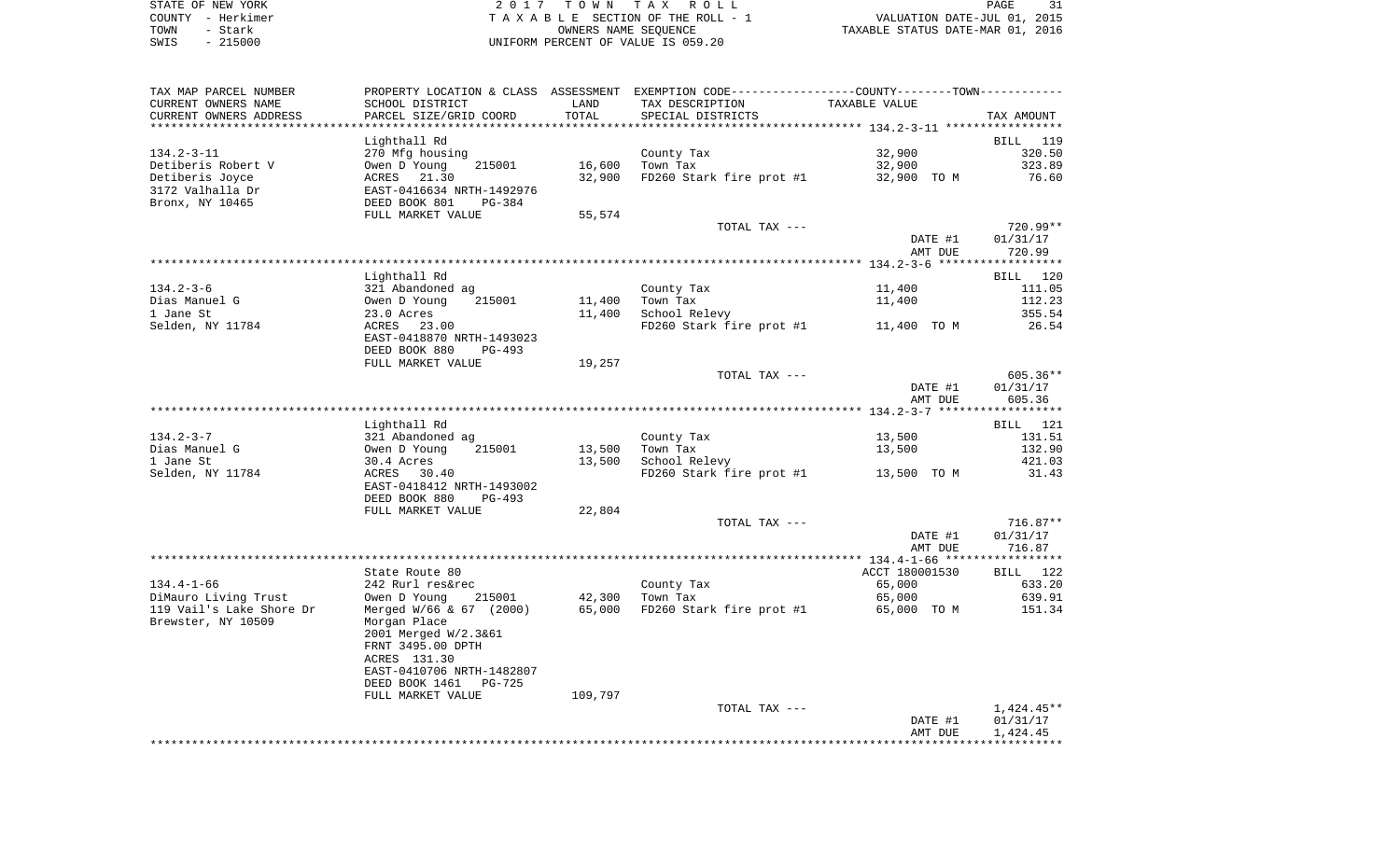|      | STATE OF NEW YORK | 2017 TOWN TAX ROLL                 | 32<br>PAGE                       |
|------|-------------------|------------------------------------|----------------------------------|
|      | COUNTY - Herkimer | TAXABLE SECTION OF THE ROLL - 1    | VALUATION DATE-JUL 01, 2015      |
| TOWN | - Stark           | OWNERS NAME SEOUENCE               | TAXABLE STATUS DATE-MAR 01, 2016 |
| SWIS | $-215000$         | UNIFORM PERCENT OF VALUE IS 059.20 |                                  |

| TAX MAP PARCEL NUMBER   |                                     |               | PROPERTY LOCATION & CLASS ASSESSMENT EXEMPTION CODE---------------COUNTY-------TOWN--------- |             |            |
|-------------------------|-------------------------------------|---------------|----------------------------------------------------------------------------------------------|-------------|------------|
| CURRENT OWNERS NAME     | SCHOOL DISTRICT                     | LAND          | TAX DESCRIPTION TAXABLE VALUE                                                                |             |            |
| CURRENT OWNERS ADDRESS  | PARCEL SIZE/GRID COORD              | TOTAL         | SPECIAL DISTRICTS                                                                            |             | TAX AMOUNT |
|                         |                                     |               |                                                                                              |             |            |
|                         | State Route 80                      |               |                                                                                              |             | BILL 123   |
| $134.4 - 2 - 5$         | 242 Rurl res&rec                    |               | County Tax                                                                                   | 59,200      | 576.70     |
| DiMauro Living Trust    | Owen D Young                        | 215001 39,200 | Town Tax                                                                                     | 59,200      | 582.81     |
| 119 Vails Lake Shore Dr | Mohawk trails subdiv 2002           | 59,200        | FD260 Stark fire prot #1                                                                     | 59,200 TO M | 137.84     |
| Brewster, NY 10509      | FRNT 478.00 DPTH                    |               |                                                                                              |             |            |
|                         | ACRES 55.40                         |               |                                                                                              |             |            |
|                         | EAST-0413597 NRTH-1485428           |               |                                                                                              |             |            |
|                         | DEED BOOK 1461 PG-729               |               |                                                                                              |             |            |
|                         | FULL MARKET VALUE                   | 100,000       |                                                                                              |             |            |
|                         |                                     |               | TOTAL TAX ---                                                                                |             | 1,297.35** |
|                         |                                     |               |                                                                                              | DATE #1     | 01/31/17   |
|                         |                                     |               |                                                                                              | AMT DUE     | 1,297.35   |
|                         |                                     |               |                                                                                              |             |            |
|                         | State Route 80                      |               |                                                                                              |             | BILL 124   |
| $134.4 - 2 - 6$         | 322 Rural vac>10                    |               | County Tax                                                                                   | 16,100      | 156.84     |
| DiMauro Living Trust    | Owen D Young 215001 16,100 Town Tax |               |                                                                                              | 16,100      | 158.50     |
| 119 Vails Lake Shore Dr | Mohawk trails subdiv 2002           |               | 16,100 FD260 Stark fire prot #1                                                              | 16,100 TO M | 37.49      |
| Brewster, NY 10509      | FRNT 650.00 DPTH                    |               |                                                                                              |             |            |
|                         | ACRES 10.00                         |               |                                                                                              |             |            |
|                         | EAST-0412514 NRTH-1484259           |               |                                                                                              |             |            |
|                         | DEED BOOK 1461 PG-729               |               |                                                                                              |             |            |
|                         | FULL MARKET VALUE                   | 27,196        |                                                                                              |             |            |
|                         |                                     |               | TOTAL TAX ---                                                                                |             | $352.83**$ |
|                         |                                     |               |                                                                                              | DATE #1     | 01/31/17   |
|                         |                                     |               |                                                                                              | AMT DUE     | 352.83     |
|                         |                                     |               |                                                                                              |             |            |
|                         | Primrose Ln                         |               |                                                                                              |             | BILL 125   |
| $134.4 - 2 - 7$         | 322 Rural vac>10                    |               | County Tax                                                                                   | 29,500      | 287.38     |
| DiMauro Living Trust    | 215001 29,500<br>Owen D Young       |               | Town Tax                                                                                     | 29,500      | 290.42     |
| 119 Vails Lake Shore Dr | Mohawk trails subdiv 2002           | 29,500        | FD260 Stark fire prot #1                                                                     | 29,500 TO M | 68.69      |
| Brewster, NY 10509      | FRNT 250.00 DPTH                    |               |                                                                                              |             |            |
|                         | ACRES 68.30                         |               |                                                                                              |             |            |
|                         | EAST-0414173 NRTH-1484456           |               |                                                                                              |             |            |
|                         | DEED BOOK 1461 PG-729               |               |                                                                                              |             |            |
|                         | FULL MARKET VALUE                   | 49,831        |                                                                                              |             |            |
|                         |                                     |               | TOTAL TAX ---                                                                                |             | 646.49**   |
|                         |                                     |               |                                                                                              | DATE #1     | 01/31/17   |
|                         |                                     |               |                                                                                              | AMT DUE     | 646.49     |
|                         |                                     |               |                                                                                              |             |            |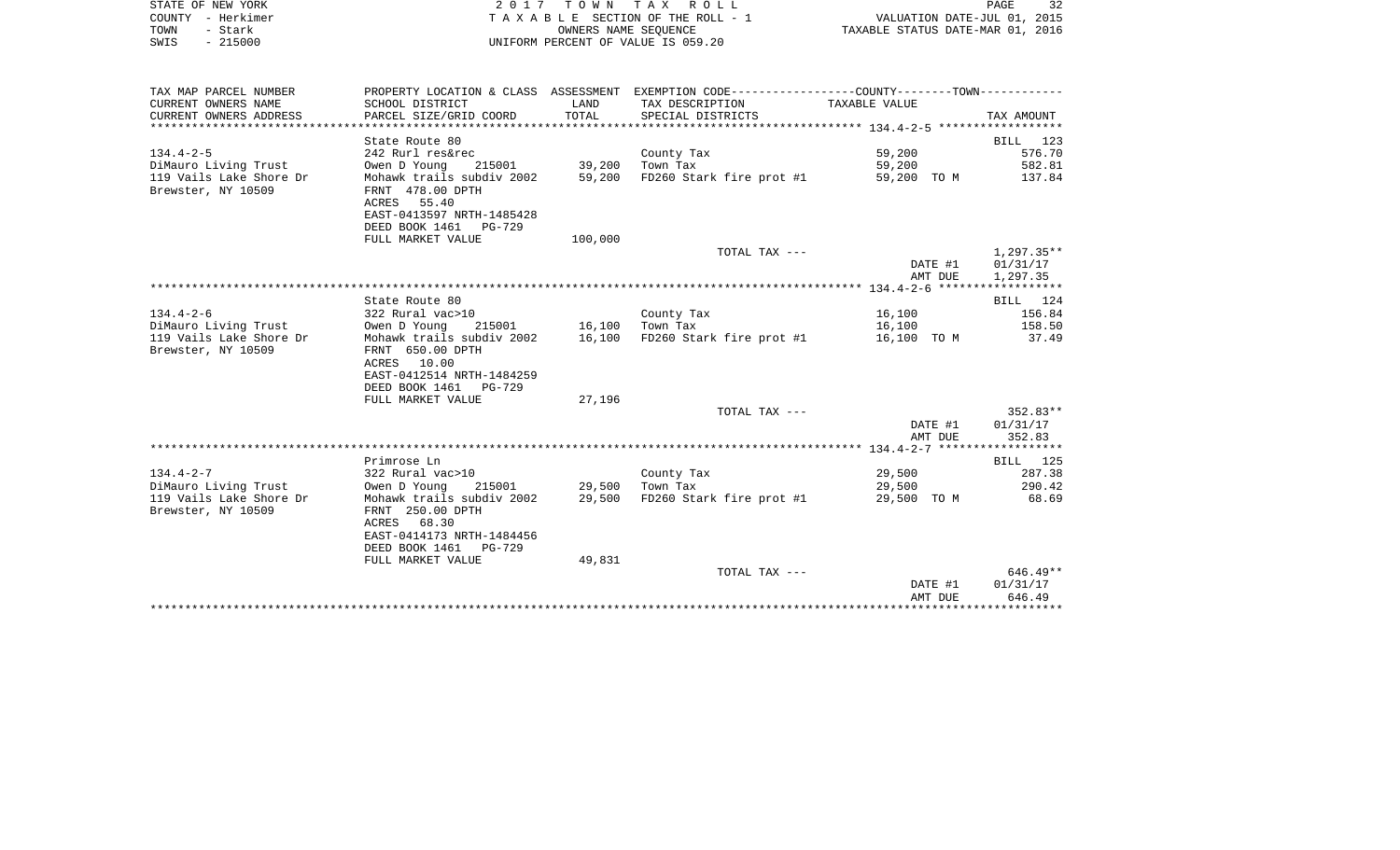|      | STATE OF NEW YORK | 2017 TOWN TAX ROLL                 | 33<br>PAGE                       |
|------|-------------------|------------------------------------|----------------------------------|
|      | COUNTY - Herkimer | TAXABLE SECTION OF THE ROLL - 1    | VALUATION DATE-JUL 01, 2015      |
| TOWN | - Stark           | OWNERS NAME SEOUENCE               | TAXABLE STATUS DATE-MAR 01, 2016 |
| SWIS | $-215000$         | UNIFORM PERCENT OF VALUE IS 059.20 |                                  |

| TAX MAP PARCEL NUMBER     |                              |                        | PROPERTY LOCATION & CLASS ASSESSMENT EXEMPTION CODE----------------COUNTY-------TOWN---------- |                                                 |              |
|---------------------------|------------------------------|------------------------|------------------------------------------------------------------------------------------------|-------------------------------------------------|--------------|
| CURRENT OWNERS NAME       | SCHOOL DISTRICT              | LAND                   | TAX DESCRIPTION                                                                                | TAXABLE VALUE                                   |              |
| CURRENT OWNERS ADDRESS    | PARCEL SIZE/GRID COORD       | TOTAL                  | SPECIAL DISTRICTS                                                                              |                                                 | TAX AMOUNT   |
|                           | **************************** | ********************** |                                                                                                | ***************** 141.2-1-15 ****************** |              |
|                           | 124/126 Wiltse Corners Rd    |                        |                                                                                                | ACCT 180003360                                  | BILL<br>126  |
| $141.2 - 1 - 15$          | 112 Dairy farm               |                        | AG MKTS<br>41730                                                                               | $\Omega$                                        | $\Omega$     |
| Doody Patrick R           | Owen D Young<br>215001       | 28,200                 | County Tax                                                                                     | 125,000                                         | 1,217.70     |
| Augur-Doody Amy J         | Farm                         | 125,000                | Town Tax                                                                                       | 125,000                                         | 1,230.60     |
| 124 Wiltse Corners Rd     | ACRES<br>68.70               |                        | School Relevy                                                                                  |                                                 | 3,344.11     |
| Jordanville, NY 13361     | EAST-0412972 NRTH-1471924    |                        | FD260 Stark fire prot #1                                                                       | 125,000 TO M                                    | 291.04       |
|                           | DEED BOOK 1447<br>PG-859     |                        |                                                                                                |                                                 |              |
| MAY BE SUBJECT TO PAYMENT | FULL MARKET VALUE            | 211,149                |                                                                                                |                                                 |              |
| UNDER AGDIST LAW TIL 2023 |                              |                        |                                                                                                |                                                 |              |
|                           |                              |                        | TOTAL TAX ---                                                                                  |                                                 | $6,083.45**$ |
|                           |                              |                        |                                                                                                | DATE #1                                         | 01/31/17     |
|                           |                              |                        |                                                                                                | AMT DUE                                         | 6,083.45     |
|                           |                              |                        |                                                                                                |                                                 |              |
|                           | 202 Frog City Rd             |                        |                                                                                                |                                                 | BILL 127     |
| $135.1 - 1 - 6.1$         | 210 1 Family Res             |                        | County Tax                                                                                     | 59,000                                          | 574.75       |
| Dornburgh David           | Owen D Young<br>215001       | 6,700                  | Town Tax                                                                                       | 59,000                                          | 580.84       |
| Dornburgh Nancy           | R1                           | 59,000                 | FD260 Stark fire prot #1                                                                       | 59,000 TO M                                     | 137.37       |
| 202 Frog City Rd          | ACRES<br>2.10                |                        |                                                                                                |                                                 |              |
| Fort Plain, NY 13339      | EAST-0422699 NRTH-1492215    |                        |                                                                                                |                                                 |              |
|                           | DEED BOOK 768<br>$PG-138$    |                        |                                                                                                |                                                 |              |
|                           | FULL MARKET VALUE            | 99,662                 |                                                                                                |                                                 |              |
|                           |                              |                        | TOTAL TAX ---                                                                                  |                                                 | $1,292.96**$ |
|                           |                              |                        |                                                                                                | DATE #1                                         | 01/31/17     |
|                           |                              |                        |                                                                                                | AMT DUE                                         | 1,292.96     |
|                           |                              |                        |                                                                                                |                                                 |              |
|                           | 142 State Route 168          |                        |                                                                                                | ACCT 185867                                     | BILL 128     |
|                           |                              |                        |                                                                                                |                                                 |              |
| $134.2 - 1 - 34.2$        | 210 1 Family Res             |                        | County Tax                                                                                     | 70,000                                          | 681.91       |
| Doyle Albert H Jr.        | Owen D Young<br>215001       | 7,300                  | Town Tax                                                                                       | 70,000                                          | 689.14       |
| 142 State Route 168       | R1                           | 70,000                 | FD260 Stark fire prot #1                                                                       | 70,000 TO M                                     | 162.98       |
| Fort Plain, NY 13339      | FRNT 304.00 DPTH             |                        |                                                                                                |                                                 |              |
|                           | ACRES<br>2.90                |                        |                                                                                                |                                                 |              |
|                           | EAST-0417302 NRTH-1488471    |                        |                                                                                                |                                                 |              |
|                           | DEED BOOK 1531<br>$PG-352$   |                        |                                                                                                |                                                 |              |
|                           | FULL MARKET VALUE            | 118,243                |                                                                                                |                                                 |              |
|                           |                              |                        | TOTAL TAX ---                                                                                  |                                                 | $1,534.03**$ |
|                           |                              |                        |                                                                                                | DATE #1                                         | 01/31/17     |
|                           |                              |                        |                                                                                                | AMT DUE                                         | 1,534.03     |
|                           |                              |                        |                                                                                                |                                                 |              |
|                           | Lighthall Rd                 |                        |                                                                                                |                                                 | BILL 129     |
| $135.1 - 1 - 3$           | 910 Priv forest              |                        | County Tax                                                                                     | 1,500                                           | 14.61        |
| Duffy Phyllis C           | Owen D Young<br>215001       | 1,500                  | Town Tax                                                                                       | 1,500                                           | 14.77        |
| 884 Canal St              | 5.00<br>ACRES                | 1,500                  |                                                                                                |                                                 |              |
| Fort Plain, NY 13339      | EAST-0423623 NRTH-1492915    |                        |                                                                                                |                                                 |              |
|                           | DEED BOOK 1150<br>PG-298     |                        |                                                                                                |                                                 |              |
| PRIOR OWNER ON 3/01/2016  | FULL MARKET VALUE            | 2,534                  |                                                                                                |                                                 |              |
|                           |                              |                        |                                                                                                |                                                 |              |
| Duffy Phyllis C           |                              |                        | TOTAL TAX ---                                                                                  |                                                 | $29.38**$    |
|                           |                              |                        |                                                                                                |                                                 |              |
|                           |                              |                        |                                                                                                | DATE #1                                         | 01/31/17     |
|                           |                              |                        |                                                                                                | AMT DUE                                         | 29.38        |
|                           |                              |                        |                                                                                                |                                                 | **********   |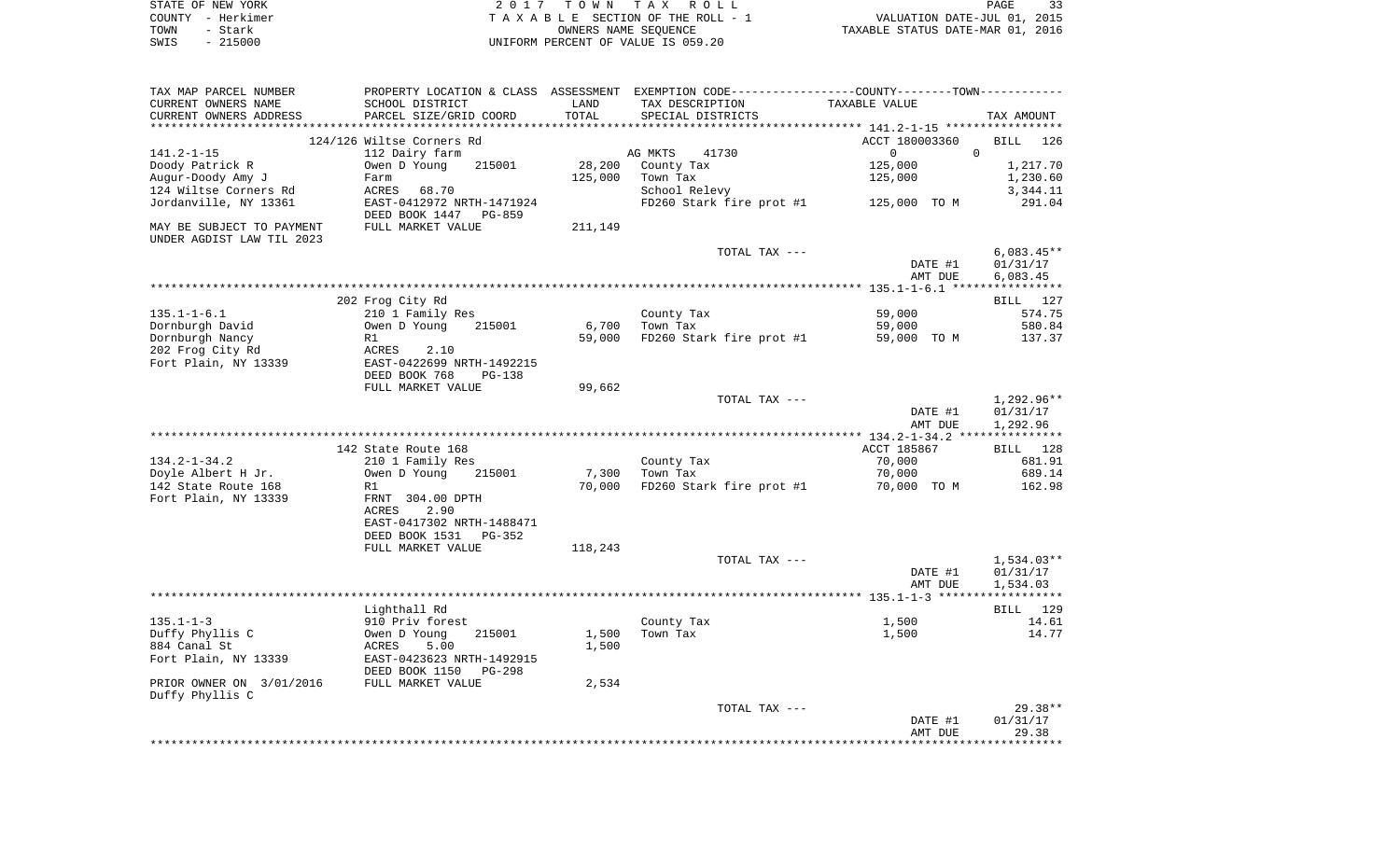|      | STATE OF NEW YORK | TOWN TAX ROLL                      | 34<br>PAGE                       |
|------|-------------------|------------------------------------|----------------------------------|
|      | COUNTY - Herkimer | TAXABLE SECTION OF THE ROLL - 1    | VALUATION DATE-JUL 01, 2015      |
| TOWN | Stark             | OWNERS NAME SEOUENCE               | TAXABLE STATUS DATE-MAR 01, 2016 |
| SWIS | $-215000$         | UNIFORM PERCENT OF VALUE IS 059.20 |                                  |

|                         |                                |         |                                                                                                  | AMT DUE        | 2,570.60                 |
|-------------------------|--------------------------------|---------|--------------------------------------------------------------------------------------------------|----------------|--------------------------|
|                         |                                |         | TOTAL TAX ---                                                                                    | DATE #1        | $2,570.60**$<br>01/31/17 |
|                         | FULL MARKET VALUE              | 198,142 |                                                                                                  |                |                          |
|                         | DEED BOOK 674<br><b>PG-781</b> |         |                                                                                                  |                |                          |
|                         | EAST-0408405 NRTH-1486909      |         |                                                                                                  |                |                          |
| Jordanville, NY 13361   | 4.70 BANK<br>ACRES<br>124      |         |                                                                                                  |                |                          |
| 111 Hoke Rd             | R1<br>4.7A                     |         |                                                                                                  |                |                          |
| Durham Jeanette R       | Ward Farm Inn                  | 117,300 | FD260 Stark fire prot #1                                                                         | 117,300 TO M   | 273.11                   |
| Durham Ormond G         | Owen D Young<br>215001         | 5,500   | Town Tax                                                                                         | 117,300        | 1,154.80                 |
| $134.3 - 1 - 17$        | 210 1 Family Res               |         | County Tax                                                                                       | 117,300        | 1,142.69                 |
|                         | 111 Hoke Rd                    |         |                                                                                                  | ACCT 180000361 | BILL 133                 |
|                         |                                |         |                                                                                                  |                |                          |
|                         |                                |         |                                                                                                  | AMT DUE        | 658.48                   |
|                         |                                |         |                                                                                                  | DATE #1        | 01/31/17                 |
|                         |                                |         | TOTAL TAX ---                                                                                    |                | 658.48**                 |
|                         | FULL MARKET VALUE              | 20,946  |                                                                                                  |                |                          |
|                         | DEED BOOK 935<br>$PG-86$       |         |                                                                                                  |                |                          |
|                         | EAST-0422991 NRTH-1491630      |         |                                                                                                  |                |                          |
| Jordanville, NY 13361   | ACRES<br>9.90                  |         | FD260 Stark fire prot #1                                                                         | 12,400 TO M    | 28.87                    |
| 168 Pumpkinhook Rd      | R1                             | 12,400  | School Relevy                                                                                    |                | 386.73                   |
| Durham Andrette K       | 215001<br>Owen D Young         | 4,400   | Town Tax                                                                                         | 12,400         | 122.08                   |
| $135.1 - 1 - 6.2$       | 312 Vac w/imprv                |         | County Tax                                                                                       | 12,400         | 120.80                   |
|                         | 134 Frog City Rd               |         |                                                                                                  | ACCT 180014270 | BILL 132                 |
|                         |                                |         |                                                                                                  |                |                          |
|                         |                                |         |                                                                                                  | AMT DUE        | 1,172.45                 |
|                         |                                |         |                                                                                                  | DATE #1        | 01/31/17                 |
|                         |                                |         | TOTAL TAX ---                                                                                    |                | 1,172.45**               |
|                         | FULL MARKET VALUE              | 90,372  |                                                                                                  |                |                          |
|                         | DEED BOOK 688<br><b>PG-819</b> |         |                                                                                                  |                |                          |
|                         |                                |         |                                                                                                  |                |                          |
|                         | EAST-0419539 NRTH-1489284      |         |                                                                                                  |                |                          |
| Fort Plain, NY 13339    | FRNT 190.00 DPTH 190.00        |         |                                                                                                  |                |                          |
| 3251 State Route 80     | R1                             | 53,500  | FD260 Stark fire prot #1                                                                         | 53,500 TO M    | 124.57                   |
| Dunckel Vern A          | Owen D Young<br>215001         | 5,700   | Town Tax                                                                                         | 53,500         | 526.70                   |
| $134.4 - 1 - 32$        | 210 1 Family Res               |         | County Tax                                                                                       | 53,500         | 521.18                   |
|                         | 3251 State Route 80            |         |                                                                                                  | ACCT 180007920 | BILL 131                 |
|                         |                                |         |                                                                                                  |                |                          |
|                         |                                |         |                                                                                                  | AMT DUE        | 4.39                     |
|                         |                                |         |                                                                                                  | DATE #1        | 01/31/17                 |
|                         |                                |         | TOTAL TAX ---                                                                                    |                | $4.39**$                 |
|                         | FULL MARKET VALUE              | 338     |                                                                                                  |                |                          |
|                         | DEED BOOK 00646 PG-00010       |         |                                                                                                  |                |                          |
| Fort Plain, NY 13339    | EAST-0419445 NRTH-1489227      |         |                                                                                                  |                |                          |
| 3251 State Route 80     | 75.00 DPTH 187.00<br>FRNT      | 200     | FD260 Stark fire prot #1                                                                         | 200 TO M       | .47                      |
| Dunckel Vern A          | Owen D Young<br>215001         | 200     | Town Tax                                                                                         | 200            | 1.97                     |
| $134.4 - 1 - 31$        | 314 Rural vac<10               |         | County Tax                                                                                       | 200            | 1.95                     |
|                         | State Route 80                 |         |                                                                                                  | ACCT 180009600 | <b>BILL</b><br>130       |
| *********************** |                                |         |                                                                                                  |                |                          |
| CURRENT OWNERS ADDRESS  | PARCEL SIZE/GRID COORD         | TOTAL   | SPECIAL DISTRICTS                                                                                |                | TAX AMOUNT               |
| CURRENT OWNERS NAME     | SCHOOL DISTRICT                | LAND    | TAX DESCRIPTION                                                                                  | TAXABLE VALUE  |                          |
| TAX MAP PARCEL NUMBER   |                                |         | PROPERTY LOCATION & CLASS ASSESSMENT EXEMPTION CODE----------------COUNTY--------TOWN----------- |                |                          |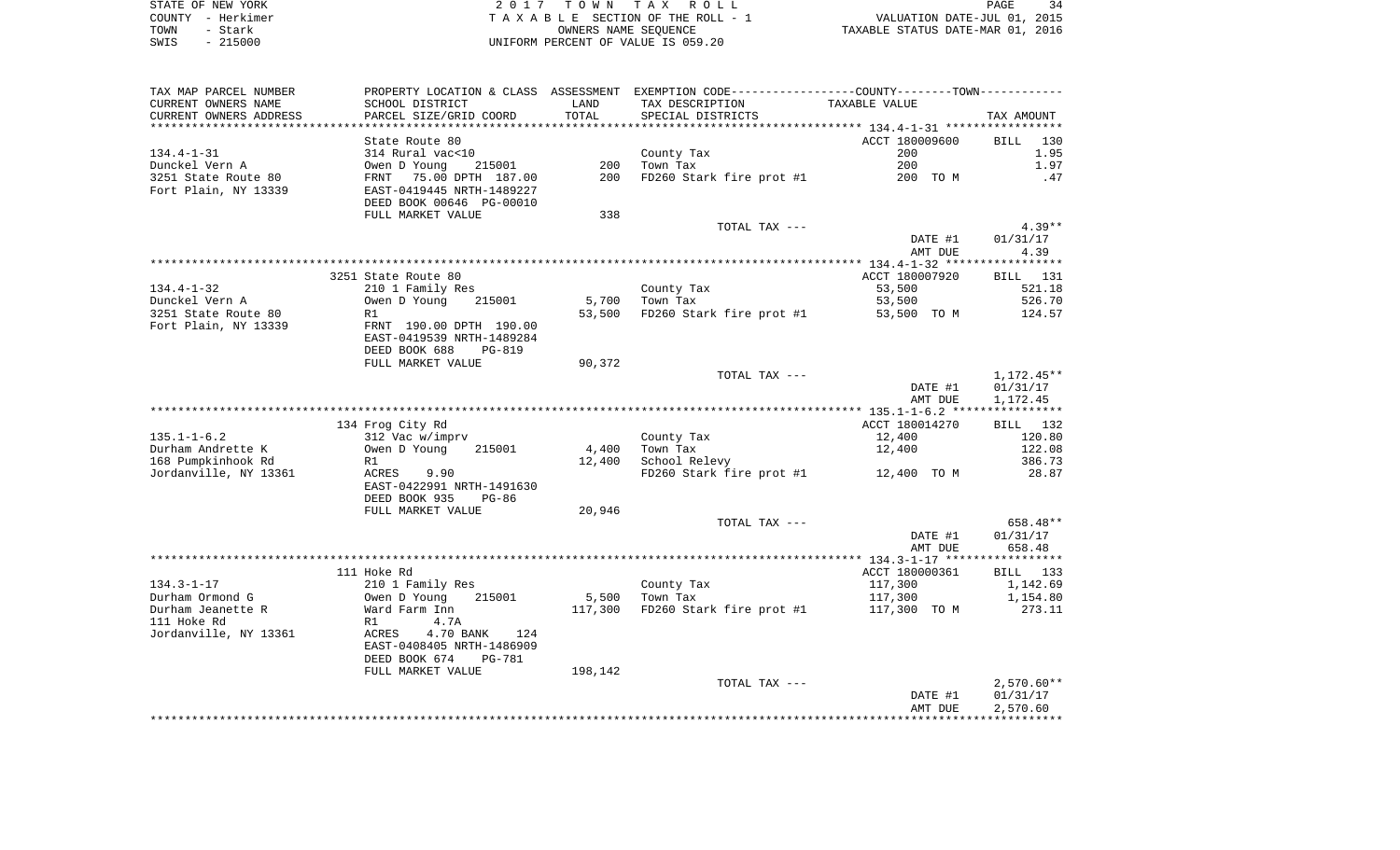| STATE OF NEW YORK | 2017 TOWN TAX ROLL                 | 35<br>PAGE                       |
|-------------------|------------------------------------|----------------------------------|
| COUNTY - Herkimer | TAXABLE SECTION OF THE ROLL - 1    | VALUATION DATE-JUL 01, 2015      |
| TOWN<br>- Stark   | OWNERS NAME SEOUENCE               | TAXABLE STATUS DATE-MAR 01, 2016 |
| $-215000$<br>SWIS | UNIFORM PERCENT OF VALUE IS 059.20 |                                  |

| TAX MAP PARCEL NUMBER                         |                                                |               | PROPERTY LOCATION & CLASS ASSESSMENT EXEMPTION CODE---------------COUNTY-------TOWN---------- |                      |                  |
|-----------------------------------------------|------------------------------------------------|---------------|-----------------------------------------------------------------------------------------------|----------------------|------------------|
| CURRENT OWNERS NAME<br>CURRENT OWNERS ADDRESS | SCHOOL DISTRICT<br>PARCEL SIZE/GRID COORD      | LAND<br>TOTAL | TAX DESCRIPTION<br>SPECIAL DISTRICTS                                                          | <b>TAXABLE VALUE</b> | TAX AMOUNT       |
| **********************                        |                                                |               |                                                                                               |                      |                  |
|                                               | 168 Cemetery Rd                                |               |                                                                                               |                      | BILL 134         |
| $141.1 - 2 - 7$                               | 210 1 Family Res                               |               | County Tax                                                                                    | 98,400               | 958.57           |
| Durham Ormonde E                              | Owen D Young<br>215001                         | 9,000         | Town Tax                                                                                      | 98,400               | 968.73           |
| Durham Cheksea                                | 5.50<br>ACRES                                  | 98,400        | FD260 Stark fire prot #1                                                                      | 98,400 TO M          | 229.11           |
| 168 Cemetery Rd                               | EAST-0402609 NRTH-1479817                      |               |                                                                                               |                      |                  |
| Jordanville, NY 13361                         | DEED BOOK 1174<br>PG-151                       |               |                                                                                               |                      |                  |
|                                               | FULL MARKET VALUE                              | 166,216       | TOTAL TAX ---                                                                                 |                      | $2,156.41**$     |
|                                               |                                                |               |                                                                                               | DATE #1              | 01/31/17         |
|                                               |                                                |               |                                                                                               | AMT DUE              | 2,156.41         |
|                                               |                                                |               |                                                                                               |                      |                  |
|                                               | Hoke Rd                                        |               |                                                                                               |                      | BILL 135         |
| $134.3 - 2 - 10$                              | 322 Rural vac>10                               |               | County Tax                                                                                    | 14,500               | 141.25           |
| Durham Ormonde G III                          | Owen D Young<br>215001                         | 14,500        | Town Tax                                                                                      | 14,500               | 142.75           |
| Durham Jeanette R<br>111 Hoke Rd              | Wild Turkey                                    | 14,500        | FD260 Stark fire prot #1                                                                      | 14,500 TO M          | 33.76            |
| Jordanville, NY 13361                         | subdivision 2002<br>FRNT 450.00 DPTH           |               |                                                                                               |                      |                  |
|                                               | ACRES<br>12.00                                 |               |                                                                                               |                      |                  |
|                                               | EAST-0408943 NRTH-1487310                      |               |                                                                                               |                      |                  |
|                                               | DEED BOOK 896<br>$PG-407$                      |               |                                                                                               |                      |                  |
|                                               | FULL MARKET VALUE                              | 24,493        |                                                                                               |                      |                  |
|                                               |                                                |               | TOTAL TAX ---                                                                                 |                      | $317.76**$       |
|                                               |                                                |               |                                                                                               | DATE #1              | 01/31/17         |
|                                               |                                                |               |                                                                                               | AMT DUE              | 317.76           |
|                                               | 1472 State Route 168                           |               |                                                                                               |                      | BILL 136         |
| $127.4 - 1 - 18.7$                            | 210 1 Family Res                               |               | County Tax                                                                                    | 54,600               | 531.89           |
| Dygert Connie L                               | Owen D Young<br>215001                         | 8,000         | Town Tax                                                                                      | 54,600               | 537.53           |
| 1472 State Route 168                          | Doublewide                                     | 54,600        | FD260 Stark fire prot #1                                                                      | 54,600 TO M          | 127.13           |
| Mohawk, NY 13407                              | FRNT 525.00 DPTH                               |               |                                                                                               |                      |                  |
|                                               | 3.90<br>ACRES                                  |               |                                                                                               |                      |                  |
|                                               | EAST-0394759 NRTH-1500035                      |               |                                                                                               |                      |                  |
|                                               | DEED BOOK 840<br>$PG-528$<br>FULL MARKET VALUE | 92,230        |                                                                                               |                      |                  |
|                                               |                                                |               | TOTAL TAX ---                                                                                 |                      | $1,196.55**$     |
|                                               |                                                |               |                                                                                               | DATE #1              | 01/31/17         |
|                                               |                                                |               |                                                                                               | AMT DUE              | 1,196.55         |
|                                               |                                                |               |                                                                                               |                      |                  |
|                                               | 10 Apple Ln                                    |               |                                                                                               |                      | BILL 137         |
| $141.1 - 2 - 10$                              | 210 1 Family Res                               |               | VET COM CT 41131                                                                              | 9,000<br>9,000       |                  |
| Eaker Lorna Altemus                           | Owen D Young<br>215001                         | 8,700         | County Tax                                                                                    | 42,100               | 410.12           |
| PO Box 10<br>Van Hornesville, NY 13475        | R1<br>ACRES                                    | 51,100        | Town Tax                                                                                      | 42,100               | 414.47<br>118.98 |
|                                               | 5.00<br>EAST-0403151 NRTH-1480835              |               | FD260 Stark fire prot #1                                                                      | 51,100 TO M          |                  |
|                                               | DEED BOOK 763<br>$PG-06$                       |               |                                                                                               |                      |                  |
|                                               | FULL MARKET VALUE                              | 86,318        |                                                                                               |                      |                  |
|                                               |                                                |               | TOTAL TAX ---                                                                                 |                      | 943.57**         |
|                                               |                                                |               |                                                                                               | DATE #1              | 01/31/17         |
|                                               |                                                |               |                                                                                               | AMT DUE              | 943.57           |
|                                               |                                                |               |                                                                                               |                      |                  |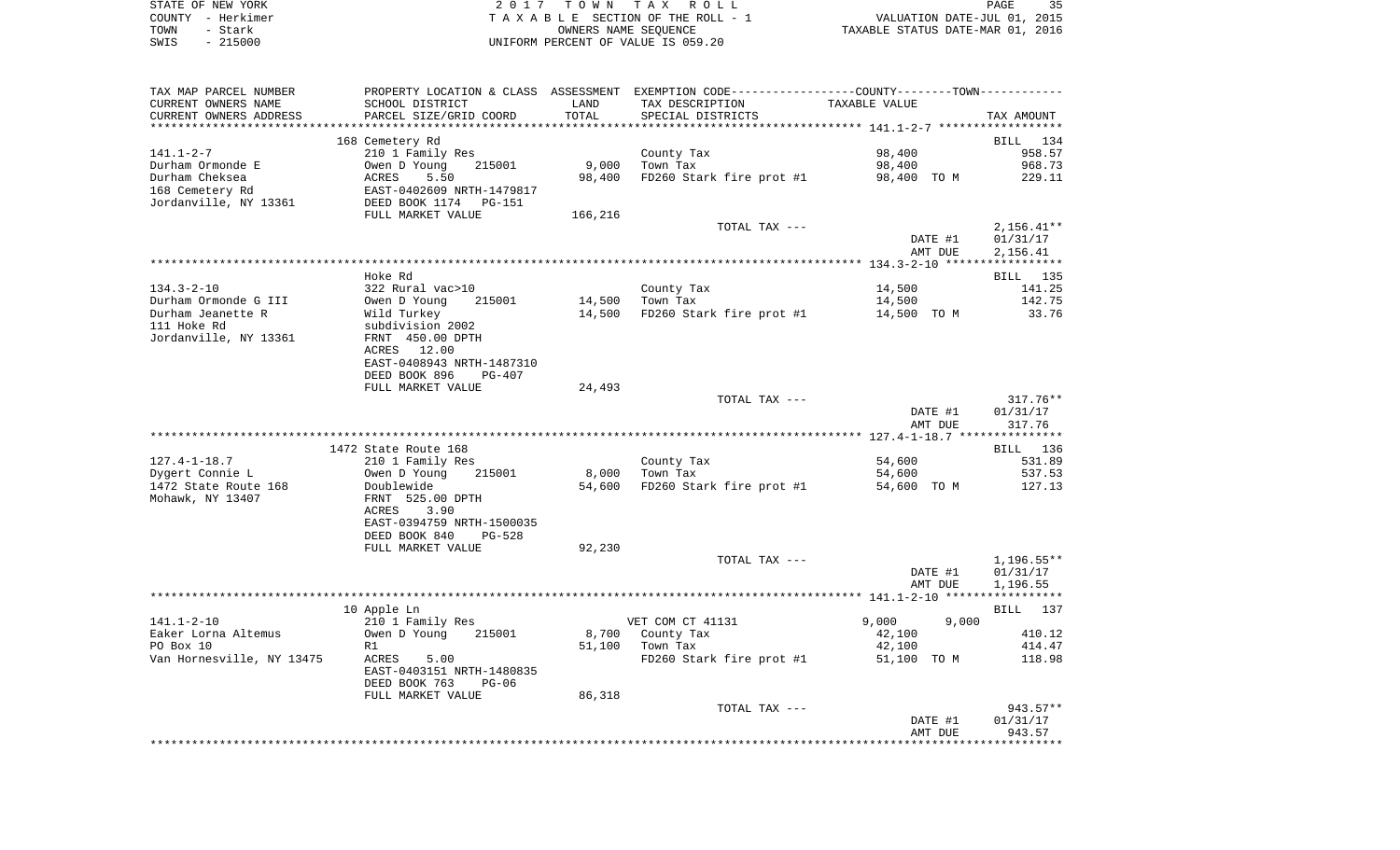|      | STATE OF NEW YORK | 2017 TOWN TAX ROLL                 | 36<br>PAGE                       |
|------|-------------------|------------------------------------|----------------------------------|
|      | COUNTY - Herkimer | TAXABLE SECTION OF THE ROLL - 1    | VALUATION DATE-JUL 01, 2015      |
| TOWN | - Stark           | OWNERS NAME SEOUENCE               | TAXABLE STATUS DATE-MAR 01, 2016 |
| SWIS | $-215000$         | UNIFORM PERCENT OF VALUE IS 059.20 |                                  |
|      |                   |                                    |                                  |

| TAX MAP PARCEL NUMBER  |                           |         | PROPERTY LOCATION & CLASS ASSESSMENT EXEMPTION CODE---------------COUNTY-------TOWN---------- |                |              |
|------------------------|---------------------------|---------|-----------------------------------------------------------------------------------------------|----------------|--------------|
| CURRENT OWNERS NAME    | SCHOOL DISTRICT           | LAND    | TAX DESCRIPTION                                                                               | TAXABLE VALUE  |              |
| CURRENT OWNERS ADDRESS | PARCEL SIZE/GRID COORD    | TOTAL   | SPECIAL DISTRICTS                                                                             |                | TAX AMOUNT   |
|                        |                           |         |                                                                                               |                |              |
|                        | Wiltse Hill Rd            |         |                                                                                               | ACCT 180002400 | BILL 138     |
| 141.2-1-3.1            | 120 Field crops           |         | County Tax                                                                                    | 64,400         | 627.36       |
| Eckler James           | Owen D Young<br>215001    | 51,600  | Town Tax                                                                                      | 64,400         | 634.01       |
| 692 Wiltse Hill Rd     | Farm                      | 64,400  | FD260 Stark fire prot #1 64,400 TO M                                                          |                | 149.94       |
| Jordanville, NY 13361  | ACRES 177.40              |         |                                                                                               |                |              |
|                        | EAST-0411286 NRTH-1477572 |         |                                                                                               |                |              |
|                        | DEED BOOK 800<br>PG-411   |         |                                                                                               |                |              |
|                        | FULL MARKET VALUE         | 108,784 |                                                                                               |                |              |
|                        |                           |         | TOTAL TAX ---                                                                                 |                | 1,411.31**   |
|                        |                           |         |                                                                                               | DATE #1        | 01/31/17     |
|                        |                           |         |                                                                                               | AMT DUE        | 1,411.31     |
|                        |                           |         |                                                                                               |                |              |
|                        | 692 Wiltse Hill Rd        |         |                                                                                               |                | BILL 139     |
| 141.2-1-3.2            | 210 1 Family Res          |         | AGRIC 10 Y 42100                                                                              | 2,300<br>2,300 |              |
| Eckler James           | 215001<br>Owen D Young    |         |                                                                                               | 65,700         | 640.02       |
|                        | R1                        |         | 7,100 County Tax<br>68,000 Town Tax                                                           | 65,700         | 646.80       |
| 692 Wiltse Hill Rd     |                           |         |                                                                                               |                |              |
| Jordanville, NY 13361  | FRNT 200.00 DPTH          |         | FD260 Stark fire prot #1 68,000 TO M                                                          |                | 158.33       |
|                        | ACRES<br>2.60             |         |                                                                                               |                |              |
|                        | EAST-0412185 NRTH-1478381 |         |                                                                                               |                |              |
|                        | DEED BOOK 800<br>PG-409   |         |                                                                                               |                |              |
|                        | FULL MARKET VALUE         | 114,865 |                                                                                               |                |              |
|                        |                           |         | TOTAL TAX ---                                                                                 |                | $1,445.15**$ |
|                        |                           |         |                                                                                               | DATE #1        | 01/31/17     |
|                        |                           |         |                                                                                               | AMT DUE        | 1,445.15     |
|                        |                           |         |                                                                                               |                |              |
|                        | 589 Wiltse Hill Rd        |         |                                                                                               | ACCT 180002580 | BILL 140     |
| 141.2-1-11             | 120 Field crops           |         | County Tax                                                                                    | 111,000        | 1,081.32     |
| Eckler James H         | 215001<br>Owen D Young    | 61,000  | Town Tax                                                                                      | 111,000        | 1,092.77     |
| 692 Wiltse Hill Rd     | Farm                      |         | 111,000 FD260 Stark fire prot #1                                                              | 111,000 TO M   | 258.44       |
| Jordanville, NY 13361  | ACRES 227.20              |         |                                                                                               |                |              |
|                        | EAST-0413496 NRTH-1477028 |         |                                                                                               |                |              |
|                        | DEED BOOK 1316 PG-198     |         |                                                                                               |                |              |
|                        | FULL MARKET VALUE         | 187,500 |                                                                                               |                |              |
|                        |                           |         | TOTAL TAX ---                                                                                 |                | $2,432.53**$ |
|                        |                           |         |                                                                                               | DATE #1        | 01/31/17     |
|                        |                           |         |                                                                                               | AMT DUE        | 2,432.53     |
|                        |                           |         |                                                                                               |                |              |
|                        | 776 Elwood Rd             |         |                                                                                               | ACCT 180005190 | BILL 141     |
| 134.4-1-19             | 210 1 Family Res          |         | County Tax                                                                                    | 54,700         | 532.87       |
| Edick Ken E            | 215001<br>Owen D Young    |         | $5,400$ Town Tax                                                                              | 54,700         | 538.51       |
| Edick Michele L        | R1                        |         | 54,700 FD260 Stark fire prot #1 54,700 TO M                                                   |                | 127.36       |
| 776 Elwood Rd          | FRNT 345.00 DPTH 160.00   |         |                                                                                               |                |              |
|                        |                           |         |                                                                                               |                |              |
| Fort Plain, NY 13339   | 0.22 BANK 135<br>ACRES    |         |                                                                                               |                |              |
|                        | EAST-0418420 NRTH-1488354 |         |                                                                                               |                |              |
|                        | DEED BOOK 816<br>PG-90    |         |                                                                                               |                |              |
|                        | FULL MARKET VALUE         | 92,399  |                                                                                               |                |              |
|                        |                           |         | TOTAL TAX ---                                                                                 |                | 1,198.74**   |
|                        |                           |         |                                                                                               | DATE #1        | 01/31/17     |
|                        |                           |         |                                                                                               | AMT DUE        | 1,198.74     |
|                        |                           |         |                                                                                               |                |              |
|                        |                           |         |                                                                                               |                |              |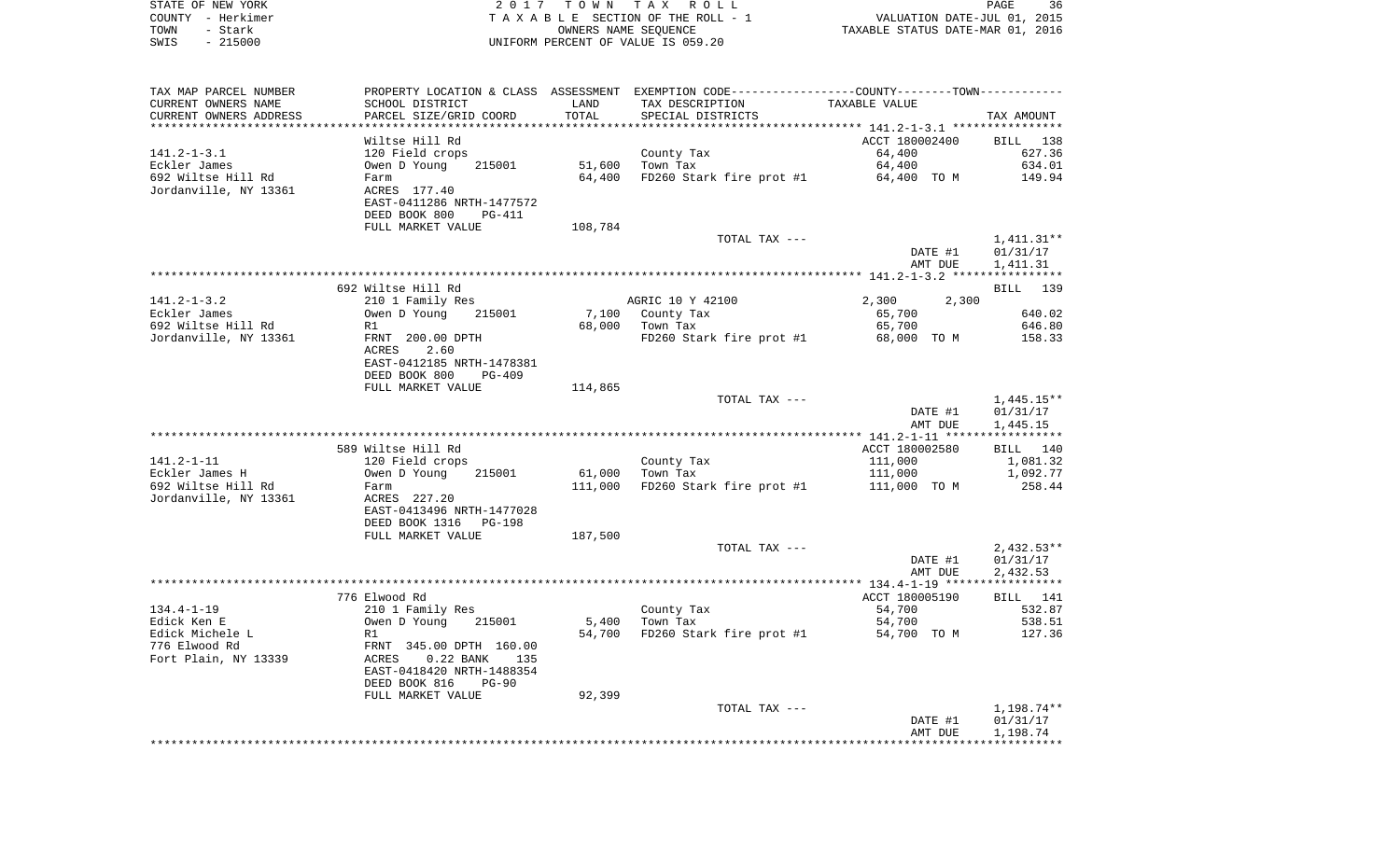|      | STATE OF NEW YORK | 2017 TOWN TAX ROLL                 | PAGE                             | 37 |
|------|-------------------|------------------------------------|----------------------------------|----|
|      | COUNTY – Herkimer | TAXABLE SECTION OF THE ROLL - 1    | VALUATION DATE-JUL 01, 2015      |    |
| TOWN | – Stark           | OWNERS NAME SEOUENCE               | TAXABLE STATUS DATE-MAR 01, 2016 |    |
| SWIS | - 215000          | UNIFORM PERCENT OF VALUE IS 059.20 |                                  |    |

| TAX MAP PARCEL NUMBER  |                                     |        | PROPERTY LOCATION & CLASS ASSESSMENT EXEMPTION CODE---------------COUNTY-------TOWN---------- |                    |            |
|------------------------|-------------------------------------|--------|-----------------------------------------------------------------------------------------------|--------------------|------------|
| CURRENT OWNERS NAME    | SCHOOL DISTRICT                     | LAND   | TAX DESCRIPTION                                                                               | TAXABLE VALUE      |            |
| CURRENT OWNERS ADDRESS | PARCEL SIZE/GRID COORD              | TOTAL  | SPECIAL DISTRICTS                                                                             |                    | TAX AMOUNT |
|                        |                                     |        |                                                                                               |                    |            |
|                        | 230 State Route 168                 |        |                                                                                               | ACCT 180002520     | BILL 142   |
| $134.2 - 1 - 29$       | 210 1 Family Res                    |        | County Tax                                                                                    | 40,000             | 389.66     |
| Edick Kenneth E        | Owen D Young<br>215001              |        | 9,300 Town Tax                                                                                | 40,000             | 393.79     |
| 230 State Route 168    | 2 Tr 1 1/2 Acres                    | 40,000 | $FD260$ Stark fire prot #1 $40,000$ TO M                                                      |                    | 93.13      |
| Fort Plain, NY 13339   | 1.50<br>ACRES                       |        |                                                                                               |                    |            |
|                        | EAST-0415794 NRTH-1489290           |        |                                                                                               |                    |            |
|                        | DEED BOOK 877<br><b>PG-200</b>      |        |                                                                                               |                    |            |
|                        | FULL MARKET VALUE                   | 67,568 |                                                                                               |                    |            |
|                        |                                     |        | TOTAL TAX ---                                                                                 |                    | 876.58**   |
|                        |                                     |        |                                                                                               | DATE #1            | 01/31/17   |
|                        |                                     |        |                                                                                               | AMT DUE            | 876.58     |
|                        |                                     |        |                                                                                               |                    |            |
|                        | 772 Elwood Rd                       |        |                                                                                               | ACCT 180001140     | BILL 143   |
| $134.4 - 1 - 18$       | 311 Res vac land                    |        | County Tax                                                                                    | 4,500              | 43.84      |
| Edick Kenneth E        | Owen D Young 215001                 |        | 4,500 Town Tax                                                                                | 4,500              | 44.30      |
| Edick Michele L        |                                     | 4,500  | FD260 Stark fire prot #1 4,500 TO M                                                           |                    | 10.48      |
| 776 Elwood Rd          | R1 1/4<br>FRNT 100.00 DPTH 160.00   |        |                                                                                               |                    |            |
| Fort Plain, NY 13339   | ACRES<br>0.29                       |        |                                                                                               |                    |            |
|                        | EAST-0418492 NRTH-1488432           |        |                                                                                               |                    |            |
|                        | DEED BOOK 1417 PG-386               |        |                                                                                               |                    |            |
|                        | FULL MARKET VALUE                   | 7,601  |                                                                                               |                    |            |
|                        |                                     |        | TOTAL TAX ---                                                                                 |                    | $98.62**$  |
|                        |                                     |        |                                                                                               | DATE #1            | 01/31/17   |
|                        |                                     |        |                                                                                               | AMT DUE            | 98.62      |
|                        |                                     |        |                                                                                               |                    |            |
|                        | State Route 80                      |        |                                                                                               | ACCT 187605        | BILL 144   |
| $134.4 - 1 - 48$       | 314 Rural vac<10                    |        | County Tax                                                                                    | 5,900              | 57.48      |
| Edick Kenneth E        | Owen D Young<br>215001              |        | 5,900 Town Tax                                                                                | 5,900              | 58.08      |
| Edick Michele          | R2                                  |        | 5,900 FD260 Stark fire prot #1                                                                | 5,900 TO M         | 13.74      |
| 776 Elwood Rd          | FRNT 147.00 DPTH 310.00             |        |                                                                                               |                    |            |
| Fort Plain, NY 13339   | EAST-0418719 NRTH-1488429           |        |                                                                                               |                    |            |
|                        | PG-564                              |        |                                                                                               |                    |            |
|                        | DEED BOOK 1541<br>FULL MARKET VALUE | 9,966  |                                                                                               |                    |            |
|                        |                                     |        |                                                                                               |                    | 129.30**   |
|                        |                                     |        | TOTAL TAX ---                                                                                 |                    | 01/31/17   |
|                        |                                     |        |                                                                                               | DATE #1<br>AMT DUE | 129.30     |
|                        |                                     |        |                                                                                               |                    |            |
|                        |                                     |        |                                                                                               |                    |            |
| $127.4 - 1 - 18.5$     | 1492 State Route 168                |        | VET COM CT 41131                                                                              | 9,000<br>9,000     | BILL 145   |
|                        | 210 1 Family Res                    |        |                                                                                               |                    |            |
| Edick Richard          | Owen D Young<br>215001              |        | 6,100 County Tax                                                                              | 37,100             | 361.41     |
| 1492 State Route 168   | Doublewide                          |        | 46,100 Town Tax                                                                               | 37,100             | 365.24     |
| Mohawk, NY 13407       | ACRES<br>1.30                       |        | FD260 Stark fire prot #1                                                                      | 46,100 TO M        | 107.34     |
|                        | EAST-0394388 NRTH-1500092           |        |                                                                                               |                    |            |
|                        | DEED BOOK 777<br>$PG-231$           |        |                                                                                               |                    |            |
|                        | FULL MARKET VALUE                   | 77,872 |                                                                                               |                    |            |
|                        |                                     |        | TOTAL TAX ---                                                                                 |                    | 833.99**   |
|                        |                                     |        |                                                                                               | DATE #1            | 01/31/17   |
|                        |                                     |        |                                                                                               | AMT DUE            | 833.99     |
|                        |                                     |        |                                                                                               |                    |            |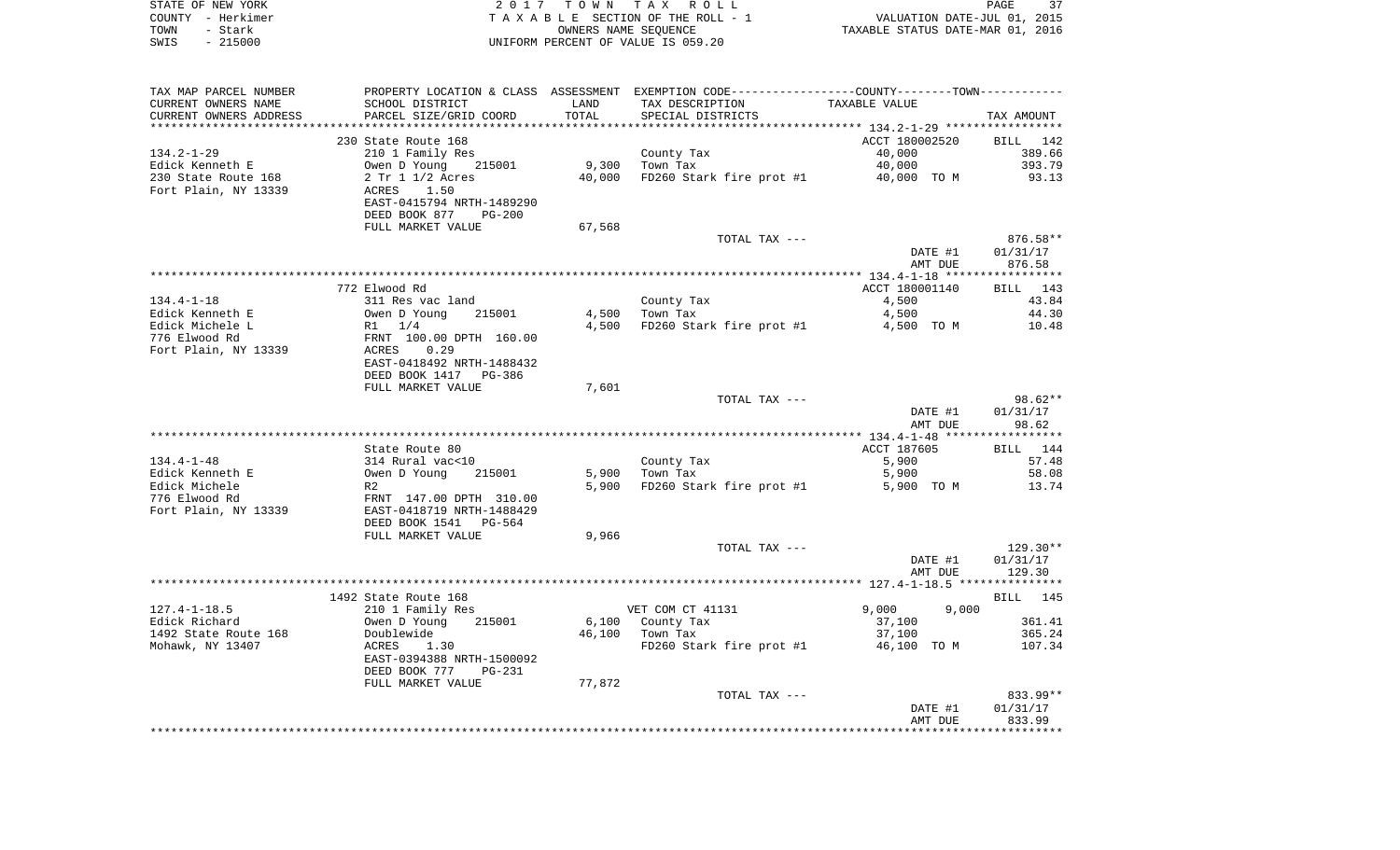| STATE OF NEW YORK | 2017 TOWN TAX ROLL                 | 38<br>PAGE                       |
|-------------------|------------------------------------|----------------------------------|
| COUNTY - Herkimer | TAXABLE SECTION OF THE ROLL - 1    | VALUATION DATE-JUL 01, 2015      |
| TOWN<br>- Stark   | OWNERS NAME SEOUENCE               | TAXABLE STATUS DATE-MAR 01, 2016 |
| - 215000<br>SWIS  | UNIFORM PERCENT OF VALUE IS 059.20 |                                  |

| TAX MAP PARCEL NUMBER  |                                |         | PROPERTY LOCATION & CLASS ASSESSMENT EXEMPTION CODE---------------COUNTY-------TOWN---------- |                |            |
|------------------------|--------------------------------|---------|-----------------------------------------------------------------------------------------------|----------------|------------|
| CURRENT OWNERS NAME    | SCHOOL DISTRICT                | LAND    | TAX DESCRIPTION                                                                               | TAXABLE VALUE  |            |
| CURRENT OWNERS ADDRESS | PARCEL SIZE/GRID COORD         | TOTAL   | SPECIAL DISTRICTS                                                                             |                | TAX AMOUNT |
|                        |                                |         |                                                                                               |                |            |
|                        | 3164 State Route 80            |         |                                                                                               | ACCT 180007800 | BILL 146   |
| 134.4-1-15             | 270 Mfg housing                |         | County Tax                                                                                    | 29,600         | 288.35     |
| Edick Steven M         | Owen D Young<br>215001         | 5,500   | Town Tax                                                                                      | 29,600         | 291.41     |
| Edick Debora L         | 2 Trailers                     | 29,600  | FD260 Stark fire prot #1                                                                      | 29,600 TO M    | 68.92      |
| 3164 State Route 80    | FRNT 140.00 DPTH 240.00        |         |                                                                                               |                |            |
| Fort Plain, NY 13339   | EAST-0418164 NRTH-1488145      |         |                                                                                               |                |            |
|                        | DEED BOOK 718<br><b>PG-229</b> |         |                                                                                               |                |            |
|                        | FULL MARKET VALUE              | 50,000  |                                                                                               |                |            |
|                        |                                |         | TOTAL TAX ---                                                                                 |                | 648.68**   |
|                        |                                |         |                                                                                               | DATE #1        | 01/31/17   |
|                        |                                |         |                                                                                               | AMT DUE        | 648.68     |
|                        |                                |         |                                                                                               |                |            |
|                        | State Route 80                 |         |                                                                                               | ACCT 180007770 | BILL 147   |
| $134.4 - 1 - 20$       | 314 Rural vac<10               |         | County Tax                                                                                    | 100            | 0.97       |
| Edick Steven M         | Owen D Young<br>215001         | 100     | Town Tax                                                                                      | 100            | 0.98       |
| Edick Debora L         | V19 80/90 Ft                   | 100     | FD260 Stark fire prot #1                                                                      | 100 TO M       | .23        |
| 3164 State Route 80    | FRNT 90.00 DPTH 93.00          |         |                                                                                               |                |            |
| Fort Plain, NY 13339   | EAST-0418154 NRTH-1488385      |         |                                                                                               |                |            |
|                        | DEED BOOK 718<br><b>PG-229</b> |         |                                                                                               |                |            |
|                        | FULL MARKET VALUE              | 169     |                                                                                               |                |            |
|                        |                                |         | TOTAL TAX ---                                                                                 |                | $2.18**$   |
|                        |                                |         |                                                                                               | DATE #1        | 01/31/17   |
|                        |                                |         |                                                                                               | AMT DUE        | 2.18       |
|                        |                                |         |                                                                                               |                |            |
|                        | 3131 State Route 80            |         |                                                                                               | ACCT 180002700 | BILL 148   |
| $134.4 - 1 - 10$       | 210 1 Family Res               |         | County Tax                                                                                    | 62,900         | 612.75     |
| Edick Walter           | Owen D Young<br>215001         | 5,500   | Town Tax                                                                                      | 62,900         | 619.24     |
| Edick Carolyn          | R1.tr.                         | 62,900  | FD260 Stark fire prot #1                                                                      | 62,900 TO M    | 146.45     |
| 3131 State Rte. 80     | 0.84<br>ACRES                  |         |                                                                                               |                |            |
| Fort Plain, NY 13339   | EAST-0417420 NRTH-1488015      |         |                                                                                               |                |            |
|                        | DEED BOOK 1353<br>$PG-11$      |         |                                                                                               |                |            |
|                        | FULL MARKET VALUE              | 106,250 |                                                                                               |                |            |
|                        |                                |         | TOTAL TAX ---                                                                                 |                | 1,378.44** |
|                        |                                |         |                                                                                               | DATE #1        | 01/31/17   |
|                        |                                |         |                                                                                               | AMT DUE        | 1,378.44   |
|                        |                                |         |                                                                                               |                |            |
|                        | Wagner Hill Rd                 |         |                                                                                               |                | BILL 149   |
| $134.4 - 1 - 49.1$     | 314 Rural vac<10               |         | County Tax                                                                                    | 4,600          | 44.81      |
| Edstrom Jonathon       | Owen D Young<br>215001         | 4,600   | Town Tax                                                                                      | 4,600          | 45.29      |
| 44 Margaret St         | 3.40a                          | 4,600   | School Relevy                                                                                 |                | 143.47     |
| Herkimer, NY 13350     | ACRES<br>3.40                  |         | FD260 Stark fire prot #1                                                                      | 4,600 TO M     | 10.71      |
|                        | EAST-0418305 NRTH-1487458      |         |                                                                                               |                |            |
|                        | DEED BOOK 1347<br>PG-111       |         |                                                                                               |                |            |
|                        | FULL MARKET VALUE              | 7,770   |                                                                                               |                |            |
|                        |                                |         | TOTAL TAX ---                                                                                 |                | $244.28**$ |
|                        |                                |         |                                                                                               | DATE #1        | 01/31/17   |
|                        |                                |         |                                                                                               | AMT DUE        | 244.28     |
|                        |                                |         |                                                                                               |                |            |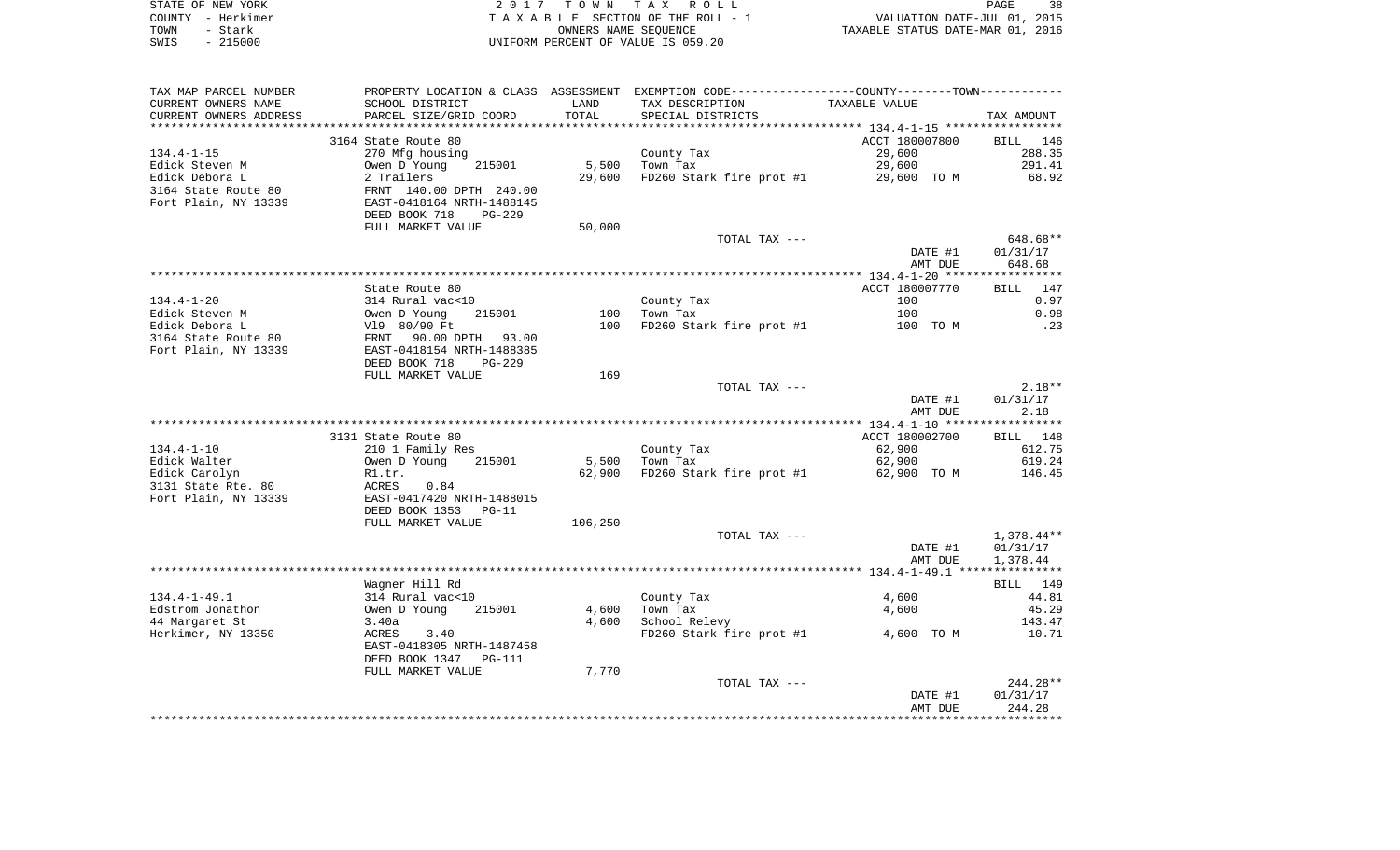| STATE OF NEW YORK | 2017 TOWN TAX ROLL                 | 39<br>PAGE                       |
|-------------------|------------------------------------|----------------------------------|
| COUNTY - Herkimer | TAXABLE SECTION OF THE ROLL - 1    | VALUATION DATE-JUL 01, 2015      |
| TOWN<br>– Stark   | OWNERS NAME SEOUENCE               | TAXABLE STATUS DATE-MAR 01, 2016 |
| $-215000$<br>SWIS | UNIFORM PERCENT OF VALUE IS 059.20 |                                  |

| TAX MAP PARCEL NUMBER   |                           |         | PROPERTY LOCATION & CLASS ASSESSMENT EXEMPTION CODE----------------COUNTY-------TOWN---------- |                    |              |
|-------------------------|---------------------------|---------|------------------------------------------------------------------------------------------------|--------------------|--------------|
| CURRENT OWNERS NAME     | SCHOOL DISTRICT           | LAND    | TAX DESCRIPTION                                                                                | TAXABLE VALUE      |              |
| CURRENT OWNERS ADDRESS  | PARCEL SIZE/GRID COORD    | TOTAL   | SPECIAL DISTRICTS                                                                              |                    | TAX AMOUNT   |
|                         |                           |         |                                                                                                |                    |              |
|                         | 622 Wagner Hill Rd        |         |                                                                                                | ACCT 180000300     | BILL 150     |
| $134.4 - 1 - 49.2$      | 210 1 Family Res          |         | County Tax                                                                                     | 79,400             | 773.48       |
| Edstrom Jonathon        | Owen D Young<br>215001    | 6,400   | Town Tax                                                                                       | 79,400             | 781.68       |
| 44 Margaret St          | R1                        | 79,400  | School Relevy                                                                                  |                    | 2,476.31     |
| Herkimer, NY 13350      | ACRES 1.60                |         | FD260 Stark fire prot #1                                                                       | 79,400 TO M        | 184.87       |
|                         | EAST-0418452 NRTH-1487986 |         |                                                                                                |                    |              |
|                         | DEED BOOK 1347 PG-111     |         |                                                                                                |                    |              |
|                         | FULL MARKET VALUE         | 134,122 |                                                                                                |                    |              |
|                         |                           |         | TOTAL TAX ---                                                                                  |                    | $4,216.34**$ |
|                         |                           |         |                                                                                                | DATE #1            | 01/31/17     |
|                         |                           |         |                                                                                                | AMT DUE            | 4,216.34     |
|                         |                           |         |                                                                                                |                    |              |
|                         | Travis Rd                 |         |                                                                                                |                    | BILL 151     |
| $128.3 - 3 - 5$         | 322 Rural vac>10          |         | County Tax                                                                                     | 2,300              | 22.41        |
| Elio Golisan Irr. Trust | Little Falls Ce 210900    | 2,300   | Town Tax                                                                                       | 2,300              | 22.64        |
| 71 Lasher Ave           | ACRES 22.80               | 2,300   | School Relevy                                                                                  |                    | 120.24       |
| Germantown, NY 12526    | EAST-0401557 NRTH-1502080 |         | FD260 Stark fire prot #1                                                                       | 2,300 TO M         | 5.36         |
|                         | DEED BOOK 1370<br>PG-584  |         |                                                                                                |                    |              |
|                         | FULL MARKET VALUE         | 3,885   |                                                                                                |                    |              |
|                         |                           |         | TOTAL TAX ---                                                                                  |                    | 170.65**     |
|                         |                           |         |                                                                                                | DATE #1            | 01/31/17     |
|                         |                           |         |                                                                                                | AMT DUE            | 170.65       |
|                         |                           |         |                                                                                                |                    |              |
|                         | State Route 80            |         |                                                                                                |                    | BILL 152     |
| $134.4 - 2 - 2$         | 322 Rural vac>10          |         | County Tax                                                                                     | 21,500             | 209.44       |
| Ellington Loretta       | 215001<br>Owen D Young    | 21,500  | Town Tax                                                                                       | 21,500             | 211.66       |
| State Route 80          | Mohawk trails subdiv 2002 | 21,500  | FD260 Stark fire prot #1                                                                       | 21,500 TO M        | 50.06        |
| PO Box 593              | ACRES 25.90               |         |                                                                                                |                    |              |
| Commack, NY 11725       | EAST-0412446 NRTH-1485590 |         |                                                                                                |                    |              |
|                         | DEED BOOK 944<br>PG-302   |         |                                                                                                |                    |              |
|                         | FULL MARKET VALUE         | 36,318  |                                                                                                |                    |              |
|                         |                           |         | TOTAL TAX ---                                                                                  |                    | $471.16**$   |
|                         |                           |         |                                                                                                | DATE #1            | 01/31/17     |
|                         |                           |         |                                                                                                | AMT DUE            | 471.16       |
|                         |                           |         |                                                                                                |                    |              |
|                         | 1701 Travis Rd            |         |                                                                                                | ACCT 180000180     | BILL 153     |
| $128.3 - 3 - 1$         | 113 Cattle farm           |         | County Tax                                                                                     | 87,500             | 852.39       |
| Ellis Frederick P       | Little Falls Ce 210900    | 9,800   | Town Tax                                                                                       | 87,500             | 861.42       |
| Ellis Phyllis           | ACRES 16.50               | 87,500  | FD260 Stark fire prot #1                                                                       | 87,500 TO M        | 203.73       |
| 1701 Travis Rd          | EAST-0398387 NRTH-1503458 |         |                                                                                                |                    |              |
| Mohawk, NY 13407        | DEED BOOK 1277 PG-388     |         |                                                                                                |                    |              |
|                         | FULL MARKET VALUE         | 147,804 |                                                                                                |                    |              |
|                         |                           |         | TOTAL TAX ---                                                                                  |                    | 1,917.54**   |
|                         |                           |         |                                                                                                | DATE #1<br>AMT DUE | 01/31/17     |
|                         |                           |         |                                                                                                |                    | 1,917.54     |
|                         |                           |         |                                                                                                |                    |              |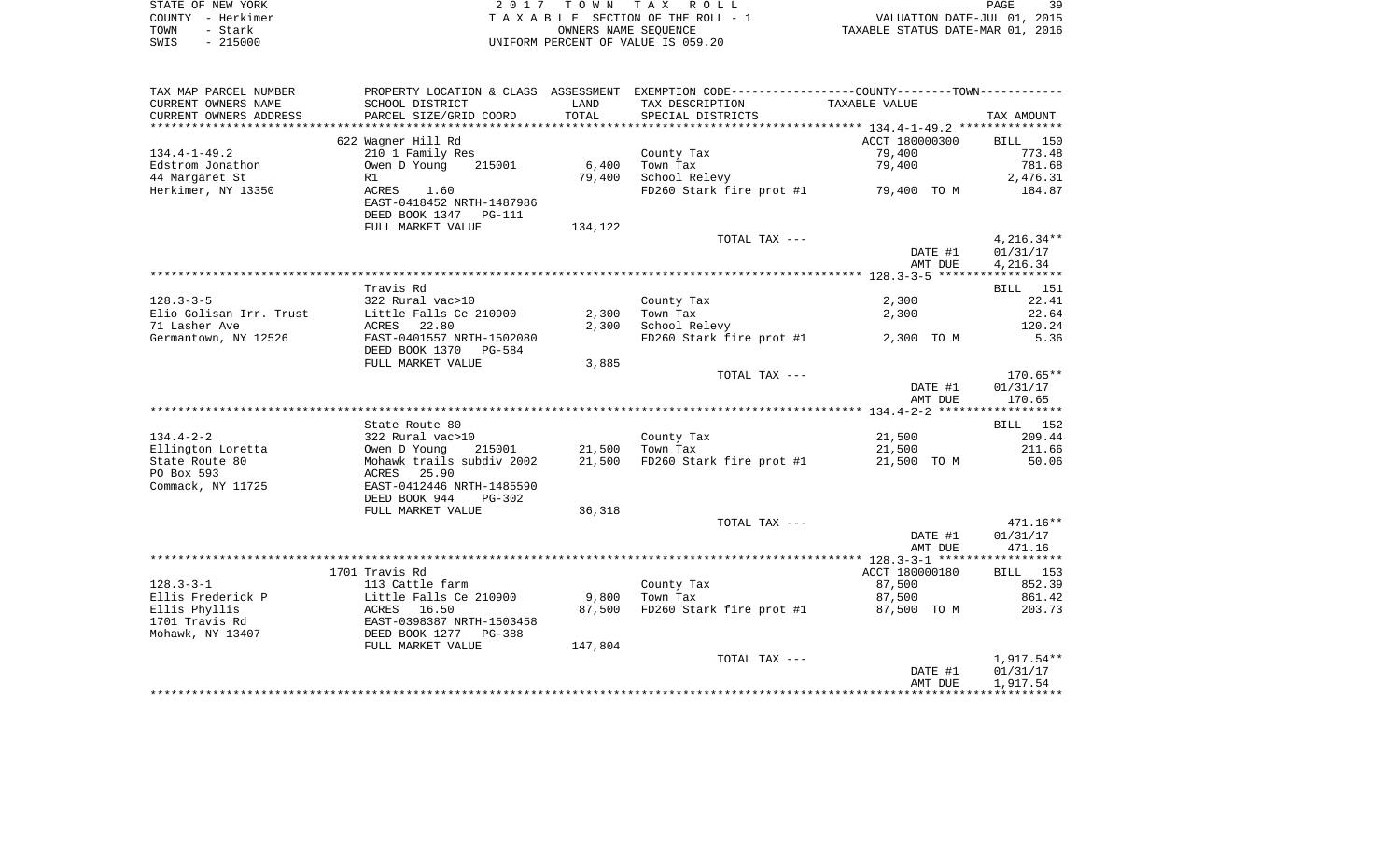| STATE OF NEW YORK                         | 2017 TOWN TAX ROLL                 | 40<br>PAGE                       |
|-------------------------------------------|------------------------------------|----------------------------------|
| COUNTY - Herkimer                         | TAXABLE SECTION OF THE ROLL - 1    | VALUATION DATE-JUL 01, 2015      |
| TOWN<br>Stark<br>$\overline{\phantom{0}}$ | OWNERS NAME SEOUENCE               | TAXABLE STATUS DATE-MAR 01, 2016 |
| $-215000$<br>SWIS                         | UNIFORM PERCENT OF VALUE IS 059.20 |                                  |

| TAX MAP PARCEL NUMBER                |                                   |         | PROPERTY LOCATION & CLASS ASSESSMENT EXEMPTION CODE---------------COUNTY--------TOWN---------- |                |                 |
|--------------------------------------|-----------------------------------|---------|------------------------------------------------------------------------------------------------|----------------|-----------------|
| CURRENT OWNERS NAME                  | SCHOOL DISTRICT                   | LAND    | TAX DESCRIPTION                                                                                | TAXABLE VALUE  |                 |
| CURRENT OWNERS ADDRESS               | PARCEL SIZE/GRID COORD            | TOTAL   | SPECIAL DISTRICTS                                                                              |                | TAX AMOUNT      |
|                                      |                                   |         |                                                                                                |                |                 |
|                                      | Elwood Rd                         |         |                                                                                                | ACCT 180012960 | BILL 154        |
| $135.3 - 1 - 11.1$                   | 314 Rural vac<10                  |         | County Tax                                                                                     | 3,200          | 31.17           |
| Elwood John R                        | Owen D Young<br>215001            | 3,200   | Town Tax                                                                                       | 3,200          | 31.50           |
| 316 Elwood Rd                        | ACRES<br>1.30                     | 3,200   | FD260 Stark fire prot #1                                                                       | 3,200 TO M     | 7.45            |
| Fort Plain, NY 13339                 | EAST-0422336 NRTH-1481894         |         |                                                                                                |                |                 |
|                                      | DEED BOOK 1289 PG-550             |         |                                                                                                |                |                 |
|                                      | FULL MARKET VALUE                 | 5,405   | TOTAL TAX ---                                                                                  |                | 70.12**         |
|                                      |                                   |         |                                                                                                | DATE #1        | 01/31/17        |
|                                      |                                   |         |                                                                                                | AMT DUE        | 70.12           |
|                                      |                                   |         |                                                                                                |                |                 |
|                                      | 316 Elwood Rd                     |         |                                                                                                | ACCT 180002460 | <b>BILL</b> 155 |
| 135.3-1-12                           | 210 1 Family Res                  |         | County Tax                                                                                     | 56,800         | 553.32          |
| Elwood John R                        | 215001<br>Owen D Young            | 8,200   | Town Tax                                                                                       | 56,800         | 559.19          |
| 316 Elwood Rd                        | R1                                | 56,800  | FD260 Stark fire prot #1                                                                       | 56,800 TO M    | 132.25          |
| Fort Plain, NY 13339                 | ACRES 4.30                        |         |                                                                                                |                |                 |
|                                      | EAST-0422543 NRTH-1481215         |         |                                                                                                |                |                 |
|                                      | DEED BOOK 1289 PG-550             |         |                                                                                                |                |                 |
|                                      | FULL MARKET VALUE                 | 95,946  |                                                                                                |                |                 |
|                                      |                                   |         | TOTAL TAX ---                                                                                  |                | 1,244.76**      |
|                                      |                                   |         |                                                                                                | DATE #1        | 01/31/17        |
|                                      |                                   |         |                                                                                                | AMT DUE        | 1,244.76        |
|                                      |                                   |         |                                                                                                |                |                 |
|                                      | 1027 Wiltse Hill Rd               |         |                                                                                                |                | BILL 156        |
| 141.1-1-22.2                         | 210 1 Family Res                  |         | County Tax                                                                                     | 75,000         | 730.62          |
| Epes Thomas F                        | 215001<br>Owen D Young            | 10,900  | Town Tax                                                                                       | 75,000         | 738.36          |
| Epes Amy                             | R1                                |         | 75,000 FD260 Stark fire prot #1                                                                | 75,000 TO M    | 174.62          |
| 9 Lamplight Ln<br>Westport, CT 06880 | FRNT 436.00 DPTH<br>8.90<br>ACRES |         |                                                                                                |                |                 |
|                                      | EAST-0405580 NRTH-1478917         |         |                                                                                                |                |                 |
|                                      | DEED BOOK 870<br>PG-672           |         |                                                                                                |                |                 |
|                                      | FULL MARKET VALUE                 | 126,689 |                                                                                                |                |                 |
|                                      |                                   |         | TOTAL TAX ---                                                                                  |                | $1,643.60**$    |
|                                      |                                   |         |                                                                                                | DATE #1        | 01/31/17        |
|                                      |                                   |         |                                                                                                | AMT DUE        | 1,643.60        |
|                                      |                                   |         |                                                                                                |                |                 |
|                                      | 440 Wagner Hill Rd                |         |                                                                                                | ACCT 180003210 | <b>BILL</b> 157 |
| $134.4 - 1 - 56$                     | 105 Vac farmland                  |         | County Tax                                                                                     | 15,100         | 147.10          |
| Farris Scott R                       | Owen D Young<br>215001            | 15,100  | Town Tax                                                                                       | 15,100         | 148.66          |
| PO Box 262                           | Farm                              | 15,100  | FD260 Stark fire prot $#1$ 15,100 TO M                                                         |                | 35.16           |
| Fort Plain, NY 13339                 | ACRES 60.50                       |         |                                                                                                |                |                 |
|                                      | EAST-0418258 NRTH-1484243         |         |                                                                                                |                |                 |
|                                      | DEED BOOK 932<br>PG-214           |         |                                                                                                |                |                 |
|                                      | FULL MARKET VALUE                 | 25,507  |                                                                                                |                |                 |
|                                      |                                   |         | TOTAL TAX ---                                                                                  |                | $330.92**$      |
|                                      |                                   |         |                                                                                                | DATE #1        | 01/31/17        |
|                                      |                                   |         |                                                                                                | AMT DUE        | 330.92          |
|                                      |                                   |         |                                                                                                |                |                 |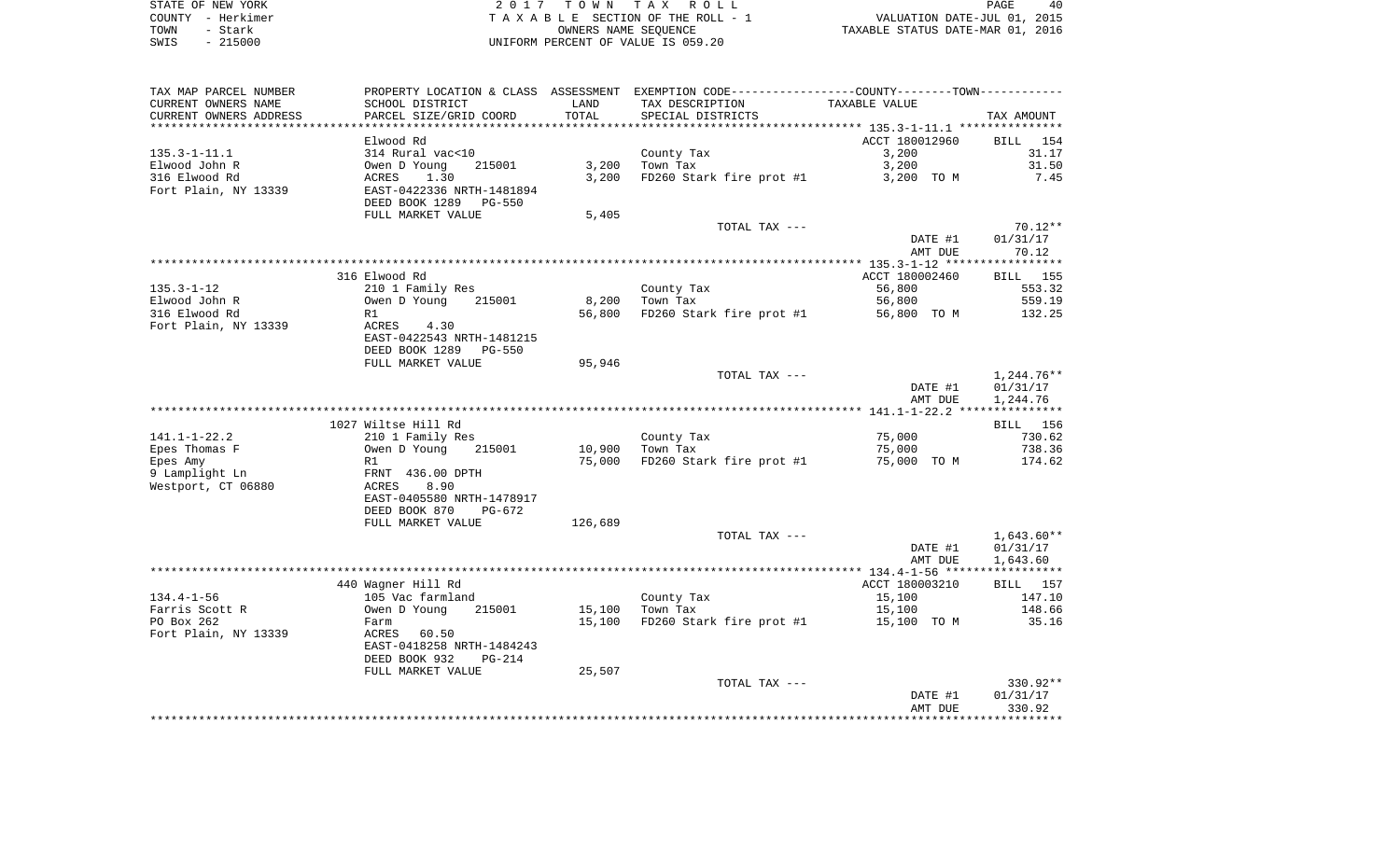| STATE OF NEW YORK |           | 2017 TOWN TAX ROLL                 | PAGE                             | 41 |
|-------------------|-----------|------------------------------------|----------------------------------|----|
| COUNTY - Herkimer |           | TAXABLE SECTION OF THE ROLL - 1    | VALUATION DATE-JUL 01, 2015      |    |
| TOWN              | – Stark   | OWNERS NAME SEOUENCE               | TAXABLE STATUS DATE-MAR 01, 2016 |    |
| SWIS              | $-215000$ | UNIFORM PERCENT OF VALUE IS 059.20 |                                  |    |

| TAX MAP PARCEL NUMBER     |                                |         | PROPERTY LOCATION & CLASS ASSESSMENT EXEMPTION CODE---------------COUNTY-------TOWN---------- |                |                    |
|---------------------------|--------------------------------|---------|-----------------------------------------------------------------------------------------------|----------------|--------------------|
| CURRENT OWNERS NAME       | SCHOOL DISTRICT                | LAND    | TAX DESCRIPTION                                                                               | TAXABLE VALUE  |                    |
| CURRENT OWNERS ADDRESS    | PARCEL SIZE/GRID COORD         | TOTAL   | SPECIAL DISTRICTS                                                                             |                | TAX AMOUNT         |
|                           |                                |         |                                                                                               |                |                    |
|                           | 3718 Jordanville Rd            |         |                                                                                               | ACCT 180011250 | BILL<br>158        |
| $133.4 - 1 - 12$          | 210 1 Family Res               |         | County Tax                                                                                    | 36,700         | 357.52             |
| Feliciano Rafael          | Owen D Young<br>215001         | 6,000   | Town Tax                                                                                      | 36,700         | 361.30             |
| Feliciano Mona K          | R1                             | 36,700  | FD260 Stark fire prot #1                                                                      | 36,700 TO M    | 85.45              |
| 3718 Jordanville Rd       | FRNT 288.00 DPTH 151.00        |         |                                                                                               |                |                    |
| Jordanville, NY 13361     | EAST-0397583 NRTH-1484295      |         |                                                                                               |                |                    |
|                           | DEED BOOK 740<br>$PG-13$       |         |                                                                                               |                |                    |
|                           | FULL MARKET VALUE              | 61,993  |                                                                                               |                |                    |
|                           |                                |         | TOTAL TAX ---                                                                                 |                | $804.27**$         |
|                           |                                |         |                                                                                               | DATE #1        | 01/31/17           |
|                           |                                |         |                                                                                               | AMT DUE        | 804.27             |
|                           |                                |         |                                                                                               |                |                    |
|                           | 1444 Travis Rd                 |         |                                                                                               | ACCT 180013080 | 159<br><b>BILL</b> |
| $128.3 - 1 - 18$          | 241 Rural res&ag               |         | VET COM CT 41131                                                                              | 9,000<br>9,000 |                    |
| Ferguson John             | Owen D Young<br>215001         | 33,300  | County Tax                                                                                    | 80,400         | 783.22             |
| Jones Dedre M             | F                              | 89,400  | Town Tax                                                                                      | 80,400         | 791.52             |
| 1444 Travis Rd            | ACRES<br>79.00 BANK<br>231     |         | FD260 Stark fire prot #1                                                                      | 89,400 TO M    | 208.15             |
| Mohawk, NY 13407          | EAST-0398630 NRTH-1498806      |         |                                                                                               |                |                    |
|                           | DEED BOOK 802<br><b>PG-151</b> |         |                                                                                               |                |                    |
|                           | FULL MARKET VALUE              | 151,014 |                                                                                               |                |                    |
|                           |                                |         | TOTAL TAX ---                                                                                 |                | 1,782.89**         |
|                           |                                |         |                                                                                               | DATE #1        | 01/31/17           |
|                           |                                |         |                                                                                               | AMT DUE        | 1,782.89           |
|                           |                                |         |                                                                                               |                |                    |
|                           | 5926 Park Rd                   |         |                                                                                               | ACCT 180009690 | BILL<br>160        |
| $141.6 - 1 - 30$          | 210 1 Family Res               |         | VET WAR CT 41121                                                                              | 5,400<br>5,400 |                    |
| Flynn Timothy J           | Owen D Young<br>215001         | 4,700   | County Tax                                                                                    | 35,300         | 343.88             |
| Flynn Ruth                | R1                             | 40,700  | Town Tax                                                                                      | 35,300         | 347.52             |
| 5926 Park Rd              | FRNT 100.00 DPTH 120.00        |         | FD260 Stark fire prot #1                                                                      | 40,700 TO M    | 94.76              |
| PO Box 25                 | EAST-0404499 NRTH-1479780      |         | WD300 Stark Water District                                                                    | 40,700 TO M    | 70.13              |
| Van Hornesville, NY 13475 | DEED BOOK 00634 PG-00523       |         |                                                                                               |                |                    |
|                           | FULL MARKET VALUE              | 68,750  |                                                                                               |                |                    |
|                           |                                |         | TOTAL TAX ---                                                                                 |                | $856.29**$         |
|                           |                                |         |                                                                                               | DATE #1        | 01/31/17           |
|                           |                                |         |                                                                                               | AMT DUE        | 856.29             |
|                           |                                |         |                                                                                               |                |                    |
|                           | 188 Bush Rd                    |         |                                                                                               |                | BILL 161           |
| $133.2 - 4 - 11$          | 113 Cattle farm                |         | County Tax                                                                                    | 45,000         | 438.37             |
| Franklin Gerard A         | Owen D Young<br>215001         | 17,400  | Town Tax                                                                                      | 45,000         | 443.02             |
| Franklin Carol A          | R1                             | 45,000  | FD260 Stark fire prot #1                                                                      | 45,000 TO M    | 104.77             |
| 188 Bush Rd               | ACRES<br>31.60                 |         |                                                                                               |                |                    |
| Jordanville, NY 13361     | EAST-0356820 NRTH-1066210      |         |                                                                                               |                |                    |
|                           |                                |         |                                                                                               |                |                    |
|                           | DEED BOOK 940<br>$PG-257$      | 76,014  |                                                                                               |                |                    |
|                           | FULL MARKET VALUE              |         |                                                                                               |                |                    |
|                           |                                |         | TOTAL TAX ---                                                                                 |                | 986.16**           |
|                           |                                |         |                                                                                               | DATE #1        | 01/31/17<br>986.16 |
|                           |                                |         |                                                                                               | AMT DUE        |                    |
|                           |                                |         |                                                                                               |                |                    |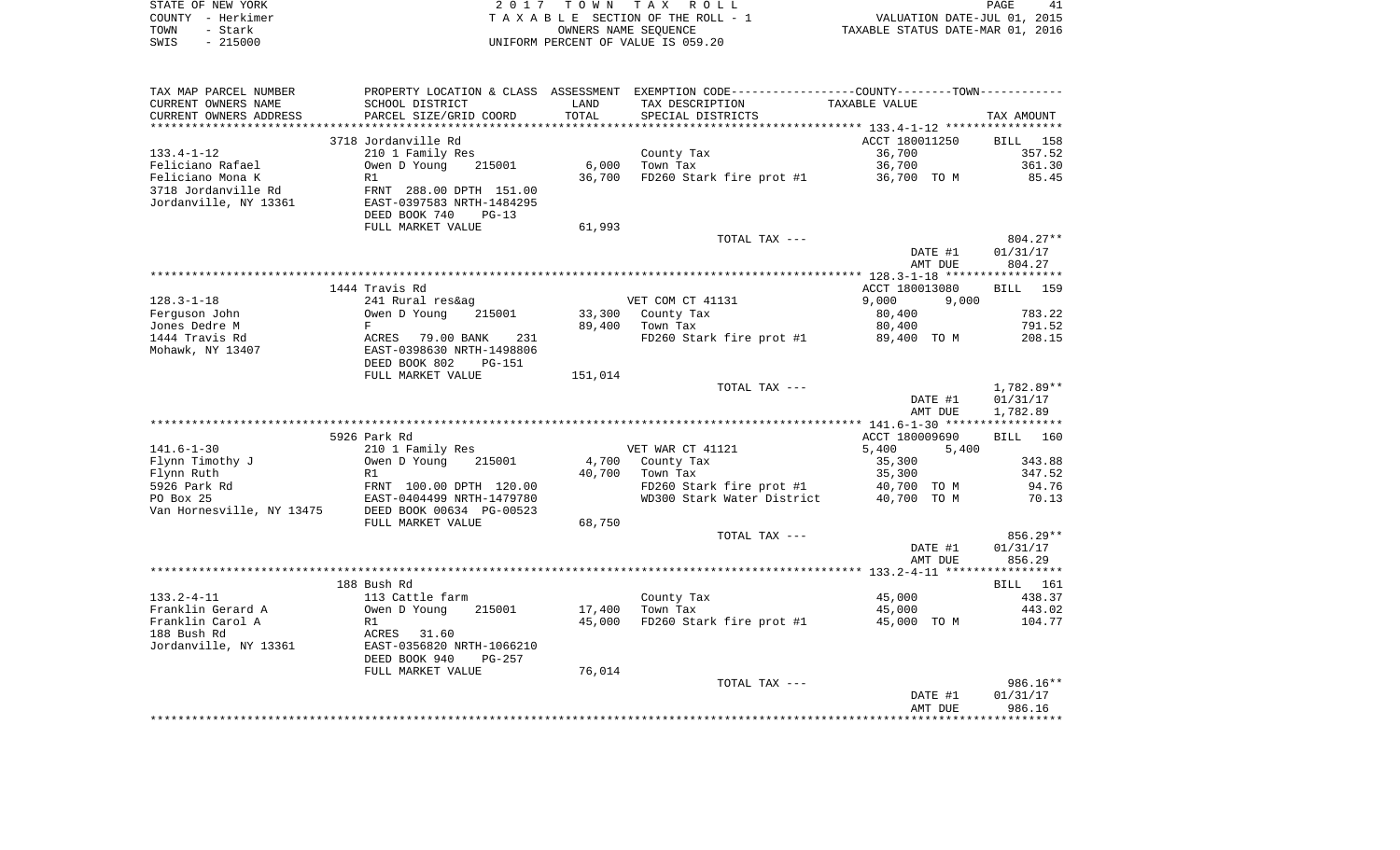|      | STATE OF NEW YORK | 2017 TOWN TAX ROLL                    | 42<br>PAGE                       |  |
|------|-------------------|---------------------------------------|----------------------------------|--|
|      | COUNTY - Herkimer | T A X A B L E SECTION OF THE ROLL - 1 | VALUATION DATE-JUL 01, 2015      |  |
| TOWN | - Stark           | OWNERS NAME SEOUENCE                  | TAXABLE STATUS DATE-MAR 01, 2016 |  |
| SWIS | $-215000$         | UNIFORM PERCENT OF VALUE IS 059.20    |                                  |  |

| CURRENT OWNERS NAME         | SCHOOL DISTRICT                          | LAND    | PROPERTY LOCATION & CLASS ASSESSMENT EXEMPTION CODE---------------COUNTY-------TOWN----------<br>TAX DESCRIPTION TAXABLE VALUE |                         |                                                                                                                  |
|-----------------------------|------------------------------------------|---------|--------------------------------------------------------------------------------------------------------------------------------|-------------------------|------------------------------------------------------------------------------------------------------------------|
| CURRENT OWNERS ADDRESS      | PARCEL SIZE/GRID COORD                   | TOTAL   | SPECIAL DISTRICTS                                                                                                              |                         | TAX AMOUNT                                                                                                       |
|                             |                                          |         |                                                                                                                                |                         |                                                                                                                  |
|                             | 1339 State Route 168                     |         |                                                                                                                                | ACCT 180003540          | <b>BILL</b><br>162                                                                                               |
| $128.3 - 1 - 17$            | 210 1 Family Res                         |         | County Tax                                                                                                                     | 18,500                  | 180.22                                                                                                           |
| Frasier Daniel C            | Owen D Young<br>215001                   |         | 4,600 Town Tax                                                                                                                 | 18,500                  | 182.13                                                                                                           |
| 1339 State Route 168        | R1 1Acre                                 |         | 18,500 School Relevy                                                                                                           |                         | 22.61                                                                                                            |
| Mohawk, NY 13407            | FRNT 116.00 DPTH 100.00                  |         | FD260 Stark fire prot #1 18,500 TO M                                                                                           |                         | 43.07                                                                                                            |
|                             | EAST-0397337 NRTH-1499247                |         |                                                                                                                                |                         |                                                                                                                  |
|                             | DEED BOOK 820<br>PG-572                  |         |                                                                                                                                |                         |                                                                                                                  |
|                             | FULL MARKET VALUE                        | 31,250  |                                                                                                                                |                         |                                                                                                                  |
|                             |                                          |         | TOTAL TAX ---                                                                                                                  |                         | 428.03**                                                                                                         |
|                             |                                          |         |                                                                                                                                | DATE #1                 | 01/31/17                                                                                                         |
|                             |                                          |         |                                                                                                                                | AMT DUE                 | 428.03                                                                                                           |
|                             |                                          |         |                                                                                                                                |                         |                                                                                                                  |
|                             | State Route 80                           |         |                                                                                                                                |                         | BILL 163                                                                                                         |
| $134.4 - 2 - 1$             | 322 Rural vac>10                         |         | County Tax                                                                                                                     | 42,000                  | 409.15                                                                                                           |
| Frasier Elaine              | Owen D Young<br>215001                   |         | 42,000 Town Tax                                                                                                                | 42,000                  | 413.48                                                                                                           |
| PO Box 1473                 | Mohawk trails subdiv 2002                |         | 42,000 FD260 Stark fire prot #1                                                                                                | 42,000 TO M             | 97.79                                                                                                            |
| Richfield Springs, NY 13432 | ACRES 67.00                              |         |                                                                                                                                |                         |                                                                                                                  |
|                             | EAST-0410977 NRTH-1484468                |         |                                                                                                                                |                         |                                                                                                                  |
|                             | DEED BOOK 947 PG-94                      |         |                                                                                                                                |                         |                                                                                                                  |
|                             | FULL MARKET VALUE                        | 70,946  |                                                                                                                                |                         |                                                                                                                  |
|                             |                                          |         | TOTAL TAX ---                                                                                                                  | DATE #1                 | $920.42**$<br>01/31/17                                                                                           |
|                             |                                          |         |                                                                                                                                | AMT DUE                 | 920.42                                                                                                           |
|                             |                                          |         |                                                                                                                                |                         |                                                                                                                  |
|                             |                                          |         |                                                                                                                                |                         |                                                                                                                  |
|                             |                                          |         |                                                                                                                                |                         |                                                                                                                  |
| $127.4 - 1 - 50$            | 217 Upper Deck Rd                        |         | AGRIC 10 Y 41700                                                                                                               | ACCT 180013730<br>5,000 |                                                                                                                  |
| Frasier Harvey              | 112 Dairy farm<br>Owen D Young<br>215001 |         | 11,100 AG MKTS L 41720                                                                                                         | 5,000<br>7,792<br>7,792 |                                                                                                                  |
| Frasier Connie M            | ACRES<br>9.30                            |         | 60,100 County Tax                                                                                                              | 47,308                  |                                                                                                                  |
| 217 Upper Deck Rd           | EAST-0395352 NRTH-1497121                |         | Town Tax                                                                                                                       | 47,308                  |                                                                                                                  |
| Mohawk, NY 13407            | DEED BOOK 1149    PG-595                 |         |                                                                                                                                | 52,308 TO M             |                                                                                                                  |
|                             | FULL MARKET VALUE                        | 101,520 | FD260 Stark fire prot #1<br>7.792 EX                                                                                           |                         |                                                                                                                  |
| MAY BE SUBJECT TO PAYMENT   |                                          |         |                                                                                                                                |                         |                                                                                                                  |
| UNDER AGDIST LAW TIL 2020   |                                          |         |                                                                                                                                |                         |                                                                                                                  |
|                             |                                          |         | TOTAL TAX ---                                                                                                                  |                         |                                                                                                                  |
|                             |                                          |         |                                                                                                                                | DATE #1                 |                                                                                                                  |
|                             |                                          |         |                                                                                                                                | AMT DUE                 |                                                                                                                  |
|                             |                                          |         |                                                                                                                                |                         |                                                                                                                  |
|                             | Travis Rd                                |         |                                                                                                                                |                         |                                                                                                                  |
| $128.3 - 3 - 3$             | 314 Rural vac<10                         |         | County Tax                                                                                                                     | 700                     |                                                                                                                  |
| Frasier Harvey              | Little Falls Ce 210900                   |         | 700 Town Tax                                                                                                                   | 700                     |                                                                                                                  |
| 1439 Travis Rd              | 7.4a                                     | 700     | FD260 Stark fire prot #1                                                                                                       | 700 TO M                |                                                                                                                  |
| Mohawk, NY 13407            | 7.40<br>ACRES                            |         |                                                                                                                                |                         |                                                                                                                  |
|                             | EAST-0400337 NRTH-1502733                |         |                                                                                                                                |                         |                                                                                                                  |
|                             | DEED BOOK 1580 PG-106                    |         |                                                                                                                                |                         |                                                                                                                  |
|                             | FULL MARKET VALUE                        | 1,182   |                                                                                                                                |                         | BILL 164<br>460.86<br>465.74<br>121.79<br>1,048.39**<br>01/31/17<br>1,048.39<br>BILL 165<br>6.82<br>6.89<br>1.63 |
|                             |                                          |         | TOTAL TAX ---                                                                                                                  | DATE #1                 | $15.34**$<br>01/31/17                                                                                            |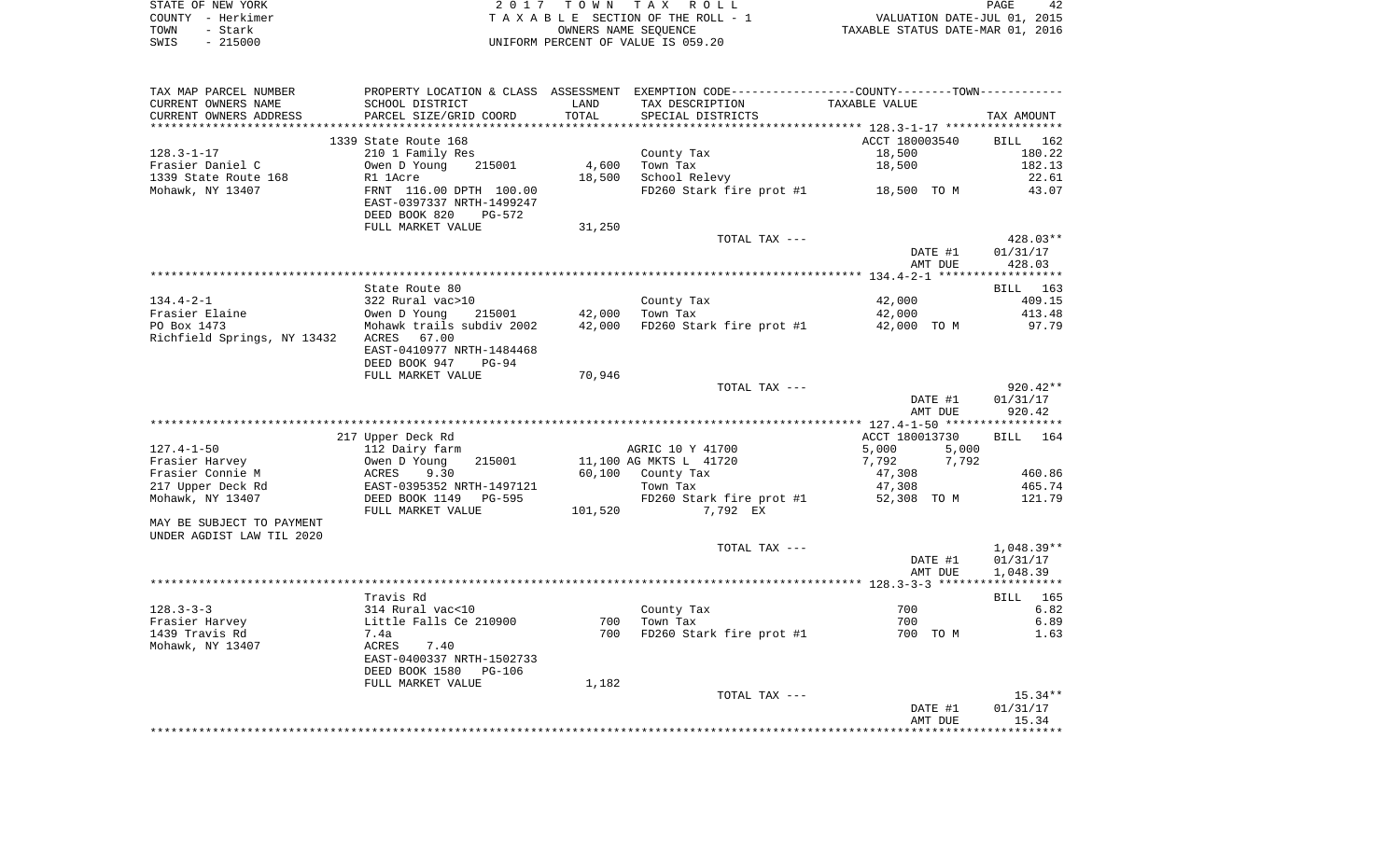| STATE OF NEW YORK | 2017 TOWN TAX ROLL                 | PAGE                             |
|-------------------|------------------------------------|----------------------------------|
| COUNTY - Herkimer | TAXABLE SECTION OF THE ROLL - 1    | VALUATION DATE-JUL 01, 2015      |
| TOWN<br>- Stark   | OWNERS NAME SEOUENCE               | TAXABLE STATUS DATE-MAR 01, 2016 |
| $-215000$<br>SWIS | UNIFORM PERCENT OF VALUE IS 059.20 |                                  |

PAGE 43

| TAX MAP PARCEL NUMBER<br>CURRENT OWNERS NAME<br>CURRENT OWNERS ADDRESS<br>************************* | SCHOOL DISTRICT<br>PARCEL SIZE/GRID COORD  | LAND<br>TOTAL | PROPERTY LOCATION & CLASS ASSESSMENT EXEMPTION CODE---------------COUNTY-------TOWN---------<br>TAX DESCRIPTION<br>SPECIAL DISTRICTS | TAXABLE VALUE    | TAX AMOUNT            |
|-----------------------------------------------------------------------------------------------------|--------------------------------------------|---------------|--------------------------------------------------------------------------------------------------------------------------------------|------------------|-----------------------|
|                                                                                                     |                                            |               |                                                                                                                                      |                  |                       |
|                                                                                                     | Travis Rd                                  |               |                                                                                                                                      | ACCT 186109      | BILL<br>166<br>137.36 |
| $128.3 - 3 - 2$<br>Frasier Harvey B                                                                 | 322 Rural vac>10<br>Little Falls Ce 210900 | 14,100        | County Tax<br>Town Tax                                                                                                               | 14,100<br>14,100 | 138.81                |
| Frasier Connie M                                                                                    | 22.70<br>ACRES                             | 14,100        | FD260 Stark fire prot #1                                                                                                             | 14,100 TO M      | 32.83                 |
| 217 Upper Deck Rd                                                                                   | EAST-0399498 NRTH-1503018                  |               |                                                                                                                                      |                  |                       |
| Mohawk, NY 13407                                                                                    | DEED BOOK 1532<br>PG-690                   |               |                                                                                                                                      |                  |                       |
|                                                                                                     | FULL MARKET VALUE                          | 23,818        |                                                                                                                                      |                  |                       |
|                                                                                                     |                                            |               | TOTAL TAX ---                                                                                                                        |                  | $309.00**$            |
|                                                                                                     |                                            |               |                                                                                                                                      | DATE #1          | 01/31/17              |
|                                                                                                     |                                            |               |                                                                                                                                      | AMT DUE          | 309.00                |
|                                                                                                     |                                            |               |                                                                                                                                      |                  |                       |
|                                                                                                     | 1439 Travis Rd                             |               |                                                                                                                                      | ACCT 180005760   | BILL 167              |
| $127.4 - 1 - 48$                                                                                    | 210 1 Family Res                           |               | County Tax                                                                                                                           | 88,000           | 857.26                |
| Frasier Harvey B Jr                                                                                 | Owen D Young<br>215001                     | 7,100         | Town Tax                                                                                                                             | 88,000           | 866.34                |
| 1439 Travis Rd                                                                                      | 2.60<br>ACRES                              | 88,000        | FD260 Stark fire prot #1                                                                                                             | 88,000 TO M      | 204.89                |
| Mohawk, NY 13407                                                                                    | EAST-0396941 NRTH-1498886                  |               |                                                                                                                                      |                  |                       |
|                                                                                                     | DEED BOOK 802<br>$PG-55$                   |               |                                                                                                                                      |                  |                       |
|                                                                                                     | FULL MARKET VALUE                          | 148,649       |                                                                                                                                      |                  |                       |
|                                                                                                     |                                            |               | TOTAL TAX ---                                                                                                                        |                  | 1,928.49**            |
|                                                                                                     |                                            |               |                                                                                                                                      | DATE #1          | 01/31/17              |
|                                                                                                     |                                            |               |                                                                                                                                      | AMT DUE          | 1,928.49              |
|                                                                                                     |                                            |               |                                                                                                                                      |                  |                       |
| $128.3 - 1 - 21.1$                                                                                  | State Route 168                            |               |                                                                                                                                      | ACCT 193597      | BILL 168<br>108.13    |
| Frasier Harvey B Jr                                                                                 | 105 Vac farmland<br>215001                 | 11,100        | County Tax<br>Town Tax                                                                                                               | 11,100<br>11,100 | 109.28                |
| Frasier Colleen                                                                                     | Owen D Young<br>F 145 A.                   | 11,100        | FD260 Stark fire prot #1                                                                                                             | 11,100 TO M      | 25.84                 |
| 1439 Travis Rd                                                                                      | ACRES 31.70                                |               |                                                                                                                                      |                  |                       |
| Mohawk, NY 13407                                                                                    | EAST-0401381 NRTH-1498820                  |               |                                                                                                                                      |                  |                       |
|                                                                                                     | DEED BOOK 1577<br>PG-694                   |               |                                                                                                                                      |                  |                       |
|                                                                                                     | FULL MARKET VALUE                          | 18,750        |                                                                                                                                      |                  |                       |
|                                                                                                     |                                            |               | TOTAL TAX ---                                                                                                                        |                  | $243.25**$            |
|                                                                                                     |                                            |               |                                                                                                                                      | DATE #1          | 01/31/17              |
|                                                                                                     |                                            |               |                                                                                                                                      | AMT DUE          | 243.25                |
|                                                                                                     |                                            |               |                                                                                                                                      |                  |                       |
|                                                                                                     | 1314 St. Rte. 168                          |               |                                                                                                                                      | ACCT 180003660   | BILL 169              |
| $128.3 - 1 - 14.1$                                                                                  | 105 Vac farmland                           |               | County Tax                                                                                                                           | 60,300           | 587.42                |
| Frasier Harvey B Jr.                                                                                | Owen D Young<br>215001                     | 20,300        | Town Tax                                                                                                                             | 60,300           | 593.64                |
| Frasier Colleen                                                                                     | F 42A                                      | 60,300        | FD260 Stark fire prot #1                                                                                                             | 60,300 TO M      | 140.40                |
| 1439 Travis Rd                                                                                      | ACRES<br>42.00                             |               |                                                                                                                                      |                  |                       |
| Mohawk, NY 13407                                                                                    | EAST-0397941 NRTH-1500870                  |               |                                                                                                                                      |                  |                       |
|                                                                                                     | DEED BOOK 1289<br>PG-232                   |               |                                                                                                                                      |                  |                       |
|                                                                                                     | FULL MARKET VALUE                          | 101,858       |                                                                                                                                      |                  |                       |
|                                                                                                     |                                            |               | TOTAL TAX ---                                                                                                                        |                  | $1,321.46**$          |
|                                                                                                     |                                            |               |                                                                                                                                      | DATE #1          | 01/31/17              |
|                                                                                                     |                                            |               |                                                                                                                                      | AMT DUE          | 1,321.46              |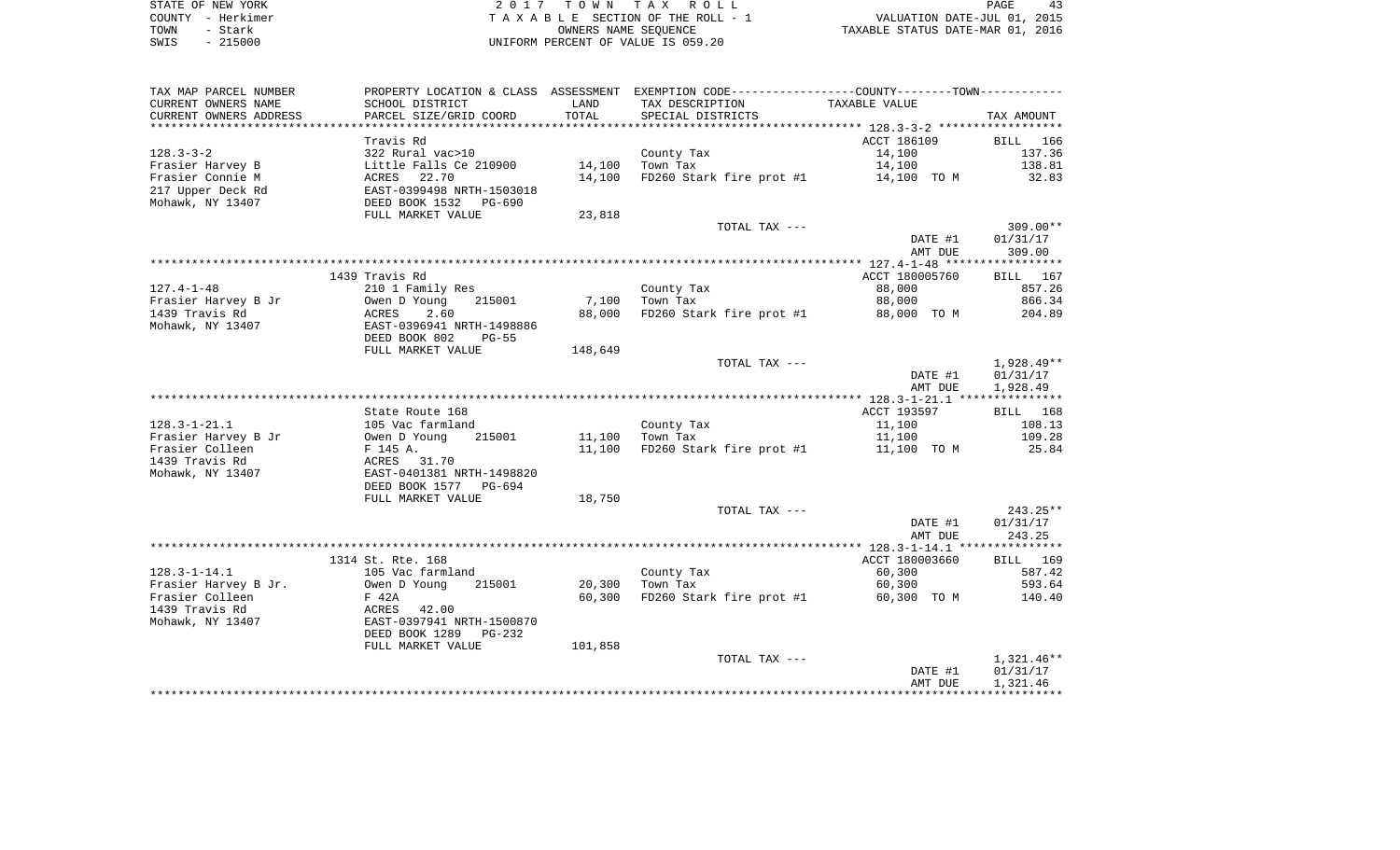STATE OF NEW YORK **EXECUTE:** A 2 0 1 7 T O W N T A X R O L L COUNTY - Herkimer T A X A B L E SECTION OF THE ROLL - 1 VALUATION DATE-JUL 01, 2015 TOWN - STARK OUR COLL - 1<br>
TAXABLE STATUS DATE-JUL 01, 2015<br>
OWNERS NAME SEQUENCE TAXABLE STATUS DATE-MAR 01, 2016 SWIS - 215000 UNIFORM PERCENT OF VALUE IS 059.20

PAGE 44

| TAX MAP PARCEL NUMBER    |                           |        | PROPERTY LOCATION & CLASS ASSESSMENT EXEMPTION CODE-----------------COUNTY-------TOWN----------- |                                               |             |
|--------------------------|---------------------------|--------|--------------------------------------------------------------------------------------------------|-----------------------------------------------|-------------|
| CURRENT OWNERS NAME      | SCHOOL DISTRICT           | LAND   | TAX DESCRIPTION                                                                                  | TAXABLE VALUE                                 |             |
| CURRENT OWNERS ADDRESS   | PARCEL SIZE/GRID COORD    | TOTAL  | SPECIAL DISTRICTS                                                                                |                                               | TAX AMOUNT  |
|                          |                           |        |                                                                                                  |                                               |             |
|                          | Travis Rd                 |        |                                                                                                  | ACCT 199618                                   | BILL<br>170 |
| $128.3 - 3 - 6$          | 322 Rural vac>10          |        | County Tax                                                                                       | 17,400                                        | 169.50      |
| Frasier Harvey Jr        | Little Falls Ce 210900    | 17,400 | Town Tax                                                                                         | 17,400                                        | 171.30      |
| Frasier Colleen          | ACRES 31.60               | 17,400 | FD260 Stark fire prot #1                                                                         | 17,400 TO M                                   | 40.51       |
| 1439 Travis Rd           | EAST-0400574 NRTH-1501874 |        |                                                                                                  |                                               |             |
|                          |                           |        |                                                                                                  |                                               |             |
| Mohawk, NY 13407         | DEED BOOK 1613 PG-734     |        |                                                                                                  |                                               |             |
|                          | FULL MARKET VALUE         | 29,392 |                                                                                                  |                                               |             |
| PRIOR OWNER ON 3/01/2016 |                           |        |                                                                                                  |                                               |             |
| Popovits Andrew          |                           |        |                                                                                                  |                                               |             |
|                          |                           |        | TOTAL TAX ---                                                                                    |                                               | 381.31**    |
|                          |                           |        |                                                                                                  | DATE #1                                       | 01/31/17    |
|                          |                           |        |                                                                                                  | AMT DUE                                       | 381.31      |
|                          |                           |        |                                                                                                  |                                               |             |
|                          | Travis Rd                 |        |                                                                                                  | ACCT 199618                                   | BILL 171    |
| $128.3 - 3 - 7$          | 322 Rural vac>10          |        | County Tax                                                                                       | 10,400                                        | 101.31      |
| Frasier Harvey Jr        | Little Falls Ce 210900    | 10,400 | Town Tax                                                                                         | 10,400                                        | 102.39      |
| Frasier Colleen          | ACRES 14.10               | 10,400 | FD260 Stark fire prot #1                                                                         | 10,400 TO M                                   | 24.21       |
| 1439 Travis Rd           | EAST-0399157 NRTH-1502510 |        |                                                                                                  |                                               |             |
| Mohawk, NY 13407         | DEED BOOK 1613 PG-734     |        |                                                                                                  |                                               |             |
|                          | FULL MARKET VALUE         | 17,568 |                                                                                                  |                                               |             |
| PRIOR OWNER ON 3/01/2016 |                           |        |                                                                                                  |                                               |             |
| Popovits Andrew          |                           |        |                                                                                                  |                                               |             |
|                          |                           |        | TOTAL TAX ---                                                                                    |                                               | 227.91**    |
|                          |                           |        |                                                                                                  |                                               |             |
|                          |                           |        |                                                                                                  | DATE #1                                       | 01/31/17    |
|                          | ***********************   |        | ********************************                                                                 | AMT DUE                                       | 227.91      |
|                          |                           |        |                                                                                                  | *************** 127.4-1-47 ****************** |             |
|                          | Travis Rd                 |        |                                                                                                  | ACCT 180010800                                | BILL 172    |
| $127.4 - 1 - 47$         | 312 Vac w/imprv           |        | County Tax                                                                                       | 1,700                                         | 16.56       |
| Frasier Harvey Jr.       | Owen D Young<br>215001    | 600    | Town Tax                                                                                         | 1,700                                         | 16.74       |
| 1439 Travis Rd           | Vac                       | 1,700  | FD260 Stark fire prot #1                                                                         | 1,700 TO M                                    | 3.96        |
| Mohawk, NY 13407         | ACRES<br>0.84             |        |                                                                                                  |                                               |             |
|                          | EAST-0396944 NRTH-1499081 |        |                                                                                                  |                                               |             |
|                          | DEED BOOK 1259<br>$PG-39$ |        |                                                                                                  |                                               |             |
|                          | FULL MARKET VALUE         | 2,872  |                                                                                                  |                                               |             |
|                          |                           |        | TOTAL TAX ---                                                                                    |                                               | $37.26**$   |
|                          |                           |        |                                                                                                  | DATE #1                                       | 01/31/17    |
|                          |                           |        |                                                                                                  | AMT DUE                                       | 37.26       |
|                          |                           |        |                                                                                                  |                                               | *********** |
|                          | Johnny Cake Rd            |        |                                                                                                  |                                               | BILL 173    |
| $127.4 - 3 - 1$          | 321 Abandoned ag          |        | County Tax                                                                                       | 3,800                                         | 37.02       |
| Fredericks Christopher   | Little Falls Ce 210900    | 3,800  | Town Tax                                                                                         | 3,800                                         | 37.41       |
| 682 Newville Rd          | 9.4 Acres                 | 3,800  | FD260 Stark fire prot #1                                                                         | 3,800 TO M                                    | 8.85        |
| Little Falls, NY 13365   | <b>ACRES</b><br>9.40      |        |                                                                                                  |                                               |             |
|                          | EAST-0396068 NRTH-1504522 |        |                                                                                                  |                                               |             |
|                          |                           |        |                                                                                                  |                                               |             |
|                          | DEED BOOK 1479<br>PG-732  |        |                                                                                                  |                                               |             |
|                          | FULL MARKET VALUE         | 6,419  |                                                                                                  |                                               |             |
|                          |                           |        | TOTAL TAX ---                                                                                    |                                               | 83.28**     |
|                          |                           |        |                                                                                                  | DATE #1                                       | 01/31/17    |
|                          |                           |        |                                                                                                  | AMT DUE                                       | 83.28       |
|                          |                           |        |                                                                                                  |                                               |             |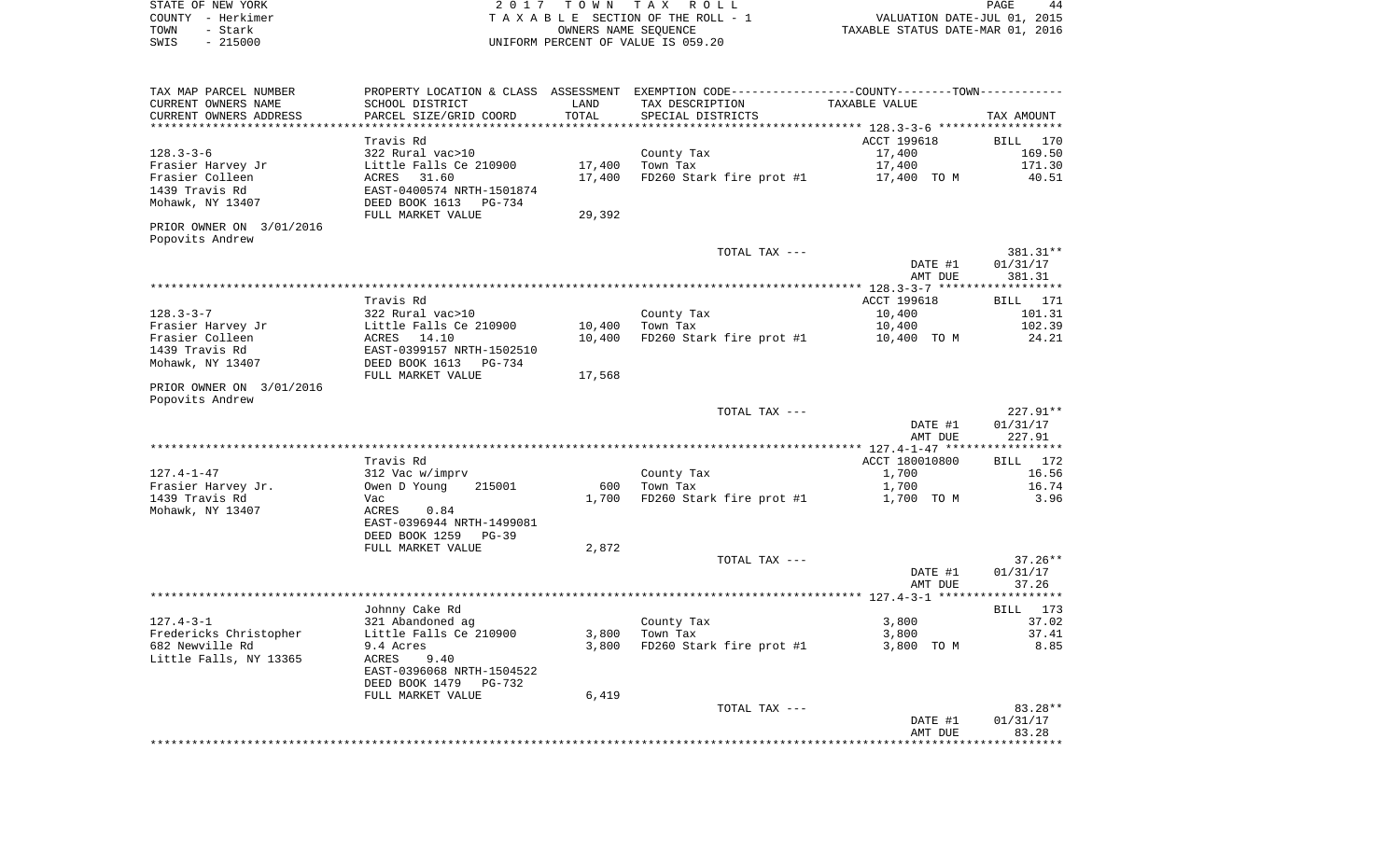|      | STATE OF NEW YORK | 2017 TOWN TAX ROLL                 | 45<br>PAGE                       |
|------|-------------------|------------------------------------|----------------------------------|
|      | COUNTY - Herkimer | TAXABLE SECTION OF THE ROLL - 1    | VALUATION DATE-JUL 01, 2015      |
| TOWN | – Stark           | OWNERS NAME SEOUENCE               | TAXABLE STATUS DATE-MAR 01, 2016 |
| SWIS | - 215000          | UNIFORM PERCENT OF VALUE IS 059.20 |                                  |
|      |                   |                                    |                                  |
|      |                   |                                    |                                  |

| TAX MAP PARCEL NUMBER     | PROPERTY LOCATION & CLASS ASSESSMENT EXEMPTION CODE----------------COUNTY-------TOWN---------- |         |                                        |               |              |
|---------------------------|------------------------------------------------------------------------------------------------|---------|----------------------------------------|---------------|--------------|
| CURRENT OWNERS NAME       | SCHOOL DISTRICT                                                                                | LAND    | TAX DESCRIPTION                        | TAXABLE VALUE |              |
| CURRENT OWNERS ADDRESS    | PARCEL SIZE/GRID COORD                                                                         | TOTAL   | SPECIAL DISTRICTS                      |               | TAX AMOUNT   |
|                           |                                                                                                |         |                                        |               |              |
|                           | Travis Rd                                                                                      |         |                                        | ACCT 179603   | BILL 174     |
| $134.1 - 2 - 3$           | 322 Rural vac>10                                                                               |         | County Tax                             | 19,500        | 189.96       |
| Fredericks Christopher    | Owen D Young 215001                                                                            | 19,500  | Town Tax                               | 19,500        | 191.97       |
|                           |                                                                                                |         | FD260 Stark fire prot #1 $19,500$ TO M |               |              |
| 682 Newville Rd           | split from $1-1, 1-2.2$                                                                        | 19,500  |                                        |               | 45.40        |
| Little Falls, NY 13365    | FRNT 243.20 DPTH                                                                               |         |                                        |               |              |
|                           | ACRES 56.10                                                                                    |         |                                        |               |              |
|                           | EAST-0398694 NRTH-1495447                                                                      |         |                                        |               |              |
|                           | DEED BOOK 1492 PG-525                                                                          |         |                                        |               |              |
|                           | FULL MARKET VALUE                                                                              | 32,939  |                                        |               |              |
|                           |                                                                                                |         | TOTAL TAX ---                          |               | 427.33**     |
|                           |                                                                                                |         |                                        | DATE #1       | 01/31/17     |
|                           |                                                                                                |         |                                        | AMT DUE       | 427.33       |
|                           |                                                                                                |         |                                        |               |              |
|                           | Jordanville Rd                                                                                 |         |                                        | ACCT 197042   | BILL 175     |
| $133.4 - 1 - 8.1$         | 105 Vac farmland                                                                               |         |                                        | 1,800         | 17.53        |
|                           |                                                                                                |         | County Tax                             |               |              |
| Fredericks Christopher A  | Owen D Young<br>215001                                                                         |         | 1,800 Town Tax                         | 1,800         | 17.72        |
| 682 Newville Rd           | Vac Ld                                                                                         | 1,800   | FD260 Stark fire prot #1 1,800 TO M    |               | 4.19         |
| Little Falls, NY 13365    | FRNT 230.00 DPTH                                                                               |         |                                        |               |              |
|                           | ACRES<br>5.00                                                                                  |         |                                        |               |              |
|                           | EAST-0391748 NRTH-1485241                                                                      |         |                                        |               |              |
|                           | DEED BOOK 1599 PG-259                                                                          |         |                                        |               |              |
|                           | FULL MARKET VALUE                                                                              | 3,041   |                                        |               |              |
|                           |                                                                                                |         | TOTAL TAX ---                          |               | $39.44**$    |
|                           |                                                                                                |         |                                        | DATE #1       | 01/31/17     |
|                           |                                                                                                |         |                                        | AMT DUE       | 39.44        |
|                           |                                                                                                |         |                                        |               |              |
|                           | Jordanville Rd                                                                                 |         |                                        | ACCT 197042   | BILL 176     |
| $133.4 - 1 - 9.2$         | 105 Vac farmland                                                                               |         | County Tax                             | 71,000        | 691.65       |
|                           |                                                                                                | 71,000  | Town Tax                               |               | 698.98       |
| Fredericks Christopher A  | Owen D Young 215001                                                                            |         |                                        | 71,000        |              |
| 682 Newville Rd           | split from 133.4-1-9.2                                                                         | 71,000  | FD260 Stark fire prot #1 71,000 TO M   |               | 165.31       |
| Little Falls, NY 13365    | vacant                                                                                         |         |                                        |               |              |
|                           | ACRES 110.50                                                                                   |         |                                        |               |              |
| MAY BE SUBJECT TO PAYMENT | EAST-0392827 NRTH-1483748                                                                      |         |                                        |               |              |
| UNDER AGDIST LAW TIL 2023 | DEED BOOK 1599 PG-259                                                                          |         |                                        |               |              |
|                           | FULL MARKET VALUE                                                                              | 119,932 |                                        |               |              |
|                           |                                                                                                |         | TOTAL TAX ---                          |               | 1,555.94**   |
|                           |                                                                                                |         |                                        | DATE #1       | 01/31/17     |
|                           |                                                                                                |         |                                        | AMT DUE       | 1,555.94     |
|                           |                                                                                                |         |                                        |               |              |
|                           | 3730 Jordanville Rd                                                                            |         |                                        | ACCT 197041   | BILL 177     |
| $134.3 - 1 - 1.3$         | 105 Vac farmland                                                                               |         | County Tax                             | 133,000       | 1,295.63     |
|                           |                                                                                                |         | 124,000 Town Tax                       |               | 1,309.36     |
| Fredericks Christopher A  | Owen D Young 215001                                                                            |         |                                        | 133,000       |              |
| 682 Newville Rd           | split from 134.3-1-1.1                                                                         | 133,000 | FD260 Stark fire prot #1               | 133,000 TO M  | 309.67       |
| Little Falls, NY 13365    | barn                                                                                           |         |                                        |               |              |
|                           | FRNT 5994.00 DPTH                                                                              |         |                                        |               |              |
| MAY BE SUBJECT TO PAYMENT | ACRES 195.30                                                                                   |         |                                        |               |              |
| UNDER AGDIST LAW TIL 2023 | EAST-0398657 NRTH-1485816                                                                      |         |                                        |               |              |
|                           | DEED BOOK 1599 PG-253                                                                          |         |                                        |               |              |
|                           | FULL MARKET VALUE                                                                              | 224,662 |                                        |               |              |
|                           |                                                                                                |         | TOTAL TAX ---                          |               | $2,914.66**$ |
|                           |                                                                                                |         |                                        | DATE #1       | 01/31/17     |
|                           |                                                                                                |         |                                        | AMT DUE       | 2,914.66     |
|                           |                                                                                                |         |                                        |               |              |
|                           |                                                                                                |         |                                        |               |              |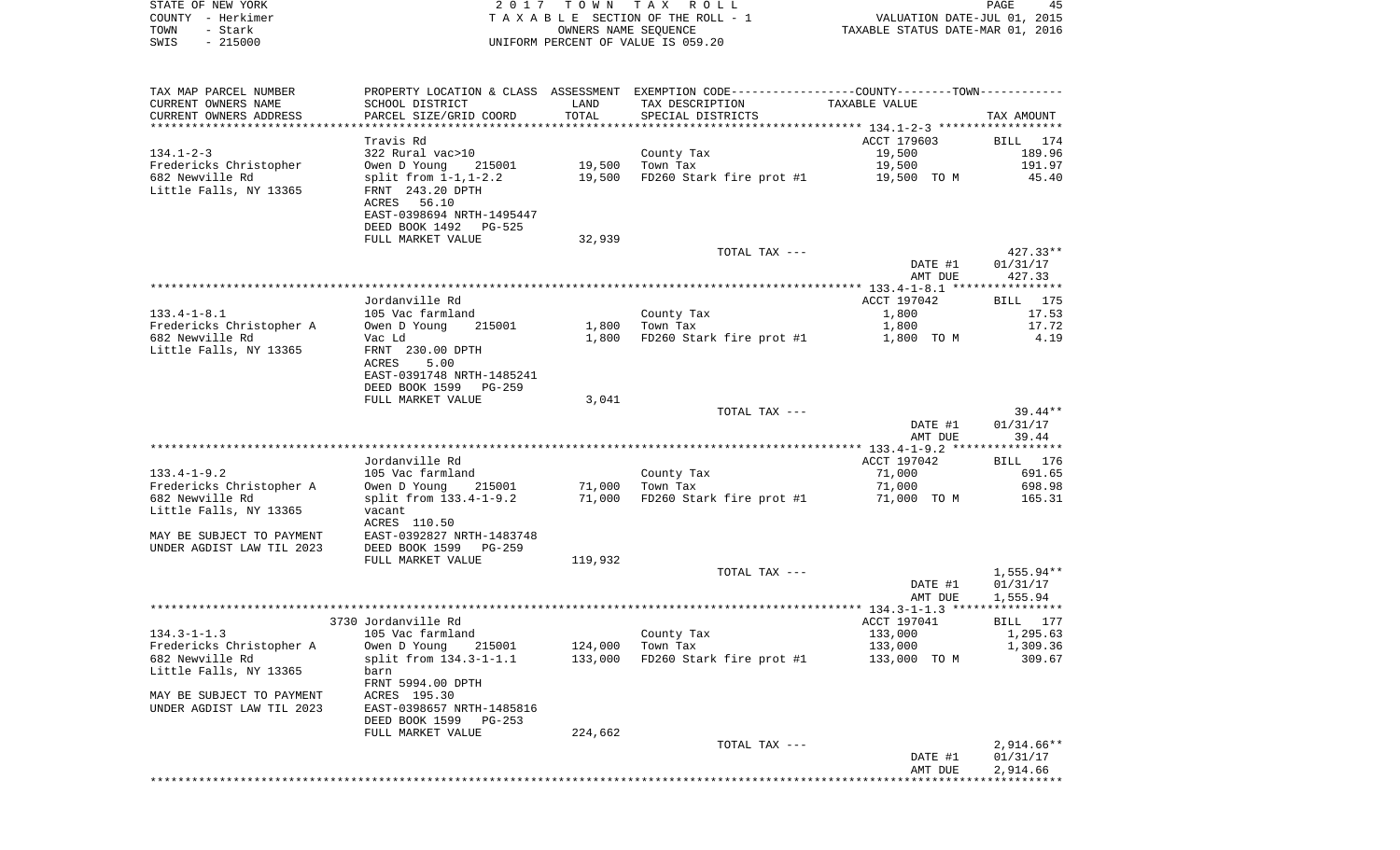| STATE OF NEW YORK     | 2017 TOWN TAX ROLL                   | 46<br>PAGE                                                   |
|-----------------------|--------------------------------------|--------------------------------------------------------------|
| – Herkimer<br>COUNTY  | TAXABLE SECTION OF THE ROLL - 1      | VALUATION DATE-JUL 01, 2015                                  |
| - Stark<br>TOWN       | OWNERS NAME SEOUENCE                 | TAXABLE STATUS DATE-MAR 01, 2016                             |
| $-215000$<br>SWIS     | UNIFORM PERCENT OF VALUE IS 059.20   |                                                              |
|                       |                                      |                                                              |
|                       |                                      |                                                              |
| TAX MAP PARCEL NUMBER | PROPERTY LOCATION & CLASS ASSESSMENT | EXEMPTION CODE-----------------COUNTY--------TOWN----------- |

| CURRENT OWNERS NAME       | SCHOOL DISTRICT           | LAND    | TAX DESCRIPTION            | TAXABLE VALUE  |                    |
|---------------------------|---------------------------|---------|----------------------------|----------------|--------------------|
| CURRENT OWNERS ADDRESS    | PARCEL SIZE/GRID COORD    | TOTAL   | SPECIAL DISTRICTS          |                | TAX AMOUNT         |
| *************             |                           |         |                            |                |                    |
|                           | State Route 80            |         |                            | ACCT 180001680 | <b>BILL</b><br>178 |
| $141.6 - 1 - 8$           | 330 Vacant comm           |         | County Tax                 | 2,800          | 27.28              |
| Frost Ralph H Jr          | 215001<br>Owen D Young    | 2,800   | Town Tax                   | 2,800          | 27.57              |
| Box 26                    | Grange Hall               | 2,800   | School Relevy              |                | 87.32              |
| Van Hornesville, NY 13475 | V1                        |         | FD260 Stark fire prot #1   | 2,800 TO M     | 6.52               |
|                           | FRNT 150.00 DPTH 135.00   |         | WD300 Stark Water District | 2,800 TO M     | 4.82               |
|                           |                           |         |                            |                |                    |
|                           | EAST-0402936 NRTH-1479404 |         |                            |                |                    |
|                           | DEED BOOK 730<br>$PG-102$ |         |                            |                |                    |
|                           | FULL MARKET VALUE         | 4,730   |                            |                |                    |
|                           |                           |         | TOTAL TAX ---              |                | 153.51**           |
|                           |                           |         |                            | DATE #1        | 01/31/17           |
|                           |                           |         |                            | AMT DUE        | 153.51             |
|                           |                           |         |                            |                |                    |
|                           | State Route 80            |         |                            | ACCT 180009810 | BILL 179           |
| $141.6 - 1 - 9$           | 541 Bowlng alley          |         | County Tax                 | 102,000        | 993.64             |
| Frost Ralph H Jr.         | Owen D Young<br>215001    | 5,200   | Town Tax                   | 102,000        | 1,004.17           |
| Box 26                    | Comm $3/4$                | 102,000 | School Relevy              |                | 3,181.16           |
| Van Hornesville, NY 13475 | FRNT 110.00 DPTH 135.00   |         | FD260 Stark fire prot #1   | 102,000 TO M   | 237.49             |
|                           | EAST-0403077 NRTH-1479431 |         | WD300 Stark Water District | 102,000 TO M   | 175.76             |
|                           |                           |         |                            |                |                    |
|                           | DEED BOOK 730<br>PG-102   |         |                            |                |                    |
|                           | FULL MARKET VALUE         | 172,297 |                            |                |                    |
|                           |                           |         | TOTAL TAX ---              |                | $5,592.22**$       |
|                           |                           |         |                            | DATE #1        | 01/31/17           |
|                           |                           |         |                            | AMT DUE        | 5,592.22           |
|                           |                           |         |                            |                |                    |
|                           | 104 Stallone Rd           |         |                            |                | BILL 180           |
| $127.4 - 1 - 11.2$        | 270 Mfg housing           |         | County Tax                 | 14,600         | 142.23             |
| Gage Barbara              | Owen D Young<br>215001    | 5,100   | Town Tax                   | 14,600         | 143.73             |
| 104 Stallone Rd           | FRNT 103.79 DPTH 188.22   | 14,600  | FD260 Stark fire prot #1   | 14,600 TO M    | 33.99              |
| Mohawk, NY 13407          | EAST-0390064 NRTH-1500724 |         |                            |                |                    |
|                           | DEED BOOK 704<br>$PG-56$  |         |                            |                |                    |
|                           | FULL MARKET VALUE         | 24,662  |                            |                |                    |
|                           |                           |         | TOTAL TAX ---              |                | 319.95**           |
|                           |                           |         |                            | DATE #1        | 01/31/17           |
|                           |                           |         |                            | AMT DUE        | 319.95             |
|                           |                           |         |                            |                |                    |
|                           | REAR Barker Rd            |         |                            | ACCT 180003150 | BILL 181           |
| $133.2 - 1 - 2.1$         |                           |         |                            |                |                    |
|                           | 837 Cell Tower            |         | County Tax                 | 50,000         | 487.08             |
| Gage Family Trust         | Owen D Young<br>215001    | 11,000  | Town Tax                   | 50,000         | 492.24             |
| 3384 St. Rt. 28           | Farm                      | 50,000  | FD260 Stark fire prot #1   | 50,000 TO M    | 116.42             |
| Herkimer, NY 13350        | ACRES<br>36.70            |         |                            |                |                    |
|                           | EAST-0387038 NRTH-1495289 |         |                            |                |                    |
|                           | DEED BOOK 1205<br>PG-711  |         |                            |                |                    |
|                           | FULL MARKET VALUE         | 84,459  |                            |                |                    |
|                           |                           |         | TOTAL TAX ---              |                | $1,095.74**$       |
|                           |                           |         |                            | DATE #1        | 01/31/17           |
|                           |                           |         |                            | AMT DUE        | 1,095.74           |
|                           |                           |         |                            |                |                    |
|                           |                           |         |                            |                |                    |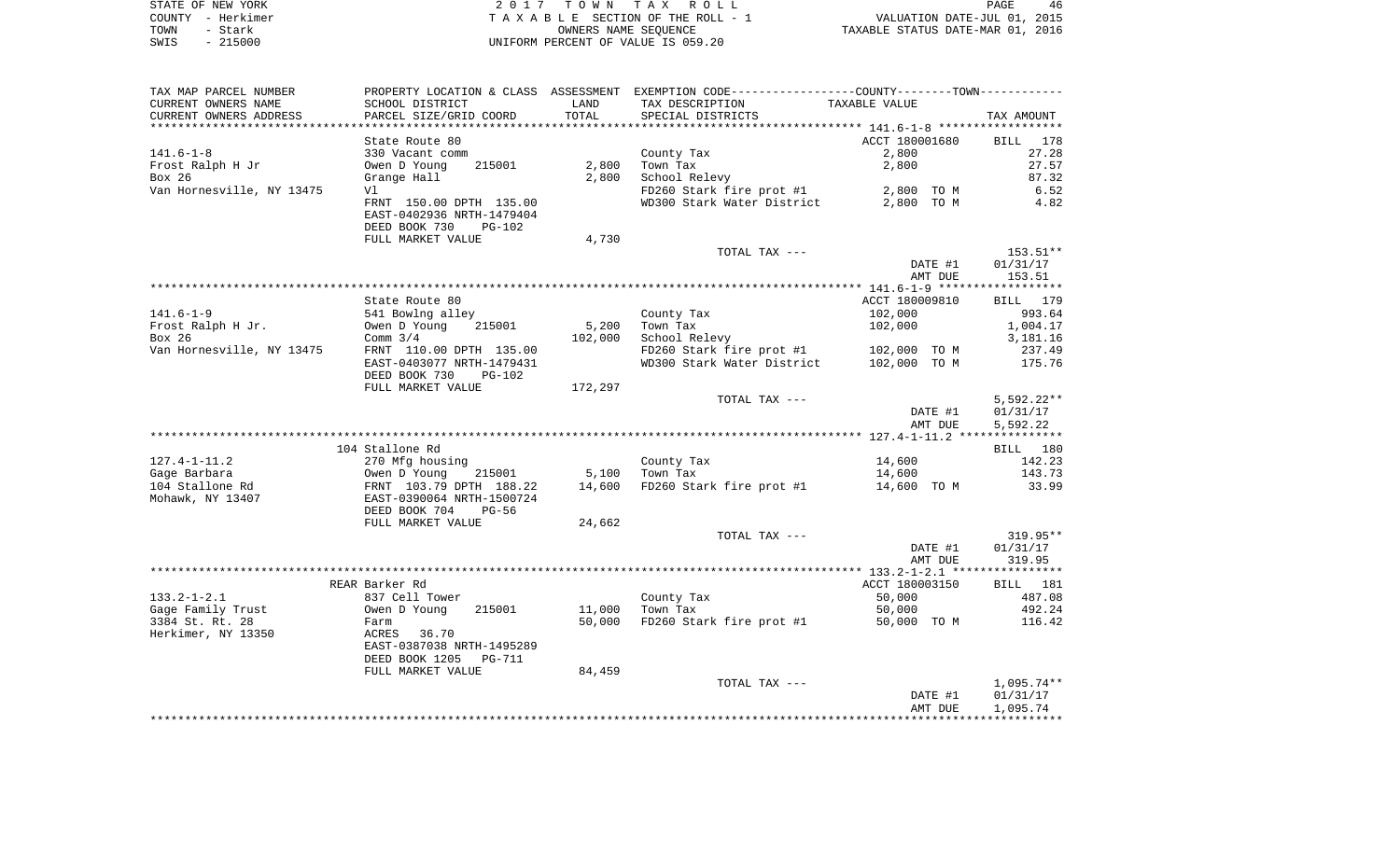|      | STATE OF NEW YORK | 2017 TOWN TAX ROLL                 | PAGE                             |
|------|-------------------|------------------------------------|----------------------------------|
|      | COUNTY – Herkimer | TAXABLE SECTION OF THE ROLL - 1    | VALUATION DATE-JUL 01, 2015      |
| TOWN | - Stark           | OWNERS NAME SEOUENCE               | TAXABLE STATUS DATE-MAR 01, 2016 |
| SWIS | $-215000$         | UNIFORM PERCENT OF VALUE IS 059.20 |                                  |

| TAX MAP PARCEL NUMBER                  |                                                                                                   |         | PROPERTY LOCATION & CLASS ASSESSMENT EXEMPTION CODE---------------COUNTY-------TOWN---------- |                    |                                    |
|----------------------------------------|---------------------------------------------------------------------------------------------------|---------|-----------------------------------------------------------------------------------------------|--------------------|------------------------------------|
| CURRENT OWNERS NAME                    | SCHOOL DISTRICT                                                                                   | LAND    | TAX DESCRIPTION                                                                               | TAXABLE VALUE      |                                    |
| CURRENT OWNERS ADDRESS                 | PARCEL SIZE/GRID COORD                                                                            | TOTAL   | SPECIAL DISTRICTS                                                                             |                    | TAX AMOUNT                         |
|                                        |                                                                                                   |         |                                                                                               |                    |                                    |
|                                        | 219 Forest Rd                                                                                     |         |                                                                                               | ACCT 183864        | BILL 182                           |
| $133.2 - 1 - 4$                        | 240 Rural res                                                                                     |         | County Tax                                                                                    | 149,200            | 1,453.45                           |
| Gaia's Breath Farm, LLC                | 215001<br>Owen D Young                                                                            | 58,000  | Town Tax                                                                                      | 149,200            | 1,468.85                           |
| 1196 Route 35                          | 197<br>$F$ and                                                                                    | 149,200 | FD260 Stark fire prot #1                                                                      | 149,200 TO M       | 347.39                             |
| South Salem, NY 10590                  | ACRES 222.50<br>EAST-0395398 NRTH-1495835<br>DEED BOOK 1519<br><b>PG-514</b><br>FULL MARKET VALUE | 252,027 |                                                                                               |                    |                                    |
|                                        |                                                                                                   |         | TOTAL TAX ---                                                                                 |                    | $3,269.69**$                       |
|                                        |                                                                                                   |         |                                                                                               | DATE #1<br>AMT DUE | 01/31/17<br>3,269.69               |
|                                        |                                                                                                   |         |                                                                                               |                    |                                    |
|                                        | 106 Travis Rd                                                                                     |         |                                                                                               | ACCT 180000360     | BILL 183                           |
| $134.3 - 1 - 36$                       | 210 1 Family Res                                                                                  |         | County Tax                                                                                    | 64,200             | 625.41                             |
| Galusha Leland Jr                      | Owen D Young<br>215001                                                                            | 9,200   | Town Tax                                                                                      | 64,200             | 632.04                             |
| Galusha Sharon                         | R1                                                                                                | 64,200  | FD260 Stark fire prot #1                                                                      | 64,200 TO M        | 149.48                             |
| PO Box 67<br>Van Hornesville, NY 13475 | ACRES<br>5.70 BANK<br>164<br>EAST-0406601 NRTH-1482099<br>DEED BOOK 740<br>$PG-28$                |         | WD300 Stark Water District                                                                    | 64,200 TO M        | 110.63                             |
|                                        | FULL MARKET VALUE                                                                                 | 108,446 |                                                                                               |                    |                                    |
|                                        |                                                                                                   |         | TOTAL TAX ---                                                                                 |                    | $1,517.56**$                       |
|                                        |                                                                                                   |         |                                                                                               | DATE #1<br>AMT DUE | 01/31/17<br>1,517.56               |
|                                        |                                                                                                   |         |                                                                                               |                    |                                    |
|                                        | 1322 Travis Rd                                                                                    |         |                                                                                               | ACCT 192052        | BILL 184                           |
| $134.1 - 2 - 1$                        | 241 Rural res&ag                                                                                  |         | County Tax                                                                                    | 53,500             | 521.18                             |
| Gauthier Annette E                     | 215001<br>Owen D Young                                                                            | 3,600   | Town Tax                                                                                      | 53,500             | 526.70                             |
| 783 Kingdom Rd                         | split from 1-1                                                                                    |         | 53,500 FD260 Stark fire prot #1                                                               | 53,500 TO M        | 124.57                             |
| Mohawk, NY 13407                       | house imp<br>FRNT 249.50 DPTH<br>2.80<br>ACRES<br>EAST-0397491 NRTH-1496384                       |         |                                                                                               |                    |                                    |
|                                        | DEED BOOK 1568<br>PG-658                                                                          |         |                                                                                               |                    |                                    |
|                                        | FULL MARKET VALUE                                                                                 | 90,372  |                                                                                               |                    |                                    |
|                                        |                                                                                                   |         | TOTAL TAX ---                                                                                 | DATE #1<br>AMT DUE | 1,172.45**<br>01/31/17<br>1,172.45 |
|                                        |                                                                                                   |         |                                                                                               |                    |                                    |
|                                        | 1352 Travis Rd                                                                                    |         |                                                                                               |                    | <b>BILL</b> 185                    |
| $128.3 - 1 - 19.2$                     | 210 1 Family Res                                                                                  |         | County Tax                                                                                    | 60,000             | 584.50                             |
| Gauthier Jeffrey A                     | 215001<br>Owen D Young                                                                            | 7,300   | Town Tax                                                                                      | 60,000             | 590.69                             |
| Gauthier Pamela<br>1352 Travis Rd      | $R-1$                                                                                             | 60,000  | School Relevy                                                                                 |                    | 1,316.90<br>139.70                 |
| Mohawk, NY 13407                       | ACRES 2.90<br>EAST-0397458 NRTH-1497022<br>DEED BOOK 745<br>PG-186                                |         | FD260 Stark fire prot #1 60,000 TO M                                                          |                    |                                    |
|                                        | FULL MARKET VALUE                                                                                 | 101,351 |                                                                                               |                    |                                    |
|                                        |                                                                                                   |         | TOTAL TAX ---                                                                                 |                    | $2,631.79**$                       |
|                                        |                                                                                                   |         |                                                                                               | DATE #1            | 01/31/17                           |
|                                        |                                                                                                   |         |                                                                                               | AMT DUE            | 2,631.79                           |
|                                        |                                                                                                   |         |                                                                                               |                    |                                    |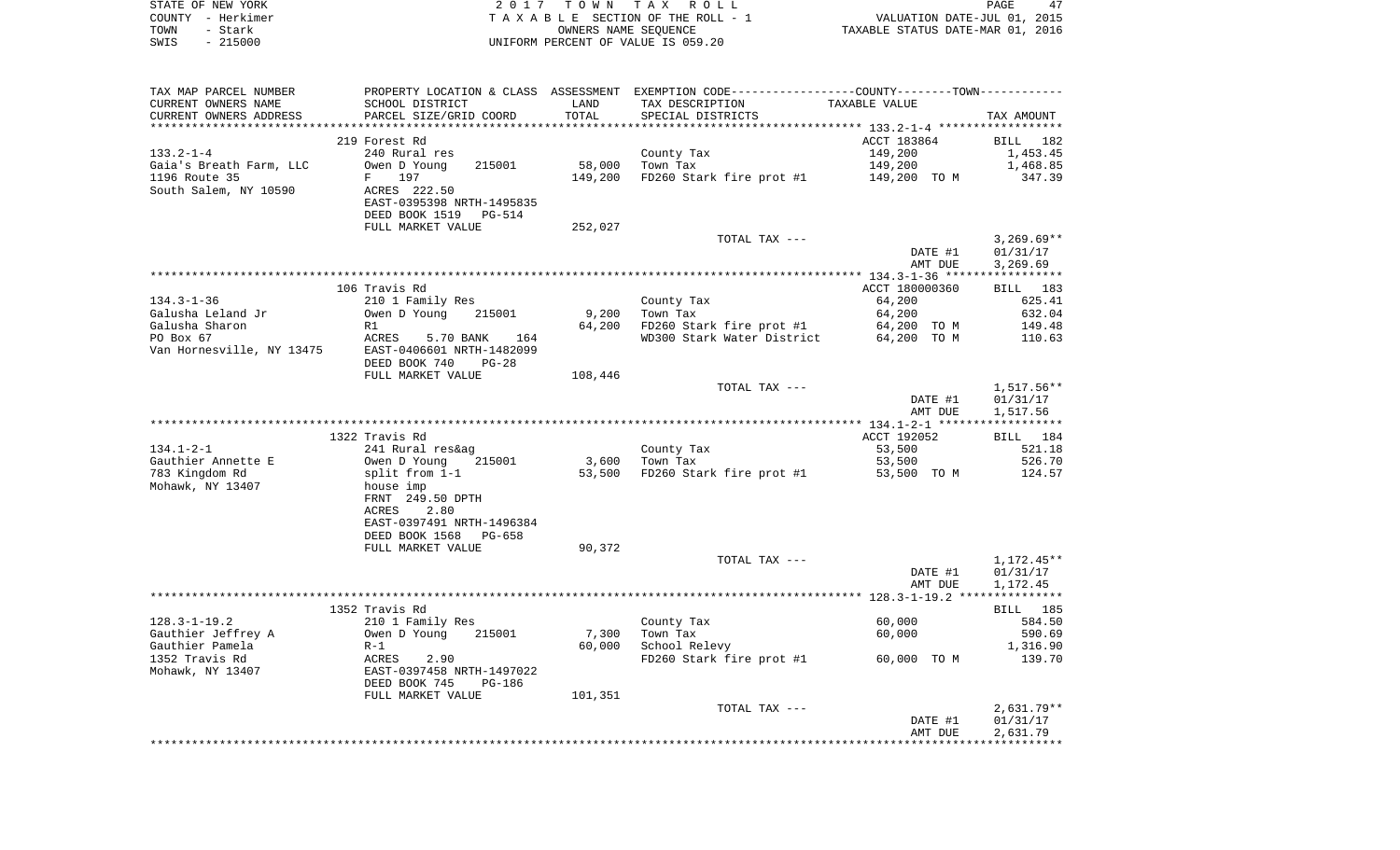| STATE OF NEW YORK | 2017 TOWN TAX ROLL                 | 48<br>PAGE                       |
|-------------------|------------------------------------|----------------------------------|
| COUNTY - Herkimer | TAXABLE SECTION OF THE ROLL - 1    | VALUATION DATE-JUL 01, 2015      |
| TOWN<br>- Stark   | OWNERS NAME SEOUENCE               | TAXABLE STATUS DATE-MAR 01, 2016 |
| SWIS<br>$-215000$ | UNIFORM PERCENT OF VALUE IS 059.20 |                                  |

 $\begin{array}{c} 48 \\ 2015 \\ 2016 \end{array}$ 

| CURRENT OWNERS NAME<br>SCHOOL DISTRICT<br>LAND<br>TAX DESCRIPTION<br>TAXABLE VALUE<br>CURRENT OWNERS ADDRESS<br>TOTAL<br>PARCEL SIZE/GRID COORD<br>SPECIAL DISTRICTS<br>TAX AMOUNT<br>Travis Rd<br>BILL 186<br>14,200<br>$134.1 - 1 - 2.3$<br>312 Vac w/imprv<br>138.33<br>County Tax<br>Gauthier Larry<br>9,200<br>14,200<br>139.80<br>Owen D Young<br>215001<br>Town Tax<br>Gauthier Jeffrey<br>School Relevy<br>442.87<br>Vac Ld<br>14,200<br>Larrie Gauthier<br>FRNT 1425.00 DPTH<br>FD260 Stark fire prot #1 14,200 TO M 33.06<br>354 Summit Hill Rd<br>ACRES 11.40<br>Jordanville, NY 13361<br>EAST-0397696 NRTH-1494641<br>DEED BOOK 844<br>PG-302<br>FULL MARKET VALUE<br>23,986<br>PRIOR OWNER ON 3/01/2016<br>Gauthier Jeannine<br>754.06**<br>TOTAL TAX ---<br>01/31/17<br>DATE #1<br>AMT DUE<br>754.06<br>Wagner Hill Rd<br>BILL 187<br>$134.4 - 1 - 7.4$<br>AG MKTS L 41720<br>6,545 6,545<br>321 Abandoned ag<br>Gebhardt Rainer<br>215001<br>9,500 County Tax<br>2,955<br>Owen D Young<br>2,955<br>Gebhardt Mary<br>Vac Ld<br>9,500<br>Town Tax | 28.79 |
|----------------------------------------------------------------------------------------------------------------------------------------------------------------------------------------------------------------------------------------------------------------------------------------------------------------------------------------------------------------------------------------------------------------------------------------------------------------------------------------------------------------------------------------------------------------------------------------------------------------------------------------------------------------------------------------------------------------------------------------------------------------------------------------------------------------------------------------------------------------------------------------------------------------------------------------------------------------------------------------------------------------------------------------------------------------|-------|
|                                                                                                                                                                                                                                                                                                                                                                                                                                                                                                                                                                                                                                                                                                                                                                                                                                                                                                                                                                                                                                                                |       |
|                                                                                                                                                                                                                                                                                                                                                                                                                                                                                                                                                                                                                                                                                                                                                                                                                                                                                                                                                                                                                                                                |       |
|                                                                                                                                                                                                                                                                                                                                                                                                                                                                                                                                                                                                                                                                                                                                                                                                                                                                                                                                                                                                                                                                |       |
|                                                                                                                                                                                                                                                                                                                                                                                                                                                                                                                                                                                                                                                                                                                                                                                                                                                                                                                                                                                                                                                                |       |
|                                                                                                                                                                                                                                                                                                                                                                                                                                                                                                                                                                                                                                                                                                                                                                                                                                                                                                                                                                                                                                                                |       |
|                                                                                                                                                                                                                                                                                                                                                                                                                                                                                                                                                                                                                                                                                                                                                                                                                                                                                                                                                                                                                                                                |       |
|                                                                                                                                                                                                                                                                                                                                                                                                                                                                                                                                                                                                                                                                                                                                                                                                                                                                                                                                                                                                                                                                |       |
|                                                                                                                                                                                                                                                                                                                                                                                                                                                                                                                                                                                                                                                                                                                                                                                                                                                                                                                                                                                                                                                                |       |
|                                                                                                                                                                                                                                                                                                                                                                                                                                                                                                                                                                                                                                                                                                                                                                                                                                                                                                                                                                                                                                                                |       |
|                                                                                                                                                                                                                                                                                                                                                                                                                                                                                                                                                                                                                                                                                                                                                                                                                                                                                                                                                                                                                                                                |       |
|                                                                                                                                                                                                                                                                                                                                                                                                                                                                                                                                                                                                                                                                                                                                                                                                                                                                                                                                                                                                                                                                |       |
|                                                                                                                                                                                                                                                                                                                                                                                                                                                                                                                                                                                                                                                                                                                                                                                                                                                                                                                                                                                                                                                                |       |
|                                                                                                                                                                                                                                                                                                                                                                                                                                                                                                                                                                                                                                                                                                                                                                                                                                                                                                                                                                                                                                                                |       |
|                                                                                                                                                                                                                                                                                                                                                                                                                                                                                                                                                                                                                                                                                                                                                                                                                                                                                                                                                                                                                                                                |       |
|                                                                                                                                                                                                                                                                                                                                                                                                                                                                                                                                                                                                                                                                                                                                                                                                                                                                                                                                                                                                                                                                |       |
|                                                                                                                                                                                                                                                                                                                                                                                                                                                                                                                                                                                                                                                                                                                                                                                                                                                                                                                                                                                                                                                                |       |
|                                                                                                                                                                                                                                                                                                                                                                                                                                                                                                                                                                                                                                                                                                                                                                                                                                                                                                                                                                                                                                                                |       |
|                                                                                                                                                                                                                                                                                                                                                                                                                                                                                                                                                                                                                                                                                                                                                                                                                                                                                                                                                                                                                                                                |       |
|                                                                                                                                                                                                                                                                                                                                                                                                                                                                                                                                                                                                                                                                                                                                                                                                                                                                                                                                                                                                                                                                |       |
|                                                                                                                                                                                                                                                                                                                                                                                                                                                                                                                                                                                                                                                                                                                                                                                                                                                                                                                                                                                                                                                                |       |
|                                                                                                                                                                                                                                                                                                                                                                                                                                                                                                                                                                                                                                                                                                                                                                                                                                                                                                                                                                                                                                                                | 29.09 |
| 541 Wagner Hill Rd<br>FD260 Stark fire prot #1<br>6.88<br>FRNT 830.00 DPTH<br>2,955 TO M                                                                                                                                                                                                                                                                                                                                                                                                                                                                                                                                                                                                                                                                                                                                                                                                                                                                                                                                                                       |       |
| Fort Plain, NY 13339<br>ACRES 12.00<br>6,545 EX                                                                                                                                                                                                                                                                                                                                                                                                                                                                                                                                                                                                                                                                                                                                                                                                                                                                                                                                                                                                                |       |
| EAST-0417711 NRTH-1487083                                                                                                                                                                                                                                                                                                                                                                                                                                                                                                                                                                                                                                                                                                                                                                                                                                                                                                                                                                                                                                      |       |
| DEED BOOK 1160<br>MAY BE SUBJECT TO PAYMENT<br>PG-984                                                                                                                                                                                                                                                                                                                                                                                                                                                                                                                                                                                                                                                                                                                                                                                                                                                                                                                                                                                                          |       |
| UNDER AGDIST LAW TIL 2020<br>FULL MARKET VALUE<br>16,047                                                                                                                                                                                                                                                                                                                                                                                                                                                                                                                                                                                                                                                                                                                                                                                                                                                                                                                                                                                                       |       |
| $64.76**$<br>TOTAL TAX ---                                                                                                                                                                                                                                                                                                                                                                                                                                                                                                                                                                                                                                                                                                                                                                                                                                                                                                                                                                                                                                     |       |
| DATE #1<br>01/31/17                                                                                                                                                                                                                                                                                                                                                                                                                                                                                                                                                                                                                                                                                                                                                                                                                                                                                                                                                                                                                                            |       |
| AMT DUE<br>64.76                                                                                                                                                                                                                                                                                                                                                                                                                                                                                                                                                                                                                                                                                                                                                                                                                                                                                                                                                                                                                                               |       |
|                                                                                                                                                                                                                                                                                                                                                                                                                                                                                                                                                                                                                                                                                                                                                                                                                                                                                                                                                                                                                                                                |       |
| 1430 State Route 168<br>ACCT 180020000<br>BILL 188                                                                                                                                                                                                                                                                                                                                                                                                                                                                                                                                                                                                                                                                                                                                                                                                                                                                                                                                                                                                             |       |
| 33,100<br>$127.4 - 1 - 42$<br>322.45<br>270 Mfg housing<br>County Tax                                                                                                                                                                                                                                                                                                                                                                                                                                                                                                                                                                                                                                                                                                                                                                                                                                                                                                                                                                                          |       |
| Gerhardt Gertrude B<br>Town Tax<br>325.86<br>Owen D Young<br>215001<br>8,400<br>33,100                                                                                                                                                                                                                                                                                                                                                                                                                                                                                                                                                                                                                                                                                                                                                                                                                                                                                                                                                                         |       |
| School Relevy<br>1,032.33<br>1430 State Route 168<br>Ward Farm<br>33,100                                                                                                                                                                                                                                                                                                                                                                                                                                                                                                                                                                                                                                                                                                                                                                                                                                                                                                                                                                                       |       |
| Mohawk, NY 13407<br>FD260 Stark fire prot #1 33,100 TO M<br>77.07<br>2tr                                                                                                                                                                                                                                                                                                                                                                                                                                                                                                                                                                                                                                                                                                                                                                                                                                                                                                                                                                                       |       |
| ACRES<br>4.50                                                                                                                                                                                                                                                                                                                                                                                                                                                                                                                                                                                                                                                                                                                                                                                                                                                                                                                                                                                                                                                  |       |
| EAST-0395622 NRTH-1499310                                                                                                                                                                                                                                                                                                                                                                                                                                                                                                                                                                                                                                                                                                                                                                                                                                                                                                                                                                                                                                      |       |
| DEED BOOK 00663 PG-00092                                                                                                                                                                                                                                                                                                                                                                                                                                                                                                                                                                                                                                                                                                                                                                                                                                                                                                                                                                                                                                       |       |
| 55,912<br>FULL MARKET VALUE                                                                                                                                                                                                                                                                                                                                                                                                                                                                                                                                                                                                                                                                                                                                                                                                                                                                                                                                                                                                                                    |       |
| 1,757.71**<br>TOTAL TAX ---                                                                                                                                                                                                                                                                                                                                                                                                                                                                                                                                                                                                                                                                                                                                                                                                                                                                                                                                                                                                                                    |       |
| DATE #1<br>01/31/17                                                                                                                                                                                                                                                                                                                                                                                                                                                                                                                                                                                                                                                                                                                                                                                                                                                                                                                                                                                                                                            |       |
| AMT DUE<br>1,757.71                                                                                                                                                                                                                                                                                                                                                                                                                                                                                                                                                                                                                                                                                                                                                                                                                                                                                                                                                                                                                                            |       |
|                                                                                                                                                                                                                                                                                                                                                                                                                                                                                                                                                                                                                                                                                                                                                                                                                                                                                                                                                                                                                                                                |       |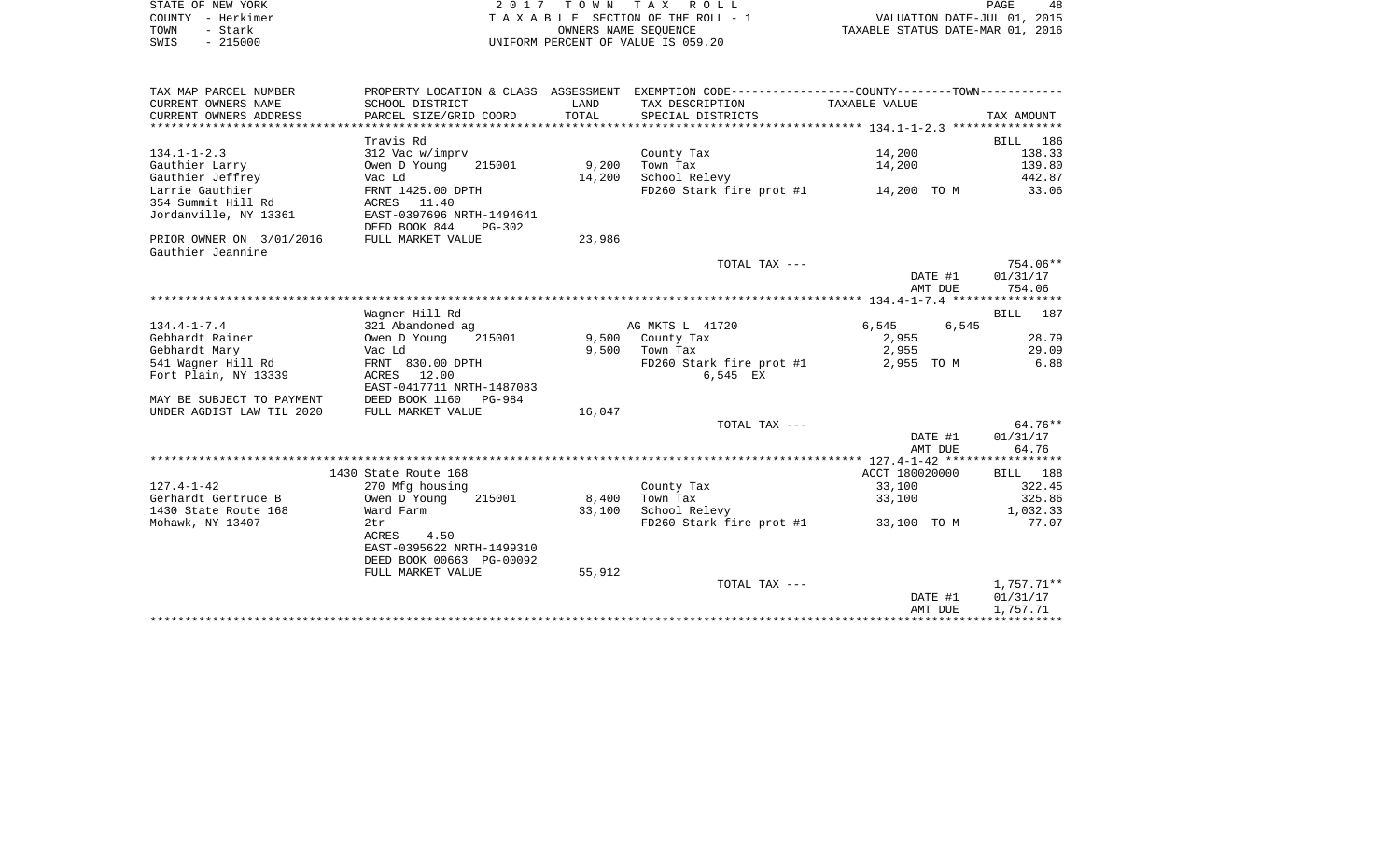| STATE OF NEW YORK | 2017 TOWN TAX ROLL                 | 49<br>PAGE                       |
|-------------------|------------------------------------|----------------------------------|
| COUNTY - Herkimer | TAXABLE SECTION OF THE ROLL - 1    | VALUATION DATE-JUL 01, 2015      |
| TOWN<br>- Stark   | OWNERS NAME SEOUENCE               | TAXABLE STATUS DATE-MAR 01, 2016 |
| $-215000$<br>SWIS | UNIFORM PERCENT OF VALUE IS 059.20 |                                  |

| TAX MAP PARCEL NUMBER<br>CURRENT OWNERS NAME                                                                                              | SCHOOL DISTRICT                                                                                                                                               | LAND              | PROPERTY LOCATION & CLASS ASSESSMENT EXEMPTION CODE----------------COUNTY--------TOWN----------<br>TAX DESCRIPTION | TAXABLE VALUE                    |                                     |
|-------------------------------------------------------------------------------------------------------------------------------------------|---------------------------------------------------------------------------------------------------------------------------------------------------------------|-------------------|--------------------------------------------------------------------------------------------------------------------|----------------------------------|-------------------------------------|
| CURRENT OWNERS ADDRESS<br>**********************                                                                                          | PARCEL SIZE/GRID COORD                                                                                                                                        | TOTAL             | SPECIAL DISTRICTS                                                                                                  |                                  | TAX AMOUNT                          |
| $134.1 - 1 - 3$                                                                                                                           | Travis Rd<br>323 Vacant rural                                                                                                                                 |                   | AG MKTS L 41720                                                                                                    | ACCT 180013050<br>$\overline{0}$ | <b>BILL</b><br>189<br>$\mathbf 0$   |
| Gerhardt Keith<br>1105 Travis Rd<br>Jordanville, NY 13361                                                                                 | 215001<br>Owen D Young<br>ACRES<br>31.25<br>EAST-0401000 NRTH-1495331                                                                                         | 6,300<br>6,300    | County Tax<br>Town Tax<br>School Relevy                                                                            | 6,300<br>6,300                   | 61.37<br>62.02<br>196.48            |
| MAY BE SUBJECT TO PAYMENT<br>UNDER AGDIST LAW TIL 2020                                                                                    | DEED BOOK 883<br>PG-663<br>FULL MARKET VALUE                                                                                                                  | 10,642            | FD260 Stark fire prot #1                                                                                           | 6,300 TO M                       | 14.67                               |
|                                                                                                                                           |                                                                                                                                                               |                   | TOTAL TAX ---                                                                                                      | DATE #1<br>AMT DUE               | 334.54**<br>01/31/17<br>334.54      |
|                                                                                                                                           |                                                                                                                                                               |                   |                                                                                                                    |                                  |                                     |
| 134.1-1-20                                                                                                                                | 1105 Travis Rd<br>112 Dairy farm                                                                                                                              |                   | AG MKTS L 41720                                                                                                    | ACCT 180013020<br>$\Omega$       | <b>BILL</b><br>190<br>$\Omega$      |
| Gerhardt Keith<br>1105 Travis Rd<br>Jordanville, NY 13361                                                                                 | Owen D Young<br>215001<br>F<br>ACRES 172.00                                                                                                                   | 52,200<br>137,900 | County Tax<br>Town Tax<br>School Relevy                                                                            | 137,900<br>137,900               | 1,343.37<br>1,357.60<br>3,746.43    |
| MAY BE SUBJECT TO PAYMENT                                                                                                                 | EAST-0399037 NRTH-1493317<br>DEED BOOK 883<br>PG-663                                                                                                          |                   | FD260 Stark fire prot #1                                                                                           | 137,900 TO M                     | 321.08                              |
| UNDER AGDIST LAW TIL 2020                                                                                                                 | FULL MARKET VALUE                                                                                                                                             | 232,939           | TOTAL TAX ---                                                                                                      | DATE #1                          | $6,768.48**$<br>01/31/17            |
|                                                                                                                                           |                                                                                                                                                               |                   |                                                                                                                    | AMT DUE                          | 6,768.48                            |
|                                                                                                                                           | 832 State Route 168                                                                                                                                           |                   |                                                                                                                    |                                  | BILL 191                            |
| 134.1-1-11.6<br>Geweye Willis J<br>866 State Route 168<br>Fort Plain, NY 13339                                                            | 210 1 Family Res<br>Owen D Young<br>215001<br>Manufactured Home<br>FRNT 477.00 DPTH<br>ACRES<br>2.20<br>EAST-0406824 NRTH-1496412<br>DEED BOOK 883<br>$PG-33$ | 6,600<br>29,300   | County Tax<br>Town Tax<br>FD260 Stark fire prot #1                                                                 | 29,300<br>29,300<br>29,300 TO M  | 285.43<br>288.45<br>68.22           |
|                                                                                                                                           | FULL MARKET VALUE                                                                                                                                             | 49,493            | TOTAL TAX ---                                                                                                      |                                  | 642.10**                            |
|                                                                                                                                           |                                                                                                                                                               |                   |                                                                                                                    | DATE #1<br>AMT DUE               | 01/31/17<br>642.10                  |
|                                                                                                                                           | 3235 State Route 80                                                                                                                                           |                   |                                                                                                                    | ACCT 201208                      | BILL 192                            |
| $134.4 - 1 - 28$<br>Global Premier Asset Mgmt LLC Owen D Young<br>331 Newman Springs Rd<br>Red Bank, NJ 07701<br>PRIOR OWNER ON 3/01/2016 | 210 1 Family Res<br>215001<br>Starkville<br>R1<br>FRNT 45.00 DPTH 184.50<br>EAST-0419265 NRTH-1489152                                                         | 4,100<br>30,000   | County Tax<br>Town Tax<br>School Relevy<br>FD260 Stark fire prot #1                                                | 30,000<br>30,000<br>30,000 TO M  | 292.25<br>295.34<br>381.27<br>69.85 |
| Smith Timothy A                                                                                                                           | DEED BOOK 1626 PG-450<br>FULL MARKET VALUE                                                                                                                    | 50,676            | TOTAL TAX ---                                                                                                      |                                  | 1,038.71**                          |
|                                                                                                                                           |                                                                                                                                                               |                   |                                                                                                                    | DATE #1<br>AMT DUE               | 01/31/17<br>1,038.71                |
|                                                                                                                                           |                                                                                                                                                               |                   |                                                                                                                    |                                  |                                     |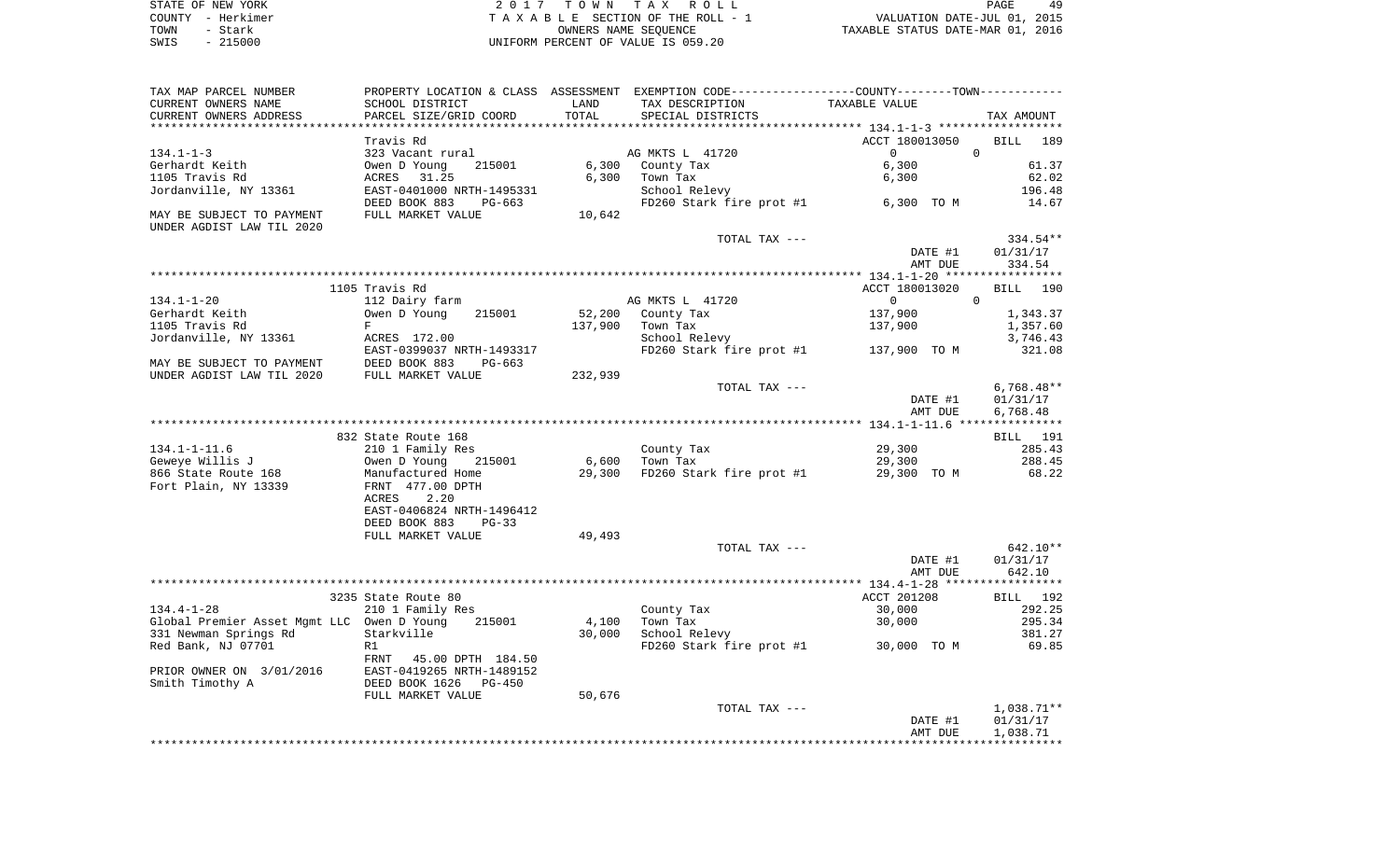| STATE OF NEW YORK<br>COUNTY - Herkimer<br>TOWN<br>- Stark |                                                                                                                             | OWNERS NAME SEQUENCE | 2017 TOWN TAX ROLL<br>TAXABLE SECTION OF THE ROLL - 1 | PAGE 50<br>VALUATION DATE-JUL 01, 2015<br>TAXABLE STATUS DATE-MAR 01, 2016 |                                    |
|-----------------------------------------------------------|-----------------------------------------------------------------------------------------------------------------------------|----------------------|-------------------------------------------------------|----------------------------------------------------------------------------|------------------------------------|
| SWIS - 215000                                             |                                                                                                                             |                      | UNIFORM PERCENT OF VALUE IS 059.20                    |                                                                            |                                    |
| TAX MAP PARCEL NUMBER                                     | PROPERTY LOCATION & CLASS ASSESSMENT EXEMPTION CODE----------------COUNTY-------TOWN----------                              |                      |                                                       |                                                                            |                                    |
| CURRENT OWNERS NAME                                       | SCHOOL DISTRICT                                                                                                             | LAND                 | TAX DESCRIPTION                                       | TAXABLE VALUE                                                              |                                    |
| CURRENT OWNERS ADDRESS                                    | PARCEL SIZE/GRID COORD                                                                                                      | TOTAL                | SPECIAL DISTRICTS                                     |                                                                            | TAX AMOUNT                         |
|                                                           | 623 Lighthall Rd                                                                                                            |                      |                                                       |                                                                            | BILL 193                           |
| $134.2 - 3 - 8$                                           | 241 Rural res&ag                                                                                                            |                      | AG MKTS<br>41730                                      | 6,391<br>6,391                                                             |                                    |
| Gonzalez Nelson                                           | 215001<br>Owen D Young                                                                                                      |                      | 24,800 County Tax                                     | 56,309                                                                     | 548.54                             |
| 10 Gaynor Ave                                             | 134.2-3-10 merged                                                                                                           |                      | 62,700 Town Tax                                       | 56,309                                                                     | 554.35                             |
| Nesconset, NY 11767                                       | 64 Acres<br>FRNT 1010.00 DPTH                                                                                               |                      | $FD260$ Stark fire prot #1 62,700 TO M                |                                                                            | 145.99                             |
| MAY BE SUBJECT TO PAYMENT<br>UNDER AGDIST LAW TIL 2023    | ACRES 64.00<br>EAST-0417504 NRTH-1492952<br>DEED BOOK 1402 PG-679                                                           |                      |                                                       |                                                                            |                                    |
|                                                           | FULL MARKET VALUE                                                                                                           | 105,912              |                                                       |                                                                            |                                    |
|                                                           |                                                                                                                             |                      | TOTAL TAX ---                                         | DATE #1<br>AMT DUE                                                         | 1,248.88**<br>01/31/17<br>1,248.88 |
|                                                           |                                                                                                                             |                      |                                                       |                                                                            |                                    |
|                                                           | 5811 Jordanville Rd                                                                                                         |                      |                                                       | ACCT 180005340                                                             | BILL 194                           |
| 141.6-1-2                                                 | 330 Vacant comm                                                                                                             |                      | County Tax                                            | 5,500                                                                      | 53.58                              |
| Gordon Ross                                               | Owen D Young<br>R1 .42<br>215001                                                                                            |                      | 5,500 Town Tax                                        | 5,500                                                                      | 54.15                              |
| 42 Overton Ave                                            |                                                                                                                             | 5,500                | FD260 Stark fire prot #1                              | 5,500 TO M                                                                 | 12.81                              |
| Milford, CT 06460                                         | FRNT 170.00 DPTH 132.50<br>EAST-0402364 NRTH-1478971<br>DEED BOOK 1311 PG-87                                                |                      | WD300 Stark Water District                            | 5,500 TO M                                                                 | 9.48                               |
|                                                           | FULL MARKET VALUE                                                                                                           | 9,291                |                                                       |                                                                            |                                    |
|                                                           |                                                                                                                             |                      | TOTAL TAX ---                                         |                                                                            | 130.02**                           |
|                                                           |                                                                                                                             |                      |                                                       | DATE #1<br>AMT DUE                                                         | 01/31/17<br>130.02                 |
|                                                           |                                                                                                                             |                      |                                                       |                                                                            |                                    |
|                                                           | Cramers Corners Rd                                                                                                          |                      |                                                       |                                                                            | BILL 195                           |
| 134.3-2-13                                                | 314 Rural vac<10                                                                                                            |                      | County Tax                                            | 10,600                                                                     | 103.26                             |
| Grant Roy D Jr.                                           | Owen D Young<br>215001                                                                                                      | 10,600               | Town Tax                                              | 10,600                                                                     | 104.35                             |
| 1067 University Pl                                        | Wild Turkey                                                                                                                 | 10,600               | School Relevy                                         |                                                                            | 330.60                             |
| Schnectady, NY 12308                                      | subdivision 2002<br>$lot F-19$<br>FRNT 774.00 DPTH<br>ACRES<br>7.20<br>EAST-0407509 NRTH-1488239<br>DEED BOOK 926<br>PG-592 |                      | FD260 Stark fire prot #1 10,600 TO M                  |                                                                            | 24.68                              |
|                                                           | FULL MARKET VALUE                                                                                                           | 17,905               |                                                       |                                                                            |                                    |
|                                                           |                                                                                                                             |                      | TOTAL TAX ---                                         |                                                                            | 562.89**                           |
|                                                           |                                                                                                                             |                      |                                                       | DATE #1                                                                    | 01/31/17                           |
|                                                           |                                                                                                                             |                      |                                                       | AMT DUE                                                                    | 562.89                             |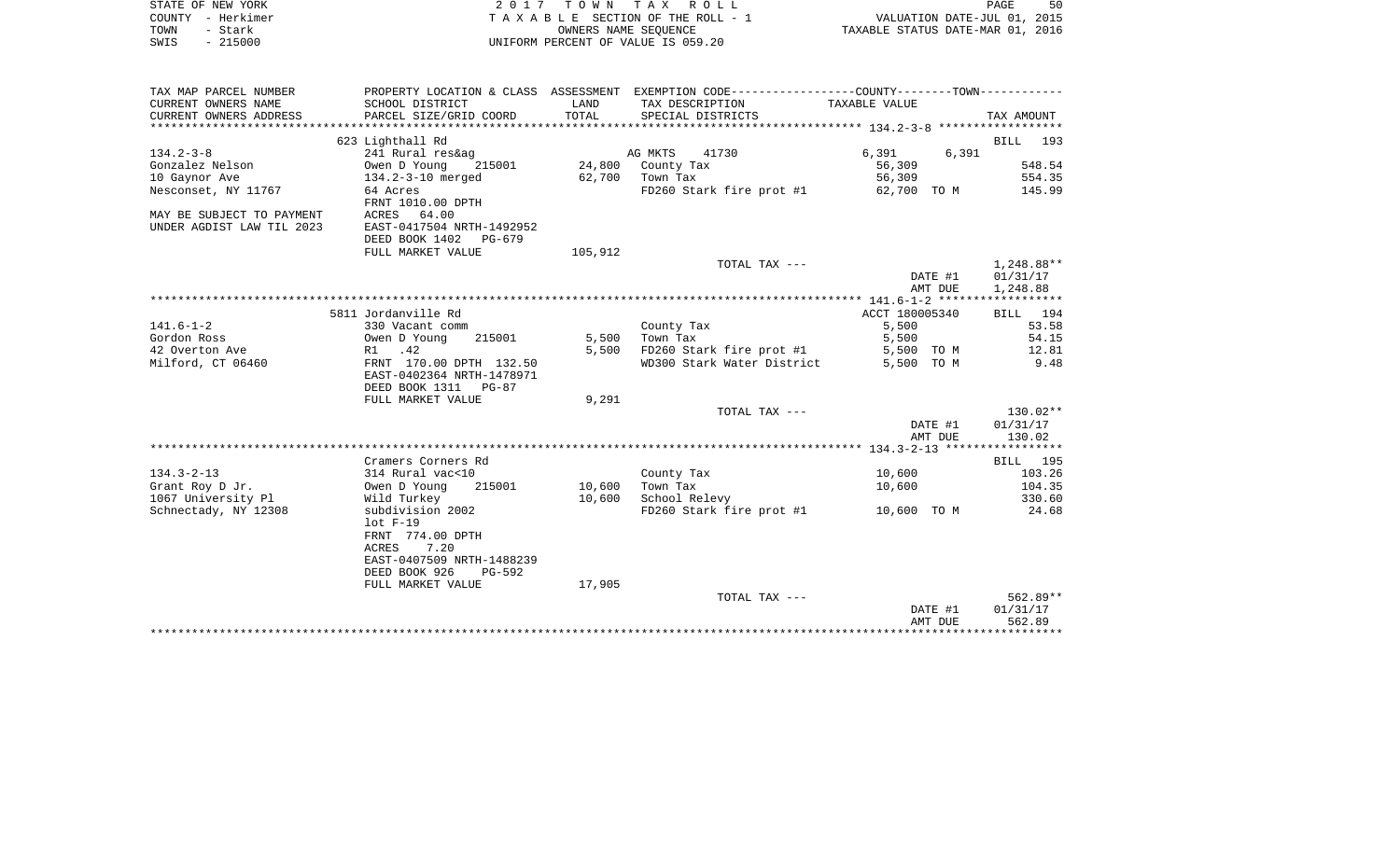| STATE OF NEW YORK         |                                  |                      | 2017 TOWN TAX ROLL                                                                            |                                  | 51<br>PAGE   |
|---------------------------|----------------------------------|----------------------|-----------------------------------------------------------------------------------------------|----------------------------------|--------------|
| COUNTY - Herkimer         |                                  |                      | TAXABLE SECTION OF THE ROLL - 1                                                               | VALUATION DATE-JUL 01, 2015      |              |
| TOWN<br>- Stark           |                                  | OWNERS NAME SEQUENCE |                                                                                               | TAXABLE STATUS DATE-MAR 01, 2016 |              |
| $-215000$<br>SWIS         |                                  |                      | UNIFORM PERCENT OF VALUE IS 059.20                                                            |                                  |              |
|                           |                                  |                      |                                                                                               |                                  |              |
| TAX MAP PARCEL NUMBER     |                                  |                      | PROPERTY LOCATION & CLASS ASSESSMENT EXEMPTION CODE---------------COUNTY-------TOWN---------- |                                  |              |
| CURRENT OWNERS NAME       | SCHOOL DISTRICT                  | LAND                 | TAX DESCRIPTION                                                                               | TAXABLE VALUE                    |              |
| CURRENT OWNERS ADDRESS    | PARCEL SIZE/GRID COORD           | TOTAL                | SPECIAL DISTRICTS                                                                             |                                  | TAX AMOUNT   |
|                           |                                  |                      |                                                                                               |                                  |              |
|                           | 147 Koziol Rd                    |                      |                                                                                               | ACCT 180008460                   | BILL 196     |
| $127.2 - 1 - 8$           | 210 1 Family Res                 |                      | County Tax                                                                                    | 60,900                           | 593.26       |
| Graudons Henry Jr         | Little Falls Ce 210900           | 6,000                | Town Tax                                                                                      | 60,900                           | 599.55       |
| 147 Koziol Rd             | R1.                              | 60,900               | FD260 Stark fire prot #1                                                                      | 60,900 TO M                      | 141.80       |
| Mohawk, NY 13407          | ACRES<br>1.25                    |                      |                                                                                               |                                  |              |
|                           | EAST-0394681 NRTH-1506673        |                      |                                                                                               |                                  |              |
|                           | DEED BOOK 674<br>PG-559          |                      |                                                                                               |                                  |              |
|                           | FULL MARKET VALUE                | 102,872              |                                                                                               |                                  |              |
|                           |                                  |                      | TOTAL TAX ---                                                                                 |                                  | $1,334.61**$ |
|                           |                                  |                      |                                                                                               | DATE #1                          | 01/31/17     |
|                           |                                  |                      |                                                                                               | AMT DUE                          | 1,334.61     |
|                           |                                  |                      |                                                                                               |                                  |              |
|                           | Hoke Rd                          |                      |                                                                                               |                                  | BILL 197     |
| $134.3 - 2 - 6$           | 314 Rural vac<10                 |                      | County Tax                                                                                    | 8,700                            | 84.75        |
| Graudons Terry Jr.        | 215001<br>Owen D Young           | 8,700                | Town Tax                                                                                      | 8,700                            | 85.65        |
| 365 Jackson Summit Rd E   | Wild Turkey                      | 8,700                | FD260 Stark fire prot #1                                                                      | 8,700 TO M                       | 20.26        |
| Mayfield, NY 12117        | subdivision 2002                 |                      |                                                                                               |                                  |              |
|                           | FRNT 251.00 DPTH                 |                      |                                                                                               |                                  |              |
|                           | 5.30<br>ACRES                    |                      |                                                                                               |                                  |              |
|                           | EAST-0410316 NRTH-1486515        |                      |                                                                                               |                                  |              |
|                           | DEED BOOK 896<br>PG-615          |                      |                                                                                               |                                  |              |
|                           | FULL MARKET VALUE                | 14,696               |                                                                                               |                                  |              |
|                           |                                  |                      | TOTAL TAX ---                                                                                 |                                  | 190.66**     |
|                           |                                  |                      |                                                                                               | DATE #1                          | 01/31/17     |
|                           |                                  |                      |                                                                                               | AMT DUE                          | 190.66       |
|                           |                                  |                      |                                                                                               |                                  |              |
|                           | 1112 Wiltse Hill Rd              |                      |                                                                                               | ACCT 180012570                   | BILL 198     |
| 141.6-1-28                | 220 2 Family Res                 |                      | County Tax                                                                                    | 55,400                           | 539.68       |
| Greene Linda              | 215001<br>Owen D Young           | 5,000                | Town Tax                                                                                      | 55,400                           | 545.40       |
| PO Box 98                 | FRNT<br>50.00 DPTH 200.00        | 55,400               | FD260 Stark fire prot #1                                                                      | 55,400 TO M                      | 128.99       |
| Van Hornesville, NY 13475 | BANK<br>135                      |                      | WD300 Stark Water District                                                                    | 55,400 TO M                      | 95.46        |
|                           | EAST-0404540 NRTH-1479924        |                      |                                                                                               |                                  |              |
|                           | DEED BOOK 893<br>PG-493          |                      |                                                                                               |                                  |              |
|                           | FULL MARKET VALUE                | 93,581               |                                                                                               |                                  |              |
|                           |                                  |                      | TOTAL TAX ---                                                                                 |                                  | $1,309.53**$ |
|                           |                                  |                      |                                                                                               | DATE #1                          | 01/31/17     |
|                           |                                  |                      |                                                                                               | AMT DUE                          | 1,309.53     |
|                           |                                  |                      |                                                                                               |                                  |              |
|                           | 555 Travis Rd                    |                      |                                                                                               | ACCT 200101                      | BILL 199     |
| $134.3 - 1 - 10.3$        | 242 Rurl res&rec                 |                      | County Tax                                                                                    | 60,000                           | 584.50       |
| Grescheck David           | Owen D Young<br>215001           | 14,000               | Town Tax                                                                                      | 60,000                           | 590.69       |
| 555 Travis Rd             | R1                               | 60,000               | FD260 Stark fire prot #1                                                                      | 60,000 TO M                      | 139.70       |
| Jordanville, NY 13361     | FRNT 1034.00 DPTH<br>ACRES 15.50 |                      |                                                                                               |                                  |              |
| PRIOR OWNER ON 3/01/2016  | EAST-0405442 NRTH-1486997        |                      |                                                                                               |                                  |              |
| Grescheck Anthony         | DEED BOOK 1619<br>PG-217         |                      |                                                                                               |                                  |              |
|                           | FULL MARKET VALUE                | 101,351              |                                                                                               |                                  |              |
|                           |                                  |                      | TOTAL TAX ---                                                                                 |                                  | $1,314.89**$ |
|                           |                                  |                      |                                                                                               | DATE #1                          | 01/31/17     |
|                           |                                  |                      |                                                                                               | AMT DUE                          | 1,314.89     |
|                           |                                  |                      |                                                                                               |                                  |              |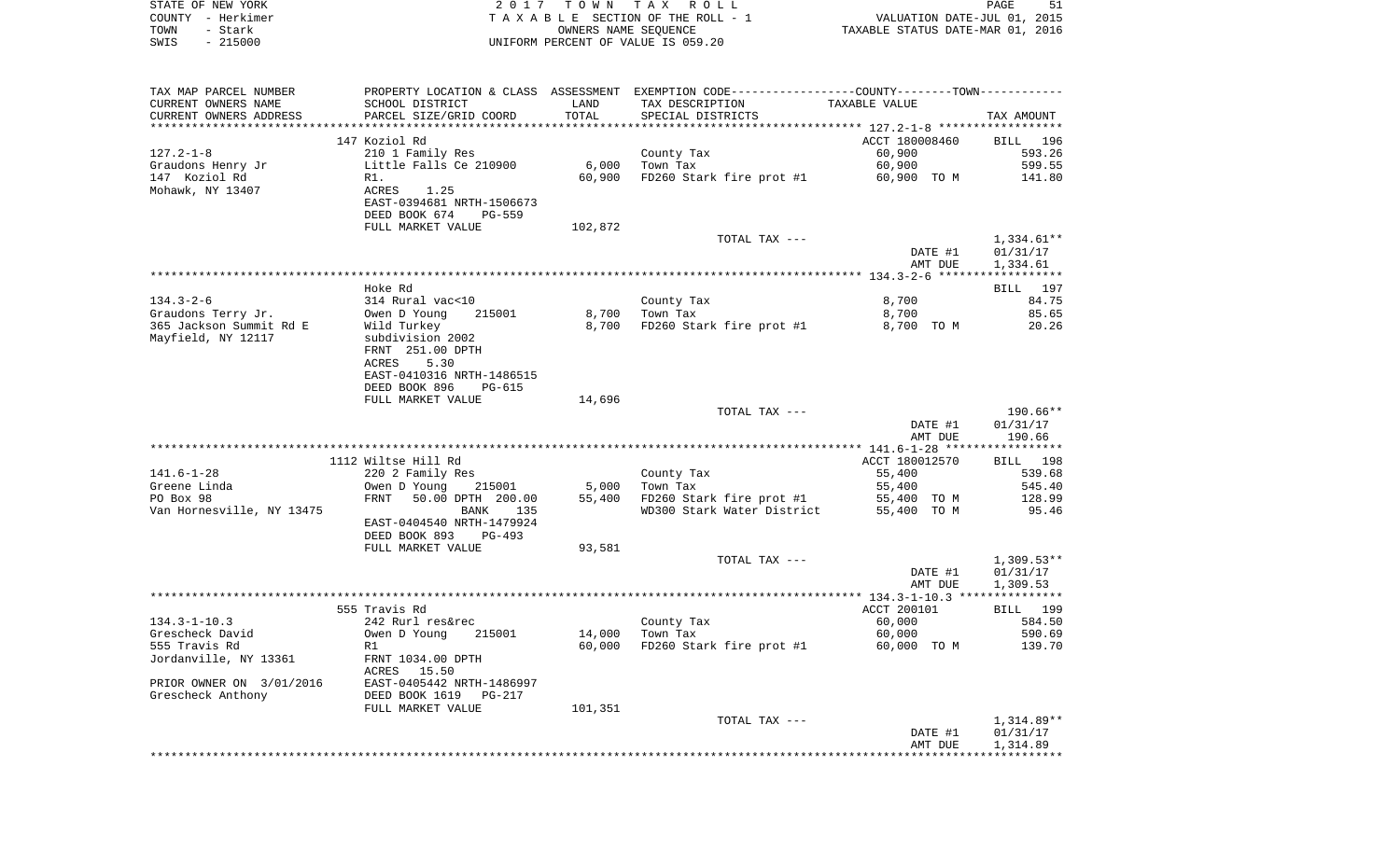| STATE OF NEW YORK | 2017 TOWN TAX ROLL                 | PAGE                             |
|-------------------|------------------------------------|----------------------------------|
| COUNTY - Herkimer | TAXABLE SECTION OF THE ROLL - 1    | VALUATION DATE-JUL 01, 2015      |
| TOWN<br>- Stark   | OWNERS NAME SEOUENCE               | TAXABLE STATUS DATE-MAR 01, 2016 |
| $-215000$<br>SWIS | UNIFORM PERCENT OF VALUE IS 059.20 |                                  |

| TAX MAP PARCEL NUMBER   | PROPERTY LOCATION & CLASS ASSESSMENT EXEMPTION CODE----------------COUNTY--------TOWN----------- |        |                          |                |                    |
|-------------------------|--------------------------------------------------------------------------------------------------|--------|--------------------------|----------------|--------------------|
| CURRENT OWNERS NAME     | SCHOOL DISTRICT                                                                                  | LAND   | TAX DESCRIPTION          | TAXABLE VALUE  |                    |
| CURRENT OWNERS ADDRESS  | PARCEL SIZE/GRID COORD                                                                           | TOTAL  | SPECIAL DISTRICTS        |                | TAX AMOUNT         |
| *********************** | ****************************                                                                     |        |                          |                |                    |
|                         | Primrose Ln                                                                                      |        |                          | ACCT 180000810 | <b>BILL</b><br>200 |
| $134.4 - 1 - 59.1$      | 323 Vacant rural                                                                                 |        | County Tax               | 10,100         | 98.39              |
| Grescheck Mary          | 215001<br>Owen D Young                                                                           | 10,100 | Town Tax                 | 10,100         | 99.43              |
| Samardzic Ekrem         | FRNT 264.00 DPTH                                                                                 | 10,100 | FD260 Stark fire prot #1 | 10,100 TO M    | 23.52              |
| 2777 St. Rte. 80        | ACRES 13.40                                                                                      |        |                          |                |                    |
| Fort Plain, NY 13329    | EAST-0413346 NRTH-1483602<br>DEED BOOK 847<br>PG-513                                             |        |                          |                |                    |
|                         | FULL MARKET VALUE                                                                                | 17,061 |                          |                |                    |
|                         |                                                                                                  |        | TOTAL TAX ---            |                | 221.34**           |
|                         |                                                                                                  |        |                          | DATE #1        | 01/31/17           |
|                         |                                                                                                  |        |                          | AMT DUE        | 221.34             |
|                         |                                                                                                  |        |                          |                |                    |
|                         | Primrose Ln                                                                                      |        |                          | ACCT 180000840 | BILL 201           |
| $134.4 - 1 - 68.1$      | 210 1 Family Res                                                                                 |        | County Tax               | 58,400         | 568.91             |
| Grescheck Mary          | Owen D Young<br>215001                                                                           | 14,000 | Town Tax                 | 58,400         | 574.94             |
| Samardzic Ekrem         | FRNT 1630.00 DPTH                                                                                | 58,400 | FD260 Stark fire prot #1 | 58,400 TO M    | 135.97             |
| 2777 State Rte. 80      | ACRES 12.00                                                                                      |        |                          |                |                    |
| Fort Plain, NY 13339    | EAST-0412616 NRTH-1483381                                                                        |        |                          |                |                    |
|                         | DEED BOOK 847<br>PG-513                                                                          |        |                          |                |                    |
|                         | FULL MARKET VALUE                                                                                | 98,649 |                          |                |                    |
|                         |                                                                                                  |        | TOTAL TAX ---            |                | 1,279.82**         |
|                         |                                                                                                  |        |                          | DATE #1        | 01/31/17           |
|                         |                                                                                                  |        |                          | AMT DUE        | 1,279.82           |
|                         |                                                                                                  |        |                          |                |                    |
|                         | State Route 80                                                                                   |        |                          | ACCT 180000840 | 202<br><b>BILL</b> |
| $134.4 - 1 - 68.4$      | 314 Rural vac<10                                                                                 |        | County Tax               | 1,000          | 9.74               |
| Grescheck Mary          | Owen D Young<br>215001                                                                           | 1,000  | Town Tax                 | 1,000          | 9.84               |
| Samardzic Ekrem         | 4.70<br>ACRES                                                                                    | 1,000  | FD260 Stark fire prot #1 | 1,000 TO M     | 2.33               |
| 2777 St Rte. 80         | EAST-0412264 NRTH-1484723                                                                        |        |                          |                |                    |
| Fort Plain, NY 13329    | DEED BOOK 847<br>PG-513                                                                          |        |                          |                |                    |
|                         | FULL MARKET VALUE                                                                                | 1,689  |                          |                |                    |
|                         |                                                                                                  |        | TOTAL TAX ---            |                | $21.91**$          |
|                         |                                                                                                  |        |                          | DATE #1        | 01/31/17           |
|                         |                                                                                                  |        |                          | AMT DUE        | 21.91              |
|                         |                                                                                                  |        |                          |                |                    |
|                         | 534 Travis Rd                                                                                    |        |                          |                | BILL 203           |
| $134.3 - 1 - 12.4$      | 210 1 Family Res                                                                                 |        | County Tax               | 37,100         | 361.41             |
| Grescheck Ronald L      | Owen D Young<br>215001                                                                           | 8,000  | Town Tax                 | 37,100         | 365.24             |
| Grescheck Beverly A     | R1                                                                                               | 37,100 | FD260 Stark fire prot #1 | 37,100 TO M    | 86.38              |
| 534 Travis Rd           | FRNT 621.00 DPTH                                                                                 |        |                          |                |                    |
| Jordanville, NY 13361   | 4.00<br>ACRES                                                                                    |        |                          |                |                    |
|                         | EAST-0406028 NRTH-1487473                                                                        |        |                          |                |                    |
|                         | DEED BOOK 1154<br>PG-514                                                                         |        |                          |                |                    |
|                         | FULL MARKET VALUE                                                                                | 62,669 |                          |                |                    |
|                         |                                                                                                  |        | TOTAL TAX ---            |                | 813.03**           |
|                         |                                                                                                  |        |                          | DATE #1        | 01/31/17           |
|                         |                                                                                                  |        |                          | AMT DUE        | 813.03             |
|                         |                                                                                                  |        |                          |                |                    |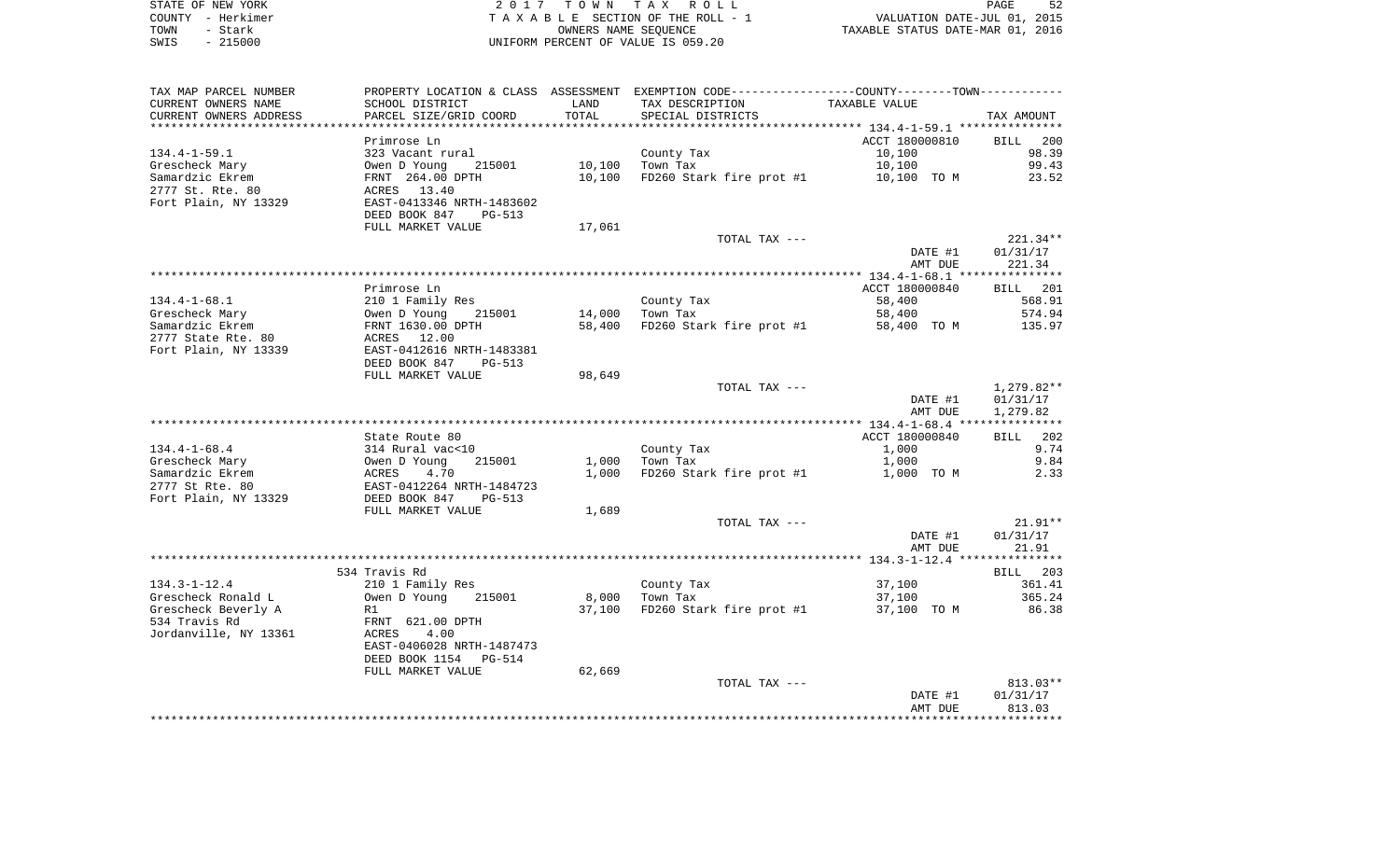|      | STATE OF NEW YORK | 2017 TOWN TAX ROLL                 | PAGE                             | 53 |
|------|-------------------|------------------------------------|----------------------------------|----|
|      | COUNTY - Herkimer | TAXABLE SECTION OF THE ROLL - 1    | VALUATION DATE-JUL 01, 2015      |    |
| TOWN | - Stark           | OWNERS NAME SEOUENCE               | TAXABLE STATUS DATE-MAR 01, 2016 |    |
| SWIS | $-215000$         | UNIFORM PERCENT OF VALUE IS 059.20 |                                  |    |

| TAX MAP PARCEL NUMBER  |                                |         | PROPERTY LOCATION & CLASS ASSESSMENT EXEMPTION CODE-----------------COUNTY--------TOWN--------- |                |              |
|------------------------|--------------------------------|---------|-------------------------------------------------------------------------------------------------|----------------|--------------|
| CURRENT OWNERS NAME    | SCHOOL DISTRICT                | LAND    | TAX DESCRIPTION                                                                                 | TAXABLE VALUE  |              |
| CURRENT OWNERS ADDRESS | PARCEL SIZE/GRID COORD         | TOTAL   | SPECIAL DISTRICTS                                                                               |                | TAX AMOUNT   |
|                        |                                |         |                                                                                                 |                |              |
|                        | 562 Travis Rd                  |         |                                                                                                 | ACCT 180003275 | BILL 204     |
| $134.3 - 1 - 10.2$     | 210 1 Family Res               |         | County Tax                                                                                      | 67,700         | 659.51       |
| Grescheck Theresa M    | Owen D Young<br>215001         | 6,700   | Town Tax                                                                                        | 67,700         | 666.49       |
| 562 Travis Rd          | R1 2A                          | 67,700  | FD260 Stark fire prot #1                                                                        | 67,700 TO M    | 157.63       |
| Jordanville, NY 13361  | ACRES<br>2.00                  |         |                                                                                                 |                |              |
|                        | EAST-0405076 NRTH-1487452      |         |                                                                                                 |                |              |
|                        | DEED BOOK 822<br><b>PG-710</b> |         |                                                                                                 |                |              |
|                        | FULL MARKET VALUE              | 114,358 |                                                                                                 |                |              |
|                        |                                |         | TOTAL TAX ---                                                                                   |                | $1,483.63**$ |
|                        |                                |         |                                                                                                 | DATE #1        | 01/31/17     |
|                        |                                |         |                                                                                                 | AMT DUE        | 1,483.63     |
|                        |                                |         |                                                                                                 |                |              |
|                        | Wagner Hill Rd                 |         |                                                                                                 | ACCT 188619    | BILL 205     |
| $134.4 - 1 - 7.2$      | 210 1 Family Res               |         | County Tax                                                                                      | 64,700         | 630.28       |
| Gros Ryan D            | Owen D Young<br>215001         | 6,900   | Town Tax                                                                                        | 64,700         | 636.96       |
| Gros Meagan R          | 2.30<br>ACRES                  | 64,700  | FD260 Stark fire prot #1                                                                        | 64,700 TO M    | 150.64       |
| 541 Wagner Hill Rd     | EAST-0417551 NRTH-1486606      |         |                                                                                                 |                |              |
| Fort Plain, NY 13339   | DEED BOOK 1547<br>$PG-627$     |         |                                                                                                 |                |              |
|                        | FULL MARKET VALUE              | 109,291 |                                                                                                 |                |              |
|                        |                                |         | TOTAL TAX ---                                                                                   |                | 1,417.88**   |
|                        |                                |         |                                                                                                 | DATE #1        | 01/31/17     |
|                        |                                |         |                                                                                                 | AMT DUE        | 1,417.88     |
|                        |                                |         |                                                                                                 |                |              |
|                        | Wagner Hill Rd                 |         |                                                                                                 |                | BILL 206     |
| $134.4 - 1 - 7.6$      | 314 Rural vac<10               |         | County Tax                                                                                      | 2,000          | 19.48        |
| Gros Ryan D            | Owen D Young<br>215001         | 2,000   | Town Tax                                                                                        | 2,000          | 19.69        |
| Gebhardt Meagan R      | FRNT 200.00 DPTH               | 2,000   | FD260 Stark fire prot #1                                                                        | 2,000 TO M     | 4.66         |
| 541 Wagner Hill Rd     | ACRES<br>3.00                  |         |                                                                                                 |                |              |
| fort Plain, NY 13339   | EAST-0417503 NRTH-1486433      |         |                                                                                                 |                |              |
|                        | DEED BOOK 1440<br>PG-735       |         |                                                                                                 |                |              |
|                        | FULL MARKET VALUE              | 3,378   |                                                                                                 |                |              |
|                        |                                |         | TOTAL TAX ---                                                                                   |                | $43.83**$    |
|                        |                                |         |                                                                                                 | DATE #1        | 01/31/17     |
|                        |                                |         |                                                                                                 | AMT DUE        | 43.83        |
|                        |                                |         |                                                                                                 |                |              |
|                        | Bush Rd                        |         |                                                                                                 | ACCT 186919    | BILL 207     |
| $133.2 - 4 - 2$        | 314 Rural vac<10               |         | County Tax                                                                                      | 9,100          | 88.65        |
| Hardy Aaron            | Owen D Young<br>215001         | 9,100   | Town Tax                                                                                        | 9,100          | 89.59        |
| Hardy Sarah            | 6.90 Acres                     | 9,100   | FD260 Stark fire prot #1                                                                        | 9,100 TO M     | 21.19        |
| 141 Bush Rd            | ACRES<br>6.90                  |         |                                                                                                 |                |              |
| Jordanville, NY 13361  | EAST-0356140 NRTH-1067420      |         |                                                                                                 |                |              |
|                        | DEED BOOK 1537 PG-393          |         |                                                                                                 |                |              |
|                        | FULL MARKET VALUE              | 15,372  |                                                                                                 |                |              |
|                        |                                |         | TOTAL TAX ---                                                                                   |                | 199.43**     |
|                        |                                |         |                                                                                                 | DATE #1        | 01/31/17     |
|                        |                                |         |                                                                                                 | AMT DUE        | 199.43       |
|                        |                                |         |                                                                                                 |                |              |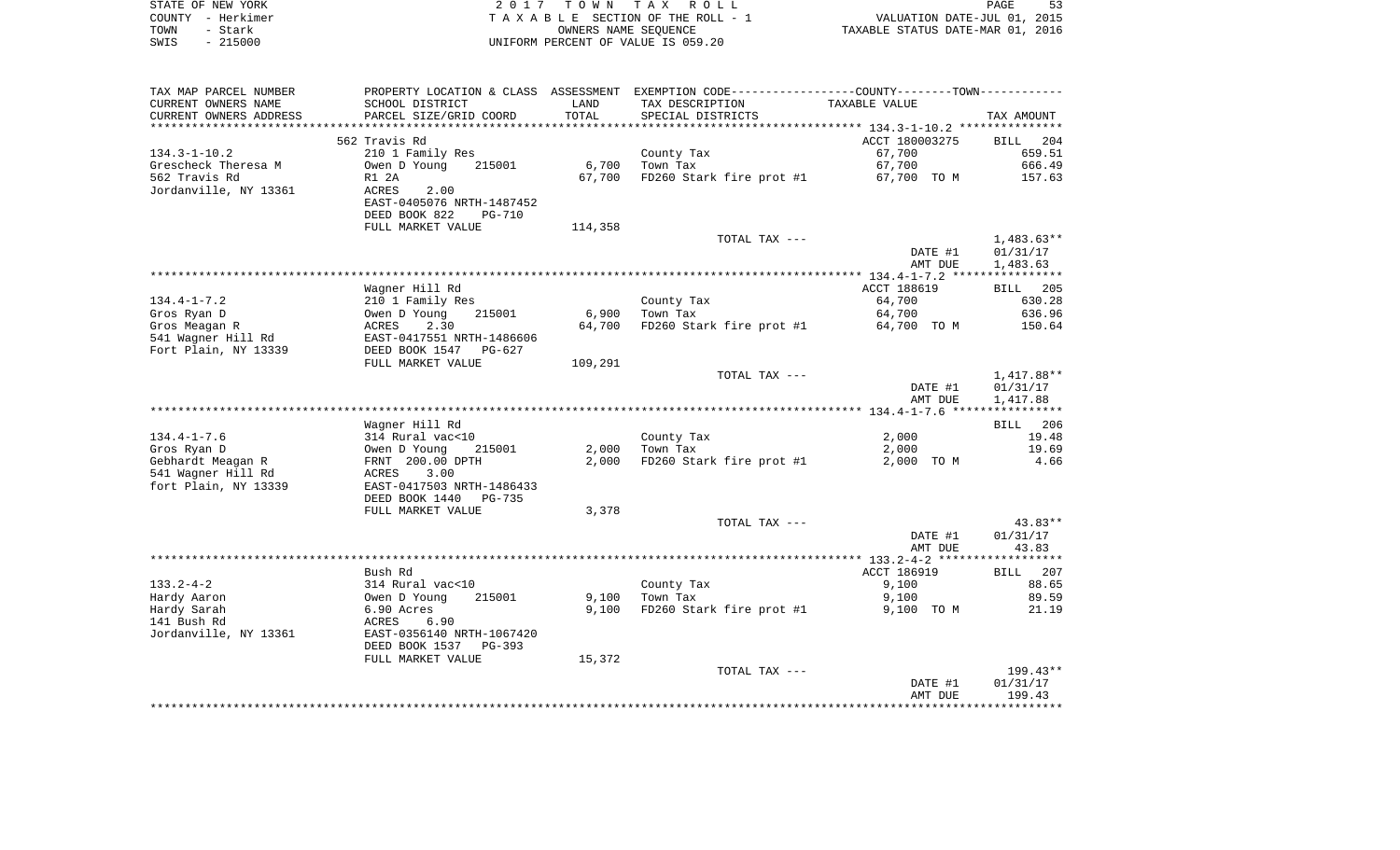| STATE OF NEW YORK | 2017 TOWN TAX ROLL                 | 54<br>PAGE                       |
|-------------------|------------------------------------|----------------------------------|
| COUNTY - Herkimer | TAXABLE SECTION OF THE ROLL - 1    | VALUATION DATE-JUL 01, 2015      |
| TOWN<br>- Stark   | OWNERS NAME SEOUENCE               | TAXABLE STATUS DATE-MAR 01, 2016 |
| $-215000$<br>SWIS | UNIFORM PERCENT OF VALUE IS 059.20 |                                  |

| TAX MAP PARCEL NUMBER                                  |                                                                        |                | PROPERTY LOCATION & CLASS ASSESSMENT EXEMPTION CODE---------------COUNTY-------TOWN---------- |                            |                                |
|--------------------------------------------------------|------------------------------------------------------------------------|----------------|-----------------------------------------------------------------------------------------------|----------------------------|--------------------------------|
| CURRENT OWNERS NAME<br>CURRENT OWNERS ADDRESS          | SCHOOL DISTRICT<br>PARCEL SIZE/GRID COORD                              | LAND<br>TOTAL  | TAX DESCRIPTION<br>SPECIAL DISTRICTS                                                          | TAXABLE VALUE              | TAX AMOUNT                     |
| **********************                                 |                                                                        |                |                                                                                               |                            |                                |
| 133.2-4-3                                              | Bush Rd<br>314 Rural vac<10                                            |                | County Tax                                                                                    | 7,300                      | <b>BILL</b><br>208<br>71.11    |
| Hardy Aaron<br>141 Bush Rd                             | 215001<br>Owen D Young<br>7.8 Acres                                    | 7,300<br>7,300 | Town Tax<br>FD260 Stark fire prot #1                                                          | 7,300<br>7,300 TO M        | 71.87<br>17.00                 |
| Jordanville, NY 13361                                  | ACRES<br>7.80<br>EAST-0356490 NRTH-1067420<br>DEED BOOK 1490<br>PG-718 |                |                                                                                               |                            |                                |
|                                                        | FULL MARKET VALUE                                                      | 12,331         |                                                                                               |                            |                                |
|                                                        |                                                                        |                | TOTAL TAX ---                                                                                 | DATE #1<br>AMT DUE         | 159.98**<br>01/31/17<br>159.98 |
|                                                        |                                                                        |                |                                                                                               |                            |                                |
|                                                        | Bush Rd                                                                |                |                                                                                               | ACCT 186919                | BILL 209                       |
| $133.2 - 4 - 9$                                        | 314 Rural vac<10                                                       |                | County Tax                                                                                    | 7,100                      | 69.17                          |
| Hardy Aaron                                            | 215001<br>Owen D Young                                                 | 7,100          | Town Tax                                                                                      | 7,100                      | 69.90                          |
| Hardy Sarah                                            | 7.30 Acres                                                             | 7,100          | FD260 Stark fire prot #1                                                                      | 7,100 TO M                 | 16.53                          |
| 141 Bush Rd                                            | ACRES<br>7.30                                                          |                |                                                                                               |                            |                                |
| Jordanville, NY 13361                                  | EAST-0356310 NRTH-1066170<br>DEED BOOK 1537 PG-397                     |                |                                                                                               |                            |                                |
|                                                        | FULL MARKET VALUE                                                      | 11,993         |                                                                                               |                            |                                |
|                                                        |                                                                        |                | TOTAL TAX ---                                                                                 |                            | 155.60**                       |
|                                                        |                                                                        |                |                                                                                               | DATE #1                    | 01/31/17                       |
|                                                        |                                                                        |                |                                                                                               | AMT DUE                    | 155.60                         |
|                                                        | 141 Bush Rd                                                            |                |                                                                                               |                            | BILL 210                       |
| $133.2 - 4 - 1$                                        | 210 1 Family Res                                                       |                | County Tax                                                                                    | 73,500                     | 716.01                         |
| Hardy Aaron Jacob                                      | Owen D Young<br>215001                                                 | 8,800          | Town Tax                                                                                      | 73,500                     | 723.59                         |
| 141 Bush Rd                                            | ACRES<br>6.40                                                          | 73,500         | FD260 Stark fire prot #1                                                                      | 73,500 TO M                | 171.13                         |
| Jordanville, NY 13361                                  | EAST-0355800 NRTH-1067420<br>DEED BOOK 1313<br>PG-172                  |                |                                                                                               |                            |                                |
|                                                        | FULL MARKET VALUE                                                      | 124,155        |                                                                                               |                            |                                |
|                                                        |                                                                        |                | TOTAL TAX ---                                                                                 |                            | $1,610.73**$                   |
|                                                        |                                                                        |                |                                                                                               | DATE #1                    | 01/31/17                       |
|                                                        |                                                                        |                |                                                                                               | AMT DUE                    | 1,610.73                       |
|                                                        |                                                                        |                |                                                                                               | ACCT 180005490             |                                |
| $133.2 - 1 - 3$                                        | 718 Aney Hill Rd<br>112 Dairy farm                                     |                | AG MKTS<br>41730                                                                              | $\overline{0}$<br>$\Omega$ | <b>BILL</b><br>211             |
| Hardy David                                            | 215001<br>Owen D Young                                                 |                | 47,800 AGRIC 10 Y 42100                                                                       | 3,000<br>3,000             |                                |
| Hardy Susan                                            | Farm                                                                   | 180,400        | County Tax                                                                                    | 177,400                    | 1,728.16                       |
| 718 Aney Hill Rd                                       | ACRES 184.20                                                           |                | Town Tax                                                                                      | 177,400                    | 1,746.47                       |
| Mohawk, NY 13407                                       | EAST-0392101 NRTH-1495729<br>DEED BOOK 798<br>PG-337                   |                | FD260 Stark fire prot #1                                                                      | 180,400 TO M               | 420.03                         |
| MAY BE SUBJECT TO PAYMENT<br>UNDER AGDIST LAW TIL 2023 | FULL MARKET VALUE                                                      | 304,730        |                                                                                               |                            |                                |
|                                                        |                                                                        |                | TOTAL TAX ---                                                                                 |                            | $3,894.66**$                   |
|                                                        |                                                                        |                |                                                                                               | DATE #1<br>AMT DUE         | 01/31/17<br>3,894.66           |
|                                                        |                                                                        |                |                                                                                               |                            |                                |
|                                                        |                                                                        |                |                                                                                               |                            |                                |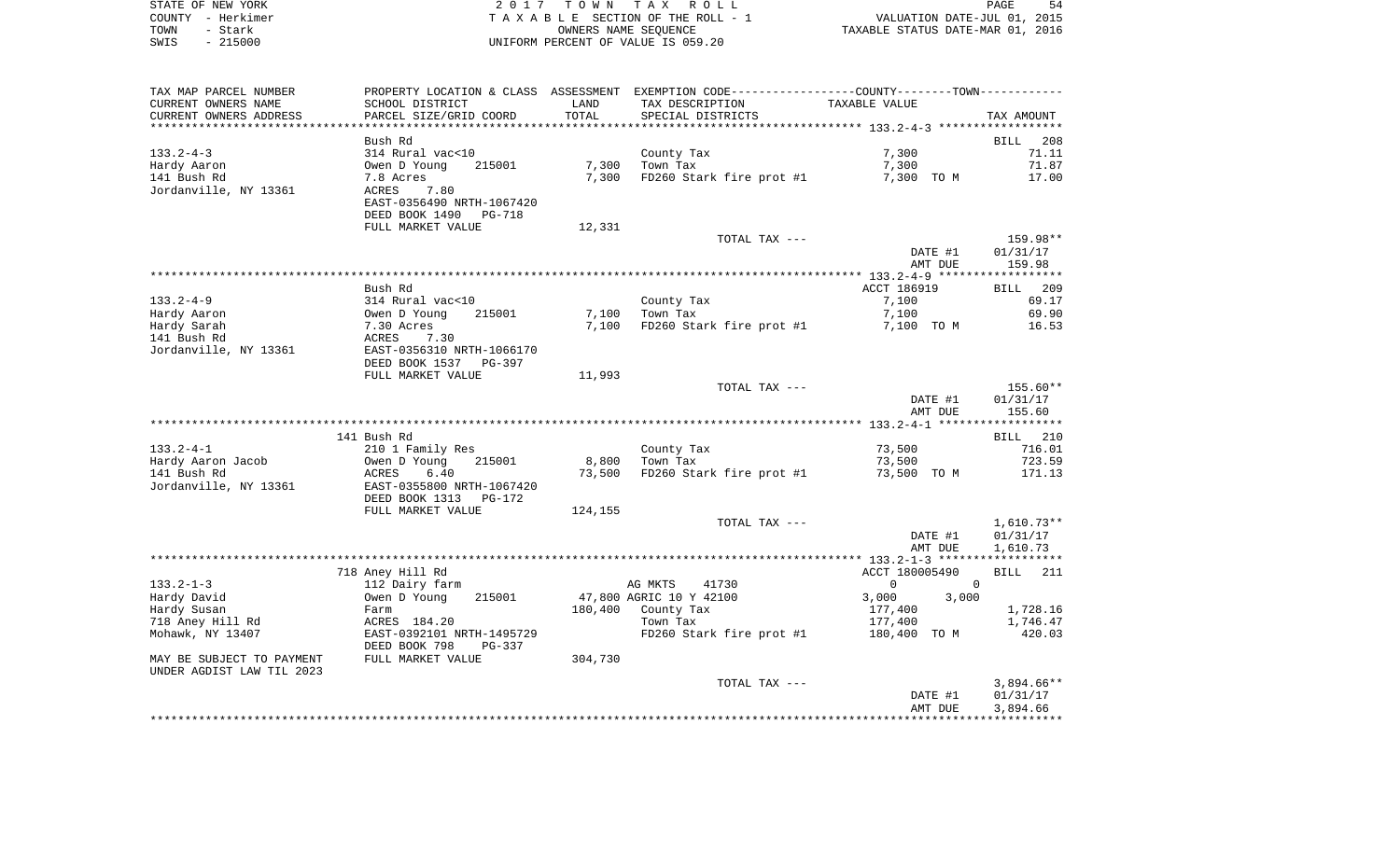| STATE OF NEW YORK | 2017 TOWN TAX ROLL                 | 55<br>PAGE                       |
|-------------------|------------------------------------|----------------------------------|
| COUNTY - Herkimer | TAXABLE SECTION OF THE ROLL - 1    | VALUATION DATE-JUL 01, 2015      |
| TOWN<br>- Stark   | OWNERS NAME SEOUENCE               | TAXABLE STATUS DATE-MAR 01, 2016 |
| $-215000$<br>SWIS | UNIFORM PERCENT OF VALUE IS 059.20 |                                  |

| TAX MAP PARCEL NUMBER    |                                 |         |                          | PROPERTY LOCATION & CLASS ASSESSMENT EXEMPTION CODE---------------COUNTY-------TOWN---------- |                 |
|--------------------------|---------------------------------|---------|--------------------------|-----------------------------------------------------------------------------------------------|-----------------|
| CURRENT OWNERS NAME      | SCHOOL DISTRICT                 | LAND    | TAX DESCRIPTION          | TAXABLE VALUE                                                                                 |                 |
| CURRENT OWNERS ADDRESS   | PARCEL SIZE/GRID COORD          | TOTAL   | SPECIAL DISTRICTS        |                                                                                               | TAX AMOUNT      |
| *********************    |                                 |         |                          |                                                                                               |                 |
|                          | Bush Rd                         |         |                          | ACCT 180009960                                                                                | 212<br>BILL     |
| $133.2 - 1 - 18$         | 105 Vac farmland                |         | County Tax               | 21,500                                                                                        | 209.44          |
| Hardy David              | Owen D Young<br>215001          | 21,500  | Town Tax                 | 21,500                                                                                        | 211.66          |
| Hardy Susan              | 90<br>$F \sim$                  | 21,500  | FD260 Stark fire prot #1 | 21,500 TO M                                                                                   | 50.06           |
| 718 Aney Hill Rd         | ACRES<br>90.00                  |         |                          |                                                                                               |                 |
| Mohawk, NY 13470         | EAST-0395402 NRTH-1490312       |         |                          |                                                                                               |                 |
|                          | DEED BOOK 941<br>$PG-73$        |         |                          |                                                                                               |                 |
|                          | FULL MARKET VALUE               | 36,318  |                          |                                                                                               |                 |
|                          |                                 |         | TOTAL TAX ---            |                                                                                               | 471.16**        |
|                          |                                 |         |                          | DATE #1                                                                                       | 01/31/17        |
|                          |                                 |         |                          | AMT DUE                                                                                       | 471.16          |
|                          |                                 |         |                          |                                                                                               |                 |
|                          | 803 Travis Rd                   |         |                          | ACCT 201662                                                                                   | BILL<br>213     |
| $134.3 - 1 - 6.1$        | 112 Dairy farm                  |         | AGRIC 10 Y 42100         | 23,800<br>23,800                                                                              |                 |
| Hardy David              | Owen D Young<br>215001          |         | 60,000 AGRIC 10 Y 42100  | 1,300<br>1,300                                                                                |                 |
| Hardy Susan              | F                               |         | 150,500 AGRIC 10 Y 42100 | 4,000<br>4,000                                                                                |                 |
| 718 Aney Hill Rd         | FRNT 4875.00 DPTH               |         | County Tax               | 121,400                                                                                       | 1,182.63        |
| Mohawk, NY 13407         | ACRES 158.60                    |         | Town Tax                 | 121,400                                                                                       | 1,195.16        |
|                          | EAST-0400400 NRTH-1487741       |         | FD260 Stark fire prot #1 | 150,500 TO M                                                                                  | 350.41          |
| PRIOR OWNER ON 3/01/2016 | DEED BOOK 1629<br>PG-674        |         |                          |                                                                                               |                 |
| Kos Wayne J              | FULL MARKET VALUE               | 254,223 |                          |                                                                                               |                 |
|                          |                                 |         | TOTAL TAX ---            |                                                                                               | $2,728.20**$    |
|                          |                                 |         |                          | DATE #1                                                                                       | 01/31/17        |
|                          |                                 |         |                          | AMT DUE                                                                                       | 2,728.20        |
|                          |                                 |         |                          |                                                                                               |                 |
|                          | Bush Rd                         |         |                          |                                                                                               | BILL 214        |
| $133.2 - 4 - 10$         | 314 Rural vac<10                |         | County Tax               | 4,500                                                                                         | 43.84           |
| Hardy David A            | Owen D Young<br>215001          | 4,500   | Town Tax                 | 4,500                                                                                         | 44.30           |
| Hardy Susan D            | FRNT 222.00 DPTH                | 4,500   |                          |                                                                                               |                 |
| 718 Aney Hill Rd         | 7.40<br>ACRES                   |         |                          |                                                                                               |                 |
| Mohawk, NY 13407         | EAST-0393460 NRTH-1490839       |         |                          |                                                                                               |                 |
|                          | DEED BOOK 1225<br><b>PG-888</b> |         |                          |                                                                                               |                 |
|                          | FULL MARKET VALUE               | 7,601   |                          |                                                                                               |                 |
|                          |                                 |         | TOTAL TAX ---            |                                                                                               | 88.14**         |
|                          |                                 |         |                          | DATE #1                                                                                       | 01/31/17        |
|                          |                                 |         |                          | AMT DUE                                                                                       | 88.14           |
|                          |                                 |         |                          |                                                                                               |                 |
|                          | Bush Rd                         |         |                          |                                                                                               | <b>BILL</b> 215 |
| $134.1 - 1 - 21.3$       | 270 Mfg housing                 |         | County Tax               | 16,000                                                                                        | 155.87          |
| Hardy David A            | 215001<br>Owen D Young          | 8,000   | Town Tax                 | 16,000                                                                                        | 157.52          |
| Hardy Susan B            | ACRES 10.50                     | 16,000  |                          |                                                                                               |                 |
| 718 Aney Hill Rd         | EAST-0396545 NRTH-1491476       |         |                          |                                                                                               |                 |
| Mohawk, NY 13407         | DEED BOOK 918<br><b>PG-281</b>  |         |                          |                                                                                               |                 |
|                          | FULL MARKET VALUE               | 27,027  |                          |                                                                                               |                 |
|                          |                                 |         | TOTAL TAX ---            |                                                                                               | $313.39**$      |
|                          |                                 |         |                          | DATE #1                                                                                       | 01/31/17        |
|                          |                                 |         |                          | AMT DUE                                                                                       | 313.39          |
|                          |                                 |         |                          |                                                                                               |                 |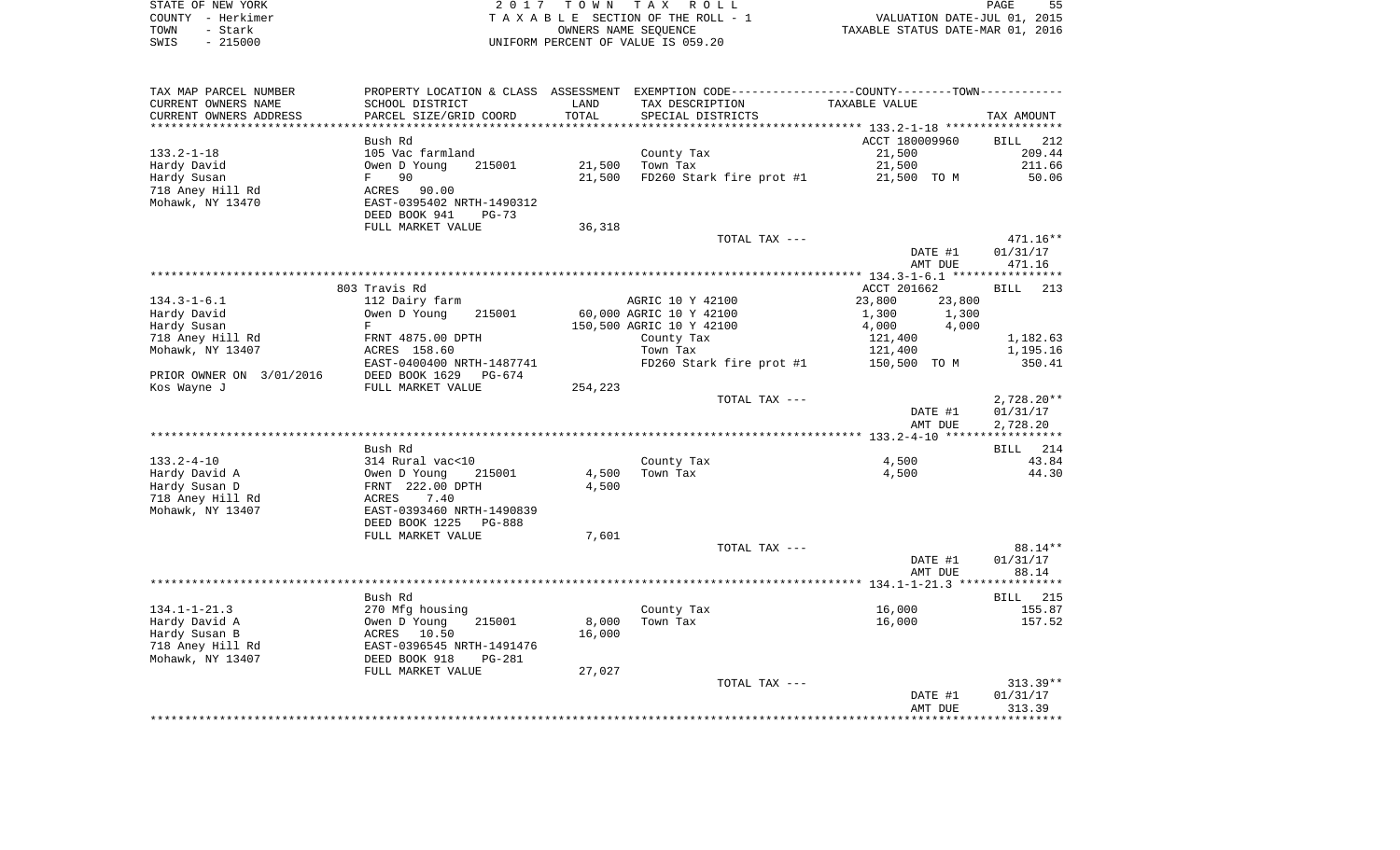|      | STATE OF NEW YORK | 2017 TOWN TAX ROLL                 |                                  | PAGE | -56 |
|------|-------------------|------------------------------------|----------------------------------|------|-----|
|      | COUNTY - Herkimer | TAXABLE SECTION OF THE ROLL - 1    | VALUATION DATE-JUL 01, 2015      |      |     |
| TOWN | - Stark           | OWNERS NAME SEOUENCE               | TAXABLE STATUS DATE-MAR 01, 2016 |      |     |
| SWIS | - 215000          | UNIFORM PERCENT OF VALUE IS 059.20 |                                  |      |     |

 $\frac{56}{2015}$ 

| TAX MAP PARCEL NUMBER     |                                                      |         | PROPERTY LOCATION & CLASS ASSESSMENT EXEMPTION CODE---------------COUNTY-------TOWN---------- |                |              |
|---------------------------|------------------------------------------------------|---------|-----------------------------------------------------------------------------------------------|----------------|--------------|
| CURRENT OWNERS NAME       | SCHOOL DISTRICT                                      | LAND    | TAX DESCRIPTION                                                                               | TAXABLE VALUE  |              |
| CURRENT OWNERS ADDRESS    | PARCEL SIZE/GRID COORD                               | TOTAL   | SPECIAL DISTRICTS                                                                             |                | TAX AMOUNT   |
|                           |                                                      |         |                                                                                               |                |              |
|                           | 215 Travis Rd                                        |         |                                                                                               | ACCT 183142    | BILL 216     |
| $134.3 - 1 - 23.2$        | 210 1 Family Res                                     |         | County Tax                                                                                    | 71,700         | 698.47       |
| Harrad James              | 215001<br>Owen D Young                               | 11,500  | Town Tax                                                                                      | 71,700         | 705.87       |
| Harrad Bonnie             | R1 10A                                               | 71,700  | FD260 Stark fire prot #1                                                                      | 71,700 TO M    | 166.94       |
| PO Box 57                 | ACRES<br>10.00                                       |         |                                                                                               |                |              |
| Van Hornsville, NY 13475  | EAST-0406240 NRTH-1483528<br>DEED BOOK 1514 PG-901   |         |                                                                                               |                |              |
|                           | FULL MARKET VALUE                                    | 121,115 |                                                                                               |                |              |
|                           |                                                      |         | TOTAL TAX ---                                                                                 |                | $1,571.28**$ |
|                           |                                                      |         |                                                                                               | DATE #1        | 01/31/17     |
|                           |                                                      |         |                                                                                               | AMT DUE        | 1,571.28     |
|                           |                                                      |         |                                                                                               |                |              |
|                           | State Route 80                                       |         |                                                                                               | ACCT 180007530 | BILL 217     |
| $141.6 - 1 - 42$          | 210 1 Family Res                                     |         | County Tax                                                                                    | 54,900         | 534.81       |
| Harrad James A            | Owen D Young<br>215001                               | 4,000   | Town Tax                                                                                      | 54,900         | 540.48       |
| Harrad Bonnie A           | $R1 \t1/2$                                           | 54,900  | FD260 Stark fire prot #1                                                                      | 54,900 TO M    | 127.83       |
| PO Box 57                 | FRNT<br>80.00 DPTH 66.00                             |         | WD300 Stark Water District                                                                    | 54,900 TO M    | 94.60        |
| Van Hornesville, NY 13475 | EAST-0404015 NRTH-1479667                            |         |                                                                                               |                |              |
|                           | DEED BOOK 780<br>$PG-372$                            |         |                                                                                               |                |              |
|                           | FULL MARKET VALUE                                    | 92,736  |                                                                                               |                |              |
|                           |                                                      |         | TOTAL TAX ---                                                                                 |                | $1,297.72**$ |
|                           |                                                      |         |                                                                                               | DATE #1        | 01/31/17     |
|                           |                                                      |         |                                                                                               | AMT DUE        | 1,297.72     |
|                           |                                                      |         |                                                                                               |                |              |
|                           | 202 Travis Rd                                        |         |                                                                                               | ACCT 180013380 | BILL 218     |
| $134.3 - 1 - 37.1$        | 312 Vac w/imprv                                      |         | County Tax                                                                                    | 35,400         | 344.85       |
| Harrad James C            | Owen D Young<br>215001                               | 15,700  | Town Tax                                                                                      | 35,400         | 348.51       |
| Klump Jane Harrad         | Vl2 45 Acres                                         | 35,400  | FD260 Stark fire prot #1                                                                      | 35,400 TO M    | 82.42        |
| PO Box 7                  | FRNT 1160.00 DPTH                                    |         |                                                                                               |                |              |
| Van Hornesville, NY 13475 | ACRES 44.20                                          |         |                                                                                               |                |              |
|                           | EAST-0407137 NRTH-1483176<br>DEED BOOK 943<br>PG-696 |         |                                                                                               |                |              |
|                           | FULL MARKET VALUE                                    | 59,797  |                                                                                               |                |              |
|                           |                                                      |         | TOTAL TAX ---                                                                                 |                | $775.78**$   |
|                           |                                                      |         |                                                                                               | DATE #1        | 01/31/17     |
|                           |                                                      |         |                                                                                               | AMT DUE        | 775.78       |
|                           |                                                      |         |                                                                                               |                |              |
|                           | State Route 80                                       |         |                                                                                               |                | BILL 219     |
| $134.3 - 1 - 38.3$        | 314 Rural vac<10                                     |         | County Tax                                                                                    | 2,800          | 27.28        |
| Harrad James C            | Owen D Young<br>215001                               | 2,800   | Town Tax                                                                                      | 2,800          | 27.57        |
| Klump Jane Harrad         | Vac Ld                                               | 2,800   | FD260 Stark fire prot #1                                                                      | 2,800 TO M     | 6.52         |
| PO Box 7                  | FRNT 690.00 DPTH                                     |         |                                                                                               |                |              |
| Van Hornesville, NY 13475 | ACRES<br>5.50                                        |         |                                                                                               |                |              |
|                           | EAST-0407561 NRTH-1482643                            |         |                                                                                               |                |              |
|                           | DEED BOOK 943<br>PG-696                              |         |                                                                                               |                |              |
|                           | FULL MARKET VALUE                                    | 4,730   |                                                                                               |                |              |
|                           |                                                      |         | TOTAL TAX ---                                                                                 |                | $61.37**$    |
|                           |                                                      |         |                                                                                               | DATE #1        | 01/31/17     |
|                           |                                                      |         |                                                                                               |                |              |
|                           |                                                      |         |                                                                                               | AMT DUE        | 61.37        |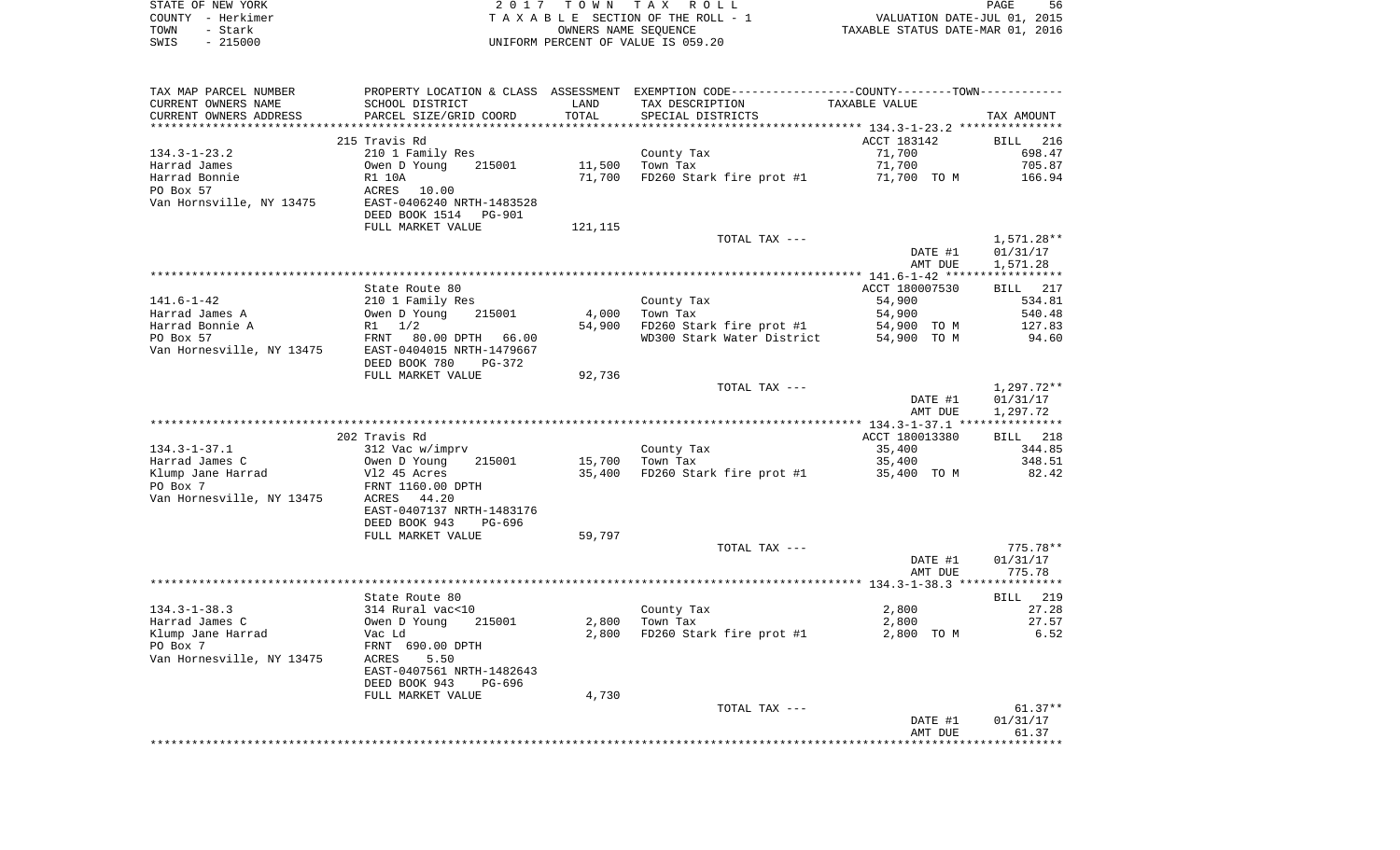|      | STATE OF NEW YORK | 2017 TOWN TAX ROLL                 | 57<br>PAGE                       |
|------|-------------------|------------------------------------|----------------------------------|
|      | COUNTY - Herkimer | TAXABLE SECTION OF THE ROLL - 1    | VALUATION DATE-JUL 01, 2015      |
| TOWN | - Stark           | OWNERS NAME SEOUENCE               | TAXABLE STATUS DATE-MAR 01, 2016 |
| SWIS | - 215000          | UNIFORM PERCENT OF VALUE IS 059.20 |                                  |

| TAX MAP PARCEL NUMBER<br>CURRENT OWNERS NAME | SCHOOL DISTRICT                            | LAND    | PROPERTY LOCATION & CLASS ASSESSMENT EXEMPTION CODE----------------COUNTY--------TOWN----------<br>TAX DESCRIPTION | TAXABLE VALUE  |                    |
|----------------------------------------------|--------------------------------------------|---------|--------------------------------------------------------------------------------------------------------------------|----------------|--------------------|
| CURRENT OWNERS ADDRESS                       | PARCEL SIZE/GRID COORD                     | TOTAL   | SPECIAL DISTRICTS                                                                                                  |                | TAX AMOUNT         |
|                                              | State Route 168                            |         |                                                                                                                    |                | BILL 220           |
| $127.4 - 1 - 18.3$                           | 270 Mfg housing                            |         | County Tax                                                                                                         | 23,800         | 231.85             |
| Harringshaw Stanley                          | 215001                                     | 7,400   | Town Tax                                                                                                           | 23,800         | 234.31             |
|                                              | Owen D Young                               |         |                                                                                                                    |                |                    |
| Harringshaw Michelle                         | 3.1 Acres                                  | 23,800  | School Relevy                                                                                                      |                | 742.26             |
| 438 Oregon Rd<br>Mohawk, NY 13407            | ACRES<br>3.10<br>EAST-0395254 NRTH-1499922 |         | FD260 Stark fire prot #1 23,800 TO M                                                                               |                | 55.41              |
|                                              | DEED BOOK 1320<br>PG-702                   |         |                                                                                                                    |                |                    |
|                                              | FULL MARKET VALUE                          | 40,203  |                                                                                                                    |                |                    |
|                                              |                                            |         | TOTAL TAX ---                                                                                                      |                | $1,263.83**$       |
|                                              |                                            |         |                                                                                                                    | DATE #1        | 01/31/17           |
|                                              |                                            |         |                                                                                                                    | AMT DUE        | 1,263.83           |
|                                              |                                            |         |                                                                                                                    |                |                    |
|                                              |                                            |         |                                                                                                                    | ACCT 180007620 | 221<br><b>BILL</b> |
|                                              | Off Aney Hill Rd                           |         |                                                                                                                    |                |                    |
| 127.4-1-1                                    | 323 Vacant rural                           |         | County Tax                                                                                                         | 100            | 0.97               |
| Harter Todd J                                | Owen D Young<br>215001                     | 100     | Town Tax                                                                                                           | 100            | 0.98               |
| Harter Elizabeth                             | V12                                        | 100     | FD260 Stark fire prot #1                                                                                           | 100 TO M       | $\cdot$ 23         |
| 2352 State Rte. 167                          | 55.00 DPTH 320.00<br>FRNT                  |         |                                                                                                                    |                |                    |
| Mohawk, NY 13407                             | ACRES<br>0.20                              |         |                                                                                                                    |                |                    |
|                                              | EAST-0385480 NRTH-1501347                  |         |                                                                                                                    |                |                    |
|                                              | DEED BOOK 778<br>PG-276                    |         |                                                                                                                    |                |                    |
|                                              |                                            |         |                                                                                                                    |                |                    |
|                                              | FULL MARKET VALUE                          | 169     |                                                                                                                    |                |                    |
|                                              |                                            |         | TOTAL TAX ---                                                                                                      |                | $2.18**$           |
|                                              |                                            |         |                                                                                                                    | DATE #1        | 01/31/17           |
|                                              |                                            |         |                                                                                                                    | AMT DUE        | 2.18               |
|                                              |                                            |         |                                                                                                                    |                |                    |
|                                              | 724 Aney Hill Rd                           |         |                                                                                                                    | ACCT 180013290 | BILL 222           |
| 133.2-1-7                                    | 116 Other stock                            |         | County Tax                                                                                                         | 114,600        | 1,116.39           |
| Harvey David J                               | 215001<br>Owen D Young                     | 47,500  | Town Tax                                                                                                           | 114,600        | 1,128.21           |
| Harvey Mary                                  | Farm 95Acre5                               | 114,600 | FD260 Stark fire prot #1                                                                                           | 114,600 TO M   | 266.83             |
| 724 Aney Hill Rd                             | ACRES 106.90                               |         |                                                                                                                    |                |                    |
| Mohawk, NY 13407                             | EAST-0389453 NRTH-1495404                  |         |                                                                                                                    |                |                    |
|                                              |                                            |         |                                                                                                                    |                |                    |
|                                              | DEED BOOK 00609 PG-00827                   |         |                                                                                                                    |                |                    |
|                                              | FULL MARKET VALUE                          | 193,581 |                                                                                                                    |                |                    |
|                                              |                                            |         | TOTAL TAX ---                                                                                                      |                | $2,511.43**$       |
|                                              |                                            |         |                                                                                                                    | DATE #1        | 01/31/17           |
|                                              |                                            |         |                                                                                                                    | AMT DUE        | 2,511.43           |
|                                              |                                            |         |                                                                                                                    |                |                    |
|                                              | Hoke Rd                                    |         |                                                                                                                    | ACCT 180012730 | BILL 223           |
| $134.4 - 1 - 2.4$                            | 321 Abandoned ag                           |         | County Tax                                                                                                         | 14,600         | 142.23             |
| Harvey Lori                                  | 215001<br>Owen D Young                     | 14,600  | Town Tax                                                                                                           | 14,600         | 143.73             |
| Harvey William                               | Browns Hollow                              | 14,600  |                                                                                                                    | 14,600 TO M    | 33.99              |
|                                              |                                            |         | FD260 Stark fire prot #1                                                                                           |                |                    |
| PO Box 1                                     | Vl2                                        |         |                                                                                                                    |                |                    |
| Van Hornesville, NY 13475                    | FRNT 420.00 DPTH<br>ACRES 24.00            |         |                                                                                                                    |                |                    |
|                                              | EAST-0411642 NRTH-1485865                  |         |                                                                                                                    |                |                    |
|                                              | DEED BOOK 895<br>$PG-11$                   |         |                                                                                                                    |                |                    |
|                                              | FULL MARKET VALUE                          | 24,662  |                                                                                                                    |                |                    |
|                                              |                                            |         | TOTAL TAX ---                                                                                                      |                | $319.95**$         |
|                                              |                                            |         |                                                                                                                    |                |                    |
|                                              |                                            |         |                                                                                                                    | DATE #1        | 01/31/17           |
|                                              |                                            |         |                                                                                                                    | AMT DUE        | 319.95             |
|                                              |                                            |         |                                                                                                                    |                |                    |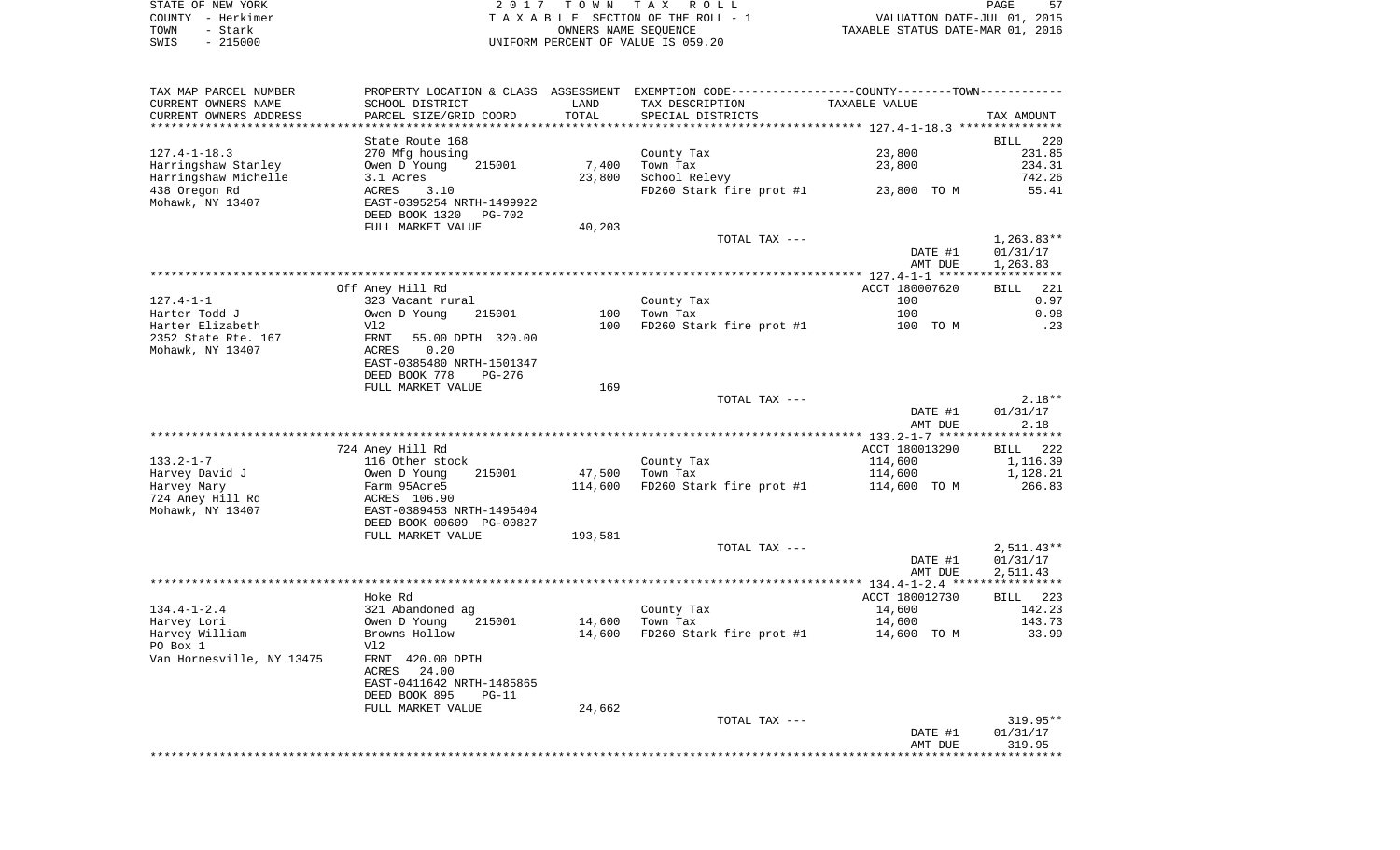| STATE OF NEW YORK         |                                            |                      | 2017 TOWN TAX ROLL                                                                             |                                  | PAGE<br>58               |
|---------------------------|--------------------------------------------|----------------------|------------------------------------------------------------------------------------------------|----------------------------------|--------------------------|
| COUNTY - Herkimer         |                                            |                      | TAXABLE SECTION OF THE ROLL - 1                                                                | VALUATION DATE-JUL 01, 2015      |                          |
| TOWN<br>- Stark           |                                            | OWNERS NAME SEOUENCE |                                                                                                | TAXABLE STATUS DATE-MAR 01, 2016 |                          |
| $-215000$<br>SWIS         |                                            |                      | UNIFORM PERCENT OF VALUE IS 059.20                                                             |                                  |                          |
| TAX MAP PARCEL NUMBER     |                                            |                      | PROPERTY LOCATION & CLASS ASSESSMENT EXEMPTION CODE----------------COUNTY-------TOWN---------- |                                  |                          |
| CURRENT OWNERS NAME       | SCHOOL DISTRICT                            | LAND                 | TAX DESCRIPTION                                                                                | TAXABLE VALUE                    |                          |
| CURRENT OWNERS ADDRESS    | PARCEL SIZE/GRID COORD                     | TOTAL                | SPECIAL DISTRICTS                                                                              |                                  | TAX AMOUNT               |
|                           |                                            |                      |                                                                                                |                                  |                          |
|                           | Hoke Rd                                    |                      |                                                                                                |                                  | BILL 224                 |
| $134.4 - 1 - 2.2$         | 322 Rural vac>10                           |                      | County Tax                                                                                     | 15,000                           | 146.12                   |
| Harvey William            | Owen D Young<br>215001                     | 15,000               | Town Tax                                                                                       | 15,000                           | 147.67                   |
| Harvey Lori<br>PO Box 1   | Vac Ld                                     |                      | 15,000 FD260 Stark fire prot #1                                                                | 15,000 TO M                      | 34.92                    |
| Van Hornesville, NY 13475 | FRNT 900.00 DPTH<br>ACRES 23.60            |                      |                                                                                                |                                  |                          |
|                           | EAST-0410972 NRTH-1486546                  |                      |                                                                                                |                                  |                          |
|                           | DEED BOOK 849<br>$PG-320$                  |                      |                                                                                                |                                  |                          |
|                           | FULL MARKET VALUE                          | 25,338               |                                                                                                |                                  |                          |
|                           |                                            |                      | TOTAL TAX ---                                                                                  |                                  | 328.71**                 |
|                           |                                            |                      |                                                                                                | DATE #1                          | 01/31/17                 |
|                           |                                            |                      |                                                                                                | AMT DUE                          | 328.71                   |
|                           |                                            |                      |                                                                                                |                                  |                          |
|                           | Hoke Rd                                    |                      |                                                                                                | ACCT 180012730                   | <b>BILL</b> 225          |
| 134.4-1-2.7               | 321 Abandoned ag                           |                      | County Tax                                                                                     | 8,500                            | 82.80                    |
| Harvey William            | Owen D Young<br>215001<br>Browns Hollow    | 8,500<br>8,500       | Town Tax                                                                                       | 8,500                            | 83.68                    |
| Harvey Lori<br>PO Box 1   | V12                                        |                      | FD260 Stark fire prot #1                                                                       | 8,500 TO M                       | 19.79                    |
| VanHornerville, NY 13475  | ACRES 10.00                                |                      |                                                                                                |                                  |                          |
|                           | EAST-0410058 NRTH-1485299                  |                      |                                                                                                |                                  |                          |
|                           | DEED BOOK 1155 PG-98                       |                      |                                                                                                |                                  |                          |
|                           | FULL MARKET VALUE                          | 14,358               |                                                                                                |                                  |                          |
|                           |                                            |                      | TOTAL TAX ---                                                                                  |                                  | $186.27**$               |
|                           |                                            |                      |                                                                                                | DATE #1                          | 01/31/17                 |
|                           |                                            |                      |                                                                                                | AMT DUE                          | 186.27                   |
|                           |                                            |                      |                                                                                                |                                  |                          |
| $141.6 - 1 - 21$          | 2301 State Route 80                        |                      |                                                                                                | ACCT 180005430<br>50,600         | BILL 226<br>492.92       |
| Harvey William L          | 210 1 Family Res<br>Owen D Young<br>215001 | 5,100                | County Tax<br>Town Tax                                                                         | 50,600                           | 498.15                   |
| Harvey Lori               | R1                                         | 50,600               | FD260 Stark fire prot #1                                                                       | 50,600 TO M                      | 117.81                   |
| PO Box 1                  | FRNT 130.00 DPTH 90.00                     |                      | WD300 Stark Water District                                                                     | 50,600 TO M                      | 87.19                    |
| Van Hornesville, NY 13475 | BANK 135                                   |                      |                                                                                                |                                  |                          |
|                           | EAST-0404452 NRTH-1480173                  |                      |                                                                                                |                                  |                          |
|                           | DEED BOOK 00653 PG-00452                   |                      |                                                                                                |                                  |                          |
|                           | FULL MARKET VALUE                          | 85,473               |                                                                                                |                                  |                          |
|                           |                                            |                      | TOTAL TAX ---                                                                                  |                                  | $1,196.07**$             |
|                           |                                            |                      |                                                                                                | DATE #1                          | 01/31/17<br>PMT הזזה התו |

AMT DUE 1,196.07 \*\*\*\*\*\*\*\*\*\*\*\*\*\*\*\*\*\*\*\*\*\*\*\*\*\*\*\*\*\*\*\*\*\*\*\*\*\*\*\*\*\*\*\*\*\*\*\*\*\*\*\*\*\*\*\*\*\*\*\*\*\*\*\*\*\*\*\*\*\*\*\*\*\*\*\*\*\*\*\*\*\*\*\*\*\*\*\*\*\*\*\*\*\*\*\*\*\*\*\*\*\*\*\*\*\*\*\*\*\*\*\*\*\*\*\*\*\*\*\*\*\*\*\*\*\*\*\*\*\*\*\*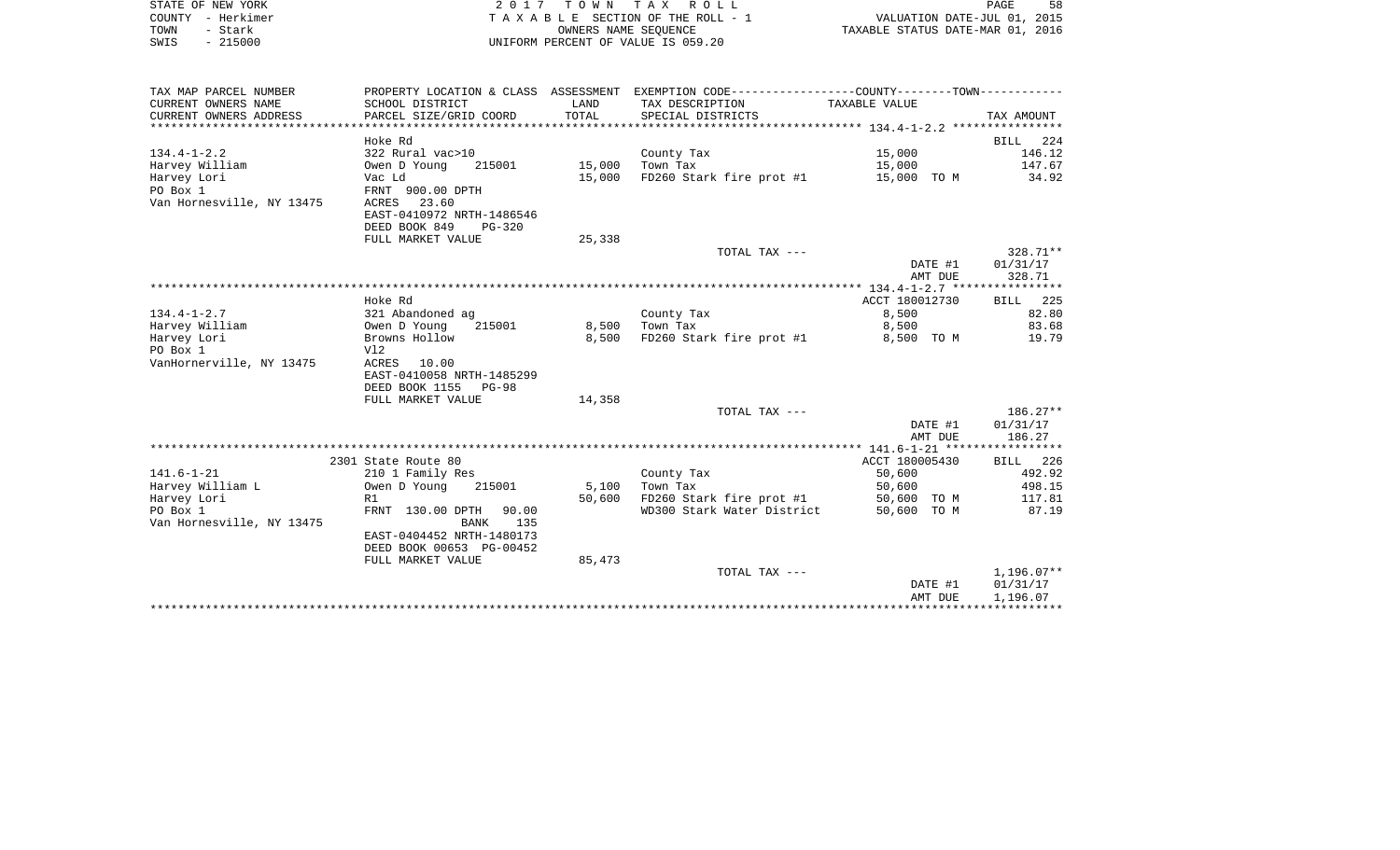| STATE OF NEW YORK          |                           | 2017 TOWN TAX | R O L L                                                                                       |                                  | 59<br>PAGE                  |
|----------------------------|---------------------------|---------------|-----------------------------------------------------------------------------------------------|----------------------------------|-----------------------------|
| - Herkimer<br>COUNTY       |                           |               | T A X A B L E SECTION OF THE ROLL - 1                                                         |                                  | VALUATION DATE-JUL 01, 2015 |
| - Stark<br>TOWN            |                           |               | OWNERS NAME SEQUENCE                                                                          | TAXABLE STATUS DATE-MAR 01, 2016 |                             |
| $-215000$<br>SWIS          |                           |               | UNIFORM PERCENT OF VALUE IS 059.20                                                            |                                  |                             |
|                            |                           |               |                                                                                               |                                  |                             |
|                            |                           |               |                                                                                               |                                  |                             |
| TAX MAP PARCEL NUMBER      |                           |               | PROPERTY LOCATION & CLASS ASSESSMENT EXEMPTION CODE---------------COUNTY-------TOWN---------- |                                  |                             |
| CURRENT OWNERS NAME        | SCHOOL DISTRICT           | LAND          | TAX DESCRIPTION                                                                               | TAXABLE VALUE                    |                             |
| CURRENT OWNERS ADDRESS     | PARCEL SIZE/GRID COORD    | TOTAL         | SPECIAL DISTRICTS                                                                             |                                  | TAX AMOUNT                  |
|                            |                           |               |                                                                                               |                                  |                             |
|                            | 205 Wiltse Hill Rd        |               |                                                                                               | ACCT 180014150                   | BILL 227                    |
| $141.4 - 1 - 6.1$          | 120 Field crops           |               | CW 15 VET/ 41162                                                                              | 5,400                            | $\Omega$                    |
| Havens Karen L             | Owen D Young              |               | 215001 53,300 County Tax                                                                      | 96,600                           | 941.04                      |
| 205 Wiltse Hill Rd         | Farm                      | 102,000       | Town Tax                                                                                      | 102,000                          | 1,004.17                    |
| Jordanville, NY 13361      | FRNT 6075.00 DPTH         |               | FD260 Stark fire prot #1                                                                      | 102,000 TO M                     | 237.49                      |
|                            | ACRES 194.00              |               |                                                                                               |                                  |                             |
|                            | EAST-0416145 NRTH-1471688 |               |                                                                                               |                                  |                             |
|                            | DEED BOOK 1382 PG-550     |               |                                                                                               |                                  |                             |
|                            | FULL MARKET VALUE         | 172,297       |                                                                                               |                                  |                             |
|                            |                           |               | TOTAL TAX ---                                                                                 |                                  | 2,182.70**                  |
|                            |                           |               |                                                                                               | DATE #1                          | 01/31/17                    |
|                            |                           |               |                                                                                               | AMT DUE                          | 2,182.70                    |
|                            |                           |               |                                                                                               |                                  |                             |
|                            | 374 Travis Rd             |               |                                                                                               |                                  | BILL 228                    |
| $134.3 - 2 - 1$            | 240 Rural res             |               | County Tax                                                                                    | 115,000                          | 1,120.28                    |
| Hawkes Stephen M           | 215001<br>Owen D Young    | 18,100        | Town Tax                                                                                      | 115,000                          | 1,132.15                    |
| Hawkes Amy D               | Wild Turkey               | 115,000       | FD260 Stark fire prot #1                                                                      | 115,000 TO M                     | 267.76                      |
| 374 Travis Rd              | subdivision 2002          |               |                                                                                               |                                  |                             |
| Jordanville, NY 13361-2004 | FRNT 425.00 DPTH          |               |                                                                                               |                                  |                             |
|                            | ACRES 13.10               |               |                                                                                               |                                  |                             |
|                            | EAST-0408276 NRTH-1485844 |               |                                                                                               |                                  |                             |
|                            | DEED BOOK 1415 PG-726     |               |                                                                                               |                                  |                             |
|                            | FULL MARKET VALUE         | 194,257       |                                                                                               |                                  |                             |
|                            |                           |               | TOTAL TAX ---                                                                                 |                                  | $2,520.19**$                |
|                            |                           |               |                                                                                               |                                  |                             |

|                           |                           |        |                          | DATE #1        | 01/31/17    |
|---------------------------|---------------------------|--------|--------------------------|----------------|-------------|
|                           |                           |        |                          | AMT DUE        | 2,520.19    |
|                           |                           |        |                          |                |             |
|                           | State Route 168           |        |                          | ACCT 180003840 | BILL<br>229 |
| $134.2 - 1 - 27$          | 105 Vac farmland          |        | 41730<br>AG MKTS         | 680<br>680     |             |
| Hawn Kenneth Conrad       | 215001<br>Owen D Young    | 42,700 | County Tax               | 42,020         | 409.34      |
| 100 Meadowbank Rd         | F 158.9 Acres             | 42,700 | Town Tax                 | 42,020         | 413.68      |
| Toronto, Canada M9B5C9    | ACRES 158.90              |        | FD260 Stark fire prot #1 | 42,700<br>TO M | 99.42       |
|                           | EAST-0414451 NRTH-1489011 |        |                          |                |             |
| MAY BE SUBJECT TO PAYMENT | DEED BOOK 1462<br>PG-193  |        |                          |                |             |
| UNDER AGDIST LAW TIL 2023 | FULL MARKET VALUE         | 72,128 |                          |                |             |
|                           |                           |        | TOTAL TAX ---            |                | $922.44**$  |
|                           |                           |        |                          | DATE #1        | 01/31/17    |
|                           |                           |        |                          | AMT DUE        | 922.44      |
|                           |                           |        |                          |                |             |
|                           | Travis Rd                 |        |                          | ACCT 180013260 | BILL 230    |
| $134.3 - 1 - 18$          | 314 Rural vac<10          |        | County Tax               | 2,600          | 25.33       |
| Hectus Bernard            | 215001<br>Owen D Young    | 2,600  | Town Tax                 | 2,600          | 25.60       |
| Hectus Carol E            | Vac                       | 2,600  | School Relevy            |                | 81.10       |
| 355 Travis Rd             | 3.80<br>ACRES             |        | FD260 Stark fire prot #1 | 2,600 TO M     | 6.05        |
| Jordanville, NY 13361     | EAST-0408081 NRTH-1486588 |        |                          |                |             |
|                           | DEED BOOK 00608 PG-00733  |        |                          |                |             |
|                           | FULL MARKET VALUE         | 4,392  |                          |                |             |

| FULL MARREI VALUE | ュテコンム |               |         |          |
|-------------------|-------|---------------|---------|----------|
|                   |       | TOTAL TAX --- |         | 138.08** |
|                   |       |               | DATE #1 | 01/31/17 |
|                   |       |               | AMT DUE | 138.08   |
|                   |       |               |         |          |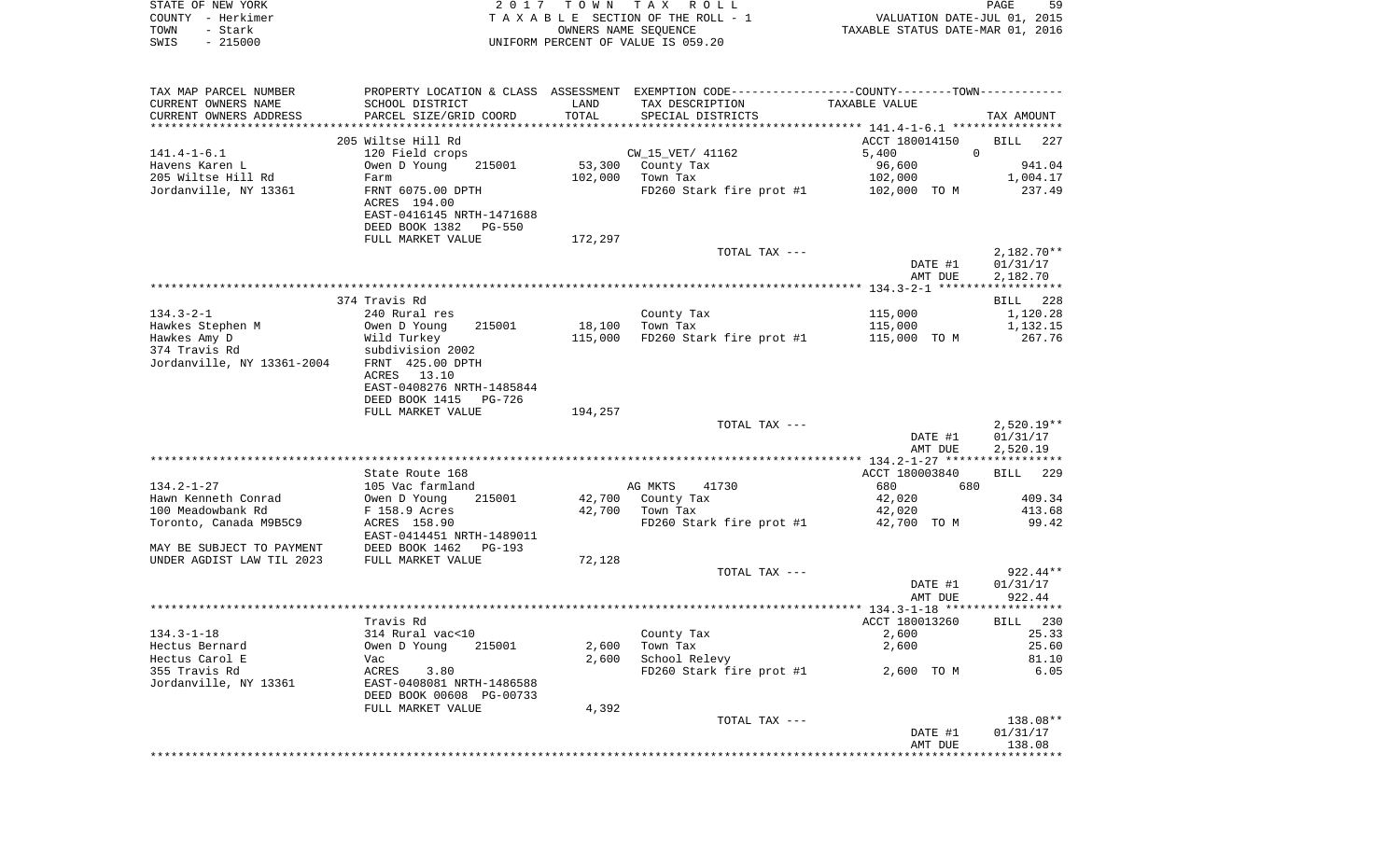|      | STATE OF NEW YORK | 2017 TOWN TAX ROLL                 | 60<br>PAGE                       |
|------|-------------------|------------------------------------|----------------------------------|
|      | COUNTY – Herkimer | TAXABLE SECTION OF THE ROLL - 1    | VALUATION DATE-JUL 01, 2015      |
| TOWN | - Stark           | OWNERS NAME SEOUENCE               | TAXABLE STATUS DATE-MAR 01, 2016 |
| SWIS | - 215000          | UNIFORM PERCENT OF VALUE IS 059.20 |                                  |

| TAX MAP PARCEL NUMBER                           | PROPERTY LOCATION & CLASS ASSESSMENT EXEMPTION CODE---------------COUNTY-------TOWN---------- |        |                                          |                |            |
|-------------------------------------------------|-----------------------------------------------------------------------------------------------|--------|------------------------------------------|----------------|------------|
| CURRENT OWNERS NAME                             | SCHOOL DISTRICT                                                                               | LAND   | TAX DESCRIPTION                          | TAXABLE VALUE  |            |
| CURRENT OWNERS ADDRESS                          | PARCEL SIZE/GRID COORD                                                                        | TOTAL  | SPECIAL DISTRICTS                        |                | TAX AMOUNT |
|                                                 |                                                                                               |        |                                          |                |            |
|                                                 | 355 Travis Rd                                                                                 |        |                                          | ACCT 180003750 | BILL 231   |
| $134.3 - 1 - 19$                                | 210 1 Family Res                                                                              |        | County Tax                               | 48,600         | 473.44     |
| Hectus Bernard                                  | Owen D Young 215001                                                                           | 6,100  | Town Tax                                 | 48,600         | 478.46     |
| 355 Travis Rd                                   | 2 R1                                                                                          | 48,600 | School Relevy                            |                | 321.74     |
| Jordanville, NY 13361                           | ACRES<br>1.20                                                                                 |        | FD260 Stark fire prot #1 48,600 TO M     |                | 113.16     |
|                                                 | EAST-0407810 NRTH-1486244                                                                     |        |                                          |                |            |
|                                                 | DEED BOOK 00517 PG-00128                                                                      |        |                                          |                |            |
|                                                 | FULL MARKET VALUE                                                                             | 82,095 |                                          |                |            |
|                                                 |                                                                                               |        | TOTAL TAX ---                            |                | 1,386.80** |
|                                                 |                                                                                               |        |                                          | DATE #1        | 01/31/17   |
|                                                 |                                                                                               |        |                                          | AMT DUE        | 1,386.80   |
|                                                 |                                                                                               |        |                                          |                |            |
|                                                 | Travis Rd                                                                                     |        |                                          | ACCT 180003720 | BILL 232   |
| $134.3 - 1 - 20$                                |                                                                                               |        | County Tax                               | 2,100          | 20.46      |
| Hectus Bernard                                  |                                                                                               |        | $2,100$ Town Tax                         | 2,100          | 20.67      |
| 355 Travis Rd                                   |                                                                                               | 2,100  | School Relevy                            |                | 65.49      |
| Jordanville, NY 13361                           | 314 Rural vac<10<br>0wen D Young 215001<br>ACRES 3.10<br>EAST-0407551 NRTH-1486026            |        | FD260 Stark fire prot #1 2,100 TO M      |                | 4.89       |
|                                                 | DEED BOOK 00642 PG-00071                                                                      |        |                                          |                |            |
|                                                 | FULL MARKET VALUE                                                                             | 3,547  |                                          |                |            |
|                                                 |                                                                                               |        | TOTAL TAX ---                            |                | $111.51**$ |
|                                                 |                                                                                               |        |                                          | DATE #1        | 01/31/17   |
|                                                 |                                                                                               |        |                                          | AMT DUE        | 111.51     |
|                                                 |                                                                                               |        |                                          |                |            |
|                                                 | Backus Rd                                                                                     |        |                                          | ACCT 180004530 | BILL 233   |
| 134.3-1-21                                      |                                                                                               |        | County Tax                               | 54,200         | 527.99     |
|                                                 | 210 1 Family Res<br>Owen D Young 21<br>Doublewide<br>ACRES 3.90<br>215001                     |        |                                          |                | 533.59     |
| Hectus Bernard                                  |                                                                                               | 8,000  | Town Tax                                 | 54,200         |            |
| Hectus Carol E                                  |                                                                                               | 54,200 | School Relevy                            |                | 1,690.38   |
| 355 Travis Rd                                   |                                                                                               |        | $FD260$ Stark fire prot #1 $54,200$ TO M |                | 126.20     |
| Jordanville, NY 13361 EAST-0407855 NRTH-1485766 |                                                                                               |        |                                          |                |            |
|                                                 | DEED BOOK 00580 PG-00320                                                                      |        |                                          |                |            |
|                                                 | FULL MARKET VALUE                                                                             | 91,554 |                                          |                |            |
|                                                 |                                                                                               |        | TOTAL TAX ---                            |                | 2,878.16** |
|                                                 |                                                                                               |        |                                          | DATE #1        | 01/31/17   |
|                                                 |                                                                                               |        |                                          | AMT DUE        | 2,878.16   |
|                                                 |                                                                                               |        |                                          |                |            |
|                                                 | Hoke Rd                                                                                       |        |                                          |                | BILL 234   |
| $134.3 - 2 - 14$                                | 314 Rural vac<10                                                                              |        | County Tax                               | 4,000          | 38.97      |
| Hectus Bernard                                  | Owen D Young<br>215001                                                                        | 4,000  | Town Tax                                 | 4,000          | 39.38      |
| 355 Travis Rd                                   | Wild Turkey                                                                                   |        | 4,000 School Relevy                      |                | 124.75     |
| Jordanville, NY 13361                           | Subdivision 2002                                                                              |        | FD260 Stark fire prot #1 4,000 TO M      |                | 9.31       |
|                                                 | FRNT 140.00 DPTH                                                                              |        |                                          |                |            |
|                                                 | 1.00<br>ACRES                                                                                 |        |                                          |                |            |
|                                                 | EAST-0408960 NRTH-1486479                                                                     |        |                                          |                |            |
|                                                 | DEED BOOK 642<br>PG-74                                                                        |        |                                          |                |            |
|                                                 | FULL MARKET VALUE                                                                             | 6,757  |                                          |                |            |
|                                                 |                                                                                               |        | TOTAL TAX ---                            |                | $212.41**$ |
|                                                 |                                                                                               |        |                                          | DATE #1        | 01/31/17   |
|                                                 |                                                                                               |        |                                          | AMT DUE        | 212.41     |
|                                                 |                                                                                               |        |                                          |                |            |
|                                                 |                                                                                               |        |                                          |                |            |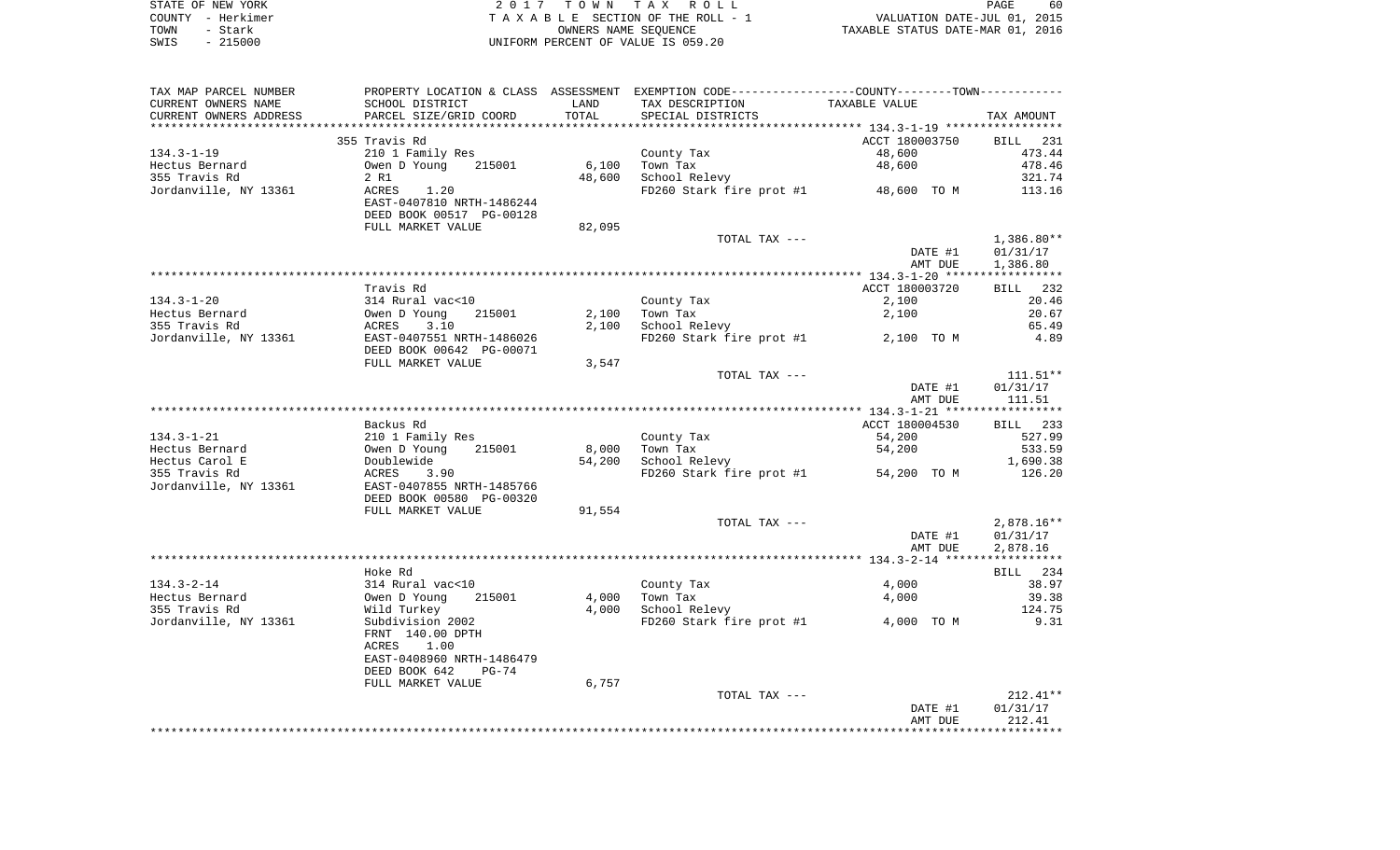|      | STATE OF NEW YORK | 2017 TOWN TAX ROLL                 | PAGE                             | 61 |
|------|-------------------|------------------------------------|----------------------------------|----|
|      | COUNTY - Herkimer | TAXABLE SECTION OF THE ROLL - 1    | VALUATION DATE-JUL 01, 2015      |    |
| TOWN | - Stark           | OWNERS NAME SEOUENCE               | TAXABLE STATUS DATE-MAR 01, 2016 |    |
| SWIS | $-215000$         | UNIFORM PERCENT OF VALUE IS 059.20 |                                  |    |

| TAX MAP PARCEL NUMBER                            | PROPERTY LOCATION & CLASS ASSESSMENT       |         |                          | EXEMPTION CODE-----------------COUNTY-------TOWN----------- |                    |
|--------------------------------------------------|--------------------------------------------|---------|--------------------------|-------------------------------------------------------------|--------------------|
| CURRENT OWNERS NAME                              | SCHOOL DISTRICT                            | LAND    | TAX DESCRIPTION          | TAXABLE VALUE                                               |                    |
| CURRENT OWNERS ADDRESS<br>********************** | PARCEL SIZE/GRID COORD                     | TOTAL   | SPECIAL DISTRICTS        |                                                             | TAX AMOUNT         |
|                                                  |                                            |         |                          | ACCT 180020012                                              |                    |
|                                                  | State Route 168                            |         |                          |                                                             | <b>BILL</b><br>235 |
| $127.4 - 1 - 24$                                 | 314 Rural vac<10                           |         | County Tax               | 200                                                         | 1.95               |
| Herron Genevieve A                               | Owen D Young<br>215001                     | 200     | Town Tax                 | 200                                                         | 1.97               |
| Herron Steven M                                  | FRNT 124.00 DPTH 99.00                     | 200     | FD260 Stark fire prot #1 | 200 TO M                                                    | .47                |
| 495 Upper Deck Rd                                | 0.25<br>ACRES<br>EAST-0390655 NRTH-1499855 |         |                          |                                                             |                    |
| Mohawk, NY 13407                                 | DEED BOOK 1143 PG-614                      |         |                          |                                                             |                    |
|                                                  | FULL MARKET VALUE                          | 338     |                          |                                                             |                    |
|                                                  |                                            |         | TOTAL TAX ---            |                                                             | $4.39**$           |
|                                                  |                                            |         |                          | DATE #1                                                     | 01/31/17           |
|                                                  |                                            |         |                          | AMT DUE                                                     | 4.39               |
|                                                  |                                            |         |                          |                                                             |                    |
|                                                  | 495 Upper Deck Rd                          |         |                          | ACCT 180004080                                              | BILL 236           |
| $127.4 - 1 - 33$                                 | 210 1 Family Res                           |         | VETFUND CT 41101         | 500<br>500                                                  |                    |
| Herron Genevieve A                               | 215001<br>Owen D Young                     | 4,700   | County Tax               | 33,800                                                      | 329.27             |
| Herron Steven M                                  | R1                                         | 34,300  | Town Tax                 | 33,800                                                      | 332.75             |
| 495 Upper Deck Rd                                | ACRES<br>0.30                              |         | FD260 Stark fire prot #1 | 34,300 TO M                                                 | 79.86              |
| Mohawk, NY 13407                                 | EAST-0390581 NRTH-1499730                  |         |                          |                                                             |                    |
|                                                  | DEED BOOK 1143 PG-614                      |         |                          |                                                             |                    |
|                                                  | FULL MARKET VALUE                          | 57,939  |                          |                                                             |                    |
|                                                  |                                            |         | TOTAL TAX ---            |                                                             | 741.88**           |
|                                                  |                                            |         |                          | DATE #1                                                     | 01/31/17           |
|                                                  |                                            |         |                          | AMT DUE                                                     | 741.88             |
|                                                  |                                            |         |                          |                                                             |                    |
|                                                  | 492 Travis Rd                              |         |                          |                                                             | BILL 237           |
| $134.3 - 1 - 12.2$                               | 270 Mfg housing                            |         | County Tax               | 32,000                                                      | 311.73             |
| Herron Richard T II                              | Owen D Young<br>215001                     | 6,000   | Town Tax                 | 32,000                                                      | 315.03             |
| Hisert Charissa E                                | Tr                                         | 32,000  | School Relevy            |                                                             | 443.64             |
| 492 Travis Rd                                    | ACRES<br>1.00                              |         | FD260 Stark fire prot #1 | 32,000 TO M                                                 | 74.51              |
| Jordanville, NY 13361                            | EAST-0406373 NRTH-1487389                  |         |                          |                                                             |                    |
|                                                  | DEED BOOK 1296<br>PG-854                   |         |                          |                                                             |                    |
|                                                  | FULL MARKET VALUE                          | 54,054  |                          |                                                             |                    |
|                                                  |                                            |         | TOTAL TAX ---            |                                                             | 1,144.91**         |
|                                                  |                                            |         |                          | DATE #1                                                     | 01/31/17           |
|                                                  |                                            |         |                          | AMT DUE                                                     | 1,144.91           |
|                                                  |                                            |         |                          |                                                             |                    |
|                                                  | 173 Wiltse Corners Rd                      |         |                          | ACCT 182188                                                 | BILL 238           |
| $141.2 - 1 - 16.2$                               | 210 1 Family Res                           |         | County Tax               | 66,000                                                      | 642.95             |
| Hierholzer Sharon L                              | Owen D Young<br>215001                     | 9,100   | Town Tax                 | 66,000                                                      | 649.76             |
| Mead William C                                   | F                                          | 66,000  | FD260 Stark fire prot #1 | 66,000 TO M                                                 | 153.67             |
| 173 Wiltse Corners Rd                            | FRNT 886.00 DPTH                           |         |                          |                                                             |                    |
| Jordanville, NY 13361                            | ACRES<br>9.10                              |         |                          |                                                             |                    |
|                                                  | EAST-0412753 NRTH-1473326                  |         |                          |                                                             |                    |
|                                                  | DEED BOOK 1508 PG-879                      |         |                          |                                                             |                    |
|                                                  | FULL MARKET VALUE                          | 111,486 |                          |                                                             |                    |
|                                                  |                                            |         | TOTAL TAX ---            |                                                             | $1,446.38**$       |
|                                                  |                                            |         |                          | DATE #1                                                     | 01/31/17           |
|                                                  |                                            |         |                          | AMT DUE                                                     | 1,446.38           |
|                                                  |                                            |         |                          |                                                             |                    |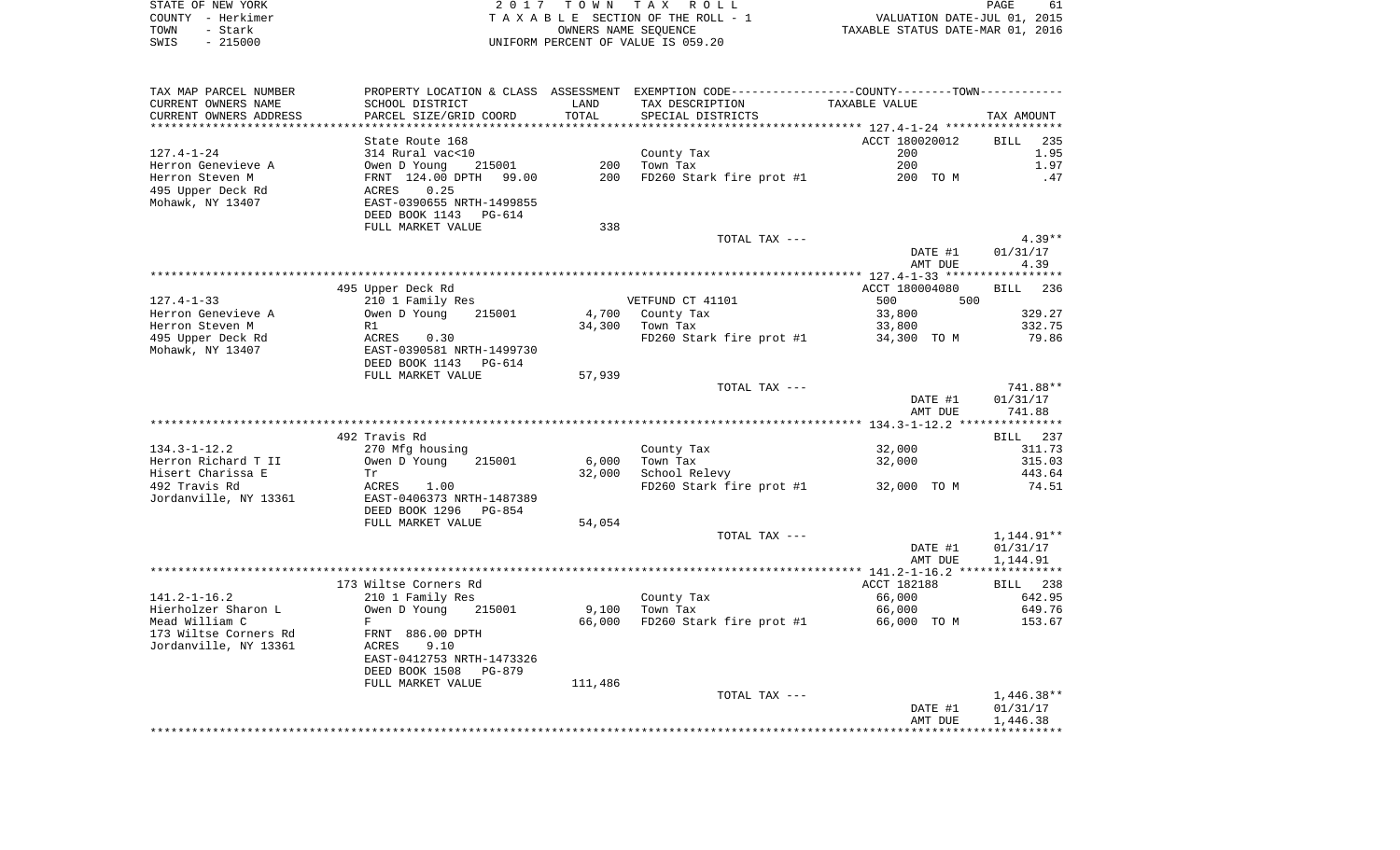| STATE OF NEW YORK | 2017 TOWN TAX ROLL                 | 62<br>PAGE                       |
|-------------------|------------------------------------|----------------------------------|
| COUNTY - Herkimer | TAXABLE SECTION OF THE ROLL - 1    | VALUATION DATE-JUL 01, 2015      |
| TOWN<br>- Stark   | OWNERS NAME SEOUENCE               | TAXABLE STATUS DATE-MAR 01, 2016 |
| - 215000<br>SWIS  | UNIFORM PERCENT OF VALUE IS 059.20 |                                  |

 $\begin{array}{c} 62 \\ 2015 \\ 2016 \end{array}$ 

| TAX MAP PARCEL NUMBER<br>CURRENT OWNERS NAME | SCHOOL DISTRICT                  | LAND    | PROPERTY LOCATION & CLASS ASSESSMENT EXEMPTION CODE---------------COUNTY-------TOWN----------<br>TAX DESCRIPTION | TAXABLE VALUE  |                 |
|----------------------------------------------|----------------------------------|---------|------------------------------------------------------------------------------------------------------------------|----------------|-----------------|
| CURRENT OWNERS ADDRESS                       | PARCEL SIZE/GRID COORD           | TOTAL   | SPECIAL DISTRICTS                                                                                                |                | TAX AMOUNT      |
|                                              |                                  |         |                                                                                                                  | ACCT 186568    | BILL 239        |
| $134.2 - 3 - 5$                              | Lighthall Rd<br>321 Abandoned ag |         | County Tax                                                                                                       | 10,200         | 99.36           |
| Higham John J                                | 215001                           | 10,200  | Town Tax                                                                                                         | 10,200         | 100.42          |
| 2617 Route 82                                | Owen D Young<br>29.20 Acres      | 10,200  | FD260 Stark fire prot #1                                                                                         | 10,200 TO M    | 23.75           |
| Lagrangeville, NY 12540                      | ACRES<br>29.20                   |         |                                                                                                                  |                |                 |
|                                              | EAST-0419337 NRTH-1493023        |         |                                                                                                                  |                |                 |
|                                              | DEED BOOK 1534<br>PG-304         |         |                                                                                                                  |                |                 |
|                                              | FULL MARKET VALUE                | 17,230  |                                                                                                                  |                |                 |
|                                              |                                  |         | TOTAL TAX ---                                                                                                    |                | $223.53**$      |
|                                              |                                  |         |                                                                                                                  | DATE #1        | 01/31/17        |
|                                              |                                  |         |                                                                                                                  | AMT DUE        | 223.53          |
|                                              |                                  |         |                                                                                                                  |                |                 |
|                                              | Harrad Rd                        |         |                                                                                                                  | ACCT 180009180 | 240<br>BILL     |
| $141.2 - 1 - 1.1$                            | 105 Vac farmland                 |         | County Tax                                                                                                       | 22,800         | 222.11          |
| Hitchcock Robert D III                       | Owen D Young<br>215001           | 22,800  | Town Tax                                                                                                         | 22,800         | 224.46          |
| Hitchcock Michelle Z                         | Vac Ld                           | 22,800  | FD260 Stark fire prot #1                                                                                         | 22,800 TO M    | 53.09           |
| 139 R Smith Rd                               | FRNT 225.00 DPTH                 |         |                                                                                                                  |                |                 |
| Jordanville, NY 13361                        | 65.00<br>ACRES                   |         |                                                                                                                  |                |                 |
|                                              | EAST-0409813 NRTH-1479973        |         |                                                                                                                  |                |                 |
|                                              | DEED BOOK 893<br>PG-291          |         |                                                                                                                  |                |                 |
|                                              | FULL MARKET VALUE                | 38,514  |                                                                                                                  |                |                 |
|                                              |                                  |         | TOTAL TAX ---                                                                                                    |                | 499.66**        |
|                                              |                                  |         |                                                                                                                  | DATE #1        | 01/31/17        |
|                                              |                                  |         |                                                                                                                  | AMT DUE        | 499.66          |
|                                              | 139 R Smith Rd                   |         |                                                                                                                  |                | <b>BILL</b> 241 |
| $141.2 - 1 - 1.2$                            | 112 Dairy farm                   |         | County Tax                                                                                                       | 70,200         | 683.86          |
| Hitchcock Robert D III                       | Owen D Young<br>215001           | 12,300  | Town Tax                                                                                                         | 70,200         | 691.11          |
| Hitchcock Mitchelle Z                        | R1                               | 70,200  | FD260 Stark fire prot #1                                                                                         | 70,200 TO M    | 163.45          |
| 139 R Smith Rd                               | FRNT 275.00 DPTH                 |         |                                                                                                                  |                |                 |
| Jordanville, NY 13361                        | 35.00<br>ACRES                   |         |                                                                                                                  |                |                 |
|                                              | EAST-0410865 NRTH-1480089        |         |                                                                                                                  |                |                 |
|                                              | DEED BOOK 893<br>$PG-288$        |         |                                                                                                                  |                |                 |
|                                              | FULL MARKET VALUE                | 118,581 |                                                                                                                  |                |                 |
|                                              |                                  |         | TOTAL TAX ---                                                                                                    |                | $1,538.42**$    |
|                                              |                                  |         |                                                                                                                  | DATE #1        | 01/31/17        |
|                                              |                                  |         |                                                                                                                  | AMT DUE        | 1,538.42        |
|                                              |                                  |         |                                                                                                                  |                |                 |
|                                              | 4177 Jordanville Rd              |         |                                                                                                                  | ACCT 180020005 | BILL 242        |
| $141.6 - 1 - 1$                              | 210 1 Family Res                 |         | County Tax                                                                                                       | 50,400         | 490.98          |
| Hockenberry James O                          | Owen D Young<br>215001           | 8,800   | Town Tax                                                                                                         | 50,400         | 496.18          |
| 4177 Jordanville Rd                          | ACRES<br>3.00                    | 50,400  | School Relevy                                                                                                    |                | 1,017.52        |
| Jordanville, NY 13361                        | EAST-0402326 NRTH-1479205        |         | FD260 Stark fire prot #1                                                                                         | 50,400 TO M    | 117.35          |
|                                              | DEED BOOK 861<br>PG-651          |         |                                                                                                                  |                |                 |
|                                              | FULL MARKET VALUE                | 85,135  |                                                                                                                  |                |                 |
|                                              |                                  |         | TOTAL TAX ---                                                                                                    |                | $2,122.03**$    |
|                                              |                                  |         |                                                                                                                  | DATE #1        | 01/31/17        |
|                                              |                                  |         |                                                                                                                  | AMT DUE        | 2,122.03        |
|                                              |                                  |         |                                                                                                                  |                |                 |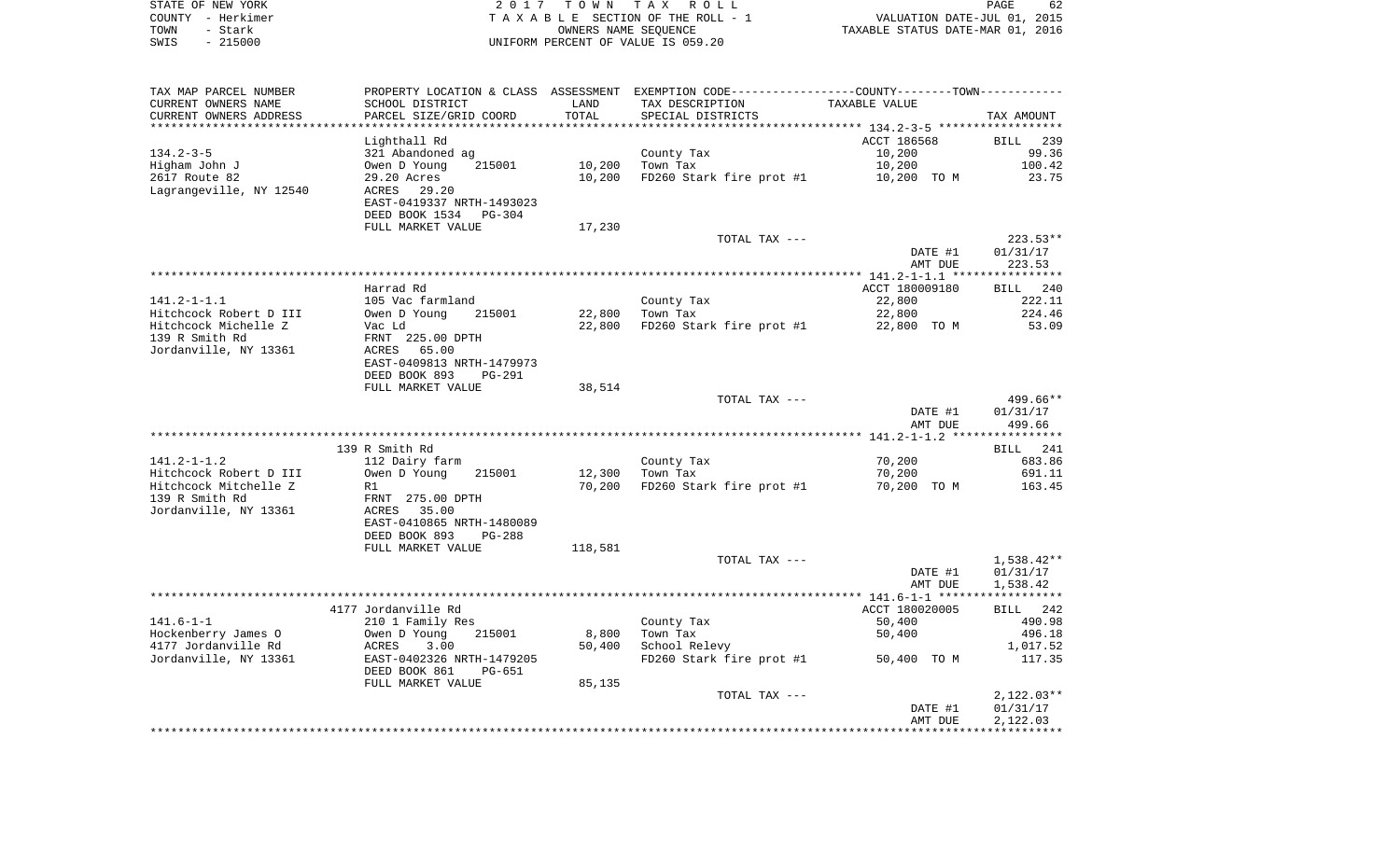|      | STATE OF NEW YORK | 2017 TOWN TAX ROLL                 | PAGE                             |
|------|-------------------|------------------------------------|----------------------------------|
|      | COUNTY - Herkimer | TAXABLE SECTION OF THE ROLL - 1    | VALUATION DATE-JUL 01, 2015      |
| TOWN | - Stark           | OWNERS NAME SEOUENCE               | TAXABLE STATUS DATE-MAR 01, 2016 |
| SWIS | $-215000$         | UNIFORM PERCENT OF VALUE IS 059.20 |                                  |

| TAX MAP PARCEL NUMBER<br>CURRENT OWNERS NAME | PROPERTY LOCATION & CLASS ASSESSMENT<br>SCHOOL DISTRICT    | LAND   | EXEMPTION CODE-----------------COUNTY-------TOWN-----------<br>TAX DESCRIPTION | TAXABLE VALUE            |                    |
|----------------------------------------------|------------------------------------------------------------|--------|--------------------------------------------------------------------------------|--------------------------|--------------------|
| CURRENT OWNERS ADDRESS                       | PARCEL SIZE/GRID COORD                                     | TOTAL  | SPECIAL DISTRICTS                                                              |                          | TAX AMOUNT         |
|                                              | Cemetery Rd                                                |        |                                                                                | ACCT 180011490           | <b>BILL</b><br>243 |
| $141.6 - 1 - 17$                             | 314 Rural vac<10                                           |        | County Tax                                                                     | 1,000                    | 9.74               |
|                                              | 215001                                                     | 1,000  |                                                                                | 1,000                    | 9.84               |
| Hockenberry James O<br>4177 Jordanville Rd   | Owen D Young                                               | 1,000  | Town Tax<br>School Relevy                                                      |                          | 31.19              |
|                                              | Rose Snyder                                                |        |                                                                                |                          |                    |
| Jordanville, NY 13361                        | Vl 2.3 Acres<br>ACRES<br>2.30<br>EAST-0402702 NRTH-1479510 |        | FD260 Stark fire prot #1                                                       | 1,000 TO M               | 2.33               |
|                                              | DEED BOOK 861<br>PG-651                                    |        |                                                                                |                          |                    |
|                                              | FULL MARKET VALUE                                          | 1,689  |                                                                                |                          |                    |
|                                              |                                                            |        | TOTAL TAX ---                                                                  |                          | $53.10**$          |
|                                              |                                                            |        |                                                                                | DATE #1                  | 01/31/17           |
|                                              |                                                            |        |                                                                                | AMT DUE                  | 53.10              |
|                                              |                                                            |        |                                                                                |                          |                    |
|                                              | Wagner Hill Rd                                             |        |                                                                                | ACCT 180003090           | BILL<br>244        |
| $134.4 - 1 - 7.1$                            | 314 Rural vac<10                                           |        | County Tax                                                                     | 7,300                    | 71.11              |
| Hoering Hans Joachim                         | Owen D Young<br>215001                                     | 7,300  | Town Tax                                                                       | 7,300                    | 71.87              |
| 3391 St. Rt. 80                              | Vac Ld                                                     | 7,300  | FD260 Stark fire prot #1                                                       | 7,300 TO M               | 17.00              |
| Fort Plain, NY 13339                         | ACRES<br>023<br>11.60 BANK<br>EAST-0417406 NRTH-1485968    |        |                                                                                |                          |                    |
|                                              | DEED BOOK 874<br>$PG-85$                                   |        |                                                                                |                          |                    |
|                                              | FULL MARKET VALUE                                          | 12,331 |                                                                                |                          |                    |
|                                              |                                                            |        | TOTAL TAX ---                                                                  |                          | 159.98**           |
|                                              |                                                            |        |                                                                                | DATE #1                  | 01/31/17           |
|                                              |                                                            |        | ********************                                                           | AMT DUE                  | 159.98             |
|                                              |                                                            |        |                                                                                | ***** $134.3 - 1 - 12.3$ | **********         |
|                                              | 536 Travis Rd                                              |        |                                                                                | ACCT 201431              | BILL 245           |
| $134.3 - 1 - 12.3$                           | 210 1 Family Res                                           |        | County Tax                                                                     | 55,000                   | 535.79             |
| Hogan Rose M                                 | Owen D Young<br>215001                                     | 8,300  | Town Tax                                                                       | 55,000                   | 541.46             |
| Greiner Angela                               | R1                                                         | 55,000 | FD260 Stark fire prot #1                                                       | 55,000 TO M              | 128.06             |
| 536 Travis Rd                                | No Road Frontage                                           |        |                                                                                |                          |                    |
| Jordanville, NY 13361                        | FRNT 300.00 DPTH<br>ACRES<br>4.40                          |        |                                                                                |                          |                    |
| PRIOR OWNER ON 3/01/2016                     | EAST-0405785 NRTH-1487888                                  |        |                                                                                |                          |                    |
| Hogan Daniel W                               | DEED BOOK 1627<br><b>PG-960</b>                            |        |                                                                                |                          |                    |
|                                              | FULL MARKET VALUE                                          | 92,905 |                                                                                |                          |                    |
|                                              |                                                            |        | TOTAL TAX ---                                                                  |                          | $1,205.31**$       |
|                                              |                                                            |        |                                                                                | DATE #1                  | 01/31/17           |
|                                              |                                                            |        |                                                                                | AMT DUE                  | 1,205.31           |
|                                              |                                                            |        |                                                                                |                          |                    |
|                                              | 363 State Route 168                                        |        |                                                                                | ACCT 180003900           | <b>BILL</b><br>246 |
| $134.2 - 1 - 24.1$                           | 270 Mfg housing                                            |        | County Tax                                                                     | 59,100                   | 575.73             |
| Hoke Anthony E                               | Owen D Young<br>215001                                     | 33,300 | Town Tax                                                                       | 59,100                   | 581.83             |
| 363 State Route 168                          | F. & Tr                                                    | 59,100 | School Relevy                                                                  |                          | 1,288.85           |
| Fort Plain, NY 13339                         | ACRES<br>54.30<br>EAST-0413106 NRTH-1490292                |        | FD260 Stark fire prot #1                                                       | 59,100 TO M              | 137.60             |
|                                              | DEED BOOK 797<br>PG-340                                    |        |                                                                                |                          |                    |
|                                              | FULL MARKET VALUE                                          | 99,831 |                                                                                |                          |                    |
|                                              |                                                            |        | TOTAL TAX ---                                                                  |                          | $2,584.01**$       |
|                                              |                                                            |        |                                                                                | DATE #1                  | 01/31/17           |
|                                              |                                                            |        |                                                                                | AMT DUE                  | 2,584.01           |
|                                              |                                                            |        |                                                                                |                          |                    |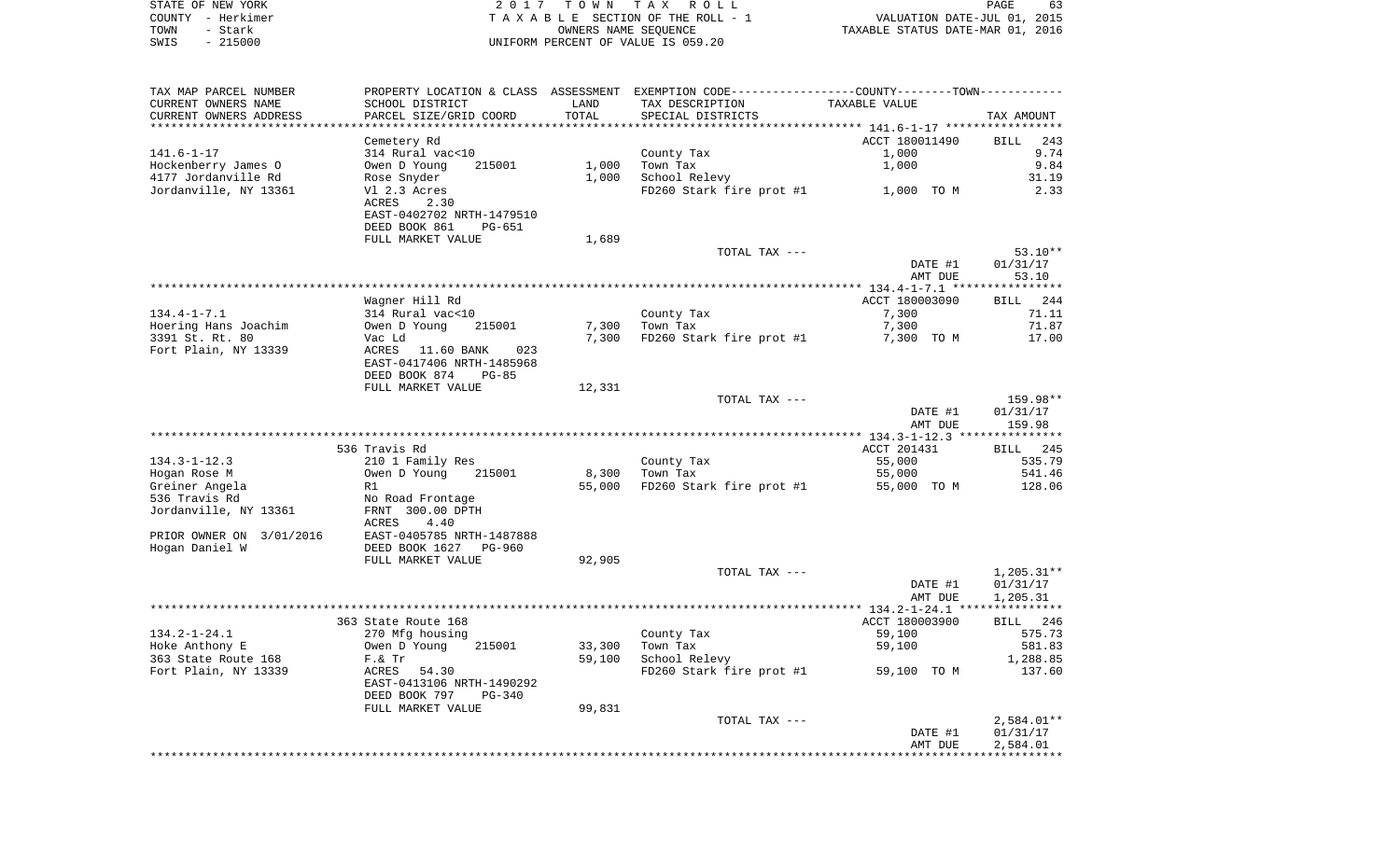| STATE OF NEW YORK |                   | 2017 TOWN TAX ROLL                 | PAGE                             | 64 |
|-------------------|-------------------|------------------------------------|----------------------------------|----|
|                   | COUNTY - Herkimer | TAXABLE SECTION OF THE ROLL - 1    | VALUATION DATE-JUL 01, 2015      |    |
| TOWN              | – Stark           | OWNERS NAME SEOUENCE               | TAXABLE STATUS DATE-MAR 01, 2016 |    |
| SWIS              | - 215000          | UNIFORM PERCENT OF VALUE IS 059.20 |                                  |    |

| TAX MAP PARCEL NUMBER   |                           |        | PROPERTY LOCATION & CLASS ASSESSMENT EXEMPTION CODE----------------COUNTY-------TOWN---------- |               |                    |
|-------------------------|---------------------------|--------|------------------------------------------------------------------------------------------------|---------------|--------------------|
| CURRENT OWNERS NAME     | SCHOOL DISTRICT           | LAND   | TAX DESCRIPTION                                                                                | TAXABLE VALUE |                    |
| CURRENT OWNERS ADDRESS  | PARCEL SIZE/GRID COORD    | TOTAL  | SPECIAL DISTRICTS                                                                              |               | TAX AMOUNT         |
| *********************** |                           |        |                                                                                                |               |                    |
|                         | 363 State Route 168       |        |                                                                                                |               | BILL 247           |
| $134.2 - 1 - 24.2$      | 210 1 Family Res          |        | County Tax                                                                                     | 53,700        | 523.12             |
| Hoke Anthony E          | Owen D Young<br>215001    | 6,900  | Town Tax                                                                                       | 53,700        | 528.67             |
| Hoke Colleen A          | Doublewide                | 53,700 | School Relevy                                                                                  |               | 1,674.79           |
| 363 State Route 168     | FRNT 294.00 DPTH          |        | FD260 Stark fire prot #1                                                                       | 53,700 TO M   | 125.03             |
| Fort Plain, NY 13339    | ACRES<br>2.00             |        |                                                                                                |               |                    |
|                         | EAST-0413629 NRTH-1490791 |        |                                                                                                |               |                    |
|                         | DEED BOOK 868<br>$PG-139$ |        |                                                                                                |               |                    |
|                         | FULL MARKET VALUE         | 90,709 |                                                                                                |               |                    |
|                         |                           |        | TOTAL TAX ---                                                                                  |               | $2,851.61**$       |
|                         |                           |        |                                                                                                | DATE #1       | 01/31/17           |
|                         |                           |        |                                                                                                | AMT DUE       | 2,851.61           |
|                         |                           |        |                                                                                                |               |                    |
|                         | Wagner Hill Rd            |        |                                                                                                | ACCT 191748   | BILL 248           |
| $141.2 - 1 - 4$         | 210 1 Family Res          |        | County Tax                                                                                     | 20,000        | 194.83             |
| Holmes Robert R         | Owen D Young<br>215001    | 7,100  | Town Tax                                                                                       | 20,000        | 196.90             |
| 136 Kraham Rd           | Rlr1 7                    | 20,000 | FD260 Stark fire prot #1                                                                       | 20,000 TO M   | 46.57              |
| Cooperstown, NY 13326   | ACRES<br>5.60             |        |                                                                                                |               |                    |
|                         | EAST-0415051 NRTH-1479326 |        |                                                                                                |               |                    |
|                         | DEED BOOK 1566<br>PG-779  |        |                                                                                                |               |                    |
|                         | FULL MARKET VALUE         | 33,784 |                                                                                                |               |                    |
|                         |                           |        | TOTAL TAX ---                                                                                  |               | 438.30**           |
|                         |                           |        |                                                                                                | DATE #1       | 01/31/17<br>438.30 |
|                         |                           |        |                                                                                                | AMT DUE       |                    |
|                         | Wagner Hill Rd            |        |                                                                                                | ACCT 191748   | BILL 249           |
| 141.2-1-5               | 314 Rural vac<10          |        | County Tax                                                                                     | 4,800         | 46.76              |
| Holmes Robert R         | Owen D Young<br>215001    | 4,800  | Town Tax                                                                                       | 4,800         | 47.26              |
| 136 Kraham Rd           | Smythe Est                | 4,800  | FD260 Stark fire prot #1                                                                       | 4,800 TO M    | 11.18              |
| Cooperstown, NY 13326   | $V12$ 4 $1/2$             |        |                                                                                                |               |                    |
|                         | ACRES<br>3.60             |        |                                                                                                |               |                    |
|                         | EAST-0415649 NRTH-1480003 |        |                                                                                                |               |                    |
|                         | DEED BOOK 1566<br>PG-779  |        |                                                                                                |               |                    |
|                         | FULL MARKET VALUE         | 8,108  |                                                                                                |               |                    |
|                         |                           |        | TOTAL TAX ---                                                                                  |               | $105.20**$         |
|                         |                           |        |                                                                                                | DATE #1       | 01/31/17           |
|                         |                           |        |                                                                                                | AMT DUE       | 105.20             |
|                         |                           |        |                                                                                                |               |                    |
|                         | Wagner Hill Rd            |        |                                                                                                | ACCT 191748   | BILL 250           |
| $141.2 - 1 - 6$         | 314 Rural vac<10          |        | County Tax                                                                                     | 3,700         | 36.04              |
| Holmes Robert R         | Owen D Young<br>215001    | 3,700  | Town Tax                                                                                       | 3,700         | 36.43              |
| 136 Kraham Rd           | Cronin                    | 3,700  | FD260 Stark fire prot #1                                                                       | 3,700 TO M    | 8.61               |
| Cooperstown, NY 13326   | Vl                        |        |                                                                                                |               |                    |
|                         | ACRES<br>2.00             |        |                                                                                                |               |                    |
|                         | EAST-0416158 NRTH-1479988 |        |                                                                                                |               |                    |
|                         | DEED BOOK 1566<br>PG-779  |        |                                                                                                |               |                    |
|                         | FULL MARKET VALUE         | 6,250  |                                                                                                |               |                    |
|                         |                           |        | TOTAL TAX ---                                                                                  |               | $81.08**$          |
|                         |                           |        |                                                                                                | DATE #1       | 01/31/17           |
|                         |                           |        |                                                                                                | AMT DUE       | 81.08              |
|                         |                           |        |                                                                                                |               | **********         |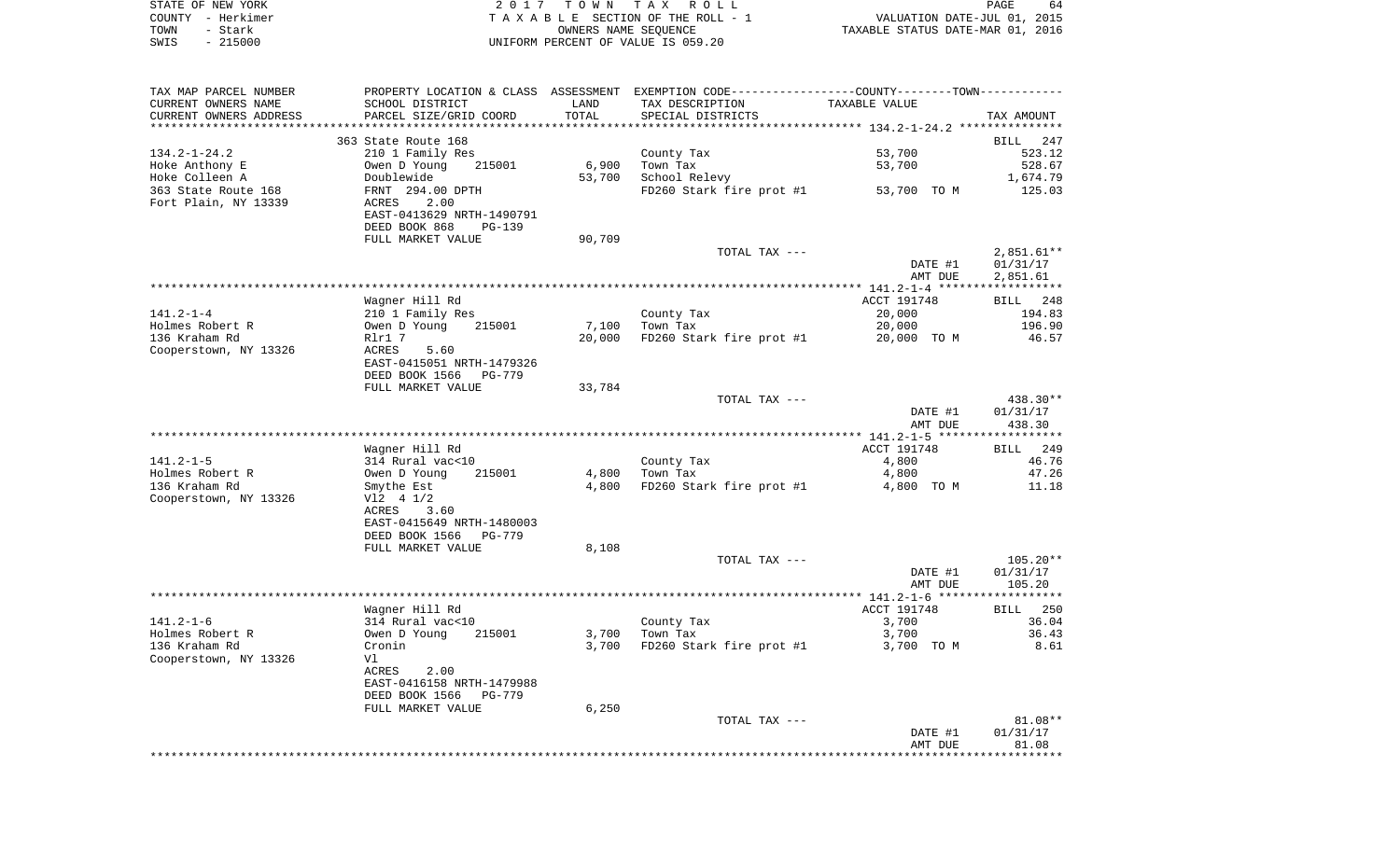| STATE OF NEW YORK |          | 2017 TOWN TAX ROLL                 | 65<br><b>PAGE</b>                |
|-------------------|----------|------------------------------------|----------------------------------|
| COUNTY – Herkimer |          | TAXABLE SECTION OF THE ROLL - 1    | VALUATION DATE-JUL 01, 2015      |
| TOWN              | - Stark  | OWNERS NAME SEOUENCE               | TAXABLE STATUS DATE-MAR 01, 2016 |
| SWIS              | - 215000 | UNIFORM PERCENT OF VALUE IS 059.20 |                                  |

 $65$ <br>2015<br>2016

| TAX MAP PARCEL NUMBER     |                              |                | PROPERTY LOCATION & CLASS ASSESSMENT EXEMPTION CODE----------------COUNTY-------TOWN---------- |                  |             |
|---------------------------|------------------------------|----------------|------------------------------------------------------------------------------------------------|------------------|-------------|
| CURRENT OWNERS NAME       | SCHOOL DISTRICT              | LAND           | TAX DESCRIPTION                                                                                | TAXABLE VALUE    |             |
| CURRENT OWNERS ADDRESS    | PARCEL SIZE/GRID COORD       | TOTAL          | SPECIAL DISTRICTS                                                                              |                  | TAX AMOUNT  |
| **********************    | **************************** |                |                                                                                                |                  |             |
|                           | Wagner Hill Rd               |                |                                                                                                | ACCT 191748      | BILL 251    |
| $141.2 - 1 - 10$          | 323 Vacant rural             |                | County Tax                                                                                     | 26,600           | 259.13      |
| Holmes Robert R           | Owen D Young<br>215001       | 26,600         | Town Tax                                                                                       | 26,600           | 261.87      |
| 136 Kraham Rd             | 78<br>F                      | 26,600         | FD260 Stark fire prot #1                                                                       | 26,600 TO M      | 61.93       |
| Cooperstown, NY 13326     | ACRES 71.30                  |                |                                                                                                |                  |             |
|                           | EAST-0416021 NRTH-1479025    |                |                                                                                                |                  |             |
|                           | DEED BOOK 1566<br>PG-779     |                |                                                                                                |                  |             |
|                           | FULL MARKET VALUE            | 44,932         |                                                                                                |                  |             |
|                           |                              |                | TOTAL TAX ---                                                                                  |                  | 582.93**    |
|                           |                              |                |                                                                                                | DATE #1          | 01/31/17    |
|                           |                              |                |                                                                                                | AMT DUE          | 582.93      |
|                           | State Route 168              |                |                                                                                                |                  | BILL 252    |
| $134.2 - 1 - 30.3$        | 321 Abandoned ag             |                | County Tax                                                                                     | 13,600           | 132.49      |
| Houghtaling Steven D      | 215001<br>Owen D Young       | 13,600         | Town Tax                                                                                       | 13,600           | 133.89      |
| 126 Front St              | 21.3 Acres                   | 13,600         | FD260 Stark fire prot #1                                                                       | 13,600 TO M      | 31.67       |
| Canajoharie, NY 13317     | ACRES 21.30                  |                |                                                                                                |                  |             |
|                           | EAST-0416380 NRTH-1490118    |                |                                                                                                |                  |             |
|                           | DEED BOOK 1176 PG-553        |                |                                                                                                |                  |             |
|                           | FULL MARKET VALUE            | 22,973         |                                                                                                |                  |             |
|                           |                              |                | TOTAL TAX ---                                                                                  |                  | 298.05**    |
|                           |                              |                |                                                                                                | DATE #1          | 01/31/17    |
|                           |                              |                |                                                                                                | AMT DUE          | 298.05      |
|                           |                              |                |                                                                                                |                  |             |
|                           | State Route 168              |                |                                                                                                |                  | BILL 253    |
| $134.2 - 1 - 30.4$        | 322 Rural vac>10             |                | County Tax                                                                                     | 16,700           | 162.68      |
| Houghtaling Steven D      | Owen D Young<br>215001       | 16,700         | Town Tax                                                                                       | 16,700           | 164.41      |
| 126 Front St              | fire $2002$                  | 16,700         | FD260 Stark fire prot #1                                                                       | 16,700 TO M      | 38.88       |
| Canajoharie, NY 13317     | ACRES 21.60                  |                |                                                                                                |                  |             |
|                           | EAST-0415952 NRTH-1490367    |                |                                                                                                |                  |             |
|                           | DEED BOOK 1139<br>$PG-129$   |                |                                                                                                |                  |             |
|                           | FULL MARKET VALUE            | 28,209         |                                                                                                |                  |             |
|                           |                              |                | TOTAL TAX ---                                                                                  |                  | $365.97**$  |
|                           |                              |                |                                                                                                | DATE #1          | 01/31/17    |
|                           |                              |                |                                                                                                | AMT DUE          | 365.97      |
|                           | 401 Lighthall Rd             |                |                                                                                                | ACCT 180020001   | 254<br>BILL |
| $134.2 - 1 - 5$           | 112 Dairy farm               |                | AGRIC 10 Y 41700                                                                               | 8,000<br>8,000   |             |
| Hrobuchak Ronald S        | Owen D Young<br>215001       | 43,100 AG MKTS | 41730                                                                                          | 14,473<br>14,473 |             |
| 401 LightHall Rd          | Creasy Farm                  |                | 105,700 AGRIC 10 Y 42100                                                                       | 1,700<br>1,700   |             |
| Fort Plain, NY 13339      | Farm Tr                      |                | County Tax                                                                                     | 81,527           | 794.20      |
|                           | ACRES 101.00                 |                | Town Tax                                                                                       | 81,527           | 802.62      |
| MAY BE SUBJECT TO PAYMENT | EAST-0413014 NRTH-1495214    |                | FD260 Stark fire prot #1                                                                       | 105,700 TO M     | 246.10      |
| UNDER AGDIST LAW TIL 2023 | DEED BOOK 701<br>$PG-434$    |                |                                                                                                |                  |             |
|                           | FULL MARKET VALUE            | 178,547        |                                                                                                |                  |             |
|                           |                              |                | TOTAL TAX ---                                                                                  |                  | 1,842.92**  |
|                           |                              |                |                                                                                                | DATE #1          | 01/31/17    |
|                           |                              |                |                                                                                                | AMT DUE          | 1,842.92    |
|                           |                              |                |                                                                                                |                  |             |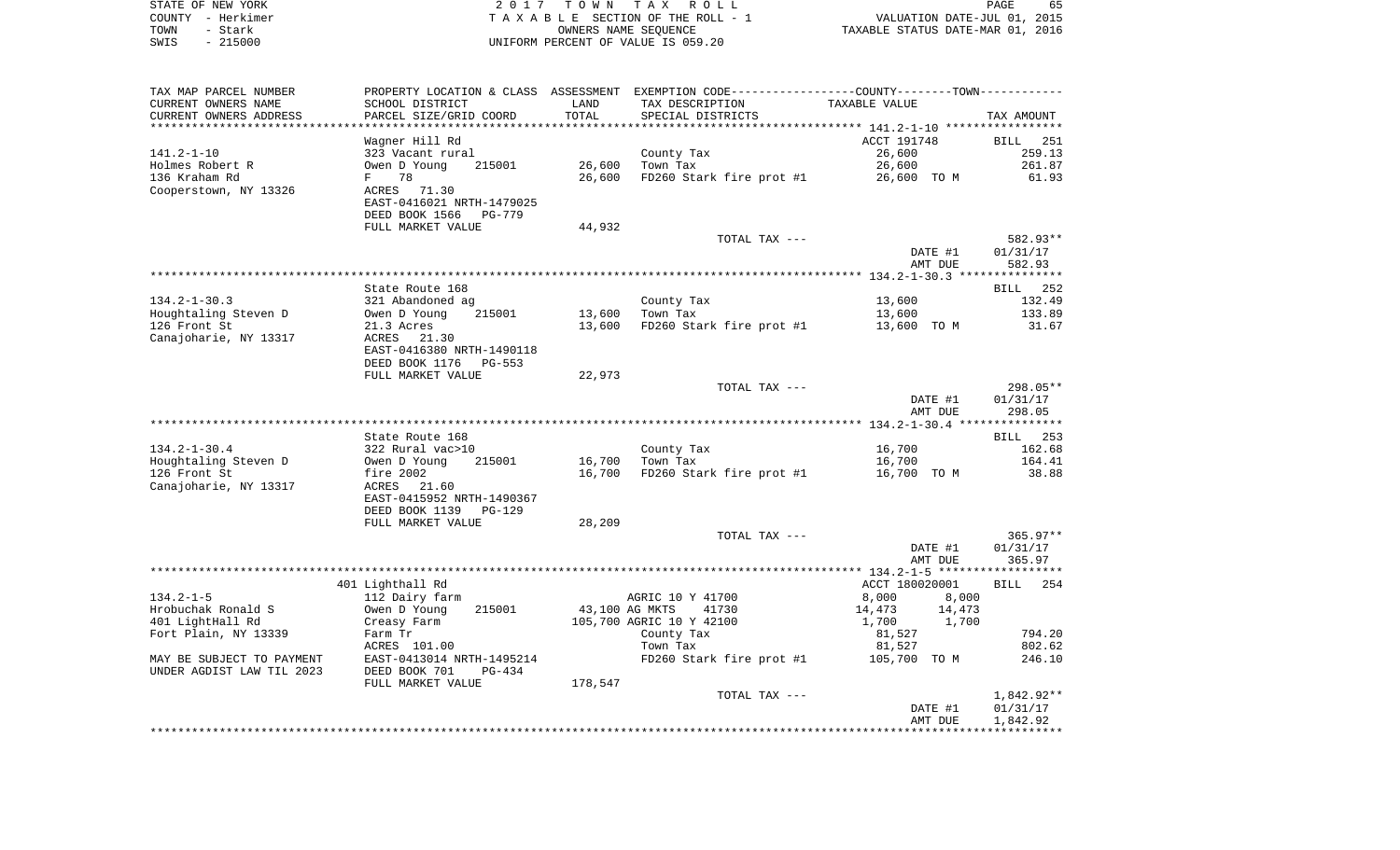| STATE OF NEW YORK | 2017 TOWN TAX ROLL                 | 66<br>PAGE                       |
|-------------------|------------------------------------|----------------------------------|
| COUNTY - Herkimer | TAXABLE SECTION OF THE ROLL - 1    | VALUATION DATE-JUL 01, 2015      |
| TOWN<br>- Stark   | OWNERS NAME SEOUENCE               | TAXABLE STATUS DATE-MAR 01, 2016 |
| $-215000$<br>SWIS | UNIFORM PERCENT OF VALUE IS 059.20 |                                  |

| TOTAL<br>CURRENT OWNERS ADDRESS<br>PARCEL SIZE/GRID COORD<br>SPECIAL DISTRICTS<br>ACCT 180011520<br>2267 State Route 80<br>$141.6 - 1 - 15$<br>210 1 Family Res<br>County Tax<br>86,900 | TAX AMOUNT         |
|-----------------------------------------------------------------------------------------------------------------------------------------------------------------------------------------|--------------------|
|                                                                                                                                                                                         |                    |
|                                                                                                                                                                                         | BILL 255           |
|                                                                                                                                                                                         | 846.54             |
| 86,900<br>Owen D Young<br>7,400<br>Town Tax<br>Hubiak Joe Sr<br>215001                                                                                                                  | 855.51             |
| Hubiak Rose<br>FD260 Stark fire prot #1<br>Residence<br>86,900<br>86,900 TO M                                                                                                           | 202.33             |
| 2267 State Route 80<br>ACRES<br>1.40<br>WD300 Stark Water District<br>86,900 TO M                                                                                                       | 149.74             |
| PO Box 80<br>EAST-0403784 NRTH-1479736                                                                                                                                                  |                    |
| Van Hornesville, NY 13475<br>DEED BOOK 760<br>$PG-336$                                                                                                                                  |                    |
| FULL MARKET VALUE<br>146,791                                                                                                                                                            |                    |
| TOTAL TAX ---                                                                                                                                                                           | $2,054.12**$       |
| DATE #1                                                                                                                                                                                 | 01/31/17           |
| AMT DUE                                                                                                                                                                                 | 2,054.12           |
|                                                                                                                                                                                         |                    |
| State Route 80<br>ACCT 180010860<br>30,000<br>$331$ Com vac w/im                                                                                                                        | BILL 256<br>292.25 |
| $141.6 - 1 - 11$<br>County Tax<br>30,000<br>Hubiak Joseph M<br>Owen D Young<br>215001<br>5,100<br>Town Tax                                                                              | 295.34             |
| 2224 State Route 80<br>30,000<br>FD260 Stark fire prot #1<br>30,000 TO M<br>Comm                                                                                                        | 69.85              |
| PO Box 262<br>FRNT<br>93.00 DPTH 135.00<br>WD300 Stark Water District<br>30,000 TO M                                                                                                    | 51.69              |
| Van Hornesville, NY 13475<br>EAST-0403248 NRTH-1479471                                                                                                                                  |                    |
| DEED BOOK 782<br>PG-16                                                                                                                                                                  |                    |
| 50,676<br>FULL MARKET VALUE                                                                                                                                                             |                    |
| TOTAL TAX ---                                                                                                                                                                           | $709.13**$         |
| DATE #1                                                                                                                                                                                 | 01/31/17           |
| AMT DUE                                                                                                                                                                                 | 709.13             |
|                                                                                                                                                                                         |                    |
| 2224 State Route 80<br>ACCT 180006630                                                                                                                                                   | BILL<br>257        |
| $141.6 - 1 - 46$<br>210 1 Family Res<br>55,300<br>County Tax                                                                                                                            | 538.71             |
| Hubiak Joseph M<br>6,600<br>Owen D Young<br>215001<br>Town Tax<br>55,300                                                                                                                | 544.42<br>128.76   |
| Hubiak Rosemarie<br>45 merged into<br>55,300<br>FD260 Stark fire prot #1<br>55,300 TO M<br>WD300 Stark Water District<br>2224 State Route 80<br>55,300 TO M<br>R1                       | 95.29              |
| PO Box 262<br>FRNT 375.00 DPTH 160.00                                                                                                                                                   |                    |
| Van Hornesville, NY 13475<br>ACRES<br>1.40                                                                                                                                              |                    |
| EAST-0403289 NRTH-1479287                                                                                                                                                               |                    |
| DEED BOOK 788<br>$PG-583$                                                                                                                                                               |                    |
| FULL MARKET VALUE<br>93,412                                                                                                                                                             |                    |
| TOTAL TAX ---                                                                                                                                                                           | $1,307.18**$       |
| DATE #1                                                                                                                                                                                 | 01/31/17           |
| AMT DUE                                                                                                                                                                                 | 1,307.18           |
|                                                                                                                                                                                         |                    |
| ACCT 180008640<br>State Route 80                                                                                                                                                        | 258<br>BILL        |
| $141.6 - 1 - 10$<br>12,800<br>312 Vac w/imprv<br>County Tax                                                                                                                             | 124.69             |
| 4,800<br>Hubiak Joseph Sr<br>Owen D Young<br>Town Tax<br>12,800<br>215001                                                                                                               | 126.01             |
| PO Box 80<br>12,800<br>FD260 Stark fire prot #1<br>12,800 TO M<br>R1                                                                                                                    | 29.80              |
| Van Hornesville, NY 13475<br>WD300 Stark Water District<br>12,800 TO M<br>FRNT<br>77.00 DPTH 135.00<br>EAST-0403169 NRTH-1479457                                                        | 22.06              |
| DEED BOOK 865<br>PG-57                                                                                                                                                                  |                    |
| FULL MARKET VALUE<br>21,622                                                                                                                                                             |                    |
| TOTAL TAX ---                                                                                                                                                                           | 302.56**           |
| DATE #1                                                                                                                                                                                 | 01/31/17           |
| AMT DUE                                                                                                                                                                                 | 302.56             |
|                                                                                                                                                                                         |                    |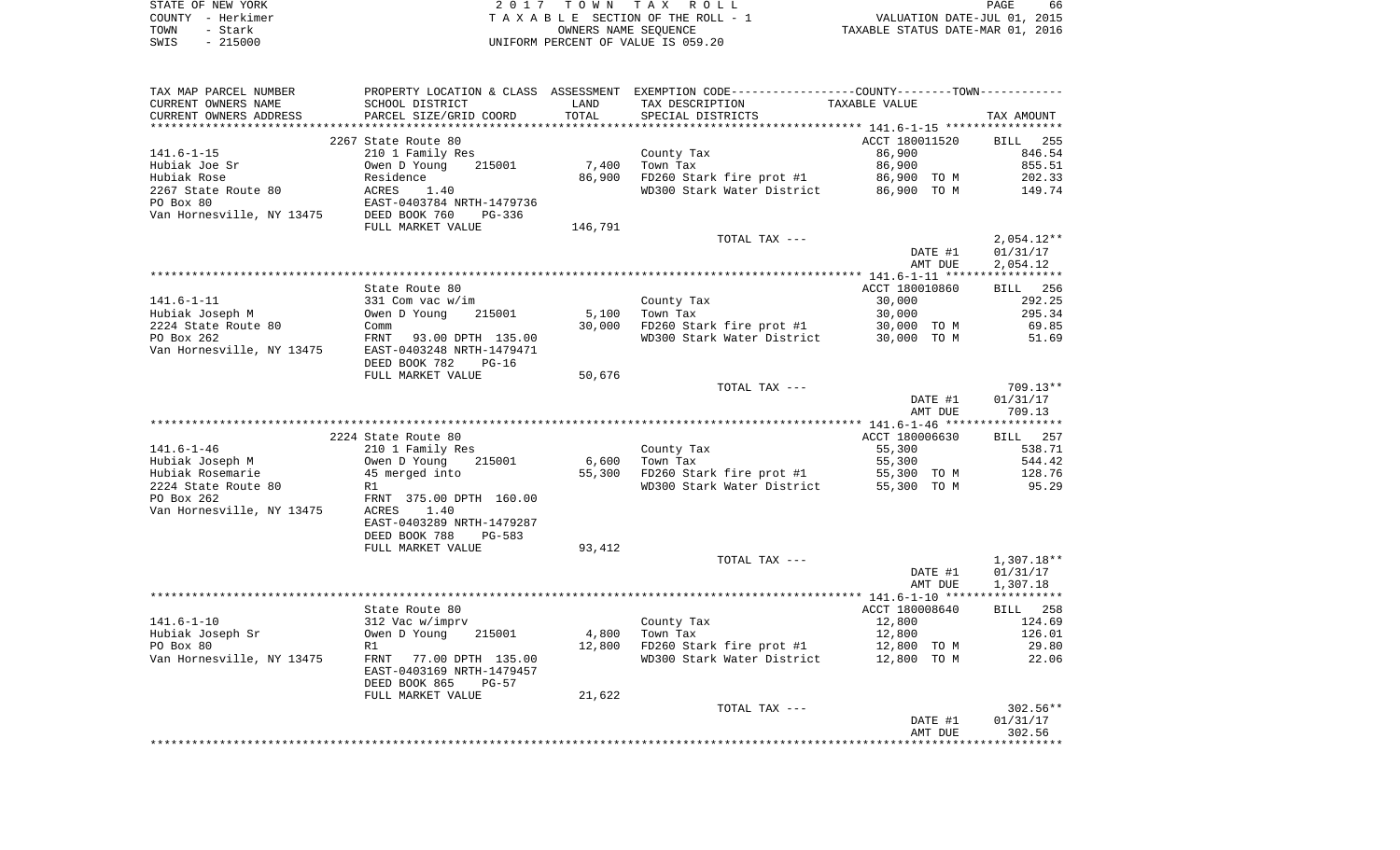| STATE OF NEW YORK |                   | 2017 TOWN TAX ROLL                 | PAGE                             | 67 |
|-------------------|-------------------|------------------------------------|----------------------------------|----|
|                   | COUNTY – Herkimer | TAXABLE SECTION OF THE ROLL - 1    | VALUATION DATE-JUL 01, 2015      |    |
| TOWN              | - Stark           | OWNERS NAME SEOUENCE               | TAXABLE STATUS DATE-MAR 01, 2016 |    |
| SWIS              | $-215000$         | UNIFORM PERCENT OF VALUE IS 059.20 |                                  |    |

| TAX MAP PARCEL NUMBER   |                                |         | PROPERTY LOCATION & CLASS ASSESSMENT EXEMPTION CODE----------------COUNTY--------TOWN----------- |                |                    |
|-------------------------|--------------------------------|---------|--------------------------------------------------------------------------------------------------|----------------|--------------------|
| CURRENT OWNERS NAME     | SCHOOL DISTRICT                | LAND    | TAX DESCRIPTION                                                                                  | TAXABLE VALUE  |                    |
| CURRENT OWNERS ADDRESS  | PARCEL SIZE/GRID COORD         | TOTAL   | SPECIAL DISTRICTS                                                                                |                | TAX AMOUNT         |
| *********************** | ****************************** |         |                                                                                                  |                |                    |
|                         | 3635 Jordanville Rd            |         |                                                                                                  | ACCT 180012900 | <b>BILL</b> 259    |
| $133.4 - 1 - 11$        | 210 1 Family Res               |         | County Tax                                                                                       | 40,000         | 389.66             |
| Hula John M             | Owen D Young<br>215001         | 6,200   | Town Tax                                                                                         | 40,000         | 393.79             |
| Hula Michelle           | R1 1 1/4                       | 40,000  | FD260 Stark fire prot #1                                                                         | 40,000 TO M    | 93.13              |
| 3635 Jordanville Rd     | ACRES<br>1.25                  |         |                                                                                                  |                |                    |
| Jordanville, NY 13361   | EAST-0395881 NRTH-1484745      |         |                                                                                                  |                |                    |
|                         | DEED BOOK 920<br>PG-142        |         |                                                                                                  |                |                    |
|                         | FULL MARKET VALUE              | 67,568  |                                                                                                  |                |                    |
|                         |                                |         | TOTAL TAX ---                                                                                    |                | 876.58**           |
|                         |                                |         |                                                                                                  | DATE #1        | 01/31/17           |
|                         |                                |         |                                                                                                  | AMT DUE        | 876.58             |
|                         |                                |         |                                                                                                  |                |                    |
|                         | 750 Elwood Rd                  |         |                                                                                                  | ACCT 180004140 | <b>BILL</b><br>260 |
| $135.3 - 1 - 1.1$       | 120 Field crops                |         | AGRIC 10 Y 42100                                                                                 | 8,900<br>8,900 |                    |
| Hyney MacNair           | 215001<br>Owen D Young         |         | 39,600 County Tax                                                                                | 152,500        | 1,485.59           |
| 750 Elwood Rd           | Farm                           | 161,400 | Town Tax                                                                                         | 152,500        | 1,501.33           |
| Fort Plain, NY 13339    | ACRES 151.20                   |         | School Relevy                                                                                    |                | 3,562.16           |
|                         | EAST-0421372 NRTH-1487641      |         | FD260 Stark fire prot #1 161,400 TO M                                                            |                | 375.79             |
|                         | DEED BOOK 1207 PG-587          |         |                                                                                                  |                |                    |
|                         | FULL MARKET VALUE              | 272,635 |                                                                                                  |                |                    |
|                         |                                |         | TOTAL TAX ---                                                                                    |                | $6,924.87**$       |
|                         |                                |         |                                                                                                  | DATE #1        | 01/31/17           |
|                         |                                |         |                                                                                                  | AMT DUE        | 6,924.87           |
|                         |                                |         |                                                                                                  |                |                    |
|                         | Elwood Rd                      |         |                                                                                                  |                | <b>BILL</b> 261    |
| $134.4 - 1 - 79$        | 323 Vacant rural               |         | County Tax                                                                                       | 800            | 7.79               |
| Hyney Macnair & Susan   | Owen D Young<br>215001         | 800     | Town Tax                                                                                         | 800            | 7.88               |
| 750 Elwood Rd           | FRNT 196.00 DPTH               | 800     | School Relevy                                                                                    |                | 24.95              |
| Fort Plain, NY 13339    | 3.10<br>ACRES                  |         |                                                                                                  |                |                    |
|                         |                                |         |                                                                                                  |                |                    |
|                         | EAST-0420015 NRTH-1487728      |         |                                                                                                  |                |                    |
|                         | FULL MARKET VALUE              | 1,351   |                                                                                                  |                |                    |
|                         |                                |         | TOTAL TAX ---                                                                                    |                | $40.62**$          |
|                         |                                |         |                                                                                                  | DATE #1        | 01/31/17           |
|                         |                                |         |                                                                                                  | AMT DUE        | 40.62              |
|                         |                                |         |                                                                                                  |                |                    |
|                         | State Route 168                |         |                                                                                                  | ACCT 183877    | BILL 262           |
| $127.4 - 1 - 22.1$      | 314 Rural vac<10               |         | County Tax                                                                                       | 6,900          | 67.22              |
| Hyney Macnair J Jr      | 215001<br>Owen D Young         | 6,900   | Town Tax                                                                                         | 6,900          | 67.93              |
| 137 Vrooman Rd          | Farm                           | 6,900   | FD260 Stark fire prot #1                                                                         | 6,900 TO M     | 16.07              |
| Mohawk, NY 13407        | FRNT 610.00 DPTH               |         |                                                                                                  |                |                    |
|                         | 7.00<br>ACRES                  |         |                                                                                                  |                |                    |
|                         | EAST-0393156 NRTH-1500239      |         |                                                                                                  |                |                    |
|                         | DEED BOOK 1519 PG-634          |         |                                                                                                  |                |                    |
|                         | FULL MARKET VALUE              | 11,655  |                                                                                                  |                |                    |
|                         |                                |         | TOTAL TAX ---                                                                                    |                | 151.22**           |
|                         |                                |         |                                                                                                  | DATE #1        | 01/31/17           |
|                         |                                |         |                                                                                                  | AMT DUE        | 151.22             |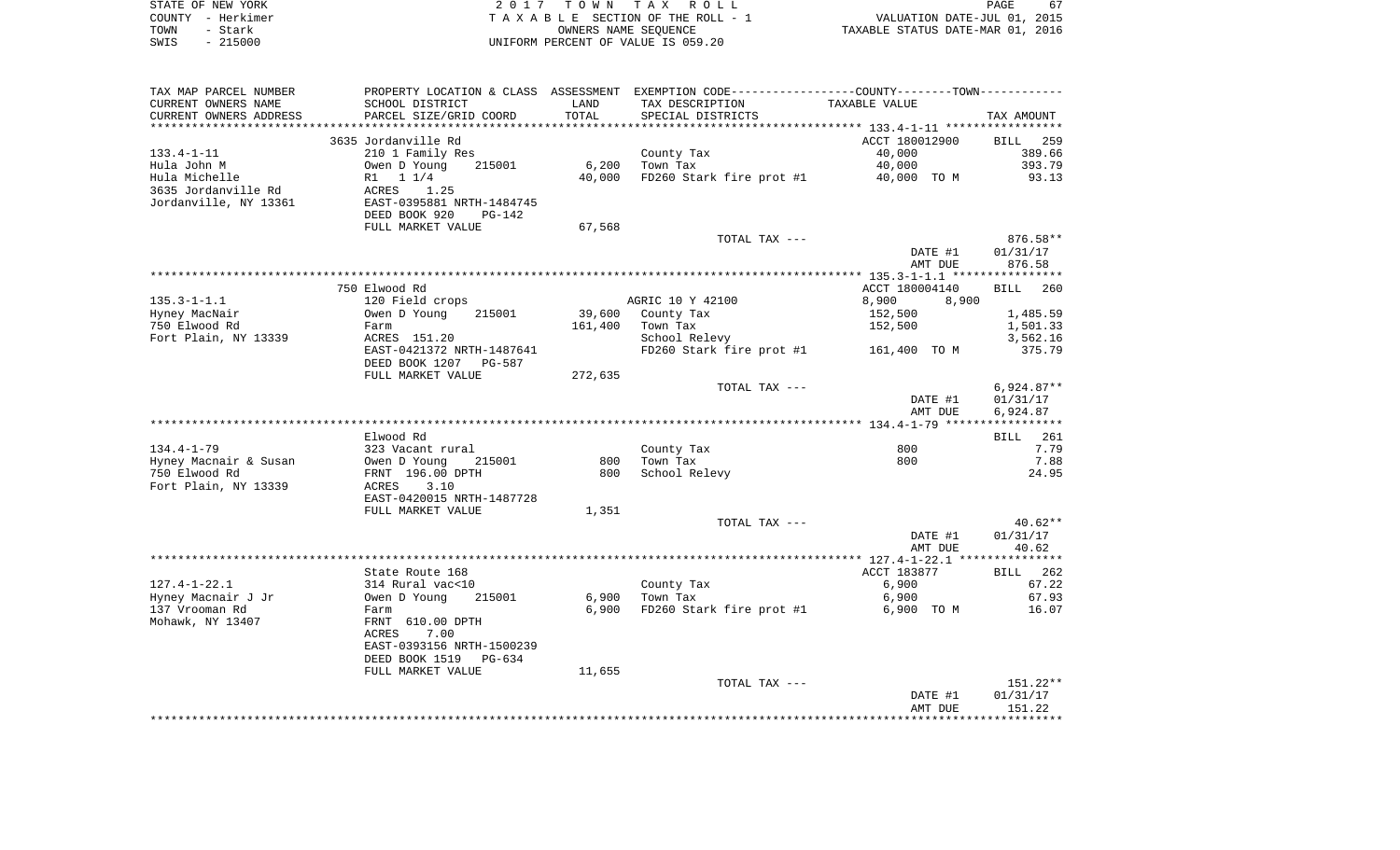|      | STATE OF NEW YORK | 2017 TOWN TAX ROLL                 | PAGE                             | 68 |
|------|-------------------|------------------------------------|----------------------------------|----|
|      | COUNTY - Herkimer | TAXABLE SECTION OF THE ROLL - 1    | VALUATION DATE-JUL 01, 2015      |    |
| TOWN | - Stark           | OWNERS NAME SEOUENCE               | TAXABLE STATUS DATE-MAR 01, 2016 |    |
| SWIS | $-215000$         | UNIFORM PERCENT OF VALUE IS 059.20 |                                  |    |

| TAX MAP PARCEL NUMBER                                |                                                                          |                 | PROPERTY LOCATION & CLASS ASSESSMENT EXEMPTION CODE---------------COUNTY--------TOWN---------- |                |                 |
|------------------------------------------------------|--------------------------------------------------------------------------|-----------------|------------------------------------------------------------------------------------------------|----------------|-----------------|
| CURRENT OWNERS NAME                                  | SCHOOL DISTRICT                                                          | LAND            | TAX DESCRIPTION                                                                                | TAXABLE VALUE  |                 |
| CURRENT OWNERS ADDRESS                               | PARCEL SIZE/GRID COORD                                                   | TOTAL           | SPECIAL DISTRICTS                                                                              |                | TAX AMOUNT      |
|                                                      |                                                                          |                 |                                                                                                |                |                 |
|                                                      | 690 Elwood Rd                                                            |                 |                                                                                                | ACCT 180020032 | BILL 263        |
| 134.4-1-76                                           | 270 Mfg housing                                                          |                 | County Tax                                                                                     | 27,900         | 271.79          |
| Hyney Susan L<br>690 Elwood Rd                       | Owen D Young 215001<br>Tr.                                               | 5,500<br>27,900 | Town Tax<br>FD260 Stark fire prot #1 27,900 TO M                                               | 27,900         | 274.67<br>64.96 |
| Fort Plain, NY 13339                                 | FRNT 250.00 DPTH 120.00                                                  |                 |                                                                                                |                |                 |
|                                                      | EAST-0419952 NRTH-1487522                                                |                 |                                                                                                |                |                 |
|                                                      | DEED BOOK 844<br>PG-475                                                  |                 |                                                                                                |                |                 |
|                                                      | FULL MARKET VALUE                                                        | 47,128          |                                                                                                |                |                 |
|                                                      |                                                                          |                 | TOTAL TAX ---                                                                                  |                | 611.42**        |
|                                                      |                                                                          |                 |                                                                                                | DATE #1        | 01/31/17        |
|                                                      |                                                                          |                 |                                                                                                | AMT DUE        | 611.42          |
|                                                      |                                                                          |                 |                                                                                                |                |                 |
|                                                      | 726 Elwood Rd                                                            |                 |                                                                                                | ACCT 180004140 | BILL 264        |
| 134.4-1-77                                           | 210 1 Family Res                                                         |                 | County Tax                                                                                     | 35,000         | 340.96          |
| Hyney William & Joan                                 | Owen D Young<br>215001                                                   |                 | 2,500 Town Tax                                                                                 | 35,000         | 344.57          |
| 726 Elwood Rd                                        | Farm                                                                     |                 | 35,000 FD260 Stark fire prot #1                                                                | 35,000 TO M    | 81.49           |
| Fort Plain, NY 13339                                 | <b>ACRES</b><br>2.00                                                     |                 |                                                                                                |                |                 |
|                                                      | EAST-0419315 NRTH-1488037                                                |                 |                                                                                                |                |                 |
|                                                      | DEED BOOK 1216 PG-685                                                    |                 |                                                                                                |                |                 |
|                                                      | FULL MARKET VALUE                                                        | 59,122          |                                                                                                |                |                 |
|                                                      |                                                                          |                 | TOTAL TAX ---                                                                                  |                | 767.02**        |
|                                                      |                                                                          |                 |                                                                                                | DATE #1        | 01/31/17        |
|                                                      |                                                                          |                 |                                                                                                | AMT DUE        | 767.02          |
|                                                      | Off Smith Rd                                                             |                 |                                                                                                | ACCT 180004890 | BILL 265        |
| $140.2 - 2 - 1$                                      | 321 Abandoned ag                                                         |                 | County Tax                                                                                     | 3,100          | 30.20           |
| Impey Stephen                                        |                                                                          |                 | 3,100 Town Tax                                                                                 | 3,100          | 30.52           |
| 71 Wildwood Rd                                       |                                                                          |                 | 3,100 FD260 Stark fire prot #1 3,100 TO M                                                      |                | 7.22            |
| Tolland, CT 06084                                    | Owen D Young 215001<br>30.5a<br>ACRES 30.50                              |                 |                                                                                                |                |                 |
|                                                      | EAST-0397054 NRTH-1478585                                                |                 |                                                                                                |                |                 |
|                                                      | DEED BOOK 1329 PG-498                                                    |                 |                                                                                                |                |                 |
|                                                      | FULL MARKET VALUE                                                        | 5,236           |                                                                                                |                |                 |
|                                                      |                                                                          |                 | TOTAL TAX ---                                                                                  |                | 67.94**         |
|                                                      |                                                                          |                 |                                                                                                | DATE #1        | 01/31/17        |
|                                                      |                                                                          |                 |                                                                                                | AMT DUE        | 67.94           |
|                                                      |                                                                          |                 |                                                                                                |                |                 |
|                                                      | Sickler Rd                                                               |                 |                                                                                                | ACCT 196668    | BILL 266        |
| $134.3 - 1 - 1.1$                                    | 322 Rural vac>10                                                         |                 | County Tax<br>Town Tax                                                                         | 112,400        | 1,094.96        |
| Impey Stephen T                                      | Owen D Young 215001<br>split by deed 1599/253<br>215001 112,400 Town Tax |                 | 112,400 FD260 Stark fire prot #1 112,400 TO M                                                  | 112,400        | 1,106.56        |
| 839 County Highway 29<br>Richfield Springs, NY 13439 |                                                                          |                 |                                                                                                |                | 261.70          |
|                                                      | vacant<br>FRNT 2223.00 DPTH                                              |                 |                                                                                                |                |                 |
| MAY BE SUBJECT TO PAYMENT                            | ACRES 172.90                                                             |                 |                                                                                                |                |                 |
| UNDER AGDIST LAW TIL 2023                            | EAST-0398868 NRTH-1484084                                                |                 |                                                                                                |                |                 |
|                                                      | DEED BOOK 1597 PG-79                                                     |                 |                                                                                                |                |                 |
|                                                      | FULL MARKET VALUE                                                        | 189,865         |                                                                                                |                |                 |
|                                                      |                                                                          |                 | TOTAL TAX ---                                                                                  |                | $2,463.22**$    |
|                                                      |                                                                          |                 |                                                                                                | DATE #1        | 01/31/17        |
|                                                      |                                                                          |                 |                                                                                                | AMT DUE        | 2,463.22        |
|                                                      |                                                                          |                 |                                                                                                |                |                 |
|                                                      |                                                                          |                 |                                                                                                |                |                 |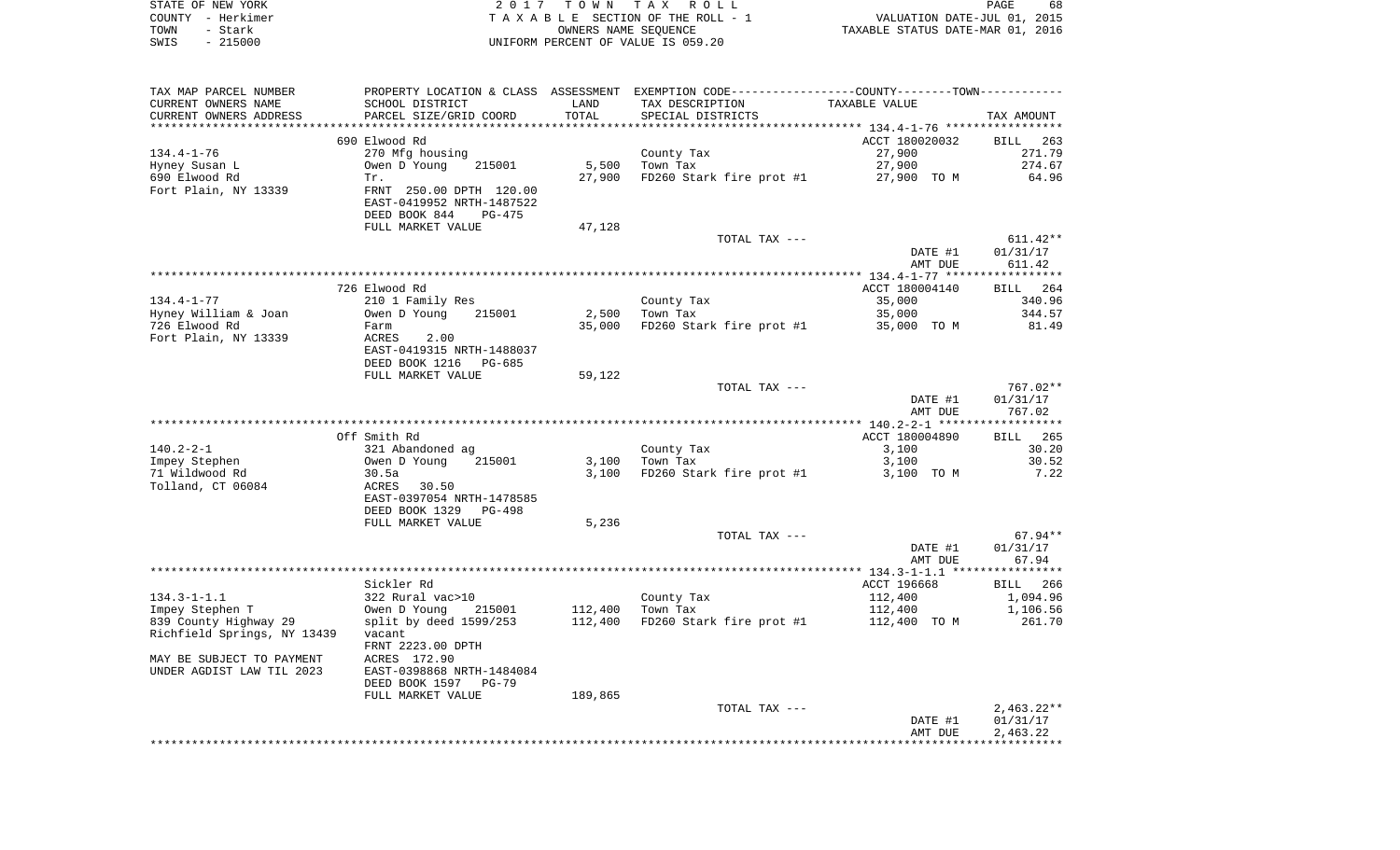| STATE OF NEW YORK            | 2017                           | T O W N              | TAX ROLL                                                                                      |                                  | PAGE<br>69           |
|------------------------------|--------------------------------|----------------------|-----------------------------------------------------------------------------------------------|----------------------------------|----------------------|
| COUNTY - Herkimer            |                                |                      | TAXABLE SECTION OF THE ROLL - 1                                                               | VALUATION DATE-JUL 01, 2015      |                      |
| - Stark<br>TOWN              |                                | OWNERS NAME SEQUENCE |                                                                                               | TAXABLE STATUS DATE-MAR 01, 2016 |                      |
| $-215000$<br>SWIS            |                                |                      | UNIFORM PERCENT OF VALUE IS 059.20                                                            |                                  |                      |
|                              |                                |                      |                                                                                               |                                  |                      |
| TAX MAP PARCEL NUMBER        |                                |                      | PROPERTY LOCATION & CLASS ASSESSMENT EXEMPTION CODE---------------COUNTY-------TOWN---------- |                                  |                      |
| CURRENT OWNERS NAME          | SCHOOL DISTRICT                | LAND                 | TAX DESCRIPTION                                                                               | TAXABLE VALUE                    |                      |
| CURRENT OWNERS ADDRESS       | PARCEL SIZE/GRID COORD         | TOTAL                | SPECIAL DISTRICTS                                                                             |                                  | TAX AMOUNT           |
| ***********************      |                                |                      |                                                                                               |                                  |                      |
|                              | Travis Rd                      |                      |                                                                                               | ACCT 196668                      | BILL<br>267          |
| $134.3 - 1 - 1.4$            | 322 Rural vac>10               |                      | County Tax                                                                                    | 60,900                           | 593.26               |
| Impey Stephen T              | Owen D Young<br>215001         | 60,900               | Town Tax                                                                                      | 60,900                           | 599.55               |
| 839 County Highway 29        | $split$ from $134.3 - 1 - 1.1$ | 60,900               | FD260 Stark fire prot #1                                                                      | 60,900 TO M                      | 141.80               |
| Richfield Springs, NY 13439  | vacant land                    |                      |                                                                                               |                                  |                      |
|                              | FRNT 1353.00 DPTH              |                      |                                                                                               |                                  |                      |
| MAY BE SUBJECT TO PAYMENT    | ACRES 93.80                    |                      |                                                                                               |                                  |                      |
| UNDER AGDIST LAW TIL 2023    | EAST-0398022 NRTH-1488053      |                      |                                                                                               |                                  |                      |
|                              | DEED BOOK 1597 PG-79           |                      |                                                                                               |                                  |                      |
|                              | FULL MARKET VALUE              | 102,872              |                                                                                               |                                  |                      |
|                              |                                |                      | TOTAL TAX ---                                                                                 |                                  | 1,334.61**           |
|                              |                                |                      |                                                                                               | DATE #1                          | 01/31/17             |
|                              |                                |                      |                                                                                               | AMT DUE                          | 1,334.61             |
|                              | State Route 80                 |                      |                                                                                               |                                  |                      |
| $134.4 - 1 - 4$              | 323 Vacant rural               |                      | County Tax                                                                                    | ACCT 180004830<br>8,500          | 268<br>BILL<br>82.80 |
| Ingalls Kevin J              | 215001<br>Owen D Young         | 8,500                | Town Tax                                                                                      | 8,500                            | 83.68                |
| Ingalls Jean M               | Webster Johnson                | 8,500                | FD260 Stark fire prot #1                                                                      | 8,500 TO M                       | 19.79                |
| 744 Meetinghouse Rd          | Cf1 10                         |                      |                                                                                               |                                  |                      |
| West Winfield, NY 13491-0023 | ACRES 10.00                    |                      |                                                                                               |                                  |                      |
|                              | EAST-0414601 NRTH-1486280      |                      |                                                                                               |                                  |                      |
|                              | DEED BOOK 870<br>PG-416        |                      |                                                                                               |                                  |                      |
|                              | FULL MARKET VALUE              | 14,358               |                                                                                               |                                  |                      |
|                              |                                |                      | TOTAL TAX ---                                                                                 |                                  | $186.27**$           |
|                              |                                |                      |                                                                                               | DATE #1                          | 01/31/17             |
|                              |                                |                      |                                                                                               | AMT DUE                          | 186.27               |
|                              |                                |                      |                                                                                               |                                  |                      |
|                              | 866 State Route 168            |                      |                                                                                               | ACCT 181221                      | 269<br>BILL          |
| $134.1 - 1 - 11.1$           | 120 Field crops                |                      | County Tax                                                                                    | 71,200                           | 693.60               |
| Jackson Linda S              | Owen D Young<br>215001         | 15,100               | Town Tax                                                                                      | 71,200                           | 700.95               |
| 866 State Route 168          | FRNT 1440.00 DPTH              | 71,200               | FD260 Stark fire prot #1                                                                      | 71,200 TO M                      | 165.78               |
| Fort Plain, NY 13339         | ACRES<br>43.80                 |                      |                                                                                               |                                  |                      |
|                              | EAST-0407204 NRTH-1496946      |                      |                                                                                               |                                  |                      |
|                              | DEED BOOK 1502<br>PG-839       |                      |                                                                                               |                                  |                      |
|                              | FULL MARKET VALUE              | 120,270              |                                                                                               |                                  |                      |
|                              |                                |                      | TOTAL TAX ---                                                                                 |                                  | $1,560.33**$         |
|                              |                                |                      |                                                                                               | DATE #1                          | 01/31/17             |
|                              |                                |                      |                                                                                               | AMT DUE                          | 1,560.33             |
|                              | State Route 168                |                      |                                                                                               | ACCT 184549                      | BILL 270             |
| $134.1 - 1 - 11.5$           | 314 Rural vac<10               |                      | County Tax                                                                                    | 3,700                            | 36.04                |
| Jackson Linda S              | Owen D Young<br>215001         | 3,700                | Town Tax                                                                                      | 3,700                            | 36.43                |
| Linda S Jackson Living Trust | Vac Ld                         | 3,700                | FD260 Stark fire prot #1                                                                      | 3,700 TO M                       | 8.61                 |
| 866 State Route 168          | ACRES<br>2.40                  |                      |                                                                                               |                                  |                      |
| Fort Plain, NY 13339         | EAST-0407090 NRTH-1496621      |                      |                                                                                               |                                  |                      |
|                              | DEED BOOK 1523<br>PG-586       |                      |                                                                                               |                                  |                      |
|                              | FULL MARKET VALUE              | 6,250                |                                                                                               |                                  |                      |
|                              |                                |                      | TOTAL TAX ---                                                                                 |                                  | $81.08**$            |
|                              |                                |                      |                                                                                               | DATE #1                          | 01/31/17             |
|                              |                                |                      |                                                                                               | AMT DUE                          | 81.08                |
|                              |                                |                      |                                                                                               |                                  |                      |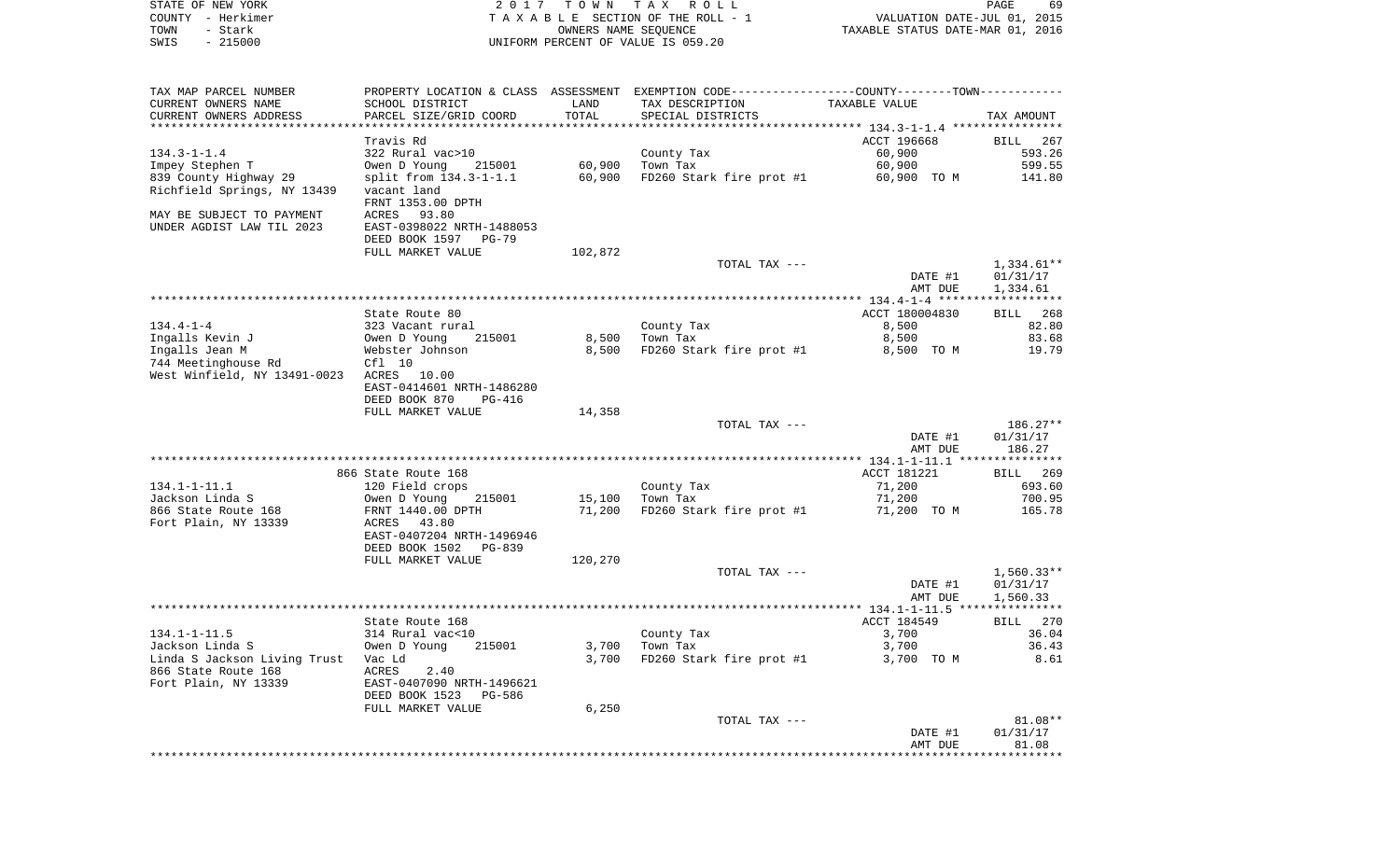| STATE OF NEW YORK<br>COUNTY - Herkimer | 2017                                                  | T O W N              | TAX ROLL                                                    |                                  | PAGE<br>70                  |
|----------------------------------------|-------------------------------------------------------|----------------------|-------------------------------------------------------------|----------------------------------|-----------------------------|
| - Stark<br>TOWN                        |                                                       | OWNERS NAME SEQUENCE | TAXABLE SECTION OF THE ROLL - 1                             | TAXABLE STATUS DATE-MAR 01, 2016 | VALUATION DATE-JUL 01, 2015 |
| $-215000$<br>SWIS                      |                                                       |                      | UNIFORM PERCENT OF VALUE IS 059.20                          |                                  |                             |
|                                        |                                                       |                      |                                                             |                                  |                             |
|                                        |                                                       |                      |                                                             |                                  |                             |
| TAX MAP PARCEL NUMBER                  | PROPERTY LOCATION & CLASS ASSESSMENT                  |                      | EXEMPTION CODE-----------------COUNTY-------TOWN----------- |                                  |                             |
| CURRENT OWNERS NAME                    | SCHOOL DISTRICT                                       | LAND                 | TAX DESCRIPTION                                             | TAXABLE VALUE                    |                             |
| CURRENT OWNERS ADDRESS                 | PARCEL SIZE/GRID COORD                                | TOTAL                | SPECIAL DISTRICTS                                           |                                  | TAX AMOUNT                  |
| *********************                  |                                                       |                      |                                                             |                                  |                             |
|                                        | State Route 168                                       |                      |                                                             | ACCT 184487                      | <b>BILL</b><br>271          |
| $134.1 - 1 - 11.7$                     | 314 Rural vac<10                                      |                      | County Tax                                                  | 3,800                            | 37.02                       |
| Jackson Linda S                        | Owen D Young<br>215001                                | 3,800                | Town Tax                                                    | 3,800                            | 37.41                       |
| Linda Jackson Living Trust             | Vac Ld                                                | 3,800                | FD260 Stark fire prot #1                                    | 3,800 TO M                       | 8.85                        |
| 866 State Route 168                    | FRNT 349.00 DPTH                                      |                      |                                                             |                                  |                             |
| Fort Plain, NY 13339                   | ACRES<br>2.60                                         |                      |                                                             |                                  |                             |
|                                        | EAST-0407141 NRTH-1496262                             |                      |                                                             |                                  |                             |
|                                        | DEED BOOK 1523 PG-94                                  |                      |                                                             |                                  |                             |
|                                        | FULL MARKET VALUE                                     | 6,419                | TOTAL TAX ---                                               |                                  | $83.28**$                   |
|                                        |                                                       |                      |                                                             | DATE #1                          | 01/31/17                    |
|                                        |                                                       |                      |                                                             | AMT DUE                          | 83.28                       |
|                                        |                                                       |                      |                                                             |                                  |                             |
|                                        | Fiery Hill Rd                                         |                      |                                                             | ACCT 188749                      | 272<br>BILL                 |
| $128.4 - 2 - 6.1$                      | 322 Rural vac>10                                      |                      | County Tax                                                  | 26,000                           | 253.28                      |
| Jackson Living Trust Linda S           | Owen D Young<br>215001                                | 26,000               | Town Tax                                                    | 26,000                           | 255.96                      |
| Rogers Bernard J Sr                    | land split from $128.4 - 2 - 6$                       | 26,000               | FD260 Stark fire prot #1                                    | 26,000 TO M                      | 60.54                       |
| 866 State Route 168                    | FRNT 1850.00 DPTH                                     |                      |                                                             |                                  |                             |
| Fort Plain, NY 13339                   | ACRES 74.00                                           |                      |                                                             |                                  |                             |
|                                        | EAST-0411032 NRTH-1496577                             |                      |                                                             |                                  |                             |
|                                        | DEED BOOK 1548 PG-277                                 |                      |                                                             |                                  |                             |
|                                        | FULL MARKET VALUE                                     | 43,919               |                                                             |                                  |                             |
|                                        |                                                       |                      | TOTAL TAX ---                                               |                                  | 569.78**                    |
|                                        |                                                       |                      |                                                             | DATE #1                          | 01/31/17                    |
|                                        |                                                       |                      |                                                             | AMT DUE                          | 569.78                      |
|                                        |                                                       |                      |                                                             |                                  |                             |
|                                        | 2398 State Route 80                                   |                      |                                                             | ACCT 184235                      | BILL 273                    |
| $134.18 - 1 - 6.1$                     | 210 1 Family Res                                      |                      | County Tax                                                  | 60,800                           | 592.29                      |
| Jacoby Jane E                          | Owen D Young<br>215001                                | 7,300                | Town Tax                                                    | 60,800                           | 598.56                      |
| PO Box 15                              | R1                                                    | 60,800               | FD260 Stark fire prot #1                                    | 60,800 TO M                      | 141.56                      |
| Van Hornseville, NY 13475              | ACRES<br>1.30                                         |                      | WD300 Stark Water District                                  | 60,800 TO M                      | 104.77                      |
|                                        | EAST-0406012 NRTH-1481315<br>DEED BOOK 1521<br>PG-663 |                      |                                                             |                                  |                             |
|                                        | FULL MARKET VALUE                                     | 102,703              |                                                             |                                  |                             |
|                                        |                                                       |                      | TOTAL TAX ---                                               |                                  | $1,437.18**$                |
|                                        |                                                       |                      |                                                             | DATE #1                          | 01/31/17                    |
|                                        |                                                       |                      |                                                             | AMT DUE                          | 1,437.18                    |
|                                        |                                                       |                      |                                                             |                                  |                             |
|                                        | 2406 State Route 80                                   |                      |                                                             |                                  | 274<br>BILL                 |
| $134.18 - 1 - 6.3$                     | 210 1 Family Res                                      |                      | County Tax                                                  | 97,500                           | 949.81                      |
| Jacoby Matthew B                       | Owen D Young<br>215001                                | 9,200                | Town Tax                                                    | 97,500                           | 959.87                      |
| Jacoby Kathleen M                      | R1                                                    | 97,500               | FD260 Stark fire prot #1                                    | 97,500 TO M                      | 227.01                      |
| PO Box 134                             | ACRES<br>3.40 BANK<br>023                             |                      | WD300 Stark Water District                                  | 97,500 TO M                      | 168.01                      |
| Van Hornesville, NY 13475              | EAST-0406320 NRTH-1481356                             |                      |                                                             |                                  |                             |
|                                        | DEED BOOK 900<br>PG-532                               |                      |                                                             |                                  |                             |
|                                        | FULL MARKET VALUE                                     | 164,696              |                                                             |                                  |                             |
|                                        |                                                       |                      | TOTAL TAX ---                                               |                                  | $2,304.70**$                |
|                                        |                                                       |                      |                                                             | DATE #1                          | 01/31/17                    |
|                                        |                                                       |                      |                                                             | AMT DUE                          | 2,304.70                    |
|                                        |                                                       |                      |                                                             |                                  |                             |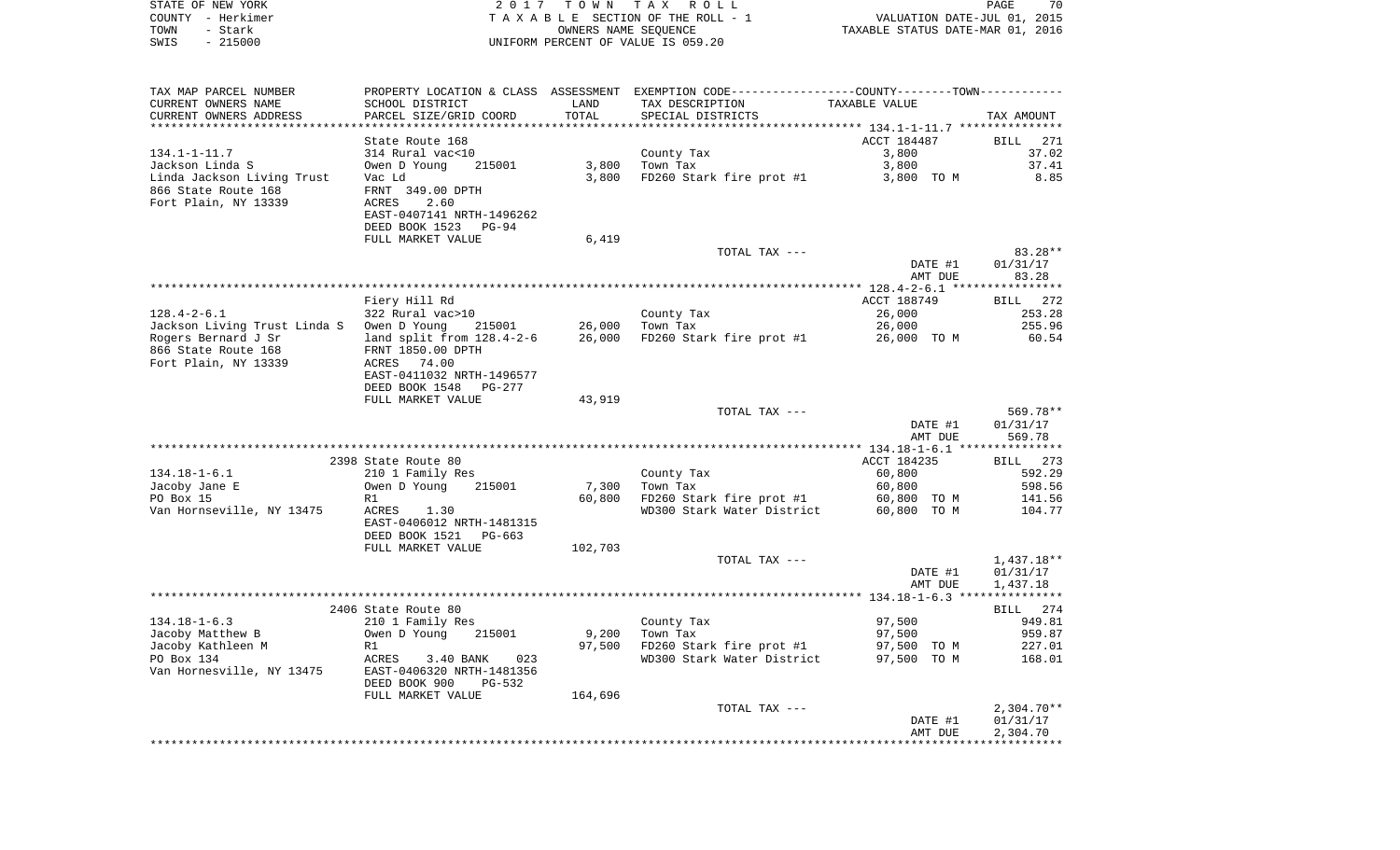|      | STATE OF NEW YORK | 2017 TOWN TAX ROLL                 | 71<br>PAGE                       |
|------|-------------------|------------------------------------|----------------------------------|
|      | COUNTY - Herkimer | TAXABLE SECTION OF THE ROLL - 1    | VALUATION DATE-JUL 01, 2015      |
| TOWN | - Stark           | OWNERS NAME SEOUENCE               | TAXABLE STATUS DATE-MAR 01, 2016 |
| SWIS | - 215000          | UNIFORM PERCENT OF VALUE IS 059.20 |                                  |

| TAX MAP PARCEL NUMBER<br>CURRENT OWNERS NAME<br>CURRENT OWNERS ADDRESS | SCHOOL DISTRICT<br>PARCEL SIZE/GRID COORD       | LAND<br>TOTAL | PROPERTY LOCATION & CLASS ASSESSMENT EXEMPTION CODE---------------COUNTY-------TOWN----------<br>TAX DESCRIPTION<br>SPECIAL DISTRICTS | TAXABLE VALUE  | TAX AMOUNT         |
|------------------------------------------------------------------------|-------------------------------------------------|---------------|---------------------------------------------------------------------------------------------------------------------------------------|----------------|--------------------|
| **********************                                                 | ****************************                    |               |                                                                                                                                       |                |                    |
|                                                                        | 177 Primrose Ln                                 |               |                                                                                                                                       |                | <b>BILL</b><br>275 |
| $134.4 - 1 - 59.3$                                                     | 210 1 Family Res                                |               | County Tax                                                                                                                            | 84,400         | 822.19             |
| James Gary B                                                           | Owen D Young<br>215001                          | 9,600         | Town Tax                                                                                                                              | 84,400         | 830.90             |
| James Arlene F                                                         | FRNT 744.00 DPTH                                | 84,400        | FD260 Stark fire prot #1                                                                                                              | 84,400 TO M    | 196.51             |
| 177 Primrose Ln<br>Fort Plain, NY 13339                                | 6.40<br>ACRES<br>EAST-0413182 NRTH-1483025      |               |                                                                                                                                       |                |                    |
|                                                                        | DEED BOOK 897<br><b>PG-111</b>                  |               |                                                                                                                                       |                |                    |
|                                                                        | FULL MARKET VALUE                               | 142,568       |                                                                                                                                       |                |                    |
|                                                                        |                                                 |               | TOTAL TAX ---                                                                                                                         |                | 1,849.60**         |
|                                                                        |                                                 |               |                                                                                                                                       | DATE #1        | 01/31/17           |
|                                                                        |                                                 |               |                                                                                                                                       | AMT DUE        | 1,849.60           |
|                                                                        |                                                 |               |                                                                                                                                       |                |                    |
|                                                                        | 3089 State Route 80                             |               |                                                                                                                                       | ACCT 187059    | BILL 276           |
| $134.4 - 1 - 8.2$                                                      | 270 Mfg housing                                 |               | County Tax                                                                                                                            | 15,200         | 148.07             |
| James Lynn M                                                           | Owen D Young<br>215001                          | 3,200         | Town Tax                                                                                                                              | 15,200         | 149.64             |
| 3089 State Route 80                                                    | MH5 split                                       | 15,200        | FD260 Stark fire prot #1                                                                                                              | 15,200 TO M    | 35.39              |
| Fort Plain, NY 13339                                                   | FRNT 575.00 DPTH                                |               |                                                                                                                                       |                |                    |
|                                                                        | ACRES<br>1.60                                   |               |                                                                                                                                       |                |                    |
|                                                                        | EAST-0416982 NRTH-1487791                       |               |                                                                                                                                       |                |                    |
|                                                                        | DEED BOOK 1538<br>PG-263                        |               |                                                                                                                                       |                |                    |
|                                                                        | FULL MARKET VALUE                               | 25,676        |                                                                                                                                       |                |                    |
|                                                                        |                                                 |               | TOTAL TAX ---                                                                                                                         |                | $333.10**$         |
|                                                                        |                                                 |               |                                                                                                                                       | DATE #1        | 01/31/17           |
|                                                                        |                                                 |               |                                                                                                                                       | AMT DUE        | 333.10             |
|                                                                        |                                                 |               |                                                                                                                                       |                |                    |
|                                                                        | 358 Hoke Rd                                     |               |                                                                                                                                       | ACCT 180020002 | BILL 277           |
| $134.2 - 1 - 28.1$                                                     | 120 Field crops                                 |               | County Tax                                                                                                                            | 32,000         | 311.73             |
| Jensen Donna                                                           | Owen D Young<br>215001                          | 13,000        | Town Tax                                                                                                                              | 32,000         | 315.03             |
| Donna Jensen living Rev. Trust Hoke Farm                               |                                                 | 32,000        | FD260 Stark fire prot #1                                                                                                              | 32,000 TO M    | 74.51              |
| 3054 Suri Trail Rd                                                     | Farm                                            |               |                                                                                                                                       |                |                    |
| Bellevue, CO 80512                                                     | FRNT 3080.00 DPTH                               |               |                                                                                                                                       |                |                    |
|                                                                        | ACRES<br>29.20                                  |               |                                                                                                                                       |                |                    |
|                                                                        | EAST-0415648 NRTH-1488561                       |               |                                                                                                                                       |                |                    |
|                                                                        | DEED BOOK 1492<br>$PG-208$<br>FULL MARKET VALUE |               |                                                                                                                                       |                |                    |
|                                                                        |                                                 | 54,054        | TOTAL TAX ---                                                                                                                         |                | $701.27**$         |
|                                                                        |                                                 |               |                                                                                                                                       | DATE #1        | 01/31/17           |
|                                                                        |                                                 |               |                                                                                                                                       | AMT DUE        | 701.27             |
|                                                                        |                                                 |               |                                                                                                                                       |                |                    |
|                                                                        | Off State Route 168                             |               |                                                                                                                                       | ACCT 180020008 | BILL 278           |
| $134.2 - 1 - 23$                                                       | 105 Vac farmland                                |               | County Tax                                                                                                                            | 2,500          | 24.35              |
| Jensen Donna L                                                         | Owen D Young<br>215001                          | 2,500         | Town Tax                                                                                                                              | 2,500          | 24.61              |
| 3054 Suri Trail Rd                                                     | Vac Ld                                          | 2,500         | FD260 Stark fire prot #1                                                                                                              | 2,500 TO M     | 5.82               |
| Bellvue, CO 80512                                                      | Farm 25A                                        |               |                                                                                                                                       |                |                    |
|                                                                        | ACRES<br>25.00                                  |               |                                                                                                                                       |                |                    |
|                                                                        | EAST-0413226 NRTH-1488770                       |               |                                                                                                                                       |                |                    |
|                                                                        | DEED BOOK 1368<br>PG-845                        |               |                                                                                                                                       |                |                    |
|                                                                        | FULL MARKET VALUE                               | 4,223         |                                                                                                                                       |                |                    |
|                                                                        |                                                 |               | TOTAL TAX ---                                                                                                                         |                | 54.78**            |
|                                                                        |                                                 |               |                                                                                                                                       | DATE #1        | 01/31/17           |
|                                                                        |                                                 |               |                                                                                                                                       | AMT DUE        | 54.78              |
|                                                                        |                                                 |               |                                                                                                                                       |                |                    |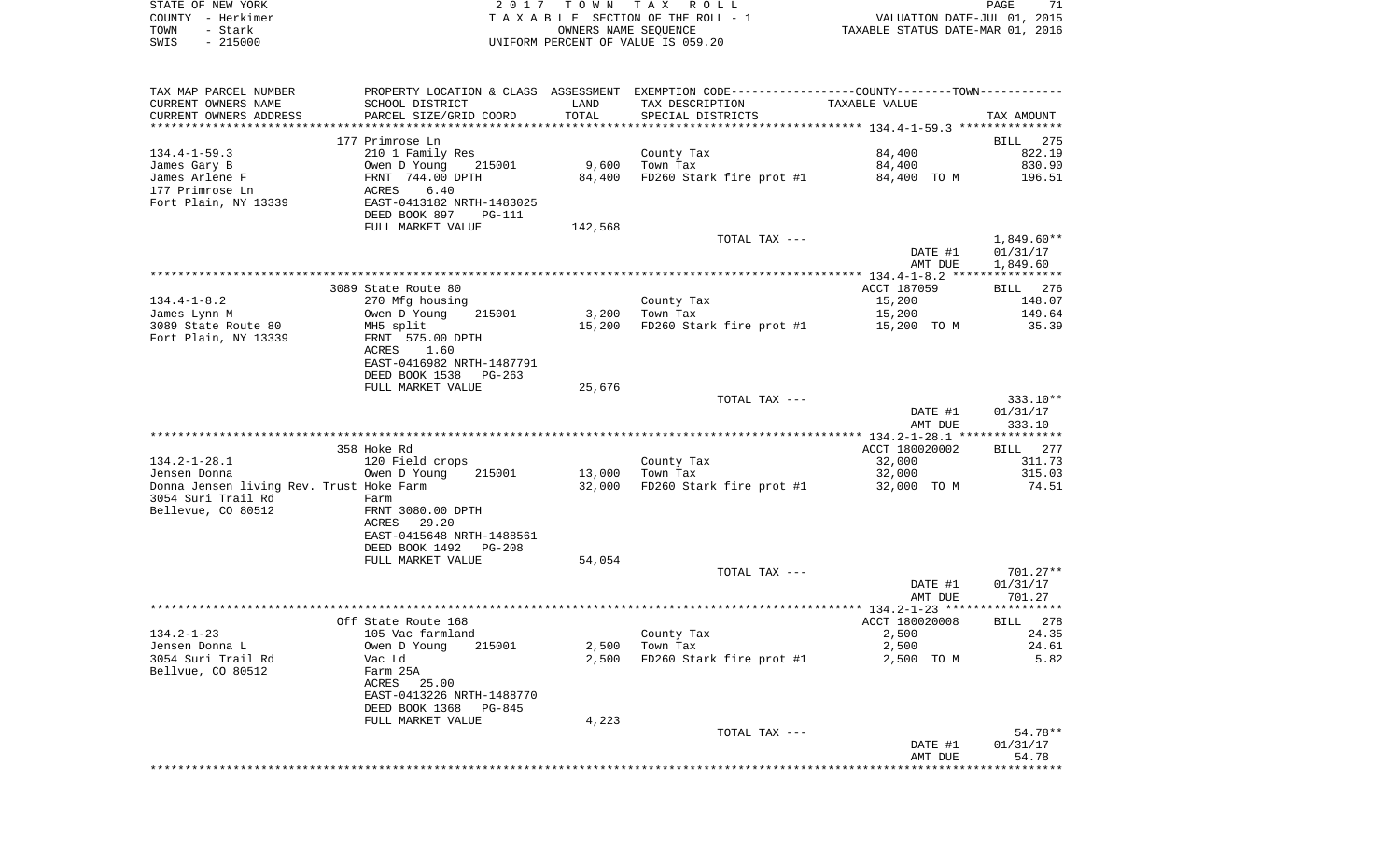| STATE OF NEW YORK |           | 2017 TOWN TAX ROLL                 | 72<br>PAGE                       |
|-------------------|-----------|------------------------------------|----------------------------------|
| COUNTY - Herkimer |           | TAXABLE SECTION OF THE ROLL - 1    | VALUATION DATE-JUL 01, 2015      |
| TOWN              | – Stark   | OWNERS NAME SEOUENCE               | TAXABLE STATUS DATE-MAR 01, 2016 |
| SWIS              | $-215000$ | UNIFORM PERCENT OF VALUE IS 059.20 |                                  |

| TAX MAP PARCEL NUMBER                                  | PROPERTY LOCATION & CLASS ASSESSMENT                 |            | EXEMPTION CODE-----------------COUNTY--------TOWN----------- |                |                    |
|--------------------------------------------------------|------------------------------------------------------|------------|--------------------------------------------------------------|----------------|--------------------|
| CURRENT OWNERS NAME                                    | SCHOOL DISTRICT                                      | LAND       | TAX DESCRIPTION                                              | TAXABLE VALUE  |                    |
| CURRENT OWNERS ADDRESS                                 | PARCEL SIZE/GRID COORD                               | TOTAL      | SPECIAL DISTRICTS                                            |                | TAX AMOUNT         |
|                                                        |                                                      | ********** |                                                              |                |                    |
|                                                        | 1468 Jordanville Rd                                  |            |                                                              |                | <b>BILL</b><br>279 |
| $141.1 - 2 - 3.1$                                      | 411 Apartment                                        |            | County Tax                                                   | 100,000        | 974.16             |
| Jerson Robert L                                        | Owen D Young<br>215001                               | 8,900      | Town Tax                                                     | 100,000        | 984.48             |
| Jerson Elizabeth R                                     | Comm                                                 | 100,000    | School Relevy                                                |                | 3,118.78           |
| 4698 US Highway 20                                     | 5.30<br>ACRES                                        |            | FD260 Stark fire prot #1                                     | 100,000 TO M   | 232.83             |
| Springfield Center, NY 13468 EAST-0364615 NRTH-1055415 |                                                      |            |                                                              |                |                    |
|                                                        | DEED BOOK 1195<br>PG-26                              |            |                                                              |                |                    |
|                                                        | FULL MARKET VALUE                                    | 168,919    | TOTAL TAX ---                                                |                | $5,310.25**$       |
|                                                        |                                                      |            |                                                              | DATE #1        | 01/31/17           |
|                                                        |                                                      |            |                                                              | AMT DUE        | 5,310.25           |
|                                                        |                                                      |            |                                                              |                |                    |
|                                                        | Wiltse Hill Rd                                       |            |                                                              | ACCT 180004980 | BILL 280           |
| $141.2 - 1 - 18.1$                                     | 322 Rural vac>10                                     |            | County Tax                                                   | 23,800         | 231.85             |
| Johannessen Arnold                                     | Owen D Young<br>215001                               | 23,800     | Town Tax                                                     | 23,800         | 234.31             |
| Johannessen Wf                                         | 56.6 Acres                                           | 23,800     | FD260 Stark fire prot #1                                     | 23,800 TO M    | 55.41              |
| 104 Lafayette Ave                                      | ACRES<br>56.60                                       |            |                                                              |                |                    |
| Park Ridge, NJ 07656                                   | EAST-0417664 NRTH-1475529                            |            |                                                              |                |                    |
|                                                        | DEED BOOK 676<br>$PG-628$                            |            |                                                              |                |                    |
|                                                        | FULL MARKET VALUE                                    | 40,203     |                                                              |                |                    |
|                                                        |                                                      |            | TOTAL TAX ---                                                |                | $521.57**$         |
|                                                        |                                                      |            |                                                              | DATE #1        | 01/31/17           |
|                                                        |                                                      |            |                                                              | AMT DUE        | 521.57             |
|                                                        | Wiltse Hill Rd                                       |            |                                                              |                | BILL 281           |
| $141.2 - 1 - 18.3$                                     | 322 Rural vac>10                                     |            | County Tax                                                   | 15,100         | 147.10             |
| Johannessen Arnold                                     | Owen D Young<br>215001                               | 15,100     | Town Tax                                                     | 15,100         | 148.66             |
| 104 Lafayette Ave                                      | ACRES 25.30                                          | 15,100     | FD260 Stark fire prot #1                                     | 15,100 TO M    | 35.16              |
| Park Ridge, NY 07656                                   | EAST-0416810 NRTH-1476479                            |            |                                                              |                |                    |
|                                                        | DEED BOOK 1342<br><b>PG-520</b>                      |            |                                                              |                |                    |
|                                                        | FULL MARKET VALUE                                    | 25,507     |                                                              |                |                    |
|                                                        |                                                      |            | TOTAL TAX ---                                                |                | 330.92**           |
|                                                        |                                                      |            |                                                              | DATE #1        | 01/31/17           |
|                                                        |                                                      |            |                                                              | AMT DUE        | 330.92             |
|                                                        |                                                      |            |                                                              |                | **********         |
|                                                        | 1097 Aney Hill Rd                                    |            |                                                              | ACCT 180000210 | BILL 282           |
| $127.4 - 1 - 2$                                        | 210 1 Family Res                                     |            | County Tax                                                   | 85,500         | 832.91             |
| Johnson Walter F                                       | Owen D Young<br>215001                               | 6,000      | Town Tax                                                     | 85,500         | 841.73             |
| Johnson Vicky L<br>1097 Aney Hill Rd                   | $R1 \t1/4$                                           | 85,500     | School Relevy<br>FD260 Stark fire prot #1                    |                | 2,666.57<br>199.07 |
| Mohawk, NY 13407                                       | FRNT 210.00 DPTH 201.00<br>EAST-0385290 NRTH-1500019 |            |                                                              | 85,500 TO M    |                    |
|                                                        | DEED BOOK 844<br><b>PG-417</b>                       |            |                                                              |                |                    |
|                                                        | FULL MARKET VALUE                                    | 144,426    |                                                              |                |                    |
|                                                        |                                                      |            | TOTAL TAX ---                                                |                | $4,540.28**$       |
|                                                        |                                                      |            |                                                              | DATE #1        | 01/31/17           |
|                                                        |                                                      |            |                                                              | AMT DUE        | 4,540.28           |
|                                                        |                                                      |            |                                                              |                |                    |
|                                                        |                                                      |            |                                                              |                |                    |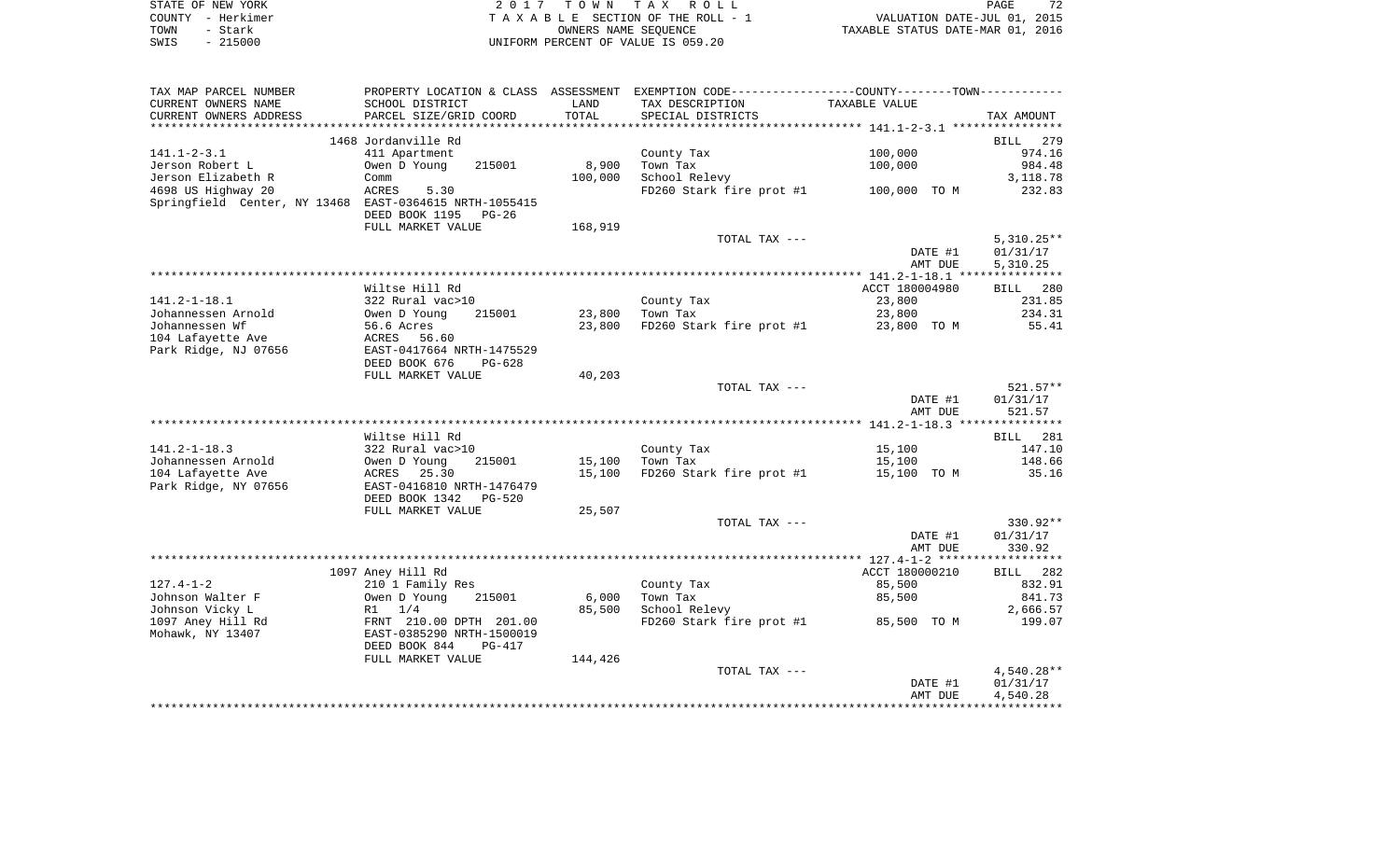| STATE OF NEW YORK | 2017 TOWN TAX ROLL                 | 73<br>PAGE                       |
|-------------------|------------------------------------|----------------------------------|
| COUNTY - Herkimer | TAXABLE SECTION OF THE ROLL - 1    | VALUATION DATE-JUL 01, 2015      |
| TOWN<br>- Stark   | OWNERS NAME SEOUENCE               | TAXABLE STATUS DATE-MAR 01, 2016 |
| $-215000$<br>SWIS | UNIFORM PERCENT OF VALUE IS 059.20 |                                  |

| TAX MAP PARCEL NUMBER<br>CURRENT OWNERS NAME<br>CURRENT OWNERS ADDRESS | SCHOOL DISTRICT<br>PARCEL SIZE/GRID COORD                                        | LAND<br>TOTAL  | PROPERTY LOCATION & CLASS ASSESSMENT EXEMPTION CODE---------------COUNTY-------TOWN----------<br>TAX DESCRIPTION<br>SPECIAL DISTRICTS | TAXABLE VALUE                                 | TAX AMOUNT                           |
|------------------------------------------------------------------------|----------------------------------------------------------------------------------|----------------|---------------------------------------------------------------------------------------------------------------------------------------|-----------------------------------------------|--------------------------------------|
| **********************                                                 |                                                                                  |                |                                                                                                                                       |                                               |                                      |
| $127.4 - 1 - 3$<br>Johnson Walter F                                    | Aney Hill Rd<br>120 Field crops<br>Owen D Young<br>215001                        | 39,300         | AG MKTS L 41720<br>County Tax                                                                                                         | ACCT 180012700<br>0<br>$\mathbf 0$<br>171,700 | <b>BILL</b><br>283<br>1,672.63       |
| Johnson Vicky L<br>1097 Aney Hill Rd                                   | F<br>ACRES 119.00                                                                | 171,700        | Town Tax<br>School Relevy                                                                                                             | 171,700                                       | 1,690.35<br>5,354.94                 |
| Mohawk, NY 13407<br>MAY BE SUBJECT TO PAYMENT                          | EAST-0385556 NRTH-1500133<br>DEED BOOK 844<br><b>PG-417</b><br>FULL MARKET VALUE | 290,034        | FD260 Stark fire prot #1                                                                                                              | 171,700 TO M                                  | 399.77                               |
| UNDER AGDIST LAW TIL 2020                                              |                                                                                  |                |                                                                                                                                       |                                               |                                      |
|                                                                        |                                                                                  |                | TOTAL TAX ---                                                                                                                         | DATE #1<br>AMT DUE                            | $9,117.69**$<br>01/31/17<br>9,117.69 |
|                                                                        |                                                                                  |                |                                                                                                                                       |                                               |                                      |
|                                                                        | Aney Hill Rd                                                                     |                |                                                                                                                                       | ACCT 180000090                                | 284<br><b>BILL</b>                   |
| $127.4 - 1 - 35$                                                       | 105 Vac farmland<br>215001                                                       |                | AG MKTS L 41720                                                                                                                       | 478<br>478                                    | 46.97                                |
| Johnson Walter F<br>Johnson Vicky L                                    | Owen D Young<br>ACRES<br>15.10                                                   | 5,300<br>5,300 | County Tax<br>Town Tax                                                                                                                | 4,822<br>4,822                                | 47.47                                |
| 1097 Aney Hill Rd                                                      | EAST-0386663 NRTH-1499382                                                        |                | School Relevy                                                                                                                         |                                               | 150.39                               |
| Mohawk, NY 13407                                                       | DEED BOOK 844<br>$PG-417$                                                        |                | FD260 Stark fire prot #1                                                                                                              | 4,822 TO M                                    | 11.23                                |
|                                                                        | FULL MARKET VALUE                                                                | 8,953          | 478 EX                                                                                                                                |                                               |                                      |
| MAY BE SUBJECT TO PAYMENT<br>UNDER AGDIST LAW TIL 2020                 |                                                                                  |                |                                                                                                                                       |                                               |                                      |
|                                                                        |                                                                                  |                | TOTAL TAX ---                                                                                                                         | DATE #1                                       | $256.06**$<br>01/31/17               |
|                                                                        |                                                                                  |                |                                                                                                                                       | AMT DUE                                       | 256.06                               |
|                                                                        |                                                                                  |                |                                                                                                                                       |                                               |                                      |
|                                                                        | Aney Hill Rd                                                                     |                |                                                                                                                                       | ACCT 180014510                                | 285<br><b>BILL</b>                   |
| $127.4 - 1 - 38$                                                       | 105 Vac farmland                                                                 |                | AG MKTS L 41720                                                                                                                       | 3,923<br>3,923                                |                                      |
| Johnson Walter F                                                       | Owen D Young<br>215001                                                           | 20,300         | County Tax                                                                                                                            | 16,377                                        | 159.54                               |
| Johnson Vicky L                                                        | Farm                                                                             | 20,300         | Town Tax                                                                                                                              | 16,377                                        | 161.23                               |
| 1097 Aney Hill Rd<br>Mohawk, NY 13407                                  | ACRES<br>75.20<br>EAST-0388528 NRTH-1499062                                      |                | School Relevy                                                                                                                         | 16,377 TO M                                   | 510.76<br>38.13                      |
|                                                                        | DEED BOOK 844<br>$PG-417$                                                        |                | FD260 Stark fire prot #1<br>3,923 EX                                                                                                  |                                               |                                      |
| MAY BE SUBJECT TO PAYMENT<br>UNDER AGDIST LAW TIL 2020                 | FULL MARKET VALUE                                                                | 34,291         |                                                                                                                                       |                                               |                                      |
|                                                                        |                                                                                  |                | TOTAL TAX ---                                                                                                                         |                                               | 869.66**                             |
|                                                                        |                                                                                  |                |                                                                                                                                       | DATE #1                                       | 01/31/17                             |
|                                                                        |                                                                                  |                |                                                                                                                                       | AMT DUE                                       | 869.66<br>*********                  |
|                                                                        | off Aney Hill Rd                                                                 |                |                                                                                                                                       |                                               | 286<br>BILL                          |
| $127.4 - 1 - 57$                                                       | 105 Vac farmland                                                                 |                | County Tax                                                                                                                            | 6,000                                         | 58.45                                |
| Johnson Walter F                                                       | Owen D Young<br>215001                                                           | 6,000          | Town Tax                                                                                                                              | 6,000                                         | 59.07                                |
| Johnson Vicky L                                                        | 23.20<br>ACRES                                                                   | 6,000          | School Relevy                                                                                                                         |                                               | 187.12                               |
| 1097 Aney Hill Rd                                                      | EAST-0385307 NRTH-1497141                                                        |                |                                                                                                                                       |                                               |                                      |
| Mohawk, NY 13407                                                       | FULL MARKET VALUE                                                                | 10,135         |                                                                                                                                       |                                               |                                      |
|                                                                        |                                                                                  |                | TOTAL TAX ---                                                                                                                         |                                               | $304.64**$                           |
|                                                                        |                                                                                  |                |                                                                                                                                       | DATE #1<br>AMT DUE                            | 01/31/17<br>304.64                   |
|                                                                        |                                                                                  |                |                                                                                                                                       |                                               |                                      |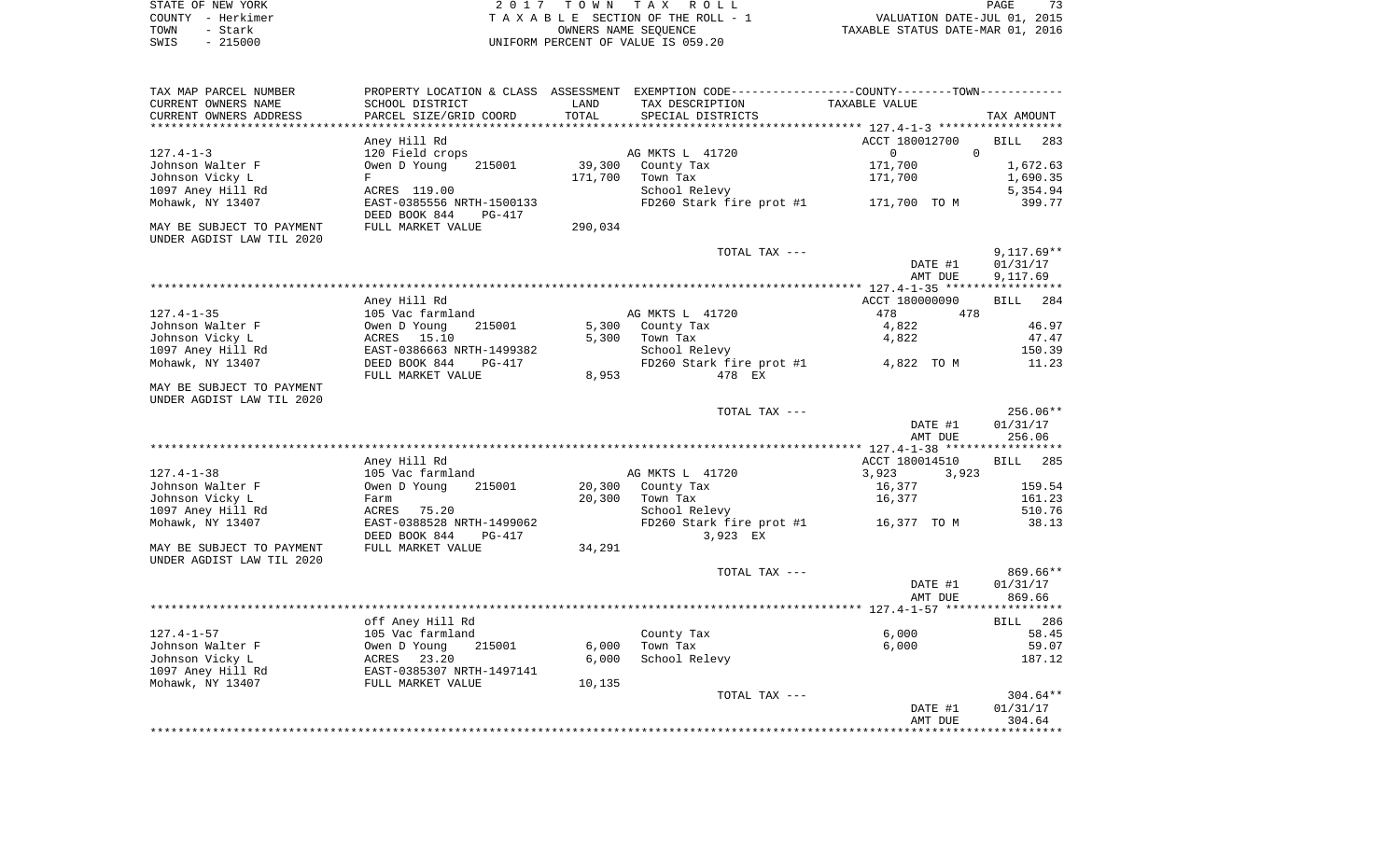| STATE OF NEW YORK | 2017 TOWN TAX ROLL                 | PAGE                             |
|-------------------|------------------------------------|----------------------------------|
| COUNTY - Herkimer | TAXABLE SECTION OF THE ROLL - 1    | VALUATION DATE-JUL 01, 2015      |
| TOWN<br>- Stark   | OWNERS NAME SEOUENCE               | TAXABLE STATUS DATE-MAR 01, 2016 |
| $-215000$<br>SWIS | UNIFORM PERCENT OF VALUE IS 059.20 |                                  |

| CURRENT OWNERS ADDRESS               | PARCEL SIZE/GRID COORD                    |        | TAX DESCRIPTION           | TAXABLE VALUE  |                             |
|--------------------------------------|-------------------------------------------|--------|---------------------------|----------------|-----------------------------|
|                                      |                                           | TOTAL  | SPECIAL DISTRICTS         |                | TAX AMOUNT                  |
|                                      |                                           |        |                           |                |                             |
|                                      | Aney Hill Rd                              |        |                           | ACCT 180001770 | <b>BILL</b><br>287          |
| $133.2 - 1 - 1$                      | 105 Vac farmland                          |        | AG MKTS L 41720           | $\mathbf{0}$   | $\mathbf 0$                 |
| Johnson Walter F                     | 215001<br>Owen D Young                    | 28,600 | County Tax                | 28,600         | 278.61                      |
| Johnson Vicky L<br>1097 Aney Hill Rd | ACRES 107.00<br>EAST-0389113 NRTH-1496753 | 28,600 | Town Tax<br>School Relevy | 28,600         | 281.56<br>891.97            |
| Mohawk, NY 13407                     | DEED BOOK 844<br>PG-417                   |        | FD260 Stark fire prot #1  | 28,600 TO M    | 66.59                       |
|                                      | FULL MARKET VALUE                         | 48,311 |                           |                |                             |
| MAY BE SUBJECT TO PAYMENT            |                                           |        |                           |                |                             |
| UNDER AGDIST LAW TIL 2020            |                                           |        |                           |                |                             |
|                                      |                                           |        | TOTAL TAX ---             |                | 1,518.73**                  |
|                                      |                                           |        |                           | DATE #1        | 01/31/17                    |
|                                      |                                           |        |                           | AMT DUE        | 1,518.73                    |
|                                      |                                           |        |                           |                |                             |
|                                      | Off Vickerson Rd                          |        |                           | ACCT 180004680 | 288<br><b>BILL</b>          |
| $141.4 - 1 - 12$                     | 323 Vacant rural                          |        | County Tax                | 2,000          | 19.48                       |
| Jones Allan C                        | Owen D Young<br>215001                    | 2,000  | Town Tax                  | 2,000          | 19.69                       |
| 129 Old Trail Road Lot 18            | Hale Dingman                              | 2,000  | FD260 Stark fire prot #1  | 2,000 TO M     | 4.66                        |
| Fonda, NY 12068                      | Cf1 14 A.                                 |        |                           |                |                             |
|                                      | ACRES 19.50                               |        |                           |                |                             |
|                                      | EAST-0420617 NRTH-1469604                 |        |                           |                |                             |
|                                      | DEED BOOK 712<br>$PG-74$                  |        |                           |                |                             |
|                                      | FULL MARKET VALUE                         | 3,378  | TOTAL TAX ---             |                | $43.83**$                   |
|                                      |                                           |        |                           | DATE #1        | 01/31/17                    |
|                                      |                                           |        |                           | AMT DUE        | 43.83                       |
|                                      |                                           |        |                           |                |                             |
|                                      | 233 Wiltse Hill Rd                        |        |                           | ACCT 180020018 | BILL 289                    |
| $141.2 - 1 - 22$                     | 210 1 Family Res                          |        | County Tax                | 50,000         | 487.08                      |
| Jones Ellen                          | Owen D Young<br>215001                    | 7,800  | Town Tax                  | 50,000         | 492.24                      |
| 233 Wiltse Hill Rd                   | R1                                        | 50,000 | FD260 Stark fire prot #1  | 50,000 TO M    | 116.42                      |
| Jordanville, NY 13361                | 3.70<br>ACRES                             |        |                           |                |                             |
|                                      | EAST-0416063 NRTH-1472721                 |        |                           |                |                             |
|                                      | DEED BOOK 1403<br>$PG-5$                  |        |                           |                |                             |
|                                      | FULL MARKET VALUE                         | 84,459 |                           |                |                             |
|                                      |                                           |        | TOTAL TAX ---             |                | $1,095.74**$                |
|                                      |                                           |        |                           | DATE #1        | 01/31/17                    |
|                                      |                                           |        |                           | AMT DUE        | 1,095.74                    |
|                                      |                                           |        |                           |                |                             |
| $141.4 - 1 - 9$                      | Off Vickerson Rd<br>323 Vacant rural      |        |                           | ACCT 180004800 | <b>BILL</b><br>290<br>20.46 |
| Jones Ellen C                        | Owen D Young<br>215001                    | 2,100  | County Tax<br>Town Tax    | 2,100<br>2,100 | 20.67                       |
| 233 Wiltsie Hill Rd                  | Glen Gray                                 | 2,100  | FD260 Stark fire prot #1  | 2,100 TO M     | 4.89                        |
| Jordanville, NY 13361                | ACRES<br>20.30                            |        |                           |                |                             |
|                                      | EAST-0420913 NRTH-1469216                 |        |                           |                |                             |
|                                      | DEED BOOK 1403<br>PG-16                   |        |                           |                |                             |
|                                      | FULL MARKET VALUE                         | 3,547  |                           |                |                             |
|                                      |                                           |        | TOTAL TAX ---             |                | 46.02**                     |
|                                      |                                           |        |                           | DATE #1        | 01/31/17                    |
|                                      |                                           |        |                           | AMT DUE        | 46.02                       |
|                                      |                                           |        |                           |                |                             |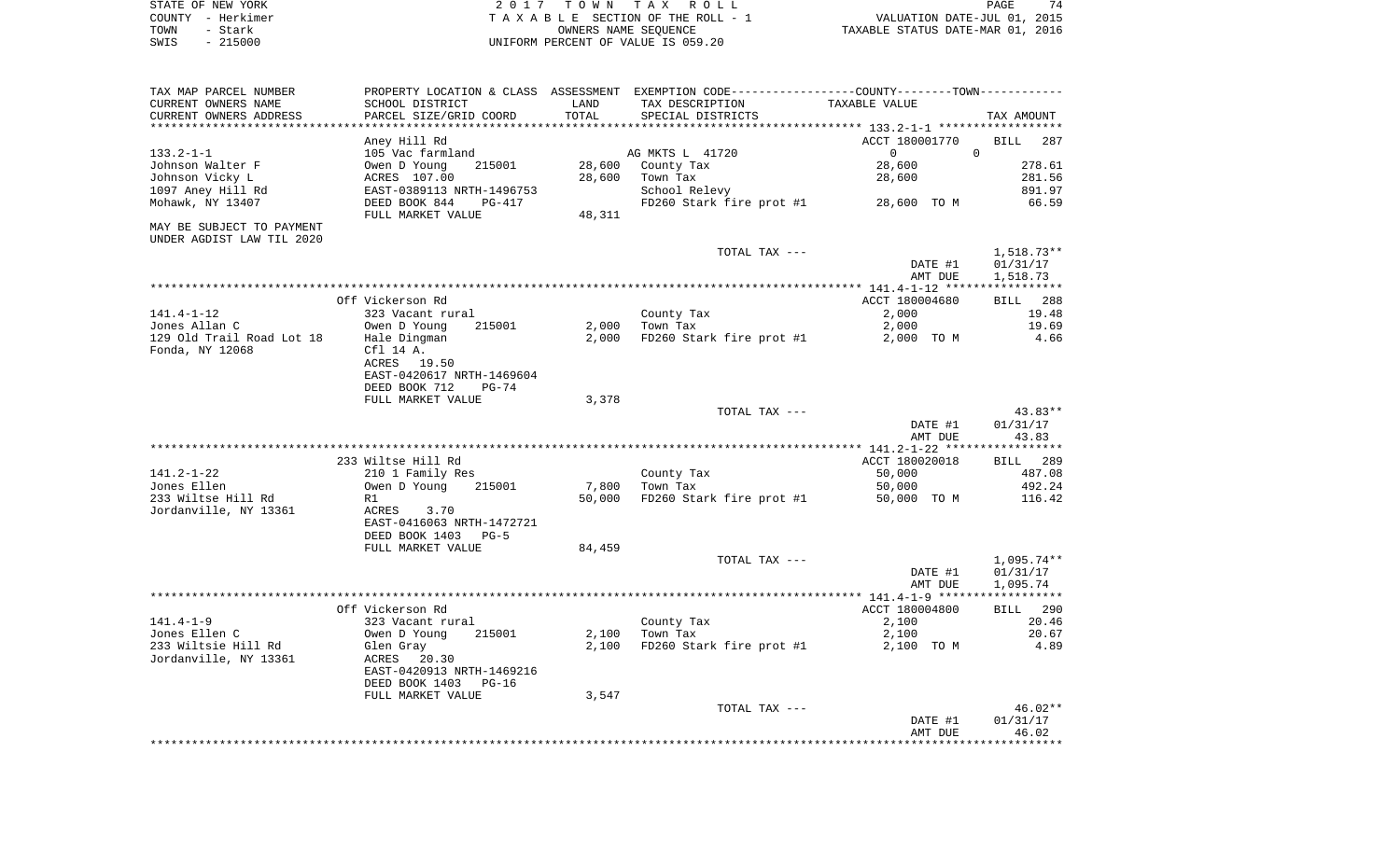| STATE OF NEW YORK | 2017 TOWN TAX ROLL                 | 75<br>PAGE                       |
|-------------------|------------------------------------|----------------------------------|
| COUNTY - Herkimer | TAXABLE SECTION OF THE ROLL - 1    | VALUATION DATE-JUL 01, 2015      |
| TOWN<br>- Stark   | OWNERS NAME SEOUENCE               | TAXABLE STATUS DATE-MAR 01, 2016 |
| $-215000$<br>SWIS | UNIFORM PERCENT OF VALUE IS 059.20 |                                  |

| TAX MAP PARCEL NUMBER     |                                |         | PROPERTY LOCATION & CLASS ASSESSMENT EXEMPTION CODE----------------COUNTY-------TOWN----------- |                                |                    |
|---------------------------|--------------------------------|---------|-------------------------------------------------------------------------------------------------|--------------------------------|--------------------|
| CURRENT OWNERS NAME       | SCHOOL DISTRICT                | LAND    | TAX DESCRIPTION                                                                                 | TAXABLE VALUE                  |                    |
| CURRENT OWNERS ADDRESS    | PARCEL SIZE/GRID COORD         | TOTAL   | SPECIAL DISTRICTS                                                                               |                                | TAX AMOUNT         |
|                           |                                |         |                                                                                                 |                                |                    |
|                           | 190 Jordan Rd                  |         |                                                                                                 | ACCT 180020028                 | <b>BILL</b><br>291 |
| $141.2 - 1 - 9.12$        | 210 1 Family Res               |         | County Tax                                                                                      | 59,100                         | 575.73             |
| Jordan Richard            | Owen D Young<br>215001         | 8,200   | Town Tax                                                                                        | 59,100                         | 581.83             |
| 190 Jordan Rd             | FRNT 200.00 DPTH               | 59,100  | FD260 Stark fire prot #1                                                                        | 59,100 TO M                    | 137.60             |
| Fort Plain, NY 13339      | ACRES<br>2.50                  |         |                                                                                                 |                                |                    |
|                           | EAST-0380650 NRTH-1054430      |         |                                                                                                 |                                |                    |
|                           |                                |         |                                                                                                 |                                |                    |
|                           | DEED BOOK 00654 PG-00352       |         |                                                                                                 |                                |                    |
|                           | FULL MARKET VALUE              | 99,831  |                                                                                                 |                                |                    |
|                           |                                |         | TOTAL TAX ---                                                                                   |                                | $1,295.16**$       |
|                           |                                |         |                                                                                                 | DATE #1                        | 01/31/17           |
|                           |                                |         |                                                                                                 | AMT DUE                        | 1,295.16           |
|                           |                                |         |                                                                                                 |                                |                    |
|                           | Jordan Rd                      |         |                                                                                                 | ACCT 180005070                 | 292<br>BILL        |
| $141.2 - 1 - 8$           | 105 Vac farmland               |         | AG MKTS L 41720                                                                                 | 1,148<br>1,148                 |                    |
| Jordan Romeyn N           | Owen D Young<br>215001         | 12,100  | County Tax                                                                                      | 10,952                         | 106.69             |
| Jordan Susan              | 57<br>Vl                       | 12,100  | Town Tax                                                                                        | 10,952                         | 107.82             |
| 292 Jordan Rd             | ACRES 41.60                    |         | FD260 Stark fire prot #1                                                                        | 10,952 TO M                    | 25.50              |
| Fort Plain, NY 13339      | EAST-0418913 NRTH-1479797      |         | 1,148 EX                                                                                        |                                |                    |
|                           | DEED BOOK 742<br><b>PG-109</b> |         |                                                                                                 |                                |                    |
| MAY BE SUBJECT TO PAYMENT | FULL MARKET VALUE              | 20,439  |                                                                                                 |                                |                    |
| UNDER AGDIST LAW TIL 2020 |                                |         |                                                                                                 |                                |                    |
|                           |                                |         | TOTAL TAX ---                                                                                   |                                | 240.01**           |
|                           |                                |         |                                                                                                 | DATE #1                        | 01/31/17           |
|                           |                                |         |                                                                                                 | AMT DUE                        | 240.01             |
|                           |                                |         |                                                                                                 |                                |                    |
|                           | 292 Jordan Rd                  |         |                                                                                                 | ACCT 180005010                 | 293<br>BILL        |
| $141.2 - 1 - 9.1$         | 120 Field crops                |         | AG MKTS L 41720                                                                                 | $\mathbf{0}$<br>$\overline{0}$ |                    |
| Jordan Romeyn N           | 215001<br>Owen D Young         | 67,100  | County Tax                                                                                      | 147,600                        | 1,437.86           |
| Jordan Susan              |                                | 147,600 | Town Tax                                                                                        |                                |                    |
|                           | Farm                           |         |                                                                                                 | 147,600                        | 1,453.09           |
| 292 Jordan Rd             | ACRES 225.30                   |         | FD260 Stark fire prot #1                                                                        | 147,600 TO M                   | 343.66             |
| Fort Plain, NY 13339      | EAST-0418802 NRTH-1477952      |         |                                                                                                 |                                |                    |
|                           | DEED BOOK 742<br><b>PG-109</b> |         |                                                                                                 |                                |                    |
| MAY BE SUBJECT TO PAYMENT | FULL MARKET VALUE              | 249,324 |                                                                                                 |                                |                    |
| UNDER AGDIST LAW TIL 2020 |                                |         |                                                                                                 |                                |                    |
|                           |                                |         | TOTAL TAX ---                                                                                   |                                | $3,234.61**$       |
|                           |                                |         |                                                                                                 | DATE #1                        | 01/31/17           |
|                           |                                |         |                                                                                                 | AMT DUE                        | 3,234.61           |
|                           |                                |         |                                                                                                 |                                |                    |
|                           | 190 Jordan Rd                  |         |                                                                                                 |                                | BILL 294           |
| $141.2 - 1 - 9.3$         | 314 Rural vac<10               |         | County Tax                                                                                      | 1,500                          | 14.61              |
| Jordan Ronald & Richard   | Owen D Young<br>215001         | 1,500   | Town Tax                                                                                        | 1,500                          | 14.77              |
| 190 Jordan Rd             | FRNT 200.00 DPTH               | 1,500   |                                                                                                 |                                |                    |
| Fort Plain, NY 13339      | ACRES<br>2.50                  |         |                                                                                                 |                                |                    |
|                           | EAST-0380880 NRTH-1054430      |         |                                                                                                 |                                |                    |
|                           | FULL MARKET VALUE              | 2,534   |                                                                                                 |                                |                    |
|                           |                                |         | TOTAL TAX ---                                                                                   |                                | $29.38**$          |
|                           |                                |         |                                                                                                 | DATE #1                        | 01/31/17           |
|                           |                                |         |                                                                                                 |                                |                    |
|                           |                                |         |                                                                                                 | AMT DUE                        | 29.38              |
|                           |                                |         |                                                                                                 |                                |                    |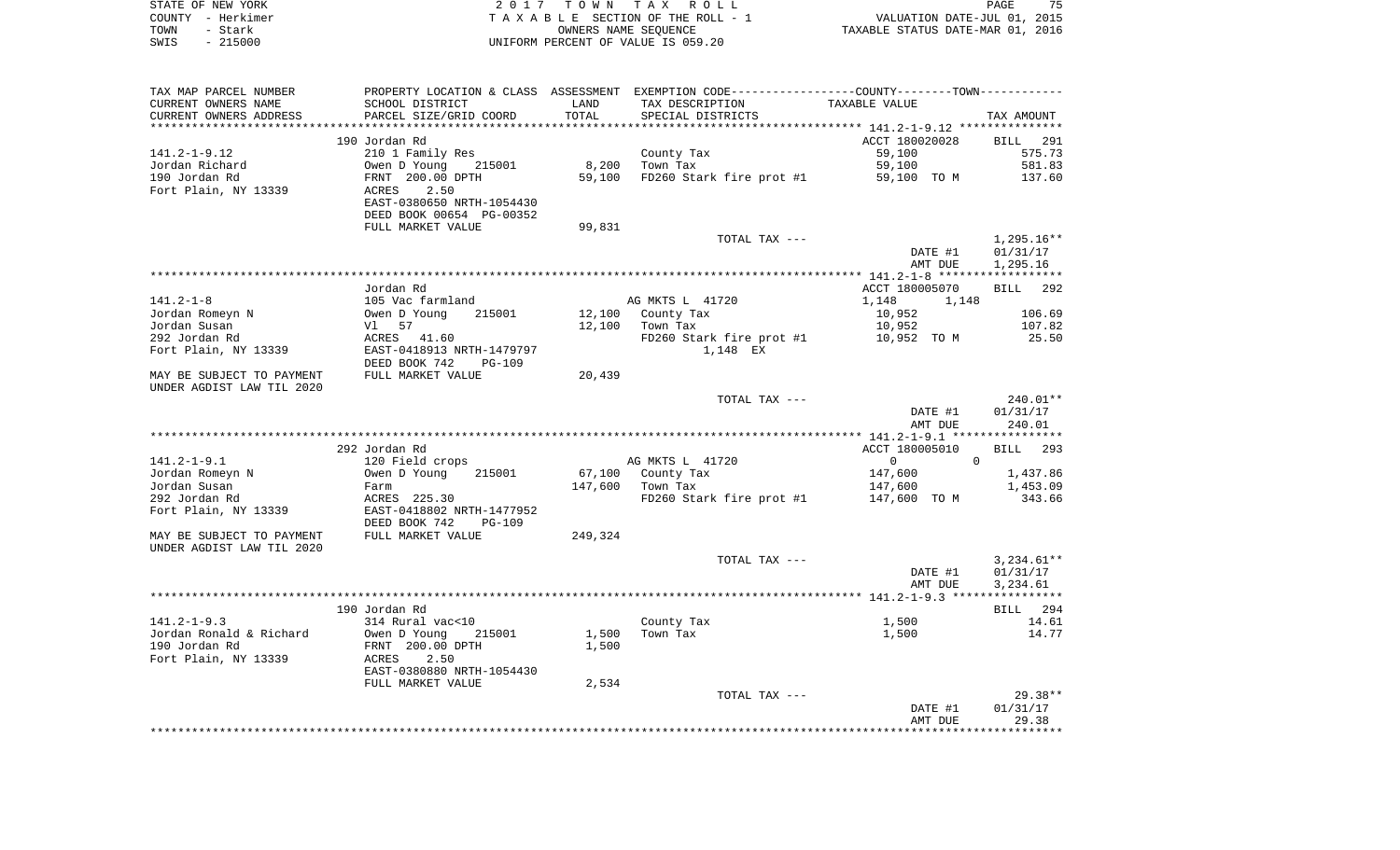|      | STATE OF NEW YORK | 2017 TOWN TAX ROLL                 | PAGE                             | 76 |
|------|-------------------|------------------------------------|----------------------------------|----|
|      | COUNTY - Herkimer | TAXABLE SECTION OF THE ROLL - 1    | VALUATION DATE-JUL 01, 2015      |    |
| TOWN | - Stark           | OWNERS NAME SEOUENCE               | TAXABLE STATUS DATE-MAR 01, 2016 |    |
| SWIS | $-215000$         | UNIFORM PERCENT OF VALUE IS 059.20 |                                  |    |

| TAX MAP PARCEL NUMBER       |                              |         | PROPERTY LOCATION & CLASS ASSESSMENT EXEMPTION CODE----------------COUNTY-------TOWN---------- |                |                          |
|-----------------------------|------------------------------|---------|------------------------------------------------------------------------------------------------|----------------|--------------------------|
| CURRENT OWNERS NAME         | SCHOOL DISTRICT              | LAND    | TAX DESCRIPTION                                                                                | TAXABLE VALUE  |                          |
| CURRENT OWNERS ADDRESS      | PARCEL SIZE/GRID COORD       | TOTAL   | SPECIAL DISTRICTS                                                                              |                | TAX AMOUNT               |
|                             |                              |         |                                                                                                |                |                          |
|                             | 189 Bush Rd                  |         |                                                                                                | ACCT 190094    | BILL 295                 |
| $133.2 - 4 - 4$             | 270 Mfg housing              |         | County Tax                                                                                     | 68,200         | 664.38                   |
| Kamp James                  | Owen D Young<br>215001       | 9,900   | Town Tax                                                                                       | 68,200         | 671.42                   |
| 189 Bush Rd                 | Trailer                      | 68,200  | FD260 Stark fire prot #1                                                                       | 68,200 TO M    | 158.79                   |
| Jordanville, NY 13361       | ACRES<br>8.00                |         |                                                                                                |                |                          |
|                             | EAST-0356810 NRTH-1067410    |         |                                                                                                |                |                          |
|                             | DEED BOOK 1556<br>PG-436     |         |                                                                                                |                |                          |
|                             | FULL MARKET VALUE            | 115,203 |                                                                                                |                |                          |
|                             |                              |         | TOTAL TAX ---                                                                                  | DATE #1        | $1,494.59**$<br>01/31/17 |
|                             |                              |         |                                                                                                | AMT DUE        | 1,494.59                 |
|                             |                              |         |                                                                                                |                |                          |
|                             | 111 Fiery Hill Rd            |         |                                                                                                | ACCT 180010140 | BILL 296                 |
| $134.1 - 1 - 30$            | 312 Vac w/imprv              |         | County Tax                                                                                     | 1,200          | 11.69                    |
| Kamp James R                | Owen D Young<br>215001       | 200     | Town Tax                                                                                       | 1,200          | 11.81                    |
| 3152 St. Rte. 80            | Hiram Ward                   | 1,200   | School Relevy                                                                                  |                | 37.43                    |
| Fort Plain, NY 13339        | Vl2                          |         | FD260 Stark fire prot #1                                                                       | 1,200 TO M     | 2.79                     |
|                             | FRNT 100.00 DPTH 100.00      |         |                                                                                                |                |                          |
|                             | EAST-0410176 NRTH-1494517    |         |                                                                                                |                |                          |
|                             | DEED BOOK 919<br>$PG-61$     |         |                                                                                                |                |                          |
|                             | FULL MARKET VALUE            | 2,027   |                                                                                                |                |                          |
|                             |                              |         | TOTAL TAX ---                                                                                  |                | 63.72**                  |
|                             |                              |         |                                                                                                | DATE #1        | 01/31/17                 |
|                             |                              |         |                                                                                                | AMT DUE        | 63.72                    |
|                             |                              |         |                                                                                                |                |                          |
|                             | 3152 State Route 80          |         |                                                                                                | ACCT 180003960 | BILL 297                 |
| $134.4 - 1 - 13$            | 210 1 Family Res             |         | County Tax                                                                                     | 34,200         | 333.16                   |
| Kamp James R                | Owen D Young<br>215001       | 4,500   | Town Tax                                                                                       | 34,200         | 336.69                   |
| Kamp Stacey A               | $R1 \t1/2$                   | 34,200  | School Relevy                                                                                  |                | 512.26                   |
| 3152 St. Rt. 80             | FRNT 113.00 DPTH 130.00      |         | FD260 Stark fire prot #1                                                                       | 34,200 TO M    | 79.63                    |
| Fort Plain, NY 13339        | EAST-0417887 NRTH-1488088    |         |                                                                                                |                |                          |
|                             | DEED BOOK 1198<br>PG-820     |         |                                                                                                |                |                          |
|                             | FULL MARKET VALUE            | 57,770  |                                                                                                |                |                          |
|                             |                              |         | TOTAL TAX ---                                                                                  | DATE #1        | $1,261.74**$<br>01/31/17 |
|                             |                              |         |                                                                                                | AMT DUE        | 1,261.74                 |
|                             |                              |         |                                                                                                |                |                          |
|                             | 1098 Wiltse Hill Rd          |         |                                                                                                | ACCT 199586    | BILL 298                 |
| $141.1 - 1 - 5$             | 210 1 Family Res             |         | County Tax                                                                                     | 115,000        | 1,120.28                 |
| Kelly Paul A                | Owen D Young<br>215001       | 7,800   | Town Tax                                                                                       | 115,000        | 1,132.15                 |
| Kelly Carol B               | Life Use                     | 115,000 | FD260 Stark fire prot #1 115,000 TO M                                                          |                | 267.76                   |
| Jasper Lodge, Ferrers Rd    | R1                           |         | WD300 Stark Water District                                                                     | 115,000 TO M   | 198.16                   |
| Lewes, East Sussex, England | FRNT 365.00 DPTH 300.00      |         |                                                                                                |                |                          |
|                             | BN7 1 ACRES<br>3.70          |         |                                                                                                |                |                          |
|                             | EAST-0405012 NRTH-1479979    |         |                                                                                                |                |                          |
| PRIOR OWNER ON 3/01/2016    | DEED BOOK 1615<br>$PG - 559$ |         |                                                                                                |                |                          |
| Kelly Norma                 | FULL MARKET VALUE            | 194,257 |                                                                                                |                |                          |
|                             |                              |         | TOTAL TAX ---                                                                                  |                | $2,718.35**$             |
|                             |                              |         |                                                                                                | DATE #1        | 01/31/17                 |
|                             |                              |         |                                                                                                | AMT DUE        | 2,718.35                 |
|                             |                              |         |                                                                                                |                |                          |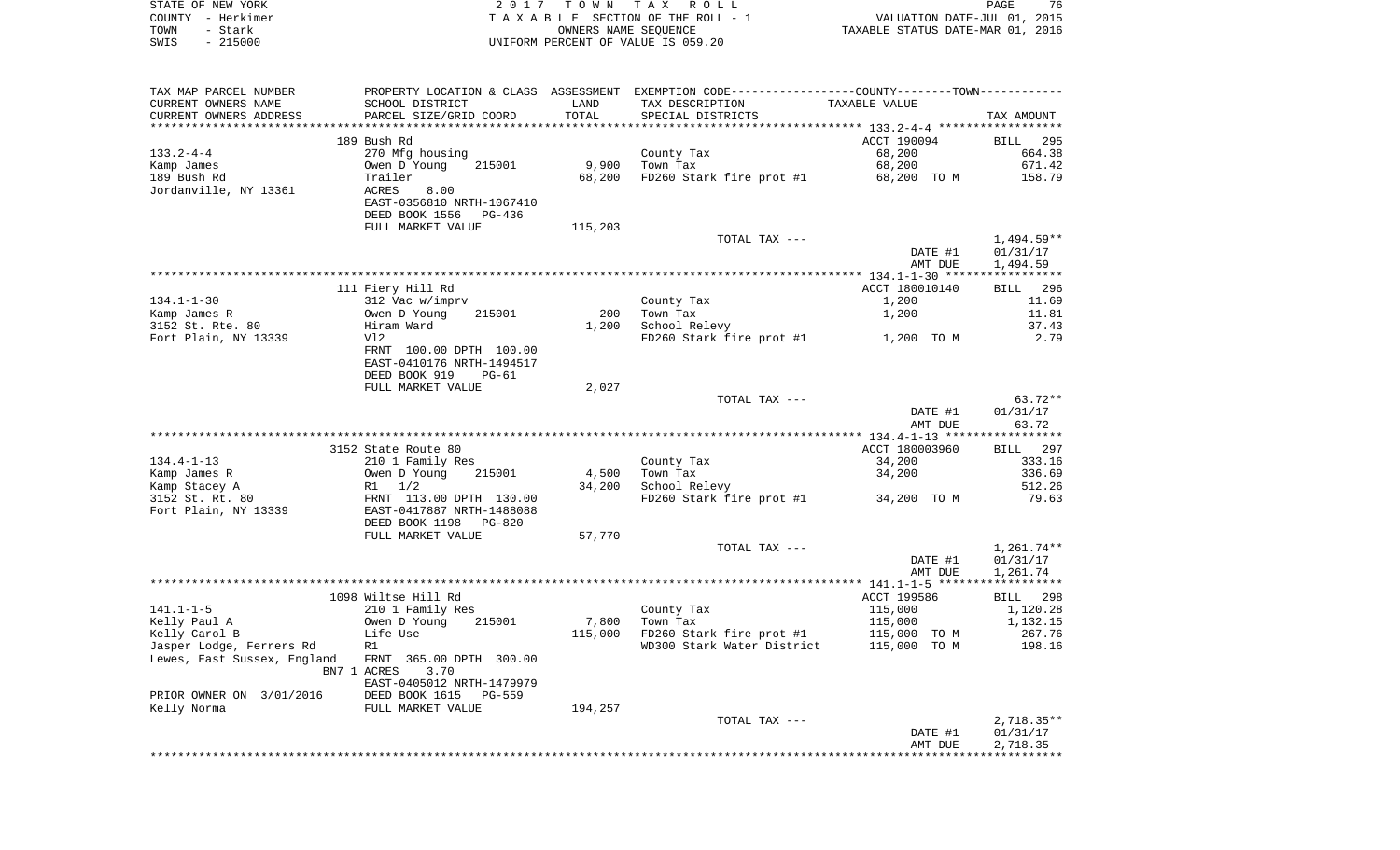| STATE OF NEW YORK                            |                                                      |         | 2017 TOWN TAX ROLL                                                                            |                                  | PAGE<br>77       |
|----------------------------------------------|------------------------------------------------------|---------|-----------------------------------------------------------------------------------------------|----------------------------------|------------------|
| COUNTY - Herkimer                            |                                                      |         | TAXABLE SECTION OF THE ROLL - 1                                                               | VALUATION DATE-JUL 01, 2015      |                  |
| TOWN<br>- Stark<br>$-215000$                 |                                                      |         | OWNERS NAME SEQUENCE                                                                          | TAXABLE STATUS DATE-MAR 01, 2016 |                  |
| SWIS                                         |                                                      |         | UNIFORM PERCENT OF VALUE IS 059.20                                                            |                                  |                  |
|                                              |                                                      |         |                                                                                               |                                  |                  |
|                                              |                                                      |         | PROPERTY LOCATION & CLASS ASSESSMENT EXEMPTION CODE---------------COUNTY-------TOWN---------- |                                  |                  |
| TAX MAP PARCEL NUMBER<br>CURRENT OWNERS NAME | SCHOOL DISTRICT                                      | LAND    | TAX DESCRIPTION                                                                               | TAXABLE VALUE                    |                  |
| CURRENT OWNERS ADDRESS                       | PARCEL SIZE/GRID COORD                               | TOTAL   | SPECIAL DISTRICTS                                                                             |                                  | TAX AMOUNT       |
|                                              |                                                      |         |                                                                                               |                                  |                  |
|                                              | Jordanville Rd                                       |         |                                                                                               | ACCT 180011790                   | 299<br>BILL      |
| $134.4 - 1 - 65$                             | 321 Abandoned ag                                     |         | County Tax                                                                                    | 7,700                            | 75.01            |
| Kelly Springs LLC                            | 215001<br>Owen D Young                               | 7,700   | Town Tax                                                                                      | 7,700                            | 75.81            |
| Young Constance                              | Tilyan Farm                                          | 7,700   | FD260 Stark fire prot #1                                                                      | 7,700 TO M                       | 17.93            |
| 6339 Pinehaven Rd                            | Vl                                                   |         |                                                                                               |                                  |                  |
| Oakland, CA 94611                            | ACRES<br>76.60                                       |         |                                                                                               |                                  |                  |
|                                              | EAST-0409873 NRTH-1481408                            |         |                                                                                               |                                  |                  |
|                                              | DEED BOOK 1382<br>PG-219                             |         |                                                                                               |                                  |                  |
|                                              | FULL MARKET VALUE                                    | 13,007  |                                                                                               |                                  |                  |
|                                              |                                                      |         | TOTAL TAX ---                                                                                 |                                  | 168.75**         |
|                                              |                                                      |         |                                                                                               | DATE #1                          | 01/31/17         |
|                                              |                                                      |         |                                                                                               | AMT DUE                          | 168.75           |
|                                              |                                                      |         |                                                                                               |                                  |                  |
|                                              | Wiltse Hill Rd                                       |         |                                                                                               | ACCT 180011730                   | BILL 300         |
| 141.1-1-4<br>Kelly Springs LLC               | 314 Rural vac<10<br>215001<br>Owen D Young           | 18,100  | County Tax<br>Town Tax                                                                        | 18,100<br>18,100                 | 176.32<br>178.19 |
| Young Constance                              | Harrod                                               | 18,100  | FD260 Stark fire prot #1                                                                      | 18,100 TO M                      | 42.14            |
| 6339 Pinehaven Rd                            | Orch                                                 |         | WD300 Stark Water District                                                                    | 18,100 TO M                      | 31.19            |
| Oakland, CA 94611                            | 40.30<br>ACRES                                       |         |                                                                                               |                                  |                  |
|                                              | EAST-0405960 NRTH-1480206                            |         |                                                                                               |                                  |                  |
|                                              | DEED BOOK 1382<br>PG-219                             |         |                                                                                               |                                  |                  |
|                                              | FULL MARKET VALUE                                    | 30,574  |                                                                                               |                                  |                  |
|                                              |                                                      |         | TOTAL TAX ---                                                                                 |                                  | 427.84**         |
|                                              |                                                      |         |                                                                                               | DATE #1                          | 01/31/17         |
|                                              |                                                      |         |                                                                                               | AMT DUE                          | 427.84           |
|                                              |                                                      |         |                                                                                               |                                  |                  |
|                                              | Wiltse Hill Rd                                       |         |                                                                                               | ACCT 180011700                   | BILL 301         |
| 141.1-1-9                                    | 210 1 Family Res                                     |         | County Tax                                                                                    | 67,500                           | 657.56           |
| Kelly Springs LLC                            | 215001<br>Owen D Young                               | 5,700   | Town Tax                                                                                      | 67,500                           | 664.52           |
| Young Constance                              | New House                                            | 67,500  | FD260 Stark fire prot #1                                                                      | 67,500 TO M                      | 157.16           |
| 6339 Pinehaven Rd                            | R1 1                                                 |         |                                                                                               |                                  |                  |
| Oakland, CA 94611                            | FRNT 250.00 DPTH 160.00<br>EAST-0406276 NRTH-1479209 |         |                                                                                               |                                  |                  |
|                                              | DEED BOOK 1382<br>PG-219                             |         |                                                                                               |                                  |                  |
|                                              | FULL MARKET VALUE                                    | 114,020 |                                                                                               |                                  |                  |
|                                              |                                                      |         | TOTAL TAX ---                                                                                 |                                  | 1,479.24**       |
|                                              |                                                      |         |                                                                                               | DATE #1                          | 01/31/17         |
|                                              |                                                      |         |                                                                                               | AMT DUE                          | 1,479.24         |
|                                              |                                                      |         |                                                                                               |                                  |                  |
|                                              | Wiltse Hill Rd                                       |         |                                                                                               | ACCT 166086                      | BILL 302         |
| 141.1-1-10.1                                 | 322 Rural vac>10                                     |         | County Tax                                                                                    | 20,300                           | 197.75           |
| Kelly Springs LLC                            | Owen D Young<br>215001                               | 20,300  | Town Tax                                                                                      | 20,300                           | 199.85           |
| Young Constance                              | 10.2 split from                                      | 20,300  | FD260 Stark fire prot #1                                                                      | 20,300 TO M                      | 47.27            |
| 6339 Pinehaven Rd                            | Kelly Place                                          |         |                                                                                               |                                  |                  |
| Oakland, CA 94611                            | F                                                    |         |                                                                                               |                                  |                  |
|                                              | FRNT 1360.00 DPTH                                    |         |                                                                                               |                                  |                  |
|                                              | ACRES 41.00                                          |         |                                                                                               |                                  |                  |
|                                              | EAST-0406979 NRTH-1479802                            |         |                                                                                               |                                  |                  |
|                                              | DEED BOOK 1382<br>PG-219<br>FULL MARKET VALUE        | 34,291  |                                                                                               |                                  |                  |
|                                              |                                                      |         | TOTAL TAX ---                                                                                 |                                  | 444.87**         |
|                                              |                                                      |         |                                                                                               | DATE #1                          | 01/31/17         |
|                                              |                                                      |         |                                                                                               | AMT DUE                          | 444.87           |
|                                              |                                                      |         |                                                                                               |                                  |                  |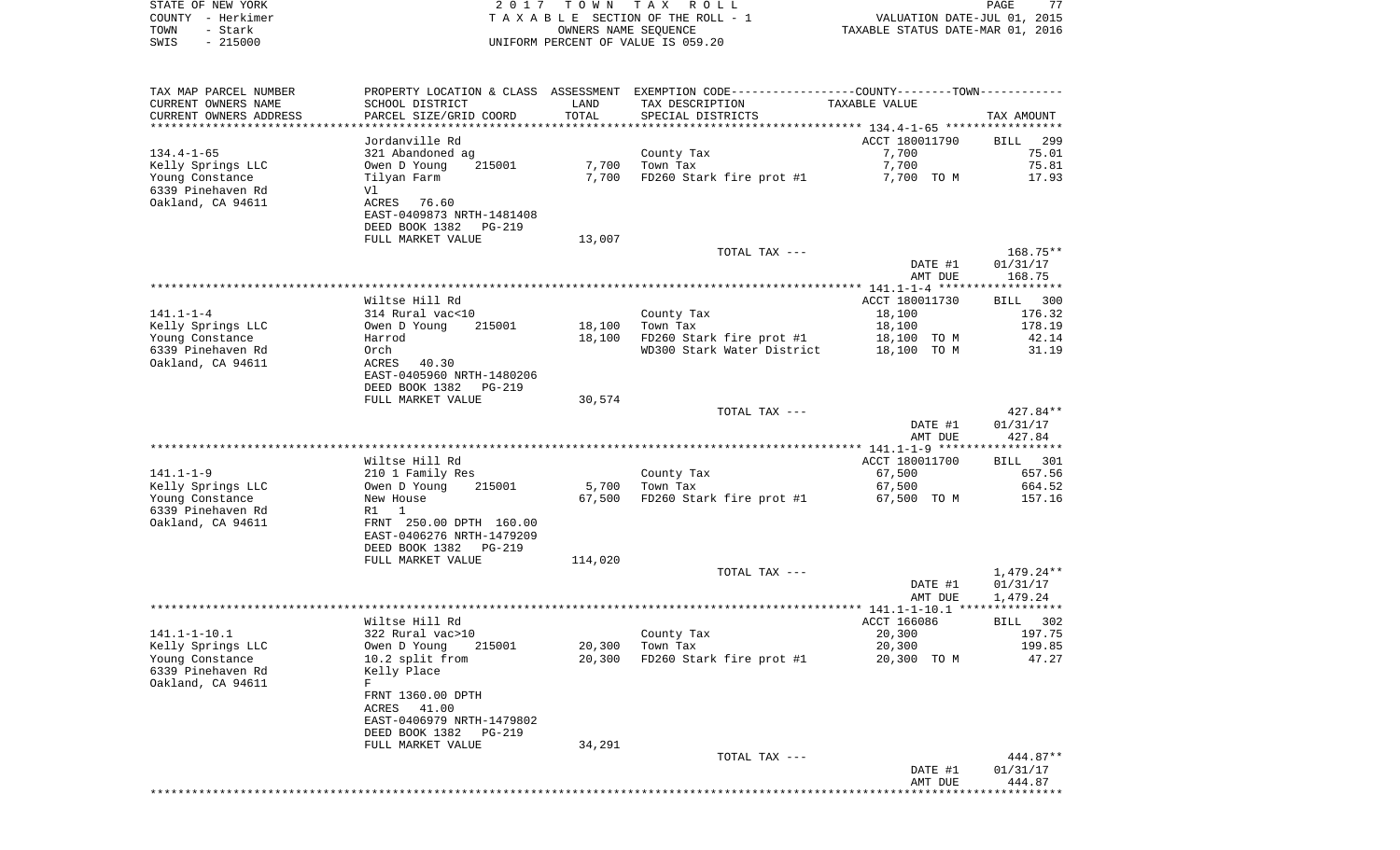|      | STATE OF NEW YORK | 2017 TOWN TAX ROLL                 | 78<br>PAGE                       |
|------|-------------------|------------------------------------|----------------------------------|
|      | COUNTY - Herkimer | TAXABLE SECTION OF THE ROLL - 1    | VALUATION DATE-JUL 01, 2015      |
| TOWN | - Stark           | OWNERS NAME SEOUENCE               | TAXABLE STATUS DATE-MAR 01, 2016 |
| SWIS | - 215000          | UNIFORM PERCENT OF VALUE IS 059.20 |                                  |

| TAX MAP PARCEL NUMBER  | PROPERTY LOCATION & CLASS | ASSESSMENT | EXEMPTION CODE-----------------COUNTY-------TOWN----------- |                |            |
|------------------------|---------------------------|------------|-------------------------------------------------------------|----------------|------------|
| CURRENT OWNERS NAME    | SCHOOL DISTRICT           | LAND       | TAX DESCRIPTION                                             | TAXABLE VALUE  |            |
| CURRENT OWNERS ADDRESS | PARCEL SIZE/GRID COORD    | TOTAL      | SPECIAL DISTRICTS                                           |                | TAX AMOUNT |
|                        |                           |            |                                                             |                |            |
|                        | Wiltse Hill Rd            |            |                                                             |                | BILL 303   |
| $141.1 - 1 - 22.3$     | 105 Vac farmland          |            | County Tax                                                  | 3,300          | 32.15      |
| Kelly Springs LLC      | Owen D Young<br>215001    | 3,000      | Town Tax                                                    | 3,300          | 32.49      |
|                        | FRNT 563.80 DPTH          | 3,300      |                                                             | 3,300 TO M     | 7.68       |
| Young Constance        |                           |            | FD260 Stark fire prot #1                                    |                |            |
| 6339 Pinehaven Rd      | 8.60<br>ACRES             |            |                                                             |                |            |
| Oakland, CA 94611      | EAST-0406130 NRTH-1478756 |            |                                                             |                |            |
|                        | DEED BOOK 1382<br>PG-219  |            |                                                             |                |            |
|                        | FULL MARKET VALUE         | 5,574      |                                                             |                |            |
|                        |                           |            | TOTAL TAX ---                                               |                | $72.32**$  |
|                        |                           |            |                                                             | DATE #1        | 01/31/17   |
|                        |                           |            |                                                             | AMT DUE        | 72.32      |
|                        |                           |            |                                                             |                |            |
|                        | Wiltse Hill Rd            |            |                                                             |                | BILL 304   |
| $141.1 - 1 - 22.4$     | 322 Rural vac>10          |            | County Tax                                                  | 13,800         | 134.43     |
| Kelly Springs LLC      | Owen D Young<br>215001    | 13,800     | Town Tax                                                    | 13,800         | 135.86     |
| Young Constance        | FRNT 463.00 DPTH          | 13,800     | FD260 Stark fire prot #1                                    | 13,800 TO M    | 32.13      |
| 6339 Pinehaven Rd      | ACRES 21.70               |            |                                                             |                |            |
|                        | EAST-0404874 NRTH-1478636 |            |                                                             |                |            |
| Oakland, CA 94611      |                           |            |                                                             |                |            |
|                        | DEED BOOK 1382<br>PG-219  |            |                                                             |                |            |
|                        | FULL MARKET VALUE         | 23,311     |                                                             |                |            |
|                        |                           |            | TOTAL TAX ---                                               |                | $302.42**$ |
|                        |                           |            |                                                             | DATE #1        | 01/31/17   |
|                        |                           |            |                                                             | AMT DUE        | 302.42     |
|                        |                           |            |                                                             |                |            |
|                        | Cramers Corners Rd        |            |                                                             | ACCT 180010020 | BILL 305   |
| $134.1 - 1 - 32$       | 312 Vac w/imprv           |            | County Tax                                                  | 31,200         | 303.94     |
| Kendrick Alan          | Owen D Young<br>215001    | 13,400     | Town Tax                                                    | 31,200         | 307.16     |
| 12 Lindencrest Dr      | F<br>25                   | 31,200     | FD260 Stark fire prot #1                                    | 31,200 TO M    | 72.64      |
| Danbury, CT 06811      | ACRES 27.60               |            |                                                             |                |            |
|                        | EAST-0407184 NRTH-1489747 |            |                                                             |                |            |
|                        | DEED BOOK 1355<br>PG-56   |            |                                                             |                |            |
|                        | FULL MARKET VALUE         |            |                                                             |                |            |
|                        |                           | 52,703     |                                                             |                |            |
|                        |                           |            | TOTAL TAX ---                                               |                | 683.74**   |
|                        |                           |            |                                                             | DATE #1        | 01/31/17   |
|                        |                           |            |                                                             | AMT DUE        | 683.74     |
|                        |                           |            |                                                             |                |            |
|                        | State Route 168           |            |                                                             |                | BILL 306   |
| $134.1 - 1 - 12.4$     | 311 Res vac land          |            | County Tax                                                  | 7,100          | 69.17      |
| Kennedy Gary A         | Owen D Young<br>215001    | 7,100      | Town Tax                                                    | 7,100          | 69.90      |
| Kennedy Jennifer L     | found in mapping 2002     | 7,100      |                                                             |                |            |
| 3231 State Route 80    | ACRES<br>7.30             |            |                                                             |                |            |
| Fort Plain, NY 13339   | EAST-0406360 NRTH-1495178 |            |                                                             |                |            |
|                        | DEED BOOK 914<br>$PG-657$ |            |                                                             |                |            |
|                        | FULL MARKET VALUE         | 11,993     |                                                             |                |            |
|                        |                           |            | TOTAL TAX ---                                               |                | 139.07**   |
|                        |                           |            |                                                             |                |            |
|                        |                           |            |                                                             | DATE #1        | 01/31/17   |
|                        |                           |            |                                                             | AMT DUE        | 139.07     |
|                        |                           |            |                                                             |                |            |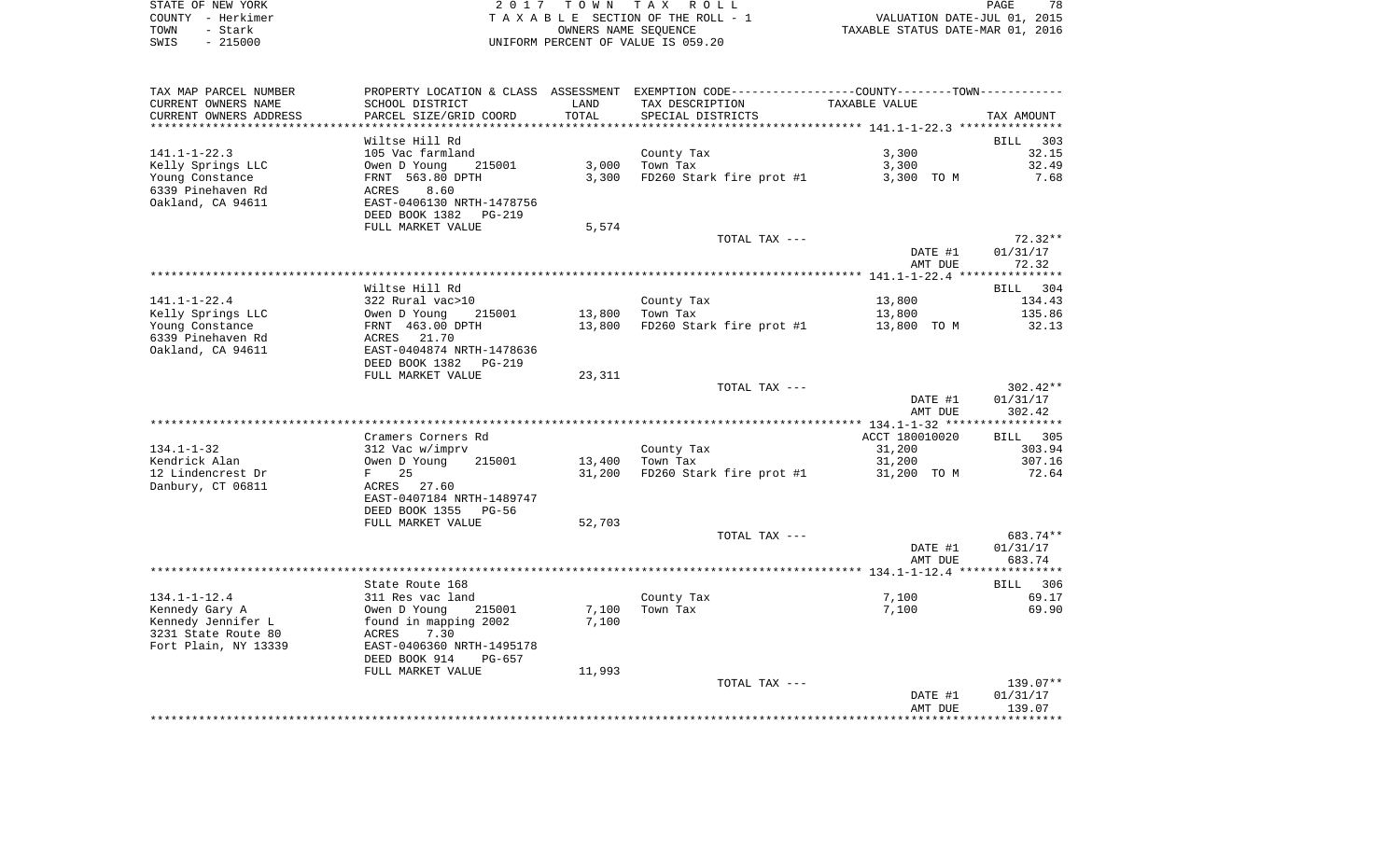|      | STATE OF NEW YORK | 2017 TOWN TAX ROLL                 | <b>PAGE</b>                      | 79 |
|------|-------------------|------------------------------------|----------------------------------|----|
|      | COUNTY - Herkimer | TAXABLE SECTION OF THE ROLL - 1    | VALUATION DATE-JUL 01, 2015      |    |
| TOWN | - Stark           | OWNERS NAME SEOUENCE               | TAXABLE STATUS DATE-MAR 01, 2016 |    |
| SWIS | - 215000          | UNIFORM PERCENT OF VALUE IS 059.20 |                                  |    |

| TAX MAP PARCEL NUMBER     |                           |         | PROPERTY LOCATION & CLASS ASSESSMENT EXEMPTION CODE----------------COUNTY--------TOWN----------- |                |              |
|---------------------------|---------------------------|---------|--------------------------------------------------------------------------------------------------|----------------|--------------|
| CURRENT OWNERS NAME       | SCHOOL DISTRICT           | LAND    | TAX DESCRIPTION                                                                                  | TAXABLE VALUE  |              |
| CURRENT OWNERS ADDRESS    | PARCEL SIZE/GRID COORD    | TOTAL   | SPECIAL DISTRICTS                                                                                |                | TAX AMOUNT   |
|                           |                           |         |                                                                                                  |                |              |
|                           | 3231 State Route 80       |         |                                                                                                  | ACCT 182466    | BILL 307     |
| $134.4 - 1 - 27$          | 210 1 Family Res          |         | County Tax                                                                                       | 42,000         | 409.15       |
| Kennedy Gary A            | Owen D Young<br>215001    | 4,900   | Town Tax                                                                                         | 42,000         | 413.48       |
| 3231 State Route 80       | R1                        | 42,000  | FD260 Stark fire prot #1 42,000 TO M                                                             |                | 97.79        |
| Fort Plain, NY 13339      | FRNT 90.00 DPTH 190.00    |         |                                                                                                  |                |              |
|                           | EAST-0419197 NRTH-1489131 |         |                                                                                                  |                |              |
|                           | DEED BOOK 1510<br>PG-665  |         |                                                                                                  |                |              |
|                           | FULL MARKET VALUE         | 70,946  |                                                                                                  |                |              |
|                           |                           |         | TOTAL TAX ---                                                                                    |                | $920.42**$   |
|                           |                           |         |                                                                                                  | DATE #1        | 01/31/17     |
|                           |                           |         |                                                                                                  | AMT DUE        | 920.42       |
|                           |                           |         |                                                                                                  |                |              |
|                           | 467 Lighthall Rd          |         |                                                                                                  | ACCT 180005610 | BILL 308     |
|                           |                           |         |                                                                                                  |                | 699.45       |
| $134.2 - 1 - 6.1$         | 242 Rurl res&rec          |         | County Tax                                                                                       | 71,800         |              |
| Kennerknecht Paul E       | Owen D Young<br>215001    | 20,000  | Town Tax                                                                                         | 71,800         | 706.86       |
| Kennerknecht Mae Rose     | F 163                     | 71,800  | FD260 Stark fire prot #1 71,800 TO M                                                             |                | 167.17       |
| 467 Lighthall Rd          | ACRES 11.80               |         |                                                                                                  |                |              |
| Fort Plain, NY 13339      | EAST-0414185 NRTH-1494379 |         |                                                                                                  |                |              |
|                           | DEED BOOK 941<br>PG-610   |         |                                                                                                  |                |              |
|                           | FULL MARKET VALUE         | 121,284 |                                                                                                  |                |              |
|                           |                           |         | TOTAL TAX ---                                                                                    |                | 1,573.48**   |
|                           |                           |         |                                                                                                  | DATE #1        | 01/31/17     |
|                           |                           |         |                                                                                                  | AMT DUE        | 1,573.48     |
|                           |                           |         |                                                                                                  |                |              |
|                           | 483 Lighthall Rd          |         |                                                                                                  |                | BILL 309     |
| $134.2 - 1 - 6.2$         | 242 Rurl res&rec          |         | AG MKTS<br>41730                                                                                 | 1,142 1,142    |              |
| Kennerknecht Paul M       | Owen D Young<br>215001    |         | 50,000 County Tax                                                                                | 138,858        | 1,352.70     |
| Kennerknecht Marilyn A    | ACRES 139.41              |         | 140,000 Town Tax                                                                                 | 138,858        | 1,367.03     |
| 483 Lighthall Rd          | EAST-0415367 NRTH-1495487 |         |                                                                                                  |                |              |
| Fort Plain, NY 13339      | DEED BOOK 935<br>PG-656   |         |                                                                                                  |                |              |
|                           | FULL MARKET VALUE         | 236,486 |                                                                                                  |                |              |
| MAY BE SUBJECT TO PAYMENT |                           |         |                                                                                                  |                |              |
| UNDER AGDIST LAW TIL 2023 |                           |         |                                                                                                  |                |              |
|                           |                           |         | TOTAL TAX ---                                                                                    |                | $2,719.73**$ |
|                           |                           |         |                                                                                                  | DATE #1        | 01/31/17     |
|                           |                           |         |                                                                                                  | AMT DUE        | 2,719.73     |
|                           |                           |         |                                                                                                  |                |              |
|                           | Jordanville Rd            |         |                                                                                                  |                | BILL 310     |
| $134.3 - 1 - 27.3$        | 322 Rural vac>10          |         | County Tax                                                                                       | 16,000         | 155.87       |
| Kerns Susan Lorraine      | Owen D Young<br>215001    | 16,000  | Town Tax                                                                                         | 16,000         | 157.52       |
| etal                      | FRNT 1347.20 DPTH         | 16,000  | FD260 Stark fire prot #1 16,000 TO M                                                             |                | 37.25        |
| 32 Pond View Dr           | 36.20<br>ACRES            |         |                                                                                                  |                |              |
| West Milford, NJ 07480    | EAST-0400637 NRTH-1480656 |         |                                                                                                  |                |              |
|                           | DEED BOOK 1413<br>PG-487  |         |                                                                                                  |                |              |
|                           | FULL MARKET VALUE         | 27,027  |                                                                                                  |                |              |
|                           |                           |         | TOTAL TAX ---                                                                                    |                | 350.64**     |
|                           |                           |         |                                                                                                  | DATE #1        | 01/31/17     |
|                           |                           |         |                                                                                                  | AMT DUE        | 350.64       |
|                           |                           |         |                                                                                                  |                |              |
|                           |                           |         |                                                                                                  |                |              |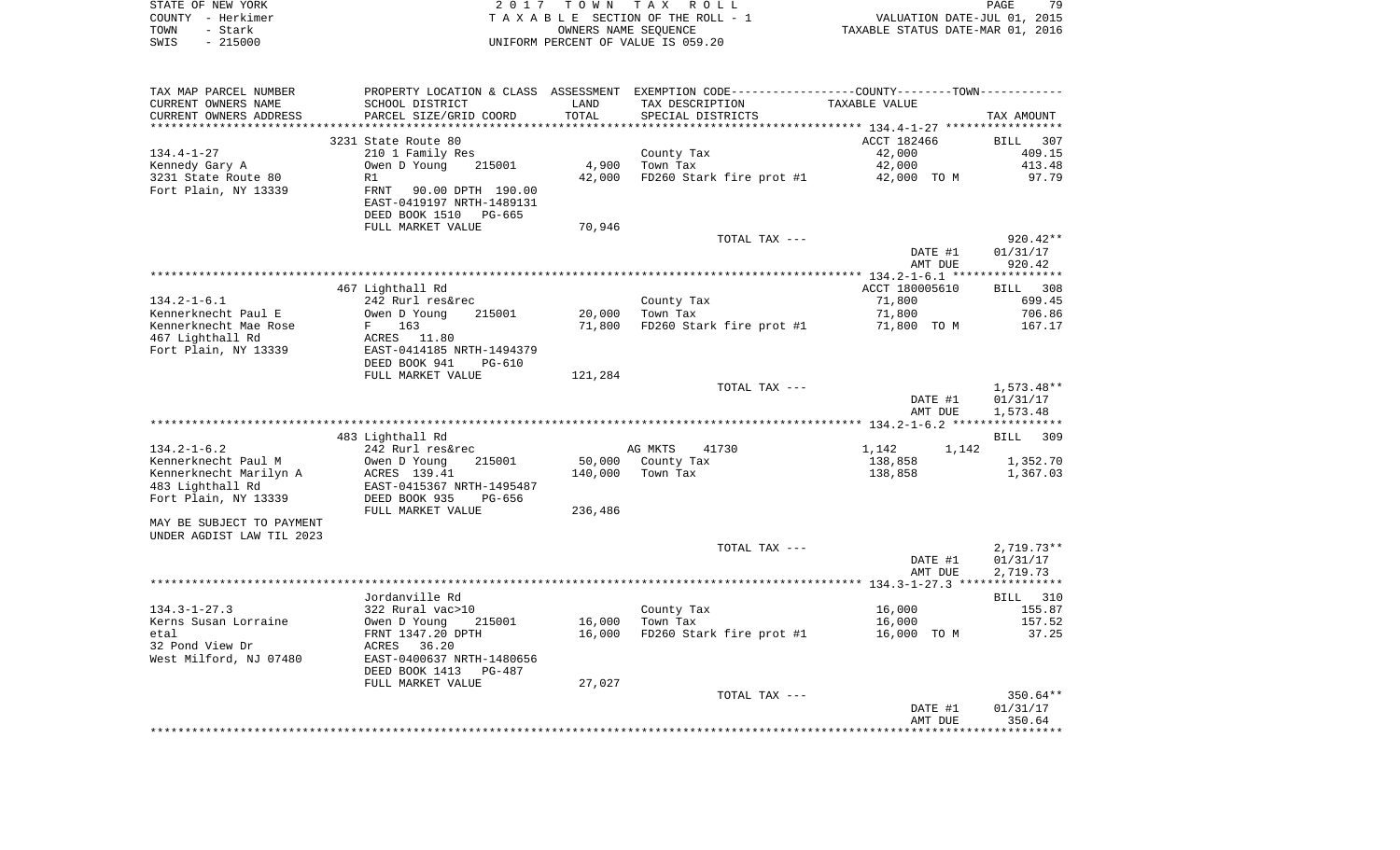| STATE OF NEW YORK | 2017 TOWN TAX ROLL                 |                                  | PAGE | 80 |
|-------------------|------------------------------------|----------------------------------|------|----|
| COUNTY - Herkimer | TAXABLE SECTION OF THE ROLL - 1    | VALUATION DATE-JUL 01, 2015      |      |    |
| TOWN<br>- Stark   | OWNERS NAME SEOUENCE               | TAXABLE STATUS DATE-MAR 01, 2016 |      |    |
| $-215000$<br>SWIS | UNIFORM PERCENT OF VALUE IS 059.20 |                                  |      |    |

| TAX MAP PARCEL NUMBER     | PROPERTY LOCATION & CLASS ASSESSMENT |         | EXEMPTION CODE-----------------COUNTY--------TOWN----------- |                |             |
|---------------------------|--------------------------------------|---------|--------------------------------------------------------------|----------------|-------------|
| CURRENT OWNERS NAME       | SCHOOL DISTRICT                      | LAND    | TAX DESCRIPTION                                              | TAXABLE VALUE  |             |
| CURRENT OWNERS ADDRESS    | PARCEL SIZE/GRID COORD               | TOTAL   | SPECIAL DISTRICTS                                            |                | TAX AMOUNT  |
|                           |                                      |         |                                                              |                |             |
|                           | 4150 Jordanville Rd                  |         |                                                              | ACCT 180002340 | BILL 311    |
| $141.1 - 1 - 15$          | 242 Rurl res&rec                     |         | County Tax                                                   | 83,500         | 813.42      |
| Kerns Susan Lorraine      | 215001<br>Owen D Young               | 23,600  | Town Tax                                                     | 83,500         | 822.04      |
| etal                      | R1 24                                | 83,500  | FD260 Stark fire prot #1                                     | 83,500 TO M    | 194.42      |
| 32 Pond View Dr           | ACRES<br>43.00                       |         |                                                              |                |             |
| West Milford, NJ 07480    | EAST-0401076 NRTH-1479389            |         |                                                              |                |             |
|                           | DEED BOOK 1413<br>PG-487             |         |                                                              |                |             |
|                           | FULL MARKET VALUE                    | 141,047 |                                                              |                |             |
|                           |                                      |         | TOTAL TAX ---                                                |                | 1,829.88**  |
|                           |                                      |         |                                                              | DATE #1        | 01/31/17    |
|                           |                                      |         |                                                              |                |             |
|                           |                                      |         |                                                              | AMT DUE        | 1,829.88    |
|                           |                                      |         |                                                              |                |             |
|                           | Off Wiltse Hill Rd                   |         |                                                              | ACCT 180013970 | BILL 312    |
| 141.2-1-12                | 105 Vac farmland                     |         | County Tax                                                   | 33,300         | 324.40      |
| Kew Clifton E II          | Owen D Young<br>215001               |         | 33,300 Town Tax                                              | 33,300         | 327.83      |
| 1829 Glendmere Dr         | Farm 114 Acres                       | 33,300  | FD260 Stark fire prot #1                                     | 33,300 TO M    | 77.53       |
| Vestavia Hills, AL 35216  | ACRES 111.00                         |         |                                                              |                |             |
|                           | EAST-0409970 NRTH-1474716            |         |                                                              |                |             |
|                           | DEED BOOK 800<br>PG-173              |         |                                                              |                |             |
|                           | FULL MARKET VALUE                    | 56,250  |                                                              |                |             |
|                           |                                      |         | TOTAL TAX ---                                                |                | 729.76**    |
|                           |                                      |         |                                                              | DATE #1        | 01/31/17    |
|                           |                                      |         |                                                              | AMT DUE        | 729.76      |
|                           |                                      |         |                                                              |                |             |
|                           | fiery Hill Rd                        |         |                                                              |                | BILL 313    |
| $128.4 - 2 - 2.3$         | 322 Rural vac>10                     |         | AG MKTS L 41720                                              | 3,174<br>3,174 |             |
| King David                | 215001<br>Owen D Young               |         | 10,000 County Tax                                            | 6,826          | 66.50       |
| King Fannie               | FRNT 1070.00 DPTH                    | 10,000  | Town Tax                                                     | 6,826          | 67.20       |
| 358 Fiery Hill Rd         | ACRES 30.80                          |         |                                                              |                |             |
| Fort Plain, NY 13339      | EAST-0410763 NRTH-1498049            |         |                                                              |                |             |
|                           | FULL MARKET VALUE                    | 16,892  |                                                              |                |             |
| MAY BE SUBJECT TO PAYMENT |                                      |         |                                                              |                |             |
| UNDER AGDIST LAW TIL 2020 |                                      |         |                                                              |                |             |
|                           |                                      |         | TOTAL TAX ---                                                |                | 133.70**    |
|                           |                                      |         |                                                              | DATE #1        | 01/31/17    |
|                           |                                      |         |                                                              | AMT DUE        | 133.70      |
|                           |                                      |         |                                                              |                |             |
|                           | Fiery Hill Rd                        |         |                                                              | ACCT 180020023 | 314<br>BILL |
| $128.4 - 2 - 1$           | 105 Vac farmland                     |         | AG MKTS L 41720                                              | 306 700<br>306 |             |
| King David M              | Owen D Young<br>215001               |         | 1,200 County Tax                                             | 894            | 8.71        |
| King Fannie S             | FRNT 408.00 DPTH                     | 1,200   | Town Tax                                                     | 894            | 8.80        |
| 358 Fiery Hill Rd         | ACRES<br>3.80                        |         | FD260 Stark fire prot #1                                     | 894 TOM        | 2.08        |
| Fort Plain, NY 13329      | EAST-0410596 NRTH-1498428            |         | 306 EX                                                       |                |             |
|                           | DEED BOOK 1393<br>PG-85              |         |                                                              |                |             |
|                           |                                      |         |                                                              |                |             |
|                           |                                      |         |                                                              |                |             |
| MAY BE SUBJECT TO PAYMENT | FULL MARKET VALUE                    | 2,027   |                                                              |                |             |
|                           |                                      |         |                                                              |                |             |
| UNDER AGDIST LAW TIL 2020 |                                      |         | TOTAL TAX ---                                                |                | $19.59**$   |
|                           |                                      |         |                                                              | DATE #1        | 01/31/17    |
|                           |                                      |         |                                                              | AMT DUE        | 19.59       |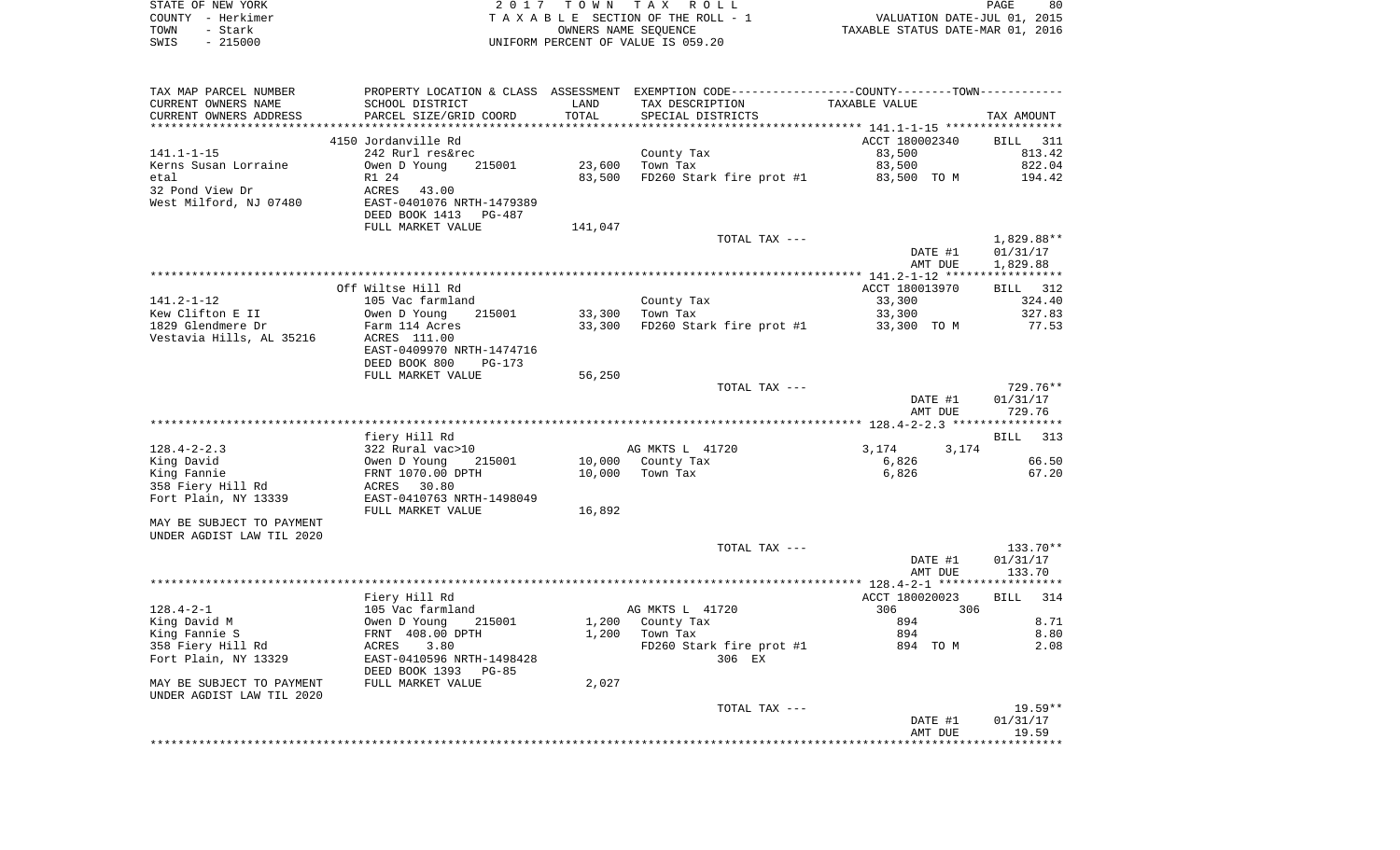| STATE OF NEW YORK | 2017 TOWN TAX ROLL                 | 81<br>PAGE                       |
|-------------------|------------------------------------|----------------------------------|
| COUNTY - Herkimer | TAXABLE SECTION OF THE ROLL - 1    | VALUATION DATE-JUL 01, 2015      |
| TOWN<br>- Stark   | OWNERS NAME SEOUENCE               | TAXABLE STATUS DATE-MAR 01, 2016 |
| $-215000$<br>SWIS | UNIFORM PERCENT OF VALUE IS 059.20 |                                  |

| TAX MAP PARCEL NUMBER                 |                                                                                           |         | PROPERTY LOCATION & CLASS ASSESSMENT EXEMPTION CODE---------------COUNTY--------TOWN---------- |                |                 |
|---------------------------------------|-------------------------------------------------------------------------------------------|---------|------------------------------------------------------------------------------------------------|----------------|-----------------|
| CURRENT OWNERS NAME                   | SCHOOL DISTRICT                                                                           | LAND    | TAX DESCRIPTION                                                                                | TAXABLE VALUE  |                 |
| CURRENT OWNERS ADDRESS                | PARCEL SIZE/GRID COORD                                                                    | TOTAL   | SPECIAL DISTRICTS                                                                              |                | TAX AMOUNT      |
|                                       |                                                                                           |         |                                                                                                |                |                 |
|                                       | 392 Elwood Rd                                                                             |         |                                                                                                | ACCT 180012930 | <b>BILL</b> 315 |
| 135.3-1-6                             | 242 Rurl res&rec                                                                          |         | AGRIC 10 Y 41700                                                                               | 4,000<br>4,000 |                 |
| King Joel B                           | Owen D Young 215001<br>ACRES 102.00<br>EAST-0422745 NRTH-1484274<br>DEED BOOK 1275 PG-923 |         | 36,200 County Tax                                                                              | 139,200        | 1,356.03        |
| King Anna D                           |                                                                                           | 143,200 | Town Tax                                                                                       | 139,200        | 1,370.40        |
| 392 Elwood Rd                         |                                                                                           |         | FD260 Stark fire prot #1 143,200 TO M                                                          |                | 333.42          |
| Fort Plain, NY 13339                  |                                                                                           |         |                                                                                                |                |                 |
|                                       | FULL MARKET VALUE                                                                         | 241,892 |                                                                                                |                |                 |
|                                       |                                                                                           |         | TOTAL TAX ---                                                                                  |                | $3,059.85**$    |
|                                       |                                                                                           |         |                                                                                                | DATE #1        | 01/31/17        |
|                                       |                                                                                           |         |                                                                                                | AMT DUE        | 3,059.85        |
|                                       |                                                                                           |         |                                                                                                |                |                 |
|                                       | 102A Lighthall Rd                                                                         |         |                                                                                                |                | BILL 316        |
| $134.2 - 3 - 9$                       | 210 1 Family Res                                                                          |         | County Tax                                                                                     | 30,000         | 292.25          |
| King William H Jr                     | Owen D Young<br>215001                                                                    | 8,600   | Town Tax                                                                                       | 30,000         | 295.34          |
| 102A Lighthall Rd                     | Trailer                                                                                   | 30,000  | School Relevy                                                                                  |                | 381.27          |
| Fort Plain, NY 13339                  | 4.90<br>ACRES                                                                             |         | FD260 Stark fire prot #1 30,000 TO M                                                           |                | 69.85           |
|                                       | EAST-0417865 NRTH-1493820                                                                 |         |                                                                                                |                |                 |
|                                       | DEED BOOK 799<br>PG-406                                                                   |         |                                                                                                |                |                 |
|                                       | FULL MARKET VALUE                                                                         | 50,676  |                                                                                                |                |                 |
|                                       |                                                                                           |         | TOTAL TAX ---                                                                                  |                | 1,038.71**      |
|                                       |                                                                                           |         |                                                                                                | DATE #1        | 01/31/17        |
|                                       |                                                                                           |         |                                                                                                | AMT DUE        | 1,038.71        |
|                                       |                                                                                           |         |                                                                                                |                |                 |
|                                       | 5922 Park Rd                                                                              |         |                                                                                                | ACCT 180010590 | BILL 317        |
| 141.6–1–34                            | 210 1 Family Res                                                                          |         | VET COM CT 41131                                                                               | 9,000<br>9,000 |                 |
| Klump Jane Harrad                     | Owen D Young 215001                                                                       |         | 5,100 County Tax                                                                               | 51,600         | 502.67          |
| Klump Ronald A                        | R1                                                                                        | 60,600  | Town Tax                                                                                       | 51,600         | 507.99          |
| PO Box 7                              | FRNT 106.20 DPTH 160.00                                                                   |         | FD260 Stark fire prot #1 60,600 TO M                                                           |                | 141.10          |
| Van Hornesville, NY 13475             | ACRES<br>0.27                                                                             |         | WD300 Stark Water District                                                                     | 60,600 TO M    | 104.42          |
|                                       | EAST-0404431 NRTH-1479709                                                                 |         |                                                                                                |                |                 |
|                                       | DEED BOOK 944<br>$PG-1$                                                                   |         |                                                                                                |                |                 |
|                                       | FULL MARKET VALUE                                                                         | 102,365 |                                                                                                |                |                 |
|                                       |                                                                                           |         | TOTAL TAX ---                                                                                  |                | $1,256.18**$    |
|                                       |                                                                                           |         |                                                                                                | DATE #1        | 01/31/17        |
|                                       |                                                                                           |         |                                                                                                | AMT DUE        | 1,256.18        |
|                                       |                                                                                           |         |                                                                                                |                |                 |
|                                       | 484 Upper Deck Rd                                                                         |         |                                                                                                | ACCT 180000362 | BILL 318        |
| 127.4-1-23                            | 210 1 Family Res                                                                          |         | VET WAR CT 41121                                                                               | 4,110<br>4,110 |                 |
| Knoupf Larry                          | Owen D Young 215001<br>FRNT 385.00 DPTH 320.00<br>EAST-0390811 NRTH-1499781               |         | 4,700 County Tax                                                                               | 23,290         | 226.88          |
| Knoupf Donna                          |                                                                                           |         | 27,400 Town Tax                                                                                | 23,290         | 229.29          |
| 484 Upper Deck Rd<br>Mohawk, NY 13407 |                                                                                           |         | FD260 Stark fire prot #1                                                                       | 27,400 TO M    | 63.80           |
|                                       | DEED BOOK 893<br>PG-160                                                                   |         |                                                                                                |                |                 |
|                                       | FULL MARKET VALUE                                                                         | 46,284  |                                                                                                |                |                 |
|                                       |                                                                                           |         | TOTAL TAX ---                                                                                  |                | $519.97**$      |
|                                       |                                                                                           |         |                                                                                                | DATE #1        | 01/31/17        |
|                                       |                                                                                           |         |                                                                                                | AMT DUE        | 519.97          |
|                                       |                                                                                           |         |                                                                                                |                |                 |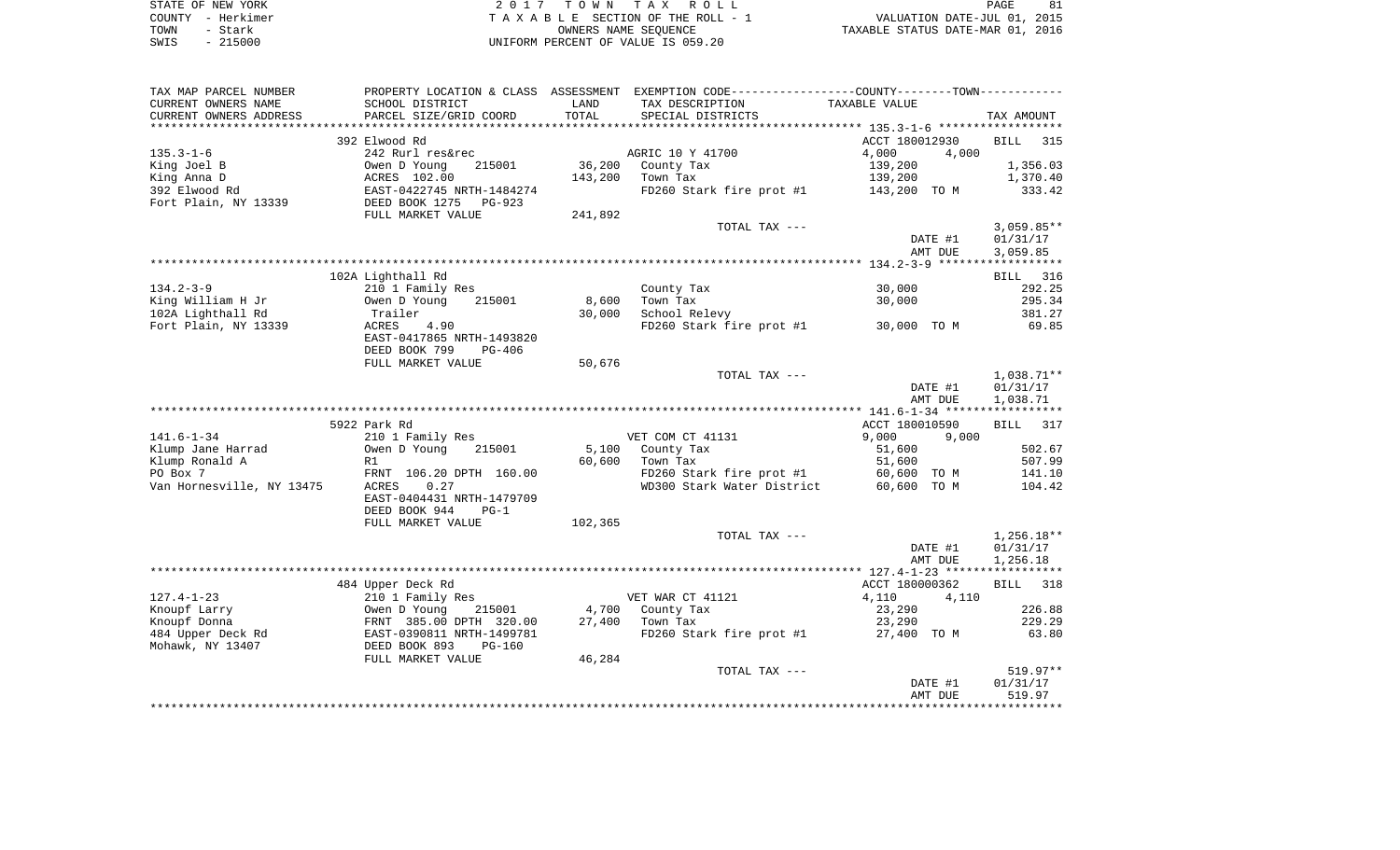| STATE OF NEW YORK | 2017 TOWN TAX ROLL                 | 82<br>PAGE                       |
|-------------------|------------------------------------|----------------------------------|
| COUNTY - Herkimer | TAXABLE SECTION OF THE ROLL - 1    | VALUATION DATE-JUL 01, 2015      |
| TOWN<br>- Stark   | OWNERS NAME SEOUENCE               | TAXABLE STATUS DATE-MAR 01, 2016 |
| $-215000$<br>SWIS | UNIFORM PERCENT OF VALUE IS 059.20 |                                  |

 $\begin{array}{c} 82 \\ 2015 \\ 2016 \end{array}$ 

| TAX MAP PARCEL NUMBER<br>CURRENT OWNERS NAME | SCHOOL DISTRICT                                     | LAND    | PROPERTY LOCATION & CLASS ASSESSMENT EXEMPTION CODE---------------COUNTY-------TOWN----------<br>TAX DESCRIPTION | TAXABLE VALUE  |                      |
|----------------------------------------------|-----------------------------------------------------|---------|------------------------------------------------------------------------------------------------------------------|----------------|----------------------|
| CURRENT OWNERS ADDRESS                       | PARCEL SIZE/GRID COORD                              | TOTAL   | SPECIAL DISTRICTS                                                                                                |                | TAX AMOUNT           |
|                                              |                                                     |         |                                                                                                                  |                |                      |
|                                              | Travis Rd                                           |         |                                                                                                                  | ACCT 180010320 | BILL 319             |
| 128.3-1-19.1                                 | 105 Vac farmland                                    |         | County Tax                                                                                                       | 26,500         | 258.15               |
| Koebel Indigo                                | 215001<br>Owen D Young                              | 26,500  | Town Tax                                                                                                         | 26,500         | 260.89               |
| 325 W 86th St Apt 11-B                       | F 82.1A                                             | 26,500  | FD260 Stark fire prot #1                                                                                         | 26,500 TO M    | 61.70                |
| New York, NY 10024                           | ACRES 82.10                                         |         |                                                                                                                  |                |                      |
|                                              | EAST-0398735 NRTH-1497614                           |         |                                                                                                                  |                |                      |
|                                              | DEED BOOK 1233 PG-660<br>FULL MARKET VALUE          |         |                                                                                                                  |                |                      |
|                                              |                                                     | 44,764  |                                                                                                                  |                |                      |
|                                              |                                                     |         | TOTAL TAX ---                                                                                                    | DATE #1        | 580.74**<br>01/31/17 |
|                                              |                                                     |         |                                                                                                                  | AMT DUE        | 580.74               |
|                                              |                                                     |         |                                                                                                                  |                |                      |
|                                              | State Route 168                                     |         |                                                                                                                  | ACCT 180013550 | BILL 320             |
| $134.2 - 1 - 16$                             | 242 Rurl res&rec                                    |         | County Tax                                                                                                       | 56,200         | 547.48               |
| Korol Mitchell P II                          | 215001<br>Owen D Young                              | 17,600  | Town Tax                                                                                                         | 56,200         | 553.28               |
| 436 Lighthall Rd                             | R1                                                  | 56,200  | FD260 Stark fire prot #1                                                                                         | 56,200 TO M    | 130.85               |
| Fort Plain, NY 13339                         | ACRES 24.00                                         |         |                                                                                                                  |                |                      |
|                                              | EAST-0413024 NRTH-1493573                           |         |                                                                                                                  |                |                      |
|                                              | DEED BOOK 840<br>$PG-6$                             |         |                                                                                                                  |                |                      |
|                                              | FULL MARKET VALUE                                   | 94,932  |                                                                                                                  |                |                      |
|                                              |                                                     |         | TOTAL TAX ---                                                                                                    |                | 1,231.61**           |
|                                              |                                                     |         |                                                                                                                  | DATE #1        | 01/31/17             |
|                                              |                                                     |         |                                                                                                                  | AMT DUE        | 1,231.61             |
|                                              |                                                     |         |                                                                                                                  |                |                      |
|                                              | Hoke Rd                                             |         |                                                                                                                  | ACCT 180014420 | BILL 321             |
| $134.3 - 2 - 11$                             | 260 Seasonal res                                    |         | County Tax                                                                                                       | 76,100         | 741.34               |
| Kretser Edwin                                | Owen D Young<br>215001                              | 16,100  | Town Tax                                                                                                         | 76,100         | 749.19               |
| PO Box 102                                   | Wild Turkey                                         | 76,100  | FD260 Stark fire prot #1                                                                                         | 76,100 TO M    | 177.19               |
| Hagamann, NY 12086                           | subdivision 2002                                    |         |                                                                                                                  |                |                      |
|                                              | ACRES 15.10                                         |         |                                                                                                                  |                |                      |
|                                              | EAST-0408351 NRTH-1487393                           |         |                                                                                                                  |                |                      |
|                                              | DEED BOOK 897<br>PG-418                             |         |                                                                                                                  |                |                      |
|                                              | FULL MARKET VALUE                                   | 128,547 |                                                                                                                  |                |                      |
|                                              |                                                     |         | TOTAL TAX ---                                                                                                    |                | 1,667.72**           |
|                                              |                                                     |         |                                                                                                                  | DATE #1        | 01/31/17             |
|                                              |                                                     |         |                                                                                                                  | AMT DUE        | 1,667.72             |
|                                              |                                                     |         |                                                                                                                  |                |                      |
|                                              | 1062 Travis Rd                                      |         |                                                                                                                  | ACCT 180004230 | BILL 322             |
| $128.3 - 1 - 1$                              | 210 1 Family Res                                    |         | County Tax                                                                                                       | 48,000         | 467.60               |
| Kulla John A                                 | Owen D Young<br>215001                              | 8,200   | Town Tax                                                                                                         | 48,000         | 472.55               |
| 1602 Travis Rd                               | R1. 2 A.                                            | 48,000  | FD260 Stark fire prot #1                                                                                         | 48,000 TO M    | 111.76               |
| Mohawk, NY 13407                             | ACRES 4.30 BANK<br>055<br>EAST-0398303 NRTH-1501836 |         |                                                                                                                  |                |                      |
|                                              | DEED BOOK 827<br>PG-298                             |         |                                                                                                                  |                |                      |
|                                              | FULL MARKET VALUE                                   | 81,081  |                                                                                                                  |                |                      |
|                                              |                                                     |         | TOTAL TAX ---                                                                                                    |                | 1,051.91**           |
|                                              |                                                     |         |                                                                                                                  | DATE #1        | 01/31/17             |
|                                              |                                                     |         |                                                                                                                  | AMT DUE        | 1,051.91             |
|                                              |                                                     |         |                                                                                                                  |                |                      |
|                                              |                                                     |         |                                                                                                                  |                |                      |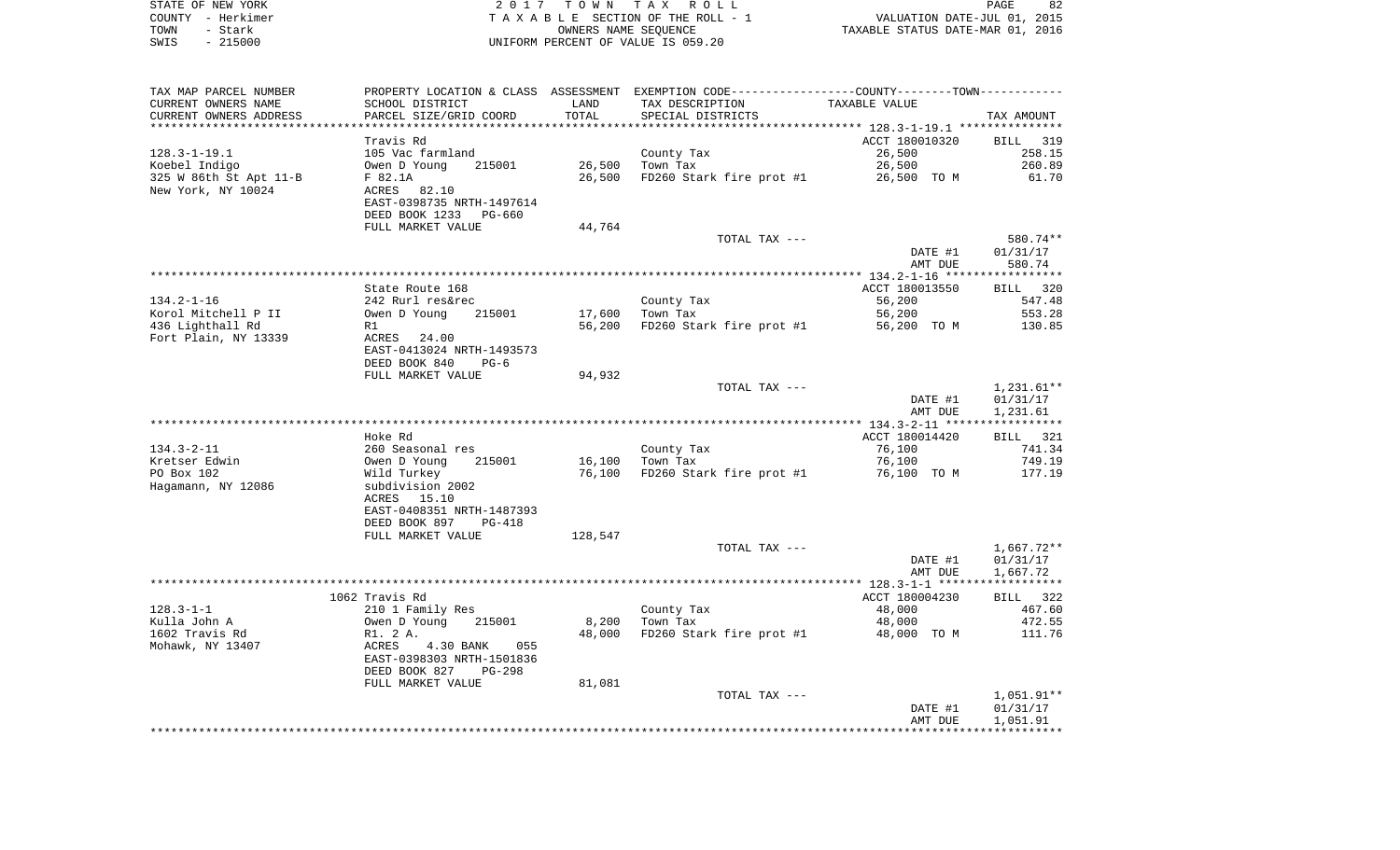|      | STATE OF NEW YORK | 2017 TOWN TAX ROLL                 | 83<br>PAGE                       |
|------|-------------------|------------------------------------|----------------------------------|
|      | COUNTY - Herkimer | TAXABLE SECTION OF THE ROLL - 1    | VALUATION DATE-JUL 01, 2015      |
| TOWN | – Stark           | OWNERS NAME SEOUENCE               | TAXABLE STATUS DATE-MAR 01, 2016 |
| SWIS | - 215000          | UNIFORM PERCENT OF VALUE IS 059.20 |                                  |

| TAX MAP PARCEL NUMBER                       | PROPERTY LOCATION & CLASS ASSESSMENT EXEMPTION CODE----------------COUNTY-------TOWN---------- |         |                                                  |                |              |
|---------------------------------------------|------------------------------------------------------------------------------------------------|---------|--------------------------------------------------|----------------|--------------|
| CURRENT OWNERS NAME                         | SCHOOL DISTRICT                                                                                | LAND    | TAX DESCRIPTION                                  | TAXABLE VALUE  |              |
| CURRENT OWNERS ADDRESS                      | PARCEL SIZE/GRID COORD                                                                         | TOTAL   | SPECIAL DISTRICTS                                |                | TAX AMOUNT   |
|                                             |                                                                                                |         |                                                  |                |              |
|                                             | 1410 State Route 168                                                                           |         |                                                  |                | BILL 323     |
| $127.4 - 1 - 18.2$                          | 242 Rurl res&rec                                                                               |         | County Tax                                       | 64,500         | 628.33       |
| Kupiec Peter M                              | 215001<br>Owen D Young                                                                         | 11,500  | Town Tax<br>FD260 Stark fire prot #1 64,500 TO M | 64,500         | 634.99       |
| Kupiec Jacqueline L<br>1410 State Route 168 | R1<br>ACRES 10.00 BANK<br>135                                                                  | 64,500  |                                                  |                | 150.18       |
| Mohawk, NY 13407                            | EAST-0395859 NRTH-1499651                                                                      |         |                                                  |                |              |
|                                             | DEED BOOK 752<br>$PG-78$                                                                       |         |                                                  |                |              |
|                                             | FULL MARKET VALUE                                                                              | 108,953 |                                                  |                |              |
|                                             |                                                                                                |         | TOTAL TAX ---                                    |                | $1,413.50**$ |
|                                             |                                                                                                |         |                                                  | DATE #1        | 01/31/17     |
|                                             |                                                                                                |         |                                                  | AMT DUE        | 1,413.50     |
|                                             |                                                                                                |         |                                                  |                |              |
|                                             | 500 Johnny Cake Rd                                                                             |         |                                                  | ACCT 180001170 | BILL 324     |
| $127.2 - 1 - 10$                            | 210 1 Family Res                                                                               |         | County Tax                                       | 60,600         | 590.34       |
| Labonte Katherine E                         | Little Falls Ce 210900                                                                         | 6,000   | Town Tax                                         | 60,600         | 596.60       |
| 500 Johnnycake Rd                           | R1 1                                                                                           | 60,600  | $FD260$ Stark fire prot #1 60,600 TO M           |                | 141.10       |
| Mohawk, NY 13407                            | ACRES<br>1.00 BANK 171                                                                         |         |                                                  |                |              |
|                                             | EAST-0394516 NRTH-1506056                                                                      |         |                                                  |                |              |
|                                             | DEED BOOK 844<br>PG-284                                                                        |         |                                                  |                |              |
|                                             | FULL MARKET VALUE                                                                              | 102,365 |                                                  |                |              |
|                                             |                                                                                                |         | TOTAL TAX ---                                    |                | 1,328.04**   |
|                                             |                                                                                                |         |                                                  | DATE #1        | 01/31/17     |
|                                             |                                                                                                |         |                                                  | AMT DUE        | 1,328.04     |
|                                             |                                                                                                |         |                                                  |                |              |
|                                             | Frog City Rd                                                                                   |         |                                                  |                | BILL 325     |
| $135.1 - 1 - 2$                             | 322 Rural vac>10<br>Owen D Young 21<br>FRNT 1175.00 DPTH                                       |         | County Tax                                       | 9,000          | 87.67        |
| Lasher James L Sr.                          | 215001                                                                                         | 9,000   | Town Tax                                         | 9,000          | 88.60        |
| 2518 River Rd                               |                                                                                                | 9,000   |                                                  |                |              |
| Fort Plain, NY 13339                        | ACRES 19.40                                                                                    |         |                                                  |                |              |
|                                             | EAST-0422405 NRTH-1493254                                                                      |         |                                                  |                |              |
|                                             | DEED BOOK 1361 PG-888                                                                          |         |                                                  |                |              |
|                                             | FULL MARKET VALUE                                                                              | 15,203  |                                                  |                |              |
|                                             |                                                                                                |         | TOTAL TAX ---                                    |                | $176.27**$   |
|                                             |                                                                                                |         |                                                  | DATE #1        | 01/31/17     |
|                                             |                                                                                                |         |                                                  | AMT DUE        | 176.27       |
|                                             |                                                                                                |         |                                                  |                |              |
|                                             | 1794 State Route 168                                                                           |         |                                                  |                | BILL 326     |
| $127.4 - 1 - 8.2$                           | 210 1 Family Res                                                                               |         | County Tax                                       | 29,900         | 291.27       |
| Lewis Brett R                               | Owen D Young<br>215001                                                                         | 8,700   | Town Tax                                         | 29,900         | 294.36       |
| Lewis Jaymie<br>1794 State Route 168        | Vac Ld                                                                                         | 29,900  | FD260 Stark fire prot #1                         | 29,900 TO M    | 69.62        |
| Mohawk, NY 13407                            | FRNT 250.00 DPTH<br>ACRES<br>2.10                                                              |         |                                                  |                |              |
|                                             | EAST-0389005 NRTH-1501524                                                                      |         |                                                  |                |              |
|                                             | DEED BOOK 857<br>$PG-40$                                                                       |         |                                                  |                |              |
|                                             | FULL MARKET VALUE                                                                              | 50,507  |                                                  |                |              |
|                                             |                                                                                                |         | TOTAL TAX ---                                    |                | $655.25**$   |
|                                             |                                                                                                |         |                                                  | DATE #1        | 01/31/17     |
|                                             |                                                                                                |         |                                                  | AMT DUE        | 655.25       |
|                                             |                                                                                                |         |                                                  |                |              |
|                                             |                                                                                                |         |                                                  |                |              |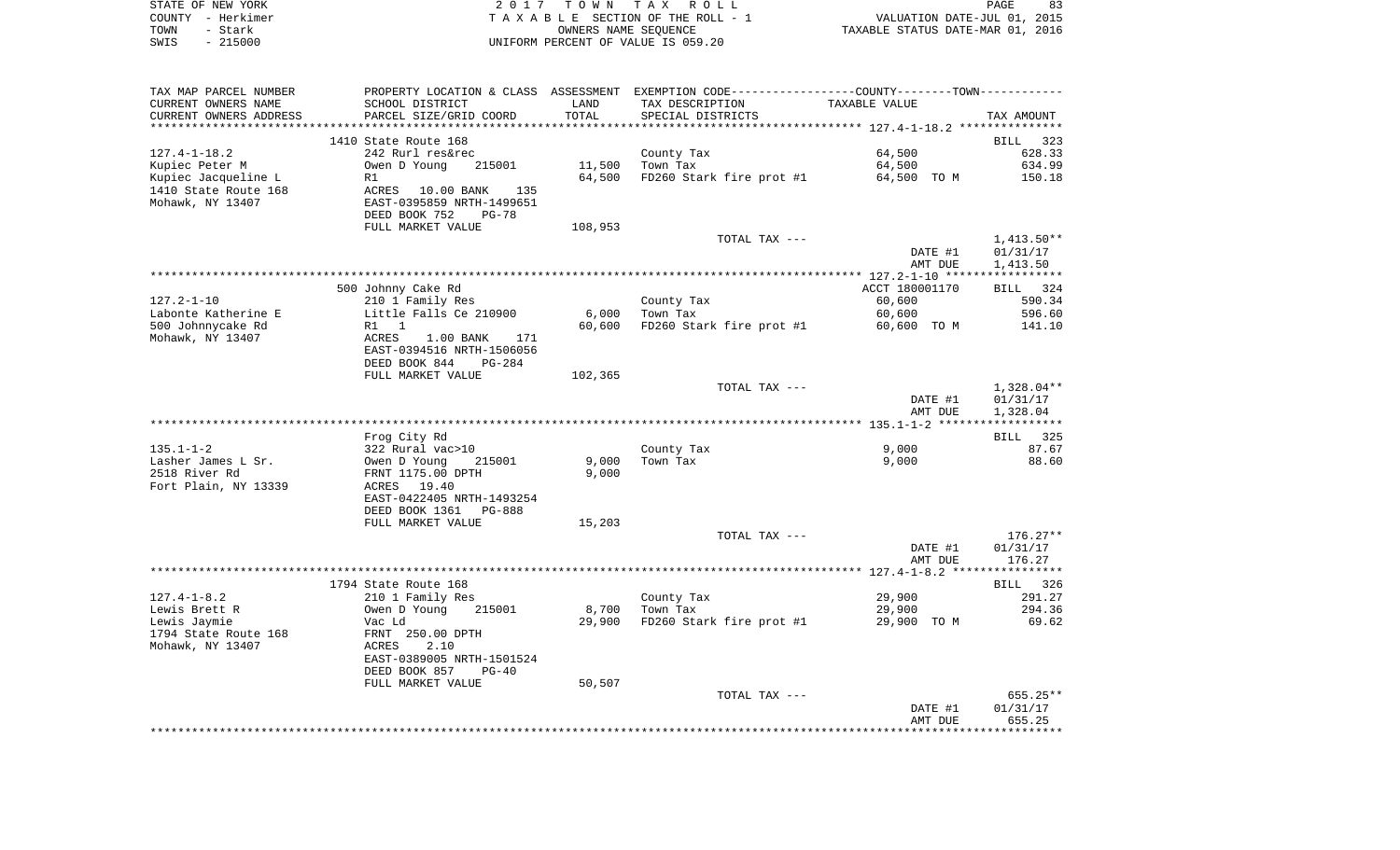|      | STATE OF NEW YORK | 2017 TOWN TAX ROLL                 | 84<br>PAGE                       |
|------|-------------------|------------------------------------|----------------------------------|
|      | COUNTY - Herkimer | TAXABLE SECTION OF THE ROLL - 1    | VALUATION DATE-JUL 01, 2015      |
| TOWN | - Stark           | OWNERS NAME SEOUENCE               | TAXABLE STATUS DATE-MAR 01, 2016 |
| SWIS | - 215000          | UNIFORM PERCENT OF VALUE IS 059.20 |                                  |

| TAX MAP PARCEL NUMBER                      |                                            |         | PROPERTY LOCATION & CLASS ASSESSMENT EXEMPTION CODE---------------COUNTY-------TOWN--------- |                  |                  |
|--------------------------------------------|--------------------------------------------|---------|----------------------------------------------------------------------------------------------|------------------|------------------|
| CURRENT OWNERS NAME                        | SCHOOL DISTRICT                            | LAND    | TAX DESCRIPTION                                                                              | TAXABLE VALUE    |                  |
| CURRENT OWNERS ADDRESS                     | PARCEL SIZE/GRID COORD                     | TOTAL   | SPECIAL DISTRICTS                                                                            |                  | TAX AMOUNT       |
|                                            |                                            |         |                                                                                              |                  |                  |
|                                            | Off State Route 168                        |         |                                                                                              | ACCT 192197      | 327<br>BILL      |
| $128.3 - 1 - 8$                            | 105 Vac farmland                           |         | County Tax                                                                                   | 8,500            | 82.80            |
| Loiki Erik                                 | Owen D Young<br>215001                     | 8,500   | Town Tax                                                                                     | 8,500            | 83.68            |
| 13 Cleveland Ave                           | F                                          | 8,500   | FD260 Stark fire prot #1                                                                     | 8,500 TO M       | 19.79            |
| Westfield, MA 01085                        | ACRES 27.70                                |         |                                                                                              |                  |                  |
|                                            | EAST-0405554 NRTH-1499748                  |         |                                                                                              |                  |                  |
|                                            | DEED BOOK 1569 PG-400<br>FULL MARKET VALUE | 14,358  |                                                                                              |                  |                  |
|                                            |                                            |         | TOTAL TAX ---                                                                                |                  | 186.27**         |
|                                            |                                            |         |                                                                                              | DATE #1          | 01/31/17         |
|                                            |                                            |         |                                                                                              | AMT DUE          | 186.27           |
|                                            |                                            |         |                                                                                              |                  |                  |
|                                            | State Route 168                            |         |                                                                                              | ACCT 192197      | BILL 328         |
| $128.3 - 1 - 10$                           | 105 Vac farmland                           |         | County Tax                                                                                   | 38,200           | 372.13           |
| Loiki Erik                                 | Owen D Young<br>215001                     | 38,100  | Town Tax                                                                                     | 38,200           | 376.07           |
| 13 Cleveland Ave                           | ACRES 109.00                               | 38,200  | FD260 Stark fire prot #1                                                                     | 38,200 TO M      | 88.94            |
| Westfield, MA 01085                        | EAST-0405619 NRTH-1497995                  |         |                                                                                              |                  |                  |
|                                            | DEED BOOK 1569<br><b>PG-400</b>            |         |                                                                                              |                  |                  |
|                                            | FULL MARKET VALUE                          | 64,527  |                                                                                              |                  |                  |
|                                            |                                            |         | TOTAL TAX ---                                                                                |                  | 837.14**         |
|                                            |                                            |         |                                                                                              | DATE #1          | 01/31/17         |
|                                            |                                            |         |                                                                                              | AMT DUE          | 837.14           |
|                                            | Off State Route 168                        |         |                                                                                              | ACCT 192197      | BILL 329         |
| $128.3 - 1 - 23$                           | 323 Vacant rural                           |         | County Tax                                                                                   | 4,000            | 38.97            |
| Loiki Erik                                 | Owen D Young<br>215001                     | 4,000   | Town Tax                                                                                     | 4,000            | 39.38            |
| 13 Cleveland Ave                           | F                                          | 4,000   | FD260 Stark fire prot #1                                                                     | 4,000 TO M       | 9.31             |
| Westfield, MA 01085                        | ACRES<br>4.40                              |         |                                                                                              |                  |                  |
|                                            | EAST-0405290 NRTH-1497186                  |         |                                                                                              |                  |                  |
|                                            | DEED BOOK 1569<br>PG-400                   |         |                                                                                              |                  |                  |
|                                            | FULL MARKET VALUE                          | 6,757   |                                                                                              |                  |                  |
|                                            |                                            |         | TOTAL TAX ---                                                                                |                  | $87.66**$        |
|                                            |                                            |         |                                                                                              | DATE #1          | 01/31/17         |
|                                            |                                            |         |                                                                                              | AMT DUE          | 87.66            |
|                                            |                                            |         |                                                                                              |                  |                  |
|                                            | 127 Welden Rd                              |         |                                                                                              |                  | BILL 330         |
| $134.1 - 1 - 12.2$<br>Lonewolf Wawewa Boes | 242 Rurl res&rec<br>215001<br>Owen D Young | 16,100  | County Tax<br>Town Tax                                                                       | 69,000<br>69,000 | 672.17<br>679.29 |
| 127 Welden Rd                              | ACRES 20.00                                | 69,000  | FD260 Stark fire prot #1                                                                     | 69,000 TO M      | 160.65           |
| Fort Plain, NY 13339                       | EAST-0406964 NRTH-1494905                  |         |                                                                                              |                  |                  |
|                                            | DEED BOOK 1464<br>PG-860                   |         |                                                                                              |                  |                  |
|                                            | FULL MARKET VALUE                          | 116,554 |                                                                                              |                  |                  |
|                                            |                                            |         | TOTAL TAX ---                                                                                |                  | 1,512.11**       |
|                                            |                                            |         |                                                                                              | DATE #1          | 01/31/17         |
|                                            |                                            |         |                                                                                              | AMT DUE          | 1,512.11         |
|                                            |                                            |         |                                                                                              |                  |                  |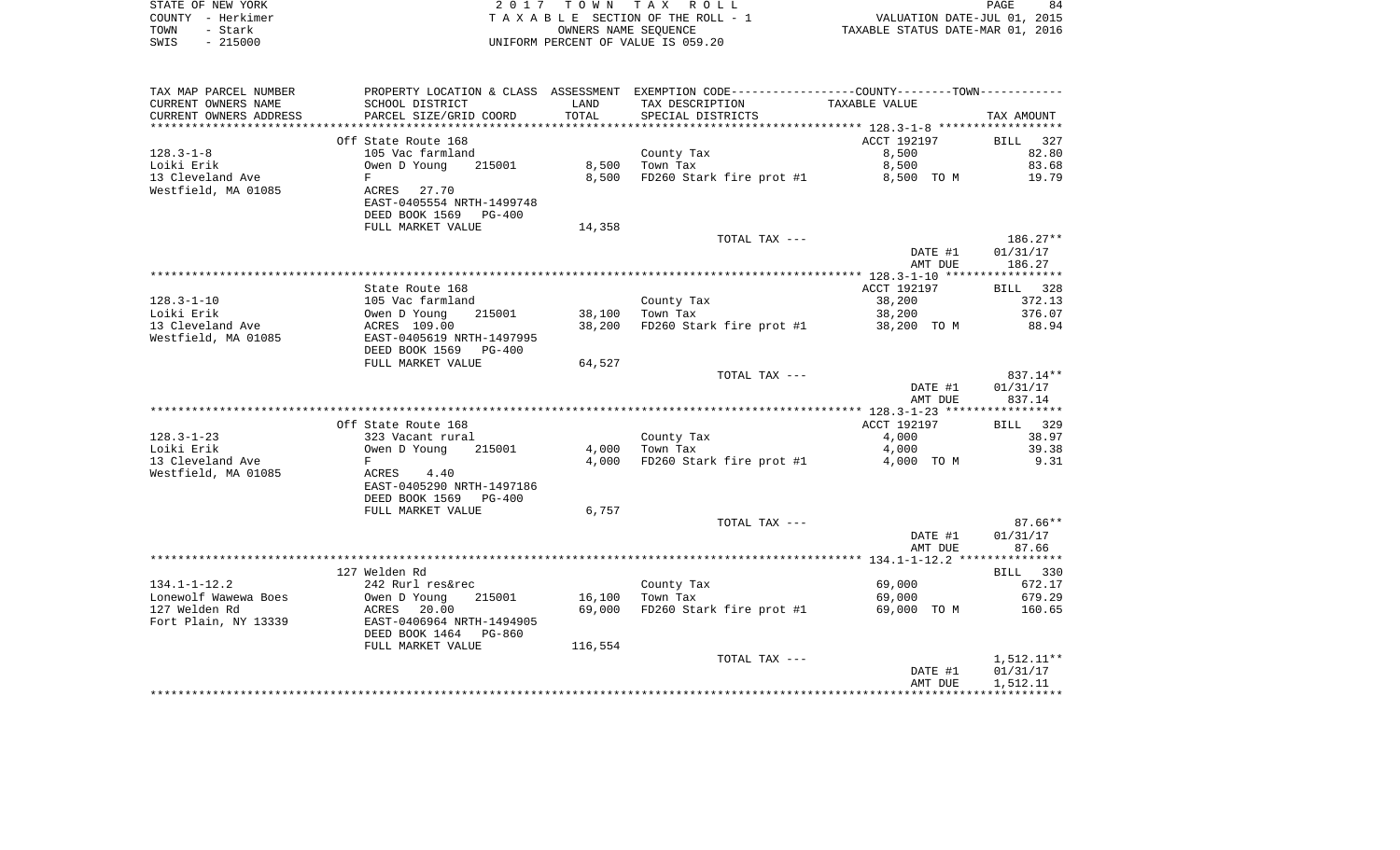| STATE OF NEW YORK |           | 2017 TOWN TAX ROLL                 |                                  | PAGE | 85 |
|-------------------|-----------|------------------------------------|----------------------------------|------|----|
| COUNTY - Herkimer |           | TAXABLE SECTION OF THE ROLL - 1    | VALUATION DATE-JUL 01, 2015      |      |    |
| TOWN              | - Stark   | OWNERS NAME SEOUENCE               | TAXABLE STATUS DATE-MAR 01, 2016 |      |    |
| SWIS              | $-215000$ | UNIFORM PERCENT OF VALUE IS 059.20 |                                  |      |    |

| TOTAL<br>CURRENT OWNERS ADDRESS<br>PARCEL SIZE/GRID COORD<br>SPECIAL DISTRICTS<br>TAX AMOUNT<br>ACCT 180002370<br>State Route 80<br>BILL 331<br>50,000<br>$134.4 - 1 - 45$<br>210 1 Family Res<br>County Tax<br>487.08<br>Loske Bobbi Jo<br>215001<br>3,500<br>Town Tax<br>50,000<br>492.24<br>Owen D Young<br>PO Box 296<br>50,000<br>School Relevy<br>1,559.39<br>R1 1/4 A<br>Fort Plain, NY 13339<br>FRNT<br>40.00 DPTH 90.00<br>FD260 Stark fire prot #1 50,000 TO M<br>116.42<br>EAST-0418774 NRTH-1488749<br>DEED BOOK 1355<br>PG-430<br>FULL MARKET VALUE<br>84,459<br>TOTAL TAX ---<br>$2,655.13**$<br>DATE #1<br>01/31/17<br>AMT DUE<br>2,655.13<br>Route 80<br>ACCT 180002490<br>BILL<br>332<br>$134.4 - 1 - 46$<br>2.92<br>314 Rural vac<10<br>County Tax<br>300<br>Loske Bobbi Jo<br>Town Tax<br>2.95<br>Owen D Young<br>215001<br>300<br>300<br>PO Box 296<br>$V19$ $1/4$<br>300<br>School Relevy<br>9.36<br>300 TO M<br>Fort Plain, NY 13339<br>FRNT 90.00 DPTH 225.00<br>FD260 Stark fire prot #1<br>.70<br>EAST-0418801 NRTH-1488675<br>DEED BOOK 1355<br>PG-430<br>507<br>FULL MARKET VALUE<br>$15.93**$<br>TOTAL TAX ---<br>DATE #1<br>01/31/17<br>AMT DUE<br>15.93<br>2426 State Route 80<br>ACCT 193014<br>BILL 333<br>$134.18 - 1 - 5$<br>49,500<br>482.21<br>210 1 Family Res<br>County Tax<br>Luci Patrick W Jr<br>Owen D Young<br>6,300<br>49,500<br>487.32<br>215001<br>Town Tax<br>2426 State Route 80<br>R1<br>49,500<br>FD260 Stark fire prot #1<br>49,500 TO M<br>115.25<br>PO Box 13<br>FRNT 116.00 DPTH 238.00<br>WD300 Stark Water District<br>49,500 TO M<br>85.30<br>EAST-0406479 NRTH-1481579<br>DEED BOOK 1574<br>PG-201<br>FULL MARKET VALUE<br>83,615<br>TOTAL TAX ---<br>1,170.08**<br>DATE #1<br>01/31/17<br>AMT DUE<br>1,170.08<br>3212 State Route 80<br>ACCT 180012790<br>BILL 334<br>$134.4 - 1 - 41$<br>County Tax<br>50,000<br>487.08<br>210 1 Family Res<br>Magnone Suzanne<br>8,600<br>Town Tax<br>50,000<br>492.24<br>Owen D Young<br>215001<br>3212 State Route 80<br>FD260 Stark fire prot #1<br>R1<br>50,000<br>50,000 TO M<br>116.42<br>Fort Plain, NY 13339<br>ACRES<br>4.90<br>EAST-0419295 NRTH-1488686<br>DEED BOOK 763<br>PG-631<br>FULL MARKET VALUE<br>84,459<br>$1,095.74**$<br>TOTAL TAX ---<br>DATE #1<br>01/31/17<br>AMT DUE<br>1,095.74 | TAX MAP PARCEL NUMBER     |                 |      | PROPERTY LOCATION & CLASS ASSESSMENT EXEMPTION CODE----------------COUNTY-------TOWN---------- |               |  |
|----------------------------------------------------------------------------------------------------------------------------------------------------------------------------------------------------------------------------------------------------------------------------------------------------------------------------------------------------------------------------------------------------------------------------------------------------------------------------------------------------------------------------------------------------------------------------------------------------------------------------------------------------------------------------------------------------------------------------------------------------------------------------------------------------------------------------------------------------------------------------------------------------------------------------------------------------------------------------------------------------------------------------------------------------------------------------------------------------------------------------------------------------------------------------------------------------------------------------------------------------------------------------------------------------------------------------------------------------------------------------------------------------------------------------------------------------------------------------------------------------------------------------------------------------------------------------------------------------------------------------------------------------------------------------------------------------------------------------------------------------------------------------------------------------------------------------------------------------------------------------------------------------------------------------------------------------------------------------------------------------------------------------------------------------------------------------------------------------------------------------------------------------------------------------------------------------------------------------------------------------------------------------------------------------------|---------------------------|-----------------|------|------------------------------------------------------------------------------------------------|---------------|--|
|                                                                                                                                                                                                                                                                                                                                                                                                                                                                                                                                                                                                                                                                                                                                                                                                                                                                                                                                                                                                                                                                                                                                                                                                                                                                                                                                                                                                                                                                                                                                                                                                                                                                                                                                                                                                                                                                                                                                                                                                                                                                                                                                                                                                                                                                                                          | CURRENT OWNERS NAME       | SCHOOL DISTRICT | LAND | TAX DESCRIPTION                                                                                | TAXABLE VALUE |  |
|                                                                                                                                                                                                                                                                                                                                                                                                                                                                                                                                                                                                                                                                                                                                                                                                                                                                                                                                                                                                                                                                                                                                                                                                                                                                                                                                                                                                                                                                                                                                                                                                                                                                                                                                                                                                                                                                                                                                                                                                                                                                                                                                                                                                                                                                                                          |                           |                 |      |                                                                                                |               |  |
|                                                                                                                                                                                                                                                                                                                                                                                                                                                                                                                                                                                                                                                                                                                                                                                                                                                                                                                                                                                                                                                                                                                                                                                                                                                                                                                                                                                                                                                                                                                                                                                                                                                                                                                                                                                                                                                                                                                                                                                                                                                                                                                                                                                                                                                                                                          |                           |                 |      |                                                                                                |               |  |
|                                                                                                                                                                                                                                                                                                                                                                                                                                                                                                                                                                                                                                                                                                                                                                                                                                                                                                                                                                                                                                                                                                                                                                                                                                                                                                                                                                                                                                                                                                                                                                                                                                                                                                                                                                                                                                                                                                                                                                                                                                                                                                                                                                                                                                                                                                          |                           |                 |      |                                                                                                |               |  |
|                                                                                                                                                                                                                                                                                                                                                                                                                                                                                                                                                                                                                                                                                                                                                                                                                                                                                                                                                                                                                                                                                                                                                                                                                                                                                                                                                                                                                                                                                                                                                                                                                                                                                                                                                                                                                                                                                                                                                                                                                                                                                                                                                                                                                                                                                                          |                           |                 |      |                                                                                                |               |  |
|                                                                                                                                                                                                                                                                                                                                                                                                                                                                                                                                                                                                                                                                                                                                                                                                                                                                                                                                                                                                                                                                                                                                                                                                                                                                                                                                                                                                                                                                                                                                                                                                                                                                                                                                                                                                                                                                                                                                                                                                                                                                                                                                                                                                                                                                                                          |                           |                 |      |                                                                                                |               |  |
|                                                                                                                                                                                                                                                                                                                                                                                                                                                                                                                                                                                                                                                                                                                                                                                                                                                                                                                                                                                                                                                                                                                                                                                                                                                                                                                                                                                                                                                                                                                                                                                                                                                                                                                                                                                                                                                                                                                                                                                                                                                                                                                                                                                                                                                                                                          |                           |                 |      |                                                                                                |               |  |
|                                                                                                                                                                                                                                                                                                                                                                                                                                                                                                                                                                                                                                                                                                                                                                                                                                                                                                                                                                                                                                                                                                                                                                                                                                                                                                                                                                                                                                                                                                                                                                                                                                                                                                                                                                                                                                                                                                                                                                                                                                                                                                                                                                                                                                                                                                          |                           |                 |      |                                                                                                |               |  |
|                                                                                                                                                                                                                                                                                                                                                                                                                                                                                                                                                                                                                                                                                                                                                                                                                                                                                                                                                                                                                                                                                                                                                                                                                                                                                                                                                                                                                                                                                                                                                                                                                                                                                                                                                                                                                                                                                                                                                                                                                                                                                                                                                                                                                                                                                                          |                           |                 |      |                                                                                                |               |  |
|                                                                                                                                                                                                                                                                                                                                                                                                                                                                                                                                                                                                                                                                                                                                                                                                                                                                                                                                                                                                                                                                                                                                                                                                                                                                                                                                                                                                                                                                                                                                                                                                                                                                                                                                                                                                                                                                                                                                                                                                                                                                                                                                                                                                                                                                                                          |                           |                 |      |                                                                                                |               |  |
|                                                                                                                                                                                                                                                                                                                                                                                                                                                                                                                                                                                                                                                                                                                                                                                                                                                                                                                                                                                                                                                                                                                                                                                                                                                                                                                                                                                                                                                                                                                                                                                                                                                                                                                                                                                                                                                                                                                                                                                                                                                                                                                                                                                                                                                                                                          |                           |                 |      |                                                                                                |               |  |
|                                                                                                                                                                                                                                                                                                                                                                                                                                                                                                                                                                                                                                                                                                                                                                                                                                                                                                                                                                                                                                                                                                                                                                                                                                                                                                                                                                                                                                                                                                                                                                                                                                                                                                                                                                                                                                                                                                                                                                                                                                                                                                                                                                                                                                                                                                          |                           |                 |      |                                                                                                |               |  |
|                                                                                                                                                                                                                                                                                                                                                                                                                                                                                                                                                                                                                                                                                                                                                                                                                                                                                                                                                                                                                                                                                                                                                                                                                                                                                                                                                                                                                                                                                                                                                                                                                                                                                                                                                                                                                                                                                                                                                                                                                                                                                                                                                                                                                                                                                                          |                           |                 |      |                                                                                                |               |  |
|                                                                                                                                                                                                                                                                                                                                                                                                                                                                                                                                                                                                                                                                                                                                                                                                                                                                                                                                                                                                                                                                                                                                                                                                                                                                                                                                                                                                                                                                                                                                                                                                                                                                                                                                                                                                                                                                                                                                                                                                                                                                                                                                                                                                                                                                                                          |                           |                 |      |                                                                                                |               |  |
|                                                                                                                                                                                                                                                                                                                                                                                                                                                                                                                                                                                                                                                                                                                                                                                                                                                                                                                                                                                                                                                                                                                                                                                                                                                                                                                                                                                                                                                                                                                                                                                                                                                                                                                                                                                                                                                                                                                                                                                                                                                                                                                                                                                                                                                                                                          |                           |                 |      |                                                                                                |               |  |
|                                                                                                                                                                                                                                                                                                                                                                                                                                                                                                                                                                                                                                                                                                                                                                                                                                                                                                                                                                                                                                                                                                                                                                                                                                                                                                                                                                                                                                                                                                                                                                                                                                                                                                                                                                                                                                                                                                                                                                                                                                                                                                                                                                                                                                                                                                          |                           |                 |      |                                                                                                |               |  |
|                                                                                                                                                                                                                                                                                                                                                                                                                                                                                                                                                                                                                                                                                                                                                                                                                                                                                                                                                                                                                                                                                                                                                                                                                                                                                                                                                                                                                                                                                                                                                                                                                                                                                                                                                                                                                                                                                                                                                                                                                                                                                                                                                                                                                                                                                                          |                           |                 |      |                                                                                                |               |  |
|                                                                                                                                                                                                                                                                                                                                                                                                                                                                                                                                                                                                                                                                                                                                                                                                                                                                                                                                                                                                                                                                                                                                                                                                                                                                                                                                                                                                                                                                                                                                                                                                                                                                                                                                                                                                                                                                                                                                                                                                                                                                                                                                                                                                                                                                                                          |                           |                 |      |                                                                                                |               |  |
|                                                                                                                                                                                                                                                                                                                                                                                                                                                                                                                                                                                                                                                                                                                                                                                                                                                                                                                                                                                                                                                                                                                                                                                                                                                                                                                                                                                                                                                                                                                                                                                                                                                                                                                                                                                                                                                                                                                                                                                                                                                                                                                                                                                                                                                                                                          |                           |                 |      |                                                                                                |               |  |
|                                                                                                                                                                                                                                                                                                                                                                                                                                                                                                                                                                                                                                                                                                                                                                                                                                                                                                                                                                                                                                                                                                                                                                                                                                                                                                                                                                                                                                                                                                                                                                                                                                                                                                                                                                                                                                                                                                                                                                                                                                                                                                                                                                                                                                                                                                          |                           |                 |      |                                                                                                |               |  |
|                                                                                                                                                                                                                                                                                                                                                                                                                                                                                                                                                                                                                                                                                                                                                                                                                                                                                                                                                                                                                                                                                                                                                                                                                                                                                                                                                                                                                                                                                                                                                                                                                                                                                                                                                                                                                                                                                                                                                                                                                                                                                                                                                                                                                                                                                                          |                           |                 |      |                                                                                                |               |  |
|                                                                                                                                                                                                                                                                                                                                                                                                                                                                                                                                                                                                                                                                                                                                                                                                                                                                                                                                                                                                                                                                                                                                                                                                                                                                                                                                                                                                                                                                                                                                                                                                                                                                                                                                                                                                                                                                                                                                                                                                                                                                                                                                                                                                                                                                                                          |                           |                 |      |                                                                                                |               |  |
|                                                                                                                                                                                                                                                                                                                                                                                                                                                                                                                                                                                                                                                                                                                                                                                                                                                                                                                                                                                                                                                                                                                                                                                                                                                                                                                                                                                                                                                                                                                                                                                                                                                                                                                                                                                                                                                                                                                                                                                                                                                                                                                                                                                                                                                                                                          |                           |                 |      |                                                                                                |               |  |
|                                                                                                                                                                                                                                                                                                                                                                                                                                                                                                                                                                                                                                                                                                                                                                                                                                                                                                                                                                                                                                                                                                                                                                                                                                                                                                                                                                                                                                                                                                                                                                                                                                                                                                                                                                                                                                                                                                                                                                                                                                                                                                                                                                                                                                                                                                          |                           |                 |      |                                                                                                |               |  |
|                                                                                                                                                                                                                                                                                                                                                                                                                                                                                                                                                                                                                                                                                                                                                                                                                                                                                                                                                                                                                                                                                                                                                                                                                                                                                                                                                                                                                                                                                                                                                                                                                                                                                                                                                                                                                                                                                                                                                                                                                                                                                                                                                                                                                                                                                                          |                           |                 |      |                                                                                                |               |  |
|                                                                                                                                                                                                                                                                                                                                                                                                                                                                                                                                                                                                                                                                                                                                                                                                                                                                                                                                                                                                                                                                                                                                                                                                                                                                                                                                                                                                                                                                                                                                                                                                                                                                                                                                                                                                                                                                                                                                                                                                                                                                                                                                                                                                                                                                                                          |                           |                 |      |                                                                                                |               |  |
|                                                                                                                                                                                                                                                                                                                                                                                                                                                                                                                                                                                                                                                                                                                                                                                                                                                                                                                                                                                                                                                                                                                                                                                                                                                                                                                                                                                                                                                                                                                                                                                                                                                                                                                                                                                                                                                                                                                                                                                                                                                                                                                                                                                                                                                                                                          |                           |                 |      |                                                                                                |               |  |
|                                                                                                                                                                                                                                                                                                                                                                                                                                                                                                                                                                                                                                                                                                                                                                                                                                                                                                                                                                                                                                                                                                                                                                                                                                                                                                                                                                                                                                                                                                                                                                                                                                                                                                                                                                                                                                                                                                                                                                                                                                                                                                                                                                                                                                                                                                          |                           |                 |      |                                                                                                |               |  |
|                                                                                                                                                                                                                                                                                                                                                                                                                                                                                                                                                                                                                                                                                                                                                                                                                                                                                                                                                                                                                                                                                                                                                                                                                                                                                                                                                                                                                                                                                                                                                                                                                                                                                                                                                                                                                                                                                                                                                                                                                                                                                                                                                                                                                                                                                                          |                           |                 |      |                                                                                                |               |  |
|                                                                                                                                                                                                                                                                                                                                                                                                                                                                                                                                                                                                                                                                                                                                                                                                                                                                                                                                                                                                                                                                                                                                                                                                                                                                                                                                                                                                                                                                                                                                                                                                                                                                                                                                                                                                                                                                                                                                                                                                                                                                                                                                                                                                                                                                                                          | Van Hornesville, NY 13475 |                 |      |                                                                                                |               |  |
|                                                                                                                                                                                                                                                                                                                                                                                                                                                                                                                                                                                                                                                                                                                                                                                                                                                                                                                                                                                                                                                                                                                                                                                                                                                                                                                                                                                                                                                                                                                                                                                                                                                                                                                                                                                                                                                                                                                                                                                                                                                                                                                                                                                                                                                                                                          |                           |                 |      |                                                                                                |               |  |
|                                                                                                                                                                                                                                                                                                                                                                                                                                                                                                                                                                                                                                                                                                                                                                                                                                                                                                                                                                                                                                                                                                                                                                                                                                                                                                                                                                                                                                                                                                                                                                                                                                                                                                                                                                                                                                                                                                                                                                                                                                                                                                                                                                                                                                                                                                          |                           |                 |      |                                                                                                |               |  |
|                                                                                                                                                                                                                                                                                                                                                                                                                                                                                                                                                                                                                                                                                                                                                                                                                                                                                                                                                                                                                                                                                                                                                                                                                                                                                                                                                                                                                                                                                                                                                                                                                                                                                                                                                                                                                                                                                                                                                                                                                                                                                                                                                                                                                                                                                                          |                           |                 |      |                                                                                                |               |  |
|                                                                                                                                                                                                                                                                                                                                                                                                                                                                                                                                                                                                                                                                                                                                                                                                                                                                                                                                                                                                                                                                                                                                                                                                                                                                                                                                                                                                                                                                                                                                                                                                                                                                                                                                                                                                                                                                                                                                                                                                                                                                                                                                                                                                                                                                                                          |                           |                 |      |                                                                                                |               |  |
|                                                                                                                                                                                                                                                                                                                                                                                                                                                                                                                                                                                                                                                                                                                                                                                                                                                                                                                                                                                                                                                                                                                                                                                                                                                                                                                                                                                                                                                                                                                                                                                                                                                                                                                                                                                                                                                                                                                                                                                                                                                                                                                                                                                                                                                                                                          |                           |                 |      |                                                                                                |               |  |
|                                                                                                                                                                                                                                                                                                                                                                                                                                                                                                                                                                                                                                                                                                                                                                                                                                                                                                                                                                                                                                                                                                                                                                                                                                                                                                                                                                                                                                                                                                                                                                                                                                                                                                                                                                                                                                                                                                                                                                                                                                                                                                                                                                                                                                                                                                          |                           |                 |      |                                                                                                |               |  |
|                                                                                                                                                                                                                                                                                                                                                                                                                                                                                                                                                                                                                                                                                                                                                                                                                                                                                                                                                                                                                                                                                                                                                                                                                                                                                                                                                                                                                                                                                                                                                                                                                                                                                                                                                                                                                                                                                                                                                                                                                                                                                                                                                                                                                                                                                                          |                           |                 |      |                                                                                                |               |  |
|                                                                                                                                                                                                                                                                                                                                                                                                                                                                                                                                                                                                                                                                                                                                                                                                                                                                                                                                                                                                                                                                                                                                                                                                                                                                                                                                                                                                                                                                                                                                                                                                                                                                                                                                                                                                                                                                                                                                                                                                                                                                                                                                                                                                                                                                                                          |                           |                 |      |                                                                                                |               |  |
|                                                                                                                                                                                                                                                                                                                                                                                                                                                                                                                                                                                                                                                                                                                                                                                                                                                                                                                                                                                                                                                                                                                                                                                                                                                                                                                                                                                                                                                                                                                                                                                                                                                                                                                                                                                                                                                                                                                                                                                                                                                                                                                                                                                                                                                                                                          |                           |                 |      |                                                                                                |               |  |
|                                                                                                                                                                                                                                                                                                                                                                                                                                                                                                                                                                                                                                                                                                                                                                                                                                                                                                                                                                                                                                                                                                                                                                                                                                                                                                                                                                                                                                                                                                                                                                                                                                                                                                                                                                                                                                                                                                                                                                                                                                                                                                                                                                                                                                                                                                          |                           |                 |      |                                                                                                |               |  |
|                                                                                                                                                                                                                                                                                                                                                                                                                                                                                                                                                                                                                                                                                                                                                                                                                                                                                                                                                                                                                                                                                                                                                                                                                                                                                                                                                                                                                                                                                                                                                                                                                                                                                                                                                                                                                                                                                                                                                                                                                                                                                                                                                                                                                                                                                                          |                           |                 |      |                                                                                                |               |  |
|                                                                                                                                                                                                                                                                                                                                                                                                                                                                                                                                                                                                                                                                                                                                                                                                                                                                                                                                                                                                                                                                                                                                                                                                                                                                                                                                                                                                                                                                                                                                                                                                                                                                                                                                                                                                                                                                                                                                                                                                                                                                                                                                                                                                                                                                                                          |                           |                 |      |                                                                                                |               |  |
|                                                                                                                                                                                                                                                                                                                                                                                                                                                                                                                                                                                                                                                                                                                                                                                                                                                                                                                                                                                                                                                                                                                                                                                                                                                                                                                                                                                                                                                                                                                                                                                                                                                                                                                                                                                                                                                                                                                                                                                                                                                                                                                                                                                                                                                                                                          |                           |                 |      |                                                                                                |               |  |
|                                                                                                                                                                                                                                                                                                                                                                                                                                                                                                                                                                                                                                                                                                                                                                                                                                                                                                                                                                                                                                                                                                                                                                                                                                                                                                                                                                                                                                                                                                                                                                                                                                                                                                                                                                                                                                                                                                                                                                                                                                                                                                                                                                                                                                                                                                          |                           |                 |      |                                                                                                |               |  |
|                                                                                                                                                                                                                                                                                                                                                                                                                                                                                                                                                                                                                                                                                                                                                                                                                                                                                                                                                                                                                                                                                                                                                                                                                                                                                                                                                                                                                                                                                                                                                                                                                                                                                                                                                                                                                                                                                                                                                                                                                                                                                                                                                                                                                                                                                                          |                           |                 |      |                                                                                                |               |  |
|                                                                                                                                                                                                                                                                                                                                                                                                                                                                                                                                                                                                                                                                                                                                                                                                                                                                                                                                                                                                                                                                                                                                                                                                                                                                                                                                                                                                                                                                                                                                                                                                                                                                                                                                                                                                                                                                                                                                                                                                                                                                                                                                                                                                                                                                                                          |                           |                 |      |                                                                                                |               |  |
|                                                                                                                                                                                                                                                                                                                                                                                                                                                                                                                                                                                                                                                                                                                                                                                                                                                                                                                                                                                                                                                                                                                                                                                                                                                                                                                                                                                                                                                                                                                                                                                                                                                                                                                                                                                                                                                                                                                                                                                                                                                                                                                                                                                                                                                                                                          |                           |                 |      |                                                                                                |               |  |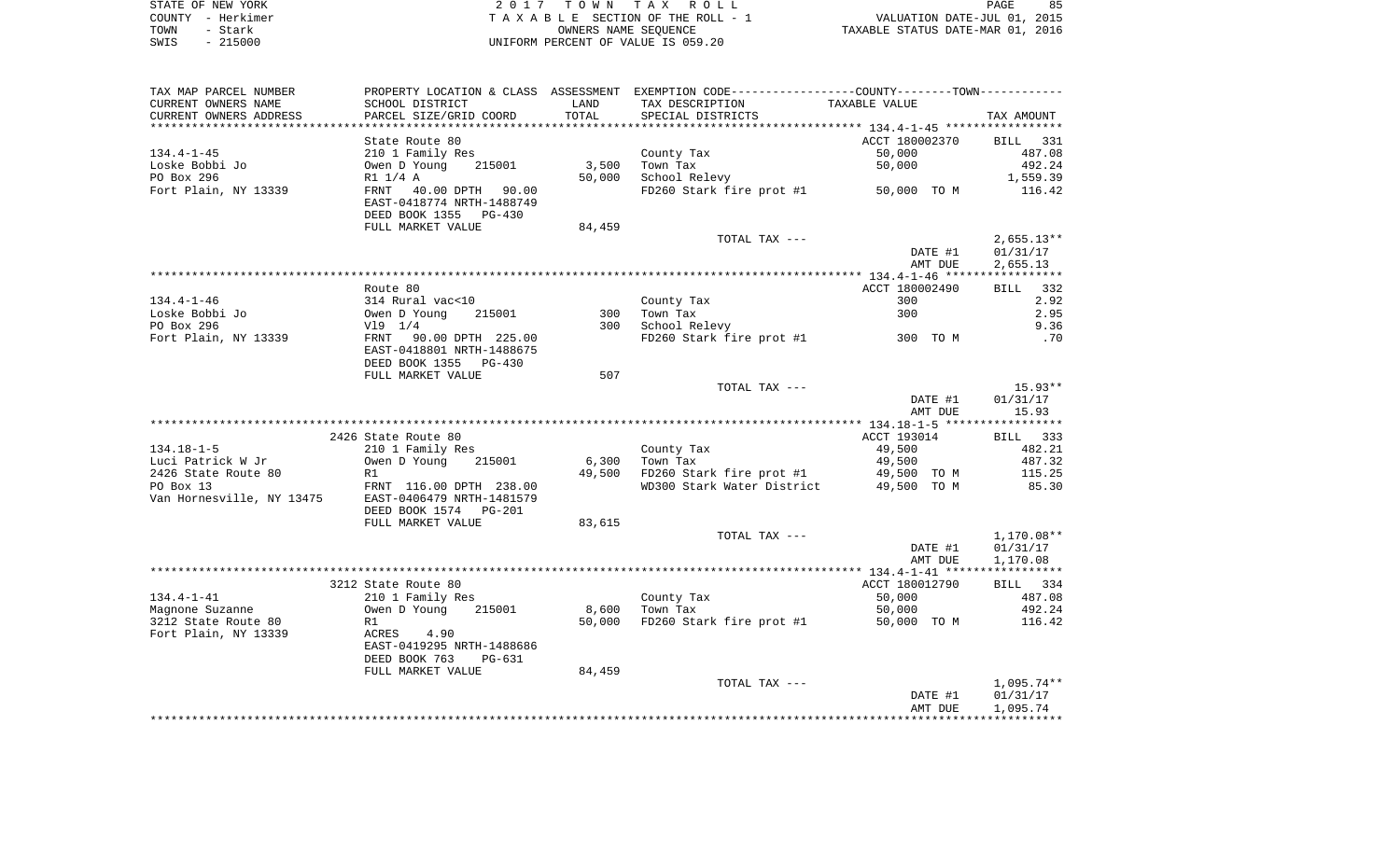| STATE OF NEW YORK | 2017 TOWN TAX ROLL                 | 86<br>PAGE                       |
|-------------------|------------------------------------|----------------------------------|
| COUNTY - Herkimer | TAXABLE SECTION OF THE ROLL - 1    | VALUATION DATE-JUL 01, 2015      |
| TOWN<br>- Stark   | OWNERS NAME SEOUENCE               | TAXABLE STATUS DATE-MAR 01, 2016 |
| - 215000<br>SWIS  | UNIFORM PERCENT OF VALUE IS 059.20 |                                  |

| TAX MAP PARCEL NUMBER<br>CURRENT OWNERS NAME     | SCHOOL DISTRICT                                       | LAND            | PROPERTY LOCATION & CLASS ASSESSMENT EXEMPTION CODE---------------COUNTY-------TOWN----------<br>TAX DESCRIPTION | TAXABLE VALUE         |                  |
|--------------------------------------------------|-------------------------------------------------------|-----------------|------------------------------------------------------------------------------------------------------------------|-----------------------|------------------|
| CURRENT OWNERS ADDRESS<br>********************** | PARCEL SIZE/GRID COORD<br>*************************** | TOTAL           | SPECIAL DISTRICTS                                                                                                |                       | TAX AMOUNT       |
|                                                  |                                                       |                 |                                                                                                                  |                       |                  |
|                                                  | State Route 80                                        |                 |                                                                                                                  | ACCT 189351           | BILL 335         |
| $134.4 - 1 - 44$                                 | 210 1 Family Res                                      |                 | County Tax                                                                                                       | 15,800                | 153.92           |
| Magnone Vincent                                  | Owen D Young<br>215001                                | 3,800           | Town Tax                                                                                                         | 15,800                | 155.55           |
| 3212 State Route 80<br>Fort Plain, NY 13339      | $R1 \t1/8$                                            | 15,800          | FD260 Stark fire prot #1                                                                                         | 15,800 TO M           | 36.79            |
|                                                  | FRNT 40.00 DPTH 85.00<br>EAST-0418796 NRTH-1488801    |                 |                                                                                                                  |                       |                  |
|                                                  | DEED BOOK 1552 PG-154                                 |                 |                                                                                                                  |                       |                  |
|                                                  | FULL MARKET VALUE                                     | 26,689          |                                                                                                                  |                       |                  |
|                                                  |                                                       |                 | TOTAL TAX ---                                                                                                    |                       | $346.26**$       |
|                                                  |                                                       |                 |                                                                                                                  | DATE #1               | 01/31/17         |
|                                                  |                                                       |                 |                                                                                                                  | AMT DUE               | 346.26           |
|                                                  |                                                       |                 |                                                                                                                  |                       |                  |
|                                                  | Off Cramers Corners Rd                                |                 |                                                                                                                  | ACCT 180010080        | BILL 336         |
| 134.1-1-14                                       | 323 Vacant rural                                      |                 | County Tax                                                                                                       | 1,500                 | 14.61            |
| Mannino Joseph                                   | 215001                                                | 1,500           | Town Tax                                                                                                         | 1,500                 | 14.77            |
| Mannino Frances                                  | Owen D Young<br>John Mead                             |                 | 1,500 FD260 Stark fire prot #1                                                                                   | 1,500 TO M            | 3.49             |
| 140 Dales Bridge Rd                              | V12 20                                                |                 |                                                                                                                  |                       |                  |
| Germantown, NY 12526                             | ACRES 15.40                                           |                 |                                                                                                                  |                       |                  |
|                                                  | EAST-0405867 NRTH-1490973                             |                 |                                                                                                                  |                       |                  |
|                                                  | DEED BOOK 847<br>PG-607                               |                 |                                                                                                                  |                       |                  |
|                                                  | FULL MARKET VALUE                                     | 2,534           |                                                                                                                  |                       |                  |
|                                                  |                                                       |                 | TOTAL TAX ---                                                                                                    |                       | $32.87**$        |
|                                                  |                                                       |                 |                                                                                                                  | DATE #1               | 01/31/17         |
|                                                  |                                                       |                 |                                                                                                                  | AMT DUE               | 32.87            |
|                                                  |                                                       |                 |                                                                                                                  |                       |                  |
|                                                  | Off Cramers Corners Rd                                |                 |                                                                                                                  | ACCT 180013170        | BILL 337         |
| $134.1 - 1 - 15$                                 | 240 Rural res                                         |                 | County Tax                                                                                                       | 82,100                | 799.79           |
| Mannino Joseph & Frances                         | 215001<br>Owen D Young                                | 32,200          | Town Tax                                                                                                         | 82,100                | 808.26           |
| 140 Dales Bridge Rd                              | Log Cabin                                             | 82,100          | FD260 Stark fire prot #1                                                                                         | 82,100 TO M           | 191.16           |
| Germantown, NY 12526                             | ACRES 142.00                                          |                 |                                                                                                                  |                       |                  |
|                                                  | EAST-0406459 NRTH-1491940                             |                 |                                                                                                                  |                       |                  |
|                                                  | DEED BOOK 751<br>PG-233                               |                 |                                                                                                                  |                       |                  |
|                                                  | FULL MARKET VALUE                                     | 138,682         |                                                                                                                  |                       |                  |
|                                                  |                                                       |                 | TOTAL TAX ---                                                                                                    |                       | 1,799.21**       |
|                                                  |                                                       |                 |                                                                                                                  | DATE #1               | 01/31/17         |
|                                                  |                                                       |                 |                                                                                                                  | AMT DUE               | 1,799.21         |
|                                                  |                                                       |                 |                                                                                                                  |                       |                  |
|                                                  | 2188 State Route 80                                   |                 |                                                                                                                  | ACCT 180002670        | BILL 338         |
| 141.6-1-50                                       | 210 1 Family Res                                      |                 | County Tax                                                                                                       | 43,200                | 420.84           |
| Marshall Brian C<br>3993 Jordanville Rd          | Owen D Young<br>215001<br>R1                          | 4,400<br>43,200 | Town Tax<br>FD260 Stark fire prot #1                                                                             | 43,200<br>43,200 TO M | 425.30<br>100.58 |
| Jordanville, NY 13361                            | FRNT 130.00 DPTH 85.00                                |                 | WD300 Stark Water District                                                                                       | 43,200 TO M           | 74.44            |
|                                                  | EAST-0402611 NRTH-1479002                             |                 |                                                                                                                  |                       |                  |
|                                                  | DEED BOOK 1364 PG-21                                  |                 |                                                                                                                  |                       |                  |
|                                                  | FULL MARKET VALUE                                     | 72,973          |                                                                                                                  |                       |                  |
|                                                  |                                                       |                 | TOTAL TAX ---                                                                                                    |                       | $1,021.16**$     |
|                                                  |                                                       |                 |                                                                                                                  | DATE #1               | 01/31/17         |
|                                                  |                                                       |                 |                                                                                                                  | AMT DUE               | 1,021.16         |
|                                                  |                                                       |                 |                                                                                                                  |                       |                  |
|                                                  |                                                       |                 |                                                                                                                  |                       |                  |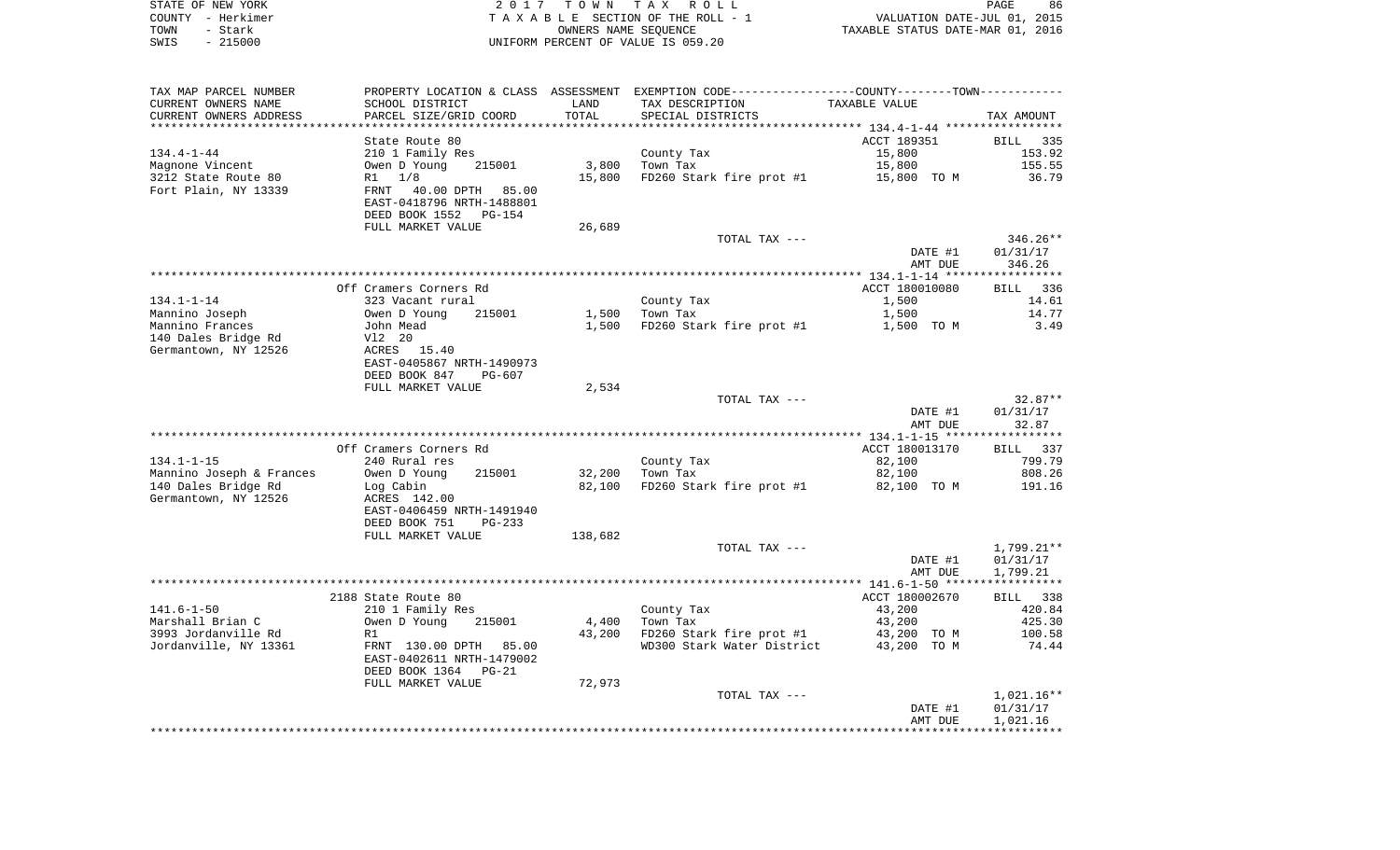|      | STATE OF NEW YORK | 2017 TOWN TAX ROLL                 | PAGE                             | 87 |
|------|-------------------|------------------------------------|----------------------------------|----|
|      | COUNTY - Herkimer | TAXABLE SECTION OF THE ROLL - 1    | VALUATION DATE-JUL 01, 2015      |    |
| TOWN | - Stark           | OWNERS NAME SEOUENCE               | TAXABLE STATUS DATE-MAR 01, 2016 |    |
| SWIS | $-215000$         | UNIFORM PERCENT OF VALUE IS 059.20 |                                  |    |

| TAX MAP PARCEL NUMBER  |                                                           |         | PROPERTY LOCATION & CLASS ASSESSMENT EXEMPTION CODE---------------COUNTY-------TOWN---------- |                    |                    |
|------------------------|-----------------------------------------------------------|---------|-----------------------------------------------------------------------------------------------|--------------------|--------------------|
| CURRENT OWNERS NAME    | SCHOOL DISTRICT                                           | LAND    | TAX DESCRIPTION                                                                               | TAXABLE VALUE      |                    |
| CURRENT OWNERS ADDRESS | PARCEL SIZE/GRID COORD                                    | TOTAL   | SPECIAL DISTRICTS                                                                             |                    | TAX AMOUNT         |
| *********************  |                                                           |         |                                                                                               |                    |                    |
|                        | Off State Route 80                                        |         |                                                                                               | ACCT 180006690     | BILL 339           |
| 141.1-1-21.1           | 240 Rural res                                             |         | County Tax                                                                                    | 34,200             | 333.16             |
| Martin Craig           | Owen D Young<br>215001                                    | 10,700  | Town Tax                                                                                      | 34,200             | 336.69             |
| Batson Donna L         | ACRES 14.40                                               | 34,200  | FD260 Stark fire prot #1                                                                      | 34,200 TO M        | 79.63              |
| 3809 Enos Ave          | ---<br>EAST-0404635 NRTH-1475781<br>DEED BOOK 1183 PG-586 |         |                                                                                               |                    |                    |
| Oakland, CA 94611      |                                                           |         |                                                                                               |                    |                    |
|                        | FULL MARKET VALUE                                         | 57,770  |                                                                                               |                    |                    |
|                        |                                                           |         | TOTAL TAX ---                                                                                 |                    | 749.48**           |
|                        |                                                           |         |                                                                                               | DATE #1<br>AMT DUE | 01/31/17<br>749.48 |
|                        |                                                           |         |                                                                                               |                    |                    |
|                        | Frog City Rd                                              |         |                                                                                               | ACCT 180014360     | BILL 340           |
| $135.1 - 1 - 5.1$      | 105 Vac farmland                                          |         | County Tax                                                                                    | 24,000             | 233.80             |
| Martin Jonas           | 215001                                                    | 24,000  | Town Tax                                                                                      | 24,000             | 236.28             |
| Martin Mary Jean       | Owen D Young 21<br>FRNT 2227.00 DPTH                      | 24,000  | FD260 Stark fire prot #1                                                                      | 24,000 TO M        | 55.88              |
| 423 Moyer Rd           | ACRES 77.70                                               |         |                                                                                               |                    |                    |
| Fort Plain, NY 13339   | EAST-0423834 NRTH-1491410                                 |         |                                                                                               |                    |                    |
|                        | DEED BOOK 1462<br>PG-129                                  |         |                                                                                               |                    |                    |
|                        | FULL MARKET VALUE                                         | 40,541  |                                                                                               |                    |                    |
|                        |                                                           |         | TOTAL TAX ---                                                                                 |                    | 525.96**           |
|                        |                                                           |         |                                                                                               | DATE #1            | 01/31/17           |
|                        |                                                           |         |                                                                                               | AMT DUE            | 525.96             |
|                        |                                                           |         |                                                                                               |                    |                    |
|                        | 423 Moyer Rd                                              |         |                                                                                               | ACCT 180014390     | 341<br>BILL        |
| $135.3 - 1 - 2.1$      | 112 Dairy farm                                            |         | County Tax                                                                                    | 169,700            | 1,653.15           |
| Martin Jonas S         | Owen D Young<br>215001                                    | 55,400  | Town Tax                                                                                      | 169,700            | 1,670.66           |
| Martin Mary Jean       | Farm                                                      | 169,700 | FD260 Stark fire prot #1                                                                      | 169,700 TO M       | 395.12             |
| 423 Moyer Rd           | ACRES 156.50                                              |         |                                                                                               |                    |                    |
| Fort Plain, NY 13339   | EAST-0386708 NRTH-1063435                                 |         |                                                                                               |                    |                    |
|                        | DEED BOOK 1462<br>PG-129                                  |         |                                                                                               |                    |                    |
|                        | FULL MARKET VALUE                                         | 286,655 | TOTAL TAX ---                                                                                 |                    | $3,718.93**$       |
|                        |                                                           |         |                                                                                               | DATE #1            | 01/31/17           |
|                        |                                                           |         |                                                                                               | AMT DUE            | 3,718.93           |
|                        |                                                           |         |                                                                                               |                    |                    |
|                        | 511 Travis Rd                                             |         |                                                                                               | ACCT 180010050     | BILL 342           |
| $134.3 - 1 - 13$       | 240 Rural res                                             |         | County Tax                                                                                    | 69,800             | 679.96             |
| Martinsen David C      | 215001<br>Owen D Young                                    | 26,900  | Town Tax                                                                                      | 69,800             | 687.17             |
| 511 Travis Rd          | Puskarenko Rd                                             | 69,800  | FD260 Stark fire prot #1                                                                      | 69,800 TO M        | 162.52             |
| Jordanville, NY 13361  | F                                                         |         |                                                                                               |                    |                    |
|                        | ACRES 56.90                                               |         |                                                                                               |                    |                    |
|                        | EAST-0406819 NRTH-1486608                                 |         |                                                                                               |                    |                    |
|                        | DEED BOOK 1403<br>PG-647                                  |         |                                                                                               |                    |                    |
|                        | FULL MARKET VALUE                                         | 117,905 |                                                                                               |                    |                    |
|                        |                                                           |         | TOTAL TAX ---                                                                                 |                    | $1,529.65**$       |
|                        |                                                           |         |                                                                                               | DATE #1            | 01/31/17           |
|                        |                                                           |         |                                                                                               | AMT DUE            | 1,529.65           |
|                        |                                                           |         |                                                                                               |                    |                    |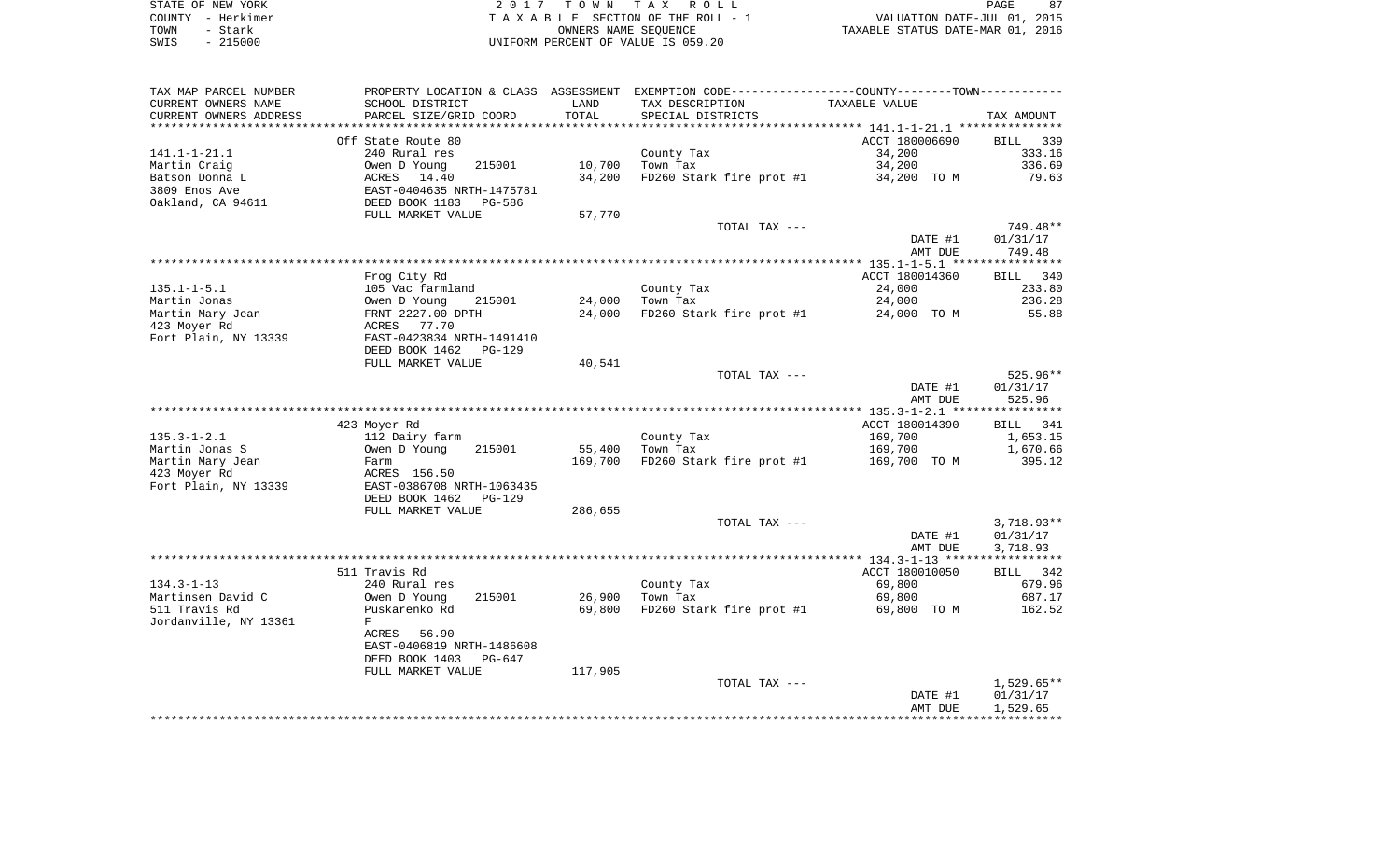|      | STATE OF NEW YORK | 2017 TOWN TAX ROLL                 | 88<br>PAGE                       |
|------|-------------------|------------------------------------|----------------------------------|
|      | COUNTY - Herkimer | TAXABLE SECTION OF THE ROLL - 1    | VALUATION DATE-JUL 01, 2015      |
| TOWN | - Stark           | OWNERS NAME SEOUENCE               | TAXABLE STATUS DATE-MAR 01, 2016 |
| SWIS | $-215000$         | UNIFORM PERCENT OF VALUE IS 059.20 |                                  |

| TAX MAP PARCEL NUMBER<br>CURRENT OWNERS NAME | SCHOOL DISTRICT                                       | LAND   | PROPERTY LOCATION & CLASS ASSESSMENT EXEMPTION CODE---------------COUNTY--------TOWN----------<br>TAX DESCRIPTION | TAXABLE VALUE      |                      |
|----------------------------------------------|-------------------------------------------------------|--------|-------------------------------------------------------------------------------------------------------------------|--------------------|----------------------|
| CURRENT OWNERS ADDRESS                       | PARCEL SIZE/GRID COORD                                | TOTAL  | SPECIAL DISTRICTS<br>*********************************** 141.1-2-4 ******                                         |                    | TAX AMOUNT           |
|                                              | Cemetery Rd                                           |        |                                                                                                                   |                    | <b>BILL</b><br>343   |
| $141.1 - 2 - 4$                              | 314 Rural vac<10                                      |        | County Tax                                                                                                        | 6.000              | 58.45                |
| Mastellone Stephen                           | Owen D Young<br>215001                                | 6,000  | Town Tax                                                                                                          | 6,000              | 59.07                |
| Mastellone Florence                          | 5.40 Acres                                            | 6,000  | FD260 Stark fire prot #1                                                                                          | 6,000 TO M         | 13.97                |
| 29 Stephane Ln                               | ACRES<br>5.40                                         |        |                                                                                                                   |                    |                      |
| Queensbury, NY 12804                         | EAST-0401741 NRTH-1479950                             |        |                                                                                                                   |                    |                      |
|                                              | DEED BOOK 785<br>$PG-620$                             |        |                                                                                                                   |                    |                      |
|                                              | FULL MARKET VALUE                                     | 10,135 |                                                                                                                   |                    |                      |
|                                              |                                                       |        | TOTAL TAX ---                                                                                                     | DATE #1            | 131.49**<br>01/31/17 |
|                                              |                                                       |        |                                                                                                                   | AMT DUE            | 131.49               |
|                                              |                                                       |        |                                                                                                                   |                    |                      |
|                                              | 1749 State Route 168                                  |        |                                                                                                                   | ACCT 180006660     | BILL 344             |
| 127.4-1-54                                   | 210 1 Family Res                                      |        | County Tax                                                                                                        | 52,700             | 513.38               |
| Mayton Daniel G                              | Owen D Young<br>215001                                | 5,500  | Town Tax                                                                                                          | 52,700             | 518.82               |
| Mayton Wife                                  | $R1$ 1                                                | 52,700 | FD260 Stark fire prot #1                                                                                          | 52,700 TO M        | 122.70               |
| 1749 State Route 168                         | FRNT 217.00 DPTH 131.00                               |        |                                                                                                                   |                    |                      |
| Mohawk, NY 13407                             | ACRES<br>0.65                                         |        |                                                                                                                   |                    |                      |
|                                              | EAST-0389635 NRTH-1500768<br>DEED BOOK 00623 PG-00432 |        |                                                                                                                   |                    |                      |
|                                              | FULL MARKET VALUE                                     | 89,020 |                                                                                                                   |                    |                      |
|                                              |                                                       |        | TOTAL TAX ---                                                                                                     |                    | 1,154.90**           |
|                                              |                                                       |        |                                                                                                                   | DATE #1            | 01/31/17             |
|                                              |                                                       |        |                                                                                                                   | AMT DUE            | 1,154.90             |
|                                              |                                                       |        |                                                                                                                   |                    |                      |
|                                              | 1738 State Route 168                                  |        |                                                                                                                   | ACCT 180006780     | 345<br>BILL          |
| $127.4 - 1 - 8.1$                            | 314 Rural vac<10                                      |        | County Tax                                                                                                        | 1,000              | 9.74                 |
| Mayton John                                  | Owen D Young<br>215001                                | 1,000  | Town Tax                                                                                                          | 1,000              | 9.84                 |
| Mayton Joanne<br>1794 State Route 168        | Farm<br>FRNT 186.00 DPTH                              | 1,000  | FD260 Stark fire prot #1                                                                                          | 1,000 TO M         | 2.33                 |
| Mohawk, NY 13407                             | 1.40<br>ACRES                                         |        |                                                                                                                   |                    |                      |
|                                              | EAST-0388814 NRTH-1501613                             |        |                                                                                                                   |                    |                      |
|                                              | DEED BOOK 694<br>PG-587                               |        |                                                                                                                   |                    |                      |
|                                              | FULL MARKET VALUE                                     | 1,689  |                                                                                                                   |                    |                      |
|                                              |                                                       |        | TOTAL TAX ---                                                                                                     |                    | 21.91**              |
|                                              |                                                       |        |                                                                                                                   | DATE #1            | 01/31/17             |
|                                              |                                                       |        |                                                                                                                   | AMT DUE            | 21.91                |
|                                              |                                                       |        |                                                                                                                   | ACCT 180020022     |                      |
| $127.4 - 1 - 5$                              | 1817 State Route 168<br>270 Mfg housing               |        | County Tax                                                                                                        | 29,300             | BILL 346<br>285.43   |
| Mayton Paul Sr.                              | 215001<br>Owen D Young                                | 6,000  | Town Tax                                                                                                          | 29,300             | 288.45               |
| Mayton Paul Jr.                              | Tr                                                    | 29,300 | FD260 Stark fire prot #1                                                                                          | 29,300 TO M        | 68.22                |
| 1817 State Route 168                         | ACRES<br>1.00                                         |        |                                                                                                                   |                    |                      |
| Mohawk, NY 13407                             | EAST-0388499 NRTH-1501449                             |        |                                                                                                                   |                    |                      |
|                                              | DEED BOOK 1415<br>PG-743                              |        |                                                                                                                   |                    |                      |
|                                              | FULL MARKET VALUE                                     | 49,493 |                                                                                                                   |                    |                      |
|                                              |                                                       |        | TOTAL TAX ---                                                                                                     |                    | $642.10**$           |
|                                              |                                                       |        |                                                                                                                   | DATE #1<br>AMT DUE | 01/31/17<br>642.10   |
|                                              |                                                       |        |                                                                                                                   |                    |                      |
|                                              |                                                       |        |                                                                                                                   |                    |                      |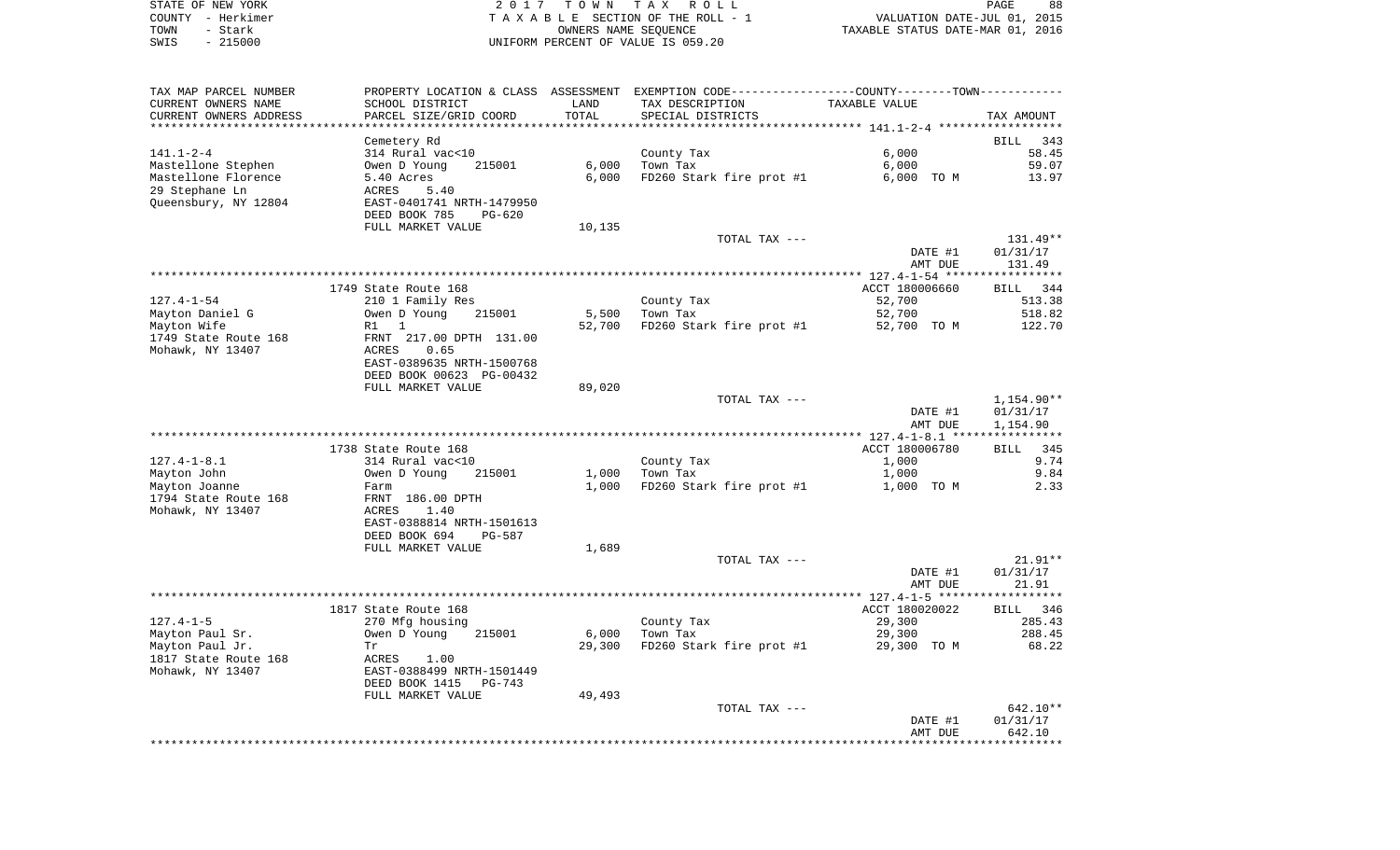|      | STATE OF NEW YORK | 2017 TOWN TAX ROLL                 |                                  | PAGE | 89 |
|------|-------------------|------------------------------------|----------------------------------|------|----|
|      | COUNTY - Herkimer | TAXABLE SECTION OF THE ROLL - 1    | VALUATION DATE-JUL 01, 2015      |      |    |
| TOWN | – Stark           | OWNERS NAME SEOUENCE               | TAXABLE STATUS DATE-MAR 01, 2016 |      |    |
| SWIS | $-215000$         | UNIFORM PERCENT OF VALUE IS 059.20 |                                  |      |    |

| TAX MAP PARCEL NUMBER  |                           |         | PROPERTY LOCATION & CLASS ASSESSMENT EXEMPTION CODE---------------COUNTY-------TOWN--------- |                |              |
|------------------------|---------------------------|---------|----------------------------------------------------------------------------------------------|----------------|--------------|
| CURRENT OWNERS NAME    | SCHOOL DISTRICT           | LAND    | TAX DESCRIPTION                                                                              | TAXABLE VALUE  |              |
| CURRENT OWNERS ADDRESS | PARCEL SIZE/GRID COORD    | TOTAL   | SPECIAL DISTRICTS                                                                            |                | TAX AMOUNT   |
|                        |                           |         |                                                                                              |                |              |
|                        | 1825 State Route 168      |         |                                                                                              | ACCT 180006030 | BILL 347     |
| $127.4 - 1 - 4$        | 242 Rurl res&rec          |         | County Tax                                                                                   | 80,000         | 779.33       |
| Mayton Thomas          | 215001<br>Owen D Young    | 32,500  | Town Tax                                                                                     | 80,000         | 787.58       |
| Mayton Janice          | Farm                      | 80,000  | FD260 Stark fire prot #1                                                                     | 80,000 TO M    | 186.27       |
| 1825 State Route 168   | ACRES<br>86.90            |         |                                                                                              |                |              |
| Mohawk, NY 13407       | EAST-0387515 NRTH-1501079 |         |                                                                                              |                |              |
|                        |                           |         |                                                                                              |                |              |
|                        | DEED BOOK 1295<br>PG-753  |         |                                                                                              |                |              |
|                        | FULL MARKET VALUE         | 135,135 |                                                                                              |                |              |
|                        |                           |         | TOTAL TAX ---                                                                                |                | $1,753.18**$ |
|                        |                           |         |                                                                                              | DATE #1        | 01/31/17     |
|                        |                           |         |                                                                                              | AMT DUE        | 1,753.18     |
|                        |                           |         |                                                                                              |                |              |
|                        | 945 Aney Hill Rd          |         |                                                                                              | ACCT 180006390 | BILL 348     |
| $127.4 - 1 - 37$       | 242 Rurl res&rec          |         | County Tax                                                                                   | 73,600         | 716.98       |
| Mayton Trust           | 215001<br>Owen D Young    | 28,600  | Town Tax                                                                                     | 73,600         | 724.58       |
| Attn: Blanchard Linda  | R1                        | 73,600  | FD260 Stark fire prot #1                                                                     | 73,600 TO M    | 171.37       |
| 945 Aney Hill Rd       | ACRES 65.90               |         |                                                                                              |                |              |
| Mohawk, NY 13407       | EAST-0387632 NRTH-1498385 |         |                                                                                              |                |              |
|                        | DEED BOOK 777<br>$PG-282$ |         |                                                                                              |                |              |
|                        | FULL MARKET VALUE         | 124,324 |                                                                                              |                |              |
|                        |                           |         | TOTAL TAX ---                                                                                |                | 1,612.93**   |
|                        |                           |         |                                                                                              | DATE #1        | 01/31/17     |
|                        |                           |         |                                                                                              | AMT DUE        | 1,612.93     |
|                        |                           |         |                                                                                              |                |              |
|                        | Off Fiery Hill Rd         |         |                                                                                              |                | BILL 349     |
| $128.4 - 2 - 5.2$      | 323 Vacant rural          |         | County Tax                                                                                   | 500            | 4.87         |
|                        |                           |         | 500 Town Tax                                                                                 | 500            | 4.92         |
| Mcclure Wayne          | Owen D Young<br>215001    | 500     |                                                                                              |                |              |
| Mcclure Patricia       | Vl 5.40A                  |         | FD260 Stark fire prot #1                                                                     | 500 TO M       | 1.16         |
| 5106 Rushmone Rd       | ACRES<br>5.40             |         |                                                                                              |                |              |
| Palmyra, NY 14522      | EAST-0413955 NRTH-1496871 |         |                                                                                              |                |              |
|                        | DEED BOOK 764<br>PG-671   |         |                                                                                              |                |              |
|                        | FULL MARKET VALUE         | 845     |                                                                                              |                |              |
|                        |                           |         | TOTAL TAX ---                                                                                |                | $10.95**$    |
|                        |                           |         |                                                                                              | DATE #1        | 01/31/17     |
|                        |                           |         |                                                                                              | AMT DUE        | 10.95        |
|                        |                           |         |                                                                                              |                |              |
|                        | 347 Wiltse Hill Rd        |         |                                                                                              |                | BILL 350     |
| $141.2 - 2 - 3$        | 210 1 Family Res          |         | County Tax                                                                                   | 115,000        | 1,120.28     |
| McGlasson Stacy A      | Owen D Young<br>215001    | 5,800   | Town Tax                                                                                     | 115,000        | 1,132.15     |
| Collison Matthew       | house                     | 115,000 | FD260 Stark fire prot #1                                                                     | 115,000 TO M   | 267.76       |
| 347 Wiltsie Hill Rd    | ACRES<br>5.10             |         |                                                                                              |                |              |
| Jordanville, NY 13361  | EAST-0416336 NRTH-1474774 |         |                                                                                              |                |              |
|                        | DEED BOOK 1232<br>PG-368  |         |                                                                                              |                |              |
|                        | FULL MARKET VALUE         | 194,257 |                                                                                              |                |              |
|                        |                           |         | TOTAL TAX ---                                                                                |                | $2,520.19**$ |
|                        |                           |         |                                                                                              | DATE #1        | 01/31/17     |
|                        |                           |         |                                                                                              | AMT DUE        | 2,520.19     |
|                        |                           |         |                                                                                              |                |              |
|                        |                           |         |                                                                                              |                |              |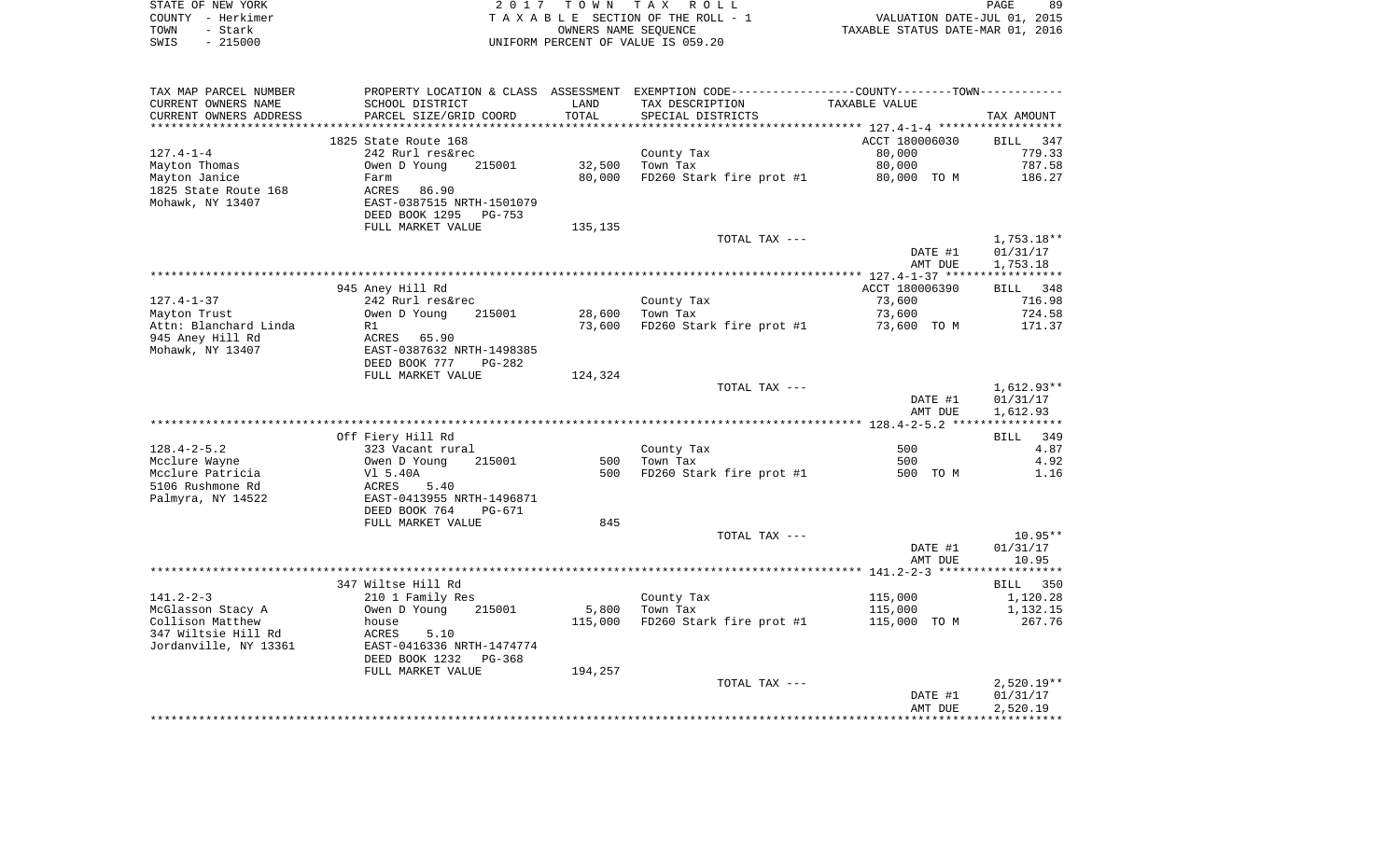| STATE OF NEW YORK | 2017 TOWN TAX ROLL                 | 90<br>PAGE                       |
|-------------------|------------------------------------|----------------------------------|
| COUNTY - Herkimer | TAXABLE SECTION OF THE ROLL - 1    | VALUATION DATE-JUL 01, 2015      |
| TOWN<br>– Stark   | OWNERS NAME SEOUENCE               | TAXABLE STATUS DATE-MAR 01, 2016 |
| $-215000$<br>SWIS | UNIFORM PERCENT OF VALUE IS 059.20 |                                  |

| TAX MAP PARCEL NUMBER      | PROPERTY LOCATION & CLASS ASSESSMENT EXEMPTION CODE----------------COUNTY--------TOWN----------- |        |                          |                |                    |
|----------------------------|--------------------------------------------------------------------------------------------------|--------|--------------------------|----------------|--------------------|
| CURRENT OWNERS NAME        | SCHOOL DISTRICT                                                                                  | LAND   | TAX DESCRIPTION          | TAXABLE VALUE  |                    |
| CURRENT OWNERS ADDRESS     | PARCEL SIZE/GRID COORD                                                                           | TOTAL  | SPECIAL DISTRICTS        |                | TAX AMOUNT         |
| **********************     | ******************************                                                                   |        |                          |                |                    |
|                            | State Route 168                                                                                  |        |                          |                | <b>BILL</b><br>351 |
| $134.2 - 1 - 30.2$         | 321 Abandoned ag                                                                                 |        | County Tax               | 13,600         | 132.49             |
| Mcleod Donald Jr           | 215001<br>Owen D Young                                                                           | 13,600 | Town Tax                 | 13,600         | 133.89             |
| 104 North State Rd         | 21.3 Acres                                                                                       | 13,600 | FD260 Stark fire prot #1 | 13,600 TO M    | 31.67              |
| Briarcliff Manor, NY 10510 | ACRES<br>21.30                                                                                   |        |                          |                |                    |
|                            | EAST-0416757 NRTH-1490119                                                                        |        |                          |                |                    |
|                            | DEED BOOK 771<br><b>PG-600</b>                                                                   |        |                          |                |                    |
|                            | FULL MARKET VALUE                                                                                | 22,973 |                          |                |                    |
|                            |                                                                                                  |        | TOTAL TAX ---            |                | 298.05**           |
|                            |                                                                                                  |        |                          | DATE #1        | 01/31/17           |
|                            |                                                                                                  |        |                          | AMT DUE        | 298.05             |
|                            |                                                                                                  |        |                          |                |                    |
|                            | Lighthall Rd                                                                                     |        |                          |                | BILL 352           |
| $134.2 - 3 - 1$            | 322 Rural vac>10                                                                                 |        | County Tax               | 11,000         | 107.16             |
| McMillan Conrad D          | Owen D Young<br>215001                                                                           | 11,000 | Town Tax                 | 11,000         | 108.29             |
| 1508 Riverview Ave         | FRNT<br>33.00 DPTH                                                                               | 11,000 | FD260 Stark fire prot #1 | 11,000 TO M    | 25.61              |
| Peekskill, NY 10566        | ACRES 15.40                                                                                      |        |                          |                |                    |
|                            | EAST-0420723 NRTH-1493957                                                                        |        |                          |                |                    |
|                            | DEED BOOK 1288<br>PG-434                                                                         |        |                          |                |                    |
|                            | FULL MARKET VALUE                                                                                | 18,581 |                          |                |                    |
|                            |                                                                                                  |        | TOTAL TAX ---            |                | 241.06**           |
|                            |                                                                                                  |        |                          | DATE #1        | 01/31/17           |
|                            |                                                                                                  |        |                          | AMT DUE        | 241.06             |
|                            |                                                                                                  |        |                          |                |                    |
|                            | Lighthall Rd                                                                                     |        |                          |                | 353<br>BILL        |
| $134.2 - 3 - 2$            | 321 Abandoned ag                                                                                 |        | County Tax               | 3,000          | 29.22              |
| McMillan Conrad D          | Owen D Young<br>215001                                                                           | 3,000  | Town Tax                 | 3,000          | 29.53              |
| 1508 Riverview Ave         | 30.3 Acres                                                                                       | 3,000  | FD260 Stark fire prot #1 | 3,000 TO M     | 6.98               |
| Peekskill, NY 10566        | ACRES 30.30                                                                                      |        |                          |                |                    |
|                            | EAST-0420742 NRTH-1492736                                                                        |        |                          |                |                    |
|                            | DEED BOOK 1288<br>PG-434                                                                         |        |                          |                |                    |
|                            | FULL MARKET VALUE                                                                                | 5,068  |                          |                |                    |
|                            |                                                                                                  |        | TOTAL TAX ---            |                | $65.73**$          |
|                            |                                                                                                  |        |                          | DATE #1        | 01/31/17           |
|                            |                                                                                                  |        |                          | AMT DUE        | 65.73              |
|                            |                                                                                                  |        |                          |                |                    |
|                            | Frog City Rd                                                                                     |        |                          | ACCT 180005370 | BILL 354           |
| $135.1 - 1 - 1$            | 321 Abandoned ag                                                                                 |        | County Tax               | 10,800         | 105.21             |
| Mcmillan Conrad D          | Owen D Young<br>215001                                                                           | 10,800 | Town Tax                 | 10,800         | 106.32             |
| 1508 Riverview Ave         | 26<br>$F$ and $F$                                                                                | 10,800 | FD260 Stark fire prot #1 | 10,800 TO M    | 25.15              |
| Peekskill, NY 10566        | ACRES 40.20                                                                                      |        |                          |                |                    |
|                            | EAST-0421469 NRTH-1492817                                                                        |        |                          |                |                    |
|                            | DEED BOOK 1288<br>$PG-422$                                                                       |        |                          |                |                    |
|                            | FULL MARKET VALUE                                                                                | 18,243 |                          |                |                    |
|                            |                                                                                                  |        | TOTAL TAX ---            |                | 236.68**           |
|                            |                                                                                                  |        |                          | DATE #1        | 01/31/17           |
|                            |                                                                                                  |        |                          | AMT DUE        | 236.68             |
|                            |                                                                                                  |        |                          |                |                    |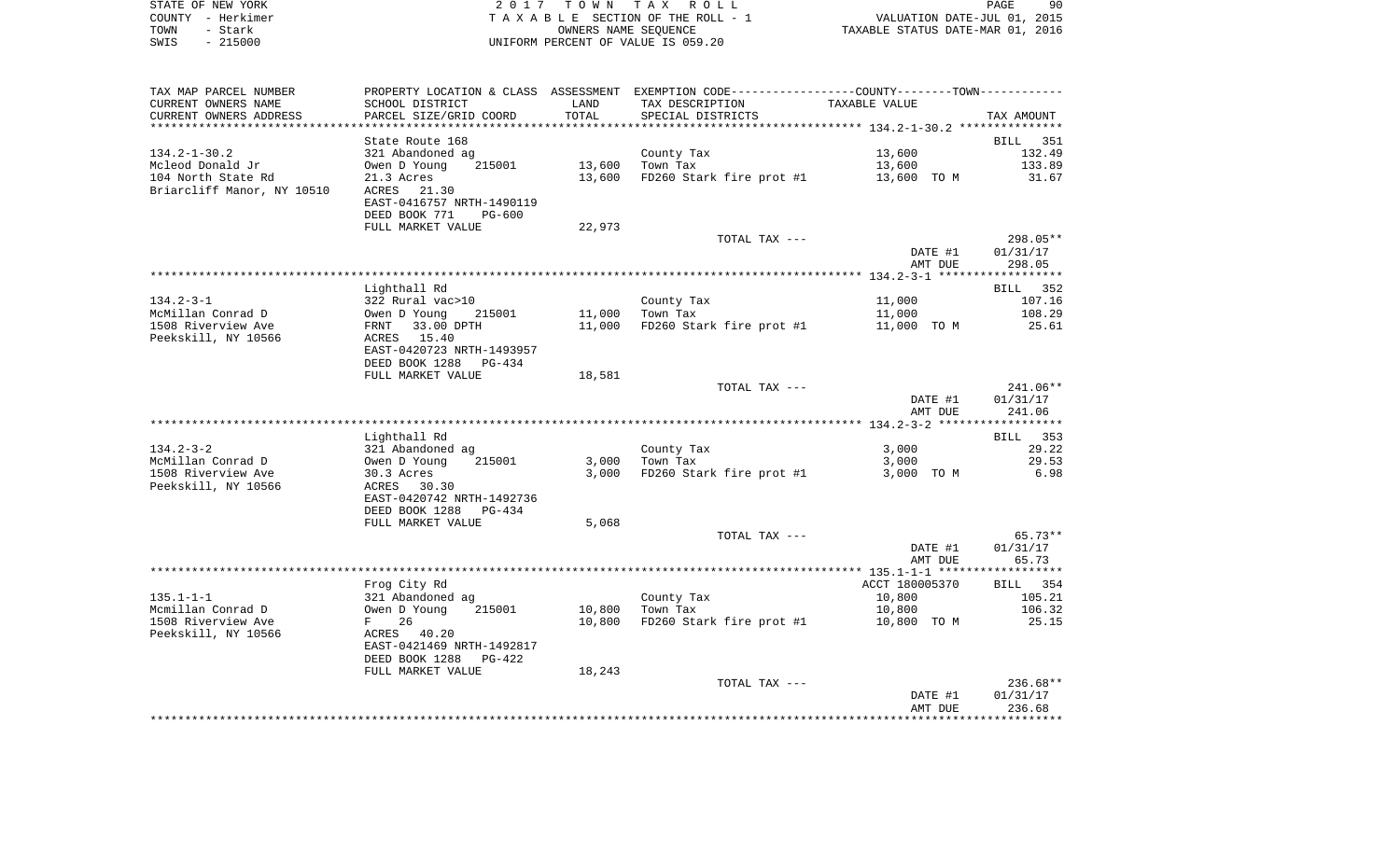| STATE OF NEW YORK<br>COUNTY - Herkimer<br>- Stark<br>TOWN<br>$-215000$<br>SWIS | 2 0 1 7                                                                                 |         | TOWN TAX ROLL<br>TAXABLE SECTION OF THE ROLL - 1<br>OWNERS NAME SEQUENCE<br>UNIFORM PERCENT OF VALUE IS 059.20 | VALUATION DATE-JUL 01, 2015<br>TAXABLE STATUS DATE-MAR 01, 2016 | PAGE<br>91                      |
|--------------------------------------------------------------------------------|-----------------------------------------------------------------------------------------|---------|----------------------------------------------------------------------------------------------------------------|-----------------------------------------------------------------|---------------------------------|
| TAX MAP PARCEL NUMBER<br>CURRENT OWNERS NAME                                   |                                                                                         | LAND    | PROPERTY LOCATION & CLASS ASSESSMENT EXEMPTION CODE---------------COUNTY-------TOWN----------                  | TAXABLE VALUE                                                   |                                 |
| CURRENT OWNERS ADDRESS                                                         | SCHOOL DISTRICT<br>PARCEL SIZE/GRID COORD                                               | TOTAL   | TAX DESCRIPTION<br>SPECIAL DISTRICTS                                                                           |                                                                 | TAX AMOUNT                      |
|                                                                                |                                                                                         |         |                                                                                                                |                                                                 |                                 |
| $134.2 - 1 - 32$<br>Mcnally Tina L                                             | 166 State Route 168<br>210 1 Family Res<br>Owen D Young 215001                          |         | County Tax<br>$11,800$ Town Tax                                                                                | ACCT 180012990<br>59,400<br>59,400                              | BILL<br>355<br>578.65<br>584.78 |
| 238 Second Sand Ln<br>Staten Island, NY 10305                                  | Merge W/134.2-1-34.1<br>R1                                                              |         | 59,400 FD260 Stark fire prot #1                                                                                | 59,400 TO M                                                     | 138.30                          |
|                                                                                | FRNT 288.00 DPTH<br>ACRES 10.50<br>EAST-0417264 NRTH-1488796<br>DEED BOOK 948<br>PG-141 |         |                                                                                                                |                                                                 |                                 |
|                                                                                | FULL MARKET VALUE                                                                       | 100,338 |                                                                                                                |                                                                 |                                 |
|                                                                                |                                                                                         |         | TOTAL TAX ---                                                                                                  | DATE #1                                                         | 1,301.73**<br>01/31/17          |
|                                                                                |                                                                                         |         |                                                                                                                | AMT DUE                                                         | 1,301.73                        |
|                                                                                | 4029 Jordanville Rd                                                                     |         |                                                                                                                |                                                                 | BILL 356                        |
| $134.3 - 1 - 27.2$                                                             | 210 1 Family Res                                                                        |         | County Tax                                                                                                     | 44,700                                                          | 435.45                          |
| Merrick Lee R                                                                  | Owen D Young<br>215001                                                                  |         | 11,400 Town Tax<br>FD260 Stark fire prot #1                                                                    | 44,700                                                          | 440.06                          |
| Merrick Mildred I<br>4029 Jordanville Rd                                       | R1<br>FRNT 1105.30 DPTH                                                                 | 44,700  |                                                                                                                | 44,700 TO M                                                     | 104.08                          |
| PO Box 78                                                                      | ACRES<br>9.90                                                                           |         |                                                                                                                |                                                                 |                                 |
| Van Hornesville, NY 13475                                                      | EAST-0401374 NRTH-1481364                                                               |         |                                                                                                                |                                                                 |                                 |
|                                                                                | DEED BOOK 815<br>PG-364                                                                 |         |                                                                                                                |                                                                 |                                 |
|                                                                                | FULL MARKET VALUE                                                                       | 75,507  | TOTAL TAX ---                                                                                                  |                                                                 | 979.59**                        |
|                                                                                |                                                                                         |         |                                                                                                                | DATE #1<br>AMT DUE                                              | 01/31/17<br>979.59              |
|                                                                                |                                                                                         |         |                                                                                                                |                                                                 |                                 |
| $133.2 - 1 - 19$                                                               | Off Bush Rd<br>105 Vac farmland                                                         |         | County Tax                                                                                                     | ACCT 182897<br>4,800                                            | BILL<br>357<br>46.76            |
| Miller Eli Ray                                                                 | Owen D Young<br>215001                                                                  | 4,800   | Town Tax                                                                                                       | 4,800                                                           | 47.26                           |
| Miller Mary Ann                                                                | Ul2 22                                                                                  | 4,800   | FD260 Stark fire prot #1                                                                                       | 4,800 TO M                                                      | 11.18                           |
| 397 Aney Hill Rd<br>Jordanville, NY 13361                                      | ACRES 22.00<br>EAST-0394247 NRTH-1489756                                                |         |                                                                                                                |                                                                 |                                 |
|                                                                                | DEED BOOK 1513 PG-462                                                                   |         |                                                                                                                |                                                                 |                                 |
|                                                                                | FULL MARKET VALUE                                                                       | 8,108   | TOTAL TAX ---                                                                                                  |                                                                 | $105.20**$                      |
|                                                                                |                                                                                         |         |                                                                                                                | DATE #1<br>AMT DUE                                              | 01/31/17<br>105.20              |
|                                                                                |                                                                                         |         |                                                                                                                |                                                                 |                                 |
| $133.4 - 1 - 1.2$                                                              | 397 Aney Hill Rd<br>105 Vac farmland                                                    |         | County Tax                                                                                                     | ACCT 182897<br>25,000                                           | BILL 358<br>243.54              |
| Miller Eli Ray                                                                 | Owen D Young<br>215001                                                                  | 25,000  | Town Tax                                                                                                       | 25,000                                                          | 246.12                          |
| Miller Mary Ann                                                                | Farm                                                                                    | 25,000  | FD260 Stark fire prot #1                                                                                       | 25,000 TO M                                                     | 58.21                           |
| 397 Aney Hill Rd<br>Jordanville, NY 13361                                      | FRNT 3250.00 DPTH<br>ACRES 62.00                                                        |         |                                                                                                                |                                                                 |                                 |
|                                                                                | EAST-0392399 NRTH-1489328<br>DEED BOOK 1513<br>PG-462                                   |         |                                                                                                                |                                                                 |                                 |
|                                                                                | FULL MARKET VALUE                                                                       | 42,230  |                                                                                                                |                                                                 |                                 |
|                                                                                |                                                                                         |         | TOTAL TAX ---                                                                                                  | DATE #1                                                         | 547.87**<br>01/31/17            |
|                                                                                |                                                                                         |         |                                                                                                                | AMT DUE<br>*********************************                    | 547.87                          |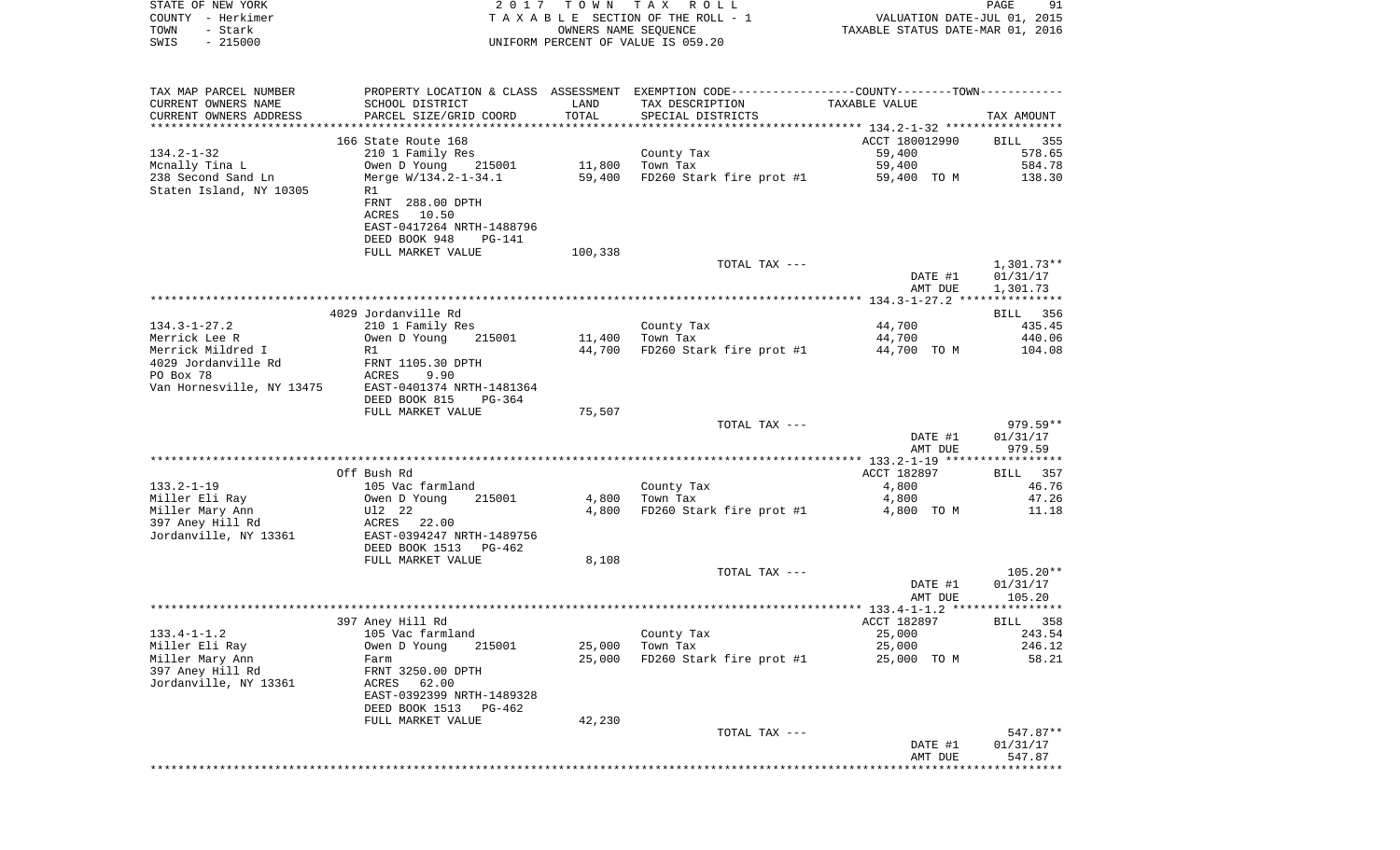|      | STATE OF NEW YORK | 2017 TOWN TAX ROLL                 | PAGE                             | 92 |
|------|-------------------|------------------------------------|----------------------------------|----|
|      | COUNTY - Herkimer | TAXABLE SECTION OF THE ROLL - 1    | VALUATION DATE-JUL 01, 2015      |    |
| TOWN | - Stark           | OWNERS NAME SEOUENCE               | TAXABLE STATUS DATE-MAR 01, 2016 |    |
| SWIS | - 215000          | UNIFORM PERCENT OF VALUE IS 059.20 |                                  |    |

| TAX MAP PARCEL NUMBER  |                                |         | PROPERTY LOCATION & CLASS ASSESSMENT EXEMPTION CODE----------------COUNTY-------TOWN---------- |                |              |
|------------------------|--------------------------------|---------|------------------------------------------------------------------------------------------------|----------------|--------------|
| CURRENT OWNERS NAME    | SCHOOL DISTRICT                | LAND    | TAX DESCRIPTION                                                                                | TAXABLE VALUE  |              |
| CURRENT OWNERS ADDRESS | PARCEL SIZE/GRID COORD         | TOTAL   | SPECIAL DISTRICTS                                                                              |                | TAX AMOUNT   |
|                        |                                |         |                                                                                                |                |              |
|                        | 176 State Route 168            |         |                                                                                                | ACCT 180006060 | BILL 359     |
| $134.2 - 1 - 31$       | 210 1 Family Res               |         | County Tax                                                                                     | 48,000         | 467.60       |
| Miller Gary A          | 215001<br>Owen D Young         | 5,600   | Town Tax                                                                                       | 48,000         | 472.55       |
| Miller Anne L          | R1&t 1                         | 48,000  | FD260 Stark fire prot #1                                                                       | 48,000 TO M    | 111.76       |
| 176 State Route 168    | ACRES<br>0.86                  |         |                                                                                                |                |              |
| Fort Plain, NY 13339   | EAST-0416615 NRTH-1488740      |         |                                                                                                |                |              |
|                        | DEED BOOK 784<br>$PG-48$       |         |                                                                                                |                |              |
|                        | FULL MARKET VALUE              | 81,081  |                                                                                                |                |              |
|                        |                                |         | TOTAL TAX ---                                                                                  |                | $1,051.91**$ |
|                        |                                |         |                                                                                                | DATE #1        | 01/31/17     |
|                        |                                |         |                                                                                                | AMT DUE        | 1,051.91     |
|                        |                                |         |                                                                                                |                |              |
|                        |                                |         |                                                                                                |                |              |
|                        | 307 Aney Hill Rd               |         |                                                                                                | ACCT 180002790 | BILL<br>360  |
| $133.4 - 1 - 1.1$      | 112 Dairy farm                 |         | AGRIC 10 Y 42100                                                                               | 6,000<br>6,000 |              |
| Miller John E          | Owen D Young<br>215001         | 47,400  | County Tax                                                                                     | 138,100        | 1,345.31     |
| Miller Lisa E          | Farm                           | 144,100 | Town Tax                                                                                       | 138,100        | 1,359.57     |
| 307 Aney Hill Rd       | FRNT 2062.00 DPTH              |         | FD260 Stark fire prot #1                                                                       | 144,100 TO M   | 335.51       |
| Jordanville, NY 13361  | ACRES 133.20                   |         |                                                                                                |                |              |
|                        | EAST-0393043 NRTH-1488946      |         |                                                                                                |                |              |
|                        | DEED BOOK 948<br><b>PG-111</b> |         |                                                                                                |                |              |
|                        | FULL MARKET VALUE              | 243,412 |                                                                                                |                |              |
|                        |                                |         | TOTAL TAX ---                                                                                  |                | $3,040.39**$ |
|                        |                                |         |                                                                                                | DATE #1        | 01/31/17     |
|                        |                                |         |                                                                                                | AMT DUE        | 3,040.39     |
|                        |                                |         |                                                                                                |                |              |
|                        | Aney Hill Rd                   |         |                                                                                                | ACCT 180002760 | BILL 361     |
| $133.4 - 1 - 2$        | 105 Vac farmland               |         | County Tax                                                                                     | 4,800          | 46.76        |
| Miller John E          | Owen D Young<br>215001         | 4,800   | Town Tax                                                                                       | 4,800          | 47.26        |
| Miller Lisa E          | 18<br>$F$ and $F$              | 4,800   | FD260 Stark fire prot #1                                                                       | 4,800 TO M     | 11.18        |
| 307 Aney Hill Rd       | ACRES 21.30                    |         |                                                                                                |                |              |
| Jordanville, NY 13361  | EAST-0394743 NRTH-1487476      |         |                                                                                                |                |              |
|                        | DEED BOOK 948<br><b>PG-111</b> |         |                                                                                                |                |              |
|                        | FULL MARKET VALUE              | 8,108   |                                                                                                |                |              |
|                        |                                |         | TOTAL TAX ---                                                                                  |                | $105.20**$   |
|                        |                                |         |                                                                                                | DATE #1        | 01/31/17     |
|                        |                                |         |                                                                                                | AMT DUE        | 105.20       |
|                        |                                |         |                                                                                                |                |              |
|                        | 735 Elwood Rd                  |         |                                                                                                | ACCT 180005400 | BILL 362     |
| $134.4 - 1 - 50$       | 210 1 Family Res               |         | County Tax                                                                                     | 35,000         | 340.96       |
| Mitchell Duane         | Owen D Young<br>215001         | 6,300   | Town Tax                                                                                       | 35,000         | 344.57       |
| 735 Elwood Rd          | R1                             | 35,000  | School Relevy                                                                                  |                | 537.20       |
| Fort Plain, NY 13339   | ACRES<br>1.40 BANK<br>101      |         | FD260 Stark fire prot #1                                                                       | 35,000 TO M    | 81.49        |
|                        | EAST-0419323 NRTH-1487768      |         |                                                                                                |                |              |
|                        |                                |         |                                                                                                |                |              |
|                        | DEED BOOK 846<br><b>PG-185</b> |         |                                                                                                |                |              |
|                        | FULL MARKET VALUE              | 59,122  |                                                                                                |                |              |
|                        |                                |         | TOTAL TAX ---                                                                                  |                | $1,304.22**$ |
|                        |                                |         |                                                                                                | DATE #1        | 01/31/17     |
|                        |                                |         |                                                                                                | AMT DUE        | 1,304.22     |
|                        |                                |         |                                                                                                |                |              |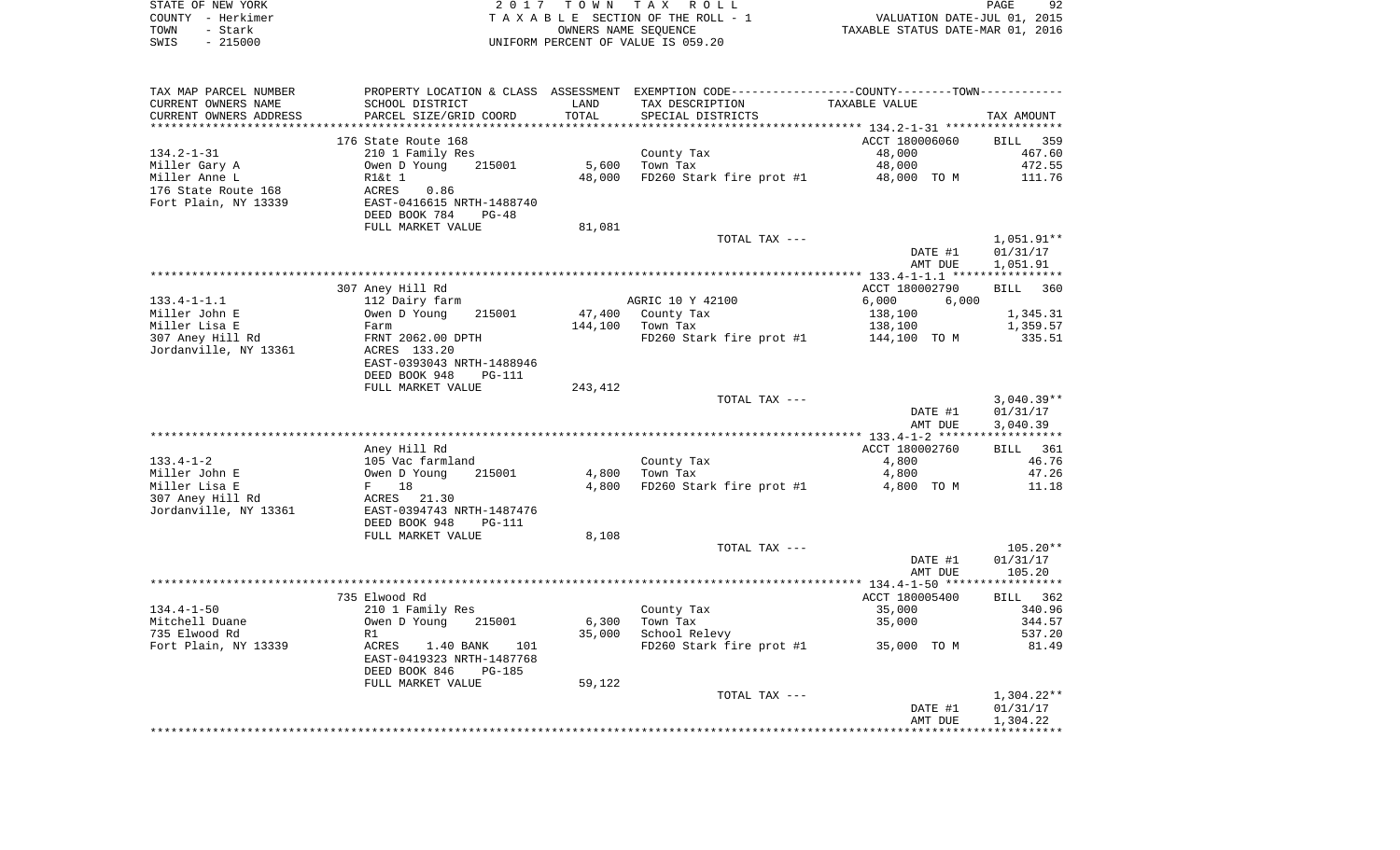| STATE OF NEW YORK | 2017 TOWN TAX ROLL                 | 93<br><b>PAGE</b>                |
|-------------------|------------------------------------|----------------------------------|
| COUNTY - Herkimer | TAXABLE SECTION OF THE ROLL - 1    | VALUATION DATE-JUL 01, 2015      |
| TOWN<br>- Stark   | OWNERS NAME SEOUENCE               | TAXABLE STATUS DATE-MAR 01, 2016 |
| - 215000<br>SWIS  | UNIFORM PERCENT OF VALUE IS 059.20 |                                  |

 $93$ <br> $2015$ <br> $2016$ 

| TAX MAP PARCEL NUMBER     | PROPERTY LOCATION & CLASS ASSESSMENT |         | EXEMPTION CODE-----------------COUNTY-------TOWN----------- |                                                   |                       |
|---------------------------|--------------------------------------|---------|-------------------------------------------------------------|---------------------------------------------------|-----------------------|
| CURRENT OWNERS NAME       | SCHOOL DISTRICT                      | LAND    | TAX DESCRIPTION                                             | TAXABLE VALUE                                     |                       |
| CURRENT OWNERS ADDRESS    | PARCEL SIZE/GRID COORD               | TOTAL   | SPECIAL DISTRICTS                                           |                                                   | TAX AMOUNT            |
|                           |                                      |         | ****************************                                | ******************* 134.2-1-17 ****************** |                       |
|                           | State Route 168                      |         |                                                             | ACCT 180006240                                    | BILL 363              |
| $134.2 - 1 - 17$          | 270 Mfg housing                      |         | County Tax                                                  | 11,600                                            | 113.00                |
| Mitchell Gerald           | Owen D Young<br>215001               | 6,100   | Town Tax                                                    | 11,600                                            | 114.20                |
|                           | $Tr \t1/2$                           | 11,600  | FD260 Stark fire prot #1                                    | 11,600 TO M                                       | 27.01                 |
| Mitchell-Peplinsk Colleen |                                      |         |                                                             |                                                   |                       |
| 520 State Route 168       | ACRES<br>1.20                        |         |                                                             |                                                   |                       |
| Fort Plain, NY 13339      | EAST-0412093 NRTH-1493711            |         |                                                             |                                                   |                       |
|                           | DEED BOOK 849<br>$PG-340$            |         |                                                             |                                                   |                       |
|                           | FULL MARKET VALUE                    | 19,595  |                                                             |                                                   |                       |
|                           |                                      |         | TOTAL TAX ---                                               |                                                   | 254.21**              |
|                           |                                      |         |                                                             | DATE #1                                           | 01/31/17              |
|                           |                                      |         |                                                             | AMT DUE                                           | 254.21                |
|                           |                                      |         |                                                             |                                                   |                       |
|                           | 3391 State Route 80                  |         |                                                             | ACCT 180004950                                    | BILL 364              |
| $135.1 - 1 - 10$          | 210 1 Family Res                     |         | County Tax                                                  | 48,500                                            | 472.47                |
| Mixon Veronika I          | Owen D Young<br>215001               | 4,500   | Town Tax                                                    | 48,500                                            | 477.47                |
| Hoering Hans-Joachim      | R1                                   | 48,500  | FD260 Stark fire prot #1                                    | 48,500 TO M                                       | 112.92                |
| 3391 State Route 80       | FRNT 283.00 DPTH<br>80.00            |         |                                                             |                                                   |                       |
| Fort Plain, NY 13339      | 0.50<br>ACRES                        |         |                                                             |                                                   |                       |
|                           | EAST-0422286 NRTH-1490042            |         |                                                             |                                                   |                       |
|                           | DEED BOOK 1450 PG-877                |         |                                                             |                                                   |                       |
|                           | FULL MARKET VALUE                    | 81,926  |                                                             |                                                   |                       |
|                           |                                      |         | TOTAL TAX ---                                               |                                                   | $1,062.86**$          |
|                           |                                      |         |                                                             | DATE #1                                           | 01/31/17              |
|                           |                                      |         |                                                             | AMT DUE                                           | 1,062.86              |
|                           |                                      |         |                                                             |                                                   | ************          |
|                           | 468 Travis Rd                        |         |                                                             | ACCT 195534                                       | BILL 365              |
| $134.3 - 1 - 14$          | 280 Res Multiple                     |         | County Tax                                                  | 105,100                                           | 1,023.84              |
| Mizener Mark C            | Owen D Young<br>215001               | 10,000  | Town Tax                                                    | 105,100                                           | 1,034.69              |
| Mizener Roberta E         | Henry Cannon &                       | 105,100 | FD260 Stark fire prot #1                                    | 105,100 TO M                                      | 244.71                |
| 468 Travis Rd             | $V12$ 1                              |         |                                                             |                                                   |                       |
|                           |                                      |         |                                                             |                                                   |                       |
| Jordanville, NY 13361     | FRNT 208.00 DPTH 180.00              |         |                                                             |                                                   |                       |
|                           | EAST-0406968 NRTH-1487345            |         |                                                             |                                                   |                       |
|                           | DEED BOOK 1590<br>$PG-4$             |         |                                                             |                                                   |                       |
|                           | FULL MARKET VALUE                    | 177,534 |                                                             |                                                   |                       |
|                           |                                      |         | TOTAL TAX ---                                               |                                                   | $2,303.24**$          |
|                           |                                      |         |                                                             | DATE #1                                           | 01/31/17              |
|                           |                                      |         |                                                             | AMT DUE                                           | 2,303.24              |
|                           |                                      |         |                                                             |                                                   | * * * * * * * * * * * |
|                           | Puskarenko Rd                        |         |                                                             | ACCT 180010110                                    | BILL<br>366           |
| $134.3 - 1 - 15$          | 311 Res vac land                     |         | County Tax                                                  | 9,000                                             | 87.67                 |
| Mizener Mark C            | Owen D Young<br>215001               | 9,000   | Town Tax                                                    | 9,000                                             | 88.60                 |
| Mizener Roberta E         | 28.00<br>ACRES                       | 9,000   | FD260 Stark fire prot #1                                    | 9,000 TO M                                        | 20.95                 |
| 468 Travis Rd             | EAST-0407014 NRTH-1488250            |         |                                                             |                                                   |                       |
| Jordanville, NY 13361     | DEED BOOK 817<br>$PG-509$            |         |                                                             |                                                   |                       |
|                           | FULL MARKET VALUE                    | 15,203  |                                                             |                                                   |                       |
|                           |                                      |         | TOTAL TAX ---                                               |                                                   | 197.22**              |
|                           |                                      |         |                                                             | DATE #1                                           | 01/31/17              |
|                           |                                      |         |                                                             | AMT DUE                                           | 197.22                |
|                           |                                      |         |                                                             |                                                   | *************         |
|                           |                                      |         |                                                             |                                                   |                       |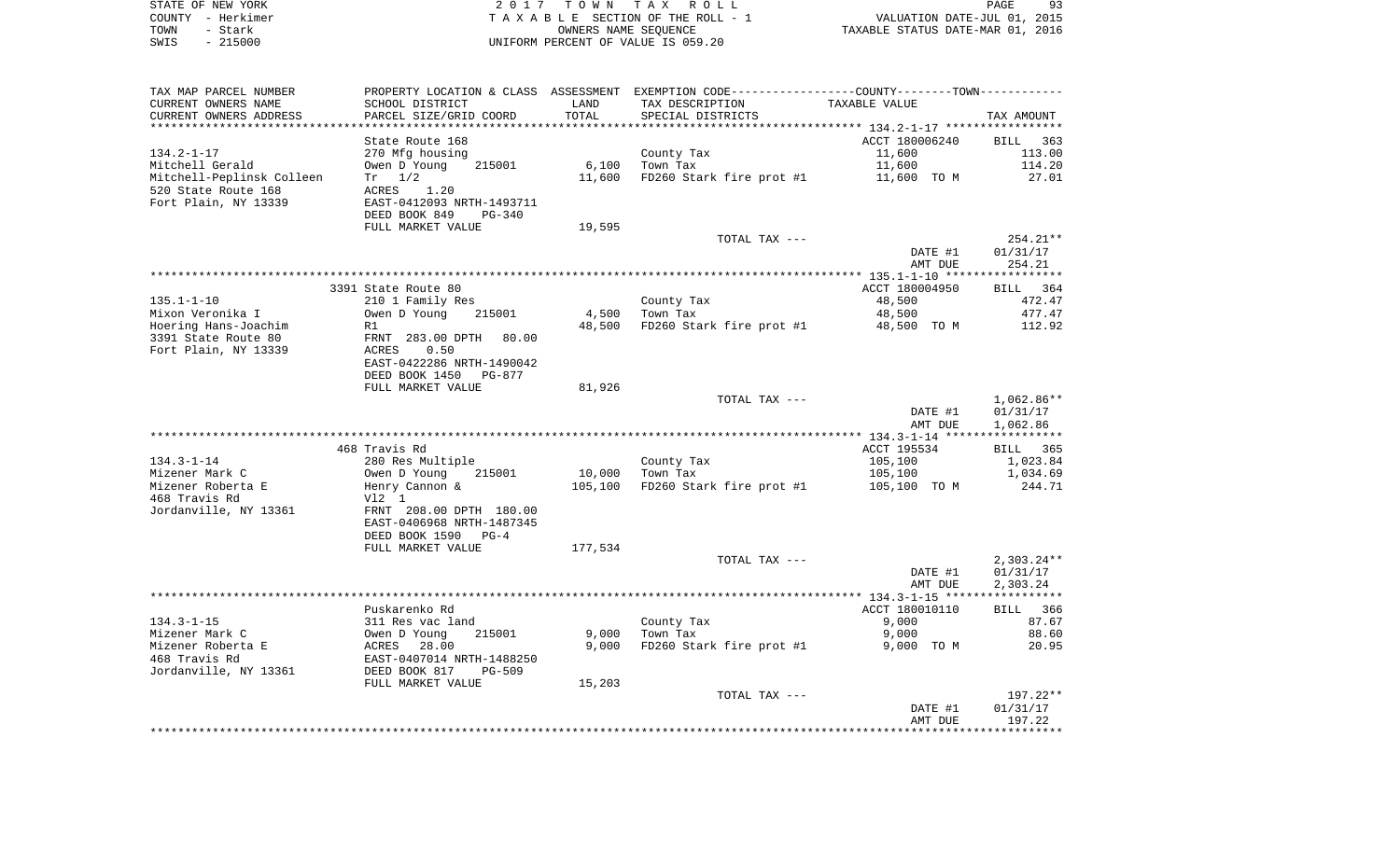|      | STATE OF NEW YORK | 2017 TOWN TAX ROLL                 | PAGE                             | 94 |
|------|-------------------|------------------------------------|----------------------------------|----|
|      | COUNTY - Herkimer | TAXABLE SECTION OF THE ROLL - 1    | VALUATION DATE-JUL 01, 2015      |    |
| TOWN | – Stark           | OWNERS NAME SEOUENCE               | TAXABLE STATUS DATE-MAR 01, 2016 |    |
| SWIS | $-215000$         | UNIFORM PERCENT OF VALUE IS 059.20 |                                  |    |

| TAX MAP PARCEL NUMBER  | PROPERTY LOCATION & CLASS ASSESSMENT |         | EXEMPTION CODE----------------COUNTY-------TOWN----------- |                                                   |              |
|------------------------|--------------------------------------|---------|------------------------------------------------------------|---------------------------------------------------|--------------|
| CURRENT OWNERS NAME    | SCHOOL DISTRICT                      | LAND    | TAX DESCRIPTION                                            | TAXABLE VALUE                                     |              |
| CURRENT OWNERS ADDRESS | PARCEL SIZE/GRID COORD               | TOTAL   | SPECIAL DISTRICTS                                          |                                                   | TAX AMOUNT   |
|                        |                                      |         |                                                            | ******************* 134.3-2-12 ****************** |              |
|                        | 138 Cramers Corners Rd               |         |                                                            |                                                   | BILL 367     |
| $134.3 - 2 - 12$       | 312 Vac w/imprv                      |         | County Tax                                                 | 35,000                                            | 340.96       |
| Moloney John           | Owen D Young<br>215001               | 13,200  | Town Tax                                                   | 35,000                                            | 344.57       |
| 3 Kent Commons         | Wild Turkey                          | 35,000  | FD260 Stark fire prot #1 35,000 TO M                       |                                                   | 81.49        |
| Yaphank, NY 11980      | subdivision 2002                     |         |                                                            |                                                   |              |
|                        | FRNT 700.00 DPTH                     |         |                                                            |                                                   |              |
|                        | ACRES 10.10                          |         |                                                            |                                                   |              |
|                        | EAST-0407793 NRTH-1487610            |         |                                                            |                                                   |              |
|                        | DEED BOOK 896<br>$PG-403$            |         |                                                            |                                                   |              |
|                        | FULL MARKET VALUE                    | 59,122  |                                                            |                                                   |              |
|                        |                                      |         | TOTAL TAX ---                                              |                                                   | 767.02**     |
|                        |                                      |         |                                                            |                                                   |              |
|                        |                                      |         |                                                            | DATE #1                                           | 01/31/17     |
|                        |                                      |         |                                                            | AMT DUE                                           | 767.02       |
|                        |                                      |         |                                                            |                                                   |              |
|                        | State Route 168                      |         |                                                            |                                                   | BILL 368     |
| $127.4 - 1 - 18.4$     | 314 Rural vac<10                     |         | County Tax                                                 | 1,700                                             | 16.56        |
| Monk Donald A          | Owen D Young<br>215001               | 1,700   | Town Tax                                                   | 1,700                                             | 16.74        |
| Monk Paula L           | ACRES<br>2.50                        | 1,700   | FD260 Stark fire prot #1                                   | 1,700 TO M                                        | 3.96         |
| 1502 State Route 168   | EAST-0394068 NRTH-1500208            |         |                                                            |                                                   |              |
| Mohawk, NY 13407       | DEED BOOK 793<br>$PG-57$             |         |                                                            |                                                   |              |
|                        | FULL MARKET VALUE                    | 2,872   |                                                            |                                                   |              |
|                        |                                      |         | TOTAL TAX ---                                              |                                                   | $37.26**$    |
|                        |                                      |         |                                                            | DATE #1                                           | 01/31/17     |
|                        |                                      |         |                                                            | AMT DUE                                           | 37.26        |
|                        |                                      |         |                                                            |                                                   |              |
|                        | 1502 State Route 168                 |         |                                                            | ACCT 180010830                                    | BILL 369     |
| $127.4 - 1 - 20$       | 210 1 Family Res                     |         | County Tax                                                 | 95,600                                            | 931.30       |
| Monk Donald A          | 215001<br>Owen D Young               | 5,800   | Town Tax                                                   | 95,600                                            | 941.16       |
| Monk Paula L           | R1                                   | 95,600  | FD260 Stark fire prot #1                                   | 95,600 TO M                                       | 222.59       |
| 1502 State Route 168   | FRNT 280.50 DPTH 130.00              |         |                                                            |                                                   |              |
| Mohawk, NY 13407       | EAST-0394139 NRTH-1500088            |         |                                                            |                                                   |              |
|                        | DEED BOOK 793<br>PG-57               |         |                                                            |                                                   |              |
|                        | FULL MARKET VALUE                    | 161,486 |                                                            |                                                   |              |
|                        |                                      |         | TOTAL TAX ---                                              |                                                   | $2,095.05**$ |
|                        |                                      |         |                                                            | DATE #1                                           | 01/31/17     |
|                        |                                      |         |                                                            | AMT DUE                                           | 2,095.05     |
|                        |                                      |         |                                                            |                                                   |              |
|                        | 3261 State Route 80                  |         |                                                            | ACCT 180007950                                    | BILL 370     |
| $134.4 - 1 - 33$       | 210 1 Family Res                     |         | County Tax                                                 | 56,000                                            | 545.53       |
| Monk Martin P          | Owen D Young<br>215001               | 5,800   | Town Tax                                                   | 56,000                                            | 551.31       |
| 3261 State Route 80    | Life Use Berdett & Elenor            | 56,000  | FD260 Stark fire prot #1                                   | 56,000 TO M                                       | 130.39       |
| Fort Plain, NY 13339   | FRNT 210.00 DPTH 190.00              |         |                                                            |                                                   |              |
|                        | EAST-0419730 NRTH-1489379            |         |                                                            |                                                   |              |
|                        | DEED BOOK 827<br><b>PG-510</b>       |         |                                                            |                                                   |              |
|                        | FULL MARKET VALUE                    | 94,595  |                                                            |                                                   |              |
|                        |                                      |         | TOTAL TAX ---                                              |                                                   | $1,227.23**$ |
|                        |                                      |         |                                                            | DATE #1                                           | 01/31/17     |
|                        |                                      |         |                                                            | AMT DUE                                           | 1,227.23     |
|                        |                                      |         |                                                            |                                                   |              |
|                        |                                      |         |                                                            |                                                   |              |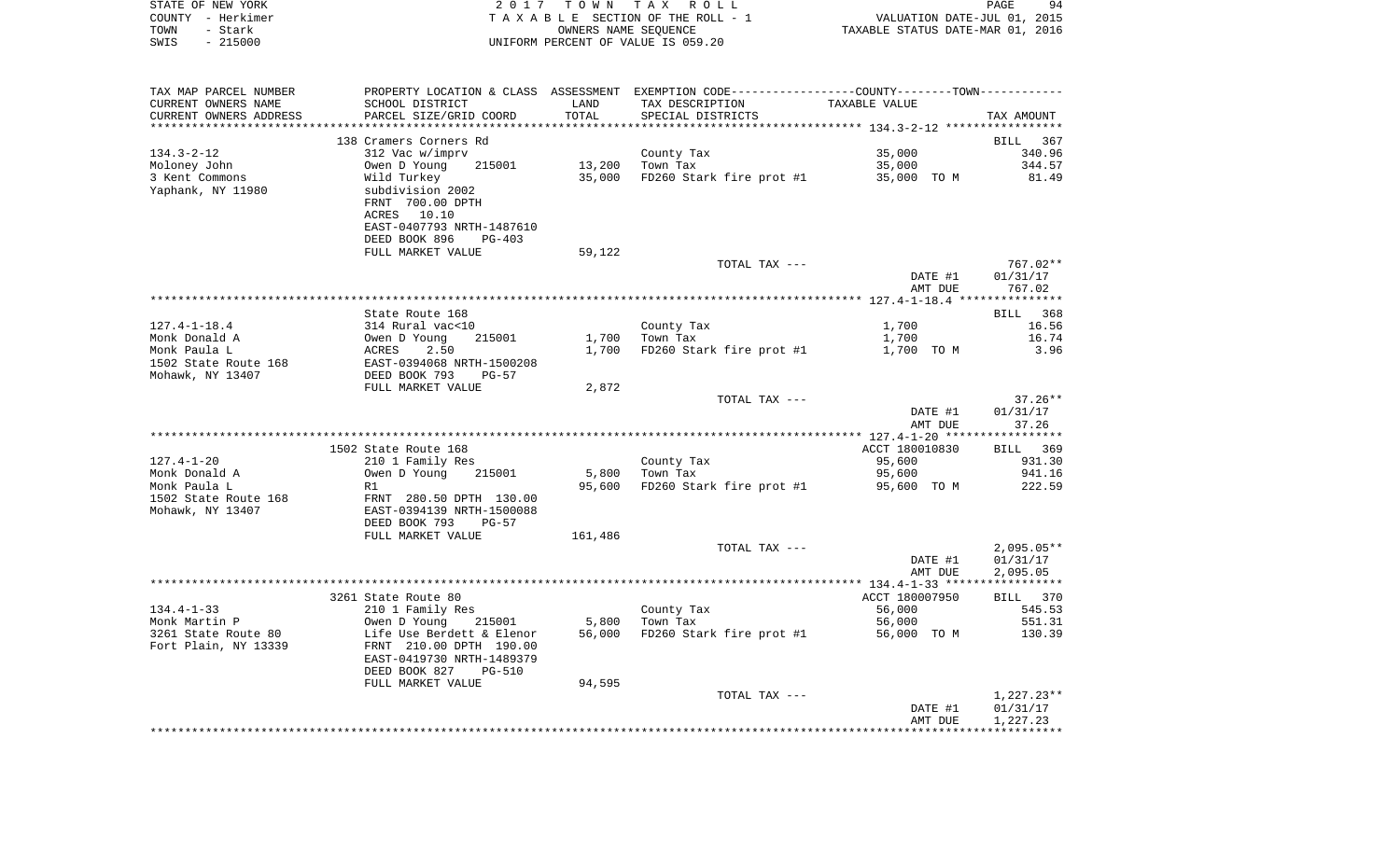| STATE OF NEW YORK |           | 2017 TOWN TAX ROLL                 |                      |  |                                  | PAGE                        | 95 |
|-------------------|-----------|------------------------------------|----------------------|--|----------------------------------|-----------------------------|----|
| COUNTY - Herkimer |           | TAXABLE SECTION OF THE ROLL - 1    |                      |  |                                  | VALUATION DATE-JUL 01, 2015 |    |
| TOWN              | - Stark   |                                    | OWNERS NAME SEOUENCE |  | TAXABLE STATUS DATE-MAR 01, 2016 |                             |    |
| SWIS              | $-215000$ | UNIFORM PERCENT OF VALUE IS 059.20 |                      |  |                                  |                             |    |

| TAX MAP PARCEL NUMBER     |                                          |        | PROPERTY LOCATION & CLASS ASSESSMENT EXEMPTION CODE---------------COUNTY-------TOWN---------- |                |                 |
|---------------------------|------------------------------------------|--------|-----------------------------------------------------------------------------------------------|----------------|-----------------|
| CURRENT OWNERS NAME       | SCHOOL DISTRICT                          | LAND   | TAX DESCRIPTION                                                                               | TAXABLE VALUE  |                 |
| CURRENT OWNERS ADDRESS    | PARCEL SIZE/GRID COORD                   | TOTAL  | SPECIAL DISTRICTS                                                                             |                | TAX AMOUNT      |
|                           |                                          |        |                                                                                               |                |                 |
|                           | State Route 168                          |        |                                                                                               | ACCT 180006575 | <b>BILL</b> 371 |
| $127.4 - 1 - 39.2$        | 270 Mfg housing                          |        | County Tax                                                                                    | 43,700         | 425.71          |
| Moore Elroy               | Owen D Young<br>215001                   | 11,600 | Town Tax                                                                                      | 43,700         | 430.22          |
| Moore Laurie              | Tr                                       | 43,700 | School Relevy                                                                                 |                | 1,362.91        |
| 434 Upper Deck Rd         | ACRES 10.20                              |        | FD260 Stark fire prot #1 43,700 TO M                                                          |                | 101.75          |
| Mohawk, NY 13407          | EAST-0391689 NRTH-1499503                |        |                                                                                               |                |                 |
|                           | DEED BOOK 695<br>PG-576                  |        |                                                                                               |                |                 |
|                           | FULL MARKET VALUE                        | 73,818 |                                                                                               |                |                 |
|                           |                                          |        | TOTAL TAX ---                                                                                 |                | $2,320.59**$    |
|                           |                                          |        |                                                                                               | DATE #1        | 01/31/17        |
|                           |                                          |        |                                                                                               | AMT DUE        | 2,320.59        |
|                           |                                          |        |                                                                                               |                |                 |
|                           | 5914 Park Rd                             |        |                                                                                               | ACCT 180004020 | BILL 372        |
| $141.6 - 1 - 38$          | 210 1 Family Res                         |        | County Tax                                                                                    | 42,600         | 414.99          |
| Moore Florence            | Owen D Young 215001                      | 4,900  | Town Tax                                                                                      | 42,600         | 419.39          |
| Klump Jane H              | Life Use Florence                        | 42,600 | FD260 Stark fire prot #1                                                                      | 42,600 TO M    | 99.19           |
| PO Box 7                  | R1                                       |        | WD300 Stark Water District                                                                    | 42,600 TO M    | 73.41           |
| Van Hornesville, NY 13475 | FRNT 109.00 DPTH 181.50<br>ACRES<br>0.45 |        |                                                                                               |                |                 |
|                           | EAST-0404101 NRTH-1479622                |        |                                                                                               |                |                 |
|                           | DEED BOOK 1263 PG-414                    |        |                                                                                               |                |                 |
|                           | FULL MARKET VALUE                        | 71,959 |                                                                                               |                |                 |
|                           |                                          |        | TOTAL TAX ---                                                                                 |                | $1,006.98**$    |
|                           |                                          |        |                                                                                               | DATE #1        | 01/31/17        |
|                           |                                          |        |                                                                                               | AMT DUE        | 1,006.98        |
|                           |                                          |        |                                                                                               |                |                 |
|                           | Weldon Rd                                |        |                                                                                               | ACCT 180008130 | BILL 373        |
| $134.1 - 1 - 17$          | 260 Seasonal res                         |        | County Tax                                                                                    | 29,700         | 289.33          |
| Mosher Richard B          | Owen D Young<br>215001                   |        | 8,700 Town Tax                                                                                | 29,700         | 292.39          |
| Gressler Robert           | F 82                                     | 29,700 | FD260 Stark fire prot #1                                                                      | 29,700 TO M    | 69.15           |
| 167 Schals Hollow Rd      | ACRES 87.40                              |        |                                                                                               |                |                 |
| Little Falls, NY 13365    | EAST-0402878 NRTH-1493513                |        |                                                                                               |                |                 |
|                           | DEED BOOK 1305<br>PG-753                 |        |                                                                                               |                |                 |
|                           | FULL MARKET VALUE                        | 50,169 |                                                                                               |                |                 |
|                           |                                          |        | TOTAL TAX ---                                                                                 |                | 650.87**        |
|                           |                                          |        |                                                                                               | DATE #1        | 01/31/17        |
|                           |                                          |        |                                                                                               | AMT DUE        | 650.87          |
|                           |                                          |        |                                                                                               |                |                 |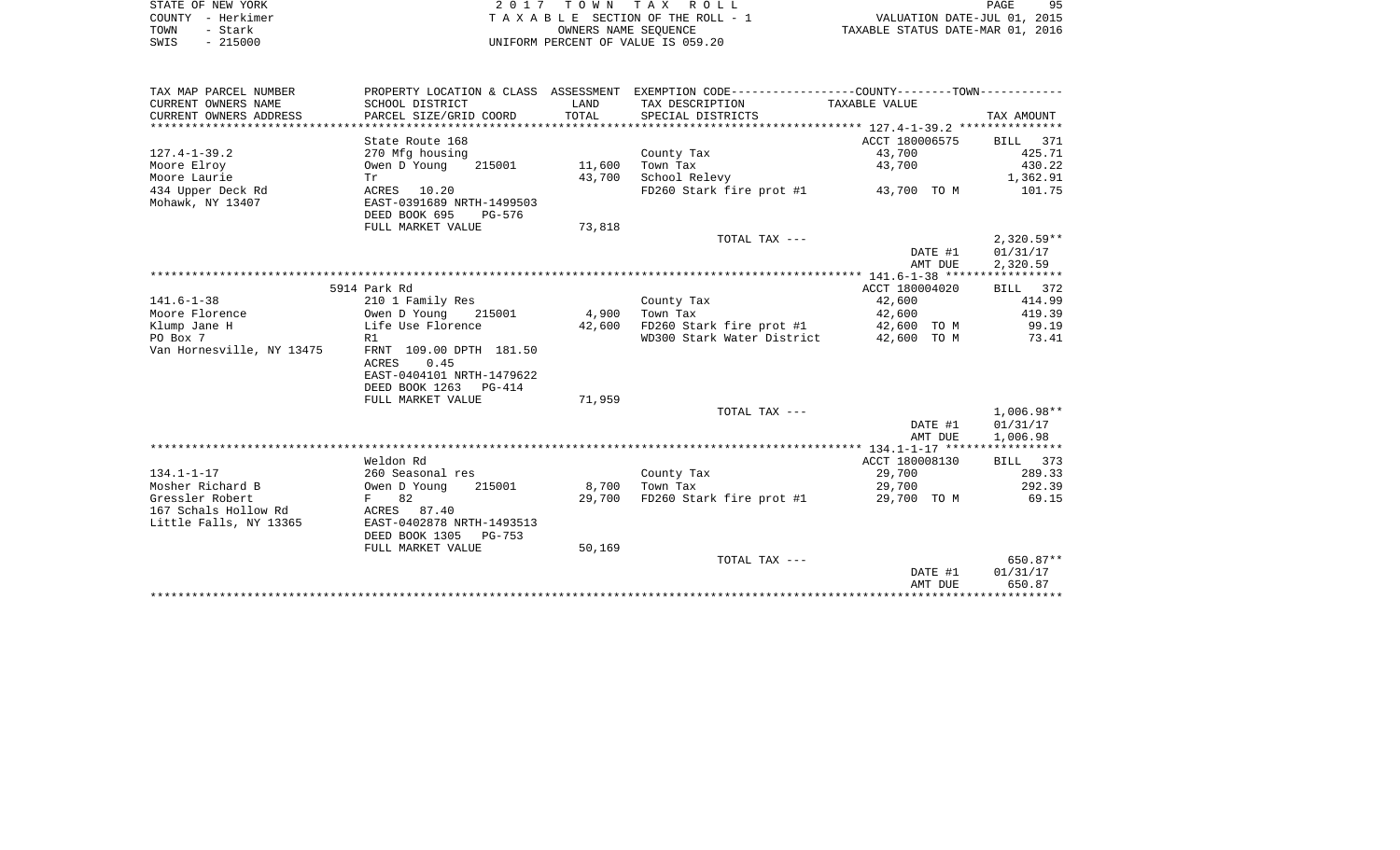|      | STATE OF NEW YORK | 2017 TOWN TAX ROLL                 | PAGE                             | 96 |
|------|-------------------|------------------------------------|----------------------------------|----|
|      | COUNTY - Herkimer | TAXABLE SECTION OF THE ROLL - 1    | VALUATION DATE-JUL 01, 2015      |    |
| TOWN | - Stark           | OWNERS NAME SEOUENCE               | TAXABLE STATUS DATE-MAR 01, 2016 |    |
| SWIS | $-215000$         | UNIFORM PERCENT OF VALUE IS 059.20 |                                  |    |

| TAX MAP PARCEL NUMBER     |                           |               | PROPERTY LOCATION & CLASS ASSESSMENT EXEMPTION CODE----------------COUNTY--------TOWN---------- |                  |              |
|---------------------------|---------------------------|---------------|-------------------------------------------------------------------------------------------------|------------------|--------------|
| CURRENT OWNERS NAME       | SCHOOL DISTRICT           | LAND          | TAX DESCRIPTION                                                                                 | TAXABLE VALUE    |              |
| CURRENT OWNERS ADDRESS    | PARCEL SIZE/GRID COORD    | TOTAL         | SPECIAL DISTRICTS                                                                               |                  | TAX AMOUNT   |
|                           |                           |               |                                                                                                 |                  |              |
|                           | 3668 Jordanville Rd       |               |                                                                                                 | ACCT 180006090   | BILL 374     |
| $133.4 - 1 - 4$           | 112 Dairy farm            |               | AGRIC 10 Y 41700                                                                                | 36,000<br>36,000 |              |
| Mower Edward              | Owen D Young<br>215001    |               | 29,700 AG MKTS L 41720                                                                          | 2,962 2,962      |              |
| Mower Shirley             | F 65                      | 125,000       | County Tax                                                                                      | 86,038           | 838.15       |
| 3668 Jordanville Rd       | ACRES 68.80               |               | Town Tax                                                                                        | 86,038           | 847.03       |
| Jordanville, 13361        | EAST-0396119 NRTH-1486220 |               | $FD260$ Stark fire prot #1 $122,038$ TO M                                                       |                  | 284.14       |
|                           | DEED BOOK 00532 PG-00293  |               | 2,962 EX                                                                                        |                  |              |
| MAY BE SUBJECT TO PAYMENT | FULL MARKET VALUE         | 211,149       |                                                                                                 |                  |              |
| UNDER AGDIST LAW TIL 2020 |                           |               |                                                                                                 |                  |              |
|                           |                           |               | TOTAL TAX ---                                                                                   |                  | $1,969.32**$ |
|                           |                           |               |                                                                                                 | DATE #1          | 01/31/17     |
|                           |                           |               |                                                                                                 | AMT DUE          | 1,969.32     |
|                           |                           |               |                                                                                                 |                  |              |
|                           | Jordanville Rd            |               |                                                                                                 | ACCT 180001920   | BILL 375     |
| $133.4 - 1 - 9.1$         | 120 Field crops           |               | County Tax                                                                                      | 72,900           | 710.16       |
| Mower Edward              | Owen D Young              | 215001 31,000 | Town Tax                                                                                        | 72,900           | 717.69       |
| Mower Shirley             | split from 133.4-1-9      | 72,900        | FD260 Stark fire prot #1                                                                        | 72,900 TO M      | 169.74       |
| 3668 Jordanville Rd       | deed 1599/359             |               |                                                                                                 |                  |              |
| Jordanville, NY 13361     | F 180 2 Tr                |               |                                                                                                 |                  |              |
|                           | ACRES 81.70               |               |                                                                                                 |                  |              |
| MAY BE SUBJECT TO PAYMENT | EAST-0393547 NRTH-1484172 |               |                                                                                                 |                  |              |
| UNDER AGDIST LAW TIL 2023 | DEED BOOK 00629 PG-00230  |               |                                                                                                 |                  |              |
|                           | FULL MARKET VALUE         | 123,142       |                                                                                                 |                  |              |
|                           |                           |               | TOTAL TAX ---                                                                                   |                  | 1,597.59**   |
|                           |                           |               |                                                                                                 | DATE #1          | 01/31/17     |
|                           |                           |               |                                                                                                 | AMT DUE          | 1,597.59     |
|                           |                           |               |                                                                                                 |                  |              |
|                           | Jordanville Rd            |               |                                                                                                 | ACCT 180006150   | BILL 376     |
| $133.4 - 1 - 10$          | 105 Vac farmland          |               | 41730<br>AG MKTS                                                                                | 1,471 1,471      |              |
| Mower Edward              | Owen D Young<br>215001    |               | 23,400 County Tax                                                                               | 21,929           | 213.62       |
| Mower Shirley             | Farm                      |               | 23,400 Town Tax                                                                                 | 21,929           | 215.89       |
| 3668 Jordanville Rd       | ACRES 66.90               |               | FD260 Stark fire prot #1 23,400 TO M                                                            |                  | 54.48        |
| Jordanville, 13361        | EAST-0394774 NRTH-1483327 |               |                                                                                                 |                  |              |
|                           | DEED BOOK 00532 PG-00293  |               |                                                                                                 |                  |              |
| MAY BE SUBJECT TO PAYMENT | FULL MARKET VALUE         | 39,527        |                                                                                                 |                  |              |
| UNDER AGDIST LAW TIL 2023 |                           |               |                                                                                                 |                  |              |
|                           |                           |               | TOTAL TAX ---                                                                                   |                  | 483.99**     |
|                           |                           |               |                                                                                                 | DATE #1          | 01/31/17     |
|                           |                           |               |                                                                                                 | AMT DUE          | 483.99       |
|                           |                           |               |                                                                                                 |                  |              |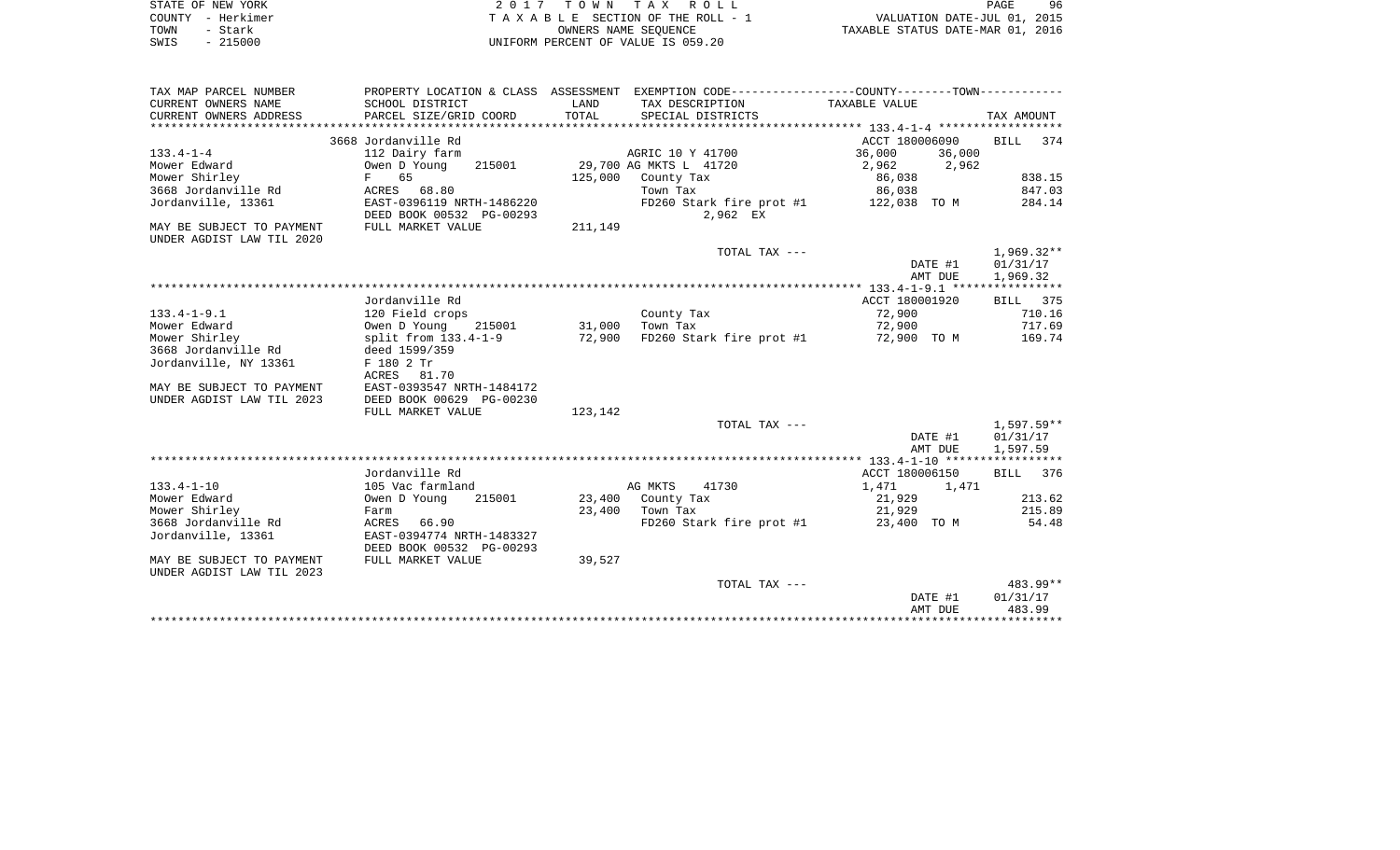| STATE OF NEW YORK     | / TOWN TAX ROLL                    | PAGE                             |
|-----------------------|------------------------------------|----------------------------------|
| – Herkimer<br>COUNTY  | TAXABLE SECTION OF THE ROLL - 1    | VALUATION DATE-JUL 01, 2015      |
| TOWN<br>Stark         | OWNERS NAME SEOUENCE               | TAXABLE STATUS DATE-MAR 01, 2016 |
| 215000<br>SWIS<br>$-$ | UNIFORM PERCENT OF VALUE IS 059.20 |                                  |

| TAX MAP PARCEL NUMBER     |                            |        | PROPERTY LOCATION & CLASS ASSESSMENT EXEMPTION CODE----------------COUNTY--------TOWN----------- |                |             |
|---------------------------|----------------------------|--------|--------------------------------------------------------------------------------------------------|----------------|-------------|
| CURRENT OWNERS NAME       | SCHOOL DISTRICT            | LAND   | TAX DESCRIPTION                                                                                  | TAXABLE VALUE  |             |
| CURRENT OWNERS ADDRESS    | PARCEL SIZE/GRID COORD     | TOTAL  | SPECIAL DISTRICTS                                                                                |                | TAX AMOUNT  |
|                           |                            |        |                                                                                                  |                |             |
|                           | Sickler Rd                 |        |                                                                                                  | ACCT 180006450 | BILL 377    |
| $133.4 - 1 - 13$          | 105 Vac farmland           |        | AG MKTS L 41720                                                                                  | 1,894<br>1,894 |             |
| Mower Edward              | Owen D Young<br>215001     | 8,800  | County Tax                                                                                       | 6,906          | 67.28       |
| Mower Shirley             | ACRES 25.00                | 8,800  | Town Tax                                                                                         | 6,906          | 67.99       |
| 3668 Jordanville Rd       | EAST-0395993 NRTH-1483000  |        | School Relevy                                                                                    |                | 215.39      |
| Jordanville, 13361        | DEED BOOK 532<br>$PG-293$  |        | FD260 Stark fire prot #1                                                                         | 6,906 TO M     | 16.08       |
|                           | FULL MARKET VALUE          | 14,865 | 1,894 EX                                                                                         |                |             |
| MAY BE SUBJECT TO PAYMENT |                            |        |                                                                                                  |                |             |
| UNDER AGDIST LAW TIL 2020 |                            |        |                                                                                                  |                |             |
|                           |                            |        | TOTAL TAX ---                                                                                    |                | $366.74***$ |
|                           |                            |        |                                                                                                  | DATE #1        | 01/31/17    |
|                           |                            |        |                                                                                                  | AMT DUE        | 366.74      |
|                           |                            |        |                                                                                                  |                |             |
|                           | Sickler Rd                 |        |                                                                                                  | ACCT 178568    | BILL 378    |
| $133.4 - 1 - 15.1$        | 105 Vac farmland           |        | County Tax                                                                                       | 1,000          | 9.74        |
| Mower Edward              | Owen D Young<br>215001     |        | 1,000 Town Tax                                                                                   | 1,000          | 9.84        |
| Mower Shirley             | F 132                      | 1,000  | FD260 Stark fire prot #1                                                                         | 1,000 TO M     | 2.33        |
| 3668 Jordanville Rd       | FRNT 75.00 DPTH            |        |                                                                                                  |                |             |
| Jordanville, NY 13361     | ACRES<br>0.70              |        |                                                                                                  |                |             |
|                           | EAST-0396157 NRTH-1482376  |        |                                                                                                  |                |             |
| MAY BE SUBJECT TO PAYMENT | DEED BOOK 1486<br>$PG-104$ |        |                                                                                                  |                |             |
| UNDER AGDIST LAW TIL 2021 | FULL MARKET VALUE          | 1,689  |                                                                                                  |                |             |
|                           |                            |        | TOTAL TAX ---                                                                                    |                | $21.91**$   |
|                           |                            |        |                                                                                                  | DATE #1        | 01/31/17    |
|                           |                            |        |                                                                                                  | AMT DUE        | 21.91       |
|                           |                            |        |                                                                                                  |                |             |
|                           | 3611 Jordanville Rd        |        |                                                                                                  | ACCT 198396    | BILL 379    |
| $133.4 - 1 - 5.2$         | 210 1 Family Res           |        | County Tax                                                                                       | 14,800         | 144.18      |
| Mower Edward L            | Owen D Young<br>215001     | 7,100  | Town Tax                                                                                         | 14,800         | 145.70      |
| 3668 Jordanville Rd       | R1 & Tr                    | 14,800 | School Relevy                                                                                    |                | 461.59      |
| Jordanville, NY 13361     | 2.6 Acres                  |        | FD260 Stark fire prot #1 14,800 TO M                                                             |                | 34.46       |
|                           | ACRES<br>2.60              |        |                                                                                                  |                |             |
| PRIOR OWNER ON 3/01/2016  | EAST-0395566 NRTH-1484784  |        |                                                                                                  |                |             |
| Castle 2016 LLC           | DEED BOOK 1608<br>PG-307   |        |                                                                                                  |                |             |
|                           | FULL MARKET VALUE          | 25,000 |                                                                                                  |                |             |
|                           |                            |        | TOTAL TAX ---                                                                                    |                | 785.93**    |
|                           |                            |        |                                                                                                  | DATE #1        | 01/31/17    |
|                           |                            |        |                                                                                                  | AMT DUE        | 785.93      |
|                           |                            |        |                                                                                                  |                |             |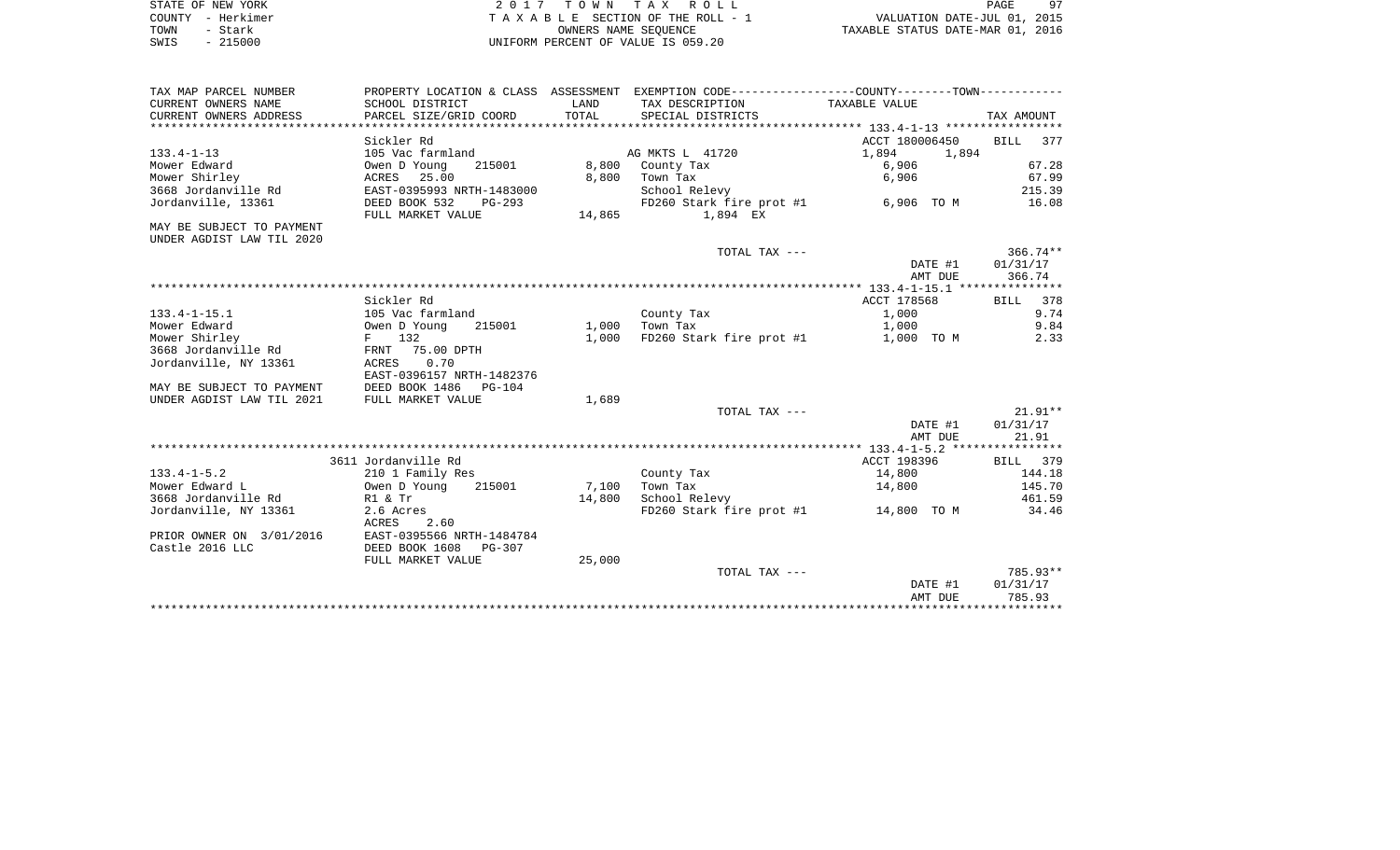| STATE OF NEW YORK<br>COUNTY - Herkimer<br>TOWN<br>- Stark<br>$-215000$<br>SWIS               | 2017                                                                                                                    | T O W N           | TAX ROLL<br>TAXABLE SECTION OF THE ROLL - 1<br>OWNERS NAME SEQUENCE<br>UNIFORM PERCENT OF VALUE IS 059.20                             | VALUATION DATE-JUL 01, 2015<br>TAXABLE STATUS DATE-MAR 01, 2016        | PAGE<br>98                                           |
|----------------------------------------------------------------------------------------------|-------------------------------------------------------------------------------------------------------------------------|-------------------|---------------------------------------------------------------------------------------------------------------------------------------|------------------------------------------------------------------------|------------------------------------------------------|
| TAX MAP PARCEL NUMBER<br>CURRENT OWNERS NAME<br>CURRENT OWNERS ADDRESS                       | SCHOOL DISTRICT<br>PARCEL SIZE/GRID COORD                                                                               | LAND<br>TOTAL     | PROPERTY LOCATION & CLASS ASSESSMENT EXEMPTION CODE---------------COUNTY-------TOWN----------<br>TAX DESCRIPTION<br>SPECIAL DISTRICTS | TAXABLE VALUE                                                          | TAX AMOUNT                                           |
|                                                                                              |                                                                                                                         |                   |                                                                                                                                       |                                                                        |                                                      |
| $141.5 - 1 - 10$<br>Moyer Christopher<br>PO Box 115<br>Van Hornesville, NY 13475             | 1270 Chyle Rd<br>210 1 Family Res<br>Owen D Young<br>215001<br>R1<br>FRNT 1073.00 DPTH 252.00<br>ACRES<br>6.20          |                   | VET COM CT 41131<br>6,100 VET DIS CT 41141<br>36,500 County Tax<br>Town Tax<br>$FD260$ Stark fire prot #1 36,500 TO M                 | ACCT 180001230<br>9,000<br>9,000<br>9,125<br>9,125<br>18,375<br>18,375 | <b>BILL</b><br>380<br>179.00<br>180.90<br>84.98      |
|                                                                                              | EAST-0401970 NRTH-1478085<br>DEED BOOK 869<br>PG-94<br>FULL MARKET VALUE                                                | 61,655            |                                                                                                                                       |                                                                        |                                                      |
|                                                                                              |                                                                                                                         |                   | TOTAL TAX ---                                                                                                                         | DATE #1<br>AMT DUE                                                     | 444.88**<br>01/31/17<br>444.88                       |
|                                                                                              |                                                                                                                         |                   |                                                                                                                                       |                                                                        |                                                      |
| $141.6 - 1 - 20$<br>Mulcrone Carol<br>PO Box 137<br>Van Hornesville, NY 13475                | 2283 State Route 80<br>242 Rurl res&rec<br>Owen D Young<br>215001<br>Tennan Place<br>V19 2<br>FRNT 110.00 DPTH<br>95.00 | 13,100<br>120,200 | County Tax<br>Town Tax<br>FD260 Stark fire prot #1<br>WD300 Stark Water District                                                      | ACCT 180001440<br>120,200<br>120,200<br>120,200 TO M<br>120,200 TO M   | BILL 381<br>1,170.94<br>1,183.35<br>279.87<br>207.12 |
|                                                                                              | ACRES 10.20<br>EAST-0404215 NRTH-1480344<br>DEED BOOK 891<br>$PG-213$<br>FULL MARKET VALUE                              | 203,041           | TOTAL TAX ---                                                                                                                         | DATE #1                                                                | $2,841.28**$<br>01/31/17                             |
|                                                                                              |                                                                                                                         |                   |                                                                                                                                       | AMT DUE                                                                | 2,841.28                                             |
|                                                                                              |                                                                                                                         |                   |                                                                                                                                       |                                                                        |                                                      |
| $141.4 - 1 - 4$<br>Mulder Daniel<br>Mulder Julie<br>2281 ST Hwy 163<br>Canajoharie, NY 13317 | Vickerson Rd<br>321 Abandoned ag<br>Owen D Young<br>215001<br>F 13.60<br>ACRES 13.60<br>EAST-0421250 NRTH-1470579       | 6,800<br>6,800    | County Tax<br>Town Tax<br>FD260 Stark fire prot #1                                                                                    | ACCT 180003600<br>6,800<br>6,800<br>6,800 TO M                         | 382<br>BILL<br>66.24<br>66.94<br>15.83               |
|                                                                                              | DEED BOOK 925<br>$PG-42$<br>FULL MARKET VALUE                                                                           | 11,486            | TOTAL TAX ---                                                                                                                         |                                                                        | 149.01**                                             |
|                                                                                              |                                                                                                                         |                   |                                                                                                                                       | DATE #1                                                                | 01/31/17                                             |
|                                                                                              |                                                                                                                         |                   |                                                                                                                                       | AMT DUE                                                                | 149.01                                               |
|                                                                                              | Off Vickerson Rd                                                                                                        |                   |                                                                                                                                       | ACCT 180004710 BILL 383                                                |                                                      |
| $141.4 - 1 - 3$                                                                              | 314 Rural vac<10                                                                                                        |                   | County Tax                                                                                                                            | 400                                                                    | 3.90                                                 |
| Mulder Daniel D<br>Mulder Julie A<br>2287 State Highway 163<br>Canajorharie, NY 13317        | Owen D Young<br>215001<br>Charles Dorn<br>Vfl<br>ACRES<br>4.00<br>EAST-0421485 NRTH-1470172<br>DEED BOOK 839<br>PG-286  | 400<br>400        | Town Tax<br>FD260 Stark fire prot #1                                                                                                  | 400<br>400 TO M                                                        | 3.94<br>.93                                          |
|                                                                                              | FULL MARKET VALUE                                                                                                       | 676               | TOTAL TAX ---                                                                                                                         | DATE #1                                                                | $8.77**$<br>01/31/17                                 |
|                                                                                              |                                                                                                                         |                   |                                                                                                                                       | AMT DUE<br>*******************************                             | 8.77                                                 |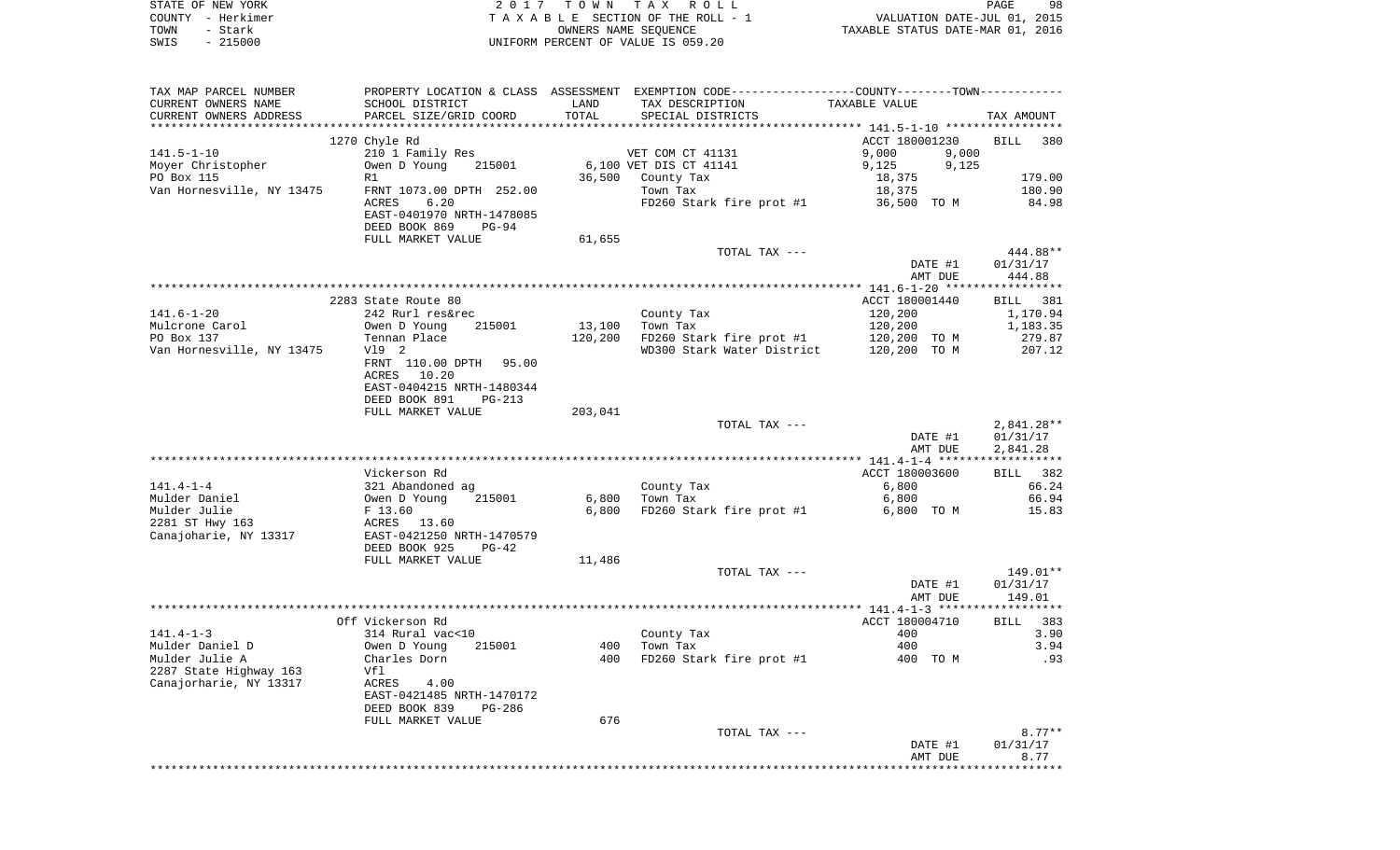|      | STATE OF NEW YORK | 2017 TOWN TAX ROLL                 | PAGE                             | 99 |
|------|-------------------|------------------------------------|----------------------------------|----|
|      | COUNTY - Herkimer | TAXABLE SECTION OF THE ROLL - 1    | VALUATION DATE-JUL 01, 2015      |    |
| TOWN | - Stark           | OWNERS NAME SEOUENCE               | TAXABLE STATUS DATE-MAR 01, 2016 |    |
| SWIS | $-215000$         | UNIFORM PERCENT OF VALUE IS 059.20 |                                  |    |

| SCHOOL DISTRICT<br>PARCEL SIZE/GRID COORD<br>********************                                                                                        | LAND<br>TOTAL                                                                                                                             | TAX DESCRIPTION<br>SPECIAL DISTRICTS               | TAXABLE VALUE                         | TAX AMOUNT                                                                                                                                                                                                                        |
|----------------------------------------------------------------------------------------------------------------------------------------------------------|-------------------------------------------------------------------------------------------------------------------------------------------|----------------------------------------------------|---------------------------------------|-----------------------------------------------------------------------------------------------------------------------------------------------------------------------------------------------------------------------------------|
| State Route 168<br>314 Rural vac<10<br>Owen D Young<br>215001<br>Vac<br>FRNT 100.00 DPTH 100.00<br>EAST-0390239 NRTH-1500139<br>DEED BOOK 1612<br>PG-261 | 200<br>200                                                                                                                                | County Tax<br>Town Tax                             | ACCT 199042<br>200<br>200<br>200 TO M | BILL<br>384<br>1.95<br>1.97<br>.47                                                                                                                                                                                                |
|                                                                                                                                                          |                                                                                                                                           |                                                    |                                       |                                                                                                                                                                                                                                   |
|                                                                                                                                                          |                                                                                                                                           | TOTAL TAX ---                                      | DATE #1<br>AMT DUE                    | $4.39**$<br>01/31/17<br>4.39                                                                                                                                                                                                      |
|                                                                                                                                                          |                                                                                                                                           |                                                    |                                       | BILL 385                                                                                                                                                                                                                          |
| 322 Rural vac>10<br>215001<br>Owen D Young<br>FRNT 105.00 DPTH<br>ACRES 38.20<br>EAST-0389031 NRTH-1500178                                               | 19,200<br>19,200                                                                                                                          | County Tax<br>Town Tax                             | 19,200<br>19,200<br>19,200 TO M       | 187.04<br>189.02<br>44.70                                                                                                                                                                                                         |
| FULL MARKET VALUE                                                                                                                                        | 32,432                                                                                                                                    |                                                    |                                       |                                                                                                                                                                                                                                   |
|                                                                                                                                                          |                                                                                                                                           | TOTAL TAX ---                                      | DATE #1<br>AMT DUE                    | 420.76**<br>01/31/17<br>420.76                                                                                                                                                                                                    |
|                                                                                                                                                          |                                                                                                                                           |                                                    |                                       |                                                                                                                                                                                                                                   |
| 210 1 Family Res<br>Owen D Young<br>215001<br>FRNT 543.00 DPTH<br>ACRES<br>4.80<br>EAST-0389953 NRTH-1500273                                             | 8,600<br>78,100                                                                                                                           | County Tax<br>Town Tax<br>FD260 Stark fire prot #1 | 78,100<br>78,100<br>78,100 TO M       | BILL 386<br>760.82<br>768.88<br>181.84                                                                                                                                                                                            |
| FULL MARKET VALUE                                                                                                                                        | 131,926                                                                                                                                   |                                                    |                                       |                                                                                                                                                                                                                                   |
|                                                                                                                                                          |                                                                                                                                           | TOTAL TAX ---                                      | DATE #1<br>AMT DUE                    | 1,711.54**<br>01/31/17<br>1,711.54                                                                                                                                                                                                |
|                                                                                                                                                          |                                                                                                                                           |                                                    |                                       |                                                                                                                                                                                                                                   |
| 270 Mfg housing<br>Owen D Young<br>215001<br>Tr<br>ACRES 1.00<br>EAST-0409856 NRTH-1497984<br>DEED BOOK 1545<br><b>PG-908</b>                            | 6,000<br>19,000                                                                                                                           | County Tax<br>Town Tax                             | 19,000<br>19,000<br>19,000 TO M       | BILL 387<br>185.09<br>187.05<br>44.24                                                                                                                                                                                             |
| FULL MARKET VALUE                                                                                                                                        | 32,095                                                                                                                                    | TOTAL TAX ---                                      | DATE #1<br>AMT DUE                    | $416.38**$<br>01/31/17<br>416.38                                                                                                                                                                                                  |
|                                                                                                                                                          | FULL MARKET VALUE<br>State Route 168<br>DEED BOOK 1612<br>PG-261<br>1709 State Route 168<br>DEED BOOK 1612<br>PG-261<br>285 Fiery Hill Rd | 338                                                | **************                        | PROPERTY LOCATION & CLASS ASSESSMENT EXEMPTION CODE----------------COUNTY--------TOWN-----------<br>FD260 Stark fire prot #1<br>ACCT 199042<br>FD260 Stark fire prot #1<br>ACCT 199042<br>ACCT 188335<br>FD260 Stark fire prot #1 |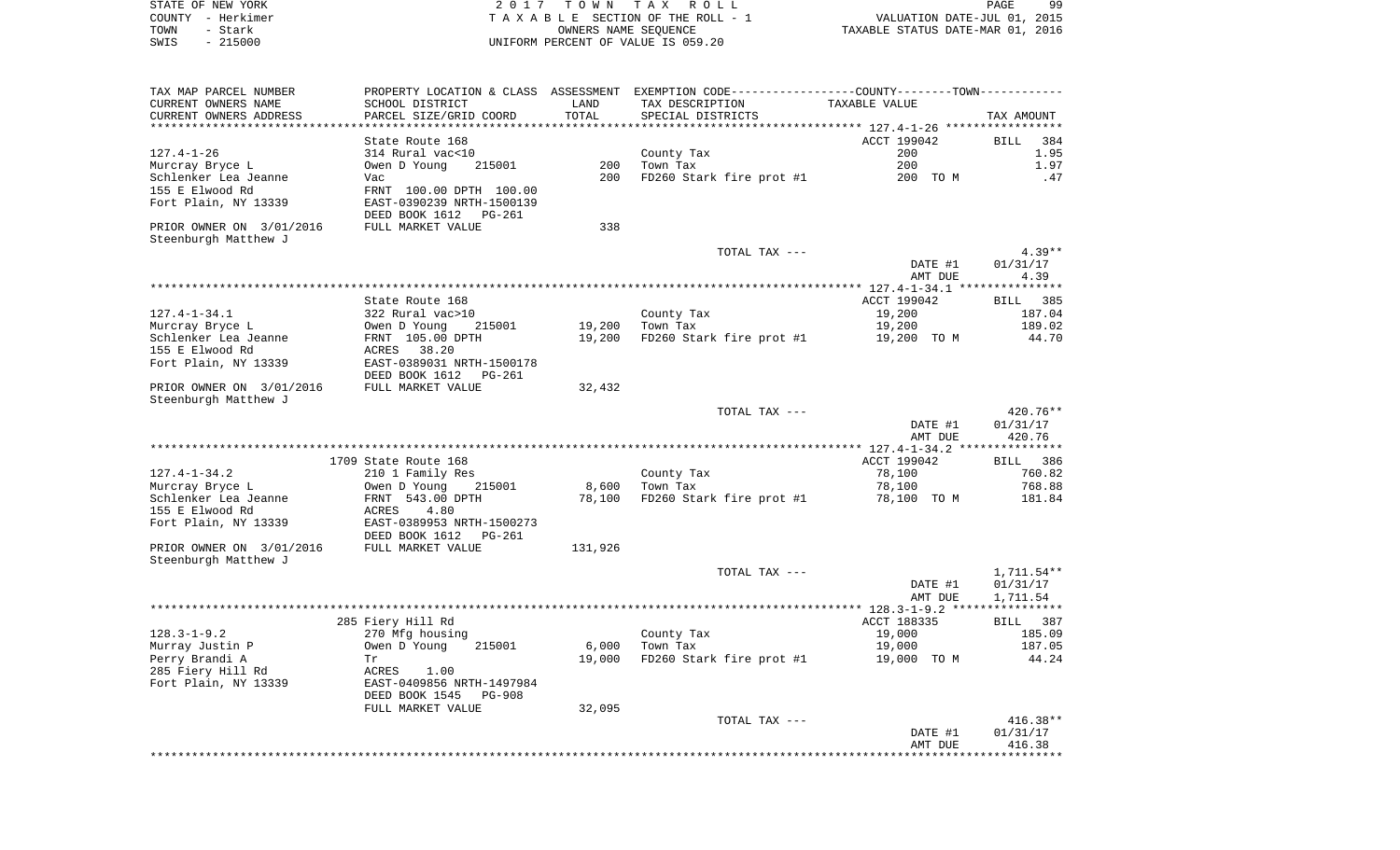| STATE OF NEW YORK | 2017 TOWN TAX ROLL                 | 100<br>PAGE                      |
|-------------------|------------------------------------|----------------------------------|
| COUNTY - Herkimer | TAXABLE SECTION OF THE ROLL - 1    | VALUATION DATE-JUL 01, 2015      |
| TOWN<br>- Stark   | OWNERS NAME SEOUENCE               | TAXABLE STATUS DATE-MAR 01, 2016 |
| $-215000$<br>SWIS | UNIFORM PERCENT OF VALUE IS 059.20 |                                  |

| TAX MAP PARCEL NUMBER     |                                                                 |                |                          | PROPERTY LOCATION & CLASS ASSESSMENT EXEMPTION CODE---------------COUNTY-------TOWN---------- |                      |
|---------------------------|-----------------------------------------------------------------|----------------|--------------------------|-----------------------------------------------------------------------------------------------|----------------------|
| CURRENT OWNERS NAME       | SCHOOL DISTRICT                                                 | LAND           | TAX DESCRIPTION          | TAXABLE VALUE                                                                                 |                      |
| CURRENT OWNERS ADDRESS    | PARCEL SIZE/GRID COORD                                          | TOTAL          | SPECIAL DISTRICTS        |                                                                                               | TAX AMOUNT           |
|                           |                                                                 |                |                          |                                                                                               |                      |
|                           | 163 E Smith Rd                                                  |                |                          | ACCT 180013420                                                                                | BILL 388             |
| $135.1 - 1 - 8$           | 242 Rurl res&rec                                                |                | County Tax               | 70,700                                                                                        | 688.73               |
| Myers Donna               |                                                                 | 23,100         | Town Tax                 | 70,700                                                                                        | 696.03               |
| 163 E Smith St            | Owen D Young 215001<br>ACRES 41.50<br>EAST-0422293 NRTH-1490919 | 70,700         |                          | FD260 Stark fire prot #1 70,700 TO M                                                          | 164.61               |
| Fort Plain, NY 13339      |                                                                 |                |                          |                                                                                               |                      |
|                           | DEED BOOK 860<br>PG-102                                         |                |                          |                                                                                               |                      |
|                           | FULL MARKET VALUE                                               | 119,426        |                          |                                                                                               |                      |
|                           |                                                                 |                | TOTAL TAX ---            |                                                                                               | $1,549.37**$         |
|                           |                                                                 |                |                          | DATE #1                                                                                       | 01/31/17             |
|                           |                                                                 |                |                          | AMT DUE                                                                                       | 1,549.37             |
|                           |                                                                 |                |                          |                                                                                               |                      |
|                           | Upper Deck Rd                                                   |                |                          | ACCT 180007140                                                                                | BILL 389             |
| $127.4 - 1 - 40$          | 113 Cattle farm                                                 |                | VETFUND CT 41101         | 3,000<br>3,000                                                                                |                      |
| Nabinger Susan            | Owen D Young<br>215001                                          | 43,400 AG MKTS | 41730                    | $\overline{0}$<br>$\Omega$                                                                    |                      |
| Nabinger Kenneth          | Life Use Leon<br>ACRES 160.30                                   | 70,000         | County Tax               | 67,000                                                                                        | 652.69               |
| 425 W German St           |                                                                 |                | Town Tax                 | 67,000                                                                                        | 659.60               |
| Herkimer, NY 13350        | EAST-0393766 NRTH-1498908                                       |                | School Relevy            |                                                                                               | 2,183.15             |
|                           | DEED BOOK 827<br>PG-269                                         |                |                          | $FD260$ Stark fire prot #1 $70,000$ TO M                                                      | 162.98               |
| MAY BE SUBJECT TO PAYMENT | FULL MARKET VALUE                                               | 118,243        |                          |                                                                                               |                      |
| UNDER AGDIST LAW TIL 2023 |                                                                 |                |                          |                                                                                               |                      |
|                           |                                                                 |                | TOTAL TAX ---            | DATE #1                                                                                       | $3,658.42**$         |
|                           |                                                                 |                |                          | AMT DUE                                                                                       | 01/31/17<br>3,658.42 |
|                           |                                                                 |                |                          |                                                                                               |                      |
|                           | 777 Elwood Rd                                                   |                |                          |                                                                                               | BILL 390             |
| 134.4-1-55.2              | 120 Field crops                                                 |                | County Tax               | 152,900                                                                                       | 1,489.49             |
| Naidoo Narine             | --<br>Owen D Young<br>ACRES 181.00<br>215001                    | 53,500         | Town Tax                 | 152,900                                                                                       | 1,505.27             |
| 777 Elwood Rd             |                                                                 | 152,900        |                          |                                                                                               |                      |
| Fort Plain, NY 13339      | EAST-0419624 NRTH-1486314                                       |                |                          |                                                                                               |                      |
|                           | DEED BOOK 1476 PG-92                                            |                |                          |                                                                                               |                      |
|                           | FULL MARKET VALUE                                               | 258,277        |                          |                                                                                               |                      |
|                           |                                                                 |                | TOTAL TAX ---            |                                                                                               | $2,994.76**$         |
|                           |                                                                 |                |                          | DATE #1                                                                                       | 01/31/17             |
|                           |                                                                 |                |                          | AMT DUE                                                                                       | 2,994.76             |
|                           |                                                                 |                |                          |                                                                                               |                      |
|                           | 766 Wiltse Hill Rd                                              |                |                          | ACCT 180020027                                                                                | <b>BILL</b> 391      |
| 141.2-1-2                 | 210 1 Family Res                                                |                | County Tax<br>Town Tax   | 48,400                                                                                        | 471.49               |
| Nestle Wayne D            | Owen D Young<br>215001                                          |                | 5,000 Town Tax           | 48,400                                                                                        | 476.49               |
| Nestle Wife               | Tr. .38 Acres                                                   | 48,400         | FD260 Stark fire prot #1 | 48,400 TO M                                                                                   | 112.69               |
|                           | 766 Wiltse Hill Rd FRNT 102.00 DPTH 181.00                      |                |                          |                                                                                               |                      |
| Jordanville, NY 13361     | EAST-0410990 NRTH-1478651                                       |                |                          |                                                                                               |                      |
|                           | DEED BOOK 00650 PG-00610                                        |                |                          |                                                                                               |                      |
|                           | FULL MARKET VALUE                                               | 81,757         |                          |                                                                                               |                      |
|                           |                                                                 |                | TOTAL TAX ---            |                                                                                               | $1,060.67**$         |
|                           |                                                                 |                |                          | DATE #1                                                                                       | 01/31/17             |
|                           |                                                                 |                |                          | AMT DUE                                                                                       | 1,060.67             |
|                           |                                                                 |                |                          |                                                                                               |                      |
|                           |                                                                 |                |                          |                                                                                               |                      |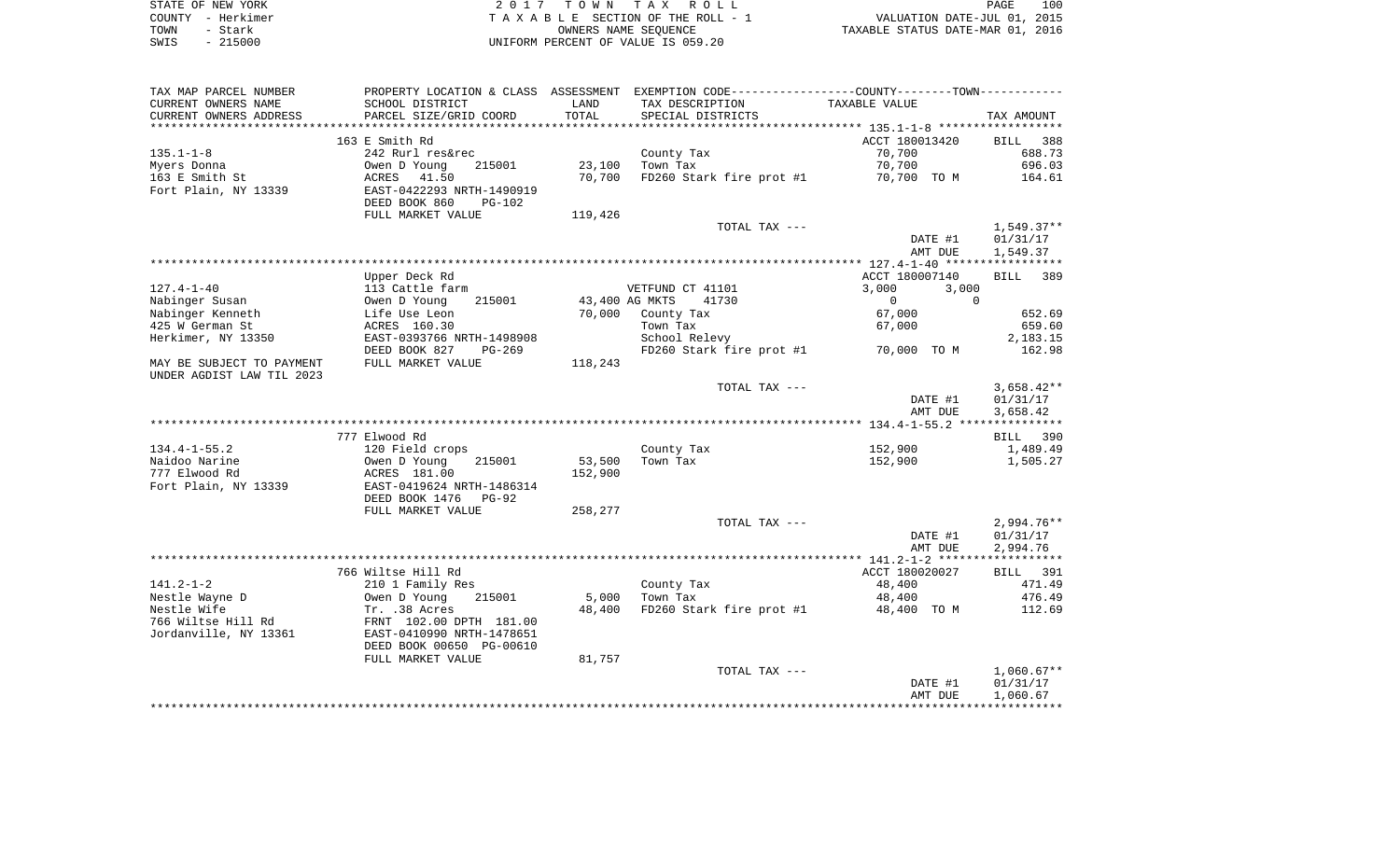|      | STATE OF NEW YORK | 2017 TOWN TAX ROLL                 | 101<br>PAGE                      |
|------|-------------------|------------------------------------|----------------------------------|
|      | COUNTY - Herkimer | TAXABLE SECTION OF THE ROLL - 1    | VALUATION DATE-JUL 01, 2015      |
| TOWN | – Stark           | OWNERS NAME SEOUENCE               | TAXABLE STATUS DATE-MAR 01, 2016 |
| SWIS | $-215000$         | UNIFORM PERCENT OF VALUE IS 059.20 |                                  |

| TAX MAP PARCEL NUMBER    |                           |        | PROPERTY LOCATION & CLASS ASSESSMENT EXEMPTION CODE----------------COUNTY--------TOWN----------- |                |            |
|--------------------------|---------------------------|--------|--------------------------------------------------------------------------------------------------|----------------|------------|
| CURRENT OWNERS NAME      | SCHOOL DISTRICT           | LAND   | TAX DESCRIPTION                                                                                  | TAXABLE VALUE  |            |
| CURRENT OWNERS ADDRESS   | PARCEL SIZE/GRID COORD    | TOTAL  | SPECIAL DISTRICTS                                                                                |                | TAX AMOUNT |
|                          |                           |        |                                                                                                  |                |            |
|                          | 3208 State Route 80       |        |                                                                                                  | ACCT 180000510 | BILL 392   |
| $134.4 - 1 - 39$         | 210 1 Family Res          |        | County Tax                                                                                       | 22,500         | 219.19     |
| Newland Corporation      | Owen D Young 215001       | 3,200  | Town Tax                                                                                         | 22,500         | 221.51     |
| 228 Main St              | R1                        | 22,500 | FD260 Stark fire prot #1 22,500 TO M                                                             |                | 52.39      |
| Jordanville, NY 13361    | FRNT 42.00 DPTH 40.00     |        |                                                                                                  |                |            |
|                          | EAST-0419195 NRTH-1488948 |        |                                                                                                  |                |            |
|                          | DEED BOOK 1297 PG-454     |        |                                                                                                  |                |            |
|                          | FULL MARKET VALUE         | 38,007 |                                                                                                  |                |            |
|                          |                           |        | TOTAL TAX ---                                                                                    |                | 493.09**   |
|                          |                           |        |                                                                                                  | DATE #1        | 01/31/17   |
|                          |                           |        |                                                                                                  | AMT DUE        | 493.09     |
|                          |                           |        |                                                                                                  |                |            |
|                          | 3230 State Route 80       |        |                                                                                                  | ACCT 180002610 | BILL 393   |
| $134.4 - 1 - 40$         | 314 Rural vac<10          |        | County Tax                                                                                       | 100            | 0.97       |
| Newland Corporation      | Owen D Young 215001       | 100    | Town Tax                                                                                         | 100            | 0.98       |
| 228 Main St              | R1                        | 100    | FD260 Stark fire prot #1 100 TO M                                                                |                | .23        |
| Jordanville, NY 13361    | FRNT 60.00 DPTH 100.00    |        |                                                                                                  |                |            |
|                          | EAST-0419174 NRTH-1488899 |        |                                                                                                  |                |            |
|                          | DEED BOOK 1297 PG-454     |        |                                                                                                  |                |            |
|                          | FULL MARKET VALUE         | 169    |                                                                                                  |                |            |
|                          |                           |        | TOTAL TAX ---                                                                                    |                | $2.18**$   |
|                          |                           |        |                                                                                                  | DATE #1        | 01/31/17   |
|                          |                           |        |                                                                                                  | AMT DUE        | 2.18       |
|                          |                           |        |                                                                                                  |                |            |
|                          | 2393 State Route 80       |        |                                                                                                  | ACCT 180002430 | BILL 394   |
| $134.3 - 1 - 32$         |                           |        |                                                                                                  |                |            |
|                          | 210 1 Family Res          |        | County Tax                                                                                       | 35,600         | 346.80     |
| Nichols Joseph F         | Owen D Young<br>215001    | 6,000  | Town Tax                                                                                         | 35,600         | 350.48     |
| 2393 State Rte 80        | Life Use                  |        | 35,600 FD260 Stark fire prot #1<br>WD300 Stark Water District 35,600 TO M                        | 35,600 TO M    | 82.89      |
| VanHornesville, NY 13475 | R1                        |        |                                                                                                  |                | 61.34      |
|                          | FRNT 191.00 DPTH 230.00   |        |                                                                                                  |                |            |
|                          | EAST-0405785 NRTH-1481519 |        |                                                                                                  |                |            |
|                          | DEED BOOK 1309 PG-698     |        |                                                                                                  |                |            |
|                          | FULL MARKET VALUE         | 60,135 |                                                                                                  |                |            |
|                          |                           |        | TOTAL TAX ---                                                                                    |                | 841.51**   |
|                          |                           |        |                                                                                                  | DATE #1        | 01/31/17   |
|                          |                           |        |                                                                                                  | AMT DUE        | 841.51     |
|                          |                           |        |                                                                                                  |                |            |
|                          | 226 Backus Rd             |        |                                                                                                  | ACCT 180012840 | BILL 395   |
| $134.4 - 1 - 62$         | 242 Rurl res&rec          |        | County Tax                                                                                       | 27,600         | 268.87     |
| Nutt Charlene            | 215001<br>Owen D Young    | 10,200 | Town Tax                                                                                         | 27,600         | 271.72     |
| 226 Backus Rd            | R1 12.6                   | 27,600 | FD260 Stark fire prot $#1$ 27,600 TO M                                                           |                | 64.26      |
| VanHornesville, NY 13475 | ACRES 13.60               |        |                                                                                                  |                |            |
|                          | EAST-0409600 NRTH-1484330 |        |                                                                                                  |                |            |
|                          | DEED BOOK 1482<br>PG-519  |        |                                                                                                  |                |            |
|                          |                           |        |                                                                                                  |                |            |
|                          | FULL MARKET VALUE         | 46,622 |                                                                                                  |                |            |
|                          |                           |        | TOTAL TAX ---                                                                                    |                | 604.85**   |
|                          |                           |        |                                                                                                  | DATE #1        | 01/31/17   |
|                          |                           |        |                                                                                                  | AMT DUE        | 604.85     |
|                          |                           |        |                                                                                                  |                |            |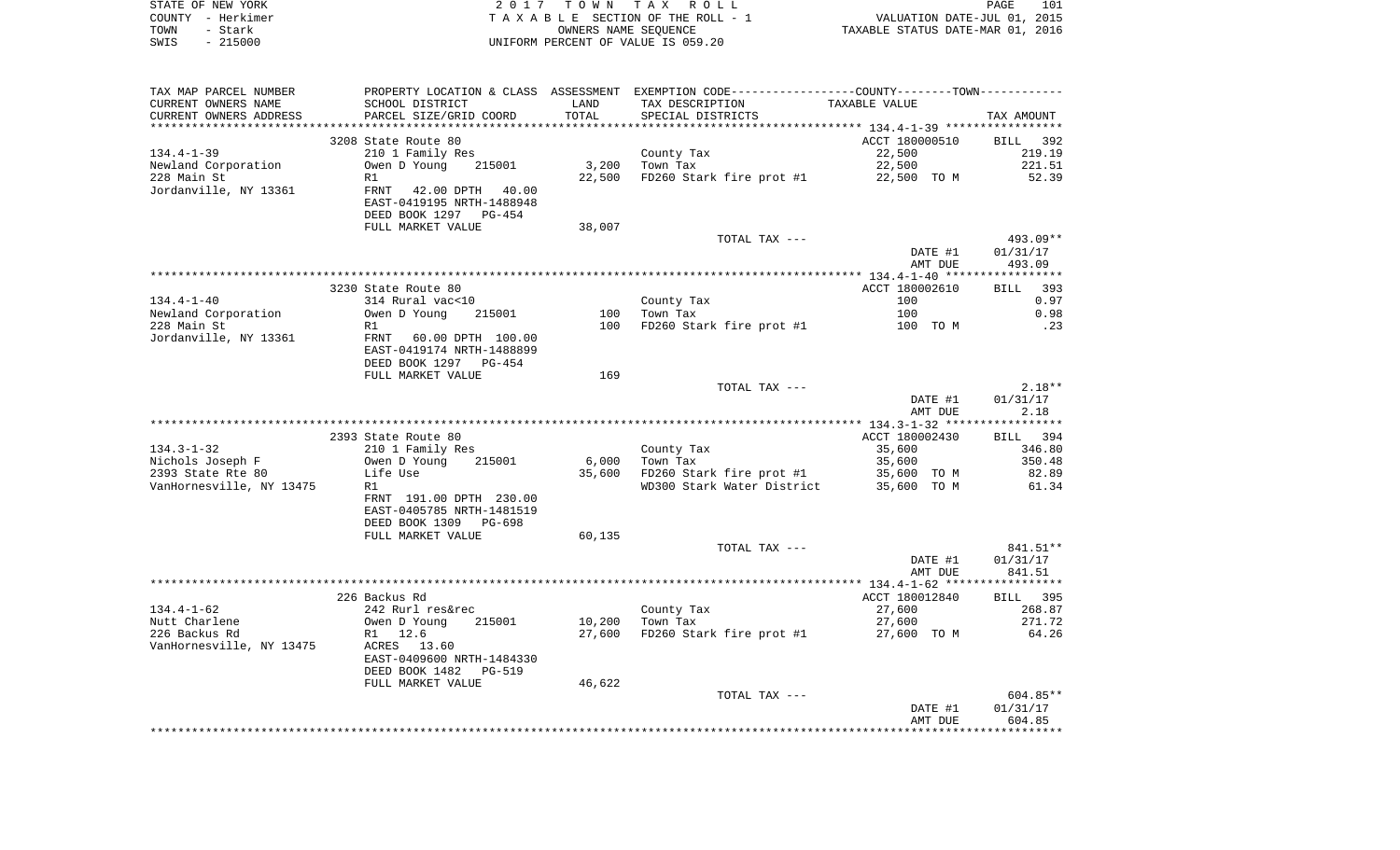|      | STATE OF NEW YORK | 2017 TOWN TAX ROLL                 | <b>PAGE</b>                      | 102 |
|------|-------------------|------------------------------------|----------------------------------|-----|
|      | COUNTY – Herkimer | TAXABLE SECTION OF THE ROLL - 1    | VALUATION DATE-JUL 01, 2015      |     |
| TOWN | – Stark           | OWNERS NAME SEOUENCE               | TAXABLE STATUS DATE-MAR 01, 2016 |     |
| SWIS | - 215000          | UNIFORM PERCENT OF VALUE IS 059.20 |                                  |     |

| CURRENT OWNERS NAME<br>TAXABLE VALUE<br>SCHOOL DISTRICT<br>LAND<br>TAX DESCRIPTION<br>CURRENT OWNERS ADDRESS<br>TOTAL<br>PARCEL SIZE/GRID COORD<br>SPECIAL DISTRICTS<br>TAX AMOUNT<br>379 Wiltse Hill Rd<br>ACCT 180013700<br>BILL 396<br>$141.2 - 1 - 19$<br>AGED-CT 41801<br>8,050<br>270 Mfg housing<br>8,050<br>78.42<br>Oakley Mary Helen<br>5,100 County Tax<br>Owen D Young<br>215001<br>8,050<br>8,050<br>79.25<br>Eckler Robert E<br>16,100 Town Tax<br>Rl&t<br>FD260 Stark fire prot #1 16,100 TO M<br>379 Wiltse Hill Rd<br>37.49<br>ACRES 0.46<br>Jordanville, NY 13361<br>EAST-0416530 NRTH-1475509<br>DEED BOOK 00601 PG-00829<br>FULL MARKET VALUE<br>27,196<br>195.16**<br>TOTAL TAX ---<br>DATE #1<br>01/31/17<br>195.16<br>AMT DUE<br>Hoke Rd<br>ACCT 195858<br>BILL 397<br>$134.3 - 2 - 4$<br>137.36<br>322 Rural vac>10<br>County Tax<br>14,100<br>Owen D Young<br>14,100 Town Tax<br>138.81<br>14,100<br>Ohmart Harriet<br>215001<br>14,100<br>$FD260$ Stark fire prot #1 $14,100$ TO M<br>21 Billings Ave<br>Wild Turkey<br>32.83<br>Troy, NY 12180<br>subdivision 2002<br>FRNT 400.00 DPTH<br>ACRES 11.10<br>EAST-0409668 NRTH-1486084<br>DEED BOOK 1592 PG-95<br>23,818<br>FULL MARKET VALUE<br>TOTAL TAX ---<br>$309.00**$<br>DATE #1<br>01/31/17<br>309.00<br>AMT DUE<br>Hoke Rd<br>ACCT 195858<br>BILL 398<br>$134.3 - 2 - 5$<br>129.56<br>322 Rural vac>10<br>Owen D Young    215001<br>County Tax<br>13,300<br>13,300<br>130.94<br>13,300 Town Tax<br>Ohmart Harriet<br>21 Billings Ave<br>13,300<br>$FD260$ Stark fire prot #1 $13,300$ TO M<br>Wild Turkey<br>30.97<br>subdivision 2002<br>Troy, NY 12180<br>FRNT 368.00 DPTH<br>ACRES 10.20<br>EAST-0410038 NRTH-1486198<br>DEED BOOK 1592 PG-95<br>22,466<br>FULL MARKET VALUE<br>$291.47**$<br>TOTAL TAX ---<br>DATE #1<br>01/31/17<br>AMT DUE<br>291.47 | TAX MAP PARCEL NUMBER |  | PROPERTY LOCATION & CLASS ASSESSMENT EXEMPTION CODE--------------COUNTY-------TOWN---------- |  |
|--------------------------------------------------------------------------------------------------------------------------------------------------------------------------------------------------------------------------------------------------------------------------------------------------------------------------------------------------------------------------------------------------------------------------------------------------------------------------------------------------------------------------------------------------------------------------------------------------------------------------------------------------------------------------------------------------------------------------------------------------------------------------------------------------------------------------------------------------------------------------------------------------------------------------------------------------------------------------------------------------------------------------------------------------------------------------------------------------------------------------------------------------------------------------------------------------------------------------------------------------------------------------------------------------------------------------------------------------------------------------------------------------------------------------------------------------------------------------------------------------------------------------------------------------------------------------------------------------------------------------------------------------------------------------------------------------------------------------------------------------------------------------------------------------------------------------------------------|-----------------------|--|----------------------------------------------------------------------------------------------|--|
|                                                                                                                                                                                                                                                                                                                                                                                                                                                                                                                                                                                                                                                                                                                                                                                                                                                                                                                                                                                                                                                                                                                                                                                                                                                                                                                                                                                                                                                                                                                                                                                                                                                                                                                                                                                                                                            |                       |  |                                                                                              |  |
|                                                                                                                                                                                                                                                                                                                                                                                                                                                                                                                                                                                                                                                                                                                                                                                                                                                                                                                                                                                                                                                                                                                                                                                                                                                                                                                                                                                                                                                                                                                                                                                                                                                                                                                                                                                                                                            |                       |  |                                                                                              |  |
|                                                                                                                                                                                                                                                                                                                                                                                                                                                                                                                                                                                                                                                                                                                                                                                                                                                                                                                                                                                                                                                                                                                                                                                                                                                                                                                                                                                                                                                                                                                                                                                                                                                                                                                                                                                                                                            |                       |  |                                                                                              |  |
|                                                                                                                                                                                                                                                                                                                                                                                                                                                                                                                                                                                                                                                                                                                                                                                                                                                                                                                                                                                                                                                                                                                                                                                                                                                                                                                                                                                                                                                                                                                                                                                                                                                                                                                                                                                                                                            |                       |  |                                                                                              |  |
|                                                                                                                                                                                                                                                                                                                                                                                                                                                                                                                                                                                                                                                                                                                                                                                                                                                                                                                                                                                                                                                                                                                                                                                                                                                                                                                                                                                                                                                                                                                                                                                                                                                                                                                                                                                                                                            |                       |  |                                                                                              |  |
|                                                                                                                                                                                                                                                                                                                                                                                                                                                                                                                                                                                                                                                                                                                                                                                                                                                                                                                                                                                                                                                                                                                                                                                                                                                                                                                                                                                                                                                                                                                                                                                                                                                                                                                                                                                                                                            |                       |  |                                                                                              |  |
|                                                                                                                                                                                                                                                                                                                                                                                                                                                                                                                                                                                                                                                                                                                                                                                                                                                                                                                                                                                                                                                                                                                                                                                                                                                                                                                                                                                                                                                                                                                                                                                                                                                                                                                                                                                                                                            |                       |  |                                                                                              |  |
|                                                                                                                                                                                                                                                                                                                                                                                                                                                                                                                                                                                                                                                                                                                                                                                                                                                                                                                                                                                                                                                                                                                                                                                                                                                                                                                                                                                                                                                                                                                                                                                                                                                                                                                                                                                                                                            |                       |  |                                                                                              |  |
|                                                                                                                                                                                                                                                                                                                                                                                                                                                                                                                                                                                                                                                                                                                                                                                                                                                                                                                                                                                                                                                                                                                                                                                                                                                                                                                                                                                                                                                                                                                                                                                                                                                                                                                                                                                                                                            |                       |  |                                                                                              |  |
|                                                                                                                                                                                                                                                                                                                                                                                                                                                                                                                                                                                                                                                                                                                                                                                                                                                                                                                                                                                                                                                                                                                                                                                                                                                                                                                                                                                                                                                                                                                                                                                                                                                                                                                                                                                                                                            |                       |  |                                                                                              |  |
|                                                                                                                                                                                                                                                                                                                                                                                                                                                                                                                                                                                                                                                                                                                                                                                                                                                                                                                                                                                                                                                                                                                                                                                                                                                                                                                                                                                                                                                                                                                                                                                                                                                                                                                                                                                                                                            |                       |  |                                                                                              |  |
|                                                                                                                                                                                                                                                                                                                                                                                                                                                                                                                                                                                                                                                                                                                                                                                                                                                                                                                                                                                                                                                                                                                                                                                                                                                                                                                                                                                                                                                                                                                                                                                                                                                                                                                                                                                                                                            |                       |  |                                                                                              |  |
|                                                                                                                                                                                                                                                                                                                                                                                                                                                                                                                                                                                                                                                                                                                                                                                                                                                                                                                                                                                                                                                                                                                                                                                                                                                                                                                                                                                                                                                                                                                                                                                                                                                                                                                                                                                                                                            |                       |  |                                                                                              |  |
|                                                                                                                                                                                                                                                                                                                                                                                                                                                                                                                                                                                                                                                                                                                                                                                                                                                                                                                                                                                                                                                                                                                                                                                                                                                                                                                                                                                                                                                                                                                                                                                                                                                                                                                                                                                                                                            |                       |  |                                                                                              |  |
|                                                                                                                                                                                                                                                                                                                                                                                                                                                                                                                                                                                                                                                                                                                                                                                                                                                                                                                                                                                                                                                                                                                                                                                                                                                                                                                                                                                                                                                                                                                                                                                                                                                                                                                                                                                                                                            |                       |  |                                                                                              |  |
|                                                                                                                                                                                                                                                                                                                                                                                                                                                                                                                                                                                                                                                                                                                                                                                                                                                                                                                                                                                                                                                                                                                                                                                                                                                                                                                                                                                                                                                                                                                                                                                                                                                                                                                                                                                                                                            |                       |  |                                                                                              |  |
|                                                                                                                                                                                                                                                                                                                                                                                                                                                                                                                                                                                                                                                                                                                                                                                                                                                                                                                                                                                                                                                                                                                                                                                                                                                                                                                                                                                                                                                                                                                                                                                                                                                                                                                                                                                                                                            |                       |  |                                                                                              |  |
|                                                                                                                                                                                                                                                                                                                                                                                                                                                                                                                                                                                                                                                                                                                                                                                                                                                                                                                                                                                                                                                                                                                                                                                                                                                                                                                                                                                                                                                                                                                                                                                                                                                                                                                                                                                                                                            |                       |  |                                                                                              |  |
|                                                                                                                                                                                                                                                                                                                                                                                                                                                                                                                                                                                                                                                                                                                                                                                                                                                                                                                                                                                                                                                                                                                                                                                                                                                                                                                                                                                                                                                                                                                                                                                                                                                                                                                                                                                                                                            |                       |  |                                                                                              |  |
|                                                                                                                                                                                                                                                                                                                                                                                                                                                                                                                                                                                                                                                                                                                                                                                                                                                                                                                                                                                                                                                                                                                                                                                                                                                                                                                                                                                                                                                                                                                                                                                                                                                                                                                                                                                                                                            |                       |  |                                                                                              |  |
|                                                                                                                                                                                                                                                                                                                                                                                                                                                                                                                                                                                                                                                                                                                                                                                                                                                                                                                                                                                                                                                                                                                                                                                                                                                                                                                                                                                                                                                                                                                                                                                                                                                                                                                                                                                                                                            |                       |  |                                                                                              |  |
|                                                                                                                                                                                                                                                                                                                                                                                                                                                                                                                                                                                                                                                                                                                                                                                                                                                                                                                                                                                                                                                                                                                                                                                                                                                                                                                                                                                                                                                                                                                                                                                                                                                                                                                                                                                                                                            |                       |  |                                                                                              |  |
|                                                                                                                                                                                                                                                                                                                                                                                                                                                                                                                                                                                                                                                                                                                                                                                                                                                                                                                                                                                                                                                                                                                                                                                                                                                                                                                                                                                                                                                                                                                                                                                                                                                                                                                                                                                                                                            |                       |  |                                                                                              |  |
|                                                                                                                                                                                                                                                                                                                                                                                                                                                                                                                                                                                                                                                                                                                                                                                                                                                                                                                                                                                                                                                                                                                                                                                                                                                                                                                                                                                                                                                                                                                                                                                                                                                                                                                                                                                                                                            |                       |  |                                                                                              |  |
|                                                                                                                                                                                                                                                                                                                                                                                                                                                                                                                                                                                                                                                                                                                                                                                                                                                                                                                                                                                                                                                                                                                                                                                                                                                                                                                                                                                                                                                                                                                                                                                                                                                                                                                                                                                                                                            |                       |  |                                                                                              |  |
|                                                                                                                                                                                                                                                                                                                                                                                                                                                                                                                                                                                                                                                                                                                                                                                                                                                                                                                                                                                                                                                                                                                                                                                                                                                                                                                                                                                                                                                                                                                                                                                                                                                                                                                                                                                                                                            |                       |  |                                                                                              |  |
|                                                                                                                                                                                                                                                                                                                                                                                                                                                                                                                                                                                                                                                                                                                                                                                                                                                                                                                                                                                                                                                                                                                                                                                                                                                                                                                                                                                                                                                                                                                                                                                                                                                                                                                                                                                                                                            |                       |  |                                                                                              |  |
|                                                                                                                                                                                                                                                                                                                                                                                                                                                                                                                                                                                                                                                                                                                                                                                                                                                                                                                                                                                                                                                                                                                                                                                                                                                                                                                                                                                                                                                                                                                                                                                                                                                                                                                                                                                                                                            |                       |  |                                                                                              |  |
|                                                                                                                                                                                                                                                                                                                                                                                                                                                                                                                                                                                                                                                                                                                                                                                                                                                                                                                                                                                                                                                                                                                                                                                                                                                                                                                                                                                                                                                                                                                                                                                                                                                                                                                                                                                                                                            |                       |  |                                                                                              |  |
|                                                                                                                                                                                                                                                                                                                                                                                                                                                                                                                                                                                                                                                                                                                                                                                                                                                                                                                                                                                                                                                                                                                                                                                                                                                                                                                                                                                                                                                                                                                                                                                                                                                                                                                                                                                                                                            |                       |  |                                                                                              |  |
|                                                                                                                                                                                                                                                                                                                                                                                                                                                                                                                                                                                                                                                                                                                                                                                                                                                                                                                                                                                                                                                                                                                                                                                                                                                                                                                                                                                                                                                                                                                                                                                                                                                                                                                                                                                                                                            |                       |  |                                                                                              |  |
|                                                                                                                                                                                                                                                                                                                                                                                                                                                                                                                                                                                                                                                                                                                                                                                                                                                                                                                                                                                                                                                                                                                                                                                                                                                                                                                                                                                                                                                                                                                                                                                                                                                                                                                                                                                                                                            |                       |  |                                                                                              |  |
|                                                                                                                                                                                                                                                                                                                                                                                                                                                                                                                                                                                                                                                                                                                                                                                                                                                                                                                                                                                                                                                                                                                                                                                                                                                                                                                                                                                                                                                                                                                                                                                                                                                                                                                                                                                                                                            |                       |  |                                                                                              |  |
|                                                                                                                                                                                                                                                                                                                                                                                                                                                                                                                                                                                                                                                                                                                                                                                                                                                                                                                                                                                                                                                                                                                                                                                                                                                                                                                                                                                                                                                                                                                                                                                                                                                                                                                                                                                                                                            |                       |  |                                                                                              |  |
|                                                                                                                                                                                                                                                                                                                                                                                                                                                                                                                                                                                                                                                                                                                                                                                                                                                                                                                                                                                                                                                                                                                                                                                                                                                                                                                                                                                                                                                                                                                                                                                                                                                                                                                                                                                                                                            |                       |  |                                                                                              |  |
|                                                                                                                                                                                                                                                                                                                                                                                                                                                                                                                                                                                                                                                                                                                                                                                                                                                                                                                                                                                                                                                                                                                                                                                                                                                                                                                                                                                                                                                                                                                                                                                                                                                                                                                                                                                                                                            |                       |  |                                                                                              |  |
|                                                                                                                                                                                                                                                                                                                                                                                                                                                                                                                                                                                                                                                                                                                                                                                                                                                                                                                                                                                                                                                                                                                                                                                                                                                                                                                                                                                                                                                                                                                                                                                                                                                                                                                                                                                                                                            |                       |  |                                                                                              |  |
|                                                                                                                                                                                                                                                                                                                                                                                                                                                                                                                                                                                                                                                                                                                                                                                                                                                                                                                                                                                                                                                                                                                                                                                                                                                                                                                                                                                                                                                                                                                                                                                                                                                                                                                                                                                                                                            |                       |  |                                                                                              |  |
|                                                                                                                                                                                                                                                                                                                                                                                                                                                                                                                                                                                                                                                                                                                                                                                                                                                                                                                                                                                                                                                                                                                                                                                                                                                                                                                                                                                                                                                                                                                                                                                                                                                                                                                                                                                                                                            |                       |  |                                                                                              |  |
|                                                                                                                                                                                                                                                                                                                                                                                                                                                                                                                                                                                                                                                                                                                                                                                                                                                                                                                                                                                                                                                                                                                                                                                                                                                                                                                                                                                                                                                                                                                                                                                                                                                                                                                                                                                                                                            |                       |  |                                                                                              |  |
|                                                                                                                                                                                                                                                                                                                                                                                                                                                                                                                                                                                                                                                                                                                                                                                                                                                                                                                                                                                                                                                                                                                                                                                                                                                                                                                                                                                                                                                                                                                                                                                                                                                                                                                                                                                                                                            |                       |  |                                                                                              |  |
|                                                                                                                                                                                                                                                                                                                                                                                                                                                                                                                                                                                                                                                                                                                                                                                                                                                                                                                                                                                                                                                                                                                                                                                                                                                                                                                                                                                                                                                                                                                                                                                                                                                                                                                                                                                                                                            |                       |  |                                                                                              |  |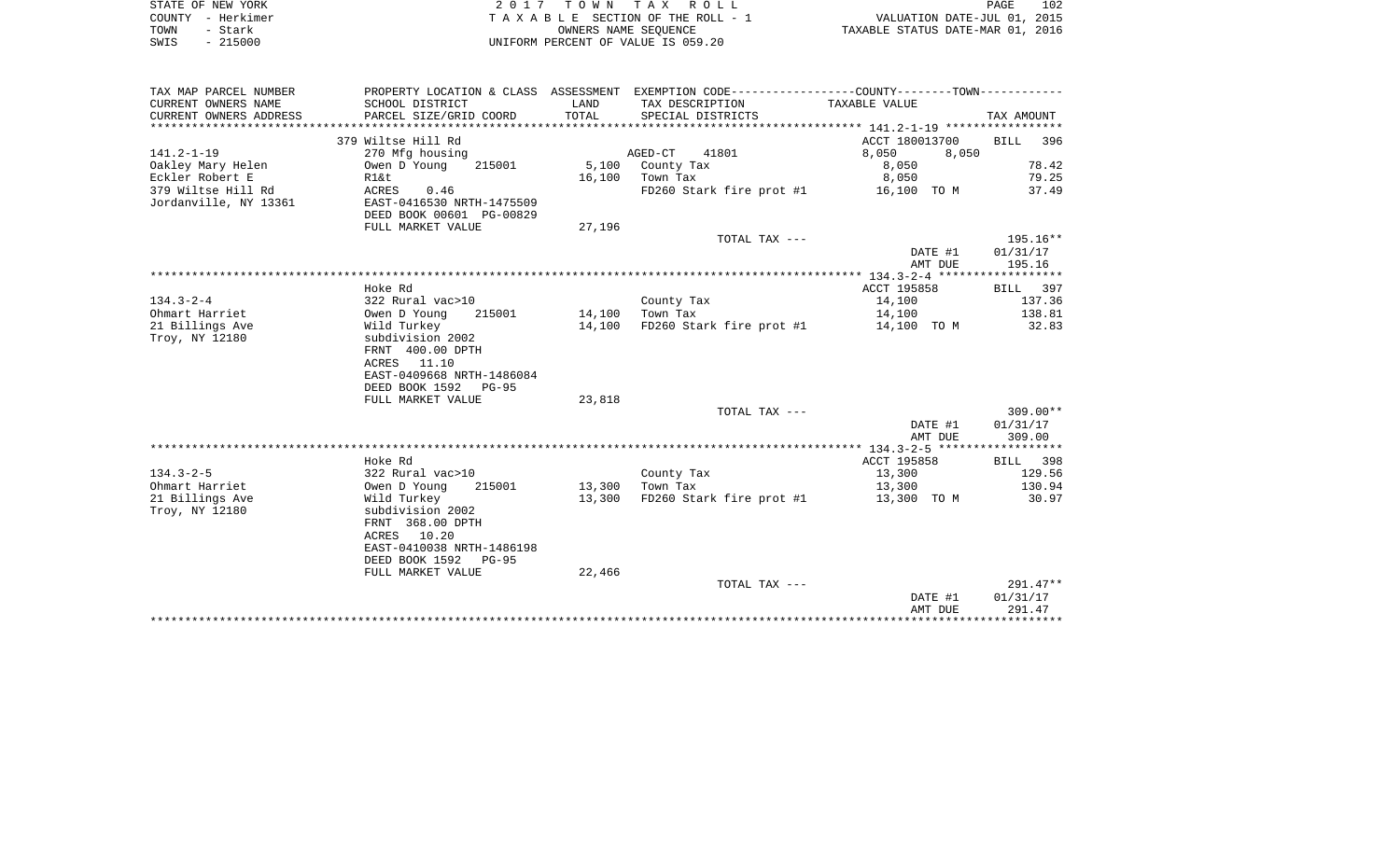|      | STATE OF NEW YORK | 2017 TOWN TAX ROLL                 | 103<br><b>PAGE</b>               |
|------|-------------------|------------------------------------|----------------------------------|
|      | COUNTY - Herkimer | TAXABLE SECTION OF THE ROLL - 1    | VALUATION DATE-JUL 01, 2015      |
| TOWN | - Stark           | OWNERS NAME SEOUENCE               | TAXABLE STATUS DATE-MAR 01, 2016 |
| SWIS | $-215000$         | UNIFORM PERCENT OF VALUE IS 059.20 |                                  |

| TAX MAP PARCEL NUMBER                    |                                                                            |        | PROPERTY LOCATION & CLASS ASSESSMENT EXEMPTION CODE---------------COUNTY-------TOWN---------- |                       |                    |
|------------------------------------------|----------------------------------------------------------------------------|--------|-----------------------------------------------------------------------------------------------|-----------------------|--------------------|
| CURRENT OWNERS NAME                      | SCHOOL DISTRICT                                                            | LAND   | TAX DESCRIPTION                                                                               | TAXABLE VALUE         |                    |
| CURRENT OWNERS ADDRESS                   | PARCEL SIZE/GRID COORD                                                     | TOTAL  | SPECIAL DISTRICTS                                                                             |                       | TAX AMOUNT         |
| **********************                   |                                                                            |        |                                                                                               |                       |                    |
|                                          | 3209 State Route 80                                                        |        |                                                                                               | ACCT 182039           | BILL 399           |
| $134.2 - 1 - 36$                         | 242 Rurl res&rec                                                           |        | County Tax                                                                                    | 52,700                | 513.38             |
| Oldick William F Jr                      | Owen D Young<br>215001                                                     | 21,400 | Town Tax                                                                                      | 52,700                | 518.82             |
| 3209 State Route 80                      | ACRES 46.20<br>EAST-0419314 NRTH-1490387                                   | 52,700 | School Relevy                                                                                 |                       | 1,089.24           |
| Fort Plain, NY 13339                     |                                                                            |        | FD260 Stark fire prot #1 52,700 TO M                                                          |                       | 122.70             |
|                                          | DEED BOOK 1507 PG-917                                                      |        |                                                                                               |                       |                    |
|                                          | FULL MARKET VALUE                                                          | 89,020 |                                                                                               |                       |                    |
|                                          |                                                                            |        | TOTAL TAX ---                                                                                 |                       | $2,244.14**$       |
|                                          |                                                                            |        |                                                                                               | DATE #1               | 01/31/17           |
|                                          |                                                                            |        |                                                                                               | AMT DUE               | 2,244.14           |
|                                          |                                                                            |        |                                                                                               |                       |                    |
| $128.4 - 2 - 5.1$                        | Off Fiery Hill Rd<br>323 Vacant rural                                      |        | County Tax                                                                                    | ACCT 180006990<br>700 | BILL 400<br>6.82   |
| Olds Brian                               |                                                                            |        | 700 Town Tax                                                                                  | 700                   | 6.89               |
| Olds Delores                             |                                                                            |        | 700 FD260 Stark fire prot #1                                                                  | 700 TO M              | 1.63               |
| 175 Dutchtown Rd                         | Owen D Young 215001<br>V1 6.80A<br>ACRES 6.80<br>EAST-0414477 NRTH-1496797 |        |                                                                                               |                       |                    |
| Frankfort, NY 13340                      |                                                                            |        |                                                                                               |                       |                    |
|                                          | DEED BOOK 764<br>PG-669                                                    |        |                                                                                               |                       |                    |
|                                          | FULL MARKET VALUE                                                          | 1,182  |                                                                                               |                       |                    |
|                                          |                                                                            |        | TOTAL TAX ---                                                                                 |                       | $15.34**$          |
|                                          |                                                                            |        |                                                                                               | DATE #1               | 01/31/17           |
|                                          |                                                                            |        |                                                                                               | AMT DUE               | 15.34              |
|                                          |                                                                            |        |                                                                                               |                       |                    |
|                                          | Off Sickler Rd                                                             |        |                                                                                               | ACCT 180003690        | BILL 401           |
| $133.4 - 1 - 14$                         | 120 Field crops                                                            |        | AG MKTS L 41720                                                                               | $\overline{0}$        | $\Omega$           |
| Ortensi Gregory D                        | 215001<br>Owen D Young                                                     |        | 36,500 County Tax                                                                             | 36,500                | 355.57             |
| 765 County Highway 29                    | V12 25                                                                     |        | 36,500 Town Tax                                                                               | 36,500                | 359.34             |
| Richfield Springs, NY 13439 ACRES 132.90 |                                                                            |        | FD260 Stark fire prot #1 36,500 TO M                                                          |                       | 84.98              |
|                                          | EAST-0392327 NRTH-1481309                                                  |        |                                                                                               |                       |                    |
| MAY BE SUBJECT TO PAYMENT                | DEED BOOK 837 I<br>FULL MARKET VALUE<br>PG-331                             |        |                                                                                               |                       |                    |
| UNDER AGDIST LAW TIL 2020                |                                                                            | 61,655 |                                                                                               |                       |                    |
|                                          |                                                                            |        | TOTAL TAX ---                                                                                 |                       | 799.89**           |
|                                          |                                                                            |        |                                                                                               | DATE #1<br>AMT DUE    | 01/31/17<br>799.89 |
|                                          |                                                                            |        |                                                                                               |                       |                    |
|                                          | State Route 80                                                             |        |                                                                                               | ACCT 180010920        | BILL 402           |
| $141.6 - 1 - 4$                          |                                                                            |        | County Tax                                                                                    | 2,200                 | 21.43              |
| Otsquago Apartments LLC                  | 314 Rural vac<10<br>Owen D Young 2<br>215001                               | 2,200  | Town Tax                                                                                      | 2,200                 | 21.66              |
| 2194 State Route 80                      | Vl9                                                                        | 2,200  | School Relevy                                                                                 |                       | 68.62              |
| Van Hornesville, NY 13475                | FRNT 256.60 DPTH 148.50                                                    |        | FD260 Stark fire prot #1 2,200 TO M                                                           |                       | 5.12               |
|                                          | 0.80<br>ACRES                                                              |        | WD300 Stark Water District                                                                    | 2,200 TO M            | 3.79               |
|                                          | EAST-0402650 NRTH-0147937                                                  |        |                                                                                               |                       |                    |
|                                          | DEED BOOK 1533 PG-351                                                      |        |                                                                                               |                       |                    |
|                                          | FULL MARKET VALUE                                                          | 3,716  |                                                                                               |                       |                    |
|                                          |                                                                            |        | TOTAL TAX ---                                                                                 |                       | $120.62**$         |
|                                          |                                                                            |        |                                                                                               | DATE #1               | 01/31/17           |
|                                          |                                                                            |        |                                                                                               | AMT DUE               | 120.62             |
|                                          |                                                                            |        |                                                                                               |                       |                    |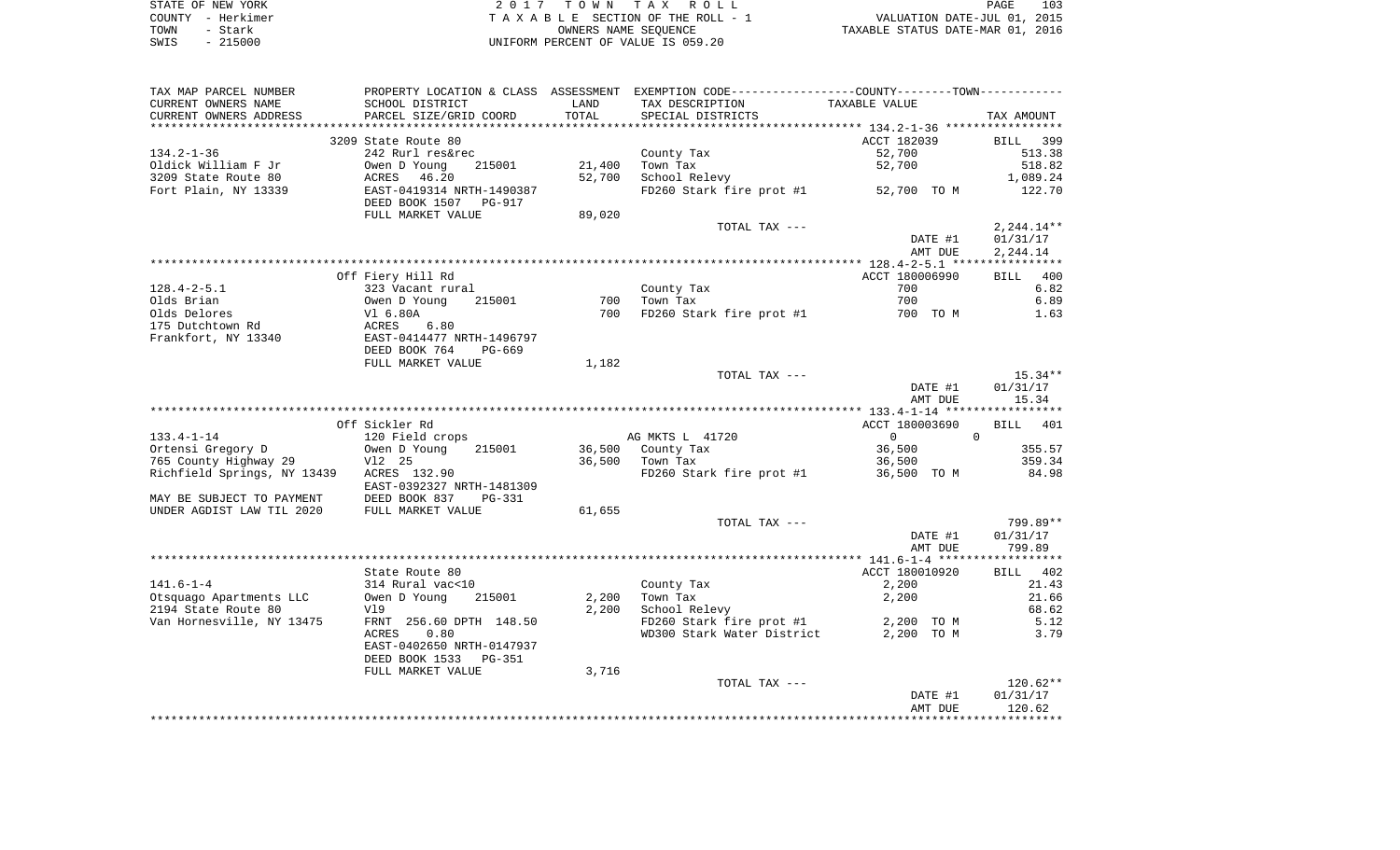| STATE OF NEW YORK | 2017 TOWN TAX ROLL                 | 104<br>PAGE                      |
|-------------------|------------------------------------|----------------------------------|
| COUNTY - Herkimer | TAXABLE SECTION OF THE ROLL - 1    | VALUATION DATE-JUL 01, 2015      |
| TOWN<br>- Stark   | OWNERS NAME SEOUENCE               | TAXABLE STATUS DATE-MAR 01, 2016 |
| $-215000$<br>SWIS | UNIFORM PERCENT OF VALUE IS 059.20 |                                  |

| TAX MAP PARCEL NUMBER                     |                                                       |         | PROPERTY LOCATION & CLASS ASSESSMENT EXEMPTION CODE----------------COUNTY-------TOWN----------- |                        |                                |
|-------------------------------------------|-------------------------------------------------------|---------|-------------------------------------------------------------------------------------------------|------------------------|--------------------------------|
| CURRENT OWNERS NAME                       | SCHOOL DISTRICT                                       | LAND    | TAX DESCRIPTION                                                                                 | TAXABLE VALUE          |                                |
| CURRENT OWNERS ADDRESS<br>*************** | PARCEL SIZE/GRID COORD<br>***********************     | TOTAL   | SPECIAL DISTRICTS                                                                               |                        | TAX AMOUNT                     |
|                                           |                                                       |         |                                                                                                 |                        |                                |
| $141.6 - 1 - 49$                          | State Route 80<br>411 Apartment                       |         | County Tax                                                                                      | ACCT 186229<br>112,200 | <b>BILL</b><br>403<br>1,093.01 |
| Otsquago Apartments LLC                   | Owen D Young<br>215001                                | 5,800   | Town Tax                                                                                        | 112,200                | 1,104.59                       |
| 41-18 Orient Ave                          | 1/4<br>R3                                             | 112,200 | FD260 Stark fire prot #1                                                                        | 112,200 TO M           | 261.24                         |
| Douglaston, NY 11363                      | FRNT 145.00 DPTH 140.00                               |         | WD300 Stark Water District                                                                      | 112,200 TO M           | 193.34                         |
|                                           | EAST-0402720 NRTH-1479067                             |         |                                                                                                 |                        |                                |
|                                           | DEED BOOK 1533<br>PG-351                              |         |                                                                                                 |                        |                                |
|                                           | FULL MARKET VALUE                                     | 189,527 |                                                                                                 |                        |                                |
|                                           |                                                       |         | TOTAL TAX ---                                                                                   |                        | $2,652.18**$                   |
|                                           |                                                       |         |                                                                                                 | DATE #1                | 01/31/17                       |
|                                           |                                                       |         |                                                                                                 | AMT DUE                | 2,652.18                       |
|                                           |                                                       |         |                                                                                                 |                        |                                |
|                                           | State Route 80                                        |         |                                                                                                 | ACCT 180007050         | BILL 404                       |
| $141.1 - 1 - 19.1$                        | 112 Dairy farm                                        |         | County Tax                                                                                      | 90,700                 | 883.56                         |
| Otsquago LLC                              | Owen D Young<br>215001                                | 37,500  | Town Tax                                                                                        | 90,700                 | 892.92                         |
| PO Box 85                                 | Nys Trans Easement                                    | 90,700  | FD260 Stark fire prot #1                                                                        | 90,700 TO M            | 211.18                         |
| Vanhornerville, NY 13475                  | Farm 149 1/2Ac                                        |         |                                                                                                 |                        |                                |
|                                           | ACRES 106.90<br>EAST-0401567 NRTH-1477179             |         |                                                                                                 |                        |                                |
|                                           | DEED BOOK 1184<br><b>PG-570</b>                       |         |                                                                                                 |                        |                                |
|                                           | FULL MARKET VALUE                                     | 153,209 |                                                                                                 |                        |                                |
|                                           |                                                       |         | TOTAL TAX ---                                                                                   |                        | 1,987.66**                     |
|                                           |                                                       |         |                                                                                                 | DATE #1                | 01/31/17                       |
|                                           |                                                       |         |                                                                                                 | AMT DUE                | 1,987.66                       |
|                                           |                                                       |         |                                                                                                 |                        |                                |
|                                           | State Route 80                                        |         |                                                                                                 | ACCT 180007020         | BILL 405                       |
| $141.1 - 1 - 20$                          | 105 Vac farmland                                      |         | County Tax                                                                                      | 32,700                 | 318.55                         |
| Otsquago LLC                              | Owen D Young<br>215001                                | 32,700  | Town Tax                                                                                        | 32,700                 | 321.93                         |
| PO Box 85                                 | Nys Tran Easement                                     | 32,700  | FD260 Stark fire prot #1                                                                        | 32,700 TO M            | 76.14                          |
| Vanhornerville, NY 13475                  | 59<br>F                                               |         | WD300 Stark Water District                                                                      | 32,700 TO M            | 56.35                          |
|                                           | ACRES 111.90<br>EAST-0403498 NRTH-1477663             |         |                                                                                                 |                        |                                |
|                                           | DEED BOOK 1184<br><b>PG-570</b>                       |         |                                                                                                 |                        |                                |
|                                           | FULL MARKET VALUE                                     | 55,236  |                                                                                                 |                        |                                |
|                                           |                                                       |         | TOTAL TAX ---                                                                                   |                        | $772.97**$                     |
|                                           |                                                       |         |                                                                                                 | DATE #1                | 01/31/17                       |
|                                           |                                                       |         |                                                                                                 | AMT DUE                | 772.97                         |
|                                           |                                                       |         |                                                                                                 |                        |                                |
|                                           | Off State Route 80                                    |         |                                                                                                 | ACCT 186310            | <b>BILL</b><br>406             |
| $141.1 - 1 - 21.2$                        | 322 Rural vac>10                                      |         | County Tax                                                                                      | 2,500                  | 24.35                          |
| Otsquago LLC                              | Owen D Young<br>215001                                | 2,500   | Town Tax                                                                                        | 2,500                  | 24.61                          |
| PO Box 85                                 | 25.2a                                                 | 2,500   | FD260 Stark fire prot #1                                                                        | 2,500 TO M             | 5.82                           |
| Van Hornesville, NY 13475                 | ACRES<br>25.20                                        |         |                                                                                                 |                        |                                |
|                                           | EAST-0405077 NRTH-1476405<br>DEED BOOK 1533<br>PG-761 |         |                                                                                                 |                        |                                |
|                                           |                                                       |         |                                                                                                 |                        |                                |
|                                           | FULL MARKET VALUE                                     | 4,223   | TOTAL TAX ---                                                                                   |                        | 54.78**                        |
|                                           |                                                       |         |                                                                                                 | DATE #1                | 01/31/17                       |
|                                           |                                                       |         |                                                                                                 | AMT DUE                | 54.78                          |
|                                           |                                                       |         |                                                                                                 |                        |                                |
|                                           |                                                       |         |                                                                                                 |                        |                                |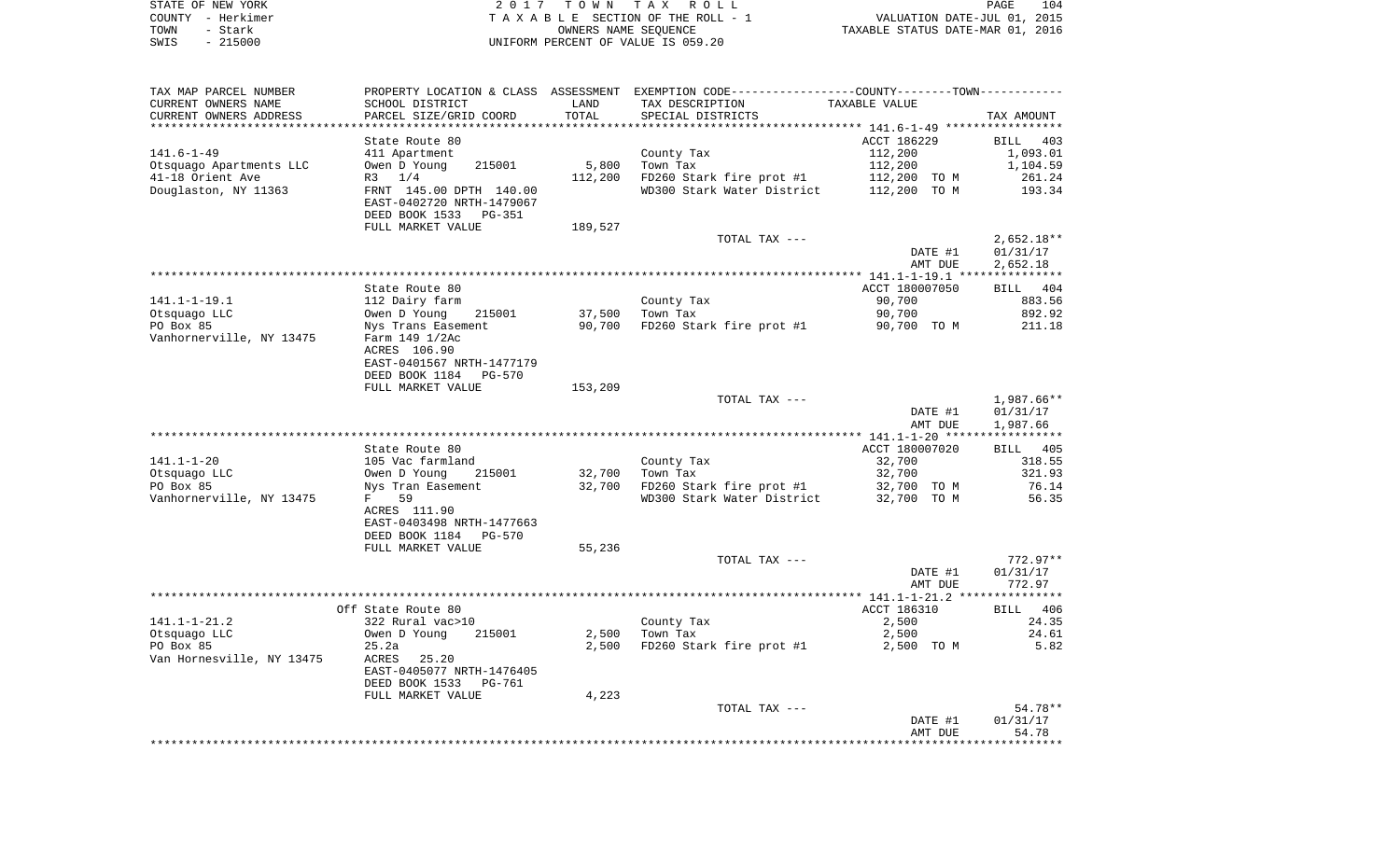| STATE OF NEW YORK      | 2017                                 | T O W N    | TAX ROLL                                                     |                                  | PAGE                        | 105   |
|------------------------|--------------------------------------|------------|--------------------------------------------------------------|----------------------------------|-----------------------------|-------|
| - Herkimer<br>COUNTY   |                                      |            | TAXABLE SECTION OF THE ROLL - 1                              |                                  | VALUATION DATE-JUL 01, 2015 |       |
| - Stark<br>TOWN        |                                      |            | OWNERS NAME SEOUENCE                                         | TAXABLE STATUS DATE-MAR 01, 2016 |                             |       |
| SWIS<br>$-215000$      |                                      |            | UNIFORM PERCENT OF VALUE IS 059.20                           |                                  |                             |       |
|                        |                                      |            |                                                              |                                  |                             |       |
|                        |                                      |            |                                                              |                                  |                             |       |
|                        |                                      |            |                                                              |                                  |                             |       |
| TAX MAP PARCEL NUMBER  | PROPERTY LOCATION & CLASS            | ASSESSMENT | EXEMPTION CODE-----------------COUNTY-------TOWN------------ |                                  |                             |       |
| CURRENT OWNERS NAME    | SCHOOL DISTRICT                      | LAND       | TAX DESCRIPTION                                              | TAXABLE VALUE                    |                             |       |
| CURRENT OWNERS ADDRESS | PARCEL SIZE/GRID COORD               | TOTAL      | SPECIAL DISTRICTS                                            |                                  | TAX AMOUNT                  |       |
|                        |                                      |            |                                                              |                                  | ***************             |       |
|                        | Off State Route 80                   |            |                                                              | ACCT 190832                      | BILL                        | 407   |
| $141.1 - 1 - 21.3$     | 322 Rural vac>10                     |            | County Tax                                                   | 7,700                            |                             | 75.01 |
| Otsquago LLC           | 215001<br>Owen D Young               | 7.700      | Town Tax                                                     | 7,700                            |                             | 75.81 |
| DO Por RE              | $cm_{1} + from_{1} 141 1 - 1 - 21 1$ | 7.700      | $F\cap 260$ Ctork fire prot #1                               | 7 700 TO M                       |                             | 17 02 |

| PO Box 85<br>split from 141.1-1-21.1<br>7,700<br>FD260 Stark fire prot #1<br>7,700 TO M<br>17.93<br>vacant<br>21.60<br>ACRES<br>EAST-0404277 NRTH-1476455<br>DEED BOOK 1560 PG-890<br>FULL MARKET VALUE<br>13,007<br>TOTAL TAX ---<br>168.75**<br>DATE #1<br>01/31/17<br>168.75<br>AMT DUE<br>Jordanville Rd<br>BILL 408<br>$133.4 - 1 - 8.2$<br>5,700<br>55.53<br>314 Rural vac<10<br>County Tax<br>Our Lady The Directress<br>5,700<br>Town Tax<br>56.12<br>Owen D Young<br>215001<br>5,700<br>FD260 Stark fire prot #1<br>123 Maple Ave<br>5,700<br>5,700 TO M<br>13.27<br>Vac Ld<br>ACRES<br>9.50<br>EAST-0391269 NRTH-1484593<br>DEED BOOK 854<br>PG-173<br>FULL MARKET VALUE<br>9,628<br>TOTAL TAX ---<br>124.92**<br>01/31/17<br>DATE #1<br>AMT DUE<br>124.92<br>Hoke Rd<br>ACCT 194219<br>BILL 409<br>$134.4 - 2 - 3$<br>322 Rural vac>10<br>County Tax<br>10,000<br>97.42<br>10,000<br>98.45<br>Oxenhirt John W<br>Owen D Young<br>215001<br>Town Tax<br>10,000<br>160 Holsapple Rd Lot 63<br>Mohawk trails subdiv 2002<br>10,000<br>FD260 Stark fire prot #1<br>10,000 TO M<br>23.28<br>Dover Plains, NY 12522<br>FRNT 425.00 DPTH<br>ACRES 10.00<br>EAST-0411988 NRTH-1486658<br>DEED BOOK 1581 PG-666<br>FULL MARKET VALUE<br>16,892<br>TOTAL TAX ---<br>$219.15**$<br>DATE #1<br>01/31/17<br>AMT DUE<br>219.15<br>State Route 80<br>ACCT 194219<br>BILL 410<br>10,000<br>97.42<br>322 Rural vac>10<br>County Tax<br>10,000<br>Oxenhirt John W<br>Owen D Young<br>Town Tax<br>10,000<br>98.45<br>215001<br>160 Holsapple Rd Lot 63<br>Mohawk trails subdiv 2002<br>10,000<br>FD260 Stark fire prot #1<br>23.28<br>10,000 TO M<br>Dover Plains, NY 12522<br>ACRES 10.00<br>EAST-0412421 NRTH-1486643<br>DEED BOOK 1581 PG-666<br>FULL MARKET VALUE<br>16,892<br>$219.15**$<br>TOTAL TAX ---<br>01/31/17<br>DATE #1<br>219.15<br>AMT DUE<br>********************************** | Olsyudyo bil              | OWEN D IOUNG ZISOUI | , 700 | TOMIL TAX | $\frac{1}{2}$ | 79.01 |
|------------------------------------------------------------------------------------------------------------------------------------------------------------------------------------------------------------------------------------------------------------------------------------------------------------------------------------------------------------------------------------------------------------------------------------------------------------------------------------------------------------------------------------------------------------------------------------------------------------------------------------------------------------------------------------------------------------------------------------------------------------------------------------------------------------------------------------------------------------------------------------------------------------------------------------------------------------------------------------------------------------------------------------------------------------------------------------------------------------------------------------------------------------------------------------------------------------------------------------------------------------------------------------------------------------------------------------------------------------------------------------------------------------------------------------------------------------------------------------------------------------------------------------------------------------------------------------------------------------------------------------------------------------------------------------------------------------------------------------------------------------------------------------------------------------------------------------------------------------------------------------------|---------------------------|---------------------|-------|-----------|---------------|-------|
|                                                                                                                                                                                                                                                                                                                                                                                                                                                                                                                                                                                                                                                                                                                                                                                                                                                                                                                                                                                                                                                                                                                                                                                                                                                                                                                                                                                                                                                                                                                                                                                                                                                                                                                                                                                                                                                                                          |                           |                     |       |           |               |       |
|                                                                                                                                                                                                                                                                                                                                                                                                                                                                                                                                                                                                                                                                                                                                                                                                                                                                                                                                                                                                                                                                                                                                                                                                                                                                                                                                                                                                                                                                                                                                                                                                                                                                                                                                                                                                                                                                                          | Van Hornesville, NY 13475 |                     |       |           |               |       |
|                                                                                                                                                                                                                                                                                                                                                                                                                                                                                                                                                                                                                                                                                                                                                                                                                                                                                                                                                                                                                                                                                                                                                                                                                                                                                                                                                                                                                                                                                                                                                                                                                                                                                                                                                                                                                                                                                          |                           |                     |       |           |               |       |
|                                                                                                                                                                                                                                                                                                                                                                                                                                                                                                                                                                                                                                                                                                                                                                                                                                                                                                                                                                                                                                                                                                                                                                                                                                                                                                                                                                                                                                                                                                                                                                                                                                                                                                                                                                                                                                                                                          |                           |                     |       |           |               |       |
|                                                                                                                                                                                                                                                                                                                                                                                                                                                                                                                                                                                                                                                                                                                                                                                                                                                                                                                                                                                                                                                                                                                                                                                                                                                                                                                                                                                                                                                                                                                                                                                                                                                                                                                                                                                                                                                                                          |                           |                     |       |           |               |       |
|                                                                                                                                                                                                                                                                                                                                                                                                                                                                                                                                                                                                                                                                                                                                                                                                                                                                                                                                                                                                                                                                                                                                                                                                                                                                                                                                                                                                                                                                                                                                                                                                                                                                                                                                                                                                                                                                                          |                           |                     |       |           |               |       |
|                                                                                                                                                                                                                                                                                                                                                                                                                                                                                                                                                                                                                                                                                                                                                                                                                                                                                                                                                                                                                                                                                                                                                                                                                                                                                                                                                                                                                                                                                                                                                                                                                                                                                                                                                                                                                                                                                          |                           |                     |       |           |               |       |
|                                                                                                                                                                                                                                                                                                                                                                                                                                                                                                                                                                                                                                                                                                                                                                                                                                                                                                                                                                                                                                                                                                                                                                                                                                                                                                                                                                                                                                                                                                                                                                                                                                                                                                                                                                                                                                                                                          |                           |                     |       |           |               |       |
|                                                                                                                                                                                                                                                                                                                                                                                                                                                                                                                                                                                                                                                                                                                                                                                                                                                                                                                                                                                                                                                                                                                                                                                                                                                                                                                                                                                                                                                                                                                                                                                                                                                                                                                                                                                                                                                                                          |                           |                     |       |           |               |       |
|                                                                                                                                                                                                                                                                                                                                                                                                                                                                                                                                                                                                                                                                                                                                                                                                                                                                                                                                                                                                                                                                                                                                                                                                                                                                                                                                                                                                                                                                                                                                                                                                                                                                                                                                                                                                                                                                                          |                           |                     |       |           |               |       |
|                                                                                                                                                                                                                                                                                                                                                                                                                                                                                                                                                                                                                                                                                                                                                                                                                                                                                                                                                                                                                                                                                                                                                                                                                                                                                                                                                                                                                                                                                                                                                                                                                                                                                                                                                                                                                                                                                          |                           |                     |       |           |               |       |
|                                                                                                                                                                                                                                                                                                                                                                                                                                                                                                                                                                                                                                                                                                                                                                                                                                                                                                                                                                                                                                                                                                                                                                                                                                                                                                                                                                                                                                                                                                                                                                                                                                                                                                                                                                                                                                                                                          |                           |                     |       |           |               |       |
|                                                                                                                                                                                                                                                                                                                                                                                                                                                                                                                                                                                                                                                                                                                                                                                                                                                                                                                                                                                                                                                                                                                                                                                                                                                                                                                                                                                                                                                                                                                                                                                                                                                                                                                                                                                                                                                                                          |                           |                     |       |           |               |       |
|                                                                                                                                                                                                                                                                                                                                                                                                                                                                                                                                                                                                                                                                                                                                                                                                                                                                                                                                                                                                                                                                                                                                                                                                                                                                                                                                                                                                                                                                                                                                                                                                                                                                                                                                                                                                                                                                                          |                           |                     |       |           |               |       |
|                                                                                                                                                                                                                                                                                                                                                                                                                                                                                                                                                                                                                                                                                                                                                                                                                                                                                                                                                                                                                                                                                                                                                                                                                                                                                                                                                                                                                                                                                                                                                                                                                                                                                                                                                                                                                                                                                          |                           |                     |       |           |               |       |
|                                                                                                                                                                                                                                                                                                                                                                                                                                                                                                                                                                                                                                                                                                                                                                                                                                                                                                                                                                                                                                                                                                                                                                                                                                                                                                                                                                                                                                                                                                                                                                                                                                                                                                                                                                                                                                                                                          |                           |                     |       |           |               |       |
|                                                                                                                                                                                                                                                                                                                                                                                                                                                                                                                                                                                                                                                                                                                                                                                                                                                                                                                                                                                                                                                                                                                                                                                                                                                                                                                                                                                                                                                                                                                                                                                                                                                                                                                                                                                                                                                                                          | Sea Cliff, NJ 11579       |                     |       |           |               |       |
|                                                                                                                                                                                                                                                                                                                                                                                                                                                                                                                                                                                                                                                                                                                                                                                                                                                                                                                                                                                                                                                                                                                                                                                                                                                                                                                                                                                                                                                                                                                                                                                                                                                                                                                                                                                                                                                                                          |                           |                     |       |           |               |       |
|                                                                                                                                                                                                                                                                                                                                                                                                                                                                                                                                                                                                                                                                                                                                                                                                                                                                                                                                                                                                                                                                                                                                                                                                                                                                                                                                                                                                                                                                                                                                                                                                                                                                                                                                                                                                                                                                                          |                           |                     |       |           |               |       |
|                                                                                                                                                                                                                                                                                                                                                                                                                                                                                                                                                                                                                                                                                                                                                                                                                                                                                                                                                                                                                                                                                                                                                                                                                                                                                                                                                                                                                                                                                                                                                                                                                                                                                                                                                                                                                                                                                          |                           |                     |       |           |               |       |
|                                                                                                                                                                                                                                                                                                                                                                                                                                                                                                                                                                                                                                                                                                                                                                                                                                                                                                                                                                                                                                                                                                                                                                                                                                                                                                                                                                                                                                                                                                                                                                                                                                                                                                                                                                                                                                                                                          |                           |                     |       |           |               |       |
|                                                                                                                                                                                                                                                                                                                                                                                                                                                                                                                                                                                                                                                                                                                                                                                                                                                                                                                                                                                                                                                                                                                                                                                                                                                                                                                                                                                                                                                                                                                                                                                                                                                                                                                                                                                                                                                                                          |                           |                     |       |           |               |       |
|                                                                                                                                                                                                                                                                                                                                                                                                                                                                                                                                                                                                                                                                                                                                                                                                                                                                                                                                                                                                                                                                                                                                                                                                                                                                                                                                                                                                                                                                                                                                                                                                                                                                                                                                                                                                                                                                                          |                           |                     |       |           |               |       |
|                                                                                                                                                                                                                                                                                                                                                                                                                                                                                                                                                                                                                                                                                                                                                                                                                                                                                                                                                                                                                                                                                                                                                                                                                                                                                                                                                                                                                                                                                                                                                                                                                                                                                                                                                                                                                                                                                          |                           |                     |       |           |               |       |
|                                                                                                                                                                                                                                                                                                                                                                                                                                                                                                                                                                                                                                                                                                                                                                                                                                                                                                                                                                                                                                                                                                                                                                                                                                                                                                                                                                                                                                                                                                                                                                                                                                                                                                                                                                                                                                                                                          |                           |                     |       |           |               |       |
|                                                                                                                                                                                                                                                                                                                                                                                                                                                                                                                                                                                                                                                                                                                                                                                                                                                                                                                                                                                                                                                                                                                                                                                                                                                                                                                                                                                                                                                                                                                                                                                                                                                                                                                                                                                                                                                                                          |                           |                     |       |           |               |       |
|                                                                                                                                                                                                                                                                                                                                                                                                                                                                                                                                                                                                                                                                                                                                                                                                                                                                                                                                                                                                                                                                                                                                                                                                                                                                                                                                                                                                                                                                                                                                                                                                                                                                                                                                                                                                                                                                                          |                           |                     |       |           |               |       |
|                                                                                                                                                                                                                                                                                                                                                                                                                                                                                                                                                                                                                                                                                                                                                                                                                                                                                                                                                                                                                                                                                                                                                                                                                                                                                                                                                                                                                                                                                                                                                                                                                                                                                                                                                                                                                                                                                          |                           |                     |       |           |               |       |
|                                                                                                                                                                                                                                                                                                                                                                                                                                                                                                                                                                                                                                                                                                                                                                                                                                                                                                                                                                                                                                                                                                                                                                                                                                                                                                                                                                                                                                                                                                                                                                                                                                                                                                                                                                                                                                                                                          |                           |                     |       |           |               |       |
|                                                                                                                                                                                                                                                                                                                                                                                                                                                                                                                                                                                                                                                                                                                                                                                                                                                                                                                                                                                                                                                                                                                                                                                                                                                                                                                                                                                                                                                                                                                                                                                                                                                                                                                                                                                                                                                                                          |                           |                     |       |           |               |       |
|                                                                                                                                                                                                                                                                                                                                                                                                                                                                                                                                                                                                                                                                                                                                                                                                                                                                                                                                                                                                                                                                                                                                                                                                                                                                                                                                                                                                                                                                                                                                                                                                                                                                                                                                                                                                                                                                                          |                           |                     |       |           |               |       |
|                                                                                                                                                                                                                                                                                                                                                                                                                                                                                                                                                                                                                                                                                                                                                                                                                                                                                                                                                                                                                                                                                                                                                                                                                                                                                                                                                                                                                                                                                                                                                                                                                                                                                                                                                                                                                                                                                          |                           |                     |       |           |               |       |
|                                                                                                                                                                                                                                                                                                                                                                                                                                                                                                                                                                                                                                                                                                                                                                                                                                                                                                                                                                                                                                                                                                                                                                                                                                                                                                                                                                                                                                                                                                                                                                                                                                                                                                                                                                                                                                                                                          |                           |                     |       |           |               |       |
|                                                                                                                                                                                                                                                                                                                                                                                                                                                                                                                                                                                                                                                                                                                                                                                                                                                                                                                                                                                                                                                                                                                                                                                                                                                                                                                                                                                                                                                                                                                                                                                                                                                                                                                                                                                                                                                                                          |                           |                     |       |           |               |       |
|                                                                                                                                                                                                                                                                                                                                                                                                                                                                                                                                                                                                                                                                                                                                                                                                                                                                                                                                                                                                                                                                                                                                                                                                                                                                                                                                                                                                                                                                                                                                                                                                                                                                                                                                                                                                                                                                                          |                           |                     |       |           |               |       |
|                                                                                                                                                                                                                                                                                                                                                                                                                                                                                                                                                                                                                                                                                                                                                                                                                                                                                                                                                                                                                                                                                                                                                                                                                                                                                                                                                                                                                                                                                                                                                                                                                                                                                                                                                                                                                                                                                          |                           |                     |       |           |               |       |
|                                                                                                                                                                                                                                                                                                                                                                                                                                                                                                                                                                                                                                                                                                                                                                                                                                                                                                                                                                                                                                                                                                                                                                                                                                                                                                                                                                                                                                                                                                                                                                                                                                                                                                                                                                                                                                                                                          |                           |                     |       |           |               |       |
|                                                                                                                                                                                                                                                                                                                                                                                                                                                                                                                                                                                                                                                                                                                                                                                                                                                                                                                                                                                                                                                                                                                                                                                                                                                                                                                                                                                                                                                                                                                                                                                                                                                                                                                                                                                                                                                                                          |                           |                     |       |           |               |       |
|                                                                                                                                                                                                                                                                                                                                                                                                                                                                                                                                                                                                                                                                                                                                                                                                                                                                                                                                                                                                                                                                                                                                                                                                                                                                                                                                                                                                                                                                                                                                                                                                                                                                                                                                                                                                                                                                                          |                           |                     |       |           |               |       |
|                                                                                                                                                                                                                                                                                                                                                                                                                                                                                                                                                                                                                                                                                                                                                                                                                                                                                                                                                                                                                                                                                                                                                                                                                                                                                                                                                                                                                                                                                                                                                                                                                                                                                                                                                                                                                                                                                          |                           |                     |       |           |               |       |
|                                                                                                                                                                                                                                                                                                                                                                                                                                                                                                                                                                                                                                                                                                                                                                                                                                                                                                                                                                                                                                                                                                                                                                                                                                                                                                                                                                                                                                                                                                                                                                                                                                                                                                                                                                                                                                                                                          |                           |                     |       |           |               |       |
|                                                                                                                                                                                                                                                                                                                                                                                                                                                                                                                                                                                                                                                                                                                                                                                                                                                                                                                                                                                                                                                                                                                                                                                                                                                                                                                                                                                                                                                                                                                                                                                                                                                                                                                                                                                                                                                                                          | $134.4 - 2 - 4$           |                     |       |           |               |       |
|                                                                                                                                                                                                                                                                                                                                                                                                                                                                                                                                                                                                                                                                                                                                                                                                                                                                                                                                                                                                                                                                                                                                                                                                                                                                                                                                                                                                                                                                                                                                                                                                                                                                                                                                                                                                                                                                                          |                           |                     |       |           |               |       |
|                                                                                                                                                                                                                                                                                                                                                                                                                                                                                                                                                                                                                                                                                                                                                                                                                                                                                                                                                                                                                                                                                                                                                                                                                                                                                                                                                                                                                                                                                                                                                                                                                                                                                                                                                                                                                                                                                          |                           |                     |       |           |               |       |
|                                                                                                                                                                                                                                                                                                                                                                                                                                                                                                                                                                                                                                                                                                                                                                                                                                                                                                                                                                                                                                                                                                                                                                                                                                                                                                                                                                                                                                                                                                                                                                                                                                                                                                                                                                                                                                                                                          |                           |                     |       |           |               |       |
|                                                                                                                                                                                                                                                                                                                                                                                                                                                                                                                                                                                                                                                                                                                                                                                                                                                                                                                                                                                                                                                                                                                                                                                                                                                                                                                                                                                                                                                                                                                                                                                                                                                                                                                                                                                                                                                                                          |                           |                     |       |           |               |       |
|                                                                                                                                                                                                                                                                                                                                                                                                                                                                                                                                                                                                                                                                                                                                                                                                                                                                                                                                                                                                                                                                                                                                                                                                                                                                                                                                                                                                                                                                                                                                                                                                                                                                                                                                                                                                                                                                                          |                           |                     |       |           |               |       |
|                                                                                                                                                                                                                                                                                                                                                                                                                                                                                                                                                                                                                                                                                                                                                                                                                                                                                                                                                                                                                                                                                                                                                                                                                                                                                                                                                                                                                                                                                                                                                                                                                                                                                                                                                                                                                                                                                          |                           |                     |       |           |               |       |
|                                                                                                                                                                                                                                                                                                                                                                                                                                                                                                                                                                                                                                                                                                                                                                                                                                                                                                                                                                                                                                                                                                                                                                                                                                                                                                                                                                                                                                                                                                                                                                                                                                                                                                                                                                                                                                                                                          |                           |                     |       |           |               |       |
|                                                                                                                                                                                                                                                                                                                                                                                                                                                                                                                                                                                                                                                                                                                                                                                                                                                                                                                                                                                                                                                                                                                                                                                                                                                                                                                                                                                                                                                                                                                                                                                                                                                                                                                                                                                                                                                                                          |                           |                     |       |           |               |       |
|                                                                                                                                                                                                                                                                                                                                                                                                                                                                                                                                                                                                                                                                                                                                                                                                                                                                                                                                                                                                                                                                                                                                                                                                                                                                                                                                                                                                                                                                                                                                                                                                                                                                                                                                                                                                                                                                                          |                           |                     |       |           |               |       |
|                                                                                                                                                                                                                                                                                                                                                                                                                                                                                                                                                                                                                                                                                                                                                                                                                                                                                                                                                                                                                                                                                                                                                                                                                                                                                                                                                                                                                                                                                                                                                                                                                                                                                                                                                                                                                                                                                          |                           |                     |       |           |               |       |
|                                                                                                                                                                                                                                                                                                                                                                                                                                                                                                                                                                                                                                                                                                                                                                                                                                                                                                                                                                                                                                                                                                                                                                                                                                                                                                                                                                                                                                                                                                                                                                                                                                                                                                                                                                                                                                                                                          |                           |                     |       |           |               |       |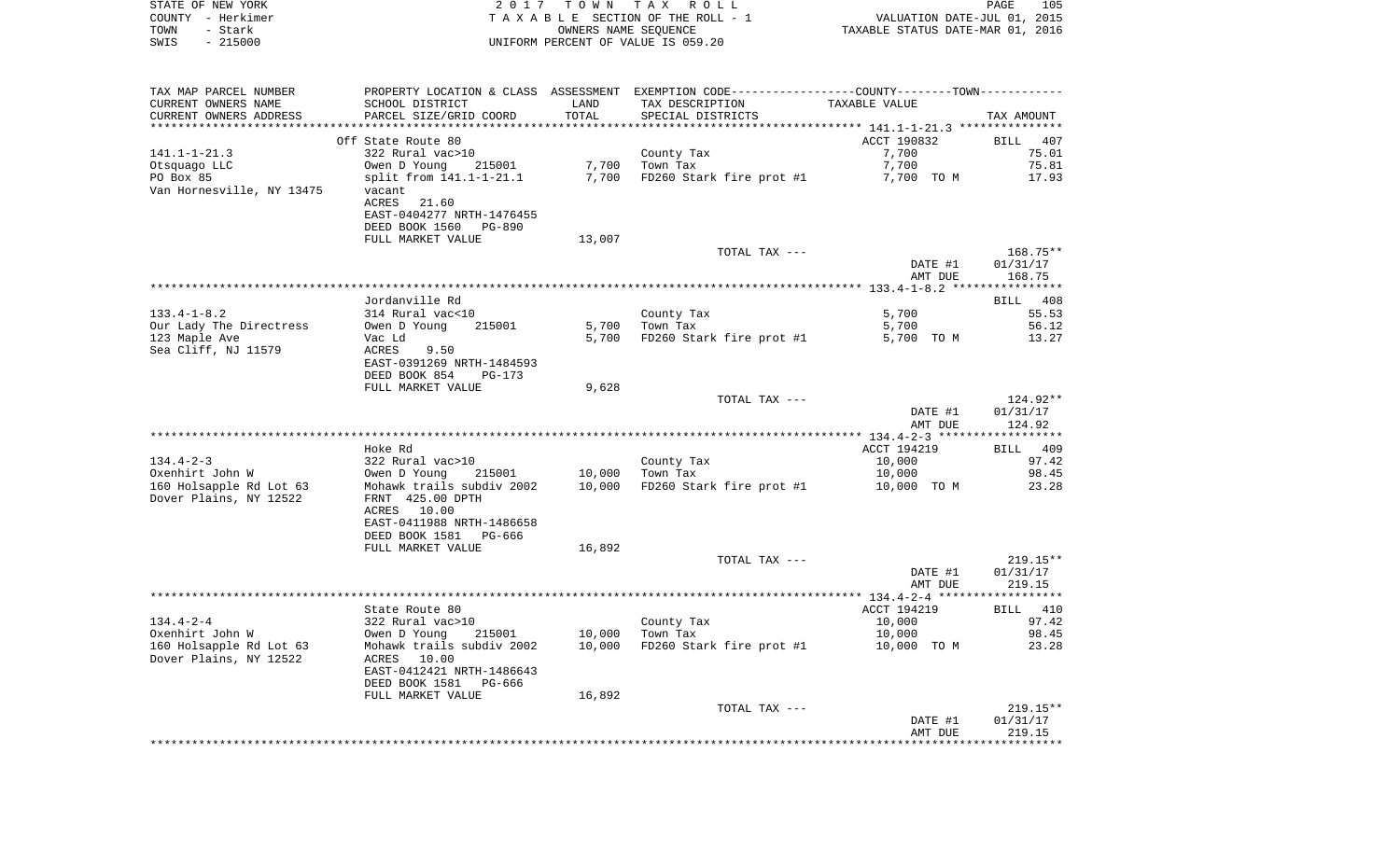| STATE OF NEW YORK | 2017 TOWN TAX ROLL                 | 106<br>PAGE                      |
|-------------------|------------------------------------|----------------------------------|
| COUNTY - Herkimer | TAXABLE SECTION OF THE ROLL - 1    | VALUATION DATE-JUL 01, 2015      |
| TOWN<br>– Stark   | OWNERS NAME SEOUENCE               | TAXABLE STATUS DATE-MAR 01, 2016 |
| $-215000$<br>SWIS | UNIFORM PERCENT OF VALUE IS 059.20 |                                  |

 $\frac{106}{2015}$ <br>2016

| TAX MAP PARCEL NUMBER<br>CURRENT OWNERS NAME | PROPERTY LOCATION & CLASS ASSESSMENT EXEMPTION CODE---------------COUNTY-------TOWN----------<br>SCHOOL DISTRICT | LAND    | TAX DESCRIPTION          | TAXABLE VALUE  |              |
|----------------------------------------------|------------------------------------------------------------------------------------------------------------------|---------|--------------------------|----------------|--------------|
| CURRENT OWNERS ADDRESS                       | PARCEL SIZE/GRID COORD                                                                                           | TOTAL   | SPECIAL DISTRICTS        |                | TAX AMOUNT   |
|                                              | Cemetery Rd                                                                                                      |         |                          |                | BILL 411     |
| 141.1-2-13                                   | 210 1 Family Res                                                                                                 |         | County Tax               | 71,000         | 691.65       |
| Pappalardo Linda M                           | 215001<br>Owen D Young                                                                                           | 8,800   | Town Tax                 | 71,000         | 698.98       |
| Rose Beth A                                  | 5.1 Acres                                                                                                        | 71,000  | FD260 Stark fire prot #1 | 71,000 TO M    | 165.31       |
| 71 River Rd                                  | ACRES<br>5.10                                                                                                    |         |                          |                |              |
| New Paltz, NY 12561                          | EAST-0403069 NRTH-1480234<br>DEED BOOK 1483<br>PG-373                                                            |         |                          |                |              |
|                                              | FULL MARKET VALUE                                                                                                | 119,932 |                          |                |              |
|                                              |                                                                                                                  |         | TOTAL TAX ---            |                | $1,555.94**$ |
|                                              |                                                                                                                  |         |                          | DATE #1        | 01/31/17     |
|                                              |                                                                                                                  |         |                          | AMT DUE        | 1,555.94     |
|                                              |                                                                                                                  |         |                          |                |              |
|                                              | 349 E Elwood Rd                                                                                                  |         |                          | ACCT 180013760 | BILL 412     |
| $135.3 - 1 - 10.1$                           | 210 1 Family Res                                                                                                 |         | County Tax               | 58,000         | 565.01       |
| Parker Ashton                                | Owen D Young<br>215001                                                                                           | 6,000   | Town Tax                 | 58,000         | 571.00       |
| 349 Elwood Rd                                | Farm                                                                                                             | 58,000  | School Relevy            |                | 1,808.89     |
| Fort Plain, NY 13339                         | ACRES<br>9.70<br>EAST-0421705 NRTH-1482453                                                                       |         | FD260 Stark fire prot #1 | 58,000 TO M    | 135.04       |
|                                              | DEED BOOK 1339<br>$PG-50$<br>FULL MARKET VALUE                                                                   | 97,973  |                          |                |              |
|                                              |                                                                                                                  |         | TOTAL TAX ---            |                | $3,079.94**$ |
|                                              |                                                                                                                  |         |                          | DATE #1        | 01/31/17     |
|                                              |                                                                                                                  |         |                          | AMT DUE        | 3,079.94     |
|                                              |                                                                                                                  |         |                          |                |              |
|                                              | 345 Wiltse Hill Rd                                                                                               |         |                          | ACCT 180310    | BILL 413     |
| $141.2 - 1 - 20$                             | 270 Mfg housing                                                                                                  |         | County Tax               | 11,200         | 109.11       |
| Parker Charles A Jr                          | Owen D Young<br>215001                                                                                           | 3,700   | Town Tax                 | 11,200         | 110.26       |
| 345 Wiltse Corners Rd                        | mh5 w/ addition                                                                                                  | 11,200  | FD260 Stark fire prot #1 | 11,200 TO M    | 26.08        |
| Jordanville, NY 13361                        | Rlr                                                                                                              |         |                          |                |              |
|                                              | ACRES<br>2.00                                                                                                    |         |                          |                |              |
|                                              | EAST-0416202 NRTH-1473812                                                                                        |         |                          |                |              |
|                                              | DEED BOOK 1496<br>PG-913                                                                                         |         |                          |                |              |
|                                              | FULL MARKET VALUE                                                                                                | 18,919  |                          |                |              |
|                                              |                                                                                                                  |         | TOTAL TAX ---            |                | 245.45**     |
|                                              |                                                                                                                  |         |                          | DATE #1        | 01/31/17     |
|                                              |                                                                                                                  |         |                          | AMT DUE        | 245.45       |
|                                              |                                                                                                                  |         |                          |                |              |
|                                              | State Route 168                                                                                                  |         |                          | ACCT 180008580 | BILL 414     |
| $127.4 - 1 - 9$                              | 314 Rural vac<10                                                                                                 |         | County Tax               | 3,100          | 30.20        |
| Parkhurst James L Jr                         | Owen D Young<br>215001                                                                                           | 3,100   | Town Tax                 | 3,100          | 30.52        |
| 613 Earl Rd                                  | Vac                                                                                                              | 3,100   | FD260 Stark fire prot #1 | 3,100 TO M     | 7.22         |
| Richfield Springs, 13439                     | ACRES<br>1.20<br>EAST-0389523 NRTH-1501096<br>DEED BOOK 786<br>$PG-626$                                          |         |                          |                |              |
|                                              | FULL MARKET VALUE                                                                                                | 5,236   |                          |                |              |
|                                              |                                                                                                                  |         | TOTAL TAX ---            |                | $67.94**$    |
|                                              |                                                                                                                  |         |                          | DATE #1        | 01/31/17     |
|                                              |                                                                                                                  |         |                          | AMT DUE        | 67.94        |
|                                              |                                                                                                                  |         |                          |                |              |
|                                              |                                                                                                                  |         |                          |                |              |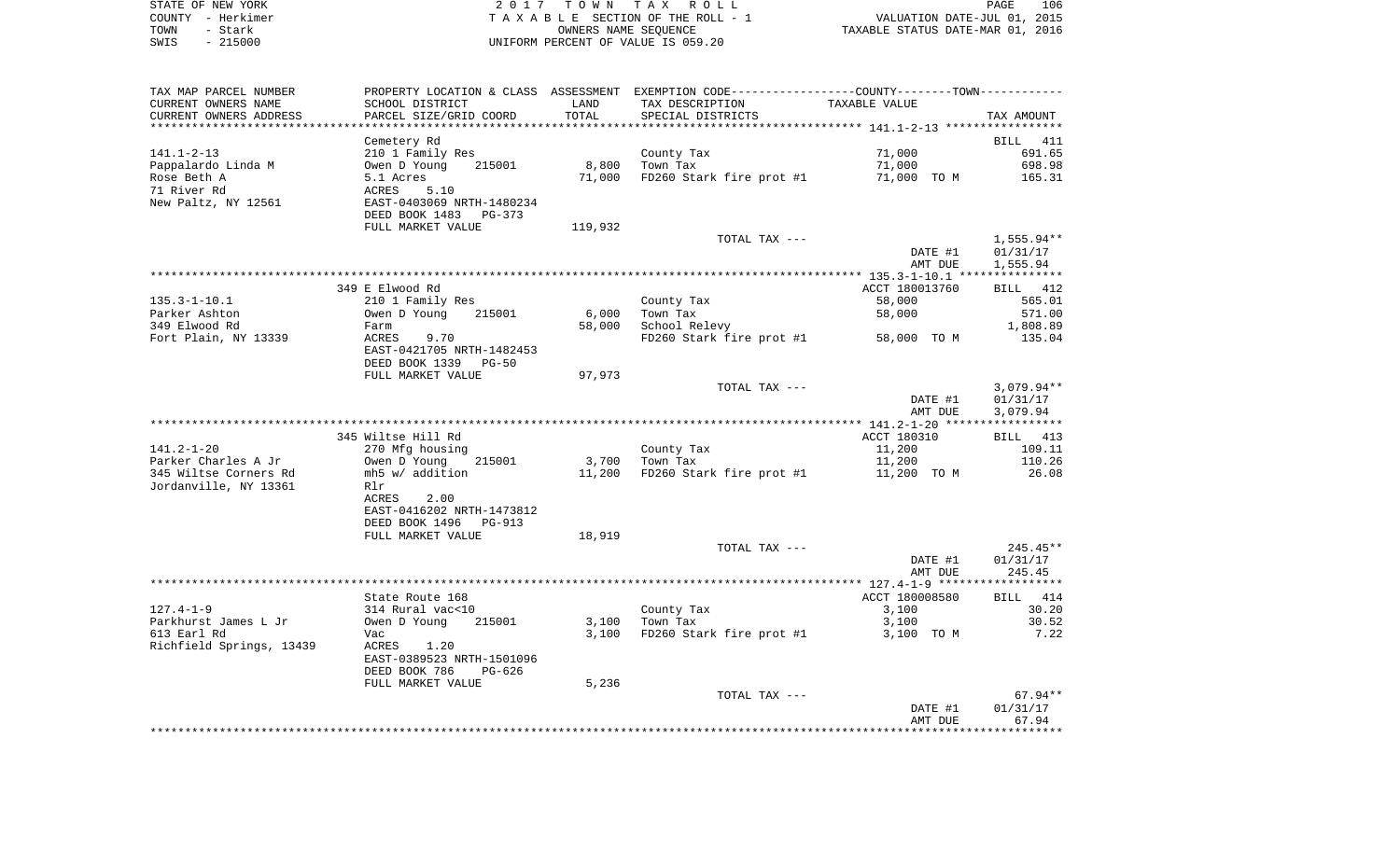|      | STATE OF NEW YORK | 2017 TOWN TAX ROLL                 | PAGE                             | 107 |
|------|-------------------|------------------------------------|----------------------------------|-----|
|      | COUNTY – Herkimer | TAXABLE SECTION OF THE ROLL - 1    | VALUATION DATE-JUL 01, 2015      |     |
| TOWN | – Stark           | OWNERS NAME SEOUENCE               | TAXABLE STATUS DATE-MAR 01, 2016 |     |
| SWIS | - 215000          | UNIFORM PERCENT OF VALUE IS 059.20 |                                  |     |

| TAX MAP PARCEL NUMBER    | PROPERTY LOCATION & CLASS ASSESSMENT EXEMPTION CODE---------------COUNTY-------TOWN---------- |         |                                      |               |              |
|--------------------------|-----------------------------------------------------------------------------------------------|---------|--------------------------------------|---------------|--------------|
| CURRENT OWNERS NAME      | SCHOOL DISTRICT                                                                               | LAND    | TAX DESCRIPTION                      | TAXABLE VALUE |              |
| CURRENT OWNERS ADDRESS   | PARCEL SIZE/GRID COORD                                                                        | TOTAL   | SPECIAL DISTRICTS                    |               | TAX AMOUNT   |
|                          |                                                                                               |         |                                      |               |              |
|                          | 3409 State Route 80                                                                           |         |                                      | ACCT 198350   | BILL 415     |
| $135.1 - 1 - 11$         | 210 1 Family Res                                                                              |         | County Tax                           | 73,900        | 719.90       |
| Patterson Kimberley L    | 215001<br>Owen D Young                                                                        | 8,000   | Town Tax                             | 73,900        | 727.53       |
| 30 W Main St             | R1                                                                                            | 73,900  | FD260 Stark fire prot #1 73,900 TO M |               | 172.06       |
|                          | 5.20                                                                                          |         |                                      |               |              |
| Nelliston, NY 13410      | ACRES                                                                                         |         |                                      |               |              |
|                          | EAST-0422524 NRTH-1490195                                                                     |         |                                      |               |              |
| PRIOR OWNER ON 3/01/2016 | DEED BOOK 1608 PG-57                                                                          |         |                                      |               |              |
| CNB Realty Trust         | FULL MARKET VALUE                                                                             | 124,831 |                                      |               |              |
|                          |                                                                                               |         | TOTAL TAX ---                        |               | $1,619.49**$ |
|                          |                                                                                               |         |                                      | DATE #1       | 01/31/17     |
|                          |                                                                                               |         |                                      | AMT DUE       | 1,619.49     |
|                          |                                                                                               |         |                                      |               |              |
|                          | Forrest Rd                                                                                    |         |                                      |               | BILL 416     |
| $133.2 - 4 - 5$          | 314 Rural vac<10                                                                              |         | County Tax                           | 9,600         | 93.52        |
| Pavlus John              | 215001<br>Owen D Young                                                                        | 9,600   | Town Tax                             | 9,600         | 94.51        |
| Santos-Pavlus Suri Omara | Vl 7.50 A                                                                                     |         | 9,600 FD260 Stark fire prot #1       | 9,600 TO M    | 22.35        |
| 2515 Yates Ave           | ACRES<br>7.50                                                                                 |         |                                      |               |              |
| Bronx, NY 10469          | EAST-0357250 NRTH-1067690                                                                     |         |                                      |               |              |
|                          | DEED BOOK 946<br>PG-550                                                                       |         |                                      |               |              |
|                          |                                                                                               |         |                                      |               |              |
|                          | FULL MARKET VALUE                                                                             | 16,216  |                                      |               |              |
|                          |                                                                                               |         | TOTAL TAX ---                        |               | $210.38**$   |
|                          |                                                                                               |         |                                      | DATE #1       | 01/31/17     |
|                          |                                                                                               |         |                                      | AMT DUE       | 210.38       |
|                          |                                                                                               |         |                                      |               |              |
|                          | Bush Rd                                                                                       |         |                                      |               | 417<br>BILL  |
| $133.2 - 4 - 6.1$        | 314 Rural vac<10                                                                              |         | County Tax                           | 5,800         | 56.50        |
| Pavlus John              | Owen D Young 215001                                                                           |         | 5,800 Town Tax                       | 5,800         | 57.10        |
| Santos-Pavlus Suri Omara | Vac Ld                                                                                        | 5,800   | FD260 Stark fire prot #1             | 5,800 TO M    | 13.50        |
| 2515 Yates Ave           | ACRES<br>5.10                                                                                 |         |                                      |               |              |
| Bronx, NY 10469          | EAST-0357340 NRTH-1067055                                                                     |         |                                      |               |              |
|                          | DEED BOOK 946<br>PG-550                                                                       |         |                                      |               |              |
|                          | FULL MARKET VALUE                                                                             | 9,797   |                                      |               |              |
|                          |                                                                                               |         | TOTAL TAX ---                        |               | $127.10**$   |
|                          |                                                                                               |         |                                      | DATE #1       | 01/31/17     |
|                          |                                                                                               |         |                                      | AMT DUE       | 127.10       |
|                          |                                                                                               |         |                                      |               |              |
|                          |                                                                                               |         |                                      |               |              |
|                          | Bush Rd                                                                                       |         |                                      |               | BILL 418     |
| $133.2 - 4 - 6.2$        | 314 Rural vac<10                                                                              |         | County Tax                           | 1,600         | 15.59        |
| Pavlus John              | Owen D Young<br>215001                                                                        |         | $1,600$ Town Tax                     | 1,600         | 15.75        |
| Santos-Pavlus Suri Omara | 2.4 Acres                                                                                     | 1,600   | FD260 Stark fire prot #1             | 1,600 TO M    | 3.73         |
| 2515 Yates Ave           | 2.40<br>ACRES                                                                                 |         |                                      |               |              |
| Bronx, NY 10469          | EAST-0357400 NRTH-1067355                                                                     |         |                                      |               |              |
|                          | DEED BOOK 946<br>PG-550                                                                       |         |                                      |               |              |
|                          | FULL MARKET VALUE                                                                             | 2,703   |                                      |               |              |
|                          |                                                                                               |         | TOTAL TAX ---                        |               | $35.07**$    |
|                          |                                                                                               |         |                                      | DATE #1       | 01/31/17     |
|                          |                                                                                               |         |                                      | AMT DUE       | 35.07        |
|                          |                                                                                               |         |                                      |               |              |
|                          |                                                                                               |         |                                      |               |              |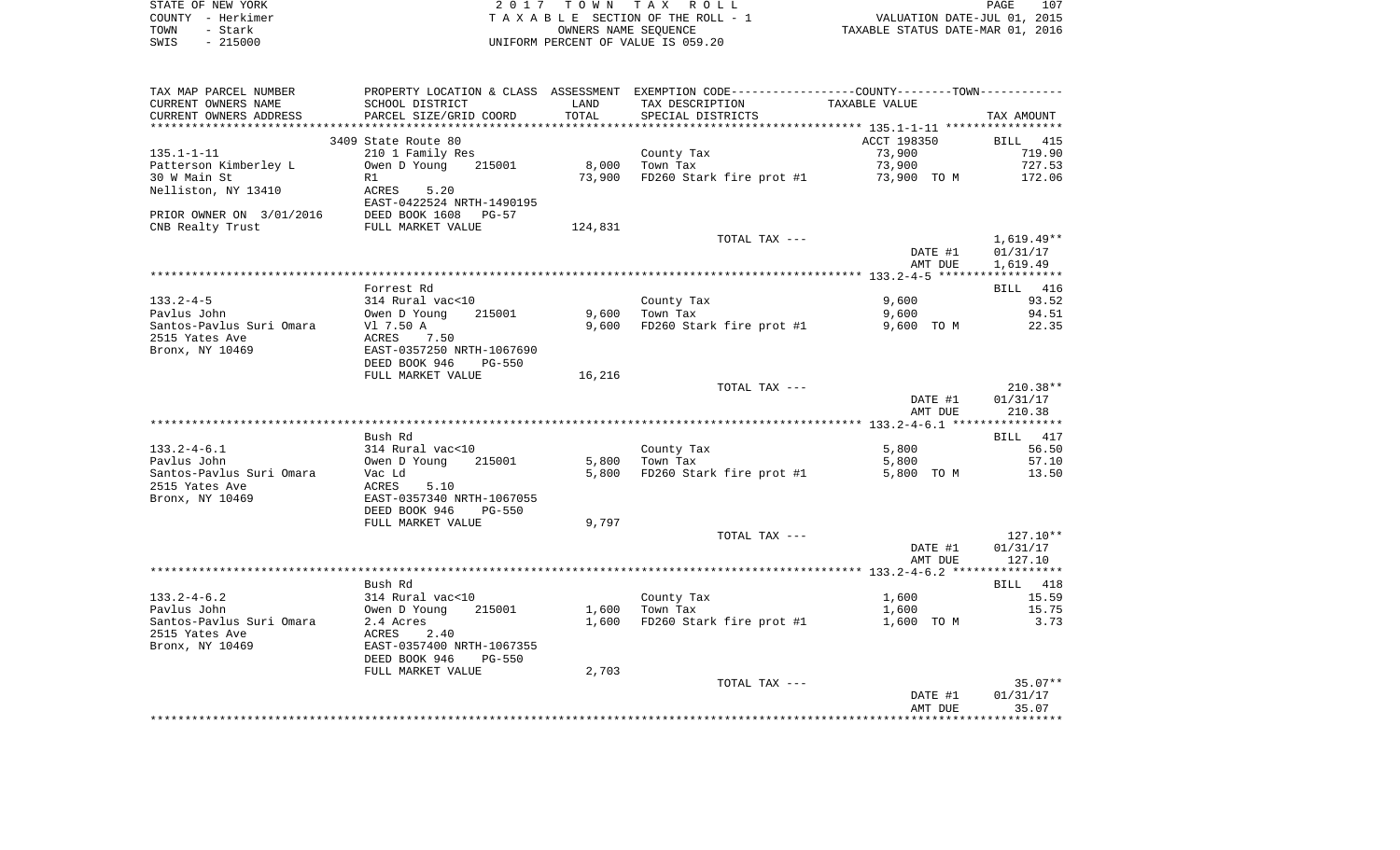| STATE OF NEW YORK | 2017 TOWN TAX ROLL                 | 108<br><b>PAGE</b>               |
|-------------------|------------------------------------|----------------------------------|
| COUNTY - Herkimer | TAXABLE SECTION OF THE ROLL - 1    | VALUATION DATE-JUL 01, 2015      |
| TOWN<br>- Stark   | OWNERS NAME SEOUENCE               | TAXABLE STATUS DATE-MAR 01, 2016 |
| $-215000$<br>SWIS | UNIFORM PERCENT OF VALUE IS 059.20 |                                  |

| TAX MAP PARCEL NUMBER    |                           |         | PROPERTY LOCATION & CLASS ASSESSMENT EXEMPTION CODE---------------COUNTY-------TOWN---------- |                |              |
|--------------------------|---------------------------|---------|-----------------------------------------------------------------------------------------------|----------------|--------------|
| CURRENT OWNERS NAME      | SCHOOL DISTRICT           | LAND    | TAX DESCRIPTION                                                                               | TAXABLE VALUE  |              |
| CURRENT OWNERS ADDRESS   | PARCEL SIZE/GRID COORD    | TOTAL   | SPECIAL DISTRICTS                                                                             |                | TAX AMOUNT   |
|                          |                           |         |                                                                                               |                |              |
|                          | 116 Forrest Rd            |         |                                                                                               | ACCT 180007440 | 419<br>BILL  |
| $133.2 - 1 - 11$         | 120 Field crops           |         | County Tax                                                                                    | 24,900         | 242.57       |
| Pavlus Richard           | Owen D Young<br>215001    | 24,900  | Town Tax                                                                                      | 24,900         | 245.14       |
| 116 Forrest Rd           | Farm                      | 24,900  | School Relevy                                                                                 |                | 776.58       |
| Jordanville, NY 13361    | ACRES<br>91.00            |         | FD260 Stark fire prot #1                                                                      | 24,900 TO M    | 57.98        |
|                          | EAST-0395990 NRTH-1493541 |         |                                                                                               |                |              |
|                          | DEED BOOK 00651 PG-00802  |         |                                                                                               |                |              |
|                          | FULL MARKET VALUE         | 42,061  |                                                                                               |                |              |
|                          |                           |         | TOTAL TAX ---                                                                                 |                | $1,322.27**$ |
|                          |                           |         |                                                                                               | DATE #1        | 01/31/17     |
|                          |                           |         |                                                                                               | AMT DUE        | 1,322.27     |
|                          |                           |         |                                                                                               |                |              |
|                          | 116 Forrest Rd            |         |                                                                                               | ACCT 180007470 | BILL 420     |
| $133.2 - 1 - 12$         | 112 Dairy farm            |         | County Tax                                                                                    | 67,000         | 652.69       |
| Pavlus Richard           | Owen D Young<br>215001    | 31,900  | Town Tax                                                                                      | 67,000         | 659.60       |
| 116 Forrest Rd           | 80<br>$F$ and $F$         | 67,000  | School Relevy                                                                                 |                | 1,535.23     |
| Jordanville, NY 13361    | ACRES 80.00               |         | FD260 Stark fire prot #1                                                                      | 67,000 TO M    | 156.00       |
|                          | EAST-0396020 NRTH-1492286 |         |                                                                                               |                |              |
|                          | DEED BOOK 00651 PG-00802  |         |                                                                                               |                |              |
|                          | FULL MARKET VALUE         | 113,176 |                                                                                               |                |              |
|                          |                           |         | TOTAL TAX ---                                                                                 |                | $3,003.52**$ |
|                          |                           |         |                                                                                               | DATE #1        | 01/31/17     |
|                          |                           |         |                                                                                               | AMT DUE        | 3,003.52     |
|                          |                           |         |                                                                                               |                |              |
|                          | State Route 80            |         |                                                                                               | ACCT 180011070 | 421<br>BILL  |
| $134.18 - 1 - 8$         | 312 Vac w/imprv           |         | County Tax                                                                                    | 4,600          | 44.81        |
| Peplinski Robert         | Owen D Young<br>215001    | 4,600   | Town Tax                                                                                      | 4,600          | 45.29        |
| Peplinski Kathleen       | ACRES<br>5.20             | 4,600   | FD260 Stark fire prot #1                                                                      | 4,600 TO M     | 10.71        |
| 5980 State Route 80      | EAST-0405687 NRTH-1481059 |         | WD300 Stark Water District                                                                    | 4,600 TO M     | 7.93         |
| VanHornesville, NY 13475 | DEED BOOK 1250<br>PG-566  |         |                                                                                               |                |              |
|                          | FULL MARKET VALUE         | 7,770   |                                                                                               |                |              |
|                          |                           |         | TOTAL TAX ---                                                                                 |                | $108.74**$   |
|                          |                           |         |                                                                                               | DATE #1        | 01/31/17     |
|                          |                           |         |                                                                                               | AMT DUE        | 108.74       |
|                          |                           |         |                                                                                               |                |              |
|                          | 5980 State Route 80       |         |                                                                                               | ACCT 180008100 | 422<br>BILL  |
| $134.18 - 1 - 9$         | 210 1 Family Res          |         | County Tax                                                                                    | 95,000         | 925.45       |
| Peplinski Robert         | Owen D Young<br>215001    | 7,400   | Town Tax                                                                                      | 95,000         | 935.26       |
| Peplinski Kathleen       | R1                        | 95,000  | FD260 Stark fire prot #1                                                                      | 95,000 TO M    | 221.19       |
| 5980 State Route 80      | FRNT 340.00 DPTH 365.00   |         | WD300 Stark Water District                                                                    | 95,000 TO M    | 163.70       |
| VanHornesville, NY 13475 | ACRES<br>0.98             |         |                                                                                               |                |              |
|                          | EAST-0405345 NRTH-1480982 |         |                                                                                               |                |              |
|                          | DEED BOOK 1250<br>PG-566  |         |                                                                                               |                |              |
|                          | FULL MARKET VALUE         | 160,473 |                                                                                               |                |              |
|                          |                           |         | TOTAL TAX ---                                                                                 |                | $2,245.60**$ |
|                          |                           |         |                                                                                               | DATE #1        | 01/31/17     |
|                          |                           |         |                                                                                               | AMT DUE        | 2,245.60     |
|                          |                           |         |                                                                                               |                |              |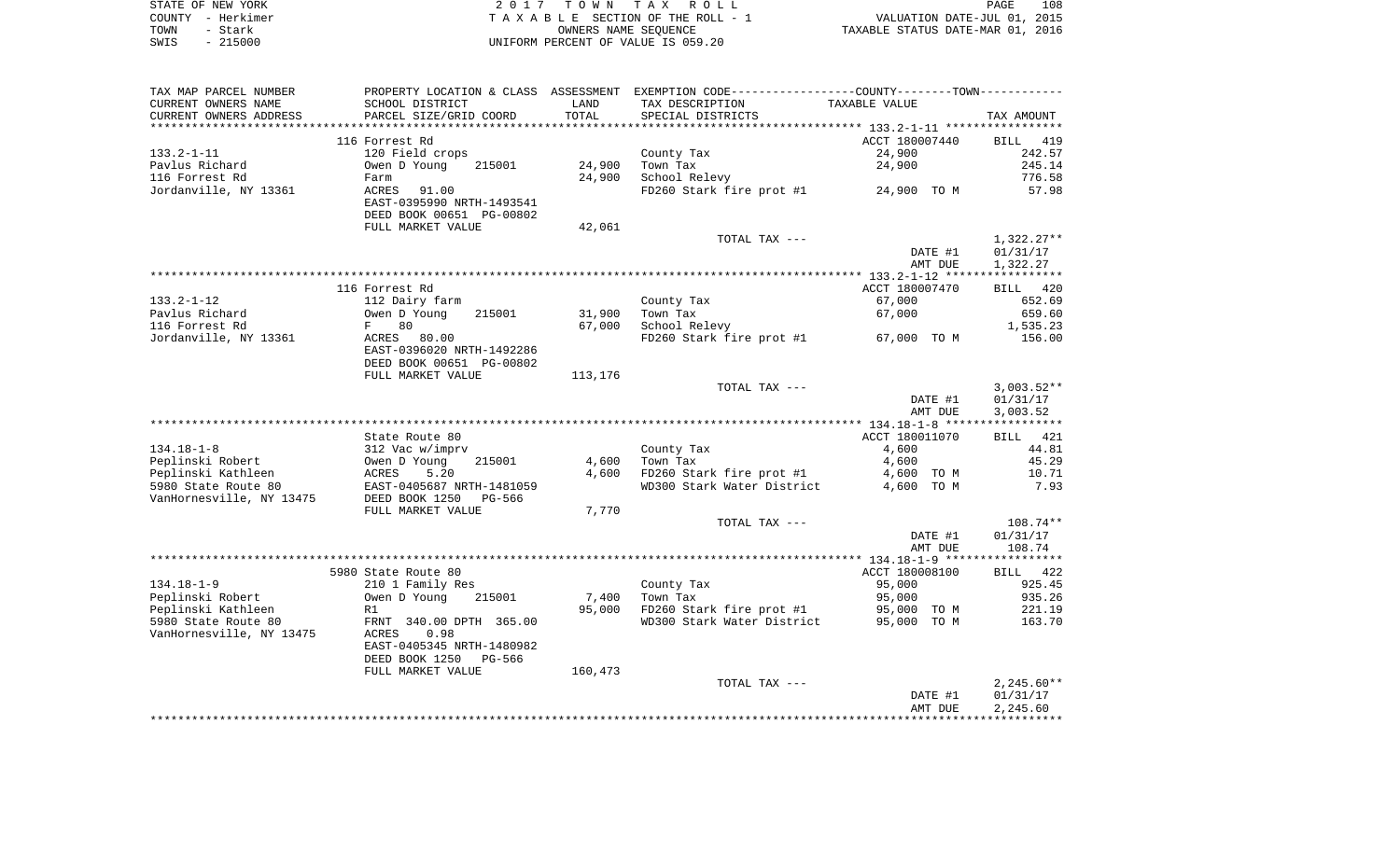| STATE OF NEW YORK | 2017 TOWN TAX ROLL                 | 109<br>PAGE                      |
|-------------------|------------------------------------|----------------------------------|
| COUNTY - Herkimer | TAXABLE SECTION OF THE ROLL - 1    | VALUATION DATE-JUL 01, 2015      |
| TOWN<br>- Stark   | OWNERS NAME SEOUENCE               | TAXABLE STATUS DATE-MAR 01, 2016 |
| $-215000$<br>SWIS | UNIFORM PERCENT OF VALUE IS 059.20 |                                  |

| TAX MAP PARCEL NUMBER                                                                                                                                                                                                                    | PROPERTY LOCATION & CLASS ASSESSMENT EXEMPTION CODE----------------COUNTY--------TOWN---------- |         |                                             |                         |                                |
|------------------------------------------------------------------------------------------------------------------------------------------------------------------------------------------------------------------------------------------|-------------------------------------------------------------------------------------------------|---------|---------------------------------------------|-------------------------|--------------------------------|
| CURRENT OWNERS NAME                                                                                                                                                                                                                      | SCHOOL DISTRICT<br>PARCEL SIZE/GRID COORD                                                       | LAND    | TAX DESCRIPTION TAXABLE VALUE               |                         |                                |
| CURRENT OWNERS ADDRESS                                                                                                                                                                                                                   |                                                                                                 | TOTAL   | SPECIAL DISTRICTS                           |                         | TAX AMOUNT                     |
|                                                                                                                                                                                                                                          |                                                                                                 |         |                                             |                         |                                |
| 141.1-2-2<br>Peters Mark Marie 210 1 Family Res County Tax<br>Peters Diane Marie ACRES 5.10 BANK 135 91,000 FD260 Stark<br>137 Cemetary Rd EAST-0402088 NRTH-1480568<br>Jordanville, NY 13361 DEED BOOK 892 PG-426<br>FIILI. MARKET VALU | 137 Cemetery Rd                                                                                 |         |                                             |                         | BILL 423                       |
|                                                                                                                                                                                                                                          |                                                                                                 |         |                                             | 91,000                  | 886.49                         |
|                                                                                                                                                                                                                                          |                                                                                                 |         |                                             | 91,000                  | 895.88                         |
|                                                                                                                                                                                                                                          |                                                                                                 |         | FD260 Stark fire prot #1 91,000 TO M 211.88 |                         |                                |
|                                                                                                                                                                                                                                          |                                                                                                 |         |                                             |                         |                                |
|                                                                                                                                                                                                                                          | FULL MARKET VALUE                                                                               | 153,716 |                                             |                         |                                |
|                                                                                                                                                                                                                                          |                                                                                                 |         | TOTAL TAX ---                               |                         | 1,994.25**                     |
|                                                                                                                                                                                                                                          |                                                                                                 |         |                                             | DATE #1                 | 01/31/17                       |
|                                                                                                                                                                                                                                          |                                                                                                 |         |                                             | AMT DUE                 | 1,994.25                       |
|                                                                                                                                                                                                                                          |                                                                                                 |         |                                             |                         |                                |
|                                                                                                                                                                                                                                          | Cemetery Rd                                                                                     |         |                                             |                         | BILL 424                       |
|                                                                                                                                                                                                                                          |                                                                                                 |         | County Tax<br>Town Tax                      | 2,000                   | 19.48                          |
|                                                                                                                                                                                                                                          |                                                                                                 |         | County Tax<br>2,000    Town Tax             | 2,000                   | 19.69                          |
|                                                                                                                                                                                                                                          |                                                                                                 |         | 2,000 FD260 Stark fire prot #1              |                         | 2,000 TO M 4.66                |
|                                                                                                                                                                                                                                          |                                                                                                 |         |                                             |                         |                                |
|                                                                                                                                                                                                                                          | EAST-0402490 NRTH-1480680                                                                       |         |                                             |                         |                                |
|                                                                                                                                                                                                                                          | DEED BOOK 1098 PG-126                                                                           |         |                                             |                         |                                |
|                                                                                                                                                                                                                                          | FULL MARKET VALUE                                                                               | 3,378   | TOTAL TAX ---                               |                         | 43.83**                        |
|                                                                                                                                                                                                                                          |                                                                                                 |         |                                             |                         | DATE #1 01/31/17               |
|                                                                                                                                                                                                                                          |                                                                                                 |         |                                             | AMT DUE                 | 43.83                          |
|                                                                                                                                                                                                                                          |                                                                                                 |         |                                             |                         |                                |
|                                                                                                                                                                                                                                          | 1459 Travis Rd                                                                                  |         |                                             | ACCT 180007380 BILL 425 |                                |
| 127.4-1-46.1                                                                                                                                                                                                                             | 210 1 Family Res<br>Owen D Young 215001<br>R1<br>FRNT 155.00 DPTH 365.00                        |         | County Tax                                  | 27,300                  | 265.95                         |
| Petriski Helen                                                                                                                                                                                                                           |                                                                                                 |         | 6,500    Town Tax                           | 27,300                  | 268.76                         |
| 1459 Travis Rd                                                                                                                                                                                                                           |                                                                                                 |         | 27,300 School Relevy                        |                         | 851.42                         |
| Mohawk, NY 13407                                                                                                                                                                                                                         |                                                                                                 |         | FD260 Stark fire prot #1 27,300 TO M 63.56  |                         |                                |
|                                                                                                                                                                                                                                          | ACRES 1.80                                                                                      |         |                                             |                         |                                |
|                                                                                                                                                                                                                                          | EAST-0396853 NRTH-1499165                                                                       |         |                                             |                         |                                |
|                                                                                                                                                                                                                                          | DEED BOOK 00450 PG-00509                                                                        |         |                                             |                         |                                |
|                                                                                                                                                                                                                                          | FULL MARKET VALUE                                                                               | 46,115  |                                             |                         |                                |
|                                                                                                                                                                                                                                          |                                                                                                 |         | TOTAL TAX ---                               |                         | 1,449.69**<br>DATE #1 01/31/17 |
|                                                                                                                                                                                                                                          |                                                                                                 |         |                                             | AMT DUE                 | 1,449.69                       |
|                                                                                                                                                                                                                                          |                                                                                                 |         |                                             |                         |                                |
|                                                                                                                                                                                                                                          | Travis Rd                                                                                       |         |                                             |                         | BILL 426                       |
| $127.4 - 1 - 46.2$                                                                                                                                                                                                                       |                                                                                                 |         | County Tax                                  | 5,300                   | 51.63                          |
| Petriski Helen                                                                                                                                                                                                                           | Travis Rd<br>314 Rural vac<10<br>Owen D Young 215001<br>ACRES 4.40<br>EAST-0396984 NRTH-1498493 |         | 5,300 Town Tax                              | 5,300                   | 52.18                          |
| 1459 Travis Rd                                                                                                                                                                                                                           |                                                                                                 |         | 5,300 School Relevy                         |                         | 165.29                         |
| Mohawk, NY 13407                                                                                                                                                                                                                         |                                                                                                 |         | FD260 Stark fire prot #1 5,300 TO M         |                         | 12.34                          |
|                                                                                                                                                                                                                                          | DEED BOOK 450 PG-509                                                                            |         |                                             |                         |                                |
|                                                                                                                                                                                                                                          | FULL MARKET VALUE                                                                               | 8,953   |                                             |                         |                                |
|                                                                                                                                                                                                                                          |                                                                                                 |         | TOTAL TAX ---                               |                         | 281.44**                       |
|                                                                                                                                                                                                                                          |                                                                                                 |         |                                             | DATE #1                 | 01/31/17                       |
|                                                                                                                                                                                                                                          |                                                                                                 |         |                                             | AMT DUE                 | 281.44                         |
|                                                                                                                                                                                                                                          |                                                                                                 |         |                                             |                         |                                |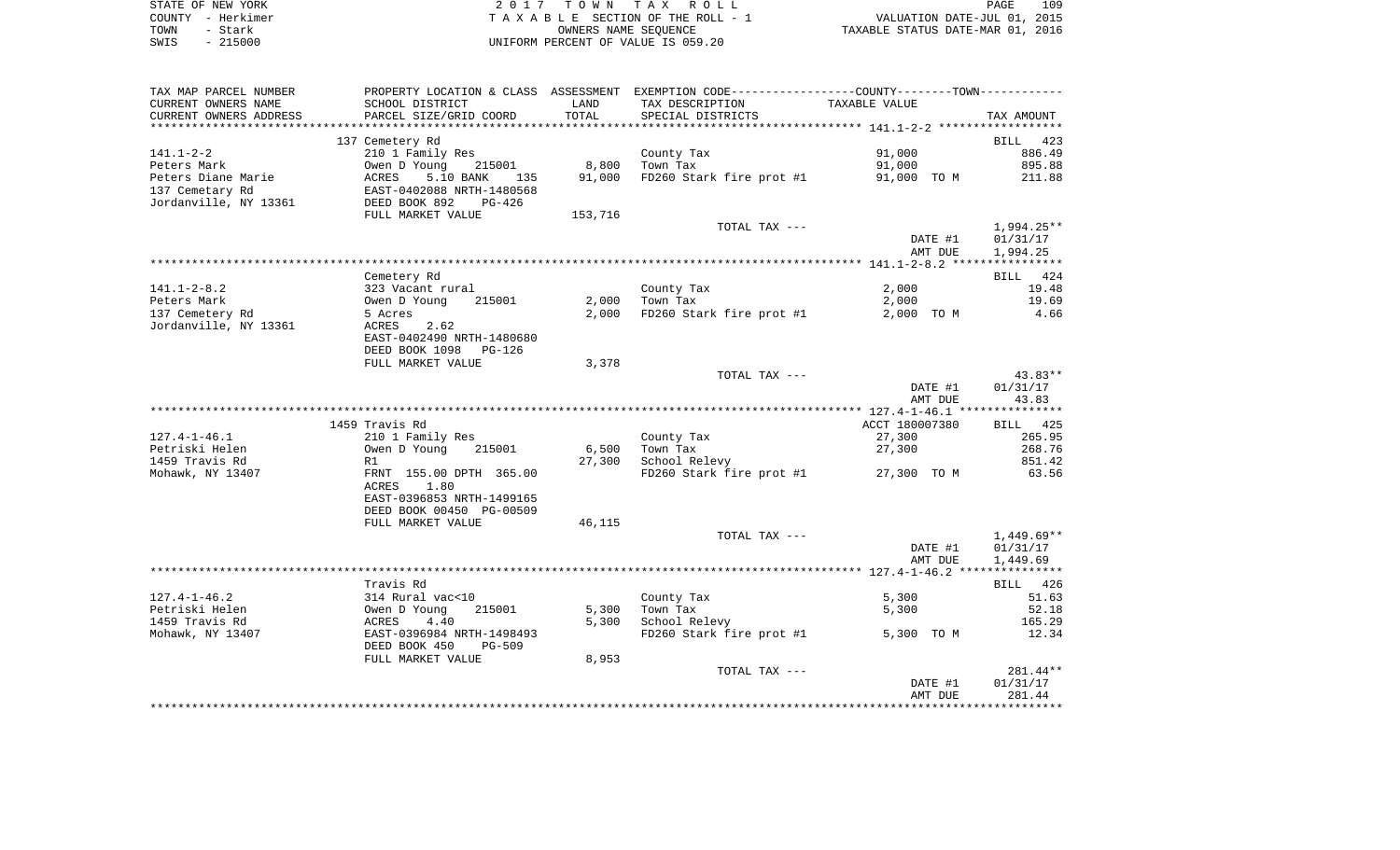|      | STATE OF NEW YORK | 2017 TOWN TAX ROLL                 | 110<br><b>PAGE</b>               |
|------|-------------------|------------------------------------|----------------------------------|
|      | COUNTY - Herkimer | TAXABLE SECTION OF THE ROLL - 1    | VALUATION DATE-JUL 01, 2015      |
| TOWN | - Stark           | OWNERS NAME SEOUENCE               | TAXABLE STATUS DATE-MAR 01, 2016 |
| SWIS | $-215000$         | UNIFORM PERCENT OF VALUE IS 059.20 |                                  |

| TAX MAP PARCEL NUMBER     |                                |                          | PROPERTY LOCATION & CLASS ASSESSMENT EXEMPTION CODE---------------COUNTY-------TOWN---------- |                                           |              |
|---------------------------|--------------------------------|--------------------------|-----------------------------------------------------------------------------------------------|-------------------------------------------|--------------|
| CURRENT OWNERS NAME       | SCHOOL DISTRICT                | LAND                     | TAX DESCRIPTION                                                                               | TAXABLE VALUE                             |              |
| CURRENT OWNERS ADDRESS    | PARCEL SIZE/GRID COORD         | TOTAL                    | SPECIAL DISTRICTS                                                                             |                                           | TAX AMOUNT   |
|                           |                                | ************************ |                                                                                               | ****************** 134.1-1-6 ************ |              |
|                           | State Route 168 S              |                          |                                                                                               | ACCT 180020044                            | BILL 427     |
| $134.1 - 1 - 6$           | 323 Vacant rural               |                          | County Tax                                                                                    | 600                                       | 5.84         |
| Petriski Helen            | 215001<br>Owen D Young         | 600                      | Town Tax                                                                                      | 600                                       | 5.91         |
|                           |                                | 600                      |                                                                                               |                                           |              |
| 1459 Travis Rd            | Oh12a                          |                          | School Relevy                                                                                 |                                           | 18.70        |
| Mohawk, NY 13407          | ACRES<br>5.70                  |                          | FD260 Stark fire prot #1                                                                      | 600 TO M                                  | 1.40         |
|                           | EAST-0402237 NRTH-1495831      |                          |                                                                                               |                                           |              |
|                           | DEED BOOK 450<br><b>PG-509</b> |                          |                                                                                               |                                           |              |
|                           | FULL MARKET VALUE              | 1,014                    |                                                                                               |                                           |              |
|                           |                                |                          | TOTAL TAX ---                                                                                 |                                           | $31.85**$    |
|                           |                                |                          |                                                                                               | DATE #1                                   | 01/31/17     |
|                           |                                |                          |                                                                                               | AMT DUE                                   | 31.85        |
|                           |                                |                          |                                                                                               |                                           |              |
|                           | Off Travis Rd                  |                          |                                                                                               | ACCT 180007590                            | BILL 428     |
| $134.1 - 1 - 19$          | 323 Vacant rural               |                          | County Tax                                                                                    | 3,200                                     | 31.17        |
| Petriski Helen            | 215001<br>Owen D Young         | 3,200                    | Town Tax                                                                                      | 3,200                                     | 31.50        |
| 1459 Travis Rd            | F 30                           | 3,200                    | School Relevy                                                                                 |                                           | 99.80        |
|                           |                                |                          |                                                                                               | 3,200 TO M                                | 7.45         |
| Mohawk, NY 13407          | ACRES 32.40                    |                          | FD260 Stark fire prot #1                                                                      |                                           |              |
|                           | EAST-0401049 NRTH-1494134      |                          |                                                                                               |                                           |              |
|                           | DEED BOOK 00450 PG-00509       |                          |                                                                                               |                                           |              |
|                           | FULL MARKET VALUE              | 5,405                    |                                                                                               |                                           |              |
|                           |                                |                          | TOTAL TAX ---                                                                                 |                                           | 169.92**     |
|                           |                                |                          |                                                                                               | DATE #1                                   | 01/31/17     |
|                           |                                |                          |                                                                                               | AMT DUE                                   | 169.92       |
|                           |                                |                          |                                                                                               |                                           |              |
|                           | 123 Cook Rd                    |                          |                                                                                               | ACCT 180020009                            | BILL 429     |
| $134.1 - 1 - 24$          | 210 1 Family Res               |                          | County Tax                                                                                    | 54,000                                    | 526.05       |
| Phetterplace Grace        | Owen D Young 215001            | 8,200                    | Town Tax                                                                                      | 54,000                                    | 531.62       |
| PO Box 105                | 2002 merge w/134.1-1-23        | 54,000                   | FD260 Stark fire prot #1                                                                      | 54,000 TO M                               | 125.73       |
| Van Hornesville, NY 13475 | ACRES<br>4.30                  |                          |                                                                                               |                                           |              |
|                           | EAST-0399209 NRTH-1489760      |                          |                                                                                               |                                           |              |
|                           | DEED BOOK 807                  |                          |                                                                                               |                                           |              |
|                           | PG-417                         |                          |                                                                                               |                                           |              |
|                           | FULL MARKET VALUE              | 91,216                   |                                                                                               |                                           |              |
|                           |                                |                          | TOTAL TAX ---                                                                                 |                                           | $1,183.40**$ |
|                           |                                |                          |                                                                                               | DATE #1                                   | 01/31/17     |
|                           |                                |                          |                                                                                               | AMT DUE                                   | 1,183.40     |
|                           |                                |                          |                                                                                               |                                           |              |
|                           | Travis Rd                      |                          |                                                                                               |                                           | BILL 430     |
| $134.3 - 1 - 6.2$         | 314 Rural vac<10               |                          | County Tax                                                                                    | 800                                       | 7.79         |
| Phetterplace Lyle         | Owen D Young<br>215001         | 800                      | Town Tax                                                                                      | 800                                       | 7.88         |
| Phetterplace Grace        | FRNT 240.00 DPTH               | 800                      |                                                                                               |                                           |              |
| PO Box 105                | ACRES<br>0.39                  |                          |                                                                                               |                                           |              |
| Van Hornesville, NY 13475 | EAST-0399294 NRTH-1489451      |                          |                                                                                               |                                           |              |
|                           | DEED BOOK 1310 PG-842          |                          |                                                                                               |                                           |              |
|                           |                                |                          |                                                                                               |                                           |              |
|                           | FULL MARKET VALUE              | 1,351                    |                                                                                               |                                           |              |
|                           |                                |                          | TOTAL TAX ---                                                                                 |                                           | $15.67**$    |
|                           |                                |                          |                                                                                               | DATE #1                                   | 01/31/17     |
|                           |                                |                          |                                                                                               | AMT DUE                                   | 15.67        |
|                           |                                |                          |                                                                                               |                                           |              |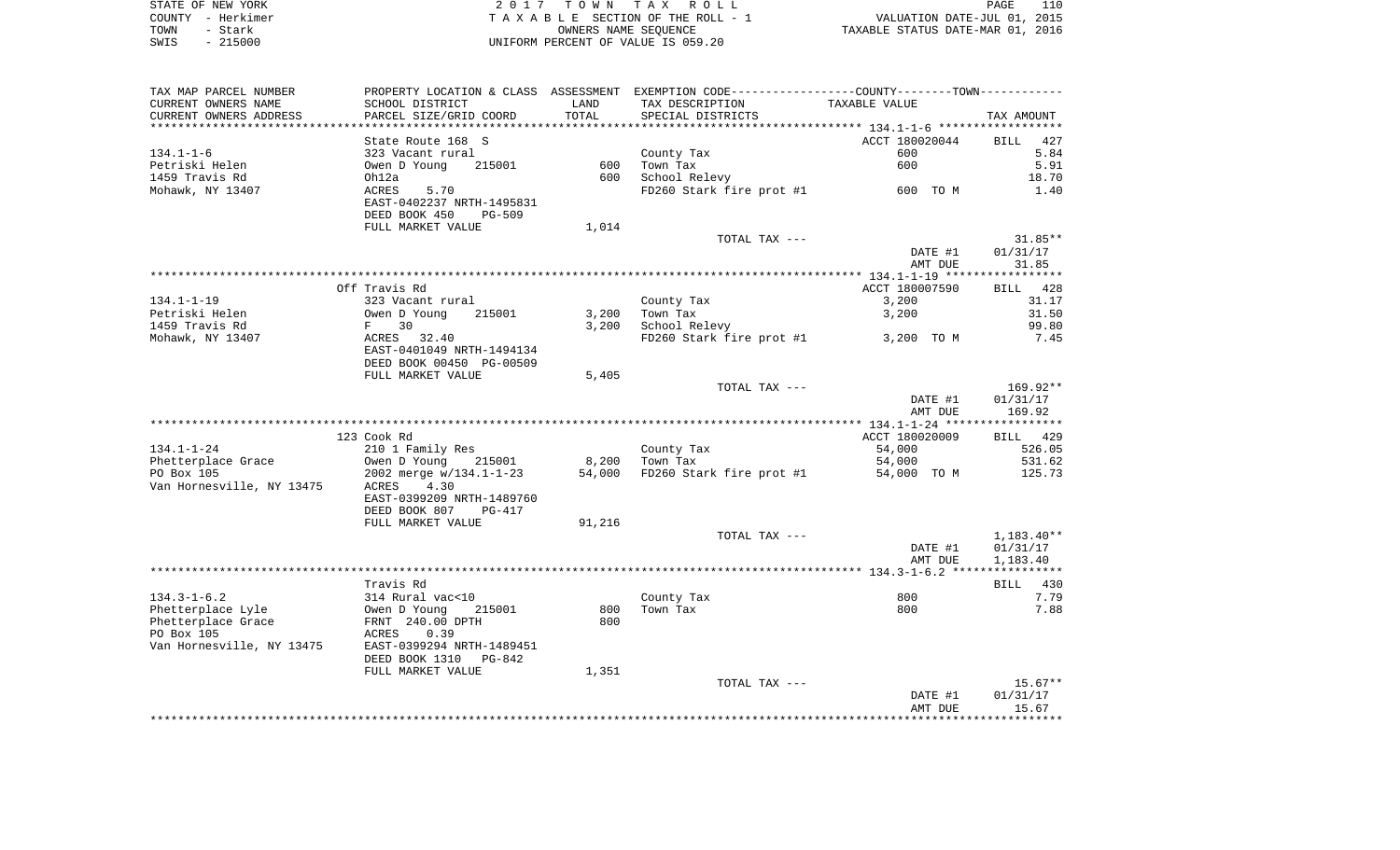| STATE OF NEW YORK | 2017 TOWN TAX ROLL                 | PAGE                             |
|-------------------|------------------------------------|----------------------------------|
| COUNTY - Herkimer | TAXABLE SECTION OF THE ROLL - 1    | VALUATION DATE-JUL 01, 2015      |
| TOWN<br>- Stark   | OWNERS NAME SEOUENCE               | TAXABLE STATUS DATE-MAR 01, 2016 |
| - 215000<br>SWIS  | UNIFORM PERCENT OF VALUE IS 059.20 |                                  |

| TAX MAP PARCEL NUMBER    |                             |         | PROPERTY LOCATION & CLASS ASSESSMENT EXEMPTION CODE---------------COUNTY-------TOWN---------- |                |            |
|--------------------------|-----------------------------|---------|-----------------------------------------------------------------------------------------------|----------------|------------|
| CURRENT OWNERS NAME      | SCHOOL DISTRICT             | LAND    | TAX DESCRIPTION                                                                               | TAXABLE VALUE  |            |
| CURRENT OWNERS ADDRESS   | PARCEL SIZE/GRID COORD      | TOTAL   | SPECIAL DISTRICTS                                                                             |                | TAX AMOUNT |
|                          | *************************** |         | *******************************                                                               |                |            |
|                          | 3137 State Route 80         |         |                                                                                               | ACCT 180005040 | BILL 431   |
| $134.4 - 1 - 11$         | 210 1 Family Res            |         | County Tax                                                                                    | 43,000         | 418.89     |
| Phillips Mace G          | Owen D Young<br>215001      | 5,400   | Town Tax                                                                                      | 43,000         | 423.33     |
| Phillips Constance A     | R1                          | 43,000  | FD260 Stark fire prot #1 43,000 TO M                                                          |                | 100.12     |
| 3137 State Route 80      | FRNT 100.00 DPTH 240.00     |         |                                                                                               |                |            |
| Fort Plain, NY 13339     | <b>BANK</b><br>135          |         |                                                                                               |                |            |
|                          | EAST-0417614 NRTH-1488152   |         |                                                                                               |                |            |
|                          |                             |         |                                                                                               |                |            |
|                          | DEED BOOK 792<br>PG-269     |         |                                                                                               |                |            |
|                          | FULL MARKET VALUE           | 72,635  |                                                                                               |                |            |
|                          |                             |         | TOTAL TAX ---                                                                                 |                | $942.34**$ |
|                          |                             |         |                                                                                               | DATE #1        | 01/31/17   |
|                          |                             |         |                                                                                               | AMT DUE        | 942.34     |
|                          |                             |         |                                                                                               |                |            |
|                          | State Route 168             |         |                                                                                               | ACCT 180010410 | BILL 432   |
| $128.3 - 1 - 13$         | 322 Rural vac>10            |         | County Tax                                                                                    | 24,000         | 233.80     |
| Pistolese Susan E        | Owen D Young<br>215001      | 24,000  | Town Tax                                                                                      | 24,000         | 236.28     |
| Pistolese Daniel         | 67<br>$F$ and $F$           | 24,000  | FD260 Stark fire prot #1                                                                      | 24,000 TO M    | 55.88      |
| 10135 NE Hwy 314         | ACRES 57.50                 |         |                                                                                               |                |            |
| Silver Springs, FL 34488 | EAST-0399244 NRTH-1500410   |         |                                                                                               |                |            |
|                          | FULL MARKET VALUE           | 40,541  |                                                                                               |                |            |
|                          |                             |         | TOTAL TAX ---                                                                                 |                | 525.96**   |
|                          |                             |         |                                                                                               | DATE #1        | 01/31/17   |
|                          |                             |         |                                                                                               | AMT DUE        | 525.96     |
|                          |                             |         |                                                                                               |                |            |
|                          | 217 Maby Rd                 |         |                                                                                               | ACCT 180003240 | BILL 433   |
| $128.3 - 1 - 12$         | 120 Field crops             |         | County Tax                                                                                    | 35,800         | 348.75     |
| Polyak Michael           | Little Falls Ce 210900      | 35,800  | Town Tax                                                                                      | 35,800         | 352.44     |
| Polyak Sharon            | F 74                        | 35,800  | FD260 Stark fire prot #1                                                                      | 35,800 TO M    | 83.35      |
| 227 Old Croton Rd        | ACRES 120.00                |         |                                                                                               |                |            |
| Flemington, NJ 08822     | EAST-0401553 NRTH-1500589   |         |                                                                                               |                |            |
|                          | DEED BOOK 1381<br>PG-386    |         |                                                                                               |                |            |
|                          | FULL MARKET VALUE           | 60,473  |                                                                                               |                |            |
|                          |                             |         | TOTAL TAX ---                                                                                 |                | 784.54**   |
|                          |                             |         |                                                                                               | DATE #1        | 01/31/17   |
|                          |                             |         |                                                                                               | AMT DUE        | 784.54     |
|                          |                             |         |                                                                                               |                |            |
|                          | 1060 Wiltse Hill Rd         |         |                                                                                               | ACCT 180009510 | BILL 434   |
| $141.1 - 1 - 7$          | 210 1 Family Res            |         | CW_15_VET/ 41162                                                                              | 5,400          | $\Omega$   |
| Poore Barbara            |                             |         |                                                                                               |                |            |
|                          | Owen D Young<br>215001      |         | 4,800 County Tax                                                                              | 80,600         | 785.17     |
| Marshall Quendryth       | R1                          | 86,000  | Town Tax                                                                                      | 86,000         | 846.65     |
| 1060 Wiltse Hill Rd      | FRNT 202.00 DPTH 157.00     |         | FD260 Stark fire prot #1                                                                      | 86,000 TO M    | 200.24     |
| Jordanville, NY 13361    | EAST-0405418 NRTH-1479542   |         | WD300 Stark Water District                                                                    | 86,000 TO M    | 148.19     |
|                          | DEED BOOK 1176 PG-53        |         |                                                                                               |                |            |
|                          | FULL MARKET VALUE           | 145,270 |                                                                                               |                |            |
|                          |                             |         | TOTAL TAX ---                                                                                 |                | 1,980.25** |
|                          |                             |         |                                                                                               | DATE #1        | 01/31/17   |
|                          |                             |         |                                                                                               | AMT DUE        | 1,980.25   |
|                          |                             |         |                                                                                               |                |            |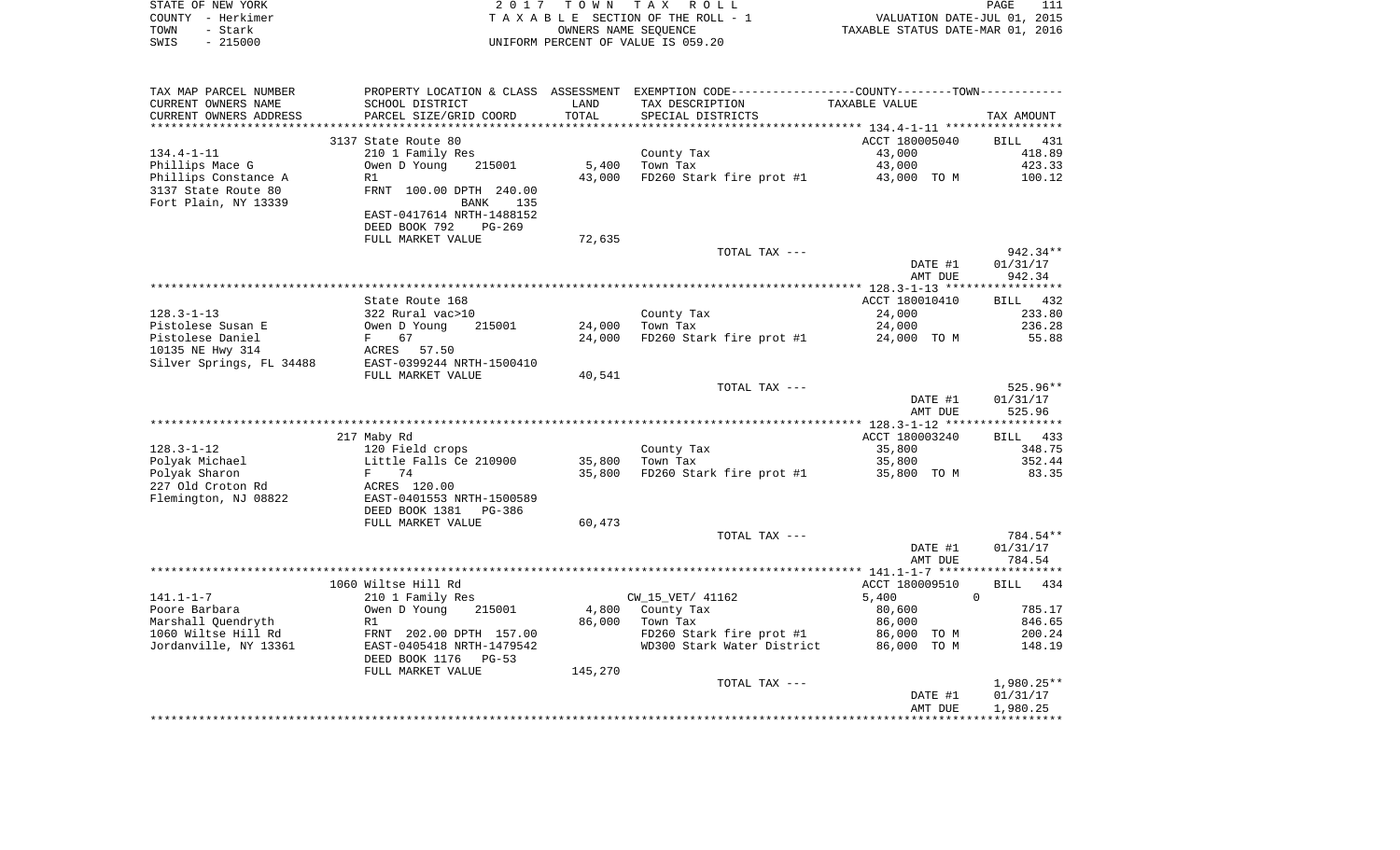| STATE OF NEW YORK<br>COUNTY - Herkimer                      |                                                                                                |         | 2017 TOWN TAX ROLL<br>TAXABLE SECTION OF THE ROLL - 1 | کنا<br>2015 ,WALUATION DATE-JUL<br>2016 ,TAXABLE STATUS DATE-MAR | PAGE<br>112  |
|-------------------------------------------------------------|------------------------------------------------------------------------------------------------|---------|-------------------------------------------------------|------------------------------------------------------------------|--------------|
| TOWN<br>- Stark                                             |                                                                                                |         | OWNERS NAME SEOUENCE                                  |                                                                  |              |
| $-215000$<br>SWIS                                           |                                                                                                |         | UNIFORM PERCENT OF VALUE IS 059.20                    |                                                                  |              |
|                                                             |                                                                                                |         |                                                       |                                                                  |              |
| TAX MAP PARCEL NUMBER                                       | PROPERTY LOCATION & CLASS ASSESSMENT EXEMPTION CODE----------------COUNTY-------TOWN---------- |         |                                                       |                                                                  |              |
| CURRENT OWNERS NAME                                         | SCHOOL DISTRICT                                                                                | LAND    | TAX DESCRIPTION                                       | TAXABLE VALUE                                                    |              |
| CURRENT OWNERS ADDRESS                                      | PARCEL SIZE/GRID COORD                                                                         | TOTAL   | SPECIAL DISTRICTS                                     |                                                                  | TAX AMOUNT   |
| **********************                                      |                                                                                                |         |                                                       |                                                                  |              |
|                                                             | 295 Fiery Hill Rd                                                                              |         |                                                       | ACCT 180005250                                                   | BILL 435     |
| 128.3-1-9.1                                                 | 242 Rurl res&rec                                                                               |         | County Tax                                            | 120,900                                                          | 1,177.76     |
| Posner Fraida                                               | Owen D Young<br>215001                                                                         | 40,800  | Town Tax                                              | 120,900                                                          | 1,190.24     |
| Posner Arthur                                               | F                                                                                              | 120,900 | FD260 Stark fire prot #1 120,900 TO M                 |                                                                  | 281.49       |
| 295 Fiery Hill Rd                                           | ACRES 131.00                                                                                   |         |                                                       |                                                                  |              |
| Fort Plain, NY 13339                                        | EAST-0408268 NRTH-1498666                                                                      |         |                                                       |                                                                  |              |
|                                                             | DEED BOOK 848<br>PG-649                                                                        |         |                                                       |                                                                  |              |
|                                                             | FULL MARKET VALUE                                                                              | 204,223 |                                                       |                                                                  |              |
|                                                             |                                                                                                |         | TOTAL TAX ---                                         |                                                                  | 2,649.49**   |
|                                                             |                                                                                                |         |                                                       | DATE #1                                                          | 01/31/17     |
|                                                             |                                                                                                |         |                                                       | AMT DUE                                                          | 2,649.49     |
|                                                             | State Route 168                                                                                |         |                                                       |                                                                  | BILL 436     |
| 128.4-2-2.2                                                 |                                                                                                |         | County Tax                                            | 700                                                              | 6.82         |
| Posner Fraida                                               | 314 Rural vac<10<br>Owen D Young 2<br>Vac Ld<br>215001                                         | 700     | Town Tax                                              | 700                                                              | 6.89         |
| Posner Arthur                                               |                                                                                                |         | 700 FD260 Stark fire prot #1                          | 700 TO M                                                         | 1.63         |
| 295 Fiery Hill Rd                                           |                                                                                                |         |                                                       |                                                                  |              |
| Fort Plain, NY 13339                                        | FRNT 300.00 DPTH<br>ACRES 1.00                                                                 |         |                                                       |                                                                  |              |
|                                                             | EAST-0410061 NRTH-1498350                                                                      |         |                                                       |                                                                  |              |
|                                                             | DEED BOOK 848<br>PG-649                                                                        |         |                                                       |                                                                  |              |
|                                                             | FULL MARKET VALUE                                                                              | 1,182   |                                                       |                                                                  |              |
|                                                             |                                                                                                |         | TOTAL TAX ---                                         |                                                                  | $15.34**$    |
|                                                             |                                                                                                |         |                                                       | DATE #1                                                          | 01/31/17     |
|                                                             |                                                                                                |         |                                                       | AMT DUE                                                          | 15.34        |
|                                                             |                                                                                                |         |                                                       |                                                                  |              |
|                                                             | 1759 State Route 168                                                                           |         |                                                       | ACCT 180009000                                                   | BILL 437     |
| 127.4-1-52                                                  | 210 1 Family Res                                                                               |         | County Tax                                            | 51,000                                                           | 496.82       |
| Preston Gregory S                                           | 215001<br>Owen D Young                                                                         | 6,300   | Town Tax                                              | 51,000                                                           | 502.09       |
| Preston Penelope D                                          | R                                                                                              | 51,000  | FD260 Stark fire prot #1                              | 51,000 TO M                                                      | 118.74       |
| 1759 State Route 168<br>Mohawk, NY 13407                    | FRNT 230.00 DPTH 266.90<br>EAST-0389432 NRTH-1500839                                           |         |                                                       |                                                                  |              |
|                                                             | DEED BOOK 1372<br>PG-846                                                                       |         |                                                       |                                                                  |              |
|                                                             | FULL MARKET VALUE                                                                              | 86,149  |                                                       |                                                                  |              |
|                                                             |                                                                                                |         | TOTAL TAX ---                                         |                                                                  | $1,117.65**$ |
|                                                             |                                                                                                |         |                                                       | DATE #1                                                          | 01/31/17     |
|                                                             |                                                                                                |         |                                                       | AMT DUE                                                          | 1,117.65     |
|                                                             |                                                                                                |         |                                                       |                                                                  |              |
|                                                             | St. Rte. 168                                                                                   |         |                                                       |                                                                  | BILL 438     |
| $127.4 - 1 - 8.3$                                           |                                                                                                |         | AG MKTS L 41720                                       | 8,498<br>8,498                                                   |              |
| Prokopienko David                                           | 322 Rural vac>10<br>Owen D Young 21<br>FRNT 3105.00 DPTH<br>ACRES 38.10<br>215001              |         | 15,900 County Tax                                     | 7,402                                                            | 72.11        |
| 2331 St. Rte. 168                                           |                                                                                                |         | 15,900 Town Tax                                       | 7,402                                                            | 72.87        |
| Mohawk, NY 13407                                            |                                                                                                |         |                                                       |                                                                  |              |
|                                                             | EAST-0390825 NRTH-1501479                                                                      |         |                                                       |                                                                  |              |
| EAST-0390825 NH<br>MAY BE SUBJECT TO PAYMENT DEED BOOK 1294 | PG-934                                                                                         |         |                                                       |                                                                  |              |
| UNDER AGDIST LAW TIL 2020                                   | FULL MARKET VALUE                                                                              | 26,858  |                                                       |                                                                  |              |
|                                                             |                                                                                                |         | TOTAL TAX ---                                         |                                                                  | 144.98**     |

AMT DUE 144.98 \*\*\*\*\*\*\*\*\*\*\*\*\*\*\*\*\*\*\*\*\*\*\*\*\*\*\*\*\*\*\*\*\*\*\*\*\*\*\*\*\*\*\*\*\*\*\*\*\*\*\*\*\*\*\*\*\*\*\*\*\*\*\*\*\*\*\*\*\*\*\*\*\*\*\*\*\*\*\*\*\*\*\*\*\*\*\*\*\*\*\*\*\*\*\*\*\*\*\*\*\*\*\*\*\*\*\*\*\*\*\*\*\*\*\*\*\*\*\*\*\*\*\*\*\*\*\*\*\*\*\*\*

DATE #1 01/31/17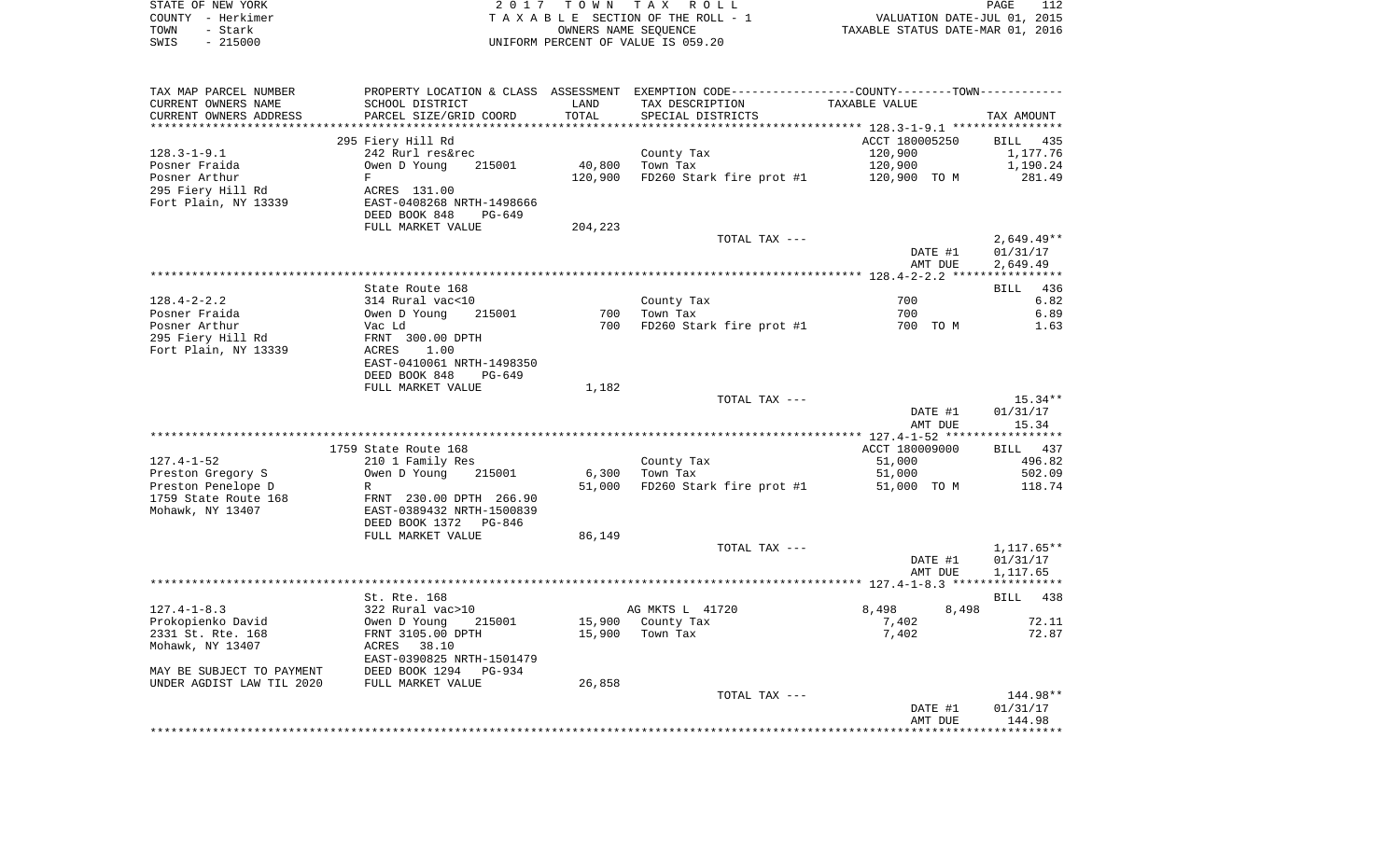|      | STATE OF NEW YORK | 2017 TOWN TAX ROLL                 | PAGE                             |  |
|------|-------------------|------------------------------------|----------------------------------|--|
|      | COUNTY - Herkimer | TAXABLE SECTION OF THE ROLL - 1    | VALUATION DATE-JUL 01, 2015      |  |
| TOWN | - Stark           | OWNERS NAME SEOUENCE               | TAXABLE STATUS DATE-MAR 01, 2016 |  |
| SWIS | - 215000          | UNIFORM PERCENT OF VALUE IS 059.20 |                                  |  |

|                             |                                                                                               |         | TOTAL TAX ---            | DATE #1<br>AMT DUE                        | $942.34**$<br>01/31/17<br>942.34 |
|-----------------------------|-----------------------------------------------------------------------------------------------|---------|--------------------------|-------------------------------------------|----------------------------------|
| PRIOR OWNER ON 3/01/2016    |                                                                                               |         |                          |                                           |                                  |
| Steenburg Howard C          |                                                                                               |         |                          |                                           |                                  |
|                             |                                                                                               |         |                          |                                           |                                  |
|                             | FULL MARKET VALUE                                                                             | 72,635  |                          |                                           |                                  |
| Fort Plain, NY 13339        | EAST-0420526 NRTH-1486695<br>DEED BOOK 1611    PG-772                                         |         |                          |                                           |                                  |
| 682 Starkville Rd           | ACRES 13.30                                                                                   |         |                          |                                           |                                  |
| Przestrzelski Christopher A | R1                                                                                            | 43,000  | FD260 Stark fire prot #1 | 43,000 TO M                               | 100.12                           |
| Przestrzelski Patricia A    | Owen D Young<br>215001                                                                        | 13,400  | Town Tax                 | 43,000                                    | 423.33                           |
| $134.4 - 1 - 54$            | 210 1 Family Res                                                                              |         | County Tax               | 43,000                                    | 418.89                           |
|                             | 659 Elwood Rd                                                                                 |         |                          | ACCT 198956                               | BILL 442                         |
|                             |                                                                                               |         |                          |                                           |                                  |
|                             |                                                                                               |         |                          | AMT DUE                                   | 1,591.01                         |
|                             |                                                                                               |         |                          | DATE #1                                   | 01/31/17                         |
|                             |                                                                                               |         | TOTAL TAX ---            |                                           | 1,591.01**                       |
|                             | FULL MARKET VALUE                                                                             | 122,635 |                          |                                           |                                  |
|                             | DEED BOOK 1134<br>$PG-8$                                                                      |         |                          |                                           |                                  |
| Fort Plain, NY 13339        | EAST-0412859 NRTH-1491619                                                                     |         |                          |                                           |                                  |
| 682 Starkville Rd           | ACRES 22.30                                                                                   |         |                          |                                           |                                  |
| Przestrzelski Christopher A | F                                                                                             | 72,600  | FD260 Stark fire prot #1 | 72,600 TO M                               | 169.04                           |
| Przestrzelski Patricia A    | Owen D Young<br>215001                                                                        |         | 17,000 Town Tax          | 72,600                                    | 714.73                           |
| $134.2 - 1 - 14$            | 242 Rurl res&rec                                                                              |         | County Tax               | 72,600                                    | 707.24                           |
|                             | 421 State Route 168                                                                           |         |                          | ACCT 180008430                            | BILL 441                         |
|                             |                                                                                               |         |                          |                                           |                                  |
|                             |                                                                                               |         |                          | AMT DUE                                   | 495.27                           |
|                             |                                                                                               |         |                          | DATE #1                                   | 01/31/17                         |
|                             |                                                                                               |         | TOTAL TAX ---            |                                           | 495.27**                         |
|                             | FULL MARKET VALUE                                                                             | 38,176  |                          |                                           |                                  |
| Jordanville, NY 13361       | EAST-0399655 NRTH-1484488<br>DEED BOOK 809   PG-53                                            |         |                          |                                           |                                  |
| 3824 Jordanville Rd         |                                                                                               |         |                          |                                           |                                  |
| Proper Marion               | 2.00<br>ACRES                                                                                 | 22,600  | FD260 Stark fire prot #1 | 22,600 TO M                               | 52.62                            |
| Proper Vernon A             | Owen D Young<br>215001                                                                        | 6,700   | Town Tax                 | 22,600                                    | 222.49                           |
| $134.3 - 1 - 1.2$           | 270 Mfg housing                                                                               |         | County Tax               | 22,600                                    | 220.16                           |
|                             | 3824 Jordanville Rd                                                                           |         |                          |                                           | BILL 440                         |
|                             |                                                                                               |         |                          |                                           |                                  |
|                             |                                                                                               |         |                          | AMT DUE                                   | 870.93                           |
|                             |                                                                                               |         |                          | DATE #1                                   | 01/31/17                         |
|                             |                                                                                               |         | TOTAL TAX ---            |                                           | 870.93**                         |
| UNDER AGDIST LAW TIL 2020   | FULL MARKET VALUE                                                                             | 79,730  |                          |                                           |                                  |
| MAY BE SUBJECT TO PAYMENT   | DEED BOOK 1294 PG-934                                                                         |         |                          |                                           |                                  |
|                             | EAST-0390077 NRTH-1501326                                                                     |         | 7,458 EX                 |                                           |                                  |
| Mohawk, NY 13407            | ACRES 15.90                                                                                   |         | FD260 Stark fire prot #1 | 39,742 TO M                               | 92.53                            |
| 2331 St. Rte. 168           | F                                                                                             |         | 47,200 Town Tax          | 39,742                                    | 391.25                           |
| Prokopienko David           | Owen D Young<br>215001                                                                        |         | 14,200 County Tax        | 39,742                                    | 387.15                           |
| $127.4 - 1 - 10$            | 1738 State Route 168<br>242 Rurl res&rec                                                      |         | AG MKTS L 41720          | ACCT 180007110<br>7,458<br>7,458          | BILL 439                         |
|                             |                                                                                               |         |                          | ***************** 127.4-1-10 ************ |                                  |
| CURRENT OWNERS ADDRESS      | PARCEL SIZE/GRID COORD                                                                        | TOTAL   | SPECIAL DISTRICTS        |                                           | TAX AMOUNT                       |
| CURRENT OWNERS NAME         | SCHOOL DISTRICT                                                                               | LAND    | TAX DESCRIPTION          | TAXABLE VALUE                             |                                  |
|                             | PROPERTY LOCATION & CLASS ASSESSMENT EXEMPTION CODE---------------COUNTY-------TOWN---------- |         |                          |                                           |                                  |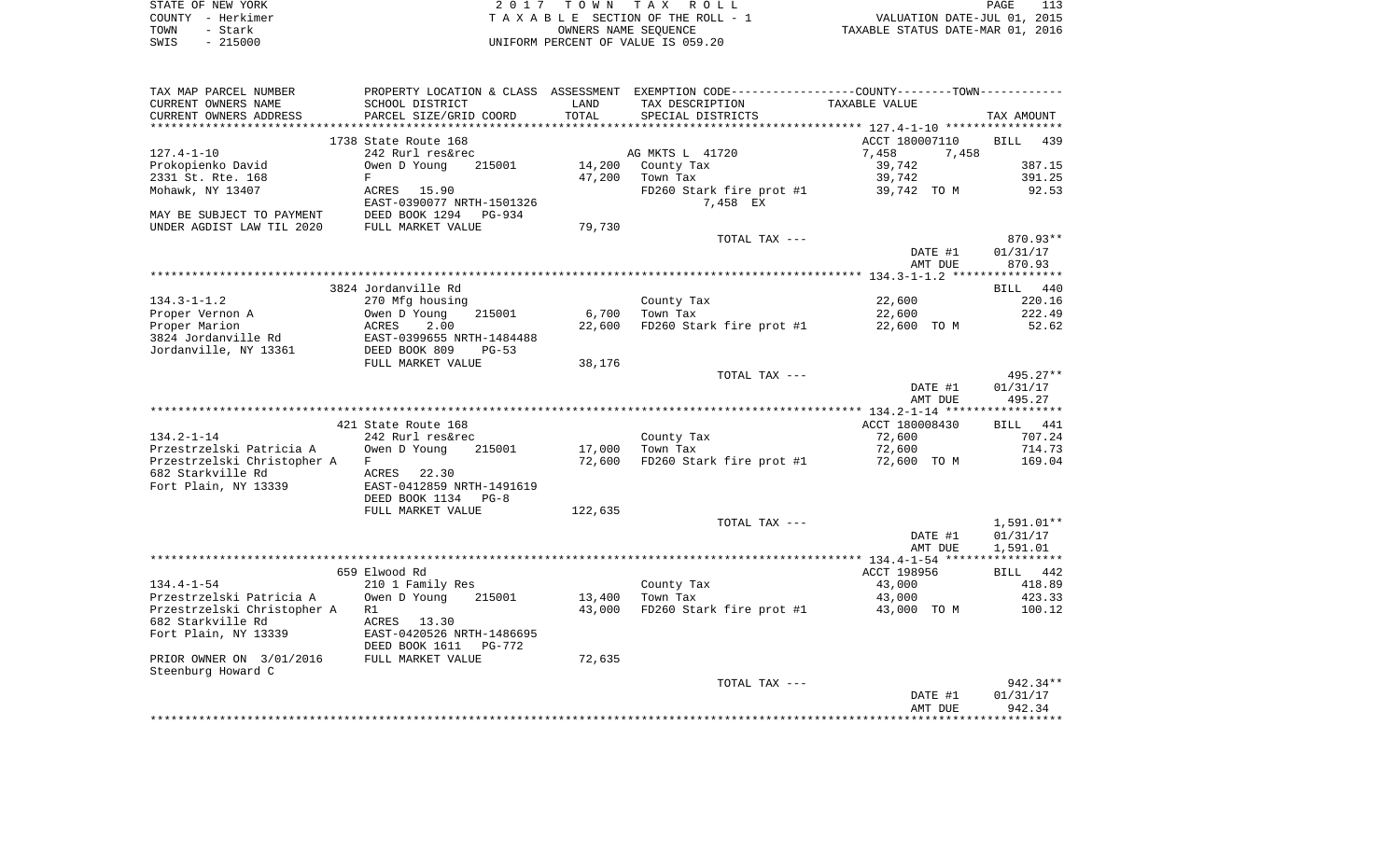|      | STATE OF NEW YORK | 2017 TOWN TAX ROLL                 | PAGE                             | 114 |
|------|-------------------|------------------------------------|----------------------------------|-----|
|      | COUNTY - Herkimer | TAXABLE SECTION OF THE ROLL - 1    | VALUATION DATE-JUL 01, 2015      |     |
| TOWN | - Stark           | OWNERS NAME SEOUENCE               | TAXABLE STATUS DATE-MAR 01, 2016 |     |
| SWIS | $-215000$         | UNIFORM PERCENT OF VALUE IS 059.20 |                                  |     |

| TAX MAP PARCEL NUMBER     |                                          |         | PROPERTY LOCATION & CLASS ASSESSMENT EXEMPTION CODE---------------COUNTY-------TOWN---------- |                |                 |
|---------------------------|------------------------------------------|---------|-----------------------------------------------------------------------------------------------|----------------|-----------------|
| CURRENT OWNERS NAME       | SCHOOL DISTRICT                          | LAND    | TAX DESCRIPTION                                                                               | TAXABLE VALUE  |                 |
| CURRENT OWNERS ADDRESS    | PARCEL SIZE/GRID COORD                   | TOTAL   | SPECIAL DISTRICTS                                                                             |                | TAX AMOUNT      |
|                           |                                          |         |                                                                                               |                |                 |
|                           | 651 Travis Rd                            |         |                                                                                               |                | BILL 443        |
| $134.3 - 1 - 8.2$         | 210 1 Family Res                         |         | County Tax                                                                                    | 34,100         | 332.19          |
| Puskarenko Paul           | Owen D Young<br>215001                   | 6,700   | Town Tax                                                                                      | 34,100         | 335.71          |
| 651 Travis Rd             | R1                                       | 34,100  | FD260 Stark fire prot #1 34,100 TO M                                                          |                | 79.40           |
| Jordanville, NY 13361     | ACRES<br>2.00                            |         |                                                                                               |                |                 |
|                           | EAST-0403388 NRTH-1486881                |         |                                                                                               |                |                 |
|                           | DEED BOOK 734<br><b>PG-321</b>           |         |                                                                                               |                |                 |
|                           |                                          |         |                                                                                               |                |                 |
|                           | FULL MARKET VALUE                        | 57,601  |                                                                                               |                |                 |
|                           |                                          |         | TOTAL TAX ---                                                                                 |                | 747.30**        |
|                           |                                          |         |                                                                                               | DATE #1        | 01/31/17        |
|                           |                                          |         |                                                                                               | AMT DUE        | 747.30          |
|                           |                                          |         |                                                                                               |                |                 |
|                           | 109 Puskarenko Rd                        |         |                                                                                               | ACCT 180007560 | BILL 444        |
| $134.3 - 1 - 5$           | 120 Field crops                          |         | AG MKTS L 41720                                                                               | $\overline{0}$ | $\Omega$        |
| Puskarenko Thomas         | Owen D Young<br>215001                   |         | 58,700 County Tax                                                                             | 117,000        | 1,139.77        |
| Puskarenko Pauline        | Farm                                     | 117,000 | Town Tax                                                                                      | 117,000        | 1,151.84        |
| 109 Puskarenko Rd         | ACRES 180.00                             |         | FD260 Stark fire prot #1                                                                      | 117,000 TO M   | 272.41          |
| Jordanville, NY 13361     | EAST-0401341 NRTH-1485201                |         |                                                                                               |                |                 |
|                           | DEED BOOK 00567 PG-00484                 |         |                                                                                               |                |                 |
| MAY BE SUBJECT TO PAYMENT | FULL MARKET VALUE                        | 197,635 |                                                                                               |                |                 |
| UNDER AGDIST LAW TIL 2020 |                                          |         |                                                                                               |                |                 |
|                           |                                          |         | TOTAL TAX ---                                                                                 |                | $2,564.02**$    |
|                           |                                          |         |                                                                                               | DATE #1        | 01/31/17        |
|                           |                                          |         |                                                                                               | AMT DUE        | 2,564.02        |
|                           |                                          |         |                                                                                               |                |                 |
|                           | Travis Rd                                |         |                                                                                               | ACCT 179525    | <b>BILL</b> 445 |
| $134.1 - 2 - 9$           | 314 Rural vac<10                         |         | County Tax                                                                                    | 4,100          | 39.94           |
| Puznowski Brian           | Owen D Young<br>215001                   | 4,100   | Town Tax                                                                                      | 4,100          | 40.36           |
| Puznowski Maria           | split from 1-1                           | 4,100   | School Relevy                                                                                 |                | 127.87          |
| 26 Sherman St             | FRNT 432.80 DPTH                         |         | $FD260$ Stark fire prot #1 $4,100$ TO M                                                       |                | 9.55            |
| Little Falls, NY 13365    | ACRES<br>4.60                            |         |                                                                                               |                |                 |
|                           | EAST-0396845 NRTH-1496700                |         |                                                                                               |                |                 |
|                           | DEED BOOK 1492<br>$PG-109$               |         |                                                                                               |                |                 |
|                           | FULL MARKET VALUE                        | 6,926   |                                                                                               |                |                 |
|                           |                                          |         | TOTAL TAX ---                                                                                 |                | $217.72**$      |
|                           |                                          |         |                                                                                               |                |                 |
|                           |                                          |         |                                                                                               | DATE #1        | 01/31/17        |
|                           |                                          |         |                                                                                               | AMT DUE        | 217.72          |
|                           |                                          |         |                                                                                               |                |                 |
|                           | Travis Rd                                |         |                                                                                               | ACCT 179525    | BILL 446        |
| $134.1 - 2 - 10$          | 260 Seasonal res                         |         | County Tax                                                                                    | 30,900         | 301.02          |
| Puznowski Brian           | Owen D Young<br>Split from 1-1<br>215001 | 4,800   | Town Tax                                                                                      | 30,900         | 304.20          |
| Puznowski Maria           |                                          | 30,900  | School Relevy                                                                                 |                | 963.71          |
| 26 Sherman St             | FRNT 1834.70 DPTH                        |         | FD260 Stark fire prot #1 30,900 TO M                                                          |                | 71.95           |
| Little Falls, NY 13365    | ACRES<br>6.90                            |         |                                                                                               |                |                 |
|                           | EAST-0397150 NRTH-1496588                |         |                                                                                               |                |                 |
|                           | DEED BOOK 1492<br><b>PG-109</b>          |         |                                                                                               |                |                 |
|                           | FULL MARKET VALUE                        | 52,196  |                                                                                               |                |                 |
|                           |                                          |         | TOTAL TAX ---                                                                                 |                | 1,640.88**      |
|                           |                                          |         |                                                                                               | DATE #1        | 01/31/17        |
|                           |                                          |         |                                                                                               | AMT DUE        | 1,640.88        |
|                           |                                          |         |                                                                                               |                |                 |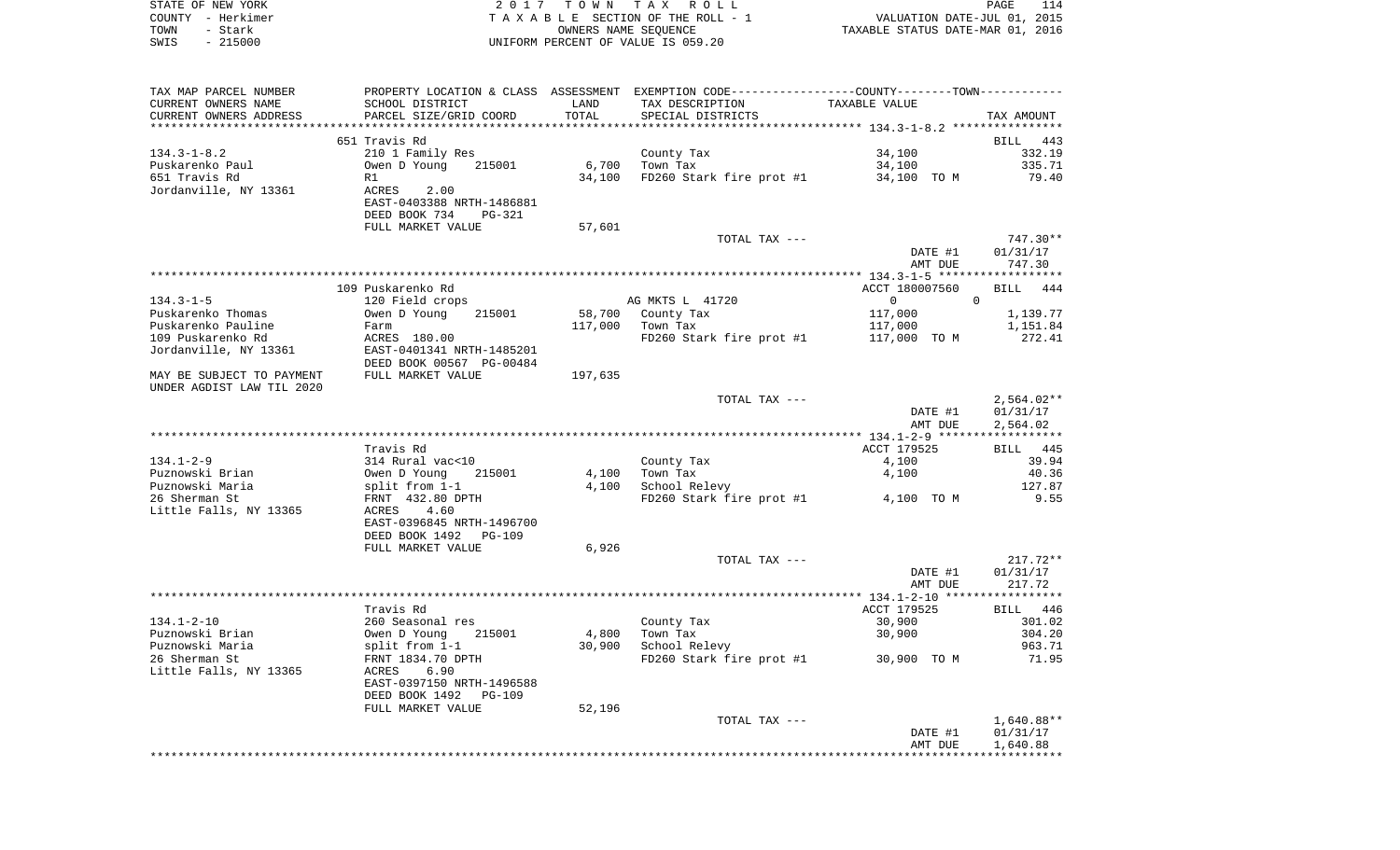| STATE OF NEW YORK | 2017 TOWN TAX ROLL                 | PAGE                             |
|-------------------|------------------------------------|----------------------------------|
| COUNTY - Herkimer | TAXABLE SECTION OF THE ROLL - 1    | VALUATION DATE-JUL 01, 2015      |
| TOWN<br>- Stark   | OWNERS NAME SEOUENCE               | TAXABLE STATUS DATE-MAR 01, 2016 |
| $-215000$<br>SWIS | UNIFORM PERCENT OF VALUE IS 059.20 |                                  |

| TAX MAP PARCEL NUMBER     |                                |                 | PROPERTY LOCATION & CLASS ASSESSMENT EXEMPTION CODE---------------COUNTY-------TOWN---------- |                |                    |
|---------------------------|--------------------------------|-----------------|-----------------------------------------------------------------------------------------------|----------------|--------------------|
| CURRENT OWNERS NAME       | SCHOOL DISTRICT                | LAND            | TAX DESCRIPTION                                                                               | TAXABLE VALUE  |                    |
| CURRENT OWNERS ADDRESS    | PARCEL SIZE/GRID COORD         | TOTAL           | SPECIAL DISTRICTS                                                                             |                | TAX AMOUNT         |
| *****************         | ********************           | *************** |                                                                                               |                |                    |
|                           | Vickerson Rd                   |                 |                                                                                               |                | <b>BILL</b><br>447 |
| $141.4 - 1 - 13$          | 314 Rural vac<10               |                 | County Tax                                                                                    | 700            | 6.82               |
| Quinn Katherine           | Owen D Young<br>215001         | 700             | Town Tax                                                                                      | 700            | 6.89               |
| 175 Red Lion Rd           | Rear Land                      | 700             | School Relevy                                                                                 |                | 21.83              |
| Henrietta, NY 14467       | 7.30<br>ACRES                  |                 | FD260 Stark fire prot #1                                                                      | 700 TO M       | 1.63               |
|                           | EAST-0421450 NRTH-1468501      |                 |                                                                                               |                |                    |
|                           | DEED BOOK 261<br><b>PG-185</b> |                 |                                                                                               |                |                    |
|                           | FULL MARKET VALUE              | 1,182           |                                                                                               |                |                    |
|                           |                                |                 | TOTAL TAX ---                                                                                 |                | $37.17**$          |
|                           |                                |                 |                                                                                               | DATE #1        | 01/31/17           |
|                           |                                |                 |                                                                                               | AMT DUE        | 37.17              |
|                           |                                |                 |                                                                                               |                |                    |
|                           | 231 Cemetery Rd                |                 |                                                                                               | ACCT 180011580 | BILL 448           |
| $141.6 - 1 - 18.1$        | 210 1 Family Res               |                 | County Tax                                                                                    | 36,000         | 350.70             |
| Ragantesi Jonathan        | 215001<br>Owen D Young         | 11,000          | Town Tax                                                                                      | 36,000         | 354.41             |
| PO Box 93                 | Bungalow                       | 36,000          | FD260 Stark fire prot #1                                                                      | 36,000 TO M    | 83.82              |
| Van Hornesville, NY 13475 | R1                             |                 | WD300 Stark Water District                                                                    | 36,000 TO M    | 62.03              |
|                           | FRNT 113.00 DPTH               |                 |                                                                                               |                |                    |
|                           | ACRES<br>1.60                  |                 |                                                                                               |                |                    |
|                           | EAST-0403878 NRTH-1480050      |                 |                                                                                               |                |                    |
|                           | DEED BOOK 1449<br>PG-611       |                 |                                                                                               |                |                    |
|                           | FULL MARKET VALUE              | 60,811          |                                                                                               |                |                    |
|                           |                                |                 | TOTAL TAX ---                                                                                 |                | 850.96**           |
|                           |                                |                 |                                                                                               | DATE #1        | 01/31/17           |
|                           |                                |                 |                                                                                               | AMT DUE        | 850.96             |
|                           |                                |                 |                                                                                               |                |                    |
|                           | State Route 168                |                 |                                                                                               | ACCT 180013640 | 449<br><b>BILL</b> |
| $127.4 - 1 - 43$          | 314 Rural vac<10               |                 | County Tax                                                                                    | 300            | 2.92               |
| Ragantesi Mary W          | Owen D Young<br>215001         | 300             | Town Tax                                                                                      | 300            | 2.95               |
| 1381 State Route 168      | FRNT 125.00 DPTH 120.00        | 300             | School Relevy                                                                                 |                | 9.36               |
| Mohawk, NY 13407          | EAST-0396555 NRTH-1499162      |                 | FD260 Stark fire prot #1                                                                      | 300 TO M       | .70                |
|                           | DEED BOOK 1470<br>$PG-28$      |                 |                                                                                               |                |                    |
|                           | FULL MARKET VALUE              | 507             |                                                                                               |                |                    |
|                           |                                |                 | TOTAL TAX ---                                                                                 |                | $15.93**$          |
|                           |                                |                 |                                                                                               | DATE #1        | 01/31/17           |
|                           |                                |                 |                                                                                               | AMT DUE        | 15.93              |
|                           |                                |                 |                                                                                               |                |                    |
|                           | 1381 State Route 168           |                 |                                                                                               | ACCT 180013670 | BILL 450           |
| $127.4 - 1 - 44$          | 210 1 Family Res               |                 | County Tax                                                                                    | 50,000         | 487.08             |
| Ragantesi Mary W          | Owen D Young<br>215001         | 6,500           | Town Tax                                                                                      | 50,000         | 492.24             |
| 1381 State Route 168      | R1                             | 50,000          | School Relevy                                                                                 |                | 1,005.03           |
| Mohawk, NY 13407          | ACRES<br>1.70                  |                 | FD260 Stark fire prot #1                                                                      | 50,000 TO M    | 116.42             |
|                           | EAST-0396561 NRTH-1499018      |                 |                                                                                               |                |                    |
|                           | DEED BOOK 1470<br>PG-28        |                 |                                                                                               |                |                    |
|                           | FULL MARKET VALUE              | 84,459          |                                                                                               |                |                    |
|                           |                                |                 | TOTAL TAX ---                                                                                 |                | $2,100.77**$       |
|                           |                                |                 |                                                                                               | DATE #1        | 01/31/17           |
|                           |                                |                 |                                                                                               | AMT DUE        | 2,100.77           |
|                           |                                |                 |                                                                                               |                |                    |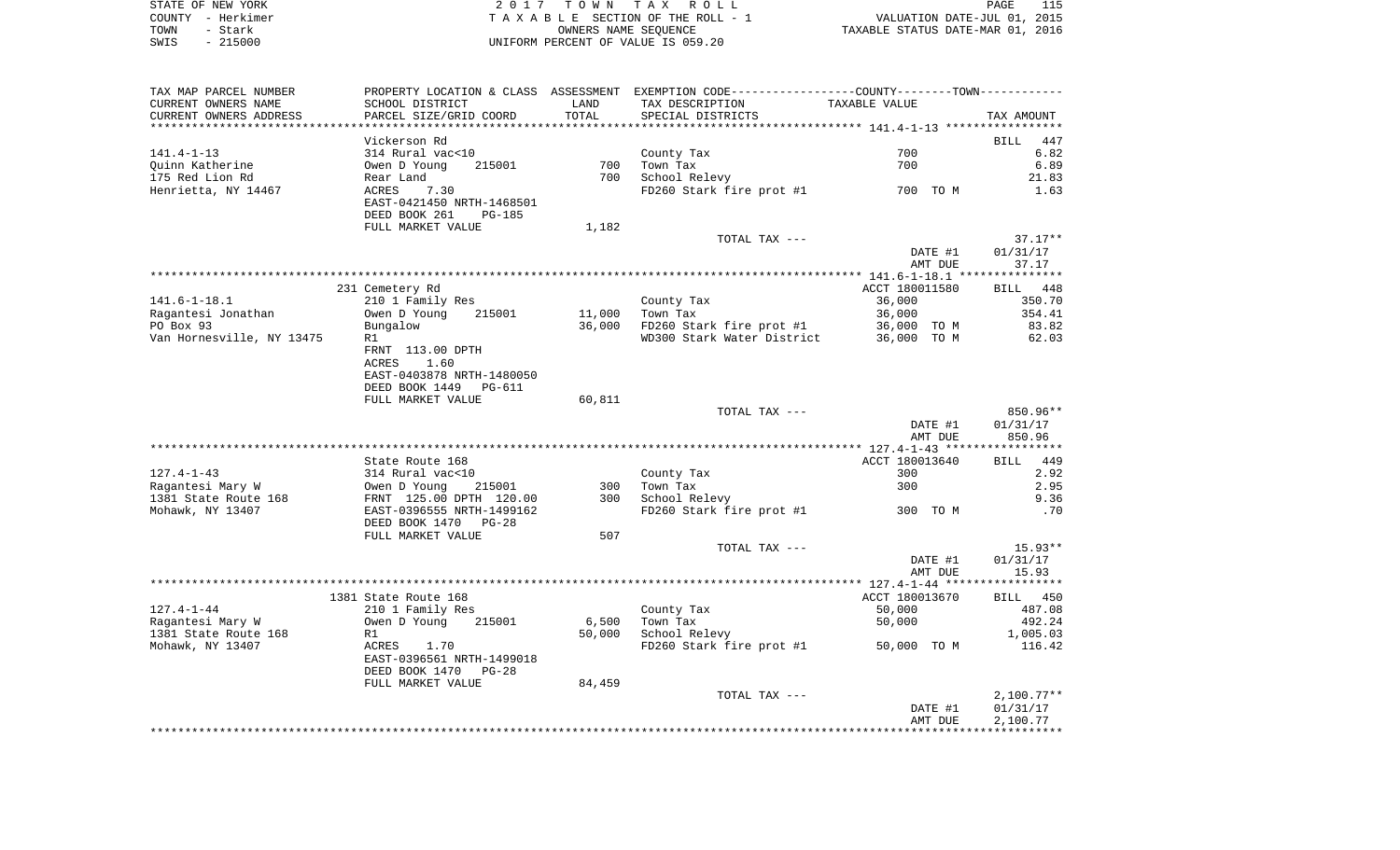|      | STATE OF NEW YORK | 2017 TOWN TAX ROLL                 | <b>PAGE</b>                      | 116 |
|------|-------------------|------------------------------------|----------------------------------|-----|
|      | COUNTY - Herkimer | TAXABLE SECTION OF THE ROLL - 1    | VALUATION DATE-JUL 01, 2015      |     |
| TOWN | – Stark           | OWNERS NAME SEOUENCE               | TAXABLE STATUS DATE-MAR 01, 2016 |     |
| SWIS | $-215000$         | UNIFORM PERCENT OF VALUE IS 059.20 |                                  |     |

| TAX MAP PARCEL NUMBER                                |                           |                | PROPERTY LOCATION & CLASS ASSESSMENT EXEMPTION CODE----------------COUNTY--------TOWN----------- |                |                    |
|------------------------------------------------------|---------------------------|----------------|--------------------------------------------------------------------------------------------------|----------------|--------------------|
| CURRENT OWNERS NAME                                  | SCHOOL DISTRICT           | LAND           | TAX DESCRIPTION                                                                                  | TAXABLE VALUE  |                    |
| CURRENT OWNERS ADDRESS                               | PARCEL SIZE/GRID COORD    | TOTAL          | SPECIAL DISTRICTS                                                                                |                | TAX AMOUNT         |
| *********************                                |                           | ************** |                                                                                                  |                |                    |
|                                                      | State Route 168           |                |                                                                                                  |                | <b>BILL</b><br>451 |
| $134.1 - 1 - 12.3$                                   | 322 Rural vac>10          |                | County Tax                                                                                       | 13,100         | 127.61             |
| Ramirez Sabino                                       | Owen D Young<br>215001    | 13,100         | Town Tax                                                                                         | 13,100         | 128.97             |
| 78 Maplewood Ave                                     | 20.00<br>ACRES            | 13,100         | FD260 Stark fire prot #1                                                                         | 13,100 TO M    | 30.50              |
| Selden, NY 11784                                     | EAST-0407339 NRTH-1494723 |                |                                                                                                  |                |                    |
|                                                      | DEED BOOK 1467<br>PG-278  |                |                                                                                                  |                |                    |
|                                                      | FULL MARKET VALUE         | 22,128         |                                                                                                  |                |                    |
|                                                      |                           |                | TOTAL TAX ---                                                                                    |                | 287.08**           |
|                                                      |                           |                |                                                                                                  | DATE #1        | 01/31/17           |
|                                                      |                           |                |                                                                                                  | AMT DUE        | 287.08             |
|                                                      |                           |                |                                                                                                  |                |                    |
|                                                      | State Route 168           |                |                                                                                                  | ACCT 180014180 | BILL 452           |
| $127.4 - 1 - 49$                                     | 120 Field crops           |                | County Tax                                                                                       | 91,100         | 887.46             |
| Ramsay John L                                        | 215001<br>Owen D Young    | 25,900         | Town Tax                                                                                         | 91,100         | 896.86             |
| Ramsay Wife                                          | 96.50<br>ACRES            | 91,100         | FD260 Stark fire prot #1                                                                         | 91,100 TO M    | 212.11             |
| 649 Antrim Rd                                        | EAST-0396050 NRTH-1498177 |                |                                                                                                  |                |                    |
| River Vale New Jersey 07675 DEED BOOK 00643 PG-00009 |                           |                |                                                                                                  |                |                    |
|                                                      | FULL MARKET VALUE         | 153,885        |                                                                                                  |                |                    |
|                                                      |                           |                | TOTAL TAX ---                                                                                    |                | 1,996.43**         |
|                                                      |                           |                |                                                                                                  | DATE #1        | 01/31/17           |
|                                                      |                           |                |                                                                                                  | AMT DUE        | 1,996.43           |
|                                                      |                           |                |                                                                                                  |                |                    |
|                                                      | Travis Rd                 |                |                                                                                                  | ACCT 180014210 | BILL<br>453        |
| $127.4 - 1 - 51$                                     | 105 Vac farmland          |                | County Tax                                                                                       | 2,100          | 20.46              |
| Ramsay John L                                        | Owen D Young<br>215001    | 2,100          | Town Tax                                                                                         | 2,100          | 20.67              |
| Ramsay Wife                                          | V12 10                    | 2,100          | FD260 Stark fire prot #1                                                                         | 2,100 TO M     | 4.89               |
| 649 Antrim Rd                                        | ACRES 11.90               |                |                                                                                                  |                |                    |
| River Vale New Jersey 07675                          | EAST-0397005 NRTH-1497638 |                |                                                                                                  |                |                    |
|                                                      | DEED BOOK 00643 PG-00009  |                |                                                                                                  |                |                    |
|                                                      | FULL MARKET VALUE         | 3,547          |                                                                                                  |                |                    |
|                                                      |                           |                | TOTAL TAX ---                                                                                    |                | 46.02**            |
|                                                      |                           |                |                                                                                                  | DATE #1        | 01/31/17           |
|                                                      |                           |                |                                                                                                  | AMT DUE        | 46.02              |
|                                                      |                           |                |                                                                                                  |                |                    |
|                                                      | 462 Wiltse Hill Rd        |                |                                                                                                  | ACCT 180013880 | BILL 454           |
| $141.2 - 1 - 17$                                     | 240 Rural res             |                | County Tax                                                                                       | 100,000        | 974.16             |
| Ramsay Richard G                                     | 215001<br>Owen D Young    | 40,600         | Town Tax                                                                                         | 100,000        | 984.48             |
| Ramsay Wife                                          | F                         | 100,000        | FD260 Stark fire prot #1                                                                         | 100,000 TO M   | 232.83             |
| 572 Rte. 303                                         | ACRES 131.20              |                |                                                                                                  |                |                    |
| Blauvelt, NY 10913                                   | EAST-0414935 NRTH-1476123 |                |                                                                                                  |                |                    |
|                                                      | DEED BOOK 00638 PG-00309  |                |                                                                                                  |                |                    |
|                                                      | FULL MARKET VALUE         | 168,919        |                                                                                                  |                |                    |
|                                                      |                           |                | TOTAL TAX ---                                                                                    |                | 2,191.47**         |
|                                                      |                           |                |                                                                                                  | DATE #1        | 01/31/17           |
|                                                      |                           |                |                                                                                                  | AMT DUE        | 2,191.47           |
|                                                      |                           |                |                                                                                                  |                |                    |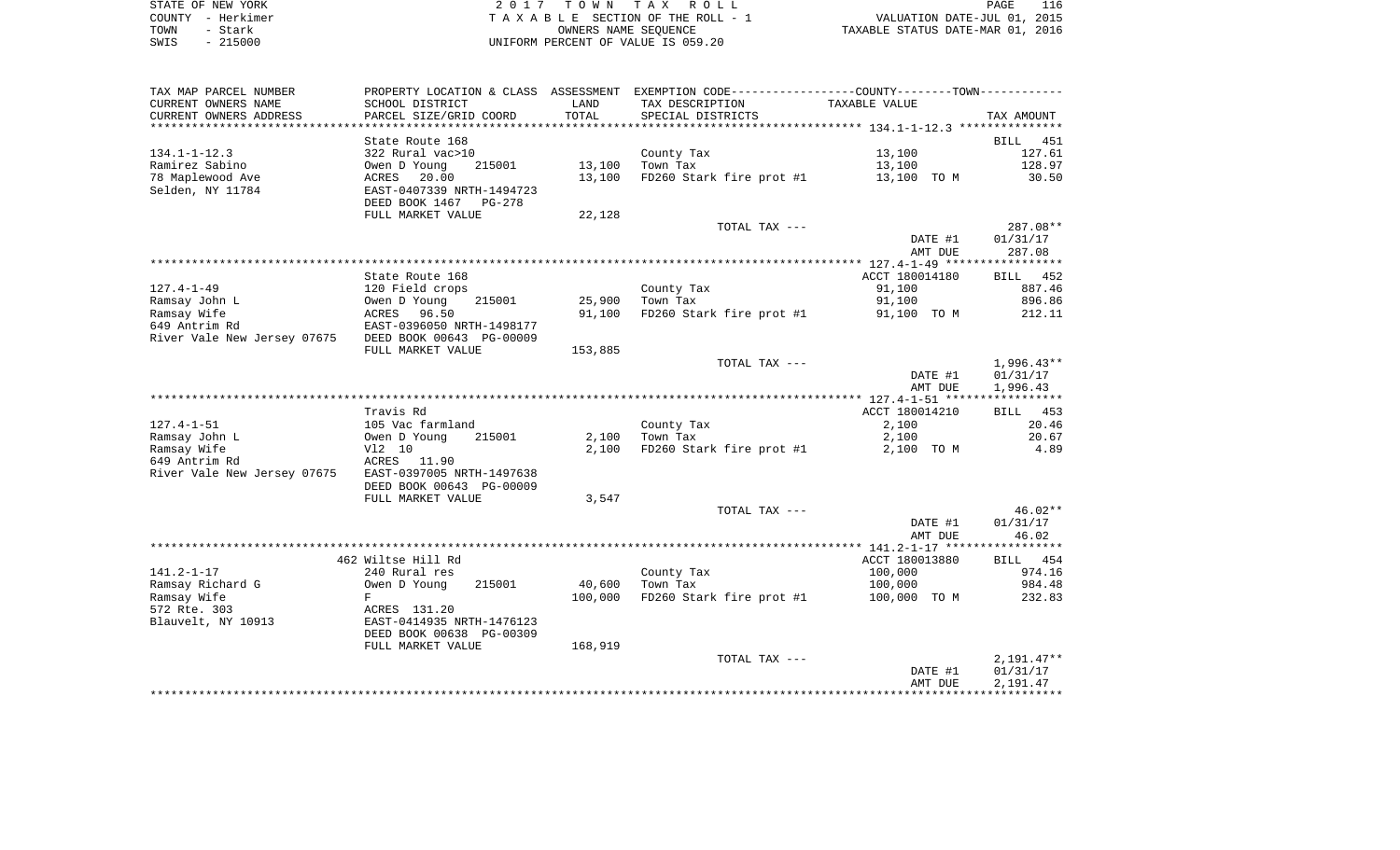|      | STATE OF NEW YORK | 2017 TOWN TAX ROLL                 | PAGE                             | 117 |
|------|-------------------|------------------------------------|----------------------------------|-----|
|      | COUNTY - Herkimer | TAXABLE SECTION OF THE ROLL - 1    | VALUATION DATE-JUL 01, 2015      |     |
| TOWN | – Stark           | OWNERS NAME SEOUENCE               | TAXABLE STATUS DATE-MAR 01, 2016 |     |
| SWIS | $-215000$         | INIFORM PERCENT OF VALUE IS 059.20 |                                  |     |

| TAX MAP PARCEL NUMBER    |                                 |         | PROPERTY LOCATION & CLASS ASSESSMENT EXEMPTION CODE---------------COUNTY-------TOWN---------- |                |                          |
|--------------------------|---------------------------------|---------|-----------------------------------------------------------------------------------------------|----------------|--------------------------|
| CURRENT OWNERS NAME      | SCHOOL DISTRICT                 | LAND    | TAX DESCRIPTION                                                                               | TAXABLE VALUE  |                          |
| CURRENT OWNERS ADDRESS   | PARCEL SIZE/GRID COORD          | TOTAL   | SPECIAL DISTRICTS                                                                             |                | TAX AMOUNT               |
|                          |                                 |         |                                                                                               |                |                          |
|                          | 1049 Travis Rd                  |         |                                                                                               | ACCT 180000720 | 455<br><b>BILL</b>       |
| $134.1 - 1 - 21.1$       | 240 Rural res                   |         | County Tax                                                                                    | 85,600         | 833.88                   |
| Reed Richard A Jr.       | Owen D Young<br>215001          | 10,700  | Town Tax                                                                                      | 85,600         | 842.72                   |
| 1049 Travis Rd           | FRNT 863.00 DPTH                | 85,600  | School Relevy                                                                                 |                | 2,115.30                 |
| Jordanville, NY 13361    | ACRES<br>11.00                  |         | FD260 Stark fire prot #1                                                                      | 85,600 TO M    | 199.30                   |
|                          | EAST-0397473 NRTH-1491562       |         |                                                                                               |                |                          |
|                          | DEED BOOK 918<br><b>PG-285</b>  |         |                                                                                               |                |                          |
|                          | FULL MARKET VALUE               | 144,595 |                                                                                               |                |                          |
|                          |                                 |         | TOTAL TAX ---                                                                                 | DATE #1        | $3,991.20**$<br>01/31/17 |
|                          |                                 |         |                                                                                               | AMT DUE        | 3,991.20                 |
|                          |                                 |         |                                                                                               |                |                          |
|                          | Off Travis Rd                   |         |                                                                                               | ACCT 180003480 | BILL 456                 |
| $134.1 - 1 - 16.1$       | 105 Vac farmland                |         | County Tax                                                                                    | 36,300         | 353.62                   |
| Reichenbach Stephen      | Owen D Young<br>215001          | 36,300  | Town Tax                                                                                      | 36,300         | 357.37                   |
| Reichenbach Carrie       | split from 16                   | 36,300  | FD260 Stark fire prot #1                                                                      | 36,300 TO M    | 84.52                    |
| PO Box 121               | Mead Road                       |         |                                                                                               |                |                          |
| VanHornesville, NY 13475 | ACRES 144.00                    |         |                                                                                               |                |                          |
|                          | EAST-0404633 NRTH-1492057       |         |                                                                                               |                |                          |
|                          | DEED BOOK 1248<br><b>PG-220</b> |         |                                                                                               |                |                          |
|                          | FULL MARKET VALUE               | 61,318  |                                                                                               |                |                          |
|                          |                                 |         | TOTAL TAX ---                                                                                 |                | 795.51**                 |
|                          |                                 |         |                                                                                               | DATE #1        | 01/31/17                 |
|                          |                                 |         |                                                                                               | AMT DUE        | 795.51                   |
|                          |                                 |         |                                                                                               |                |                          |
|                          | Off Travis Rd                   |         |                                                                                               | ACCT 170315    | 457<br>BILL              |
| $134.1 - 1 - 16.2$       | 210 1 Family Res                |         | VET COM CT 41131                                                                              | 9,000<br>9.000 |                          |
| Reichenbach Stephen      | 215001<br>Owen D Young          |         | 4,400 County Tax                                                                              | 215,400        | 2,098.34                 |
| Reichenbach Carrie       | John Mead                       | 224,400 | Town Tax                                                                                      | 215,400        | 2,120.57                 |
| PO Box 121               | ACRES<br>5.60                   |         | FD260 Stark fire prot #1                                                                      | 224,400 TO M   | 522.48                   |
| VanHornesville, NY 13475 | EAST-0404771 NRTH-1490323       |         |                                                                                               |                |                          |
|                          | DEED BOOK 1431<br>PG-711        |         |                                                                                               |                |                          |
|                          | FULL MARKET VALUE               | 379,054 |                                                                                               |                |                          |
|                          |                                 |         | TOTAL TAX ---                                                                                 | DATE #1        | 4,741.39**<br>01/31/17   |
|                          |                                 |         |                                                                                               | AMT DUE        | 4,741.39                 |
|                          |                                 |         |                                                                                               |                |                          |
|                          | Off Travis Rd                   |         |                                                                                               | ACCT 180003510 | BILL 458                 |
| $134.1 - 1 - 29$         | 120 Field crops                 |         | County Tax                                                                                    | 17,100         | 166.58                   |
| Reichenbach Stephen      | Owen D Young<br>215001          | 17,100  | Town Tax                                                                                      | 17,100         | 168.35                   |
| Reichenbach Carrie       | John Mead                       | 17,100  | FD260 Stark fire prot #1                                                                      | 17,100 TO M    | 39.81                    |
| PO Box 121               | 74.00<br>ACRES                  |         |                                                                                               |                |                          |
| VanHornesville, NY 13475 | EAST-0405075 NRTH-1489278       |         |                                                                                               |                |                          |
|                          | DEED BOOK 1248<br>$PG-220$      |         |                                                                                               |                |                          |
|                          | FULL MARKET VALUE               | 28,885  |                                                                                               |                |                          |
|                          |                                 |         | TOTAL TAX ---                                                                                 |                | 374.74**                 |
|                          |                                 |         |                                                                                               | DATE #1        | 01/31/17                 |
|                          |                                 |         |                                                                                               | AMT DUE        | 374.74                   |
|                          |                                 |         |                                                                                               |                |                          |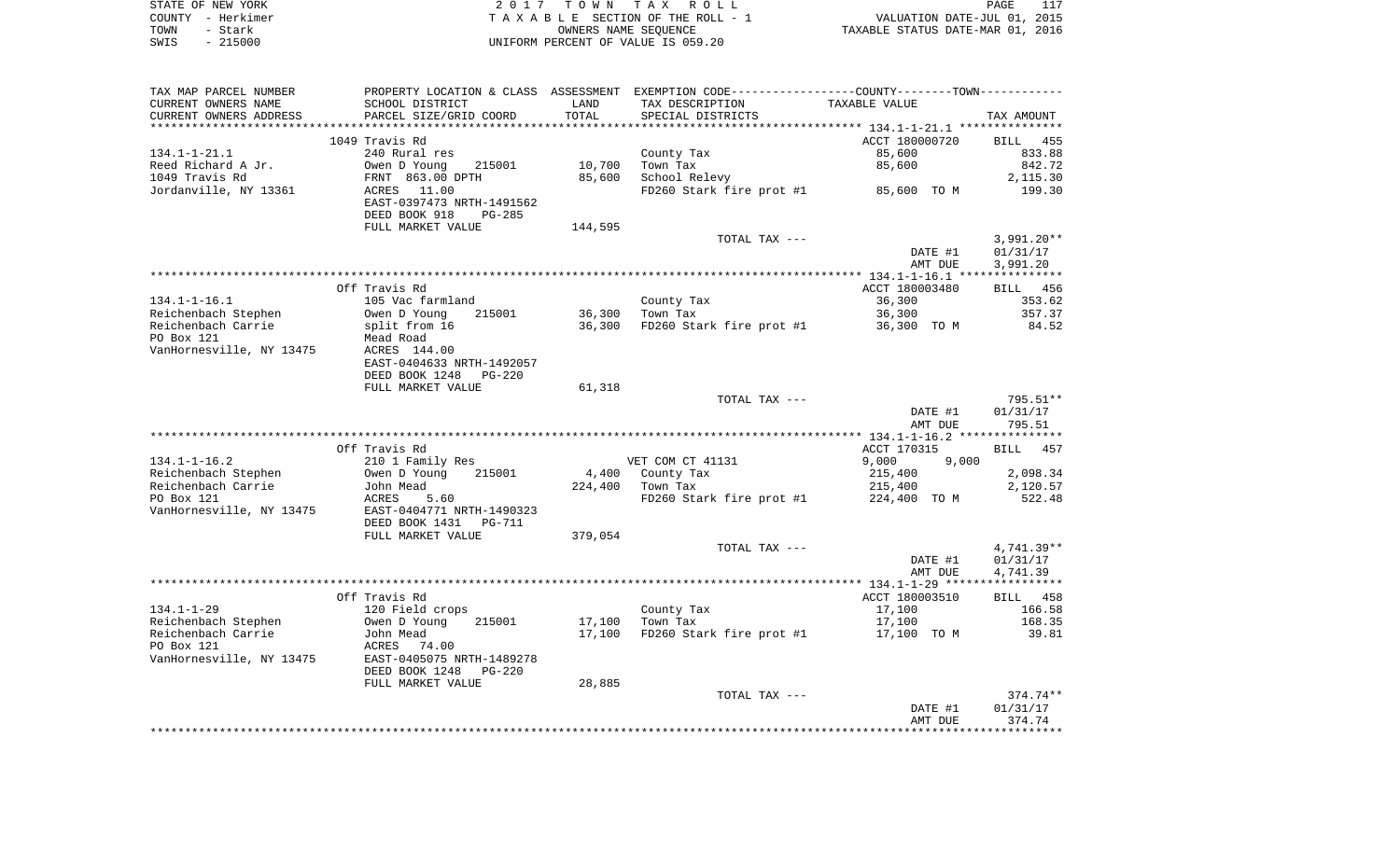| COUNTY - Herkimer<br>TOWN<br>- Stark<br>SWIS<br>$-215000$ |                                                                                                                                                                                                                                                                |                                        | TAXABLE SECTION OF THE ROLL - 1<br>OWNERS NAME SEQUENCE<br>UNIFORM PERCENT OF VALUE IS 059.20 | VALUATION DATE-JUL 01, 2015<br>TAXABLE STATUS DATE-MAR 01, 2016 |                      |
|-----------------------------------------------------------|----------------------------------------------------------------------------------------------------------------------------------------------------------------------------------------------------------------------------------------------------------------|----------------------------------------|-----------------------------------------------------------------------------------------------|-----------------------------------------------------------------|----------------------|
| TAX MAP PARCEL NUMBER                                     | PROPERTY LOCATION & CLASS ASSESSMENT EXEMPTION CODE----------------COUNTY-------TOWN----------                                                                                                                                                                 |                                        |                                                                                               |                                                                 |                      |
| CURRENT OWNERS NAME                                       | SCHOOL DISTRICT                                                                                                                                                                                                                                                | LAND                                   | TAX DESCRIPTION TAXABLE VALUE                                                                 |                                                                 |                      |
| CURRENT OWNERS ADDRESS                                    | PARCEL SIZE/GRID COORD                                                                                                                                                                                                                                         | TOTAL                                  | SPECIAL DISTRICTS                                                                             |                                                                 | TAX AMOUNT           |
|                                                           | Puskarenko Rd                                                                                                                                                                                                                                                  |                                        |                                                                                               | ACCT 180003300                                                  | BILL 459             |
| 134.3-1-12.1                                              | 322 Rural vac>10                                                                                                                                                                                                                                               |                                        |                                                                                               | 20,000                                                          | 194.83               |
| Reichenbach Stephen                                       |                                                                                                                                                                                                                                                                |                                        | County Tax<br>20,000   Town Tax                                                               | 20,000                                                          | 196.90               |
| Reichenbach Carrie                                        | Owen D Young 215001<br>Vac Ld                                                                                                                                                                                                                                  |                                        | 20,000 10WH lax<br>20,000 FD260 Stark fire prot #1 20,000 TO M 46.57                          |                                                                 |                      |
| PO Box 121                                                | FRNT 380.00 DPTH                                                                                                                                                                                                                                               |                                        |                                                                                               |                                                                 |                      |
| VanHornesville, NY 13475 ACRES 51.40                      | EAST-0406252 NRTH-1488496                                                                                                                                                                                                                                      |                                        |                                                                                               |                                                                 |                      |
|                                                           | DEED BOOK 1248 PG-220                                                                                                                                                                                                                                          |                                        |                                                                                               |                                                                 |                      |
|                                                           | FULL MARKET VALUE                                                                                                                                                                                                                                              | 33,784                                 |                                                                                               |                                                                 |                      |
|                                                           |                                                                                                                                                                                                                                                                |                                        | TOTAL TAX ---                                                                                 |                                                                 | 438.30**             |
|                                                           |                                                                                                                                                                                                                                                                |                                        |                                                                                               | DATE #1                                                         | 01/31/17             |
|                                                           |                                                                                                                                                                                                                                                                |                                        |                                                                                               | AMT DUE                                                         | 438.30               |
|                                                           | 164 State Route 168                                                                                                                                                                                                                                            |                                        |                                                                                               | ACCT 180009540                                                  | BILL 460             |
| $134.2 - 1 - 33$                                          | 210 1 Family Res                                                                                                                                                                                                                                               |                                        | County Tax                                                                                    | 40,000                                                          | 389.66               |
| Richard Douglas Irr. Trust     Owen D Young               | 215001                                                                                                                                                                                                                                                         |                                        | 6,600 Town Tax                                                                                | 40,000                                                          | 393.79               |
| Brooker Douglas Melissa trust R1 1.9                      |                                                                                                                                                                                                                                                                | 40,000                                 | FD260 Stark fire prot #1 40,000 TO M                                                          |                                                                 | 93.13                |
| 164 State Route 168                                       | ACRES<br>1.90<br>EAST-0416927 NRTH-1488890                                                                                                                                                                                                                     |                                        |                                                                                               |                                                                 |                      |
| Fort Plain, NY 13339                                      | DEED BOOK 1350 PG-899                                                                                                                                                                                                                                          |                                        |                                                                                               |                                                                 |                      |
|                                                           | FULL MARKET VALUE                                                                                                                                                                                                                                              | 67,568                                 |                                                                                               |                                                                 |                      |
|                                                           |                                                                                                                                                                                                                                                                |                                        | TOTAL TAX ---                                                                                 |                                                                 | 876.58**             |
|                                                           |                                                                                                                                                                                                                                                                |                                        |                                                                                               | DATE #1                                                         | 01/31/17             |
|                                                           |                                                                                                                                                                                                                                                                |                                        |                                                                                               | AMT DUE                                                         | 876.58               |
|                                                           | 105 Cemetery Rd                                                                                                                                                                                                                                                |                                        |                                                                                               | ACCT 180011910                                                  | BILL 461             |
|                                                           |                                                                                                                                                                                                                                                                |                                        | VET COM CT 41131                                                                              | 9,000 9,000                                                     |                      |
|                                                           |                                                                                                                                                                                                                                                                |                                        | 7,500 VET DIS CT 41141                                                                        | 13,050 13,050                                                   |                      |
|                                                           |                                                                                                                                                                                                                                                                |                                        | 813 87,000 County Tax                                                                         | 64,950                                                          | 632.72               |
|                                                           |                                                                                                                                                                                                                                                                |                                        | Town Tax                                                                                      | 64,950                                                          | 639.42               |
|                                                           |                                                                                                                                                                                                                                                                | 146,959                                | FD260 Stark fire prot #1                                                                      | 87,000 TO M                                                     | 202.56               |
|                                                           | 141.1-2-1<br>Richards Vance J<br>Richards Angela<br>Richards Angela<br>105 Cemetery Rd<br>PO Box 132<br>20 BANK B13<br>20 BANK B13<br>20 BANK B13<br>20 BANK B13<br>20 BANK B13<br>20 BANK B13<br>20 BANK B13<br>20 BANK B13<br>20 BANK B13<br>20 BANK B13<br> |                                        | TOTAL TAX ---                                                                                 |                                                                 | $1,474.70**$         |
|                                                           |                                                                                                                                                                                                                                                                |                                        |                                                                                               | DATE #1                                                         | 01/31/17             |
|                                                           |                                                                                                                                                                                                                                                                |                                        |                                                                                               | AMT DUE                                                         | 1,474.70             |
|                                                           |                                                                                                                                                                                                                                                                |                                        |                                                                                               |                                                                 |                      |
|                                                           | 3185 State Route 80                                                                                                                                                                                                                                            |                                        |                                                                                               | ACCT 180002070                                                  | BILL 462             |
| $134.2 - 1 - 35$                                          | 112 Dairy farm                                                                                                                                                                                                                                                 |                                        | VET COM CT 41131<br>30,500 AGED-CT 41801                                                      | 9,000 9,000                                                     |                      |
|                                                           | Excharged Encyclopedia and the District of Principal State Route 80<br>Bish State Route 80<br>Fort Plain, NY 13339<br>FORT POINT PRINCIPAL PRINCIPAL PRINCIPAL PRINCIPAL PRINCIPAL PRINCIPAL PRINCIPAL PRINCIPAL PRINCIPAL PRINCIPAL                           |                                        | 116,200 AGRIC 10 Y 42100                                                                      | 49,850<br>49,850<br>$7,500$ $7,500$                             |                      |
|                                                           |                                                                                                                                                                                                                                                                |                                        | County Tax                                                                                    | 49,850                                                          | 485.62               |
|                                                           | FULL MARKET VALUE                                                                                                                                                                                                                                              | ے ہے۔<br>196,284 Town Tax<br>Cohool Re |                                                                                               | 49,850                                                          | 490.76               |
|                                                           |                                                                                                                                                                                                                                                                |                                        | rown Tax<br>School Relevy<br>FD260 starl                                                      |                                                                 | 2,196.12             |
|                                                           |                                                                                                                                                                                                                                                                |                                        | FD260 Stark fire prot #1 116,200 TO M                                                         |                                                                 | 270.55               |
|                                                           |                                                                                                                                                                                                                                                                |                                        | TOTAL TAX ---                                                                                 |                                                                 | $3,443.05**$         |
|                                                           |                                                                                                                                                                                                                                                                |                                        |                                                                                               | DATE #1<br>AMT DUE                                              | 01/31/17<br>3,443.05 |
|                                                           |                                                                                                                                                                                                                                                                |                                        |                                                                                               |                                                                 |                      |

STATE OF NEW YORK THE RELEASE RELEASE AND MODE OF A STATE OF NEW YORK PAGE 2 0 1 7 T O W N T A X R O L L

118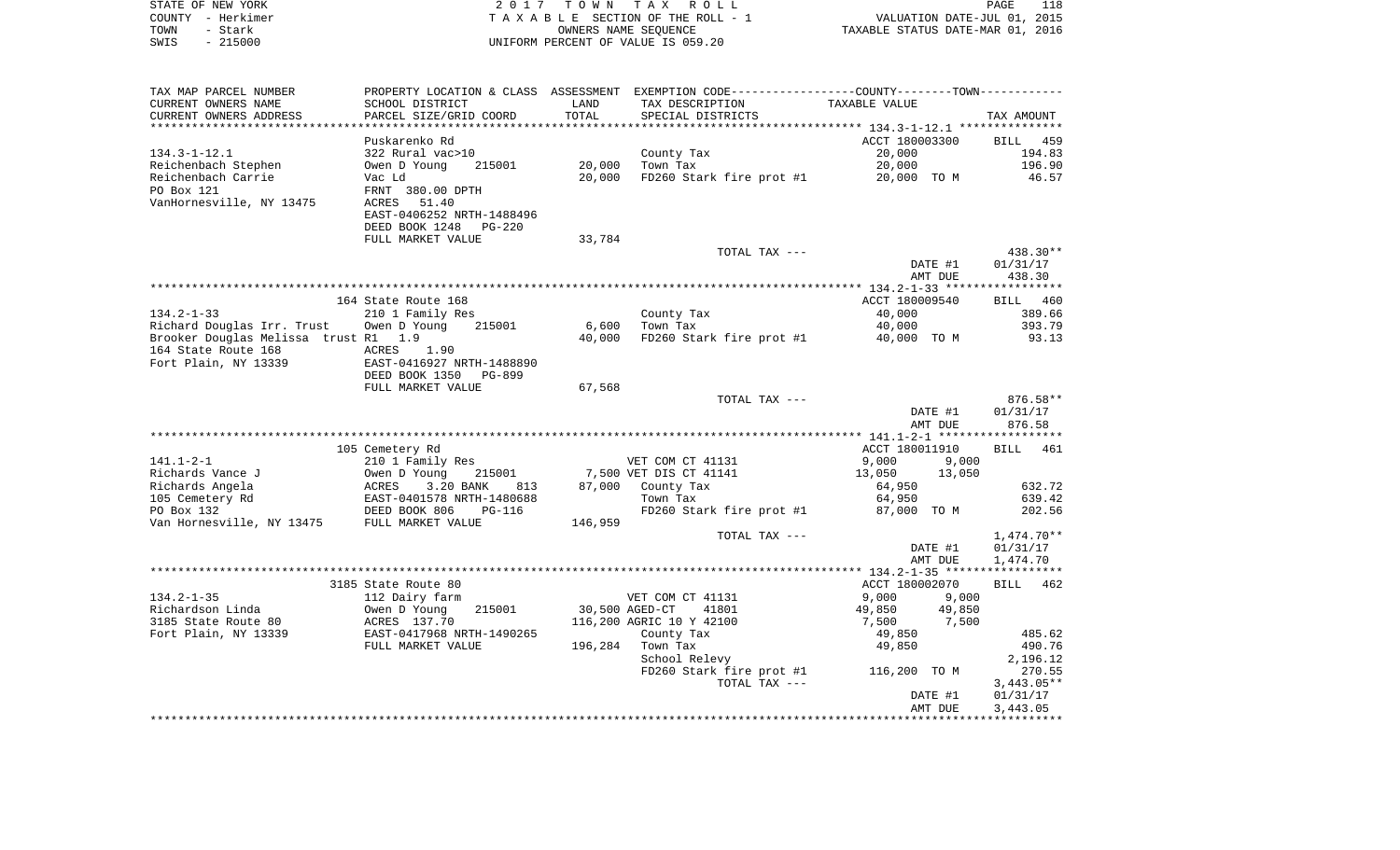| STATE OF NEW YORK | 2017 TOWN TAX ROLL                 | 119<br>PAGE                      |
|-------------------|------------------------------------|----------------------------------|
| COUNTY - Herkimer | TAXABLE SECTION OF THE ROLL - 1    | VALUATION DATE-JUL 01, 2015      |
| TOWN<br>- Stark   | OWNERS NAME SEOUENCE               | TAXABLE STATUS DATE-MAR 01, 2016 |
| - 215000<br>SWIS  | UNIFORM PERCENT OF VALUE IS 059.20 |                                  |

| TAX MAP PARCEL NUMBER    |                                |         | PROPERTY LOCATION & CLASS ASSESSMENT EXEMPTION CODE---------------COUNTY-------TOWN---------- |               |              |
|--------------------------|--------------------------------|---------|-----------------------------------------------------------------------------------------------|---------------|--------------|
| CURRENT OWNERS NAME      | SCHOOL DISTRICT                | LAND    | TAX DESCRIPTION                                                                               | TAXABLE VALUE |              |
| CURRENT OWNERS ADDRESS   | PARCEL SIZE/GRID COORD         | TOTAL   | SPECIAL DISTRICTS                                                                             |               | TAX AMOUNT   |
|                          | Off State Route 168 & Weldon   |         |                                                                                               |               | 463<br>BILL  |
| $134.1 - 1 - 11.2$       | 105 Vac farmland               |         | County Tax                                                                                    | 1,000         | 9.74         |
| Robertson Barbara        | Owen D Young<br>215001         | 1,000   | Town Tax                                                                                      | 1,000         | 9.84         |
| Robertson Robert         | 10 Ava Lot                     | 1,000   | FD260 Stark fire prot #1                                                                      | 1,000 TO M    | 2.33         |
| 4019 Old Nc Rt 10        | ACRES<br>10.00                 |         |                                                                                               |               |              |
| Durham, NC 27705         | EAST-0403803 NRTH-1494074      |         |                                                                                               |               |              |
|                          | DEED BOOK 692<br>PG-741        |         |                                                                                               |               |              |
|                          | FULL MARKET VALUE              | 1,689   |                                                                                               |               |              |
|                          |                                |         | TOTAL TAX ---                                                                                 |               | $21.91**$    |
|                          |                                |         |                                                                                               | DATE #1       | 01/31/17     |
|                          |                                |         |                                                                                               | AMT DUE       | 21.91        |
|                          |                                |         |                                                                                               |               |              |
|                          | Wiltse Hill Rd                 |         |                                                                                               |               | BILL 464     |
| $141.4 - 1 - 6.2$        | 314 Rural vac<10               |         | County Tax                                                                                    | 3,700         | 36.04        |
| Rocklin Terry L & Eliz A | Owen D Young<br>215001         | 3,700   | Town Tax                                                                                      | 3,700         | 36.43        |
| PO Box 3014              | Vl                             | 3,700   | School Relevy                                                                                 |               | 115.39       |
| Oak Bluffs, MA 02557     | FRNT 216.00 DPTH               |         | FD260 Stark fire prot #1                                                                      | 3,700 TO M    | 8.61         |
|                          | ACRES<br>2.10                  |         |                                                                                               |               |              |
|                          | EAST-0417471 NRTH-1472557      |         |                                                                                               |               |              |
|                          | DEED BOOK 746<br><b>PG-118</b> |         |                                                                                               |               |              |
|                          | FULL MARKET VALUE              | 6,250   |                                                                                               |               |              |
|                          |                                |         | TOTAL TAX ---                                                                                 |               | $196.47**$   |
|                          |                                |         |                                                                                               | DATE #1       | 01/31/17     |
|                          |                                |         |                                                                                               | AMT DUE       | 196.47       |
|                          |                                |         |                                                                                               |               |              |
|                          | 207 Fiery Hill Rd              |         |                                                                                               | ACCT 188748   | BILL 465     |
| $128.4 - 2 - 6.2$        | 242 Rurl res&rec               |         | County Tax                                                                                    | 59,400        | 578.65       |
| Rogers Richard J Sr      | Owen D Young<br>215001         | 12,800  | Town Tax                                                                                      | 59,400        | 584.78       |
| Rogers Lynn M            | FRNT 825.00 DPTH               | 59,400  | School Relevy                                                                                 |               | 1,298.19     |
| 207 Fiery Hill Rd        | ACRES<br>32.00                 |         | FD260 Stark fire prot #1                                                                      | 59,400 TO M   | 138.30       |
| Fort Plain, NY 13339     | EAST-0410720 NRTH-1496419      |         |                                                                                               |               |              |
|                          | DEED BOOK 1548<br>PG-273       |         |                                                                                               |               |              |
|                          | FULL MARKET VALUE              | 100,338 |                                                                                               |               |              |
|                          |                                |         | TOTAL TAX ---                                                                                 |               | $2,599.92**$ |
|                          |                                |         |                                                                                               | DATE #1       | 01/31/17     |
|                          |                                |         |                                                                                               | AMT DUE       | 2,599.92     |
|                          |                                |         |                                                                                               |               |              |
|                          | 130 Koziol Rd                  |         |                                                                                               | ACCT 187063   | BILL 466     |
| $127.2 - 1 - 6.2$        | 314 Rural vac<10               |         | County Tax                                                                                    | 3,000         | 29.22        |
| Rohacek Jonathan         | Little Falls Ce 210900         | 3,000   | Town Tax                                                                                      | 3,000         | 29.53        |
| Hoose Catherine          | R1                             | 3,000   | School Relevy                                                                                 |               | 156.83       |
| 25 Arthur St             | FRNT 150.00 DPTH 100.00        |         | FD260 Stark fire prot #1                                                                      | 3,000 TO M    | 6.98         |
| Little Falls, NY 13365   | EAST-0395003 NRTH-1506664      |         |                                                                                               |               |              |
|                          | DEED BOOK 1538<br>PG-297       |         |                                                                                               |               |              |
|                          | FULL MARKET VALUE              | 5,068   |                                                                                               |               |              |
|                          |                                |         | TOTAL TAX ---                                                                                 |               | $222.56**$   |
|                          |                                |         |                                                                                               | DATE #1       | 01/31/17     |
|                          |                                |         |                                                                                               | AMT DUE       | 222.56       |
|                          |                                |         |                                                                                               |               |              |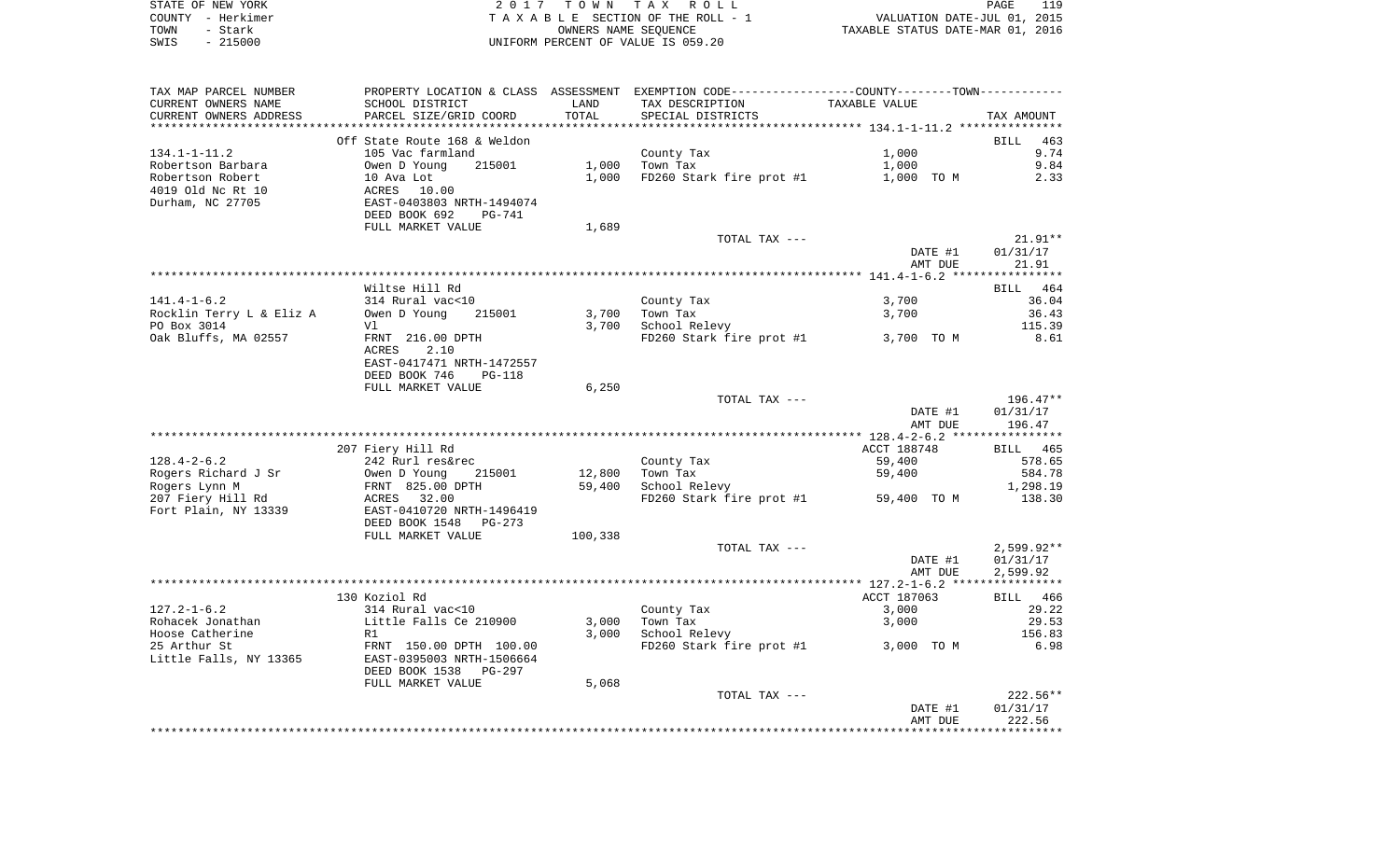|      | STATE OF NEW YORK | 2017 TOWN TAX ROLL                 | PAGE                             | 120 |
|------|-------------------|------------------------------------|----------------------------------|-----|
|      | COUNTY - Herkimer | TAXABLE SECTION OF THE ROLL - 1    | VALUATION DATE-JUL 01, 2015      |     |
| TOWN | - Stark           | OWNERS NAME SEOUENCE               | TAXABLE STATUS DATE-MAR 01, 2016 |     |
| SWIS | $-215000$         | UNIFORM PERCENT OF VALUE IS 059.20 |                                  |     |

| TAX MAP PARCEL NUMBER                     | PROPERTY LOCATION & CLASS ASSESSMENT EXEMPTION CODE---------------COUNTY-------TOWN---------- |         |                          |                |            |
|-------------------------------------------|-----------------------------------------------------------------------------------------------|---------|--------------------------|----------------|------------|
| CURRENT OWNERS NAME                       | SCHOOL DISTRICT                                                                               | LAND    | TAX DESCRIPTION          | TAXABLE VALUE  |            |
| CURRENT OWNERS ADDRESS                    | PARCEL SIZE/GRID COORD                                                                        | TOTAL   | SPECIAL DISTRICTS        |                | TAX AMOUNT |
| *****************                         |                                                                                               |         |                          |                |            |
|                                           | 3244 State Route 80                                                                           |         |                          | ACCT 180012300 | BILL 467   |
| $134.4 - 1 - 38$                          | 620 Religious                                                                                 |         | County Tax               | 20,000         | 194.83     |
| Rojas Rodrigo                             | Owen D Young<br>215001                                                                        | 4,800   | Town Tax                 | 20,000         | 196.90     |
| 3244 State Rte. 80                        | FRNT 105.00 DPTH 131.10                                                                       | 20,000  | FD260 Stark fire prot #1 | 20,000 TO M    | 46.57      |
| Fort Plain, NY 13339                      | EAST-0419490 NRTH-1489022                                                                     |         |                          |                |            |
|                                           | DEED BOOK 1331 PG-176                                                                         |         |                          |                |            |
|                                           | FULL MARKET VALUE                                                                             | 33,784  | TOTAL TAX ---            |                | 438.30**   |
|                                           |                                                                                               |         |                          | DATE #1        | 01/31/17   |
|                                           |                                                                                               |         |                          | AMT DUE        | 438.30     |
|                                           |                                                                                               |         |                          |                |            |
|                                           | Wiltse Hill Rd                                                                                |         |                          |                | BILL 468   |
| $141.2 - 2 - 5$                           | 830 Communicatin                                                                              |         | County Tax               | 50,000         | 487.08     |
| Roser Communications Network Owen D Young | 215001                                                                                        | 8,000   | Town Tax                 | 50,000         | 492.24     |
| 185 Genesee St Ste 1601                   | Tower                                                                                         | 50,000  | FD260 Stark fire prot #1 | 50,000 TO M    | 116.42     |
| Utica, NY 13501                           | ACRES<br>4.00                                                                                 |         |                          |                |            |
|                                           | EAST-0415735 NRTH-1473974                                                                     |         |                          |                |            |
|                                           | DEED BOOK 820<br>$PG-613$                                                                     |         |                          |                |            |
|                                           | FULL MARKET VALUE                                                                             | 84,459  |                          |                |            |
|                                           |                                                                                               |         | TOTAL TAX ---            |                | 1,095.74** |
|                                           |                                                                                               |         |                          | DATE #1        | 01/31/17   |
|                                           |                                                                                               |         |                          | AMT DUE        | 1,095.74   |
|                                           |                                                                                               |         |                          |                |            |
|                                           | 3511 State Route 80                                                                           |         |                          | ACCT 180013764 | BILL 469   |
| $135.1 - 1 - 12$                          | 210 1 Family Res                                                                              |         | County Tax               | 85,000         | 828.04     |
| Rothenberg Ronald                         | 215001<br>Owen D Young                                                                        | 8,400   | Town Tax                 | 85,000         | 836.81     |
| Rothenberg Diana                          | R1                                                                                            | 85,000  | FD260 Stark fire prot #1 | 85,000 TO M    | 197.91     |
| 286 Mile Square Rd                        | ACRES<br>4.50                                                                                 |         |                          |                |            |
| Yonkers, NY 10701                         | EAST-0424399 NRTH-1491037                                                                     |         |                          |                |            |
|                                           | DEED BOOK 899<br><b>PG-497</b>                                                                |         |                          |                |            |
|                                           | FULL MARKET VALUE                                                                             | 143,581 | TOTAL TAX ---            |                | 1,862.76** |
|                                           |                                                                                               |         |                          | DATE #1        | 01/31/17   |
|                                           |                                                                                               |         |                          | AMT DUE        | 1,862.76   |
|                                           |                                                                                               |         |                          |                |            |
|                                           | Cemetery Rd                                                                                   |         |                          |                | BILL 470   |
| $141.1 - 2 - 11$                          | 314 Rural vac<10                                                                              |         | County Tax               | 2,700          | 26.30      |
| Ruesicky Alan C                           | Owen D Young<br>215001                                                                        |         | $2,700$ Town Tax         | 2,700          | 26.58      |
| PO Box 184                                | 6.4 Acres                                                                                     | 2,700   | FD260 Stark fire prot #1 | 2,700 TO M     | 6.29       |
| Nelliston, NY 13410                       | 6.40<br>ACRES                                                                                 |         |                          |                |            |
|                                           | EAST-0403669 NRTH-1480751                                                                     |         |                          |                |            |
|                                           | DEED BOOK 1153<br>PG-246                                                                      |         |                          |                |            |
|                                           | FULL MARKET VALUE                                                                             | 4,561   |                          |                |            |
|                                           |                                                                                               |         | TOTAL TAX ---            |                | $59.17**$  |
|                                           |                                                                                               |         |                          | DATE #1        | 01/31/17   |
|                                           |                                                                                               |         |                          | AMT DUE        | 59.17      |
|                                           |                                                                                               |         |                          |                |            |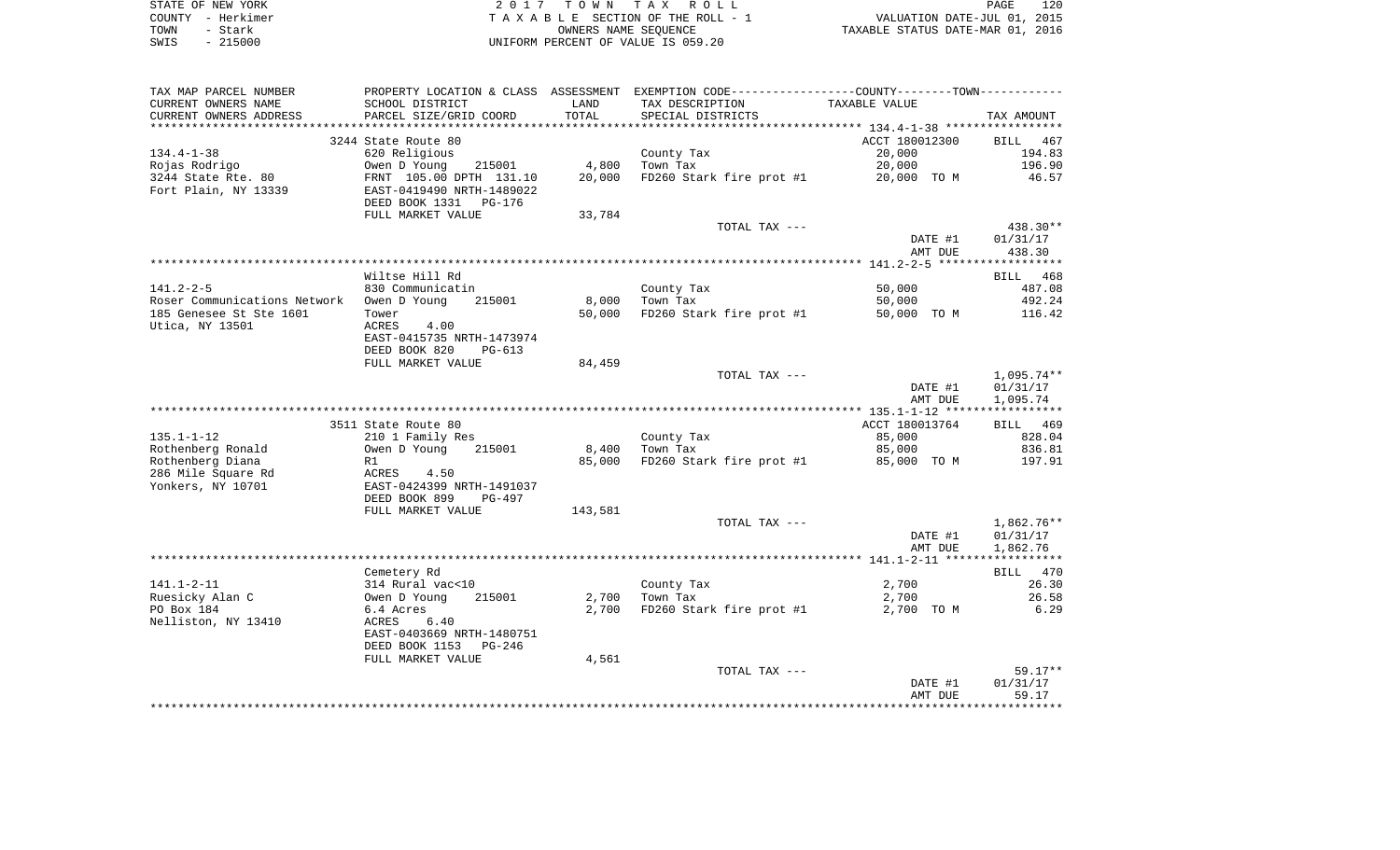|      | STATE OF NEW YORK | 2017 TOWN TAX ROLL                 | 121<br>PAGE                      |
|------|-------------------|------------------------------------|----------------------------------|
|      | COUNTY - Herkimer | TAXABLE SECTION OF THE ROLL - 1    | VALUATION DATE-JUL 01, 2015      |
| TOWN | - Stark           | OWNERS NAME SEOUENCE               | TAXABLE STATUS DATE-MAR 01, 2016 |
| SWIS | - 215000          | UNIFORM PERCENT OF VALUE IS 059.20 |                                  |

| TAX MAP PARCEL NUMBER  |                             |         | PROPERTY LOCATION & CLASS ASSESSMENT EXEMPTION CODE----------------COUNTY--------TOWN----------- |                    |              |
|------------------------|-----------------------------|---------|--------------------------------------------------------------------------------------------------|--------------------|--------------|
| CURRENT OWNERS NAME    | SCHOOL DISTRICT             | LAND    | TAX DESCRIPTION                                                                                  | TAXABLE VALUE      |              |
| CURRENT OWNERS ADDRESS | PARCEL SIZE/GRID COORD      | TOTAL   | SPECIAL DISTRICTS                                                                                |                    | TAX AMOUNT   |
| *******************    | *************************   |         |                                                                                                  |                    |              |
|                        | 134 Apple Ln                |         |                                                                                                  |                    | BILL 471     |
| $141.1 - 2 - 12$       | 210 1 Family Res            |         | County Tax                                                                                       | 58,300             | 567.94       |
| Ruesicky Alan C        | Owen D Young<br>215001      | 7,300   | Town Tax                                                                                         | 58,300             | 573.95       |
| PO Box 184             | ACRES<br>6.00               | 58,300  | FD260 Stark fire prot #1                                                                         | 58,300 TO M        | 135.74       |
| Nelliston, NY 13410    | EAST-0403522 NRTH-1480363   |         |                                                                                                  |                    |              |
|                        | DEED BOOK 1246<br>PG-192    |         |                                                                                                  |                    |              |
|                        | FULL MARKET VALUE           | 98,480  |                                                                                                  |                    |              |
|                        |                             |         | TOTAL TAX ---                                                                                    |                    | $1,277.63**$ |
|                        |                             |         |                                                                                                  | DATE #1            | 01/31/17     |
|                        |                             |         |                                                                                                  | AMT DUE            | 1,277.63     |
|                        |                             |         |                                                                                                  |                    |              |
|                        | 1653 Travis Rd              |         |                                                                                                  |                    | BILL 472     |
| $128.3 - 3 - 8$        | 210 1 Family Res            |         | County Tax                                                                                       | 63,400             | 617.62       |
| Ruggerio Erin          | Little Falls Ce 210900      | 6,000   | Town Tax                                                                                         | 63,400             | 624.16       |
| 1653 Travis Rd         | 1.00<br>ACRES               | 63,400  | FD260 Stark fire prot #1                                                                         | 63,400 TO M        | 147.62       |
| Mohawk, NY 13407       | EAST-0398410 NRTH-1502683   |         |                                                                                                  |                    |              |
|                        | DEED BOOK 794<br>$PG-166$   |         |                                                                                                  |                    |              |
|                        | FULL MARKET VALUE           | 107,095 |                                                                                                  |                    |              |
|                        |                             |         | TOTAL TAX ---                                                                                    |                    | $1,389.40**$ |
|                        |                             |         |                                                                                                  | DATE #1<br>AMT DUE | 01/31/17     |
|                        |                             |         |                                                                                                  |                    | 1,389.40     |
|                        | Travis Rd                   |         |                                                                                                  |                    | BILL 473     |
| $128.3 - 3 - 9$        | 105 Vac farmland            |         | County Tax                                                                                       | 2,300              | 22.41        |
| Ruggerio Robert L      | Little Falls Ce 210900      |         | $2,300$ Town Tax                                                                                 | 2,300              | 22.64        |
| 1653 Travis Rd         | ACRES 10.00                 | 2,300   | FD260 Stark fire prot #1                                                                         | 2,300 TO M         | 5.36         |
| Mohawk, NY 13407       | EAST-0398144 NRTH-1502914   |         |                                                                                                  |                    |              |
|                        | DEED BOOK 923<br>$PG-70$    |         |                                                                                                  |                    |              |
|                        | FULL MARKET VALUE           | 3,885   |                                                                                                  |                    |              |
|                        |                             |         | TOTAL TAX ---                                                                                    |                    | $50.41**$    |
|                        |                             |         |                                                                                                  | DATE #1            | 01/31/17     |
|                        |                             |         |                                                                                                  | AMT DUE            | 50.41        |
|                        |                             |         |                                                                                                  |                    |              |
|                        | 1820 State Route 168        |         |                                                                                                  | ACCT 180008700     | BILL 474     |
| $127.4 - 1 - 6$        | 314 Rural vac<10            |         | County Tax                                                                                       | 100                | 0.97         |
| Sanders Lee W Jr.      | Owen D Young<br>215001      | 100     | Town Tax                                                                                         | 100                | 0.98         |
| 1820 State Route 168   | Tr                          | 100     | School Relevy                                                                                    |                    | 3.12         |
| Mohawk, NY 13407       | FRNT<br>55.00 DPTH<br>45.00 |         | FD260 Stark fire prot #1 100 TO M                                                                |                    | $\ldots$ 23  |
|                        | ACRES<br>0.05               |         |                                                                                                  |                    |              |
|                        | EAST-0388564 NRTH-1501620   |         |                                                                                                  |                    |              |
|                        | DEED BOOK 942<br>PG-311     |         |                                                                                                  |                    |              |
|                        | FULL MARKET VALUE           | 169     |                                                                                                  |                    |              |
|                        |                             |         | TOTAL TAX ---                                                                                    |                    | $5.30**$     |
|                        |                             |         |                                                                                                  | DATE #1            | 01/31/17     |
|                        |                             |         |                                                                                                  | AMT DUE            | 5.30         |
|                        |                             |         |                                                                                                  |                    |              |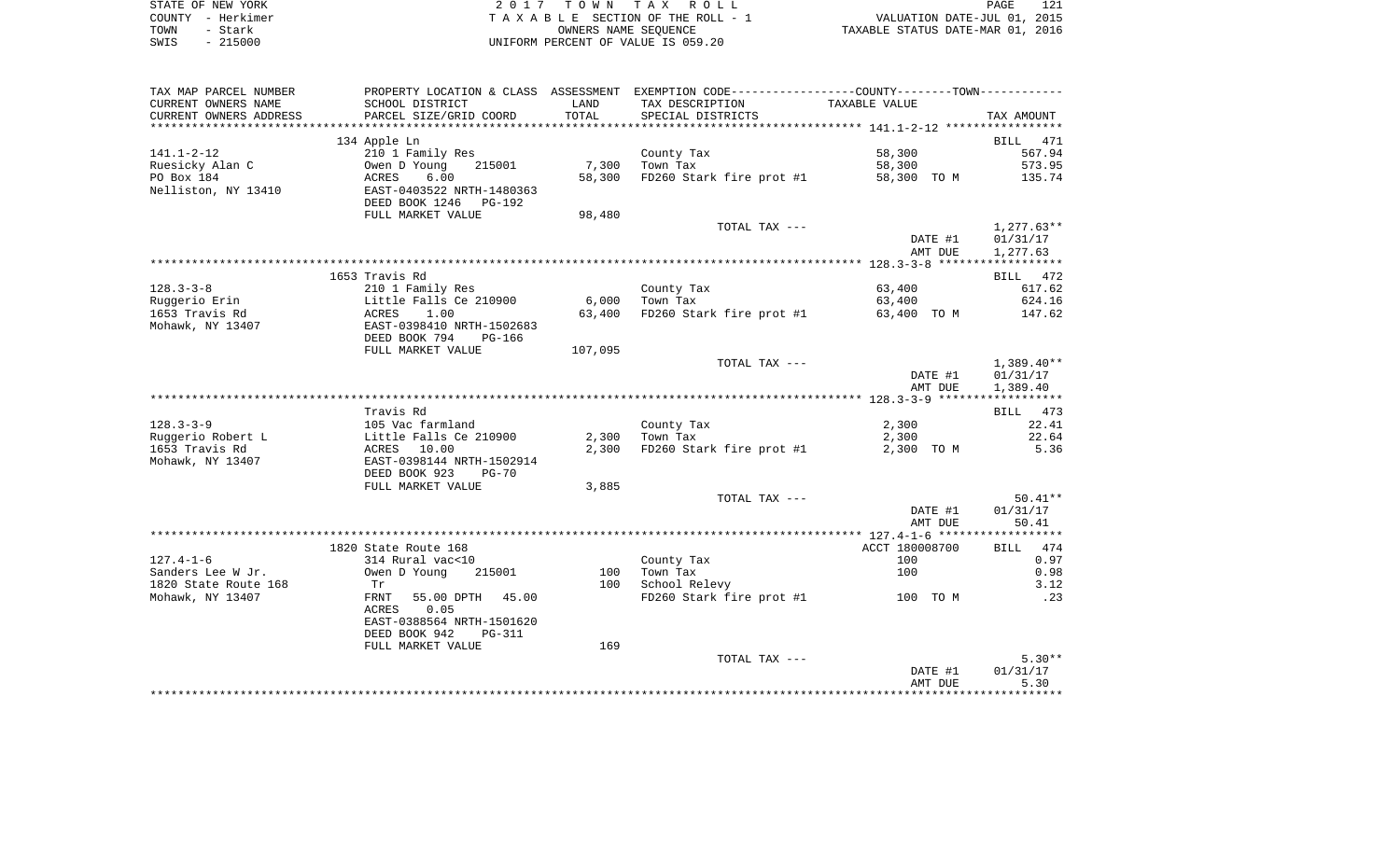| STATE OF NEW YORK | 2017 TOWN TAX ROLL                 | 122<br>PAGE                      |
|-------------------|------------------------------------|----------------------------------|
| COUNTY - Herkimer | TAXABLE SECTION OF THE ROLL - 1    | VALUATION DATE-JUL 01, 2015      |
| TOWN<br>– Stark   | OWNERS NAME SEOUENCE               | TAXABLE STATUS DATE-MAR 01, 2016 |
| $-215000$<br>SWIS | UNIFORM PERCENT OF VALUE IS 059.20 |                                  |

 $\begin{array}{c} 122 \\ 2015 \\ 2016 \end{array}$ 

| TAX MAP PARCEL NUMBER                      |                           |        | PROPERTY LOCATION & CLASS ASSESSMENT EXEMPTION CODE---------------COUNTY-------TOWN--------- |                |            |
|--------------------------------------------|---------------------------|--------|----------------------------------------------------------------------------------------------|----------------|------------|
| CURRENT OWNERS NAME                        | SCHOOL DISTRICT           | LAND   | TAX DESCRIPTION                                                                              | TAXABLE VALUE  |            |
| CURRENT OWNERS ADDRESS                     | PARCEL SIZE/GRID COORD    | TOTAL  | SPECIAL DISTRICTS                                                                            |                | TAX AMOUNT |
|                                            |                           |        |                                                                                              |                |            |
|                                            | Forrest Rd                |        |                                                                                              | ACCT 180013470 | BILL 475   |
| $133.2 - 1 - 10$                           | 105 Vac farmland          |        | County Tax                                                                                   | 26,400         | 257.18     |
| Santoro Patricia                           | Owen D Young<br>215001    | 26,400 | Town Tax                                                                                     | 26,400         | 259.90     |
| 1196 Rte 35 Rd                             | F. 40 A.                  | 26,400 | FD260 Stark fire prot #1                                                                     | 26,400 TO M    | 61.47      |
| South Salem, NY 10590                      | ACRES<br>40.00            |        |                                                                                              |                |            |
|                                            | EAST-0393886 NRTH-1493437 |        |                                                                                              |                |            |
|                                            | DEED BOOK 914<br>PG-517   |        |                                                                                              |                |            |
|                                            | FULL MARKET VALUE         | 44,595 |                                                                                              |                |            |
|                                            |                           |        | TOTAL TAX ---                                                                                |                | $578.55**$ |
|                                            |                           |        |                                                                                              | DATE #1        | 01/31/17   |
|                                            |                           |        |                                                                                              | AMT DUE        | 578.55     |
| *****************                          |                           |        |                                                                                              |                |            |
|                                            | Off Travis Rd             |        |                                                                                              | ACCT 200787    | BILL 476   |
| 134.1-1-5                                  | 260 Seasonal res          |        | County Tax                                                                                   | 12,200         | 118.85     |
| Schnell Family Trust                       | Owen D Young<br>215001    | 2,400  | Town Tax                                                                                     | 12,200         | 120.11     |
| Schnell Andrea                             | Mayton Property           | 12,200 | FD260 Stark fire prot #1                                                                     | 12,200 TO M    | 28.41      |
| 285 Gauss Rd                               | ACRES 24.20               |        |                                                                                              |                |            |
| Remsen, NY 13438                           | EAST-0402064 NRTH-1495203 |        |                                                                                              |                |            |
|                                            | DEED BOOK 1623 PG-612     |        |                                                                                              |                |            |
| PRIOR OWNER ON 3/01/2016 FULL MARKET VALUE |                           | 20,608 |                                                                                              |                |            |
| Schnell William F                          |                           |        |                                                                                              |                |            |
|                                            |                           |        | TOTAL TAX ---                                                                                |                | $267.37**$ |
|                                            |                           |        |                                                                                              | DATE #1        | 01/31/17   |
|                                            |                           |        |                                                                                              | AMT DUE        | 267.37     |
|                                            |                           |        |                                                                                              |                |            |
|                                            | Off Travis Rd             |        |                                                                                              | ACCT 200787    | BILL 477   |
| 134.1-1-18                                 | 323 Vacant rural          |        | County Tax                                                                                   | 6,100          | 59.42      |
| Schnell Family Trust                       | Owen D Young<br>215001    | 6,100  | Town Tax                                                                                     | 6,100          | 60.05      |
| Schnell Andrea                             | Mayton Property           | 6,100  | FD260 Stark fire prot #1                                                                     | 6,100 TO M     | 14.20      |
| 285 Gauss Rd                               | ACRES 61.40               |        |                                                                                              |                |            |
| Remsen, NY 13438                           | EAST-0401760 NRTH-1493431 |        |                                                                                              |                |            |
|                                            | DEED BOOK 1623<br>PG-612  |        |                                                                                              |                |            |
| PRIOR OWNER ON 3/01/2016                   | FULL MARKET VALUE         | 10,304 |                                                                                              |                |            |
| Schnell William F                          |                           |        |                                                                                              |                |            |
|                                            |                           |        | TOTAL TAX ---                                                                                |                | $133.67**$ |
|                                            |                           |        |                                                                                              | DATE #1        | 01/31/17   |
|                                            |                           |        |                                                                                              | AMT DUE        | 133.67     |
|                                            |                           |        |                                                                                              |                |            |
|                                            | State Route 80            |        |                                                                                              | ACCT 180001590 | BILL 478   |
| $141.5 - 1 - 7$                            | 314 Rural vac<10          |        | County Tax                                                                                   | 1,300          | 12.66      |
| Schnell Lawrence W                         | Owen D Young<br>215001    |        | $1,300$ Town Tax                                                                             | 1,300          | 12.80      |
| Donahue Debra S                            | Life Use Myrtle & Cla     |        | 1,300 FD260 Stark fire prot #1                                                               | 1,300 TO M     | 3.03       |
| PO Box 51                                  | R1 1/8                    |        |                                                                                              |                |            |
| VanHornesville, NY 13475                   | FRNT 160.00 DPTH 50.00    |        |                                                                                              |                |            |
|                                            | EAST-0402204 NRTH-1478719 |        |                                                                                              |                |            |
|                                            | DEED BOOK 1402<br>$PG-17$ |        |                                                                                              |                |            |
|                                            | FULL MARKET VALUE         | 2,196  |                                                                                              |                |            |
|                                            |                           |        | TOTAL TAX ---                                                                                |                | $28.49**$  |
|                                            |                           |        |                                                                                              | DATE #1        | 01/31/17   |
|                                            |                           |        |                                                                                              | AMT DUE        | 28.49      |
|                                            |                           |        |                                                                                              |                |            |
|                                            |                           |        |                                                                                              |                |            |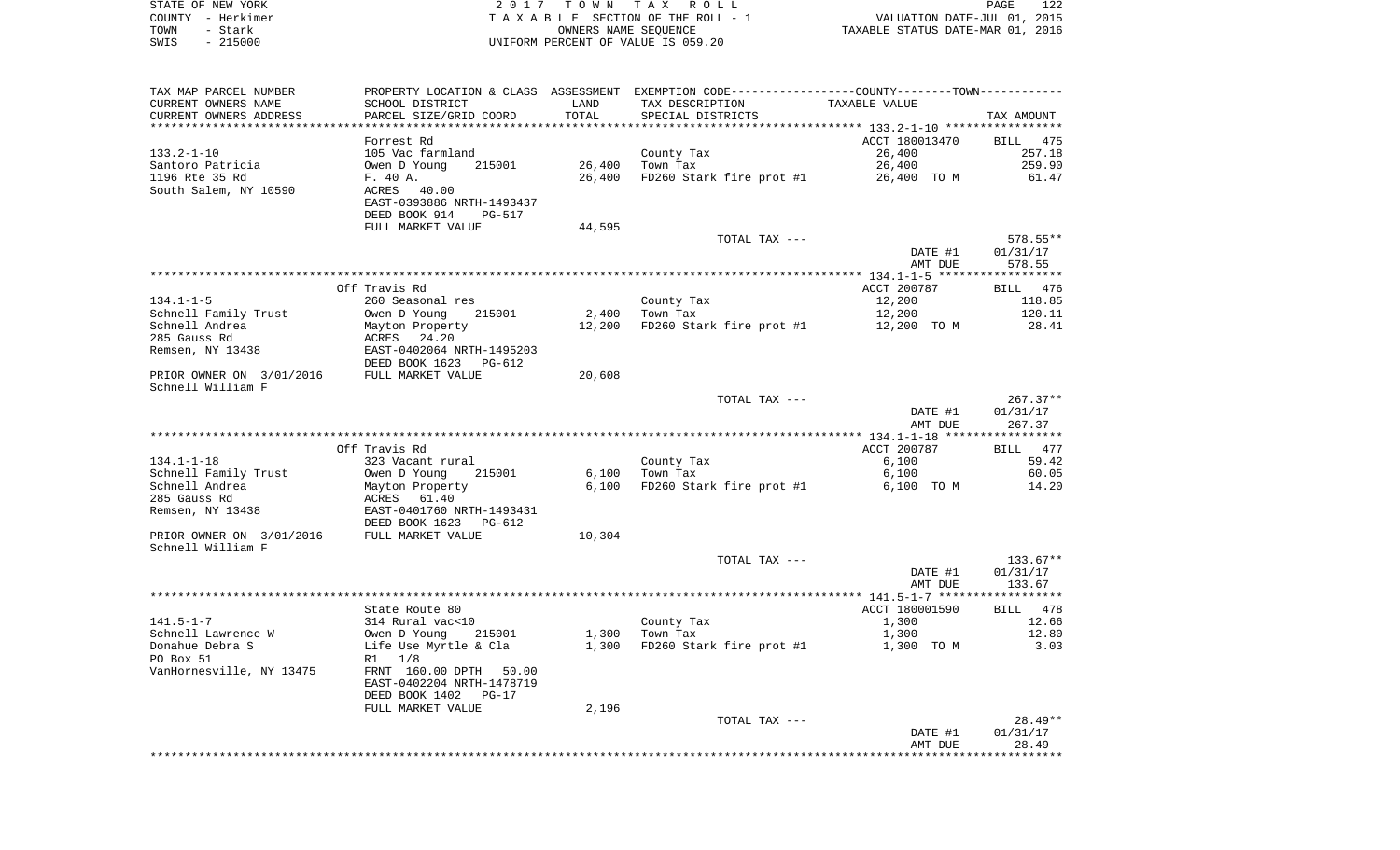| STATE OF NEW YORK |           | 2017 TOWN TAX ROLL                 | PAGE                             | 123 |
|-------------------|-----------|------------------------------------|----------------------------------|-----|
| COUNTY - Herkimer |           | TAXABLE SECTION OF THE ROLL - 1    | VALUATION DATE-JUL 01, 2015      |     |
| TOWN              | - Stark   | OWNERS NAME SEOUENCE               | TAXABLE STATUS DATE-MAR 01, 2016 |     |
| SWIS              | $-215000$ | UNIFORM PERCENT OF VALUE IS 059.20 |                                  |     |

| TAX MAP PARCEL NUMBER     |                                                        |         | PROPERTY LOCATION & CLASS ASSESSMENT EXEMPTION CODE---------------COUNTY-------TOWN---------- |                |                       |
|---------------------------|--------------------------------------------------------|---------|-----------------------------------------------------------------------------------------------|----------------|-----------------------|
| CURRENT OWNERS NAME       | SCHOOL DISTRICT                                        | LAND    | TAX DESCRIPTION                                                                               | TAXABLE VALUE  |                       |
| CURRENT OWNERS ADDRESS    | PARCEL SIZE/GRID COORD                                 | TOTAL   | SPECIAL DISTRICTS                                                                             |                | TAX AMOUNT            |
| ***********************   | *****************************                          |         |                                                                                               |                |                       |
|                           | 1077 Wiltse Hill Rd                                    |         |                                                                                               | ACCT 197195    | BILL<br>479           |
| $141.6 - 1 - 32$          | 210 1 Family Res                                       |         | County Tax                                                                                    | 46,800         | 455.91                |
| Schnell Lawrence W        | Owen D Young<br>215001                                 | 8,200   | Town Tax                                                                                      | 46,800         | 460.74                |
| Schnell Gisela A          | R1                                                     | 46,800  | FD260 Stark fire prot #1                                                                      | 46,800 TO M    | 108.97                |
| 1077 Wiltse Hill Rd       | ACRES<br>2.30                                          |         | WD300 Stark Water District                                                                    | 46,800 TO M    | 80.64                 |
| Van Hornesville, NY 13475 | EAST-0404821 NRTH-1479441<br>DEED BOOK 1600<br>PG-392  |         |                                                                                               |                |                       |
|                           | FULL MARKET VALUE                                      | 79,054  |                                                                                               |                |                       |
|                           |                                                        |         | TOTAL TAX ---                                                                                 |                | $1,106.26**$          |
|                           |                                                        |         |                                                                                               | DATE #1        | 01/31/17              |
|                           |                                                        |         |                                                                                               | AMT DUE        | 1,106.26              |
|                           |                                                        |         |                                                                                               |                |                       |
|                           | 2172 State Route 80                                    |         |                                                                                               | ACCT 180002730 | BILL 480              |
| $141.6 - 1 - 53$          | 210 1 Family Res                                       |         | County Tax                                                                                    | 39,600         | 385.77                |
| Schnell Lawrence W        | Owen D Young<br>215001                                 | 5,600   | Town Tax                                                                                      | 39,600         | 389.85                |
| Donahue Debra S           | Mattice Prog                                           | 39,600  | FD260 Stark fire prot #1                                                                      | 39,600 TO M    | 92.20                 |
| PO Box 51                 | 1/2<br>R1                                              |         | WD300 Stark Water District                                                                    | 39,600 TO M    | 68.24                 |
| VanHornesville, NY 13475  | FRNT 140.00 DPTH 120.00<br>EAST-0402358 NRTH-1478766   |         |                                                                                               |                |                       |
|                           | DEED BOOK 1402<br>$PG-17$                              |         |                                                                                               |                |                       |
|                           | FULL MARKET VALUE                                      | 66,892  |                                                                                               |                |                       |
|                           |                                                        |         | TOTAL TAX ---                                                                                 |                | 936.06**              |
|                           |                                                        |         |                                                                                               | DATE #1        | 01/31/17              |
|                           |                                                        |         |                                                                                               | AMT DUE        | 936.06<br>*********** |
|                           |                                                        |         |                                                                                               |                |                       |
|                           | 1475 Travis Rd                                         |         |                                                                                               | ACCT 180010500 | <b>BILL</b> 481       |
| $127.4 - 1 - 19$          | 210 1 Family Res                                       |         | County Tax                                                                                    | 76,500         | 745.23                |
| Schultz Paul              | Owen D Young<br>215001                                 | 6,100   | Town Tax                                                                                      | 76,500         | 753.13                |
| 1475 Travis Rd            | R1                                                     | 76,500  | FD260 Stark fire prot #1                                                                      | 76,500 TO M    | 178.12                |
| Mohawk, NY 13407          | 1.20 BANK<br>107<br>ACRES                              |         |                                                                                               |                |                       |
|                           | EAST-0397001 NRTH-1499601<br>DEED BOOK 758<br>$PG-73$  |         |                                                                                               |                |                       |
|                           | FULL MARKET VALUE                                      | 129,223 |                                                                                               |                |                       |
|                           |                                                        |         | TOTAL TAX ---                                                                                 |                | 1,676.48**            |
|                           |                                                        |         |                                                                                               | DATE #1        | 01/31/17              |
|                           |                                                        |         |                                                                                               | AMT DUE        | 1,676.48              |
|                           |                                                        |         |                                                                                               |                |                       |
|                           | State Route 168                                        |         |                                                                                               |                | BILL 482              |
| $134.4 - 1 - 22.2$        | 270 Mfg housing                                        |         | County Tax                                                                                    | 23,700         | 230.88                |
| Schultz Paul Jr           | Owen D Young<br>215001                                 | 6,100   | Town Tax                                                                                      | 23,700         | 233.32                |
| 1475 Travis Rd            | Tr                                                     | 23,700  | FD260 Stark fire prot #1                                                                      | 23,700 TO M    | 55.18                 |
| Mohawk, NY 13407          | ACRES<br>1.20 BANK<br>107<br>EAST-0417707 NRTH-1488367 |         |                                                                                               |                |                       |
|                           | DEED BOOK 786<br><b>PG-105</b>                         |         |                                                                                               |                |                       |
|                           | FULL MARKET VALUE                                      | 40,034  |                                                                                               |                |                       |
|                           |                                                        |         | TOTAL TAX ---                                                                                 |                | 519.38**              |
|                           |                                                        |         |                                                                                               | DATE #1        | 01/31/17              |
|                           |                                                        |         |                                                                                               | AMT DUE        | 519.38                |
|                           |                                                        |         |                                                                                               |                |                       |
|                           |                                                        |         |                                                                                               |                |                       |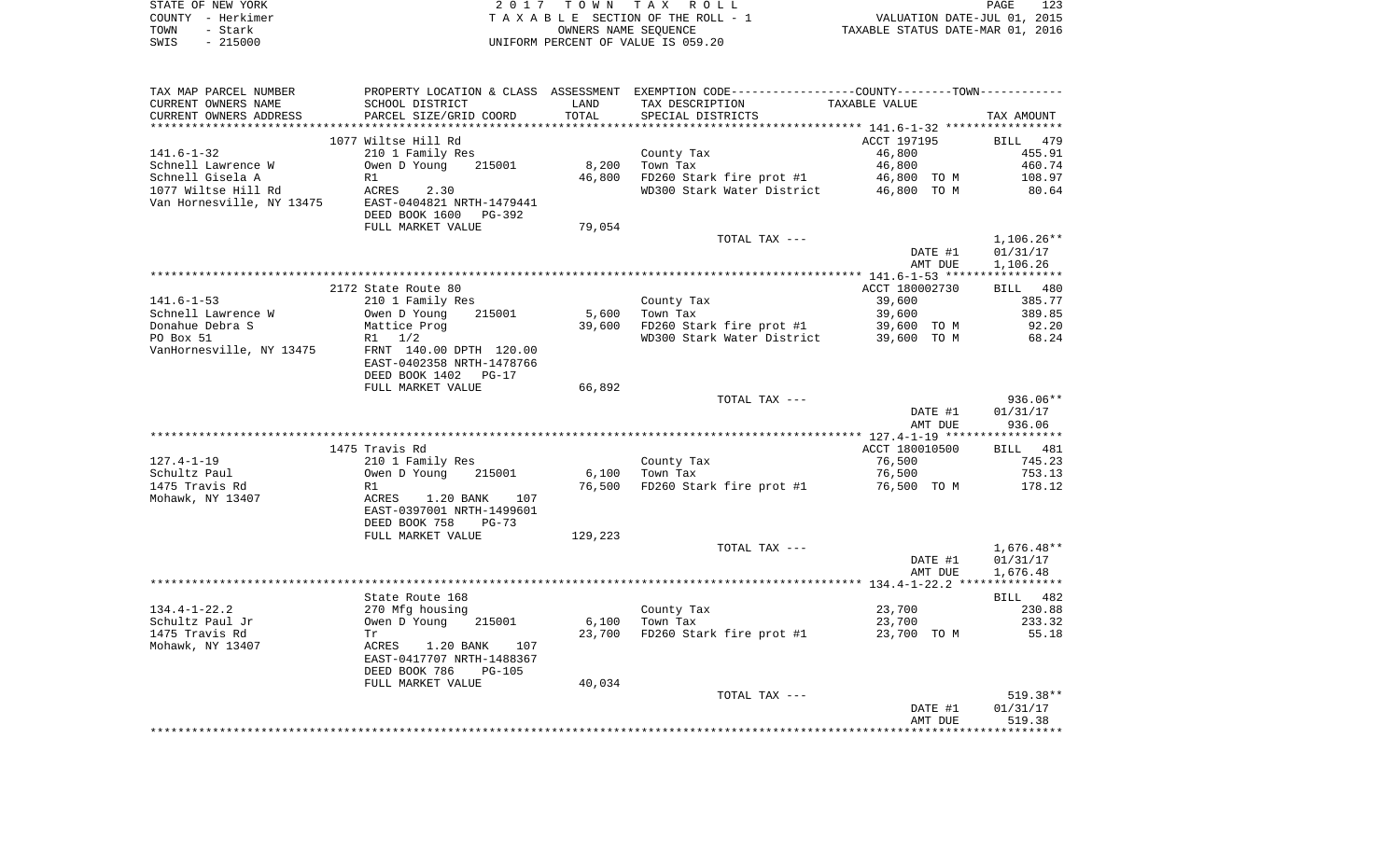| STATE OF NEW YORK | 2017 TOWN TAX ROLL                 | 124<br>PAGE                      |
|-------------------|------------------------------------|----------------------------------|
| COUNTY - Herkimer | TAXABLE SECTION OF THE ROLL - 1    | VALUATION DATE-JUL 01, 2015      |
| TOWN<br>- Stark   | OWNERS NAME SEOUENCE               | TAXABLE STATUS DATE-MAR 01, 2016 |
| $-215000$<br>SWIS | UNIFORM PERCENT OF VALUE IS 059.20 |                                  |

| TAX MAP PARCEL NUMBER                                 |                               |         | PROPERTY LOCATION & CLASS ASSESSMENT EXEMPTION CODE----------------COUNTY--------TOWN---------- |                |                    |
|-------------------------------------------------------|-------------------------------|---------|-------------------------------------------------------------------------------------------------|----------------|--------------------|
| CURRENT OWNERS NAME                                   | SCHOOL DISTRICT               | LAND    | TAX DESCRIPTION                                                                                 | TAXABLE VALUE  |                    |
| CURRENT OWNERS ADDRESS                                | PARCEL SIZE/GRID COORD        | TOTAL   | SPECIAL DISTRICTS                                                                               |                | TAX AMOUNT         |
|                                                       |                               |         |                                                                                                 |                |                    |
|                                                       | Travis Rd                     |         |                                                                                                 |                | BILL 483           |
| 134.1-1-11.4                                          | 321 Abandoned ag              |         | County Tax                                                                                      | 13,100         | 127.61             |
| Schultz Paul M Jr                                     | Owen D Young<br>215001        |         | 13,100 Town Tax                                                                                 | 13,100         | 128.97             |
| 1475 Travis Rd                                        | ACRES 20.00 BANK<br>107       | 13,100  | FD260 Stark fire prot #1                                                                        | 13,100 TO M    | 30.50              |
| Mohawk, NY 13407                                      | EAST-0408151 NRTH-1497011     |         |                                                                                                 |                |                    |
|                                                       | DEED BOOK 774<br>PG-415       |         |                                                                                                 |                |                    |
|                                                       | FULL MARKET VALUE             | 22,128  |                                                                                                 |                |                    |
|                                                       |                               |         | TOTAL TAX ---                                                                                   |                | 287.08**           |
|                                                       |                               |         |                                                                                                 | DATE #1        | 01/31/17           |
|                                                       |                               |         |                                                                                                 | AMT DUE        | 287.08             |
|                                                       | 1812 State Route 168          |         |                                                                                                 | ACCT 193480    | BILL 484           |
| 127.4-1-7                                             | 270 Mfg housing               |         | County Tax                                                                                      | 18,200         | 177.30             |
| Sebastian Ian R                                       | Owen D Young<br>215001        | 5,500   | Town Tax                                                                                        | 18,200         | 179.18             |
| Mayton Michael T                                      | Tr                            | 18,200  | FD260 Stark fire prot #1                                                                        | 18,200 TO M    | 42.38              |
| PO Box 23                                             | FRNT 150.00 DPTH 195.00       |         |                                                                                                 |                |                    |
| Richfield Springs, NY 13439 EAST-0388647 NRTH-1501611 |                               |         |                                                                                                 |                |                    |
|                                                       | DEED BOOK 1576 PG-959         |         |                                                                                                 |                |                    |
|                                                       | FULL MARKET VALUE             | 30,743  |                                                                                                 |                |                    |
|                                                       |                               |         | TOTAL TAX ---                                                                                   |                | 398.86**           |
|                                                       |                               |         |                                                                                                 | DATE #1        | 01/31/17           |
|                                                       |                               |         |                                                                                                 | AMT DUE        | 398.86             |
|                                                       |                               |         |                                                                                                 |                |                    |
|                                                       | 152 Cemetery Rd               |         |                                                                                                 |                | BILL 485           |
| 141.1-2-6                                             | 210 1 Family Res              |         | County Tax                                                                                      | 61,700         | 601.06             |
| Senezak Christina                                     | 215001<br>Owen D Young        | 8,900   | Town Tax                                                                                        | 61,700         | 607.42             |
| 152 Cemetery Rd                                       | ACRES<br>5.30                 | 61,700  | FD260 Stark fire prot #1                                                                        | 61,700 TO M    | 143.66             |
| Jordanville, NY 13361                                 | EAST-0402288 NRTH-1479752     |         |                                                                                                 |                |                    |
|                                                       | DEED BOOK 860<br>PG-413       |         |                                                                                                 |                |                    |
| PRIOR OWNER ON 3/01/2016                              | FULL MARKET VALUE             | 104,223 |                                                                                                 |                |                    |
| Senezak Christina                                     |                               |         |                                                                                                 |                |                    |
|                                                       |                               |         | TOTAL TAX ---                                                                                   |                | 1,352.14**         |
|                                                       |                               |         |                                                                                                 | DATE #1        | 01/31/17           |
|                                                       |                               |         |                                                                                                 | AMT DUE        | 1,352.14           |
|                                                       |                               |         |                                                                                                 | ACCT 180002850 |                    |
| $134.4 - 1 - 64.1$                                    | Backus Rd<br>323 Vacant rural |         | County Tax                                                                                      | 19,800         | BILL 486<br>192.88 |
| Sheldon Don                                           | 215001<br>Owen D Young        | 19,800  | Town Tax                                                                                        | 19,800         | 194.93             |
| Sheldon Susan                                         | Backus Lot                    | 19,800  | FD260 Stark fire prot #1                                                                        | 19,800 TO M    | 46.10              |
| PO Box 28                                             | ACRES<br>50.00                |         |                                                                                                 |                |                    |
| Van Hornesville, NY 13475                             | EAST-0408592 NRTH-1483948     |         |                                                                                                 |                |                    |
|                                                       | DEED BOOK 746<br>PG-50        |         |                                                                                                 |                |                    |
|                                                       | FULL MARKET VALUE             | 33,446  |                                                                                                 |                |                    |
|                                                       |                               |         | TOTAL TAX ---                                                                                   |                | 433.91**           |
|                                                       |                               |         |                                                                                                 | DATE #1        | 01/31/17           |
|                                                       |                               |         |                                                                                                 | AMT DUE        | 433.91             |
|                                                       |                               |         |                                                                                                 |                |                    |
|                                                       |                               |         |                                                                                                 |                |                    |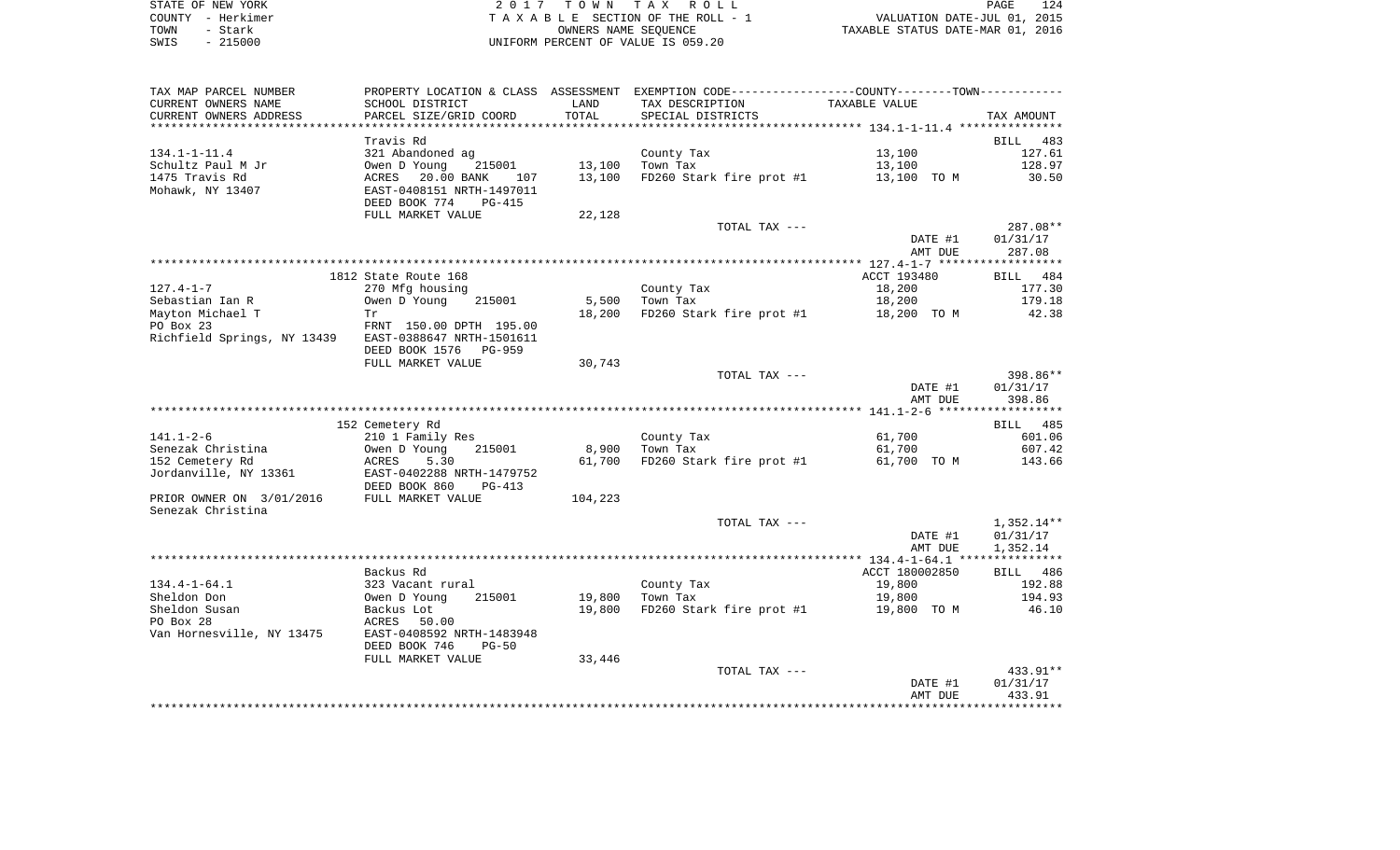|      | STATE OF NEW YORK | 2017 TOWN TAX ROLL                 | 125<br>PAGE                      |
|------|-------------------|------------------------------------|----------------------------------|
|      | COUNTY - Herkimer | TAXABLE SECTION OF THE ROLL - 1    | VALUATION DATE-JUL 01, 2015      |
| TOWN | - Stark           | OWNERS NAME SEOUENCE               | TAXABLE STATUS DATE-MAR 01, 2016 |
| SWIS | $-215000$         | UNIFORM PERCENT OF VALUE IS 059.20 |                                  |

| TAX MAP PARCEL NUMBER     |                                        |         | PROPERTY LOCATION & CLASS ASSESSMENT EXEMPTION CODE----------------COUNTY--------TOWN---------- |                |            |
|---------------------------|----------------------------------------|---------|-------------------------------------------------------------------------------------------------|----------------|------------|
| CURRENT OWNERS NAME       | SCHOOL DISTRICT                        | LAND    | TAX DESCRIPTION                                                                                 | TAXABLE VALUE  |            |
| CURRENT OWNERS ADDRESS    | PARCEL SIZE/GRID COORD                 | TOTAL   | SPECIAL DISTRICTS                                                                               |                | TAX AMOUNT |
|                           |                                        |         |                                                                                                 |                |            |
|                           | 173 Backus Rd                          |         |                                                                                                 |                | BILL 487   |
| $134.4 - 1 - 64.2$        | 210 1 Family Res                       |         | County Tax                                                                                      | 69,000         | 672.17     |
| Sheldon Donald            | Owen D Young<br>215001                 | 14,100  | Town Tax                                                                                        | 69,000         | 679.29     |
| PO Box 28                 | ACRES 15.70 BANK 023                   | 69,000  | FD260 Stark fire prot #1                                                                        | 69,000 TO M    | 160.65     |
| Van Hornesville, NY 13475 | EAST-0408217 NRTH-1483535              |         |                                                                                                 |                |            |
|                           | DEED BOOK 690<br>PG-426                |         |                                                                                                 |                |            |
|                           | FULL MARKET VALUE                      | 116,554 |                                                                                                 |                |            |
|                           |                                        |         | TOTAL TAX ---                                                                                   |                | 1,512.11** |
|                           |                                        |         |                                                                                                 | DATE #1        | 01/31/17   |
|                           |                                        |         |                                                                                                 | AMT DUE        | 1,512.11   |
|                           |                                        |         |                                                                                                 |                |            |
|                           | 216 Backus Rd                          |         |                                                                                                 | ACCT 180005880 | BILL 488   |
| $134.4 - 1 - 63$          | 210 1 Family Res                       |         | County Tax                                                                                      | 64,000         | 623.46     |
| Sheldon Robert            | Owen D Young<br>215001                 | 8,600   | Town Tax                                                                                        | 64,000         | 630.07     |
| Sheldon Brenda            | R1                                     | 64,000  | FD260 Stark fire prot $#1$ 64,000 TO M                                                          |                | 149.01     |
| PO Box 37                 | ACRES 4.90 BANK 135                    |         |                                                                                                 |                |            |
| Van Hornesville, NY 13475 | EAST-0409308 NRTH-1484021              |         |                                                                                                 |                |            |
|                           | DEED BOOK 797 PG-546                   |         |                                                                                                 |                |            |
|                           | FULL MARKET VALUE                      | 108,108 |                                                                                                 |                |            |
|                           |                                        |         | TOTAL TAX ---                                                                                   |                | 1,402.54** |
|                           |                                        |         |                                                                                                 | DATE #1        | 01/31/17   |
|                           |                                        |         |                                                                                                 |                |            |
|                           |                                        |         |                                                                                                 | AMT DUE        | 1,402.54   |
|                           |                                        |         |                                                                                                 |                |            |
| $134.3 - 2 - 9$           | Hoke Rd                                |         |                                                                                                 |                | BILL 489   |
|                           | 322 Rural vac>10                       |         | County Tax                                                                                      | 16,100         | 156.84     |
| Shildt Scott M            | 215001<br>Owen D Young<br>Wild Turkely | 16,100  | Town Tax                                                                                        | 16,100         | 158.50     |
| 43 Little John Dr         |                                        | 16,100  | School Relevy                                                                                   |                | 502.12     |
| Medford, NJ 08055         | subdivision 2002                       |         | FD260 Stark fire prot #1                                                                        | 16,100 TO M    | 37.49      |
|                           | FRNT 500.00 DPTH                       |         |                                                                                                 |                |            |
|                           | ACRES 15.10                            |         |                                                                                                 |                |            |
|                           | EAST-0409373 NRTH-1487265              |         |                                                                                                 |                |            |
|                           | DEED BOOK 896<br>PG-286                |         |                                                                                                 |                |            |
|                           | FULL MARKET VALUE                      | 27,196  |                                                                                                 |                |            |
|                           |                                        |         | TOTAL TAX ---                                                                                   |                | 854.95**   |
|                           |                                        |         |                                                                                                 | DATE #1        | 01/31/17   |
|                           |                                        |         |                                                                                                 | AMT DUE        | 854.95     |
|                           |                                        |         |                                                                                                 |                |            |
|                           | Hoke Rd                                |         |                                                                                                 |                | BILL 490   |
| $134.3 - 2 - 7$           | 314 Rural vac<10                       |         | County Tax                                                                                      | 9,600          | 93.52      |
| Shildt Steven D           | Owen D Young<br>215001                 | 9,600   | Town Tax                                                                                        | 9,600          | 94.51      |
| 43 Little John Dr         | Wild Turkey                            | 9,600   | School Relevy                                                                                   |                | 299.41     |
| Medford, NJ 08055         | subdivision 2002                       |         | FD260 Stark fire prot #1                                                                        | 9,600 TO M     | 22.35      |
|                           | FRNT 397.00 DPTH                       |         |                                                                                                 |                |            |
|                           | 6.10<br>ACRES                          |         |                                                                                                 |                |            |
|                           | EAST-0410179 NRTH-1487261              |         |                                                                                                 |                |            |
|                           | DEED BOOK 897<br>PG-133                |         |                                                                                                 |                |            |
|                           | FULL MARKET VALUE                      | 16,216  |                                                                                                 |                |            |
|                           |                                        |         | TOTAL TAX ---                                                                                   |                | 509.79**   |
|                           |                                        |         |                                                                                                 | DATE #1        | 01/31/17   |
|                           |                                        |         |                                                                                                 | AMT DUE        | 509.79     |
|                           |                                        |         |                                                                                                 |                |            |
|                           |                                        |         |                                                                                                 |                |            |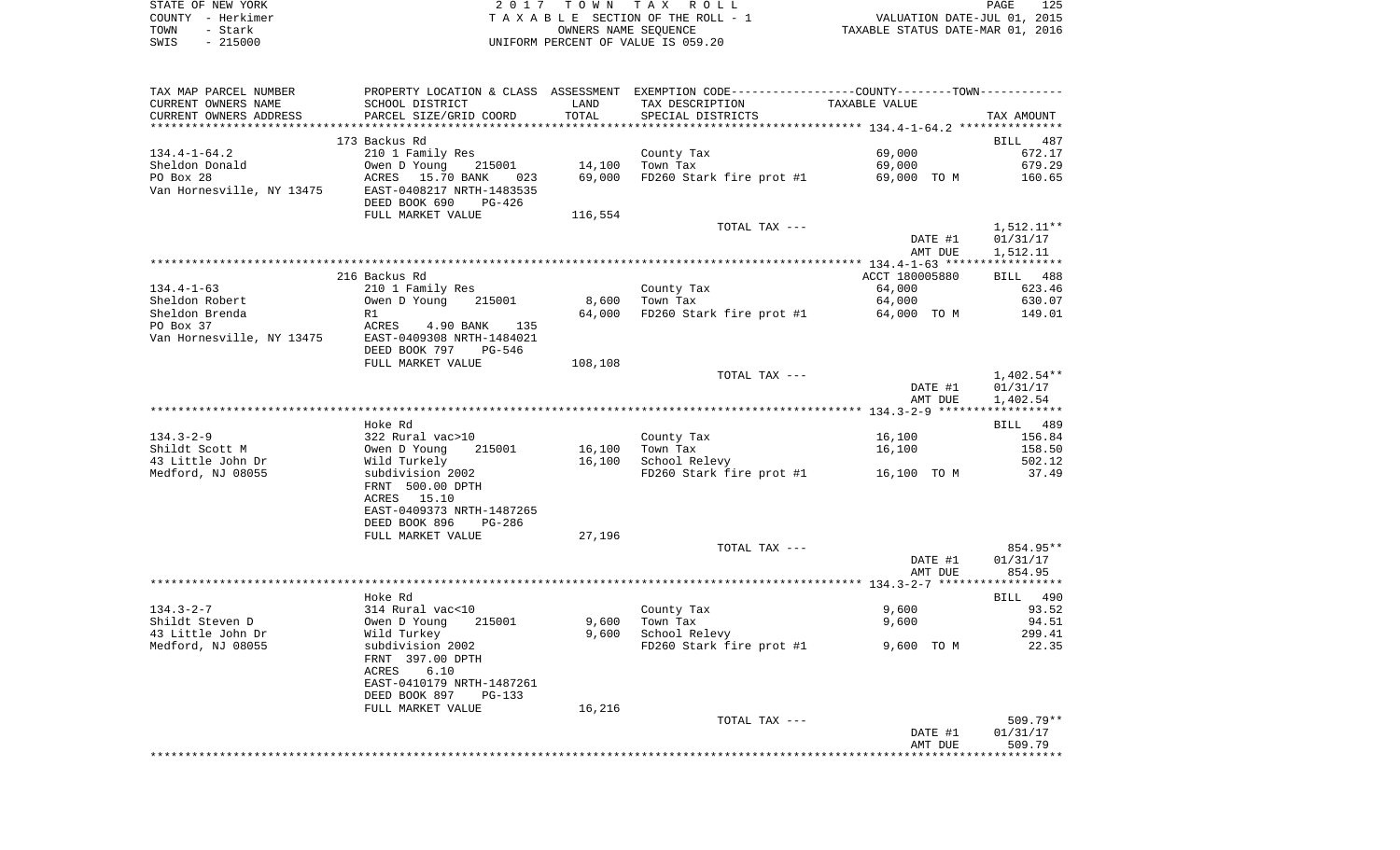|      | STATE OF NEW YORK | 2017 TOWN TAX ROLL                 | PAGE                             | 126 |
|------|-------------------|------------------------------------|----------------------------------|-----|
|      | COUNTY - Herkimer | TAXABLE SECTION OF THE ROLL - 1    | VALUATION DATE-JUL 01, 2015      |     |
| TOWN | - Stark           | OWNERS NAME SEOUENCE               | TAXABLE STATUS DATE-MAR 01, 2016 |     |
| SWIS | $-215000$         | UNIFORM PERCENT OF VALUE IS 059.20 |                                  |     |

| TAX MAP PARCEL NUMBER     |                           |         | PROPERTY LOCATION & CLASS ASSESSMENT EXEMPTION CODE----------------COUNTY--------TOWN---------- |                            |              |
|---------------------------|---------------------------|---------|-------------------------------------------------------------------------------------------------|----------------------------|--------------|
| CURRENT OWNERS NAME       | SCHOOL DISTRICT           | LAND    | TAX DESCRIPTION                                                                                 | TAXABLE VALUE              |              |
| CURRENT OWNERS ADDRESS    | PARCEL SIZE/GRID COORD    | TOTAL   | SPECIAL DISTRICTS                                                                               |                            | TAX AMOUNT   |
|                           |                           |         |                                                                                                 |                            |              |
|                           | Hoke Rd                   |         |                                                                                                 |                            | BILL 491     |
| $134.3 - 2 - 8$           | 314 Rural vac<10          |         | County Tax                                                                                      | 13,300                     | 129.56       |
| Shildt Steven D           | 215001<br>Owen D Young    | 13,300  | Town Tax                                                                                        | 13,300                     | 130.94       |
| 43 Little John Dr         | Wild Turkey               | 13,300  | School Relevy                                                                                   |                            | 414.80       |
| Medford, NJ 08055         | subdivision               |         | FD260 Stark fire prot #1 13,300 TO M                                                            |                            | 30.97        |
|                           | FRNT 469.00 DPTH          |         |                                                                                                 |                            |              |
|                           | ACRES 10.20               |         |                                                                                                 |                            |              |
|                           | EAST-0409815 NRTH-1487224 |         |                                                                                                 |                            |              |
|                           | DEED BOOK 897<br>$PG-133$ |         |                                                                                                 |                            |              |
|                           | FULL MARKET VALUE         | 22,466  |                                                                                                 |                            |              |
|                           |                           |         | TOTAL TAX ---                                                                                   |                            | $706.27**$   |
|                           |                           |         |                                                                                                 | DATE #1                    | 01/31/17     |
|                           |                           |         |                                                                                                 | AMT DUE                    | 706.27       |
|                           |                           |         |                                                                                                 |                            |              |
|                           | 508 Aney Hill Rd          |         |                                                                                                 | ACCT 180008670             | BILL 492     |
| $133.2 - 1 - 13$          | 112 Dairy farm            |         | AG MKTS L 41720                                                                                 | $\overline{0}$<br>$\Omega$ |              |
| Skandera John D           | 215001<br>Owen D Young    |         | 47,700 AGRIC 10 Y 42100                                                                         | 2,500<br>2,500             |              |
| Skandera Laurie C         | F                         |         | 122,700 County Tax                                                                              | 120,200                    | 1,170.94     |
| 508 Aney Hill Rd          | FRNT 3805.00 DPTH         |         | Town Tax                                                                                        | 120,200                    | 1,183.35     |
| Mohawk, NY 13407          | ACRES 134.40              |         | FD260 Stark fire prot #1                                                                        | 122,700 TO M               | 285.69       |
|                           | EAST-0390856 NRTH-1491664 |         |                                                                                                 |                            |              |
| MAY BE SUBJECT TO PAYMENT | DEED BOOK 1161 PG-276     |         |                                                                                                 |                            |              |
| UNDER AGDIST LAW TIL 2020 | FULL MARKET VALUE         | 207,264 |                                                                                                 |                            |              |
|                           |                           |         | TOTAL TAX ---                                                                                   |                            | $2,639.98**$ |
|                           |                           |         |                                                                                                 | DATE #1                    | 01/31/17     |
|                           |                           |         |                                                                                                 | AMT DUE                    | 2,639.98     |
|                           |                           |         |                                                                                                 |                            |              |
|                           | Aney Hill Rd              |         |                                                                                                 | ACCT 198614                | BILL 493     |
| $133.2 - 1 - 15$          | 120 Field crops           |         | AG MKTS L 41720                                                                                 | $\overline{0}$             | $\Omega$     |
| Skandera John D           | Owen D Young<br>215001    | 13,600  | County Tax                                                                                      | 13,600                     | 132.49       |
| Skandera Laurie C         | F 45                      | 13,600  | Town Tax                                                                                        | 13,600                     | 133.89       |
| 508 Aney Hill Rd          | ACRES 46.60               |         | FD260 Stark fire prot #1                                                                        | 13,600 TO M                | 31.67        |
| Mohawk, NY 13407          | EAST-0391640 NRTH-1490249 |         |                                                                                                 |                            |              |
|                           | DEED BOOK 1161<br>PG-276  |         |                                                                                                 |                            |              |
| MAY BE SUBJECT TO PAYMENT | FULL MARKET VALUE         | 22,973  |                                                                                                 |                            |              |
| UNDER AGDIST LAW TIL 2020 |                           |         |                                                                                                 |                            |              |
|                           |                           |         | TOTAL TAX ---                                                                                   |                            | 298.05**     |
|                           |                           |         |                                                                                                 | DATE #1                    | 01/31/17     |
|                           |                           |         |                                                                                                 | AMT DUE                    | 298.05       |
|                           |                           |         |                                                                                                 |                            |              |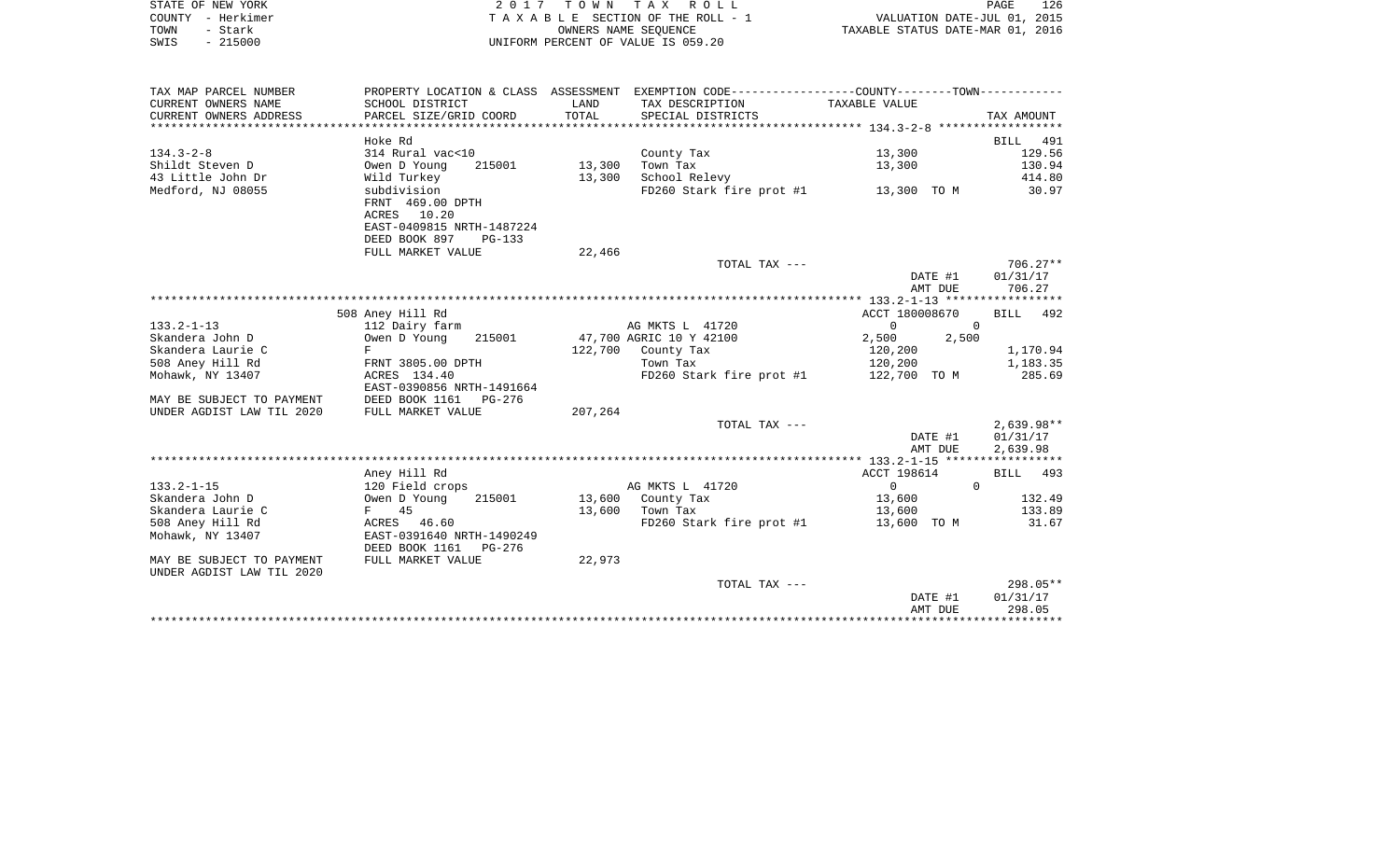| STATE OF NEW YORK | 2017 TOWN TAX ROLL                 | 127<br>PAGE                      |
|-------------------|------------------------------------|----------------------------------|
| COUNTY - Herkimer | TAXABLE SECTION OF THE ROLL - 1    | VALUATION DATE-JUL 01, 2015      |
| TOWN<br>- Stark   | OWNERS NAME SEOUENCE               | TAXABLE STATUS DATE-MAR 01, 2016 |
| $-215000$<br>SWIS | UNIFORM PERCENT OF VALUE IS 059.20 |                                  |

| TAX MAP PARCEL NUMBER<br>CURRENT OWNERS NAME | SCHOOL DISTRICT                                       | LAND   | PROPERTY LOCATION & CLASS ASSESSMENT EXEMPTION CODE---------------COUNTY-------TOWN----------<br>TAX DESCRIPTION | TAXABLE VALUE  |             |
|----------------------------------------------|-------------------------------------------------------|--------|------------------------------------------------------------------------------------------------------------------|----------------|-------------|
| CURRENT OWNERS ADDRESS                       | PARCEL SIZE/GRID COORD                                | TOTAL  | SPECIAL DISTRICTS                                                                                                |                | TAX AMOUNT  |
|                                              |                                                       |        |                                                                                                                  |                |             |
|                                              | State Route 168                                       |        |                                                                                                                  | ACCT 180009420 | BILL<br>494 |
| 134.2-1-26                                   | 312 Vac w/imprv                                       |        | County Tax                                                                                                       | 3,100          | 30.20       |
| Skee Adeline                                 | Owen D Young<br>215001                                | 3,000  | Town Tax                                                                                                         | 3,100          | 30.52       |
| Skee Charles                                 | ACRES<br>1.00                                         | 3,100  | FD260 Stark fire prot #1                                                                                         | 3,100 TO M     | 7.22        |
| 318 Guy Park Ave                             | EAST-0413732 NRTH-1491044<br>DEED BOOK 00438 PG-00302 |        |                                                                                                                  |                |             |
| Amsterdam, NY 12010                          |                                                       |        |                                                                                                                  |                |             |
|                                              | FULL MARKET VALUE                                     | 5,236  |                                                                                                                  |                |             |
|                                              |                                                       |        | TOTAL TAX ---                                                                                                    |                | $67.94**$   |
|                                              |                                                       |        |                                                                                                                  | DATE #1        | 01/31/17    |
|                                              |                                                       |        |                                                                                                                  | AMT DUE        | 67.94       |
|                                              |                                                       |        |                                                                                                                  |                |             |
|                                              | Hoke Rd                                               |        |                                                                                                                  |                | BILL 495    |
| $134.3 - 2 - 3$                              | 322 Rural vac>10                                      |        | County Tax                                                                                                       | 16,100         | 156.84      |
| Smirnova Alexander                           | Owen D Young<br>215001                                | 16,100 | Town Tax                                                                                                         | 16,100         | 158.50      |
| Smirnova Svetlana                            | Wild Turkey                                           | 16,100 | FD260 Stark fire prot #1 16,100 TO M                                                                             |                | 37.49       |
| 33 Post Pl                                   | subdivision 2002                                      |        |                                                                                                                  |                |             |
| Newfoundland, NJ 07435                       | FRNT 350.00 DPTH                                      |        |                                                                                                                  |                |             |
|                                              | ACRES 15.10                                           |        |                                                                                                                  |                |             |
|                                              | EAST-0409252 NRTH-1485957                             |        |                                                                                                                  |                |             |
|                                              | DEED BOOK 1373 PG-1                                   |        |                                                                                                                  |                |             |
|                                              | FULL MARKET VALUE                                     | 27,196 |                                                                                                                  |                |             |
|                                              |                                                       |        | TOTAL TAX ---                                                                                                    |                | 352.83**    |
|                                              |                                                       |        |                                                                                                                  | DATE #1        | 01/31/17    |
|                                              |                                                       |        |                                                                                                                  | AMT DUE        | 352.83      |
|                                              |                                                       |        |                                                                                                                  |                |             |
|                                              |                                                       |        |                                                                                                                  |                |             |
|                                              | 3267 State Route 80                                   |        |                                                                                                                  | ACCT 180009570 | BILL 496    |
| 134.4-1-34                                   | 210 1 Family Res                                      |        | County Tax                                                                                                       | 44,000         | 428.63      |
| Smith David J Jr                             | Owen D Young<br>215001                                | 5,000  | Town Tax                                                                                                         | 44,000         | 433.17      |
| Smith Patti A                                | R1                                                    | 44,000 | FD260 Stark fire prot #1                                                                                         | 44,000 TO M    | 102.45      |
| 3267 State Route 80                          | FRNT 100.00 DPTH 180.00                               |        |                                                                                                                  |                |             |
| Fort Plain, NY 13339                         | EAST-0419866 NRTH-1489460                             |        |                                                                                                                  |                |             |
|                                              | DEED BOOK 877<br>PG-183                               |        |                                                                                                                  |                |             |
|                                              | FULL MARKET VALUE                                     | 74,324 |                                                                                                                  |                |             |
|                                              |                                                       |        | TOTAL TAX ---                                                                                                    |                | $964.25**$  |
|                                              |                                                       |        |                                                                                                                  | DATE #1        | 01/31/17    |
|                                              |                                                       |        |                                                                                                                  | AMT DUE        | 964.25      |
|                                              |                                                       |        |                                                                                                                  |                |             |
|                                              | Johnny Cake Rd                                        |        |                                                                                                                  |                | BILL 497    |
| $127.4 - 3 - 2$                              | 321 Abandoned ag                                      |        | County Tax                                                                                                       | 5,200          | 50.66       |
| Smith Donald R                               | Little Falls Ce 210900                                | 5,200  | Town Tax                                                                                                         | 5,200          | 51.19       |
| Smith Mary N                                 | 14.1 Acres                                            | 5,200  | FD260 Stark fire prot #1                                                                                         | 5,200 TO M     | 12.11       |
| 44 Elm St                                    | ACRES 14.10                                           |        |                                                                                                                  |                |             |
| Ilion, NY 13357                              | EAST-0395431 NRTH-1504647                             |        |                                                                                                                  |                |             |
|                                              | DEED BOOK 1088<br>PG-259                              |        |                                                                                                                  |                |             |
|                                              | FULL MARKET VALUE                                     | 8,784  |                                                                                                                  |                |             |
|                                              |                                                       |        | TOTAL TAX ---                                                                                                    |                | 113.96**    |
|                                              |                                                       |        |                                                                                                                  | DATE #1        | 01/31/17    |
|                                              |                                                       |        |                                                                                                                  | AMT DUE        | 113.96      |
|                                              |                                                       |        |                                                                                                                  |                |             |
|                                              |                                                       |        |                                                                                                                  |                |             |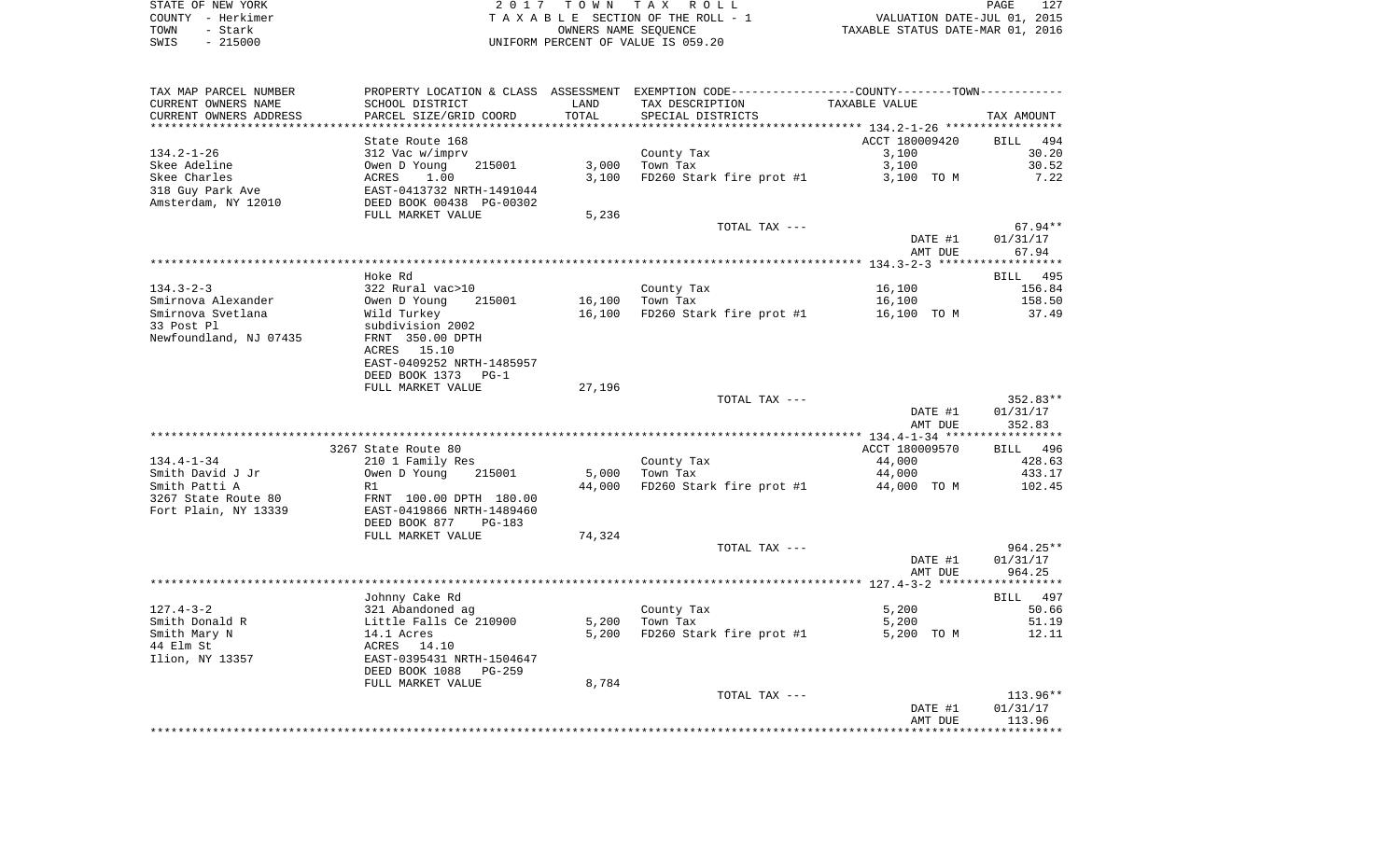| STATE OF NEW YORK | 2017 TOWN TAX ROLL                 | 128<br>PAGE                      |
|-------------------|------------------------------------|----------------------------------|
| COUNTY - Herkimer | TAXABLE SECTION OF THE ROLL - 1    | VALUATION DATE-JUL 01, 2015      |
| TOWN<br>- Stark   | OWNERS NAME SEOUENCE               | TAXABLE STATUS DATE-MAR 01, 2016 |
| $-215000$<br>SWIS | UNIFORM PERCENT OF VALUE IS 059.20 |                                  |

 $\begin{array}{c} 128 \\ 2015 \\ 2016 \end{array}$ 

| TAX MAP PARCEL NUMBER<br>CURRENT OWNERS NAME | SCHOOL DISTRICT            | LAND    | PROPERTY LOCATION & CLASS ASSESSMENT EXEMPTION CODE---------------COUNTY-------TOWN----------<br>TAX DESCRIPTION | TAXABLE VALUE  |                  |
|----------------------------------------------|----------------------------|---------|------------------------------------------------------------------------------------------------------------------|----------------|------------------|
| CURRENT OWNERS ADDRESS                       | PARCEL SIZE/GRID COORD     | TOTAL   | SPECIAL DISTRICTS                                                                                                |                | TAX AMOUNT       |
|                                              | Johnny Cake Rd             |         |                                                                                                                  |                | BILL 498         |
| $127.4 - 3 - 3$                              | 321 Abandoned ag           |         | County Tax                                                                                                       | 7,000          | 68.19            |
| Smith Donald R                               | Little Falls Ce 210900     | 7,000   | Town Tax                                                                                                         | 7,000          | 68.91            |
| Smith Mary N                                 | 20.1 Acres                 | 7,000   | FD260 Stark fire prot #1                                                                                         | 7,000 TO M     | 16.30            |
| 44 Elm St                                    | ACRES<br>20.10             |         |                                                                                                                  |                |                  |
| Ilion, NY 13357                              | EAST-0394791 NRTH-1504789  |         |                                                                                                                  |                |                  |
|                                              | DEED BOOK 1088 PG-259      |         |                                                                                                                  |                |                  |
|                                              | FULL MARKET VALUE          | 11,824  |                                                                                                                  |                |                  |
|                                              |                            |         | TOTAL TAX ---                                                                                                    |                | $153.40**$       |
|                                              |                            |         |                                                                                                                  | DATE #1        | 01/31/17         |
|                                              |                            |         |                                                                                                                  | AMT DUE        | 153.40           |
|                                              |                            |         |                                                                                                                  |                |                  |
|                                              | 1289 Chyle Rd              |         |                                                                                                                  | ACCT 180006270 | BILL 499         |
| 141.5-1-3.1                                  | 210 1 Family Res           |         | County Tax                                                                                                       | 41,000         | 399.41           |
| Smith James A                                | Owen D Young<br>215001     | 8,200   | Town Tax                                                                                                         | 41,000         | 403.64           |
| 1289 Chyle Rd                                | Tr                         | 41,000  | School Relevy                                                                                                    |                | 724.34           |
| PO Box 21                                    | FRNT 345.00 DPTH 100.00    |         | FD260 Stark fire prot #1 41,000 TO M                                                                             |                | 95.46            |
| Van Hornesville, NY 13475                    | ACRES<br>3.10              |         |                                                                                                                  |                |                  |
|                                              | EAST-0401564 NRTH-1478471  |         |                                                                                                                  |                |                  |
|                                              | DEED BOOK 1126 PG-528      |         |                                                                                                                  |                |                  |
|                                              | FULL MARKET VALUE          | 69,257  |                                                                                                                  |                |                  |
|                                              |                            |         | TOTAL TAX ---                                                                                                    |                | 1,622.85**       |
|                                              |                            |         |                                                                                                                  | DATE #1        | 01/31/17         |
|                                              |                            |         |                                                                                                                  | AMT DUE        | 1,622.85         |
|                                              |                            |         |                                                                                                                  |                |                  |
|                                              | 2367 State Route 80        |         |                                                                                                                  | ACCT 180001740 | BILL 500         |
| $134.18 - 1 - 2$                             |                            |         |                                                                                                                  | 74,800         |                  |
|                                              | 210 1 Family Res<br>215001 | 7,400   | County Tax                                                                                                       | 74,800         | 728.67<br>736.39 |
| Smith James R                                | Owen D Young               |         | Town Tax                                                                                                         |                |                  |
| Smith Karen C                                | Milk Station               | 74,800  | FD260 Stark fire prot #1                                                                                         | 74,800 TO M    | 174.16           |
| PO Box 84                                    | New House                  |         | WD300 Stark Water District                                                                                       | 74,800 TO M    | 128.89           |
| Van Hornesville, NY 13475                    | FRNT 235.00 DPTH 275.00    |         |                                                                                                                  |                |                  |
|                                              | EAST-0405303 NRTH-1481203  |         |                                                                                                                  |                |                  |
|                                              | DEED BOOK 00619 PG-00600   |         |                                                                                                                  |                |                  |
|                                              | FULL MARKET VALUE          | 126,351 | TOTAL TAX ---                                                                                                    |                | 1,768.11**       |
|                                              |                            |         |                                                                                                                  |                |                  |
|                                              |                            |         |                                                                                                                  | DATE #1        | 01/31/17         |
|                                              |                            |         |                                                                                                                  | AMT DUE        | 1,768.11         |
|                                              | 833 Wiltsie Hill Rd        |         |                                                                                                                  |                | BILL 501         |
| 141.1-1-11.2                                 | 210 1 Family Res           |         | County Tax                                                                                                       | 94,000         | 915.71           |
| Smith John C                                 | 215001<br>Owen D Young     | 8,500   | Town Tax                                                                                                         | 94,000         | 925.41           |
| 833 Wiltsie Hill Rd                          | FRNT 281.00 DPTH           | 94,000  | School Relevy                                                                                                    |                | 2,377.28         |
| Jordanville, NY 13361                        | ACRES<br>2.40              |         |                                                                                                                  |                |                  |
|                                              | EAST-0409597 NRTH-1479147  |         |                                                                                                                  |                |                  |
|                                              | DEED BOOK 1214<br>PG-323   |         |                                                                                                                  |                |                  |
|                                              | FULL MARKET VALUE          | 158,784 |                                                                                                                  |                |                  |
|                                              |                            |         | TOTAL TAX ---                                                                                                    |                | $4,218.40**$     |
|                                              |                            |         |                                                                                                                  | DATE #1        | 01/31/17         |
|                                              |                            |         |                                                                                                                  | AMT DUE        | 4,218.40         |
|                                              |                            |         |                                                                                                                  |                |                  |
|                                              |                            |         |                                                                                                                  |                |                  |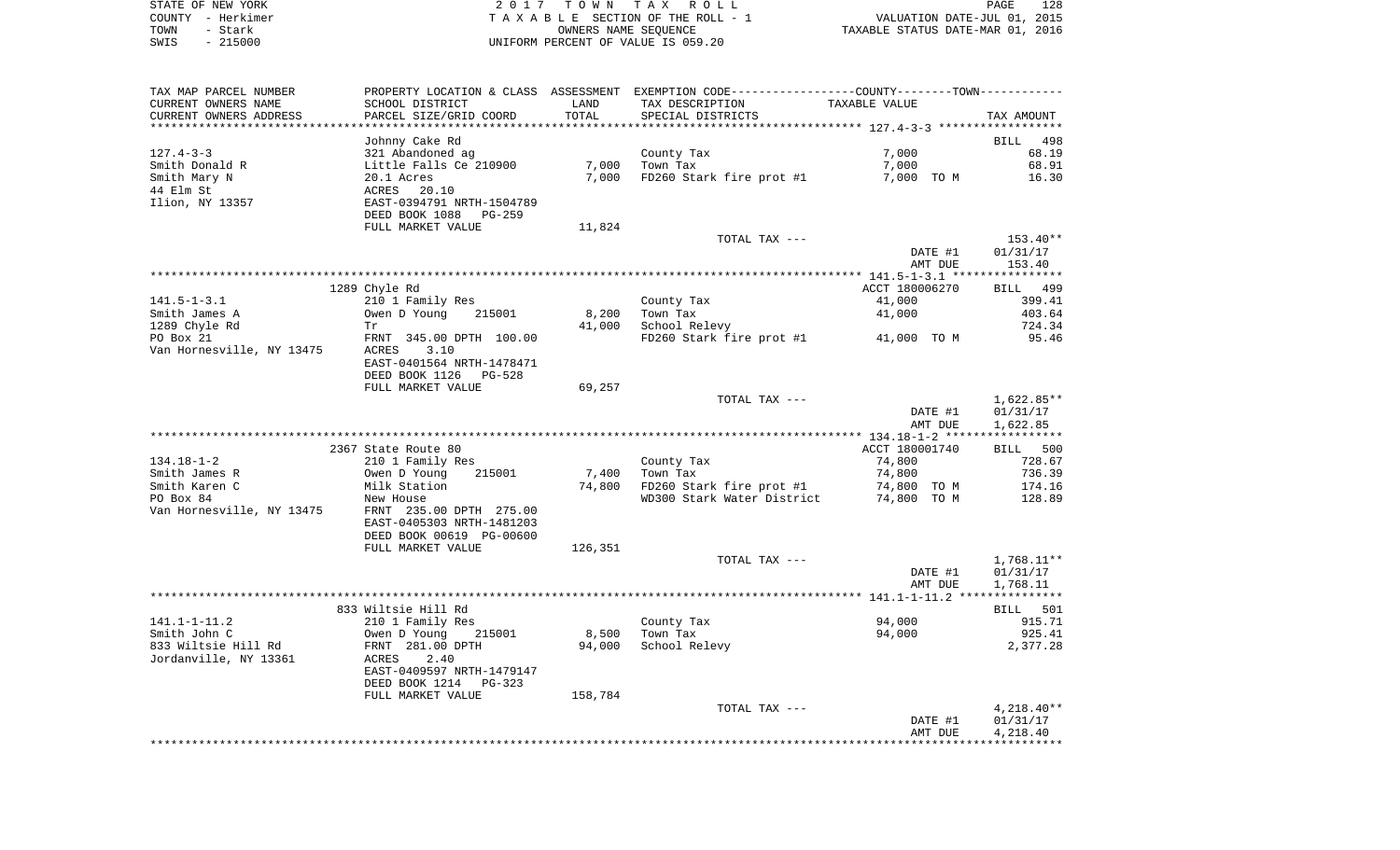| STATE OF NEW YORK |                   | 2017 TOWN TAX ROLL                 | 129<br><b>PAGE</b>               |
|-------------------|-------------------|------------------------------------|----------------------------------|
|                   | COUNTY - Herkimer | TAXABLE SECTION OF THE ROLL - 1    | VALUATION DATE-JUL 01, 2015      |
| TOWN              | - Stark           | OWNERS NAME SEOUENCE               | TAXABLE STATUS DATE-MAR 01, 2016 |
| SWIS              | $-215000$         | UNIFORM PERCENT OF VALUE IS 059.20 |                                  |

| TAX MAP PARCEL NUMBER                      |                                 |         | PROPERTY LOCATION & CLASS ASSESSMENT EXEMPTION CODE----------------COUNTY-------TOWN---------- |               |              |
|--------------------------------------------|---------------------------------|---------|------------------------------------------------------------------------------------------------|---------------|--------------|
| CURRENT OWNERS NAME                        | SCHOOL DISTRICT                 | LAND    | TAX DESCRIPTION                                                                                | TAXABLE VALUE |              |
| CURRENT OWNERS ADDRESS                     | PARCEL SIZE/GRID COORD          | TOTAL   | SPECIAL DISTRICTS                                                                              |               | TAX AMOUNT   |
|                                            |                                 |         |                                                                                                |               |              |
|                                            | Off Wiltse Hill Rd              |         |                                                                                                | ACCT 190173   | BILL 502     |
| 141.1-1-24                                 | 314 Rural vac<10                |         | County Tax                                                                                     | 1,200         | 11.69        |
| Smith John C                               | Owen D Young<br>215001          | 1,200   | Town Tax                                                                                       | 1,200         | 11.81        |
| Smith Kimberly I                           | woodlot                         | 1,200   | School Relevy                                                                                  |               | 37.43        |
| 833 Wiltse Hill Rd                         | no frontage                     |         | FD260 Stark fire prot #1                                                                       | 1,200 TO M    | 2.79         |
| Jordanville, NY 13361                      | ACRES 12.00                     |         |                                                                                                |               |              |
|                                            | EAST-0409006 NRTH-1475861       |         |                                                                                                |               |              |
|                                            | DEED BOOK 1556<br>PG-889        |         |                                                                                                |               |              |
|                                            | FULL MARKET VALUE               | 2,027   |                                                                                                |               |              |
|                                            |                                 |         | TOTAL TAX ---                                                                                  |               | $63.72**$    |
|                                            |                                 |         |                                                                                                | DATE #1       | 01/31/17     |
|                                            |                                 |         |                                                                                                | AMT DUE       | 63.72        |
|                                            |                                 |         |                                                                                                |               |              |
|                                            | Wiltsie Hill Rd                 |         |                                                                                                |               | BILL 503     |
| $141.1 - 1 - 11.3$                         | 314 Rural vac<10                |         | County Tax                                                                                     | 3,000         | 29.22        |
| Smith Joshua O                             | Owen D Young<br>215001          | 3,000   | Town Tax                                                                                       | 3,000         | 29.53        |
|                                            |                                 |         |                                                                                                |               |              |
| 793 Wiltsie Hill Rd                        | FRNT 258.20 DPTH                | 3,000   |                                                                                                |               |              |
| Jordanville, NY 13361                      | 8.90<br>ACRES                   |         |                                                                                                |               |              |
|                                            | EAST-0410405 NRTH-1478210       |         |                                                                                                |               |              |
|                                            | DEED BOOK 1476    PG-806        |         |                                                                                                |               |              |
|                                            | FULL MARKET VALUE               | 5,068   |                                                                                                |               |              |
|                                            |                                 |         | TOTAL TAX ---                                                                                  |               | 58.75**      |
|                                            |                                 |         |                                                                                                | DATE #1       | 01/31/17     |
|                                            |                                 |         |                                                                                                | AMT DUE       | 58.75        |
|                                            |                                 |         |                                                                                                |               |              |
|                                            | OFF Fiery Hill Rd               |         |                                                                                                | ACCT 193103   | BILL 504     |
| $128.4 - 2 - 4$                            | 105 Vac farmland                |         | County Tax                                                                                     | 10,900        | 106.18       |
| Smith Living Trust Kathleen E Owen D Young | 215001                          | 10,900  | Town Tax                                                                                       | 10,900        | 107.31       |
| Smith Kathleen & Rob                       | 107<br>F                        | 10,900  | FD260 Stark fire prot #1                                                                       | 10,900 TO M   | 25.38        |
| 351 Lighthall Rd                           | ACRES<br>43.70                  |         |                                                                                                |               |              |
| Fort Plain, NY 13339                       | EAST-0412778 NRTH-1497178       |         |                                                                                                |               |              |
|                                            | DEED BOOK 1574<br>PG-753        |         |                                                                                                |               |              |
|                                            | FULL MARKET VALUE               | 18,412  |                                                                                                |               |              |
|                                            |                                 |         | TOTAL TAX ---                                                                                  |               | 238.87**     |
|                                            |                                 |         |                                                                                                | DATE #1       | 01/31/17     |
|                                            |                                 |         |                                                                                                | AMT DUE       | 238.87       |
|                                            |                                 |         |                                                                                                |               |              |
|                                            | 104 Fiery Hill Rd               |         |                                                                                                | ACCT 193103   | BILL 505     |
| $134.2 - 1 - 2$                            | 120 Field crops                 |         | County Tax                                                                                     | 71,600        | 697.50       |
| Smith Living Trust Kathleen E Owen D Young | 215001                          | 17,600  | Town Tax                                                                                       | 71,600        | 704.89       |
| Smith Kathleen & Rob                       | Farm                            | 71,600  | FD260 Stark fire prot #1                                                                       | 71,600 TO M   | 166.71       |
| 351 Lighthall Rd                           | ACRES<br>47.40                  |         |                                                                                                |               |              |
| Fort Plain, NY 13339                       | EAST-0411223 NRTH-1494936       |         |                                                                                                |               |              |
|                                            | DEED BOOK 1574<br><b>PG-753</b> |         |                                                                                                |               |              |
|                                            | FULL MARKET VALUE               | 120,946 |                                                                                                |               |              |
|                                            |                                 |         | TOTAL TAX ---                                                                                  |               | $1,569.10**$ |
|                                            |                                 |         |                                                                                                | DATE #1       | 01/31/17     |
|                                            |                                 |         |                                                                                                | AMT DUE       | 1,569.10     |
|                                            |                                 |         |                                                                                                |               |              |
|                                            |                                 |         |                                                                                                |               |              |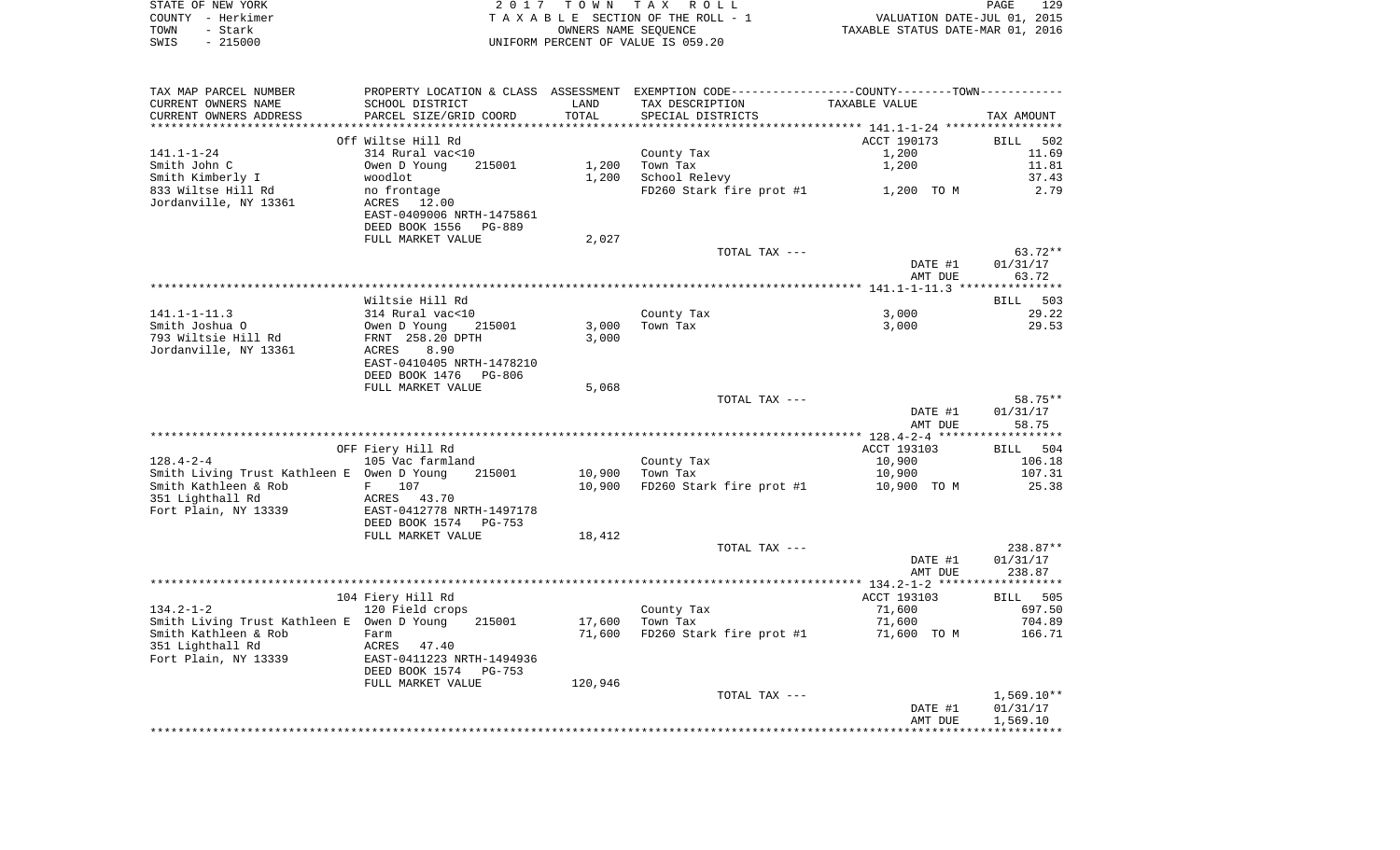| COUNTY - Herkimer<br>TOWN<br>- Stark |                                            | OWNERS NAME SEOUENCE | TAXABLE SECTION OF THE ROLL - 1                                                               | VALUATION DATE-JUL 01, 2015<br>TAXABLE STATUS DATE-MAR 01, 2016 |                          |
|--------------------------------------|--------------------------------------------|----------------------|-----------------------------------------------------------------------------------------------|-----------------------------------------------------------------|--------------------------|
| $-215000$<br>SWIS                    |                                            |                      | UNIFORM PERCENT OF VALUE IS 059.20                                                            |                                                                 |                          |
|                                      |                                            |                      |                                                                                               |                                                                 |                          |
| TAX MAP PARCEL NUMBER                |                                            |                      | PROPERTY LOCATION & CLASS ASSESSMENT EXEMPTION CODE---------------COUNTY-------TOWN---------- |                                                                 |                          |
| CURRENT OWNERS NAME                  | SCHOOL DISTRICT                            | LAND                 | TAX DESCRIPTION                                                                               | TAXABLE VALUE                                                   |                          |
| CURRENT OWNERS ADDRESS               | PARCEL SIZE/GRID COORD                     | TOTAL                | SPECIAL DISTRICTS                                                                             |                                                                 | TAX AMOUNT               |
|                                      | 2151 State Route 80                        |                      |                                                                                               | ACCT 180008850                                                  | 506<br>BILL              |
| $141.5 - 1 - 4$                      | 210 1 Family Res                           |                      | County Tax                                                                                    | 35,500                                                          | 345.83                   |
| Smith Lyle O                         | Owen D Young<br>215001                     |                      | $3,600$ Town Tax                                                                              | 35,500                                                          | 349.49                   |
| Smith Wf                             | R1                                         | 35,500               | FD260 Stark fire prot #1                                                                      | 35,500 TO M                                                     | 82.66                    |
| 2151 State Rte. 80                   | FRNT 380.00 DPTH<br>50.00                  |                      |                                                                                               |                                                                 |                          |
| Jordanville, NY 13361                | ACRES<br>0.10                              |                      |                                                                                               |                                                                 |                          |
|                                      | EAST-0401920 NRTH-1478647                  |                      |                                                                                               |                                                                 |                          |
|                                      | DEED BOOK 680<br><b>PG-806</b>             |                      |                                                                                               |                                                                 |                          |
|                                      | FULL MARKET VALUE                          | 59,966               |                                                                                               |                                                                 |                          |
|                                      |                                            |                      | TOTAL TAX ---                                                                                 |                                                                 | 777.98**                 |
|                                      |                                            |                      |                                                                                               | DATE #1<br>AMT DUE                                              | 01/31/17<br>777.98       |
|                                      |                                            |                      |                                                                                               |                                                                 |                          |
|                                      | 1099 Wiltse Hill Rd                        |                      |                                                                                               | ACCT 180011640                                                  | BILL 507                 |
| $141.6 - 1 - 31.1$                   | 210 1 Family Res                           |                      | County Tax                                                                                    | 113,700                                                         | 1,107.62                 |
| Smith Marion Roach                   | Owen D Young<br>215001                     |                      | 8,800 Town Tax                                                                                | 113,700                                                         | 1,119.35                 |
| 3 Middle Hill Rd                     | Jacquay                                    |                      | 113,700 FD260 Stark fire prot #1                                                              | 113,700 TO M                                                    | 264.73                   |
| Troy, NY 12180                       | R1                                         |                      | WD300 Stark Water District                                                                    | 113,700 TO M                                                    | 195.92                   |
|                                      | FRNT 320.00 DPTH                           |                      |                                                                                               |                                                                 |                          |
|                                      | 2.90<br>ACRES                              |                      |                                                                                               |                                                                 |                          |
|                                      | EAST-0404622 NRTH-1479566                  |                      |                                                                                               |                                                                 |                          |
|                                      | DEED BOOK 1463 PG-972                      |                      |                                                                                               |                                                                 |                          |
|                                      | FULL MARKET VALUE                          | 192,061              |                                                                                               |                                                                 |                          |
|                                      |                                            |                      | TOTAL TAX ---                                                                                 | DATE #1                                                         | $2,687.62**$<br>01/31/17 |
|                                      |                                            |                      |                                                                                               | AMT DUE                                                         | 2,687.62                 |
|                                      |                                            |                      |                                                                                               |                                                                 |                          |
|                                      | 793 Wiltsie Hill Rd                        |                      |                                                                                               | ACCT 177166                                                     | BILL<br>508              |
| $141.1 - 1 - 11.4$                   | 323 Vacant rural                           |                      | County Tax                                                                                    | 500                                                             | 4.87                     |
| Smith Richard O                      | Owen D Young<br>215001                     | 500                  | Town Tax                                                                                      | 500                                                             | 4.92                     |
| Smith Eleanor B                      | ACRES<br>2.30                              | 500                  | FD260 Stark fire prot #1                                                                      | 500 TO M                                                        | 1.16                     |
| 793 Wiltsie Hill Rd                  | EAST-0410222 NRTH-1478441                  |                      |                                                                                               |                                                                 |                          |
| Jordanville, NY 13361                | DEED BOOK 1476 PG-809                      |                      |                                                                                               |                                                                 |                          |
|                                      | FULL MARKET VALUE                          | 845                  |                                                                                               |                                                                 |                          |
|                                      |                                            |                      | TOTAL TAX ---                                                                                 |                                                                 | $10.95**$                |
|                                      |                                            |                      |                                                                                               | DATE #1                                                         | 01/31/17                 |
|                                      |                                            |                      |                                                                                               | AMT DUE                                                         | 10.95                    |
|                                      |                                            |                      |                                                                                               |                                                                 |                          |
| $141.2 - 1 - 26$                     | 793 Wiltse Hill Rd                         |                      |                                                                                               |                                                                 | 509<br>BILL<br>961.50    |
| Smith Richard O                      | 210 1 Family Res<br>Owen D Young<br>215001 | 7,400                | County Tax<br>Town Tax                                                                        | 98,700<br>98,700                                                | 971.68                   |
| Smith Eleanor B                      | FRNT 416.00 DPTH                           | 98,700               | FD260 Stark fire prot #1                                                                      | 98,700 TO M                                                     | 229.81                   |
| 793 Wiltsie Hill Rd                  | ACRES<br>3.00                              |                      |                                                                                               |                                                                 |                          |
| Jordanville, NY 13361                | EAST-0410354 NRTH-1478682                  |                      |                                                                                               |                                                                 |                          |
|                                      | DEED BOOK 894<br><b>PG-234</b>             |                      |                                                                                               |                                                                 |                          |
|                                      | FULL MARKET VALUE                          | 166,723              |                                                                                               |                                                                 |                          |
|                                      |                                            |                      | TOTAL TAX ---                                                                                 |                                                                 | 2,162.99**               |
|                                      |                                            |                      |                                                                                               | DATE #1                                                         | 01/31/17                 |
|                                      |                                            |                      |                                                                                               | AMT DUE                                                         | 2,162.99                 |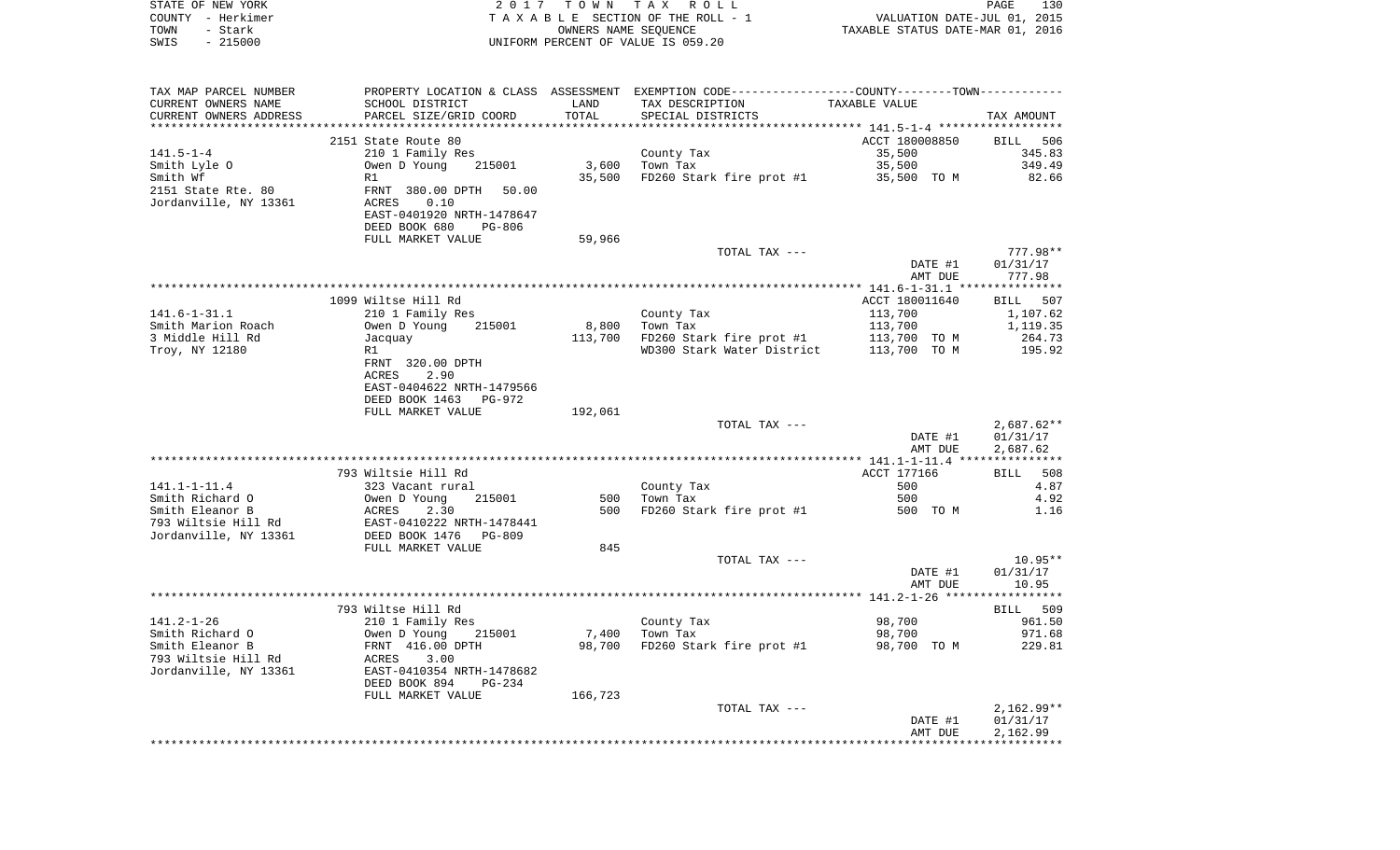| STATE OF NEW YORK | 2017 TOWN TAX ROLL                 | 131<br>PAGE                      |
|-------------------|------------------------------------|----------------------------------|
| COUNTY - Herkimer | TAXABLE SECTION OF THE ROLL - 1    | VALUATION DATE-JUL 01, 2015      |
| TOWN<br>- Stark   | OWNERS NAME SEOUENCE               | TAXABLE STATUS DATE-MAR 01, 2016 |
| SWIS - 215000     | UNIFORM PERCENT OF VALUE IS 059.20 |                                  |

| TAX MAP PARCEL NUMBER    |                                                       |         | PROPERTY LOCATION & CLASS ASSESSMENT EXEMPTION CODE---------------COUNTY--------TOWN---------- |                |              |
|--------------------------|-------------------------------------------------------|---------|------------------------------------------------------------------------------------------------|----------------|--------------|
| CURRENT OWNERS NAME      | SCHOOL DISTRICT                                       | LAND    | TAX DESCRIPTION                                                                                | TAXABLE VALUE  |              |
| CURRENT OWNERS ADDRESS   | PARCEL SIZE/GRID COORD                                | TOTAL   | SPECIAL DISTRICTS                                                                              |                | TAX AMOUNT   |
| ***********************  |                                                       |         |                                                                                                |                |              |
|                          | 351 Lighthall Rd                                      |         |                                                                                                | ACCT 193098    | BILL 510     |
| 134.2-1-3                | 210 1 Family Res                                      |         | VET WAR CT 41121                                                                               | 5,400<br>5,400 |              |
| Smith Robert O           | Owen D Young 215001                                   |         | 6,900 County Tax                                                                               | 67,600         | 658.53       |
| Smith Kathleen E         | R1                                                    |         | 73,000 Town Tax                                                                                | 67,600         | 665.51       |
| 351 Lighthall Rd         | <b>ACRES</b><br>2.40                                  |         | FD260 Stark fire prot #1                                                                       | 73,000 TO M    | 169.97       |
| Fort Plain, NY 13339     |                                                       |         |                                                                                                |                |              |
|                          | EAST-0412011 NRTH-1494663<br>DEED BOOK 1574    PG-738 |         |                                                                                                |                |              |
|                          |                                                       |         |                                                                                                |                |              |
|                          | FULL MARKET VALUE                                     | 123,311 |                                                                                                |                |              |
|                          |                                                       |         | TOTAL TAX ---                                                                                  |                | $1,494.01**$ |
|                          |                                                       |         |                                                                                                | DATE #1        | 01/31/17     |
|                          |                                                       |         |                                                                                                | AMT DUE        | 1,494.01     |
|                          |                                                       |         |                                                                                                |                |              |
|                          | State Route 168                                       |         |                                                                                                | ACCT 193094    | BILL 511     |
| 134.2-1-15               | 322 Rural vac>10<br>Owen D Young 2<br>Vac Ld          |         | County Tax                                                                                     | 9,000          | 87.67        |
| Smith Robert O           | 215001                                                | 9,000   | Town Tax                                                                                       | 9,000          | 88.60        |
| Smith Kathleen E         |                                                       | 9,000   | FD260 Stark fire prot #1                                                                       | 9,000 TO M     | 20.95        |
| 351 Lighthall Rd         | ACRES 11.00<br>EAST-0412572 NRTH-1492587              |         |                                                                                                |                |              |
| Fort Plain, NY 13339     |                                                       |         |                                                                                                |                |              |
|                          | DEED BOOK 1574 PG-728                                 |         |                                                                                                |                |              |
|                          | FULL MARKET VALUE                                     | 15,203  |                                                                                                |                |              |
|                          |                                                       |         | TOTAL TAX ---                                                                                  |                | 197.22**     |
|                          |                                                       |         |                                                                                                | DATE #1        | 01/31/17     |
|                          |                                                       |         |                                                                                                | AMT DUE        | 197.22       |
|                          |                                                       |         |                                                                                                |                |              |
|                          | 2245 State Route 80                                   |         |                                                                                                | ACCT 180008940 | BILL 512     |
| 141.6-1-14               | 210 1 Family Res                                      |         | County Tax                                                                                     | 53,000         | 516.30       |
|                          |                                                       |         |                                                                                                | 53,000         | 521.77       |
| Smith Ronald & Nancy     | Owen D Young<br>215001                                | 4,400   | Town Tax                                                                                       |                |              |
| Doxtater Teresa A        | R1                                                    |         | 53,000 FD260 Stark fire prot #1 53,000 TO M<br>WD300 Stark Water District 53,000 TO M          |                | 123.40       |
| PO Box 72                | FRNT 165.00 DPTH 200.00                               |         |                                                                                                |                | 91.33        |
| VanHornesville, NY 13475 | ACRES 0.85                                            |         |                                                                                                |                |              |
|                          | EAST-0403602 NRTH-1479564                             |         |                                                                                                |                |              |
|                          | DEED BOOK 1438 PG-743                                 |         |                                                                                                |                |              |
|                          | FULL MARKET VALUE                                     | 89,527  |                                                                                                |                |              |
|                          |                                                       |         | TOTAL TAX ---                                                                                  |                | 1,252.80**   |
|                          |                                                       |         |                                                                                                | DATE #1        | 01/31/17     |
|                          |                                                       |         |                                                                                                | AMT DUE        | 1,252.80     |
|                          |                                                       |         |                                                                                                |                |              |
|                          | 938 Wiltse Hill Rd                                    |         |                                                                                                | ACCT 180009330 | BILL 513     |
| 141.1-1-11.1             | 112 Dairy farm                                        |         | AGRIC 10 Y 42100                                                                               | 1,300<br>1,300 |              |
| Smith William D          | Owen D Young<br>215001                                |         | 58,300 County Tax                                                                              | 171,700        | 1,672.63     |
| 938 Wiltste Hill Rd      | Farm                                                  |         | 173,000 Town Tax                                                                               | 171,700        | 1,690.35     |
| Jordanville, NY 13361    | FRNT 4608.00 DPTH                                     |         | FD260 Stark fire prot #1 $173,000$ TO M                                                        |                | 402.80       |
|                          | ACRES 163.40                                          |         |                                                                                                |                |              |
|                          | EAST-0408697 NRTH-1478514                             |         |                                                                                                |                |              |
|                          | DEED BOOK 820<br>$PG-124$                             |         |                                                                                                |                |              |
|                          |                                                       |         |                                                                                                |                |              |
|                          | FULL MARKET VALUE                                     | 292,230 |                                                                                                |                |              |
|                          |                                                       |         | TOTAL TAX ---                                                                                  |                | $3,765.78**$ |
|                          |                                                       |         |                                                                                                | DATE #1        | 01/31/17     |
|                          |                                                       |         |                                                                                                | AMT DUE        | 3,765.78     |
|                          |                                                       |         |                                                                                                |                |              |
|                          |                                                       |         |                                                                                                |                |              |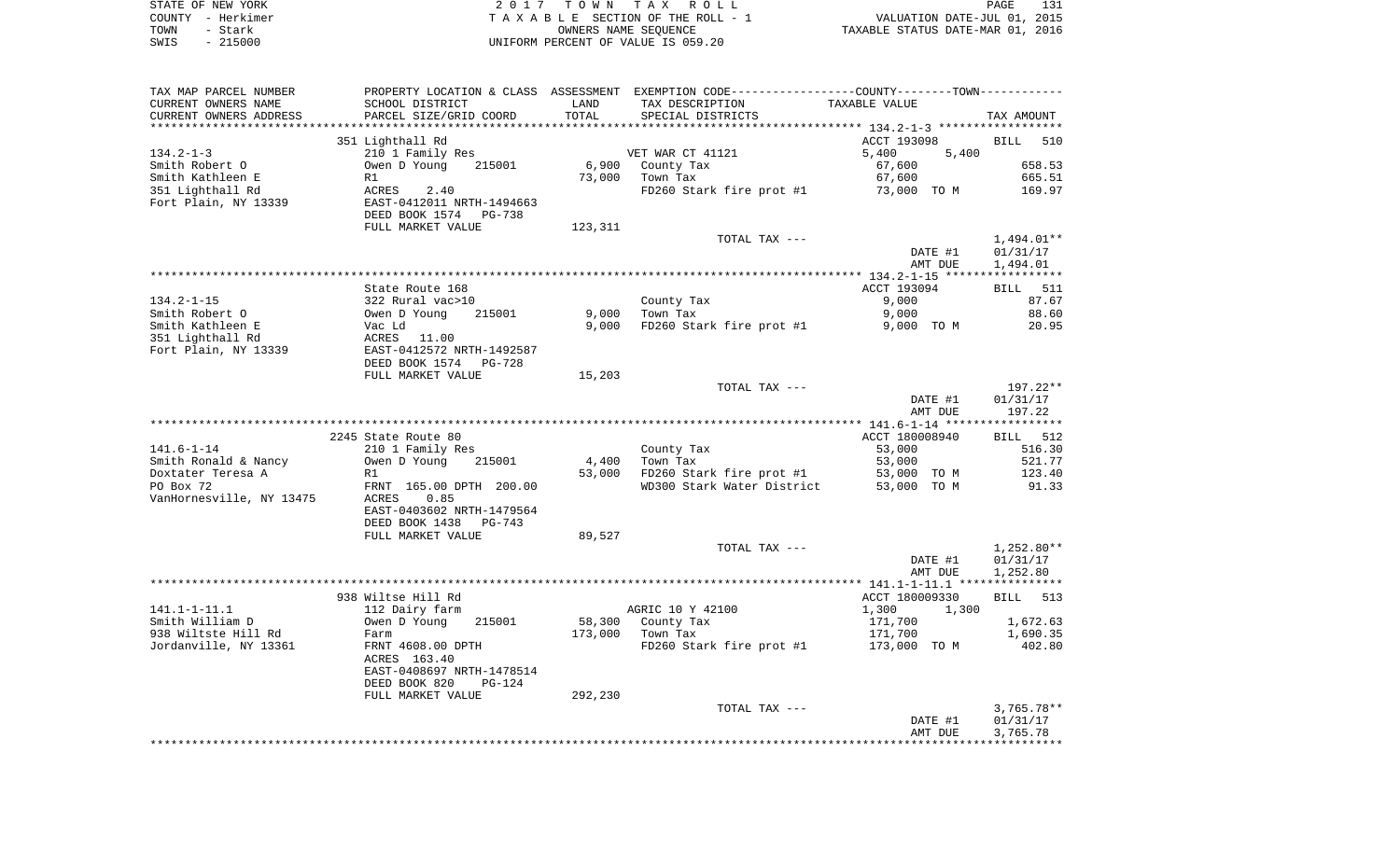| STATE OF NEW YORK | 2017 TOWN TAX ROLL                 | PAGE                             |
|-------------------|------------------------------------|----------------------------------|
| COUNTY - Herkimer | TAXABLE SECTION OF THE ROLL - 1    | VALUATION DATE-JUL 01, 2015      |
| TOWN<br>- Stark   | OWNERS NAME SEOUENCE               | TAXABLE STATUS DATE-MAR 01, 2016 |
| - 215000<br>SWIS  | UNIFORM PERCENT OF VALUE IS 059.20 |                                  |

132<br>2015<br>2016

| TAX MAP PARCEL NUMBER     |                                         |         | PROPERTY LOCATION & CLASS ASSESSMENT EXEMPTION CODE---------------COUNTY-------TOWN---------- |                |                    |
|---------------------------|-----------------------------------------|---------|-----------------------------------------------------------------------------------------------|----------------|--------------------|
| CURRENT OWNERS NAME       | SCHOOL DISTRICT                         | LAND    | TAX DESCRIPTION                                                                               | TAXABLE VALUE  |                    |
| CURRENT OWNERS ADDRESS    | PARCEL SIZE/GRID COORD                  | TOTAL   | SPECIAL DISTRICTS                                                                             |                | TAX AMOUNT         |
|                           |                                         |         |                                                                                               |                |                    |
|                           | Wiltsie Hill Rd                         |         |                                                                                               |                | BILL<br>514        |
| 141.6-1-31.2              | 323 Vacant rural                        |         | County Tax                                                                                    | 200            | 1.95               |
| Snyder Gerad J            | Owen D Young<br>215001                  | 200     | Town Tax                                                                                      | 200            | 1.97               |
| 5920 Park Rd              | 0.18<br>ACRES                           | 200     | FD260 Stark fire prot #1                                                                      | 200 TO M       | .47                |
| PO Box 9                  | EAST-0404360 NRTH-1479608               |         | WD300 Stark Water District                                                                    | 200 TO M       | .34                |
| Van Hornesville, NY 13475 | DEED BOOK 1463<br>PG-972                |         |                                                                                               |                |                    |
|                           | FULL MARKET VALUE                       | 338     |                                                                                               |                |                    |
|                           |                                         |         | TOTAL TAX ---                                                                                 |                | $4.73**$           |
|                           |                                         |         |                                                                                               | DATE #1        | 01/31/17           |
|                           |                                         |         |                                                                                               | AMT DUE        | 4.73               |
|                           | 5920 Park Rd                            |         |                                                                                               | ACCT 180009660 | <b>BILL</b> 515    |
| 141.6-1-35                | 210 1 Family Res                        |         | County Tax                                                                                    | 61,200         | 596.19             |
| Snyder Gerard J           | 215001<br>Owen D Young                  | 5,000   | Town Tax                                                                                      | 61,200         | 602.50             |
| 5920 Park Rd              | R1                                      | 61,200  | FD260 Stark fire prot #1                                                                      | 61,200 TO M    | 142.49             |
| PO Box 9                  | FRNT 104.00 DPTH 110.00                 |         | WD300 Stark Water District                                                                    | 61,200 TO M    | 105.46             |
| Van Hornesville, NY 13475 | ACRES<br>0.26                           |         |                                                                                               |                |                    |
|                           | EAST-0404310 NRTH-1479668               |         |                                                                                               |                |                    |
|                           | DEED BOOK 780<br>PG-609                 |         |                                                                                               |                |                    |
|                           | FULL MARKET VALUE                       | 103,378 |                                                                                               |                |                    |
|                           |                                         |         | TOTAL TAX ---                                                                                 |                | $1,446.64**$       |
|                           |                                         |         |                                                                                               | DATE #1        | 01/31/17           |
|                           |                                         |         |                                                                                               | AMT DUE        | 1,446.64           |
|                           |                                         |         |                                                                                               |                |                    |
|                           | 3229 State Route 80                     |         |                                                                                               | ACCT 180012030 | <b>BILL</b><br>516 |
| 134.4-1-26                | 210 1 Family Res                        |         | CW_15_VET/ 41162                                                                              | 5,400          | $\mathbf{0}$       |
| Snyder Lawrence C         | Owen D Young<br>215001                  | 5,200   | County Tax                                                                                    | 45,600         | 444.22             |
| Snyder Jacqueline E       | R1                                      | 51,000  | Town Tax                                                                                      | 51,000         | 502.09             |
| 3229 State Route 80       | FRNT 110.00 DPTH 200.00                 |         | School Relevy                                                                                 |                | 1,036.22           |
| Fort Plain, NY 13339      | EAST-0419099 NRTH-1489086               |         | FD260 Stark fire prot #1                                                                      | 51,000 TO M    | 118.74             |
|                           | DEED BOOK 802<br>PG-316                 |         |                                                                                               |                |                    |
|                           | FULL MARKET VALUE                       | 86,149  |                                                                                               |                |                    |
|                           |                                         |         | TOTAL TAX ---                                                                                 |                | $2,101.27**$       |
|                           |                                         |         |                                                                                               | DATE #1        | 01/31/17           |
|                           |                                         |         |                                                                                               | AMT DUE        | 2,101.27           |
|                           |                                         |         |                                                                                               | ACCT 180001470 | BILL 517           |
| $134.18 - 1 - 1$          | 2335 State Route 80<br>210 1 Family Res |         | County Tax                                                                                    | 77,300         | 753.03             |
| Sorensen Kenneth A        | Owen D Young<br>215001                  | 13,100  | Town Tax                                                                                      | 77,300         | 761.00             |
| Sorensen Tammy L          | Merge W/134.3-1-28.2                    | 77,300  | FD260 Stark fire prot #1                                                                      | 77,300 TO M    | 179.98             |
| PO Box 74                 | Biermeister Pla                         |         | WD300 Stark Water District                                                                    | 77,300 TO M    | 133.20             |
| Van Hornesville, NY 13475 | R1.                                     |         |                                                                                               |                |                    |
|                           | ACRES<br>5.10                           |         |                                                                                               |                |                    |
|                           | EAST-0404983 NRTH-1481120               |         |                                                                                               |                |                    |
|                           | DEED BOOK 943<br>$PG-534$               |         |                                                                                               |                |                    |
|                           | FULL MARKET VALUE                       | 130,574 |                                                                                               |                |                    |
|                           |                                         |         | TOTAL TAX ---                                                                                 |                | 1,827.21**         |
|                           |                                         |         |                                                                                               | DATE #1        | 01/31/17           |
|                           |                                         |         |                                                                                               | AMT DUE        | 1,827.21           |
|                           |                                         |         |                                                                                               |                |                    |
|                           |                                         |         |                                                                                               |                |                    |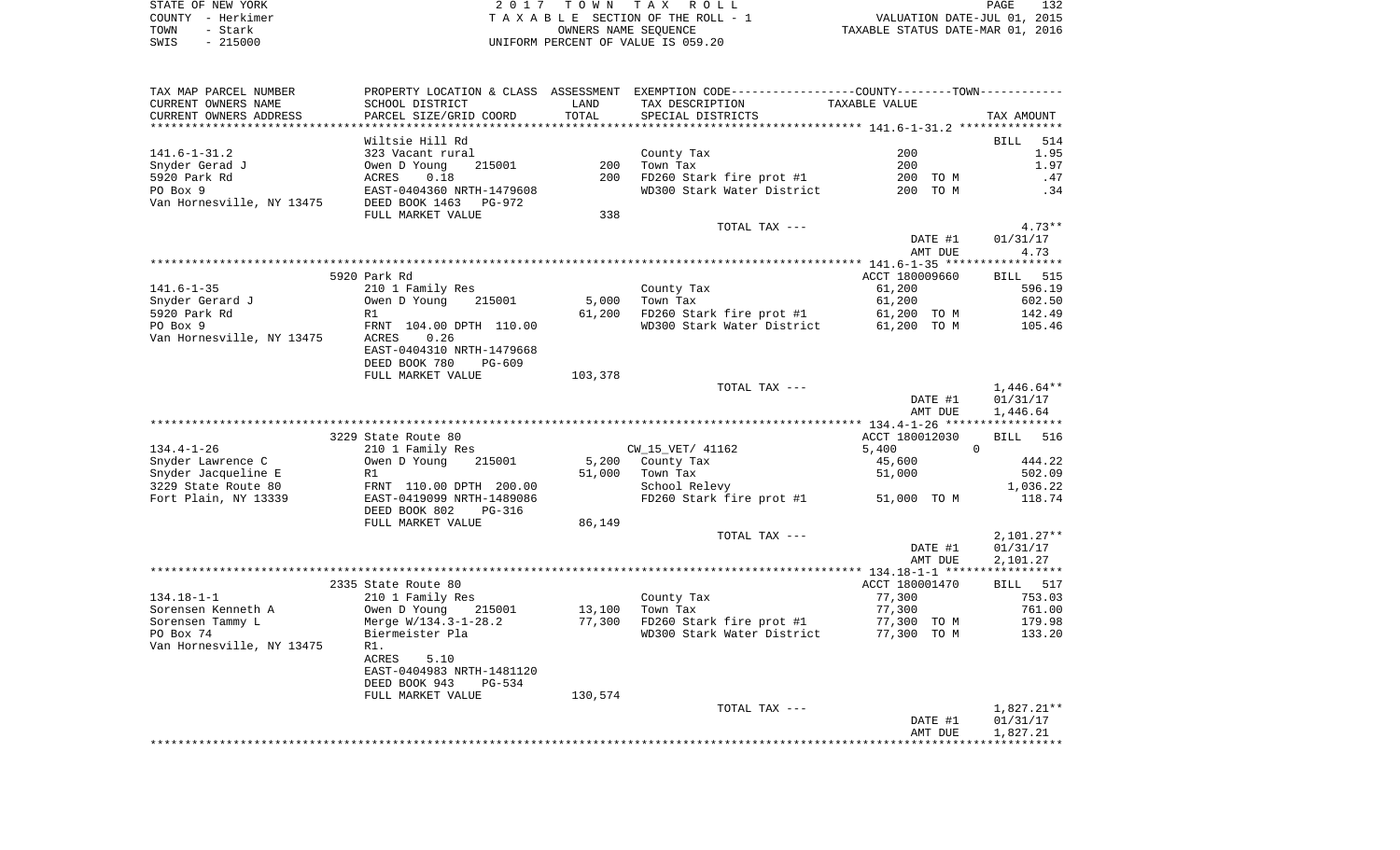| STATE OF NEW YORK                    | 2017                      |                      | TOWN TAX ROLL                                                                                 |                                                                 | PAGE<br>133 |
|--------------------------------------|---------------------------|----------------------|-----------------------------------------------------------------------------------------------|-----------------------------------------------------------------|-------------|
| COUNTY - Herkimer                    |                           |                      | TAXABLE SECTION OF THE ROLL - 1                                                               | VALUATION DATE-JUL 01, 2015<br>TAXABLE STATUS DATE-MAR 01, 2016 |             |
| TOWN<br>- Stark<br>SWIS<br>$-215000$ |                           | OWNERS NAME SEQUENCE | UNIFORM PERCENT OF VALUE IS 059.20                                                            |                                                                 |             |
|                                      |                           |                      |                                                                                               |                                                                 |             |
|                                      |                           |                      |                                                                                               |                                                                 |             |
| TAX MAP PARCEL NUMBER                |                           |                      | PROPERTY LOCATION & CLASS ASSESSMENT EXEMPTION CODE---------------COUNTY-------TOWN---------- |                                                                 |             |
| CURRENT OWNERS NAME                  | SCHOOL DISTRICT           | LAND                 | TAX DESCRIPTION                                                                               | TAXABLE VALUE                                                   |             |
| CURRENT OWNERS ADDRESS               | PARCEL SIZE/GRID COORD    | TOTAL                | SPECIAL DISTRICTS                                                                             |                                                                 | TAX AMOUNT  |
|                                      |                           |                      |                                                                                               |                                                                 |             |
|                                      | Travis Rd                 |                      |                                                                                               | ACCT 180014000                                                  | BILL<br>518 |
| $134.1 - 2 - 7$                      | 322 Rural vac>10          |                      | County Tax                                                                                    | 5,900                                                           | 57.48       |
| Soukup Charles                       | Owen D Young<br>215001    | 5,900                | Town Tax                                                                                      | 5,900                                                           | 58.08       |
| 1 S Main St                          | split from 1-1            | 5,900                | FD260 Stark fire prot #1                                                                      | 5,900 TO M                                                      | 13.74       |
| Dolgeville, NY 13329                 | FRNT 540.00 DPTH          |                      |                                                                                               |                                                                 |             |
|                                      | ACRES 10.80               |                      |                                                                                               |                                                                 |             |
|                                      | EAST-0397150 NRTH-1495471 |                      |                                                                                               |                                                                 |             |
|                                      | DEED BOOK 1472 PG-930     |                      |                                                                                               |                                                                 |             |
|                                      | FULL MARKET VALUE         | 9,966                |                                                                                               |                                                                 |             |
|                                      |                           |                      | TOTAL TAX ---                                                                                 |                                                                 | 129.30**    |
|                                      |                           |                      |                                                                                               | DATE #1                                                         | 01/31/17    |
|                                      |                           |                      |                                                                                               | AMT DUE                                                         | 129.30      |
|                                      | Travis Rd                 |                      |                                                                                               | ACCT 180014000                                                  | BILL 519    |
| $134.1 - 2 - 8$                      | 322 Rural vac>10          |                      | County Tax                                                                                    | 5,800                                                           | 56.50       |
| Soukup Charles                       | 215001<br>Owen D Young    | 5,800                | Town Tax                                                                                      | 5,800                                                           | 57.10       |
| 1 S Main St                          | split from 1-1            | 5,800                | FD260 Stark fire prot #1                                                                      | 5,800 TO M                                                      | 13.50       |
| Dolgeville, NY 13329                 | FRNT 1029.40 DPTH         |                      |                                                                                               |                                                                 |             |
|                                      | ACRES 10.40               |                      |                                                                                               |                                                                 |             |
|                                      | EAST-0396704 NRTH-1496167 |                      |                                                                                               |                                                                 |             |
|                                      | DEED BOOK 1472<br>PG-930  |                      |                                                                                               |                                                                 |             |
|                                      | FULL MARKET VALUE         | 9,797                |                                                                                               |                                                                 |             |
|                                      |                           |                      | TOTAL TAX ---                                                                                 |                                                                 | 127.10**    |
|                                      |                           |                      |                                                                                               | DATE #1                                                         | 01/31/17    |
|                                      |                           |                      |                                                                                               | AMT DUE                                                         | 127.10      |
|                                      |                           |                      |                                                                                               |                                                                 |             |
|                                      | Off State Route 168       |                      |                                                                                               | ACCT 180008280                                                  | BILL 520    |
| 128.3-1-5                            | 323 Vacant rural          |                      | County Tax                                                                                    | 1,300                                                           | 12.66       |
| Soukup Charles J                     | 215001<br>Owen D Young    | 1,300                | Town Tax                                                                                      | 1,300                                                           | 12.80       |
| 1 S Main St                          | V12 20                    | 1,300                | FD260 Stark fire prot #1                                                                      | 1,300 TO M                                                      | 3.03        |
| Dolgeville, NY 13329                 | ACRES 13.10               |                      |                                                                                               |                                                                 |             |
|                                      | EAST-0406953 NRTH-1499960 |                      |                                                                                               |                                                                 |             |
|                                      | DEED BOOK 1226<br>PG-843  |                      |                                                                                               |                                                                 |             |
|                                      | FULL MARKET VALUE         | 2,196                | TOTAL TAX ---                                                                                 |                                                                 | $28.49**$   |
|                                      |                           |                      |                                                                                               | DATE #1                                                         | 01/31/17    |
|                                      |                           |                      |                                                                                               | AMT DUE                                                         | 28.49       |
|                                      |                           |                      |                                                                                               |                                                                 |             |
|                                      | Off State Route 168       |                      |                                                                                               | ACCT 180009390                                                  | 521<br>BILL |
| $128.3 - 1 - 6$                      | 323 Vacant rural          |                      | County Tax                                                                                    | 6,000                                                           | 58.45       |
| Soukup Charles J                     | Owen D Young<br>215001    | 6,000                | Town Tax                                                                                      | 6,000                                                           | 59.07       |
| 1 S Main St                          | 124<br>F                  | 6,000                | FD260 Stark fire prot #1                                                                      | 6,000 TO M                                                      | 13.97       |
| Dolgeville, NY 13329                 | ACRES<br>60.40            |                      |                                                                                               |                                                                 |             |
|                                      | EAST-0404549 NRTH-1500896 |                      |                                                                                               |                                                                 |             |
|                                      | DEED BOOK 1226<br>PG-843  |                      |                                                                                               |                                                                 |             |
|                                      | FULL MARKET VALUE         | 10,135               |                                                                                               |                                                                 |             |
|                                      |                           |                      | TOTAL TAX ---                                                                                 |                                                                 | 131.49**    |
|                                      |                           |                      |                                                                                               | DATE #1                                                         | 01/31/17    |
|                                      |                           |                      |                                                                                               | AMT DUE                                                         | 131.49      |
|                                      |                           |                      |                                                                                               |                                                                 |             |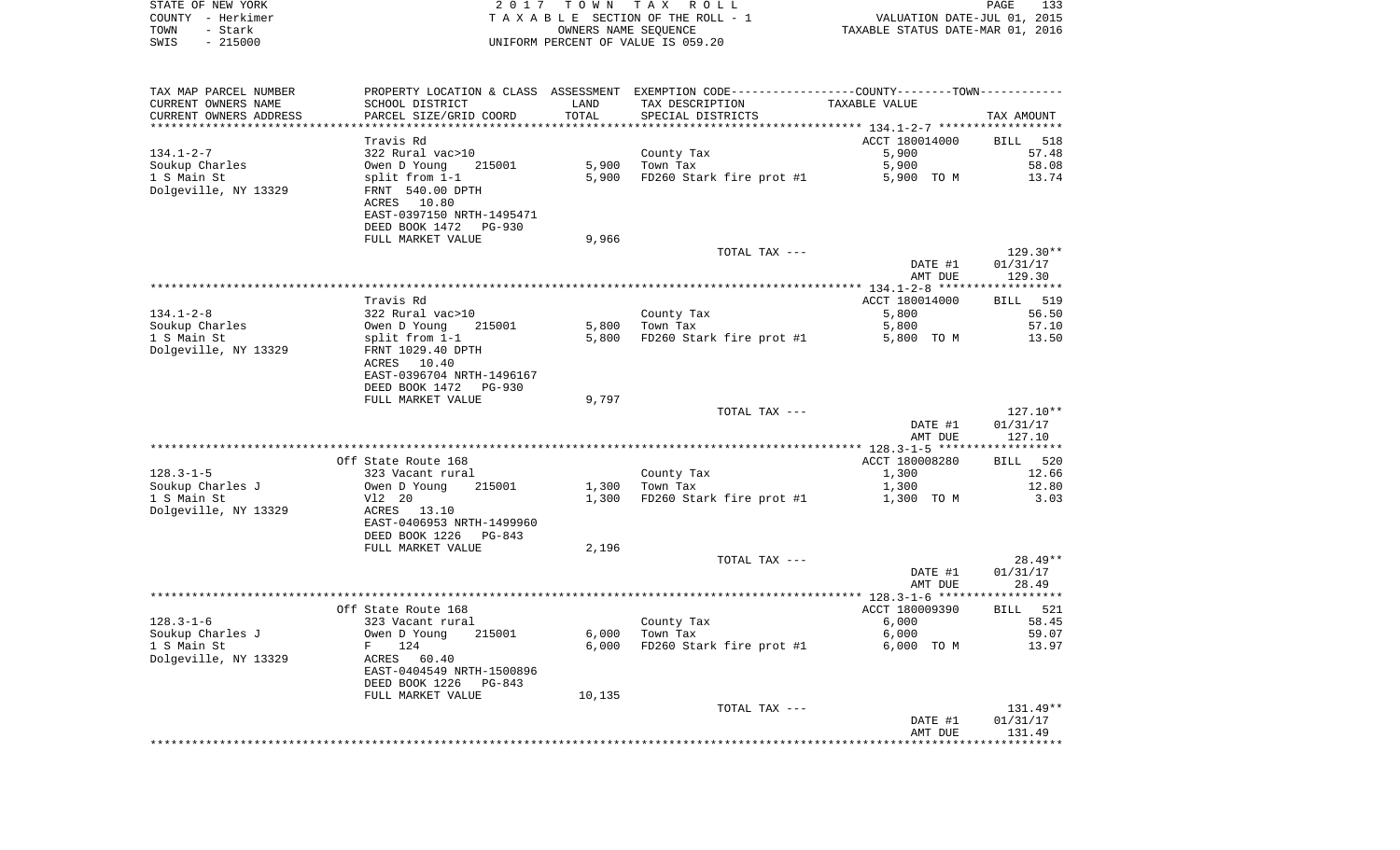|      | STATE OF NEW YORK | 2017 TOWN TAX ROLL                 | PAGE                             | 134 |
|------|-------------------|------------------------------------|----------------------------------|-----|
|      | COUNTY - Herkimer | TAXABLE SECTION OF THE ROLL - 1    | VALUATION DATE-JUL 01, 2015      |     |
| TOWN | - Stark           | OWNERS NAME SEOUENCE               | TAXABLE STATUS DATE-MAR 01, 2016 |     |
| SWIS | $-215000$         | UNIFORM PERCENT OF VALUE IS 059.20 |                                  |     |
|      |                   |                                    |                                  |     |
|      |                   |                                    |                                  |     |

| TAX MAP PARCEL NUMBER  |                                       |                | PROPERTY LOCATION & CLASS ASSESSMENT EXEMPTION CODE----------------COUNTY--------TOWN---------- |                |            |
|------------------------|---------------------------------------|----------------|-------------------------------------------------------------------------------------------------|----------------|------------|
| CURRENT OWNERS NAME    | SCHOOL DISTRICT                       | LAND           | TAX DESCRIPTION                                                                                 | TAXABLE VALUE  |            |
| CURRENT OWNERS ADDRESS | PARCEL SIZE/GRID COORD                | TOTAL          | SPECIAL DISTRICTS                                                                               |                | TAX AMOUNT |
|                        |                                       |                |                                                                                                 |                |            |
|                        | Travis Rd                             |                |                                                                                                 |                | BILL 522   |
| $134.1 - 2 - 5$        | 314 Rural vac<10                      |                | County Tax                                                                                      | 4,200          | 40.91      |
| Soukup Charles J       | 215001 4,200 Town Tax<br>Owen D Young |                |                                                                                                 | 4,200          | 41.35      |
| 1 South Main St        | split from 1-2.2                      | 4,200          | FD260 Stark fire prot #1                                                                        | 4,200 TO M     | 9.78       |
| Dolgeville, NY 13329   | Vac Ld                                |                |                                                                                                 |                |            |
|                        | FRNT 492.50 DPTH                      |                |                                                                                                 |                |            |
|                        | ACRES<br>5.00                         |                |                                                                                                 |                |            |
|                        | EAST-0397775 NRTH-1495430             |                |                                                                                                 |                |            |
|                        | DEED BOOK 1277 PG-193                 |                |                                                                                                 |                |            |
|                        | FULL MARKET VALUE                     | 7,095          |                                                                                                 |                |            |
|                        |                                       |                | TOTAL TAX ---                                                                                   |                | $92.04**$  |
|                        |                                       |                |                                                                                                 | DATE #1        | 01/31/17   |
|                        |                                       |                |                                                                                                 | AMT DUE        | 92.04      |
|                        |                                       |                |                                                                                                 |                |            |
|                        | Travis Rd                             |                |                                                                                                 |                | BILL 523   |
| $134.1 - 2 - 6$        | 314 Rural vac<10                      |                | County Tax                                                                                      | 4,000          | 38.97      |
| Soukup Charles J       | 215001 4,000 Town Tax<br>Owen D Young |                |                                                                                                 | 4,000          | 39.38      |
| 1 South Main St        | split from 1-2.2                      | 4,000          | FD260 Stark fire prot #1                                                                        | 4,000 TO M     | 9.31       |
| Dolgeville, NY 13329   | Vac Ld                                |                |                                                                                                 |                |            |
|                        | FRNT 608.00 DPTH                      |                |                                                                                                 |                |            |
|                        | 4.20<br>ACRES                         |                |                                                                                                 |                |            |
|                        | EAST-0397547 NRTH-1495783             |                |                                                                                                 |                |            |
|                        | DEED BOOK 1277 PG-193                 |                |                                                                                                 |                |            |
|                        | FULL MARKET VALUE                     | 6,757          |                                                                                                 |                |            |
|                        |                                       |                | TOTAL TAX ---                                                                                   |                | $87.66**$  |
|                        |                                       |                |                                                                                                 | DATE #1        | 01/31/17   |
|                        |                                       |                |                                                                                                 | AMT DUE        | 87.66      |
|                        |                                       |                |                                                                                                 |                |            |
|                        | 3248 State Route 80                   |                |                                                                                                 | ACCT 180006210 | BILL 524   |
| $134.4 - 1 - 37$       | 210 1 Family Res                      |                | County Tax                                                                                      | 24,500         | 238.67     |
| Spain Joseph           | 215001<br>Owen D Young                | 4,400 Town Tax |                                                                                                 | 24,500         | 241.20     |
| 3248 State Route 80    | $R1 \t1/4$                            | 24,500         | FD260 Stark fire prot #1                                                                        | 24,500 TO M    | 57.04      |
| Fort Plain, NY 13339   | FRNT 75.00 DPTH 131.10                |                |                                                                                                 |                |            |
|                        | EAST-0419559 NRTH-1489051             |                |                                                                                                 |                |            |
|                        | DEED BOOK 1465 PG-494                 |                |                                                                                                 |                |            |
|                        | FULL MARKET VALUE                     | 41,385         |                                                                                                 |                |            |
|                        |                                       |                | TOTAL TAX ---                                                                                   |                | 536.91**   |
|                        |                                       |                |                                                                                                 | DATE #1        | 01/31/17   |
|                        |                                       |                |                                                                                                 | AMT DUE        | 536.91     |
|                        |                                       |                |                                                                                                 |                |            |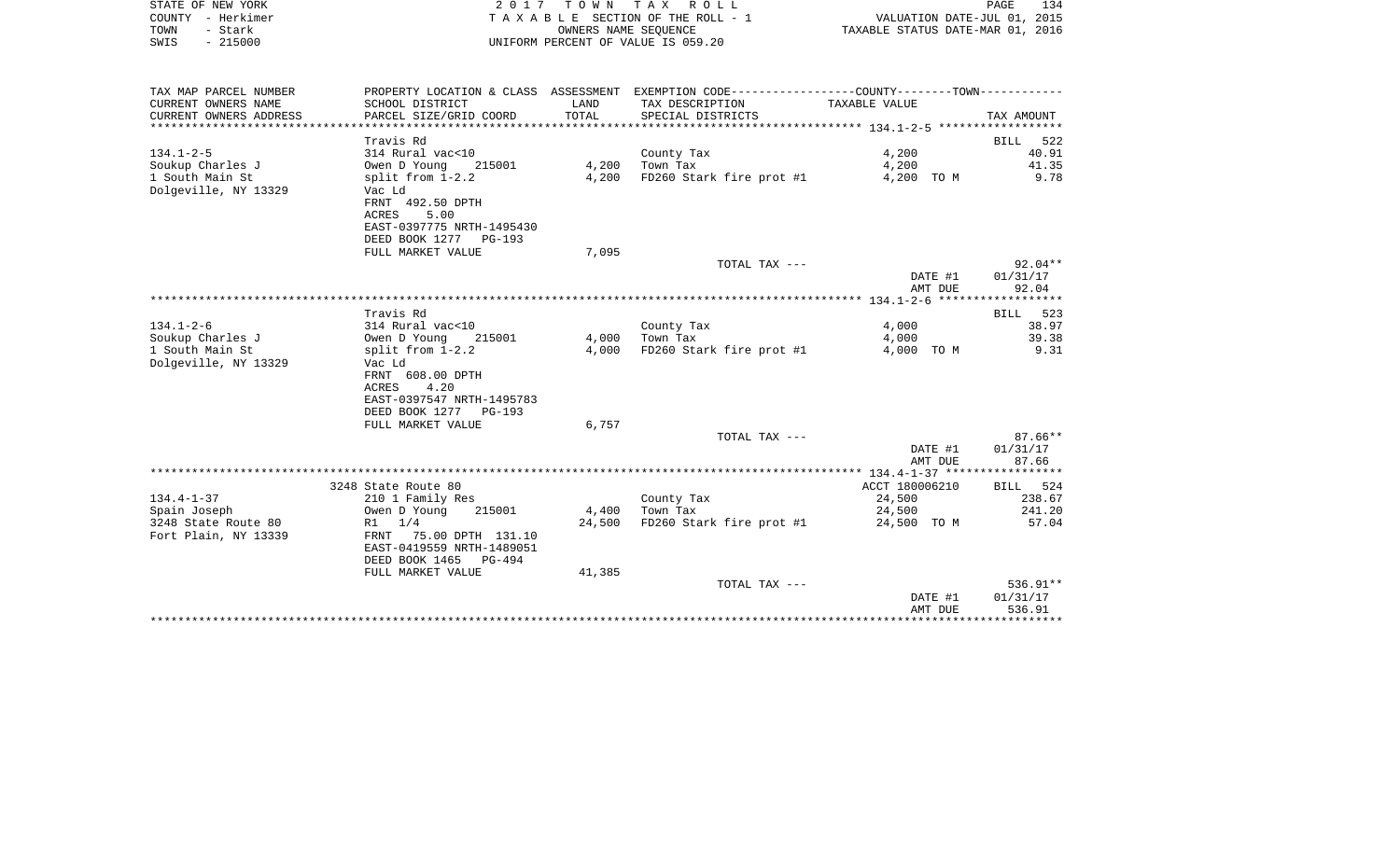|      | STATE OF NEW YORK | 2017 TOWN TAX ROLL                 | 135<br>PAGE                      |
|------|-------------------|------------------------------------|----------------------------------|
|      | COUNTY – Herkimer | TAXABLE SECTION OF THE ROLL - 1    | VALUATION DATE-JUL 01, 2015      |
| TOWN | – Stark           | OWNERS NAME SEOUENCE               | TAXABLE STATUS DATE-MAR 01, 2016 |
| SWIS | $-215000$         | UNIFORM PERCENT OF VALUE IS 059.20 |                                  |

| TAX MAP PARCEL NUMBER               |                                                                              |                   | PROPERTY LOCATION & CLASS ASSESSMENT EXEMPTION CODE----------------COUNTY--------TOWN---------- |                    |                       |
|-------------------------------------|------------------------------------------------------------------------------|-------------------|-------------------------------------------------------------------------------------------------|--------------------|-----------------------|
| CURRENT OWNERS NAME                 | SCHOOL DISTRICT                                                              | LAND              | TAX DESCRIPTION                                                                                 | TAXABLE VALUE      |                       |
| CURRENT OWNERS ADDRESS              | PARCEL SIZE/GRID COORD                                                       | TOTAL             | SPECIAL DISTRICTS                                                                               |                    | TAX AMOUNT            |
|                                     |                                                                              |                   |                                                                                                 |                    |                       |
|                                     | 3252 State Route 80                                                          |                   |                                                                                                 | ACCT 180005820     | BILL 525              |
| $134.4 - 1 - 36$                    | 210 1 Family Res                                                             |                   | County Tax                                                                                      | 20,000             | 194.83                |
| Spain Joseph W                      | Owen D Young<br>215001                                                       | 4,400             | Town Tax                                                                                        | 20,000             | 196.90                |
| 3248 State Route 80                 | R1                                                                           | 20,000            | FD260 Stark fire prot #1                                                                        | 20,000 TO M        | 46.57                 |
| Fort Plain, NY 13339                | FRNT 75.00 DPTH 131.00<br>EAST-0419622 NRTH-1489092<br>DEED BOOK 1377 PG-299 |                   |                                                                                                 |                    |                       |
|                                     | FULL MARKET VALUE                                                            | 33,784            |                                                                                                 |                    |                       |
|                                     |                                                                              |                   | TOTAL TAX ---                                                                                   |                    | 438.30**              |
|                                     |                                                                              |                   |                                                                                                 | DATE #1<br>AMT DUE | 01/31/17<br>438.30    |
|                                     |                                                                              |                   |                                                                                                 |                    |                       |
|                                     | Off Elwood Rd                                                                |                   |                                                                                                 | ACCT 180006840     | BILL 526              |
| $135.3 - 1 - 8$                     | 323 Vacant rural                                                             |                   | County Tax                                                                                      | 2,000              | 19.48                 |
| Spraque Farm LLC                    | Owen D Young<br>215001                                                       | 2,000             | Town Tax                                                                                        | 2,000              | 19.69                 |
| 342 Gros Rd<br>Fort Plain, NY 13339 | David Wiles<br>Cfl 8<br>ACRES<br>10.20                                       | 2,000             | FD260 Stark fire prot #1                                                                        | 2,000 TO M         | 4.66                  |
|                                     | EAST-0420608 NRTH-1483234                                                    |                   |                                                                                                 |                    |                       |
|                                     | DEED BOOK 1339<br>$PG-50$                                                    |                   |                                                                                                 |                    |                       |
|                                     | FULL MARKET VALUE                                                            | 3,378             |                                                                                                 |                    | 43.83**               |
|                                     |                                                                              |                   | TOTAL TAX ---                                                                                   | DATE #1            | 01/31/17              |
|                                     |                                                                              |                   |                                                                                                 | AMT DUE            | 43.83                 |
|                                     |                                                                              |                   |                                                                                                 |                    | * * * * * * * * * * * |
|                                     | Off Elwood Rd                                                                |                   |                                                                                                 | ACCT 180006870     | BILL 527              |
| $135.3 - 1 - 9$                     | 323 Vacant rural                                                             |                   | County Tax                                                                                      | 1,600              | 15.59                 |
| Sprague Farm LLC                    | 215001<br>Owen D Young                                                       |                   | $1,600$ Town Tax                                                                                | 1,600              | 15.75                 |
| 342 Gros Rd                         | Ralph Jordan                                                                 | 1,600             | FD260 Stark fire prot #1                                                                        | 1,600 TO M         | 3.73                  |
| Fort Plain, NY 13339                | Pfr 8                                                                        |                   |                                                                                                 |                    |                       |
|                                     | 8.00<br>ACRES<br>EAST-0420468 NRTH-1483051                                   |                   |                                                                                                 |                    |                       |
|                                     | DEED BOOK 1339<br>$PG-50$                                                    |                   |                                                                                                 |                    |                       |
|                                     | FULL MARKET VALUE                                                            | 2,703             |                                                                                                 |                    |                       |
|                                     |                                                                              |                   | TOTAL TAX ---                                                                                   |                    | $35.07**$             |
|                                     |                                                                              |                   |                                                                                                 | DATE #1            | 01/31/17              |
|                                     |                                                                              |                   |                                                                                                 | AMT DUE            | 35.07                 |
|                                     |                                                                              |                   |                                                                                                 |                    |                       |
|                                     | 155 E Elwood Rd                                                              |                   |                                                                                                 | ACCT 180013760     | BILL 528              |
| $135.3 - 1 - 10.2$                  | 112 Dairy farm<br>215001                                                     |                   | County Tax                                                                                      | 196,200            | 1,911.30              |
| Spraque Farm LLC<br>342 Gros Rd     | Owen D Young                                                                 | 67,400<br>196,200 | Town Tax<br>FD260 Stark fire prot #1                                                            | 196,200            | 1,931.55<br>456.82    |
| Fort Plain, NY 13339                | Farm<br>ACRES 208.01                                                         |                   |                                                                                                 | 196,200 TO M       |                       |
|                                     | EAST-0420743 NRTH-1481307<br>DEED BOOK 1339 PG-50                            |                   |                                                                                                 |                    |                       |
|                                     | FULL MARKET VALUE                                                            | 331,419           |                                                                                                 |                    |                       |
|                                     |                                                                              |                   | TOTAL TAX ---                                                                                   |                    | 4,299.67**            |
|                                     |                                                                              |                   |                                                                                                 | DATE #1            | 01/31/17              |
|                                     |                                                                              |                   |                                                                                                 | AMT DUE            | 4,299.67              |
|                                     |                                                                              |                   |                                                                                                 |                    |                       |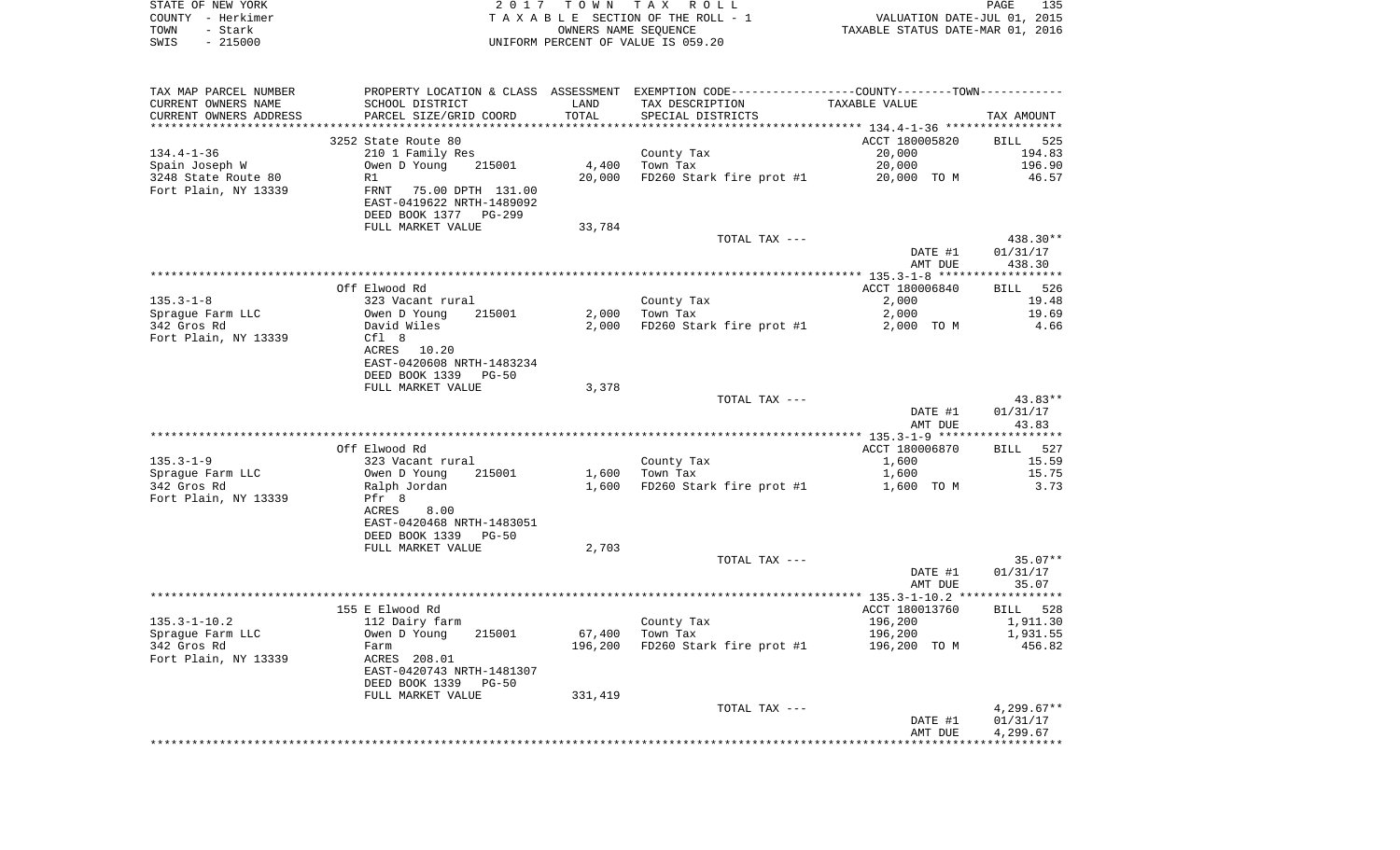| STATE OF NEW YORK | 2017 TOWN TAX ROLL                 | 136<br>PAGE                      |
|-------------------|------------------------------------|----------------------------------|
| COUNTY - Herkimer | TAXABLE SECTION OF THE ROLL - 1    | VALUATION DATE-JUL 01, 2015      |
| TOWN<br>- Stark   | OWNERS NAME SEOUENCE               | TAXABLE STATUS DATE-MAR 01, 2016 |
| SWIS - 215000     | UNIFORM PERCENT OF VALUE IS 059.20 |                                  |

| TAX MAP PARCEL NUMBER                                                    | PROPERTY LOCATION & CLASS ASSESSMENT EXEMPTION CODE----------------COUNTY--------TOWN---------- |         |                                             |                       |                    |
|--------------------------------------------------------------------------|-------------------------------------------------------------------------------------------------|---------|---------------------------------------------|-----------------------|--------------------|
| CURRENT OWNERS NAME                                                      | SCHOOL DISTRICT                                                                                 | LAND    | TAX DESCRIPTION                             | TAXABLE VALUE         |                    |
| CURRENT OWNERS ADDRESS                                                   | PARCEL SIZE/GRID COORD                                                                          | TOTAL   | SPECIAL DISTRICTS                           |                       | TAX AMOUNT         |
|                                                                          |                                                                                                 |         |                                             |                       |                    |
|                                                                          | 342 Gros Rd                                                                                     |         |                                             | ACCT 180000450        | BILL 529           |
| 142.1-1-1                                                                | 210 1 Family Res                                                                                |         | AG MKTS L 41720                             | 2,266<br>2,266        |                    |
| Sprague Farm LLC                                                         | Owen D Young 215001                                                                             |         | 7,200 County Tax                            | 41,334                | 402.66             |
| 342 Gros Rd<br>Fort Plain, NY 13339                                      | Rlr 6<br>ACRES<br>7.20                                                                          |         | 43,600 Town Tax                             | 41,334<br>41,334 TO M | 406.93<br>96.24    |
|                                                                          | EAST-0421724 NRTH-1479276                                                                       |         | FD260 Stark fire prot #1<br>2,266 EX        |                       |                    |
|                                                                          |                                                                                                 |         |                                             |                       |                    |
| MAY BE SUBJECT TO PAYMENT<br>UNDER AGDIST LAW TIL 2020 FULL MARKET VALUE |                                                                                                 | 73,649  |                                             |                       |                    |
|                                                                          |                                                                                                 |         | TOTAL TAX ---                               |                       | $905.83**$         |
|                                                                          |                                                                                                 |         |                                             | DATE #1               | 01/31/17           |
|                                                                          |                                                                                                 |         |                                             | AMT DUE               | 905.83             |
|                                                                          |                                                                                                 |         |                                             |                       |                    |
|                                                                          | 161 Elwood Rd                                                                                   |         |                                             | ACCT 180001080        | BILL 530           |
| 142.1-1-2                                                                | 112 Dairy farm                                                                                  |         | AG MKTS L 41720                             | 10,216<br>10,216      |                    |
| Spraque Farm LLC                                                         | 215001<br>Owen D Young                                                                          |         | 56,800 County Tax                           | 317,884               | 3,096.70           |
| 342 Gros Rd                                                              | barn removed                                                                                    |         | 328,100 Town Tax                            | 317,884               | 3,129.51           |
| Fort Plain, NY 13339                                                     | F 150                                                                                           |         | FD260 Stark fire prot $#1$ 317,884 TO M     |                       | 740.14             |
|                                                                          | ACRES 120.40<br>MAY BE SUBJECT TO PAYMENT EAST-0422588 NRTH-1479668                             |         | 10,216 EX                                   |                       |                    |
| UNDER AGDIST LAW TIL 2020                                                | DEED BOOK 1150 PG-564                                                                           |         |                                             |                       |                    |
|                                                                          | FULL MARKET VALUE                                                                               | 554,223 |                                             |                       |                    |
|                                                                          |                                                                                                 |         | TOTAL TAX ---                               |                       | $6,966.35**$       |
|                                                                          |                                                                                                 |         |                                             | DATE #1               | 01/31/17           |
|                                                                          |                                                                                                 |         |                                             | AMT DUE               | 6,966.35           |
|                                                                          |                                                                                                 |         |                                             |                       |                    |
|                                                                          | 375 Gros Rd                                                                                     |         |                                             | ACCT 180003180        | BILL 531           |
| $142.1 - 1 - 3$                                                          | 270 Mfg housing<br>Owen D Young 215001                                                          |         | County Tax                                  | 25,000                | 243.54             |
| Sprague Farm LLC                                                         |                                                                                                 |         | 5,300 Town Tax                              | 25,000                | 246.12             |
| 342 Gros Rd                                                              | Tr.                                                                                             |         | 25,000 FD260 Stark fire prot #1 25,000 TO M |                       | 58.21              |
| Fort Plain, NY 13339                                                     | FRNT 100.00 DPTH 150.00                                                                         |         |                                             |                       |                    |
|                                                                          | ACRES<br>0.34                                                                                   |         |                                             |                       |                    |
|                                                                          | EAST-0422182 NRTH-1478351                                                                       |         |                                             |                       |                    |
|                                                                          | DEED BOOK 1150 PG-564                                                                           |         |                                             |                       |                    |
|                                                                          | FULL MARKET VALUE                                                                               | 42,230  | TOTAL TAX ---                               |                       | 547.87**           |
|                                                                          |                                                                                                 |         |                                             | DATE #1               | 01/31/17           |
|                                                                          |                                                                                                 |         |                                             | AMT DUE               | 547.87             |
|                                                                          |                                                                                                 |         |                                             |                       |                    |
|                                                                          | Gros Rd                                                                                         |         |                                             | ACCT 180010260        | BILL 532           |
| $141.2 - 1 - 23.1$                                                       |                                                                                                 |         | County Tax                                  | 30,800                | 300.04             |
| Sprague Farm, LLC                                                        | 215001                                                                                          |         | 30,800 Town Tax                             | 30,800                | 303.22             |
| 342 Gros Rd                                                              |                                                                                                 |         | 30,800 FD260 Stark fire prot #1 30,800 TO M |                       | 71.71              |
| Fort Plain, NY 13339                                                     | 105 Vac farmland<br>Owen D Young 21<br>Farm 8<br>FRNT 3450.00 DPTH                              |         |                                             |                       |                    |
|                                                                          | ACRES<br>80.70                                                                                  |         |                                             |                       |                    |
|                                                                          | EAST-0417685 NRTH-1474315                                                                       |         |                                             |                       |                    |
|                                                                          | DEED BOOK 1300<br>PG-122                                                                        |         |                                             |                       |                    |
|                                                                          | FULL MARKET VALUE                                                                               | 52,027  | TOTAL TAX ---                               |                       | $674.97**$         |
|                                                                          |                                                                                                 |         |                                             | DATE #1               | 01/31/17           |
|                                                                          |                                                                                                 |         |                                             | AMT DUE               | 674.97             |
|                                                                          |                                                                                                 |         |                                             |                       | ****************** |
|                                                                          |                                                                                                 |         |                                             |                       |                    |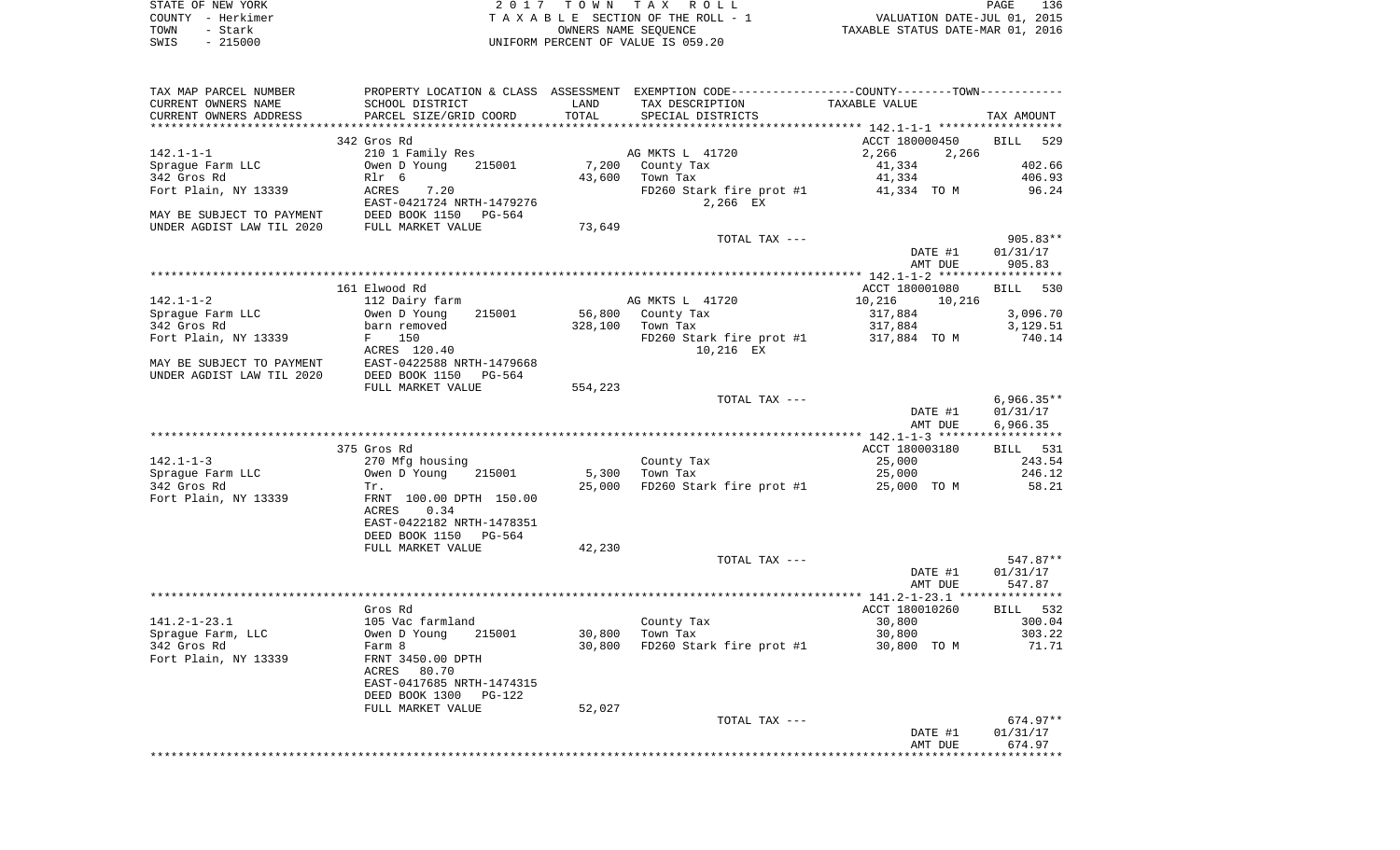| STATE OF NEW YORK | 2017 TOWN TAX ROLL                 | 137<br>PAGE                      |
|-------------------|------------------------------------|----------------------------------|
| COUNTY - Herkimer | TAXABLE SECTION OF THE ROLL - 1    | VALUATION DATE-JUL 01, 2015      |
| TOWN<br>- Stark   | OWNERS NAME SEOUENCE               | TAXABLE STATUS DATE-MAR 01, 2016 |
| - 215000<br>SWIS  | UNIFORM PERCENT OF VALUE IS 059.20 |                                  |

| TAX MAP PARCEL NUMBER   |                                                       |         | PROPERTY LOCATION & CLASS ASSESSMENT EXEMPTION CODE---------------COUNTY-------TOWN---------- |                |              |
|-------------------------|-------------------------------------------------------|---------|-----------------------------------------------------------------------------------------------|----------------|--------------|
| CURRENT OWNERS NAME     | SCHOOL DISTRICT                                       | LAND    | TAX DESCRIPTION                                                                               | TAXABLE VALUE  |              |
| CURRENT OWNERS ADDRESS  | PARCEL SIZE/GRID COORD                                | TOTAL   | SPECIAL DISTRICTS                                                                             |                | TAX AMOUNT   |
| *********************** |                                                       |         |                                                                                               |                |              |
|                         | Gros Rd                                               |         |                                                                                               | ACCT 180010230 | BILL 533     |
| 141.2-1-24              | 270 Mfg housing                                       |         | County Tax                                                                                    | 57,200         | 557.22       |
| Spraque Farm, LLC       | Owen D Young<br>215001                                | 42,000  | Town Tax                                                                                      | 57,200         | 563.12       |
| 342 Gros Rd             | F&tr 118                                              | 57,200  | FD260 Stark fire prot #1                                                                      | 57,200 TO M    | 133.18       |
| Fort Plain, NY 13339    | ACRES 102.40                                          |         |                                                                                               |                |              |
|                         | EAST-0418716 NRTH-1473630                             |         |                                                                                               |                |              |
|                         | DEED BOOK 1300<br>PG-122                              |         |                                                                                               |                |              |
|                         | FULL MARKET VALUE                                     | 96,622  |                                                                                               |                |              |
|                         |                                                       |         | TOTAL TAX ---                                                                                 |                | $1,253.52**$ |
|                         |                                                       |         |                                                                                               | DATE #1        | 01/31/17     |
|                         |                                                       |         |                                                                                               | AMT DUE        | 1,253.52     |
|                         | Vickerson Rd                                          |         |                                                                                               | ACCT 180007260 | BILL 534     |
| $141.4 - 1 - 1$         | 120 Field crops                                       |         | County Tax                                                                                    | 78,900         | 768.61       |
| Spraque Farm, LLC       | Owen D Young<br>215001                                | 61,600  | Town Tax                                                                                      | 78,900         | 776.76       |
| 342 Gros Rd             | F                                                     | 78,900  | FD260 Stark fire prot #1                                                                      | 78,900 TO M    | 183.71       |
| Fort Plain, NY 13339    | ACRES 219.00                                          |         |                                                                                               |                |              |
|                         | EAST-0419803 NRTH-1472292                             |         |                                                                                               |                |              |
|                         | DEED BOOK 1300<br>$PG-122$                            |         |                                                                                               |                |              |
|                         | FULL MARKET VALUE                                     | 133,277 |                                                                                               |                |              |
|                         |                                                       |         | TOTAL TAX ---                                                                                 |                | 1,729.08**   |
|                         |                                                       |         |                                                                                               | DATE #1        | 01/31/17     |
|                         |                                                       |         |                                                                                               | AMT DUE        | 1,729.08     |
|                         |                                                       |         |                                                                                               |                |              |
|                         | Vickerson Rd                                          |         |                                                                                               | ACCT 180007230 | BILL 535     |
| $141.4 - 1 - 5$         | 321 Abandoned ag                                      |         | County Tax                                                                                    | 20,000         | 194.83       |
| Sprague Farm, LLC       | 215001<br>Owen D Young                                | 20,000  | Town Tax                                                                                      | 20,000         | 196.90       |
| 342 Gros Rd             | 46<br>$F \sim$                                        | 20,000  | FD260 Stark fire prot #1                                                                      | 20,000 TO M    | 46.57        |
| Fort Plain, NY 13339    | ACRES 78.90                                           |         |                                                                                               |                |              |
|                         | EAST-0421610 NRTH-1472076<br>DEED BOOK 1300<br>PG-122 |         |                                                                                               |                |              |
|                         | FULL MARKET VALUE                                     | 33,784  |                                                                                               |                |              |
|                         |                                                       |         | TOTAL TAX ---                                                                                 |                | 438.30**     |
|                         |                                                       |         |                                                                                               | DATE #1        | 01/31/17     |
|                         |                                                       |         |                                                                                               | AMT DUE        | 438.30       |
|                         |                                                       |         |                                                                                               |                |              |
|                         | Off Vickerson Rd                                      |         |                                                                                               | ACCT 180007200 | BILL 536     |
| $141.4 - 1 - 7$         | 321 Abandoned ag                                      |         | County Tax                                                                                    | 6,000          | 58.45        |
| Spraque Farm, LLC       | 215001<br>Owen D Young                                | 6,000   | Town Tax                                                                                      | 6,000          | 59.07        |
| 342 Gros Rd             | $F$ and $F$<br>60                                     | 6,000   | FD260 Stark fire prot #1                                                                      | 6,000 TO M     | 13.97        |
| Fort Plain, NY 13339    | ACRES 60.00                                           |         |                                                                                               |                |              |
|                         | EAST-0418267 NRTH-1470017                             |         |                                                                                               |                |              |
|                         | DEED BOOK 1300<br>PG-122                              |         |                                                                                               |                |              |
|                         | FULL MARKET VALUE                                     | 10,135  |                                                                                               |                |              |
|                         |                                                       |         | TOTAL TAX ---                                                                                 |                | $131.49**$   |
|                         |                                                       |         |                                                                                               | DATE #1        | 01/31/17     |
|                         |                                                       |         |                                                                                               | AMT DUE        | 131.49       |
|                         |                                                       |         |                                                                                               |                |              |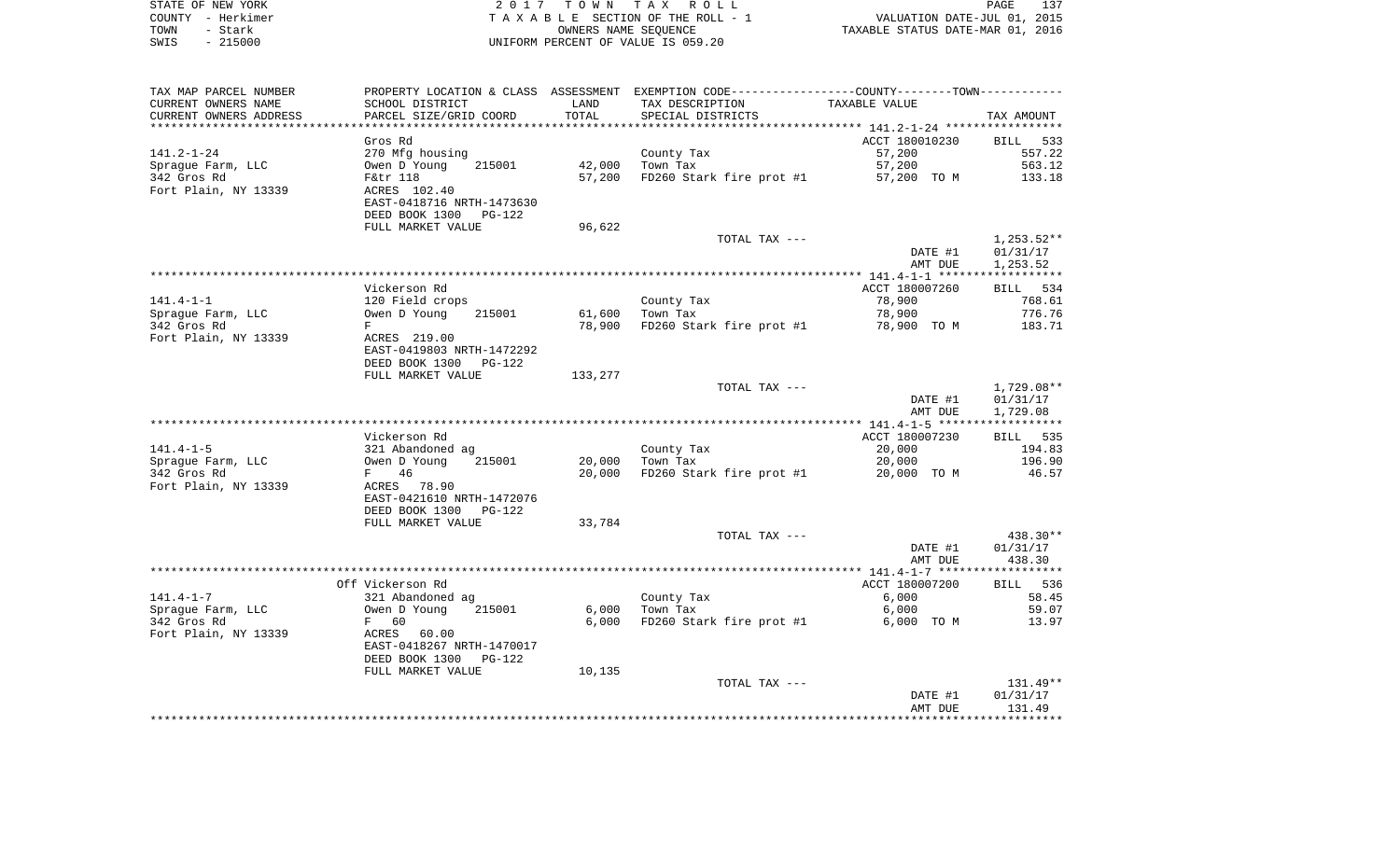|      | STATE OF NEW YORK | 2017 TOWN TAX ROLL                    | 138<br>PAGE                      |  |
|------|-------------------|---------------------------------------|----------------------------------|--|
|      | COUNTY - Herkimer | T A X A B L E SECTION OF THE ROLL - 1 | VALUATION DATE-JUL 01, 2015      |  |
| TOWN | - Stark           | OWNERS NAME SEOUENCE                  | TAXABLE STATUS DATE-MAR 01, 2016 |  |
| SWIS | $-215000$         | UNIFORM PERCENT OF VALUE IS 059.20    |                                  |  |

| TAX MAP PARCEL NUMBER  |                                             |                | PROPERTY LOCATION & CLASS ASSESSMENT EXEMPTION CODE---------------COUNTY-------TOWN---------- |                                                          |                    |
|------------------------|---------------------------------------------|----------------|-----------------------------------------------------------------------------------------------|----------------------------------------------------------|--------------------|
| CURRENT OWNERS NAME    | SCHOOL DISTRICT                             | LAND           | TAX DESCRIPTION                                                                               | TAXABLE VALUE                                            |                    |
| CURRENT OWNERS ADDRESS | PARCEL SIZE/GRID COORD                      | TOTAL          | SPECIAL DISTRICTS                                                                             |                                                          | TAX AMOUNT         |
| ********************   | *********************                       | ************** |                                                                                               | *************************** 134.3-1-9 ****************** |                    |
|                        | Puskarenko Rd                               |                |                                                                                               | ACCT 180009360                                           | BILL 537           |
| $134.3 - 1 - 9$        | 105 Vac farmland                            |                | County Tax                                                                                    | 13,000                                                   | 126.64             |
| Spring Lawn Farm LLC   | 215001<br>Owen D Young                      | 13,000         | Town Tax                                                                                      | 13,000                                                   | 127.98             |
| 3993 Jordanville Rd    | 41.47<br>F                                  | 13,000         | FD260 Stark fire prot #1                                                                      | 13,000 TO M                                              | 30.27              |
| Jordanville, NY 13361  | ACRES<br>41.47<br>EAST-0403231 NRTH-1484833 |                |                                                                                               |                                                          |                    |
|                        | DEED BOOK 907<br>PG-416                     |                |                                                                                               |                                                          |                    |
|                        | FULL MARKET VALUE                           | 21,959         |                                                                                               |                                                          |                    |
|                        |                                             |                | TOTAL TAX ---                                                                                 |                                                          | 284.89**           |
|                        |                                             |                |                                                                                               | DATE #1                                                  | 01/31/17           |
|                        |                                             |                |                                                                                               | AMT DUE                                                  | 284.89             |
|                        |                                             |                |                                                                                               |                                                          |                    |
|                        | Off Travis Rd                               |                |                                                                                               | ACCT 180020031                                           | BILL 538           |
| $134.3 - 1 - 23.1$     | 105 Vac farmland                            |                | County Tax                                                                                    | 23,000                                                   | 224.06             |
| Spring Lawn Farm LLC   | Owen D Young<br>215001                      | 23,000         | Town Tax                                                                                      | 23,000                                                   | 226.43             |
| 3993 Jordanville Rd    | Farm 76.60A.                                | 23,000         | FD260 Stark fire prot #1                                                                      | 23,000 TO M                                              | 53.55              |
| Jordanville, NY 13361  | 76.60<br>ACRES                              |                |                                                                                               |                                                          |                    |
|                        | EAST-0405140 NRTH-1484313                   |                |                                                                                               |                                                          |                    |
|                        | DEED BOOK 907<br>PG-416                     |                |                                                                                               |                                                          |                    |
|                        | FULL MARKET VALUE                           | 38,851         |                                                                                               |                                                          |                    |
|                        |                                             |                | TOTAL TAX ---                                                                                 |                                                          | 504.04**           |
|                        |                                             |                |                                                                                               | DATE #1                                                  | 01/31/17           |
|                        |                                             |                |                                                                                               | AMT DUE                                                  | 504.04             |
|                        |                                             |                |                                                                                               |                                                          |                    |
| $134.3 - 1 - 24$       | Jordanville Rd                              |                | AGRIC 10 Y 42100                                                                              | ACCT 180008520<br>14,900                                 | 539<br><b>BILL</b> |
| Spring Lawn Farm LLC   | 112 Dairy farm<br>Owen D Young<br>215001    | 43,900         |                                                                                               | 14,900                                                   | 2,862.08           |
| 3993 Jordanville Rd    | Farm 100A                                   | 308,700        | County Tax<br>Town Tax                                                                        | 293,800<br>293,800                                       | 2,892.40           |
| Jordanville, NY 13361  | ACRES 100.00                                |                | FD260 Stark fire prot #1                                                                      | 308,700 TO M                                             | 718.76             |
|                        | EAST-0402444 NRTH-1483135                   |                |                                                                                               |                                                          |                    |
|                        | DEED BOOK 907<br><b>PG-416</b>              |                |                                                                                               |                                                          |                    |
|                        | FULL MARKET VALUE                           | 521,453        |                                                                                               |                                                          |                    |
|                        |                                             |                | TOTAL TAX ---                                                                                 |                                                          | $6,473.24**$       |
|                        |                                             |                |                                                                                               | DATE #1                                                  | 01/31/17           |
|                        |                                             |                |                                                                                               | AMT DUE                                                  | 6,473.24           |
|                        |                                             |                |                                                                                               |                                                          |                    |
|                        | Jordanville Rd                              |                |                                                                                               |                                                          | BILL 540           |
| $134.3 - 1 - 25.2$     | 321 Abandoned ag                            |                | County Tax                                                                                    | 34,500                                                   | 336.09             |
| Spring Lawn Farm LLC   | Owen D Young<br>215001                      | 34,500         | Town Tax                                                                                      | 34,500                                                   | 339.65             |
| 3993 Jordanville Rd    | Sumner Subdivision                          | 34,500         | FD260 Stark fire prot #1                                                                      | 34,500 TO M                                              | 80.33              |
| Jordanville, NY 13361  | Vac Ld                                      |                |                                                                                               |                                                          |                    |
|                        | FRNT 1226.10 DPTH                           |                |                                                                                               |                                                          |                    |
|                        | ACRES<br>92.10                              |                |                                                                                               |                                                          |                    |
|                        | EAST-0399588 NRTH-1482930                   |                |                                                                                               |                                                          |                    |
|                        | DEED BOOK 938<br>PG-601                     |                |                                                                                               |                                                          |                    |
|                        | FULL MARKET VALUE                           | 58,277         | TOTAL TAX ---                                                                                 |                                                          | 756.07**           |
|                        |                                             |                |                                                                                               | DATE #1                                                  | 01/31/17           |
|                        |                                             |                |                                                                                               | AMT DUE                                                  | 756.07             |
|                        |                                             |                |                                                                                               |                                                          |                    |
|                        |                                             |                |                                                                                               |                                                          |                    |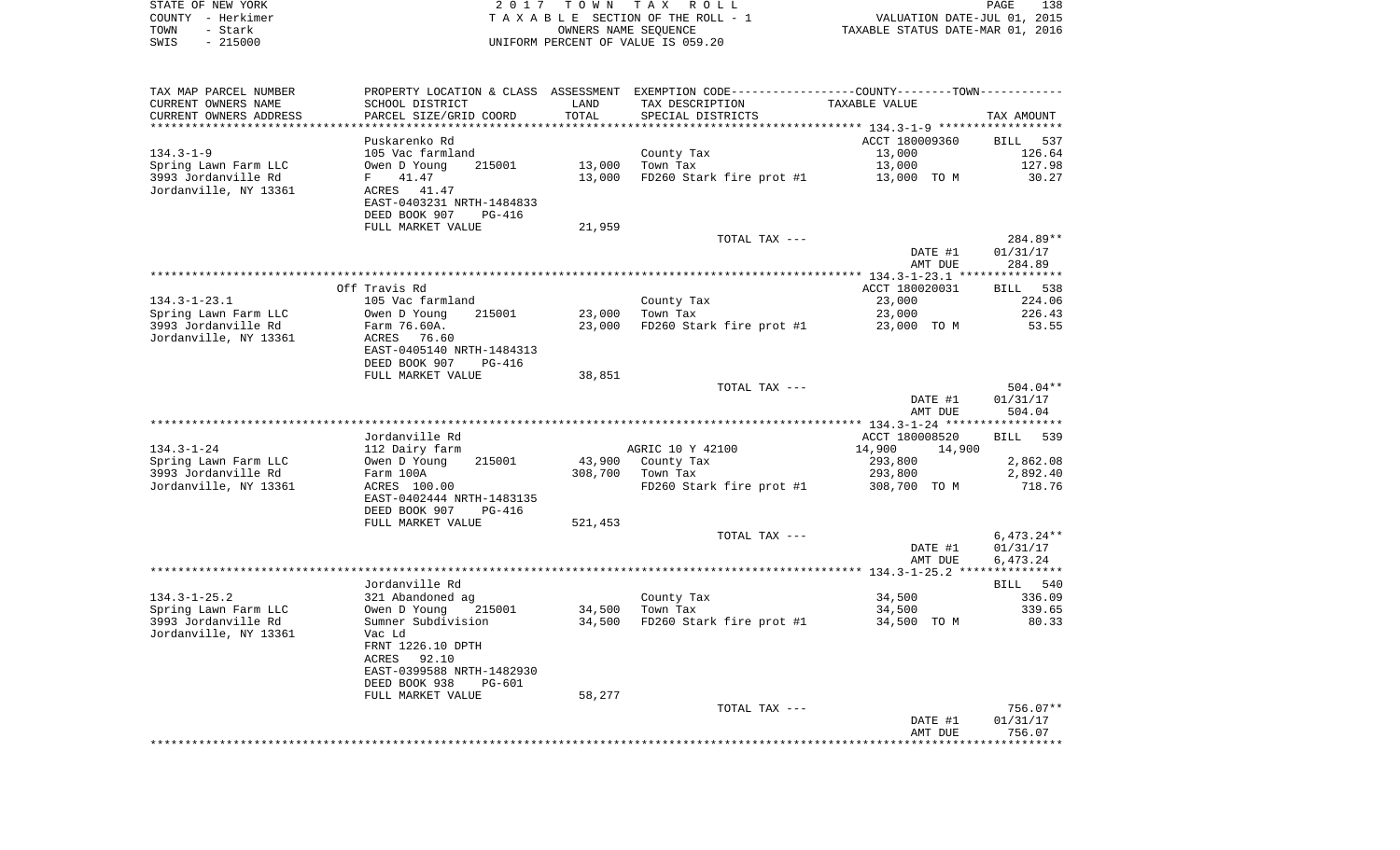|      | STATE OF NEW YORK | 2017 TOWN TAX ROLL                 | 139<br>PAGE                      |
|------|-------------------|------------------------------------|----------------------------------|
|      | COUNTY - Herkimer | TAXABLE SECTION OF THE ROLL - 1    | VALUATION DATE-JUL 01, 2015      |
| TOWN | - Stark           | OWNERS NAME SEOUENCE               | TAXABLE STATUS DATE-MAR 01, 2016 |
| SWIS | $-215000$         | UNIFORM PERCENT OF VALUE IS 059.20 |                                  |

| TAX MAP PARCEL NUMBER  |                           |         | PROPERTY LOCATION & CLASS ASSESSMENT EXEMPTION CODE----------------COUNTY--------TOWN----------- |                |              |
|------------------------|---------------------------|---------|--------------------------------------------------------------------------------------------------|----------------|--------------|
| CURRENT OWNERS NAME    | SCHOOL DISTRICT           | LAND    | TAX DESCRIPTION                                                                                  | TAXABLE VALUE  |              |
| CURRENT OWNERS ADDRESS | PARCEL SIZE/GRID COORD    | TOTAL   | SPECIAL DISTRICTS                                                                                |                | TAX AMOUNT   |
| *********************  |                           |         |                                                                                                  |                |              |
|                        | Puskarenko Rd             |         |                                                                                                  | ACCT 180003870 | BILL<br>541  |
| $134.3 - 1 - 39$       | 105 Vac farmland          |         | County Tax                                                                                       | 1,000          | 9.74         |
| Spring Lawn Farm LLC   | 215001<br>Owen D Young    | 1,000   | Town Tax                                                                                         | 1,000          | 9.84         |
| 3993 Jordanville Rd    | 4<br>F                    | 1,000   | FD260 Stark fire prot #1                                                                         | 1,000 TO M     | 2.33         |
| Jordanville, NY 13361  | ACRES<br>2.90             |         |                                                                                                  |                |              |
|                        | EAST-0403512 NRTH-1485677 |         |                                                                                                  |                |              |
|                        | DEED BOOK 907<br>PG-416   |         |                                                                                                  |                |              |
|                        | FULL MARKET VALUE         | 1,689   |                                                                                                  |                |              |
|                        |                           |         | TOTAL TAX ---                                                                                    |                | $21.91**$    |
|                        |                           |         |                                                                                                  | DATE #1        | 01/31/17     |
|                        |                           |         |                                                                                                  | AMT DUE        | 21.91        |
|                        |                           |         |                                                                                                  |                |              |
|                        | 121 Cemetery Rd           |         |                                                                                                  | ACCT 180000150 | BILL 542     |
| $141.1 - 2 - 15$       | 210 1 Family Res          |         | County Tax                                                                                       | 70,000         | 681.91       |
| Starring Jeffrey J     | Owen D Young<br>215001    | 6,000   | Town Tax                                                                                         | 70,000         | 689.14       |
| Starring Ann M         | R1                        | 70,000  | FD260 Stark fire prot #1                                                                         | 70,000 TO M    | 162.98       |
| 121 Cemetery Rd        | FRNT 279.00 DPTH 150.00   |         |                                                                                                  |                |              |
| Jordanville, NY 13361  | EAST-0401632 NRTH-1480526 |         |                                                                                                  |                |              |
|                        | DEED BOOK 810<br>PG-176   |         |                                                                                                  |                |              |
|                        | FULL MARKET VALUE         | 118,243 |                                                                                                  |                |              |
|                        |                           |         | TOTAL TAX ---                                                                                    |                | $1,534.03**$ |
|                        |                           |         |                                                                                                  | DATE #1        | 01/31/17     |
|                        |                           |         |                                                                                                  | AMT DUE        | 1,534.03     |
|                        |                           |         |                                                                                                  |                |              |
|                        | Wiltse Hill Rd            |         |                                                                                                  |                | 543<br>BILL  |
| $141.4 - 1 - 6.3$      | 314 Rural vac<10          |         | County Tax                                                                                       | 500            | 4.87         |
| Steenburg Allan R Sr   | Owen D Young<br>215001    | 500     | Town Tax                                                                                         | 500            | 4.92         |
| 651 County Hwy 30      | Vac Ld                    | 500     | FD260 Stark fire prot #1                                                                         | 500 TO M       | 1.16         |
| Jordanville, NY 13361  | FRNT 238.00 DPTH          |         |                                                                                                  |                |              |
|                        | ACRES<br>0.76             |         |                                                                                                  |                |              |
|                        | EAST-0416228 NRTH-1470263 |         |                                                                                                  |                |              |
|                        | DEED BOOK 827<br>PG-617   |         |                                                                                                  |                |              |
|                        | FULL MARKET VALUE         | 845     |                                                                                                  |                |              |
|                        |                           |         | TOTAL TAX ---                                                                                    |                | $10.95**$    |
|                        |                           |         |                                                                                                  | DATE #1        | 01/31/17     |
|                        |                           |         |                                                                                                  | AMT DUE        | 10.95        |
|                        |                           |         |                                                                                                  |                |              |
|                        | 167 Frog City Rd          |         |                                                                                                  | ACCT 180008400 | BILL 544     |
| $135.1 - 1 - 7.1$      | 242 Rurl res&rec          |         | County Tax                                                                                       | 85,000         | 828.04       |
| Steenburg Allen R Jr   | Owen D Young<br>215001    | 7,900   | Town Tax                                                                                         | 85,000         | 836.81       |
| Steenburg Lorraine     | ACRES 10.10               | 85,000  | FD260 Stark fire prot #1                                                                         | 85,000 TO M    | 197.91       |
| 167 Frog City Rd       | EAST-0422325 NRTH-1491765 |         |                                                                                                  |                |              |
| Fort Plain, NY 13339   | DEED BOOK 803<br>$PG-636$ |         |                                                                                                  |                |              |
|                        | FULL MARKET VALUE         | 143,581 |                                                                                                  |                |              |
|                        |                           |         | TOTAL TAX ---                                                                                    |                | $1,862.76**$ |
|                        |                           |         |                                                                                                  | DATE #1        | 01/31/17     |
|                        |                           |         |                                                                                                  | AMT DUE        | 1,862.76     |
|                        |                           |         |                                                                                                  |                |              |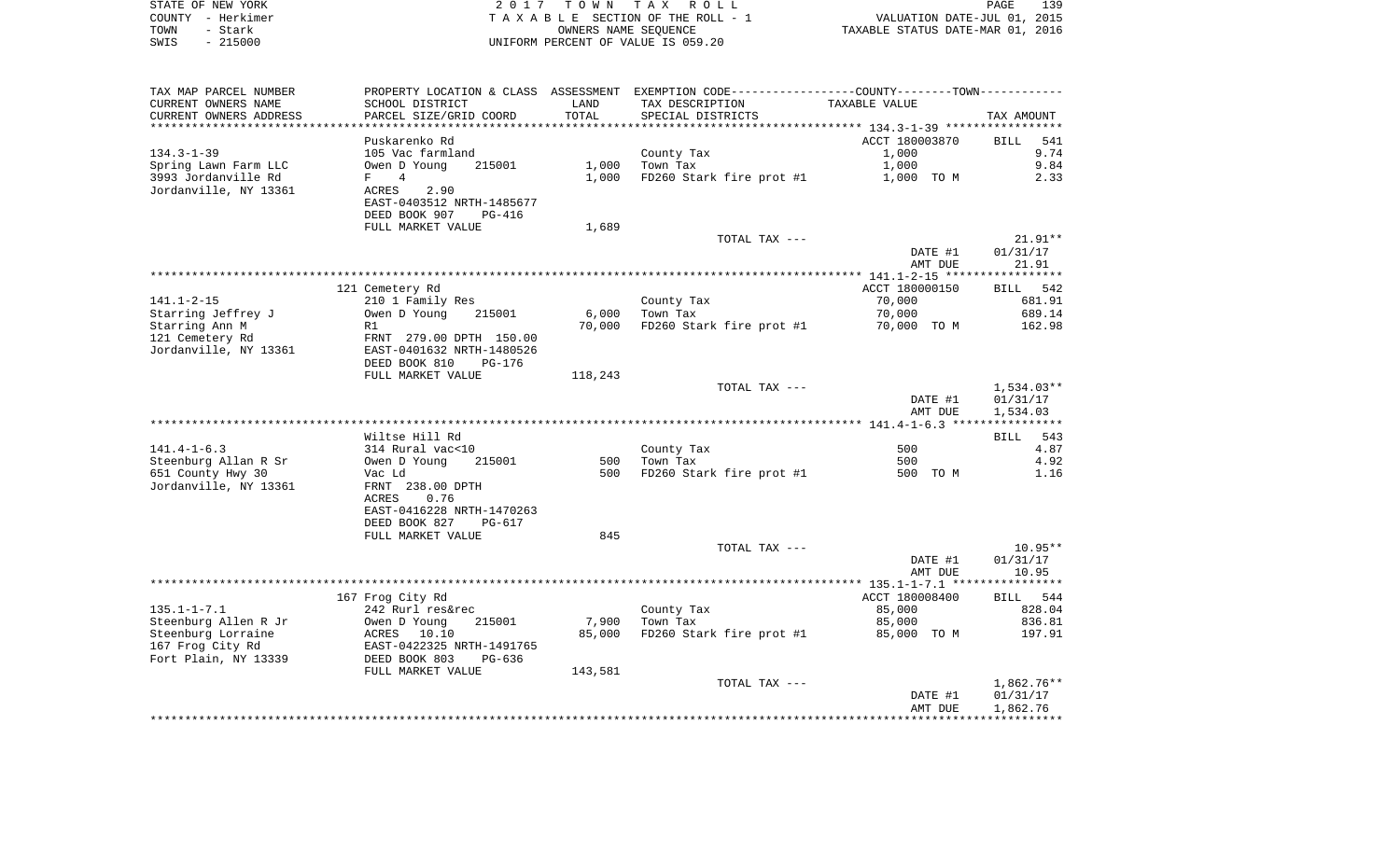| STATE OF NEW YORK                             |                                               | 2017 TOWN            | T A X<br>R O L L                                                                              |                                                       | PAGE<br>140           |
|-----------------------------------------------|-----------------------------------------------|----------------------|-----------------------------------------------------------------------------------------------|-------------------------------------------------------|-----------------------|
| COUNTY - Herkimer                             |                                               |                      | TAXABLE SECTION OF THE ROLL - 1                                                               | VALUATION DATE-JUL 01, 2015                           |                       |
| - Stark<br>TOWN                               |                                               | OWNERS NAME SEQUENCE |                                                                                               | TAXABLE STATUS DATE-MAR 01, 2016                      |                       |
| SWIS<br>$-215000$                             |                                               |                      | UNIFORM PERCENT OF VALUE IS 059.20                                                            |                                                       |                       |
|                                               |                                               |                      |                                                                                               |                                                       |                       |
| TAX MAP PARCEL NUMBER                         |                                               |                      | PROPERTY LOCATION & CLASS ASSESSMENT EXEMPTION CODE---------------COUNTY-------TOWN---------- |                                                       |                       |
| CURRENT OWNERS NAME<br>CURRENT OWNERS ADDRESS | SCHOOL DISTRICT<br>PARCEL SIZE/GRID COORD     | LAND<br>TOTAL        | TAX DESCRIPTION<br>SPECIAL DISTRICTS                                                          | TAXABLE VALUE                                         | TAX AMOUNT            |
| **********************                        |                                               | ************         | ************************************** 134.3-1-27.1 ***************                           |                                                       |                       |
|                                               | Jordanville Rd                                |                      |                                                                                               | ACCT 180011100                                        | 545<br>BILL           |
| $134.3 - 1 - 27.1$                            | 321 Abandoned ag                              |                      | County Tax                                                                                    | 30,900                                                | 301.02                |
| Steenburg Brian                               | Owen D Young<br>215001                        | 30,900               | Town Tax                                                                                      | 30,900                                                | 304.20                |
| 655 Summit Hill Rd                            | Sumner Subdivision                            | 30,900               | FD260 Stark fire prot #1                                                                      | 30,900 TO M                                           | 71.95                 |
| Jordanville, NY 13361                         | Ld & Barn                                     |                      |                                                                                               |                                                       |                       |
|                                               | FRNT 390.00 DPTH                              |                      |                                                                                               |                                                       |                       |
|                                               | ACRES 94.30<br>EAST-0402233 NRTH-1481645      |                      |                                                                                               |                                                       |                       |
|                                               | DEED BOOK 1490 PG-301                         |                      |                                                                                               |                                                       |                       |
|                                               | FULL MARKET VALUE                             | 52,196               |                                                                                               |                                                       |                       |
|                                               |                                               |                      | TOTAL TAX ---                                                                                 |                                                       | $677.17**$            |
|                                               |                                               |                      |                                                                                               | DATE #1                                               | 01/31/17              |
|                                               |                                               |                      |                                                                                               | AMT DUE                                               | 677.17                |
|                                               |                                               |                      |                                                                                               | **** $141.2 - 1 - 16.1$ ****                          | ********              |
|                                               | 173 Wiltse Corners Rd                         |                      |                                                                                               | ACCT 180009030                                        | <b>BILL</b><br>546    |
| $141.2 - 1 - 16.1$                            | 322 Rural vac>10                              |                      | County Tax                                                                                    | 28,000                                                | 272.76                |
| Steenburg Brian<br>655 Summit Hill Rd         | Owen D Young<br>215001<br>F                   | 28,000<br>28,000     | Town Tax<br>FD260 Stark fire prot #1                                                          | 28,000<br>28,000 TO M                                 | 275.65<br>65.19       |
| Jordanville, NY 13361                         | FRNT 4890.00 DPTH                             |                      |                                                                                               |                                                       |                       |
|                                               | ACRES<br>73.70                                |                      |                                                                                               |                                                       |                       |
|                                               | EAST-0413751 NRTH-1473532                     |                      |                                                                                               |                                                       |                       |
|                                               | DEED BOOK 1381<br>PG-226                      |                      |                                                                                               |                                                       |                       |
|                                               | FULL MARKET VALUE                             | 47,297               |                                                                                               |                                                       |                       |
|                                               |                                               |                      | TOTAL TAX ---                                                                                 |                                                       | $613.60**$            |
|                                               |                                               |                      |                                                                                               | DATE #1                                               | 01/31/17              |
|                                               |                                               |                      |                                                                                               | AMT DUE<br>************* 141.2-1-18.2 *************** | 613.60                |
|                                               | 435 Wiltse Hill Rd                            |                      |                                                                                               |                                                       | 547<br>BILL           |
| $141.2 - 1 - 18.2$                            | 322 Rural vac>10                              |                      | County Tax                                                                                    | 23,000                                                | 224.06                |
| Steenburg Brian C                             | Owen D Young<br>215001                        | 23,000               | Town Tax                                                                                      | 23,000                                                | 226.43                |
| 655 Summitt Hill Rd                           | F                                             | 23,000               | FD260 Stark fire prot #1                                                                      | 23,000 TO M                                           | 53.55                 |
| Jordanville, NY 13361                         | ACRES 54.00                                   |                      |                                                                                               |                                                       |                       |
|                                               | EAST-0415635 NRTH-1475418                     |                      |                                                                                               |                                                       |                       |
|                                               | DEED BOOK 1444 PG-388                         |                      |                                                                                               |                                                       |                       |
|                                               | FULL MARKET VALUE                             | 38,851               |                                                                                               |                                                       |                       |
|                                               |                                               |                      | TOTAL TAX ---                                                                                 | DATE #1                                               | 504.04**<br>01/31/17  |
|                                               |                                               |                      |                                                                                               | AMT DUE                                               | 504.04                |
|                                               |                                               |                      |                                                                                               |                                                       |                       |
|                                               | 228 Travis Rd                                 |                      |                                                                                               |                                                       | BILL 548              |
| $134.3 - 1 - 37.2$                            | 210 1 Family Res                              |                      | County Tax                                                                                    | 95,000                                                | 925.45                |
| Steenburg Jon D                               | Owen D Young<br>215001                        | 6,700                | Town Tax                                                                                      | 95,000                                                | 935.26                |
| Steenburg Kimberly A                          | FRNT 250.00 DPTH                              | 95,000               | FD260 Stark fire prot #1                                                                      | 95,000 TO M                                           | 221.19                |
| 228 Travis Rd                                 | 2.10<br>ACRES                                 |                      |                                                                                               |                                                       |                       |
| Jordanville, NY 13361                         | EAST-0406838 NRTH-1483977                     |                      |                                                                                               |                                                       |                       |
|                                               | DEED BOOK 893<br>$PG-39$<br>FULL MARKET VALUE | 160,473              |                                                                                               |                                                       |                       |
|                                               |                                               |                      | TOTAL TAX ---                                                                                 |                                                       | $2,081.90**$          |
|                                               |                                               |                      |                                                                                               | DATE #1                                               | 01/31/17              |
|                                               |                                               |                      |                                                                                               | AMT DUE                                               | 2,081.90              |
|                                               |                                               |                      |                                                                                               |                                                       | * * * * * * * * * * * |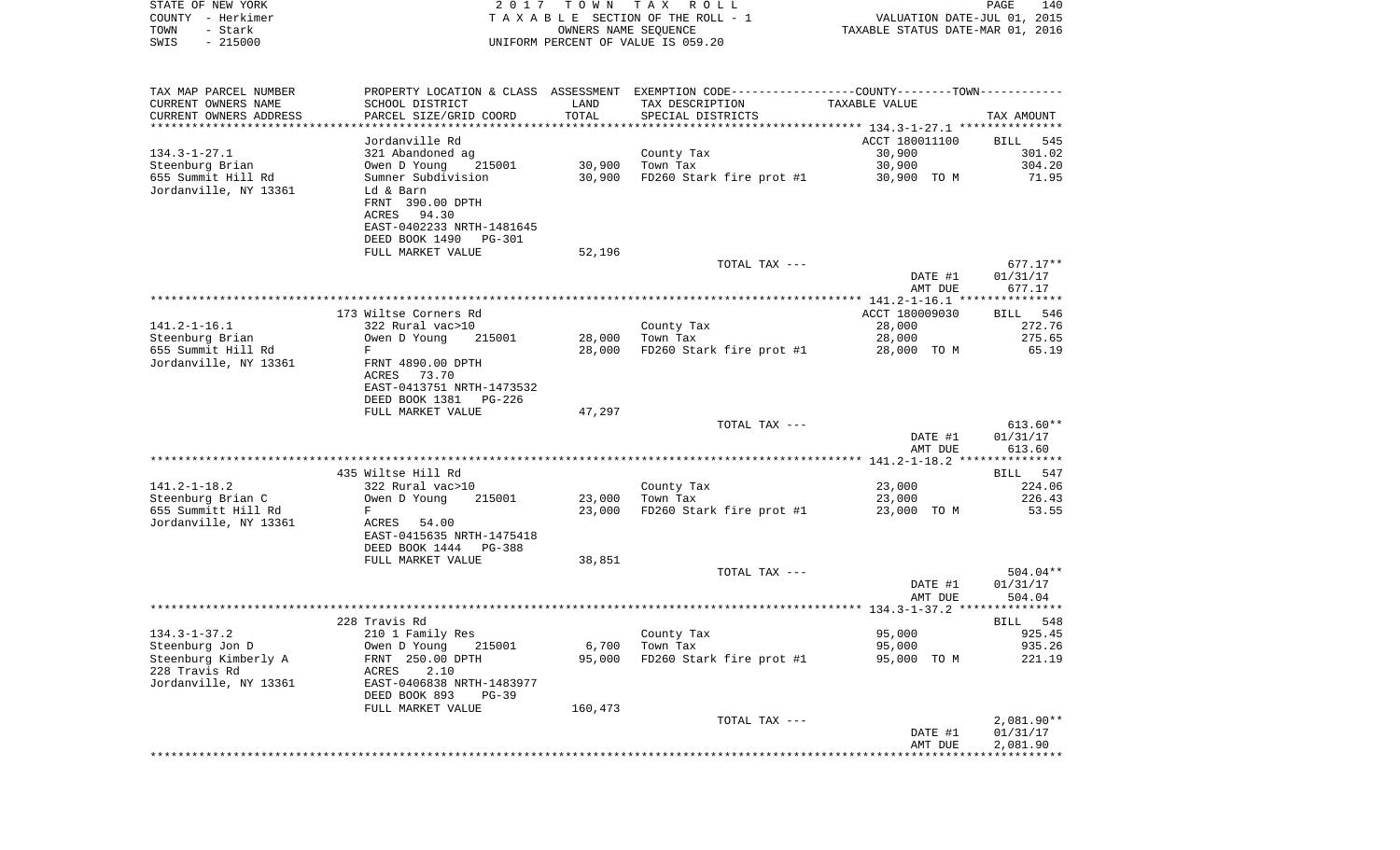|      | STATE OF NEW YORK | 2017 TOWN TAX ROLL                 | 141<br>PAGE                      |
|------|-------------------|------------------------------------|----------------------------------|
|      | COUNTY - Herkimer | TAXABLE SECTION OF THE ROLL - 1    | VALUATION DATE-JUL 01, 2015      |
| TOWN | - Stark           | OWNERS NAME SEOUENCE               | TAXABLE STATUS DATE-MAR 01, 2016 |
| SWIS | $-215000$         | UNIFORM PERCENT OF VALUE IS 059.20 |                                  |

| TAX MAP PARCEL NUMBER                       |                                                                                   |         | PROPERTY LOCATION & CLASS ASSESSMENT EXEMPTION CODE----------------COUNTY-------TOWN----------- |                    |              |
|---------------------------------------------|-----------------------------------------------------------------------------------|---------|-------------------------------------------------------------------------------------------------|--------------------|--------------|
| CURRENT OWNERS NAME                         | SCHOOL DISTRICT                                                                   | LAND    | TAX DESCRIPTION                                                                                 | TAXABLE VALUE      |              |
| CURRENT OWNERS ADDRESS                      | PARCEL SIZE/GRID COORD                                                            | TOTAL   | SPECIAL DISTRICTS                                                                               |                    | TAX AMOUNT   |
| **********************                      |                                                                                   |         |                                                                                                 |                    |              |
|                                             | 151 Frog City Rd                                                                  |         |                                                                                                 |                    | 549<br>BILL  |
| $135.1 - 1 - 7.2$                           | 210 1 Family Res                                                                  |         | County Tax                                                                                      | 34,900             | 339.98       |
| Steenburg Randy Sr                          | Owen D Young<br>215001                                                            | 6,600   | Town Tax                                                                                        | 34,900             | 343.58       |
| 151 Frog City Rd                            | R1                                                                                | 34,900  | School Relevy                                                                                   |                    | 534.10       |
| Fort Plain, NY 13339                        | FRNT 365.00 DPTH 228.00<br>EAST-0422794 NRTH-1491364<br>DEED BOOK 914<br>$PG-673$ |         | FD260 Stark fire prot #1                                                                        | 34,900 TO M        | 81.26        |
|                                             | FULL MARKET VALUE                                                                 | 58,953  |                                                                                                 |                    |              |
|                                             |                                                                                   |         | TOTAL TAX ---                                                                                   |                    | 1,298.92**   |
|                                             |                                                                                   |         |                                                                                                 | DATE #1<br>AMT DUE | 01/31/17     |
|                                             |                                                                                   |         |                                                                                                 |                    | 1,298.92     |
|                                             | 3295 State Route 80                                                               |         |                                                                                                 | ACCT 180004050     | BILL 550     |
| $135.1 - 1 - 9$                             | 120 Field crops                                                                   |         | County Tax                                                                                      | 150,600            | 1,467.08     |
| Stoltzfus Christian K                       | Owen D Young<br>215001                                                            | 53,400  | Town Tax                                                                                        | 150,600            | 1,482.63     |
| Stoltsfus Rachel Z                          | 159                                                                               | 150,600 | FD260 Stark fire prot #1                                                                        | 150,600 TO M       | 350.65       |
| 3295 St. Rte. 80                            | ACRES 144.00                                                                      |         |                                                                                                 |                    |              |
| Fort Plain, NY 13339                        | EAST-0420871 NRTH-1490040                                                         |         |                                                                                                 |                    |              |
|                                             | DEED BOOK 1250<br><b>PG-510</b>                                                   |         |                                                                                                 |                    |              |
|                                             | FULL MARKET VALUE                                                                 | 254,392 |                                                                                                 |                    |              |
|                                             |                                                                                   |         | TOTAL TAX ---                                                                                   |                    | $3,300.36**$ |
|                                             |                                                                                   |         |                                                                                                 | DATE #1            | 01/31/17     |
|                                             |                                                                                   |         |                                                                                                 | AMT DUE            | 3,300.36     |
|                                             |                                                                                   |         |                                                                                                 |                    |              |
|                                             | 234 State Route 168                                                               |         |                                                                                                 | ACCT 188768        | BILL 551     |
| $134.2 - 1 - 30.5$                          | 270 Mfg housing                                                                   |         | County Tax                                                                                      | 38,000             | 370.18       |
| Stoltzfus Jacob K                           | Owen D Young<br>215001                                                            | 6,000   | Town Tax                                                                                        | 38,000             | 374.10       |
| Stoltzfus Malinda K                         | ACRES<br>2.10                                                                     | 38,000  | FD260 Stark fire prot #1                                                                        | 38,000 TO M        | 88.48        |
| 234 State Route 168<br>Fort Plain, NY 13339 | EAST-0415623 NRTH-1489544<br>DEED BOOK 1548<br>PG-424                             |         |                                                                                                 |                    |              |
|                                             | FULL MARKET VALUE                                                                 | 64,189  |                                                                                                 |                    |              |
|                                             |                                                                                   |         | TOTAL TAX ---                                                                                   |                    | 832.76**     |
|                                             |                                                                                   |         |                                                                                                 | DATE #1            | 01/31/17     |
|                                             |                                                                                   |         |                                                                                                 | AMT DUE            | 832.76       |
|                                             |                                                                                   |         |                                                                                                 |                    |              |
|                                             | State Route 80                                                                    |         |                                                                                                 | ACCT 180020014     | 552<br>BILL  |
| $141.6 - 1 - 40$                            | 314 Rural vac<10                                                                  |         | County Tax                                                                                      | 100                | 0.97         |
| Strain Susan                                | 215001<br>Owen D Young                                                            | 100     | Town Tax                                                                                        | 100                | 0.98         |
| 3579 Doxtator Rd                            | 1550 Sf<br>Vl                                                                     | 100     | School Relevy                                                                                   |                    | 3.12         |
| Durhamville, NY 13054                       | FRNT 28.40 DPTH 59.50                                                             |         | FD260 Stark fire prot #1                                                                        | 100 TO M           | .23          |
|                                             | EAST-0404127 NRTH-1479735                                                         |         | WD300 Stark Water District                                                                      | 100 TO M           | .17          |
|                                             | DEED BOOK 839<br>$PG-256$                                                         |         |                                                                                                 |                    |              |
|                                             | FULL MARKET VALUE                                                                 | 169     |                                                                                                 |                    |              |
|                                             |                                                                                   |         | TOTAL TAX ---                                                                                   |                    | $5.47**$     |
|                                             |                                                                                   |         |                                                                                                 | DATE #1            | 01/31/17     |
|                                             |                                                                                   |         |                                                                                                 | AMT DUE            | 5.47         |
|                                             |                                                                                   |         |                                                                                                 |                    |              |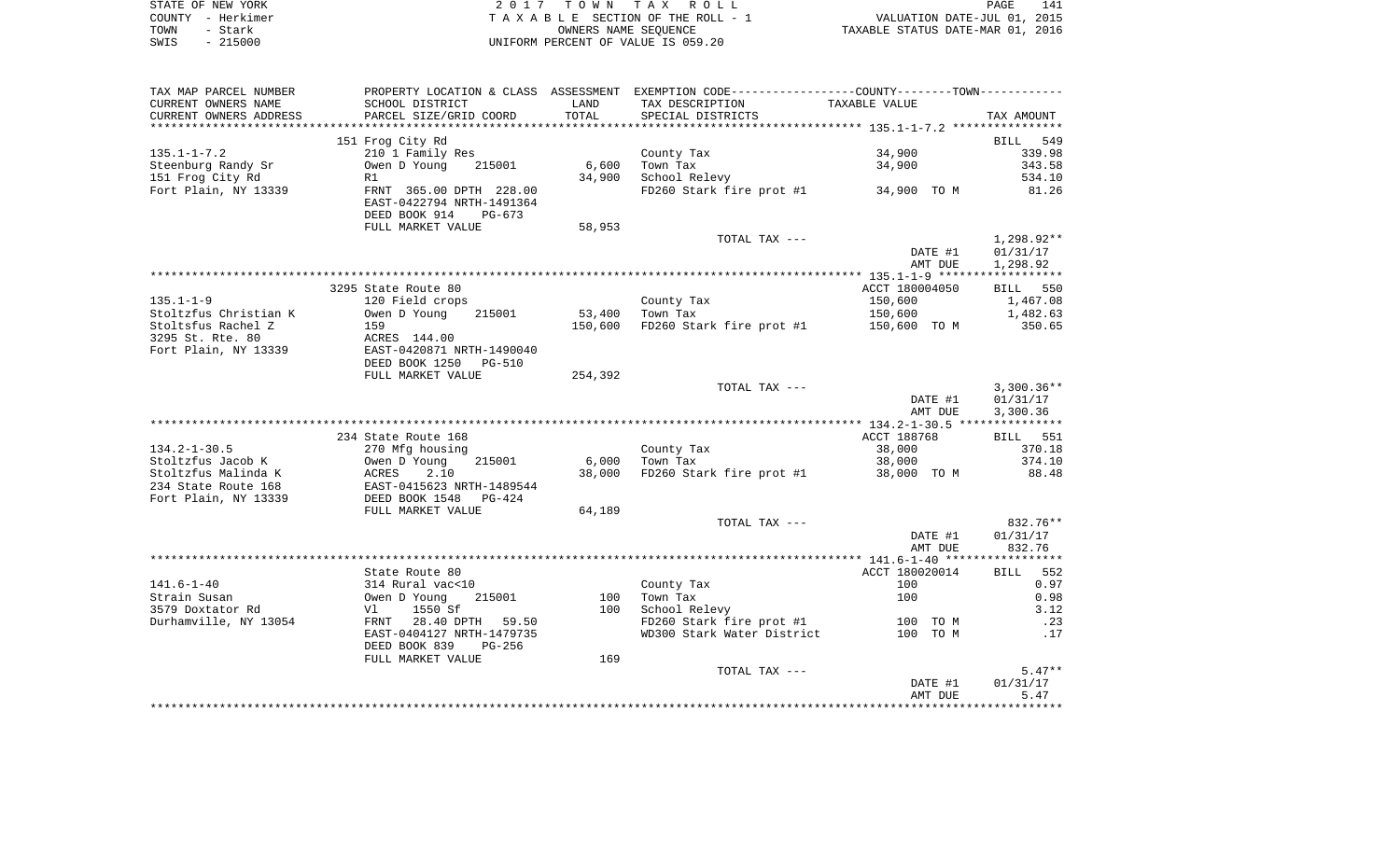| STATE OF NEW YORK | 2017 TOWN TAX ROLL                 | 142<br>PAGE                      |
|-------------------|------------------------------------|----------------------------------|
| COUNTY - Herkimer | TAXABLE SECTION OF THE ROLL - 1    | VALUATION DATE-JUL 01, 2015      |
| TOWN<br>– Stark   | OWNERS NAME SEOUENCE               | TAXABLE STATUS DATE-MAR 01, 2016 |
| $-215000$<br>SWIS | UNIFORM PERCENT OF VALUE IS 059.20 |                                  |

| TAX MAP PARCEL NUMBER<br>CURRENT OWNERS NAME | SCHOOL DISTRICT                                                               | LAND    | PROPERTY LOCATION & CLASS ASSESSMENT EXEMPTION CODE---------------COUNTY-------TOWN----------<br>TAX DESCRIPTION | TAXABLE VALUE      |                       |
|----------------------------------------------|-------------------------------------------------------------------------------|---------|------------------------------------------------------------------------------------------------------------------|--------------------|-----------------------|
| CURRENT OWNERS ADDRESS                       | PARCEL SIZE/GRID COORD                                                        | TOTAL   | SPECIAL DISTRICTS                                                                                                |                    | TAX AMOUNT            |
|                                              | 2270 State Route 80                                                           |         |                                                                                                                  | ACCT 180001560     | BILL 553              |
| $141.6 - 1 - 41$                             | 481 Att row bldg                                                              |         | County Tax                                                                                                       | 90,000             | 876.74                |
| Strain Susan                                 | Owen D Young<br>215001                                                        | 4,900   | Town Tax                                                                                                         | 90,000             | 886.03                |
| 3579 Doxtator                                | Comm                                                                          | 90,000  | School Relevy                                                                                                    |                    | 2,806.91              |
| Durhamville, NY 13054                        | <b>FRNT</b><br>77.00 DPTH<br>66.00                                            |         | FD260 Stark fire prot #1                                                                                         | 90,000 TO M        | 209.55                |
|                                              | 341<br><b>BANK</b><br>EAST-0404089 NRTH-1479708                               |         |                                                                                                                  |                    |                       |
|                                              | DEED BOOK 839<br>$PG-256$                                                     |         |                                                                                                                  |                    |                       |
|                                              | FULL MARKET VALUE                                                             | 152,027 |                                                                                                                  |                    |                       |
|                                              |                                                                               |         | TOTAL TAX ---                                                                                                    |                    | $4,779.23**$          |
|                                              |                                                                               |         |                                                                                                                  | DATE #1            | 01/31/17              |
|                                              |                                                                               |         |                                                                                                                  | AMT DUE            | 4,779.23              |
|                                              |                                                                               |         |                                                                                                                  |                    | ******************    |
|                                              | 154 Bush Rd                                                                   |         |                                                                                                                  |                    | BILL 554              |
| $133.2 - 4 - 8$                              | 210 1 Family Res                                                              |         | County Tax                                                                                                       | 63,500             | 618.59                |
| Struckle Marjorie                            | Owen D Young<br>215001                                                        | 7,100   | Town Tax                                                                                                         | 63,500             | 625.15                |
| 154 Bush Rd                                  | R1 & Quonset                                                                  | 63,500  | School Relevy                                                                                                    |                    | 1,426.06              |
| Jordanville, NY 13361                        | 7.40 Acres<br>ACRES<br>7.40                                                   |         | FD260 Stark fire prot #1                                                                                         | 63,500 TO M        | 147.85                |
|                                              | EAST-0356080 NRTH-1066220<br>DEED BOOK 855<br><b>PG-516</b>                   |         |                                                                                                                  |                    |                       |
|                                              | FULL MARKET VALUE                                                             | 107,264 |                                                                                                                  |                    |                       |
|                                              |                                                                               |         | TOTAL TAX ---                                                                                                    |                    | $2,817.65**$          |
|                                              |                                                                               |         |                                                                                                                  | DATE #1<br>AMT DUE | 01/31/17<br>2,817.65  |
|                                              |                                                                               |         |                                                                                                                  |                    | * * * * * * * * * * * |
|                                              | Bush Rd                                                                       |         |                                                                                                                  | ACCT 186771        | <b>BILL</b> 555       |
| $133.2 - 4 - 7$                              | 314 Rural vac<10                                                              |         | County Tax                                                                                                       | 9,600              | 93.52                 |
| Struckle Melissa A                           | 215001<br>Owen D Young                                                        | 9,600   | Town Tax                                                                                                         | 9,600              | 94.51                 |
| 154 Bush Rd                                  | 7.50 Acres                                                                    | 9,600   | School Relevy                                                                                                    |                    | 299.41                |
| Jordanville, NY 13361                        | ACRES<br>7.50<br>EAST-0355430 NRTH-1066360<br>DEED BOOK 1536<br><b>PG-490</b> |         | FD260 Stark fire prot #1                                                                                         | 9,600 TO M         | 22.35                 |
|                                              | FULL MARKET VALUE                                                             | 16,216  |                                                                                                                  |                    |                       |
|                                              |                                                                               |         | TOTAL TAX ---                                                                                                    |                    | 509.79**              |
|                                              |                                                                               |         |                                                                                                                  | DATE #1            | 01/31/17              |
|                                              |                                                                               |         |                                                                                                                  | AMT DUE            | 509.79                |
|                                              |                                                                               |         |                                                                                                                  |                    |                       |
|                                              | 3145 State Route 80                                                           |         |                                                                                                                  | ACCT 180001200     | BILL 556              |
| $134.4 - 1 - 12$                             | 432 Gas station                                                               |         | County Tax                                                                                                       | 6,500              | 63.32                 |
| Strunk Richard D                             | Owen D Young<br>215001                                                        | 4,700   | Town Tax                                                                                                         | 6,500              | 63.99                 |
| Swartwout Frank P                            | Comm                                                                          | 6,500   | School Relevy                                                                                                    |                    | 202.71                |
| PO Box 160                                   | FRNT 200.00 DPTH 131.10                                                       |         | FD260 Stark fire prot #1                                                                                         | 6,500 TO M         | 15.13                 |
| Palatine Bridge, NY 13428                    | 0.30<br>ACRES<br>EAST-0417741 NRTH-1488169                                    |         |                                                                                                                  |                    |                       |
|                                              | DEED BOOK 924<br><b>PG-324</b>                                                |         |                                                                                                                  |                    |                       |
|                                              | FULL MARKET VALUE                                                             | 10,980  |                                                                                                                  |                    |                       |
|                                              |                                                                               |         | TOTAL TAX ---                                                                                                    |                    | 345.15**              |
|                                              |                                                                               |         |                                                                                                                  | DATE #1            | 01/31/17              |
|                                              |                                                                               |         |                                                                                                                  | AMT DUE            | 345.15                |
|                                              |                                                                               |         |                                                                                                                  |                    |                       |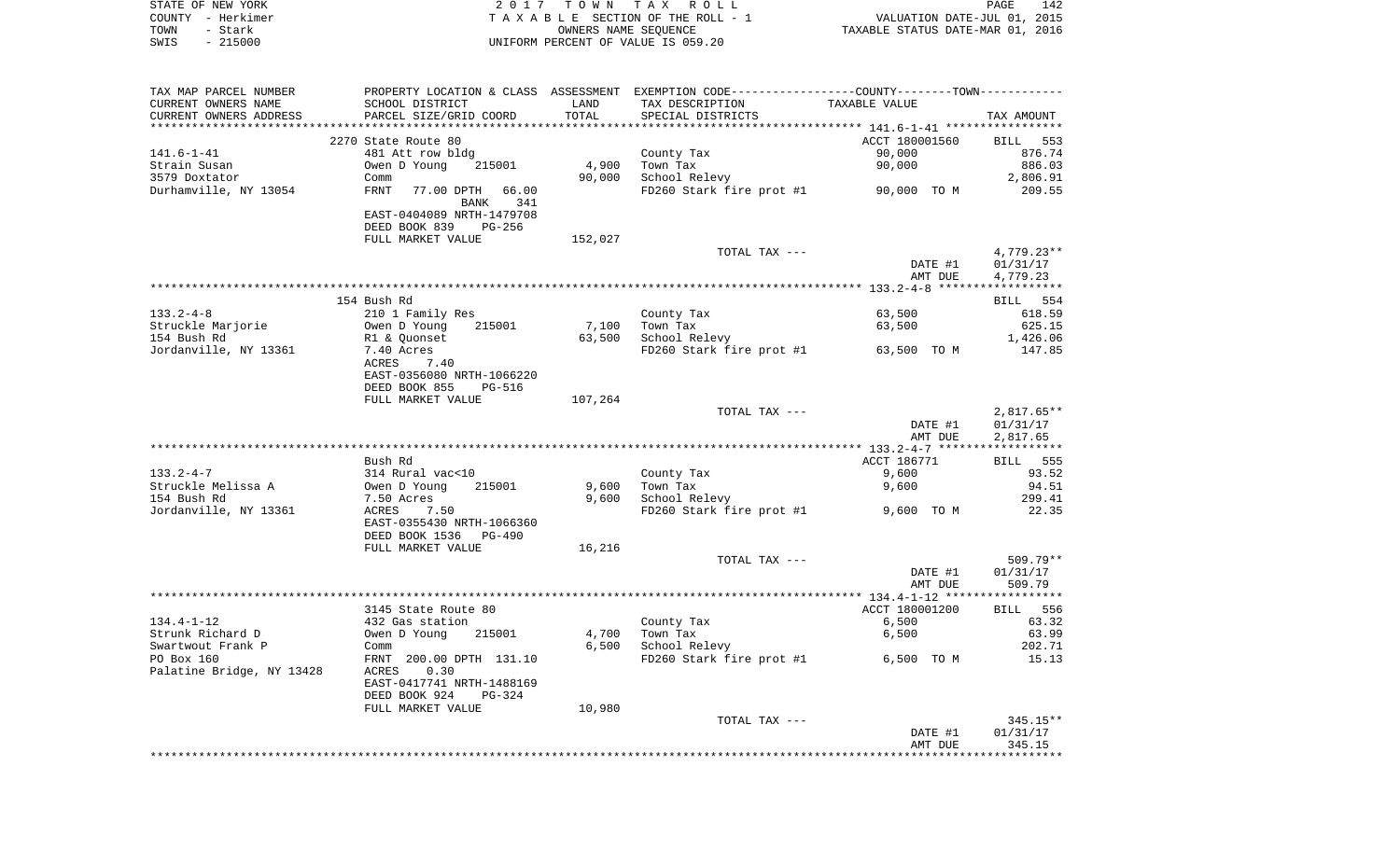| STATE OF NEW YORK | 2017 TOWN TAX ROLL                 | 143<br>PAGE                      |
|-------------------|------------------------------------|----------------------------------|
| COUNTY - Herkimer | TAXABLE SECTION OF THE ROLL - 1    | VALUATION DATE-JUL 01, 2015      |
| TOWN<br>- Stark   | OWNERS NAME SEOUENCE               | TAXABLE STATUS DATE-MAR 01, 2016 |
| $-215000$<br>SWIS | UNIFORM PERCENT OF VALUE IS 059.20 |                                  |

| TAX MAP PARCEL NUMBER     | PROPERTY LOCATION & CLASS ASSESSMENT |        | EXEMPTION CODE-----------------COUNTY--------TOWN----------- |                |              |
|---------------------------|--------------------------------------|--------|--------------------------------------------------------------|----------------|--------------|
| CURRENT OWNERS NAME       | SCHOOL DISTRICT                      | LAND   | TAX DESCRIPTION                                              | TAXABLE VALUE  |              |
| CURRENT OWNERS ADDRESS    | PARCEL SIZE/GRID COORD               | TOTAL  | SPECIAL DISTRICTS                                            |                | TAX AMOUNT   |
|                           |                                      |        |                                                              |                |              |
|                           | State Route 80                       |        |                                                              | ACCT 180004200 | BILL 557     |
| $134.4 - 1 - 21$          | 312 Vac w/imprv                      |        | County Tax                                                   | 9,700          | 94.49        |
| Strunk Richard D          | Owen D Young<br>215001               | 2,300  | Town Tax                                                     | 9,700          | 95.49        |
| Strunk Lori B             | Lot                                  | 9,700  | School Relevy                                                |                | 302.52       |
| PO Box 160                | FRNT 215.00 DPTH 240.00              |        | FD260 Stark fire prot #1                                     | 9,700 TO M     | 22.58        |
| Palatine Bridge, NY 13428 | 0.54<br>ACRES                        |        |                                                              |                |              |
|                           | EAST-0417964 NRTH-1488311            |        |                                                              |                |              |
|                           | DEED BOOK 830<br>PG-692              |        |                                                              |                |              |
|                           | FULL MARKET VALUE                    | 16,385 |                                                              |                |              |
|                           |                                      |        | TOTAL TAX ---                                                |                | $515.08**$   |
|                           |                                      |        |                                                              | DATE #1        | 01/31/17     |
|                           |                                      |        |                                                              | AMT DUE        | 515.08       |
|                           |                                      |        |                                                              |                |              |
|                           | State Route 168                      |        |                                                              | ACCT 180007290 | BILL 558     |
| $134.4 - 1 - 22.1$        | 314 Rural vac<10                     |        | County Tax                                                   | 700            | 6.82         |
| Strunk Richard D          | Owen D Young<br>215001               | 700    | Town Tax                                                     | 700            | 6.89         |
| Strunk Lori B             |                                      | 700    |                                                              |                |              |
|                           | Spraker Lot                          |        | School Relevy                                                | 700 TO M       | 21.83        |
| 25 West Grand St          | 1 Acre                               |        | FD260 Stark fire prot #1                                     |                | 1.63         |
| PO Box 160                | ACRES<br>1.00                        |        |                                                              |                |              |
| Palatine Bridge, NY 13428 | EAST-0417969 NRTH-1488429            |        |                                                              |                |              |
|                           | DEED BOOK 835<br><b>PG-519</b>       |        |                                                              |                |              |
|                           | FULL MARKET VALUE                    | 1,182  |                                                              |                |              |
|                           |                                      |        | TOTAL TAX ---                                                |                | $37.17**$    |
|                           |                                      |        |                                                              | DATE #1        | 01/31/17     |
|                           |                                      |        |                                                              | AMT DUE        | 37.17        |
|                           |                                      |        |                                                              |                |              |
|                           | Gros Rd                              |        |                                                              | ACCT 180009060 | BILL 559     |
| $142.1 - 1 - 4$           | 321 Abandoned ag                     |        | County Tax                                                   | 18,700         | 182.17       |
| Strunk Richard D          | 215001<br>Owen D Young               | 18,700 | Town Tax                                                     | 18,700         | 184.10       |
| Strunk Lori B             | 95<br>$F$ and $F$                    | 18,700 | School Relevy                                                |                | 583.21       |
| PO Box 160                | ACRES 72.50                          |        | FD260 Stark fire prot #1 18,700 TO M                         |                | 43.54        |
| Palatine Bridge, NY 13428 | EAST-0421735 NRTH-1477193            |        |                                                              |                |              |
|                           | DEED BOOK 740<br>$PG-32$             |        |                                                              |                |              |
|                           | FULL MARKET VALUE                    | 31,588 |                                                              |                |              |
|                           |                                      |        | TOTAL TAX ---                                                |                | 993.02**     |
|                           |                                      |        |                                                              | DATE #1        | 01/31/17     |
|                           |                                      |        |                                                              | AMT DUE        | 993.02       |
|                           |                                      |        |                                                              |                | ***********  |
|                           | 130 Travis Rd                        |        |                                                              | ACCT 192346    | BILL 560     |
| $134.3 - 1 - 35$          | 210 1 Family Res                     |        | County Tax                                                   | 47,600         | 463.70       |
| Stutzman Ray M            | 215001<br>Owen D Young               | 8,000  | Town Tax                                                     | 47,600         | 468.61       |
| Stutzman Dorthy J         | R1                                   | 47,600 | FD260 Stark fire prot #1                                     | 47,600 TO M    | 110.83       |
| 130 Travis Rd             | ACRES<br>4.00                        |        |                                                              |                |              |
| Jordanville, NY 13361     | EAST-0369452 NRTH-1057733            |        |                                                              |                |              |
|                           | DEED BOOK 1570<br>PG-148             |        |                                                              |                |              |
|                           | FULL MARKET VALUE                    | 80,405 |                                                              |                |              |
|                           |                                      |        | TOTAL TAX ---                                                |                | $1,043.14**$ |
|                           |                                      |        |                                                              | DATE #1        | 01/31/17     |
|                           |                                      |        |                                                              | AMT DUE        | 1,043.14     |
|                           |                                      |        |                                                              |                |              |
|                           |                                      |        |                                                              |                |              |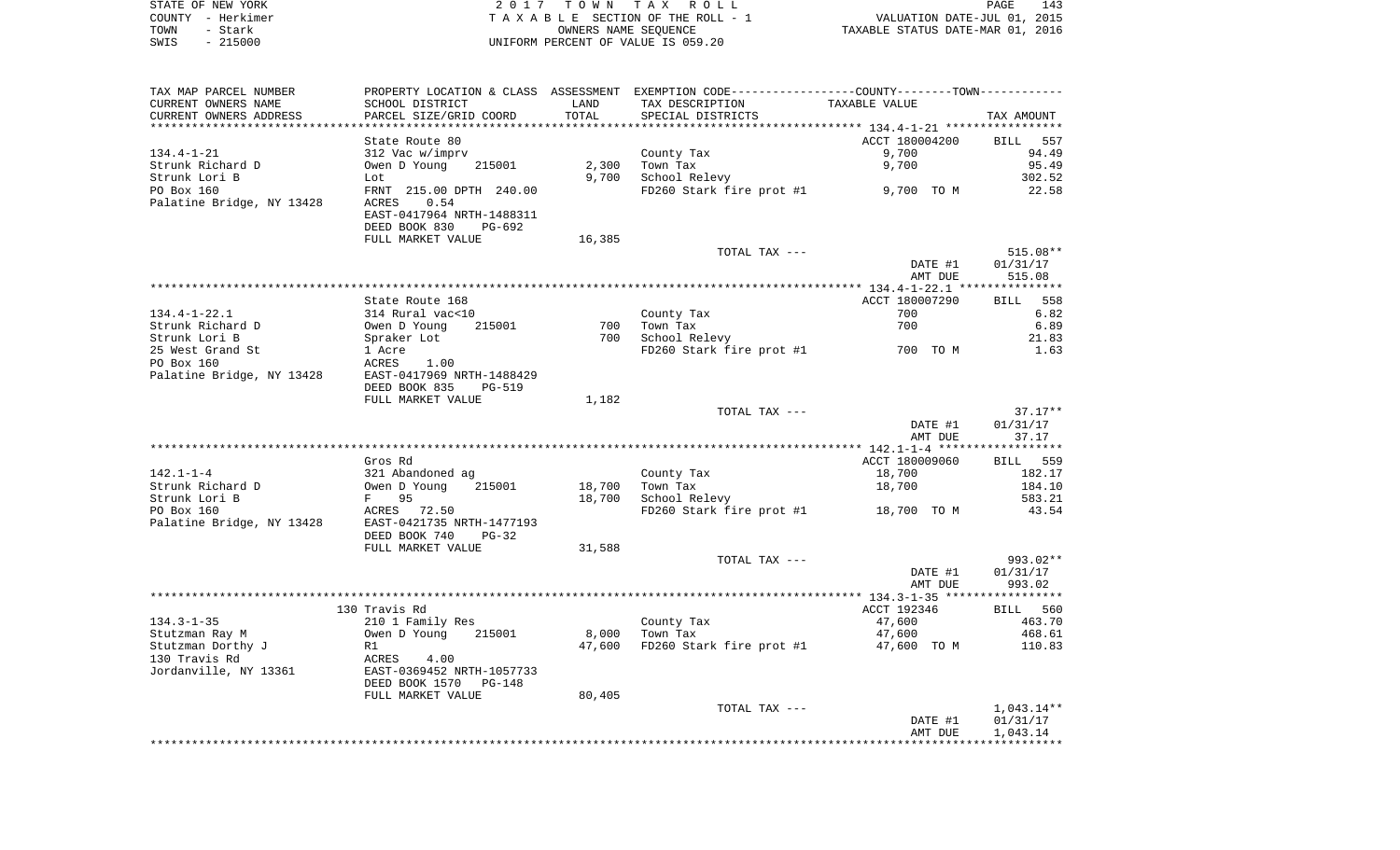| STATE OF NEW YORK | 2017 TOWN TAX ROLL                    | 144<br>PAGE                      |
|-------------------|---------------------------------------|----------------------------------|
| COUNTY - Herkimer | T A X A B L E SECTION OF THE ROLL - 1 | VALUATION DATE-JUL 01, 2015      |
| TOWN<br>– Stark   | OWNERS NAME SEOUENCE                  | TAXABLE STATUS DATE-MAR 01, 2016 |
| $-215000$<br>SWIS | UNIFORM PERCENT OF VALUE IS 059.20    |                                  |

| TAX MAP PARCEL NUMBER                                                                     |                                                                                       |        | PROPERTY LOCATION & CLASS ASSESSMENT EXEMPTION CODE---------------COUNTY-------TOWN---------- |                    |                                      |
|-------------------------------------------------------------------------------------------|---------------------------------------------------------------------------------------|--------|-----------------------------------------------------------------------------------------------|--------------------|--------------------------------------|
| CURRENT OWNERS NAME                                                                       | SCHOOL DISTRICT                                                                       | LAND   | TAX DESCRIPTION                                                                               | TAXABLE VALUE      |                                      |
| CURRENT OWNERS ADDRESS                                                                    | PARCEL SIZE/GRID COORD                                                                | TOTAL  | SPECIAL DISTRICTS                                                                             |                    | TAX AMOUNT                           |
|                                                                                           |                                                                                       |        |                                                                                               |                    |                                      |
|                                                                                           | 3158 State Route 80                                                                   |        |                                                                                               | ACCT 180004170     | BILL 561                             |
| $134.4 - 1 - 14.1$                                                                        | 210 1 Family Res                                                                      |        | County Tax                                                                                    | 15,000             | 146.12                               |
| Swartout Frank P                                                                          | Owen D Young<br>215001                                                                | 5,300  | Town Tax                                                                                      | 15,000             | 147.67                               |
| 5 Banner Hill Ln                                                                          | R1 & 1 Tr                                                                             | 15,000 | School Relevy                                                                                 |                    | 467.81                               |
| Averill Park, NY 12018                                                                    | FRNT 215.00 DPTH 240.00<br>EAST-0418031 NRTH-1488115<br>DEED BOOK 925<br>$PG-263$     |        | FD260 Stark fire prot #1 15,000 TO M                                                          |                    | 34.92                                |
|                                                                                           | FULL MARKET VALUE                                                                     | 25,338 |                                                                                               |                    |                                      |
|                                                                                           |                                                                                       |        | TOTAL TAX ---                                                                                 | DATE #1<br>AMT DUE | 796.52**<br>01/31/17<br>796.52       |
|                                                                                           |                                                                                       |        |                                                                                               |                    |                                      |
|                                                                                           | Jordan Rd                                                                             |        |                                                                                               | ACCT 180004470     | BILL 562                             |
| $134.4 - 1 - 73$                                                                          | 323 Vacant rural                                                                      |        | County Tax                                                                                    | 1,400              | 13.64                                |
| Tarantiles Andre                                                                          | Owen D Young<br>215001                                                                | 1,400  | Town Tax                                                                                      | 1,400              | 13.78                                |
| 440 W 24Th St Apt 17c                                                                     | Sargdes Farm                                                                          | 1,400  | School Relevy                                                                                 |                    | 43.67                                |
| New York, NY 10011                                                                        | P Fr 10<br>ACRES 13.70<br>EAST-0418839 NRTH-1481223<br>DEED BOOK 884<br><b>PG-535</b> |        | FD260 Stark fire prot $#1$ 1,400 TO M                                                         |                    | 3.26                                 |
|                                                                                           | FULL MARKET VALUE                                                                     | 2,365  |                                                                                               |                    |                                      |
|                                                                                           |                                                                                       |        | TOTAL TAX ---                                                                                 |                    | $74.35**$                            |
|                                                                                           |                                                                                       |        |                                                                                               | DATE #1<br>AMT DUE | 01/31/17<br>74.35                    |
|                                                                                           |                                                                                       |        |                                                                                               |                    | ***********                          |
|                                                                                           | 209 Jordan Rd                                                                         |        |                                                                                               | ACCT 180004440     | BILL 563                             |
| $141.2 - 1 - 7$                                                                           | 210 1 Family Res                                                                      |        | County Tax                                                                                    | 58,800             | 572.81                               |
| Tarantiles Andre                                                                          | Owen D Young<br>215001                                                                | 8,900  | Town Tax                                                                                      | 58,800             | 578.87                               |
| 4 40w 24Th St Apt 17c                                                                     | Cronin                                                                                | 58,800 | School Relevy                                                                                 |                    | 1,833.85                             |
| New York, NY 10011                                                                        | R1<br>5.25<br>ACRES<br>EAST-0417991 NRTH-1479621<br>DEED BOOK 884<br>PG-535           |        | FD260 Stark fire prot #1 58,800 TO M                                                          |                    | 136.91                               |
|                                                                                           | FULL MARKET VALUE                                                                     | 99,324 |                                                                                               |                    |                                      |
|                                                                                           |                                                                                       |        | TOTAL TAX ---                                                                                 | DATE #1<br>AMT DUE | $3,122.44**$<br>01/31/17<br>3,122.44 |
|                                                                                           |                                                                                       |        |                                                                                               |                    |                                      |
|                                                                                           | Wiltse Hill Rd                                                                        |        |                                                                                               | ACCT 180009780     | BILL 564                             |
| $141.6 - 1 - 33$                                                                          | 314 Rural vac<10                                                                      |        | County Tax                                                                                    | 5,400              | 52.60                                |
| Tennant Merritt                                                                           | Owen D Young<br>215001                                                                | 5,400  | Town Tax                                                                                      | 5,400              | 53.16                                |
| Attn: Frank Hopko<br>107 Sheff Rd<br>South New Berlin, NY 13843 EAST-0404998 NRTH-1479337 | V19 2<br>ACRES<br>2.50<br>DEED BOOK 00317 PG-00516                                    | 5,400  | FD260 Stark fire prot #1                                                                      | 5,400 TO M         | 12.57                                |
|                                                                                           | FULL MARKET VALUE                                                                     | 9,122  |                                                                                               |                    |                                      |
|                                                                                           |                                                                                       |        | TOTAL TAX ---                                                                                 |                    | $118.33**$                           |
|                                                                                           |                                                                                       |        |                                                                                               | DATE #1<br>AMT DUE | 01/31/17<br>118.33                   |
|                                                                                           |                                                                                       |        |                                                                                               |                    |                                      |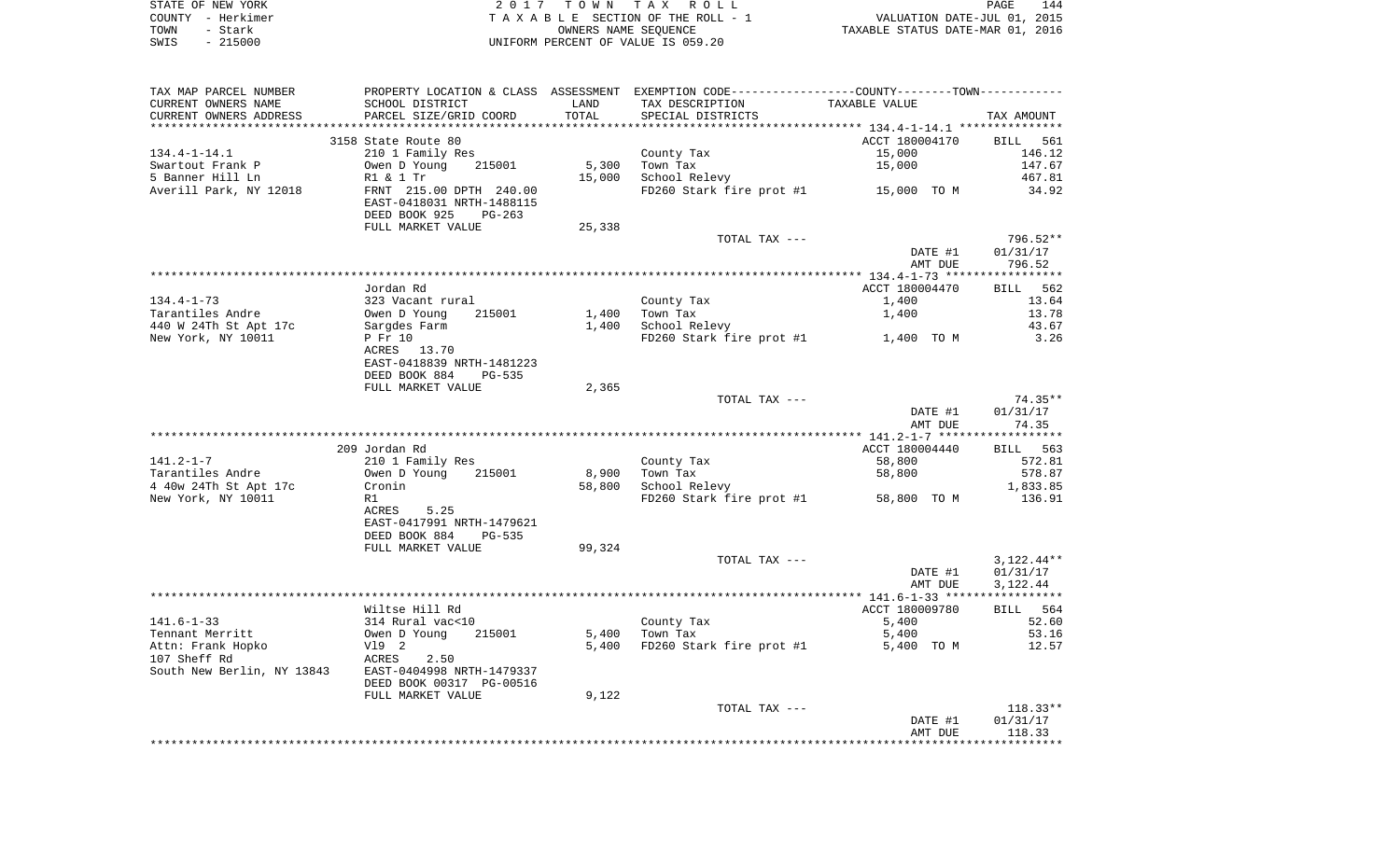| STATE OF NEW YORK |                                    | 2017 TOWN TAX ROLL   |                                  | PAGE | 145 |
|-------------------|------------------------------------|----------------------|----------------------------------|------|-----|
| COUNTY - Herkimer | TAXABLE SECTION OF THE ROLL - 1    |                      | VALUATION DATE-JUL 01, 2015      |      |     |
| TOWN<br>– Stark   |                                    | OWNERS NAME SEOUENCE | TAXABLE STATUS DATE-MAR 01, 2016 |      |     |
| $-215000$<br>SWIS | UNIFORM PERCENT OF VALUE IS 059.20 |                      |                                  |      |     |

| TAX MAP PARCEL NUMBER    | PROPERTY LOCATION & CLASS ASSESSMENT EXEMPTION CODE---------------COUNTY-------TOWN---------- |         |                                      |                    |                          |
|--------------------------|-----------------------------------------------------------------------------------------------|---------|--------------------------------------|--------------------|--------------------------|
| CURRENT OWNERS NAME      | SCHOOL DISTRICT                                                                               | LAND    | TAX DESCRIPTION                      | TAXABLE VALUE      |                          |
| CURRENT OWNERS ADDRESS   | PARCEL SIZE/GRID COORD                                                                        | TOTAL   | SPECIAL DISTRICTS                    |                    | TAX AMOUNT               |
| ***********************  |                                                                                               |         |                                      |                    |                          |
|                          | 1342 State Route 168                                                                          |         |                                      | ACCT 180020006     | BILL 565                 |
| $128.3 - 1 - 15$         | 242 Rurl res&rec                                                                              |         | County Tax                           | 92,800             | 904.02                   |
| Tharp William S          |                                                                                               | 12,400  | Town Tax                             | 92,800             | 913.60                   |
| Tharp Linda              |                                                                                               | 92,800  | FD260 Stark fire prot #1 92,800 TO M |                    | 216.07                   |
| 1342 State Route 168     | Owen D Young 215001<br>ACRES 11.90<br>EAST-0397398 NRTH-1499878<br>DEED BOOK 00624 PG-00656   |         |                                      |                    |                          |
| Mohawk, NY 13407         |                                                                                               |         |                                      |                    |                          |
|                          | FULL MARKET VALUE                                                                             | 156,757 |                                      |                    |                          |
|                          |                                                                                               |         | TOTAL TAX ---                        | DATE #1            | $2,033.69**$<br>01/31/17 |
|                          |                                                                                               |         |                                      | AMT DUE            | 2,033.69                 |
|                          |                                                                                               |         |                                      |                    |                          |
|                          | State Route 80                                                                                |         |                                      | ACCT 187217        | BILL 566                 |
| $134.4 - 1 - 3$          | 323 Vacant rural                                                                              |         | County Tax                           | 8,500              | 82.80                    |
| The DiMauro Living Trust | 215001                                                                                        |         | 8,500 Town Tax                       | 8,500              | 83.68                    |
| 119 Vail's Lake Shore Dr | Owen D Young<br>ACRES 10.00                                                                   | 8,500   | FD260 Stark fire prot #1             | 8,500 TO M         | 19.79                    |
| Brewster, NY 10509       | EAST-0413909 NRTH-1486508                                                                     |         |                                      |                    |                          |
|                          | DEED BOOK 1539 PG-42                                                                          |         |                                      |                    |                          |
|                          | FULL MARKET VALUE                                                                             | 14,358  |                                      |                    |                          |
|                          |                                                                                               |         | TOTAL TAX ---                        |                    | $186.27**$               |
|                          |                                                                                               |         |                                      | DATE #1            | 01/31/17                 |
|                          |                                                                                               |         |                                      | AMT DUE            | 186.27                   |
|                          |                                                                                               |         |                                      |                    |                          |
|                          | State Route 168                                                                               |         |                                      | ACCT 180006180     | BILL 567                 |
| $128.3 - 1 - 11.1$       | 270 Mfg housing<br>Owen D Young<br>F93 & 1 Tr                                                 |         | AGED-CT<br>41801                     | 21,000<br>21,000   |                          |
| Thomson John R           | 215001                                                                                        |         | 36,000 County Tax                    | 21,000             | 204.57                   |
| 126 Madison Rd           |                                                                                               |         | 42,000 Town Tax                      | 21,000             | 206.74                   |
| Mohawk, NY 13407         | FRNT 2565.00 DPTH<br>ACRES 113.00                                                             |         | FD260 Stark fire prot #1             | 42,000 TO M        | 97.79                    |
|                          | EAST-0403461 NRTH-1499516                                                                     |         |                                      |                    |                          |
|                          | DEED BOOK 00614 PG-00882                                                                      |         |                                      |                    |                          |
|                          | FULL MARKET VALUE                                                                             | 70,946  |                                      |                    |                          |
|                          |                                                                                               |         | TOTAL TAX ---                        |                    | $509.10**$               |
|                          |                                                                                               |         |                                      | DATE #1            | 01/31/17                 |
|                          |                                                                                               |         |                                      | AMT DUE            | 509.10                   |
|                          |                                                                                               |         |                                      |                    |                          |
|                          | 1053 State Route 168                                                                          |         |                                      | ACCT 180006180     | BILL 568                 |
| $128.3 - 1 - 11.2$       | 312 Vac w/imprv                                                                               |         | County Tax                           | 14,000             | 136.38                   |
| Thomson Kristine J       | Owen D Young<br>215001                                                                        | 4,000   | Town Tax                             | 14,000             | 137.83                   |
| 1053 State Route 168     | F93 & 1 Tr                                                                                    | 14,000  | School Relevy                        |                    | 436.62                   |
| Mohawk, NY 13407         | FRNT 915.00 DPTH                                                                              |         | FD260 Stark fire prot #1 14,000 TO M |                    | 32.60                    |
|                          | ACRES 13.00                                                                                   |         |                                      |                    |                          |
|                          | EAST-0402744 NRTH-1497686                                                                     |         |                                      |                    |                          |
|                          | DEED BOOK 1449 PG-540                                                                         |         |                                      |                    |                          |
|                          | FULL MARKET VALUE                                                                             | 23,649  |                                      |                    |                          |
|                          |                                                                                               |         | TOTAL TAX ---                        |                    | 743.43**                 |
|                          |                                                                                               |         |                                      | DATE #1<br>AMT DUE | 01/31/17<br>743.43       |
|                          |                                                                                               |         |                                      |                    |                          |
|                          |                                                                                               |         |                                      |                    |                          |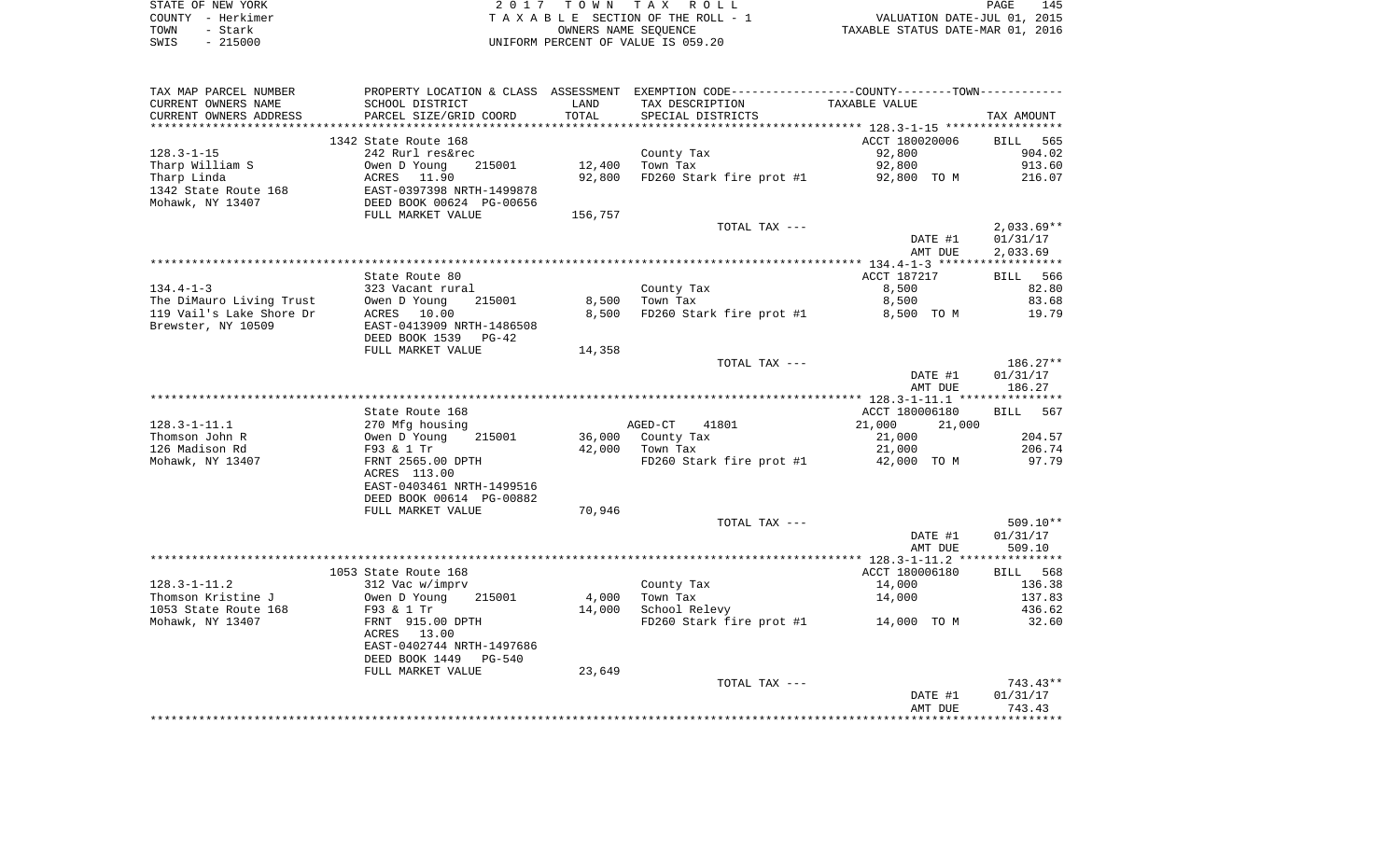| STATE OF NEW YORK | 2017 TOWN TAX ROLL                 | 146<br>PAGE                      |
|-------------------|------------------------------------|----------------------------------|
| COUNTY – Herkimer | TAXABLE SECTION OF THE ROLL - 1    | VALUATION DATE-JUL 01, 2015      |
| TOWN<br>- Stark   | OWNERS NAME SEOUENCE               | TAXABLE STATUS DATE-MAR 01, 2016 |
| $-215000$<br>SWIS | UNIFORM PERCENT OF VALUE IS 059.20 |                                  |

| TAX MAP PARCEL NUMBER                    |                                                        |                 | PROPERTY LOCATION & CLASS ASSESSMENT EXEMPTION CODE---------------COUNTY-------TOWN---------- |                 |                    |
|------------------------------------------|--------------------------------------------------------|-----------------|-----------------------------------------------------------------------------------------------|-----------------|--------------------|
| CURRENT OWNERS NAME                      | SCHOOL DISTRICT                                        | LAND            | TAX DESCRIPTION                                                                               | TAXABLE VALUE   |                    |
| CURRENT OWNERS ADDRESS                   | PARCEL SIZE/GRID COORD                                 | TOTAL           | SPECIAL DISTRICTS                                                                             |                 | TAX AMOUNT         |
| *******************                      | *************************                              | *************** |                                                                                               |                 |                    |
|                                          | 2430 State Route 80                                    |                 |                                                                                               | ACCT 180008310  | BILL<br>569        |
| $134.18 - 1 - 4$                         | 210 1 Family Res                                       |                 | County Tax                                                                                    | 43,300          | 421.81             |
| Timlin Joseph P                          | Owen D Young<br>215001                                 | 6,100           | Town Tax                                                                                      | 43,300          | 426.28             |
| Timlin Genett                            | R1                                                     | 43,300          | FD260 Stark fire prot #1                                                                      | 43,300 TO M     | 100.82             |
| PO Box 398                               | FRNT 110.00 DPTH 238.00                                |                 |                                                                                               |                 |                    |
| Spring Center, NY 13468-0398             | EAST-0406563 NRTH-1481666                              |                 |                                                                                               |                 |                    |
|                                          | DEED BOOK 787<br>$PG-75$                               |                 |                                                                                               |                 |                    |
|                                          | FULL MARKET VALUE                                      | 73,142          |                                                                                               |                 |                    |
|                                          |                                                        |                 | TOTAL TAX ---                                                                                 |                 | 948.91**           |
|                                          |                                                        |                 |                                                                                               | DATE #1         | 01/31/17           |
|                                          |                                                        |                 |                                                                                               | AMT DUE         | 948.91             |
|                                          |                                                        |                 |                                                                                               |                 |                    |
|                                          | 2387 State Route 80                                    |                 |                                                                                               | ACCT 199996     | 570<br><b>BILL</b> |
| $134.3 - 1 - 31$                         | 314 Rural vac<10                                       |                 | County Tax                                                                                    | 4,800           | 46.76              |
| Town of Stark                            | Owen D Young<br>215001                                 | 4,800           | Town Tax                                                                                      | 4,800           | 47.26              |
| 703 Elwood Rd                            | R1                                                     | 4,800           | School Relevy                                                                                 |                 | 149.69             |
| Fort Plain, NY 13339                     | FRNT<br>89.70 DPTH 178.30                              |                 | FD260 Stark fire prot #1                                                                      | 4,800 TO M      | 11.18              |
|                                          | EAST-0405660 NRTH-1481448                              |                 | WD300 Stark Water District                                                                    | 4,800 TO M      | 8.27               |
| PRIOR OWNER ON 3/01/2016                 | DEED BOOK 1618<br>$PG-443$                             |                 |                                                                                               |                 |                    |
| Forrest Jessie                           | FULL MARKET VALUE                                      | 8,108           |                                                                                               |                 |                    |
|                                          |                                                        |                 | TOTAL TAX ---                                                                                 |                 | $263.16**$         |
|                                          |                                                        |                 |                                                                                               | DATE #1         | 01/31/17           |
|                                          |                                                        |                 |                                                                                               | AMT DUE         | 263.16             |
|                                          |                                                        |                 |                                                                                               |                 |                    |
|                                          | Off State Route 168                                    |                 |                                                                                               | ACCT 180001020  | 571<br><b>BILL</b> |
| $127.4 - 1 - 55$                         | 105 Vac farmland                                       |                 | County Tax                                                                                    | 400             | 3.90               |
| Treadwell Bruce T<br>Treadwell Allison R | Little Falls Ce 210900<br>47<br>F                      | 400<br>400      | Town Tax<br>FD260 Stark fire prot #1                                                          | 400<br>400 TO M | 3.94<br>.93        |
|                                          |                                                        |                 |                                                                                               |                 |                    |
| 691 Johnnycake Rd<br>Mohawk, NY 13407    | ACRES<br>4.40                                          |                 |                                                                                               |                 |                    |
|                                          | EAST-0396711 NRTH-1504386<br>DEED BOOK 893<br>$PG-126$ |                 |                                                                                               |                 |                    |
|                                          | FULL MARKET VALUE                                      | 676             |                                                                                               |                 |                    |
|                                          |                                                        |                 | TOTAL TAX ---                                                                                 |                 | $8.77**$           |
|                                          |                                                        |                 |                                                                                               | DATE #1         | 01/31/17           |
|                                          |                                                        |                 |                                                                                               | AMT DUE         | 8.77               |
|                                          |                                                        |                 |                                                                                               |                 |                    |
|                                          | 758 State Route 168                                    |                 |                                                                                               | ACCT 180003990  | BILL 572           |
| $134.1 - 1 - 12.1$                       | 312 Vac w/imprv                                        |                 | County Tax                                                                                    | 42,000          | 409.15             |
| Turrigiano Frank                         | Owen D Young<br>215001                                 | 30,800          | Town Tax                                                                                      | 42,000          | 413.48             |
| Turrigiano Julienne M                    | F 101.1                                                | 42,000          | FD260 Stark fire prot #1                                                                      | 42,000 TO M     | 97.79              |
| 3 Big Pine                               | ACRES<br>93.80                                         |                 |                                                                                               |                 |                    |
| Bridge, NY 11961                         | EAST-0408630 NRTH-1494747                              |                 |                                                                                               |                 |                    |
|                                          | DEED BOOK 939<br>$PG-87$                               |                 |                                                                                               |                 |                    |
|                                          | FULL MARKET VALUE                                      | 70,946          |                                                                                               |                 |                    |
|                                          |                                                        |                 | TOTAL TAX ---                                                                                 |                 | 920.42**           |
|                                          |                                                        |                 |                                                                                               | DATE #1         | 01/31/17           |
|                                          |                                                        |                 |                                                                                               | AMT DUE         | 920.42             |
|                                          |                                                        |                 |                                                                                               |                 |                    |
|                                          |                                                        |                 |                                                                                               |                 |                    |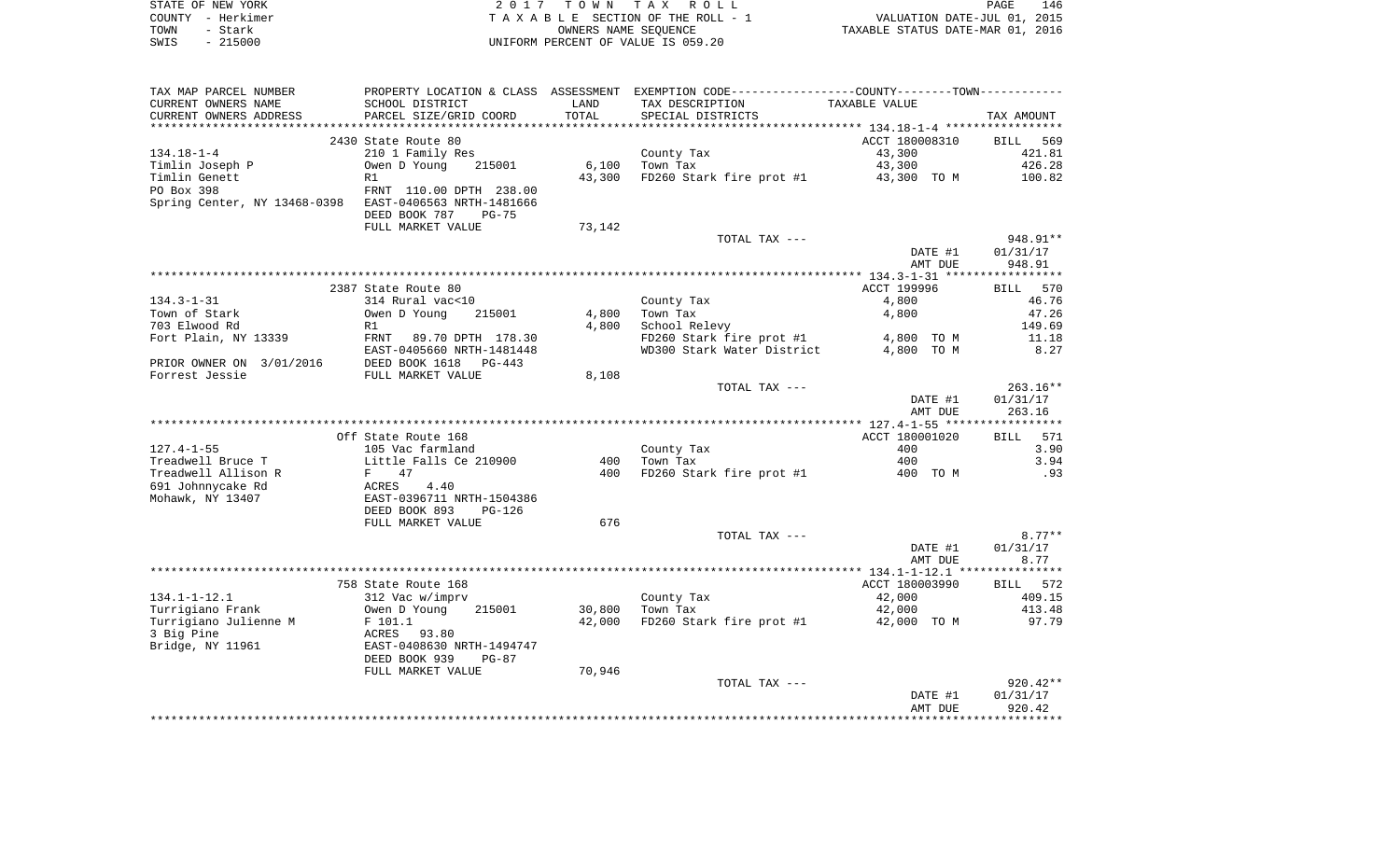|      | STATE OF NEW YORK | 2017 TOWN TAX ROLL                 | 147<br>PAGE                      |
|------|-------------------|------------------------------------|----------------------------------|
|      | COUNTY - Herkimer | TAXABLE SECTION OF THE ROLL - 1    | VALUATION DATE-JUL 01, 2015      |
| TOWN | - Stark           | OWNERS NAME SEOUENCE               | TAXABLE STATUS DATE-MAR 01, 2016 |
| SWIS | $-215000$         | UNIFORM PERCENT OF VALUE IS 059.20 |                                  |

| SCHOOL DISTRICT<br>LAND<br>TAX DESCRIPTION<br>TAXABLE VALUE<br>TOTAL<br>PARCEL SIZE/GRID COORD<br>SPECIAL DISTRICTS<br>TAX AMOUNT<br>*********************<br>277 Backus Rd<br>BILL 573<br>322 Rural vac>10<br>15,300<br>149.05<br>County Tax<br>Owen D Young<br>15,300<br>Town Tax<br>15,300<br>150.63<br>215001<br>15,300<br>FD260 Stark fire prot #1<br>15,300 TO M<br>35.62<br>ACRES 25.70<br>Mohawk, NY 13407<br>EAST-0408192 NRTH-1484988<br>DEED BOOK 869<br>PG-666<br>FULL MARKET VALUE<br>25,845<br>$335.30**$<br>TOTAL TAX ---<br>01/31/17<br>DATE #1<br>AMT DUE<br>335.30<br>574<br>Upper Deck Rd<br>ACCT 180003030<br>BILL<br>$127.4 - 1 - 31$<br>314 Rural vac<10<br>County Tax<br>100<br>0.97<br>0.98<br>Valenta John G<br>Owen D Young<br>100<br>Town Tax<br>100<br>215001<br>Valenta Tina<br>100<br>FD260 Stark fire prot #1<br>.23<br>Vac Ld<br>100 TO M<br>501 Upper Deck Rd<br>FRNT 100.00 DPTH<br>70.00<br>Mohawk, NY 13407<br>EAST-0390429 NRTH-1499807<br>DEED BOOK 810<br>$PG-255$<br>FULL MARKET VALUE<br>169<br>$2.18**$<br>TOTAL TAX ---<br>01/31/17<br>DATE #1<br>AMT DUE<br>2.18<br>ACCT 180003000<br>Upper Deck Rd<br>BILL 575<br>$127.4 - 1 - 32$<br>County Tax<br>50,000<br>487.08<br>210 1 Family Res<br>492.24<br>Valenta John G<br>Owen D Young<br>215001<br>5,300<br>Town Tax<br>50,000<br>Valenta Tina<br>Hall 3/4 003/4<br>FD260 Stark fire prot #1<br>50,000<br>50,000 TO M<br>116.42<br>501 Upper Deck Rd<br>FRNT 140.00 DPTH 193.00<br>Mohawk, NY 13407<br>EAST-0390457 NRTH-1499728<br>DEED BOOK 810<br>$PG-255$<br>FULL MARKET VALUE<br>84,459<br>$1,095.74**$<br>TOTAL TAX ---<br>01/31/17<br>DATE #1<br>1,095.74<br>AMT DUE<br>138 Barker Rd<br>ACCT 180003150<br>BILL 576<br>98,500<br>959.55<br>210 1 Family Res<br>County Tax<br>215001<br>12,000<br>Town Tax<br>98,500<br>969.71<br>Owen D Young<br>98,500<br>FD260 Stark fire prot #1<br>229.34<br>FRNT 650.00 DPTH<br>98,500 TO M<br>5.00 BANK<br>ACRES<br>134<br>EAST-0387186 NRTH-1498060<br>DEED BOOK 930<br><b>PG-315</b><br>166,385<br>FULL MARKET VALUE<br>$2,158.60**$<br>TOTAL TAX ---<br>DATE #1<br>01/31/17<br>2,158.60<br>AMT DUE | TAX MAP PARCEL NUMBER  |  | PROPERTY LOCATION & CLASS ASSESSMENT EXEMPTION CODE----------------COUNTY--------TOWN----------- |  |
|------------------------------------------------------------------------------------------------------------------------------------------------------------------------------------------------------------------------------------------------------------------------------------------------------------------------------------------------------------------------------------------------------------------------------------------------------------------------------------------------------------------------------------------------------------------------------------------------------------------------------------------------------------------------------------------------------------------------------------------------------------------------------------------------------------------------------------------------------------------------------------------------------------------------------------------------------------------------------------------------------------------------------------------------------------------------------------------------------------------------------------------------------------------------------------------------------------------------------------------------------------------------------------------------------------------------------------------------------------------------------------------------------------------------------------------------------------------------------------------------------------------------------------------------------------------------------------------------------------------------------------------------------------------------------------------------------------------------------------------------------------------------------------------------------------------------------------------------------------------------------------------------------------------------------------------------------------------------------------------------------------------------------------------------------------------------------------------------------------------------------------------------|------------------------|--|--------------------------------------------------------------------------------------------------|--|
|                                                                                                                                                                                                                                                                                                                                                                                                                                                                                                                                                                                                                                                                                                                                                                                                                                                                                                                                                                                                                                                                                                                                                                                                                                                                                                                                                                                                                                                                                                                                                                                                                                                                                                                                                                                                                                                                                                                                                                                                                                                                                                                                                | CURRENT OWNERS NAME    |  |                                                                                                  |  |
|                                                                                                                                                                                                                                                                                                                                                                                                                                                                                                                                                                                                                                                                                                                                                                                                                                                                                                                                                                                                                                                                                                                                                                                                                                                                                                                                                                                                                                                                                                                                                                                                                                                                                                                                                                                                                                                                                                                                                                                                                                                                                                                                                | CURRENT OWNERS ADDRESS |  |                                                                                                  |  |
|                                                                                                                                                                                                                                                                                                                                                                                                                                                                                                                                                                                                                                                                                                                                                                                                                                                                                                                                                                                                                                                                                                                                                                                                                                                                                                                                                                                                                                                                                                                                                                                                                                                                                                                                                                                                                                                                                                                                                                                                                                                                                                                                                |                        |  |                                                                                                  |  |
|                                                                                                                                                                                                                                                                                                                                                                                                                                                                                                                                                                                                                                                                                                                                                                                                                                                                                                                                                                                                                                                                                                                                                                                                                                                                                                                                                                                                                                                                                                                                                                                                                                                                                                                                                                                                                                                                                                                                                                                                                                                                                                                                                |                        |  |                                                                                                  |  |
|                                                                                                                                                                                                                                                                                                                                                                                                                                                                                                                                                                                                                                                                                                                                                                                                                                                                                                                                                                                                                                                                                                                                                                                                                                                                                                                                                                                                                                                                                                                                                                                                                                                                                                                                                                                                                                                                                                                                                                                                                                                                                                                                                | $134.3 - 1 - 22.2$     |  |                                                                                                  |  |
|                                                                                                                                                                                                                                                                                                                                                                                                                                                                                                                                                                                                                                                                                                                                                                                                                                                                                                                                                                                                                                                                                                                                                                                                                                                                                                                                                                                                                                                                                                                                                                                                                                                                                                                                                                                                                                                                                                                                                                                                                                                                                                                                                | Valenta John           |  |                                                                                                  |  |
|                                                                                                                                                                                                                                                                                                                                                                                                                                                                                                                                                                                                                                                                                                                                                                                                                                                                                                                                                                                                                                                                                                                                                                                                                                                                                                                                                                                                                                                                                                                                                                                                                                                                                                                                                                                                                                                                                                                                                                                                                                                                                                                                                | 138 Barker Rd          |  |                                                                                                  |  |
|                                                                                                                                                                                                                                                                                                                                                                                                                                                                                                                                                                                                                                                                                                                                                                                                                                                                                                                                                                                                                                                                                                                                                                                                                                                                                                                                                                                                                                                                                                                                                                                                                                                                                                                                                                                                                                                                                                                                                                                                                                                                                                                                                |                        |  |                                                                                                  |  |
|                                                                                                                                                                                                                                                                                                                                                                                                                                                                                                                                                                                                                                                                                                                                                                                                                                                                                                                                                                                                                                                                                                                                                                                                                                                                                                                                                                                                                                                                                                                                                                                                                                                                                                                                                                                                                                                                                                                                                                                                                                                                                                                                                |                        |  |                                                                                                  |  |
|                                                                                                                                                                                                                                                                                                                                                                                                                                                                                                                                                                                                                                                                                                                                                                                                                                                                                                                                                                                                                                                                                                                                                                                                                                                                                                                                                                                                                                                                                                                                                                                                                                                                                                                                                                                                                                                                                                                                                                                                                                                                                                                                                |                        |  |                                                                                                  |  |
|                                                                                                                                                                                                                                                                                                                                                                                                                                                                                                                                                                                                                                                                                                                                                                                                                                                                                                                                                                                                                                                                                                                                                                                                                                                                                                                                                                                                                                                                                                                                                                                                                                                                                                                                                                                                                                                                                                                                                                                                                                                                                                                                                |                        |  |                                                                                                  |  |
|                                                                                                                                                                                                                                                                                                                                                                                                                                                                                                                                                                                                                                                                                                                                                                                                                                                                                                                                                                                                                                                                                                                                                                                                                                                                                                                                                                                                                                                                                                                                                                                                                                                                                                                                                                                                                                                                                                                                                                                                                                                                                                                                                |                        |  |                                                                                                  |  |
|                                                                                                                                                                                                                                                                                                                                                                                                                                                                                                                                                                                                                                                                                                                                                                                                                                                                                                                                                                                                                                                                                                                                                                                                                                                                                                                                                                                                                                                                                                                                                                                                                                                                                                                                                                                                                                                                                                                                                                                                                                                                                                                                                |                        |  |                                                                                                  |  |
|                                                                                                                                                                                                                                                                                                                                                                                                                                                                                                                                                                                                                                                                                                                                                                                                                                                                                                                                                                                                                                                                                                                                                                                                                                                                                                                                                                                                                                                                                                                                                                                                                                                                                                                                                                                                                                                                                                                                                                                                                                                                                                                                                |                        |  |                                                                                                  |  |
|                                                                                                                                                                                                                                                                                                                                                                                                                                                                                                                                                                                                                                                                                                                                                                                                                                                                                                                                                                                                                                                                                                                                                                                                                                                                                                                                                                                                                                                                                                                                                                                                                                                                                                                                                                                                                                                                                                                                                                                                                                                                                                                                                |                        |  |                                                                                                  |  |
|                                                                                                                                                                                                                                                                                                                                                                                                                                                                                                                                                                                                                                                                                                                                                                                                                                                                                                                                                                                                                                                                                                                                                                                                                                                                                                                                                                                                                                                                                                                                                                                                                                                                                                                                                                                                                                                                                                                                                                                                                                                                                                                                                |                        |  |                                                                                                  |  |
|                                                                                                                                                                                                                                                                                                                                                                                                                                                                                                                                                                                                                                                                                                                                                                                                                                                                                                                                                                                                                                                                                                                                                                                                                                                                                                                                                                                                                                                                                                                                                                                                                                                                                                                                                                                                                                                                                                                                                                                                                                                                                                                                                |                        |  |                                                                                                  |  |
|                                                                                                                                                                                                                                                                                                                                                                                                                                                                                                                                                                                                                                                                                                                                                                                                                                                                                                                                                                                                                                                                                                                                                                                                                                                                                                                                                                                                                                                                                                                                                                                                                                                                                                                                                                                                                                                                                                                                                                                                                                                                                                                                                |                        |  |                                                                                                  |  |
|                                                                                                                                                                                                                                                                                                                                                                                                                                                                                                                                                                                                                                                                                                                                                                                                                                                                                                                                                                                                                                                                                                                                                                                                                                                                                                                                                                                                                                                                                                                                                                                                                                                                                                                                                                                                                                                                                                                                                                                                                                                                                                                                                |                        |  |                                                                                                  |  |
|                                                                                                                                                                                                                                                                                                                                                                                                                                                                                                                                                                                                                                                                                                                                                                                                                                                                                                                                                                                                                                                                                                                                                                                                                                                                                                                                                                                                                                                                                                                                                                                                                                                                                                                                                                                                                                                                                                                                                                                                                                                                                                                                                |                        |  |                                                                                                  |  |
|                                                                                                                                                                                                                                                                                                                                                                                                                                                                                                                                                                                                                                                                                                                                                                                                                                                                                                                                                                                                                                                                                                                                                                                                                                                                                                                                                                                                                                                                                                                                                                                                                                                                                                                                                                                                                                                                                                                                                                                                                                                                                                                                                |                        |  |                                                                                                  |  |
|                                                                                                                                                                                                                                                                                                                                                                                                                                                                                                                                                                                                                                                                                                                                                                                                                                                                                                                                                                                                                                                                                                                                                                                                                                                                                                                                                                                                                                                                                                                                                                                                                                                                                                                                                                                                                                                                                                                                                                                                                                                                                                                                                |                        |  |                                                                                                  |  |
|                                                                                                                                                                                                                                                                                                                                                                                                                                                                                                                                                                                                                                                                                                                                                                                                                                                                                                                                                                                                                                                                                                                                                                                                                                                                                                                                                                                                                                                                                                                                                                                                                                                                                                                                                                                                                                                                                                                                                                                                                                                                                                                                                |                        |  |                                                                                                  |  |
|                                                                                                                                                                                                                                                                                                                                                                                                                                                                                                                                                                                                                                                                                                                                                                                                                                                                                                                                                                                                                                                                                                                                                                                                                                                                                                                                                                                                                                                                                                                                                                                                                                                                                                                                                                                                                                                                                                                                                                                                                                                                                                                                                |                        |  |                                                                                                  |  |
|                                                                                                                                                                                                                                                                                                                                                                                                                                                                                                                                                                                                                                                                                                                                                                                                                                                                                                                                                                                                                                                                                                                                                                                                                                                                                                                                                                                                                                                                                                                                                                                                                                                                                                                                                                                                                                                                                                                                                                                                                                                                                                                                                |                        |  |                                                                                                  |  |
|                                                                                                                                                                                                                                                                                                                                                                                                                                                                                                                                                                                                                                                                                                                                                                                                                                                                                                                                                                                                                                                                                                                                                                                                                                                                                                                                                                                                                                                                                                                                                                                                                                                                                                                                                                                                                                                                                                                                                                                                                                                                                                                                                |                        |  |                                                                                                  |  |
|                                                                                                                                                                                                                                                                                                                                                                                                                                                                                                                                                                                                                                                                                                                                                                                                                                                                                                                                                                                                                                                                                                                                                                                                                                                                                                                                                                                                                                                                                                                                                                                                                                                                                                                                                                                                                                                                                                                                                                                                                                                                                                                                                |                        |  |                                                                                                  |  |
|                                                                                                                                                                                                                                                                                                                                                                                                                                                                                                                                                                                                                                                                                                                                                                                                                                                                                                                                                                                                                                                                                                                                                                                                                                                                                                                                                                                                                                                                                                                                                                                                                                                                                                                                                                                                                                                                                                                                                                                                                                                                                                                                                |                        |  |                                                                                                  |  |
|                                                                                                                                                                                                                                                                                                                                                                                                                                                                                                                                                                                                                                                                                                                                                                                                                                                                                                                                                                                                                                                                                                                                                                                                                                                                                                                                                                                                                                                                                                                                                                                                                                                                                                                                                                                                                                                                                                                                                                                                                                                                                                                                                |                        |  |                                                                                                  |  |
|                                                                                                                                                                                                                                                                                                                                                                                                                                                                                                                                                                                                                                                                                                                                                                                                                                                                                                                                                                                                                                                                                                                                                                                                                                                                                                                                                                                                                                                                                                                                                                                                                                                                                                                                                                                                                                                                                                                                                                                                                                                                                                                                                |                        |  |                                                                                                  |  |
|                                                                                                                                                                                                                                                                                                                                                                                                                                                                                                                                                                                                                                                                                                                                                                                                                                                                                                                                                                                                                                                                                                                                                                                                                                                                                                                                                                                                                                                                                                                                                                                                                                                                                                                                                                                                                                                                                                                                                                                                                                                                                                                                                |                        |  |                                                                                                  |  |
|                                                                                                                                                                                                                                                                                                                                                                                                                                                                                                                                                                                                                                                                                                                                                                                                                                                                                                                                                                                                                                                                                                                                                                                                                                                                                                                                                                                                                                                                                                                                                                                                                                                                                                                                                                                                                                                                                                                                                                                                                                                                                                                                                |                        |  |                                                                                                  |  |
|                                                                                                                                                                                                                                                                                                                                                                                                                                                                                                                                                                                                                                                                                                                                                                                                                                                                                                                                                                                                                                                                                                                                                                                                                                                                                                                                                                                                                                                                                                                                                                                                                                                                                                                                                                                                                                                                                                                                                                                                                                                                                                                                                |                        |  |                                                                                                  |  |
|                                                                                                                                                                                                                                                                                                                                                                                                                                                                                                                                                                                                                                                                                                                                                                                                                                                                                                                                                                                                                                                                                                                                                                                                                                                                                                                                                                                                                                                                                                                                                                                                                                                                                                                                                                                                                                                                                                                                                                                                                                                                                                                                                |                        |  |                                                                                                  |  |
|                                                                                                                                                                                                                                                                                                                                                                                                                                                                                                                                                                                                                                                                                                                                                                                                                                                                                                                                                                                                                                                                                                                                                                                                                                                                                                                                                                                                                                                                                                                                                                                                                                                                                                                                                                                                                                                                                                                                                                                                                                                                                                                                                |                        |  |                                                                                                  |  |
|                                                                                                                                                                                                                                                                                                                                                                                                                                                                                                                                                                                                                                                                                                                                                                                                                                                                                                                                                                                                                                                                                                                                                                                                                                                                                                                                                                                                                                                                                                                                                                                                                                                                                                                                                                                                                                                                                                                                                                                                                                                                                                                                                |                        |  |                                                                                                  |  |
|                                                                                                                                                                                                                                                                                                                                                                                                                                                                                                                                                                                                                                                                                                                                                                                                                                                                                                                                                                                                                                                                                                                                                                                                                                                                                                                                                                                                                                                                                                                                                                                                                                                                                                                                                                                                                                                                                                                                                                                                                                                                                                                                                |                        |  |                                                                                                  |  |
|                                                                                                                                                                                                                                                                                                                                                                                                                                                                                                                                                                                                                                                                                                                                                                                                                                                                                                                                                                                                                                                                                                                                                                                                                                                                                                                                                                                                                                                                                                                                                                                                                                                                                                                                                                                                                                                                                                                                                                                                                                                                                                                                                |                        |  |                                                                                                  |  |
|                                                                                                                                                                                                                                                                                                                                                                                                                                                                                                                                                                                                                                                                                                                                                                                                                                                                                                                                                                                                                                                                                                                                                                                                                                                                                                                                                                                                                                                                                                                                                                                                                                                                                                                                                                                                                                                                                                                                                                                                                                                                                                                                                | $127.4 - 1 - 59$       |  |                                                                                                  |  |
|                                                                                                                                                                                                                                                                                                                                                                                                                                                                                                                                                                                                                                                                                                                                                                                                                                                                                                                                                                                                                                                                                                                                                                                                                                                                                                                                                                                                                                                                                                                                                                                                                                                                                                                                                                                                                                                                                                                                                                                                                                                                                                                                                | Valenta John W         |  |                                                                                                  |  |
|                                                                                                                                                                                                                                                                                                                                                                                                                                                                                                                                                                                                                                                                                                                                                                                                                                                                                                                                                                                                                                                                                                                                                                                                                                                                                                                                                                                                                                                                                                                                                                                                                                                                                                                                                                                                                                                                                                                                                                                                                                                                                                                                                | Sheldon Sara           |  |                                                                                                  |  |
|                                                                                                                                                                                                                                                                                                                                                                                                                                                                                                                                                                                                                                                                                                                                                                                                                                                                                                                                                                                                                                                                                                                                                                                                                                                                                                                                                                                                                                                                                                                                                                                                                                                                                                                                                                                                                                                                                                                                                                                                                                                                                                                                                | 138 Barker Rd          |  |                                                                                                  |  |
|                                                                                                                                                                                                                                                                                                                                                                                                                                                                                                                                                                                                                                                                                                                                                                                                                                                                                                                                                                                                                                                                                                                                                                                                                                                                                                                                                                                                                                                                                                                                                                                                                                                                                                                                                                                                                                                                                                                                                                                                                                                                                                                                                | Mohawk, NY 13407       |  |                                                                                                  |  |
|                                                                                                                                                                                                                                                                                                                                                                                                                                                                                                                                                                                                                                                                                                                                                                                                                                                                                                                                                                                                                                                                                                                                                                                                                                                                                                                                                                                                                                                                                                                                                                                                                                                                                                                                                                                                                                                                                                                                                                                                                                                                                                                                                |                        |  |                                                                                                  |  |
|                                                                                                                                                                                                                                                                                                                                                                                                                                                                                                                                                                                                                                                                                                                                                                                                                                                                                                                                                                                                                                                                                                                                                                                                                                                                                                                                                                                                                                                                                                                                                                                                                                                                                                                                                                                                                                                                                                                                                                                                                                                                                                                                                |                        |  |                                                                                                  |  |
|                                                                                                                                                                                                                                                                                                                                                                                                                                                                                                                                                                                                                                                                                                                                                                                                                                                                                                                                                                                                                                                                                                                                                                                                                                                                                                                                                                                                                                                                                                                                                                                                                                                                                                                                                                                                                                                                                                                                                                                                                                                                                                                                                |                        |  |                                                                                                  |  |
|                                                                                                                                                                                                                                                                                                                                                                                                                                                                                                                                                                                                                                                                                                                                                                                                                                                                                                                                                                                                                                                                                                                                                                                                                                                                                                                                                                                                                                                                                                                                                                                                                                                                                                                                                                                                                                                                                                                                                                                                                                                                                                                                                |                        |  |                                                                                                  |  |
|                                                                                                                                                                                                                                                                                                                                                                                                                                                                                                                                                                                                                                                                                                                                                                                                                                                                                                                                                                                                                                                                                                                                                                                                                                                                                                                                                                                                                                                                                                                                                                                                                                                                                                                                                                                                                                                                                                                                                                                                                                                                                                                                                |                        |  |                                                                                                  |  |
|                                                                                                                                                                                                                                                                                                                                                                                                                                                                                                                                                                                                                                                                                                                                                                                                                                                                                                                                                                                                                                                                                                                                                                                                                                                                                                                                                                                                                                                                                                                                                                                                                                                                                                                                                                                                                                                                                                                                                                                                                                                                                                                                                |                        |  |                                                                                                  |  |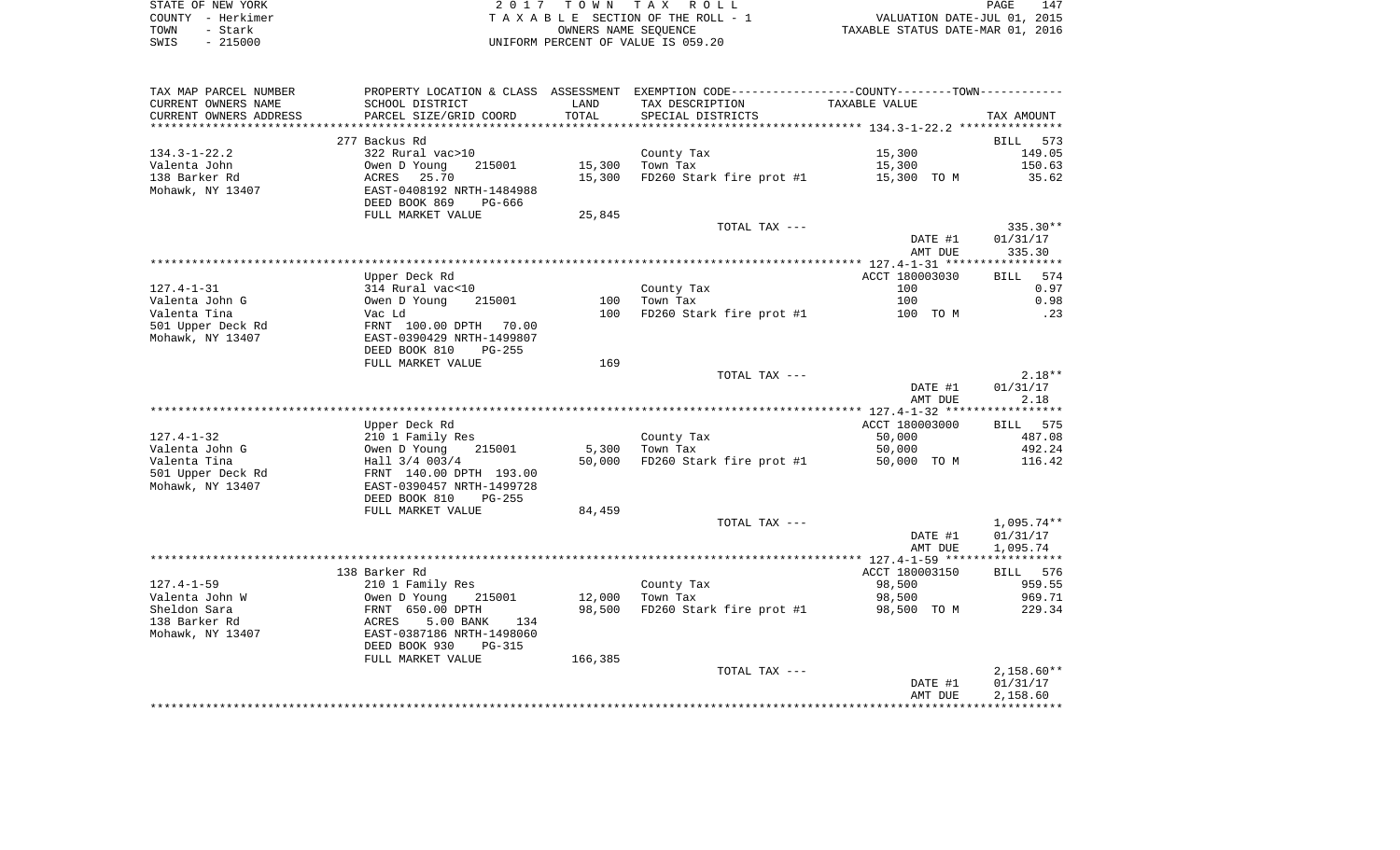| STATE OF NEW YORK | 2017 TOWN TAX ROLL                 | 148<br>PAGE                      |
|-------------------|------------------------------------|----------------------------------|
| COUNTY - Herkimer | TAXABLE SECTION OF THE ROLL - 1    | VALUATION DATE-JUL 01, 2015      |
| TOWN<br>- Stark   | OWNERS NAME SEOUENCE               | TAXABLE STATUS DATE-MAR 01, 2016 |
| $-215000$<br>SWIS | UNIFORM PERCENT OF VALUE IS 059.20 |                                  |

| TAX MAP PARCEL NUMBER  |                                |         | PROPERTY LOCATION & CLASS ASSESSMENT EXEMPTION CODE---------------COUNTY-------TOWN---------- |                      |              |
|------------------------|--------------------------------|---------|-----------------------------------------------------------------------------------------------|----------------------|--------------|
| CURRENT OWNERS NAME    | SCHOOL DISTRICT                | LAND    | TAX DESCRIPTION                                                                               | <b>TAXABLE VALUE</b> |              |
| CURRENT OWNERS ADDRESS | PARCEL SIZE/GRID COORD         | TOTAL   | SPECIAL DISTRICTS                                                                             |                      | TAX AMOUNT   |
|                        |                                |         |                                                                                               |                      |              |
|                        | OFF Barker Rd                  |         |                                                                                               | ACCT 180003150       | BILL 577     |
| $127.4 - 1 - 60$       | 323 Vacant rural               |         | County Tax                                                                                    | 11,000               | 107.16       |
| Valenta John W         | Owen D Young<br>215001         | 11,000  | Town Tax                                                                                      | 11,000               | 108.29       |
| Sheldon Sara           | Farm                           | 11,000  | FD260 Stark fire prot #1                                                                      | 11,000 TO M          | 25.61        |
| 138 Barker Rd          | ACRES<br>34.00                 |         |                                                                                               |                      |              |
| Mohawk, NY 13407       | EAST-0386397 NRTH-1497809      |         |                                                                                               |                      |              |
|                        | DEED BOOK 930<br><b>PG-318</b> |         |                                                                                               |                      |              |
|                        | FULL MARKET VALUE              | 18,581  |                                                                                               |                      |              |
|                        |                                |         | TOTAL TAX ---                                                                                 |                      | 241.06**     |
|                        |                                |         |                                                                                               | DATE #1              | 01/31/17     |
|                        |                                |         |                                                                                               | AMT DUE              | 241.06       |
|                        |                                |         |                                                                                               |                      |              |
|                        | OFF Barker Rd                  |         |                                                                                               | ACCT 180003150       | BILL 578     |
| $133.2 - 1 - 2.4$      | 323 Vacant rural               |         | County Tax                                                                                    | 24,000               | 233.80       |
| Valenta John W         | Owen D Young<br>215001         | 24,000  | Town Tax                                                                                      | 24,000               | 236.28       |
| Sheldon Sara           | Farm                           | 24,000  | FD260 Stark fire prot #1                                                                      | 24,000 TO M          | 55.88        |
| 138 Barker Rd          | ACRES<br>80.00                 |         |                                                                                               |                      |              |
| Mohawk, NY 13407       | EAST-0386460 NRTH-1496701      |         |                                                                                               |                      |              |
|                        | DEED BOOK 930<br>PG-318        |         |                                                                                               |                      |              |
|                        | FULL MARKET VALUE              | 40,541  |                                                                                               |                      |              |
|                        |                                |         | TOTAL TAX ---                                                                                 |                      | 525.96**     |
|                        |                                |         |                                                                                               | DATE #1              | 01/31/17     |
|                        |                                |         |                                                                                               | AMT DUE              | 525.96       |
|                        | Travis Rd                      |         |                                                                                               | ACCT 180014240       | BILL 579     |
| $127.4 - 1 - 41$       | 314 Rural vac<10               |         | County Tax                                                                                    | 3,000                | 29.22        |
| Valentine George       | Owen D Young<br>215001         | 3,000   | Town Tax                                                                                      | 3,000                | 29.53        |
| 2 Palma Dr             | ACRES<br>1.00                  | 3,000   | FD260 Stark fire prot #1                                                                      | 3,000 TO M           | 6.98         |
| Harrison, NY 10528     | EAST-0397094 NRTH-1497969      |         |                                                                                               |                      |              |
|                        | DEED BOOK 1369<br>$PG-20$      |         |                                                                                               |                      |              |
|                        | FULL MARKET VALUE              | 5,068   |                                                                                               |                      |              |
|                        |                                |         | TOTAL TAX ---                                                                                 |                      | $65.73**$    |
|                        |                                |         |                                                                                               | DATE #1              | 01/31/17     |
|                        |                                |         |                                                                                               | AMT DUE              | 65.73        |
|                        |                                |         |                                                                                               |                      |              |
|                        | Jordanville Rd                 |         |                                                                                               | ACCT 180011130       | BILL<br>580  |
| $134.3 - 1 - 25.1$     | 120 Field crops                |         | AGRIC 10 Y 42100                                                                              | 3,200<br>3,200       |              |
| Van Putten Alston A Jr | Owen D Young<br>215001         | 36,400  | County Tax                                                                                    | 62,100               | 604.95       |
| Manhatanville Sta      | Sumner Subdivision             | 65,300  | Town Tax                                                                                      | 62,100               | 611.36       |
| PO Box 1520            | R1                             |         | School Relevy                                                                                 |                      | 1,936.76     |
| New York, NY 10027     | FRNT 1260.00 DPTH              |         | FD260 Stark fire prot #1 65,300 TO M                                                          |                      | 152.04       |
|                        | 86.20<br>ACRES                 |         |                                                                                               |                      |              |
|                        | EAST-0399262 NRTH-1481550      |         |                                                                                               |                      |              |
|                        | DEED BOOK 829<br><b>PG-152</b> |         |                                                                                               |                      |              |
|                        | FULL MARKET VALUE              | 110,304 |                                                                                               |                      |              |
|                        |                                |         | TOTAL TAX ---                                                                                 |                      | $3,305.11**$ |
|                        |                                |         |                                                                                               | DATE #1              | 01/31/17     |
|                        |                                |         |                                                                                               | AMT DUE              | 3,305.11     |
|                        |                                |         |                                                                                               |                      |              |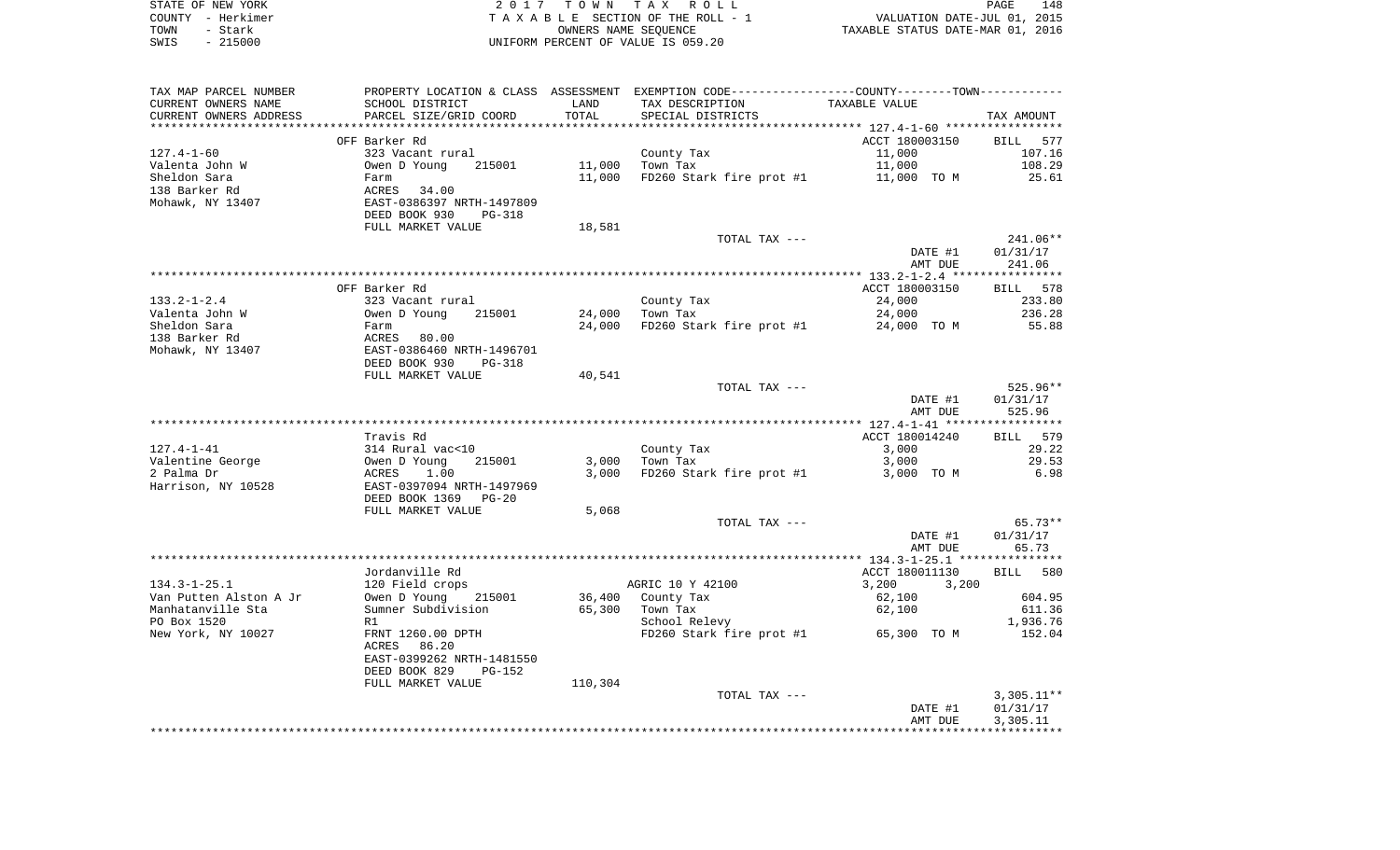|      | STATE OF NEW YORK | 2017 TOWN TAX ROLL                 | 149<br>PAGE                      |
|------|-------------------|------------------------------------|----------------------------------|
|      | COUNTY - Herkimer | TAXABLE SECTION OF THE ROLL - 1    | VALUATION DATE-JUL 01, 2015      |
| TOWN | - Stark           | OWNERS NAME SEOUENCE               | TAXABLE STATUS DATE-MAR 01, 2016 |
| SWIS | - 215000          | UNIFORM PERCENT OF VALUE IS 059.20 |                                  |

| TAX MAP PARCEL NUMBER       |                           |               |                            | PROPERTY LOCATION & CLASS ASSESSMENT EXEMPTION CODE---------------COUNTY-------TOWN---------- |            |
|-----------------------------|---------------------------|---------------|----------------------------|-----------------------------------------------------------------------------------------------|------------|
| CURRENT OWNERS NAME         | SCHOOL DISTRICT           | LAND          | TAX DESCRIPTION            | TAXABLE VALUE                                                                                 |            |
| CURRENT OWNERS ADDRESS      | PARCEL SIZE/GRID COORD    | TOTAL         | SPECIAL DISTRICTS          |                                                                                               | TAX AMOUNT |
|                             |                           |               |                            |                                                                                               |            |
|                             | 2390 State Route 80       |               |                            | ACCT 180001800                                                                                | BILL 581   |
| $134.18 - 1 - 7$            | 210 1 Family Res          |               | County Tax                 | 20,500                                                                                        | 199.70     |
| VanValkenburgh Emmett E Sr. | 215001<br>Owen D Young    | 6,000         | Town Tax                   | 20,500                                                                                        | 201.82     |
| VanValkenburgh Tammy I      | R1                        | 20,500        | FD260 Stark fire prot #1   | 20,500 TO M                                                                                   | 47.73      |
| 2390 State Route 80         | FRNT 170.00 DPTH 125.00   |               | WD300 Stark Water District | 20,500 TO M                                                                                   | 35.32      |
| VanHornesville, NY 13475    | EAST-0405766 NRTH-1481271 |               |                            |                                                                                               |            |
|                             | DEED BOOK 1411 PG-172     |               |                            |                                                                                               |            |
|                             | FULL MARKET VALUE         | 34,628        |                            |                                                                                               |            |
|                             |                           |               | TOTAL TAX ---              |                                                                                               | 484.57**   |
|                             |                           |               |                            | DATE #1                                                                                       | 01/31/17   |
|                             |                           |               |                            | AMT DUE                                                                                       | 484.57     |
|                             |                           |               |                            |                                                                                               |            |
|                             | 1716 State Route 168      |               |                            | ACCT 180004590                                                                                | BILL 582   |
| $127.4 - 1 - 11.1$          | 210 1 Family Res          |               | County Tax                 | 34,900                                                                                        | 339.98     |
| Vasapolli Michael           | Owen D Young<br>215001    | 5,600         | Town Tax                   | 34,900                                                                                        | 343.58     |
| 372 N Kaisertown Rd         | R1                        | 34,900        |                            | FD260 Stark fire prot $#1$ 34,900 TO M                                                        | 81.26      |
| Montgomery, NY 12549        | FRNT 300.00 DPTH 110.00   |               |                            |                                                                                               |            |
|                             | EAST-0390152 NRTH-1500534 |               |                            |                                                                                               |            |
|                             | DEED BOOK 937<br>PG-484   |               |                            |                                                                                               |            |
|                             | FULL MARKET VALUE         | 58,953        |                            |                                                                                               |            |
|                             |                           |               | TOTAL TAX ---              |                                                                                               | 764.82**   |
|                             |                           |               |                            | DATE #1                                                                                       | 01/31/17   |
|                             |                           |               |                            | AMT DUE                                                                                       | 764.82     |
|                             |                           |               |                            |                                                                                               |            |
|                             | 188 Stallone Rd           |               |                            | ACCT 180005640                                                                                | BILL 583   |
| 127.4-1-13                  | 321 Abandoned ag          |               | AG MKTS<br>41730           | 3,063<br>3,063                                                                                |            |
| Vasapolli Michael           | 215001<br>Owen D Young    | 12,200        | County Tax                 | 9,137                                                                                         | 89.01      |
| 372 Kaisertown Rd           | F                         | 12,200        | Town Tax                   | 9,137                                                                                         | 89.95      |
| Montgomery, NY 12549        | ACRES 34.60               |               | FD260 Stark fire prot #1   | 12,200 TO M                                                                                   | 28.41      |
|                             | EAST-0391802 NRTH-1502275 |               |                            |                                                                                               |            |
| MAY BE SUBJECT TO PAYMENT   | DEED BOOK 907<br>PG-296   |               |                            |                                                                                               |            |
| UNDER AGDIST LAW TIL 2023   | FULL MARKET VALUE         | 20,608        |                            |                                                                                               |            |
|                             |                           |               | TOTAL TAX ---              |                                                                                               | $207.37**$ |
|                             |                           |               |                            | DATE #1                                                                                       | 01/31/17   |
|                             |                           |               |                            | AMT DUE                                                                                       | 207.37     |
|                             | Off State Route 168       |               |                            | ACCT 180014450                                                                                | BILL 584   |
| $127.4 - 1 - 14$            | 120 Field crops           |               | AG MKTS L 41720            | 1,854<br>1,854                                                                                |            |
| Vasapolli Michael           | 215001<br>Owen D Young    | 17,200 FOREST | 47460                      | 9,784<br>9,784                                                                                |            |
| 372 Kaisertown Rd           | V12 52                    |               | 17,200 County Tax          |                                                                                               | 54.18      |
| Montgomery, NY 12545        | ACRES 71.20               |               | Town Tax                   | 5,562<br>5,562                                                                                | 54.76      |
|                             | EAST-0393833 NRTH-1502600 |               | FD260 Stark fire prot #1   | 15,346 TO M                                                                                   | 35.73      |
| MAY BE SUBJECT TO PAYMENT   | DEED BOOK 907<br>PG-292   |               | 1,854 EX                   |                                                                                               |            |
| UNDER RPTL480A UNTIL 2025   | FULL MARKET VALUE         | 29,054        |                            |                                                                                               |            |
|                             |                           |               | TOTAL TAX ---              |                                                                                               | $144.67**$ |
|                             |                           |               |                            | DATE #1                                                                                       | 01/31/17   |
|                             |                           |               |                            | AMT DUE                                                                                       | 144.67     |
|                             |                           |               |                            |                                                                                               |            |
|                             |                           |               |                            |                                                                                               |            |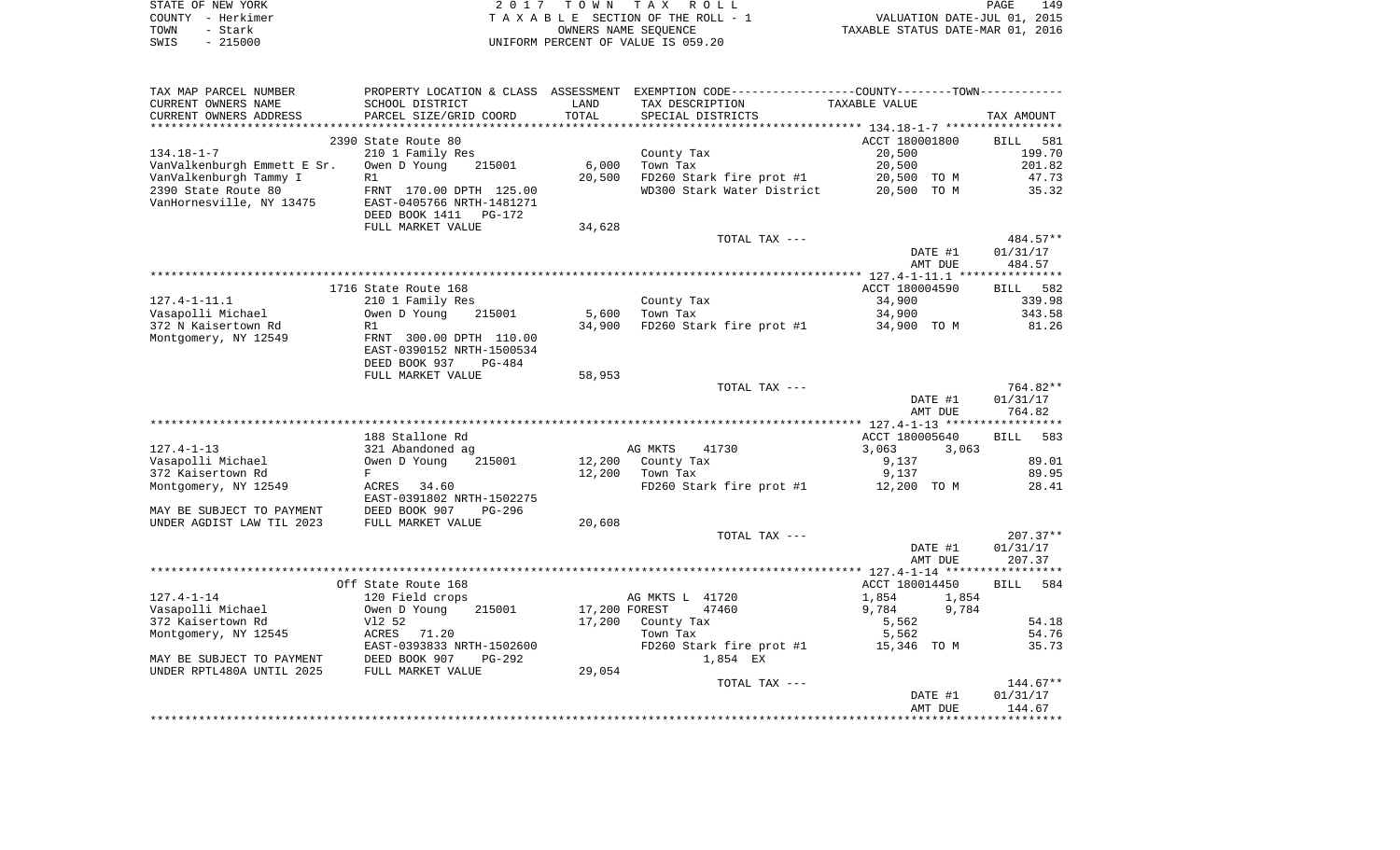|      | STATE OF NEW YORK | 2017 TOWN TAX ROLL                    | PAGE                             | 150 |
|------|-------------------|---------------------------------------|----------------------------------|-----|
|      | COUNTY - Herkimer | T A X A B L E SECTION OF THE ROLL - 1 | VALUATION DATE-JUL 01, 2015      |     |
| TOWN | – Stark           | OWNERS NAME SEOUENCE                  | TAXABLE STATUS DATE-MAR 01, 2016 |     |
| SWIS | - 215000          | UNIFORM PERCENT OF VALUE IS 059.20    |                                  |     |
|      |                   |                                       |                                  |     |

| CURRENT OWNERS NAME<br>TAX DESCRIPTION<br>TAXABLE VALUE<br>SCHOOL DISTRICT<br>LAND<br>TOTAL<br>CURRENT OWNERS ADDRESS<br>PARCEL SIZE/GRID COORD<br>SPECIAL DISTRICTS<br>TAX AMOUNT<br>ACCT 180004500<br>Off State Route 168<br>585<br><b>BILL</b><br>$127.4 - 1 - 17$<br>120 Field crops<br>FOREST<br>47460<br>33,760<br>33,760<br>Vasapolli Michael<br>Owen D Young<br>215001<br>45,000<br>County Tax<br>11,240<br>109.50<br>372 Kaisertown Rd<br>Stallone Vincen<br>45,000<br>Town Tax<br>11,240<br>110.66<br>Montgomery, NY 12549<br>180<br>FD260 Stark fire prot #1<br>45,000 TO M<br>$F$ and $F$<br>104.77<br>ACRES 180.00<br>MAY BE SUBJECT TO PAYMENT<br>EAST-0396428 NRTH-1502873<br>UNDER RPTL480A UNTIL 2025<br>DEED BOOK 907<br>PG-292<br>FULL MARKET VALUE<br>76,014<br>$324.93**$<br>TOTAL TAX ---<br>DATE #1<br>01/31/17<br>324.93<br>AMT DUE<br>State Route 168<br>ACCT 180010380<br><b>BILL</b><br>586<br>$127.4 - 1 - 18.1$<br>322 Rural vac>10<br>AG MKTS L 41720<br>3,436<br>3,436<br>Vasapolli Michael<br>16,000<br>12,564<br>122.39<br>Owen D Young<br>215001<br>County Tax<br>372 N Kaisertown Rd<br>16,000<br>Town Tax<br>123.69<br>ACRES<br>35.90<br>12,564<br>Montgomery, NY 12549<br>EAST-0394108 NRTH-1500944<br>FD260 Stark fire prot #1<br>12,564 TO M<br>29.25<br>DEED BOOK 1140<br>PG-71<br>3,436 EX<br>27,027<br>MAY BE SUBJECT TO PAYMENT<br>FULL MARKET VALUE<br>UNDER AGDIST LAW TIL 2020<br>$275.33**$<br>TOTAL TAX ---<br>DATE #1<br>01/31/17<br>275.33<br>AMT DUE<br>ACCT 180010770<br>587<br>State Route 168<br><b>BILL</b><br>$127.4 - 1 - 21$<br>321 Abandoned ag<br>AG MKTS<br>41730<br>2,123<br>2,123<br>236.50<br>Vasapolli Michael<br>215001<br>26,400<br>County Tax<br>24,277<br>Owen D Young<br>24,277<br>239.00<br>372 N Kaisertown Rd<br>F<br>26,400<br>Town Tax<br>Montgomery, NY 12549<br>ACRES 70.50<br>FD260 Stark fire prot #1<br>26,400 TO M<br>61.47<br>EAST-0396199 NRTH-1500431<br>MAY BE SUBJECT TO PAYMENT<br>DEED BOOK 1140<br>$PG-71$<br>UNDER AGDIST LAW TIL 2023<br>FULL MARKET VALUE<br>44,595<br>536.97**<br>TOTAL TAX ---<br>DATE #1<br>01/31/17<br>AMT DUE<br>536.97<br>State Route 168<br><b>BILL</b><br>588<br>$127.4 - 1 - 22.2$<br>242 Rurl res&rec<br>AG MKTS<br>41730<br>2,866<br>2,866<br>Vasapolli Michael<br>32,600<br>Owen D Young<br>215001<br>County Tax<br>138,034<br>1,344.67<br>140,900<br>372 N Kaisertown Rd<br>87.50<br>Town Tax<br>138,034<br>1,358.92<br>ACRES<br>Montgomery, NY 12549<br>EAST-0392302 NRTH-1500627<br>FD260 Stark fire prot #1<br>328.06<br>140,900 TO M<br>DEED BOOK 1272<br>$PG-633$<br>MAY BE SUBJECT TO PAYMENT<br>FULL MARKET VALUE<br>238,007<br>UNDER AGDIST LAW TIL 2023<br>$3,031.65**$<br>TOTAL TAX ---<br>DATE #1<br>01/31/17<br>3,031.65<br>AMT DUE | TAX MAP PARCEL NUMBER |  | PROPERTY LOCATION & CLASS ASSESSMENT EXEMPTION CODE----------------COUNTY-------TOWN---------- |  |
|--------------------------------------------------------------------------------------------------------------------------------------------------------------------------------------------------------------------------------------------------------------------------------------------------------------------------------------------------------------------------------------------------------------------------------------------------------------------------------------------------------------------------------------------------------------------------------------------------------------------------------------------------------------------------------------------------------------------------------------------------------------------------------------------------------------------------------------------------------------------------------------------------------------------------------------------------------------------------------------------------------------------------------------------------------------------------------------------------------------------------------------------------------------------------------------------------------------------------------------------------------------------------------------------------------------------------------------------------------------------------------------------------------------------------------------------------------------------------------------------------------------------------------------------------------------------------------------------------------------------------------------------------------------------------------------------------------------------------------------------------------------------------------------------------------------------------------------------------------------------------------------------------------------------------------------------------------------------------------------------------------------------------------------------------------------------------------------------------------------------------------------------------------------------------------------------------------------------------------------------------------------------------------------------------------------------------------------------------------------------------------------------------------------------------------------------------------------------------------------------------------------------------------------------------------------------------------------------------------------------------------------------------------------------------------------------------------------------------------------------------------------------------|-----------------------|--|------------------------------------------------------------------------------------------------|--|
|                                                                                                                                                                                                                                                                                                                                                                                                                                                                                                                                                                                                                                                                                                                                                                                                                                                                                                                                                                                                                                                                                                                                                                                                                                                                                                                                                                                                                                                                                                                                                                                                                                                                                                                                                                                                                                                                                                                                                                                                                                                                                                                                                                                                                                                                                                                                                                                                                                                                                                                                                                                                                                                                                                                                                                          |                       |  |                                                                                                |  |
|                                                                                                                                                                                                                                                                                                                                                                                                                                                                                                                                                                                                                                                                                                                                                                                                                                                                                                                                                                                                                                                                                                                                                                                                                                                                                                                                                                                                                                                                                                                                                                                                                                                                                                                                                                                                                                                                                                                                                                                                                                                                                                                                                                                                                                                                                                                                                                                                                                                                                                                                                                                                                                                                                                                                                                          |                       |  |                                                                                                |  |
|                                                                                                                                                                                                                                                                                                                                                                                                                                                                                                                                                                                                                                                                                                                                                                                                                                                                                                                                                                                                                                                                                                                                                                                                                                                                                                                                                                                                                                                                                                                                                                                                                                                                                                                                                                                                                                                                                                                                                                                                                                                                                                                                                                                                                                                                                                                                                                                                                                                                                                                                                                                                                                                                                                                                                                          |                       |  |                                                                                                |  |
|                                                                                                                                                                                                                                                                                                                                                                                                                                                                                                                                                                                                                                                                                                                                                                                                                                                                                                                                                                                                                                                                                                                                                                                                                                                                                                                                                                                                                                                                                                                                                                                                                                                                                                                                                                                                                                                                                                                                                                                                                                                                                                                                                                                                                                                                                                                                                                                                                                                                                                                                                                                                                                                                                                                                                                          |                       |  |                                                                                                |  |
|                                                                                                                                                                                                                                                                                                                                                                                                                                                                                                                                                                                                                                                                                                                                                                                                                                                                                                                                                                                                                                                                                                                                                                                                                                                                                                                                                                                                                                                                                                                                                                                                                                                                                                                                                                                                                                                                                                                                                                                                                                                                                                                                                                                                                                                                                                                                                                                                                                                                                                                                                                                                                                                                                                                                                                          |                       |  |                                                                                                |  |
|                                                                                                                                                                                                                                                                                                                                                                                                                                                                                                                                                                                                                                                                                                                                                                                                                                                                                                                                                                                                                                                                                                                                                                                                                                                                                                                                                                                                                                                                                                                                                                                                                                                                                                                                                                                                                                                                                                                                                                                                                                                                                                                                                                                                                                                                                                                                                                                                                                                                                                                                                                                                                                                                                                                                                                          |                       |  |                                                                                                |  |
|                                                                                                                                                                                                                                                                                                                                                                                                                                                                                                                                                                                                                                                                                                                                                                                                                                                                                                                                                                                                                                                                                                                                                                                                                                                                                                                                                                                                                                                                                                                                                                                                                                                                                                                                                                                                                                                                                                                                                                                                                                                                                                                                                                                                                                                                                                                                                                                                                                                                                                                                                                                                                                                                                                                                                                          |                       |  |                                                                                                |  |
|                                                                                                                                                                                                                                                                                                                                                                                                                                                                                                                                                                                                                                                                                                                                                                                                                                                                                                                                                                                                                                                                                                                                                                                                                                                                                                                                                                                                                                                                                                                                                                                                                                                                                                                                                                                                                                                                                                                                                                                                                                                                                                                                                                                                                                                                                                                                                                                                                                                                                                                                                                                                                                                                                                                                                                          |                       |  |                                                                                                |  |
|                                                                                                                                                                                                                                                                                                                                                                                                                                                                                                                                                                                                                                                                                                                                                                                                                                                                                                                                                                                                                                                                                                                                                                                                                                                                                                                                                                                                                                                                                                                                                                                                                                                                                                                                                                                                                                                                                                                                                                                                                                                                                                                                                                                                                                                                                                                                                                                                                                                                                                                                                                                                                                                                                                                                                                          |                       |  |                                                                                                |  |
|                                                                                                                                                                                                                                                                                                                                                                                                                                                                                                                                                                                                                                                                                                                                                                                                                                                                                                                                                                                                                                                                                                                                                                                                                                                                                                                                                                                                                                                                                                                                                                                                                                                                                                                                                                                                                                                                                                                                                                                                                                                                                                                                                                                                                                                                                                                                                                                                                                                                                                                                                                                                                                                                                                                                                                          |                       |  |                                                                                                |  |
|                                                                                                                                                                                                                                                                                                                                                                                                                                                                                                                                                                                                                                                                                                                                                                                                                                                                                                                                                                                                                                                                                                                                                                                                                                                                                                                                                                                                                                                                                                                                                                                                                                                                                                                                                                                                                                                                                                                                                                                                                                                                                                                                                                                                                                                                                                                                                                                                                                                                                                                                                                                                                                                                                                                                                                          |                       |  |                                                                                                |  |
|                                                                                                                                                                                                                                                                                                                                                                                                                                                                                                                                                                                                                                                                                                                                                                                                                                                                                                                                                                                                                                                                                                                                                                                                                                                                                                                                                                                                                                                                                                                                                                                                                                                                                                                                                                                                                                                                                                                                                                                                                                                                                                                                                                                                                                                                                                                                                                                                                                                                                                                                                                                                                                                                                                                                                                          |                       |  |                                                                                                |  |
|                                                                                                                                                                                                                                                                                                                                                                                                                                                                                                                                                                                                                                                                                                                                                                                                                                                                                                                                                                                                                                                                                                                                                                                                                                                                                                                                                                                                                                                                                                                                                                                                                                                                                                                                                                                                                                                                                                                                                                                                                                                                                                                                                                                                                                                                                                                                                                                                                                                                                                                                                                                                                                                                                                                                                                          |                       |  |                                                                                                |  |
|                                                                                                                                                                                                                                                                                                                                                                                                                                                                                                                                                                                                                                                                                                                                                                                                                                                                                                                                                                                                                                                                                                                                                                                                                                                                                                                                                                                                                                                                                                                                                                                                                                                                                                                                                                                                                                                                                                                                                                                                                                                                                                                                                                                                                                                                                                                                                                                                                                                                                                                                                                                                                                                                                                                                                                          |                       |  |                                                                                                |  |
|                                                                                                                                                                                                                                                                                                                                                                                                                                                                                                                                                                                                                                                                                                                                                                                                                                                                                                                                                                                                                                                                                                                                                                                                                                                                                                                                                                                                                                                                                                                                                                                                                                                                                                                                                                                                                                                                                                                                                                                                                                                                                                                                                                                                                                                                                                                                                                                                                                                                                                                                                                                                                                                                                                                                                                          |                       |  |                                                                                                |  |
|                                                                                                                                                                                                                                                                                                                                                                                                                                                                                                                                                                                                                                                                                                                                                                                                                                                                                                                                                                                                                                                                                                                                                                                                                                                                                                                                                                                                                                                                                                                                                                                                                                                                                                                                                                                                                                                                                                                                                                                                                                                                                                                                                                                                                                                                                                                                                                                                                                                                                                                                                                                                                                                                                                                                                                          |                       |  |                                                                                                |  |
|                                                                                                                                                                                                                                                                                                                                                                                                                                                                                                                                                                                                                                                                                                                                                                                                                                                                                                                                                                                                                                                                                                                                                                                                                                                                                                                                                                                                                                                                                                                                                                                                                                                                                                                                                                                                                                                                                                                                                                                                                                                                                                                                                                                                                                                                                                                                                                                                                                                                                                                                                                                                                                                                                                                                                                          |                       |  |                                                                                                |  |
|                                                                                                                                                                                                                                                                                                                                                                                                                                                                                                                                                                                                                                                                                                                                                                                                                                                                                                                                                                                                                                                                                                                                                                                                                                                                                                                                                                                                                                                                                                                                                                                                                                                                                                                                                                                                                                                                                                                                                                                                                                                                                                                                                                                                                                                                                                                                                                                                                                                                                                                                                                                                                                                                                                                                                                          |                       |  |                                                                                                |  |
|                                                                                                                                                                                                                                                                                                                                                                                                                                                                                                                                                                                                                                                                                                                                                                                                                                                                                                                                                                                                                                                                                                                                                                                                                                                                                                                                                                                                                                                                                                                                                                                                                                                                                                                                                                                                                                                                                                                                                                                                                                                                                                                                                                                                                                                                                                                                                                                                                                                                                                                                                                                                                                                                                                                                                                          |                       |  |                                                                                                |  |
|                                                                                                                                                                                                                                                                                                                                                                                                                                                                                                                                                                                                                                                                                                                                                                                                                                                                                                                                                                                                                                                                                                                                                                                                                                                                                                                                                                                                                                                                                                                                                                                                                                                                                                                                                                                                                                                                                                                                                                                                                                                                                                                                                                                                                                                                                                                                                                                                                                                                                                                                                                                                                                                                                                                                                                          |                       |  |                                                                                                |  |
|                                                                                                                                                                                                                                                                                                                                                                                                                                                                                                                                                                                                                                                                                                                                                                                                                                                                                                                                                                                                                                                                                                                                                                                                                                                                                                                                                                                                                                                                                                                                                                                                                                                                                                                                                                                                                                                                                                                                                                                                                                                                                                                                                                                                                                                                                                                                                                                                                                                                                                                                                                                                                                                                                                                                                                          |                       |  |                                                                                                |  |
|                                                                                                                                                                                                                                                                                                                                                                                                                                                                                                                                                                                                                                                                                                                                                                                                                                                                                                                                                                                                                                                                                                                                                                                                                                                                                                                                                                                                                                                                                                                                                                                                                                                                                                                                                                                                                                                                                                                                                                                                                                                                                                                                                                                                                                                                                                                                                                                                                                                                                                                                                                                                                                                                                                                                                                          |                       |  |                                                                                                |  |
|                                                                                                                                                                                                                                                                                                                                                                                                                                                                                                                                                                                                                                                                                                                                                                                                                                                                                                                                                                                                                                                                                                                                                                                                                                                                                                                                                                                                                                                                                                                                                                                                                                                                                                                                                                                                                                                                                                                                                                                                                                                                                                                                                                                                                                                                                                                                                                                                                                                                                                                                                                                                                                                                                                                                                                          |                       |  |                                                                                                |  |
|                                                                                                                                                                                                                                                                                                                                                                                                                                                                                                                                                                                                                                                                                                                                                                                                                                                                                                                                                                                                                                                                                                                                                                                                                                                                                                                                                                                                                                                                                                                                                                                                                                                                                                                                                                                                                                                                                                                                                                                                                                                                                                                                                                                                                                                                                                                                                                                                                                                                                                                                                                                                                                                                                                                                                                          |                       |  |                                                                                                |  |
|                                                                                                                                                                                                                                                                                                                                                                                                                                                                                                                                                                                                                                                                                                                                                                                                                                                                                                                                                                                                                                                                                                                                                                                                                                                                                                                                                                                                                                                                                                                                                                                                                                                                                                                                                                                                                                                                                                                                                                                                                                                                                                                                                                                                                                                                                                                                                                                                                                                                                                                                                                                                                                                                                                                                                                          |                       |  |                                                                                                |  |
|                                                                                                                                                                                                                                                                                                                                                                                                                                                                                                                                                                                                                                                                                                                                                                                                                                                                                                                                                                                                                                                                                                                                                                                                                                                                                                                                                                                                                                                                                                                                                                                                                                                                                                                                                                                                                                                                                                                                                                                                                                                                                                                                                                                                                                                                                                                                                                                                                                                                                                                                                                                                                                                                                                                                                                          |                       |  |                                                                                                |  |
|                                                                                                                                                                                                                                                                                                                                                                                                                                                                                                                                                                                                                                                                                                                                                                                                                                                                                                                                                                                                                                                                                                                                                                                                                                                                                                                                                                                                                                                                                                                                                                                                                                                                                                                                                                                                                                                                                                                                                                                                                                                                                                                                                                                                                                                                                                                                                                                                                                                                                                                                                                                                                                                                                                                                                                          |                       |  |                                                                                                |  |
|                                                                                                                                                                                                                                                                                                                                                                                                                                                                                                                                                                                                                                                                                                                                                                                                                                                                                                                                                                                                                                                                                                                                                                                                                                                                                                                                                                                                                                                                                                                                                                                                                                                                                                                                                                                                                                                                                                                                                                                                                                                                                                                                                                                                                                                                                                                                                                                                                                                                                                                                                                                                                                                                                                                                                                          |                       |  |                                                                                                |  |
|                                                                                                                                                                                                                                                                                                                                                                                                                                                                                                                                                                                                                                                                                                                                                                                                                                                                                                                                                                                                                                                                                                                                                                                                                                                                                                                                                                                                                                                                                                                                                                                                                                                                                                                                                                                                                                                                                                                                                                                                                                                                                                                                                                                                                                                                                                                                                                                                                                                                                                                                                                                                                                                                                                                                                                          |                       |  |                                                                                                |  |
|                                                                                                                                                                                                                                                                                                                                                                                                                                                                                                                                                                                                                                                                                                                                                                                                                                                                                                                                                                                                                                                                                                                                                                                                                                                                                                                                                                                                                                                                                                                                                                                                                                                                                                                                                                                                                                                                                                                                                                                                                                                                                                                                                                                                                                                                                                                                                                                                                                                                                                                                                                                                                                                                                                                                                                          |                       |  |                                                                                                |  |
|                                                                                                                                                                                                                                                                                                                                                                                                                                                                                                                                                                                                                                                                                                                                                                                                                                                                                                                                                                                                                                                                                                                                                                                                                                                                                                                                                                                                                                                                                                                                                                                                                                                                                                                                                                                                                                                                                                                                                                                                                                                                                                                                                                                                                                                                                                                                                                                                                                                                                                                                                                                                                                                                                                                                                                          |                       |  |                                                                                                |  |
|                                                                                                                                                                                                                                                                                                                                                                                                                                                                                                                                                                                                                                                                                                                                                                                                                                                                                                                                                                                                                                                                                                                                                                                                                                                                                                                                                                                                                                                                                                                                                                                                                                                                                                                                                                                                                                                                                                                                                                                                                                                                                                                                                                                                                                                                                                                                                                                                                                                                                                                                                                                                                                                                                                                                                                          |                       |  |                                                                                                |  |
|                                                                                                                                                                                                                                                                                                                                                                                                                                                                                                                                                                                                                                                                                                                                                                                                                                                                                                                                                                                                                                                                                                                                                                                                                                                                                                                                                                                                                                                                                                                                                                                                                                                                                                                                                                                                                                                                                                                                                                                                                                                                                                                                                                                                                                                                                                                                                                                                                                                                                                                                                                                                                                                                                                                                                                          |                       |  |                                                                                                |  |
|                                                                                                                                                                                                                                                                                                                                                                                                                                                                                                                                                                                                                                                                                                                                                                                                                                                                                                                                                                                                                                                                                                                                                                                                                                                                                                                                                                                                                                                                                                                                                                                                                                                                                                                                                                                                                                                                                                                                                                                                                                                                                                                                                                                                                                                                                                                                                                                                                                                                                                                                                                                                                                                                                                                                                                          |                       |  |                                                                                                |  |
|                                                                                                                                                                                                                                                                                                                                                                                                                                                                                                                                                                                                                                                                                                                                                                                                                                                                                                                                                                                                                                                                                                                                                                                                                                                                                                                                                                                                                                                                                                                                                                                                                                                                                                                                                                                                                                                                                                                                                                                                                                                                                                                                                                                                                                                                                                                                                                                                                                                                                                                                                                                                                                                                                                                                                                          |                       |  |                                                                                                |  |
|                                                                                                                                                                                                                                                                                                                                                                                                                                                                                                                                                                                                                                                                                                                                                                                                                                                                                                                                                                                                                                                                                                                                                                                                                                                                                                                                                                                                                                                                                                                                                                                                                                                                                                                                                                                                                                                                                                                                                                                                                                                                                                                                                                                                                                                                                                                                                                                                                                                                                                                                                                                                                                                                                                                                                                          |                       |  |                                                                                                |  |
|                                                                                                                                                                                                                                                                                                                                                                                                                                                                                                                                                                                                                                                                                                                                                                                                                                                                                                                                                                                                                                                                                                                                                                                                                                                                                                                                                                                                                                                                                                                                                                                                                                                                                                                                                                                                                                                                                                                                                                                                                                                                                                                                                                                                                                                                                                                                                                                                                                                                                                                                                                                                                                                                                                                                                                          |                       |  |                                                                                                |  |
|                                                                                                                                                                                                                                                                                                                                                                                                                                                                                                                                                                                                                                                                                                                                                                                                                                                                                                                                                                                                                                                                                                                                                                                                                                                                                                                                                                                                                                                                                                                                                                                                                                                                                                                                                                                                                                                                                                                                                                                                                                                                                                                                                                                                                                                                                                                                                                                                                                                                                                                                                                                                                                                                                                                                                                          |                       |  |                                                                                                |  |
|                                                                                                                                                                                                                                                                                                                                                                                                                                                                                                                                                                                                                                                                                                                                                                                                                                                                                                                                                                                                                                                                                                                                                                                                                                                                                                                                                                                                                                                                                                                                                                                                                                                                                                                                                                                                                                                                                                                                                                                                                                                                                                                                                                                                                                                                                                                                                                                                                                                                                                                                                                                                                                                                                                                                                                          |                       |  |                                                                                                |  |
|                                                                                                                                                                                                                                                                                                                                                                                                                                                                                                                                                                                                                                                                                                                                                                                                                                                                                                                                                                                                                                                                                                                                                                                                                                                                                                                                                                                                                                                                                                                                                                                                                                                                                                                                                                                                                                                                                                                                                                                                                                                                                                                                                                                                                                                                                                                                                                                                                                                                                                                                                                                                                                                                                                                                                                          |                       |  |                                                                                                |  |
|                                                                                                                                                                                                                                                                                                                                                                                                                                                                                                                                                                                                                                                                                                                                                                                                                                                                                                                                                                                                                                                                                                                                                                                                                                                                                                                                                                                                                                                                                                                                                                                                                                                                                                                                                                                                                                                                                                                                                                                                                                                                                                                                                                                                                                                                                                                                                                                                                                                                                                                                                                                                                                                                                                                                                                          |                       |  |                                                                                                |  |
|                                                                                                                                                                                                                                                                                                                                                                                                                                                                                                                                                                                                                                                                                                                                                                                                                                                                                                                                                                                                                                                                                                                                                                                                                                                                                                                                                                                                                                                                                                                                                                                                                                                                                                                                                                                                                                                                                                                                                                                                                                                                                                                                                                                                                                                                                                                                                                                                                                                                                                                                                                                                                                                                                                                                                                          |                       |  |                                                                                                |  |
|                                                                                                                                                                                                                                                                                                                                                                                                                                                                                                                                                                                                                                                                                                                                                                                                                                                                                                                                                                                                                                                                                                                                                                                                                                                                                                                                                                                                                                                                                                                                                                                                                                                                                                                                                                                                                                                                                                                                                                                                                                                                                                                                                                                                                                                                                                                                                                                                                                                                                                                                                                                                                                                                                                                                                                          |                       |  |                                                                                                |  |
|                                                                                                                                                                                                                                                                                                                                                                                                                                                                                                                                                                                                                                                                                                                                                                                                                                                                                                                                                                                                                                                                                                                                                                                                                                                                                                                                                                                                                                                                                                                                                                                                                                                                                                                                                                                                                                                                                                                                                                                                                                                                                                                                                                                                                                                                                                                                                                                                                                                                                                                                                                                                                                                                                                                                                                          |                       |  |                                                                                                |  |
|                                                                                                                                                                                                                                                                                                                                                                                                                                                                                                                                                                                                                                                                                                                                                                                                                                                                                                                                                                                                                                                                                                                                                                                                                                                                                                                                                                                                                                                                                                                                                                                                                                                                                                                                                                                                                                                                                                                                                                                                                                                                                                                                                                                                                                                                                                                                                                                                                                                                                                                                                                                                                                                                                                                                                                          |                       |  |                                                                                                |  |
|                                                                                                                                                                                                                                                                                                                                                                                                                                                                                                                                                                                                                                                                                                                                                                                                                                                                                                                                                                                                                                                                                                                                                                                                                                                                                                                                                                                                                                                                                                                                                                                                                                                                                                                                                                                                                                                                                                                                                                                                                                                                                                                                                                                                                                                                                                                                                                                                                                                                                                                                                                                                                                                                                                                                                                          |                       |  |                                                                                                |  |
|                                                                                                                                                                                                                                                                                                                                                                                                                                                                                                                                                                                                                                                                                                                                                                                                                                                                                                                                                                                                                                                                                                                                                                                                                                                                                                                                                                                                                                                                                                                                                                                                                                                                                                                                                                                                                                                                                                                                                                                                                                                                                                                                                                                                                                                                                                                                                                                                                                                                                                                                                                                                                                                                                                                                                                          |                       |  |                                                                                                |  |
|                                                                                                                                                                                                                                                                                                                                                                                                                                                                                                                                                                                                                                                                                                                                                                                                                                                                                                                                                                                                                                                                                                                                                                                                                                                                                                                                                                                                                                                                                                                                                                                                                                                                                                                                                                                                                                                                                                                                                                                                                                                                                                                                                                                                                                                                                                                                                                                                                                                                                                                                                                                                                                                                                                                                                                          |                       |  |                                                                                                |  |
|                                                                                                                                                                                                                                                                                                                                                                                                                                                                                                                                                                                                                                                                                                                                                                                                                                                                                                                                                                                                                                                                                                                                                                                                                                                                                                                                                                                                                                                                                                                                                                                                                                                                                                                                                                                                                                                                                                                                                                                                                                                                                                                                                                                                                                                                                                                                                                                                                                                                                                                                                                                                                                                                                                                                                                          |                       |  |                                                                                                |  |
|                                                                                                                                                                                                                                                                                                                                                                                                                                                                                                                                                                                                                                                                                                                                                                                                                                                                                                                                                                                                                                                                                                                                                                                                                                                                                                                                                                                                                                                                                                                                                                                                                                                                                                                                                                                                                                                                                                                                                                                                                                                                                                                                                                                                                                                                                                                                                                                                                                                                                                                                                                                                                                                                                                                                                                          |                       |  |                                                                                                |  |
|                                                                                                                                                                                                                                                                                                                                                                                                                                                                                                                                                                                                                                                                                                                                                                                                                                                                                                                                                                                                                                                                                                                                                                                                                                                                                                                                                                                                                                                                                                                                                                                                                                                                                                                                                                                                                                                                                                                                                                                                                                                                                                                                                                                                                                                                                                                                                                                                                                                                                                                                                                                                                                                                                                                                                                          |                       |  |                                                                                                |  |
|                                                                                                                                                                                                                                                                                                                                                                                                                                                                                                                                                                                                                                                                                                                                                                                                                                                                                                                                                                                                                                                                                                                                                                                                                                                                                                                                                                                                                                                                                                                                                                                                                                                                                                                                                                                                                                                                                                                                                                                                                                                                                                                                                                                                                                                                                                                                                                                                                                                                                                                                                                                                                                                                                                                                                                          |                       |  |                                                                                                |  |
|                                                                                                                                                                                                                                                                                                                                                                                                                                                                                                                                                                                                                                                                                                                                                                                                                                                                                                                                                                                                                                                                                                                                                                                                                                                                                                                                                                                                                                                                                                                                                                                                                                                                                                                                                                                                                                                                                                                                                                                                                                                                                                                                                                                                                                                                                                                                                                                                                                                                                                                                                                                                                                                                                                                                                                          |                       |  |                                                                                                |  |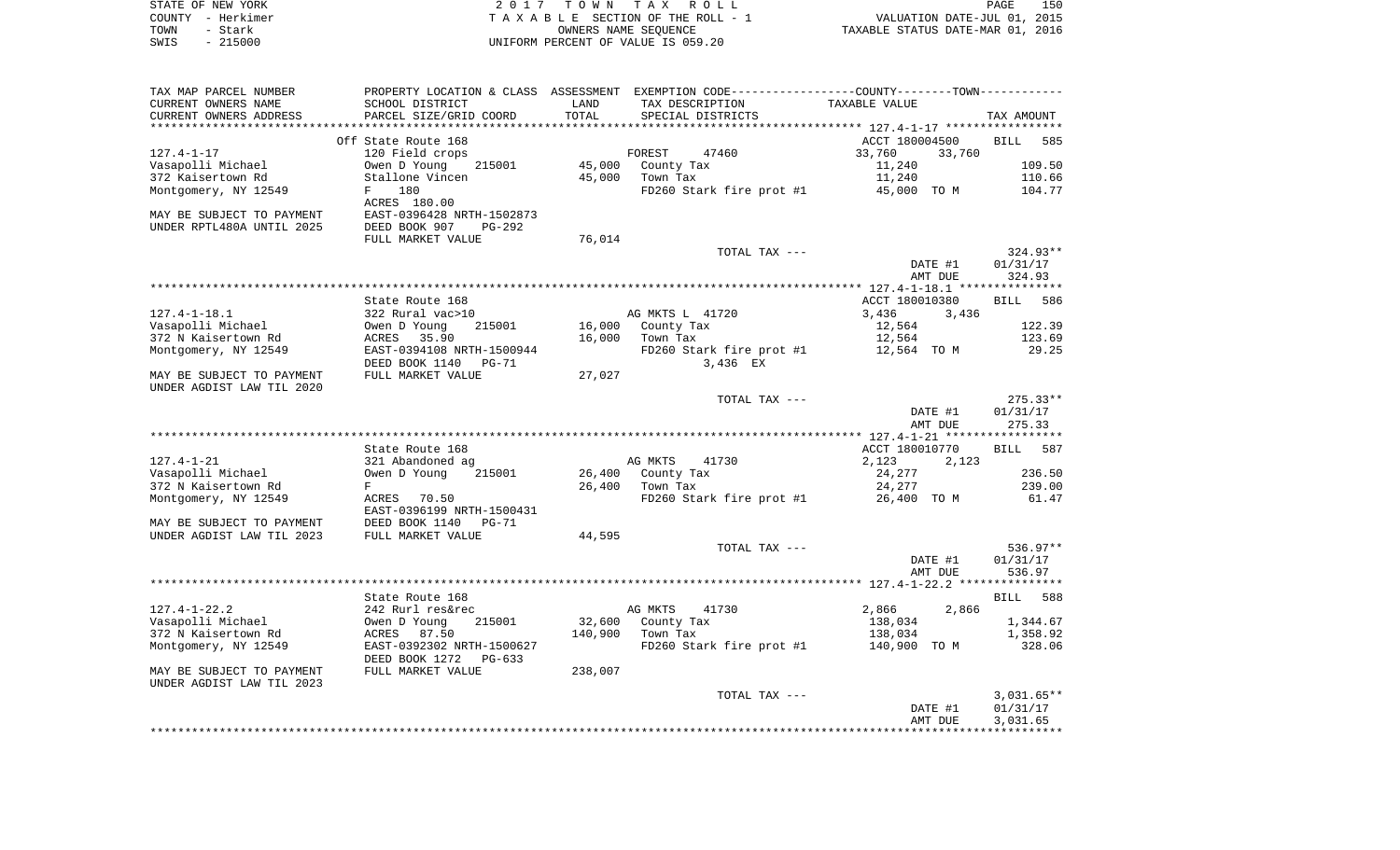|      | STATE OF NEW YORK | 2017 TOWN TAX ROLL                 | PAGE                             | 151 |
|------|-------------------|------------------------------------|----------------------------------|-----|
|      | COUNTY - Herkimer | TAXABLE SECTION OF THE ROLL - 1    | VALUATION DATE-JUL 01, 2015      |     |
| TOWN | – Stark           | OWNERS NAME SEOUENCE               | TAXABLE STATUS DATE-MAR 01, 2016 |     |
| SWIS | $-215000$         | UNIFORM PERCENT OF VALUE IS 059.20 |                                  |     |

| TAX MAP PARCEL NUMBER                      |                                                        |                         | PROPERTY LOCATION & CLASS ASSESSMENT EXEMPTION CODE---------------COUNTY-------TOWN---------- |                |                    |
|--------------------------------------------|--------------------------------------------------------|-------------------------|-----------------------------------------------------------------------------------------------|----------------|--------------------|
| CURRENT OWNERS NAME                        | SCHOOL DISTRICT                                        | LAND                    | TAX DESCRIPTION                                                                               | TAXABLE VALUE  |                    |
| CURRENT OWNERS ADDRESS<br>**************** | PARCEL SIZE/GRID COORD<br>********************         | TOTAL<br>************** | SPECIAL DISTRICTS<br>********************************** 127.4-1-45 *****************          |                | TAX AMOUNT         |
|                                            |                                                        |                         |                                                                                               |                |                    |
|                                            | State Route 168                                        |                         |                                                                                               | ACCT 180010290 | <b>BILL</b><br>589 |
| $127.4 - 1 - 45$                           | 312 Vac w/imprv                                        |                         | County Tax                                                                                    | 7,700          | 75.01              |
| Vasapolli Michael                          | Owen D Young<br>215001                                 | 1,500                   | Town Tax                                                                                      | 7,700          | 75.81              |
| 372 N Kaisertown Rd                        | F                                                      | 7,700                   | FD260 Stark fire prot #1                                                                      | 7,700 TO M     | 17.93              |
| Montgomery, NY 12549                       | FRNT 166.00 DPTH<br>58.00<br>EAST-0396945 NRTH-1499229 |                         |                                                                                               |                |                    |
|                                            | DEED BOOK 1140<br>PG-71                                |                         |                                                                                               |                |                    |
|                                            | FULL MARKET VALUE                                      | 13,007                  |                                                                                               |                |                    |
|                                            |                                                        |                         | TOTAL TAX ---                                                                                 |                | 168.75**           |
|                                            |                                                        |                         |                                                                                               | DATE #1        | 01/31/17           |
|                                            |                                                        |                         |                                                                                               | AMT DUE        | 168.75             |
|                                            |                                                        |                         |                                                                                               |                |                    |
|                                            | 1739 State Route 168                                   |                         |                                                                                               | ACCT 180006930 | BILL 590           |
| $127.4 - 1 - 53$                           | 210 1 Family Res                                       |                         | County Tax                                                                                    | 43,000         | 418.89             |
| Vasapolli Michael                          | Owen D Young<br>215001                                 | 5,700                   | Town Tax                                                                                      | 43,000         | 423.33             |
| 372 N Kaisertown Rd                        | R1                                                     | 43,000                  | FD260 Stark fire prot #1                                                                      | 43,000 TO M    | 100.12             |
| Montgomery, NY 12549                       | FRNT 220.00 DPTH 113.00<br>ACRES<br>0.57               |                         |                                                                                               |                |                    |
|                                            | EAST-0389821 NRTH-1500674                              |                         |                                                                                               |                |                    |
|                                            | DEED BOOK 934<br>PG-435                                |                         |                                                                                               |                |                    |
|                                            | FULL MARKET VALUE                                      | 72,635                  |                                                                                               |                |                    |
|                                            |                                                        |                         | TOTAL TAX ---                                                                                 |                | 942.34**           |
|                                            |                                                        |                         |                                                                                               | DATE #1        | 01/31/17           |
|                                            |                                                        |                         |                                                                                               | AMT DUE        | 942.34             |
|                                            |                                                        |                         |                                                                                               |                |                    |
|                                            | Travis Rd                                              |                         |                                                                                               |                | 591<br>BILL        |
| $128.3 - 1 - 14.2$                         | 321 Abandoned ag                                       |                         | FOREST<br>47460                                                                               | 9,216<br>9,216 |                    |
| Vasapolli Michael                          | 215001<br>Owen D Young                                 | 14,400                  | County Tax                                                                                    | 5,184          | 50.50              |
| 372 Kaisertown Rd                          | ACRES 15.00                                            | 14,400                  | Town Tax                                                                                      | 5,184          | 51.04              |
| Montgomery, NY 12549                       | EAST-0397411 NRTH-1501541                              |                         | FD260 Stark fire prot #1                                                                      | 14,400 TO M    | 33.53              |
|                                            | DEED BOOK 907<br>PG-292                                |                         |                                                                                               |                |                    |
| MAY BE SUBJECT TO PAYMENT                  | FULL MARKET VALUE                                      | 24,324                  |                                                                                               |                |                    |
| UNDER RPTL480A UNTIL 2025                  |                                                        |                         |                                                                                               |                |                    |
|                                            |                                                        |                         | TOTAL TAX ---                                                                                 |                | 135.07**           |
|                                            |                                                        |                         |                                                                                               | DATE #1        | 01/31/17           |
|                                            |                                                        |                         |                                                                                               | AMT DUE        | 135.07             |
|                                            |                                                        |                         |                                                                                               | ACCT 180010650 |                    |
|                                            | 1347 State Route 168                                   |                         |                                                                                               |                | BILL 592           |
| $128.3 - 1 - 16$                           | 210 1 Family Res                                       |                         | County Tax                                                                                    | 36,100         | 351.67             |
| Vasapolli Michael                          | Owen D Young<br>215001                                 | 4,600                   | Town Tax                                                                                      | 36,100         | 355.40             |
| 372 N Kaisertown Rd                        | R1                                                     | 36,100                  | FD260 Stark fire prot #1                                                                      | 36,100 TO M    | 84.05              |
| Montgomery, NY 12549                       | FRNT 100.00 DPTH 116.00<br>EAST-0397224 NRTH-1499236   |                         |                                                                                               |                |                    |
|                                            | DEED BOOK 1140<br>PG-71                                |                         |                                                                                               |                |                    |
|                                            | FULL MARKET VALUE                                      | 60,980                  |                                                                                               |                |                    |
|                                            |                                                        |                         | TOTAL TAX ---                                                                                 |                | 791.12**           |
|                                            |                                                        |                         |                                                                                               | DATE #1        | 01/31/17           |
|                                            |                                                        |                         |                                                                                               | AMT DUE        | 791.12             |
|                                            |                                                        |                         |                                                                                               |                |                    |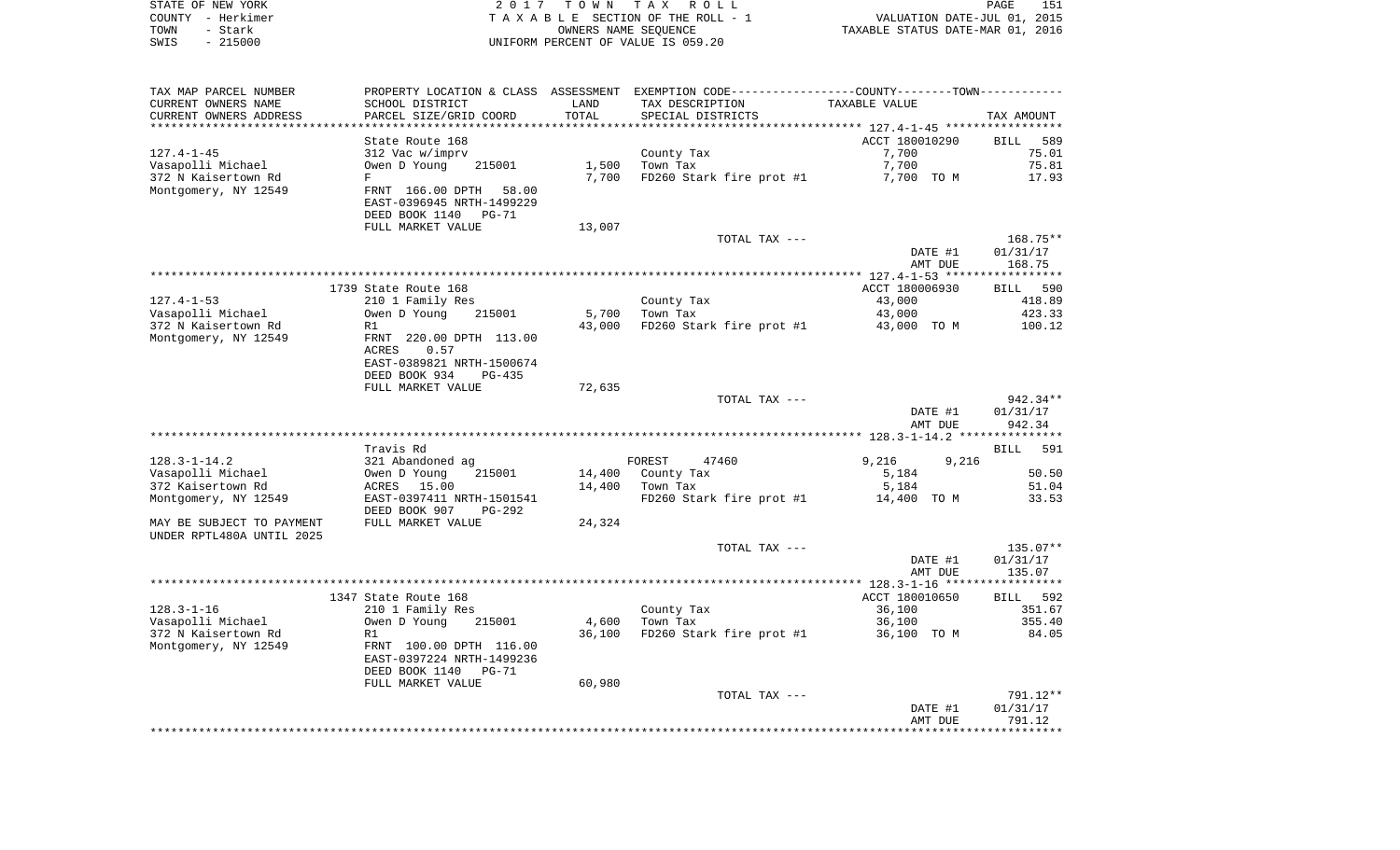|      | STATE OF NEW YORK | 2017 TOWN TAX ROLL                 | PAGE                             | 152 |
|------|-------------------|------------------------------------|----------------------------------|-----|
|      | COUNTY - Herkimer | TAXABLE SECTION OF THE ROLL - 1    | VALUATION DATE-JUL 01, 2015      |     |
| TOWN | – Stark           | OWNERS NAME SEOUENCE               | TAXABLE STATUS DATE-MAR 01, 2016 |     |
| SWIS | $-215000$         | UNIFORM PERCENT OF VALUE IS 059.20 |                                  |     |

| TAX MAP PARCEL NUMBER<br>CURRENT OWNERS NAME | SCHOOL DISTRICT                                     | LAND   | PROPERTY LOCATION & CLASS ASSESSMENT EXEMPTION CODE----------------COUNTY--------TOWN----------<br>TAX DESCRIPTION | TAXABLE VALUE  |              |
|----------------------------------------------|-----------------------------------------------------|--------|--------------------------------------------------------------------------------------------------------------------|----------------|--------------|
| CURRENT OWNERS ADDRESS                       | PARCEL SIZE/GRID COORD                              | TOTAL  | SPECIAL DISTRICTS                                                                                                  |                | TAX AMOUNT   |
| **********************                       | ****************************                        |        |                                                                                                                    |                |              |
|                                              | Travis Rd                                           |        |                                                                                                                    | ACCT 195811    | BILL 593     |
| $134.1 - 2 - 4$                              | 322 Rural vac>10                                    |        | County Tax                                                                                                         | 18,800         | 183.14       |
| Vibbard Cory M                               | Owen D Young 215001<br>split from 1-1,1-2.2         | 18,800 | Town Tax                                                                                                           | 18,800         | 185.08       |
| Vibbard Arlene L                             |                                                     | 18,800 | School Relevy                                                                                                      |                | 586.33       |
| 270 Bell Hill Rd                             | FRNT 73.00 DPTH                                     |        | FD260 Stark fire prot #1 18,800 TO M                                                                               |                | 43.77        |
| Ilion, NY 13357                              | ACRES 53.80                                         |        |                                                                                                                    |                |              |
|                                              | EAST-0399960 NRTH-1495573                           |        |                                                                                                                    |                |              |
|                                              | DEED BOOK 1591 PG-806                               |        |                                                                                                                    |                |              |
|                                              | FULL MARKET VALUE                                   | 31,757 |                                                                                                                    |                |              |
|                                              |                                                     |        | TOTAL TAX ---                                                                                                      |                | 998.32**     |
|                                              |                                                     |        |                                                                                                                    | DATE #1        | 01/31/17     |
|                                              |                                                     |        |                                                                                                                    | AMT DUE        | 998.32       |
|                                              | 123 State Route 168                                 |        |                                                                                                                    | ACCT 180001950 | BILL 594     |
| $134.4 - 1 - 9$                              | 210 1 Family Res                                    |        |                                                                                                                    | 50,200         | 489.03       |
| Voght John D                                 | Owen D Young<br>215001                              |        | County Tax<br>7,200 Town Tax                                                                                       | 50,200         | 494.21       |
| Voght Debra                                  | R1                                                  | 50,200 | FD260 Stark fire prot #1 50,200 TO M                                                                               |                | 116.88       |
| 123 Stat Rte. 168                            |                                                     |        |                                                                                                                    |                |              |
| Fort Plain, NY 13339                         | ACRES 2.80<br>EAST-0417276 NRTH-1488067             |        |                                                                                                                    |                |              |
|                                              | DEED BOOK 877<br>PG-207                             |        |                                                                                                                    |                |              |
|                                              | FULL MARKET VALUE                                   | 84,797 |                                                                                                                    |                |              |
|                                              |                                                     |        | TOTAL TAX ---                                                                                                      |                | 1,100.12**   |
|                                              |                                                     |        |                                                                                                                    | DATE #1        | 01/31/17     |
|                                              |                                                     |        |                                                                                                                    | AMT DUE        | 1,100.12     |
|                                              |                                                     |        |                                                                                                                    |                |              |
|                                              | 629 Wagner Hill Rd                                  |        |                                                                                                                    | ACCT 187147    | BILL 595     |
| $134.4 - 1 - 17$                             | 210 1 Family Res<br>ziu i ramiiy ke<br>Owen D Young |        | County Tax                                                                                                         | 49,200         | 479.29       |
| Voght John R                                 | 215001<br>R1                                        | 4,500  | Town Tax                                                                                                           | 49,200         | 484.36       |
| Jordan Romeyn N                              |                                                     | 49,200 | School Relevy                                                                                                      |                | 1,534.44     |
| 629 Wagner Hill Rd                           | FRNT 86.00 DPTH 130.00<br>EAST-0418304 NRTH-1488188 |        | FD260 Stark fire prot #1 49,200 TO M                                                                               |                | 114.55       |
| Fort Plain, NY 13339                         |                                                     |        |                                                                                                                    |                |              |
|                                              | DEED BOOK 1538 PG-763<br>FULL MARKET VALUE          | 83,108 |                                                                                                                    |                |              |
|                                              |                                                     |        | TOTAL TAX ---                                                                                                      |                | $2,612.64**$ |
|                                              |                                                     |        |                                                                                                                    | DATE #1        | 01/31/17     |
|                                              |                                                     |        |                                                                                                                    | AMT DUE        | 2,612.64     |
|                                              |                                                     |        |                                                                                                                    |                |              |
|                                              | Wiltse Hill Rd                                      |        |                                                                                                                    |                | BILL 596     |
| $141.2 - 2 - 4$                              | 314 Rural vac<10                                    |        | County Tax                                                                                                         | 5,600          | 54.55        |
| Walker William H III                         | 215001                                              |        | 5,600 Town Tax                                                                                                     | 5,600          | 55.13        |
| 1151 Route 44-55                             | Owen D Young<br>Vac Ld                              | 5,600  | FD260 Stark fire prot #1                                                                                           | 5,600 TO M     | 13.04        |
| Clintondale, NY 12515                        | ACRES<br>4.80                                       |        |                                                                                                                    |                |              |
|                                              | EAST-0416368 NRTH-1475192                           |        |                                                                                                                    |                |              |
|                                              | DEED BOOK 801<br>PG-277                             |        |                                                                                                                    |                |              |
|                                              | FULL MARKET VALUE                                   | 9,459  |                                                                                                                    |                |              |
|                                              |                                                     |        | TOTAL TAX ---                                                                                                      |                | 122.72**     |
|                                              |                                                     |        |                                                                                                                    | DATE #1        | 01/31/17     |
|                                              |                                                     |        |                                                                                                                    | AMT DUE        | 122.72       |
|                                              |                                                     |        |                                                                                                                    |                |              |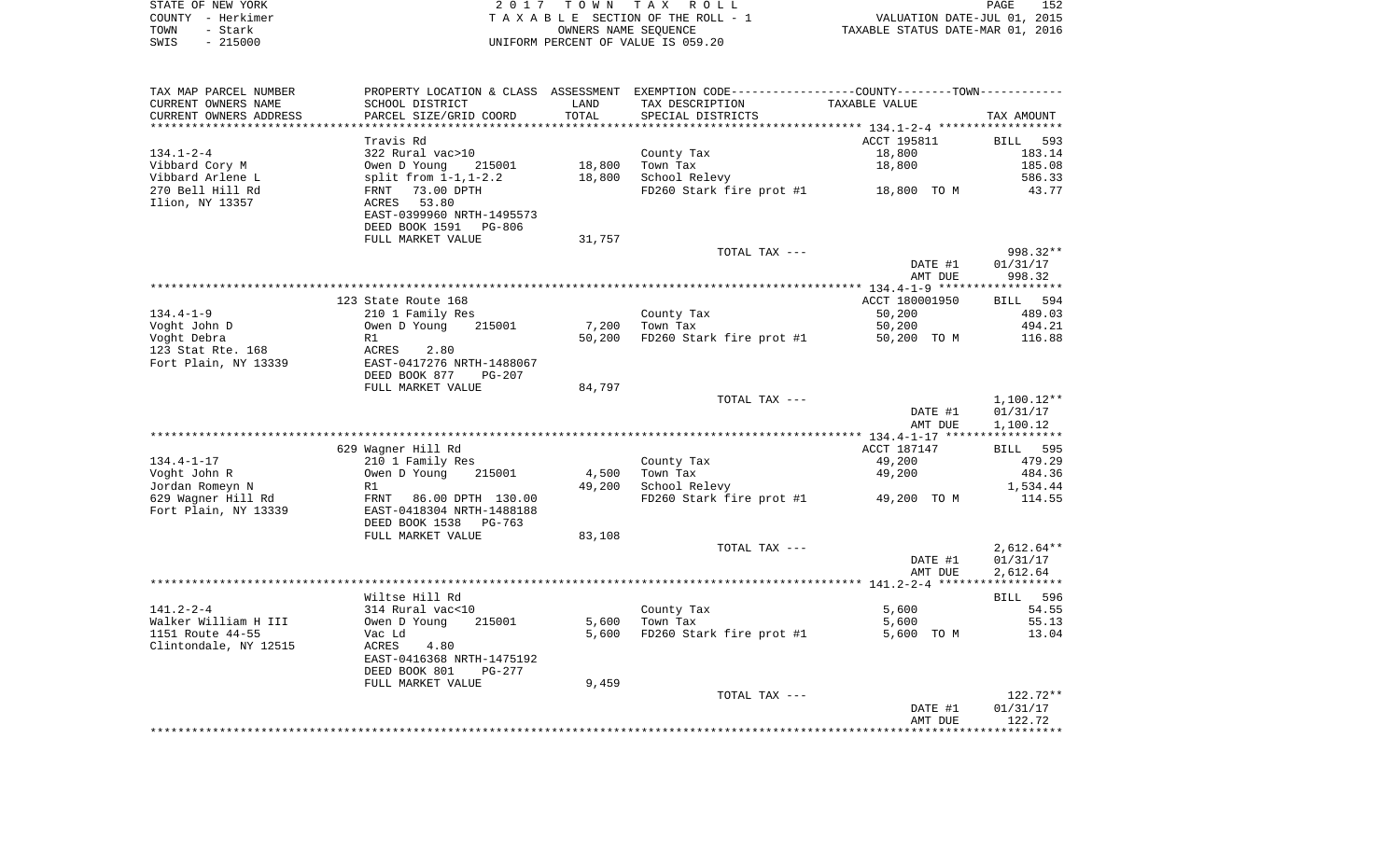| STATE OF NEW YORK<br>COUNTY - Herkimer     | 2017                                       | T O W N              | TAX ROLL<br>TAXABLE SECTION OF THE ROLL - 1                                                    | PAGE 153<br>VALUATION DATE-JUL 01, 2015<br>TAXABLE STATUS DATE-MAR 01, 2016 | PAGE<br>153            |
|--------------------------------------------|--------------------------------------------|----------------------|------------------------------------------------------------------------------------------------|-----------------------------------------------------------------------------|------------------------|
| TOWN<br>- Stark                            |                                            | OWNERS NAME SEQUENCE |                                                                                                |                                                                             |                        |
| SWIS<br>$-215000$                          |                                            |                      | UNIFORM PERCENT OF VALUE IS 059.20                                                             |                                                                             |                        |
|                                            |                                            |                      |                                                                                                |                                                                             |                        |
| TAX MAP PARCEL NUMBER                      |                                            |                      | PROPERTY LOCATION & CLASS ASSESSMENT EXEMPTION CODE----------------COUNTY-------TOWN---------- |                                                                             |                        |
| CURRENT OWNERS NAME                        | SCHOOL DISTRICT                            | LAND                 | TAX DESCRIPTION                                                                                | TAXABLE VALUE                                                               |                        |
| CURRENT OWNERS ADDRESS                     | PARCEL SIZE/GRID COORD                     | TOTAL                | SPECIAL DISTRICTS                                                                              |                                                                             | TAX AMOUNT             |
|                                            |                                            | ********             |                                                                                                | ************ 128.3-1-20.1 ****************                                  |                        |
|                                            | 1117 State Route 168                       |                      |                                                                                                | ACCT 180013200                                                              | BILL 597               |
| $128.3 - 1 - 20.1$                         | 270 Mfg housing                            |                      | County Tax                                                                                     | 30,000                                                                      | 292.25                 |
| Warn Ella J                                | Owen D Young<br>215001                     | 12,700               | Town Tax                                                                                       | 30,000                                                                      | 295.34                 |
| Warn Charles                               | R1                                         | 30,000               | FD260 Stark fire prot #1 30,000 TO M                                                           |                                                                             | 69.85                  |
| 1117 State Route 168<br>Mohawk, NY 13407   | FRNT 370.00 DPTH<br>ACRES<br>2.10          |                      |                                                                                                |                                                                             |                        |
|                                            | EAST-0401589 NRTH-1498221                  |                      |                                                                                                |                                                                             |                        |
|                                            | DEED BOOK 852<br>PG-459                    |                      |                                                                                                |                                                                             |                        |
|                                            | FULL MARKET VALUE                          | 50,676               |                                                                                                |                                                                             |                        |
|                                            |                                            |                      | TOTAL TAX ---                                                                                  |                                                                             | 657.44**               |
|                                            |                                            |                      |                                                                                                | DATE #1                                                                     | 01/31/17               |
|                                            |                                            |                      |                                                                                                | AMT DUE                                                                     | 657.44                 |
|                                            |                                            |                      |                                                                                                |                                                                             |                        |
|                                            | 381 Elwood Rd                              |                      |                                                                                                | ACCT 180006900                                                              | BILL 598               |
| $135.3 - 1 - 7$                            | 120 Field crops                            |                      | County Tax                                                                                     | 87,200                                                                      | 849.47                 |
| Whritenour Richard J                       | Owen D Young<br>215001                     | 29,200               | Town Tax                                                                                       | 87,200                                                                      | 858.47                 |
| Como Denise                                | $\mathbf{F}$                               | 87,200               | FD260 Stark fire prot #1                                                                       | 87,200 TO M                                                                 | 203.03                 |
| 381 Elwood Rd                              | ACRES 89.90 BANK<br>813                    |                      |                                                                                                |                                                                             |                        |
| Fort Plain, NY 13339                       | EAST-0421491 NRTH-1483493                  |                      |                                                                                                |                                                                             |                        |
|                                            | DEED BOOK 928<br>PG-140                    |                      |                                                                                                |                                                                             |                        |
|                                            | FULL MARKET VALUE                          | 147,297              |                                                                                                |                                                                             |                        |
|                                            |                                            |                      | TOTAL TAX ---                                                                                  |                                                                             | 1,910.97**             |
|                                            |                                            |                      |                                                                                                | DATE #1                                                                     | 01/31/17               |
| ************************                   |                                            |                      |                                                                                                | AMT DUE                                                                     | 1,910.97               |
|                                            |                                            |                      |                                                                                                |                                                                             | ***********            |
|                                            | Elwood Rd                                  |                      |                                                                                                |                                                                             | <b>BILL</b><br>599     |
| $135.3 - 1 - 11.2$<br>Whritenour Richard J | 314 Rural vac<10<br>Owen D Young<br>215001 | 2,300                | County Tax<br>Town Tax                                                                         | 2,300<br>2,300                                                              | 22.41<br>22.64         |
| 381 Elwood Rd                              | FRNT 163.00 DPTH 150.00                    | 2,300                | FD260 Stark fire prot #1                                                                       | 2,300 TO M                                                                  | 5.36                   |
| Fort Plain, NY 13339                       | EAST-0422378 NRTH-1482168                  |                      |                                                                                                |                                                                             |                        |
|                                            | DEED BOOK 1276 PG-386                      |                      |                                                                                                |                                                                             |                        |
|                                            | FULL MARKET VALUE                          | 3,885                |                                                                                                |                                                                             |                        |
|                                            |                                            |                      | TOTAL TAX ---                                                                                  |                                                                             | $50.41**$              |
|                                            |                                            |                      |                                                                                                | DATE #1                                                                     | 01/31/17               |
|                                            |                                            |                      |                                                                                                | AMT DUE                                                                     | 50.41                  |
|                                            |                                            |                      |                                                                                                |                                                                             |                        |
|                                            | Frog City Rd                               |                      |                                                                                                | ACCT 180014360                                                              | <b>BILL</b><br>600     |
| $135.1 - 1 - 5.2$                          | 105 Vac farmland                           |                      | County Tax                                                                                     | 6,000                                                                       | 58.45                  |
| Wichowsky Jason J                          | Owen D Young<br>215001                     | 6,000                | Town Tax                                                                                       | 6,000                                                                       | 59.07                  |
| 70 Pasadena Pl                             | FRNT 816.00 DPTH                           | 6,000                | FD260 Stark fire prot #1                                                                       | 6,000 TO M                                                                  | 13.97                  |
| Williamsville, NY 14221                    | ACRES<br>20.20                             |                      |                                                                                                |                                                                             |                        |
|                                            | EAST-0422661 NRTH-1492642                  |                      |                                                                                                |                                                                             |                        |
|                                            | DEED BOOK 1475 PG-247                      |                      |                                                                                                |                                                                             |                        |
|                                            | FULL MARKET VALUE                          | 10,135               |                                                                                                |                                                                             |                        |
|                                            |                                            |                      | TOTAL TAX ---                                                                                  |                                                                             | $131.49**$             |
|                                            |                                            |                      |                                                                                                | DATE #1                                                                     | 01/31/17               |
|                                            |                                            |                      |                                                                                                | AMT DUE                                                                     | 131.49<br>************ |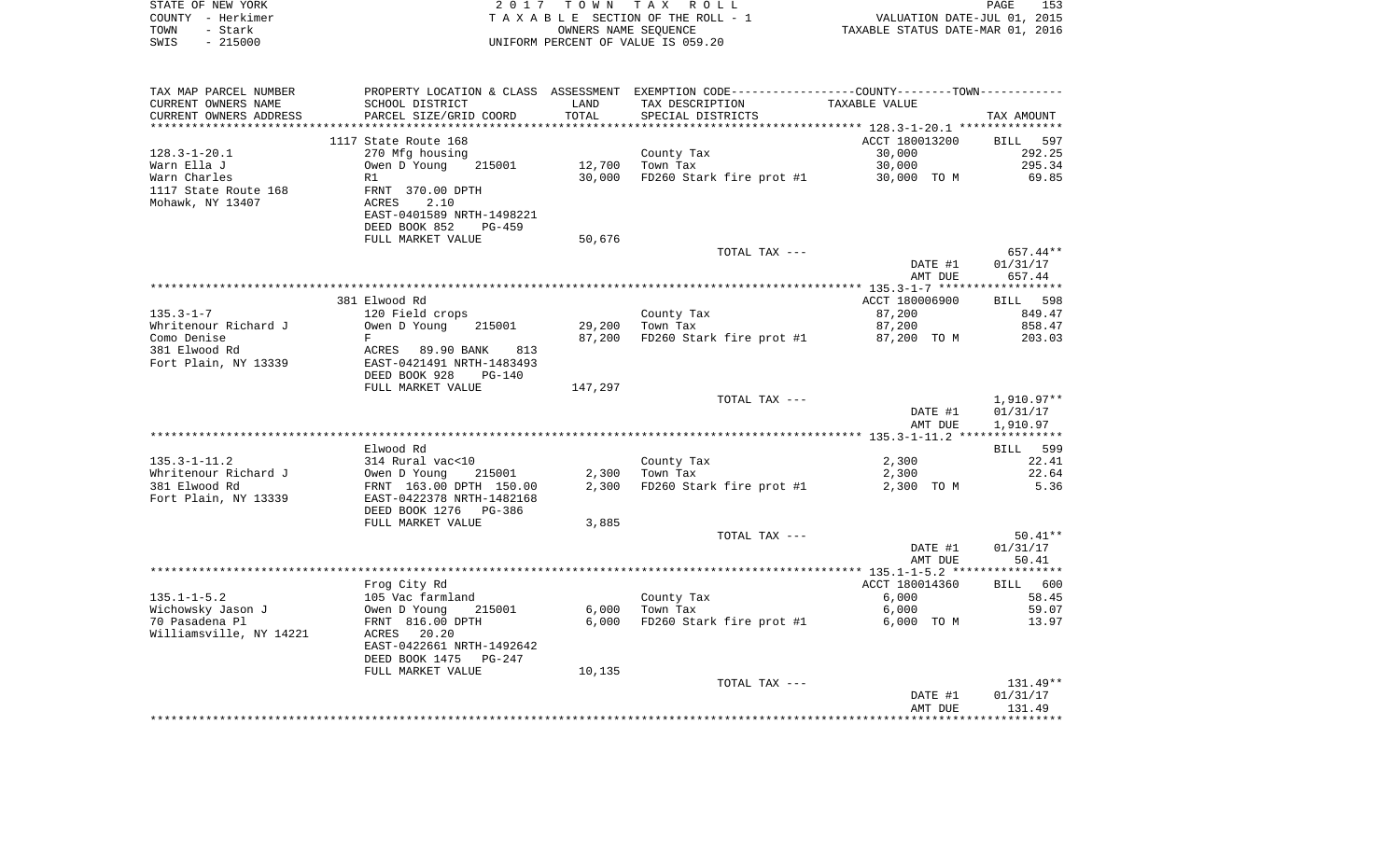|      | STATE OF NEW YORK | 2017 TOWN TAX ROLL                 | 154<br>PAGE                      |
|------|-------------------|------------------------------------|----------------------------------|
|      | COUNTY - Herkimer | TAXABLE SECTION OF THE ROLL - 1    | VALUATION DATE-JUL 01, 2015      |
| TOWN | - Stark           | OWNERS NAME SEOUENCE               | TAXABLE STATUS DATE-MAR 01, 2016 |
| SWIS | $-215000$         | UNIFORM PERCENT OF VALUE IS 059.20 |                                  |

| TAX MAP PARCEL NUMBER                                  |                                           |         | PROPERTY LOCATION & CLASS ASSESSMENT EXEMPTION CODE---------------COUNTY--------TOWN---------- |                  |                  |
|--------------------------------------------------------|-------------------------------------------|---------|------------------------------------------------------------------------------------------------|------------------|------------------|
| CURRENT OWNERS NAME                                    | SCHOOL DISTRICT                           | LAND    | TAX DESCRIPTION TAXABLE VALUE                                                                  |                  |                  |
| CURRENT OWNERS ADDRESS                                 | SCHOOL DISIRICI<br>PARCEL SIZE/GRID COORD | TOTAL   | SPECIAL DISTRICTS                                                                              |                  | TAX AMOUNT       |
|                                                        |                                           |         |                                                                                                |                  |                  |
|                                                        | 2309 State Route 80                       |         |                                                                                                | ACCT 180012630   | BILL 601         |
| 141.6–1–22                                             | 210 1 Family Res                          |         | County Tax                                                                                     | 72,100           | 702.37           |
| Wilber Lisa M                                          | 215001<br>Owen D Young                    | 5,100   | Town Tax                                                                                       | 72,100           | 709.81           |
| PO Box 23                                              | $R-1$                                     | 72,100  | School Relevy                                                                                  |                  | 1,694.28         |
| Van Hornesville, NY 13475     FRNT 135.00 DPTH   90.00 | EAST-0404524 NRTH-1480313                 |         | FD260 Stark fire prot #1 72,100 TO M<br>WD300 Stark Water District 72,100 TO M                 |                  | 167.87<br>124.24 |
|                                                        | DEED BOOK 1148 PG-714                     |         |                                                                                                |                  |                  |
|                                                        | FULL MARKET VALUE                         | 121,791 |                                                                                                |                  |                  |
|                                                        |                                           |         | TOTAL TAX ---                                                                                  |                  | $3,398.57**$     |
|                                                        |                                           |         |                                                                                                | DATE #1          | 01/31/17         |
|                                                        |                                           |         |                                                                                                | AMT DUE          | 3,398.57         |
|                                                        |                                           |         |                                                                                                |                  |                  |
|                                                        | cook Rd                                   |         |                                                                                                |                  | BILL 602         |
| 134.1-1-26.3                                           | 314 Rural vac<10                          |         | County Tax                                                                                     | 2,000            | 19.48            |
| Wilson Andrew                                          |                                           | 2,000   | Town Tax                                                                                       | 2,000            | 19.69            |
| 127 Cook Rd                                            | Owen D Young 215001<br>FRNT 543.00 DPTH   | 2,000   | School Relevy                                                                                  |                  | 62.37            |
| Jordanville, NY 13361                                  | <b>ACRES</b><br>4.10                      |         |                                                                                                |                  |                  |
|                                                        | EAST-0399803 NRTH-1489750                 |         |                                                                                                |                  |                  |
|                                                        | DEED BOOK 1366 PG-698                     |         |                                                                                                |                  |                  |
|                                                        | FULL MARKET VALUE                         | 3,378   |                                                                                                |                  |                  |
|                                                        |                                           |         | TOTAL TAX ---                                                                                  |                  | 101.54**         |
|                                                        |                                           |         |                                                                                                | DATE #1          | 01/31/17         |
|                                                        |                                           |         |                                                                                                | AMT DUE          | 101.54           |
|                                                        |                                           |         |                                                                                                |                  |                  |
|                                                        | 127 Cook Rd                               |         |                                                                                                | ACCT 180020004   | BILL 603         |
| 134.1-1-25                                             | 210 1 Family Res                          |         | AGRIC 10 Y 41700                                                                               | 40,000<br>40,000 |                  |
| Wilson Robert W                                        | Owen D Young 215001                       |         | 10,100 County Tax<br>$\mathbf{z}$                                                              | 59,400           | 578.65           |
| Wilson Cindy L                                         | Land Contract Wilson 99,400 Town Tax      |         |                                                                                                | 59,400           | 584.78           |
| 127 Cook Rd                                            | R1                                        |         | FD260 Stark fire prot #1                                                                       | 99,400 TO M      | 231.44           |
| Jordanville, NY 13361                                  | FRNT 274.00 DPTH                          |         |                                                                                                |                  |                  |
|                                                        | ACRES<br>7.00                             |         |                                                                                                |                  |                  |
| MAY BE SUBJECT TO PAYMENT                              | EAST-0399370 NRTH-1490116                 |         |                                                                                                |                  |                  |
| UNDER RPTL483 UNTIL 2024                               | DEED BOOK 863<br>$PG-235$                 |         |                                                                                                |                  |                  |
|                                                        | FULL MARKET VALUE                         | 167,905 |                                                                                                |                  |                  |
|                                                        |                                           |         | TOTAL TAX ---                                                                                  |                  | 1,394.87**       |
|                                                        |                                           |         |                                                                                                | DATE #1          | 01/31/17         |
|                                                        |                                           |         |                                                                                                | AMT DUE          | 1,394.87         |
|                                                        |                                           |         |                                                                                                |                  |                  |
|                                                        | Wiltse Hill Rd                            |         | County Tax                                                                                     | ACCT 180010950   | BILL 604         |
|                                                        |                                           |         | 3,500 Town Tax                                                                                 | 17,500<br>17,500 | 170.48<br>172.28 |
|                                                        |                                           |         | 17,500 FD260 Stark fire prot #1                                                                | 17,500 TO M      | 40.75            |
|                                                        |                                           |         | WD300 Stark Water District                                                                     | 17,500 TO M      | 30.15            |
|                                                        |                                           |         |                                                                                                |                  |                  |
|                                                        | FULL MARKET VALUE                         | 29,561  |                                                                                                |                  |                  |
|                                                        |                                           |         | TOTAL TAX ---                                                                                  |                  | $413.66**$       |
|                                                        |                                           |         |                                                                                                | DATE #1          | 01/31/17         |
|                                                        |                                           |         |                                                                                                | AMT DUE          | 413.66           |
|                                                        |                                           |         |                                                                                                |                  |                  |
|                                                        |                                           |         |                                                                                                |                  |                  |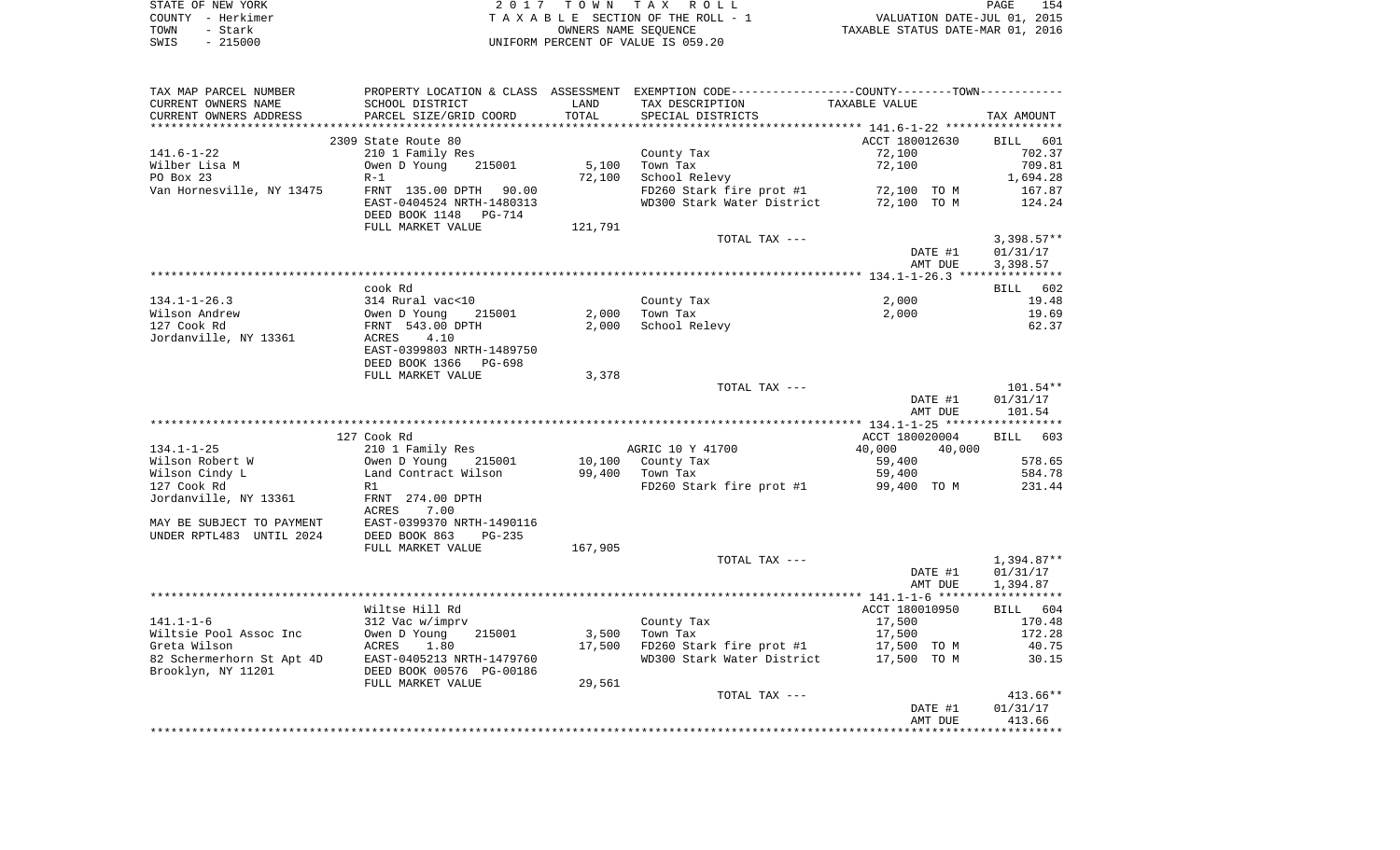|      | STATE OF NEW YORK | 2017 TOWN TAX ROLL                 | PAGE                             | 155 |
|------|-------------------|------------------------------------|----------------------------------|-----|
|      | COUNTY – Herkimer | TAXABLE SECTION OF THE ROLL - 1    | VALUATION DATE-JUL 01, 2015      |     |
| TOWN | – Stark           | OWNERS NAME SEOUENCE               | TAXABLE STATUS DATE-MAR 01, 2016 |     |
| SWIS | - 215000          | UNIFORM PERCENT OF VALUE IS 059.20 |                                  |     |

|                                                        |                                                                                                                                                                                                                                                                                                                                                                                                                                                                      |                             | PROPERTY LOCATION & CLASS ASSESSMENT EXEMPTION CODE---------------COUNTY-------TOWN----------                                                                                  |                                                                                                                                                                                                                                                                                                                                                                                                                                             |
|--------------------------------------------------------|----------------------------------------------------------------------------------------------------------------------------------------------------------------------------------------------------------------------------------------------------------------------------------------------------------------------------------------------------------------------------------------------------------------------------------------------------------------------|-----------------------------|--------------------------------------------------------------------------------------------------------------------------------------------------------------------------------|---------------------------------------------------------------------------------------------------------------------------------------------------------------------------------------------------------------------------------------------------------------------------------------------------------------------------------------------------------------------------------------------------------------------------------------------|
| SCHOOL DISTRICT                                        | LAND                                                                                                                                                                                                                                                                                                                                                                                                                                                                 | TAX DESCRIPTION             | TAXABLE VALUE                                                                                                                                                                  |                                                                                                                                                                                                                                                                                                                                                                                                                                             |
| PARCEL SIZE/GRID COORD                                 | TOTAL                                                                                                                                                                                                                                                                                                                                                                                                                                                                | SPECIAL DISTRICTS           |                                                                                                                                                                                | TAX AMOUNT                                                                                                                                                                                                                                                                                                                                                                                                                                  |
|                                                        |                                                                                                                                                                                                                                                                                                                                                                                                                                                                      |                             |                                                                                                                                                                                |                                                                                                                                                                                                                                                                                                                                                                                                                                             |
|                                                        |                                                                                                                                                                                                                                                                                                                                                                                                                                                                      |                             |                                                                                                                                                                                | BILL 605                                                                                                                                                                                                                                                                                                                                                                                                                                    |
|                                                        |                                                                                                                                                                                                                                                                                                                                                                                                                                                                      |                             |                                                                                                                                                                                | $\overline{0}$                                                                                                                                                                                                                                                                                                                                                                                                                              |
|                                                        |                                                                                                                                                                                                                                                                                                                                                                                                                                                                      |                             |                                                                                                                                                                                | 335.11                                                                                                                                                                                                                                                                                                                                                                                                                                      |
|                                                        |                                                                                                                                                                                                                                                                                                                                                                                                                                                                      |                             |                                                                                                                                                                                | 677.32                                                                                                                                                                                                                                                                                                                                                                                                                                      |
| EAST-0400370 NRTH-1477252<br>DEED BOOK 863<br>PG-281   |                                                                                                                                                                                                                                                                                                                                                                                                                                                                      |                             |                                                                                                                                                                                | 160.19                                                                                                                                                                                                                                                                                                                                                                                                                                      |
|                                                        |                                                                                                                                                                                                                                                                                                                                                                                                                                                                      |                             |                                                                                                                                                                                |                                                                                                                                                                                                                                                                                                                                                                                                                                             |
|                                                        |                                                                                                                                                                                                                                                                                                                                                                                                                                                                      |                             | DATE #1                                                                                                                                                                        | 1,172.62**<br>01/31/17<br>1,172.62                                                                                                                                                                                                                                                                                                                                                                                                          |
|                                                        |                                                                                                                                                                                                                                                                                                                                                                                                                                                                      |                             |                                                                                                                                                                                |                                                                                                                                                                                                                                                                                                                                                                                                                                             |
|                                                        |                                                                                                                                                                                                                                                                                                                                                                                                                                                                      |                             |                                                                                                                                                                                | BILL 606                                                                                                                                                                                                                                                                                                                                                                                                                                    |
|                                                        |                                                                                                                                                                                                                                                                                                                                                                                                                                                                      |                             |                                                                                                                                                                                | 379.92                                                                                                                                                                                                                                                                                                                                                                                                                                      |
| 215001                                                 | 4,400                                                                                                                                                                                                                                                                                                                                                                                                                                                                | Town Tax                    | 39,000                                                                                                                                                                         | 383.95                                                                                                                                                                                                                                                                                                                                                                                                                                      |
| R1                                                     | 39,000                                                                                                                                                                                                                                                                                                                                                                                                                                                               |                             |                                                                                                                                                                                | 90.80                                                                                                                                                                                                                                                                                                                                                                                                                                       |
| DEED BOOK 00622 PG-00128                               |                                                                                                                                                                                                                                                                                                                                                                                                                                                                      |                             |                                                                                                                                                                                | 67.20                                                                                                                                                                                                                                                                                                                                                                                                                                       |
|                                                        |                                                                                                                                                                                                                                                                                                                                                                                                                                                                      |                             |                                                                                                                                                                                | 921.87**                                                                                                                                                                                                                                                                                                                                                                                                                                    |
|                                                        |                                                                                                                                                                                                                                                                                                                                                                                                                                                                      |                             |                                                                                                                                                                                | 01/31/17                                                                                                                                                                                                                                                                                                                                                                                                                                    |
|                                                        |                                                                                                                                                                                                                                                                                                                                                                                                                                                                      |                             |                                                                                                                                                                                | 921.87                                                                                                                                                                                                                                                                                                                                                                                                                                      |
|                                                        |                                                                                                                                                                                                                                                                                                                                                                                                                                                                      |                             |                                                                                                                                                                                |                                                                                                                                                                                                                                                                                                                                                                                                                                             |
|                                                        |                                                                                                                                                                                                                                                                                                                                                                                                                                                                      |                             |                                                                                                                                                                                | BILL 607                                                                                                                                                                                                                                                                                                                                                                                                                                    |
|                                                        |                                                                                                                                                                                                                                                                                                                                                                                                                                                                      |                             |                                                                                                                                                                                | 670.22                                                                                                                                                                                                                                                                                                                                                                                                                                      |
|                                                        |                                                                                                                                                                                                                                                                                                                                                                                                                                                                      |                             |                                                                                                                                                                                | 677.32                                                                                                                                                                                                                                                                                                                                                                                                                                      |
| 8582597                                                |                                                                                                                                                                                                                                                                                                                                                                                                                                                                      |                             |                                                                                                                                                                                | 160.19                                                                                                                                                                                                                                                                                                                                                                                                                                      |
| Red Barn & Orch<br>R1                                  |                                                                                                                                                                                                                                                                                                                                                                                                                                                                      |                             |                                                                                                                                                                                | 118.55                                                                                                                                                                                                                                                                                                                                                                                                                                      |
| ACRES<br>9.50 BANK 135<br>EAST-0403826 NRTH-1479240    |                                                                                                                                                                                                                                                                                                                                                                                                                                                                      |                             |                                                                                                                                                                                |                                                                                                                                                                                                                                                                                                                                                                                                                                             |
| FULL MARKET VALUE                                      | 116,216                                                                                                                                                                                                                                                                                                                                                                                                                                                              |                             |                                                                                                                                                                                |                                                                                                                                                                                                                                                                                                                                                                                                                                             |
|                                                        |                                                                                                                                                                                                                                                                                                                                                                                                                                                                      | TOTAL TAX ---               | DATE #1<br>AMT DUE                                                                                                                                                             | 1,626.28**<br>01/31/17<br>1,626.28                                                                                                                                                                                                                                                                                                                                                                                                          |
|                                                        |                                                                                                                                                                                                                                                                                                                                                                                                                                                                      |                             |                                                                                                                                                                                |                                                                                                                                                                                                                                                                                                                                                                                                                                             |
|                                                        |                                                                                                                                                                                                                                                                                                                                                                                                                                                                      |                             |                                                                                                                                                                                | BILL 608                                                                                                                                                                                                                                                                                                                                                                                                                                    |
|                                                        |                                                                                                                                                                                                                                                                                                                                                                                                                                                                      |                             |                                                                                                                                                                                | 779.33                                                                                                                                                                                                                                                                                                                                                                                                                                      |
| R1                                                     | 80,000                                                                                                                                                                                                                                                                                                                                                                                                                                                               |                             |                                                                                                                                                                                | 787.58<br>186.27                                                                                                                                                                                                                                                                                                                                                                                                                            |
| EAST-0403069 NRTH-1486995<br>DEED BOOK 832<br>$PG-173$ |                                                                                                                                                                                                                                                                                                                                                                                                                                                                      |                             |                                                                                                                                                                                |                                                                                                                                                                                                                                                                                                                                                                                                                                             |
| FULL MARKET VALUE                                      | 135,135                                                                                                                                                                                                                                                                                                                                                                                                                                                              |                             |                                                                                                                                                                                |                                                                                                                                                                                                                                                                                                                                                                                                                                             |
|                                                        |                                                                                                                                                                                                                                                                                                                                                                                                                                                                      | TOTAL TAX ---               |                                                                                                                                                                                | $1,753.18**$                                                                                                                                                                                                                                                                                                                                                                                                                                |
|                                                        |                                                                                                                                                                                                                                                                                                                                                                                                                                                                      |                             | DATE #1                                                                                                                                                                        | 01/31/17                                                                                                                                                                                                                                                                                                                                                                                                                                    |
|                                                        | 1188 Chyle Rd<br>210 1 Family Res<br>Owen D Young<br>215001<br>R1<br>ACRES<br>$1.00$ BANK<br>135<br>FULL MARKET VALUE<br>2205 State Route 80<br>210 1 Family Res<br>Owen D Young<br>FRNT 99.00 DPTH 135.00<br>EAST-0402796 NRTH-1479352<br>FULL MARKET VALUE<br>2260 State Route 80<br>210 1 Family Res<br>Owen D Young<br>215001<br>DEED BOOK 751<br>PG-174<br>663 Travis Rd<br>242 Rurl res&rec<br>Owen D Young<br>215001<br>Van Hornesville, NY 13475 ACRES 43.30 | 116,216<br>65,878<br>17,800 | AGED-CNTY 41802<br>6,000 County Tax<br>68,800 Town Tax<br>TOTAL TAX ---<br>County Tax<br>TOTAL TAX ---<br>County Tax<br>12,900<br>Town Tax<br>68,800<br>County Tax<br>Town Tax | ACCT 180007055<br>34,400<br>34,400<br>68,800<br>FD260 Stark fire prot #1 68,800 TO M<br>AMT DUE<br>ACCT 180013820<br>39,000<br>FD260 Stark fire prot #1 $39,000$ TO M<br>WD300 Stark Water District 39,000 TO M<br>DATE #1<br>AMT DUE<br>ACCT 180011850<br>68,800<br>68,800<br>FD260 Stark fire prot #1 68,800 TO M<br>WD300 Stark Water District 68,800 TO M<br>ACCT 180000930<br>80,000<br>80,000<br>FD260 Stark fire prot #1 80,000 TO M |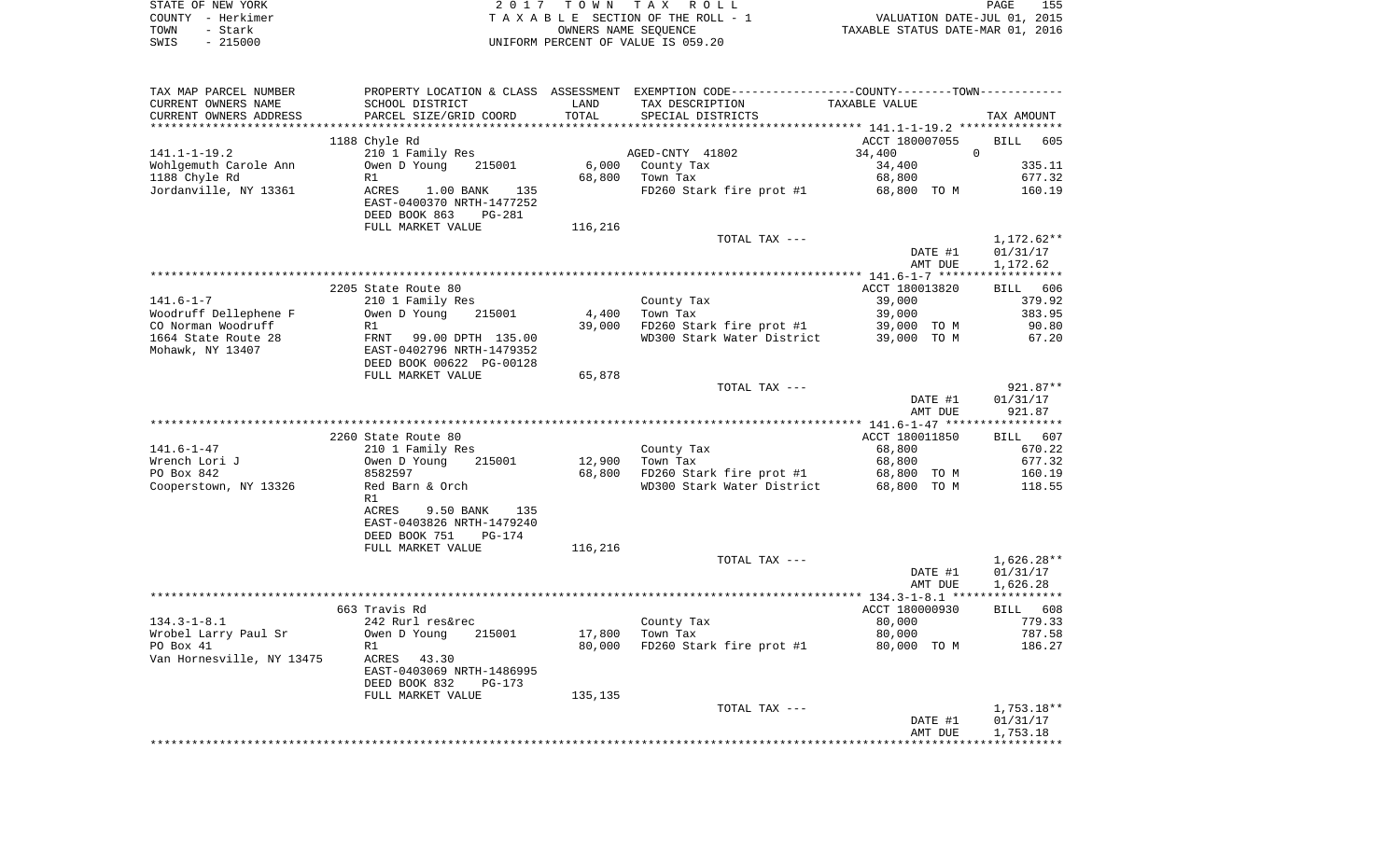| STATE OF NEW YORK |                   | 2017 TOWN TAX ROLL                 | PAGE                             | 156 |
|-------------------|-------------------|------------------------------------|----------------------------------|-----|
|                   | COUNTY - Herkimer | TAXABLE SECTION OF THE ROLL - 1    | VALUATION DATE-JUL 01, 2015      |     |
| TOWN              | - Stark           | OWNERS NAME SEOUENCE               | TAXABLE STATUS DATE-MAR 01, 2016 |     |
| SWIS              | $-215000$         | UNIFORM PERCENT OF VALUE IS 059.20 |                                  |     |

| TAX MAP PARCEL NUMBER  | PROPERTY LOCATION & CLASS ASSESSMENT EXEMPTION CODE---------------COUNTY-------TOWN---------- |         |                                       |                  |              |
|------------------------|-----------------------------------------------------------------------------------------------|---------|---------------------------------------|------------------|--------------|
| CURRENT OWNERS NAME    | SCHOOL DISTRICT                                                                               | LAND    | TAX DESCRIPTION                       | TAXABLE VALUE    |              |
| CURRENT OWNERS ADDRESS | PARCEL SIZE/GRID COORD                                                                        | TOTAL   | SPECIAL DISTRICTS                     |                  | TAX AMOUNT   |
|                        |                                                                                               |         |                                       |                  |              |
|                        | 558 Aney Hill Rd                                                                              |         |                                       | ACCT 180008220   | BILL 609     |
| $133.2 - 1 - 8.1$      | 105 Vac farmland                                                                              |         | County Tax                            | 62,000           | 603.98       |
| Yans Group, Inc.       | 215001<br>Owen D Young                                                                        | 62,000  | Town Tax                              | 62,000           | 610.38       |
| 5712 8th Ave           | 209<br>$F$ and $F$                                                                            | 62,000  | School Relevy                         |                  | 1,933.64     |
| Brooklyn, NY 11220     | ACRES 203.60                                                                                  |         | FD260 Stark fire prot #1 62,000 TO M  |                  | 144.36       |
|                        | EAST-0392104 NRTH-1492648                                                                     |         |                                       |                  |              |
|                        | DEED BOOK 1474 PG-655                                                                         |         |                                       |                  |              |
|                        | FULL MARKET VALUE                                                                             | 104,730 |                                       |                  |              |
|                        |                                                                                               |         | TOTAL TAX ---                         |                  | $3,292.36**$ |
|                        |                                                                                               |         |                                       | DATE #1          | 01/31/17     |
|                        |                                                                                               |         |                                       | AMT DUE          | 3,292.36     |
|                        |                                                                                               |         |                                       |                  |              |
|                        | 556 Aney Hill Rd                                                                              |         |                                       |                  | BILL 610     |
| $133.2 - 1 - 8.2$      | 210 1 Family Res                                                                              |         | County Tax                            | 125,000          | 1,217.70     |
| Yans Group, Inc.       | Owen D Young<br>215001                                                                        | 10,000  | Town Tax                              | 125,000          | 1,230.60     |
| 5712 8th Ave           | FRNT 466.70 DPTH                                                                              | 125,000 | School Relevy                         |                  | 3,898.48     |
| Brooklyn, NY 11220     | 5.40<br>ACRES                                                                                 |         |                                       |                  |              |
|                        | EAST-0392046 NRTH-1492654                                                                     |         |                                       |                  |              |
|                        | DEED BOOK 1474 PG-655                                                                         |         |                                       |                  |              |
|                        | FULL MARKET VALUE                                                                             | 211,149 |                                       |                  |              |
|                        |                                                                                               |         | TOTAL TAX ---                         |                  | $6,346.78**$ |
|                        |                                                                                               |         |                                       | DATE #1          | 01/31/17     |
|                        |                                                                                               |         |                                       | AMT DUE          | 6,346.78     |
|                        |                                                                                               |         |                                       |                  |              |
|                        | Off Aney Hill Rd                                                                              |         |                                       | ACCT 180020007   | BILL 611     |
| $133.2 - 1 - 9$        | 241 Rural res&ag                                                                              |         | County Tax                            | 236,500          | 2,303.89     |
| Yans Group, Inc.       | Owen D Young<br>215001                                                                        | 20,000  | Town Tax                              | 236,500          | 2,328.30     |
| 5712 8th Ave           | 40 A.<br>Farm                                                                                 | 236,500 | School Relevy                         |                  | 7,375.92     |
| Brooklyn, NY 11220     | 40.00<br>ACRES                                                                                |         | FD260 Stark fire prot #1 236,500 TO M |                  | 550.65       |
|                        | EAST-0392746 NRTH-1493307                                                                     |         |                                       |                  |              |
|                        | DEED BOOK 1474 PG-655                                                                         |         |                                       |                  |              |
|                        | FULL MARKET VALUE                                                                             | 399,493 |                                       |                  |              |
|                        |                                                                                               |         | TOTAL TAX ---                         |                  | 12,558.76**  |
|                        |                                                                                               |         |                                       | DATE #1          | 01/31/17     |
|                        |                                                                                               |         |                                       | AMT DUE          | 12,558.76    |
|                        |                                                                                               |         |                                       |                  |              |
|                        | 597 Travis Rd                                                                                 |         |                                       | ACCT 180003270   | BILL 612     |
| $134.3 - 1 - 10.1$     | 112 Dairy farm                                                                                |         | AGRIC 10 Y 41700                      | 40,000<br>40,000 |              |
| Yoder Jerry R          | Owen D Young<br>215001                                                                        | 44,200  | County Tax                            | 180,000          | 1,753.49     |
| Yoder Rhoda A          | F                                                                                             | 220,000 | Town Tax                              | 180,000          | 1,772.07     |
| 597 Travis Rd          | ACRES 141.80                                                                                  |         | FD260 Stark fire prot #1              | 220,000 TO M     | 512.23       |
| Jordanville, NY 13361  | EAST-0404664 NRTH-1486212                                                                     |         |                                       |                  |              |
|                        | DEED BOOK 906<br>PG-353                                                                       |         |                                       |                  |              |
|                        | FULL MARKET VALUE                                                                             | 371,622 |                                       |                  |              |
|                        |                                                                                               |         | TOTAL TAX ---                         |                  | 4,037.79**   |
|                        |                                                                                               |         |                                       | DATE #1          | 01/31/17     |
|                        |                                                                                               |         |                                       | AMT DUE          | 4,037.79     |
|                        |                                                                                               |         |                                       |                  |              |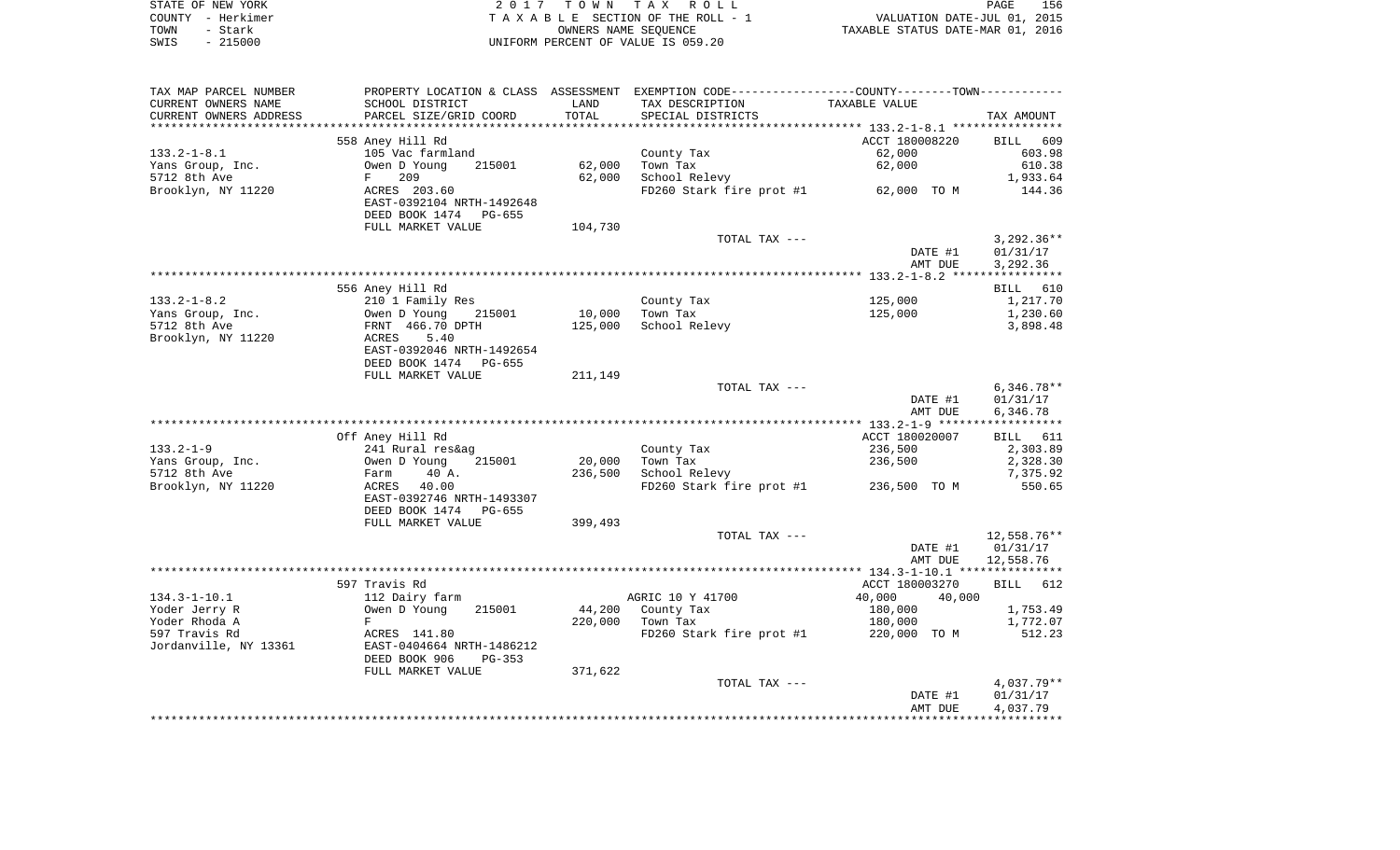|      | STATE OF NEW YORK | 2017 TOWN TAX ROLL                 | PAGE                             | 157 |
|------|-------------------|------------------------------------|----------------------------------|-----|
|      | COUNTY - Herkimer | TAXABLE SECTION OF THE ROLL - 1    | VALUATION DATE-JUL 01, 2015      |     |
| TOWN | - Stark           | OWNERS NAME SEOUENCE               | TAXABLE STATUS DATE-MAR 01, 2016 |     |
| SWIS | $-215000$         | UNIFORM PERCENT OF VALUE IS 059.20 |                                  |     |

| TAX MAP PARCEL NUMBER                        |                                                                                                        |         | PROPERTY LOCATION & CLASS ASSESSMENT EXEMPTION CODE---------------COUNTY--------TOWN---------- |                                                                                                                |                      |
|----------------------------------------------|--------------------------------------------------------------------------------------------------------|---------|------------------------------------------------------------------------------------------------|----------------------------------------------------------------------------------------------------------------|----------------------|
| CURRENT OWNERS NAME                          | SCHOOL DISTRICT                                                                                        | LAND    | TAX DESCRIPTION                                                                                | TAXABLE VALUE                                                                                                  |                      |
| CURRENT OWNERS ADDRESS                       | PARCEL SIZE/GRID COORD                                                                                 | TOTAL   | SPECIAL DISTRICTS                                                                              |                                                                                                                | TAX AMOUNT           |
| *********************                        | ***************************                                                                            |         |                                                                                                |                                                                                                                |                      |
|                                              | Off Travis Rd                                                                                          |         |                                                                                                | ACCT 180003330                                                                                                 | BILL 613             |
| $134.3 - 1 - 11$                             | 105 Vac farmland                                                                                       |         | County Tax                                                                                     | 13,800                                                                                                         | 134.43               |
| Yoder Jerry R                                |                                                                                                        |         | 13,800 Town Tax                                                                                | 13,800                                                                                                         | 135.86               |
| Yoder Rhoda A                                |                                                                                                        | 13,800  |                                                                                                | FD260 Stark fire prot #1 13,800 TO M 32.13                                                                     |                      |
| 597 Travis Rd                                | Owen D Young<br>ACRES 50.00<br>EAST-0403839 NRTH-1488993<br>DEED BOOK 906 PG-353<br>FUIL MADEET WALLER |         |                                                                                                |                                                                                                                |                      |
| Jordanville, NY 13361                        |                                                                                                        |         |                                                                                                |                                                                                                                |                      |
|                                              | FULL MARKET VALUE                                                                                      | 23,311  |                                                                                                |                                                                                                                |                      |
|                                              |                                                                                                        |         | TOTAL TAX ---                                                                                  |                                                                                                                | 302.42**             |
|                                              |                                                                                                        |         |                                                                                                | DATE #1<br>AMT DUE                                                                                             | 01/31/17<br>302.42   |
|                                              |                                                                                                        |         |                                                                                                |                                                                                                                |                      |
|                                              | 493 Sickler Rd                                                                                         |         |                                                                                                | ACCT 185519                                                                                                    | BILL 614             |
| $133.4 - 1 - 15.2$                           | 112 Dairy farm                                                                                         |         | AGRIC 10 Y 41700                                                                               | 40,000<br>40,000                                                                                               |                      |
|                                              | 215001                                                                                                 |         | 52,000 AGRIC 10 Y 41700                                                                        |                                                                                                                |                      |
| Yoder John R<br>Yoder Ruth<br>493 Sickler Rd | Owen D Young 21<br>FRNT 2780.00 DPTH<br>ACRES 118.00                                                   |         | 160,000 AGRIC 10 Y 41700                                                                       | $\begin{array}{ccc} 10\, , 000 & \quad & 10\, , 000\ 8\, , 000 & \quad & 8\, , 000\ 102\, , 000 & \end{array}$ |                      |
|                                              |                                                                                                        |         | County Tax                                                                                     |                                                                                                                | 993.64               |
|                                              | Jordanville, NY 13361 EAST-0395232 NRTH-1480466                                                        |         | Town Tax                                                                                       | 102,000                                                                                                        | 1,004.17             |
|                                              | DEED BOOK 1529 PG-438                                                                                  |         |                                                                                                |                                                                                                                |                      |
|                                              | FULL MARKET VALUE                                                                                      | 270,270 |                                                                                                |                                                                                                                |                      |
|                                              |                                                                                                        |         | TOTAL TAX ---                                                                                  |                                                                                                                | 1,997.81**           |
|                                              |                                                                                                        |         |                                                                                                | DATE #1                                                                                                        | 01/31/17             |
|                                              |                                                                                                        |         |                                                                                                | AMT DUE                                                                                                        | 1,997.81             |
|                                              |                                                                                                        |         |                                                                                                |                                                                                                                |                      |
|                                              | Sickler Rd                                                                                             |         |                                                                                                | ACCT 185519                                                                                                    | BILL 615             |
| $133.4 - 1 - 15.3$                           | 105 Vac farmland                                                                                       |         | AG MKTS<br>41730                                                                               | 30,099 30,099                                                                                                  |                      |
| Yoder John R                                 | Owen D Young 21<br>F 132<br>FRNT 2525.00 DPTH<br>215001                                                |         | 50,000 County Tax                                                                              | 19,901                                                                                                         | 193.87               |
| Yoder Ruth                                   |                                                                                                        |         | 50,000 Town Tax                                                                                | 19,901                                                                                                         | 195.92               |
| 493 Sickler Rd                               |                                                                                                        |         | FD260 Stark fire prot #1 50,000 TO M                                                           |                                                                                                                | 116.42               |
| Jordanville, NY 13361                        | ACRES 61.00                                                                                            |         |                                                                                                |                                                                                                                |                      |
|                                              | EAST-0395285 NRTH-1481886                                                                              |         |                                                                                                |                                                                                                                |                      |
| MAY BE SUBJECT TO PAYMENT                    | DEED BOOK 1529<br>PG-438                                                                               |         |                                                                                                |                                                                                                                |                      |
| UNDER AGDIST LAW TIL 2023                    | FULL MARKET VALUE                                                                                      | 84,459  |                                                                                                |                                                                                                                |                      |
|                                              |                                                                                                        |         | TOTAL TAX ---                                                                                  |                                                                                                                | $506.21**$           |
|                                              |                                                                                                        |         |                                                                                                | DATE #1                                                                                                        | 01/31/17             |
|                                              |                                                                                                        |         |                                                                                                | AMT DUE                                                                                                        | 506.21               |
|                                              |                                                                                                        |         |                                                                                                |                                                                                                                |                      |
|                                              | 443 Hoke Rd                                                                                            |         |                                                                                                |                                                                                                                | BILL 616             |
| $134.2 - 1 - 28.2$                           | 270 Mfg housing                                                                                        |         | County Tax                                                                                     | 22,100                                                                                                         | 215.29               |
|                                              |                                                                                                        | 4,700   | Town Tax                                                                                       | 22,100                                                                                                         | 217.57               |
|                                              |                                                                                                        | 22,100  | School Relevy                                                                                  |                                                                                                                | 689.25               |
|                                              |                                                                                                        |         |                                                                                                | FD260 Stark fire prot #1 $22,100$ TO M                                                                         | 51.46                |
|                                              | DEED BOOK 859<br>PG-497                                                                                |         |                                                                                                |                                                                                                                |                      |
|                                              | FULL MARKET VALUE                                                                                      | 37,331  | TOTAL TAX ---                                                                                  |                                                                                                                |                      |
|                                              |                                                                                                        |         |                                                                                                |                                                                                                                | 1,173.57**           |
|                                              |                                                                                                        |         |                                                                                                | DATE #1<br>AMT DUE                                                                                             | 01/31/17<br>1,173.57 |
|                                              |                                                                                                        |         |                                                                                                |                                                                                                                |                      |
|                                              |                                                                                                        |         |                                                                                                |                                                                                                                |                      |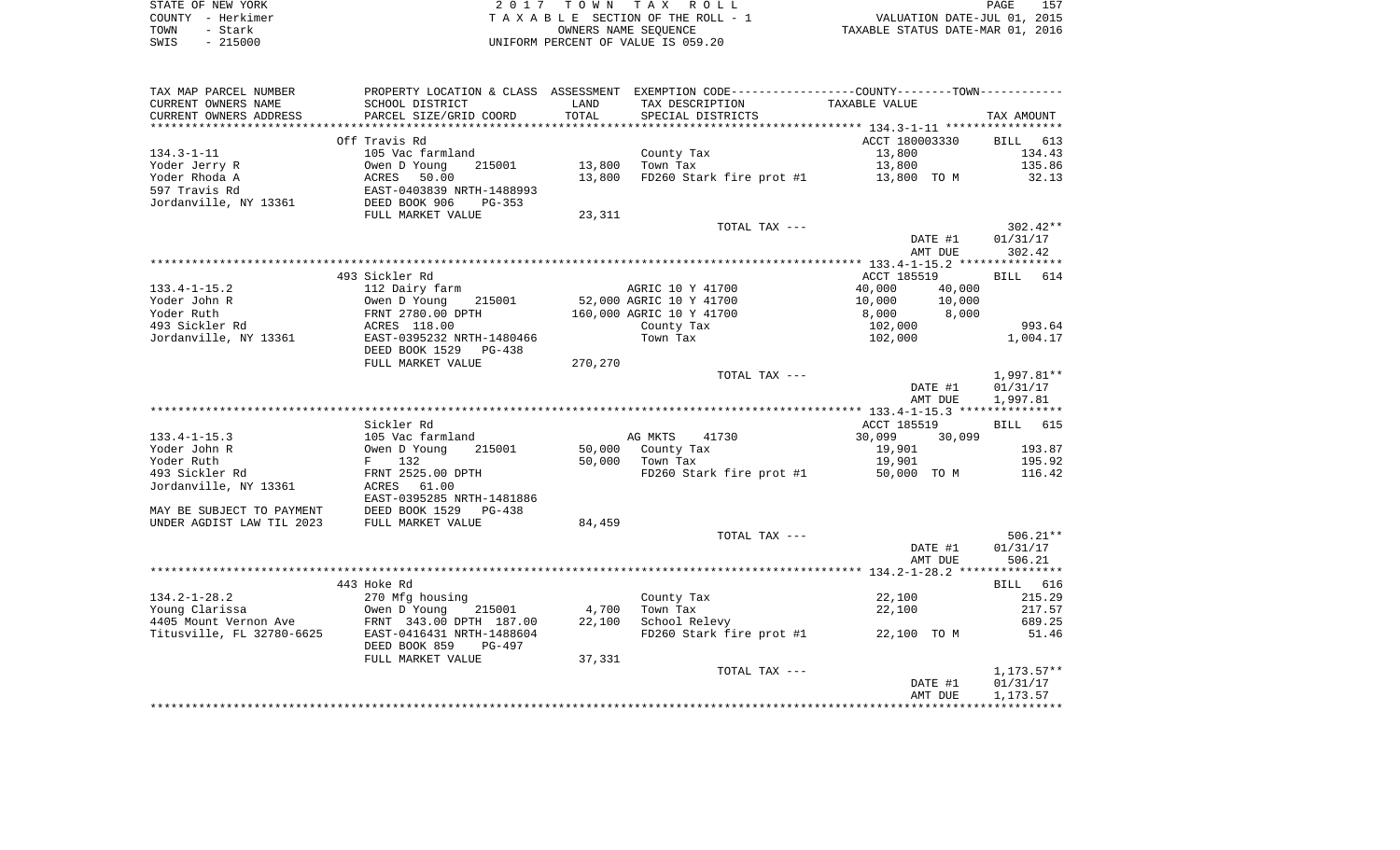|      | STATE OF NEW YORK | 2017 TOWN TAX ROLL                 | PAGE                             | 158 |
|------|-------------------|------------------------------------|----------------------------------|-----|
|      | COUNTY - Herkimer | TAXABLE SECTION OF THE ROLL - 1    | VALUATION DATE-JUL 01, 2015      |     |
| TOWN | - Stark           | OWNERS NAME SEOUENCE               | TAXABLE STATUS DATE-MAR 01, 2016 |     |
| SWIS | $-215000$         | UNIFORM PERCENT OF VALUE IS 059.20 |                                  |     |

| TAX MAP PARCEL NUMBER     | PROPERTY LOCATION & CLASS ASSESSMENT EXEMPTION CODE----------------COUNTY-------TOWN---------- |        |                                      |                |            |
|---------------------------|------------------------------------------------------------------------------------------------|--------|--------------------------------------|----------------|------------|
| CURRENT OWNERS NAME       | SCHOOL DISTRICT                                                                                | LAND   | TAX DESCRIPTION                      | TAXABLE VALUE  |            |
| CURRENT OWNERS ADDRESS    | PARCEL SIZE/GRID COORD                                                                         | TOTAL  | SPECIAL DISTRICTS                    |                | TAX AMOUNT |
|                           |                                                                                                |        |                                      |                |            |
|                           | 1207 Clyle Rd                                                                                  |        |                                      | ACCT 180020026 | BILL 617   |
| 141.1-1-18                | 270 Mfg housing                                                                                |        | County Tax                           | 25,500         | 248.41     |
| Young Joseph A            | Owen D Young<br>215001                                                                         | 3,600  | Town Tax                             | 25,500         | 251.04     |
| Madeline Ryan             | Tr.                                                                                            | 25,500 | FD260 Stark fire prot #1 25,500 TO M |                | 59.37      |
| PO Box 47                 | ACRES<br>0.50                                                                                  |        |                                      |                |            |
| VanHornesville, NY 13475  | EAST-0400470 NRTH-1477858                                                                      |        |                                      |                |            |
|                           | DEED BOOK 1388<br>PG-699                                                                       |        |                                      |                |            |
|                           | FULL MARKET VALUE                                                                              | 43,074 |                                      |                |            |
|                           |                                                                                                |        | TOTAL TAX ---                        |                | 558.82**   |
|                           |                                                                                                |        |                                      | DATE #1        | 01/31/17   |
|                           |                                                                                                |        |                                      | AMT DUE        | 558.82     |
|                           |                                                                                                |        |                                      |                |            |
|                           | 215 Primrose Ln                                                                                |        |                                      |                | BILL 618   |
| $134.4 - 1 - 59.2$        | 210 1 Family Res                                                                               |        | County Tax                           | 52,000         | 506.56     |
| Young Ronald R            | Owen D Young<br>215001                                                                         | 7,400  | Town Tax                             | 52,000         | 511.93     |
| 215 Primrose Ln           | FRNT 360.00 DPTH                                                                               | 52,000 | FD260 Stark fire prot #1             | 52,000 TO M    | 121.07     |
| Fort Plain, NY 13339      | ACRES<br>3.00                                                                                  |        |                                      |                |            |
|                           | EAST-0413412 NRTH-1482620                                                                      |        |                                      |                |            |
|                           | DEED BOOK 893<br>PG-232                                                                        |        |                                      |                |            |
|                           | FULL MARKET VALUE                                                                              | 87,838 |                                      |                |            |
|                           |                                                                                                |        | TOTAL TAX ---                        |                | 1,139.56** |
|                           |                                                                                                |        |                                      | DATE #1        | 01/31/17   |
|                           |                                                                                                |        |                                      | AMT DUE        | 1,139.56   |
|                           |                                                                                                |        |                                      |                |            |
|                           | Cemetery Rd                                                                                    |        |                                      |                | BILL 619   |
| $141.1 - 2 - 5$           | 314 Rural vac<10                                                                               |        | County Tax                           | 7,400          | 72.09      |
| Yurchenko Uksana          | Owen D Young<br>215001                                                                         | 7,400  | Town Tax                             | 7,400          | 72.85      |
| 1475 Rebecca Dr Apt 323   | 7.9 Acres                                                                                      | 7,400  | FD260 Stark fire prot #1             | 7,400 TO M     | 17.23      |
| Hoffman Estates, IL 60169 | ACRES<br>7.90                                                                                  |        |                                      |                |            |
|                           | EAST-0402009 NRTH-1479730                                                                      |        |                                      |                |            |
|                           | DEED BOOK 1248<br>PG-862                                                                       |        |                                      |                |            |
|                           | FULL MARKET VALUE                                                                              | 12,500 |                                      |                |            |
|                           |                                                                                                |        | TOTAL TAX ---                        |                | $162.17**$ |
|                           |                                                                                                |        |                                      | DATE #1        | 01/31/17   |
|                           |                                                                                                |        |                                      | AMT DUE        | 162.17     |
|                           |                                                                                                |        |                                      |                |            |
|                           | Travis Rd                                                                                      |        |                                      | ACCT 180011940 | BILL 620   |
| $134.1 - 1 - 27$          | 321 Abandoned ag                                                                               |        | County Tax                           | 47,800         | 465.65     |
| Zakshevsky Thomas M       | Owen D Young<br>215001                                                                         | 47,800 | Town Tax                             | 47,800         | 470.58     |
| 715 Red Lion Run          |                                                                                                |        |                                      |                |            |
|                           | F 163<br>ACRES 177.70                                                                          | 47,800 | FD260 Stark fire prot #1 47,800 TO M |                | 111.29     |
| Alpharetta, GA 30022      | EAST-0402378 NRTH-1489980                                                                      |        |                                      |                |            |
|                           |                                                                                                |        |                                      |                |            |
|                           | DEED BOOK 1359<br>PG-341                                                                       |        |                                      |                |            |
|                           | FULL MARKET VALUE                                                                              | 80,743 |                                      |                |            |
|                           |                                                                                                |        | TOTAL TAX ---                        |                | 1,047.52** |
|                           |                                                                                                |        |                                      | DATE #1        | 01/31/17   |
|                           |                                                                                                |        |                                      | AMT DUE        | 1,047.52   |
|                           |                                                                                                |        |                                      |                |            |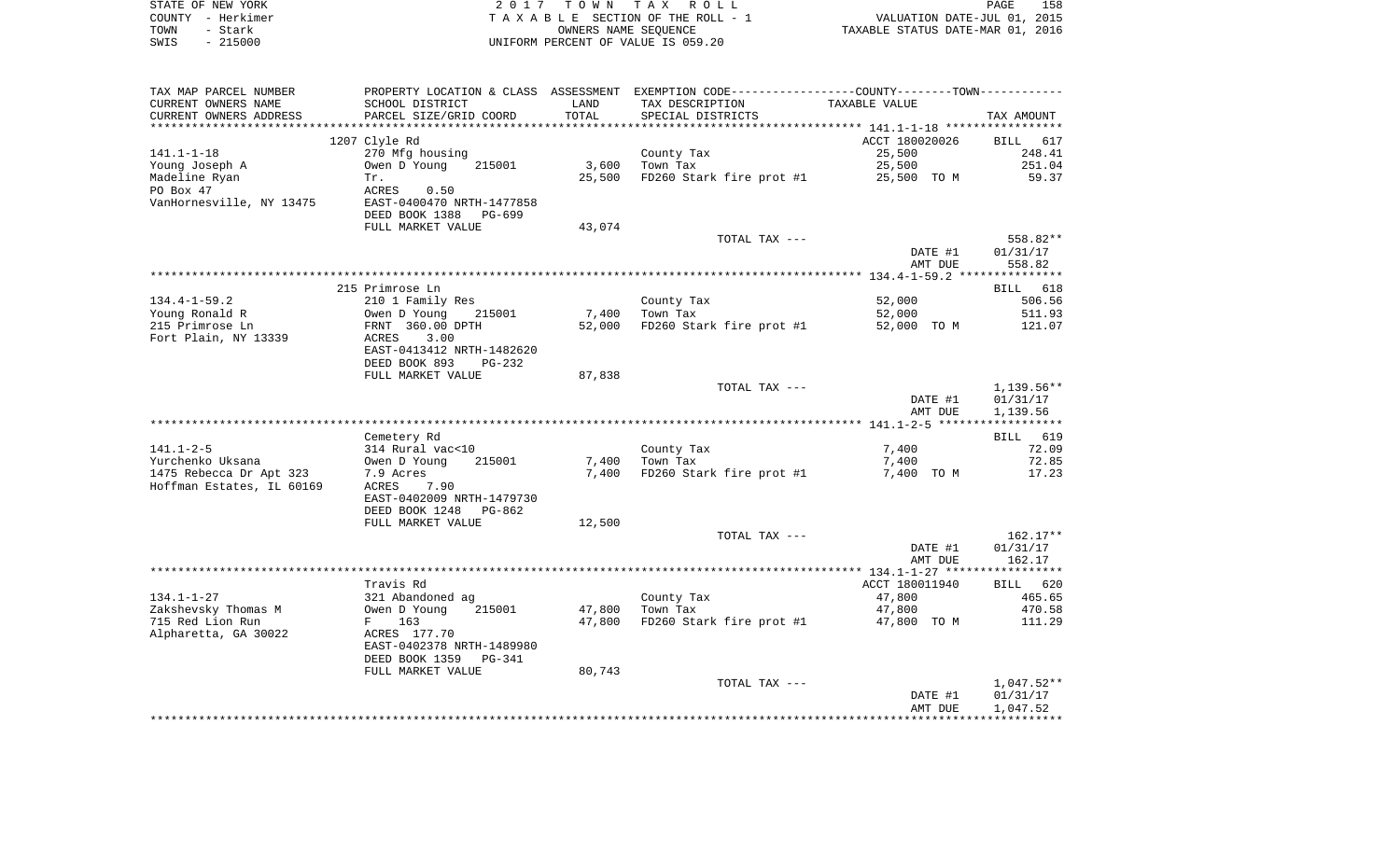|      | STATE OF NEW YORK | 2017 TOWN TAX ROLL                 | PAGE                             | 159 |
|------|-------------------|------------------------------------|----------------------------------|-----|
|      | COUNTY - Herkimer | TAXABLE SECTION OF THE ROLL - 1    | VALUATION DATE-JUL 01, 2015      |     |
| TOWN | - Stark           | OWNERS NAME SEOUENCE               | TAXABLE STATUS DATE-MAR 01, 2016 |     |
| SWIS | $-215000$         | UNIFORM PERCENT OF VALUE IS 059.20 |                                  |     |

| TAX MAP PARCEL NUMBER  |                            |         | PROPERTY LOCATION & CLASS ASSESSMENT EXEMPTION CODE---------------COUNTY-------TOWN---------- |                |              |
|------------------------|----------------------------|---------|-----------------------------------------------------------------------------------------------|----------------|--------------|
| CURRENT OWNERS NAME    | SCHOOL DISTRICT            | LAND    | TAX DESCRIPTION                                                                               | TAXABLE VALUE  |              |
| CURRENT OWNERS ADDRESS | PARCEL SIZE/GRID COORD     | TOTAL   | SPECIAL DISTRICTS                                                                             |                | TAX AMOUNT   |
|                        |                            |         |                                                                                               |                |              |
|                        | Travis Rd                  |         |                                                                                               | ACCT 180011970 | BILL 621     |
| $134.1 - 1 - 28$       | 312 Vac w/imprv            |         | County Tax                                                                                    | 12,300         | 119.82       |
| Zakshevsky Thomas M    | Owen D Young<br>215001     | 10,800  | Town Tax                                                                                      | 12,300         | 121.09       |
| 715 Red Lion Run       | R1                         | 12,300  | FD260 Stark fire prot #1                                                                      | 12,300 TO M    | 28.64        |
| Alpharetta, GA 30022   | ACRES 15.00                |         |                                                                                               |                |              |
|                        | EAST-0401798 NRTH-1487786  |         |                                                                                               |                |              |
|                        | DEED BOOK 1359<br>$PG-337$ |         |                                                                                               |                |              |
|                        | FULL MARKET VALUE          | 20,777  |                                                                                               |                |              |
|                        |                            |         | TOTAL TAX ---                                                                                 |                | $269.55***$  |
|                        |                            |         |                                                                                               | DATE #1        | 01/31/17     |
|                        |                            |         |                                                                                               | AMT DUE        | 269.55       |
|                        |                            |         |                                                                                               |                |              |
|                        | 2383 State Route 80        |         |                                                                                               | ACCT 180000480 | BILL 622     |
| $134.3 - 1 - 30$       | 210 1 Family Res           |         | County Tax                                                                                    | 59,800         | 582.55       |
| Zelenin Yuri           | Owen D Young<br>215001     | 12,900  | Town Tax                                                                                      | 59,800         | 588.72       |
| Zelenin Inetta         | F                          | 59,800  | School Relevy                                                                                 |                | 1,865.04     |
| 1458 Alps Rd           | ACRES 13.10                |         | FD260 Stark fire prot #1 59,800 TO M                                                          |                | 139.23       |
| Wayne, NJ 07470        | EAST-0405332 NRTH-1481687  |         | WD300 Stark Water District                                                                    | 59,800 TO M    | 103.04       |
|                        | DEED BOOK 920<br>$PG-15$   |         |                                                                                               |                |              |
|                        | FULL MARKET VALUE          | 101,014 |                                                                                               |                |              |
|                        |                            |         | TOTAL TAX ---                                                                                 |                | $3,278.58**$ |
|                        |                            |         |                                                                                               | DATE #1        | 01/31/17     |
|                        |                            |         |                                                                                               | AMT DUE        | 3,278.58     |
|                        |                            |         |                                                                                               |                |              |
|                        | 132 Christmas Tree Hl      |         |                                                                                               | ACCT 180008910 | BILL 623     |
| $141.1 - 1 - 16$       | 120 Field crops            |         | VET WAR CT 41121                                                                              | 5,400<br>5,400 |              |
| Ziaja Emil             | Owen D Young<br>215001     |         | 28,600 AGRIC 10 Y 42100                                                                       | 1,100<br>1,100 |              |
| Ziaja Marie            | Farm                       |         | 118,600 County Tax                                                                            | 112,100        | 1,092.03     |
| 132 Christmas Tree Hl  | ACRES 100.00 BANK<br>023   |         | Town Tax                                                                                      | 112,100        | 1,103.60     |
| Jordanville, NY 13361  | EAST-0399219 NRTH-1478717  |         | FD260 Stark fire prot #1                                                                      | 118,600 TO M   | 276.14       |
|                        | DEED BOOK 768<br>$PG-20$   |         |                                                                                               |                |              |
|                        | FULL MARKET VALUE          | 200,338 |                                                                                               |                |              |
|                        |                            |         | TOTAL TAX ---                                                                                 |                | $2,471.77**$ |
|                        |                            |         |                                                                                               | DATE #1        | 01/31/17     |
|                        |                            |         |                                                                                               | AMT DUE        | 2,471.77     |
|                        |                            |         |                                                                                               |                |              |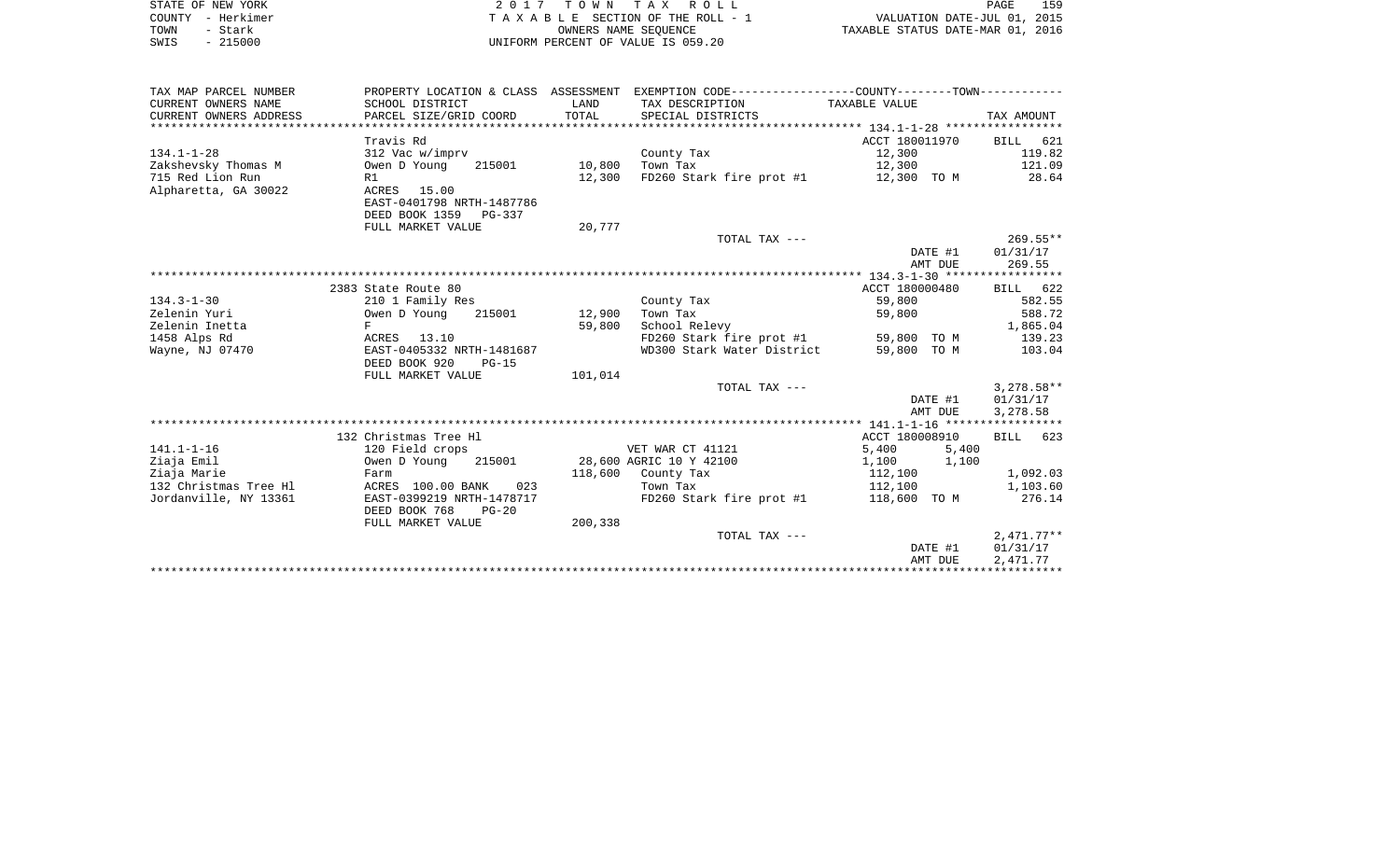|      | STATE OF NEW YORK | 2017 TOWN TAX ROLL                 | 160<br>PAGE                      |
|------|-------------------|------------------------------------|----------------------------------|
|      | COUNTY - Herkimer | TAXABLE SECTION OF THE ROLL - 1    | VALUATION DATE-JUL 01, 2015      |
| TOWN | – Stark           |                                    | TAXABLE STATUS DATE-MAR 01, 2016 |
| SWIS | - 215000          | UNIFORM PERCENT OF VALUE IS 059.20 | RPS155/V04/L015                  |
|      |                   |                                    | CURRENT DATE 12/20/2016          |

## R O L L S U B S E C T I O N - - T O T A L S

## \*\*\* S P E C I A L D I S T R I C T S U M M A R Y \*\*\*

| CODE<br>DISTRICT NAME | TOTAL<br>EXTENSION<br>PARCELS<br>TYPE | EXTENSION<br>VALUE | AD VALOREM<br>VALUE | EXEMPT<br>AMOUNT | TAXABLE<br>VALUE | TOTAL<br>TAX |
|-----------------------|---------------------------------------|--------------------|---------------------|------------------|------------------|--------------|
| WD300 Stark Water Di  | 53 TOTAL M                            |                    | 2917,400            | 30,100           | 2887,300         | 4,975.23     |
| FD260 Stark fire pro  | 602 TOTAL M                           |                    | 25452,150           | 101,392          | 25350,758        | 59,025.01    |

#### \*\*\* S C H O O L D I S T R I C T S U M M A R Y \*\*\*

| CODE   | DISTRICT NAME                    | TOTAL<br>PARCELS | ASSESSED<br>LAND | ASSESSED<br>TOTAL | <b>EXEMPT</b><br>AMOUNT | TOTAL<br>TAXABLE        |
|--------|----------------------------------|------------------|------------------|-------------------|-------------------------|-------------------------|
|        |                                  |                  |                  |                   | STAR AMOUNT             | STAR TAXABLE            |
|        | Little Falls Central             | 20               | 146,300          | 390,900           |                         | 390,900                 |
| 210900 | Owen D Young                     | 603              | 8022,300         | 25826,400         | 75,180<br>542,398       | 315,720<br>25, 284, 002 |
| 215001 |                                  |                  |                  |                   | 4805,700                | 20,478,302              |
|        | SUB-TOTAL                        | 623              | 8168,600         | 26217,300         | 542,398                 | 25,674,902              |
|        | $S \cup B - T \cup T A L (CONT)$ |                  |                  |                   | 4880,880                | 20,794,022              |
|        | TOTAL                            | 623              | 8168,600         | 26217,300         | 542,398                 | 25,674,902              |
|        | TO TAL (CONT)                    |                  |                  |                   | 4880,880                | 20,794,022              |

\*\*\* S Y S T E M C O D E S S U M M A R Y \*\*\*

NO SYSTEM EXEMPTIONS AT THIS LEVEL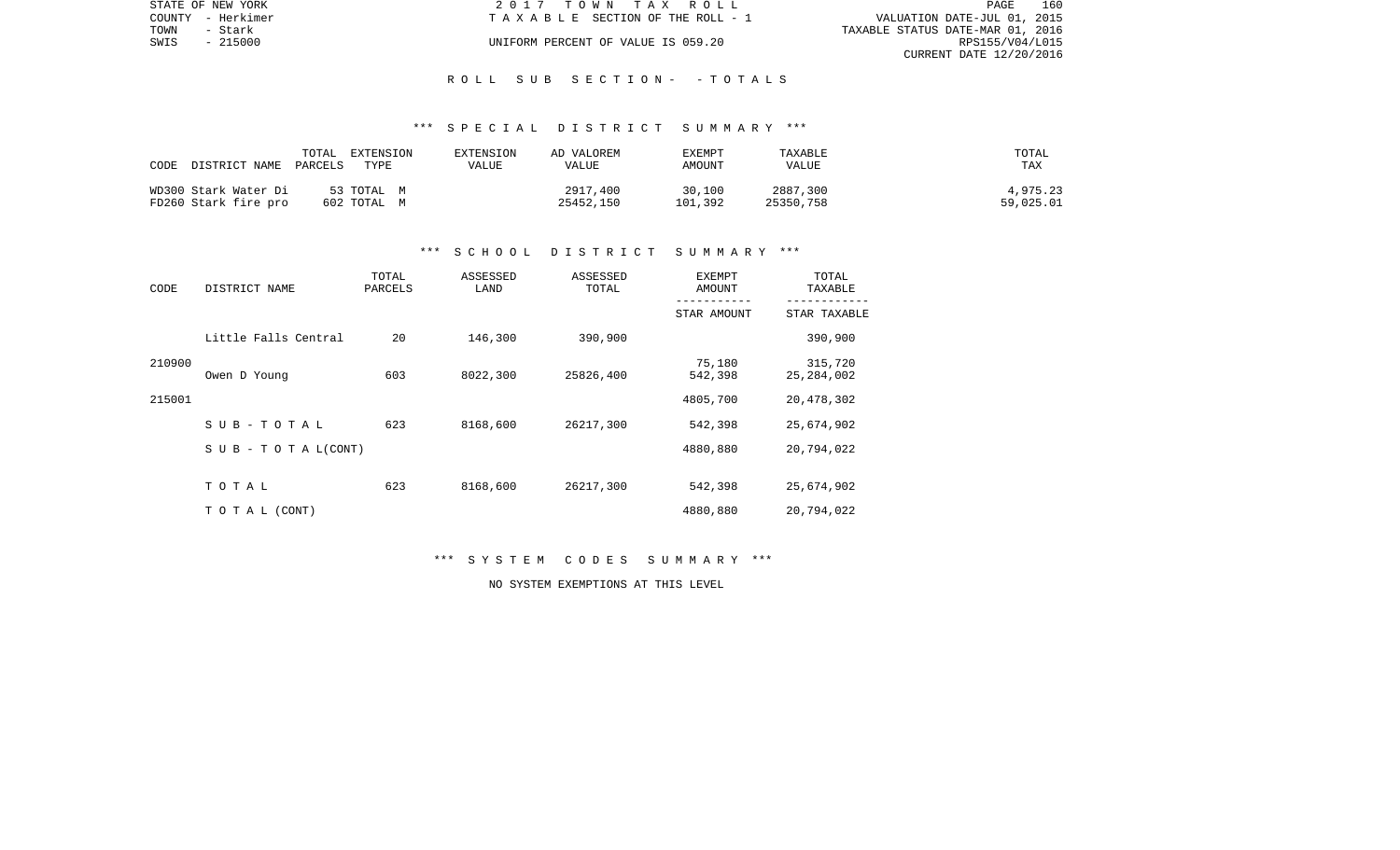| STATE OF NEW YORK | 2017 TOWN TAX ROLL                 | 161<br>PAGE                      |
|-------------------|------------------------------------|----------------------------------|
| COUNTY - Herkimer | TAXABLE SECTION OF THE ROLL - 1    | VALUATION DATE-JUL 01, 2015      |
| TOWN<br>– Stark   |                                    | TAXABLE STATUS DATE-MAR 01, 2016 |
| SWIS<br>$-215000$ | UNIFORM PERCENT OF VALUE IS 059.20 | RPS155/V04/L015                  |
|                   |                                    | CURRENT DATE 12/20/2016          |
|                   |                                    |                                  |

# R O L L S U B S E C T I O N - - T O T A L S

## \*\*\* E X E M P T I O N S U M M A R Y \*\*\*

|       |                | TOTAL   |         |         |
|-------|----------------|---------|---------|---------|
| CODE  | DESCRIPTION    | PARCELS | COUNTY  | TOWN    |
|       |                |         |         |         |
| 25300 | NON PROF 9     | 2       | 30,100  | 30,100  |
| 41101 | VETFUND CT     | 3       | 5,400   | 5,400   |
| 41121 | VET WAR CT     | 7       | 36,360  | 36,360  |
| 41131 | VET COM CT     | 10      | 90,000  | 90,000  |
| 41141 | VET DIS CT     | 2       | 22,175  | 22,175  |
| 41162 | $CW$ 15 $VET/$ | 3       | 16,200  |         |
| 41700 | AGRIC 10 Y     | 7       | 191,000 | 191,000 |
| 41720 | AG MKTS L      | 28      | 82,964  | 82,964  |
| 41730 | AG MKTS        | 16      | 78,774  | 78,774  |
| 41801 | AGED-CT        | 3       | 78,900  | 78,900  |
| 41802 | AGED-CNTY      |         | 34,400  |         |
| 42100 | AGRIC 10 Y     | 16      | 106,800 | 106,800 |
| 47460 | FOREST         | 3       | 52,760  | 52,760  |
|       | тотаь          | 101     | 825,833 | 775,233 |

| ROLL<br>SEC | DESCRIPTION                             | TOTAL<br>PARCELS | ASSESSED<br>LAND     | ASSESSED<br>TOTAL      | EXEMPT<br>AMOUNT<br>----------- | TOTAL<br>TAXABLE         | TOTAL<br>TAX                          |
|-------------|-----------------------------------------|------------------|----------------------|------------------------|---------------------------------|--------------------------|---------------------------------------|
|             |                                         |                  |                      |                        | STAR AMOUNT                     | STAR TAXABLE             |                                       |
|             | County Tax<br>Town Tax<br>School Relevy |                  | 8168,600<br>8168,600 | 26217,300<br>26217,300 | 825,833<br>775,233              | 25,391,467<br>25,442,067 | 247, 353.41<br>250,472.15             |
|             | SPEC DIST TAXES<br>TAXABLE              | 623              |                      |                        |                                 |                          | 113,735.55<br>64,000.24<br>675,561.35 |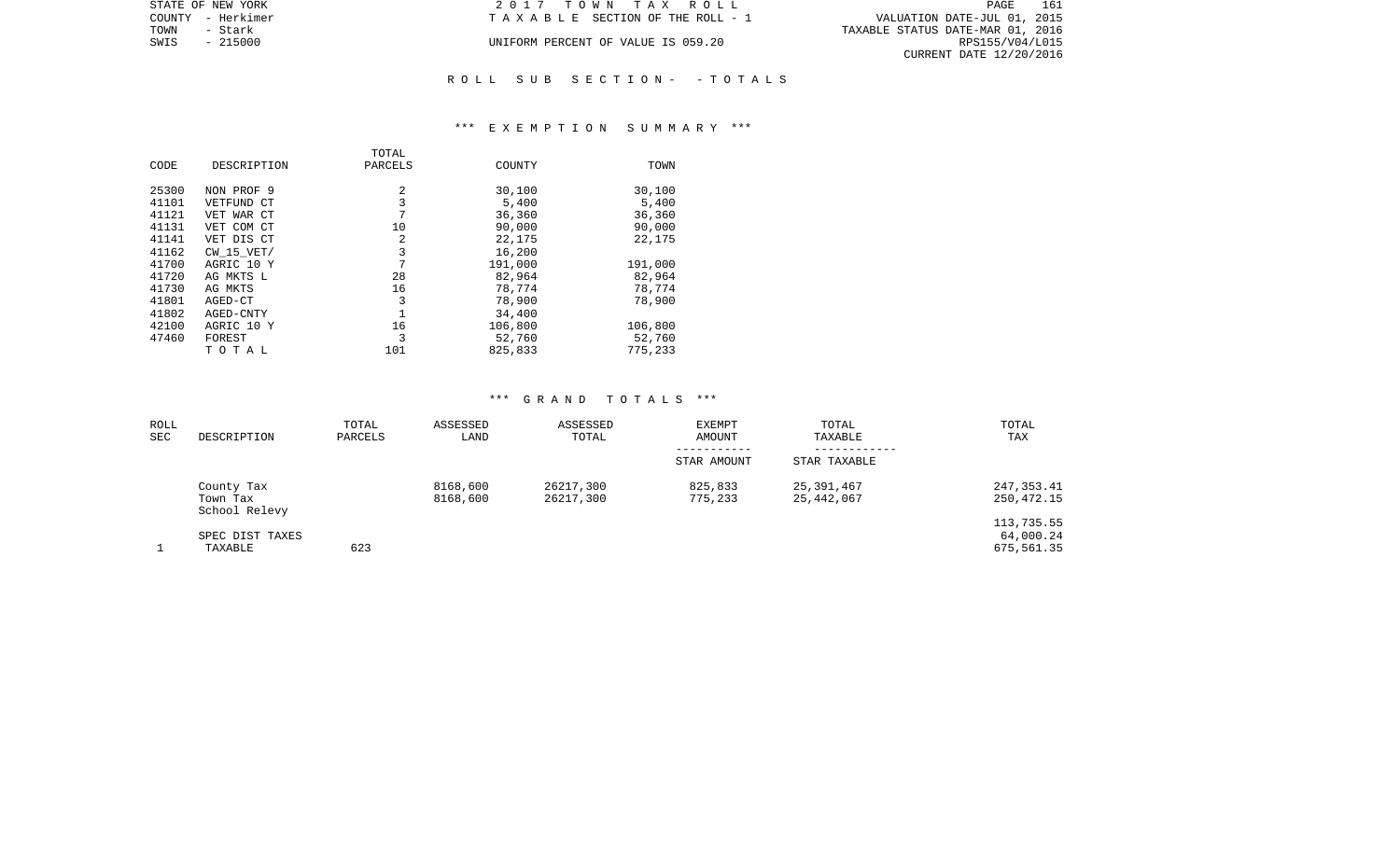|      | STATE OF NEW YORK | 2017 TOWN TAX ROLL                 | 162<br>PAGE                      |
|------|-------------------|------------------------------------|----------------------------------|
|      | COUNTY - Herkimer | TAXABLE SECTION OF THE ROLL - 1    | VALUATION DATE-JUL 01, 2015      |
| TOWN | - Stark           |                                    | TAXABLE STATUS DATE-MAR 01, 2016 |
| SWIS | - 215000          | UNIFORM PERCENT OF VALUE IS 059.20 | RPS155/V04/L015                  |
|      |                   |                                    | CURRENT DATE 12/20/2016          |

## R O L L S E C T I O N T O T A L S

# \*\*\* S P E C I A L D I S T R I C T S U M M A R Y \*\*\*

| CODE<br>DISTRICT NAME | TOTAL<br>EXTENSION<br>TYPE<br>PARCELS | EXTENSION<br>VALUE | AD VALOREM<br>VALUE | EXEMPT<br>AMOUNT | TAXABLE<br><b>VALUE</b> | TOTAL<br><b>TAX</b> |
|-----------------------|---------------------------------------|--------------------|---------------------|------------------|-------------------------|---------------------|
| WD300 Stark Water Di  | 53 TOTAL M                            |                    | 2917,400            | 30,100           | 2887,300                | 4,975.23            |
| FD260 Stark fire pro  | 602 TOTAL M                           |                    | 25452,150           | 101,392          | 25350,758               | 59,025.01           |

## \*\*\* S C H O O L D I S T R I C T S U M M A R Y \*\*\*

| CODE   | DISTRICT NAME                    | TOTAL<br>PARCELS | ASSESSED<br>LAND | ASSESSED<br>TOTAL | EXEMPT<br>AMOUNT  | TOTAL<br>TAXABLE        |  |  |
|--------|----------------------------------|------------------|------------------|-------------------|-------------------|-------------------------|--|--|
|        |                                  |                  |                  |                   | STAR AMOUNT       | STAR TAXABLE            |  |  |
|        | Little Falls Central             | 20               | 146,300          | 390,900           |                   | 390,900                 |  |  |
| 210900 | Owen D Young                     | 603              | 8022,300         | 25826,400         | 75,180<br>542,398 | 315,720<br>25, 284, 002 |  |  |
| 215001 |                                  |                  |                  |                   | 4805,700          | 20,478,302              |  |  |
|        | SUB-TOTAL                        | 623              | 8168,600         | 26217,300         | 542,398           | 25,674,902              |  |  |
|        | $S \cup B - T \cup T A L (CONT)$ |                  |                  |                   | 4880,880          | 20,794,022              |  |  |
|        | TOTAL                            | 623              | 8168,600         | 26217,300         | 542,398           | 25,674,902              |  |  |
|        | TO TAL (CONT)                    |                  |                  |                   | 4880,880          | 20,794,022              |  |  |

\*\*\* S Y S T E M C O D E S S U M M A R Y \*\*\*

NO SYSTEM EXEMPTIONS AT THIS LEVEL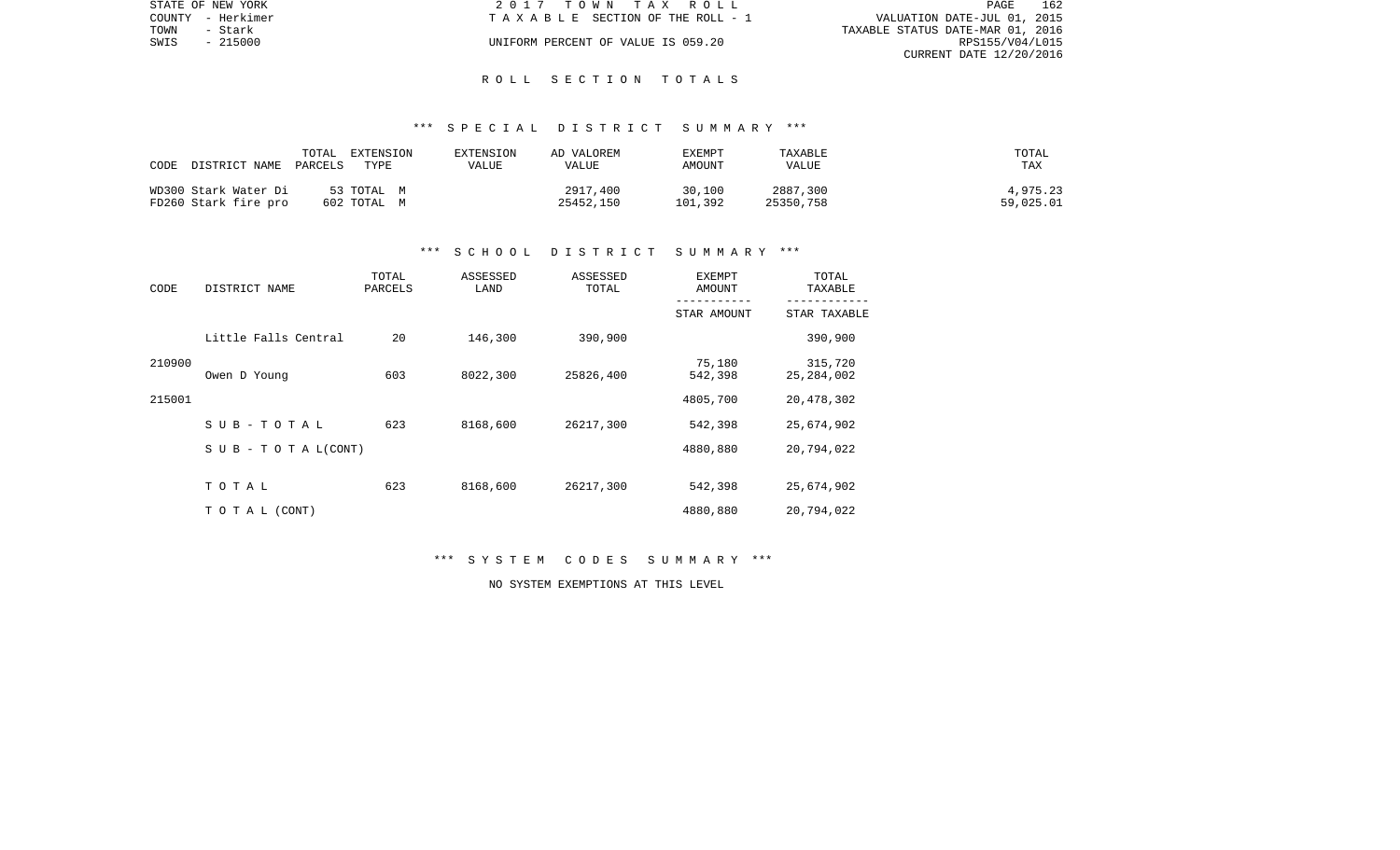| STATE OF NEW YORK | 2017 TOWN TAX ROLL                 | 163<br>PAGE                      |
|-------------------|------------------------------------|----------------------------------|
| COUNTY - Herkimer | TAXABLE SECTION OF THE ROLL - 1    | VALUATION DATE-JUL 01, 2015      |
| TOWN<br>- Stark   |                                    | TAXABLE STATUS DATE-MAR 01, 2016 |
| $-215000$<br>SWIS | UNIFORM PERCENT OF VALUE IS 059.20 | RPS155/V04/L015                  |
|                   |                                    | CURRENT DATE 12/20/2016          |
|                   |                                    |                                  |

# R O L L S E C T I O N T O T A L S

## \*\*\* E X E M P T I O N S U M M A R Y \*\*\*

|       |                | TOTAL   |         |         |
|-------|----------------|---------|---------|---------|
| CODE  | DESCRIPTION    | PARCELS | COUNTY  | TOWN    |
|       |                |         |         |         |
| 25300 | NON PROF 9     | 2       | 30,100  | 30,100  |
| 41101 | VETFUND CT     | 3       | 5,400   | 5,400   |
| 41121 | VET WAR CT     | 7       | 36,360  | 36,360  |
| 41131 | VET COM CT     | 10      | 90,000  | 90,000  |
| 41141 | VET DIS CT     | 2       | 22,175  | 22,175  |
| 41162 | $CW$ 15 $VET/$ | 3       | 16,200  |         |
| 41700 | AGRIC 10 Y     | 7       | 191,000 | 191,000 |
| 41720 | AG MKTS L      | 28      | 82,964  | 82,964  |
| 41730 | AG MKTS        | 16      | 78,774  | 78,774  |
| 41801 | AGED-CT        | 3       | 78,900  | 78,900  |
| 41802 | AGED-CNTY      |         | 34,400  |         |
| 42100 | AGRIC 10 Y     | 16      | 106,800 | 106,800 |
| 47460 | FOREST         | 3       | 52,760  | 52,760  |
|       | тотаь          | 101     | 825,833 | 775,233 |

| ROLL<br>SEC | DESCRIPTION                             | TOTAL<br>PARCELS | ASSESSED<br>LAND     | ASSESSED<br>TOTAL      | <b>EXEMPT</b><br>AMOUNT<br>----------- | TOTAL<br>TAXABLE         | TOTAL<br>TAX                          |
|-------------|-----------------------------------------|------------------|----------------------|------------------------|----------------------------------------|--------------------------|---------------------------------------|
|             |                                         |                  |                      |                        | STAR AMOUNT                            | STAR TAXABLE             |                                       |
|             | County Tax<br>Town Tax<br>School Relevy |                  | 8168,600<br>8168,600 | 26217,300<br>26217,300 | 825,833<br>775,233                     | 25,391,467<br>25,442,067 | 247, 353.41<br>250,472.15             |
|             | SPEC DIST TAXES<br>TAXABLE              | 623              |                      |                        |                                        |                          | 113,735.55<br>64,000.24<br>675,561.35 |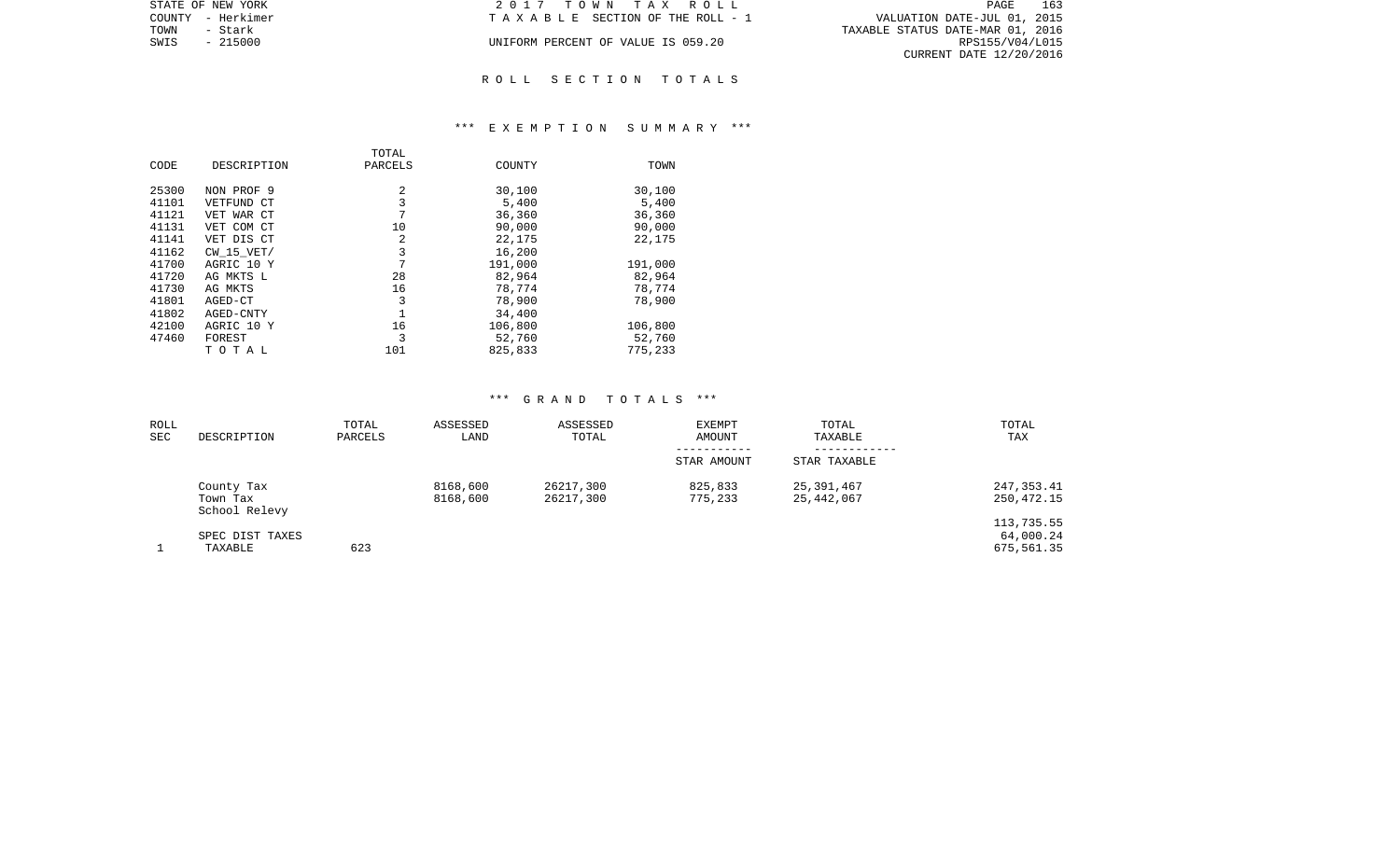|      | STATE OF NEW YORK |                                                            | 2017 TOWN TAX ROLL                 |                      |  |  |  |                                                                                   | PAGE | 164 |
|------|-------------------|------------------------------------------------------------|------------------------------------|----------------------|--|--|--|-----------------------------------------------------------------------------------|------|-----|
|      | COUNTY - Herkimer |                                                            |                                    |                      |  |  |  | STATE OWNED LAND SECTION OF THE ROLL - 3 SUB-SECT - A VALUATION DATE-JUL 01, 2015 |      |     |
| TOWN | - Stark           | ROLL SUB-SECT - A- SECTION 532-A RPTL WILD OR FOREST LANDS |                                    |                      |  |  |  | TAXABLE STATUS DATE-MAR 01, 2016                                                  |      |     |
| SWIS | - 215000          |                                                            |                                    | OWNERS NAME SEOUENCE |  |  |  |                                                                                   |      |     |
|      |                   |                                                            | UNIFORM PERCENT OF VALUE IS 059.20 |                      |  |  |  |                                                                                   |      |     |
|      |                   |                                                            |                                    |                      |  |  |  |                                                                                   |      |     |

| TAX MAP PARCEL NUMBER   | PROPERTY LOCATION & CLASS | ASSESSMENT | EXEMPTION CODE--         | --COUNTY-------TOWN----------- |                     |
|-------------------------|---------------------------|------------|--------------------------|--------------------------------|---------------------|
| CURRENT OWNERS NAME     | SCHOOL DISTRICT           | LAND       | TAX DESCRIPTION          | TAXABLE VALUE                  |                     |
| CURRENT OWNERS ADDRESS  | PARCEL SIZE/GRID COORD    | TOTAL      | SPECIAL DISTRICTS        |                                | TAX AMOUNT          |
|                         |                           |            |                          | $333. -1 -1$                   | ******************* |
|                         |                           |            |                          | ACCT 110001                    |                     |
| $333. - 1 - 1$          | 932 Forest s532b          |            | County Tax               | 6,900                          | 67.22               |
| State Of New York       | 215001<br>Owen D Young    | 6,900      | Town Tax                 | 6,900                          | 67.93               |
| Dept Of Audit & Control | 7.00<br>ACRES             | 6,900      | FD260 Stark fire prot #1 | 6,900<br>TO M                  | 16.07               |
| Albany, NY 12236        | DEED BOOK 00000           |            |                          |                                |                     |
|                         | FULL MARKET VALUE         | 11,655     |                          |                                |                     |
|                         |                           |            | TOTAL TAX ---            |                                | $151.22**$          |
|                         |                           |            |                          | DATE #1                        | 01/31/17            |
|                         |                           |            |                          | AMT DUE                        | 151.22              |
|                         |                           |            |                          |                                |                     |
|                         |                           |            |                          |                                |                     |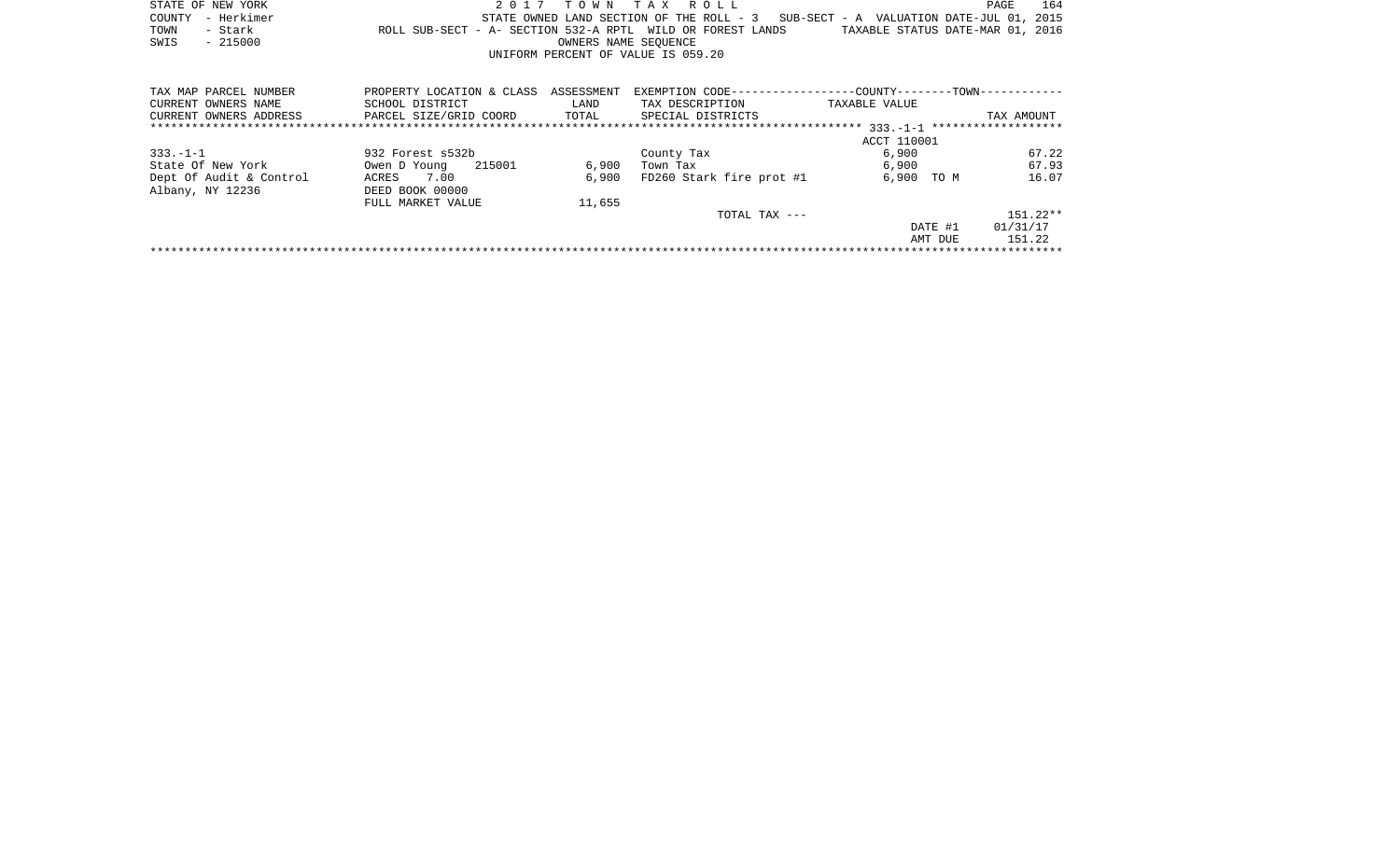| STATE OF NEW YORK                                                             | 2017 TOWN TAX ROLL                 |  |  |                                                                                   | PAGE                    | 165 |
|-------------------------------------------------------------------------------|------------------------------------|--|--|-----------------------------------------------------------------------------------|-------------------------|-----|
| COUNTY - Herkimer                                                             |                                    |  |  | STATE OWNED LAND SECTION OF THE ROLL - 3 SUB-SECT - A VALUATION DATE-JUL 01, 2015 |                         |     |
| ROLL SUB-SECT - A- SECTION 532-A RPTL WILD OR FOREST LANDS<br>TOWN<br>- Stark |                                    |  |  | TAXABLE STATUS DATE-MAR 01, 2016                                                  |                         |     |
| SWIS<br>- 215000                                                              |                                    |  |  |                                                                                   | RPS155/V04/L015         |     |
|                                                                               | UNIFORM PERCENT OF VALUE IS 059.20 |  |  |                                                                                   | CURRENT DATE 12/20/2016 |     |

# R O L L S U B S E C T I O N - A - T O T A L S

# \*\*\* S P E C I A L D I S T R I C T S U M M A R Y \*\*\*

| CODE<br>DISTRICT NAME PARCELS | TOTAL | EXTENSION<br>TYPE | <b>EXTENSION</b><br>VALUE | AD VALOREM<br>VALUE | <b>EXEMPT</b><br>AMOUNT | TAXABLE<br>VALUE | TOTAL<br>TAX |
|-------------------------------|-------|-------------------|---------------------------|---------------------|-------------------------|------------------|--------------|
| FD260 Stark fire pro          |       | TOTAL M           |                           | 6,900               |                         | 6,900            | 16.07        |

# \*\*\* S C H O O L D I S T R I C T S U M M A R Y \*\*\*

| CODE   | DISTRICT NAME      | TOTAL<br>PARCELS | ASSESSED<br>LAND | ASSESSED<br>TOTAL | EXEMPT<br>AMOUNT | TOTAL<br>TAXABLE |
|--------|--------------------|------------------|------------------|-------------------|------------------|------------------|
|        |                    |                  |                  |                   | STAR AMOUNT      | STAR TAXABLE     |
|        | Owen D Young       | 1                | 6,900            | 6,900             |                  | 6,900            |
| 215001 |                    |                  |                  |                   |                  | 6,900            |
|        | SUB-TOTAL          | $\mathbf 1$      | 6,900            | 6,900             |                  | 6,900            |
|        | SUB - TO TAL(CONT) |                  |                  |                   |                  | 6,900            |
|        |                    |                  |                  |                   |                  |                  |
|        | TOTAL              | 1                | 6,900            | 6,900             |                  | 6,900            |
|        | T O T A L (CONT)   |                  |                  |                   |                  | 6,900            |

\*\*\* S Y S T E M C O D E S S U M M A R Y \*\*\*

#### NO SYSTEM EXEMPTIONS AT THIS LEVEL

\*\*\* E X E M P T I O N S U M M A R Y \*\*\*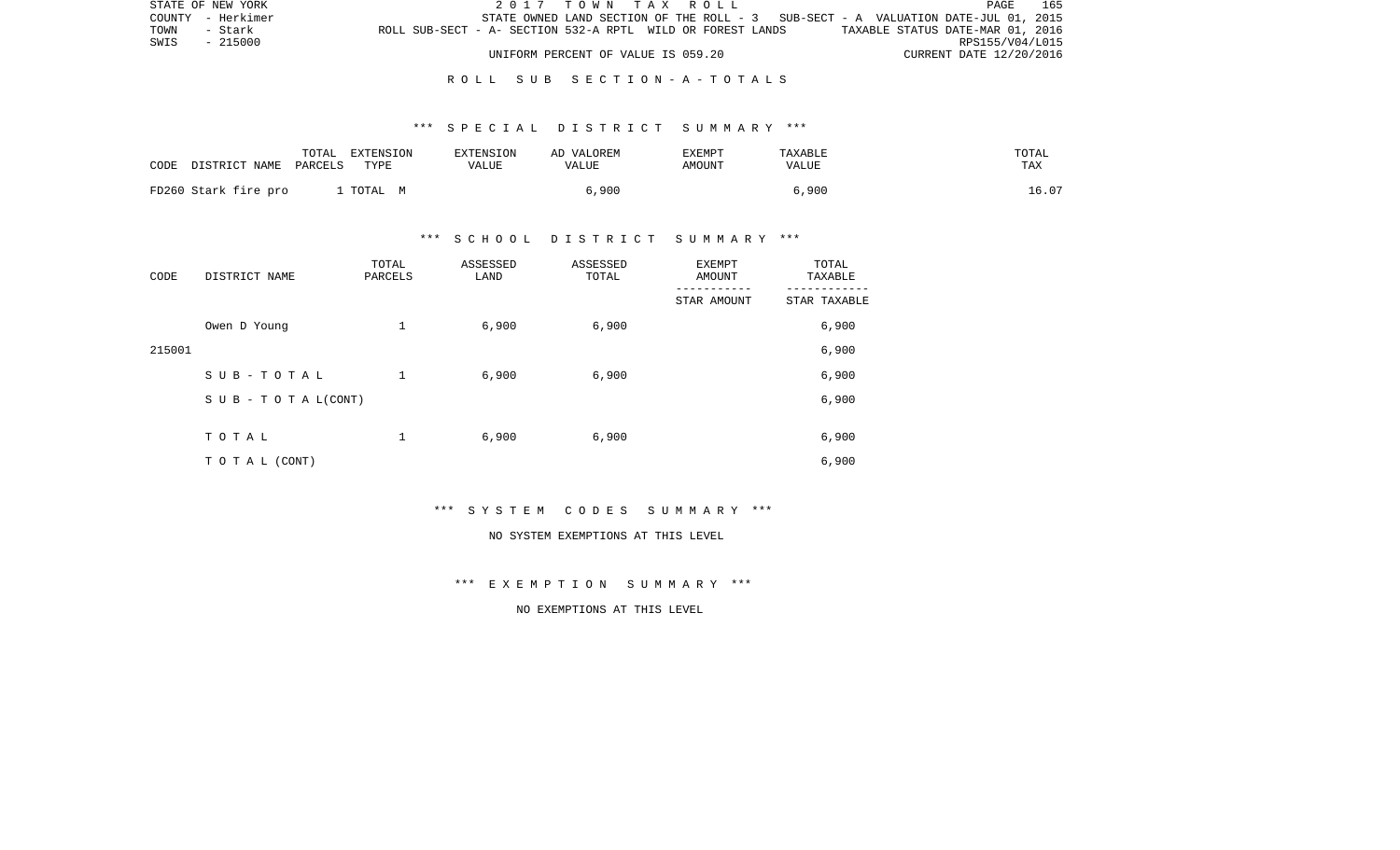| STATE OF NEW YORK | 2017 TOWN TAX ROLL                                                                             | PAGE            | 166 |
|-------------------|------------------------------------------------------------------------------------------------|-----------------|-----|
| COUNTY - Herkimer | STATE OWNED LAND SECTION OF THE ROLL - $3$ SUB-SECT - A VALUATION DATE-JUL 01, 2015            |                 |     |
| TOWN<br>- Stark   | ROLL SUB-SECT - A- SECTION 532-A RPTL WILD OR FOREST LANDS<br>TAXABLE STATUS DATE-MAR 01, 2016 |                 |     |
| SWIS - 215000     |                                                                                                | RPS155/V04/L015 |     |
|                   | UNIFORM PERCENT OF VALUE IS 059.20<br>CURRENT DATE 12/20/2016                                  |                 |     |

# R O L L S U B S E C T I O N - A - T O T A L S

| ROLL<br>SEC | DESCRIPTION      | TOTAL<br>PARCELS | ASSESSED<br>LAND | ASSESSED<br>TOTAL | <b>EXEMPT</b><br>AMOUNT | TOTAL<br>TAXABLE | TOTAL<br>TAX |
|-------------|------------------|------------------|------------------|-------------------|-------------------------|------------------|--------------|
|             |                  |                  |                  |                   | STAR AMOUNT             | STAR TAXABLE     |              |
|             | County Tax       |                  | 6,900            | 6,900             |                         | 6,900            | 67.22        |
|             | Town Tax         |                  | 6,900            | 6,900             |                         | 6,900            | 67.93        |
|             | SPEC DIST TAXES  |                  |                  |                   |                         |                  | 16.07        |
|             | STATE OWNED LAND |                  |                  |                   |                         |                  | 151.22       |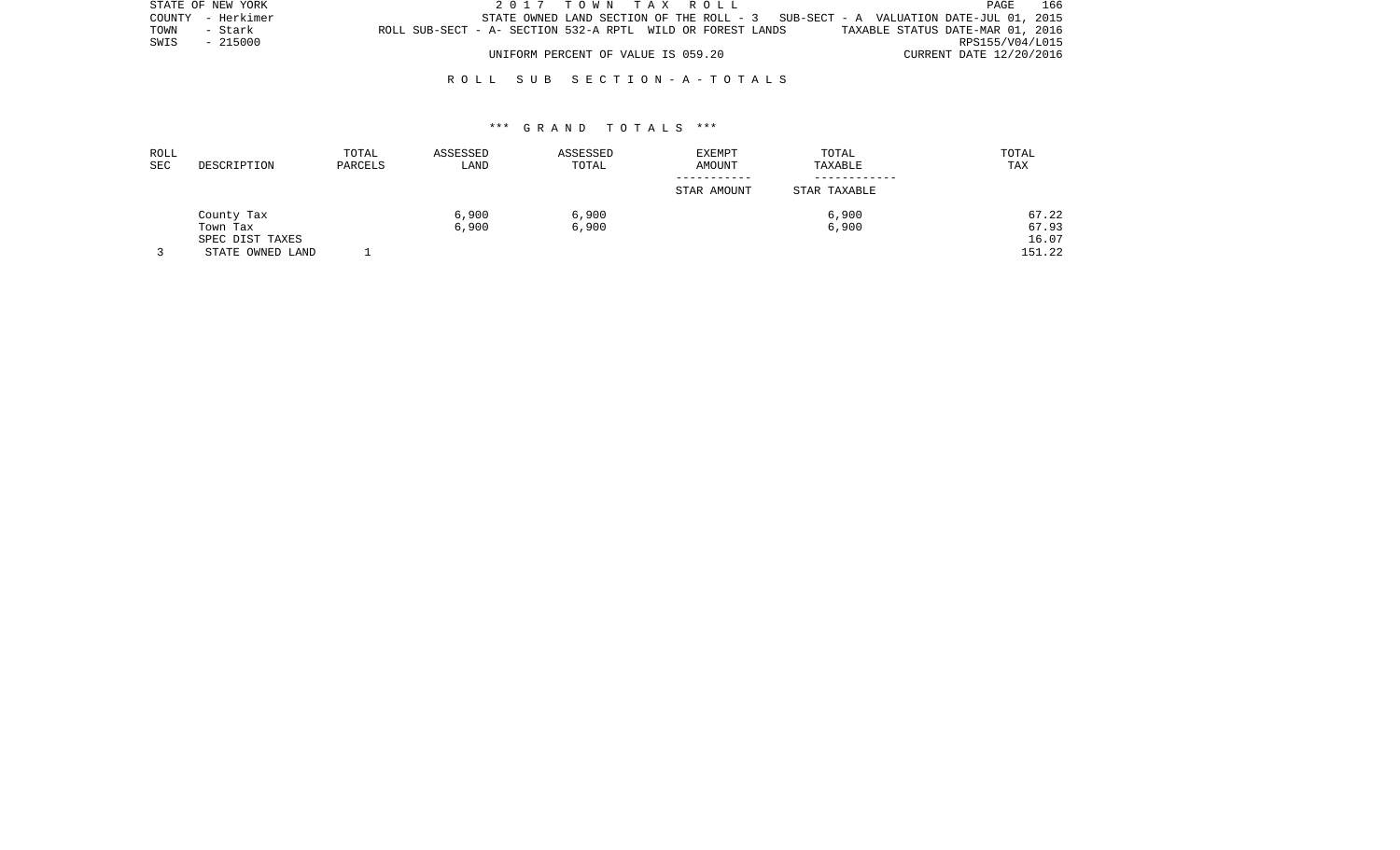| STATE OF NEW YORK      |                                                |                      | 2017 TOWN TAX ROLL                                                                |               | 167<br>PAGE                      |
|------------------------|------------------------------------------------|----------------------|-----------------------------------------------------------------------------------|---------------|----------------------------------|
| - Herkimer<br>COUNTY   |                                                |                      | STATE OWNED LAND SECTION OF THE ROLL - 3 SUB-SECT - Y VALUATION DATE-JUL 01, 2015 |               |                                  |
| - Stark<br>TOWN        |                                                |                      | ROLL SUB-SECT - Y- SECTION 545 RPTL TRANSITION ASSESSMENTS                        |               | TAXABLE STATUS DATE-MAR 01, 2016 |
| $-215000$<br>SWIS      |                                                | OWNERS NAME SEOUENCE |                                                                                   |               |                                  |
|                        |                                                |                      | UNIFORM PERCENT OF VALUE IS 059.20                                                |               |                                  |
|                        |                                                |                      |                                                                                   |               |                                  |
| TAX MAP PARCEL NUMBER  | PROPERTY LOCATION & CLASS ASSESSMENT           |                      | EXEMPTION CODE-----------------COUNTY-------TOWN-----------                       |               |                                  |
| CURRENT OWNERS NAME    | SCHOOL DISTRICT                                | LAND                 | TAX DESCRIPTION                                                                   | TAXABLE VALUE |                                  |
| CURRENT OWNERS ADDRESS | PARCEL SIZE/GRID COORD TOTAL SPECIAL DISTRICTS |                      |                                                                                   |               | TAX AMOUNT                       |
|                        |                                                |                      |                                                                                   |               |                                  |
|                        | 50 Wolf Rd                                     |                      |                                                                                   |               |                                  |
| $333. -1 - 1.1$        | 993 Transition t                               |                      | County Tax                                                                        | 0.00          | 0.00                             |
| State of New York      | Owen D Young 215001                            | $\overline{0}$       | Town Tax                                                                          | 0.00          | 0.00                             |
| 50 Wolf Rd             | ACRES 0.01                                     | $\Omega$             | FD260 Stark fire prot #1                                                          |               | 0 TO M                           |
| Albany, NY 12233       | FULL MARKET VALUE                              | 0                    |                                                                                   |               |                                  |
|                        |                                                |                      | TOTAL TAX ---                                                                     |               | $0.00**$                         |
|                        |                                                |                      |                                                                                   |               |                                  |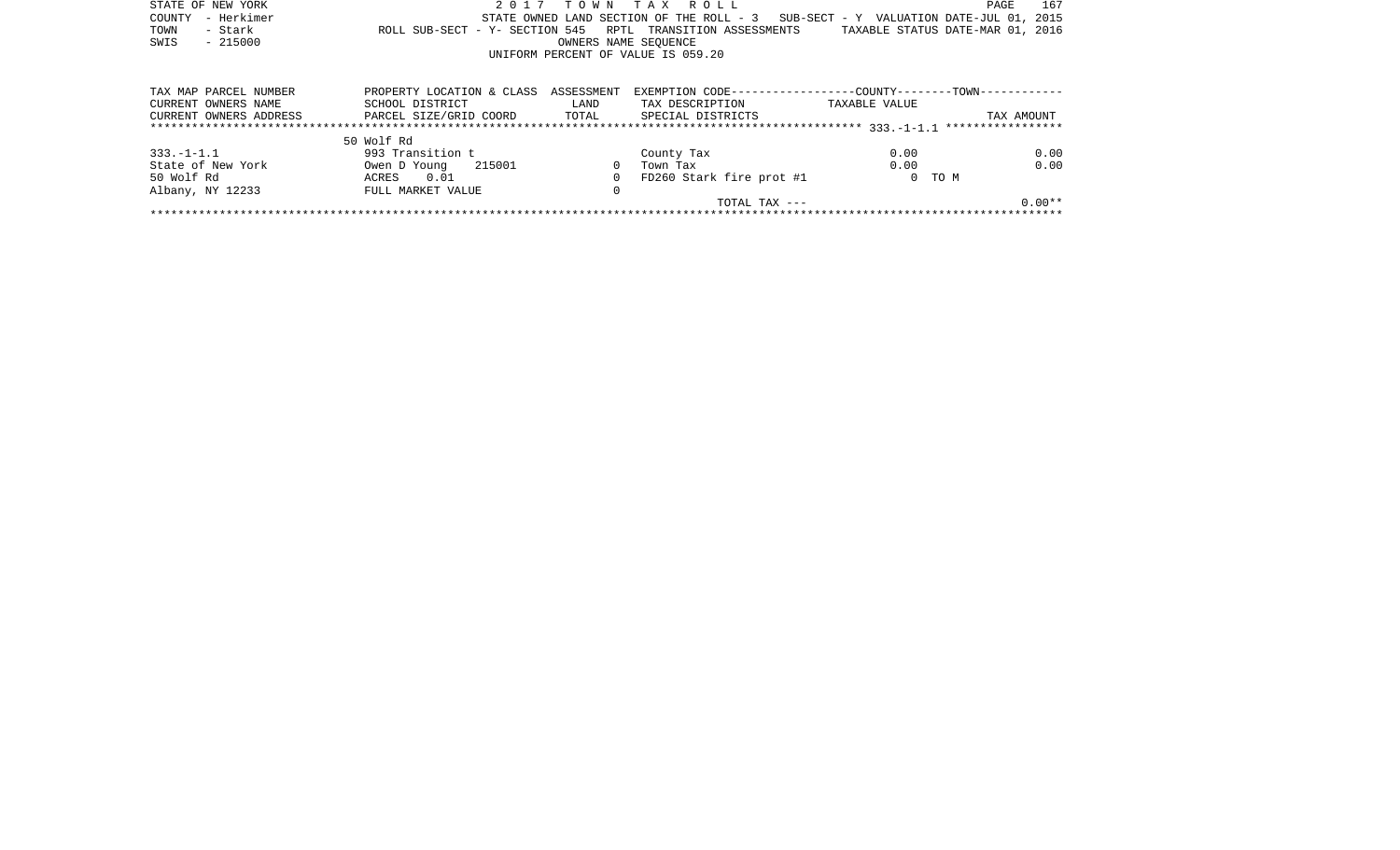| STATE OF NEW YORK |         |                                                            | 2017 TOWN TAX ROLL                                                                |  |  |  |                                  | PAGE                    | 168 |
|-------------------|---------|------------------------------------------------------------|-----------------------------------------------------------------------------------|--|--|--|----------------------------------|-------------------------|-----|
| COUNTY - Herkimer |         |                                                            | STATE OWNED LAND SECTION OF THE ROLL - 3 SUB-SECT - Y VALUATION DATE-JUL 01, 2015 |  |  |  |                                  |                         |     |
| TOWN              | - Stark | ROLL SUB-SECT - Y- SECTION 545 RPTL TRANSITION ASSESSMENTS |                                                                                   |  |  |  | TAXABLE STATUS DATE-MAR 01, 2016 |                         |     |
| SWIS - 215000     |         |                                                            |                                                                                   |  |  |  |                                  | RPS155/V04/L015         |     |
|                   |         |                                                            | UNIFORM PERCENT OF VALUE IS 059.20                                                |  |  |  |                                  | CURRENT DATE 12/20/2016 |     |

# R O L L S U B S E C T I O N - Y - T O T A L S

# \*\*\* S P E C I A L D I S T R I C T S U M M A R Y \*\*\*

|      |               | TOTAL   | EXTENSION | <b>EXTENSION</b> | VALOREM<br>ΑI | EXEMPT | TAXABLE | TOTAL |
|------|---------------|---------|-----------|------------------|---------------|--------|---------|-------|
| CODE | DISTRICT NAME | DARCELS | TYPE      | VALUE            | VALUE         | AMOUNT | VALUE   | TAX   |

FD260 Stark fire pro 1 TOTAL M

\*\*\* S C H O O L D I S T R I C T S U M M A R Y \*\*\*

| CODE | DISTRICT NAME | TOTAL<br>PARCELS | ASSESSED<br>LAND | ASSESSED<br>TOTAL | EXEMPT<br><b>AMOUNT</b> | TOTAL<br>TAXABLE |
|------|---------------|------------------|------------------|-------------------|-------------------------|------------------|
|      |               |                  |                  |                   | STAR AMOUNT             | STAR TAXABLE     |
|      | Owen D Young  |                  |                  |                   |                         |                  |

215001

| SUB-TOTAL                  |  |
|----------------------------|--|
| S U B - T O T A $L$ (CONT) |  |
| тотаь                      |  |
| T O T A L (CONT)           |  |

\*\*\* S Y S T E M C O D E S S U M M A R Y \*\*\*

NO SYSTEM EXEMPTIONS AT THIS LEVEL

\*\*\* E X E M P T I O N S U M M A R Y \*\*\*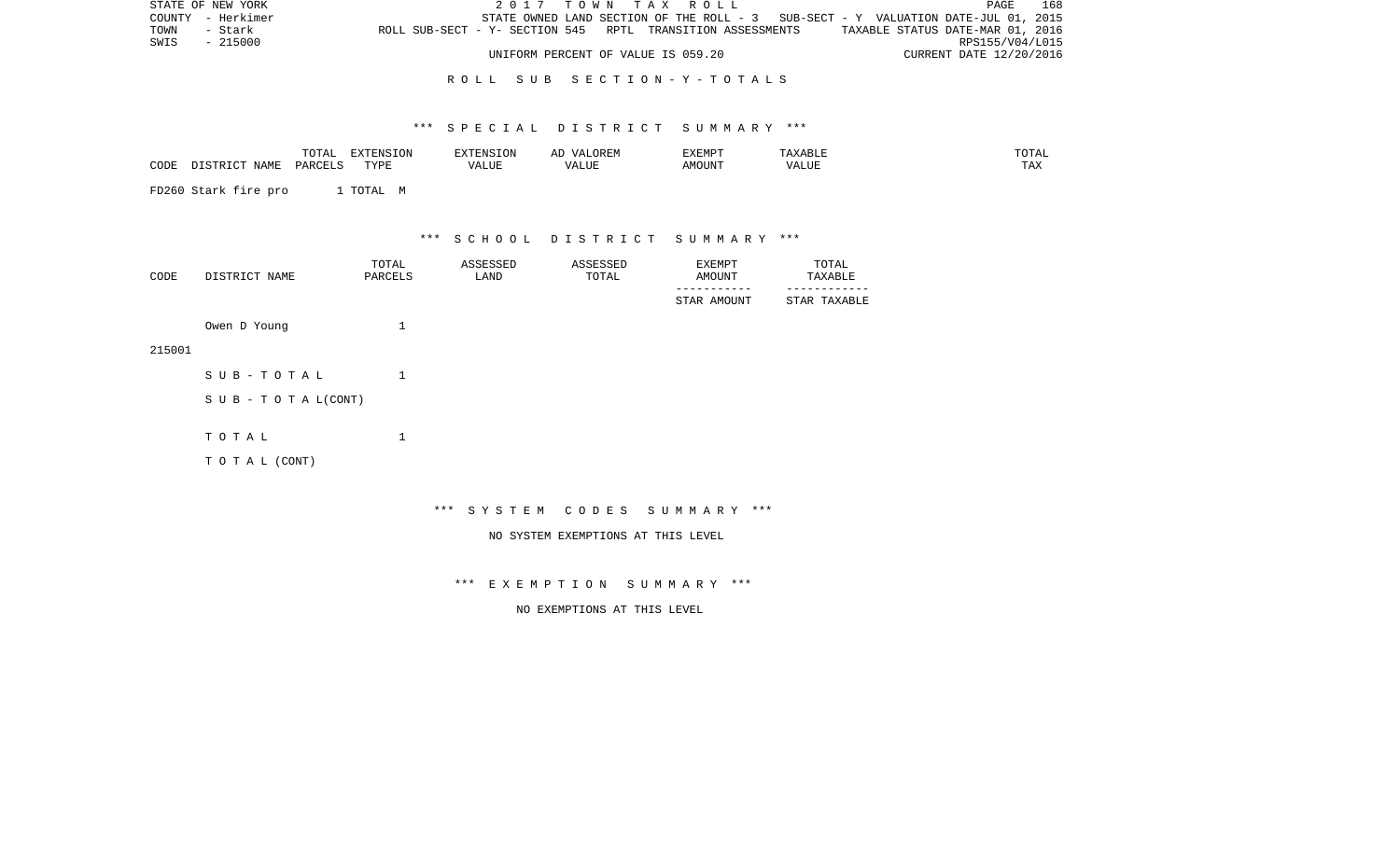| STATE OF NEW YORK |  | 2017 TOWN TAX ROLL                                                                | PAGE                             | 169 |
|-------------------|--|-----------------------------------------------------------------------------------|----------------------------------|-----|
| COUNTY - Herkimer |  | STATE OWNED LAND SECTION OF THE ROLL - 3 SUB-SECT - Y VALUATION DATE-JUL 01, 2015 |                                  |     |
| TOWN<br>- Stark   |  | ROLL SUB-SECT - Y- SECTION 545 RPTL TRANSITION ASSESSMENTS                        | TAXABLE STATUS DATE-MAR 01, 2016 |     |
| SWIS<br>- 215000  |  |                                                                                   | RPS155/V04/L015                  |     |
|                   |  | UNIFORM PERCENT OF VALUE IS 059.20                                                | CURRENT DATE 12/20/2016          |     |

# R O L L S U B S E C T I O N - Y - T O T A L S

## \*\*\* G R A N D T O T A L S \*\*\*

| ROLL<br>SEC | DESCRIPTION | TOTAL<br>PARCELS | ASSESSED<br>LAND | ASSESSED<br>TOTAL | EXEMPT<br>AMOUNT | TOTAL<br>TAXABLE | TOTAL<br>TAX |
|-------------|-------------|------------------|------------------|-------------------|------------------|------------------|--------------|
|             |             |                  |                  |                   | STAR AMOUNT      | STAR TAXABLE     |              |
|             | RS 3 TOTAL  |                  |                  |                   |                  |                  |              |

SPEC DIST TAXES

3 STATE OWNED LAND 1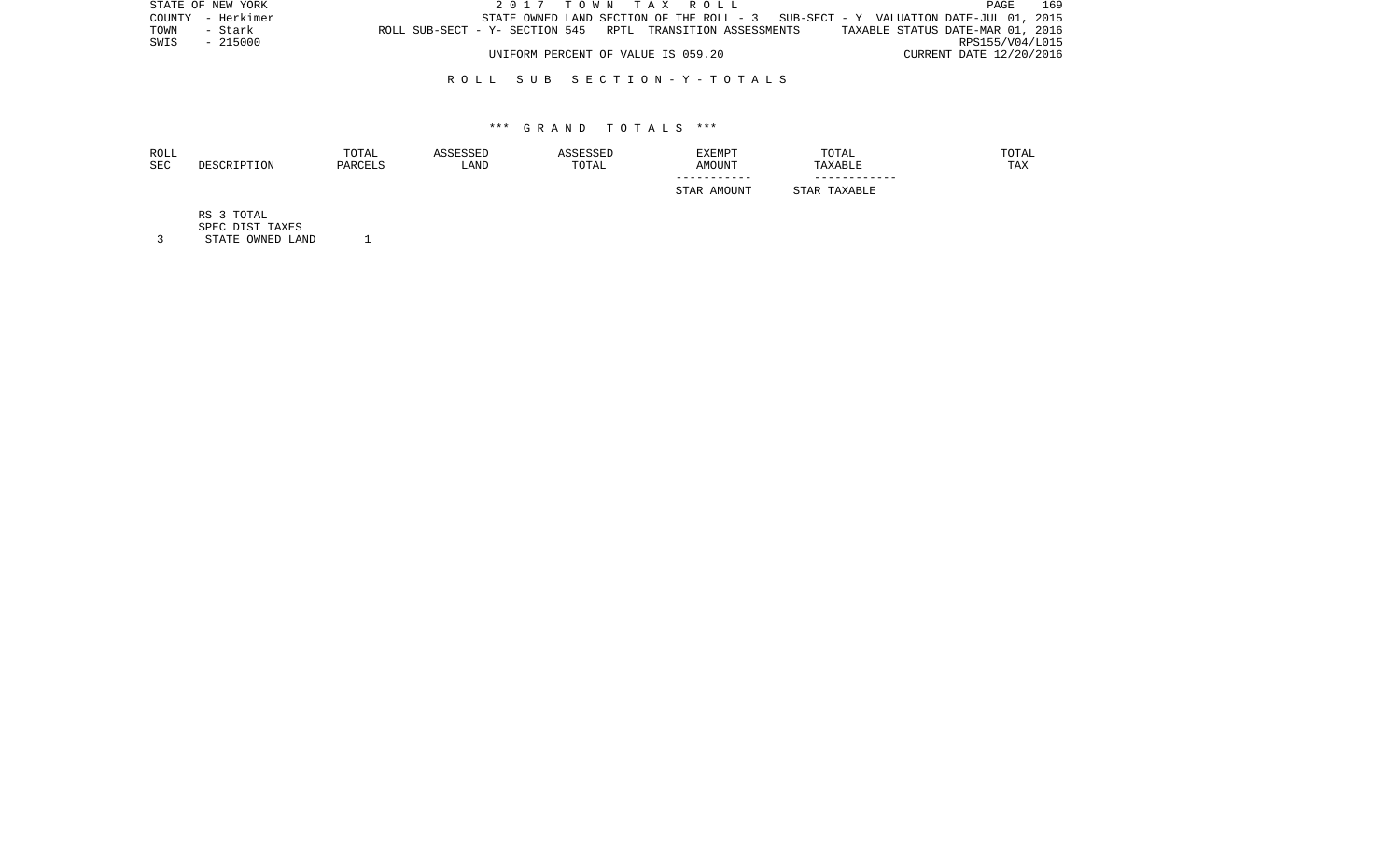|      | STATE OF NEW YORK | 2017 TOWN TAX ROLL                       | 170<br>PAGE                      |
|------|-------------------|------------------------------------------|----------------------------------|
|      | COUNTY - Herkimer | STATE OWNED LAND SECTION OF THE ROLL - 3 | VALUATION DATE-JUL 01, 2015      |
| TOWN | - Stark           |                                          | TAXABLE STATUS DATE-MAR 01, 2016 |
| SWIS | - 215000          |                                          | RPS155/V04/L015                  |
|      |                   | UNIFORM PERCENT OF VALUE IS 059.20       | CURRENT DATE 12/20/2016          |
|      |                   |                                          |                                  |

# \*\*\* S P E C I A L D I S T R I C T S U M M A R Y \*\*\*

R O L L S E C T I O N T O T A L S

| CODE | DISTRICT NAME PARCELS | TOTAL | EXTENSION<br>TYPE | EXTENSION<br>VALUE | AD VALOREM<br>VALUE | <b>EXEMPT</b><br>AMOUNT | TAXABLE<br>VALUE | TOTAL<br>TAX |
|------|-----------------------|-------|-------------------|--------------------|---------------------|-------------------------|------------------|--------------|
|      | FD260 Stark fire pro  |       | 2 TOTAL M         |                    | 6,900               |                         | 6,900            | 16.07        |

# \*\*\* S C H O O L D I S T R I C T S U M M A R Y \*\*\*

| CODE   | DISTRICT NAME      | TOTAL<br>PARCELS | ASSESSED<br>LAND | ASSESSED<br>TOTAL | EXEMPT<br>AMOUNT | TOTAL<br>TAXABLE |
|--------|--------------------|------------------|------------------|-------------------|------------------|------------------|
|        |                    |                  |                  |                   | STAR AMOUNT      | STAR TAXABLE     |
|        | Owen D Young       | 2                | 6,900            | 6,900             |                  | 6,900            |
| 215001 |                    |                  |                  |                   |                  | 6,900            |
|        | SUB-TOTAL          | 2                | 6,900            | 6,900             |                  | 6,900            |
|        | SUB - TO TAL(CONT) |                  |                  |                   |                  | 6,900            |
|        |                    |                  |                  |                   |                  |                  |
|        | TOTAL              | 2                | 6,900            | 6,900             |                  | 6,900            |
|        | TO TAL (CONT)      |                  |                  |                   |                  | 6,900            |

\*\*\* S Y S T E M C O D E S S U M M A R Y \*\*\*

#### NO SYSTEM EXEMPTIONS AT THIS LEVEL

\*\*\* E X E M P T I O N S U M M A R Y \*\*\*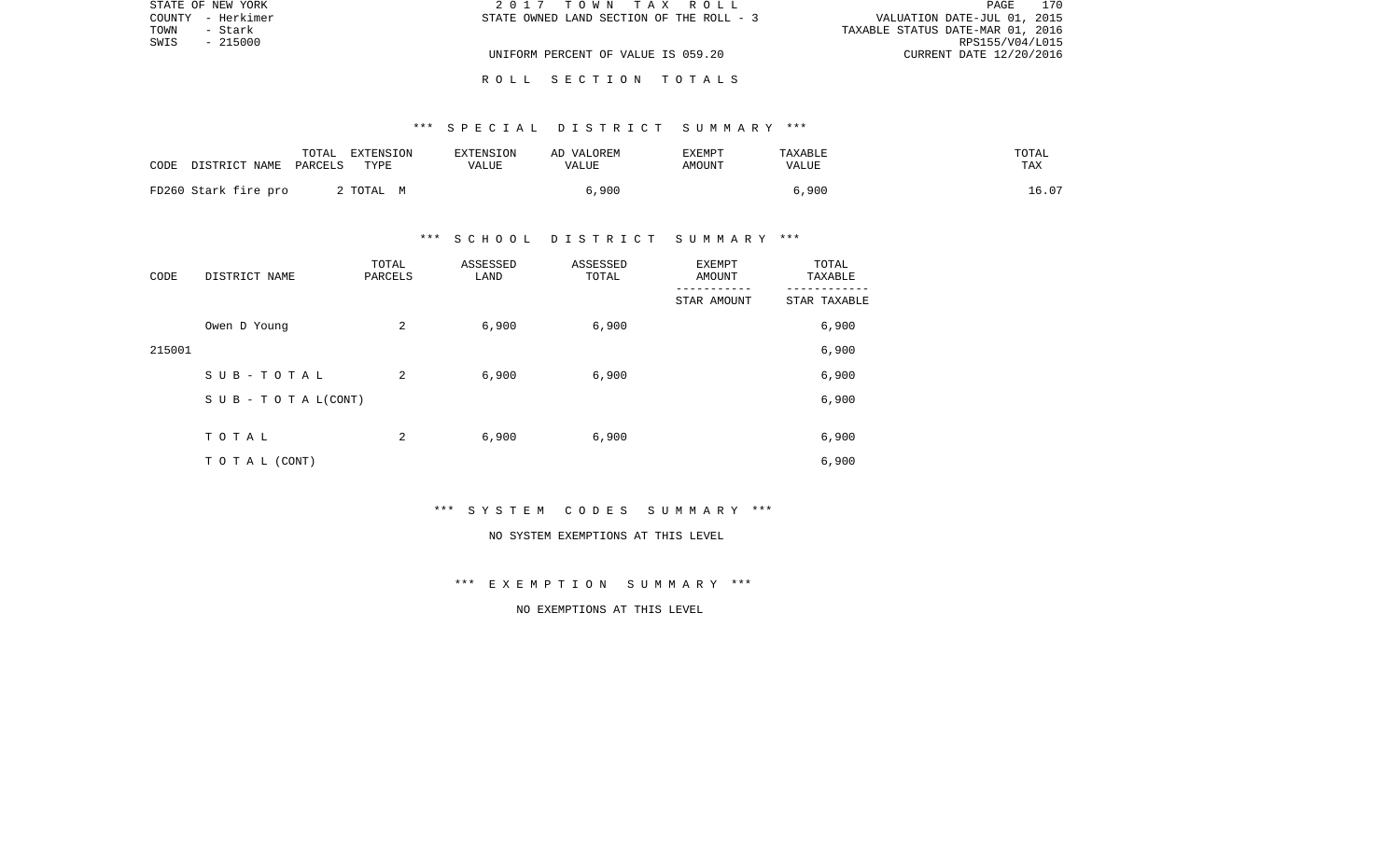| STATE OF NEW YORK | 2017 TOWN TAX ROLL                       | 171<br>PAGE                      |
|-------------------|------------------------------------------|----------------------------------|
| COUNTY - Herkimer | STATE OWNED LAND SECTION OF THE ROLL - 3 | VALUATION DATE-JUL 01, 2015      |
| TOWN<br>- Stark   |                                          | TAXABLE STATUS DATE-MAR 01, 2016 |
| SWIS<br>$-215000$ |                                          | RPS155/V04/L015                  |
|                   | UNIFORM PERCENT OF VALUE IS 059.20       | CURRENT DATE 12/20/2016          |
|                   |                                          |                                  |

# \*\*\* G R A N D T O T A L S \*\*\*

R O L L S E C T I O N T O T A L S

| ROLL |                  | TOTAL   | ASSESSED | ASSESSED | EXEMPT      | TOTAL        | TOTAL  |
|------|------------------|---------|----------|----------|-------------|--------------|--------|
| SEC  | DESCRIPTION      | PARCELS | LAND     | TOTAL    | AMOUNT      | TAXABLE      | TAX    |
|      |                  |         |          |          | ----------- |              |        |
|      |                  |         |          |          | STAR AMOUNT | STAR TAXABLE |        |
|      | County Tax       |         | 6,900    | 6,900    |             | 6,900        | 67.22  |
|      | Town Tax         |         | 6,900    | 6,900    |             | 6,900        | 67.93  |
|      | SPEC DIST TAXES  |         |          |          |             |              | 16.07  |
|      | STATE OWNED LAND |         |          |          |             |              | 151.22 |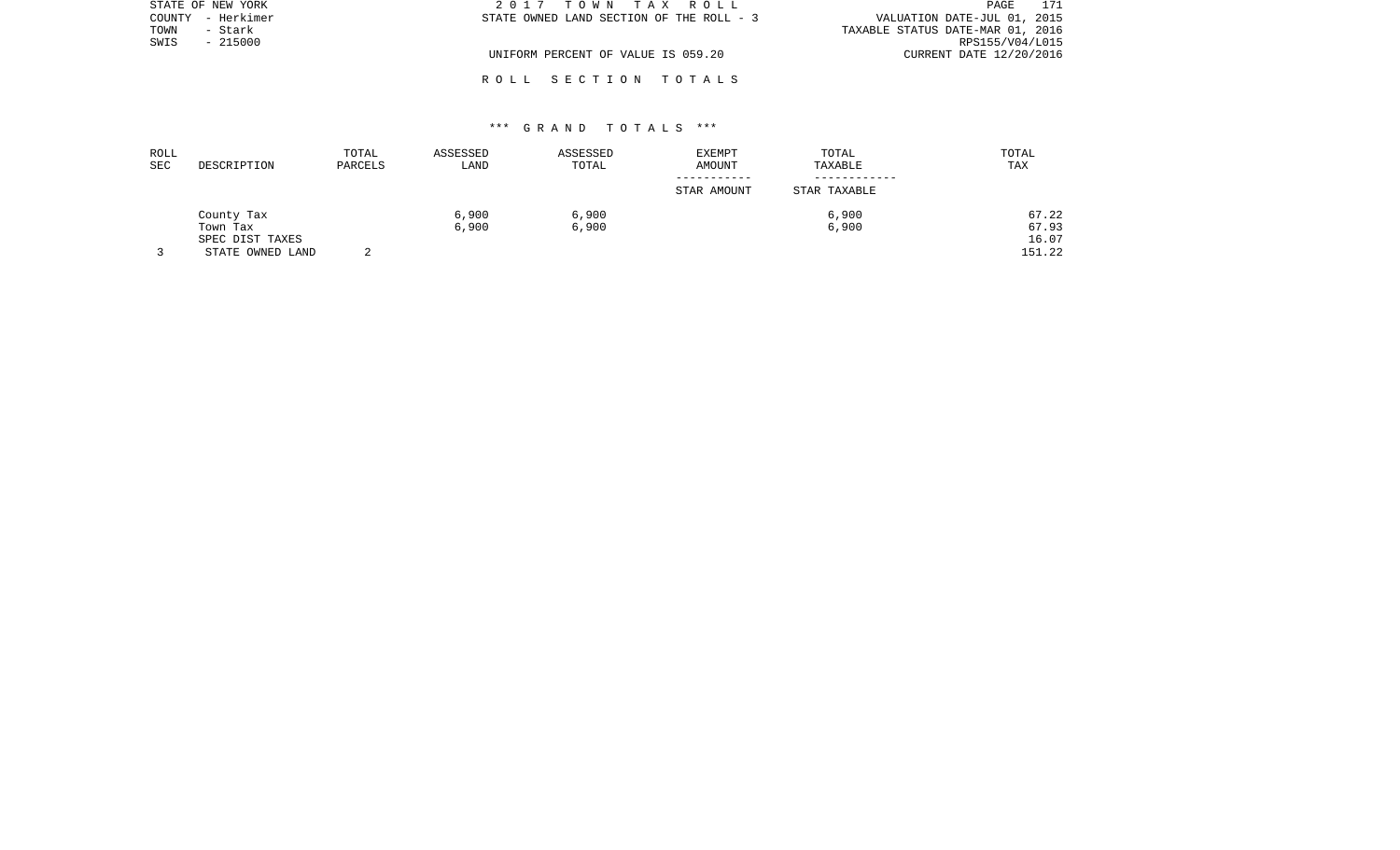| STATE OF NEW YORK | 2017 TOWN TAX ROLL                        | 172<br>PAGE                      |
|-------------------|-------------------------------------------|----------------------------------|
| COUNTY - Herkimer | SPECIAL FRANCHISE SECTION OF THE ROLL - 5 | VALUATION DATE-JUL 01, 2015      |
| TOWN<br>– Stark   | OWNERS NAME SEOUENCE                      | TAXABLE STATUS DATE-MAR 01, 2016 |
| $-215000$<br>SWIS | UNIFORM PERCENT OF VALUE IS 059.20        |                                  |

| TAX MAP PARCEL NUMBER   |                                            |                | PROPERTY LOCATION & CLASS ASSESSMENT EXEMPTION CODE---------------COUNTY--------TOWN---------- |                         |              |
|-------------------------|--------------------------------------------|----------------|------------------------------------------------------------------------------------------------|-------------------------|--------------|
| CURRENT OWNERS NAME     | SCHOOL DISTRICT                            | LAND           | TAX DESCRIPTION                                                                                | TAXABLE VALUE           |              |
| CURRENT OWNERS ADDRESS  | PARCEL SIZE/GRID COORD                     | TOTAL          | SPECIAL DISTRICTS                                                                              |                         | TAX AMOUNT   |
|                         |                                            |                |                                                                                                |                         |              |
|                         | WIRES                                      |                |                                                                                                | ACCT 180500090 BILL 624 |              |
| $555. - 2 - 1$          | 866 Telephone                              |                | County Tax                                                                                     | 28,647                  | 279.07       |
| Citizens Communications | Owen D Young<br>215001                     | $\circ$        | Town Tax                                                                                       | 28,647                  | 282.02       |
| Peleschuk Steve         | Wires & Poles                              | 28,647         | FD260 Stark fire prot #1                                                                       | 28,647 TO M             | 66.70        |
| 3 Highridge Park        | DEED BOOK 00000                            |                |                                                                                                |                         |              |
| Stanford, CT 06905      | FULL MARKET VALUE                          | 48,390         |                                                                                                |                         |              |
|                         |                                            |                | TOTAL TAX ---                                                                                  |                         | $627.79**$   |
|                         |                                            |                |                                                                                                | DATE #1                 | 01/31/17     |
|                         |                                            |                |                                                                                                | AMT DUE                 | 627.79       |
|                         |                                            |                |                                                                                                |                         |              |
|                         | LINES                                      |                |                                                                                                | ACCT 180500030          | BILL 625     |
| $555. - 4 - 1$          | 861 Elec & gas                             |                | County Tax                                                                                     | 1070,784                | 10,431.15    |
| National Grid           | Owen D Young 215001                        | $\overline{0}$ | Town Tax                                                                                       | 1070,784                | 10,541.66    |
| Real Estate Tax Dept    | Electric & Gas                             |                | 1070,784 FD260 Stark fire prot #1                                                              | 1070,784 TO M           | 2,493.14     |
| 300 Erie Blyd W         | DEED BOOK 00000                            |                |                                                                                                |                         |              |
| Syracuse, NY 13202      | FULL MARKET VALUE                          | 1808,757       |                                                                                                |                         |              |
|                         |                                            |                | TOTAL TAX ---                                                                                  |                         | 23,465.95**  |
|                         |                                            |                |                                                                                                | DATE #1                 | 01/31/17     |
|                         |                                            |                |                                                                                                | AMT DUE                 | 23,465.95    |
|                         |                                            |                |                                                                                                |                         |              |
|                         |                                            |                |                                                                                                | ACCT 180500060          | BILL 626     |
| $555. - 3 - 1.1$        | 866 Telephone                              |                | County Tax                                                                                     | 13,588                  | 132.37       |
| Verizon New York Inc    | Little Falls Ce 210900                     | $\sim$ 0       | Town Tax                                                                                       | 13,588                  | 133.77       |
| $C/O$ Duff & Phelps     | App For School (12.53%)<br>DEED BOOK 00000 | 13,588         | FD260 Stark fire prot #1 13,588 TO M                                                           |                         | 31.64        |
| PO Box 2749             | DEED BOOK 00000                            |                |                                                                                                |                         |              |
| Addison, TX 75001       | FULL MARKET VALUE                          | 22,953         |                                                                                                |                         |              |
|                         |                                            |                | TOTAL TAX ---                                                                                  |                         | 297.78**     |
|                         |                                            |                |                                                                                                | DATE #1                 | 01/31/17     |
|                         |                                            |                |                                                                                                | AMT DUE                 | 297.78       |
|                         |                                            |                |                                                                                                |                         |              |
|                         |                                            |                |                                                                                                | ACCT 180500060          | BILL 627     |
| $555. - 3 - 1.2$        | 866 Telephone                              |                | County Tax                                                                                     | 94,856                  | 924.05       |
| Verizon New York Inc    | Owen D Young 215001                        | $\overline{0}$ | Town Tax                                                                                       | 94,856                  | 933.84       |
| $C/O$ Duff & Phelps     | App For School (87.47%)                    | 94,856         | FD260 Stark fire prot #1 94,856 TO M                                                           |                         | 220.86       |
| PO Box 2749             | FULL MARKET VALUE                          | 160,230        |                                                                                                |                         |              |
| Addison, TX 75001       |                                            |                |                                                                                                |                         |              |
|                         |                                            |                | TOTAL TAX ---                                                                                  |                         | $2,078.75**$ |
|                         |                                            |                |                                                                                                | DATE #1                 | 01/31/17     |
|                         |                                            |                |                                                                                                | AMT DUE                 | 2,078.75     |
|                         |                                            |                |                                                                                                |                         |              |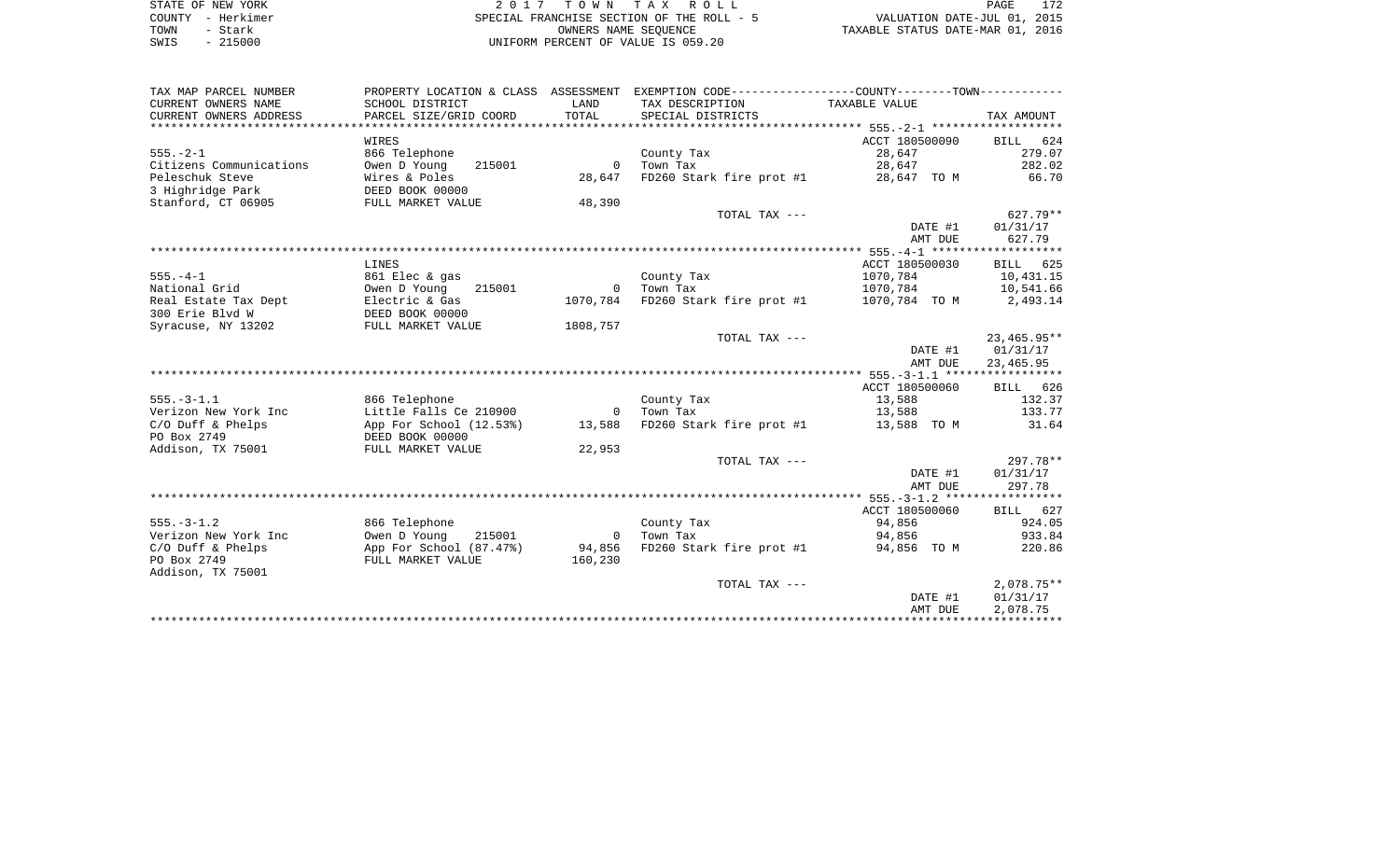STATE OF NEW YORK 2 0 1 7 T O W N T A X R O L L PAGE 173VALUATION DATE-JUL 01, 2015 TOWN - Stark TAXABLE STATUS DATE-MAR 01, 2016 CURRENT DATE 12/20/2016

COUNTY - Herkimer SPECIAL FRANCHISE SECTION OF THE ROLL - 5

 $SWIS$  - 215000

## R O L L S U B S E C T I O N - - T O T A L S

# \*\*\* S P E C I A L D I S T R I C T S U M M A R Y \*\*\*

|      |                      | TOTAL   | EXTENSION | <b>EXTENSION</b> | AD VALOREM   | EXEMPT | TAXABLE      | TOTAL    |
|------|----------------------|---------|-----------|------------------|--------------|--------|--------------|----------|
| CODE | DISTRICT NAME        | PARCELS | TYPE      | VALUE            | <b>VALUE</b> | AMOUNT | <b>VALUE</b> | TAX      |
|      |                      |         |           |                  |              |        |              |          |
|      | FD260 Stark fire pro |         | TOTAL M   |                  | 1207,875     |        | 1207,875     | 2,812.34 |

# \*\*\* S C H O O L D I S T R I C T S U M M A R Y \*\*\*

| CODE   | DISTRICT NAME                    | TOTAL<br>PARCELS | ASSESSED<br>LAND | ASSESSED<br>TOTAL | <b>EXEMPT</b><br>AMOUNT | TOTAL<br>TAXABLE    |
|--------|----------------------------------|------------------|------------------|-------------------|-------------------------|---------------------|
|        |                                  |                  |                  |                   | STAR AMOUNT             | STAR TAXABLE        |
|        | Little Falls Central             | $\mathbf{1}$     |                  | 13,588            |                         | 13,588              |
| 210900 | Owen D Young                     | 3                |                  | 1194,287          |                         | 13,588<br>1,194,287 |
| 215001 |                                  |                  |                  |                   |                         | 1,194,287           |
|        | SUB-TOTAL                        | 4                |                  | 1207,875          |                         | 1,207,875           |
|        | $S \cup B - T \cup T A L (CONT)$ |                  |                  |                   |                         | 1,207,875           |
|        | TOTAL                            | 4                |                  | 1207,875          |                         | 1,207,875           |
|        | TO TAL (CONT)                    |                  |                  |                   |                         | 1,207,875           |

#### \*\*\* S Y S T E M C O D E S S U M M A R Y \*\*\*

# NO SYSTEM EXEMPTIONS AT THIS LEVEL

\*\*\* E X E M P T I O N S U M M A R Y \*\*\*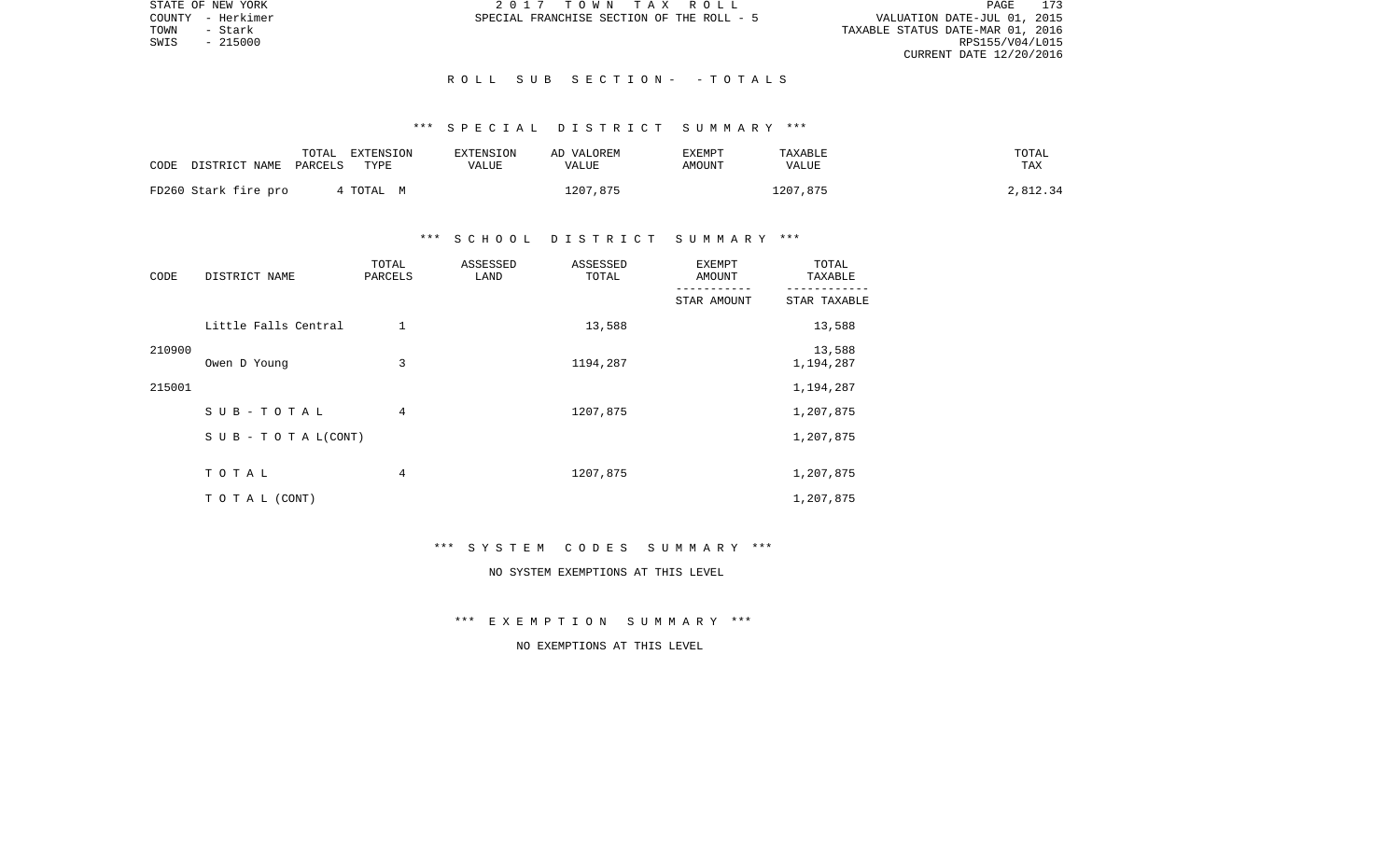|      | STATE OF NEW YORK | 2017 TOWN TAX ROLL                        | 174<br>PAGE                      |
|------|-------------------|-------------------------------------------|----------------------------------|
|      | COUNTY - Herkimer | SPECIAL FRANCHISE SECTION OF THE ROLL - 5 | VALUATION DATE-JUL 01, 2015      |
| TOWN | - Stark           |                                           | TAXABLE STATUS DATE-MAR 01, 2016 |
| SWIS | $-215000$         |                                           | RPS155/V04/L015                  |
|      |                   |                                           | CURRENT DATE 12/20/2016          |
|      |                   |                                           |                                  |

## R O L L S U B S E C T I O N - - T O T A L S

| ROLL<br><b>SEC</b> | DESCRIPTION                                      | TOTAL<br>PARCELS | ASSESSED<br>LAND | ASSESSED<br>TOTAL | <b>EXEMPT</b><br>AMOUNT | TOTAL<br>TAXABLE | TOTAL<br>TAX                       |
|--------------------|--------------------------------------------------|------------------|------------------|-------------------|-------------------------|------------------|------------------------------------|
|                    |                                                  |                  |                  |                   | STAR AMOUNT             | STAR TAXABLE     |                                    |
|                    | County Tax                                       |                  |                  | 1207,875          |                         | 1,207,875        | 11,766.64                          |
|                    | Town Tax<br>SPEC DIST TAXES<br>SPECIAL FRANCHISE |                  |                  | 1207,875          |                         | 1,207,875        | 11,891.29<br>2,812.34<br>26,470.27 |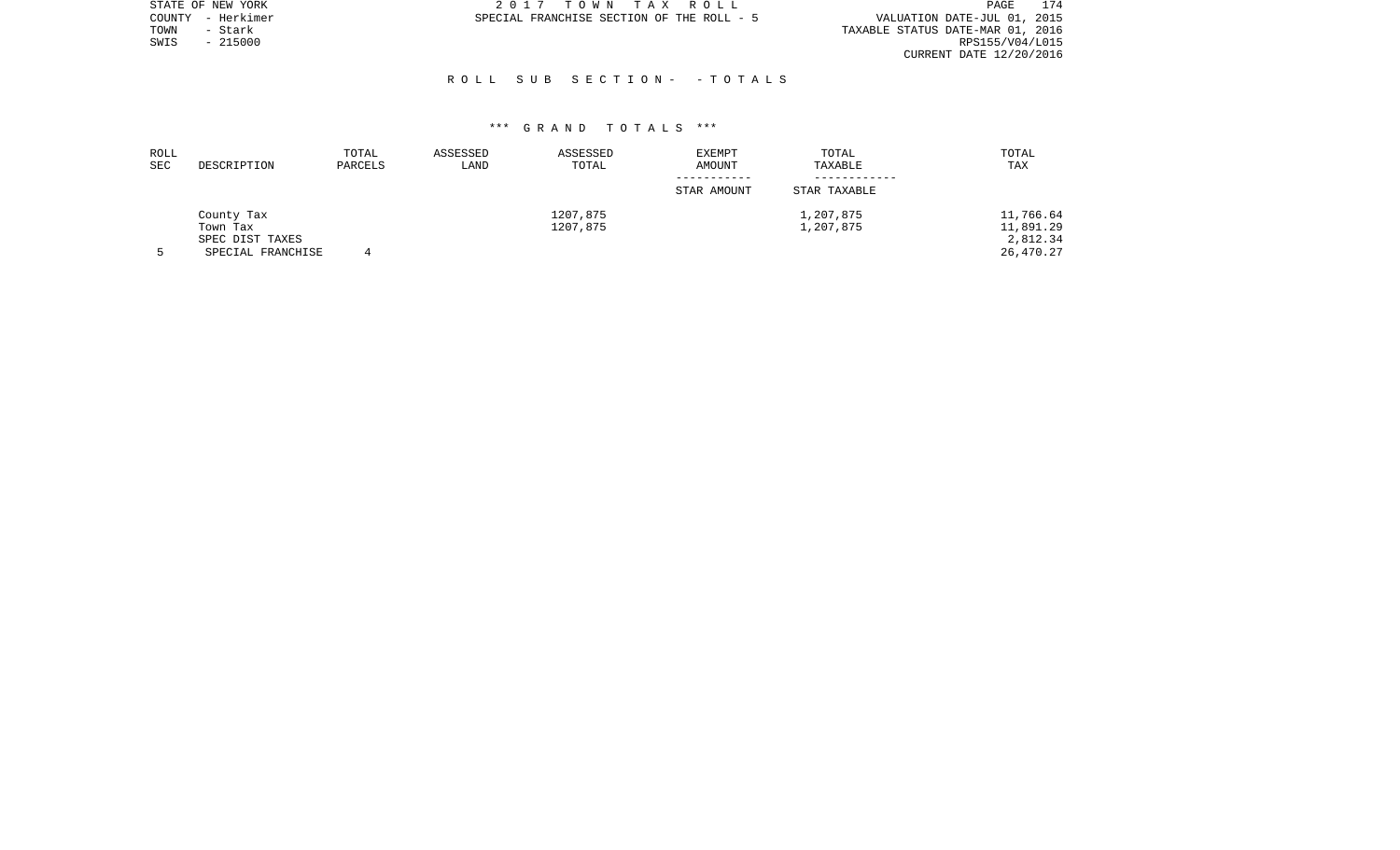VALUATION DATE-JUL 01, 2015 TOWN - Stark TAXABLE STATUS DATE-MAR 01, 2016 CURRENT DATE 12/20/2016

STATE OF NEW YORK 2 0 1 7 T O W N T A X R O L L PAGE 175COUNTY - Herkimer SPECIAL FRANCHISE SECTION OF THE ROLL - 5

 $SWIS$  - 215000

## R O L L S E C T I O N T O T A L S

# \*\*\* S P E C I A L D I S T R I C T S U M M A R Y \*\*\*

|      |                      | TOTAL   | EXTENSION | <b>EXTENSION</b> | AD VALOREM   | EXEMPT | TAXABLE      | TOTAL    |
|------|----------------------|---------|-----------|------------------|--------------|--------|--------------|----------|
| CODE | DISTRICT NAME        | PARCELS | TYPE      | VALUE            | <b>VALUE</b> | AMOUNT | <b>VALUE</b> | TAX      |
|      |                      |         |           |                  |              |        |              |          |
|      | FD260 Stark fire pro |         | TOTAL M   |                  | 1207,875     |        | 1207,875     | 2,812.34 |

# \*\*\* S C H O O L D I S T R I C T S U M M A R Y \*\*\*

| CODE   | DISTRICT NAME                    | TOTAL<br>PARCELS | ASSESSED<br>LAND | ASSESSED<br>TOTAL | <b>EXEMPT</b><br>AMOUNT | TOTAL<br>TAXABLE    |
|--------|----------------------------------|------------------|------------------|-------------------|-------------------------|---------------------|
|        |                                  |                  |                  |                   | STAR AMOUNT             | STAR TAXABLE        |
|        | Little Falls Central             |                  |                  | 13,588            |                         | 13,588              |
| 210900 | Owen D Young                     | 3                |                  | 1194,287          |                         | 13,588<br>1,194,287 |
| 215001 |                                  |                  |                  |                   |                         | 1,194,287           |
|        | SUB-TOTAL                        | 4                |                  | 1207,875          |                         | 1,207,875           |
|        | $S \cup B - T \cup T A L (CONT)$ |                  |                  |                   |                         | 1,207,875           |
|        | TOTAL                            | 4                |                  | 1207,875          |                         | 1,207,875           |
|        | TO TAL (CONT)                    |                  |                  |                   |                         | 1,207,875           |

#### \*\*\* S Y S T E M C O D E S S U M M A R Y \*\*\*

# NO SYSTEM EXEMPTIONS AT THIS LEVEL

\*\*\* E X E M P T I O N S U M M A R Y \*\*\*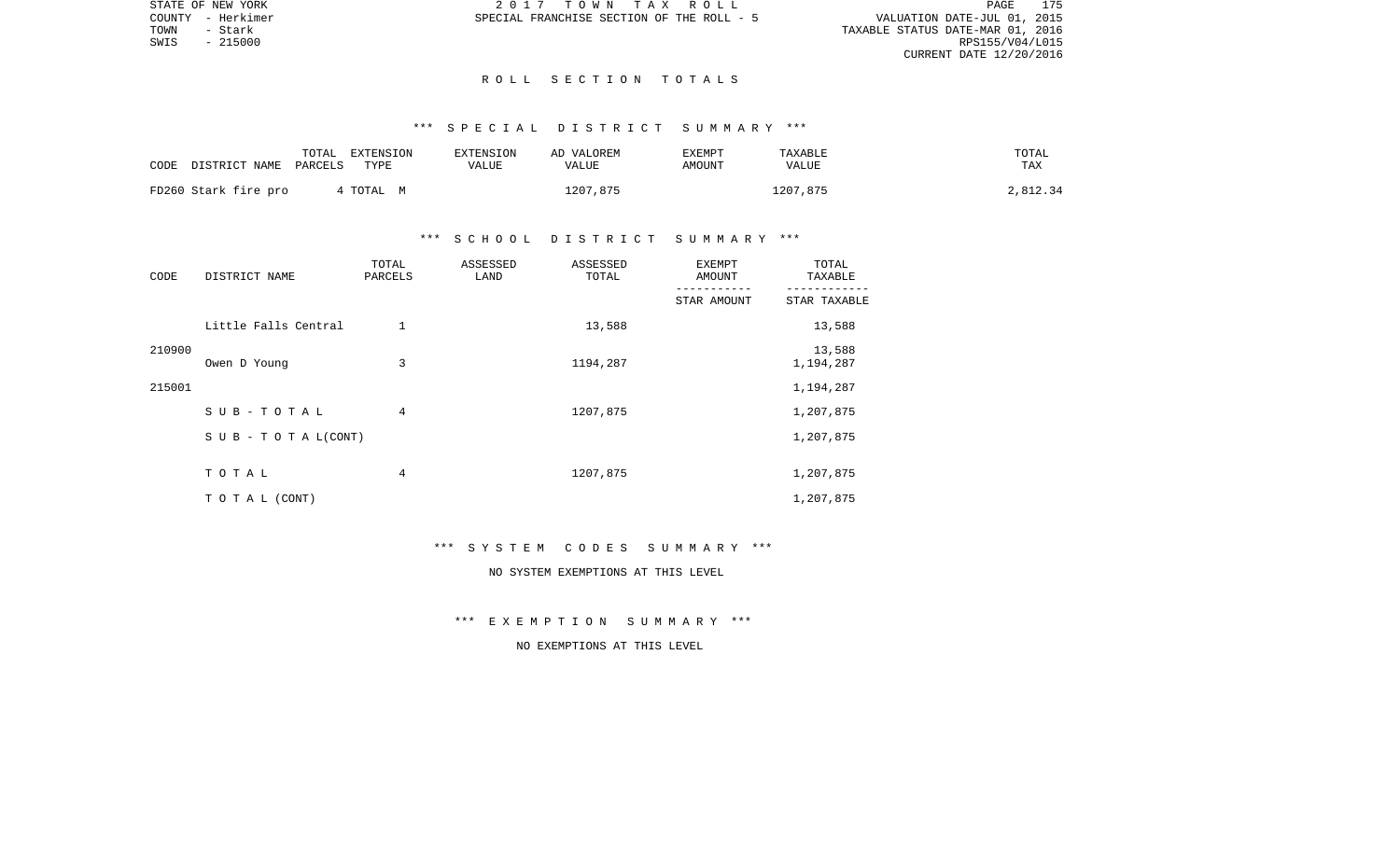| STATE OF NEW YORK | 2017 TOWN TAX ROLL                        | 176<br>PAGE                      |
|-------------------|-------------------------------------------|----------------------------------|
| COUNTY - Herkimer | SPECIAL FRANCHISE SECTION OF THE ROLL - 5 | VALUATION DATE-JUL 01, 2015      |
| TOWN<br>- Stark   |                                           | TAXABLE STATUS DATE-MAR 01, 2016 |
| $-215000$<br>SWIS |                                           | RPS155/V04/L015                  |
|                   |                                           | CURRENT DATE 12/20/2016          |

# R O L L S E C T I O N T O T A L S

| ROLL<br><b>SEC</b> | DESCRIPTION                 | TOTAL<br>PARCELS | ASSESSED<br>LAND | ASSESSED<br>TOTAL | <b>EXEMPT</b><br>AMOUNT | TOTAL<br>TAXABLE | TOTAL<br>TAX          |
|--------------------|-----------------------------|------------------|------------------|-------------------|-------------------------|------------------|-----------------------|
|                    |                             |                  |                  |                   | STAR AMOUNT             | STAR TAXABLE     |                       |
|                    | County Tax                  |                  |                  | 1207,875          |                         | 1,207,875        | 11,766.64             |
|                    | Town Tax<br>SPEC DIST TAXES |                  |                  | 1207,875          |                         | 1,207,875        | 11,891.29<br>2,812.34 |
|                    | SPECIAL FRANCHISE           |                  |                  |                   |                         |                  | 26,470.27             |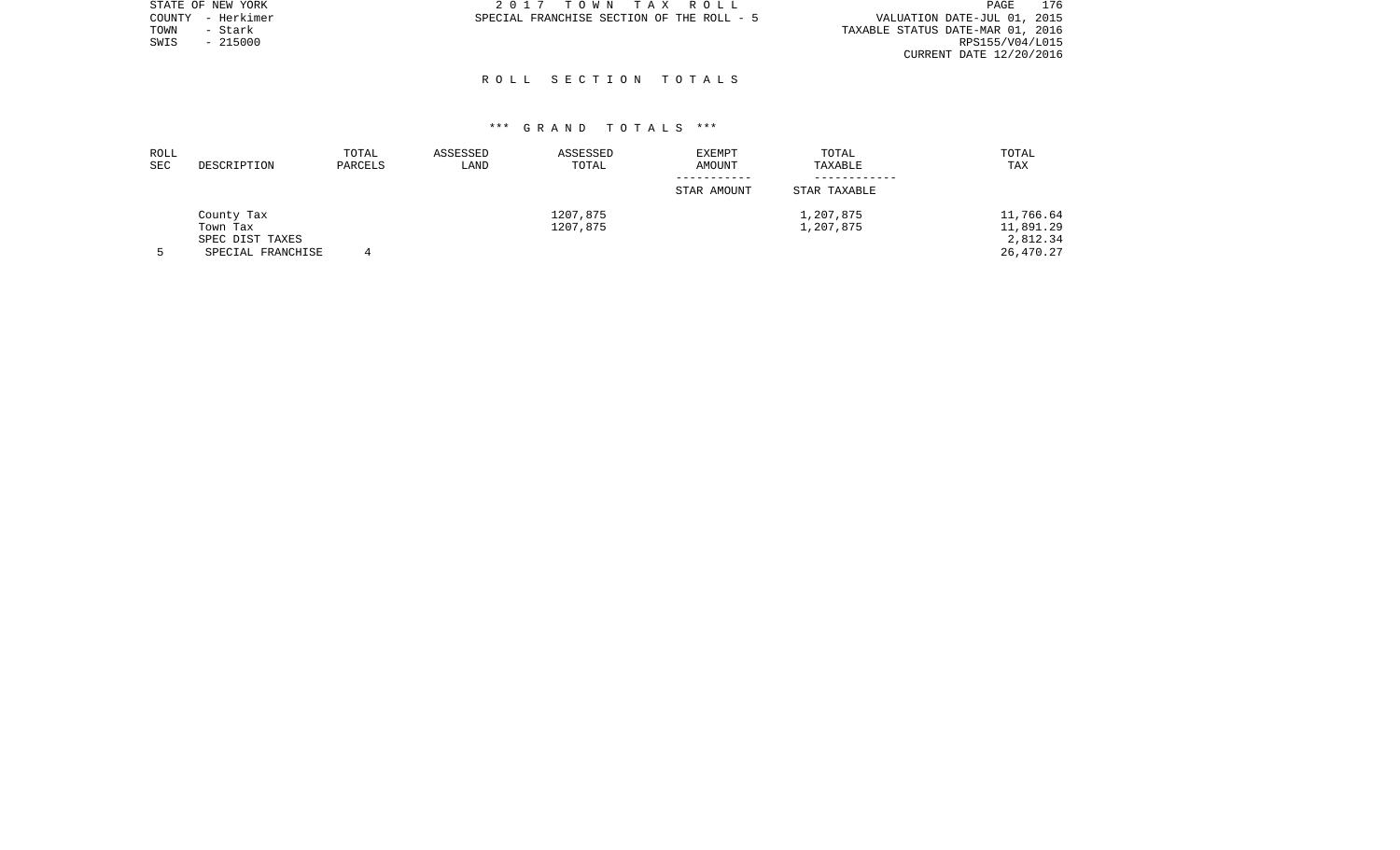| STATE OF NEW YORK | 2017 TOWN TAX ROLL                     | 177<br>PAGE                      |
|-------------------|----------------------------------------|----------------------------------|
| COUNTY - Herkimer | UTILITY & R.R. SECTION OF THE ROLL - 6 | VALUATION DATE-JUL 01, 2015      |
| TOWN<br>- Stark   | OWNERS NAME SEOUENCE                   | TAXABLE STATUS DATE-MAR 01, 2016 |
| $-215000$<br>SWIS | UNIFORM PERCENT OF VALUE IS 059.20     |                                  |

| TAX MAP PARCEL NUMBER      |                           |          | PROPERTY LOCATION & CLASS ASSESSMENT EXEMPTION CODE--------------COUNTY-------TOWN--------- |                |                    |
|----------------------------|---------------------------|----------|---------------------------------------------------------------------------------------------|----------------|--------------------|
| CURRENT OWNERS NAME        | SCHOOL DISTRICT           | LAND     | TAX DESCRIPTION                                                                             | TAXABLE VALUE  |                    |
| CURRENT OWNERS ADDRESS     | PARCEL SIZE/GRID COORD    | TOTAL    | SPECIAL DISTRICTS                                                                           |                | TAX AMOUNT         |
|                            |                           |          |                                                                                             |                |                    |
|                            | Outside Plant             |          |                                                                                             |                | <b>BILL</b><br>628 |
| 650.000-0000-618.750-1881  |                           |          | Mass Telec 47100                                                                            | 99<br>99       |                    |
|                            | 836 Telecom. eq.          |          |                                                                                             |                |                    |
| Citizens Communications    | Little Falls Ce 210900    |          | 0 County Tax                                                                                | 883            | 8.60               |
| Attn: Stefan Peleschuk     | apportion .013300         |          | 982 Town Tax                                                                                | 883            | 8.69               |
| 3 High Ridge Park          | poles wires cables        |          |                                                                                             |                |                    |
| Stamford, CT 06905         | FULL MARKET VALUE         | 1,659    |                                                                                             |                |                    |
|                            |                           |          | TOTAL TAX ---                                                                               |                | $17.29**$          |
|                            |                           |          |                                                                                             | DATE #1        | 01/31/17           |
|                            |                           |          |                                                                                             | AMT DUE        | 17.29              |
|                            |                           |          |                                                                                             |                |                    |
|                            | Outside Plant             |          |                                                                                             | ACCT 180300120 | BILL 629           |
|                            |                           |          |                                                                                             |                |                    |
| 650.000-0000-618.750-1882  | 836 Telecom. eq.          |          | Mass Telec 47100                                                                            | 7,301<br>7,301 |                    |
| Citizens Communications    | Owen D Young<br>215001    |          | 0 County Tax                                                                                | 65,517         | 638.24             |
| Attn: Stefan Peleschuk     | apportion .9867           |          | 72,818 Town Tax                                                                             | 65,517         | 645.00             |
| 3 High Ridge Park          | Poles Wires Cables        |          | FD260 Stark fire prot #1                                                                    | 65,517 TO M    | 152.55             |
| Stamford, CT 06905         | DEED BOOK 00000           |          | 7,301 EX                                                                                    |                |                    |
|                            | FULL MARKET VALUE         | 123,003  |                                                                                             |                |                    |
|                            |                           |          | TOTAL TAX ---                                                                               |                | $1,435.79**$       |
|                            |                           |          |                                                                                             | DATE #1        | 01/31/17           |
|                            |                           |          |                                                                                             | AMT DUE        | 1,435.79           |
|                            |                           |          |                                                                                             |                |                    |
|                            |                           |          |                                                                                             |                |                    |
|                            | State Route 168           |          |                                                                                             |                | BILL 630           |
| $666. - 2 - 3$             | 831 Tele Comm             |          | County Tax                                                                                  | 13,500         | 131.51             |
| Citizens Communications    | Owen D Young<br>215001    |          | 0 Town Tax                                                                                  | 13,500         | 132.90             |
| Peleschuk Steve            | $Loc$ # 005312            |          | 13,500 FD260 Stark fire prot #1 13,500 TO M                                                 |                | 31.43              |
| 3 Highridge Park           | Cabinet & Platform        |          |                                                                                             |                |                    |
| Stanford, CT 06905         | FRNT 100.00 DPTH 100.00   |          |                                                                                             |                |                    |
|                            | ACRES<br>0.05             |          |                                                                                             |                |                    |
|                            | EAST-0379780 NRTH-1063775 |          |                                                                                             |                |                    |
|                            | DEED BOOK 754<br>PG-121   |          |                                                                                             |                |                    |
|                            | FULL MARKET VALUE         | 22,804   |                                                                                             |                |                    |
|                            |                           |          |                                                                                             |                | 295.84**           |
|                            |                           |          | TOTAL TAX ---                                                                               |                |                    |
|                            |                           |          |                                                                                             | DATE #1        | 01/31/17           |
|                            |                           |          |                                                                                             | AMT DUE        | 295.84             |
|                            |                           |          |                                                                                             |                |                    |
|                            | Gas Trans                 |          |                                                                                             | ACCT 180300240 | BILL 631           |
| 650.000-9999-810.800-2002  | 883 Gas Trans Impr        |          | County Tax                                                                                  | 1598,100       | 15,568.05          |
| Dominion Transmission Corp | Owen D Young<br>215001    |          | 0    Town Tax                                                                               | 1598,100       | 15,732.99          |
| Property Tax Dept.         | 1,0000                    | 1598,100 | FD260 Stark fire prot #1                                                                    | 1598,100 TO M  | 3,720.90           |
| PO Box 27026               | Gas Long Trans Line       |          |                                                                                             |                |                    |
| Richmond, VA 23261         | DEED BOOK 693<br>PG-989   |          |                                                                                             |                |                    |
|                            |                           |          |                                                                                             |                |                    |
|                            | FULL MARKET VALUE         | 2699,493 |                                                                                             |                |                    |
|                            |                           |          | TOTAL TAX ---                                                                               |                | 35,021.94**        |
|                            |                           |          |                                                                                             | DATE #1        | 01/31/17           |
|                            |                           |          |                                                                                             | AMT DUE        | 35,021.94          |
|                            |                           |          |                                                                                             |                |                    |
|                            |                           |          |                                                                                             |                |                    |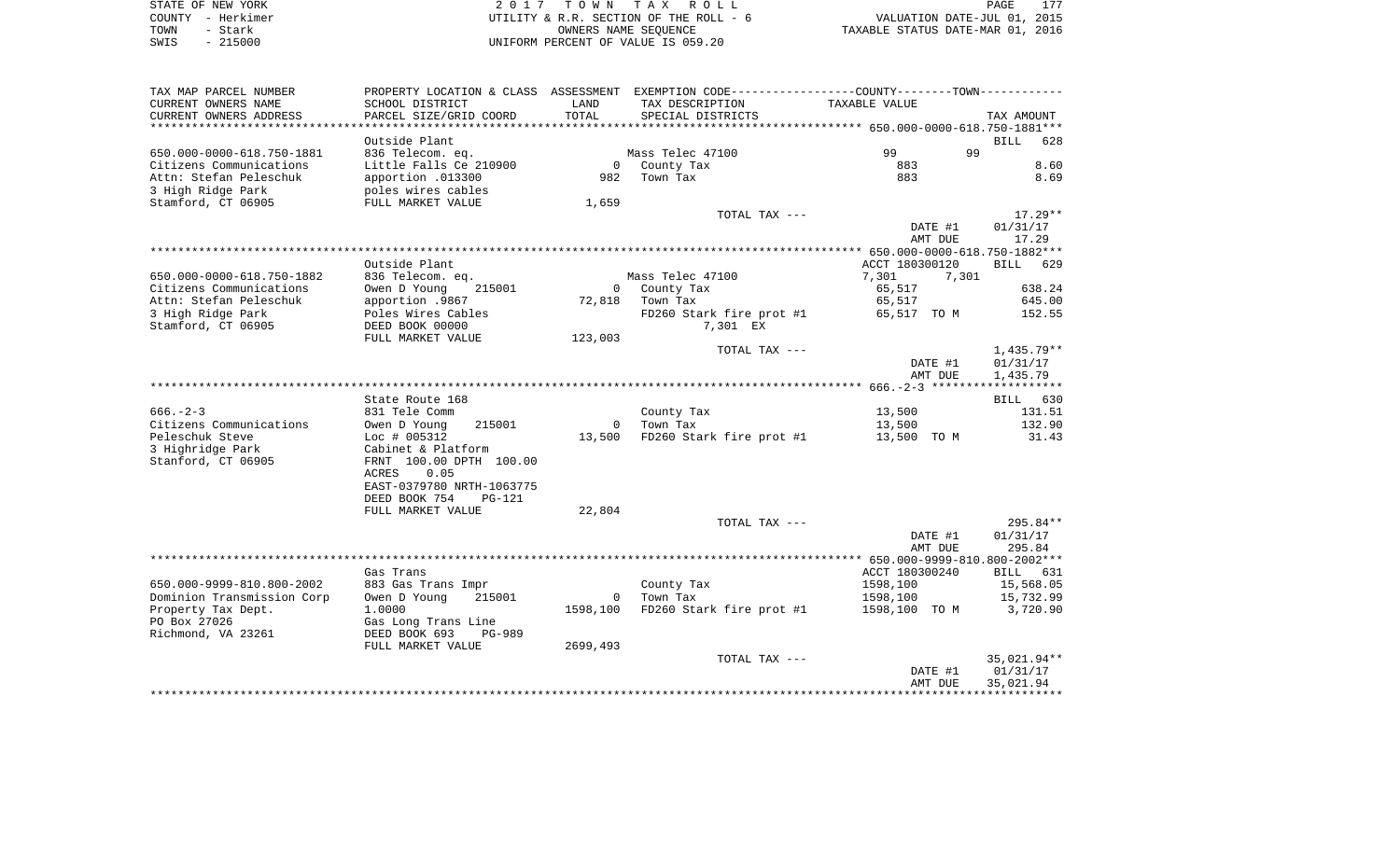|      | STATE OF NEW YORK | 2017 TOWN TAX ROLL                     | 178<br>PAGE                      |
|------|-------------------|----------------------------------------|----------------------------------|
|      | COUNTY - Herkimer | UTILITY & R.R. SECTION OF THE ROLL - 6 | VALUATION DATE-JUL 01, 2015      |
| TOWN | - Stark           | OWNERS NAME SEOUENCE                   | TAXABLE STATUS DATE-MAR 01, 2016 |
| SWIS | $-215000$         | UNIFORM PERCENT OF VALUE IS 059.20     |                                  |

| TAX MAP PARCEL NUMBER     | PROPERTY LOCATION & CLASS ASSESSMENT EXEMPTION CODE----------------COUNTY-------TOWN---------- |                |                          |                |              |
|---------------------------|------------------------------------------------------------------------------------------------|----------------|--------------------------|----------------|--------------|
| CURRENT OWNERS NAME       | SCHOOL DISTRICT                                                                                | LAND           | TAX DESCRIPTION          | TAXABLE VALUE  |              |
| CURRENT OWNERS ADDRESS    | PARCEL SIZE/GRID COORD                                                                         | TOTAL          | SPECIAL DISTRICTS        |                | TAX AMOUNT   |
|                           |                                                                                                |                |                          |                |              |
|                           | Elec Trans                                                                                     |                |                          | ACCT 180300060 | BILL<br>632  |
| 650.000-9999-132.350-1002 | 882 Elec Trans Imp                                                                             |                | County Tax               | 208,387        | 2,030.02     |
| National Grid             | Owen D Young<br>215001                                                                         | $\Omega$       | Town Tax                 | 208,387        | 2,051.53     |
| Real Estate Tax Dept      | 1,0000                                                                                         | 208,387        | FD260 Stark fire prot #1 | 208,387 TO M   | 485.19       |
| 300 Erie Blvd W           | Inghams-Collier #7                                                                             |                |                          |                |              |
| Syracuse, NY 13202        | DEED BOOK 00000                                                                                |                |                          |                |              |
|                           | FULL MARKET VALUE                                                                              | 352,005        |                          |                |              |
|                           |                                                                                                |                | TOTAL TAX ---            |                | $4,566.74**$ |
|                           |                                                                                                |                |                          | DATE #1        | 01/31/17     |
|                           |                                                                                                |                |                          | AMT DUE        | 4,566.74     |
|                           | Elec Trans                                                                                     |                |                          | ACCT 180300060 | BILL 633     |
| 650.000-9999-132.350-1012 | 882 Elec Trans Imp                                                                             |                | County Tax               | 202,893        | 1,976.50     |
| National Grid             | Owen D Young<br>215001                                                                         |                | 0 Town Tax               | 202,893        | 1,997.44     |
| Real Estate Tax Dept      | 1,0000                                                                                         | 202,893        | FD260 Stark fire prot #1 | 202,893 TO M   | 472.40       |
| 300 Erie Blvd W           | Porter-Rotterdam #31                                                                           |                |                          |                |              |
| Syracuse, NY 13202        | DEED BOOK 00000                                                                                |                |                          |                |              |
|                           | FULL MARKET VALUE                                                                              | 342,725        |                          |                |              |
|                           |                                                                                                |                | TOTAL TAX ---            |                | $4,446.34**$ |
|                           |                                                                                                |                |                          | DATE #1        | 01/31/17     |
|                           |                                                                                                |                |                          | AMT DUE        | 4,446.34     |
|                           |                                                                                                |                |                          |                |              |
|                           | Elec Trans                                                                                     |                |                          | ACCT 180300060 | BILL 634     |
| 650.000-9999-132.350-1022 | 882 Elec Trans Imp                                                                             |                | County Tax               | 128,330        | 1,250.14     |
| National Grid             | Owen D Young<br>215001                                                                         | $\mathbf 0$    | Town Tax                 | 128,330        | 1,263.38     |
| Real Estate Tax Dept      | 1.0000                                                                                         | 128,330        | FD260 Stark fire prot #1 | 128,330 TO M   | 298.79       |
| 300 Erie Blvd W           | Porter-Rotterdam #30                                                                           |                |                          |                |              |
| Syracuse, NY 13202        | DEED BOOK 00000                                                                                |                |                          |                |              |
|                           | FULL MARKET VALUE                                                                              | 216,774        |                          |                |              |
|                           |                                                                                                |                | TOTAL TAX ---            |                | $2,812.31**$ |
|                           |                                                                                                |                |                          | DATE #1        | 01/31/17     |
|                           |                                                                                                |                |                          | AMT DUE        | 2,812.31     |
|                           | Outside Plant                                                                                  |                |                          |                | BILL 635     |
| 650.000-9999-132.350-1881 | 884 Elec Dist Out                                                                              |                | County Tax               | 4,752          | 46.29        |
| National Grid             | Little Falls Ce 210900                                                                         | $\overline{0}$ | Town Tax                 | 4,752          | 46.78        |
| Real Estate Tax Dept      | Poles Wires Cables                                                                             | 4,752          |                          |                |              |
| 300 Erie Blvd W           | FULL MARKET VALUE                                                                              | 8,027          |                          |                |              |
| Syracuse, NY 13202        |                                                                                                |                |                          |                |              |
|                           |                                                                                                |                | TOTAL TAX ---            |                | $93.07**$    |
|                           |                                                                                                |                |                          | DATE #1        | 01/31/17     |
|                           |                                                                                                |                |                          | AMT DUE        | 93.07        |
|                           |                                                                                                |                |                          |                |              |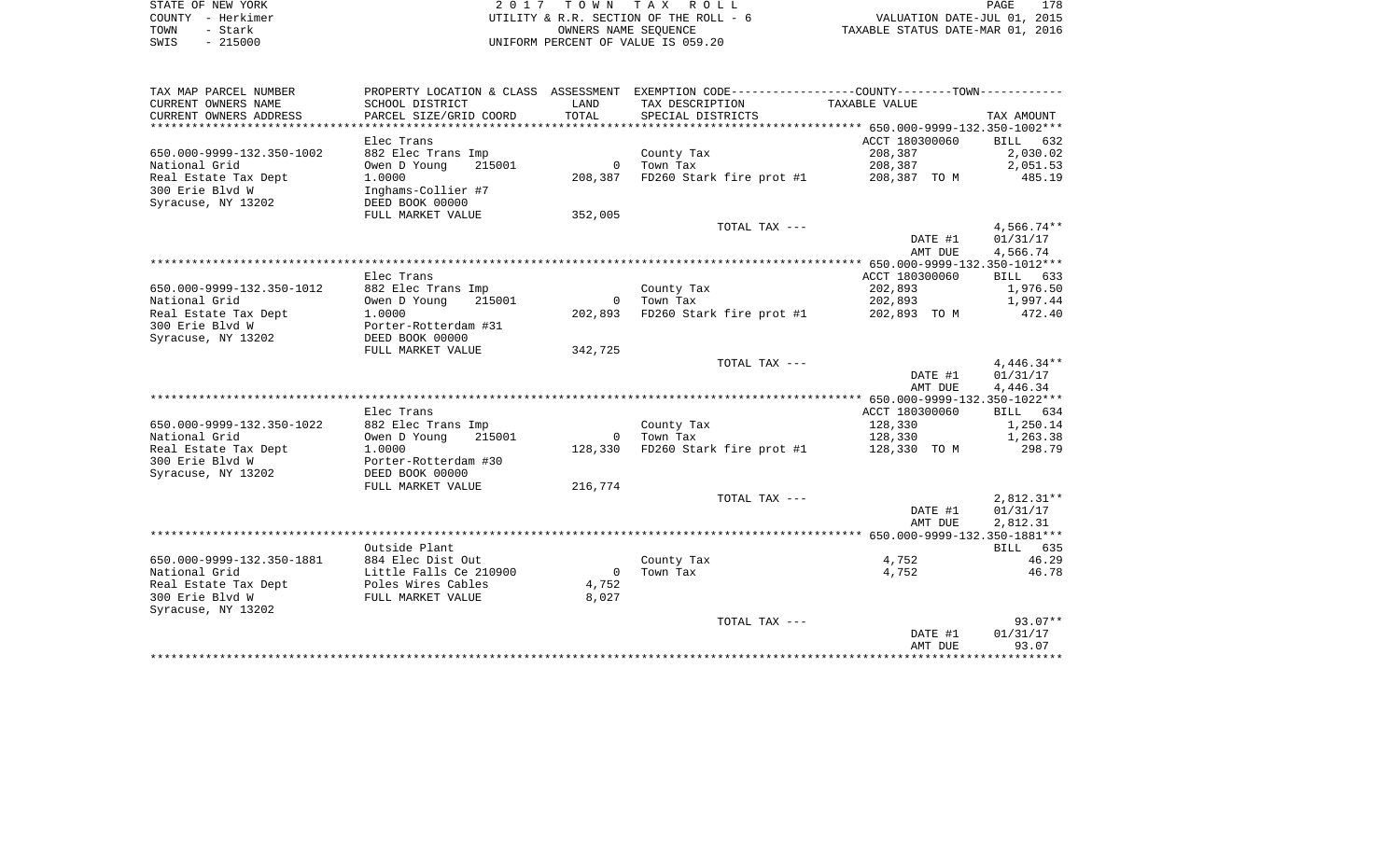| STATE OF NEW YORK | 2017 TOWN TAX ROLL                     | 179<br>PAGE                      |
|-------------------|----------------------------------------|----------------------------------|
|                   |                                        |                                  |
| COUNTY - Herkimer | UTILITY & R.R. SECTION OF THE ROLL - 6 | VALUATION DATE-JUL 01, 2015      |
|                   |                                        |                                  |
| - Stark<br>TOWN   | OWNERS NAME SEOUENCE                   | TAXABLE STATUS DATE-MAR 01, 2016 |
| $-215000$<br>SWIS | UNIFORM PERCENT OF VALUE IS 059.20     |                                  |
|                   |                                        |                                  |
|                   |                                        |                                  |
|                   |                                        |                                  |
|                   |                                        |                                  |

| TAX MAP PARCEL NUMBER          | PROPERTY LOCATION & CLASS ASSESSMENT |                |                                      |                |              |
|--------------------------------|--------------------------------------|----------------|--------------------------------------|----------------|--------------|
| CURRENT OWNERS NAME            | SCHOOL DISTRICT                      | LAND           | TAX DESCRIPTION                      | TAXABLE VALUE  |              |
| CURRENT OWNERS ADDRESS         | PARCEL SIZE/GRID COORD               | TOTAL          | SPECIAL DISTRICTS                    |                | TAX AMOUNT   |
| ****************************** |                                      |                |                                      |                |              |
|                                | Outside Plant                        |                |                                      | ACCT 180300030 | BILL 636     |
| 650.000-9999-132.350-1882      | 884 Elec Dist Out                    |                | County Tax                           | 307,862        | 2,999.07     |
| National Grid                  | Owen D Young<br>215001               | $\overline{0}$ | Town Tax                             | 307,862        | 3,030.84     |
| Real Estate Tax Dept           | Poles Cables Wires                   | 307,862        | FD260 Stark fire prot #1             | 307,862 TO M   | 716.80       |
| 300 Erie Blyd W                | DEED BOOK 00000                      |                |                                      |                |              |
| Syracuse, NY 13202             | FULL MARKET VALUE                    | 520,037        |                                      |                |              |
|                                |                                      |                | TOTAL TAX ---                        |                | $6,746.71**$ |
|                                |                                      |                |                                      | DATE #1        | 01/31/17     |
|                                |                                      |                |                                      | AMT DUE        | 6,746.71     |
|                                |                                      |                |                                      |                |              |
|                                |                                      |                |                                      | ACCT 180300210 |              |
|                                | Gas Trans                            |                |                                      |                | BILL 637     |
| 650.000-9999-844.750-2002      | 883 Gas Trans Impr                   |                | County Tax                           | 44,400         | 432.53       |
| Tennessee Gas Pipeline Co      | 215001<br>Owen D Young               | $\Omega$       | Town Tax                             | 44,400         | 437.11       |
| Attn: Tax Dept                 | 1,0000                               | 44,400         | FD260 Stark fire prot #1 44,400 TO M |                | 103.38       |
| PO Box 4372                    | Gas Long Trans Line                  |                |                                      |                |              |
| Houston, TX 77210              | DEED BOOK 00000                      |                |                                      |                |              |
|                                | FULL MARKET VALUE                    | 75,000         |                                      |                |              |
|                                |                                      |                | TOTAL TAX ---                        |                | $973.02**$   |
|                                |                                      |                |                                      | DATE #1        | 01/31/17     |
|                                |                                      |                |                                      | AMT DUE        | 973.02       |
|                                |                                      |                |                                      |                |              |
|                                | Outside Plant                        |                |                                      |                | BILL 638     |
| 650.000-0000-631.900-1881      | 836 Telecom. eq.                     |                | Mass Telec 47100                     | 5,017<br>5,017 |              |
| Verizon New York Inc           | Little Falls Ce 210900               |                | 0 County Tax                         | 491            | 4.78         |
| $C/O$ Duff & Phelps            | apportion .013300                    | 5,508          | Town Tax                             | 491            | 4.83         |
| PO Box 2749                    | Poles Wires Cables                   |                |                                      |                |              |
| Addison, TX 75001              | FULL MARKET VALUE                    | 9,304          |                                      |                |              |
|                                |                                      |                | TOTAL TAX ---                        |                | $9.61**$     |
|                                |                                      |                |                                      | DATE #1        | 01/31/17     |
|                                |                                      |                |                                      | AMT DUE        | 9.61         |
|                                |                                      |                |                                      |                |              |
|                                | Outside Plant                        |                |                                      | ACCT 180300180 | BILL 639     |
| 650.000-0000-631.900-1882      | 836 Telecom. eq.                     |                | County Tax                           | 35,757         | 348.33       |
| Verizon New York Inc           | Owen D Young<br>215001               | $\Omega$       | Town Tax                             | 35,757         | 352.02       |
| C/O Duff & Phelps              | apportion .986700                    | 35,757         | FD260 Stark fire prot #1             | 35,757 TO M    | 83.25        |
| PO Box 2749                    | Poles Wires Cables                   |                |                                      |                |              |
| Addison, TX 75001              | DEED BOOK 00000                      |                |                                      |                |              |
|                                | FULL MARKET VALUE                    | 60,400         |                                      |                |              |
|                                |                                      |                | TOTAL TAX ---                        |                | 783.60**     |
|                                |                                      |                |                                      |                | 01/31/17     |
|                                |                                      |                |                                      | DATE #1        | 783.60       |
|                                |                                      |                |                                      | AMT DUE        |              |
|                                |                                      |                |                                      |                |              |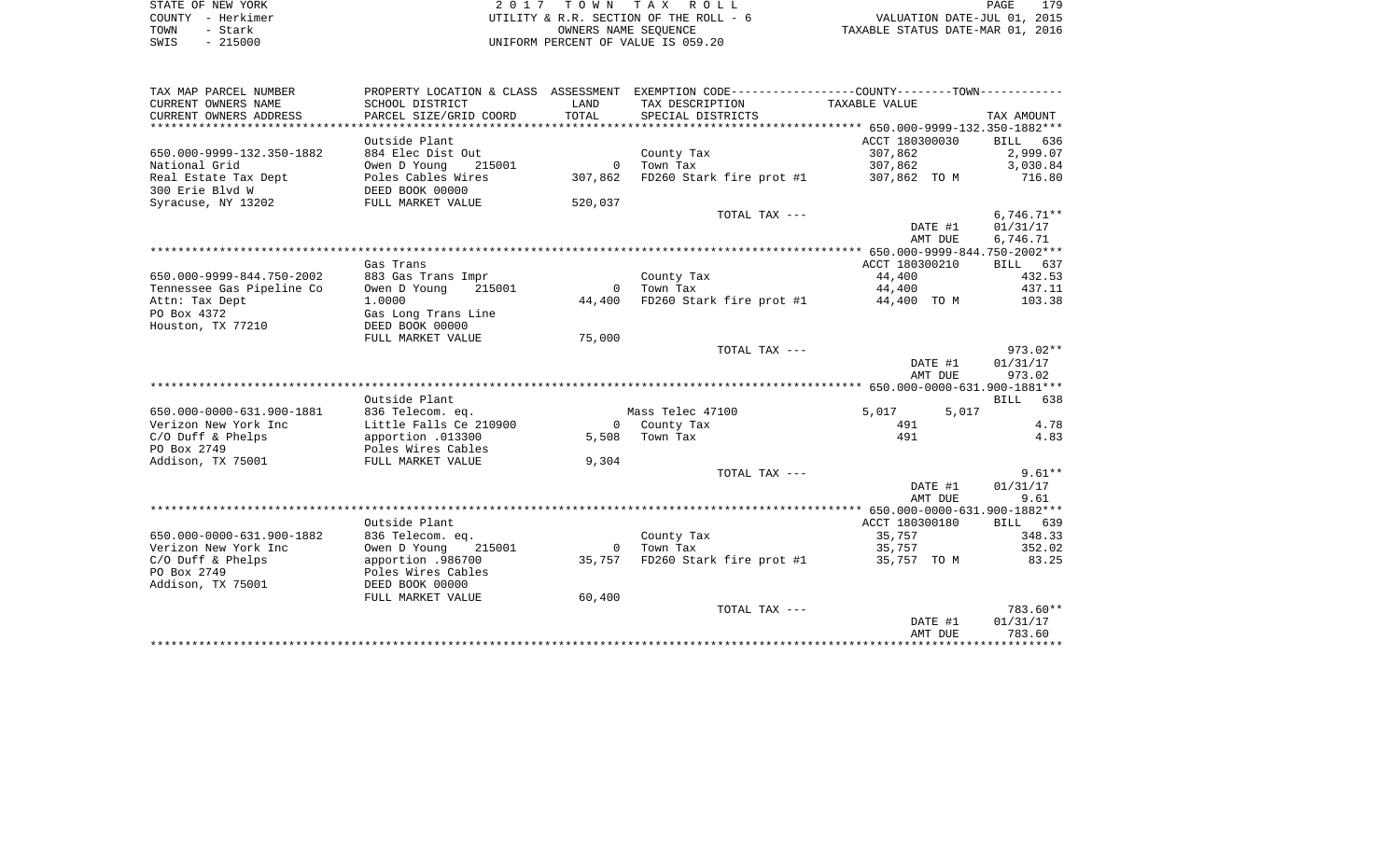STATE OF NEW YORK 2 0 1 7 T O W N T A X R O L L PAGE 180VALUATION DATE-JUL 01, 2015 TOWN - Stark TAXABLE STATUS DATE-MAR 01, 2016 CURRENT DATE 12/20/2016

COUNTY - Herkimer  $U$ TILITY & R.R. SECTION OF THE ROLL - 6

 $SWIS$  - 215000

#### R O L L S U B S E C T I O N - - T O T A L S

# \*\*\* S P E C I A L D I S T R I C T S U M M A R Y \*\*\*

| CODE                 | TOTAL                 | EXTENSION | EXTENSION | AD VALOREM | EXEMPT | TAXABLE  | TOTAL    |
|----------------------|-----------------------|-----------|-----------|------------|--------|----------|----------|
|                      | DISTRICT NAME PARCELS | TYPE      | VALUE     | VALUE      | AMOUNT | VALUE    | TAX      |
| FD260 Stark fire pro |                       | 9 TOTAL M |           | 2612,047   | 7,301  | 2604,746 | 6,064.69 |

### \*\*\* S C H O O L D I S T R I C T S U M M A R Y \*\*\*

| CODE   | DISTRICT NAME                    | TOTAL<br>ASSESSED<br>PARCELS<br>LAND |  | ASSESSED<br>TOTAL | <b>EXEMPT</b><br>AMOUNT | TOTAL<br>TAXABLE   |  |
|--------|----------------------------------|--------------------------------------|--|-------------------|-------------------------|--------------------|--|
|        |                                  |                                      |  |                   | STAR AMOUNT             | STAR TAXABLE       |  |
|        | Little Falls Central             | 3                                    |  | 11,242            | 5,116                   | 6,126              |  |
| 210900 | Owen D Young                     | 9                                    |  | 2612,047          | 7,301                   | 6,126<br>2,604,746 |  |
| 215001 |                                  |                                      |  |                   |                         | 2,604,746          |  |
|        | SUB-TOTAL                        | 12                                   |  | 2623,289          | 12,417                  | 2,610,872          |  |
|        | $S \cup B - T \cup T A L (CONT)$ |                                      |  |                   |                         | 2,610,872          |  |
|        | TOTAL                            | 12                                   |  | 2623,289          | 12,417                  | 2,610,872          |  |
|        | TO TAL (CONT)                    |                                      |  |                   |                         | 2,610,872          |  |

#### \*\*\* S Y S T E M C O D E S S U M M A R Y \*\*\*

# NO SYSTEM EXEMPTIONS AT THIS LEVEL

#### \*\*\* E X E M P T I O N S U M M A R Y \*\*\*

| CODE  | DESCRIPTION         | TOTAL<br>PARCELS | COUNTY           | TOWN             |
|-------|---------------------|------------------|------------------|------------------|
| 47100 | Mass Telec<br>тотаь |                  | 12,417<br>12,417 | 12,417<br>12,417 |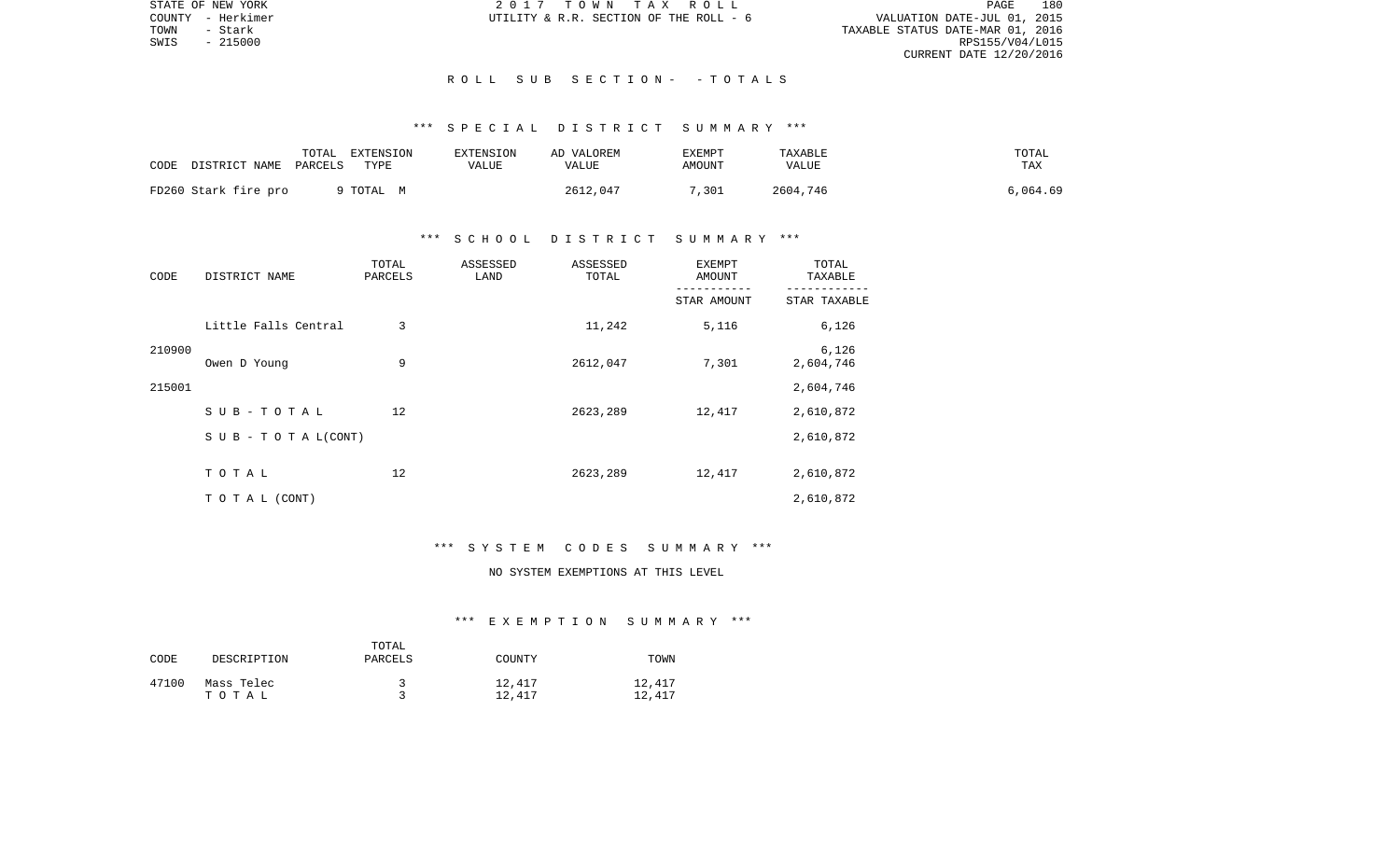|      | STATE OF NEW YORK | 2017 TOWN TAX ROLL                     | PAGE                             | 181 |
|------|-------------------|----------------------------------------|----------------------------------|-----|
|      | COUNTY - Herkimer | UTILITY & R.R. SECTION OF THE ROLL - 6 | VALUATION DATE-JUL 01, 2015      |     |
| TOWN | - Stark           |                                        | TAXABLE STATUS DATE-MAR 01, 2016 |     |
| SWIS | - 215000          |                                        | RPS155/V04/L015                  |     |
|      |                   |                                        | CURRENT DATE 12/20/2016          |     |
|      |                   |                                        |                                  |     |

#### R O L L S U B S E C T I O N - - T O T A L S

| ROLL       |                  | TOTAL   | ASSESSED | ASSESSED | EXEMPT      | TOTAL        | TOTAL       |
|------------|------------------|---------|----------|----------|-------------|--------------|-------------|
| <b>SEC</b> | DESCRIPTION      | PARCELS | LAND     | TOTAL    | AMOUNT      | TAXABLE      | TAX         |
|            |                  |         |          |          | STAR AMOUNT | STAR TAXABLE |             |
|            | County Tax       |         |          | 2623,289 | 12,417      | 2,610,872    | 25,434.06   |
|            | Town Tax         |         |          | 2623,289 | 12,417      | 2,610,872    | 25,703.51   |
|            | SPEC DIST TAXES  |         |          |          |             |              | 6,064.69    |
| 6          | UTILITIES & N.C. | 12      |          |          |             |              | 57, 202. 26 |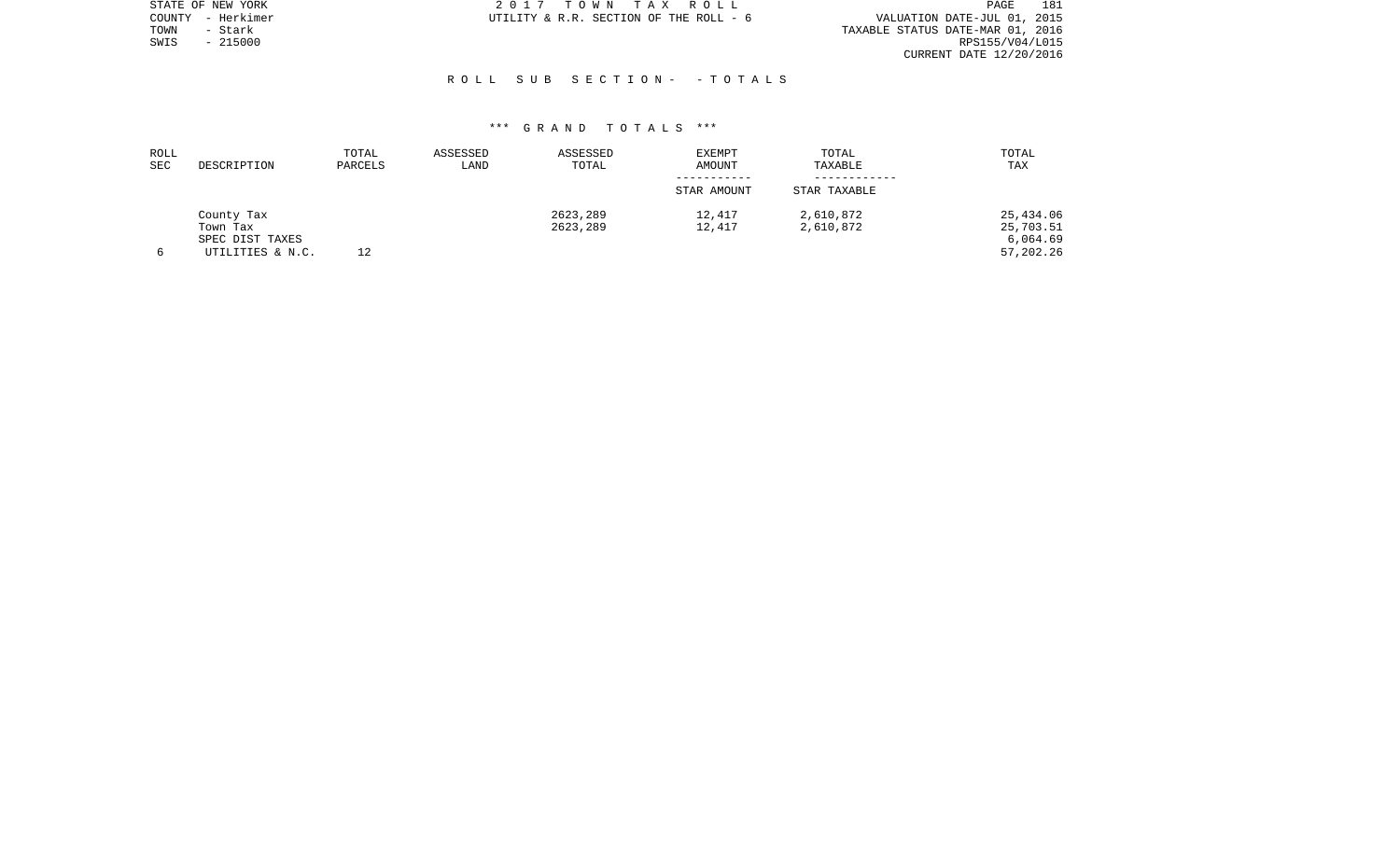STATE OF NEW YORK 2 0 1 7 T O W N T A X R O L L PAGE 182VALUATION DATE-JUL 01, 2015 TOWN - Stark TAXABLE STATUS DATE-MAR 01, 2016 CURRENT DATE 12/20/2016

COUNTY - Herkimer  $UTILLITY \& R.R.$  SECTION OF THE ROLL - 6

 $SWIS$  - 215000

#### R O L L S E C T I O N T O T A L S

# \*\*\* S P E C I A L D I S T R I C T S U M M A R Y \*\*\*

| CODE                 | DISTRICT NAME | TOTAL<br>PARCELS<br>TYPE | EXTENSION | <b>EXTENSION</b><br>VALUE | AD VALOREM<br>VALUE | EXEMPT<br>AMOUNT | TAXABLE<br><b>VALUE</b> | TOTAL<br>TAX |
|----------------------|---------------|--------------------------|-----------|---------------------------|---------------------|------------------|-------------------------|--------------|
| FD260 Stark fire pro |               | 9 TOTAL M                |           |                           | 2612,047            | 7,301            | 2604,746                | 6,064.69     |

### \*\*\* S C H O O L D I S T R I C T S U M M A R Y \*\*\*

| CODE   | DISTRICT NAME                    | TOTAL<br>ASSESSED<br>PARCELS<br>LAND |  | ASSESSED<br>TOTAL | <b>EXEMPT</b><br>AMOUNT | TOTAL<br>TAXABLE   |  |
|--------|----------------------------------|--------------------------------------|--|-------------------|-------------------------|--------------------|--|
|        |                                  |                                      |  |                   | STAR AMOUNT             | STAR TAXABLE       |  |
|        | Little Falls Central             | 3                                    |  | 11,242            | 5,116                   | 6,126              |  |
| 210900 | Owen D Young                     | 9                                    |  | 2612,047          | 7,301                   | 6,126<br>2,604,746 |  |
| 215001 |                                  |                                      |  |                   |                         | 2,604,746          |  |
|        | SUB-TOTAL                        | 12                                   |  | 2623,289          | 12,417                  | 2,610,872          |  |
|        | $S \cup B - T \cup T A L (CONT)$ |                                      |  |                   |                         | 2,610,872          |  |
|        | TOTAL                            | 12                                   |  | 2623,289          | 12,417                  | 2,610,872          |  |
|        | TO TAL (CONT)                    |                                      |  |                   |                         | 2,610,872          |  |

#### \*\*\* S Y S T E M C O D E S S U M M A R Y \*\*\*

# NO SYSTEM EXEMPTIONS AT THIS LEVEL

#### \*\*\* E X E M P T I O N S U M M A R Y \*\*\*

| CODE  | DESCRIPTION         | TOTAL<br>PARCELS | COUNTY           | TOWN             |
|-------|---------------------|------------------|------------------|------------------|
| 47100 | Mass Telec<br>тотаь |                  | 12,417<br>12,417 | 12,417<br>12,417 |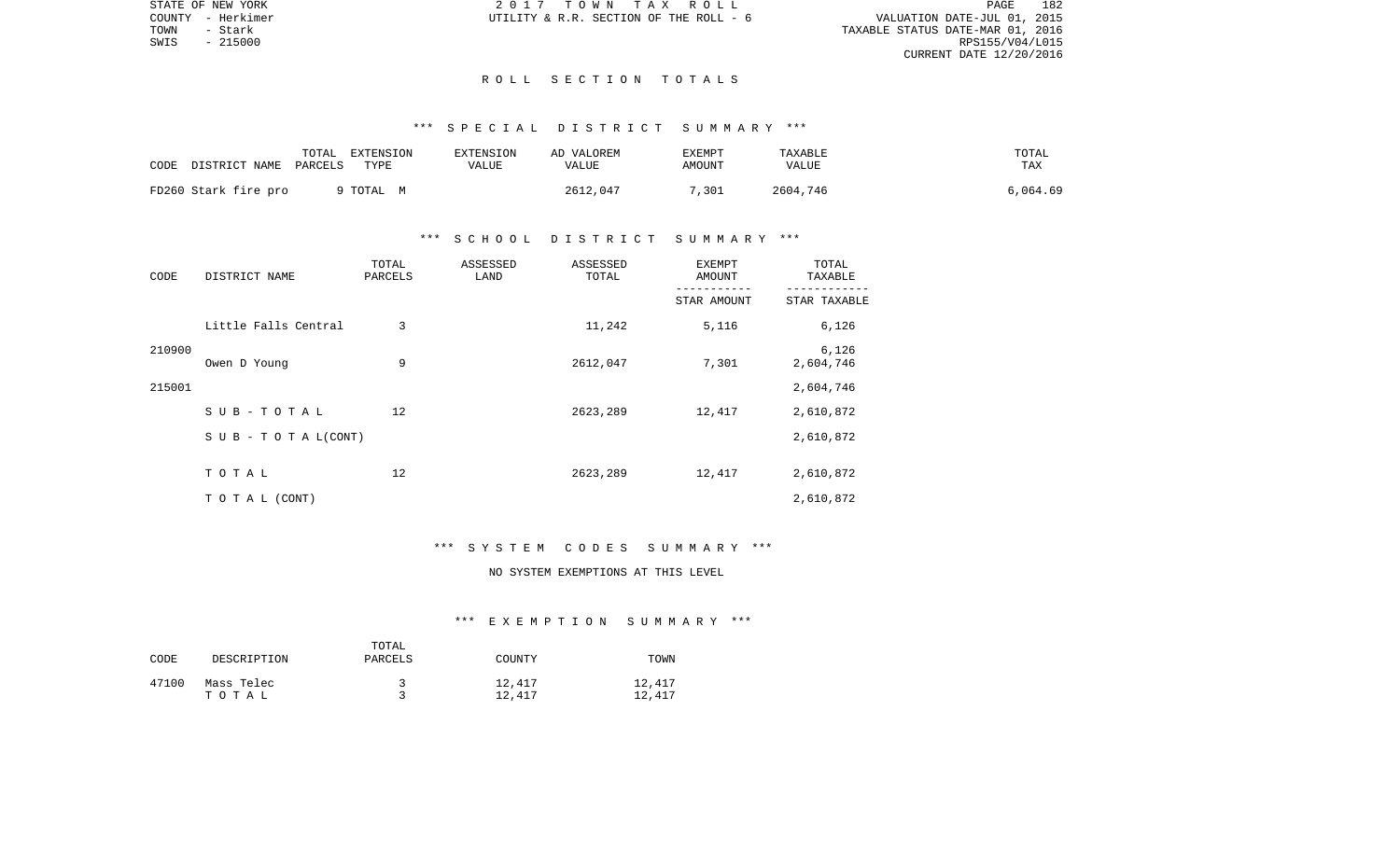|      | STATE OF NEW YORK | 2017 TOWN TAX ROLL                     | 183<br>PAGE                      |
|------|-------------------|----------------------------------------|----------------------------------|
|      | COUNTY - Herkimer | UTILITY & R.R. SECTION OF THE ROLL - 6 | VALUATION DATE-JUL 01, 2015      |
| TOWN | - Stark           |                                        | TAXABLE STATUS DATE-MAR 01, 2016 |
| SWIS | $-215000$         |                                        | RPS155/V04/L015                  |
|      |                   |                                        | CURRENT DATE 12/20/2016          |
|      |                   |                                        |                                  |

# \*\*\* G R A N D T O T A L S \*\*\*

R O L L S E C T I O N T O T A L S

| ROLL<br>SEC | DESCRIPTION                                                   | TOTAL<br>PARCELS | ASSESSED<br>LAND | ASSESSED<br>TOTAL    | <b>EXEMPT</b><br>AMOUNT | TOTAL<br>TAXABLE       | TOTAL<br>TAX                                    |
|-------------|---------------------------------------------------------------|------------------|------------------|----------------------|-------------------------|------------------------|-------------------------------------------------|
|             |                                                               |                  |                  |                      | STAR AMOUNT             | STAR TAXABLE           |                                                 |
|             | County Tax<br>Town Tax<br>SPEC DIST TAXES<br>UTILITIES & N.C. | 12               |                  | 2623,289<br>2623,289 | 12,417<br>12,417        | 2,610,872<br>2,610,872 | 25,434.06<br>25,703.51<br>6.064.69<br>57,202.26 |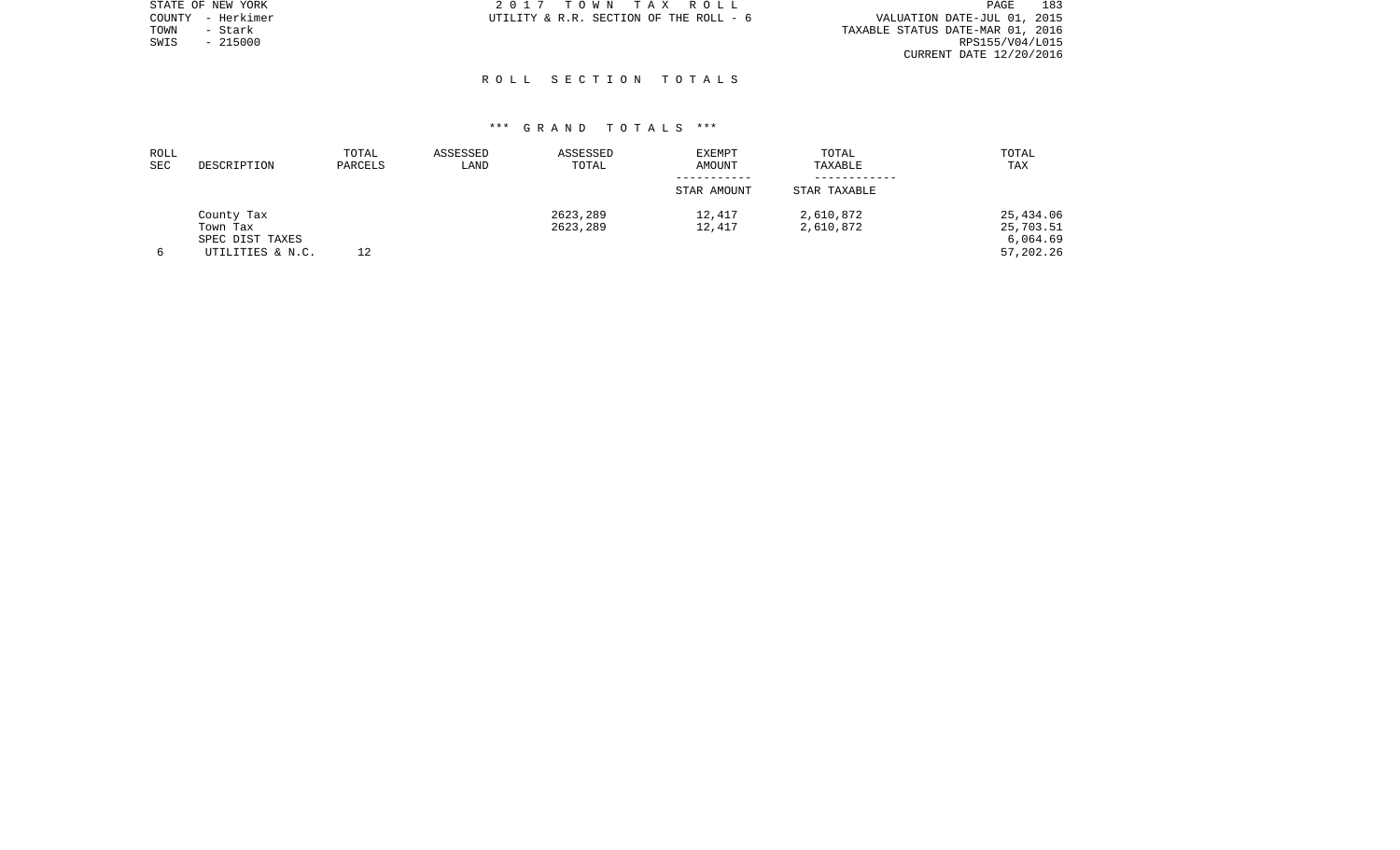STATE OF NEW YORK **EXECUTE:** A G ALL PAGE 1840 M ON TAX ROLL COUNTY - Herkimer WHOLLY EXEMPT SECTION OF THE ROLL - 8 VALUATION DATE-JUL 01, 2015 TOWN - Stark OWNERS NAME SEQUENCE TAXABLE STATUS DATE-MAR 01, 2016 SWIS - 215000 UNIFORM PERCENT OF VALUE IS 059.20

| TAX MAP PARCEL NUMBER                                                                                                                                                                                                                       |                           |          | PROPERTY LOCATION & CLASS ASSESSMENT EXEMPTION CODE---------------COUNTY-------TOWN---------- |                    |                      |
|---------------------------------------------------------------------------------------------------------------------------------------------------------------------------------------------------------------------------------------------|---------------------------|----------|-----------------------------------------------------------------------------------------------|--------------------|----------------------|
| CURRENT OWNERS NAME                                                                                                                                                                                                                         | SCHOOL DISTRICT           | LAND     | TAX DESCRIPTION                                                                               | TAXABLE VALUE      |                      |
| CURRENT OWNERS ADDRESS                                                                                                                                                                                                                      | PARCEL SIZE/GRID COORD    | TOTAL    | SPECIAL DISTRICTS                                                                             |                    | TAX AMOUNT           |
|                                                                                                                                                                                                                                             |                           |          |                                                                                               |                    |                      |
|                                                                                                                                                                                                                                             | State Route 80            |          |                                                                                               | ACCT 180012540     | BILL 640             |
| $141.6 - 1 - 23$                                                                                                                                                                                                                            | 612 School                |          | SCHOOL DST 13800                                                                              | 296,800<br>296,800 |                      |
| Central School Owen D. Young Owen D Young 215001 7,000 County Tax                                                                                                                                                                           |                           |          |                                                                                               | 0.00               | 0.00                 |
| 2316 State Route 80                                                                                                                                                                                                                         | FRNT 420.00 DPTH 90.00    |          | 296,800 Town Tax                                                                              | 0.00               | 0.00                 |
| PO Box 125<br>Van Hornesville, NY 13475<br>EAST-0404636 NRTH-1480486                                                                                                                                                                        |                           |          | FD260 Stark fire prot #1<br>$1296,800$ EX                                                     | 0 TO M             |                      |
|                                                                                                                                                                                                                                             | FULL MARKET VALUE         |          | 501,351 WD300 Stark Water District 296,800 TO M<br>TOTAL TAX ---                              |                    | 511.43<br>$511.43**$ |
|                                                                                                                                                                                                                                             |                           |          |                                                                                               | DATE #1            | 01/31/17             |
|                                                                                                                                                                                                                                             |                           |          |                                                                                               | AMT DUE            | 511.43               |
|                                                                                                                                                                                                                                             |                           |          |                                                                                               |                    |                      |
|                                                                                                                                                                                                                                             | Off State Route 80        |          |                                                                                               | ACCT 180014120     | BILL 641             |
| $141.6 - 1 - 24$                                                                                                                                                                                                                            | 330 Vacant comm           |          | SCHOOL DST 13800                                                                              | 1,200 1,200        |                      |
| Central School Owen D. Young Owen D Young                                                                                                                                                                                                   |                           |          | 215001 1,200 County Tax                                                                       | 0.00               | 0.00                 |
| 2316 State Route 80                                                                                                                                                                                                                         | Tennants                  |          | $1,200$ Town Tax                                                                              | 0.00               | 0.00                 |
| PO Box 125                                                                                                                                                                                                                                  | V1 1 A.                   |          | FD260 Stark fire prot #1                                                                      | 0 TO M             |                      |
| Van Hornesville, NY 13475                                                                                                                                                                                                                   | ACRES 1.30                |          | 1,200 EX                                                                                      |                    |                      |
|                                                                                                                                                                                                                                             | EAST-0405146 NRTH-1480810 |          | WD300 Stark Water District 1,200 TO M                                                         |                    | 2.07                 |
|                                                                                                                                                                                                                                             | FULL MARKET VALUE         | 2,027    |                                                                                               |                    |                      |
|                                                                                                                                                                                                                                             |                           |          | TOTAL TAX ---                                                                                 |                    | $2.07**$             |
|                                                                                                                                                                                                                                             |                           |          |                                                                                               | DATE #1<br>AMT DUE | 01/31/17<br>2.07     |
|                                                                                                                                                                                                                                             |                           |          |                                                                                               |                    |                      |
|                                                                                                                                                                                                                                             | Off State Route 80        |          |                                                                                               | ACCT 180009750     |                      |
| $141.6 - 1 - 25$                                                                                                                                                                                                                            | 330 Vacant comm           |          | MUN OWNED 13100                                                                               | 100 100            |                      |
| Central School Owen D. Young Owen D Young                                                                                                                                                                                                   | 215001                    |          |                                                                                               | 0.00               | 0.00                 |
| 2316 State Route 80                                                                                                                                                                                                                         | Tennants                  |          | 100 County Tax<br>100 Town Tax                                                                | 0.00               | 0.00                 |
| PO Box 125                                                                                                                                                                                                                                  | R1                        |          | FD260 Stark fire prot #1 0 TO M                                                               |                    |                      |
| Van Hornesville, NY 13475                                                                                                                                                                                                                   | FRNT 130.00 DPTH 220.00   |          | 100 EX                                                                                        |                    |                      |
|                                                                                                                                                                                                                                             | EAST-0405168 NRTH-1480662 |          |                                                                                               |                    |                      |
|                                                                                                                                                                                                                                             | FULL MARKET VALUE         | 169      |                                                                                               |                    |                      |
|                                                                                                                                                                                                                                             |                           |          | TOTAL TAX $---$                                                                               |                    | $0.00**$             |
|                                                                                                                                                                                                                                             |                           |          |                                                                                               |                    |                      |
|                                                                                                                                                                                                                                             | State Route 80            |          |                                                                                               | ACCT 180012390     | BILL 642             |
| $141.6 - 1 - 27$                                                                                                                                                                                                                            | 612 School                |          | SCHOOL DST 13800                                                                              | 2749,000 2749,000  |                      |
| Central School Owen D. Young Owen D Young                                                                                                                                                                                                   |                           |          | 215001 11,900 County Tax                                                                      | 0.00               | 0.00                 |
|                                                                                                                                                                                                                                             |                           |          | 2749,000 Town Tax                                                                             | 0.00               | 0.00                 |
|                                                                                                                                                                                                                                             |                           |          | FD260 Stark fire prot #1                                                                      | 0 TO M             |                      |
| $\begin{tabular}{lllllllllllll} \textbf{2316 State Route 80} & \textbf{ACRES} & \textbf{6.50} \\ \textbf{PO Box 125} & \textbf{EAST-0404782 NRTH-1480232} \\ \textbf{Van Hornesville, NY 13475} & \textbf{FULL MARKET VALUE} \end{tabular}$ |                           | 4643,581 | 2749,000 EX                                                                                   |                    |                      |
|                                                                                                                                                                                                                                             |                           |          | WD300 Stark Water District 2749,000 TO M                                                      |                    | 4,736.91             |
|                                                                                                                                                                                                                                             |                           |          | TOTAL TAX ---                                                                                 |                    | 4,736.91**           |
|                                                                                                                                                                                                                                             |                           |          |                                                                                               | DATE #1            | 01/31/17             |
|                                                                                                                                                                                                                                             |                           |          |                                                                                               | AMT DUE            | 4,736.91             |
|                                                                                                                                                                                                                                             |                           |          |                                                                                               |                    |                      |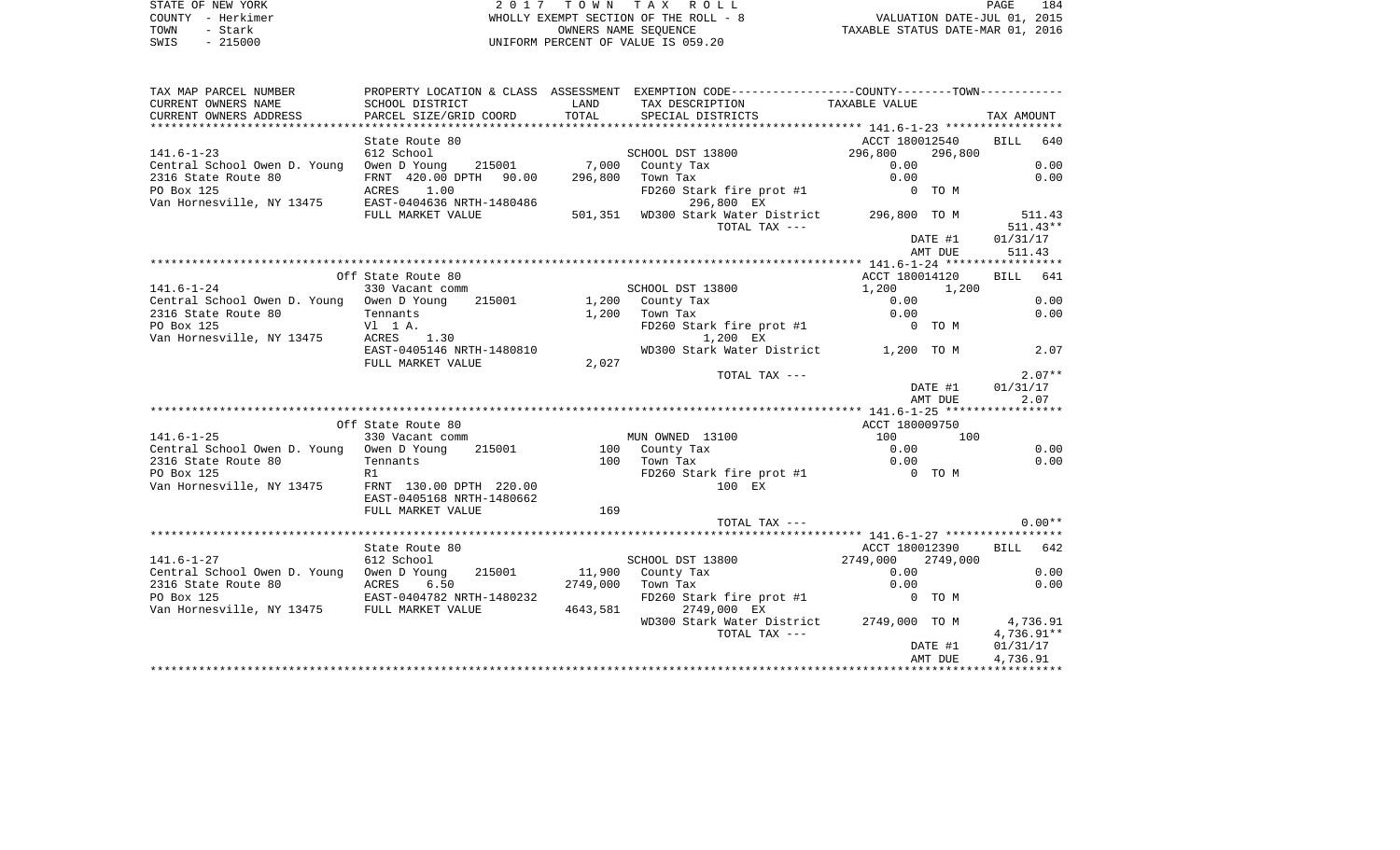| STATE OF NEW YORK<br>COUNTY - Herkimer<br>TOWN - Stark |                                                                                                                                                                                                                                                         |        | $\begin{tabular}{ccccc} 2 & 0 & 1 & 7 & T & 0 & W & N & T & A & X & R & O & L & L \\ \hline \texttt{WHOLLY EXEMPT SECTION OF THE ROLL} & - & 8 & & & \texttt{VALUATION DATE-JUL} & 01, & 2015 \\ & & & & & & \texttt{OWNERS NAME SEQUENCE} & & & \texttt{TAXABLE STATUS DATE-MAR} & 01, & 2016 \\ & & & & & & \texttt{IMIFCOM DEPORTENT OF VINTER} & TGL C C C C C C C \\ \end{tabular}$ |                 |              |            |          |
|--------------------------------------------------------|---------------------------------------------------------------------------------------------------------------------------------------------------------------------------------------------------------------------------------------------------------|--------|------------------------------------------------------------------------------------------------------------------------------------------------------------------------------------------------------------------------------------------------------------------------------------------------------------------------------------------------------------------------------------------|-----------------|--------------|------------|----------|
| SWIS - 215000                                          |                                                                                                                                                                                                                                                         |        | UNIFORM PERCENT OF VALUE IS 059.20                                                                                                                                                                                                                                                                                                                                                       |                 |              |            |          |
|                                                        |                                                                                                                                                                                                                                                         |        |                                                                                                                                                                                                                                                                                                                                                                                          |                 |              |            |          |
|                                                        |                                                                                                                                                                                                                                                         |        |                                                                                                                                                                                                                                                                                                                                                                                          |                 |              |            |          |
| CURRENT OWNERS ADDRESS                                 | PARCEL SIZE/GRID COORD TOTAL                                                                                                                                                                                                                            |        | SPECIAL DISTRICTS                                                                                                                                                                                                                                                                                                                                                                        |                 |              | TAX AMOUNT |          |
|                                                        | State Route 80                                                                                                                                                                                                                                          |        |                                                                                                                                                                                                                                                                                                                                                                                          | ACCT 180001650  |              |            |          |
| 134.3-1-38.1                                           | 682 Rec facility                                                                                                                                                                                                                                        |        | NON PROF 9 25300                                                                                                                                                                                                                                                                                                                                                                         | 23,300 23,300   |              |            |          |
|                                                        |                                                                                                                                                                                                                                                         |        |                                                                                                                                                                                                                                                                                                                                                                                          | 0.00            |              |            | 0.00     |
|                                                        |                                                                                                                                                                                                                                                         |        |                                                                                                                                                                                                                                                                                                                                                                                          |                 |              |            | 0.00     |
|                                                        | Community Corp<br>Community Corp (1992) Arec Lacifley<br>23,300 County Tax<br>23,300 Town Tax<br>23,300 Town Tax<br>23,300 Town Tax<br>FD260 Stark fire prot #1<br>FRNT 3350.00 DPTH<br>ACRES 73.40                                                     |        | Town Tax 0.00<br>FD260 Stark fire prot #1 0 0 TO M<br>23,300 EX                                                                                                                                                                                                                                                                                                                          |                 |              |            |          |
|                                                        | EAST-0407737 NRTH-1481823<br>DEED BOOK 00554 PG-00225                                                                                                                                                                                                   |        |                                                                                                                                                                                                                                                                                                                                                                                          |                 |              |            |          |
|                                                        | FULL MARKET VALUE                                                                                                                                                                                                                                       | 39,358 |                                                                                                                                                                                                                                                                                                                                                                                          |                 |              |            |          |
|                                                        |                                                                                                                                                                                                                                                         |        | TOTAL TAX ---                                                                                                                                                                                                                                                                                                                                                                            |                 |              |            | $0.00**$ |
|                                                        |                                                                                                                                                                                                                                                         |        |                                                                                                                                                                                                                                                                                                                                                                                          |                 |              |            |          |
|                                                        |                                                                                                                                                                                                                                                         |        |                                                                                                                                                                                                                                                                                                                                                                                          |                 |              |            |          |
|                                                        |                                                                                                                                                                                                                                                         |        |                                                                                                                                                                                                                                                                                                                                                                                          |                 |              |            |          |
|                                                        |                                                                                                                                                                                                                                                         |        |                                                                                                                                                                                                                                                                                                                                                                                          |                 |              |            |          |
|                                                        |                                                                                                                                                                                                                                                         |        |                                                                                                                                                                                                                                                                                                                                                                                          |                 |              |            |          |
|                                                        | State Route 80<br>464 Office bldg.<br>Tommunity Corp Office Bld Owen D Young 215001<br>PO Box 16<br>200 Box 16<br>200 Box 16<br>200 Box 16<br>200 Box 16<br>20.00 Down Tax<br>219,300 Tom D View Tax<br>219,300 Tom D Conty Tax<br>219,300 Tom D Con    |        |                                                                                                                                                                                                                                                                                                                                                                                          |                 |              |            |          |
|                                                        |                                                                                                                                                                                                                                                         |        |                                                                                                                                                                                                                                                                                                                                                                                          |                 |              |            |          |
|                                                        |                                                                                                                                                                                                                                                         |        |                                                                                                                                                                                                                                                                                                                                                                                          |                 |              |            |          |
|                                                        |                                                                                                                                                                                                                                                         |        |                                                                                                                                                                                                                                                                                                                                                                                          |                 | DATE #1      | 01/31/17   |          |
|                                                        |                                                                                                                                                                                                                                                         |        |                                                                                                                                                                                                                                                                                                                                                                                          |                 | AMT DUE      |            | 240.03   |
|                                                        |                                                                                                                                                                                                                                                         |        |                                                                                                                                                                                                                                                                                                                                                                                          |                 |              |            |          |
|                                                        | State Route 80                                                                                                                                                                                                                                          |        |                                                                                                                                                                                                                                                                                                                                                                                          | ACCT 180012360  |              |            |          |
|                                                        |                                                                                                                                                                                                                                                         |        |                                                                                                                                                                                                                                                                                                                                                                                          | 59,800 59,800   |              |            |          |
|                                                        |                                                                                                                                                                                                                                                         |        |                                                                                                                                                                                                                                                                                                                                                                                          |                 | 0.00         |            | 0.00     |
|                                                        |                                                                                                                                                                                                                                                         |        |                                                                                                                                                                                                                                                                                                                                                                                          | $0.00$<br>0 TOM |              |            | 0.00     |
|                                                        | State Route 80<br>141.6-1-12 662 Police/fire<br>Community Corporation 0wen D Young 215001 5,000 County Tax<br>PO Box 16 FRNT 100.00 DPTH 135.00 59,800 Town Tax<br>Van Hornesville, NY 13475 EAST-0403336 NRTH-1479482 FD260 Stark fir                  |        | FD260 Stark fire prot #1                                                                                                                                                                                                                                                                                                                                                                 |                 |              |            |          |
|                                                        |                                                                                                                                                                                                                                                         |        |                                                                                                                                                                                                                                                                                                                                                                                          |                 |              |            |          |
|                                                        |                                                                                                                                                                                                                                                         |        | WD300 Stark Water District 0 TO M<br>59,800 EX                                                                                                                                                                                                                                                                                                                                           |                 |              |            |          |
|                                                        |                                                                                                                                                                                                                                                         |        | TOTAL TAX ---                                                                                                                                                                                                                                                                                                                                                                            |                 |              |            | $0.00**$ |
|                                                        | State Route 80                                                                                                                                                                                                                                          |        |                                                                                                                                                                                                                                                                                                                                                                                          | ACCT 180012240  |              | BILL 644   |          |
|                                                        |                                                                                                                                                                                                                                                         |        |                                                                                                                                                                                                                                                                                                                                                                                          | 3,000 3,000     |              |            |          |
|                                                        |                                                                                                                                                                                                                                                         |        |                                                                                                                                                                                                                                                                                                                                                                                          |                 |              |            | 0.00     |
|                                                        |                                                                                                                                                                                                                                                         |        |                                                                                                                                                                                                                                                                                                                                                                                          |                 |              |            | 0.00     |
|                                                        |                                                                                                                                                                                                                                                         |        |                                                                                                                                                                                                                                                                                                                                                                                          |                 |              |            |          |
|                                                        |                                                                                                                                                                                                                                                         |        |                                                                                                                                                                                                                                                                                                                                                                                          |                 |              |            |          |
|                                                        | 141.6-1-29<br>Community Corporation (13475 MON PROF 9 25300 3,000 3,000 3,000 3,000 3,000 3,000 3,000 3,000 3,000<br>PO Box 16 Town Green (1479817 590 PARTH-1479817 EX 0.00 EX EDED BOOK 00000 WHTH-1479817 MON PROF 9 25300 3,00<br>FULL MARKET VALUE | 5,068  | WD300 Stark Water District 3,000 TO M                                                                                                                                                                                                                                                                                                                                                    |                 |              |            | 5.17     |
|                                                        |                                                                                                                                                                                                                                                         |        | TOTAL TAX ---                                                                                                                                                                                                                                                                                                                                                                            |                 |              |            | $5.17**$ |
|                                                        |                                                                                                                                                                                                                                                         |        |                                                                                                                                                                                                                                                                                                                                                                                          |                 | DATE #1      | 01/31/17   |          |
|                                                        |                                                                                                                                                                                                                                                         |        |                                                                                                                                                                                                                                                                                                                                                                                          |                 | AMT DUE 5.17 |            |          |

AMT DUE 5.17 \*\*\*\*\*\*\*\*\*\*\*\*\*\*\*\*\*\*\*\*\*\*\*\*\*\*\*\*\*\*\*\*\*\*\*\*\*\*\*\*\*\*\*\*\*\*\*\*\*\*\*\*\*\*\*\*\*\*\*\*\*\*\*\*\*\*\*\*\*\*\*\*\*\*\*\*\*\*\*\*\*\*\*\*\*\*\*\*\*\*\*\*\*\*\*\*\*\*\*\*\*\*\*\*\*\*\*\*\*\*\*\*\*\*\*\*\*\*\*\*\*\*\*\*\*\*\*\*\*\*\*\*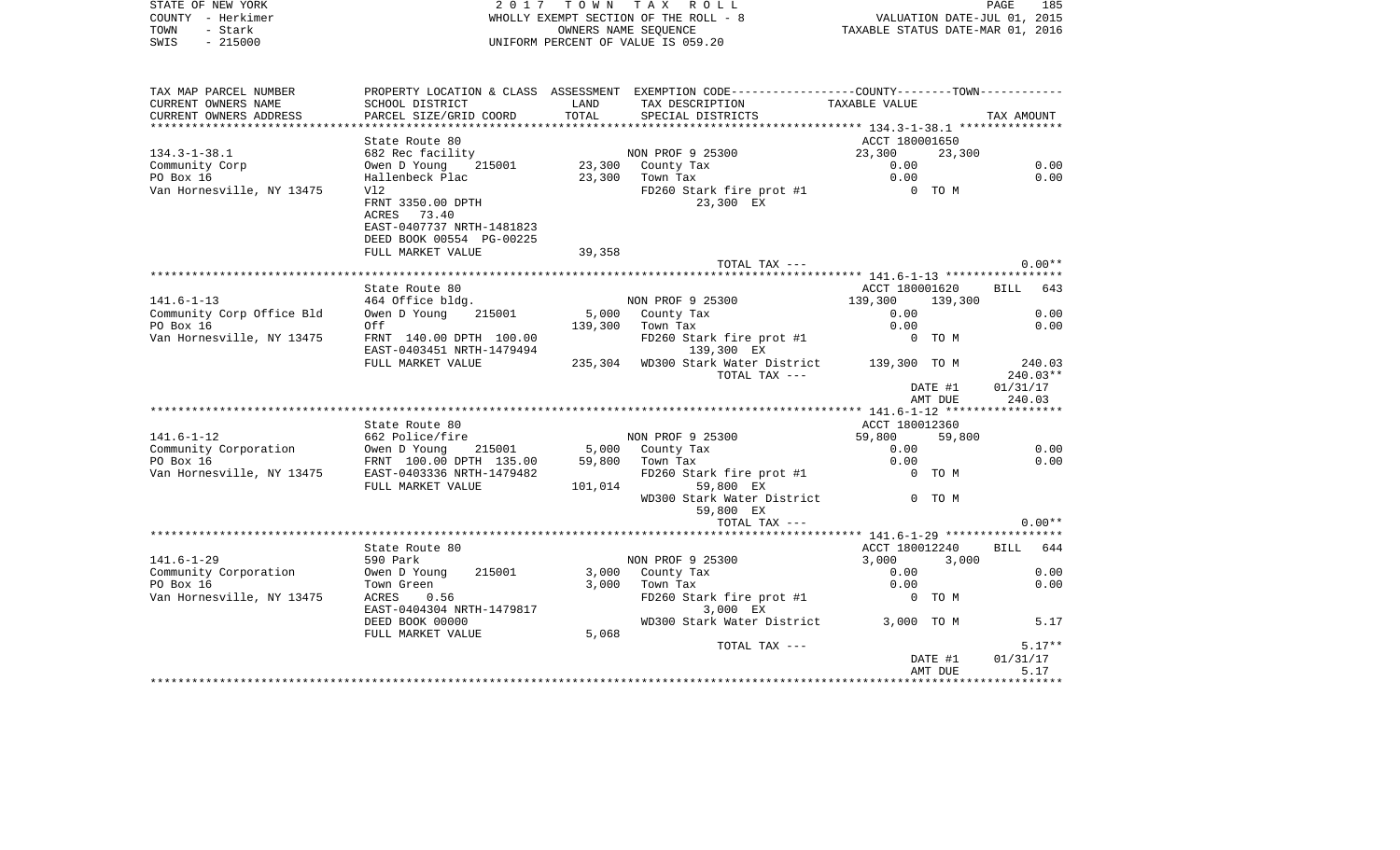STATE OF NEW YORK 2 0 1 7 T O W N T A X R O L L PAGE 186COUNTY - Herkimer WHOLLY EXEMPT SECTION OF THE ROLL - 8 VALUATION DATE-JUL 01, 2015 TOWN - Stark OWNERS NAME SEQUENCE TAXABLE STATUS DATE-MAR 01, 2016 SWIS - 215000 UNIFORM PERCENT OF VALUE IS 059.20

| TAX MAP PARCEL NUMBER                               |                                          |        | PROPERTY LOCATION & CLASS ASSESSMENT EXEMPTION CODE---------------COUNTY-------TOWN---------- |                  |                    |
|-----------------------------------------------------|------------------------------------------|--------|-----------------------------------------------------------------------------------------------|------------------|--------------------|
| CURRENT OWNERS NAME                                 | SCHOOL DISTRICT                          | LAND   | TAX DESCRIPTION                                                                               | TAXABLE VALUE    |                    |
| CURRENT OWNERS ADDRESS                              | PARCEL SIZE/GRID COORD                   | TOTAL  | SPECIAL DISTRICTS                                                                             |                  | TAX AMOUNT         |
|                                                     |                                          |        |                                                                                               |                  |                    |
|                                                     | State Route 80                           |        |                                                                                               | ACCT 180012600   | <b>BILL</b><br>645 |
| $141.6 - 1 - 43$                                    | 620 Religious                            |        | NON PROF 9 25300 135,900                                                                      | 135,900          |                    |
| Community Corporation                               | Owen D Young 215001 3,500 County Tax     |        |                                                                                               | 0.00             | 0.00               |
| PO Box 16                                           | FRNT 40.00 DPTH 66.00                    |        | 135,900 Town Tax                                                                              | 0.00             | 0.00               |
| Van Hornesville, NY 13475                           | EAST-0403964 NRTH-1479634                |        | FD260 Stark fire prot #1 0 TO M                                                               |                  |                    |
|                                                     | FULL MARKET VALUE                        |        | 229,561 135,900 EX                                                                            |                  |                    |
|                                                     |                                          |        | WD300 Stark Water District 135,900 TO M                                                       |                  | 234.17             |
|                                                     |                                          |        | TOTAL TAX ---                                                                                 |                  | 234.17**           |
|                                                     |                                          |        |                                                                                               | DATE #1          | 01/31/17           |
|                                                     |                                          |        |                                                                                               | AMT DUE          | 234.17             |
|                                                     |                                          |        |                                                                                               |                  |                    |
|                                                     | State Route 80                           |        |                                                                                               | ACCT 180012480   | BILL 646           |
| $141.6 - 1 - 44$                                    | 314 Rural vac<10                         |        | NON PROF 9 25300                                                                              | 6,100<br>6,100   |                    |
| Community Corporation                               | Owen D Young                             |        | 215001 6,100 County Tax                                                                       | 0.00             | 0.00               |
| PO Box 16                                           | ACRES<br>3.30                            |        | $6,100$ Town Tax                                                                              | 0.00             | 0.00               |
| Van Hornesville, NY 13475                           | EAST-0403770 NRTH-1479466                |        | FD260 Stark fire prot #1                                                                      | $0$ TOM          |                    |
|                                                     | DEED BOOK 564<br>PG-00541                |        | 6,100 EX                                                                                      |                  |                    |
|                                                     | FULL MARKET VALUE                        |        | 10,304 WD300 Stark Water District                                                             | 6,100 TO M       | 10.51              |
|                                                     |                                          |        | TOTAL TAX ---                                                                                 |                  | $10.51**$          |
|                                                     |                                          |        |                                                                                               | DATE #1          | 01/31/17           |
|                                                     |                                          |        |                                                                                               | AMT DUE          | 10.51              |
|                                                     |                                          |        |                                                                                               |                  |                    |
|                                                     | State Route 168                          |        |                                                                                               | ACCT 180013350   |                    |
| $127.4 - 1 - 25$                                    | 210 1 Family Res                         |        | WDRL/FORCL 29700                                                                              | 41,900<br>41,900 |                    |
| Herron Nancy C                                      | 215001<br>Owen D Young                   |        | 5,200 County Tax                                                                              | 0.00             | 0.00               |
| RD <sub>2</sub>                                     | County Resolution 246                    |        | 41,900 Town Tax                                                                               | 0.00             | 0.00               |
| Mohawk, NY 13407                                    | R1.3/4 A                                 |        | FD260 Stark fire prot #1 0 TO M                                                               |                  |                    |
|                                                     | FRNT 320.00 DPTH 185.00                  |        | 41,900 EX                                                                                     |                  |                    |
|                                                     | EAST-0390495 NRTH-1499936                |        |                                                                                               |                  |                    |
|                                                     | DEED BOOK 805<br>PG-533                  |        |                                                                                               |                  |                    |
|                                                     | FULL MARKET VALUE                        | 70,777 |                                                                                               |                  |                    |
|                                                     |                                          |        | TOTAL TAX ---                                                                                 |                  | $0.00**$           |
|                                                     |                                          |        |                                                                                               |                  |                    |
|                                                     | Cemetery Rd                              |        |                                                                                               | ACCT 180012450   | BILL 647           |
| $141.6 - 1 - 19$                                    | 620 Religious                            |        | NON PROF 9 25300                                                                              | 164,300 164,300  |                    |
| Methodist Society <b>Owen</b> D Young               |                                          |        | 215001 4,500 County Tax                                                                       | 0.00             | 0.00               |
| PO Box 111                                          | FRNT 229.00 DPTH 130.00 164,300 Town Tax |        |                                                                                               | 0.00             | 0.00               |
| Van Hornesville, NY 13475 EAST-0404079 NRTH-1479850 |                                          |        | FD260 Stark fire prot #1                                                                      | O TOM            |                    |
|                                                     | FULL MARKET VALUE                        |        | 277,534 164,300 EX                                                                            |                  |                    |
|                                                     |                                          |        | WD300 Stark Water District 164,300 TO M                                                       |                  | 283.11             |
|                                                     |                                          |        | TOTAL TAX ---                                                                                 |                  | 283.11**           |
|                                                     |                                          |        |                                                                                               | DATE #1          | 01/31/17           |
|                                                     |                                          |        |                                                                                               | AMT DUE          | 283.11             |
|                                                     |                                          |        |                                                                                               |                  |                    |
|                                                     |                                          |        |                                                                                               |                  |                    |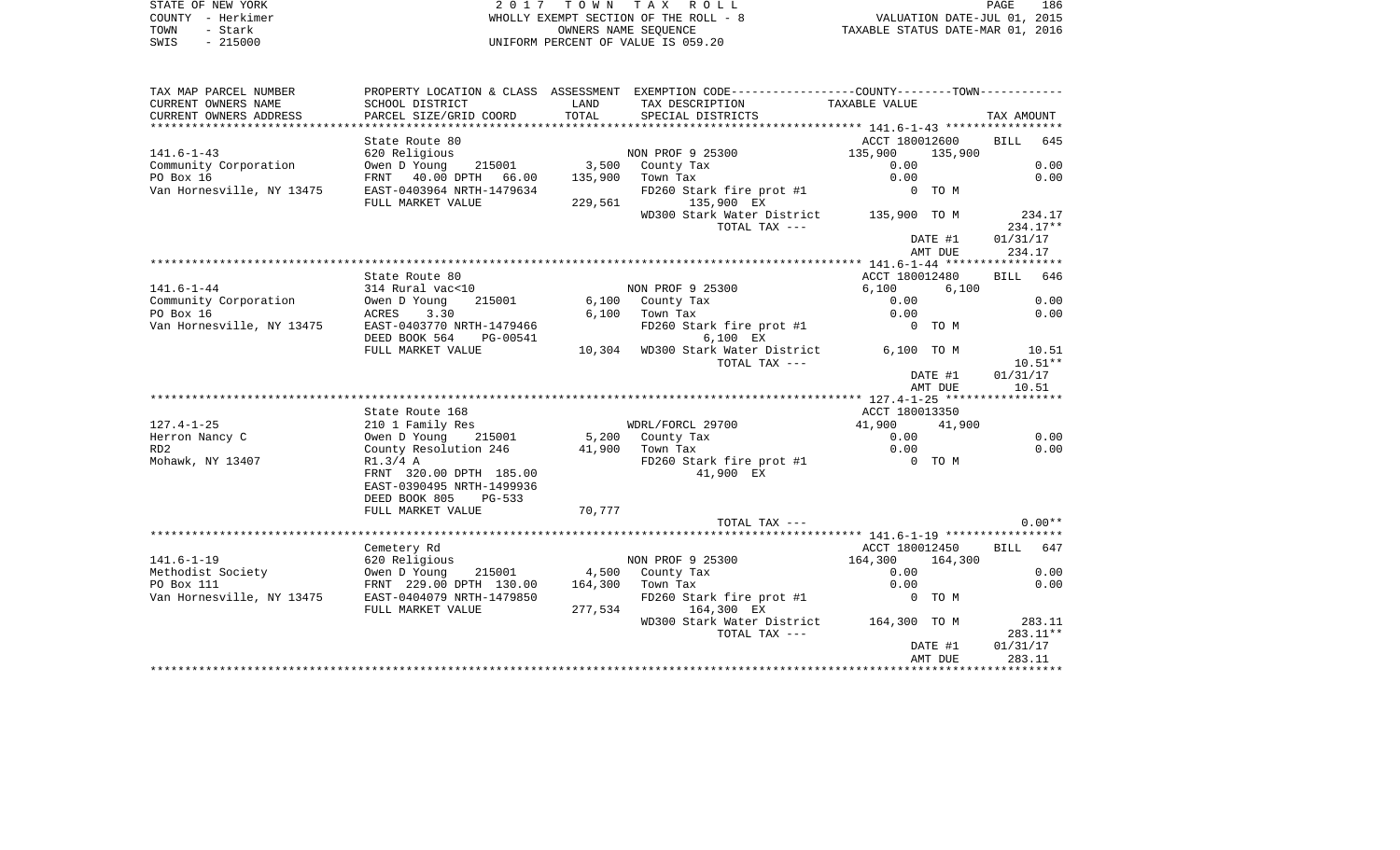STATE OF NEW YORK 2 0 1 7 T O W N T A X R O L L PAGE 187COUNTY - Herkimer WHOLLY EXEMPT SECTION OF THE ROLL - 8 VALUATION DATE-JUL 01, 2015 TOWN - Stark OWNERS NAME SEQUENCE TAXABLE STATUS DATE-MAR 01, 2016 SWIS - 215000 UNIFORM PERCENT OF VALUE IS 059.20

TAX MAP PARCEL NUMBER PROPERTY LOCATION & CLASS ASSESSMENT EXEMPTION CODE------------------COUNTY--------TOWN------------ CURRENT OWNERS NAME SCHOOL DISTRICT LAND TAX DESCRIPTION TAXABLE VALUECURRENT OWNERS ADDRESS PARCEL SIZE/GRID COORD TOTAL SPECIAL DISTRICTS TAX AMOUNT \*\*\*\*\*\*\*\*\*\*\*\*\*\*\*\*\*\*\*\*\*\*\*\*\*\*\*\*\*\*\*\*\*\*\*\*\*\*\*\*\*\*\*\*\*\*\*\*\*\*\*\*\*\*\*\*\*\*\*\*\*\*\*\*\*\*\*\*\*\*\*\*\*\*\*\*\*\*\*\*\*\*\*\*\*\*\*\*\*\*\*\*\*\*\*\*\*\*\*\*\*\*\* 134.4-1-71 \*\*\*\*\*\*\*\*\*\*\*\*\*\*\*\*\*Wagner Hill Rd **ACCT** 180012120 134.4-1-71 941 SOL reforest MUN OWNED 13100 47,500 47,500 New York State Owen D Young 215001 47,500 County Tax 0.00 0.00 Smith Office Bldg 206.83 A 47,500 Town Tax 0.00 0.00 Albany, NY 12236 ACRES 228.40 FD260 Stark fire prot #1 0 TO M EAST-0416350 NRTH-1481255 47,500 EX FULL MARKET VALUE 80,236 TOTAL TAX  $---$  0.00\*\* \*\*\*\*\*\*\*\*\*\*\*\*\*\*\*\*\*\*\*\*\*\*\*\*\*\*\*\*\*\*\*\*\*\*\*\*\*\*\*\*\*\*\*\*\*\*\*\*\*\*\*\*\*\*\*\*\*\*\*\*\*\*\*\*\*\*\*\*\*\*\*\*\*\*\*\*\*\*\*\*\*\*\*\*\*\*\*\*\*\*\*\*\*\*\*\*\*\*\*\*\*\*\* 134.4-1-72 \*\*\*\*\*\*\*\*\*\*\*\*\*\*\*\*\* Wagner Hill Rd ACCT 180012210 134.4-1-72 941 SOL reforest MUN OWNED 13100 36,200 36,200 New York State Owen D Young 215001 36,200 County Tax 0.00 0.00 Smith Office Bldg 221.16a 36,200 Town Tax 0.00 0.00 Albany, NY 12236 ACRES 189.00 FD260 Stark fire prot #1 0 TO M EAST-0417674 NRTH-1482534 36,200 EX FULL MARKET VALUE 61,149 TOTAL TAX  $---$  0.00\*\* \*\*\*\*\*\*\*\*\*\*\*\*\*\*\*\*\*\*\*\*\*\*\*\*\*\*\*\*\*\*\*\*\*\*\*\*\*\*\*\*\*\*\*\*\*\*\*\*\*\*\*\*\*\*\*\*\*\*\*\*\*\*\*\*\*\*\*\*\*\*\*\*\*\*\*\*\*\*\*\*\*\*\*\*\*\*\*\*\*\*\*\*\*\*\*\*\*\*\*\*\*\*\* 141.5-1-1 \*\*\*\*\*\*\*\*\*\*\*\*\*\*\*\*\*\* Chyle Rd ACCT 180012420 141.5-1-1 932 Forest s532b MUN OWNED 13100 91,300 91,300 New York State Hatchery 0 Owen D Young 215001 7,500 County Tax 0.00 0.00 0.00 0.00 Smith Office Bldg Van Hornesville Fish 91,300 Town Tax 0.00 0.00 Albany, NY 12236 Hatchery Hatchery FD260 Stark fire prot #1 0 TO M ACRES 8.40 91,300 EX EAST-0401006 NRTH-1478131 DEED BOOK 309 PG-127FULL MARKET VALUE 154,223 TOTAL TAX  $---$  0.00\*\* \*\*\*\*\*\*\*\*\*\*\*\*\*\*\*\*\*\*\*\*\*\*\*\*\*\*\*\*\*\*\*\*\*\*\*\*\*\*\*\*\*\*\*\*\*\*\*\*\*\*\*\*\*\*\*\*\*\*\*\*\*\*\*\*\*\*\*\*\*\*\*\*\*\*\*\*\*\*\*\*\*\*\*\*\*\*\*\*\*\*\*\*\*\*\*\*\*\*\*\*\*\*\* 141.5-1-3.2 \*\*\*\*\*\*\*\*\*\*\*\*\*\*\*\* Chyle Rd 141.5-1-3.2 932 Forest s532b MUN OWNED 13100 2,000 2,000 New York State Hatchery 0wen D Young 215001 2,000 County Tax 0.00 0.00 0.00 0.00 Smith Office Bldg Van Hornesville Fish 2,000 Town Tax 0.00 0.00 Albany, NY 12236 Hatchery Hatchery FD260 Stark fire prot #1 0 TO M FRNT 176.70 DPTH 101.70 2,000 EX ACRES 0.41 EAST-0401446 NRTH-1478387 DEED BOOK 764 PG-439FULL MARKET VALUE 3,378 TOTAL TAX  $---$  0.00\*\* \*\*\*\*\*\*\*\*\*\*\*\*\*\*\*\*\*\*\*\*\*\*\*\*\*\*\*\*\*\*\*\*\*\*\*\*\*\*\*\*\*\*\*\*\*\*\*\*\*\*\*\*\*\*\*\*\*\*\*\*\*\*\*\*\*\*\*\*\*\*\*\*\*\*\*\*\*\*\*\*\*\*\*\*\*\*\*\*\*\*\*\*\*\*\*\*\*\*\*\*\*\*\*\*\*\*\*\*\*\*\*\*\*\*\*\*\*\*\*\*\*\*\*\*\*\*\*\*\*\*\*\*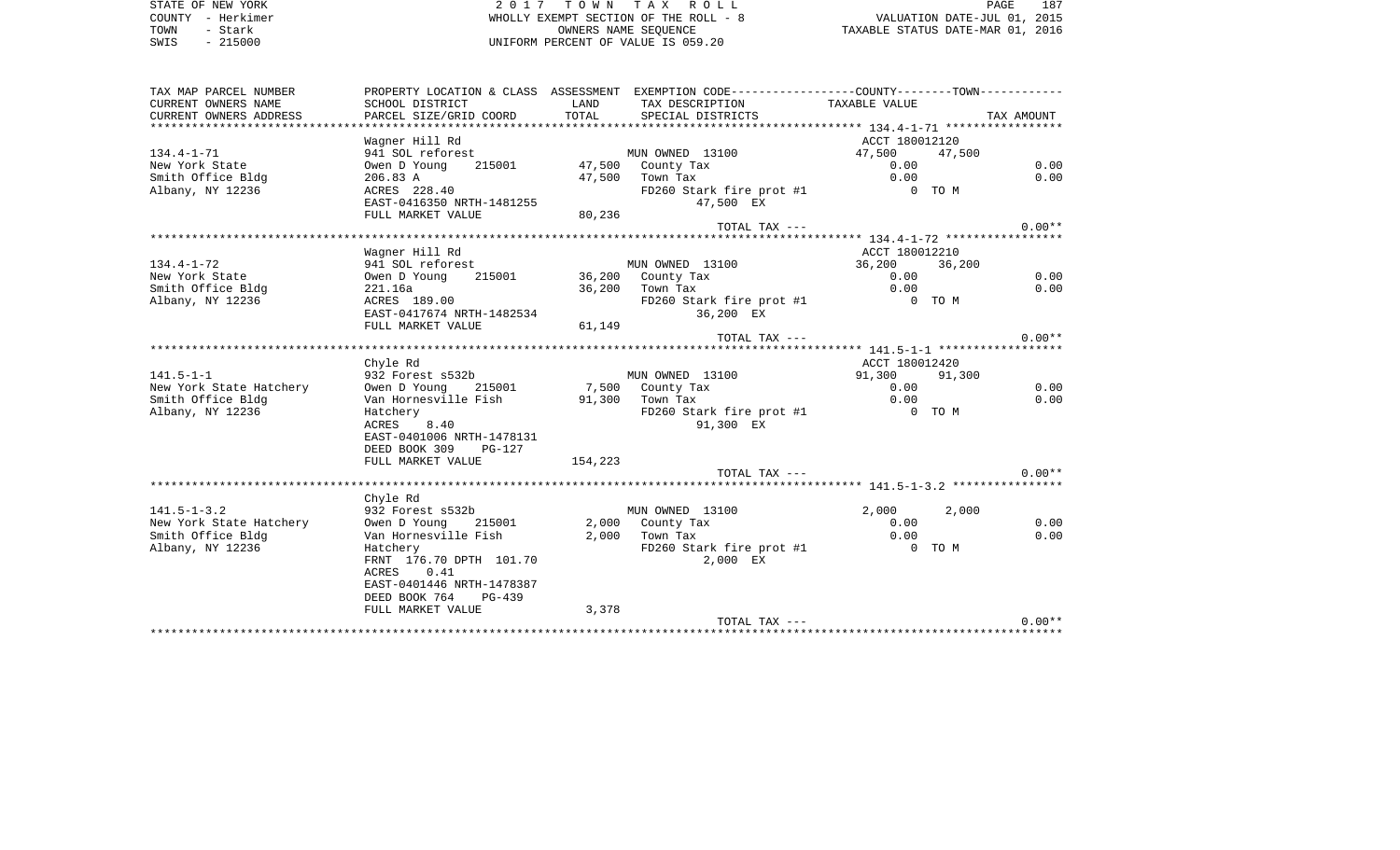STATE OF NEW YORK **EXECUTE:** A G ALL PAGE 1889 OF NEW YORK ROLL COUNTY - Herkimer WHOLLY EXEMPT SECTION OF THE ROLL - 8 VALUATION DATE-JUL 01, 2015 TOWN - Stark OWNERS NAME SEQUENCE TAXABLE STATUS DATE-MAR 01, 2016 SWIS - 215000 UNIFORM PERCENT OF VALUE IS 059.20

| TAX MAP PARCEL NUMBER                              |                                                                                                               |         | PROPERTY LOCATION & CLASS ASSESSMENT EXEMPTION CODE---------------COUNTY-------TOWN---------- |                 |            |
|----------------------------------------------------|---------------------------------------------------------------------------------------------------------------|---------|-----------------------------------------------------------------------------------------------|-----------------|------------|
| CURRENT OWNERS NAME                                | SCHOOL DISTRICT                                                                                               | LAND    | TAX DESCRIPTION TAXABLE VALUE                                                                 |                 |            |
| CURRENT OWNERS ADDRESS                             | PARCEL SIZE/GRID COORD                                                                                        | TOTAL   | SPECIAL DISTRICTS                                                                             |                 | TAX AMOUNT |
|                                                    |                                                                                                               |         |                                                                                               |                 |            |
|                                                    | State Route 80                                                                                                |         |                                                                                               | ACCT 180012510  | BILL 648   |
| $141.6 - 1 - 26$                                   |                                                                                                               |         |                                                                                               | 100<br>100      |            |
| St Thomas Church Cherry Valley Owen D Young 215001 |                                                                                                               |         |                                                                                               | 0.00            | 0.00       |
| PO Box 246                                         | 330 Vacant comm<br>rch Cherry Valley Owen D Young 215001 100 County Tax<br>FRNT 70.00 DPTH 40.00 100 Town Tax |         |                                                                                               | 0.00            | 0.00       |
| Cherry Valley, NY 13320 EAST-0404934 NRTH-1480667  |                                                                                                               |         | FD260 Stark fire prot #1 0 TO M                                                               |                 |            |
|                                                    | FULL MARKET VALUE                                                                                             | 169     | 100 EX                                                                                        |                 |            |
|                                                    |                                                                                                               |         | WD300 Stark Water District 100 TO M                                                           |                 | .17        |
|                                                    |                                                                                                               |         | TOTAL TAX ---                                                                                 |                 | $0.17**$   |
|                                                    |                                                                                                               |         |                                                                                               | DATE #1         | 01/31/17   |
|                                                    |                                                                                                               |         |                                                                                               | AMT DUE         | 0.17       |
|                                                    |                                                                                                               |         |                                                                                               |                 |            |
|                                                    | Cramers Corners Rd                                                                                            |         |                                                                                               | ACCT 180012870  |            |
| $134.1 - 1 - 13$                                   | 932 Forest s532b                                                                                              |         | NYS HOSP 12100                                                                                | 8,000 8,000     |            |
| State Of New York                                  | Owen D Young 215001                                                                                           |         | 8,000 County Tax                                                                              | 0.00            | 0.00       |
| Albany, NY 12236                                   | ACRES 26.00                                                                                                   |         | 8,000 Town Tax                                                                                | 0.00            | 0.00       |
|                                                    | EAST-0408411 NRTH-1490962                                                                                     |         | FD260 Stark fire prot #1 0 TO M                                                               |                 |            |
|                                                    | DEED BOOK 664 PG-716                                                                                          |         | 8,000 EX                                                                                      |                 |            |
|                                                    | FULL MARKET VALUE                                                                                             | 13,514  |                                                                                               |                 |            |
|                                                    |                                                                                                               |         | TOTAL TAX ---                                                                                 |                 | $0.00**$   |
|                                                    |                                                                                                               |         |                                                                                               |                 |            |
|                                                    | E C Kenyon                                                                                                    |         |                                                                                               | ACCT 0110001    |            |
| $134.2 - 1 - 21$                                   | 932 Forest s532b                                                                                              |         | MUN OWNED 13100                                                                               | 109,700 109,700 |            |
| State Of New York                                  | Owen D Young 215001 109,700 County Tax                                                                        |         | $109,700$ County Tax<br>109,700 Town Tax                                                      | 0.00            | 0.00       |
| Dept Of Audit & Control                            | Vac Ld                                                                                                        |         |                                                                                               | 0.00            | 0.00       |
| Albany, NY 12236                                   | vac Ld<br>ACRES 534.39                                                                                        |         | FD260 Stark fire prot #1 0 TO M                                                               |                 |            |
|                                                    | EAST-0410286 NRTH-1491303                                                                                     |         | 109,700 EX                                                                                    |                 |            |
|                                                    | FULL MARKET VALUE                                                                                             | 185,304 |                                                                                               |                 |            |
|                                                    |                                                                                                               |         | TOTAL TAX ---                                                                                 |                 | $0.00**$   |
|                                                    |                                                                                                               |         |                                                                                               |                 |            |
|                                                    | Youngs & Vaughn Vhcs                                                                                          |         |                                                                                               | ACCT 0120001    |            |
| $134.2 - 1 - 22$                                   | 932 Forest s532b                                                                                              |         | NYS HOSP 12100                                                                                | 18,100 18,100   |            |
| State Of New York                                  | Owen D Young                                                                                                  |         | 215001 18,100 County Tax                                                                      | 0.00            | 0.00       |
| Dept Of Audit & Control                            | Sfl                                                                                                           |         | 18,100 Town Tax                                                                               | 0.00            | 0.00       |
| Albany, NY 12236                                   | 82 A                                                                                                          |         | FD260 Stark fire prot #1                                                                      | 0 TO M          |            |
|                                                    | ACRES 76.40                                                                                                   |         | 18,100 EX                                                                                     |                 |            |
|                                                    | EAST-0412007 NRTH-1489421                                                                                     |         |                                                                                               |                 |            |
|                                                    | DEED BOOK 00000                                                                                               |         |                                                                                               |                 |            |
|                                                    | FULL MARKET VALUE                                                                                             | 30,574  |                                                                                               |                 |            |
|                                                    |                                                                                                               |         | TOTAL TAX ---                                                                                 |                 | $0.00**$   |
|                                                    |                                                                                                               |         |                                                                                               |                 |            |
|                                                    |                                                                                                               |         |                                                                                               |                 |            |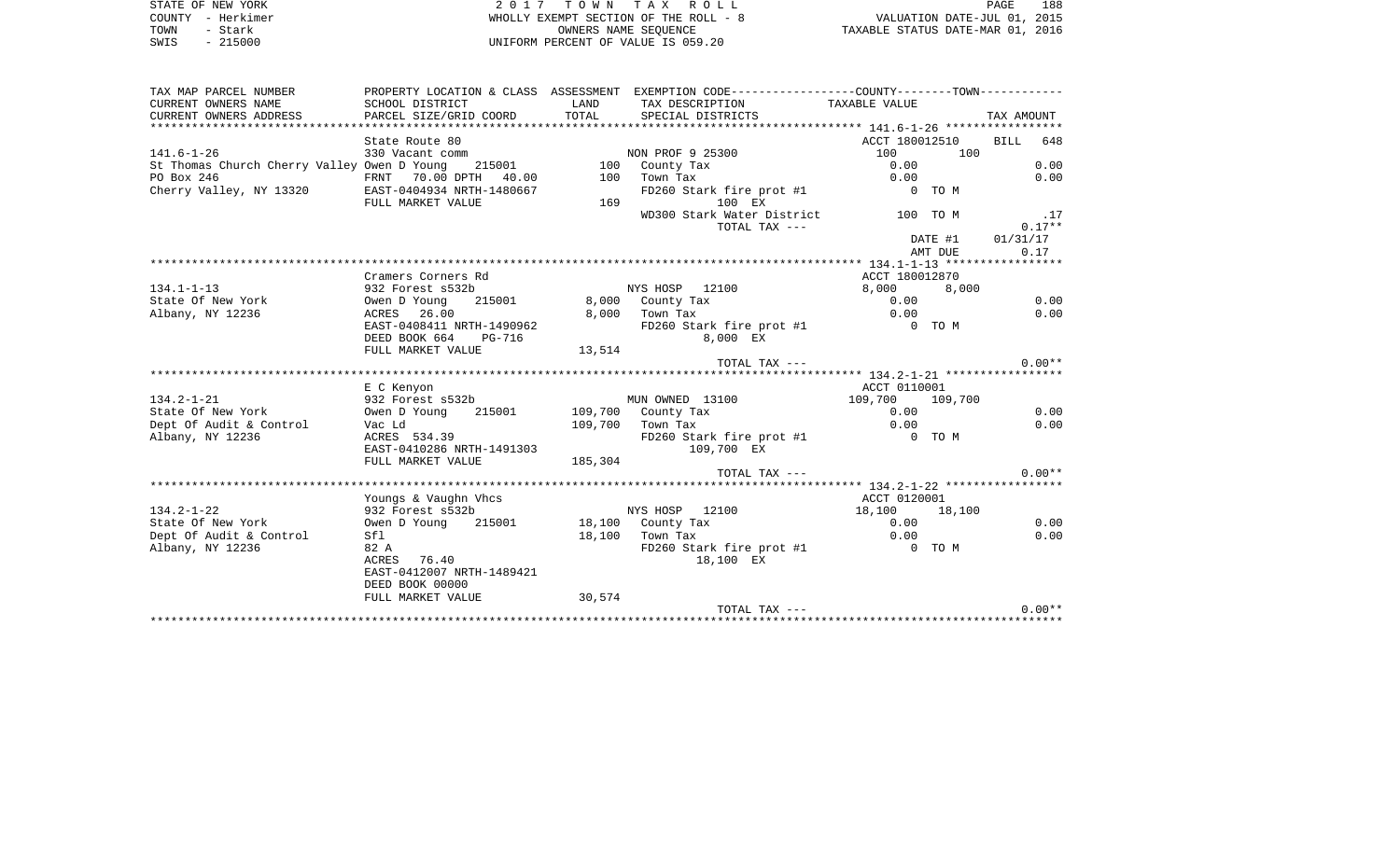| STATE OF NEW YORK | 2017 TOWN TAX ROLL                    | 189<br>PAGE                      |
|-------------------|---------------------------------------|----------------------------------|
| COUNTY - Herkimer | WHOLLY EXEMPT SECTION OF THE ROLL - 8 | VALUATION DATE-JUL 01, 2015      |
| TOWN<br>- Stark   | OWNERS NAME SEOUENCE                  | TAXABLE STATUS DATE-MAR 01, 2016 |
| $-215000$<br>SWIS | UNIFORM PERCENT OF VALUE IS 059.20    |                                  |

| TAX MAP PARCEL NUMBER                                                |                                                            |                   | PROPERTY LOCATION & CLASS ASSESSMENT EXEMPTION CODE---------------COUNTY-------TOWN---------- |                     |            |
|----------------------------------------------------------------------|------------------------------------------------------------|-------------------|-----------------------------------------------------------------------------------------------|---------------------|------------|
| CURRENT OWNERS NAME                                                  | SCHOOL DISTRICT                                            | LAND              | TAX DESCRIPTION TAXABLE VALUE                                                                 |                     |            |
| CURRENT OWNERS ADDRESS                                               | PARCEL SIZE/GRID COORD                                     | TOTAL             | SPECIAL DISTRICTS                                                                             |                     | TAX AMOUNT |
|                                                                      |                                                            |                   |                                                                                               |                     |            |
|                                                                      | Hoke Rd                                                    |                   |                                                                                               | ACCT 180000540      |            |
| $134.4 - 1 - 1$                                                      | 961 State park                                             |                   | NYS HOSP 12100                                                                                | 22,900 22,900       |            |
| State of New York Dept of Envi Owen D Young 215001 22,900 County Tax |                                                            |                   |                                                                                               | 0.00                | 0.00       |
| 50 Wolf Rd                                                           | U12 25                                                     |                   |                                                                                               | 0.00                | 0.00       |
| Albany, NY 12233                                                     | ACRES 51.70                                                |                   | $22,900$ Town Tax<br>FD260 State<br>FD260 Stark fire prot #1 0 TO M                           |                     |            |
|                                                                      | EAST-0412875 NRTH-1487312                                  |                   | 22,900 EX                                                                                     |                     |            |
|                                                                      | DEED BOOK 730<br>PG-331                                    |                   |                                                                                               |                     |            |
|                                                                      | FULL MARKET VALUE                                          | 38,682            |                                                                                               |                     |            |
|                                                                      |                                                            |                   | TOTAL TAX ---                                                                                 |                     | $0.00**$   |
|                                                                      |                                                            |                   |                                                                                               |                     |            |
|                                                                      | Elwood Rd                                                  |                   |                                                                                               | ACCT 180020011      |            |
| $134.4 - 1 - 51$                                                     | 651 Highway qar                                            |                   | MUN OWNED 13100                                                                               | 141,400<br>141,400  |            |
| Town Of Stark                                                        | Owen D Young 215001 6,000 County Tax                       |                   |                                                                                               | $0.00$ <sup>-</sup> | 0.00       |
| Van Hornesville, NY 13475                                            | Town Barn                                                  |                   | 141,400 Town Tax                                                                              | 0.00                | 0.00       |
|                                                                      | FRNT 231.50 DPTH 200.00 FD260<br>EAST-0419623 NRTH-1487519 |                   | FD260 Stark fire prot #1 0 TO M                                                               |                     |            |
|                                                                      |                                                            |                   | 141,400 EX                                                                                    |                     |            |
|                                                                      | FULL MARKET VALUE                                          | 238,851           |                                                                                               |                     |            |
|                                                                      |                                                            |                   | TOTAL TAX ---                                                                                 |                     | $0.00**$   |
|                                                                      |                                                            |                   |                                                                                               |                     |            |
| $134.4 - 1 - 52$                                                     | Elwood Rd<br>314 Rural vac<10                              |                   | MUN OWNED 13100                                                                               | ACCT 180013530      |            |
| Town Of Stark                                                        | Owen D Young 215001 3,300 County Tax                       |                   |                                                                                               | 3,300 3,300<br>0.00 | 0.00       |
|                                                                      |                                                            |                   |                                                                                               | 0.00                |            |
| Vanhornesville, NY 13475                                             | ACRES 1.50                                                 |                   | $3,300$ Town Tax                                                                              |                     | 0.00       |
|                                                                      | EAST-0419578 NRTH-1487800<br>DEED BOOK 856 PG-391          |                   | FD260 Stark fire prot #1 0 TO M<br>3,300 EX                                                   |                     |            |
|                                                                      | FULL MARKET VALUE                                          | 5,574             |                                                                                               |                     |            |
|                                                                      |                                                            |                   | TOTAL TAX ---                                                                                 |                     | $0.00**$   |
|                                                                      |                                                            |                   |                                                                                               |                     |            |
|                                                                      | Wiltse Hill Rd                                             |                   |                                                                                               | ACCT 166086         |            |
| $141.1 - 1 - 10.2$                                                   | 822 Water supply                                           |                   | TOWN-GEN 13500                                                                                | 20,000 20,000       |            |
| Town of Stark                                                        | Owen D Young                                               |                   | 215001 20,000 County Tax                                                                      | 0.00                | 0.00       |
| 703 Elwood Rd                                                        | town water supply                                          | $20,000$ Town Tax |                                                                                               | 0.00                | 0.00       |
| Fort Plain, NY 13339                                                 | split from 10.1                                            |                   | FD260 Stark fire prot #1                                                                      | 0 TO M              |            |
|                                                                      | ACRES 1.00                                                 |                   | 20,000 EX                                                                                     |                     |            |
|                                                                      | EAST-0407299 NRTH-1479654                                  |                   |                                                                                               |                     |            |
|                                                                      | DEED BOOK 1404 PG-671                                      |                   |                                                                                               |                     |            |
|                                                                      | FULL MARKET VALUE                                          | 33,784            |                                                                                               |                     |            |
|                                                                      |                                                            |                   | TOTAL TAX ---                                                                                 |                     | $0.00**$   |
|                                                                      |                                                            |                   |                                                                                               |                     |            |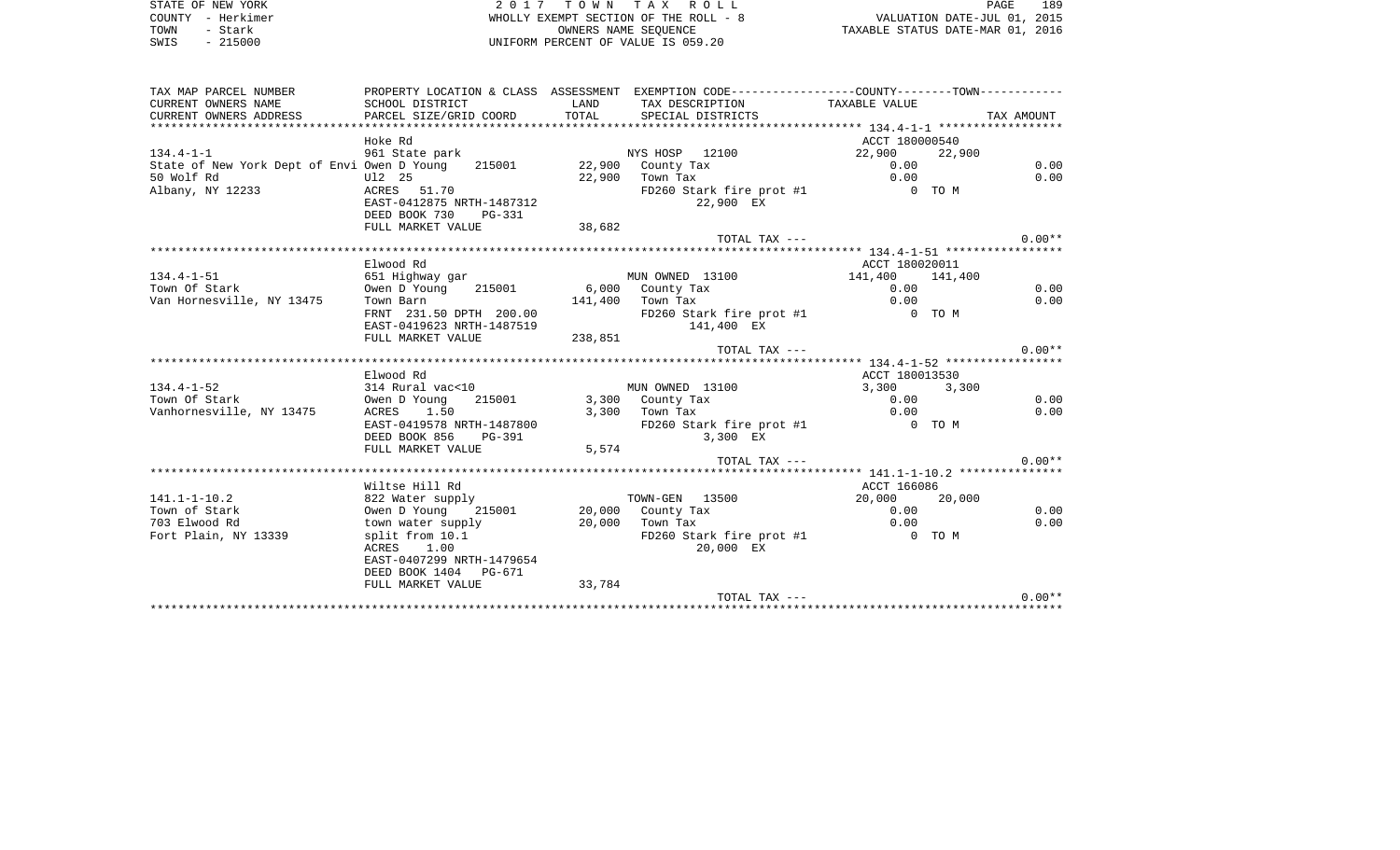STATE OF NEW YORK **2017 TOWN TAX ROLL** PAGE 190 COUNTY - Herkimer **WHOLLY EXEMPT SECTION OF THE ROLL - 8** VALUATION DATE-JUL 01, 2015 TOWN - Stark OWNERS NAME SEQUENCE TAXABLE STATUS DATE-MAR 01, 2016 UNIFORM PERCENT OF VALUE IS 059.20

| TAX MAP PARCEL NUMBER                                                                                                                                                                                                                |                                     |       | PROPERTY LOCATION & CLASS ASSESSMENT EXEMPTION CODE---------------COUNTY-------TOWN----------                                                                                                                       |                |                    |                  |
|--------------------------------------------------------------------------------------------------------------------------------------------------------------------------------------------------------------------------------------|-------------------------------------|-------|---------------------------------------------------------------------------------------------------------------------------------------------------------------------------------------------------------------------|----------------|--------------------|------------------|
| CURRENT OWNERS NAME                                                                                                                                                                                                                  | SCHOOL DISTRICT                     |       |                                                                                                                                                                                                                     | TAXABLE VALUE  |                    |                  |
| CURRENT OWNERS ADDRESS                                                                                                                                                                                                               | PARCEL SIZE/GRID COORD              |       |                                                                                                                                                                                                                     |                |                    | TAX AMOUNT       |
|                                                                                                                                                                                                                                      |                                     |       |                                                                                                                                                                                                                     |                |                    |                  |
|                                                                                                                                                                                                                                      | Elwood Rd                           |       |                                                                                                                                                                                                                     | ACCT 180012690 |                    |                  |
| $134.4 - 1 - 53$                                                                                                                                                                                                                     |                                     |       |                                                                                                                                                                                                                     |                | 25,300             |                  |
| Town Of Stark Town Barn                                                                                                                                                                                                              |                                     |       |                                                                                                                                                                                                                     |                |                    | 0.00             |
| Van Hornesville, NY 13475                                                                                                                                                                                                            |                                     |       |                                                                                                                                                                                                                     |                |                    | 0.00             |
|                                                                                                                                                                                                                                      |                                     |       | E1 Highway gar<br>651 Highway gar<br>0.00 DPTH 90.42 25,300 Town Tax<br>FRNT 128.00 DPTH 90.42 25,300 Town Tax<br>FULL MARKET VALUE 42,736 25,300 EAST-0419789 NRTH-1487618<br>FULL MARKET VALUE 42,736 25,300 EXEX |                |                    |                  |
|                                                                                                                                                                                                                                      |                                     |       | TOTAL TAX ---                                                                                                                                                                                                       |                |                    | $0.00**$         |
|                                                                                                                                                                                                                                      |                                     |       |                                                                                                                                                                                                                     |                |                    |                  |
|                                                                                                                                                                                                                                      | Cemetery Rd                         |       |                                                                                                                                                                                                                     |                |                    |                  |
| $141.6 - 1 - 18.3$                                                                                                                                                                                                                   | 330 Vacant comm                     |       | WHOLLY EX 50000                                                                                                                                                                                                     | 500            | 500                |                  |
| United Methodist Church Van Ho Owen D Young 215001 500 County Tax                                                                                                                                                                    |                                     |       |                                                                                                                                                                                                                     | 0.00           |                    | 0.00             |
| PO Box 111 FRNT<br>Van Hornesville, NY 13475 ACRES                                                                                                                                                                                   | FRNT 56.00 DPTH 119.80 500 Town Tax |       | County Tax U.UU<br>Town Tax 0.00<br>FD260 Stark fire prot #1 0 0 TO M                                                                                                                                               |                |                    | 0.00             |
|                                                                                                                                                                                                                                      |                                     |       | ACRES 0.13<br>EAST-0404025 NRTH-1479904<br>DEED BOOK 1219 PG-617<br>FULL MARKET VALUE 845<br>FULL MARKET VALUE 845<br>TOON TON TULL MARKET VALUE 845<br>TOON TON TOON TOON                                          |                |                    |                  |
|                                                                                                                                                                                                                                      |                                     |       |                                                                                                                                                                                                                     |                |                    |                  |
|                                                                                                                                                                                                                                      |                                     |       |                                                                                                                                                                                                                     |                |                    |                  |
|                                                                                                                                                                                                                                      |                                     |       |                                                                                                                                                                                                                     |                |                    |                  |
|                                                                                                                                                                                                                                      |                                     |       | TOTAL TAX ---                                                                                                                                                                                                       |                |                    | $0.00**$         |
|                                                                                                                                                                                                                                      |                                     |       |                                                                                                                                                                                                                     |                |                    |                  |
| $141.6 - 1 - 18.2$                                                                                                                                                                                                                   | Cemetery Rd<br>$695$ Cemetery       |       | PRIV CEM 27350                                                                                                                                                                                                      | 6,900          | 6,900              |                  |
|                                                                                                                                                                                                                                      |                                     |       |                                                                                                                                                                                                                     |                |                    | 0.00             |
|                                                                                                                                                                                                                                      |                                     |       |                                                                                                                                                                                                                     |                |                    | 0.00             |
| 141.6-1-18.2 by Cennetery<br>Van Hornesville Cemetery Assoc Owen D Young 215001 6,900 County Tax 0.00<br>Van Hornesville, NY 13475 FRNT 720.00 DPTH 6,900 Town Tax 0.00<br>ACRES 4.20 PRNT 30.00 EX FD260 Stark fire prot #1 0 TO M  |                                     |       |                                                                                                                                                                                                                     |                |                    |                  |
|                                                                                                                                                                                                                                      | EAST-0403579 NRTH-1480028           |       | 6,900 EX                                                                                                                                                                                                            |                |                    |                  |
|                                                                                                                                                                                                                                      | DEED BOOK 689 PG-445                |       |                                                                                                                                                                                                                     |                |                    |                  |
|                                                                                                                                                                                                                                      | FULL MARKET VALUE 11,655            |       |                                                                                                                                                                                                                     |                |                    |                  |
|                                                                                                                                                                                                                                      |                                     |       | TOTAL TAX ---                                                                                                                                                                                                       |                |                    | $0.00**$         |
|                                                                                                                                                                                                                                      |                                     |       |                                                                                                                                                                                                                     |                |                    |                  |
|                                                                                                                                                                                                                                      | Wiltse Hill Rd                      |       |                                                                                                                                                                                                                     |                |                    |                  |
| $134.3 - 1 - 38.2$                                                                                                                                                                                                                   | $314$ Rural vac< $10$               |       | NON PROF 9 25300                                                                                                                                                                                                    | 3,100          | 3,100              |                  |
| Van Hornesville Comm Corp owen D Young 215001 and 3,100 County Tax 0.00<br>Van Hornesville Comm Corp owen D Young 215001 3,100 County Tax 0.00<br>20 Box 16 aCRES 1.20 3,100 Town Tax 0.00<br>Van Hornesville, NY 13475 EAST-0405660 |                                     |       |                                                                                                                                                                                                                     |                |                    | 0.00             |
|                                                                                                                                                                                                                                      |                                     |       |                                                                                                                                                                                                                     |                |                    | 0.00             |
|                                                                                                                                                                                                                                      |                                     |       |                                                                                                                                                                                                                     |                |                    |                  |
|                                                                                                                                                                                                                                      |                                     |       | TOTAL TAX ---                                                                                                                                                                                                       |                |                    | $0.00**$         |
|                                                                                                                                                                                                                                      |                                     |       |                                                                                                                                                                                                                     |                |                    |                  |
|                                                                                                                                                                                                                                      | Off Park Rd                         |       |                                                                                                                                                                                                                     | ACCT 180005695 |                    | BILL 649         |
|                                                                                                                                                                                                                                      |                                     |       |                                                                                                                                                                                                                     | 700 700        |                    |                  |
|                                                                                                                                                                                                                                      |                                     |       |                                                                                                                                                                                                                     |                |                    | 0.00             |
|                                                                                                                                                                                                                                      |                                     |       |                                                                                                                                                                                                                     |                |                    | 0.00             |
|                                                                                                                                                                                                                                      |                                     |       |                                                                                                                                                                                                                     |                |                    |                  |
|                                                                                                                                                                                                                                      |                                     |       |                                                                                                                                                                                                                     |                |                    |                  |
|                                                                                                                                                                                                                                      |                                     |       | DAM<br>FRNT 190.00 DPTH 96.00 FD260 Stark fire prot #1 0 TO M<br>ACRES 0.42 700 EX<br>EAST-0404153 NRTH-1479543 WD300 Stark Water District 700 TO M 1.21                                                            |                |                    |                  |
|                                                                                                                                                                                                                                      | DEED BOOK 1345 PG-350               |       |                                                                                                                                                                                                                     |                |                    |                  |
|                                                                                                                                                                                                                                      | FULL MARKET VALUE                   | 1,182 |                                                                                                                                                                                                                     |                |                    |                  |
|                                                                                                                                                                                                                                      |                                     |       | TOTAL TAX ---                                                                                                                                                                                                       |                |                    | $1.21**$         |
|                                                                                                                                                                                                                                      |                                     |       |                                                                                                                                                                                                                     |                | DATE #1<br>AMT DUE | 01/31/17<br>1.21 |
|                                                                                                                                                                                                                                      |                                     |       |                                                                                                                                                                                                                     |                |                    |                  |
|                                                                                                                                                                                                                                      |                                     |       |                                                                                                                                                                                                                     |                |                    |                  |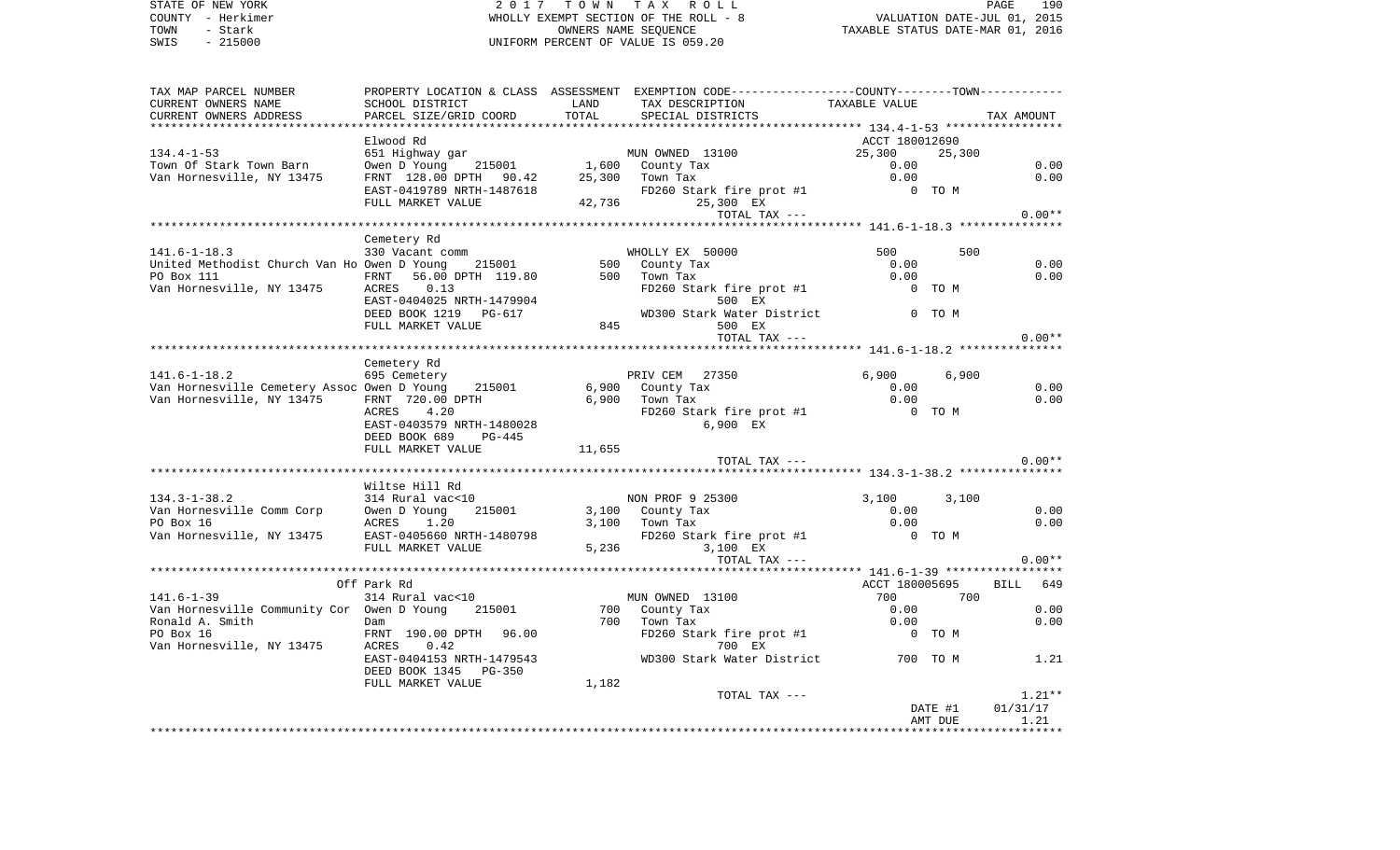| STATE OF NEW YORK<br>COUNTY - Herkimer<br>TOWN - Stark<br>SWIS - 215000                                                                                                                                                         |                                                                 |         | 2017 TOWN TAX ROLL<br>WHOLLY EXEMPT SECTION OF THE ROLL - 8<br>OWNERS NAME SEOUENCE<br>UNIFORM PERCENT OF VALUE IS 059.20 | PAGE<br>191<br>PAGE 191<br>2015 ,VALUATION DATE-JUL<br>2016 ,TAXABLE STATUS DATE-MAR |            |          |
|---------------------------------------------------------------------------------------------------------------------------------------------------------------------------------------------------------------------------------|-----------------------------------------------------------------|---------|---------------------------------------------------------------------------------------------------------------------------|--------------------------------------------------------------------------------------|------------|----------|
| TAX MAP PARCEL NUMBER THE PROPERTY LOCATION & CLASS ASSESSMENT EXEMPTION CODE--------------COUNTY--------TOWN----------                                                                                                         |                                                                 |         |                                                                                                                           |                                                                                      |            |          |
|                                                                                                                                                                                                                                 |                                                                 |         | LAND TAX DESCRIPTION TAXABLE VALUE                                                                                        |                                                                                      |            |          |
|                                                                                                                                                                                                                                 |                                                                 |         | SPECIAL DISTRICTS                                                                                                         |                                                                                      | TAX AMOUNT |          |
|                                                                                                                                                                                                                                 |                                                                 |         |                                                                                                                           |                                                                                      |            |          |
|                                                                                                                                                                                                                                 | Hoke Rd                                                         |         |                                                                                                                           | ACCT 180012730                                                                       |            |          |
| $134.4 - 1 - 2.1$                                                                                                                                                                                                               | 321 Abandoned ag                                                |         | NON PROF 9 25300                                                                                                          | 11,300 11,300                                                                        |            |          |
| 134.4-1-2.1<br>Van Hornesville Community Corp Owen D Young 215001 11,300 County Tax<br>20 Drowns Hollow 11,300 Town Tax                                                                                                         |                                                                 |         |                                                                                                                           | 0.00                                                                                 |            | 0.00     |
|                                                                                                                                                                                                                                 | Browns Hollow                                                   |         |                                                                                                                           | 0.00                                                                                 |            | 0.00     |
| Van Hornesville, NY 13475 Vl2                                                                                                                                                                                                   | ACRES 16.00<br>EAST-0412869 NRTH-1486676<br>DEED BOOK 895 PG-17 |         | FD260 Stark fire prot #1 0 TO M<br>11,300 EX                                                                              |                                                                                      |            |          |
|                                                                                                                                                                                                                                 | FULL MARKET VALUE 19,088                                        |         |                                                                                                                           |                                                                                      |            |          |
|                                                                                                                                                                                                                                 |                                                                 |         | TOTAL TAX ---                                                                                                             |                                                                                      |            | $0.00**$ |
|                                                                                                                                                                                                                                 |                                                                 |         |                                                                                                                           |                                                                                      |            |          |
|                                                                                                                                                                                                                                 | Waqner Hill Rd                                                  |         |                                                                                                                           |                                                                                      |            |          |
|                                                                                                                                                                                                                                 |                                                                 |         | NON PROF 9 25300 91,800 91,800<br>3,600 County Tax 0.00                                                                   |                                                                                      |            |          |
|                                                                                                                                                                                                                                 |                                                                 |         |                                                                                                                           |                                                                                      |            | 0.00     |
|                                                                                                                                                                                                                                 |                                                                 |         | 91,800 Town Tax                                                                                                           | 0.00                                                                                 |            | 0.00     |
|                                                                                                                                                                                                                                 |                                                                 |         | FD260 Stark fire prot #1                                                                                                  | 0 TO M                                                                               |            |          |
| 134.4-1-7.3<br>Van Hornesville Fire Co 662 Police/fire 11 RM<br>2229 State Route 80 1.90 215001 3,600<br>2229 State Route 80 1.90 91,800<br>Van Hornesville, NY 13475 EAST-0417890 NRTH-1487525<br>DEED BOOK 788 PG-438 155,068 |                                                                 |         | 91,800 EX                                                                                                                 |                                                                                      |            |          |
|                                                                                                                                                                                                                                 |                                                                 |         | TOTAL TAX ---                                                                                                             |                                                                                      |            | $0.00**$ |
|                                                                                                                                                                                                                                 |                                                                 |         |                                                                                                                           |                                                                                      |            |          |
|                                                                                                                                                                                                                                 | State Route 80                                                  |         |                                                                                                                           | ACCT 186094                                                                          |            |          |
| State Route ou (State Route ou )<br>662 Police/fire (State Police/fire 16400 )<br>Van Hornesville Vol Fire Dept (Owen D Young 215001 ) (State 130.500 )<br>130.500 Town Tax (Currele Brow 11) (State 130.500 )                  |                                                                 |         |                                                                                                                           | 130,500 130,500                                                                      |            |          |
|                                                                                                                                                                                                                                 |                                                                 |         |                                                                                                                           | 0.00                                                                                 |            | 0.00     |
|                                                                                                                                                                                                                                 |                                                                 |         |                                                                                                                           | 0.00                                                                                 |            | 0.00     |
|                                                                                                                                                                                                                                 |                                                                 |         | FD260 Stark fire prot #1                                                                                                  | 0 TO M                                                                               |            |          |
|                                                                                                                                                                                                                                 | EAST-0418847 NRTH-1488991                                       |         | 130,500 EX                                                                                                                |                                                                                      |            |          |
|                                                                                                                                                                                                                                 | DEED BOOK 1532 PG-632                                           |         |                                                                                                                           |                                                                                      |            |          |
|                                                                                                                                                                                                                                 | FULL MARKET VALUE                                               | 220,439 |                                                                                                                           |                                                                                      |            |          |
|                                                                                                                                                                                                                                 |                                                                 |         | TOTAL TAX ---                                                                                                             |                                                                                      |            | $0.00**$ |
|                                                                                                                                                                                                                                 |                                                                 |         |                                                                                                                           |                                                                                      |            |          |
|                                                                                                                                                                                                                                 | State Route 80                                                  |         |                                                                                                                           | ACCT 186094                                                                          |            |          |
|                                                                                                                                                                                                                                 |                                                                 |         |                                                                                                                           | 200                                                                                  | 200        |          |
|                                                                                                                                                                                                                                 |                                                                 |         |                                                                                                                           | 0.00                                                                                 |            | 0.00     |
| 776 Elwood Rd<br>Fort Plain, NY 13339 FRNT 182.00 DPTH 61.00 200 Town Tax<br>Fort Plain, NY 13339 FRNTH-0418945 NRTH-1489106 FD260 Sta                                                                                          |                                                                 |         |                                                                                                                           | 0.00                                                                                 |            | 0.00     |
|                                                                                                                                                                                                                                 |                                                                 |         | FD260 Stark fire prot #1 $\overline{0}$ TO M                                                                              |                                                                                      |            |          |
|                                                                                                                                                                                                                                 | DEED BOOK 1532 PG-632                                           |         | 200 EX                                                                                                                    |                                                                                      |            |          |
|                                                                                                                                                                                                                                 | FULL MARKET VALUE                                               | 338     | TOTAL TAX ---                                                                                                             |                                                                                      |            | $0.00**$ |
|                                                                                                                                                                                                                                 |                                                                 |         |                                                                                                                           |                                                                                      |            |          |

TOTAL TAX --- 0.00\*\* \*\*\*\*\*\*\*\*\*\*\*\*\*\*\*\*\*\*\*\*\*\*\*\*\*\*\*\*\*\*\*\*\*\*\*\*\*\*\*\*\*\*\*\*\*\*\*\*\*\*\*\*\*\*\*\*\*\*\*\*\*\*\*\*\*\*\*\*\*\*\*\*\*\*\*\*\*\*\*\*\*\*\*\*\*\*\*\*\*\*\*\*\*\*\*\*\*\*\*\*\*\*\*\*\*\*\*\*\*\*\*\*\*\*\*\*\*\*\*\*\*\*\*\*\*\*\*\*\*\*\*\*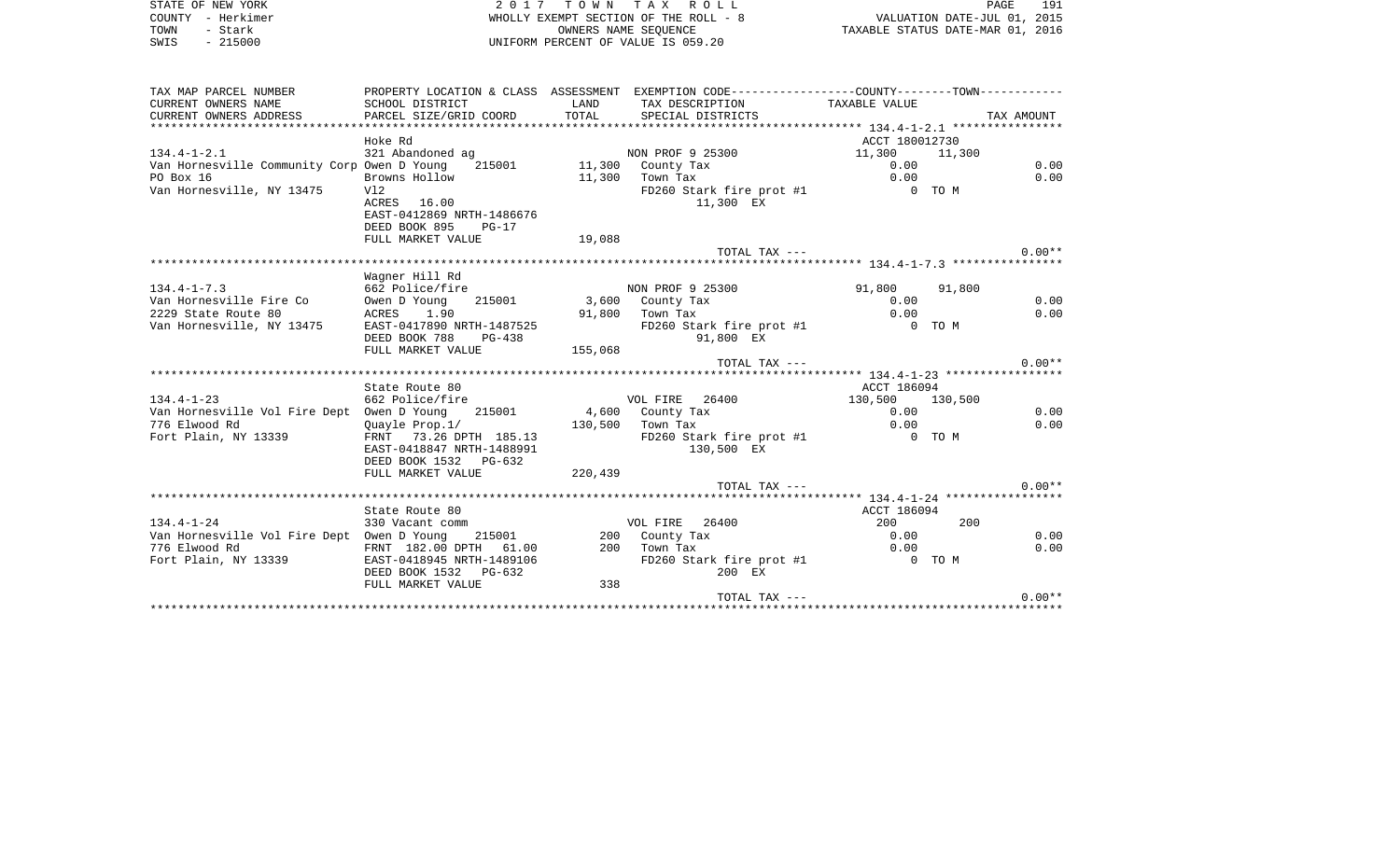|      | STATE OF NEW YORK | 2017 TOWN TAX ROLL                    | PAGE                             | 192 |
|------|-------------------|---------------------------------------|----------------------------------|-----|
|      | COUNTY - Herkimer | WHOLLY EXEMPT SECTION OF THE ROLL - 8 | VALUATION DATE-JUL 01, 2015      |     |
| TOWN | – Stark           | OWNERS NAME SEOUENCE                  | TAXABLE STATUS DATE-MAR 01, 2016 |     |
| SWIS | $-215000$         | UNIFORM PERCENT OF VALUE IS 059.20    |                                  |     |

| TAX MAP PARCEL NUMBER         | PROPERTY LOCATION & CLASS | ASSESSMENT | EXEMPTION CODE--         | --------------COUNTY--------TOWN-- | ---------- |
|-------------------------------|---------------------------|------------|--------------------------|------------------------------------|------------|
| CURRENT OWNERS NAME           | SCHOOL DISTRICT           | LAND       | TAX DESCRIPTION          | TAXABLE VALUE                      |            |
| CURRENT OWNERS ADDRESS        | PARCEL SIZE/GRID COORD    | TOTAL      | SPECIAL DISTRICTS        |                                    | TAX AMOUNT |
|                               |                           |            |                          |                                    |            |
|                               | State Route 80            |            |                          | ACCT 186094                        |            |
| 134.4-1-25                    | 330 Vacant comm           |            | 26400<br>VOL FIRE        | 2,400                              | 2,400      |
| Van Hornesville Vol Fire Dept | 215001<br>Owen D Young    | 2,400      | County Tax               | 0.00                               | 0.00       |
| 776 Elwood Rd                 | FRNT 190.00 DPTH 143.00   | 2,400      | Town Tax                 | 0.00                               | 0.00       |
| Fort Plain, NY 13339          | EAST-0418972 NRTH-1489017 |            | FD260 Stark fire prot #1 |                                    | 0 TO M     |
|                               | DEED BOOK 1532 PG-632     |            | 2,400 EX                 |                                    |            |
|                               | FULL MARKET VALUE         | 4,054      |                          |                                    |            |
|                               |                           |            | TOTAL TAX $---$          |                                    | $0.00**$   |
|                               |                           |            |                          |                                    |            |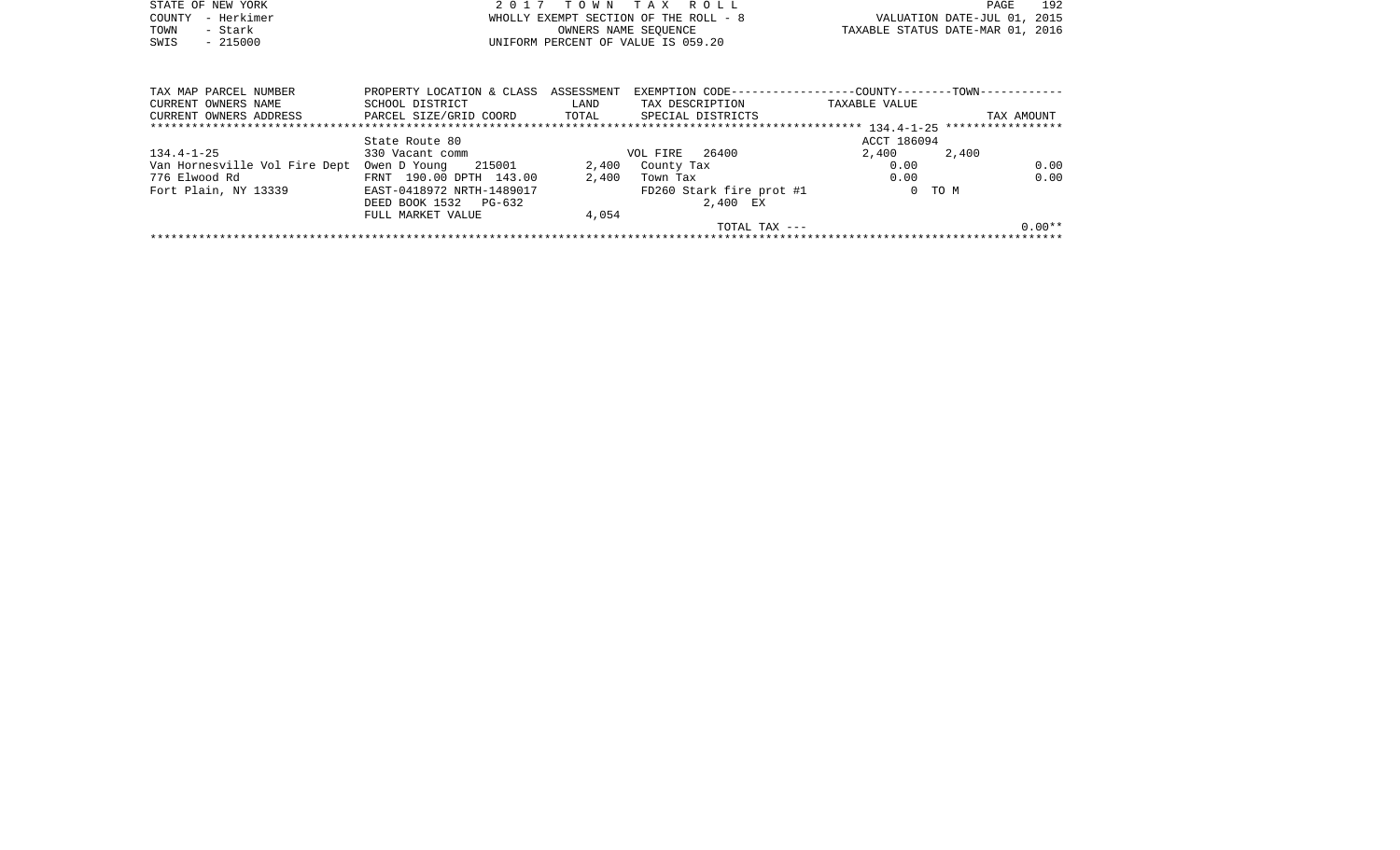| STATE OF NEW YORK | 2017 TOWN TAX ROLL                    | 193<br>PAGE                      |
|-------------------|---------------------------------------|----------------------------------|
| COUNTY - Herkimer | WHOLLY EXEMPT SECTION OF THE ROLL - 8 | VALUATION DATE-JUL 01, 2015      |
| TOWN<br>- Stark   |                                       | TAXABLE STATUS DATE-MAR 01, 2016 |
| SWIS<br>$-215000$ | UNIFORM PERCENT OF VALUE IS 059.20    | RPS155/V04/L015                  |
|                   |                                       | CURRENT DATE 12/20/2016          |

#### R O L L S U B S E C T I O N - - T O T A L S

#### \*\*\* S P E C I A L D I S T R I C T S U M M A R Y \*\*\*

| CODE<br>DISTRICT NAME                        | TOTAL<br>EXTENSION<br>PARCELS<br>TYPE | EXTENSION<br>VALUE | AD VALOREM<br>VALUE  | EXEMPT<br>AMOUNT   | TAXABLE<br>VALUE | TOTAL<br><b>TAX</b> |
|----------------------------------------------|---------------------------------------|--------------------|----------------------|--------------------|------------------|---------------------|
| WD300 Stark Water Di<br>FD260 Stark fire pro | 12 TOTAL M<br>34 TOTAL M              |                    | 3556,700<br>4393,900 | 60,300<br>4393,900 | 3496,400         | 6,024.78            |

#### \*\*\* S C H O O L D I S T R I C T S U M M A R Y \*\*\*

| CODE   | DISTRICT NAME      | TOTAL<br>PARCELS | ASSESSED<br>LAND | ASSESSED<br>TOTAL | EXEMPT<br>AMOUNT | TOTAL<br>TAXABLE |
|--------|--------------------|------------------|------------------|-------------------|------------------|------------------|
|        |                    |                  |                  |                   | STAR AMOUNT      | STAR TAXABLE     |
|        | Owen D Young       | 34               | 392,000          | 4393,900          | 4393,900         |                  |
| 215001 |                    |                  |                  |                   |                  |                  |
|        | SUB-TOTAL          | 34               | 392,000          | 4393,900          | 4393,900         |                  |
|        | SUB - TO TAL(CONT) |                  |                  |                   |                  |                  |
|        | TOTAL              | 34               | 392,000          | 4393,900          | 4393,900         |                  |
|        |                    |                  |                  |                   |                  |                  |
|        | T O T A L (CONT)   |                  |                  |                   |                  |                  |

\*\*\* S Y S T E M C O D E S S U M M A R Y \*\*\*

| CODE  | DESCRIPTION        | TOTAL<br>PARCELS | COUNTY     | TOWN       |
|-------|--------------------|------------------|------------|------------|
| 50000 | WHOLLY EX<br>тотаь |                  | 500<br>500 | 500<br>500 |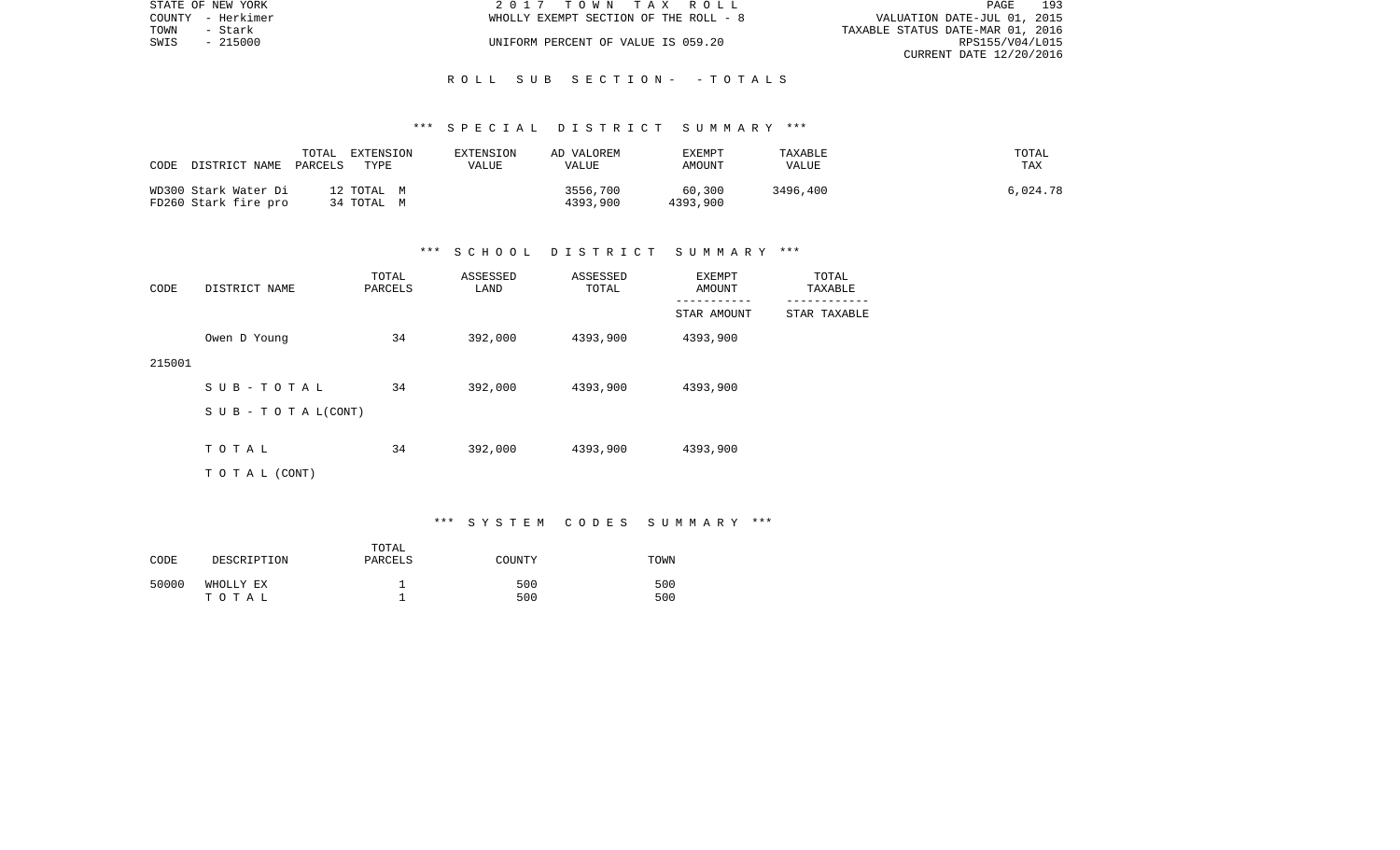| STATE OF NEW YORK | 2017 TOWN TAX ROLL                    | 194<br>PAGE                      |
|-------------------|---------------------------------------|----------------------------------|
| COUNTY - Herkimer | WHOLLY EXEMPT SECTION OF THE ROLL - 8 | VALUATION DATE-JUL 01, 2015      |
| TOWN<br>– Stark   |                                       | TAXABLE STATUS DATE-MAR 01, 2016 |
| SWIS<br>$-215000$ | UNIFORM PERCENT OF VALUE IS 059.20    | RPS155/V04/L015                  |
|                   |                                       | CURRENT DATE 12/20/2016          |
|                   |                                       |                                  |

# \*\*\* E X E M P T I O N S U M M A R Y \*\*\*

R O L L S U B S E C T I O N - - T O T A L S

| CODE                                      | DESCRIPTION                                                   | TOTAL<br>PARCELS   | COUNTY                                             | TOWN                                               |
|-------------------------------------------|---------------------------------------------------------------|--------------------|----------------------------------------------------|----------------------------------------------------|
| 12100<br>13100<br>13500<br>13800<br>25300 | NYS HOSP<br>MUN OWNED<br>TOWN-GEN<br>SCHOOL DST<br>NON PROF 9 | 3<br>10<br>3<br>11 | 49,000<br>457,500<br>20,000<br>3047,000<br>638,000 | 49,000<br>457,500<br>20,000<br>3047,000<br>638,000 |
| 26400<br>27350<br>29700                   | VOL FIRE<br>PRIV CEM<br>WDRL/FORCL<br>TOTAL                   | 3<br>33            | 133,100<br>6,900<br>41,900<br>4393,400             | 133,100<br>6,900<br>41,900<br>4393,400             |

| ROLL |                 | TOTAL   | ASSESSED | ASSESSED | <b>EXEMPT</b> | TOTAL        | TOTAL    |
|------|-----------------|---------|----------|----------|---------------|--------------|----------|
| SEC  | DESCRIPTION     | PARCELS | LAND     | TOTAL    | AMOUNT        | TAXABLE      | TAX      |
|      |                 |         |          |          |               |              |          |
|      |                 |         |          |          | STAR AMOUNT   | STAR TAXABLE |          |
|      | RS 8 TOTAL      |         | 392,000  | 4393,900 | 4,393,900     |              |          |
|      | SPEC DIST TAXES |         |          |          |               |              | 6,024.78 |
| 8    | WHOLLY EXEMPT   | 34      |          |          |               |              | 6,024.78 |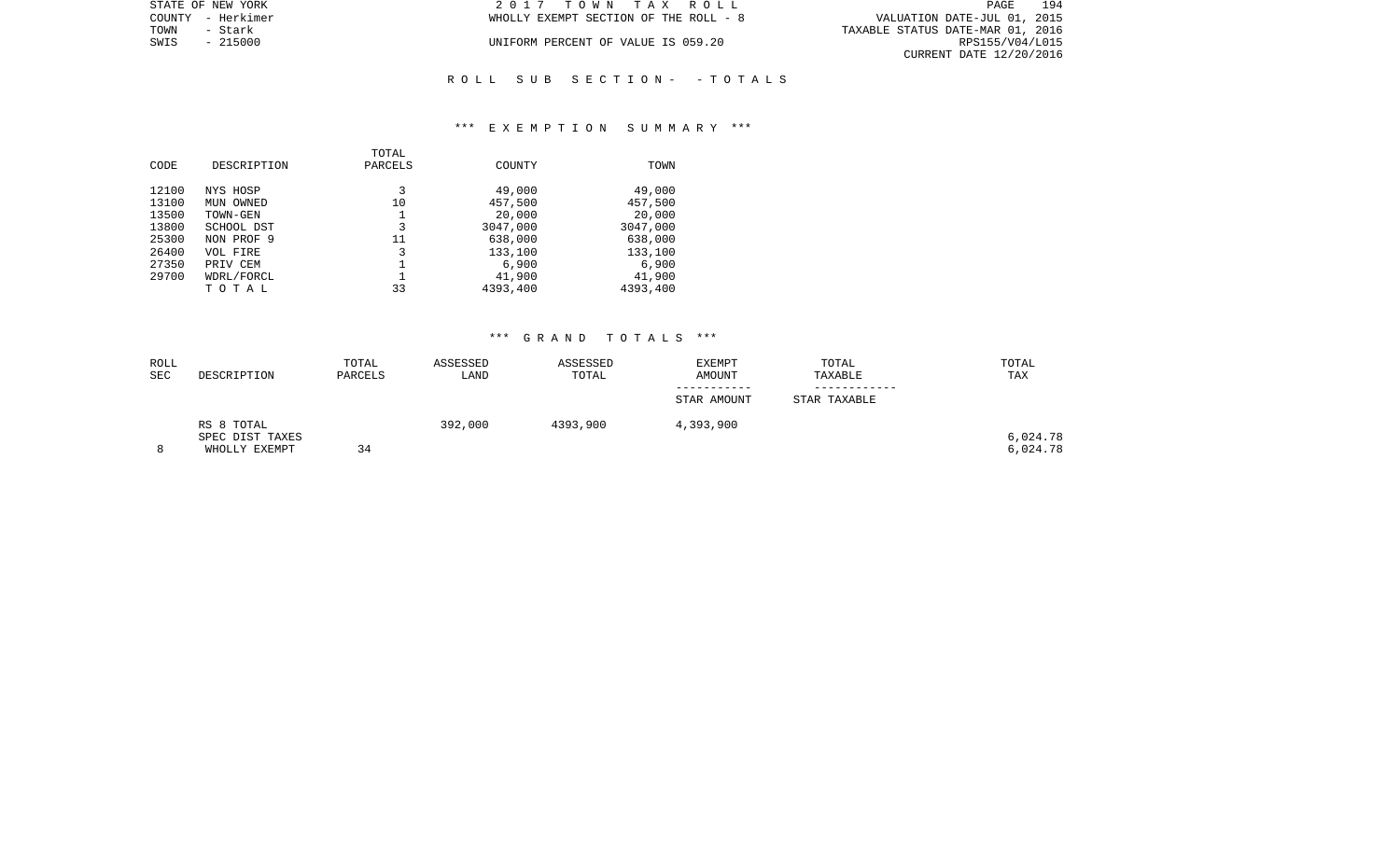| STATE OF NEW YORK | 2017 TOWN TAX ROLL                    | 195<br>PAGE                      |
|-------------------|---------------------------------------|----------------------------------|
| COUNTY - Herkimer | WHOLLY EXEMPT SECTION OF THE ROLL - 8 | VALUATION DATE-JUL 01, 2015      |
| TOWN<br>- Stark   |                                       | TAXABLE STATUS DATE-MAR 01, 2016 |
| SWIS<br>- 215000  | UNIFORM PERCENT OF VALUE IS 059.20    | RPS155/V04/L015                  |
|                   |                                       | CURRENT DATE 12/20/2016          |

#### R O L L S E C T I O N T O T A L S

### \*\*\* S P E C I A L D I S T R I C T S U M M A R Y \*\*\*

| CODE<br>DISTRICT NAME                        | TOTAL<br>EXTENSION<br>TYPE<br>PARCELS | EXTENSION<br>VALUE | AD VALOREM<br>VALUE  | EXEMPT<br>AMOUNT   | TAXABLE<br>VALUE | TOTAL<br>TAX |
|----------------------------------------------|---------------------------------------|--------------------|----------------------|--------------------|------------------|--------------|
| WD300 Stark Water Di<br>FD260 Stark fire pro | 12 TOTAL M<br>34 TOTAL M              |                    | 3556,700<br>4393,900 | 60,300<br>4393,900 | 3496,400         | 6,024.78     |

#### \*\*\* S C H O O L D I S T R I C T S U M M A R Y \*\*\*

| CODE   | DISTRICT NAME                    | TOTAL<br>PARCELS | ASSESSED<br>LAND | ASSESSED<br>TOTAL | EXEMPT<br>AMOUNT | TOTAL<br>TAXABLE |
|--------|----------------------------------|------------------|------------------|-------------------|------------------|------------------|
|        |                                  |                  |                  |                   | STAR AMOUNT      | STAR TAXABLE     |
|        | Owen D Young                     | 34               | 392,000          | 4393,900          | 4393,900         |                  |
| 215001 |                                  |                  |                  |                   |                  |                  |
|        | SUB-TOTAL                        | 34               | 392,000          | 4393,900          | 4393,900         |                  |
|        | $S \cup B - T \cup T A L (CONT)$ |                  |                  |                   |                  |                  |
|        | TOTAL                            | 34               | 392,000          | 4393,900          | 4393,900         |                  |
|        |                                  |                  |                  |                   |                  |                  |
|        | T O T A L (CONT)                 |                  |                  |                   |                  |                  |

\*\*\* S Y S T E M C O D E S S U M M A R Y \*\*\*

| CODE  | DESCRIPTION        | TOTAL<br>PARCELS | COUNTY     | TOWN       |
|-------|--------------------|------------------|------------|------------|
| 50000 | WHOLLY EX<br>тотаь |                  | 500<br>500 | 500<br>500 |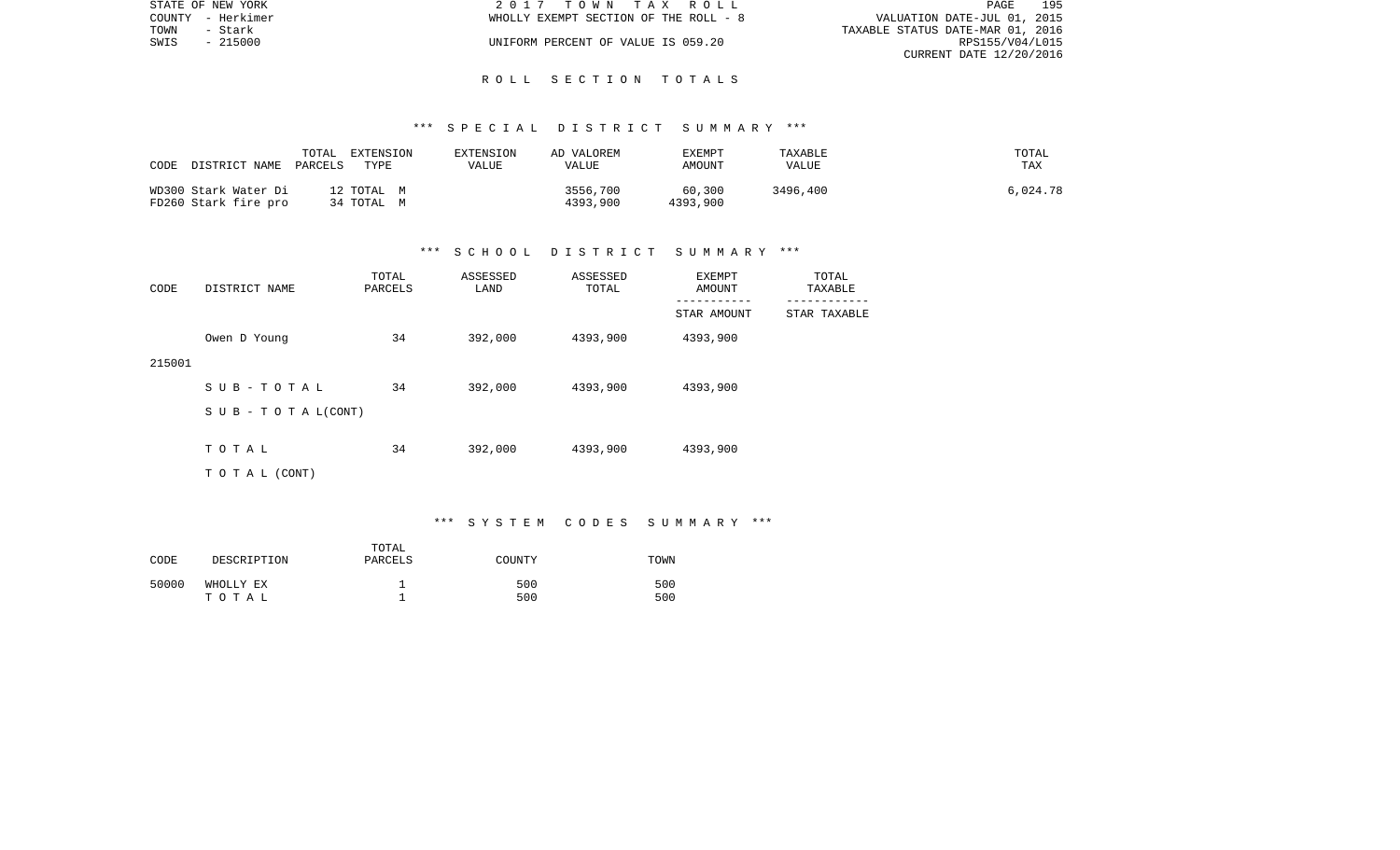| STATE OF NEW YORK | 2017 TOWN TAX ROLL                    | 196<br>PAGE                      |
|-------------------|---------------------------------------|----------------------------------|
| COUNTY - Herkimer | WHOLLY EXEMPT SECTION OF THE ROLL - 8 | VALUATION DATE-JUL 01, 2015      |
| TOWN<br>- Stark   |                                       | TAXABLE STATUS DATE-MAR 01, 2016 |
| SWIS<br>$-215000$ | UNIFORM PERCENT OF VALUE IS 059.20    | RPS155/V04/L015                  |
|                   |                                       | CURRENT DATE 12/20/2016          |
|                   |                                       |                                  |

# R O L L S E C T I O N T O T A L S

### \*\*\* E X E M P T I O N S U M M A R Y \*\*\*

| CODE  | DESCRIPTION | TOTAL<br>PARCELS | COUNTY   | TOWN     |
|-------|-------------|------------------|----------|----------|
| 12100 | NYS HOSP    | 3                | 49,000   | 49,000   |
| 13100 | MUN OWNED   | 10               | 457,500  | 457,500  |
| 13500 | TOWN-GEN    | 1                | 20,000   | 20,000   |
| 13800 | SCHOOL DST  | 3                | 3047,000 | 3047,000 |
| 25300 | NON PROF 9  | 11               | 638,000  | 638,000  |
| 26400 | VOL FIRE    | 3                | 133,100  | 133,100  |
| 27350 | PRIV CEM    |                  | 6,900    | 6,900    |
| 29700 | WDRL/FORCL  |                  | 41,900   | 41,900   |
|       | TOTAL       | 33               | 4393,400 | 4393,400 |
|       |             |                  |          |          |

| ROLL       |                 | TOTAL   | ASSESSED | ASSESSED | <b>EXEMPT</b> | TOTAL        | TOTAL    |
|------------|-----------------|---------|----------|----------|---------------|--------------|----------|
| <b>SEC</b> | DESCRIPTION     | PARCELS | LAND     | TOTAL    | <b>AMOUNT</b> | TAXABLE      | TAX      |
|            |                 |         |          |          |               |              |          |
|            |                 |         |          |          | STAR AMOUNT   | STAR TAXABLE |          |
|            | RS 8 TOTAL      |         | 392,000  | 4393,900 | 4,393,900     |              |          |
|            | SPEC DIST TAXES |         |          |          |               |              | 6,024.78 |
|            | WHOLLY EXEMPT   | 34      |          |          |               |              | 6,024.78 |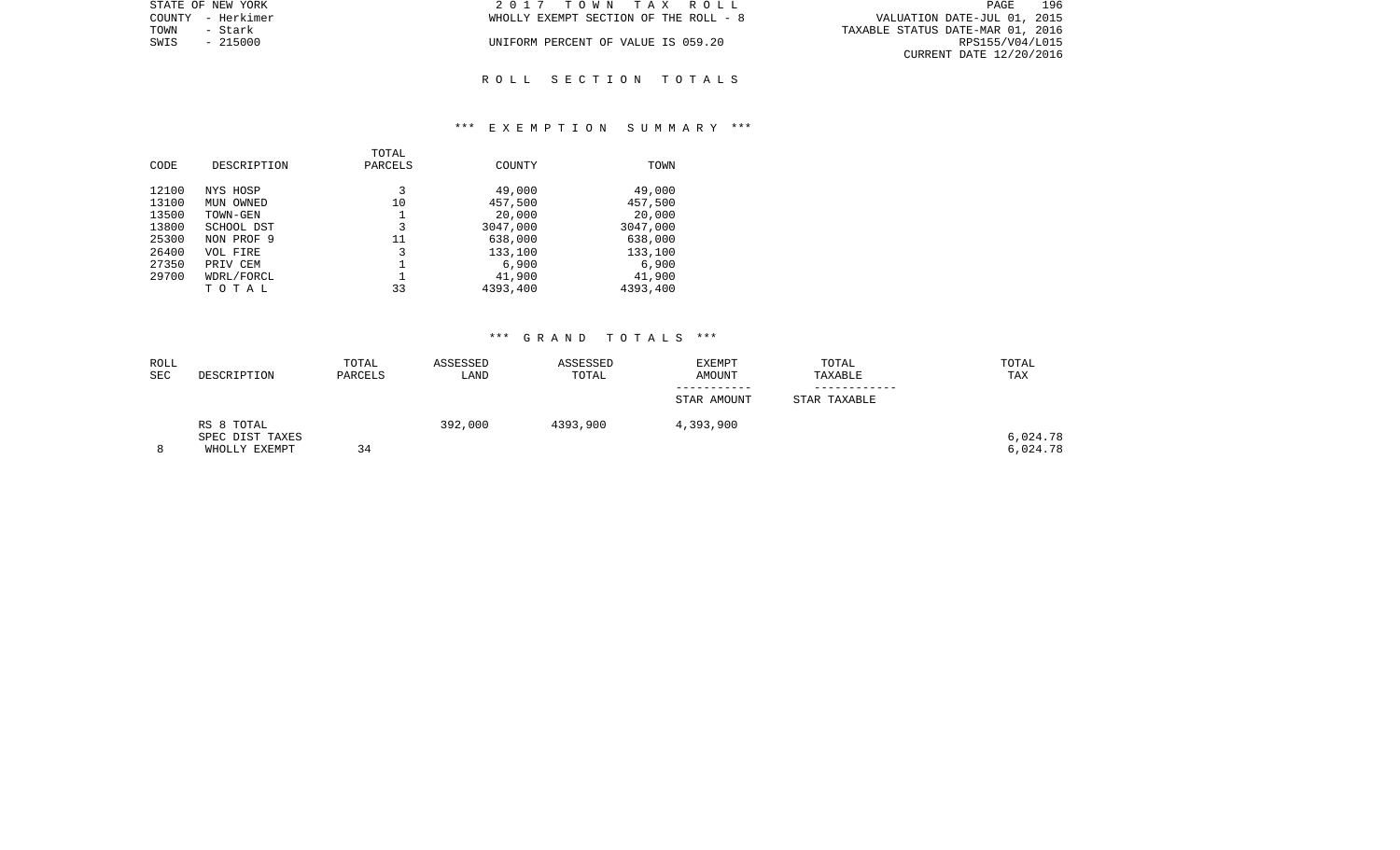| STATE OF NEW YORK | 2017 TOWN TAX ROLL | 197<br>PAGE                      |
|-------------------|--------------------|----------------------------------|
| COUNTY - Herkimer |                    | VALUATION DATE-JUL 01, 2015      |
| TOWN<br>- Stark   | SWIS TOTALS        | TAXABLE STATUS DATE-MAR 01, 2016 |
| SWIS<br>- 215000  |                    | RPS155/V04/L015                  |
|                   |                    | CURRENT DATE 12/20/2016          |
|                   |                    |                                  |
|                   |                    |                                  |

### \*\*\* S P E C I A L D I S T R I C T S U M M A R Y \*\*\*

| CODE<br>DISTRICT NAME PARCELS | TOTAL<br>EXTENSION<br>TYPE. | EXTENSION<br>VALUE | AD VALOREM<br>VALUE | EXEMPT<br>AMOUNT | TAXABLE<br><b>VALUE</b> | TAX<br>RATE | TOTAL<br>TAX |
|-------------------------------|-----------------------------|--------------------|---------------------|------------------|-------------------------|-------------|--------------|
| WD300 Stark Water Di          | 65 TOTAL M                  |                    | 6474,100            | 90,400           | 6383.700                | 1.723139    | 11,000.01    |
| FD260 Stark fire pro          | 651 TOTAL M                 |                    | 33672,872           | 4502.593         | 29170,279               | 2.328329    | 67,918.11    |

# \*\*\* S C H O O L D I S T R I C T S U M M A R Y \*\*\*

| CODE   | DISTRICT NAME                    | TOTAL<br>PARCELS | ASSESSED<br>LAND | ASSESSED<br>TOTAL | EXEMPT<br><b>AMOUNT</b> | TOTAL<br>TAXABLE<br>------- |  |
|--------|----------------------------------|------------------|------------------|-------------------|-------------------------|-----------------------------|--|
|        |                                  |                  |                  |                   | STAR AMOUNT             | STAR TAXABLE                |  |
|        | Little Falls Central             | 24               | 146,300          | 415,730           | 5,116                   | 410,614                     |  |
| 210900 | Owen D Young                     | 651              | 8421,200         | 34033,534         | 75,180<br>4943,599      | 335,434<br>29,089,935       |  |
| 215001 |                                  |                  |                  |                   | 4805,700                | 24, 284, 235                |  |
|        | SUB-TOTAL                        | 675              | 8567,500         | 34449,264         | 4948,715                | 29,500,549                  |  |
|        | $S \cup B - T \cup T A L (CONT)$ |                  |                  |                   | 4880,880                | 24,619,669                  |  |
|        | TOTAL                            | 675              | 8567,500         | 34449,264         | 4948,715                | 29,500,549                  |  |
|        | TO TAL (CONT)                    |                  |                  |                   | 4880,880                | 24,619,669                  |  |

#### \*\*\* S Y S T E M C O D E S S U M M A R Y \*\*\*

| CODE  | DESCRIPTION        | TOTAL<br>PARCELS | COUNTY     | TOWN       |
|-------|--------------------|------------------|------------|------------|
| 50000 | WHOLLY EX<br>тотаь |                  | 500<br>500 | 500<br>500 |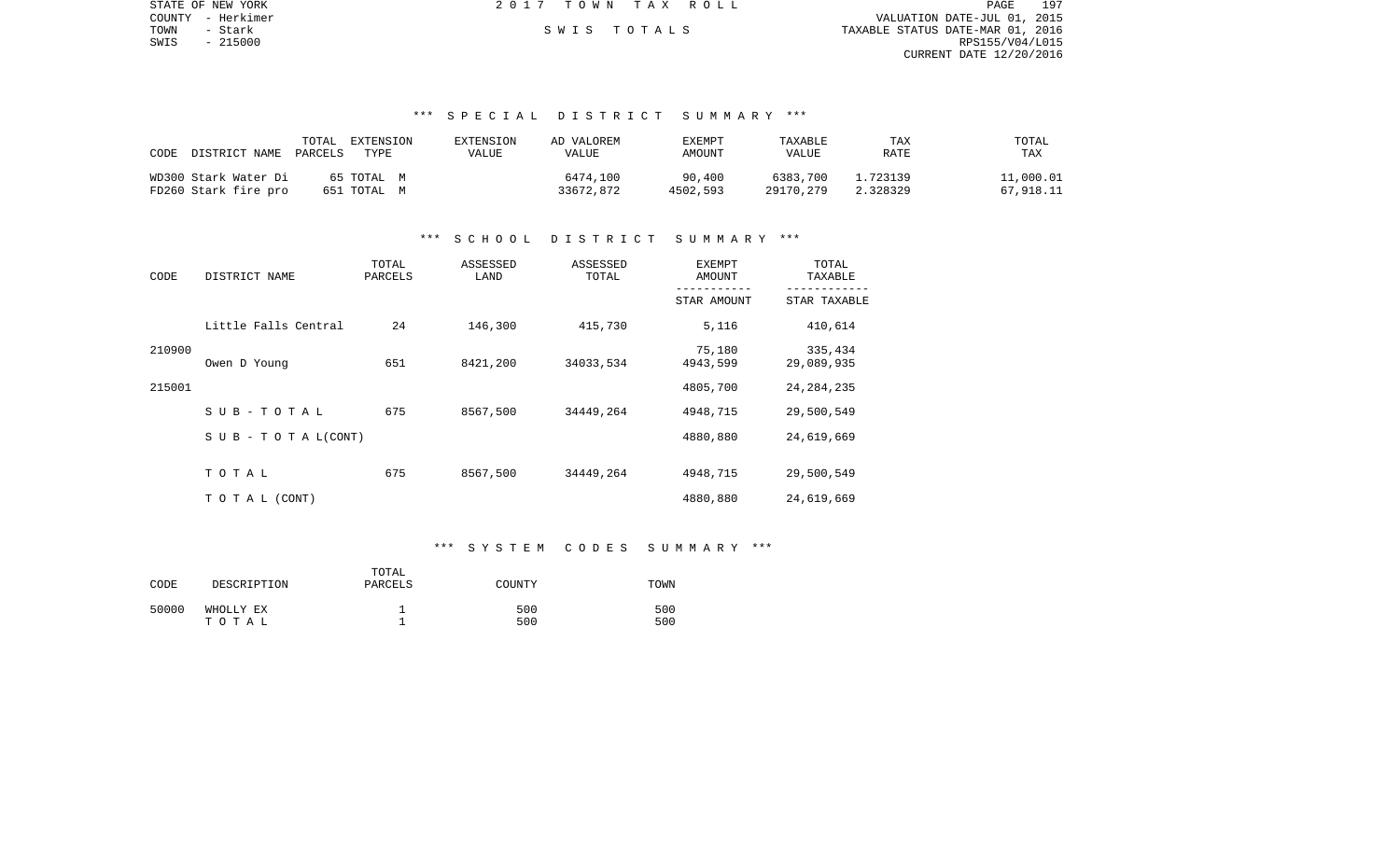| STATE OF NEW YORK | 2017 TOWN TAX ROLL | PAGE                             | 198 |
|-------------------|--------------------|----------------------------------|-----|
| COUNTY - Herkimer |                    | VALUATION DATE-JUL 01, 2015      |     |
| TOWN<br>– Stark   | SWIS TOTALS        | TAXABLE STATUS DATE-MAR 01, 2016 |     |
| SWIS<br>- 215000  |                    | RPS155/V04/L015                  |     |
|                   |                    | CURRENT DATE 12/20/2016          |     |
|                   |                    |                                  |     |

# \*\*\* E X E M P T I O N S U M M A R Y \*\*\*

|       |                 | TOTAL        |          |          |
|-------|-----------------|--------------|----------|----------|
| CODE  | DESCRIPTION     | PARCELS      | COUNTY   | TOWN     |
| 12100 | NYS HOSP        | 3            | 49,000   | 49,000   |
| 13100 | MUN OWNED       | 10           | 457,500  | 457,500  |
| 13500 | TOWN-GEN        | 1            | 20,000   | 20,000   |
| 13800 | SCHOOL DST      | 3            | 3047,000 | 3047,000 |
| 25300 | NON PROF 9      | 13           | 668,100  | 668,100  |
| 26400 | <b>VOL FIRE</b> | 3            | 133,100  | 133,100  |
| 27350 | PRIV CEM        | $\mathbf{1}$ | 6,900    | 6,900    |
| 29700 | WDRL/FORCL      | 1            | 41,900   | 41,900   |
| 41101 | VETFUND CT      | 3            | 5,400    | 5,400    |
| 41121 | VET WAR CT      | 7            | 36,360   | 36,360   |
| 41131 | VET COM CT      | 10           | 90,000   | 90,000   |
| 41141 | VET DIS CT      | 2            | 22,175   | 22,175   |
| 41162 | CW 15 VET/      | 3            | 16,200   |          |
| 41700 | AGRIC 10 Y      | 7            | 191,000  | 191,000  |
| 41720 | AG MKTS L       | 28           | 82,964   | 82,964   |
| 41730 | AG MKTS         | 16           | 78,774   | 78,774   |
| 41801 | AGED-CT         | 3            | 78,900   | 78,900   |
| 41802 | AGED-CNTY       | $\mathbf{1}$ | 34,400   |          |
| 42100 | AGRIC 10 Y      | 16           | 106,800  | 106,800  |
| 47100 | Mass Telec      | 3            | 12,417   | 12,417   |
| 47460 | FOREST          | 3            | 52,760   | 52,760   |
|       | TOTAL           | 137          | 5231,650 | 5181,050 |

| ROLL<br>SEC | DESCRIPTION                                                           | TOTAL<br>PARCELS | ASSESSED<br>LAND     | ASSESSED<br>TOTAL      | EXEMPT<br>AMOUNT   | TOTAL<br>TAXABLE<br>------------ | TAX                  |                                                                    |
|-------------|-----------------------------------------------------------------------|------------------|----------------------|------------------------|--------------------|----------------------------------|----------------------|--------------------------------------------------------------------|
|             |                                                                       |                  |                      |                        | STAR AMOUNT        | STAR TAXABLE                     | <b>RATE</b>          |                                                                    |
|             | County Tax<br>Town Tax<br>School Relevy<br>SPEC DIST TAXES<br>TAXABLE | 623              | 8168,600<br>8168,600 | 26217,300<br>26217,300 | 825,833<br>775,233 | 25,391,467<br>25,442,067         | 9.741597<br>9.844807 | 247, 353.41<br>250,472.15<br>113,735.55<br>64,000.24<br>675,561.35 |
|             | County Tax                                                            |                  | 6,900                | 6,900                  |                    | 6,900                            | 9.741597             | 67.22                                                              |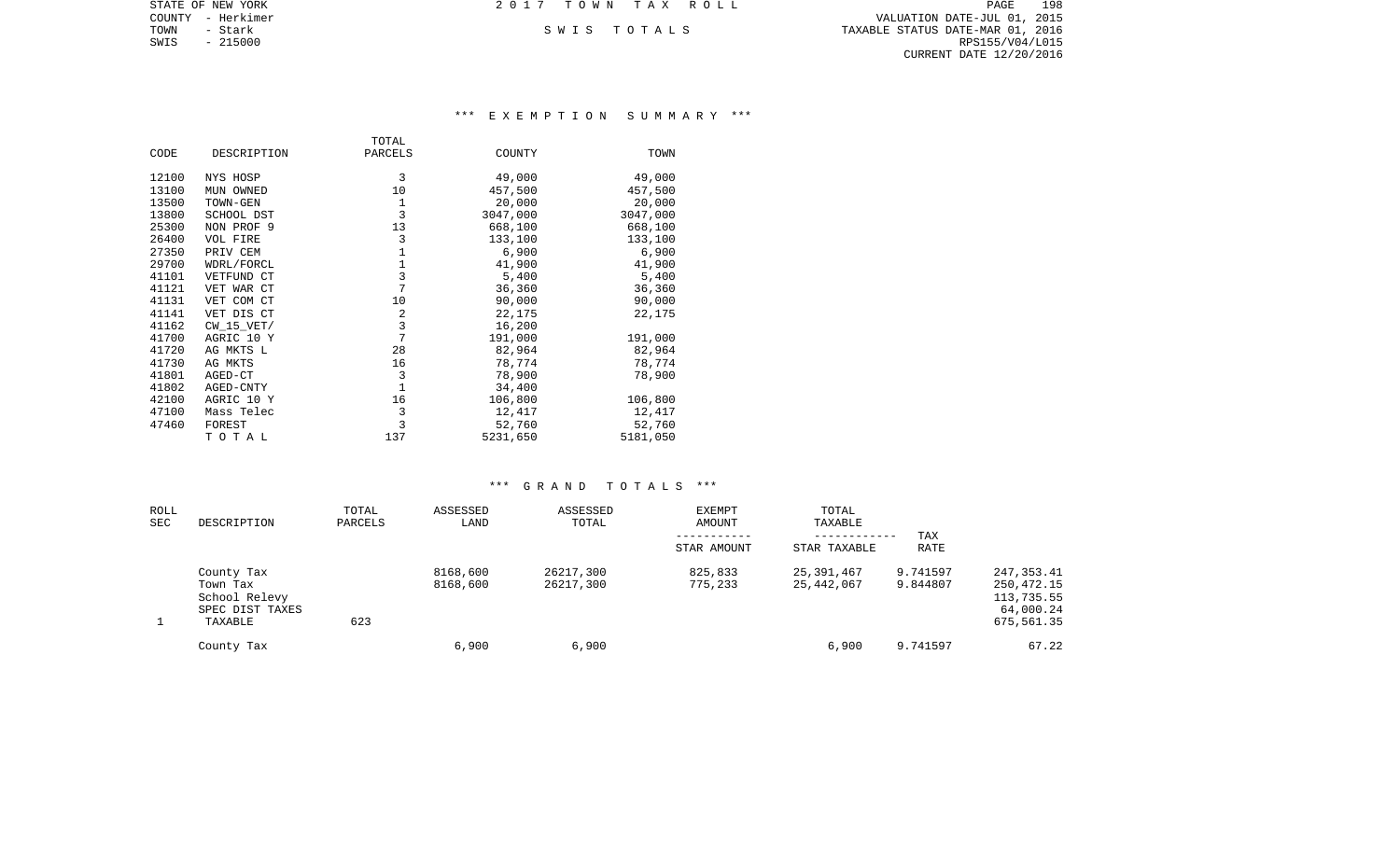COUNTY - Herkimer VALUATION DATE-JUL 01, 2015 TOWN - Stark South S W I S T O T A L S TO T A L S TAXABLE STATUS DATE-MAR 01, 2016 SWIS - 215000<br>SWIS - 215000<br>SWIS - 215000<br>RPS155/V04/L015 CURRENT DATE 12/20/2016

STATE OF NEW YORK **EXECUTE:**  $2017$  TOWN TAX ROLL

| <b>ROLL</b><br><b>SEC</b> | DESCRIPTION                                                    | <b>ASSESSED</b><br><b>ASSESSED</b><br><b>EXEMPT</b><br>TOTAL<br>LAND<br>TOTAL<br>PARCELS<br><b>AMOUNT</b><br>STAR AMOUNT | TOTAL<br>TAXABLE     | TAX                    |                        |                              |                      |                                                      |
|---------------------------|----------------------------------------------------------------|--------------------------------------------------------------------------------------------------------------------------|----------------------|------------------------|------------------------|------------------------------|----------------------|------------------------------------------------------|
|                           |                                                                |                                                                                                                          |                      |                        | STAR TAXABLE           | <b>RATE</b>                  |                      |                                                      |
| 3                         | Town Tax<br>SPEC DIST TAXES<br>STATE OWNED LAND                | 2                                                                                                                        | 6,900                | 6,900                  |                        | 6,900                        | 9.844807             | 67.93<br>16.07<br>151.22                             |
| 5                         | County Tax<br>Town Tax<br>SPEC DIST TAXES<br>SPECIAL FRANCHISE | 4                                                                                                                        |                      | 1207,875<br>1207,875   |                        | 1,207,875<br>1,207,875       | 9.741597<br>9.844807 | 11,766.64<br>11,891.29<br>2,812.34<br>26,470.27      |
| 6                         | County Tax<br>Town Tax<br>SPEC DIST TAXES<br>UTILITIES & N.C.  | 12                                                                                                                       |                      | 2623,289<br>2623,289   | 12,417<br>12,417       | 2,610,872<br>2,610,872       | 9.741597<br>9.844807 | 25,434.06<br>25,703.51<br>6,064.69<br>57,202.26      |
| 8                         | RS 8 TOTAL<br>SPEC DIST TAXES<br>WHOLLY EXEMPT                 | 34                                                                                                                       | 392,000              | 4393,900               | 4,393,900              |                              |                      | 6,024.78<br>6,024.78                                 |
|                           | County Tax<br>Town Tax<br>School Relevy<br>SPEC DIST TAXES     |                                                                                                                          | 8567,500<br>8567,500 | 34449,264<br>34449,264 | 5,232,150<br>5,181,550 | 29, 217, 114<br>29, 267, 714 | 9.741597<br>9.844807 | 284,621.33<br>288, 134.88<br>113,735.55<br>78,918.12 |
| $\ast$                    | <b>SUB</b><br>TOTAL                                            | 675                                                                                                                      |                      |                        |                        |                              |                      | 765,409.88                                           |
|                           | County Tax<br>Town Tax<br>School Relevy<br>SPEC DIST TAXES     |                                                                                                                          | 8567,500<br>8567,500 | 34449,264<br>34449,264 | 5,232,150<br>5,181,550 | 29, 217, 114<br>29, 267, 714 | 9.741597<br>9.844807 | 284,621.33<br>288, 134.88<br>113,735.55<br>78,918.12 |
| $\star\star$              | <b>GRAND TOTAL</b>                                             | 675                                                                                                                      |                      |                        |                        |                              |                      | 765,409.88                                           |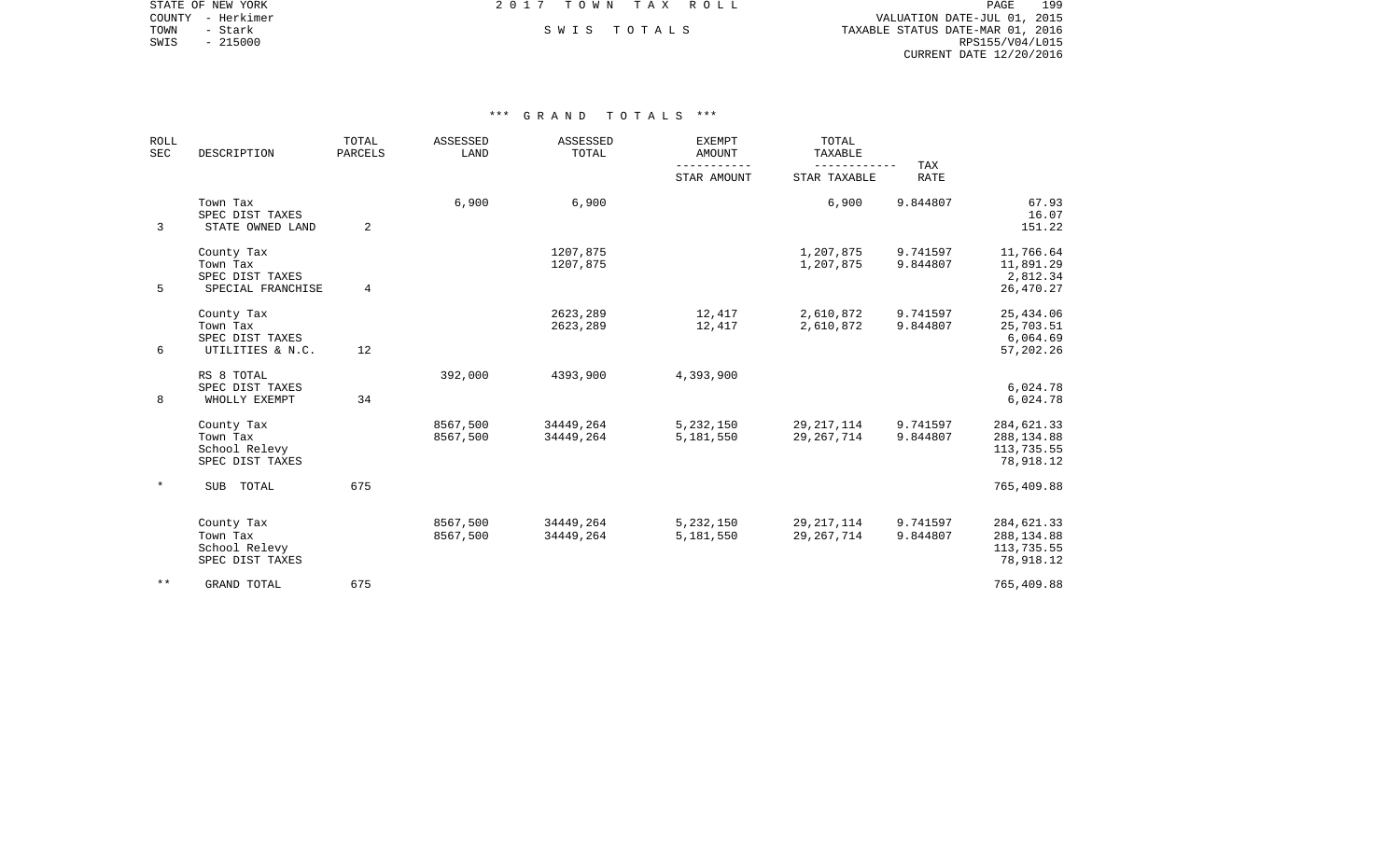PAGE 200 TOWN - Stark TAXABLE STATUS DATE-MAR 01, 2016 SWIS - 2150 RPS155/V04/L015 CURRENT DATE 12/20/2016

STATE OF NEW YORK **EXECUTE:**  $2017$  TOWN TAX ROLL COUNTY - Herkimer T O W N T O T A L S VALUATION DATE-JUL 01, 2015

# \*\*\* S P E C I A L D I S T R I C T S U M M A R Y \*\*\*

| DISTRICT NAME PARCELS<br>CODE | TOTAL<br>EXTENSION<br>TYPE | EXTENSION<br>VALUE | AD VALOREM<br><b>VALUE</b> | EXEMPT<br>AMOUNT | TAXABLE<br>VALUE | TOTAL<br>TAX |
|-------------------------------|----------------------------|--------------------|----------------------------|------------------|------------------|--------------|
| WD300 Stark Water Di          | 65 ТОТАL М                 |                    | 6474,100                   | 90,400           | 6383,700         | 11,000.01    |
| FD260 Stark fire pro          | 651 TOTAL M                |                    | 33672,872                  | 4502,593         | 29170,279        | 67,918.11    |

### \*\*\* S C H O O L D I S T R I C T S U M M A R Y \*\*\*

| CODE   | DISTRICT NAME                    | TOTAL<br>PARCELS | ASSESSED<br>LAND | ASSESSED<br>TOTAL | <b>EXEMPT</b><br>AMOUNT | TOTAL<br>TAXABLE      |
|--------|----------------------------------|------------------|------------------|-------------------|-------------------------|-----------------------|
|        |                                  |                  |                  |                   | STAR AMOUNT             | STAR TAXABLE          |
|        | Little Falls Central             | 24               | 146,300          | 415,730           | 5,116                   | 410,614               |
| 210900 | Owen D Young                     | 651              | 8421,200         | 34033,534         | 75,180<br>4943,599      | 335,434<br>29,089,935 |
| 215001 |                                  |                  |                  |                   | 4805,700                | 24, 284, 235          |
|        | SUB-TOTAL                        | 675              | 8567,500         | 34449,264         | 4948,715                | 29,500,549            |
|        | $S \cup B - T \cup T A L (CONT)$ |                  |                  |                   | 4880,880                | 24,619,669            |
|        | TOTAL                            | 675              | 8567,500         | 34449,264         | 4948,715                | 29,500,549            |
|        | T O T A L (CONT)                 |                  |                  |                   | 4880,880                | 24,619,669            |

#### \*\*\* S Y S T E M C O D E S S U M M A R Y \*\*\*

| CODE  | DESCRIPTION        | TOTAL<br>PARCELS | COUNTY     | TOWN       |
|-------|--------------------|------------------|------------|------------|
| 50000 | WHOLLY EX<br>тотаь |                  | 500<br>500 | 500<br>500 |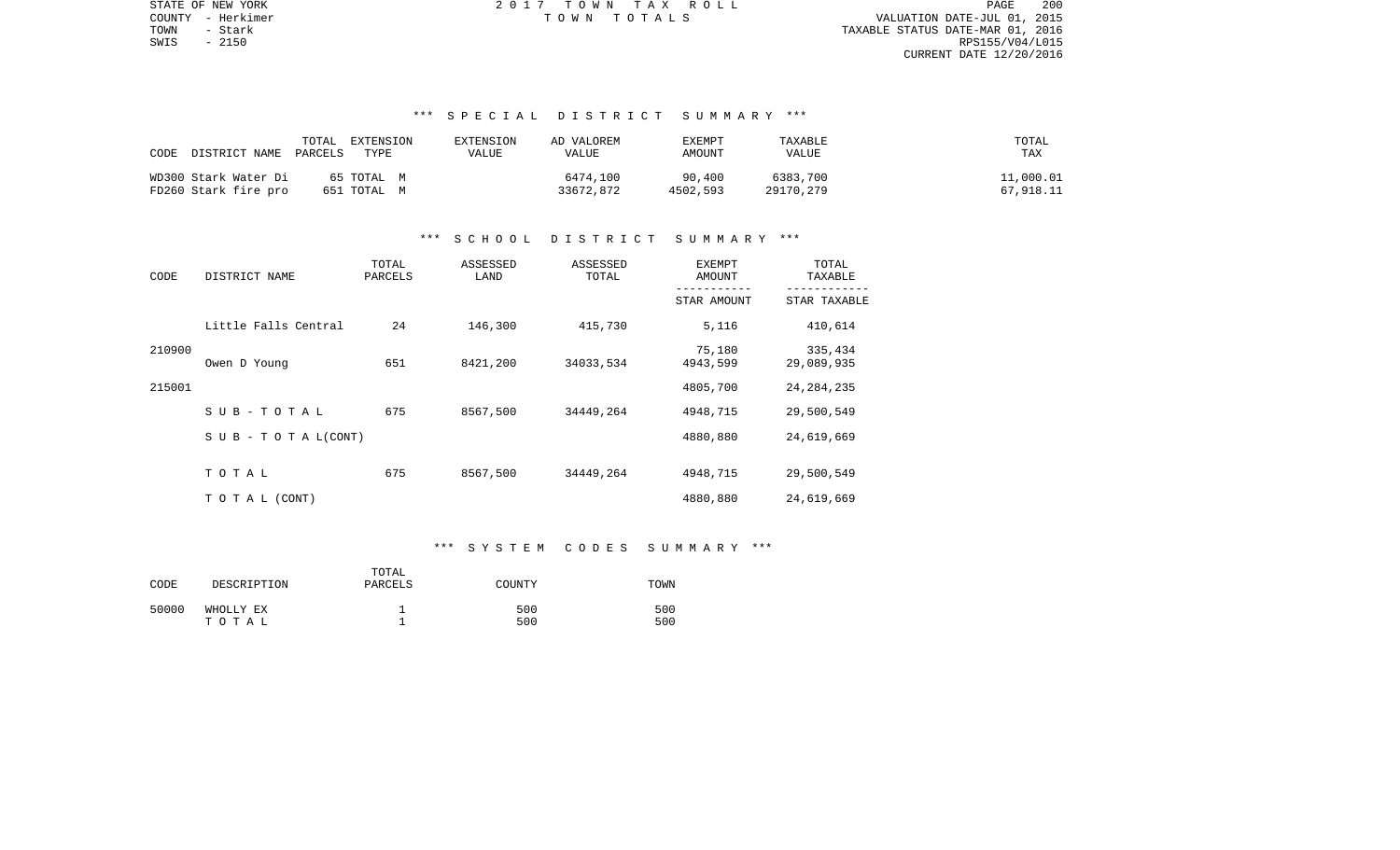STATE OF NEW YORK **EXECUTE:**  $2017$  TOWN TAX ROLL COUNTY - Herkimer T O W N T O T A L S VALUATION DATE-JUL 01, 2015

PAGE 201

CURRENT DATE 12/20/2016

TOWN - Stark TAXABLE STATUS DATE-MAR 01, 2016 SWIS - 2150 RPS155/V04/L015

\*\*\* E X E M P T I O N S U M M A R Y \*\*\*

|       |                | TOTAL       |          |          |
|-------|----------------|-------------|----------|----------|
| CODE  | DESCRIPTION    | PARCELS     | COUNTY   | TOWN     |
|       |                |             |          |          |
| 12100 | NYS HOSP       | 3           | 49,000   | 49,000   |
| 13100 | MUN OWNED      | 10          | 457,500  | 457,500  |
| 13500 | TOWN-GEN       | 1           | 20,000   | 20,000   |
| 13800 | SCHOOL DST     | 3           | 3047,000 | 3047,000 |
| 25300 | NON PROF 9     | 13          | 668,100  | 668,100  |
| 26400 | VOL FIRE       | 3           | 133,100  | 133,100  |
| 27350 | PRIV CEM       | $\mathbf 1$ | 6,900    | 6,900    |
| 29700 | WDRL/FORCL     | 1           | 41,900   | 41,900   |
| 41101 | VETFUND CT     | 3           | 5,400    | 5,400    |
| 41121 | VET WAR CT     | 7           | 36,360   | 36,360   |
| 41131 | VET COM CT     | 10          | 90,000   | 90,000   |
| 41141 | VET DIS CT     | 2           | 22,175   | 22,175   |
| 41162 | $CW$ 15 $VET/$ | 3           | 16,200   |          |
| 41700 | AGRIC 10 Y     | 7           | 191,000  | 191,000  |
| 41720 | AG MKTS L      | 28          | 82,964   | 82,964   |
| 41730 | AG MKTS        | 16          | 78,774   | 78,774   |
| 41801 | AGED-CT        | 3           | 78,900   | 78,900   |
| 41802 | AGED-CNTY      | 1           | 34,400   |          |
| 42100 | AGRIC 10 Y     | 16          | 106,800  | 106,800  |
| 47100 | Mass Telec     | 3           | 12,417   | 12,417   |
| 47460 | FOREST         | 3           | 52,760   | 52,760   |
|       | TOTAL          | 137         | 5231,650 | 5181,050 |

| ROLL<br>SEC | DESCRIPTION                                                           | TOTAL<br>PARCELS | ASSESSED<br>LAND     | ASSESSED<br>TOTAL      | <b>EXEMPT</b><br>AMOUNT | TOTAL<br>TAXABLE<br>------------ | TAX  | TOTAL<br>TAX                                                         |
|-------------|-----------------------------------------------------------------------|------------------|----------------------|------------------------|-------------------------|----------------------------------|------|----------------------------------------------------------------------|
|             |                                                                       |                  |                      |                        | STAR AMOUNT             | STAR TAXABLE                     | RATE |                                                                      |
|             | County Tax<br>Town Tax<br>School Relevy<br>SPEC DIST TAXES<br>TAXABLE | 623              | 8168,600<br>8168,600 | 26217,300<br>26217,300 | 825,833<br>775,233      | 25,391,467<br>25,442,067         |      | 247, 353.41<br>250, 472. 15<br>113,735.55<br>64,000.24<br>675,561.35 |
|             | County Tax                                                            |                  | 6,900                | 6,900                  |                         | 6,900                            |      | 67.22                                                                |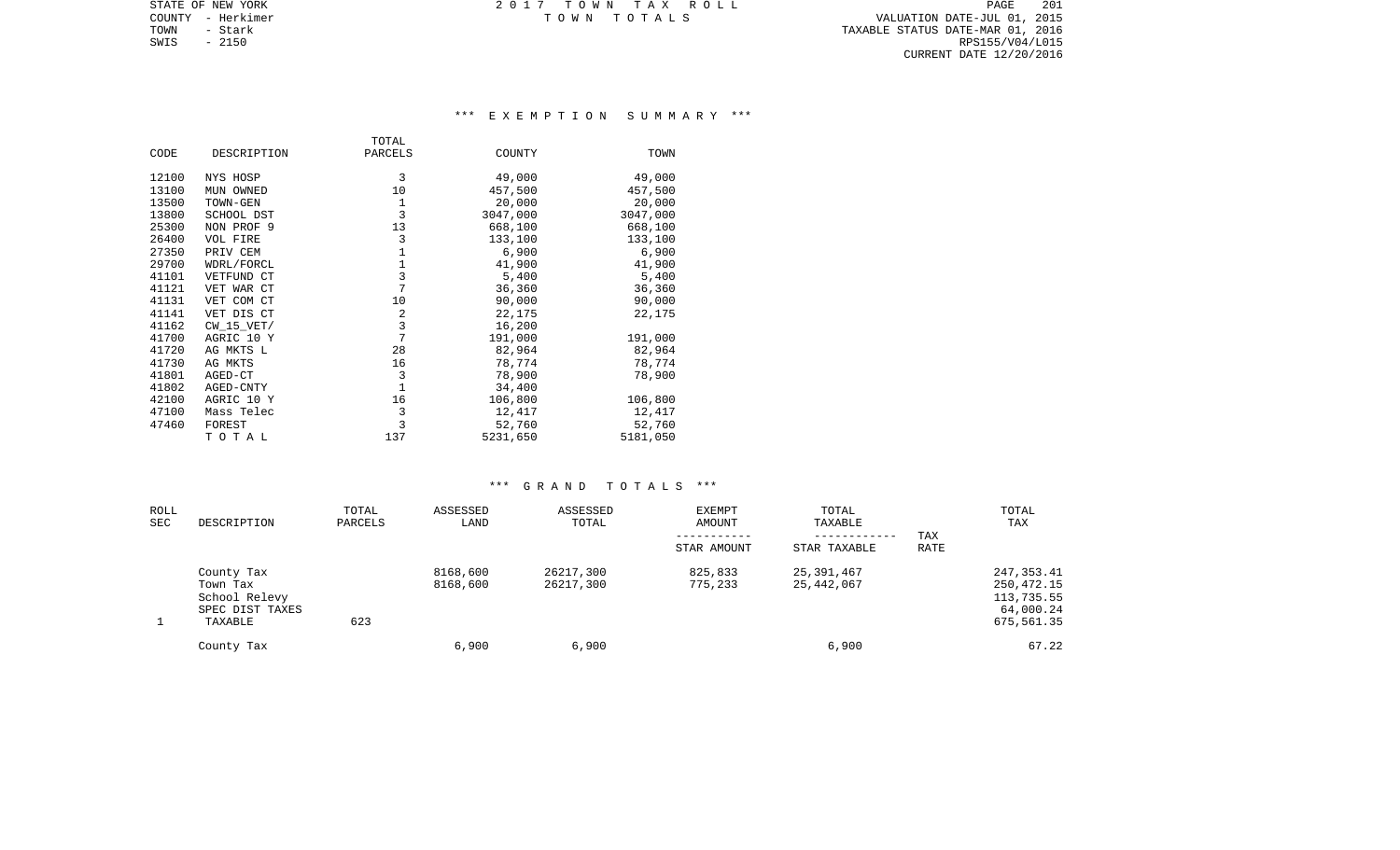| <b>ROLL</b><br>SEC | DESCRIPTION                                                    | TOTAL<br>PARCELS | ASSESSED<br>LAND     | ASSESSED<br>TOTAL      | <b>EXEMPT</b><br><b>AMOUNT</b> | TOTAL<br>TAXABLE             | TAX | TOTAL<br>TAX                                         |
|--------------------|----------------------------------------------------------------|------------------|----------------------|------------------------|--------------------------------|------------------------------|-----|------------------------------------------------------|
|                    |                                                                |                  |                      | STAR AMOUNT            | STAR TAXABLE                   | <b>RATE</b>                  |     |                                                      |
| 3                  | Town Tax<br>SPEC DIST TAXES<br>STATE OWNED LAND                | 2                | 6,900                | 6,900                  |                                | 6,900                        |     | 67.93<br>16.07<br>151.22                             |
| 5                  | County Tax<br>Town Tax<br>SPEC DIST TAXES<br>SPECIAL FRANCHISE | $\overline{4}$   |                      | 1207,875<br>1207,875   |                                | 1,207,875<br>1,207,875       |     | 11,766.64<br>11,891.29<br>2,812.34<br>26,470.27      |
| 6                  | County Tax<br>Town Tax<br>SPEC DIST TAXES<br>UTILITIES & N.C.  | 12               |                      | 2623,289<br>2623,289   | 12,417<br>12,417               | 2,610,872<br>2,610,872       |     | 25,434.06<br>25,703.51<br>6,064.69<br>57,202.26      |
| 8                  | RS 8 TOTAL<br>SPEC DIST TAXES<br>WHOLLY EXEMPT                 | 34               | 392,000              | 4393,900               | 4,393,900                      |                              |     | 6,024.78<br>6,024.78                                 |
|                    | County Tax<br>Town Tax<br>School Relevy<br>SPEC DIST TAXES     |                  | 8567,500<br>8567,500 | 34449,264<br>34449,264 | 5,232,150<br>5,181,550         | 29, 217, 114<br>29, 267, 714 |     | 284,621.33<br>288, 134.88<br>113,735.55<br>78,918.12 |
|                    | SUB TOTAL                                                      | 675              |                      |                        |                                |                              |     | 765,409.88                                           |
|                    | County Tax<br>Town Tax<br>School Relevy<br>SPEC DIST TAXES     |                  | 8567,500<br>8567,500 | 34449,264<br>34449,264 | 5,232,150<br>5,181,550         | 29, 217, 114<br>29, 267, 714 |     | 284,621.33<br>288, 134.88<br>113,735.55<br>78,918.12 |
| $***$              | <b>GRAND TOTAL</b>                                             | 675              |                      |                        |                                |                              |     | 765,409.88                                           |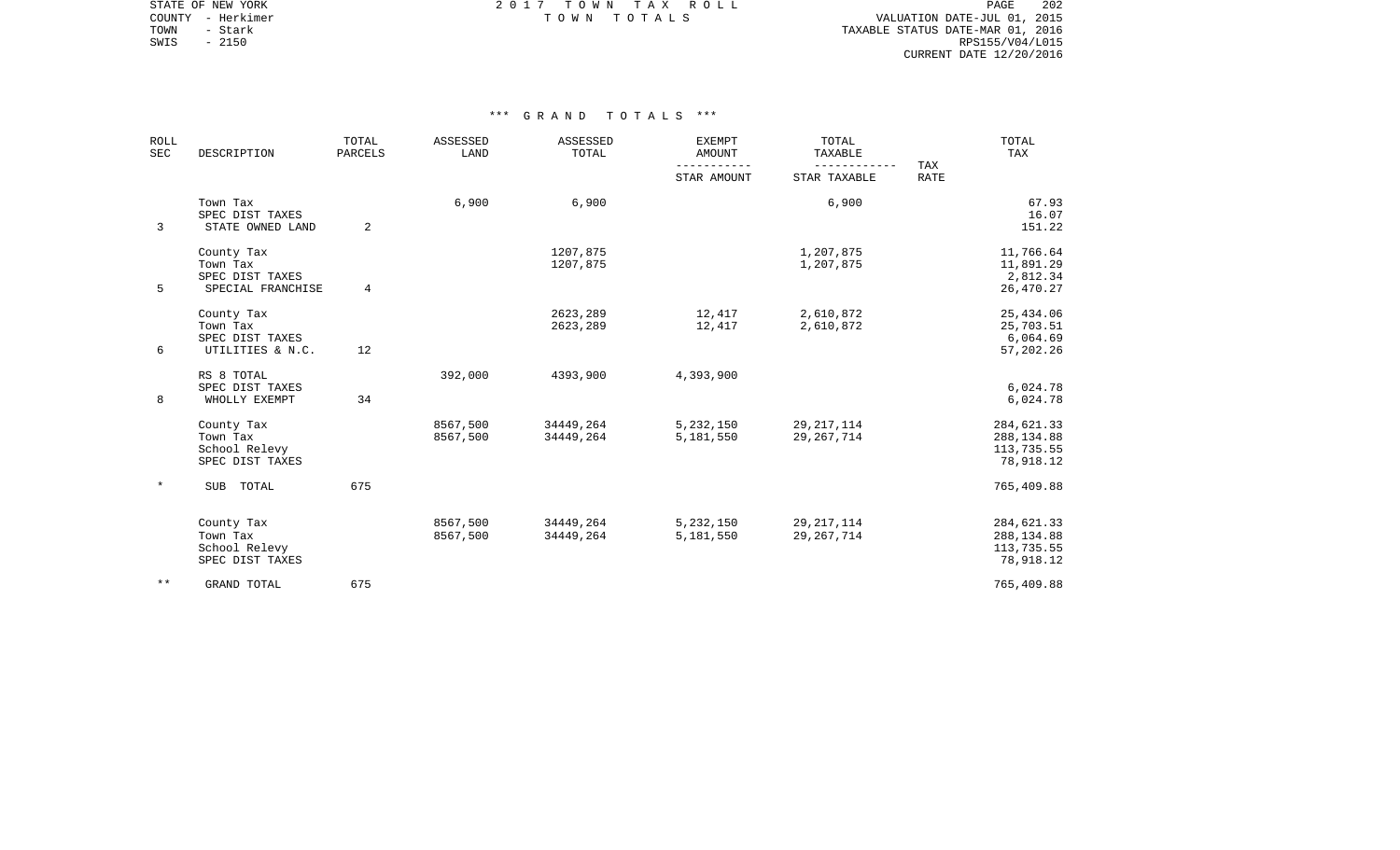|      | STATE OF NEW YORK |                                                            | 2017 TOWN TAX ROLL                 |                      |  |  |                                                                                   |                                  | PAGE |  |
|------|-------------------|------------------------------------------------------------|------------------------------------|----------------------|--|--|-----------------------------------------------------------------------------------|----------------------------------|------|--|
|      | COUNTY - Herkimer |                                                            |                                    |                      |  |  | STATE OWNED LAND SECTION OF THE ROLL - 3 SUB-SECT - A VALUATION DATE-JUL 01, 2015 |                                  |      |  |
| TOWN | - Stark           | ROLL SUB-SECT - A- SECTION 532-A RPTL WILD OR FOREST LANDS |                                    |                      |  |  |                                                                                   | TAXABLE STATUS DATE-MAR 01, 2016 |      |  |
| SWIS | $-215000$         |                                                            |                                    | OWNERS NAME SEOUENCE |  |  |                                                                                   |                                  |      |  |
|      |                   |                                                            | UNIFORM PERCENT OF VALUE IS 059.20 |                      |  |  |                                                                                   |                                  |      |  |
|      |                   |                                                            |                                    |                      |  |  |                                                                                   |                                  |      |  |

| TAX MAP PARCEL NUMBER   | PROPERTY LOCATION & CLASS | ASSESSMENT | EXEMPTION CODE------------------COUNTY--------TOWN----------- |               |            |
|-------------------------|---------------------------|------------|---------------------------------------------------------------|---------------|------------|
| CURRENT OWNERS NAME     | SCHOOL DISTRICT           | LAND       | TAX DESCRIPTION                                               | TAXABLE VALUE |            |
| CURRENT OWNERS ADDRESS  | PARCEL SIZE/GRID COORD    | TOTAL      | SPECIAL DISTRICTS                                             |               | TAX AMOUNT |
|                         |                           |            |                                                               |               |            |
|                         |                           |            |                                                               | ACCT 110001   |            |
| $333. - 1 - 1$          | 932 Forest s532b          |            | County Tax                                                    | 6,900         | 67.22      |
| State Of New York       | 215001<br>Owen D Young    | 6,900      | Town Tax                                                      | 6,900         | 67.93      |
| Dept Of Audit & Control | 7.00<br>ACRES             | 6,900      | FD260 Stark fire prot #1                                      | 6,900<br>TO M | 16.07      |
| Albany, NY 12236        | DEED BOOK 00000           |            |                                                               |               |            |
|                         | FULL MARKET VALUE         | 11,655     |                                                               |               |            |
|                         |                           |            | TOTAL TAX ---                                                 |               | $151.22**$ |
|                         |                           |            |                                                               | DATE #1       | 01/31/17   |
|                         |                           |            |                                                               | AMT DUE       | 151.22     |
|                         |                           |            |                                                               |               |            |
|                         |                           |            |                                                               |               |            |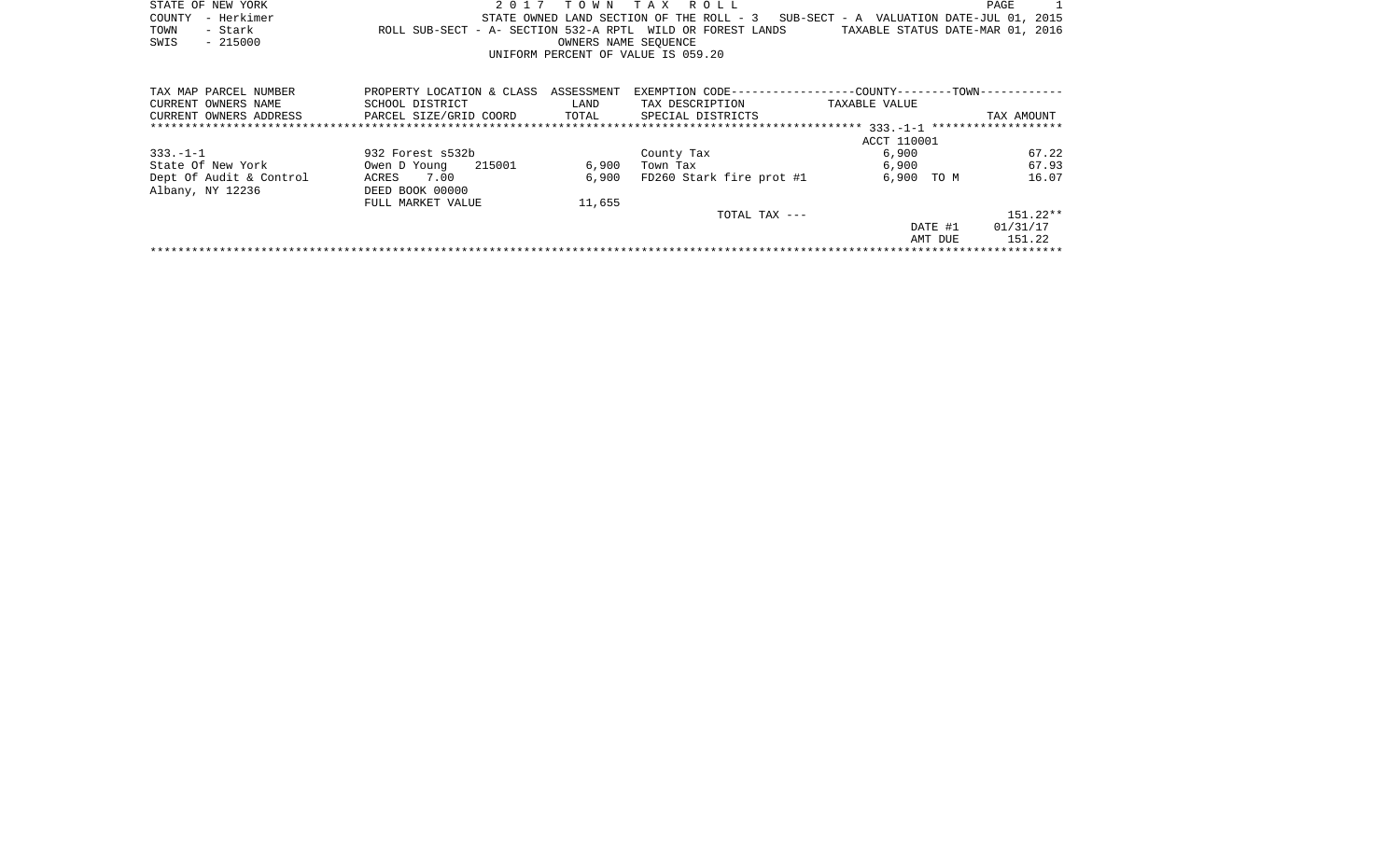| STATE OF NEW YORK |         |                                                            |  |                                    |  | 2017 TOWN TAX ROLL |                                                                                   |                                  |                         | PAGE |  |
|-------------------|---------|------------------------------------------------------------|--|------------------------------------|--|--------------------|-----------------------------------------------------------------------------------|----------------------------------|-------------------------|------|--|
| COUNTY - Herkimer |         |                                                            |  |                                    |  |                    | STATE OWNED LAND SECTION OF THE ROLL - 3 SUB-SECT - A VALUATION DATE-JUL 01, 2015 |                                  |                         |      |  |
| TOWN              | - Stark | ROLL SUB-SECT - A- SECTION 532-A RPTL WILD OR FOREST LANDS |  |                                    |  |                    |                                                                                   | TAXABLE STATUS DATE-MAR 01, 2016 |                         |      |  |
| SWIS - 215000     |         |                                                            |  |                                    |  |                    |                                                                                   |                                  | RPS155/V04/L015         |      |  |
|                   |         |                                                            |  | UNIFORM PERCENT OF VALUE IS 059.20 |  |                    |                                                                                   |                                  | CURRENT DATE 12/20/2016 |      |  |

### R O L L S U B S E C T I O N - A - T O T A L S

### \*\*\* S P E C I A L D I S T R I C T S U M M A R Y \*\*\*

| CODE | DISTRICT NAME        | TOTAL<br>PARCELS | EXTENSION<br>TYPE | EXTENSION<br>VALUE | AD VALOREM<br>VALUE | <b>EXEMPT</b><br>AMOUNT | TAXABLE<br>VALUE | TOTAL<br>TAX |
|------|----------------------|------------------|-------------------|--------------------|---------------------|-------------------------|------------------|--------------|
|      | FD260 Stark fire pro |                  | TOTAL M           |                    | 6,900               |                         | 6,900            | 16.07        |

# \*\*\* S C H O O L D I S T R I C T S U M M A R Y \*\*\*

| CODE   | DISTRICT NAME                    | TOTAL<br>PARCELS | ASSESSED<br>LAND | ASSESSED<br>TOTAL | <b>EXEMPT</b><br>AMOUNT | TOTAL<br>TAXABLE |
|--------|----------------------------------|------------------|------------------|-------------------|-------------------------|------------------|
|        |                                  |                  |                  |                   | STAR AMOUNT             | STAR TAXABLE     |
|        | Owen D Young                     | 1                | 6,900            | 6,900             |                         | 6,900            |
| 215001 |                                  |                  |                  |                   |                         | 6,900            |
|        | SUB-TOTAL                        | $\mathbf{1}$     | 6,900            | 6,900             |                         | 6,900            |
|        | $S \cup B - T \cup T A L (CONT)$ |                  |                  |                   |                         | 6,900            |
|        | TOTAL                            | 1                | 6,900            | 6,900             |                         | 6,900            |
|        | TO TAL (CONT)                    |                  |                  |                   |                         | 6,900            |

\*\*\* S Y S T E M C O D E S S U M M A R Y \*\*\*

#### NO SYSTEM EXEMPTIONS AT THIS LEVEL

\*\*\* E X E M P T I O N S U M M A R Y \*\*\*

NO EXEMPTIONS AT THIS LEVEL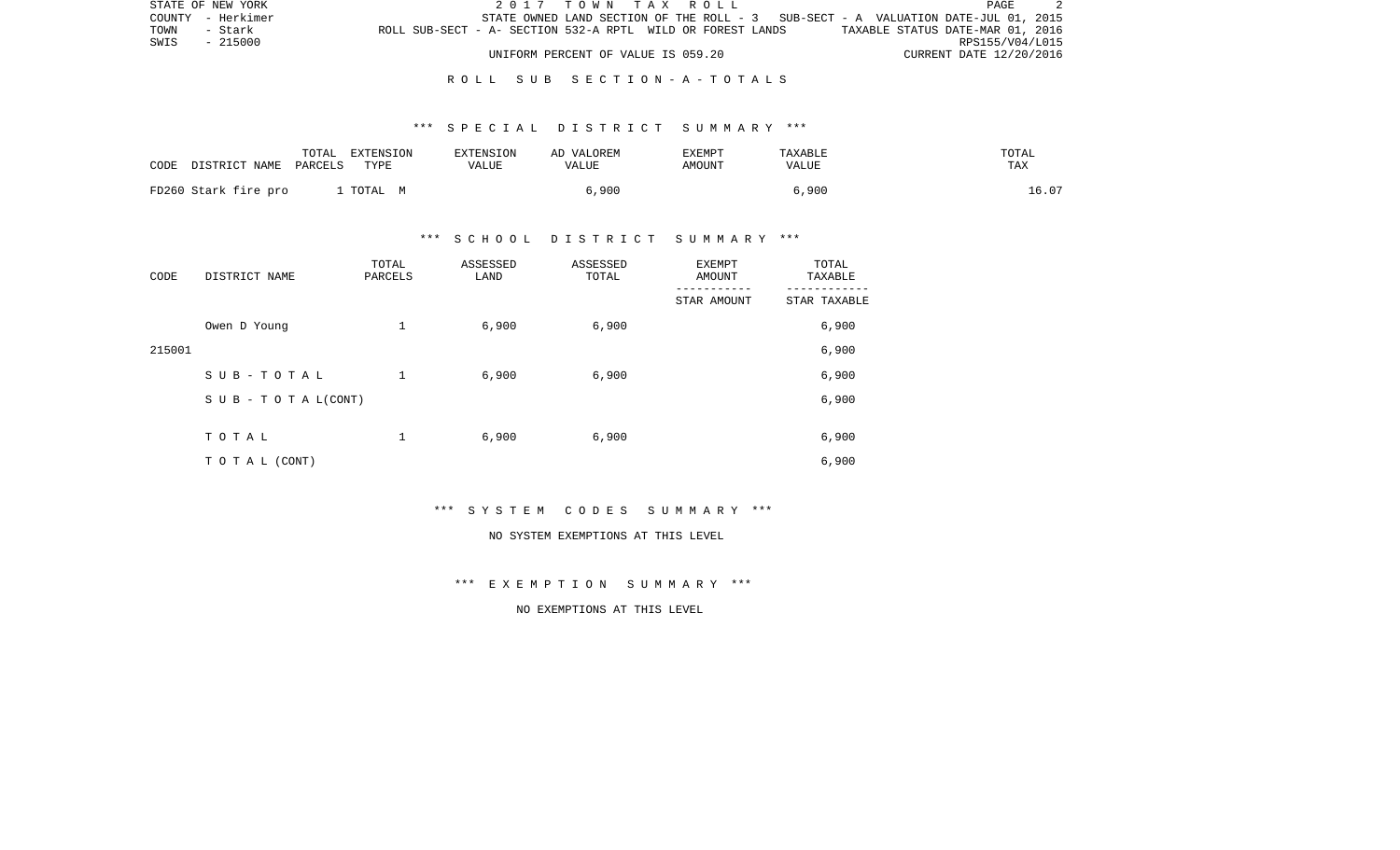| STATE OF NEW YORK |                                                            | 2017 TOWN TAX ROLL                 |  |                                                                                   | <b>PAGE</b>                      |  |
|-------------------|------------------------------------------------------------|------------------------------------|--|-----------------------------------------------------------------------------------|----------------------------------|--|
| COUNTY - Herkimer |                                                            |                                    |  | STATE OWNED LAND SECTION OF THE ROLL - 3 SUB-SECT - A VALUATION DATE-JUL 01, 2015 |                                  |  |
| TOWN<br>- Stark   | ROLL SUB-SECT - A- SECTION 532-A RPTL WILD OR FOREST LANDS |                                    |  |                                                                                   | TAXABLE STATUS DATE-MAR 01, 2016 |  |
| SWIS - 215000     |                                                            |                                    |  |                                                                                   | RPS155/V04/L015                  |  |
|                   |                                                            | UNIFORM PERCENT OF VALUE IS 059.20 |  |                                                                                   | CURRENT DATE 12/20/2016          |  |

# R O L L S U B S E C T I O N - A - T O T A L S

| ROLL<br>SEC | DESCRIPTION                         | TOTAL<br>PARCELS | ASSESSED<br>LAND | ASSESSED<br>TOTAL | <b>EXEMPT</b><br>AMOUNT | TOTAL<br>TAXABLE<br>------------ | TAX  | TOTAL<br>TAX    |
|-------------|-------------------------------------|------------------|------------------|-------------------|-------------------------|----------------------------------|------|-----------------|
|             |                                     |                  |                  |                   | STAR AMOUNT             | STAR TAXABLE                     | RATE |                 |
|             | County Tax<br>Town Tax              |                  | 6,900<br>6,900   | 6,900<br>6,900    |                         | 6,900<br>6,900                   |      | 67.22<br>67.93  |
|             | SPEC DIST TAXES<br>STATE OWNED LAND |                  |                  |                   |                         |                                  |      | 16.07<br>151.22 |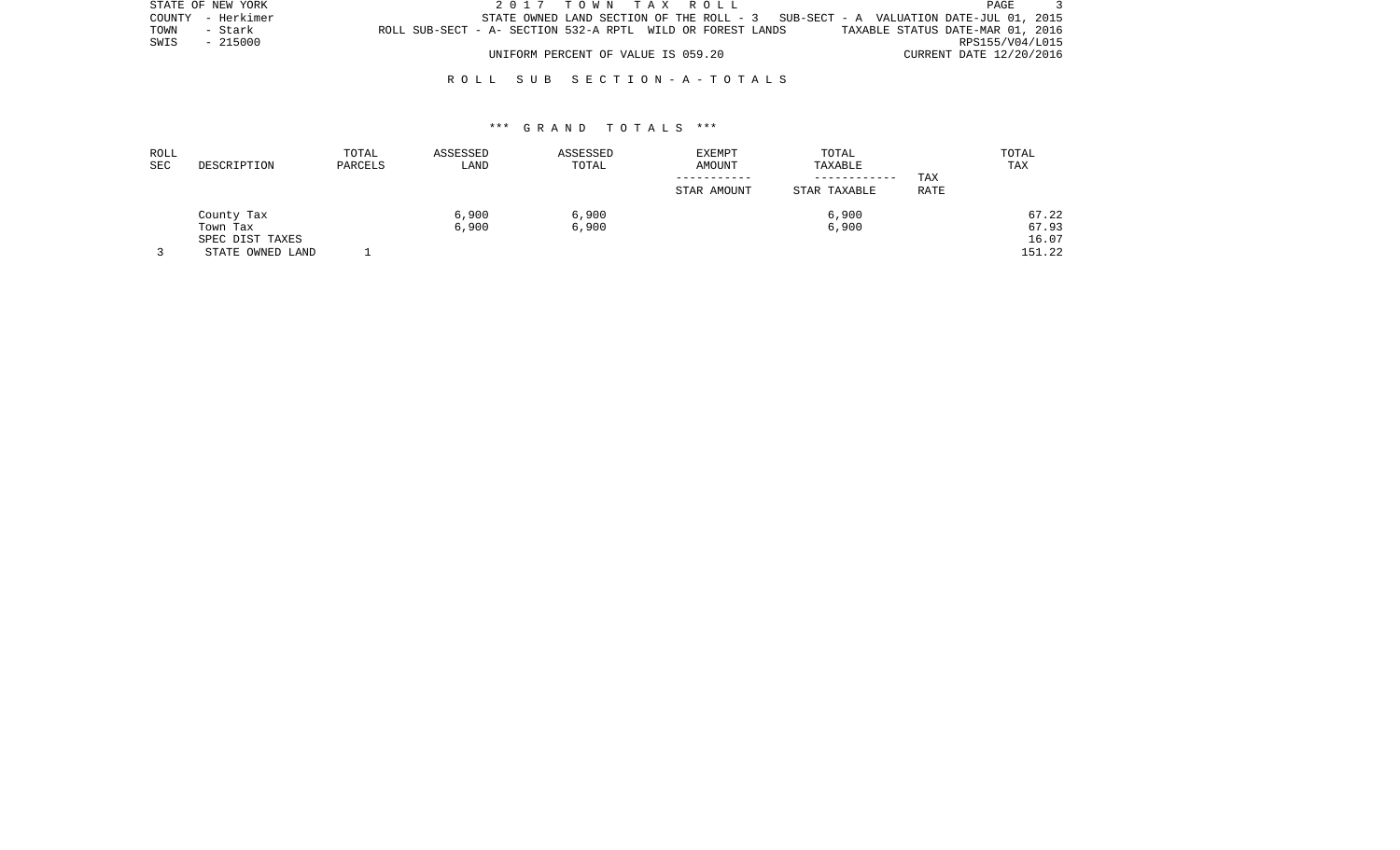| STATE OF NEW YORK      | 2 0 1 7                                        |                      | TOWN TAX ROLL                                                                               |               | PAGE       |
|------------------------|------------------------------------------------|----------------------|---------------------------------------------------------------------------------------------|---------------|------------|
| - Herkimer<br>COUNTY   |                                                |                      | STATE OWNED LAND SECTION OF THE ROLL - 3 SUB-SECT - Y VALUATION DATE-JUL 01, 2015           |               |            |
| - Stark<br>TOWN        |                                                |                      | ROLL SUB-SECT - Y- SECTION 545 RPTL TRANSITION ASSESSMENTS TAXABLE STATUS DATE-MAR 01, 2016 |               |            |
| SWIS<br>$-215000$      |                                                | OWNERS NAME SEOUENCE |                                                                                             |               |            |
|                        |                                                |                      | UNIFORM PERCENT OF VALUE IS 059.20                                                          |               |            |
|                        |                                                |                      |                                                                                             |               |            |
|                        |                                                |                      |                                                                                             |               |            |
| TAX MAP PARCEL NUMBER  | PROPERTY LOCATION & CLASS ASSESSMENT           |                      | EXEMPTION CODE-----------------COUNTY--------TOWN-----------                                |               |            |
| CURRENT OWNERS NAME    | SCHOOL DISTRICT                                | LAND                 | TAX DESCRIPTION                                                                             | TAXABLE VALUE |            |
| CURRENT OWNERS ADDRESS | PARCEL SIZE/GRID COORD TOTAL SPECIAL DISTRICTS |                      |                                                                                             |               | TAX AMOUNT |
|                        |                                                |                      |                                                                                             |               |            |
|                        | 50 Wolf Rd                                     |                      |                                                                                             |               |            |
| $333. -1 - 1.1$        | 993 Transition t                               |                      | County Tax                                                                                  | 0.00          | 0.00       |
| State of New York      | Owen D Young 215001                            |                      | Town Tax                                                                                    | 0.00          | 0.00       |
| 50 Wolf Rd             | ACRES 0.01                                     | $\Omega$             | FD260 Stark fire prot #1                                                                    |               | 0 TO M     |
| Albany, NY 12233       | FULL MARKET VALUE                              | 0                    |                                                                                             |               |            |
|                        |                                                |                      | TOTAL TAX ---                                                                               |               | $0.00**$   |
|                        |                                                |                      |                                                                                             |               |            |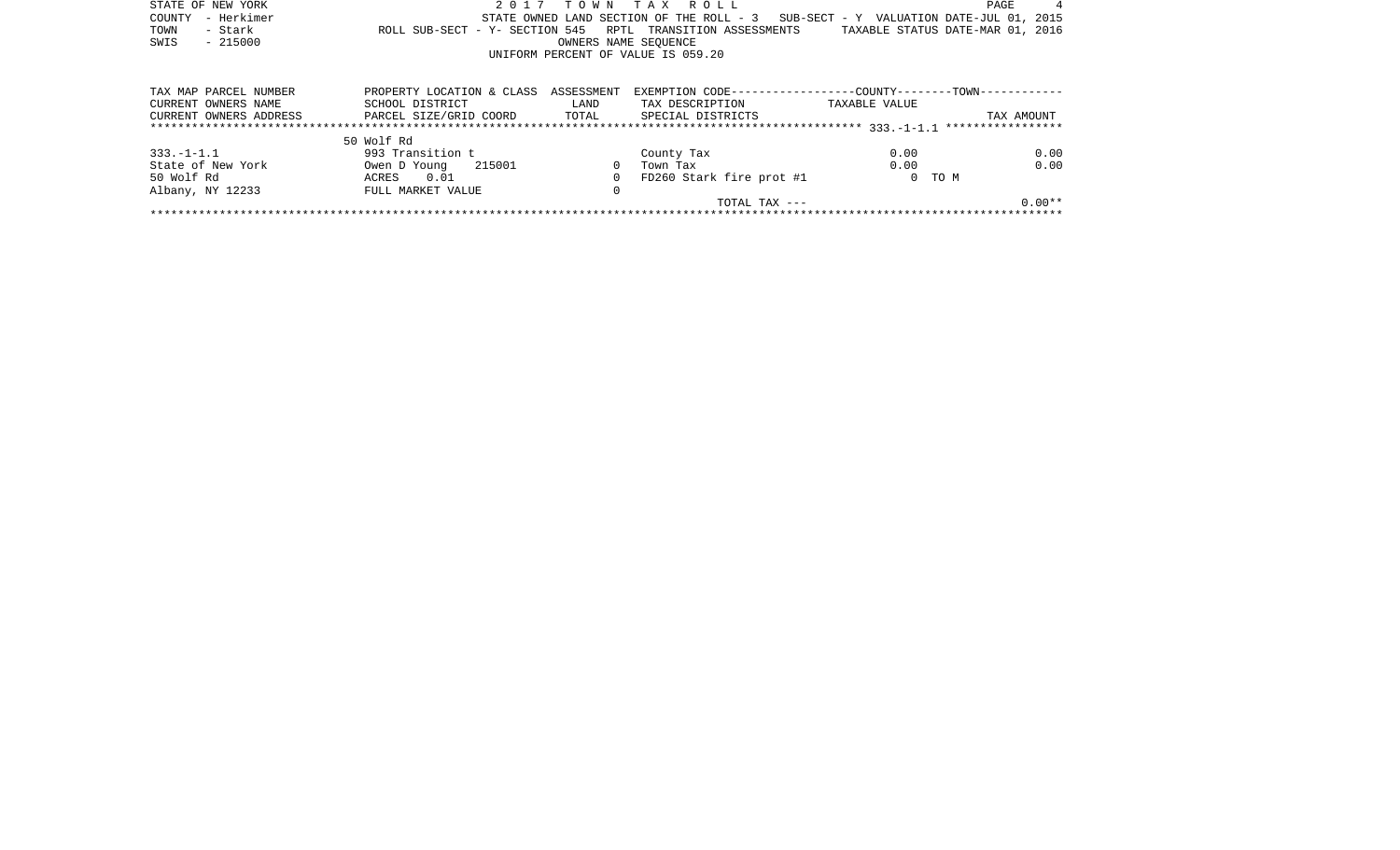| STATE OF NEW YORK |                                                            | 2017 TOWN TAX ROLL                                                                |                                  | PAGE                    |  |
|-------------------|------------------------------------------------------------|-----------------------------------------------------------------------------------|----------------------------------|-------------------------|--|
| COUNTY - Herkimer |                                                            | STATE OWNED LAND SECTION OF THE ROLL - 3 SUB-SECT - Y VALUATION DATE-JUL 01, 2015 |                                  |                         |  |
| TOWN<br>- Stark   | ROLL SUB-SECT - Y- SECTION 545 RPTL TRANSITION ASSESSMENTS |                                                                                   | TAXABLE STATUS DATE-MAR 01, 2016 |                         |  |
| SWIS - 215000     |                                                            |                                                                                   |                                  | RPS155/V04/L015         |  |
|                   |                                                            | UNIFORM PERCENT OF VALUE IS 059.20                                                |                                  | CURRENT DATE 12/20/2016 |  |

### R O L L S U B S E C T I O N - Y - T O T A L S

### \*\*\* S P E C I A L D I S T R I C T S U M M A R Y \*\*\*

| $U + H$          |              | $\overline{1}$ |              |  |                    |
|------------------|--------------|----------------|--------------|--|--------------------|
| CODE<br><u>.</u> | $\pi$<br>. . | 'Alur          | ''AL<br>JU H |  | $m \times n$<br>⊥⊷ |

FD260 Stark fire pro 1 TOTAL M

\*\*\* S C H O O L D I S T R I C T S U M M A R Y \*\*\*

| CODE | DISTRICT NAME | TOTAL<br>PARCELS | ASSESSED<br>LAND | ASSESSED<br>TOTAL | EXEMPT<br>AMOUNT | TOTAL<br>TAXABLE |
|------|---------------|------------------|------------------|-------------------|------------------|------------------|
|      |               |                  |                  |                   | STAR AMOUNT      | STAR TAXABLE     |
|      | Owen D Young  |                  |                  |                   |                  |                  |

215001

| SUB-TOTAL                 |  |
|---------------------------|--|
| S U B - T O T A $L(CONT)$ |  |
| тотаь                     |  |
| T O T A L (CONT)          |  |

\*\*\* S Y S T E M C O D E S S U M M A R Y \*\*\*

NO SYSTEM EXEMPTIONS AT THIS LEVEL

\*\*\* E X E M P T I O N S U M M A R Y \*\*\*

NO EXEMPTIONS AT THIS LEVEL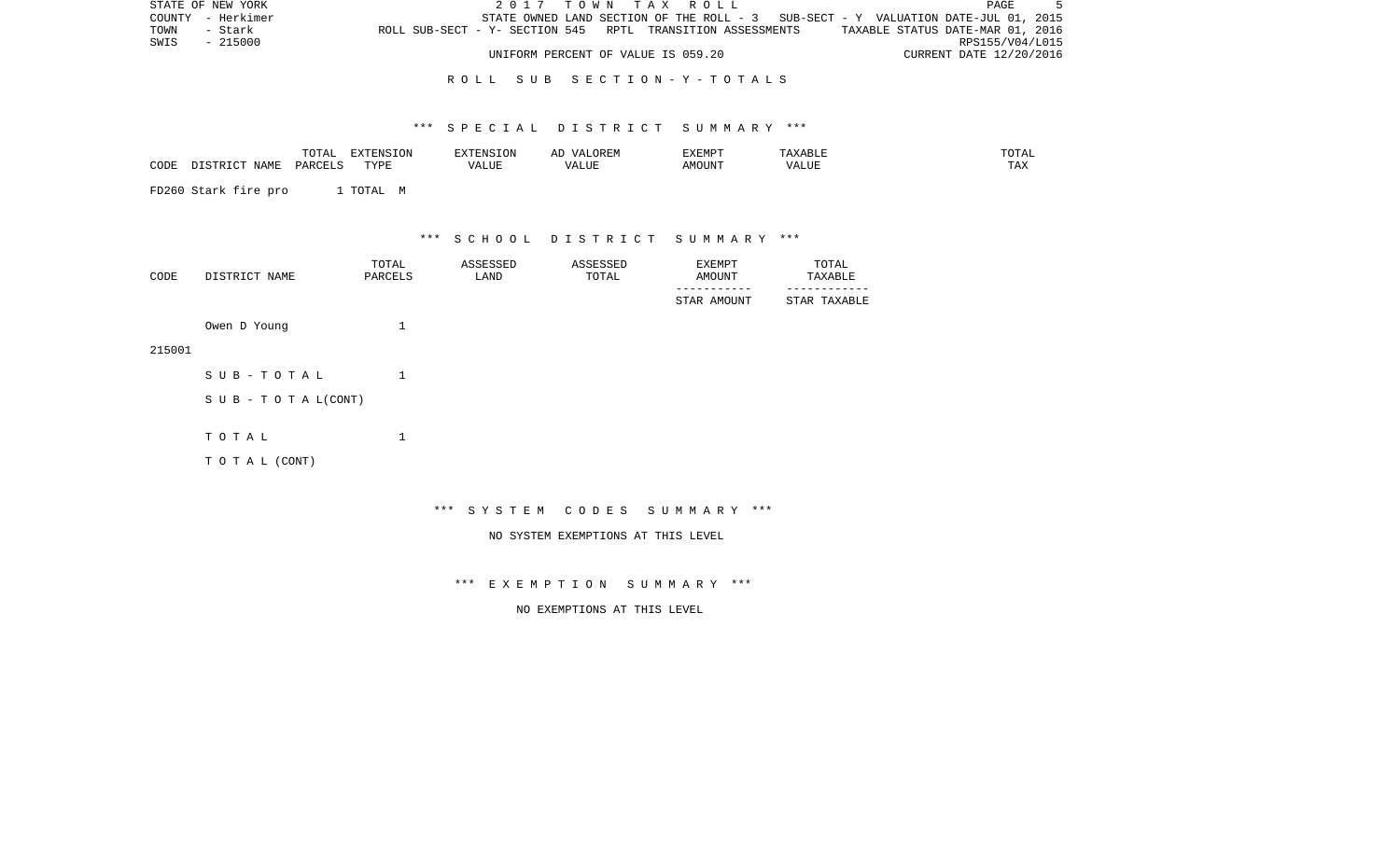|      | STATE OF NEW YORK |                                                            | 2017 TOWN TAX ROLL                                                                |  |  |  |  | PAGE                             |  |
|------|-------------------|------------------------------------------------------------|-----------------------------------------------------------------------------------|--|--|--|--|----------------------------------|--|
|      | COUNTY - Herkimer |                                                            | STATE OWNED LAND SECTION OF THE ROLL - 3 SUB-SECT - Y VALUATION DATE-JUL 01, 2015 |  |  |  |  |                                  |  |
| TOWN | - Stark           | ROLL SUB-SECT - Y- SECTION 545 RPTL TRANSITION ASSESSMENTS |                                                                                   |  |  |  |  | TAXABLE STATUS DATE-MAR 01, 2016 |  |
|      | SWIS - 215000     |                                                            |                                                                                   |  |  |  |  | RPS155/V04/L015                  |  |
|      |                   |                                                            | UNIFORM PERCENT OF VALUE IS 059.20                                                |  |  |  |  | CURRENT DATE 12/20/2016          |  |

### R O L L S U B S E C T I O N - Y - T O T A L S

### \*\*\* G R A N D T O T A L S \*\*\*

| ROLL       |             | TOTAL   | ASSESSED | ASSESSED | EXEMPT           | TOTAL             |      | TOTAL |
|------------|-------------|---------|----------|----------|------------------|-------------------|------|-------|
| <b>SEC</b> | DESCRIPTION | PARCELS | LAND     | TOTAL    | AMOUNT           | TAXABLE           |      | TAX   |
|            |             |         |          |          | -----------      | ------------      | TAX  |       |
|            |             |         |          |          | . AMOUNT<br>STAR | . TAXABLE<br>STAR | RATE |       |
|            |             |         |          |          |                  |                   |      |       |

RS 3 TOTAL

SPEC DIST TAXES

3 STATE OWNED LAND 1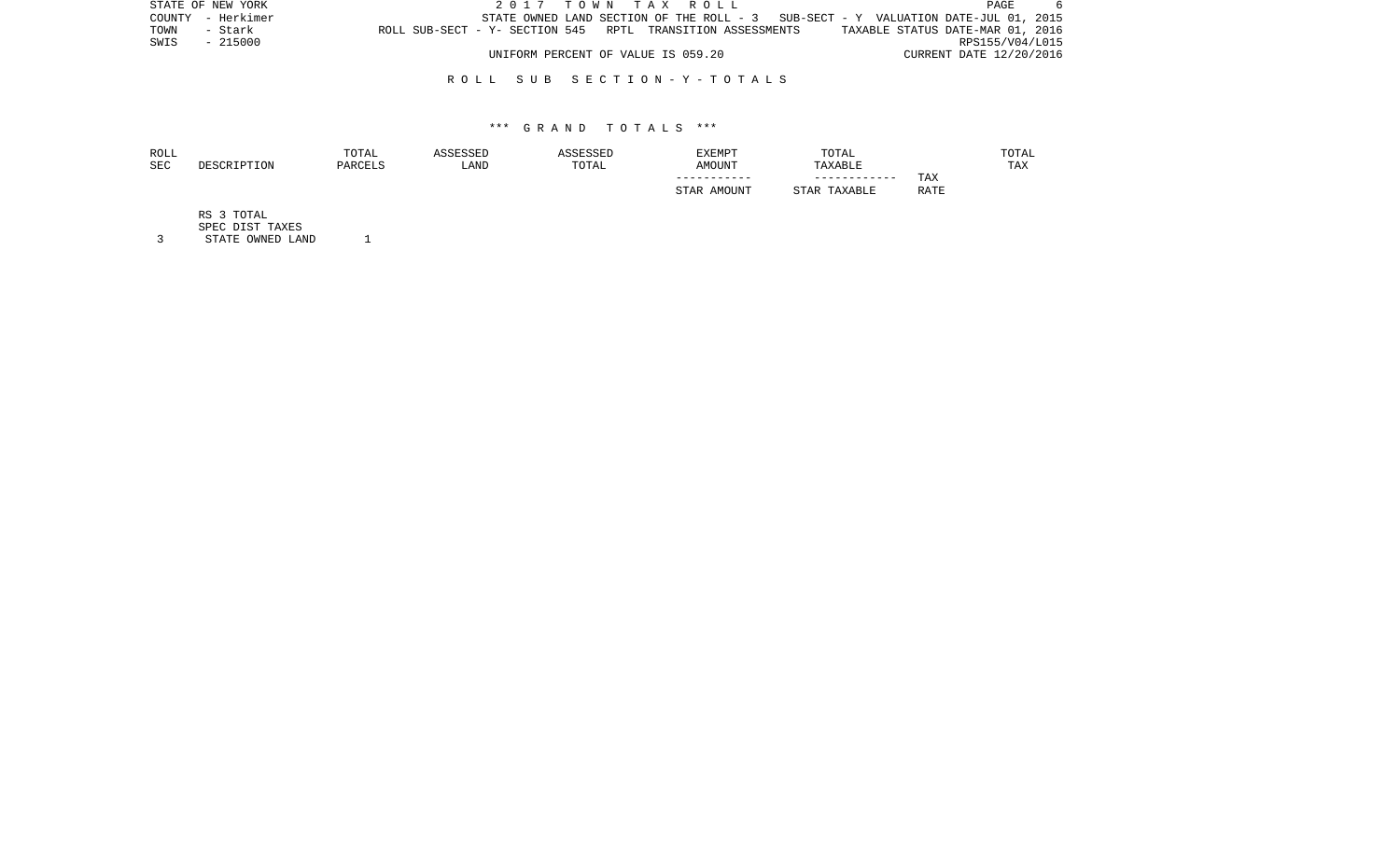| STATE OF NEW YORK | 2017 TOWN TAX ROLL                       | PAGE                             |
|-------------------|------------------------------------------|----------------------------------|
| COUNTY - Herkimer | STATE OWNED LAND SECTION OF THE ROLL - 3 | VALUATION DATE-JUL 01, 2015      |
| TOWN<br>- Stark   |                                          | TAXABLE STATUS DATE-MAR 01, 2016 |
| SWIS<br>- 215000  |                                          | RPS155/V04/L015                  |
|                   | UNIFORM PERCENT OF VALUE IS 059.20       | CURRENT DATE 12/20/2016          |
|                   |                                          |                                  |

R O L L S E C T I O N T O T A L S

# \*\*\* S P E C I A L D I S T R I C T S U M M A R Y \*\*\*

| CODE | DISTRICT NAME PARCELS | TOTAL | EXTENSION<br>TYPE | EXTENSION<br>VALUE | AD VALOREM<br>VALUE | EXEMPT<br>AMOUNT | TAXABLE<br>VALUE | TOTAL<br>TAX |
|------|-----------------------|-------|-------------------|--------------------|---------------------|------------------|------------------|--------------|
|      | FD260 Stark fire pro  |       | 2 ТОТАЬ М         |                    | 6,900               |                  | 6,900            | 16.07        |

# \*\*\* S C H O O L D I S T R I C T S U M M A R Y \*\*\*

| CODE   | DISTRICT NAME                    | TOTAL<br>PARCELS | ASSESSED<br>LAND | ASSESSED<br>TOTAL | <b>EXEMPT</b><br>AMOUNT | TOTAL<br>TAXABLE |
|--------|----------------------------------|------------------|------------------|-------------------|-------------------------|------------------|
|        |                                  |                  |                  |                   | STAR AMOUNT             | STAR TAXABLE     |
|        | Owen D Young                     | 2                | 6,900            | 6,900             |                         | 6,900            |
| 215001 |                                  |                  |                  |                   |                         | 6,900            |
|        | SUB-TOTAL                        | 2                | 6,900            | 6,900             |                         | 6,900            |
|        | $S \cup B - T \cup T A L (CONT)$ |                  |                  |                   |                         | 6,900            |
|        |                                  |                  |                  |                   |                         |                  |
|        | TOTAL                            | 2                | 6,900            | 6,900             |                         | 6,900            |
|        | T O T A L (CONT)                 |                  |                  |                   |                         | 6,900            |

\*\*\* S Y S T E M C O D E S S U M M A R Y \*\*\*

#### NO SYSTEM EXEMPTIONS AT THIS LEVEL

\*\*\* E X E M P T I O N S U M M A R Y \*\*\*

NO EXEMPTIONS AT THIS LEVEL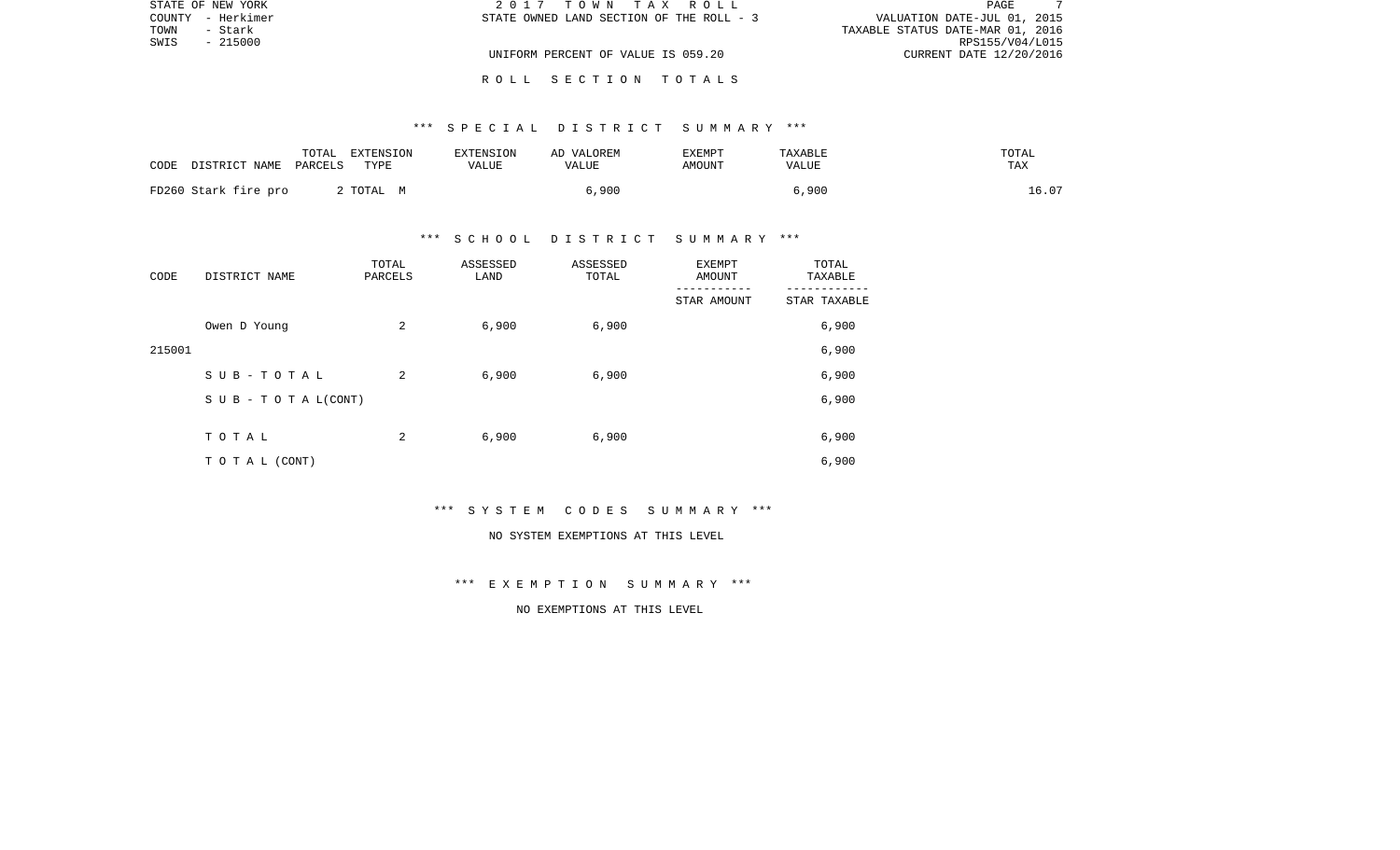| STATE OF NEW YORK    | 2017 TOWN TAX ROLL                       | PAGE                             |
|----------------------|------------------------------------------|----------------------------------|
| – Herkimer<br>COUNTY | STATE OWNED LAND SECTION OF THE ROLL - 3 | VALUATION DATE-JUL 01, 2015      |
| TOWN<br>- Stark      |                                          | TAXABLE STATUS DATE-MAR 01, 2016 |
| $-215000$<br>SWIS    |                                          | RPS155/V04/L015                  |
|                      | UNIFORM PERCENT OF VALUE IS 059.20       | CURRENT DATE 12/20/2016          |
|                      |                                          |                                  |

# \*\*\* G R A N D T O T A L S \*\*\*

R O L L S E C T I O N T O T A L S

| ROLL       |                  | TOTAL   | ASSESSED | ASSESSED | <b>EXEMPT</b> | TOTAL        |      | TOTAL      |
|------------|------------------|---------|----------|----------|---------------|--------------|------|------------|
| <b>SEC</b> | DESCRIPTION      | PARCELS | LAND     | TOTAL    | AMOUNT        | TAXABLE      |      | <b>TAX</b> |
|            |                  |         |          |          |               | ------------ | TAX  |            |
|            |                  |         |          |          | STAR AMOUNT   | STAR TAXABLE | RATE |            |
|            | County Tax       |         | 6.900    | 6,900    |               | 6,900        |      | 67.22      |
|            | Town Tax         |         | 6,900    | 6,900    |               | 6,900        |      | 67.93      |
|            | SPEC DIST TAXES  |         |          |          |               |              |      | 16.07      |
|            | STATE OWNED LAND |         |          |          |               |              |      | 151.22     |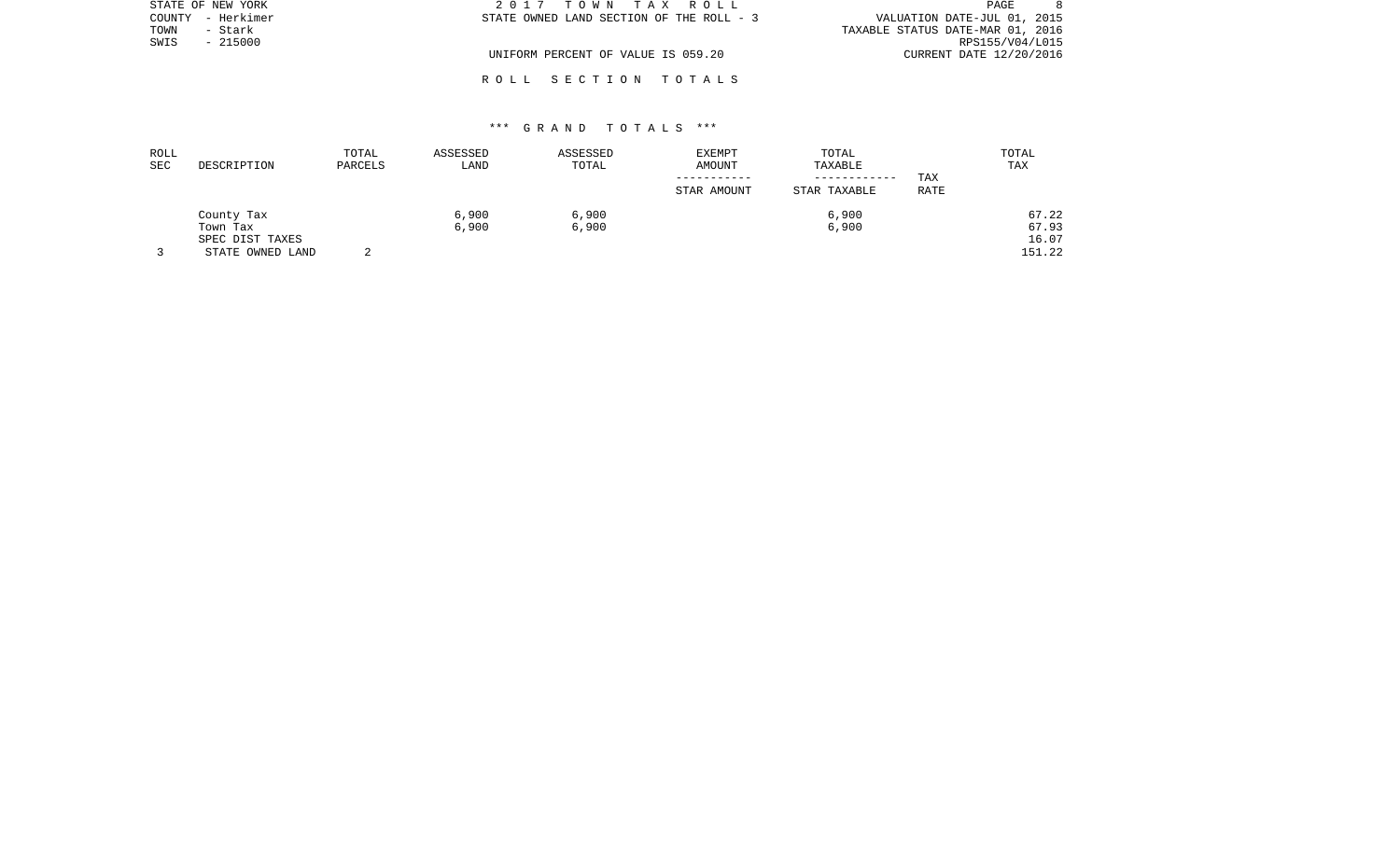|      | STATE OF NEW YORK | 2017 TOWN TAX ROLL |             |                                  | PAGE            | 9 |
|------|-------------------|--------------------|-------------|----------------------------------|-----------------|---|
|      | COUNTY - Herkimer |                    |             | VALUATION DATE-JUL 01, 2015      |                 |   |
| TOWN | - Stark           |                    |             | TAXABLE STATUS DATE-MAR 01, 2016 |                 |   |
| SWIS | $-215000$         |                    | SWIS TOTALS |                                  | RPS155/V04/L015 |   |
|      |                   |                    |             | CURRENT DATE 12/20/2016          |                 |   |

# \*\*\* S P E C I A L D I S T R I C T S U M M A R Y \*\*\*

| CODE<br>DISTRICT NAME | TOTAL<br>EXTENSION<br>PARCELS<br>TYPE | <b>EXTENSION</b><br>VALUE | AD VALOREM<br>VALUE | EXEMPT<br>AMOUNT | TAXABLE<br>VALUE | TAX<br>RATE | TOTAL<br>TAX |
|-----------------------|---------------------------------------|---------------------------|---------------------|------------------|------------------|-------------|--------------|
| FD260 Stark fire pro  | 2 TOTAL M                             |                           | 6,900               |                  | 6.900            | 2.328329    | 16.07        |

#### \*\*\* S C H O O L D I S T R I C T S U M M A R Y \*\*\*

| CODE   | DISTRICT NAME      | TOTAL<br>PARCELS | ASSESSED<br>LAND | ASSESSED<br>TOTAL | <b>EXEMPT</b><br>AMOUNT | TOTAL<br>TAXABLE |
|--------|--------------------|------------------|------------------|-------------------|-------------------------|------------------|
|        |                    |                  |                  |                   | STAR AMOUNT             | STAR TAXABLE     |
|        | Owen D Young       | 2                | 6,900            | 6,900             |                         | 6,900            |
| 215001 |                    |                  |                  |                   |                         | 6,900            |
|        | SUB-TOTAL          | 2                | 6,900            | 6,900             |                         | 6,900            |
|        | SUB - TO TAL(CONT) |                  |                  |                   |                         | 6,900            |
|        |                    |                  |                  |                   |                         |                  |
|        | TOTAL              | 2                | 6,900            | 6,900             |                         | 6,900            |
|        | T O T A L (CONT)   |                  |                  |                   |                         | 6,900            |

### \*\*\* S Y S T E M C O D E S S U M M A R Y \*\*\*

# NO SYSTEM EXEMPTIONS AT THIS LEVEL

# \*\*\* E X E M P T I O N S U M M A R Y \*\*\*

# NO EXEMPTIONS AT THIS LEVEL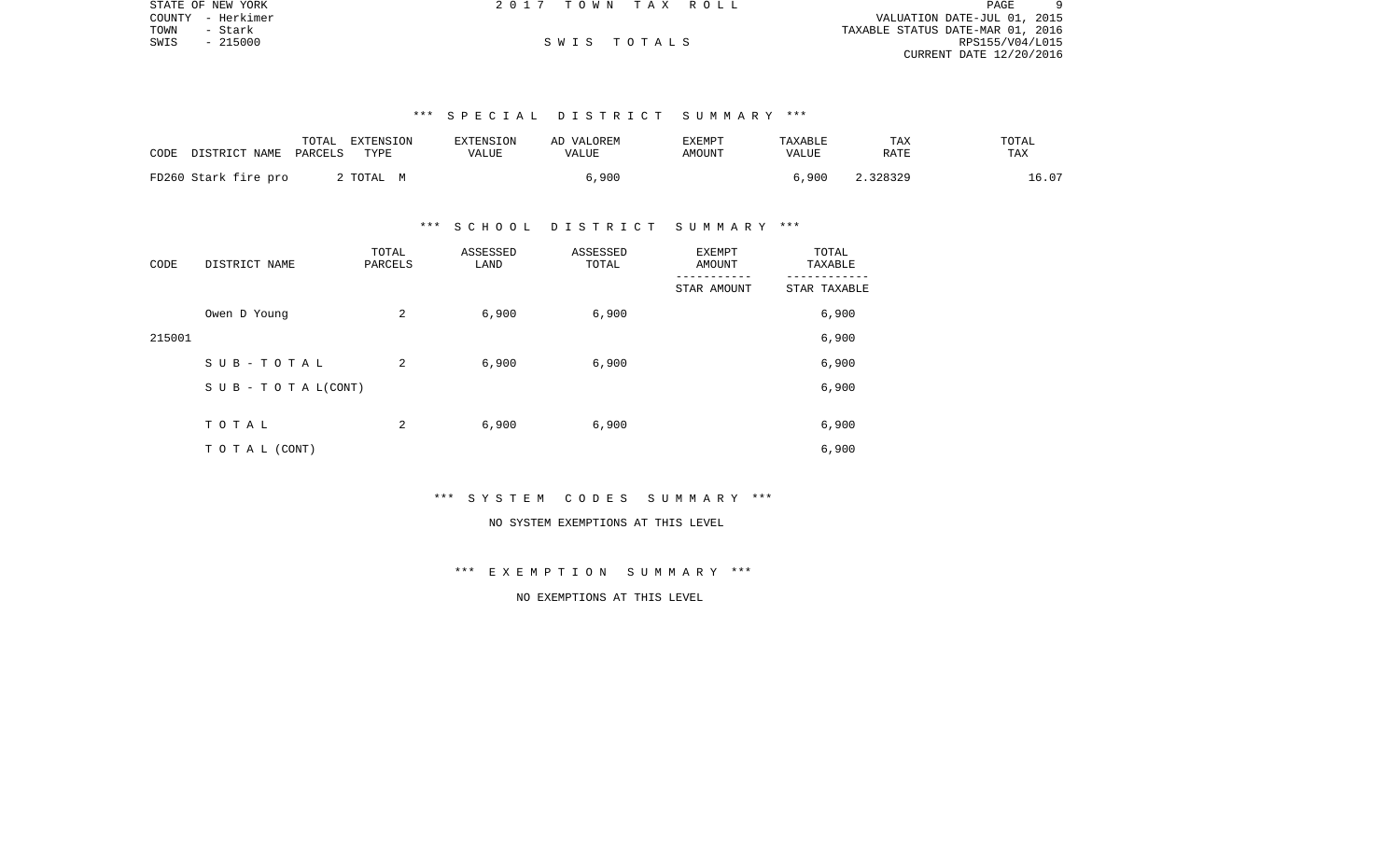|      | STATE OF NEW YORK | 2017 TOWN TAX ROLL |  |                                  | PAGE            | 10 |
|------|-------------------|--------------------|--|----------------------------------|-----------------|----|
|      | COUNTY - Herkimer |                    |  | VALUATION DATE-JUL 01, 2015      |                 |    |
| TOWN | – Stark           |                    |  | TAXABLE STATUS DATE-MAR 01, 2016 |                 |    |
| SWIS | $-215000$         | SWIS TOTALS        |  |                                  | RPS155/V04/L015 |    |
|      |                   |                    |  | CURRENT DATE 12/20/2016          |                 |    |

| ROLL<br>SEC | DESCRIPTION                                                   | TOTAL<br>PARCELS | ASSESSED<br>LAND | ASSESSED<br>TOTAL | <b>EXEMPT</b><br>AMOUNT | TOTAL<br>TAXABLE |                      |                                   |
|-------------|---------------------------------------------------------------|------------------|------------------|-------------------|-------------------------|------------------|----------------------|-----------------------------------|
|             |                                                               |                  |                  |                   | STAR AMOUNT             | STAR TAXABLE     | TAX<br>RATE          |                                   |
| 3           | County Tax<br>Town Tax<br>SPEC DIST TAXES<br>STATE OWNED LAND | 2                | 6,900<br>6,900   | 6,900<br>6,900    |                         | 6,900<br>6,900   | 9.741597<br>9.844807 | 67.22<br>67.93<br>16.07<br>151.22 |
|             | County Tax<br>Town Tax<br>SPEC DIST TAXES                     |                  | 6,900<br>6,900   | 6,900<br>6,900    |                         | 6,900<br>6,900   | 9.741597<br>9.844807 | 67.22<br>67.93<br>16.07           |
| $\ast$      | TOTAL<br><b>SUB</b>                                           | 2                |                  |                   |                         |                  |                      | 151.22                            |
|             | County Tax<br>Town Tax<br>SPEC DIST TAXES                     |                  | 6,900<br>6,900   | 6,900<br>6,900    |                         | 6,900<br>6,900   | 9.741597<br>9.844807 | 67.22<br>67.93<br>16.07           |
| $* *$       | GRAND TOTAL                                                   | 2                |                  |                   |                         |                  |                      | 151.22                            |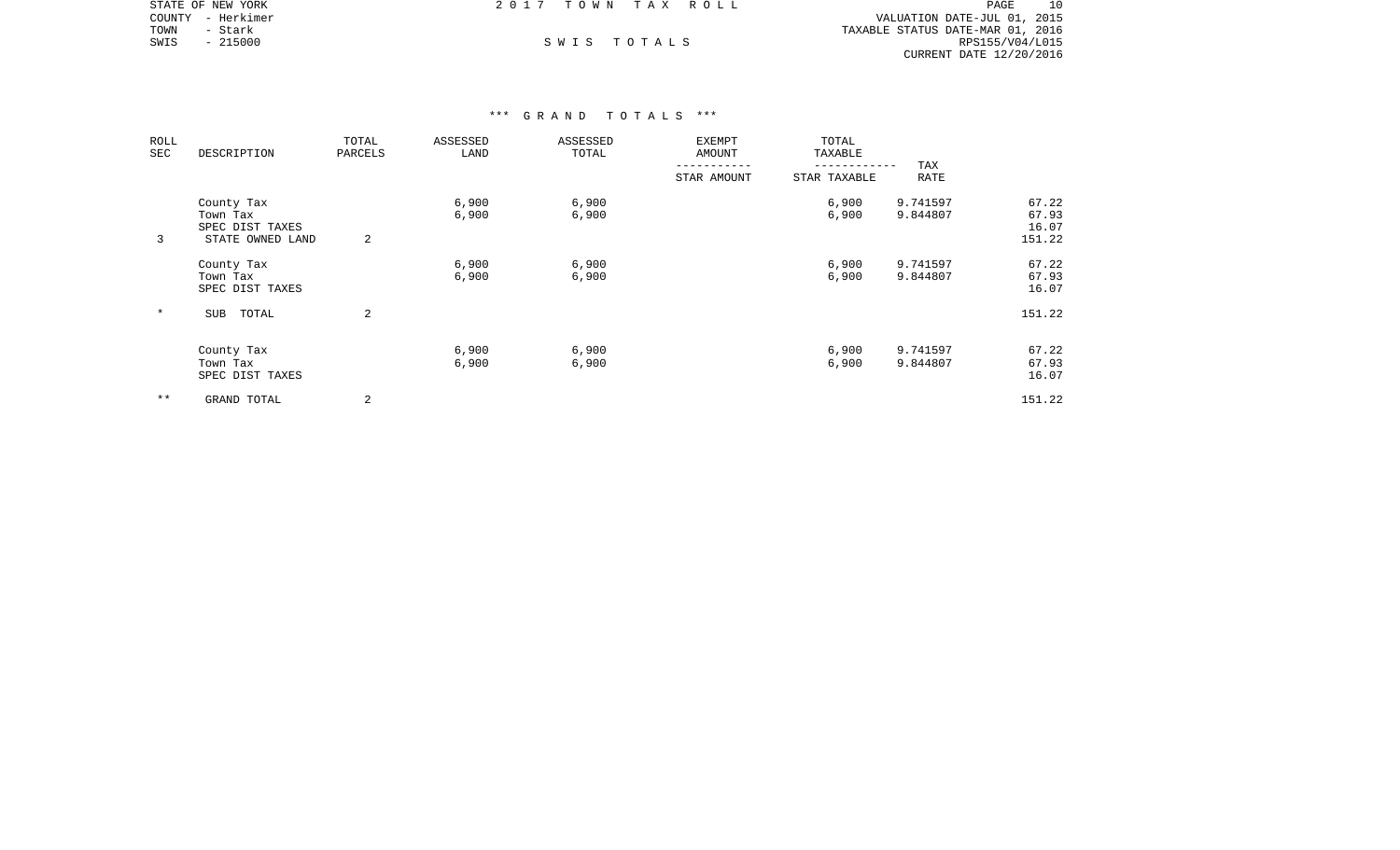PAGE 11 COUNTY - Herkimer T O W N T O T A L S VALUATION DATE-JUL 01, 2015 TOWN - Stark TAXABLE STATUS DATE-MAR 01, 2016 RPS155/V04/L015 CURRENT DATE 12/20/2016

STATE OF NEW YORK **EXECUTE:** A 2 0 1 7 T O W N T A X R O L L

# \*\*\* S P E C I A L D I S T R I C T S U M M A R Y \*\*\*

| CODE                 | TOTAL   | EXTENSION | EXTENSION | AD VALOREM | <b>EXEMPT</b> | TAXABLE | TOTAL |
|----------------------|---------|-----------|-----------|------------|---------------|---------|-------|
| DISTRICT NAME        | PARCELS | TYPE      | VALUE     | VALUE      | AMOUNT        | VALUE   | TAX   |
| FD260 Stark fire pro |         | TOTAL M   |           | 6,900      |               | 6,900   | 16.07 |

#### \*\*\* S C H O O L D I S T R I C T S U M M A R Y \*\*\*

| CODE   | DISTRICT NAME                    | TOTAL<br>PARCELS | ASSESSED<br>LAND | ASSESSED<br>TOTAL | <b>EXEMPT</b><br>AMOUNT | TOTAL<br>TAXABLE |  |
|--------|----------------------------------|------------------|------------------|-------------------|-------------------------|------------------|--|
|        |                                  |                  |                  |                   | STAR AMOUNT             | STAR TAXABLE     |  |
|        | Owen D Young                     | 2                | 6,900            | 6,900             |                         | 6,900            |  |
| 215001 |                                  |                  |                  |                   |                         | 6,900            |  |
|        | SUB-TOTAL                        | 2                | 6,900            | 6,900             |                         | 6,900            |  |
|        | $S \cup B - T \cup T A L (CONT)$ |                  |                  |                   |                         | 6,900            |  |
|        | TOTAL                            | 2                | 6,900            | 6,900             |                         | 6,900            |  |
|        |                                  |                  |                  |                   |                         |                  |  |
|        | T O T A L (CONT)                 |                  |                  |                   |                         | 6,900            |  |

# \*\*\* S Y S T E M C O D E S S U M M A R Y \*\*\*

# NO SYSTEM EXEMPTIONS AT THIS LEVEL

# \*\*\* E X E M P T I O N S U M M A R Y \*\*\*

# NO EXEMPTIONS AT THIS LEVEL